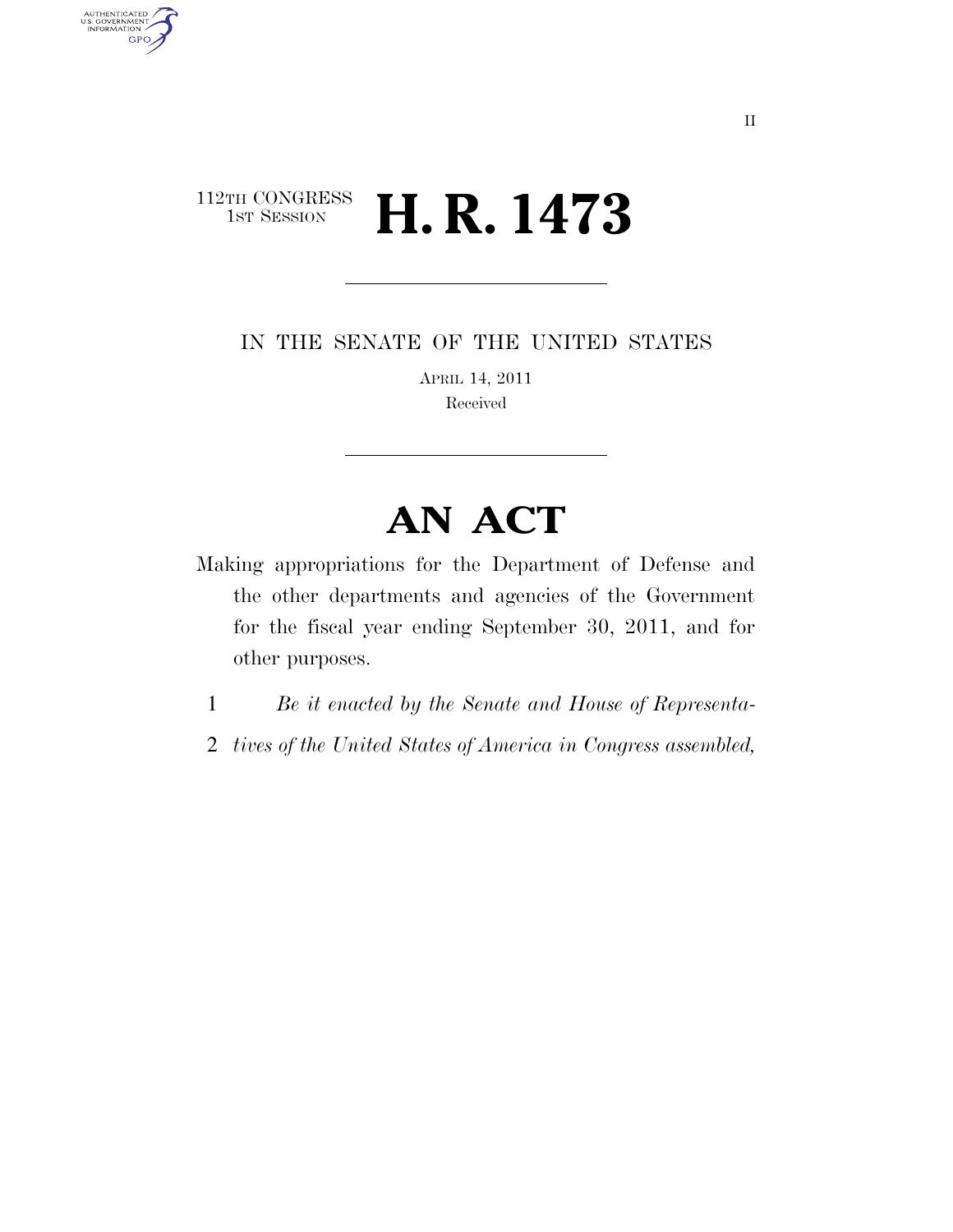#### **SECTION 1. SHORT TITLE.**

This Act may be cited as the ''Department of Defense

and Full-Year Continuing Appropriations Act, 2011''.

### **SEC. 2. TABLE OF CONTENTS.**

The table of contents for this Act is as follows:

Division A—Department of Defense Appropriations, 2011 Division B—Full-Year Continuing Appropriations, 2011 Division C—Scholarships for Opportunity and Results Act

# **DIVISION A—DEPARTMENT OF DEFENSE APPROPRIATIONS, 2011**

 The following sums are appropriated, out of any money in the Treasury not otherwise appropriated, for the fiscal year ending September 30, 2011, for military func- tions administered by the Department of Defense and for other purposes, namely:

- TITLE I
- MILITARY PERSONNEL
- MILITARY PERSONNEL, ARMY

 For pay, allowances, individual clothing, subsistence, interest on deposits, gratuities, permanent change of sta- tion travel (including all expenses thereof for organiza- tional movements), and expenses of temporary duty travel between permanent duty stations, for members of the Army on active duty, (except members of reserve compo- nents provided for elsewhere), cadets, and aviation cadets; for members of the Reserve Officers' Training Corps; and for payments pursuant to section 156 of Public Law 97–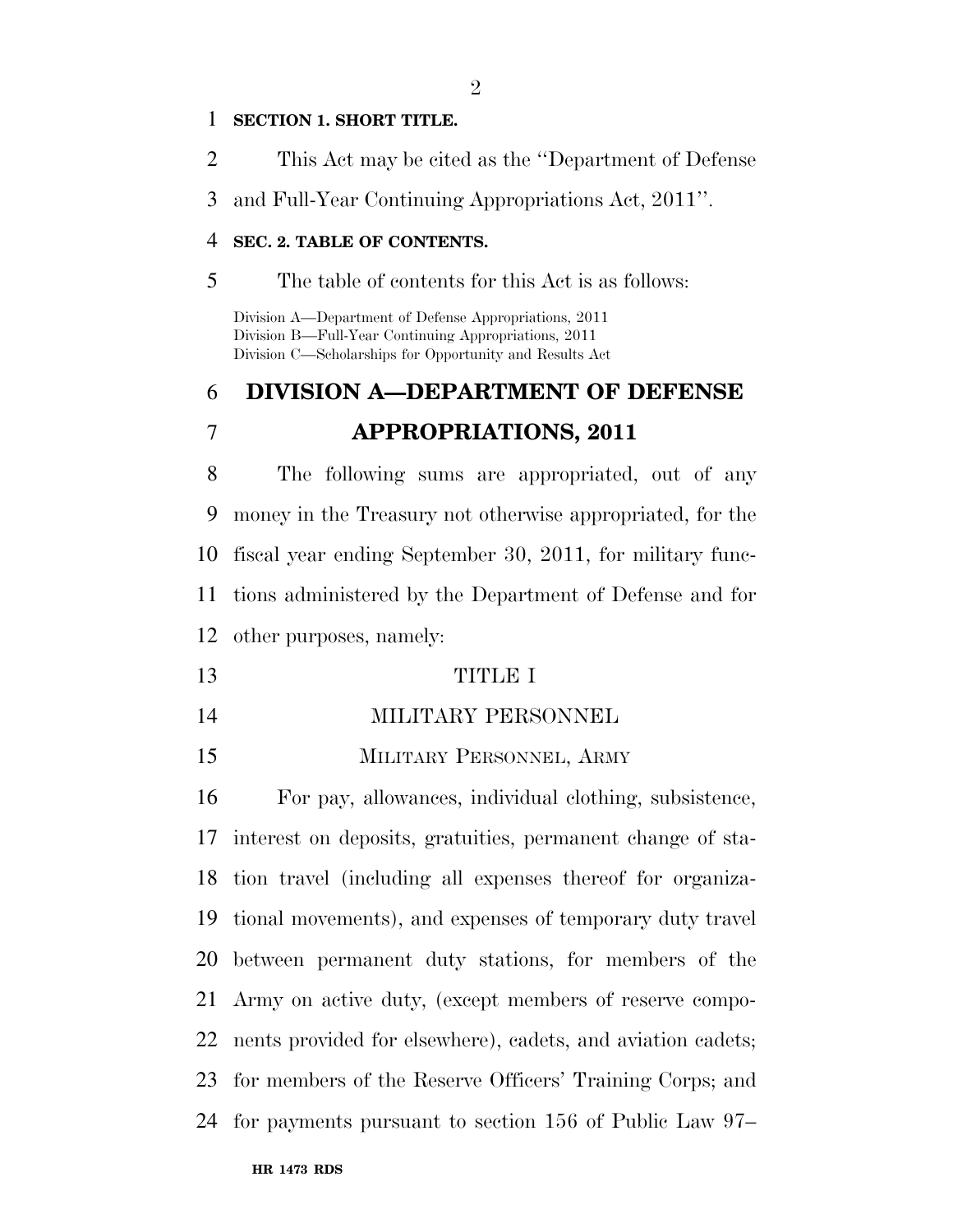377, as amended (42 U.S.C. 402 note), and to the Depart- ment of Defense Military Retirement Fund, \$41,403,653,000.

# MILITARY PERSONNEL, NAVY

 For pay, allowances, individual clothing, subsistence, interest on deposits, gratuities, permanent change of sta- tion travel (including all expenses thereof for organiza- tional movements), and expenses of temporary duty travel between permanent duty stations, for members of the Navy on active duty (except members of the Reserve pro- vided for elsewhere), midshipmen, and aviation cadets; for members of the Reserve Officers' Training Corps; and for payments pursuant to section 156 of Public Law 97–377, as amended (42 U.S.C. 402 note), and to the Department of Defense Military Retirement Fund, \$25,912,449,000.

MILITARY PERSONNEL, MARINE CORPS

 For pay, allowances, individual clothing, subsistence, interest on deposits, gratuities, permanent change of sta- tion travel (including all expenses thereof for organiza- tional movements), and expenses of temporary duty travel between permanent duty stations, for members of the Ma- rine Corps on active duty (except members of the Reserve provided for elsewhere); and for payments pursuant to sec-tion 156 of Public Law 97–377, as amended (42 U.S.C.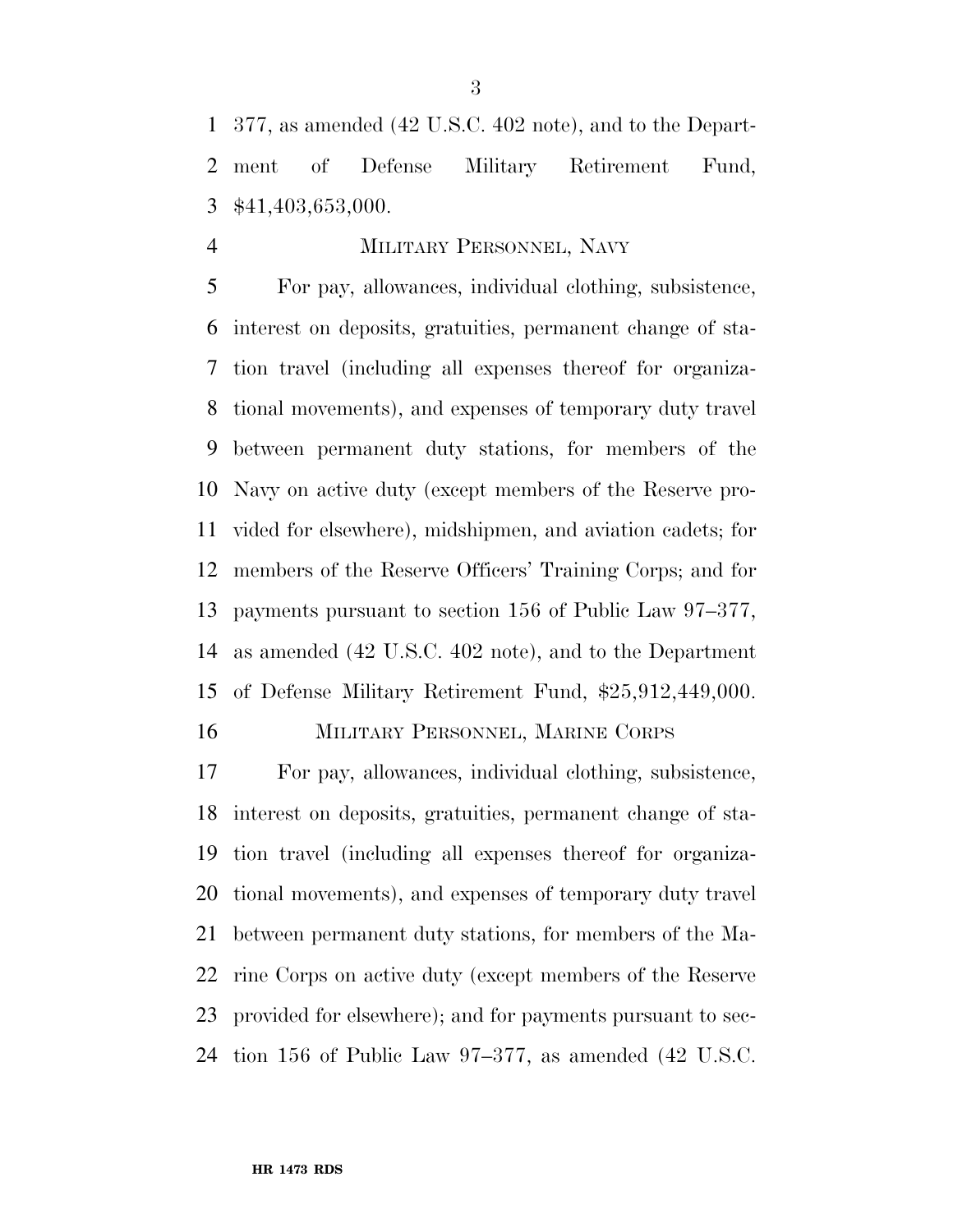402 note), and to the Department of Defense Military Re-tirement Fund, \$13,210,161,000.

MILITARY PERSONNEL, AIR FORCE

 For pay, allowances, individual clothing, subsistence, interest on deposits, gratuities, permanent change of sta- tion travel (including all expenses thereof for organiza- tional movements), and expenses of temporary duty travel between permanent duty stations, for members of the Air Force on active duty (except members of reserve compo- nents provided for elsewhere), cadets, and aviation cadets; for members of the Reserve Officers' Training Corps; and for payments pursuant to section 156 of Public Law 97– 377, as amended (42 U.S.C. 402 note), and to the Depart- ment of Defense Military Retirement Fund, \$27,105,755,000.

#### 16 RESERVE PERSONNEL, ARMY

 For pay, allowances, clothing, subsistence, gratuities, travel, and related expenses for personnel of the Army Re- serve on active duty under sections 10211, 10302, and 3038 of title 10, United States Code, or while serving on active duty under section 12301(d) of title 10, United States Code, in connection with performing duty specified in section 12310(a) of title 10, United States Code, or while undergoing reserve training, or while performing drills or equivalent duty or other duty, and expenses au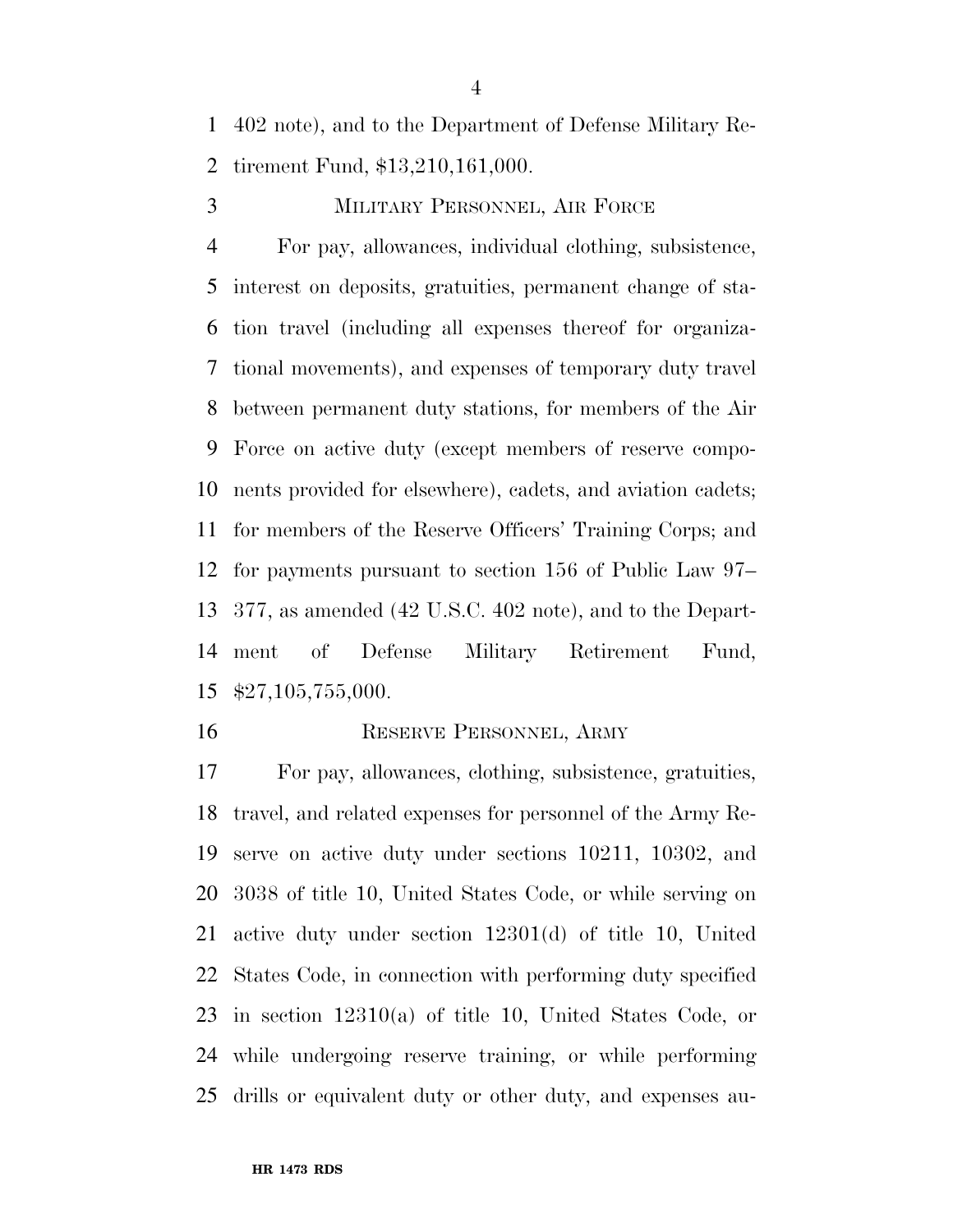thorized by section 16131 of title 10, United States Code; and for payments to the Department of Defense Military Retirement Fund, \$4,333,165,000.

# RESERVE PERSONNEL, NAVY

 For pay, allowances, clothing, subsistence, gratuities, travel, and related expenses for personnel of the Navy Re- serve on active duty under section 10211 of title 10, United States Code, or while serving on active duty under section 12301(d) of title 10, United States Code, in con- nection with performing duty specified in section 12310(a) of title 10, United States Code, or while undergoing re- serve training, or while performing drills or equivalent duty, and expenses authorized by section 16131 of title 10, United States Code; and for payments to the Depart- ment of Defense Military Retirement Fund, \$1,940,191,000.

RESERVE PERSONNEL, MARINE CORPS

 For pay, allowances, clothing, subsistence, gratuities, travel, and related expenses for personnel of the Marine Corps Reserve on active duty under section 10211 of title 10, United States Code, or while serving on active duty under section 12301(d) of title 10, United States Code, in connection with performing duty specified in section 12310(a) of title 10, United States Code, or while under-going reserve training, or while performing drills or equiv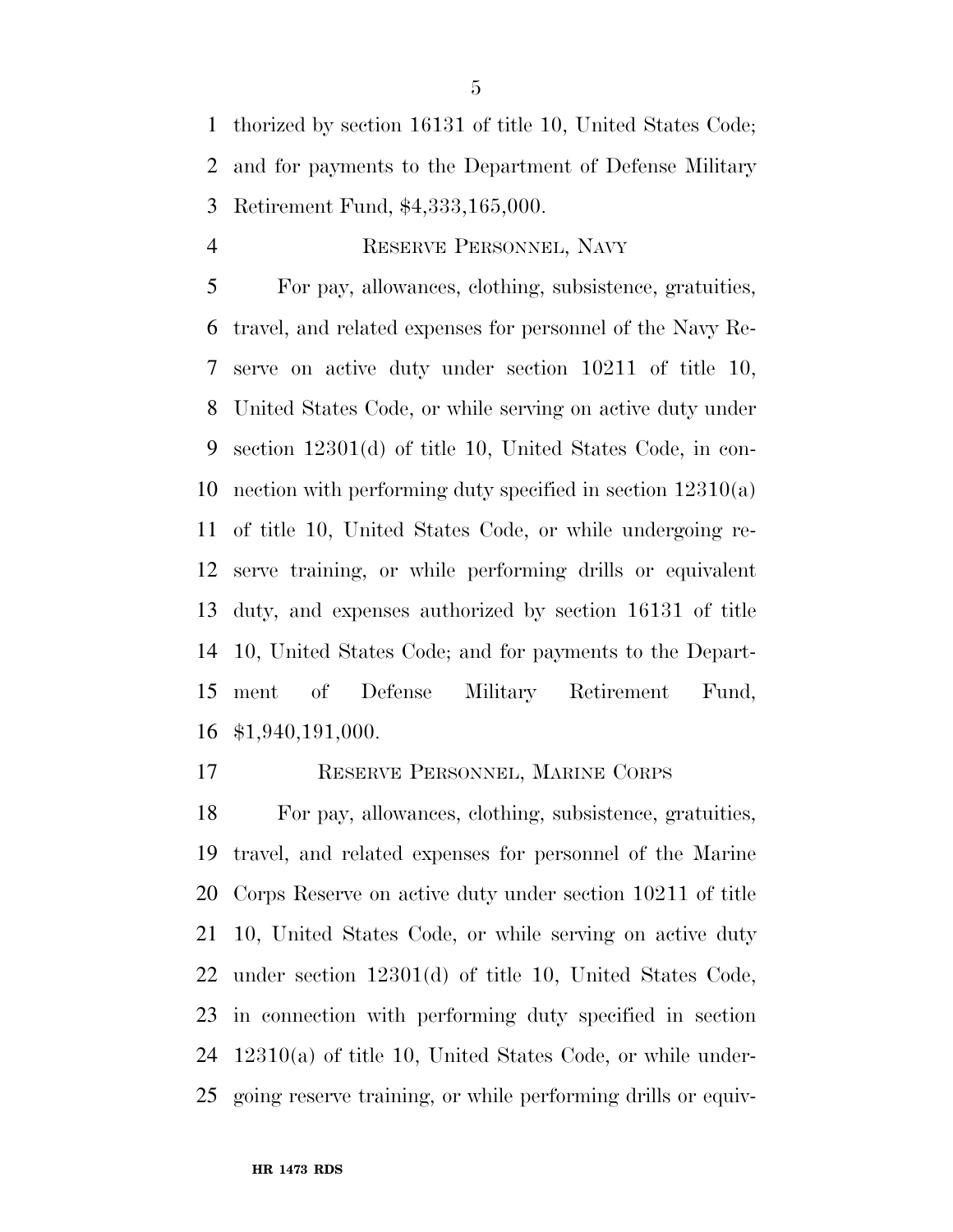alent duty, and for members of the Marine Corps platoon leaders class, and expenses authorized by section 16131 of title 10, United States Code; and for payments to the Department of Defense Military Retirement Fund, \$612,191,000.

# RESERVE PERSONNEL, AIR FORCE

 For pay, allowances, clothing, subsistence, gratuities, travel, and related expenses for personnel of the Air Force Reserve on active duty under sections 10211, 10305, and 8038 of title 10, United States Code, or while serving on active duty under section 12301(d) of title 10, United States Code, in connection with performing duty specified in section 12310(a) of title 10, United States Code, or while undergoing reserve training, or while performing drills or equivalent duty or other duty, and expenses au- thorized by section 16131 of title 10, United States Code; and for payments to the Department of Defense Military Retirement Fund, \$1,650,797,000.

NATIONAL GUARD PERSONNEL, ARMY

 For pay, allowances, clothing, subsistence, gratuities, travel, and related expenses for personnel of the Army Na- tional Guard while on duty under section 10211, 10302, or 12402 of title 10 or section 708 of title 32, United States Code, or while serving on duty under section 12301(d) of title 10 or section 502(f) of title 32, United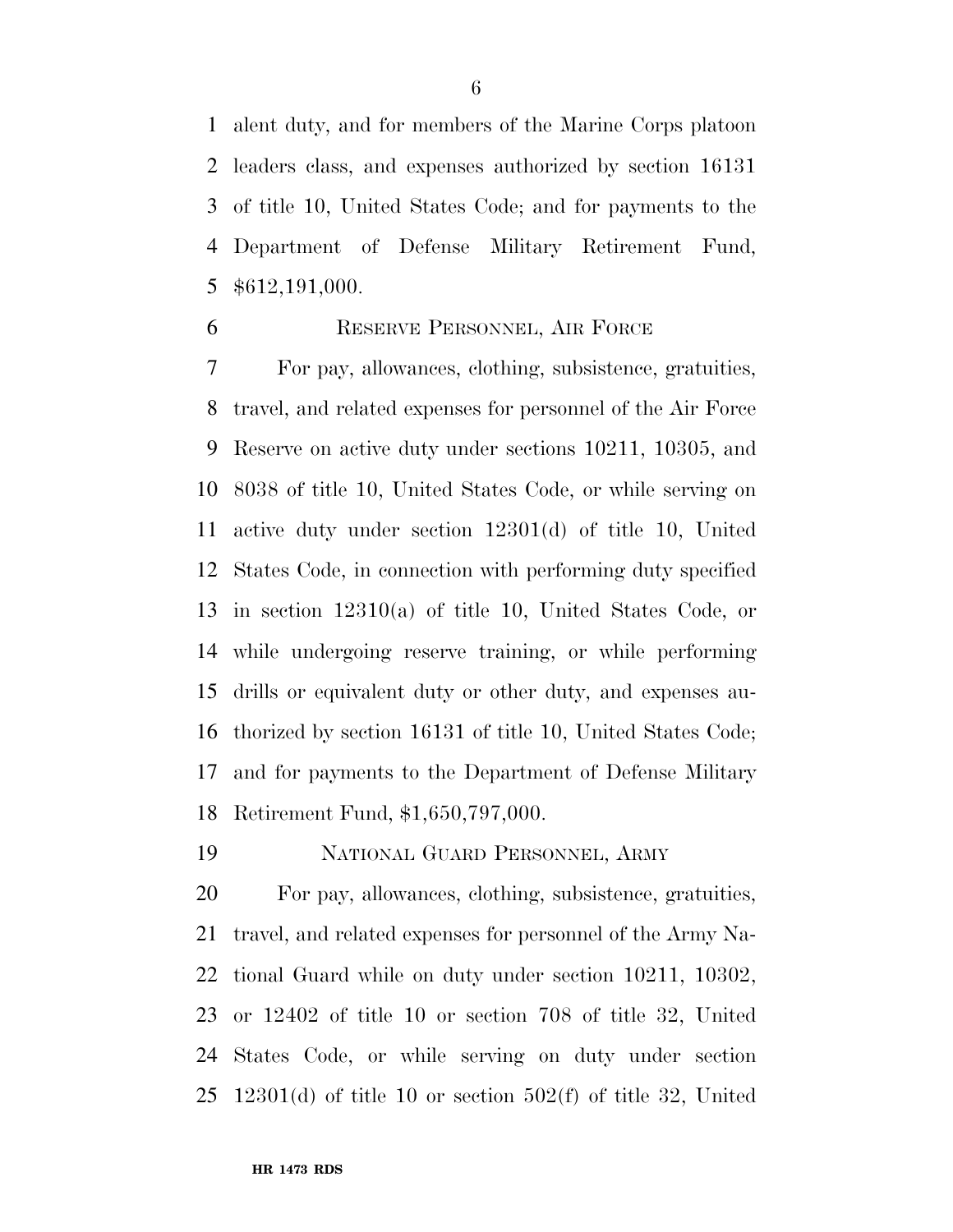States Code, in connection with performing duty specified in section 12310(a) of title 10, United States Code, or while undergoing training, or while performing drills or equivalent duty or other duty, and expenses authorized by section 16131 of title 10, United States Code; and for pay- ments to the Department of Defense Military Retirement Fund, \$7,511,296,000.

NATIONAL GUARD PERSONNEL, AIR FORCE

 For pay, allowances, clothing, subsistence, gratuities, travel, and related expenses for personnel of the Air Na- tional Guard on duty under section 10211, 10305, or 12402 of title 10 or section 708 of title 32, United States Code, or while serving on duty under section 12301(d) of title 10 or section 502(f) of title 32, United States Code, in connection with performing duty specified in section 12310(a) of title 10, United States Code, or while under- going training, or while performing drills or equivalent duty or other duty, and expenses authorized by section 16131 of title 10, United States Code; and for payments to the Department of Defense Military Retirement Fund, \$3,060,098,000.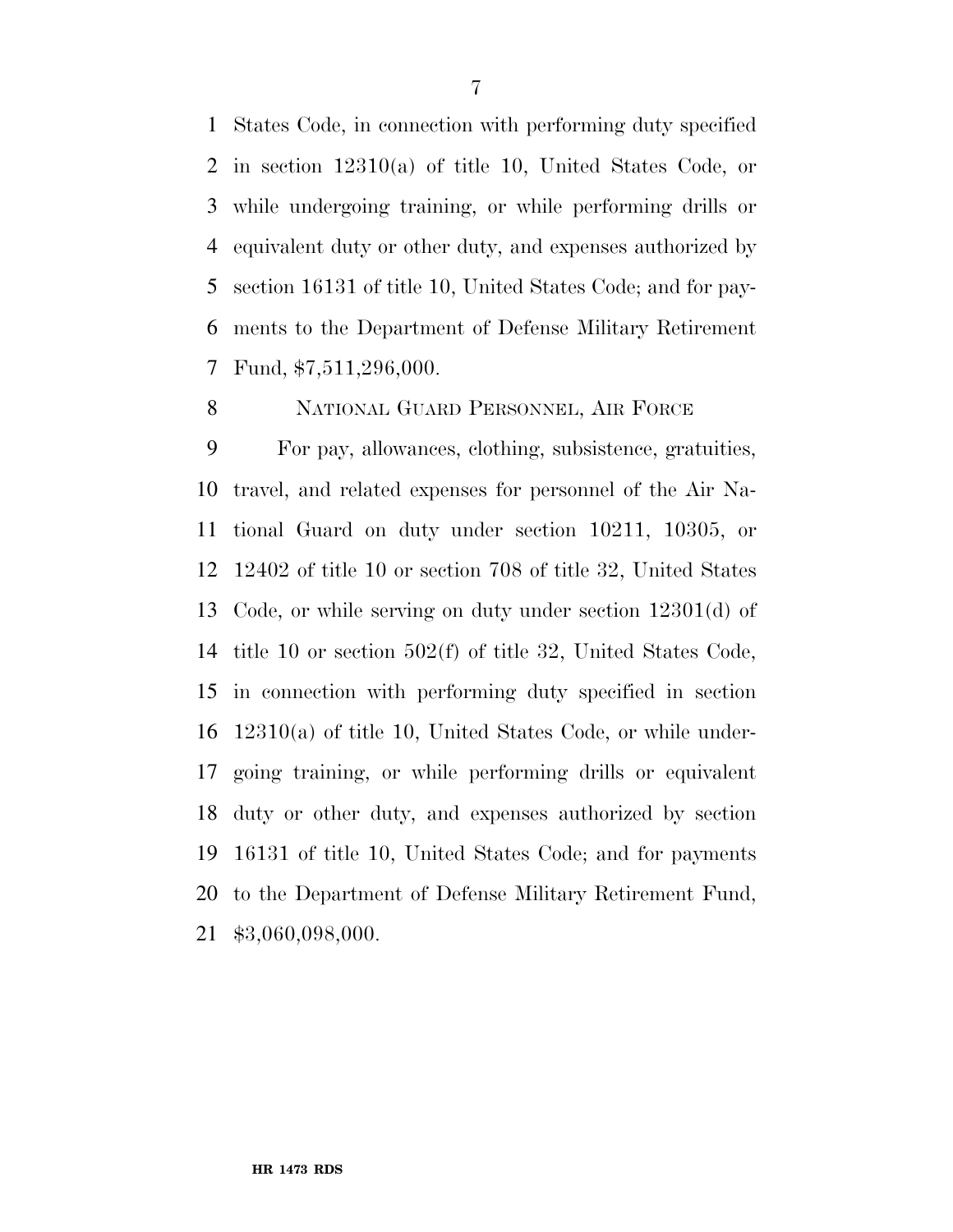| 1              | TITLE II                                                    |
|----------------|-------------------------------------------------------------|
| $\overline{2}$ | OPERATION AND MAINTENANCE                                   |
| 3              | OPERATION AND MAINTENANCE, ARMY                             |
| 4              | For expenses, not otherwise provided for, necessary         |
|                | 5 for the operation and maintenance of the Army, as author- |
|                | 6 ized by law; and not to exceed $$12,478,000$ can be used  |
|                | 7 for emergencies and extraordinary expenses, to be ex-     |
|                | 8 pended on the approval or authority of the Secretary of   |
|                | 9 the Army, and payments may be made on his certificate     |
|                | 10 of necessity for confidential military purposes,         |
|                | 11 \$33,306,117,000.                                        |
|                |                                                             |

OPERATION AND MAINTENANCE, NAVY

 For expenses, not otherwise provided for, necessary for the operation and maintenance of the Navy and the Marine Corps, as authorized by law; and not to exceed \$14,804,000 can be used for emergencies and extraor- dinary expenses, to be expended on the approval or author- ity of the Secretary of the Navy, and payments may be made on his certificate of necessity for confidential mili-tary purposes, \$37,809,239,000.

OPERATION AND MAINTENANCE, MARINE CORPS

**HR 1473 RDS**

 For expenses, not otherwise provided for, necessary for the operation and maintenance of the Marine Corps, as authorized by law, \$5,539,740,000.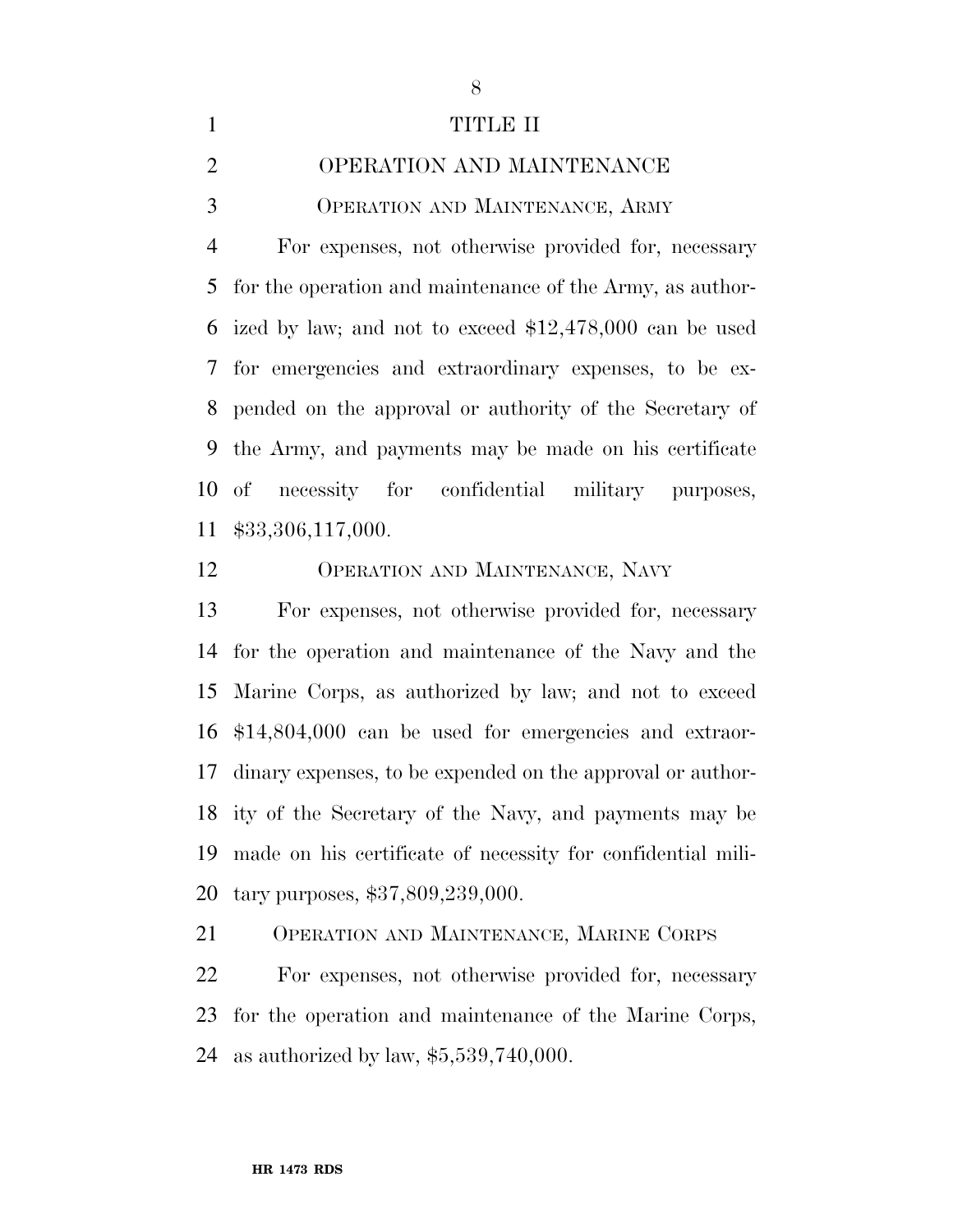- OPERATION AND MAINTENANCE, AIR FORCE For expenses, not otherwise provided for, necessary for the operation and maintenance of the Air Force, as authorized by law; and not to exceed \$7,699,000 can be used for emergencies and extraordinary expenses, to be ex- pended on the approval or authority of the Secretary of the Air Force, and payments may be made on his certifi-cate of necessity for confidential military purposes,
- \$36,062,989,000.
- OPERATION AND MAINTENANCE, DEFENSE-WIDE **INCLUDING TRANSFER OF FUNDS**)

 For expenses, not otherwise provided for, necessary for the operation and maintenance of activities and agen- cies of the Department of Defense (other than the military departments), as authorized by law, \$30,210,810,000: *Provided*, That not more than \$50,000,000 may be used for the Combatant Commander Initiative Fund authorized under section 166a of title 10, United States Code: *Pro- vided further*, That not to exceed \$36,000,000 can be used for emergencies and extraordinary expenses, to be ex- pended on the approval or authority of the Secretary of Defense, and payments may be made on his certificate of necessity for confidential military purposes: *Provided fur- ther*, That of the funds provided under this heading, not less than \$31,659,000 shall be made available for the Pro-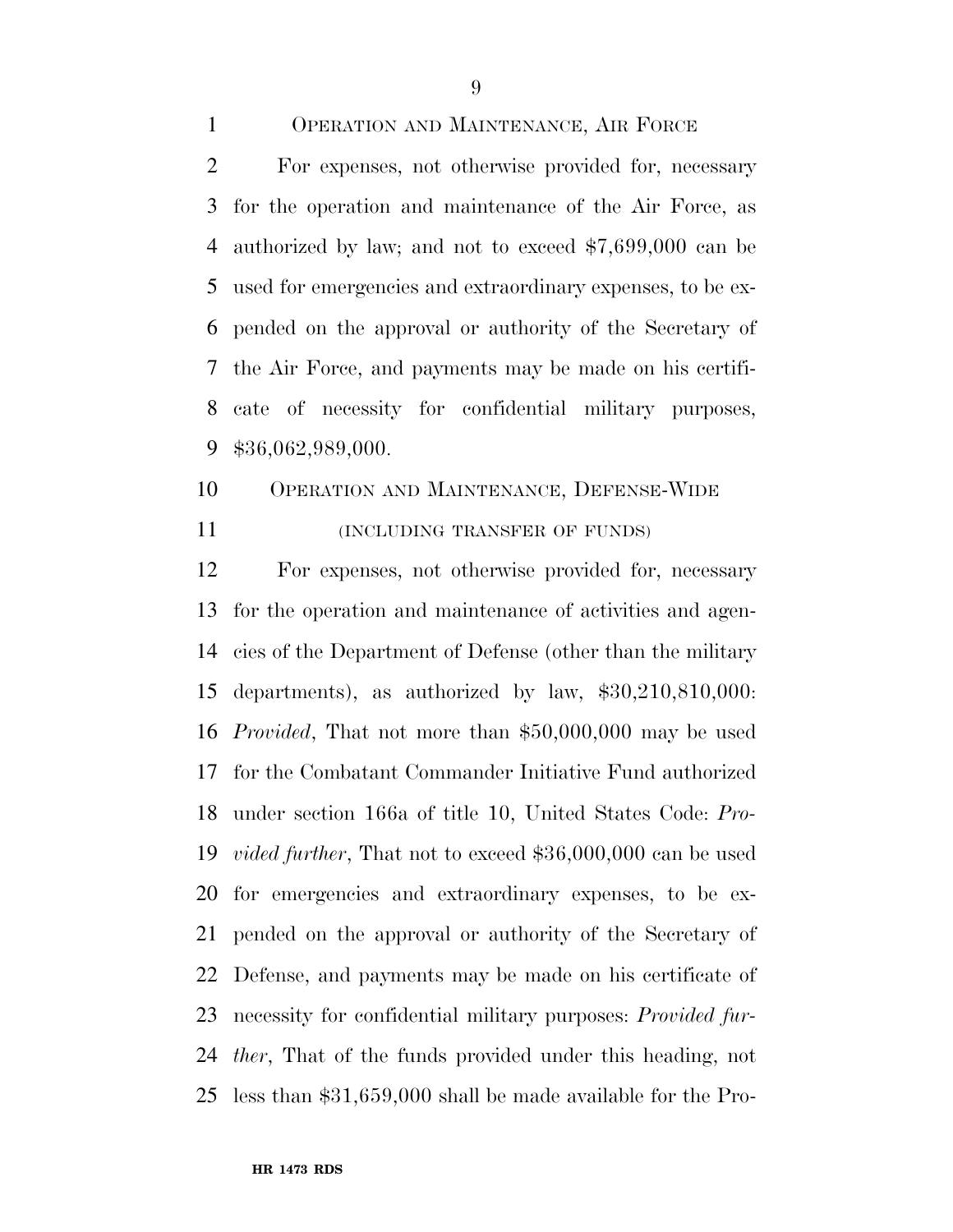curement Technical Assistance Cooperative Agreement Program, of which not less than \$3,600,000 shall be avail- able for centers defined in 10 U.S.C. 2411(1)(D): *Pro- vided further*, That none of the funds appropriated or oth- erwise made available by this Act may be used to plan or implement the consolidation of a budget or appropria- tions liaison office of the Office of the Secretary of De- fense, the office of the Secretary of a military department, or the service headquarters of one of the Armed Forces into a legislative affairs or legislative liaison office: *Pro- vided further*, That \$8,251,000, to remain available until expended, is available only for expenses relating to certain classified activities, and may be transferred as necessary by the Secretary of Defense to operation and maintenance appropriations or research, development, test and evalua- tion appropriations, to be merged with and to be available for the same time period as the appropriations to which transferred: *Provided further*, That any ceiling on the in- vestment item unit cost of items that may be purchased with operation and maintenance funds shall not apply to the funds described in the preceding proviso: *Provided fur- ther*, That the transfer authority provided under this head- ing is in addition to any other transfer authority provided elsewhere in this Act.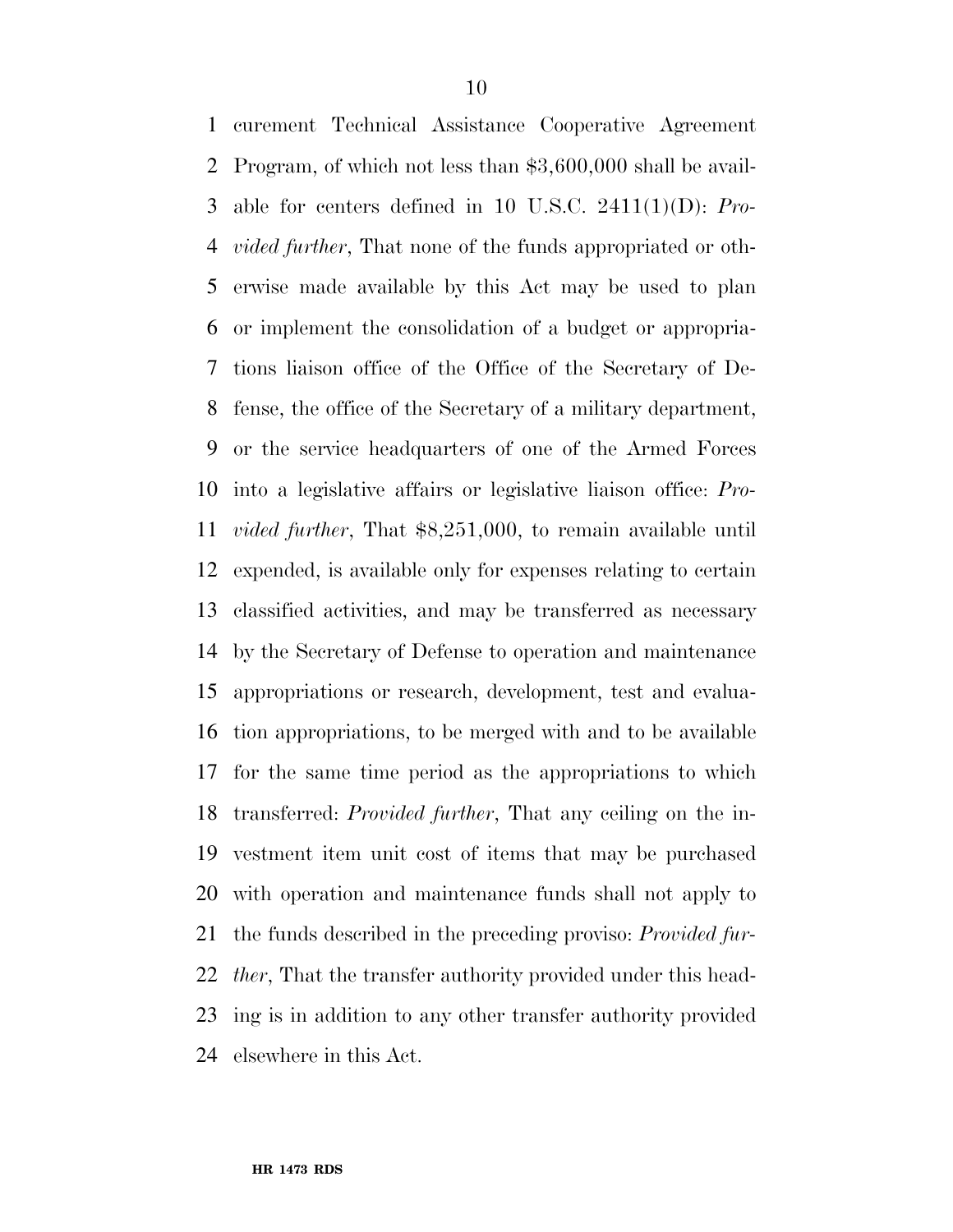OPERATION AND MAINTENANCE, ARMY RESERVE

 For expenses, not otherwise provided for, necessary for the operation and maintenance, including training, or- ganization, and administration, of the Army Reserve; re- pair of facilities and equipment; hire of passenger motor vehicles; travel and transportation; care of the dead; re- cruiting; procurement of services, supplies, and equip-ment; and communications, \$2,840,427,000.

OPERATION AND MAINTENANCE, NAVY RESERVE

 For expenses, not otherwise provided for, necessary for the operation and maintenance, including training, or- ganization, and administration, of the Navy Reserve; re- pair of facilities and equipment; hire of passenger motor vehicles; travel and transportation; care of the dead; re- cruiting; procurement of services, supplies, and equip-ment; and communications, \$1,344,264,000.

OPERATION AND MAINTENANCE, MARINE CORPS

# 18 RESERVE

 For expenses, not otherwise provided for, necessary for the operation and maintenance, including training, or- ganization, and administration, of the Marine Corps Re- serve; repair of facilities and equipment; hire of passenger motor vehicles; travel and transportation; care of the dead; recruiting; procurement of services, supplies, and equip-ment; and communications, \$275,484,000.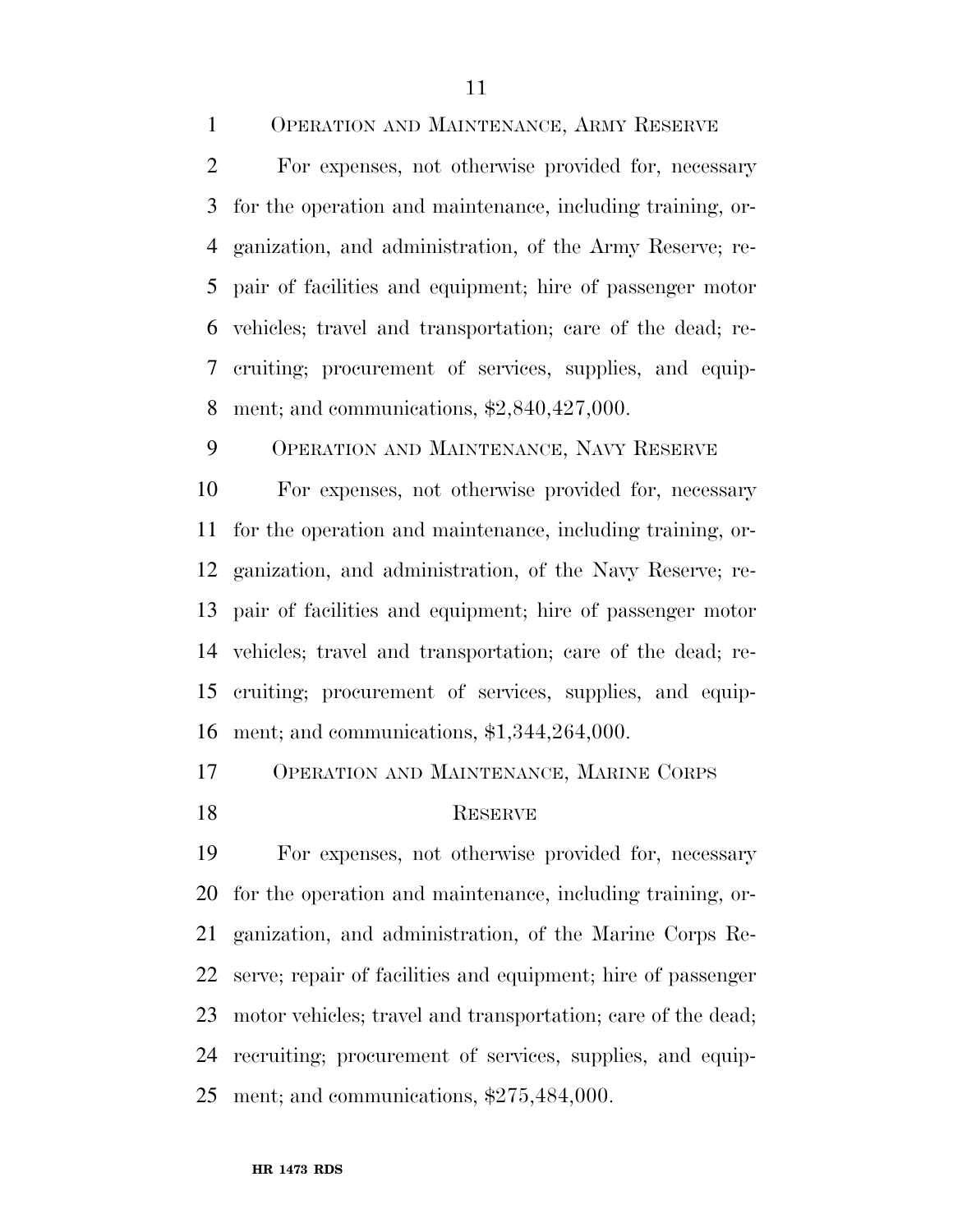OPERATION AND MAINTENANCE, AIR FORCE RESERVE

 For expenses, not otherwise provided for, necessary for the operation and maintenance, including training, or- ganization, and administration, of the Air Force Reserve; repair of facilities and equipment; hire of passenger motor vehicles; travel and transportation; care of the dead; re- cruiting; procurement of services, supplies, and equip-ment; and communications, \$3,291,027,000.

OPERATION AND MAINTENANCE, ARMY NATIONAL

# GUARD

 For expenses of training, organizing, and admin- istering the Army National Guard, including medical and hospital treatment and related expenses in non-Federal hospitals; maintenance, operation, and repairs to struc- tures and facilities; hire of passenger motor vehicles; per- sonnel services in the National Guard Bureau; travel ex- penses (other than mileage), as authorized by law for Army personnel on active duty, for Army National Guard division, regimental, and battalion commanders while in- specting units in compliance with National Guard Bureau regulations when specifically authorized by the Chief, Na- tional Guard Bureau; supplying and equipping the Army National Guard as authorized by law; and expenses of re- pair, modification, maintenance, and issue of supplies and equipment (including aircraft), \$6,454,624,000.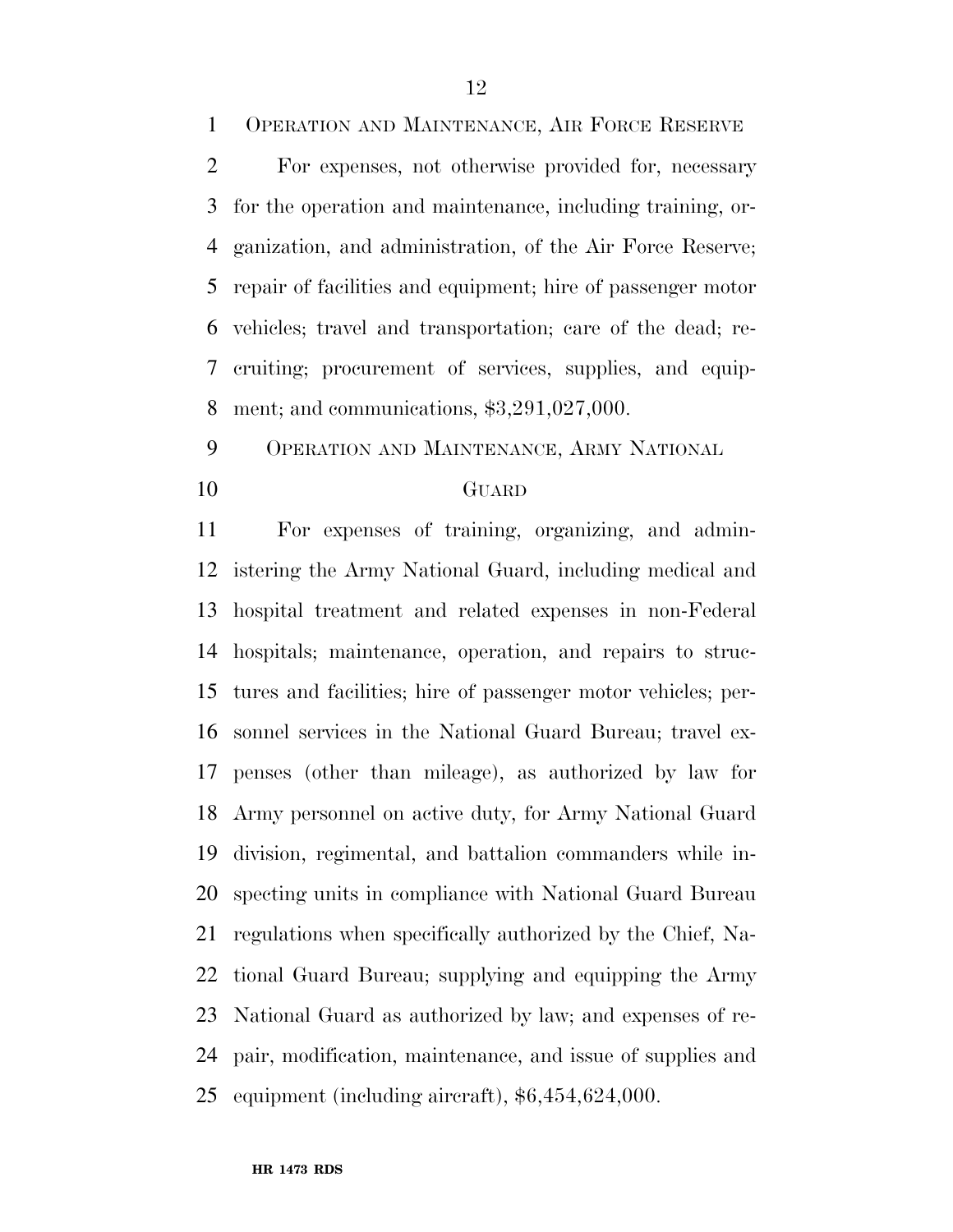OPERATION AND MAINTENANCE, AIR NATIONAL GUARD

 For expenses of training, organizing, and admin- istering the Air National Guard, including medical and hospital treatment and related expenses in non-Federal hospitals; maintenance, operation, and repairs to struc- tures and facilities; transportation of things, hire of pas- senger motor vehicles; supplying and equipping the Air National Guard, as authorized by law; expenses for repair, modification, maintenance, and issue of supplies and equipment, including those furnished from stocks under the control of agencies of the Department of Defense; travel expenses (other than mileage) on the same basis as authorized by law for Air National Guard personnel on active Federal duty, for Air National Guard commanders while inspecting units in compliance with National Guard Bureau regulations when specifically authorized by the Chief, National Guard Bureau, \$5,963,839,000.

UNITED STATES COURT OF APPEALS FOR THE ARMED

### FORCES

 For salaries and expenses necessary for the United States Court of Appeals for the Armed Forces, \$14,068,000, of which not to exceed \$5,000 may be used for official representation purposes.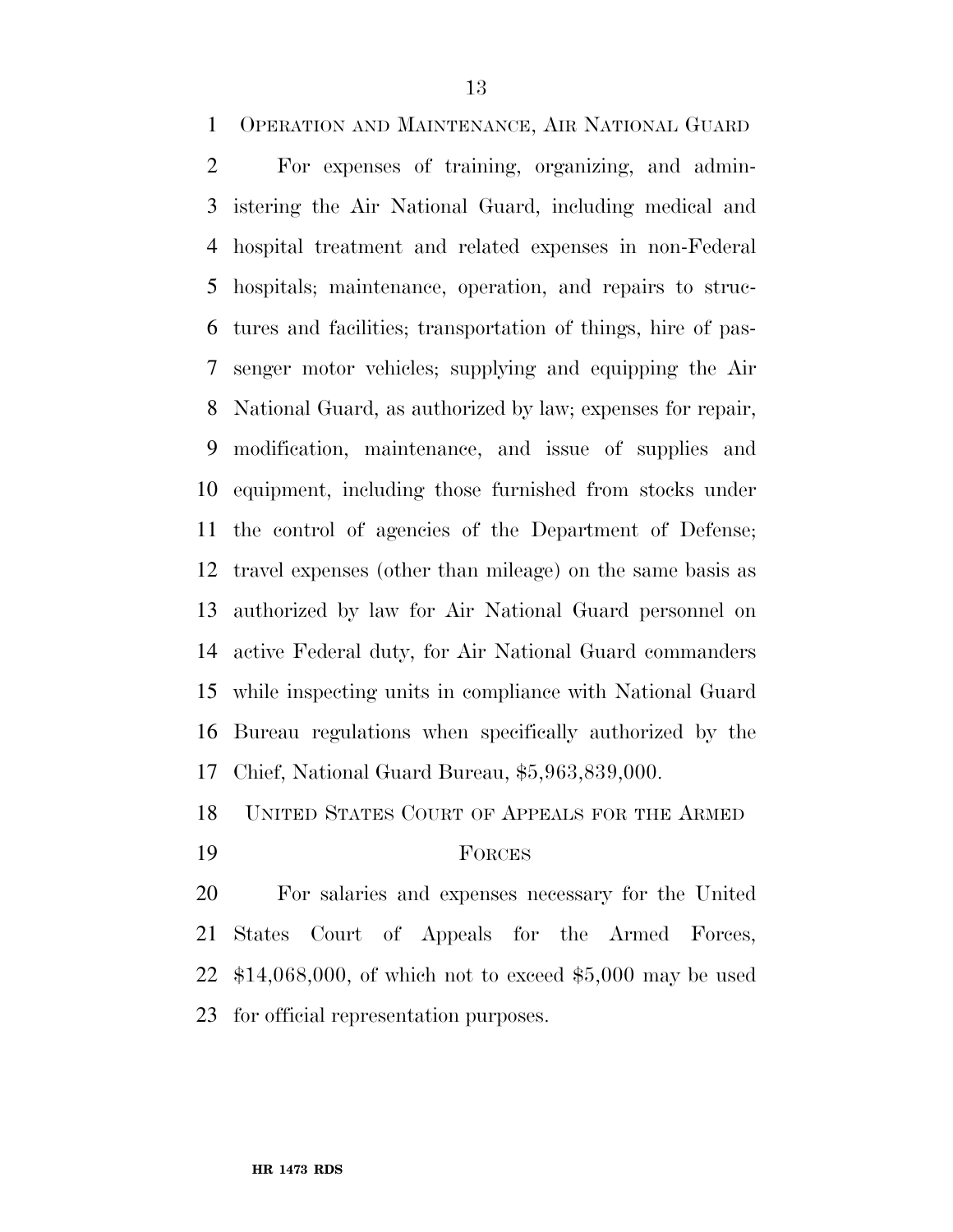ENVIRONMENTAL RESTORATION, ARMY

 (INCLUDING TRANSFER OF FUNDS) For the Department of the Army, \$464,581,000, to remain available until transferred: *Provided*, That the Sec- retary of the Army shall, upon determining that such funds are required for environmental restoration, reduc-

 tion and recycling of hazardous waste, removal of unsafe buildings and debris of the Department of the Army, or for similar purposes, transfer the funds made available by this appropriation to other appropriations made available to the Department of the Army, to be merged with and to be available for the same purposes and for the same time period as the appropriations to which transferred: *Provided further*, That upon a determination that all or part of the funds transferred from this appropriation are not necessary for the purposes provided herein, such amounts may be transferred back to this appropriation: *Provided further*, That the transfer authority provided under this heading is in addition to any other transfer au-thority provided elsewhere in this Act.

ENVIRONMENTAL RESTORATION, NAVY

**(INCLUDING TRANSFER OF FUNDS)** 

 For the Department of the Navy, \$304,867,000, to remain available until transferred: *Provided*, That the Sec-retary of the Navy shall, upon determining that such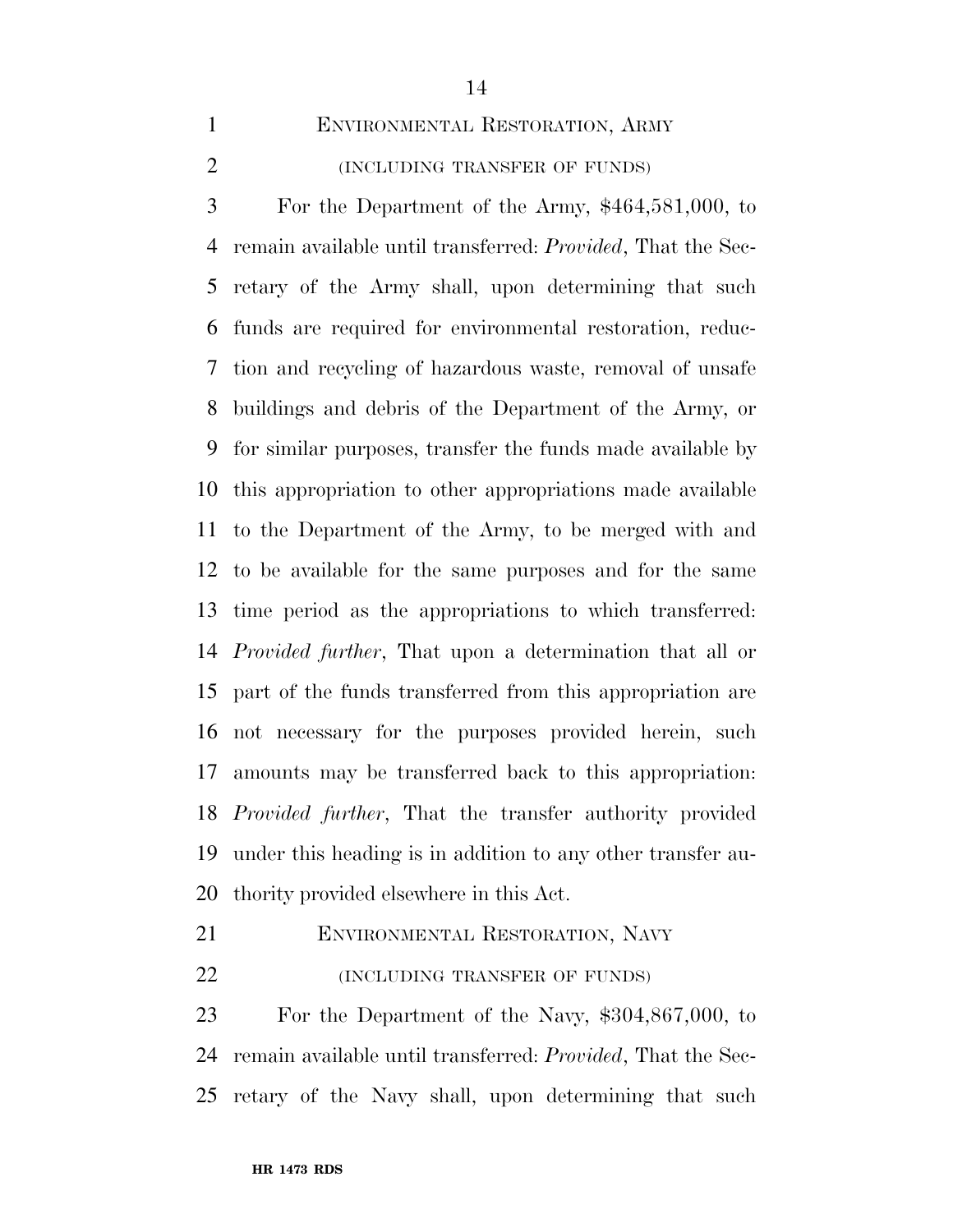funds are required for environmental restoration, reduc- tion and recycling of hazardous waste, removal of unsafe buildings and debris of the Department of the Navy, or for similar purposes, transfer the funds made available by this appropriation to other appropriations made available to the Department of the Navy, to be merged with and to be available for the same purposes and for the same time period as the appropriations to which transferred: *Provided further*, That upon a determination that all or part of the funds transferred from this appropriation are not necessary for the purposes provided herein, such amounts may be transferred back to this appropriation: *Provided further*, That the transfer authority provided under this heading is in addition to any other transfer au-thority provided elsewhere in this Act.

ENVIRONMENTAL RESTORATION, AIR FORCE

**(INCLUDING TRANSFER OF FUNDS)** 

 For the Department of the Air Force, \$502,653,000, to remain available until transferred: *Provided*, That the Secretary of the Air Force shall, upon determining that such funds are required for environmental restoration, re- duction and recycling of hazardous waste, removal of un- safe buildings and debris of the Department of the Air Force, or for similar purposes, transfer the funds made available by this appropriation to other appropriations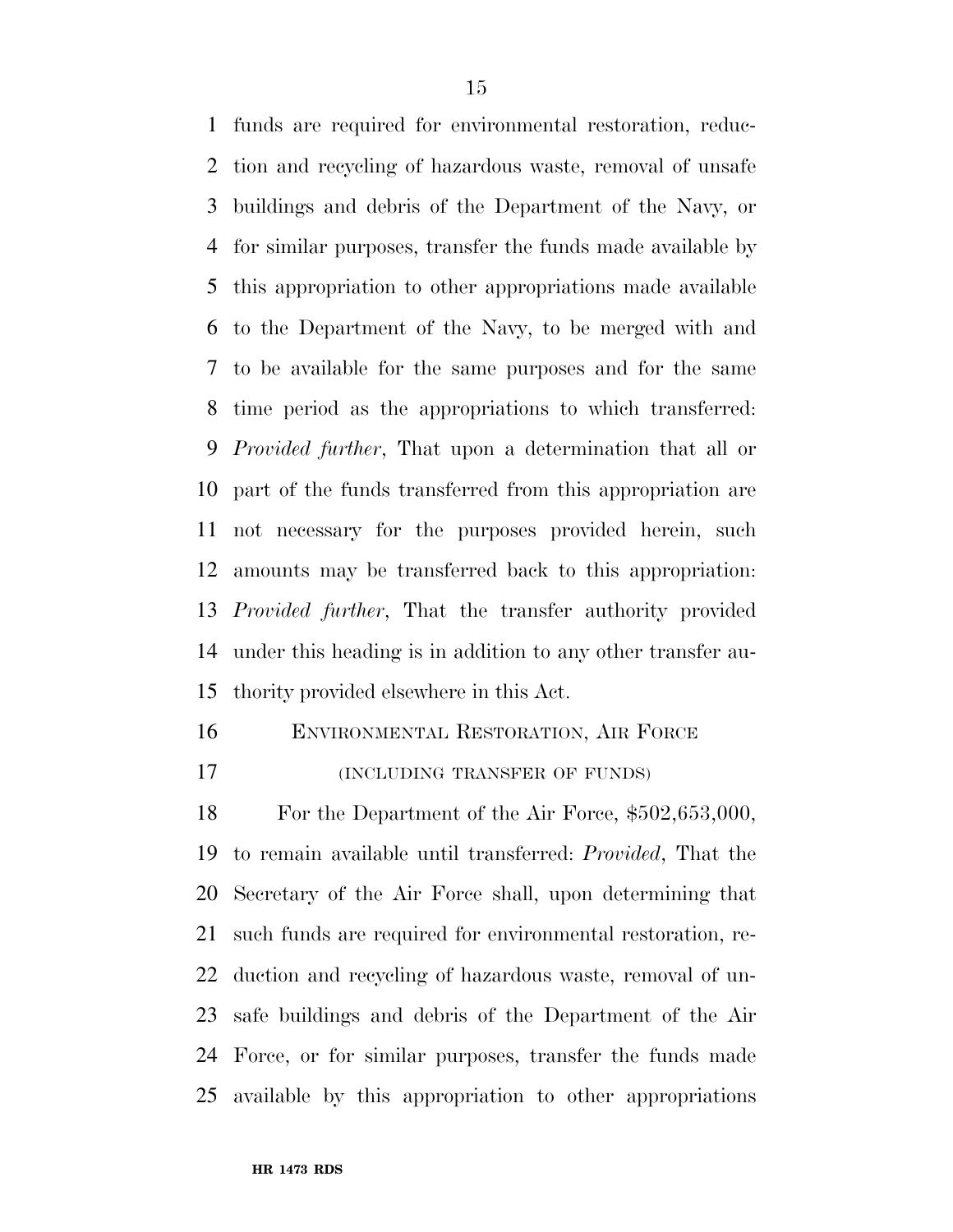made available to the Department of the Air Force, to be merged with and to be available for the same purposes and for the same time period as the appropriations to which transferred: *Provided further*, That upon a deter- mination that all or part of the funds transferred from this appropriation are not necessary for the purposes pro- vided herein, such amounts may be transferred back to this appropriation: *Provided further*, That the transfer au- thority provided under this heading is in addition to any other transfer authority provided elsewhere in this Act.

 ENVIRONMENTAL RESTORATION, DEFENSE-WIDE **(INCLUDING TRANSFER OF FUNDS)** 

 For the Department of Defense, \$10,744,000, to re- main available until transferred: *Provided*, That the Sec- retary of Defense shall, upon determining that such funds are required for environmental restoration, reduction and recycling of hazardous waste, removal of unsafe buildings and debris of the Department of Defense, or for similar purposes, transfer the funds made available by this appro- priation to other appropriations made available to the De- partment of Defense, to be merged with and to be avail- able for the same purposes and for the same time period as the appropriations to which transferred: *Provided fur- ther*, That upon a determination that all or part of the funds transferred from this appropriation are not nec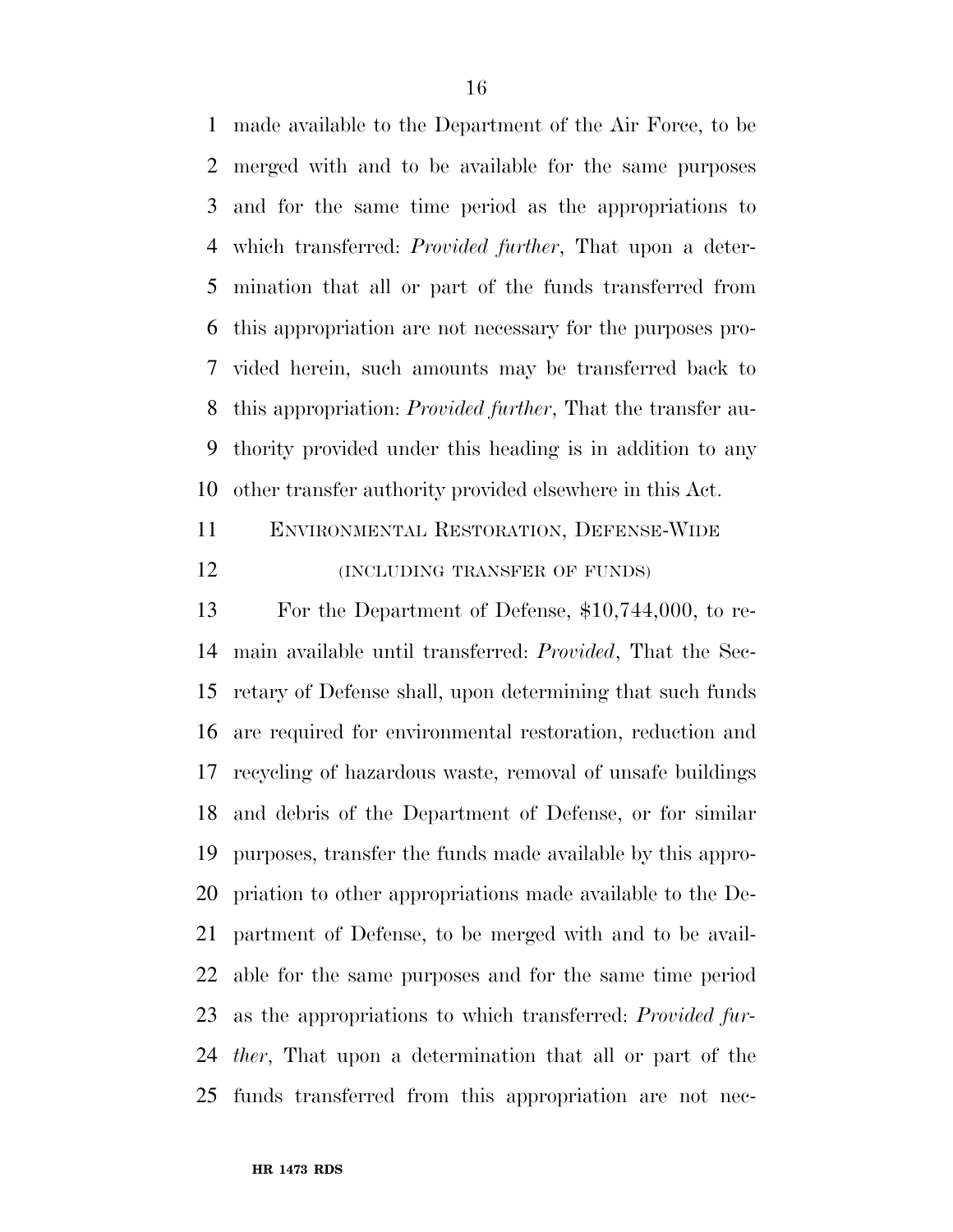essary for the purposes provided herein, such amounts may be transferred back to this appropriation: *Provided further*, That the transfer authority provided under this heading is in addition to any other transfer authority pro-vided elsewhere in this Act.

# ENVIRONMENTAL RESTORATION, FORMERLY USED DEFENSE SITES **(INCLUDING TRANSFER OF FUNDS)**

 For the Department of the Army, \$316,546,000, to remain available until transferred: *Provided*, That the Sec- retary of the Army shall, upon determining that such funds are required for environmental restoration, reduc- tion and recycling of hazardous waste, removal of unsafe buildings and debris at sites formerly used by the Depart- ment of Defense, transfer the funds made available by this appropriation to other appropriations made available to the Department of the Army, to be merged with and to be available for the same purposes and for the same time period as the appropriations to which transferred: *Pro- vided further*, That upon a determination that all or part of the funds transferred from this appropriation are not necessary for the purposes provided herein, such amounts may be transferred back to this appropriation: *Provided further*, That the transfer authority provided under this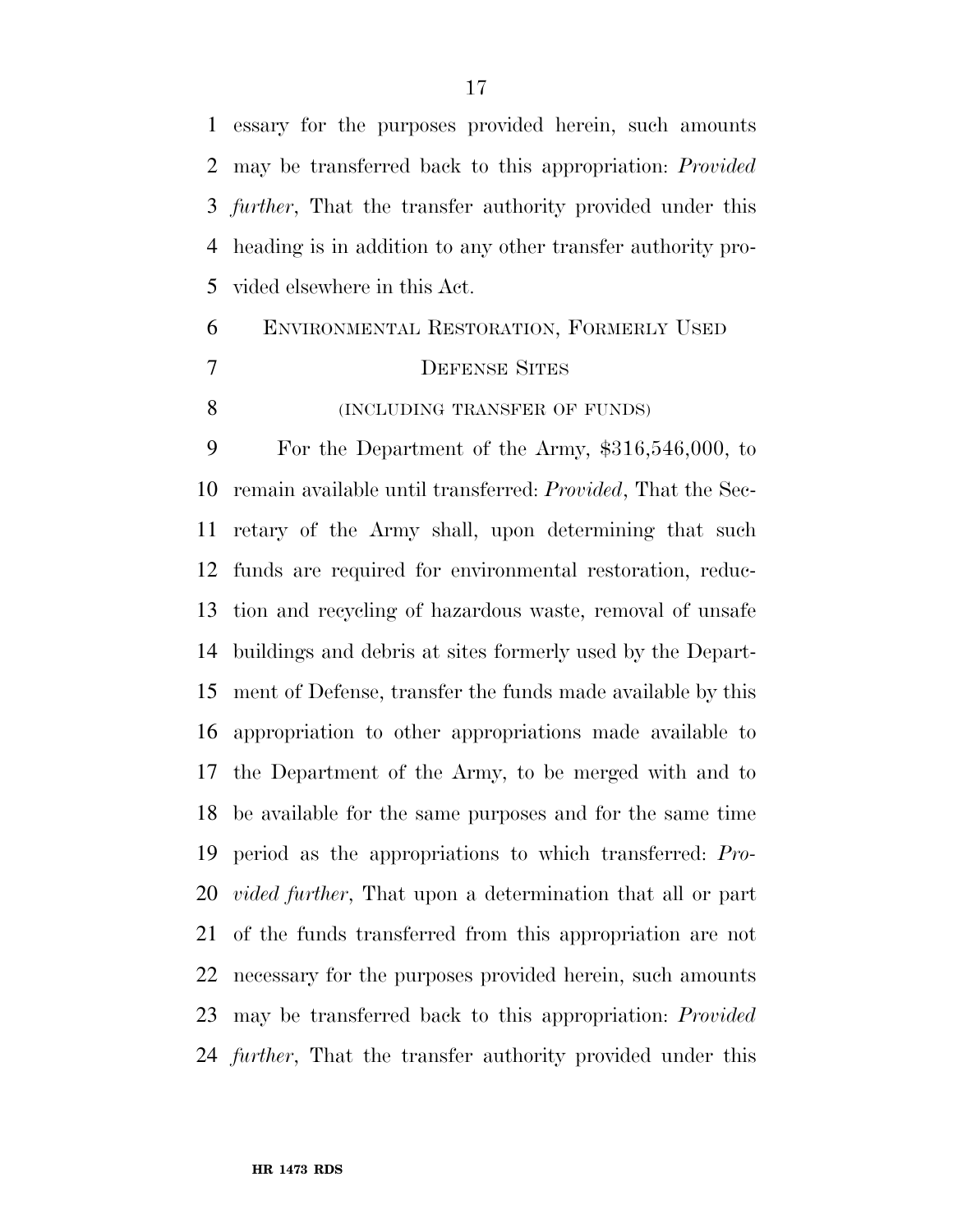heading is in addition to any other transfer authority pro-vided elsewhere in this Act.

OVERSEAS HUMANITARIAN, DISASTER, AND CIVIC AID

 For expenses relating to the Overseas Humanitarian, Disaster, and Civic Aid programs of the Department of Defense (consisting of the programs provided under sec- tions 401, 402, 404, 407, 2557, and 2561 of title 10, United States Code), \$108,032,000, to remain available until September 30, 2012.

COOPERATIVE THREAT REDUCTION ACCOUNT

 For assistance to the republics of the former Soviet Union and, with appropriate authorization by the Depart- ment of Defense and Department of State, to countries outside of the former Soviet Union, including assistance provided by contract or by grants, for facilitating the elimination and the safe and secure transportation and storage of nuclear, chemical and other weapons; for estab- lishing programs to prevent the proliferation of weapons, weapons components, and weapon-related technology and expertise; for programs relating to the training and sup- port of defense and military personnel for demilitarization and protection of weapons, weapons components and weapons technology and expertise, and for defense and military contacts, \$522,512,000, to remain available until September 30, 2013: *Provided*, That of the amounts pro-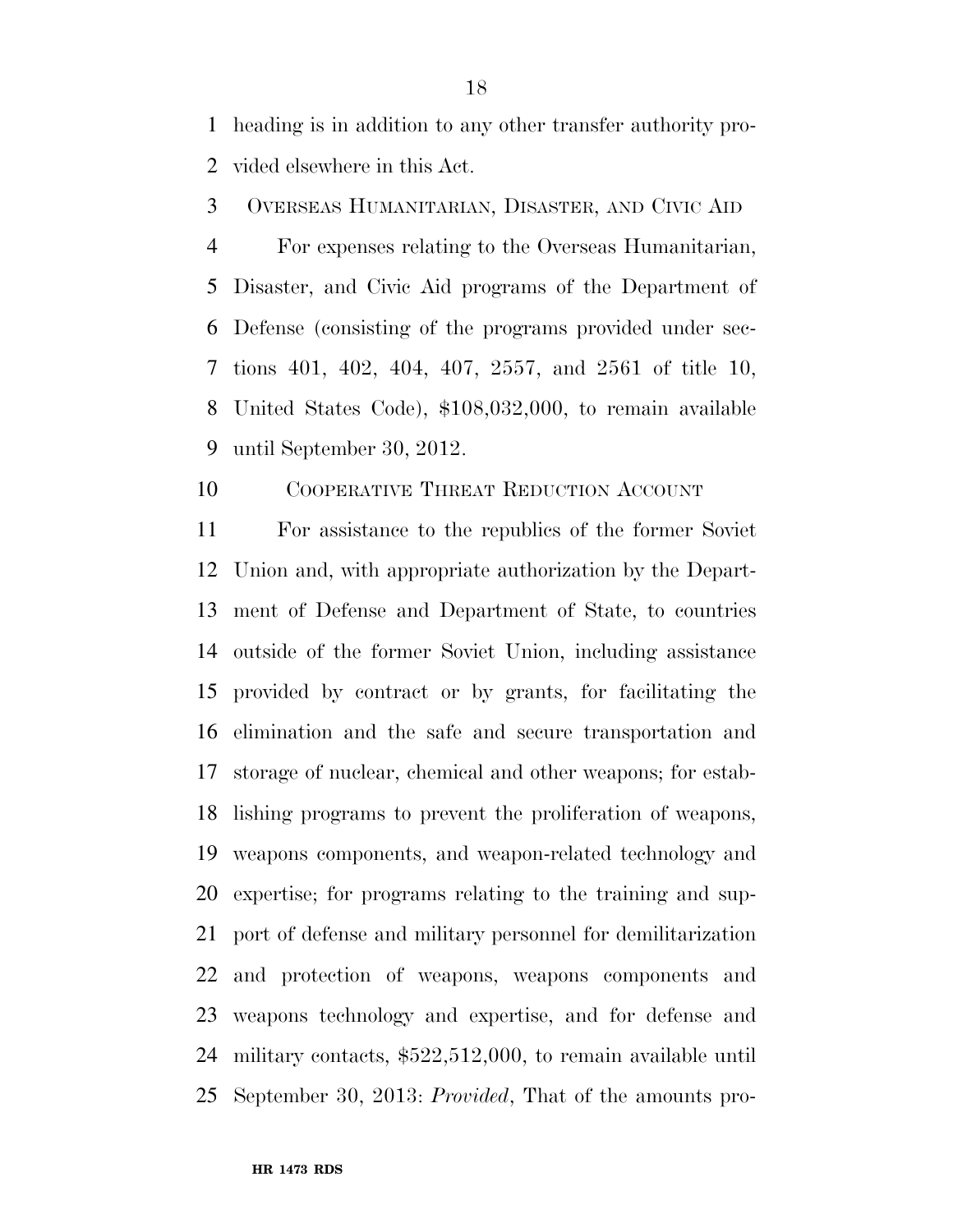|                | 1 vided under this heading, not less than \$13,500,000 shall |
|----------------|--------------------------------------------------------------|
| $\overline{2}$ | be available only to support the dismantling and disposal    |
| 3              | of nuclear submarines, submarine reactor components,         |
| $\overline{4}$ | and security enhancements for transport and storage of       |
| 5              | nuclear warheads in the Russian Far East and North.          |
| 6              | DEPARTMENT OF DEFENSE ACQUISITION WORKFORCE                  |
| 7              | DEVELOPMENT FUND                                             |
| 8              | For the Department of Defense Acquisition Work-              |
| 9              | force Development Fund, $$217,561,000$ .                     |
| 10             | <b>TITLE III</b>                                             |
| 11             | PROCUREMENT                                                  |
| 12             | AIRCRAFT PROCUREMENT, ARMY                                   |
| 13             | For construction, procurement, production, modifica-         |
| 14             | tion, and modernization of aircraft, equipment, including    |
| 15             | ordnance, ground handling equipment, spare parts, and        |
| 16             | accessories therefor; specialized equipment and training     |
| 17             | devices; expansion of public and private plants, including   |
|                | 18 the land necessary therefor, for the foregoing purposes,  |
| 19             | and such lands and interests therein, may be acquired,       |
|                | 20 and construction prosecuted thereon prior to approval of  |
| 21             | title; and procurement and installation of equipment, ap-    |
| 22             | pliances, and machine tools in public and private plants;    |
| 23             | reserve plant and Government and contractor-owned            |
|                |                                                              |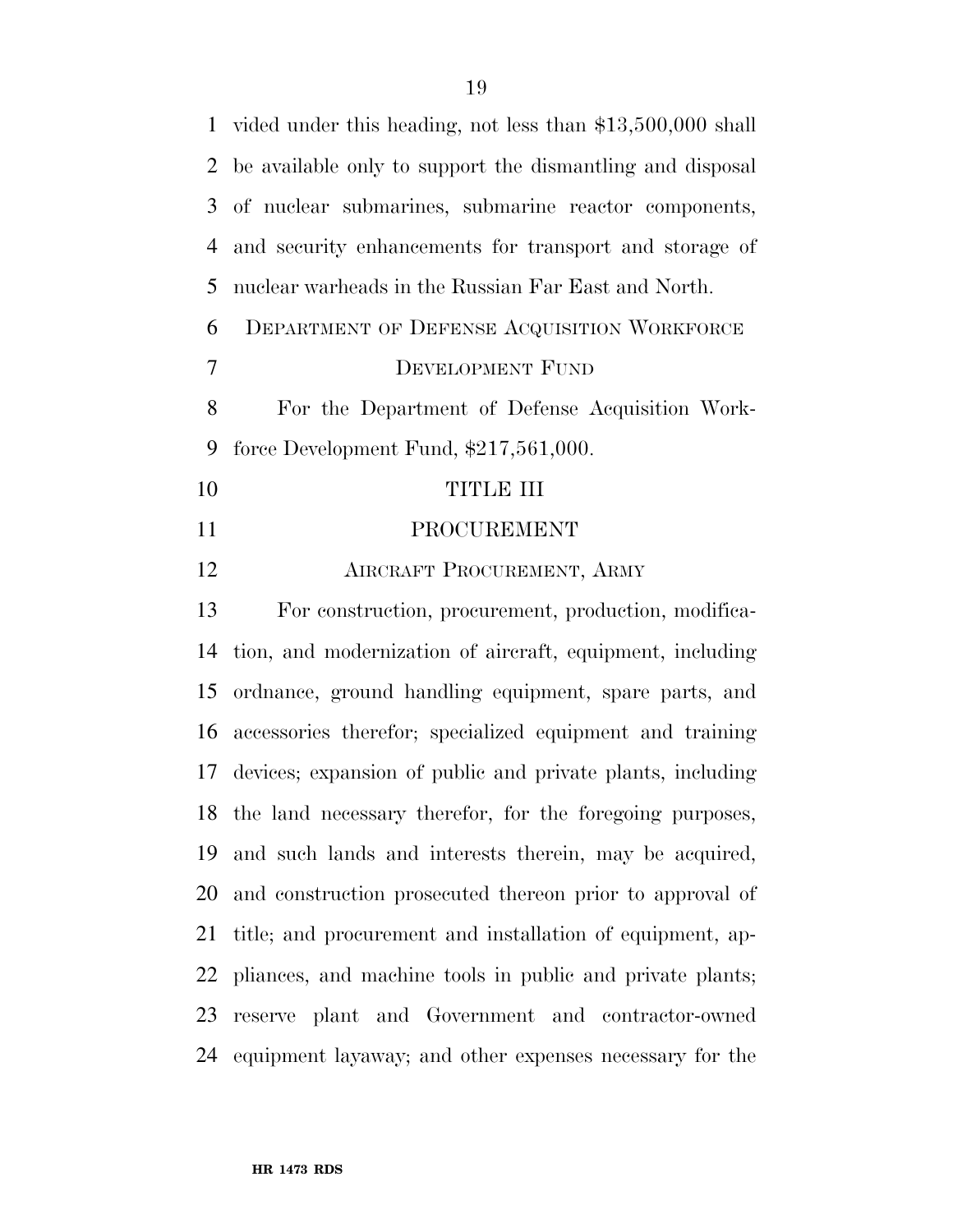foregoing purposes, \$5,254,791,000, to remain available for obligation until September 30, 2013.

# MISSILE PROCUREMENT, ARMY

 For construction, procurement, production, modifica- tion, and modernization of missiles, equipment, including ordnance, ground handling equipment, spare parts, and accessories therefor; specialized equipment and training devices; expansion of public and private plants, including the land necessary therefor, for the foregoing purposes, and such lands and interests therein, may be acquired, and construction prosecuted thereon prior to approval of title; and procurement and installation of equipment, ap- pliances, and machine tools in public and private plants; reserve plant and Government and contractor-owned equipment layaway; and other expenses necessary for the foregoing purposes, \$1,570,108,000, to remain available for obligation until September 30, 2013.

PROCUREMENT OF WEAPONS AND TRACKED COMBAT

VEHICLES, ARMY

 For construction, procurement, production, and modification of weapons and tracked combat vehicles, equipment, including ordnance, spare parts, and acces- sories therefor; specialized equipment and training devices; expansion of public and private plants, including the land necessary therefor, for the foregoing purposes, and such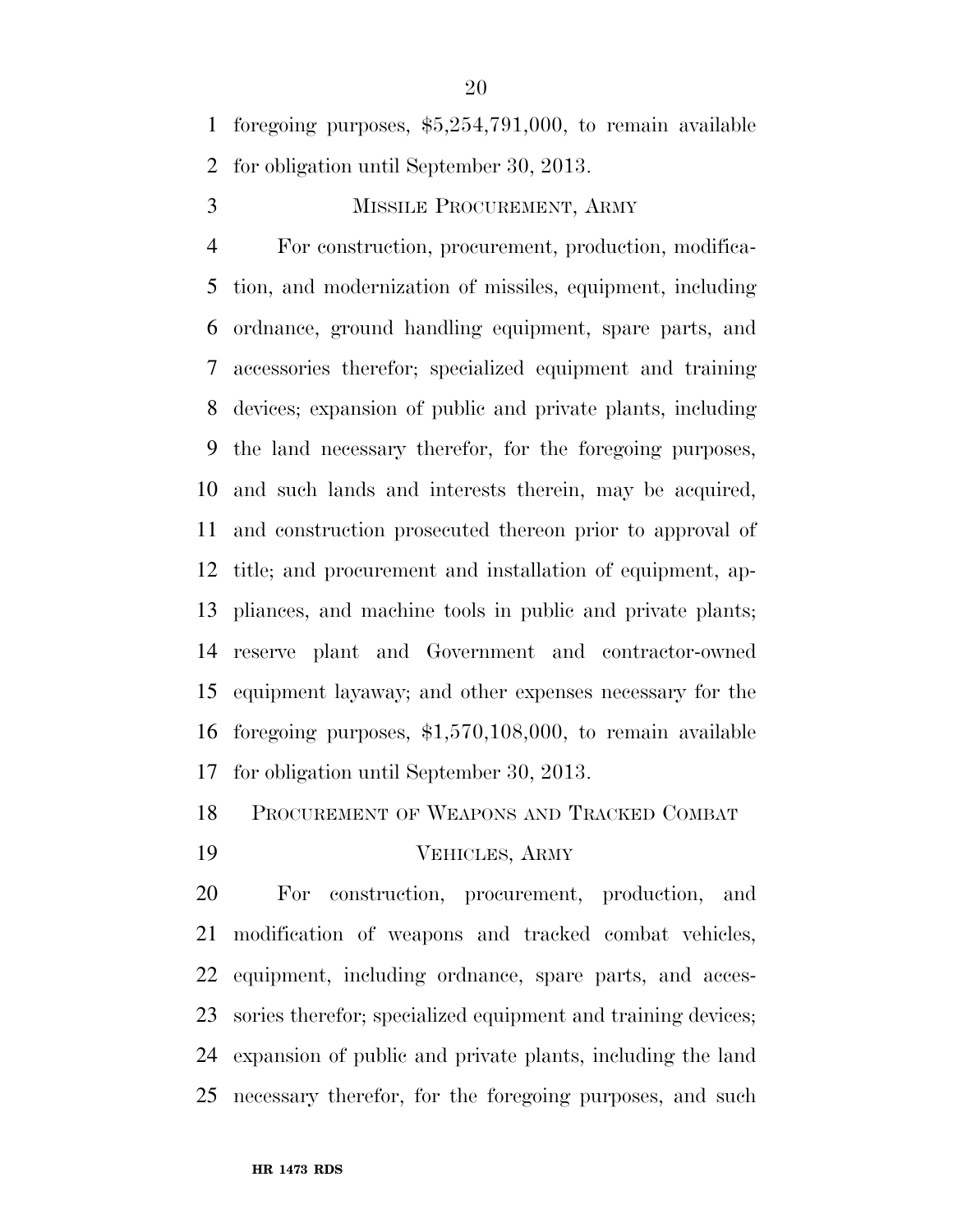lands and interests therein, may be acquired, and con- struction prosecuted thereon prior to approval of title; and procurement and installation of equipment, appliances, and machine tools in public and private plants; reserve plant and Government and contractor-owned equipment layaway; and other expenses necessary for the foregoing purposes, \$1,461,086,000, to remain available for obliga-tion until September 30, 2013.

# PROCUREMENT OF AMMUNITION, ARMY

 For construction, procurement, production, and modification of ammunition, and accessories therefor; spe- cialized equipment and training devices; expansion of pub- lic and private plants, including ammunition facilities, au- thorized by section 2854 of title 10, United States Code, and the land necessary therefor, for the foregoing pur- poses, and such lands and interests therein, may be ac- quired, and construction prosecuted thereon prior to ap- proval of title; and procurement and installation of equip- ment, appliances, and machine tools in public and private plants; reserve plant and Government and contractor- owned equipment layaway; and other expenses necessary for the foregoing purposes, \$1,847,066,000, to remain available for obligation until September 30, 2013.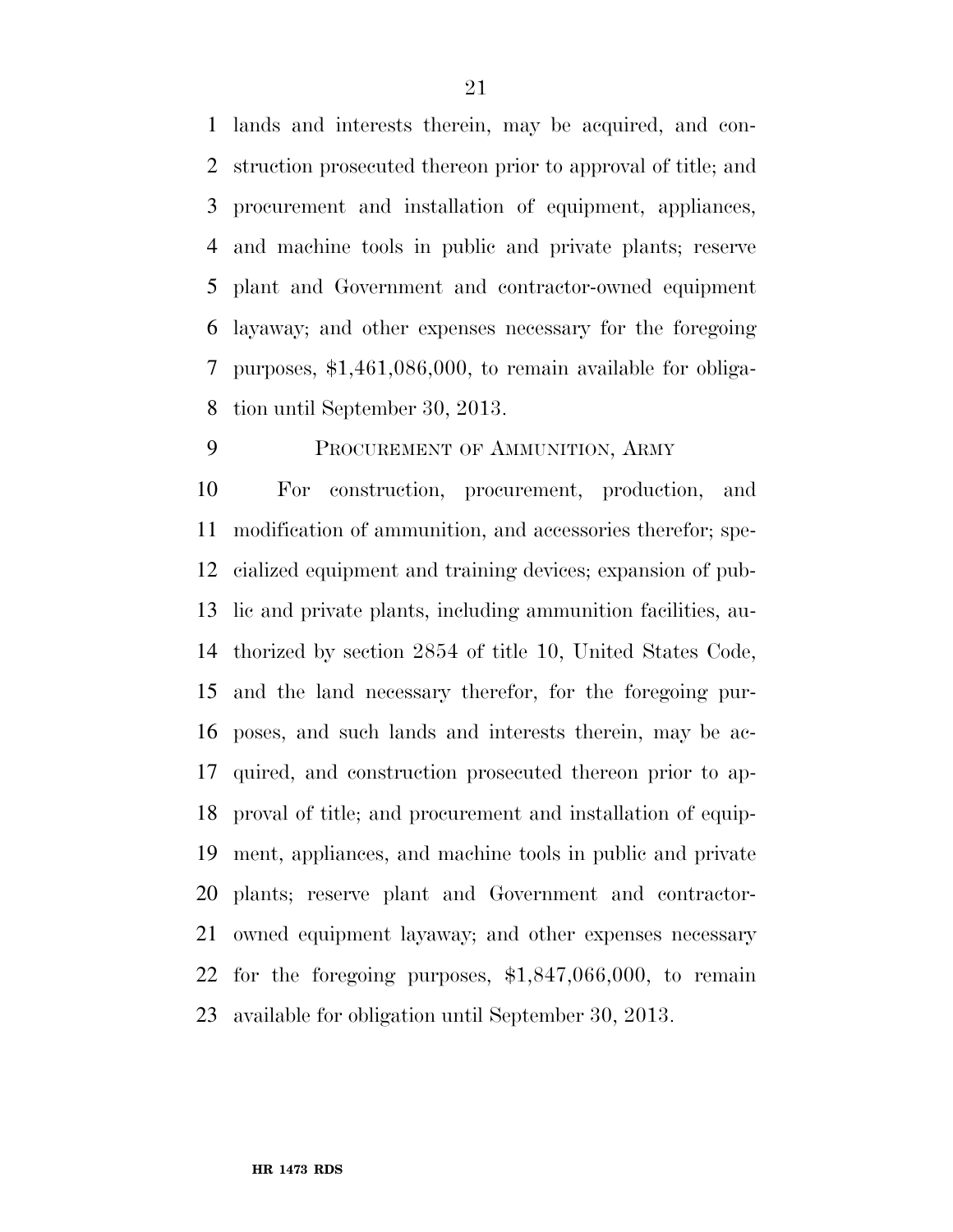#### 1 OTHER PROCUREMENT, ARMY

#### (INCLUDING TRANSFER OF FUNDS)

 For construction, procurement, production, and modification of vehicles, including tactical, support, and non-tracked combat vehicles; the purchase of passenger motor vehicles for replacement only; communications and electronic equipment; other support equipment; spare parts, ordnance, and accessories therefor; specialized equipment and training devices; expansion of public and private plants, including the land necessary therefor, for the foregoing purposes, and such lands and interests therein, may be acquired, and construction prosecuted thereon prior to approval of title; and procurement and installation of equipment, appliances, and machine tools in public and private plants; reserve plant and Govern- ment and contractor-owned equipment layaway; and other expenses necessary for the foregoing purposes, \$8,145,665,000, to remain available for obligation until September 30, 2013: *Provided,* That of the funds made available in this paragraph, \$15,000,000 shall be made available to procure equipment, not otherwise provided for, and may be transferred to other procurement accounts available to the Department of the Army, and that funds so transferred shall be available for the same purposes and the same time period as the account to which transferred.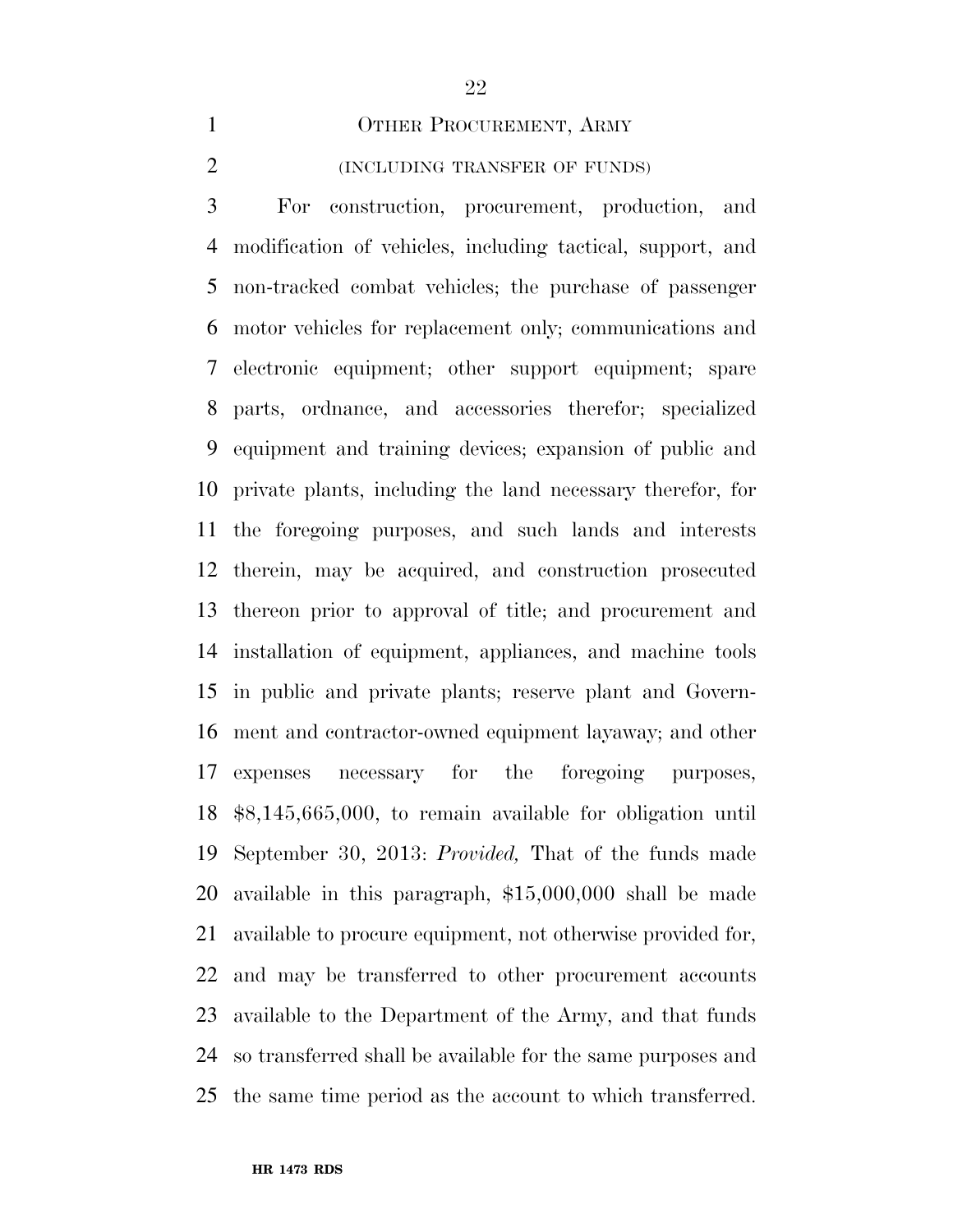# AIRCRAFT PROCUREMENT, NAVY

 For construction, procurement, production, modifica- tion, and modernization of aircraft, equipment, including ordnance, spare parts, and accessories therefor; specialized equipment; expansion of public and private plants, includ- ing the land necessary therefor, and such lands and inter- ests therein, may be acquired, and construction prosecuted thereon prior to approval of title; and procurement and installation of equipment, appliances, and machine tools in public and private plants; reserve plant and Govern- ment and contractor-owned equipment layaway, \$16,170,868,000, to remain available for obligation until September 30, 2013.

# WEAPONS PROCUREMENT, NAVY

 For construction, procurement, production, modifica- tion, and modernization of missiles, torpedoes, other weap- ons, and related support equipment including spare parts, and accessories therefor; expansion of public and private plants, including the land necessary therefor, and such lands and interests therein, may be acquired, and con- struction prosecuted thereon prior to approval of title; and procurement and installation of equipment, appliances, and machine tools in public and private plants; reserve plant and Government and contractor-owned equipment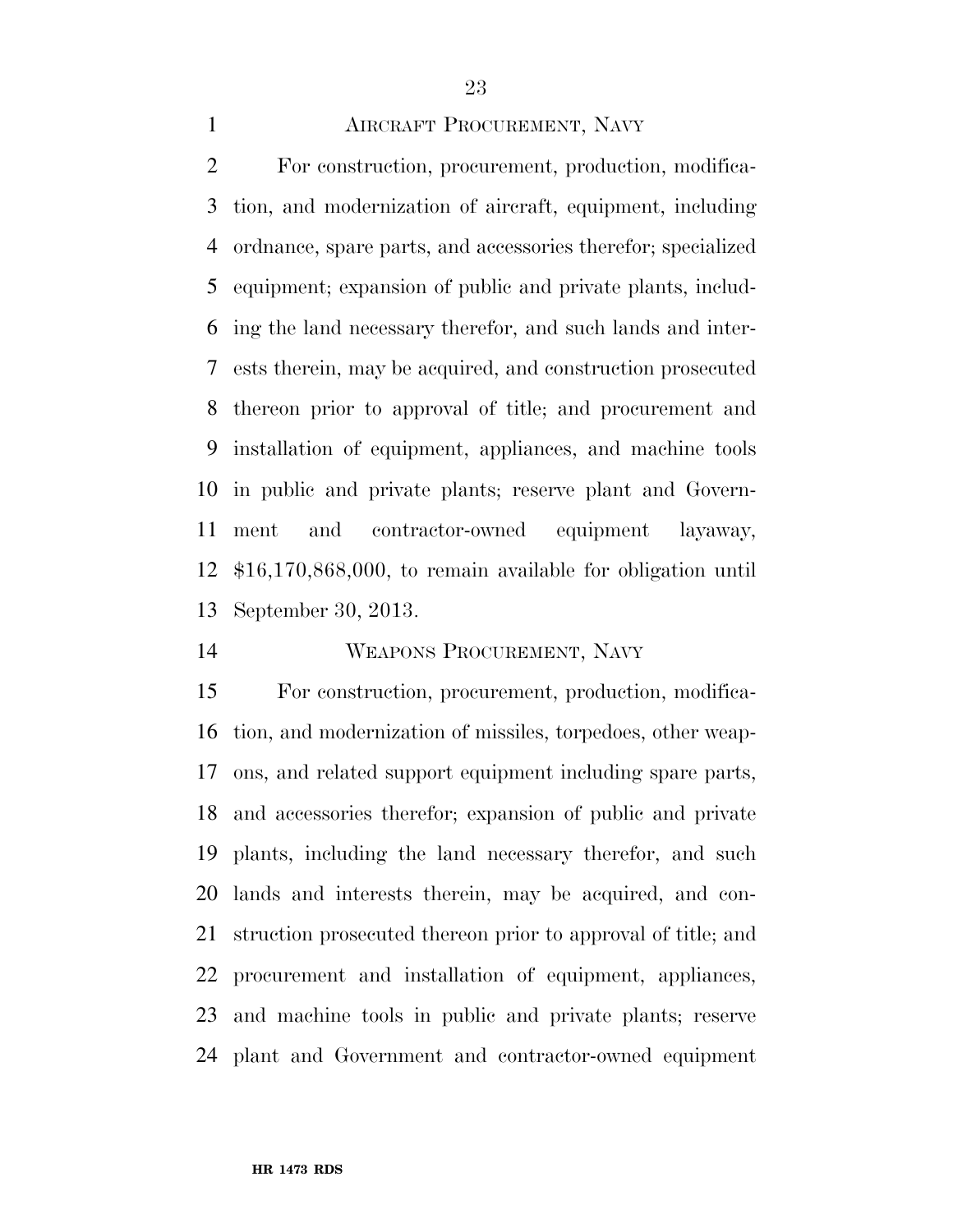layaway, \$3,221,957,000, to remain available for obliga-tion until September 30, 2013.

PROCUREMENT OF AMMUNITION, NAVY AND MARINE

### CORPS

 For construction, procurement, production, and modification of ammunition, and accessories therefor; spe- cialized equipment and training devices; expansion of pub- lic and private plants, including ammunition facilities, au- thorized by section 2854 of title 10, United States Code, and the land necessary therefor, for the foregoing pur- poses, and such lands and interests therein, may be ac- quired, and construction prosecuted thereon prior to ap- proval of title; and procurement and installation of equip- ment, appliances, and machine tools in public and private plants; reserve plant and Government and contractor- owned equipment layaway; and other expenses necessary for the foregoing purposes, \$790,527,000, to remain avail-able for obligation until September 30, 2013.

SHIPBUILDING AND CONVERSION, NAVY

 For expenses necessary for the construction, acquisi- tion, or conversion of vessels as authorized by law, includ- ing armor and armament thereof, plant equipment, appli- ances, and machine tools and installation thereof in public and private plants; reserve plant and Government and con-tractor-owned equipment layaway; procurement of critical,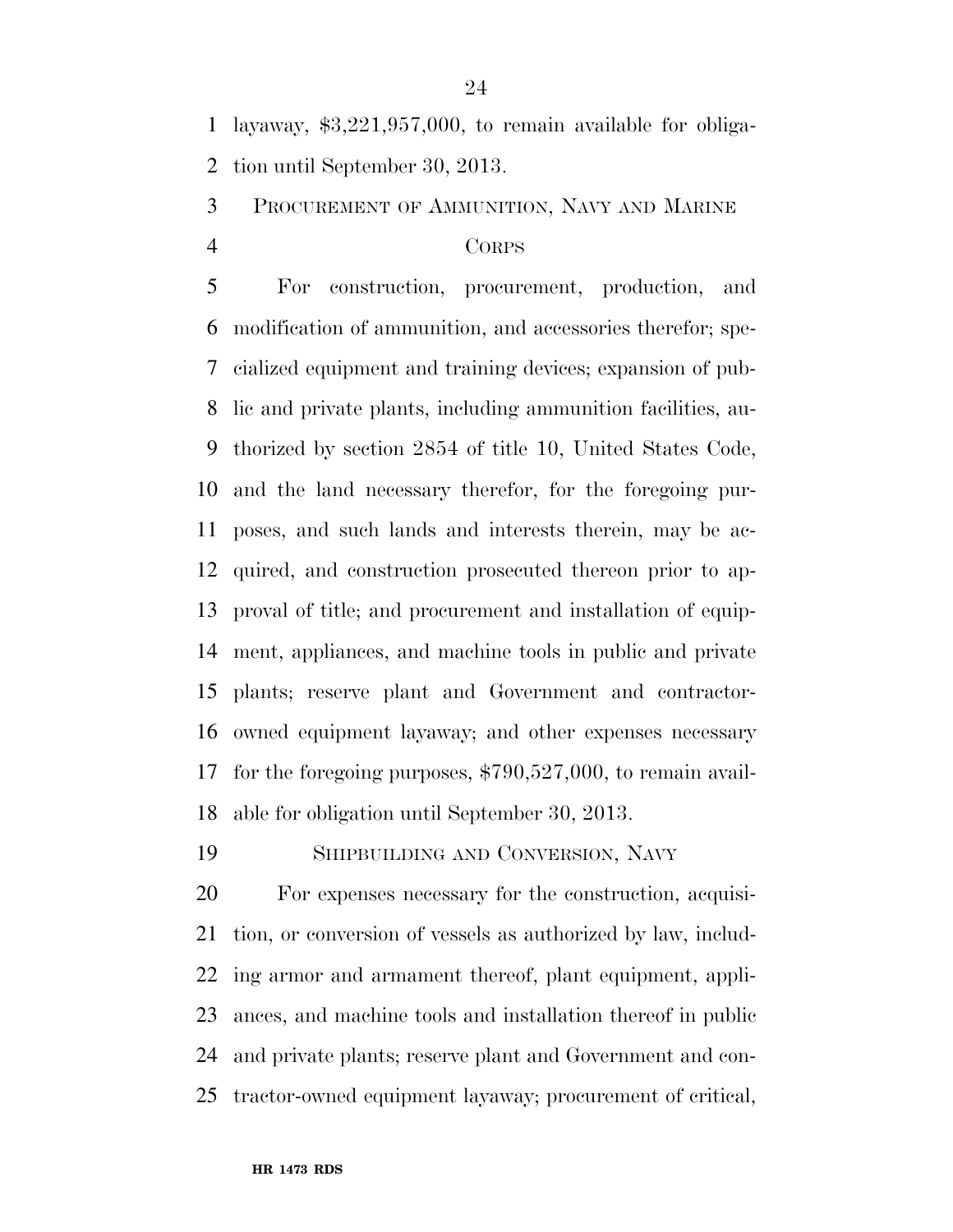| $\mathbf{1}$ | long lead time components and designs for vessels to be     |
|--------------|-------------------------------------------------------------|
| 2            | constructed or converted in the future; and expansion of    |
| 3            | public and private plants, including land necessary there-  |
| 4            | for, and such lands and interests therein, may be acquired, |
| 5            | and construction prosecuted thereon prior to approval of    |
| 6            | title, as follows:                                          |
| $\tau$       | Carrier Replacement Program, \$1,721,969,000.               |
| 8            | Carrier<br>Replacement<br>Program<br>(AP),                  |
| 9            | \$908,313,000.                                              |
| 10           | NSSN, \$3,430,343,000.                                      |
| 11           | NSSN (AP), \$1,691,236,000.                                 |
| 12           | CVN Refueling, \$1,248,999,000.                             |
| 13           | CVN Refuelings (AP), \$408,037,000.                         |
| 14           | DDG-1000 Program, \$77,512,000.                             |
| 15           | DDG-51 Destroyer, \$2,868,454,000.                          |
| 16           | DDG-51 Destroyer (AP), \$47,984,000.                        |
| 17           | Littoral Combat Ship, \$1,168,984,000.                      |
| 18           | Littoral Combat Ship (AP), \$190,351,000.                   |
| 19           | LHA-R, \$942,837,000.                                       |
| 20           | Joint High Speed Vessel, \$180,703,000.                     |
| 21           | Oceanographic Ships, \$88,561,000.                          |
| 22           | <b>LCAC</b><br>Service<br>Life<br>Extension<br>Program,     |
| 23           | \$83,035,000.                                               |
| 24           | Service Craft, \$13,770,000.                                |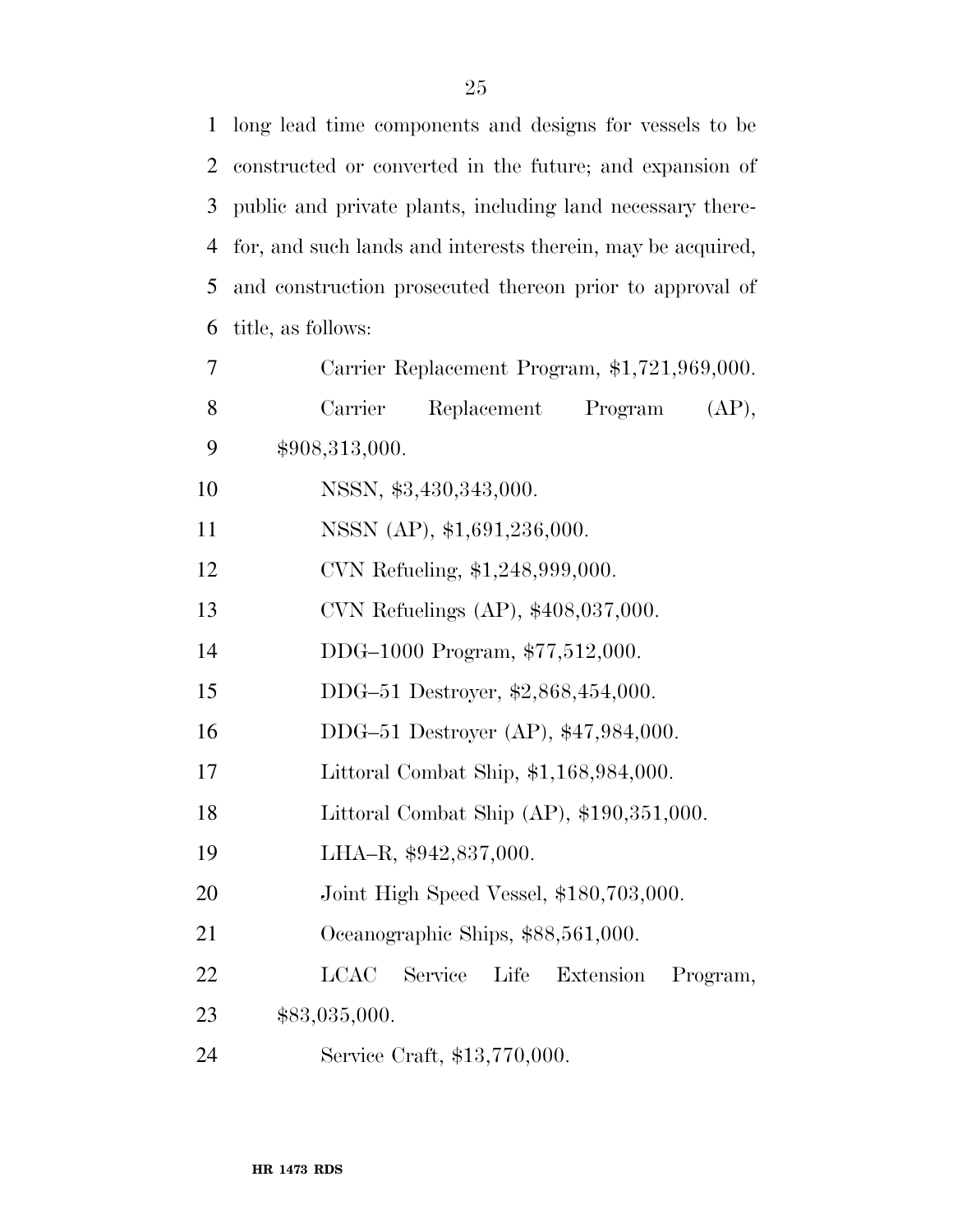For outfitting, post delivery, conversions, and first destination transportation, \$295,570,000.

 In all: \$15,366,658,000, to remain available for obli- gation until September 30, 2015: *Provided*, That addi- tional obligations may be incurred after September 30, 2015, for engineering services, tests, evaluations, and other such budgeted work that must be performed in the final stage of ship construction: *Provided further*, That none of the funds provided under this heading for the con- struction or conversion of any naval vessel to be con- structed in shipyards in the United States shall be ex- pended in foreign facilities for the construction of major components of such vessel: *Provided further*, That none of the funds provided under this heading shall be used for the construction of any naval vessel in foreign ship-yards.

- 17 OTHER PROCUREMENT, NAVY
- 18 (INCLUDING TRANSFER OF FUNDS)

 For procurement, production, and modernization of support equipment and materials not otherwise provided for, Navy ordnance (except ordnance for new aircraft, new ships, and ships authorized for conversion); the purchase of passenger motor vehicles for replacement only, and the purchase of seven vehicles required for physical security of personnel, notwithstanding price limitations applicable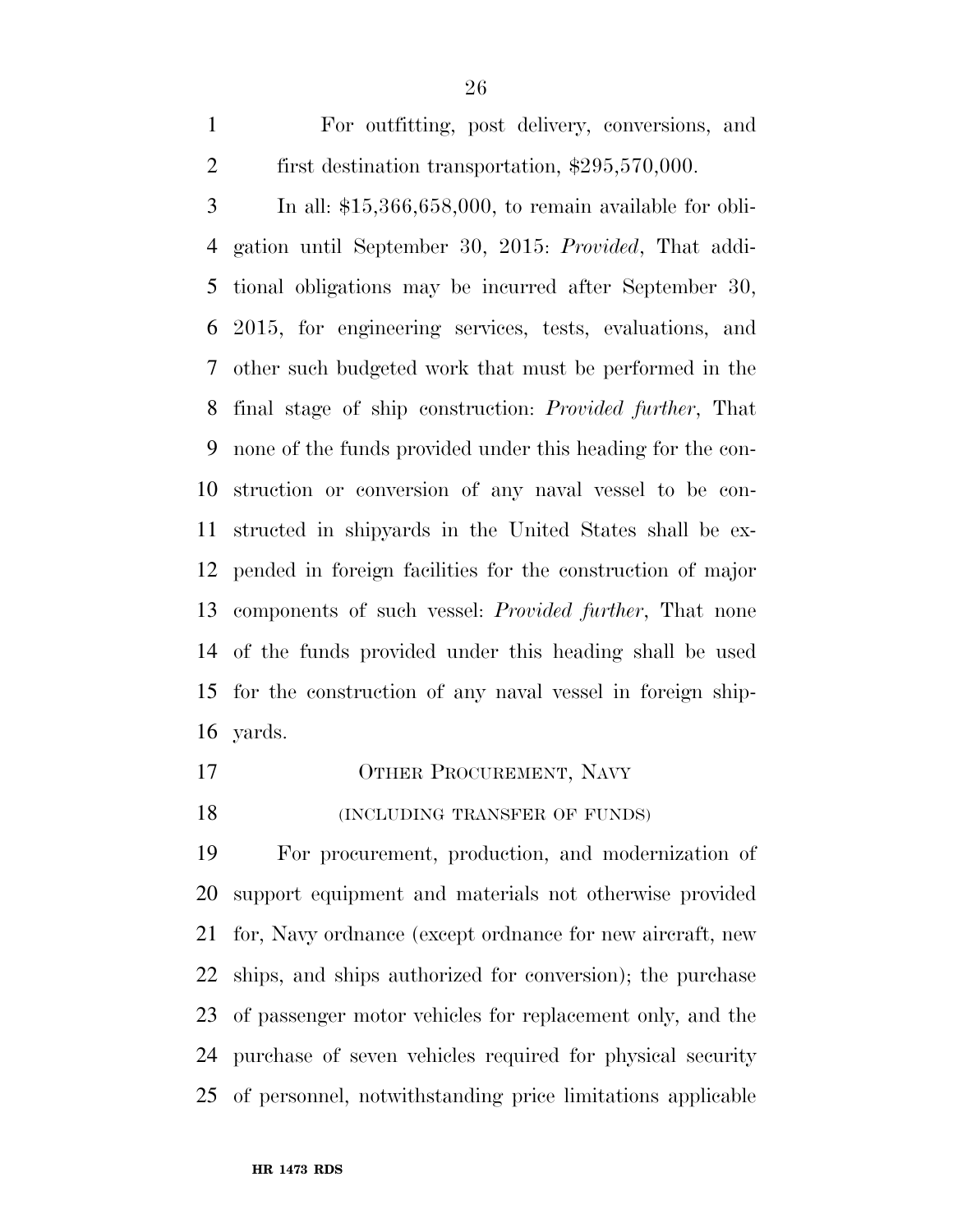to passenger vehicles but not to exceed \$250,000 per vehi- cle; expansion of public and private plants, including the land necessary therefor, and such lands and interests therein, may be acquired, and construction prosecuted thereon prior to approval of title; and procurement and installation of equipment, appliances, and machine tools in public and private plants; reserve plant and Govern- ment and contractor-owned equipment layaway, \$5,804,963,000, to remain available for obligation until September 30, 2013: *Provided,* That of the funds made available in this paragraph, \$15,000,000 shall be made available to procure equipment, not otherwise provided for, and may be transferred to other procurement accounts available to the Department of the Navy, and that funds so transferred shall be available for the same purposes and the same time period as the account to which transferred.

# PROCUREMENT, MARINE CORPS

 For expenses necessary for the procurement, manu- facture, and modification of missiles, armament, military equipment, spare parts, and accessories therefor; plant equipment, appliances, and machine tools, and installation thereof in public and private plants; reserve plant and Government and contractor-owned equipment layaway; ve- hicles for the Marine Corps, including the purchase of pas-senger motor vehicles for replacement only; and expansion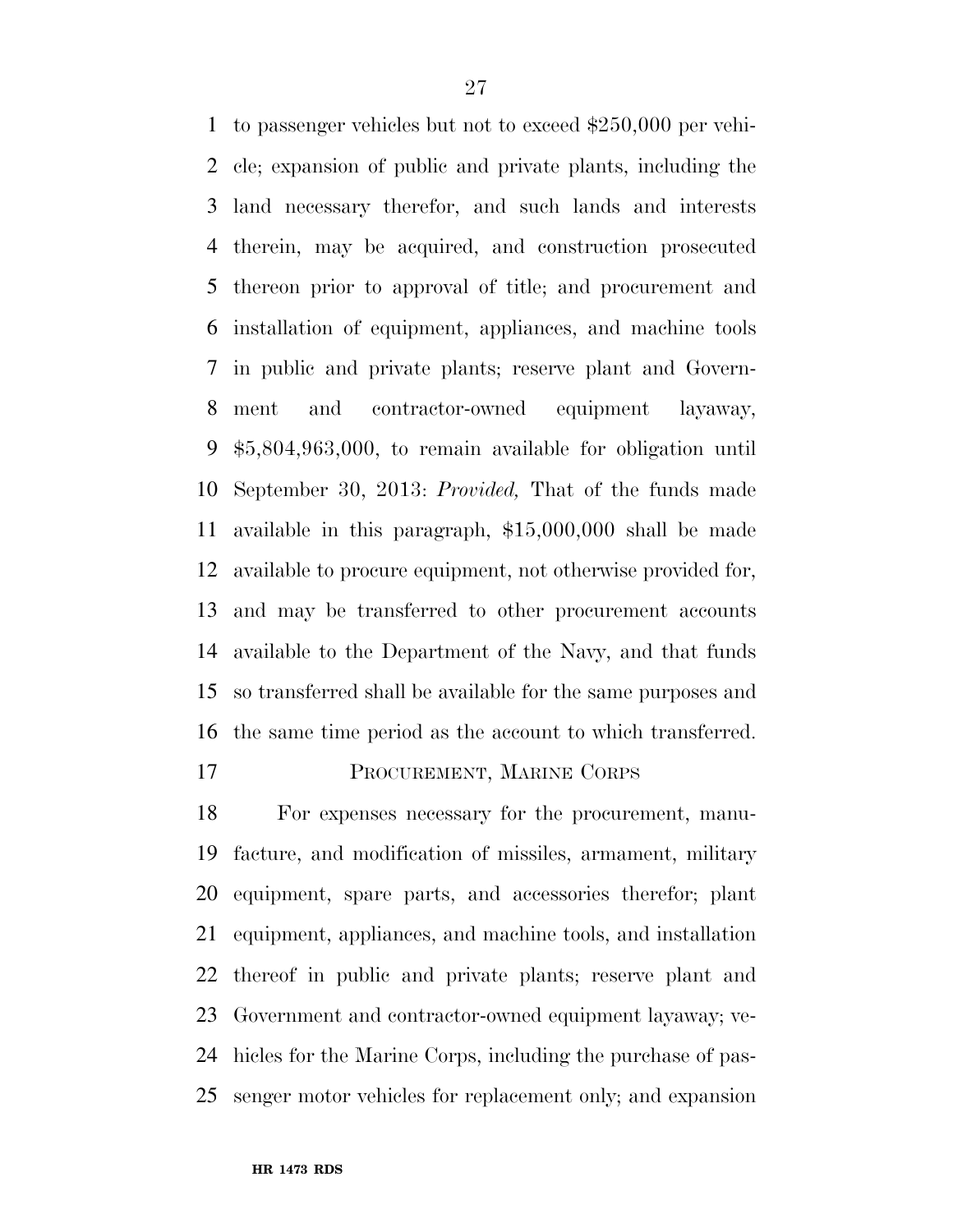of public and private plants, including land necessary therefor, and such lands and interests therein, may be ac- quired, and construction prosecuted thereon prior to ap- proval of title, \$1,236,436,000, to remain available for ob-ligation until September 30, 2013.

# AIRCRAFT PROCUREMENT, AIR FORCE

 For construction, procurement, and modification of aircraft and equipment, including armor and armament, specialized ground handling equipment, and training de- vices, spare parts, and accessories therefor; specialized equipment; expansion of public and private plants, Gov- ernment-owned equipment and installation thereof in such plants, erection of structures, and acquisition of land, for the foregoing purposes, and such lands and interests therein, may be acquired, and construction prosecuted thereon prior to approval of title; reserve plant and Gov- ernment and contractor-owned equipment layaway; and other expenses necessary for the foregoing purposes in- cluding rents and transportation of things, \$13,483,739,000, to remain available for obligation until September 30, 2013: *Provided*, That none of the funds provided in this Act for modification of C–17 aircraft, Global Hawk Unmanned Aerial Vehicle and F–22 aircraft may be obligated until all C–17, Global Hawk and F–22 contracts funded with prior year ''Aircraft Procurement,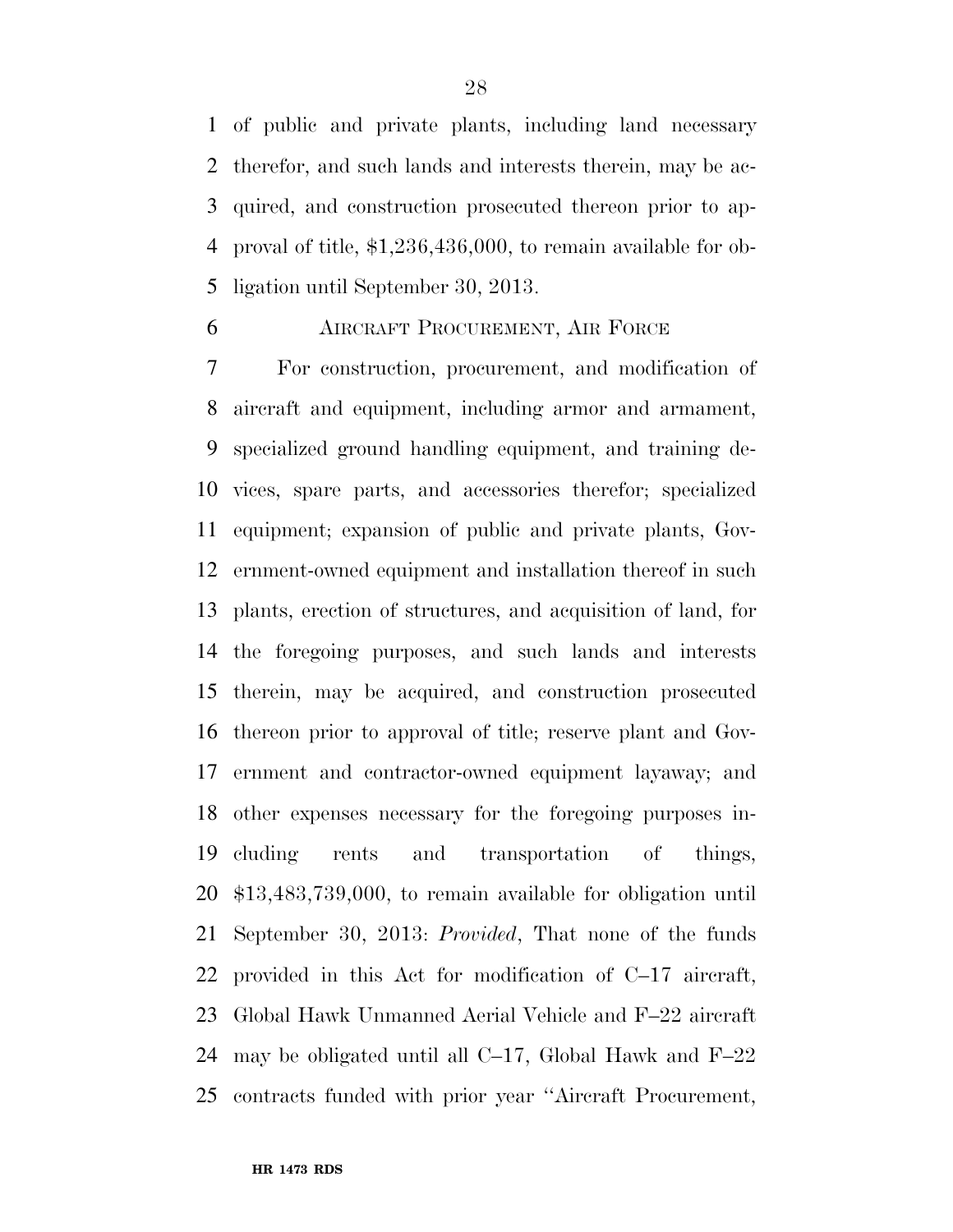Air Force'' appropriated funds are definitized unless the Secretary of the Air Force certifies in writing to the con- gressional defense committees that each such obligation is necessary to meet the needs of a warfighting require- ment or prevents increased costs to the taxpayer, and pro- vides the reasons for failing to definitize the prior year contracts along with the prospective contract definitization schedule: *Provided further,* That the Secretary of the Air Force shall expand the current HH–60 Operational Loss Replacement program to meet the approved HH–60 Re-capitalization program requirements.

#### 12 MISSILE PROCUREMENT, AIR FORCE

 For construction, procurement, and modification of missiles, spacecraft, rockets, and related equipment, in- cluding spare parts and accessories therefor, ground han- dling equipment, and training devices; expansion of public and private plants, Government-owned equipment and in- stallation thereof in such plants, erection of structures, and acquisition of land, for the foregoing purposes, and such lands and interests therein, may be acquired, and construction prosecuted thereon prior to approval of title; reserve plant and Government and contractor-owned equipment layaway; and other expenses necessary for the foregoing purposes including rents and transportation of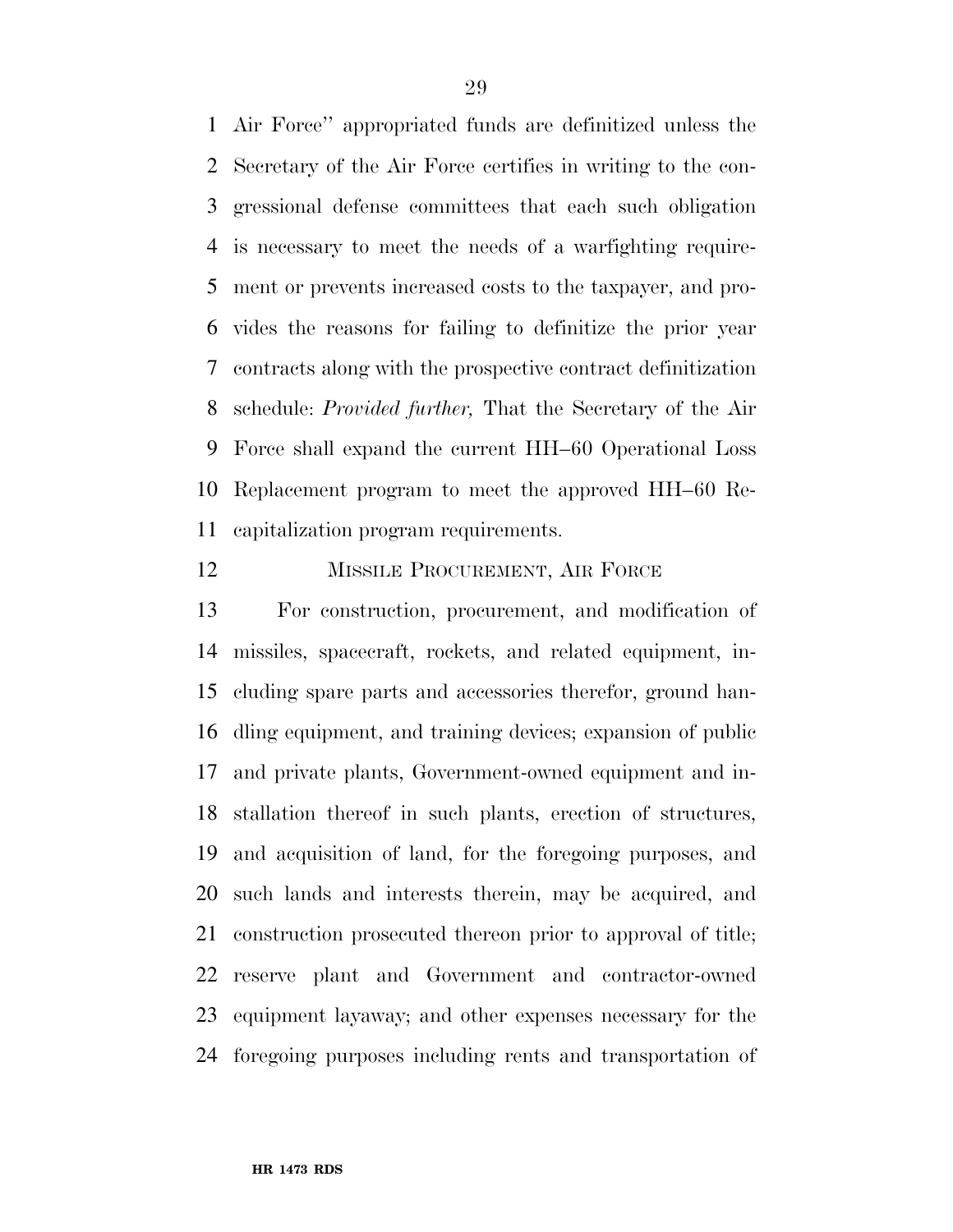things, \$5,424,764,000, to remain available for obligation until September 30, 2013.

PROCUREMENT OF AMMUNITION, AIR FORCE

 For construction, procurement, production, and modification of ammunition, and accessories therefor; spe- cialized equipment and training devices; expansion of pub- lic and private plants, including ammunition facilities, au- thorized by section 2854 of title 10, United States Code, and the land necessary therefor, for the foregoing pur- poses, and such lands and interests therein, may be ac- quired, and construction prosecuted thereon prior to ap- proval of title; and procurement and installation of equip- ment, appliances, and machine tools in public and private plants; reserve plant and Government and contractor- owned equipment layaway; and other expenses necessary for the foregoing purposes, \$731,487,000, to remain avail-able for obligation until September 30, 2013.

18 OTHER PROCUREMENT, AIR FORCE

(INCLUDING TRANSFER OF FUNDS)

 For procurement and modification of equipment (in- cluding ground guidance and electronic control equipment, and ground electronic and communication equipment), and supplies, materials, and spare parts therefor, not oth- erwise provided for; the purchase of passenger motor vehi-cles for replacement only, and the purchase of two vehicles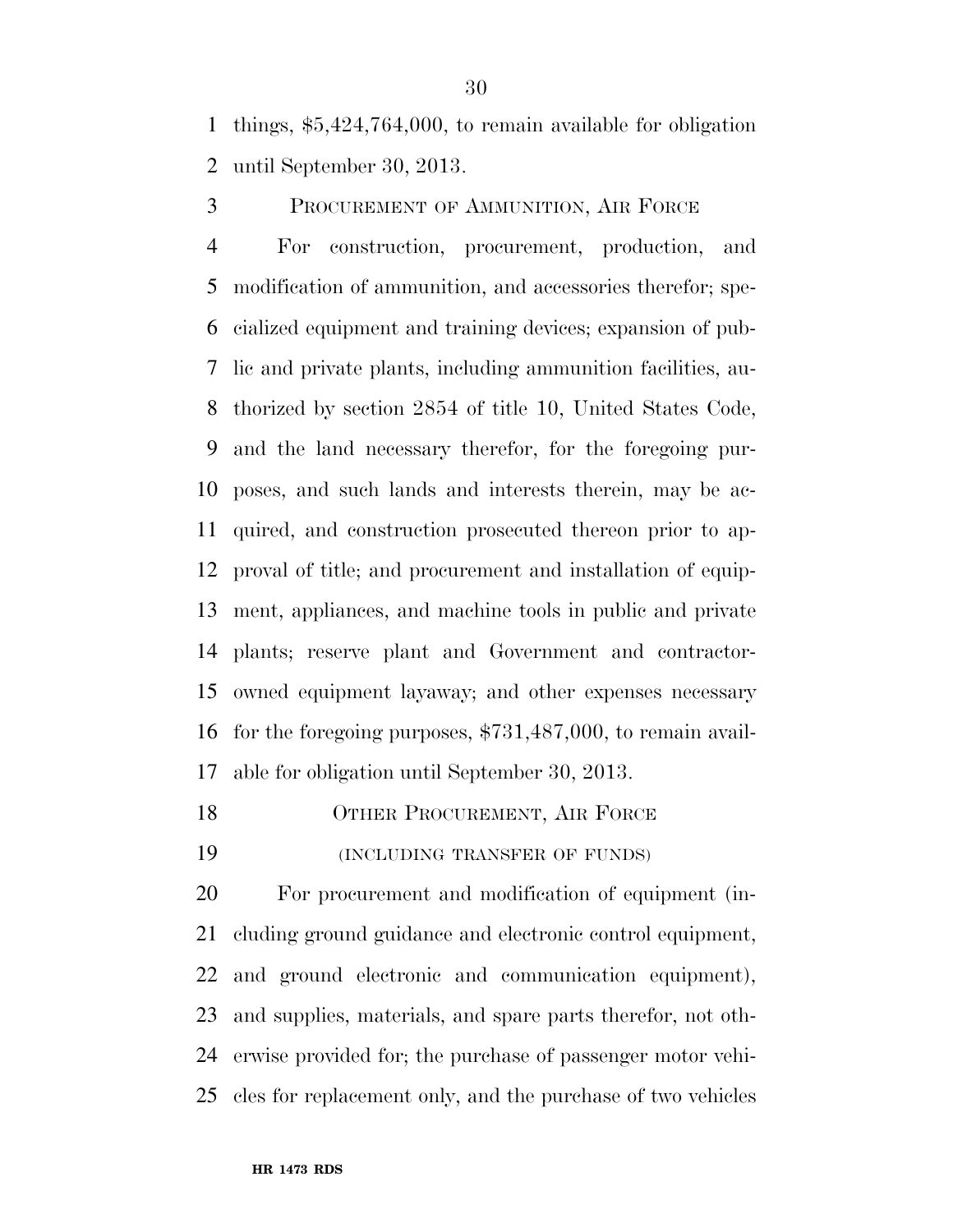required for physical security of personnel, notwith- standing price limitations applicable to passenger vehicles but not to exceed \$250,000 per vehicle; lease of passenger motor vehicles; and expansion of public and private plants, Government-owned equipment and installation thereof in such plants, erection of structures, and acquisition of land, for the foregoing purposes, and such lands and interests therein, may be acquired, and construction prosecuted thereon, prior to approval of title; reserve plant and Gov- ernment and contractor-owned equipment layaway, \$17,568,091,000, to remain available for obligation until September 30, 2013: *Provided,* That of the funds made available in this paragraph, \$15,000,000 shall be made available to procure equipment, not otherwise provided for, and may be transferred to other procurement accounts available to the Department of the Air Force, and that funds so transferred shall be available for the same pur- poses and the same time period as the account to which transferred.

- PROCUREMENT, DEFENSE-WIDE
- **(INCLUDING TRANSFER OF FUNDS)**

 For expenses of activities and agencies of the Depart- ment of Defense (other than the military departments) necessary for procurement, production, and modification of equipment, supplies, materials, and spare parts there-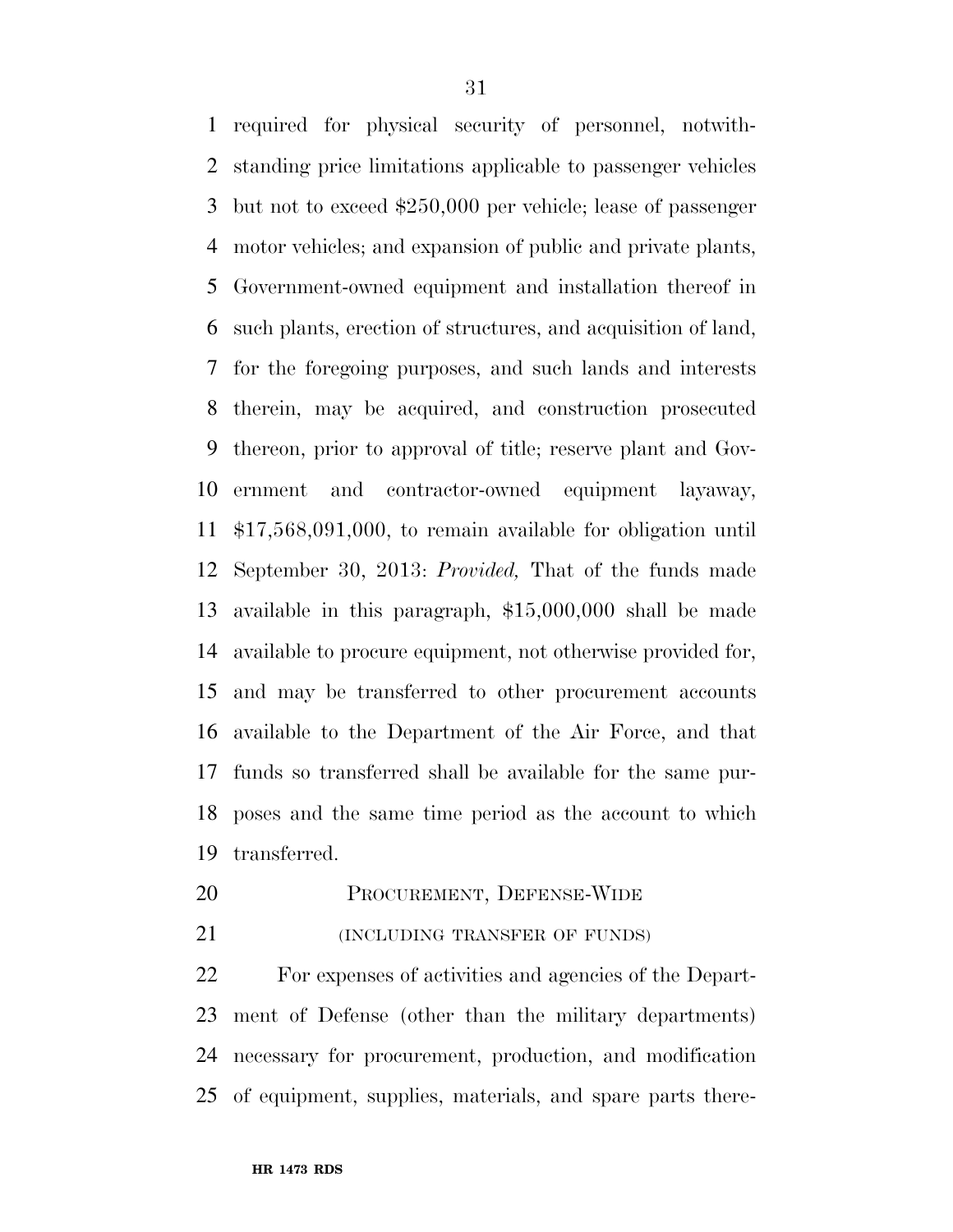for, not otherwise provided for; the purchase of passenger motor vehicles for replacement only; expansion of public and private plants, equipment, and installation thereof in such plants, erection of structures, and acquisition of land for the foregoing purposes, and such lands and interests therein, may be acquired, and construction prosecuted thereon prior to approval of title; reserve plant and Gov- ernment and contractor-owned equipment layaway, \$4,009,321,000, to remain available for obligation until September 30, 2013: *Provided,* That of the funds made available in this paragraph, \$15,000,000 shall be made available to procure equipment, not otherwise provided for, and may be transferred to other procurement accounts available to the Department of Defense, and that funds so transferred shall be available for the same purposes and the same time period as the account to which transferred.

# DEFENSE PRODUCTION ACT PURCHASES

 For activities by the Department of Defense pursuant to sections 108, 301, 302, and 303 of the Defense Produc- tion Act of 1950 (50 U.S.C. App. 2078, 2091, 2092, and 2093), \$34,346,000, to remain available until expended.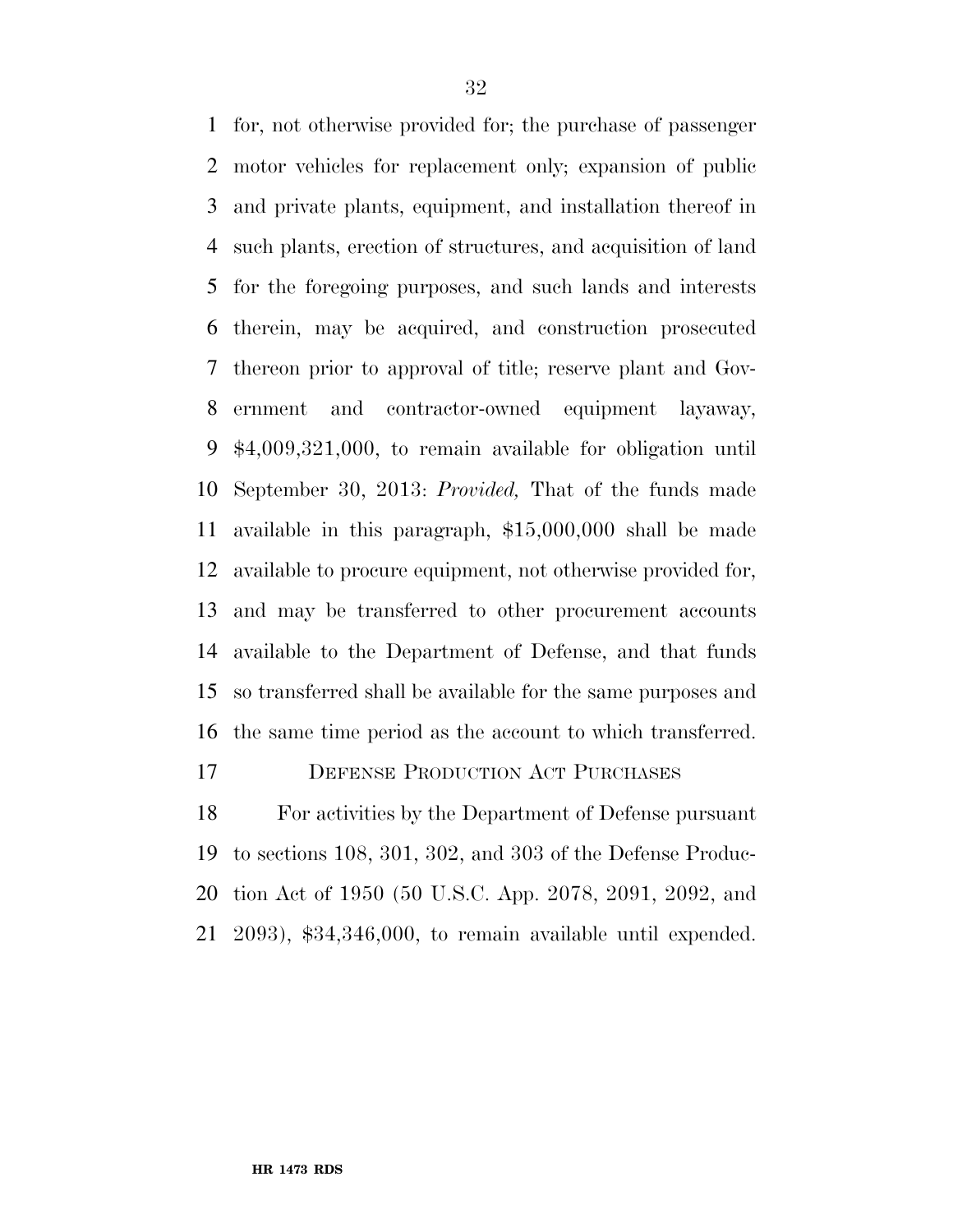| $\mathbf{1}$   | TITLE IV                                                        |
|----------------|-----------------------------------------------------------------|
| $\overline{2}$ | RESEARCH, DEVELOPMENT, TEST AND                                 |
| 3              | <b>EVALUATION</b>                                               |
| $\overline{4}$ | RESEARCH, DEVELOPMENT, TEST AND EVALUATION,                     |
| 5              | <b>ARMY</b>                                                     |
| 6              | For expenses necessary for basic and applied sci-               |
| 7              | entific research, development, test and evaluation, includ-     |
| 8              | ing maintenance, rehabilitation, lease, and operation of fa-    |
| 9              | cilities and equipment, $$9,710,998,000$ , to remain avail-     |
| 10             | able for obligation until September 30, 2012.                   |
| 11             | RESEARCH, DEVELOPMENT, TEST AND EVALUATION,                     |
| 12             | <b>NAVY</b>                                                     |
| 13             | For expenses necessary for basic and applied sci-               |
| 14             | entific research, development, test and evaluation, includ-     |
| 15             | ing maintenance, rehabilitation, lease, and operation of fa-    |
| 16             | cilities and equipment, $$17,736,303,000$ , to remain avail-    |
| 17             | able for obligation until September 30, 2012: Provided,         |
|                | 18 That funds appropriated in this paragraph which are          |
|                |                                                                 |
| 19             | available for the $V-22$ may be used to meet unique oper-       |
| 20             | ational requirements of the Special Operations Forces:          |
| 21             | <i>Provided further</i> , That funds appropriated in this para- |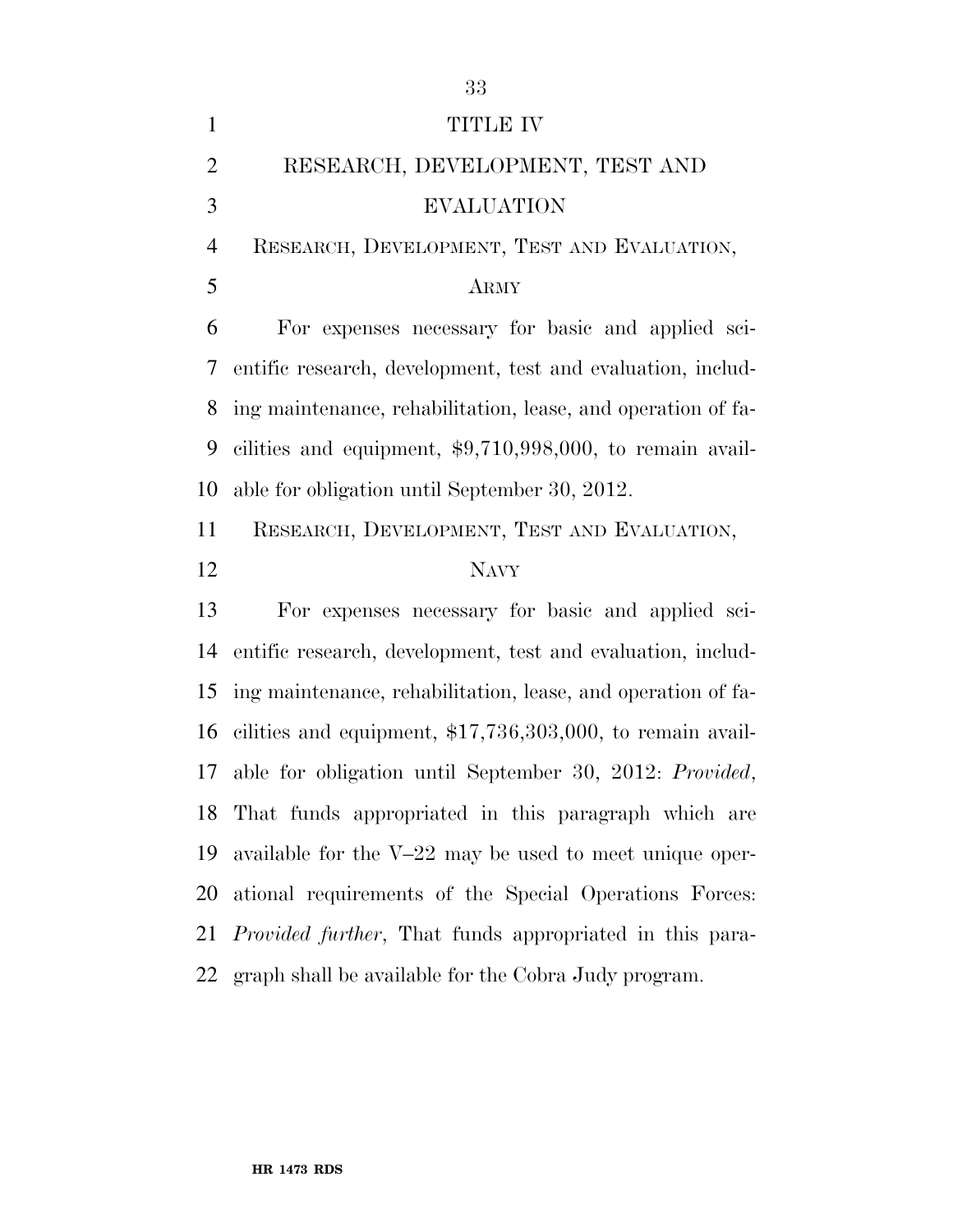RESEARCH, DEVELOPMENT, TEST AND EVALUATION,

### 2 AIR FORCE

 For expenses necessary for basic and applied sci- entific research, development, test and evaluation, includ- ing maintenance, rehabilitation, lease, and operation of fa- cilities and equipment, \$26,517,405,000, to remain avail-able for obligation until September 30, 2012.

RESEARCH, DEVELOPMENT, TEST AND EVALUATION,

# DEFENSE-WIDE

 For expenses of activities and agencies of the Depart- ment of Defense (other than the military departments), necessary for basic and applied scientific research, devel- opment, test and evaluation; advanced research projects as may be designated and determined by the Secretary of Defense, pursuant to law; maintenance, rehabilitation, lease, and operation of facilities and equipment, \$20,797,412,000, to remain available for obligation until September 30, 2012: *Provided*, That of the funds made available in this paragraph, \$3,200,000 shall only be avail- able for program management and oversight of innovative research and development.

OPERATIONAL TEST AND EVALUATION, DEFENSE

 For expenses, not otherwise provided for, necessary for the independent activities of the Director, Operational Test and Evaluation, in the direction and supervision of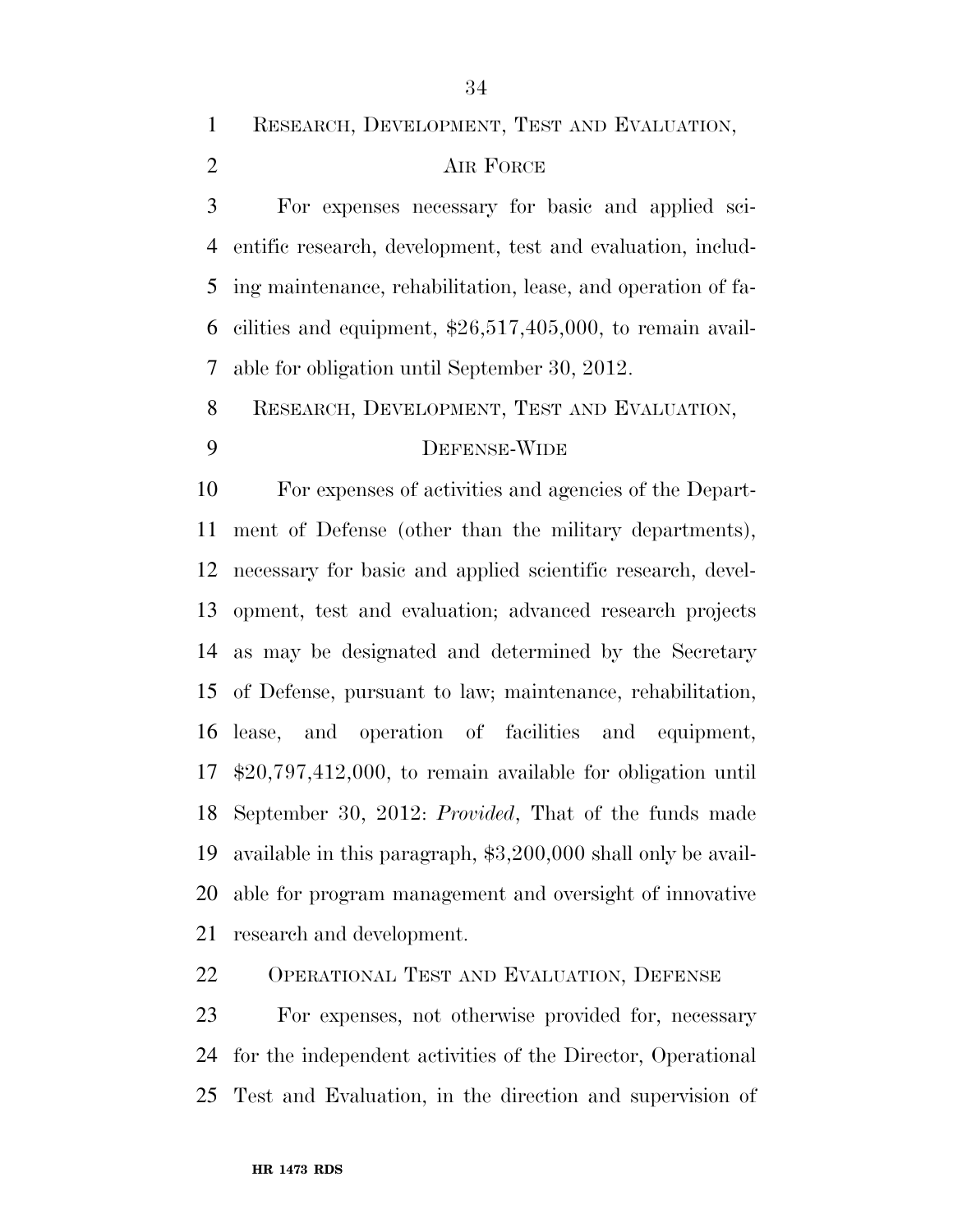operational test and evaluation, including initial oper- ational test and evaluation which is conducted prior to, and in support of, production decisions; joint operational testing and evaluation; and administrative expenses in connection therewith, \$194,910,000, to remain available for obligation until September 30, 2012.

### 7 TITLE V

#### REVOLVING AND MANAGEMENT FUNDS

DEFENSE WORKING CAPITAL FUNDS

 For the Defense Working Capital Funds, \$1,434,536,000.

NATIONAL DEFENSE SEALIFT FUND

 For National Defense Sealift Fund programs, projects, and activities, and for expenses of the National Defense Reserve Fleet, as established by section 11 of the Merchant Ship Sales Act of 1946 (50 U.S.C. App. 1744), and for the necessary expenses to maintain and preserve a U.S.-flag merchant fleet to serve the national security needs of the United States, \$1,474,866,000, to remain available until expended: *Provided*, That none of the funds provided in this paragraph shall be used to award a new contract that provides for the acquisition of any of the following major components unless such components are manufactured in the United States: auxiliary equipment, including pumps, for all shipboard services; propulsion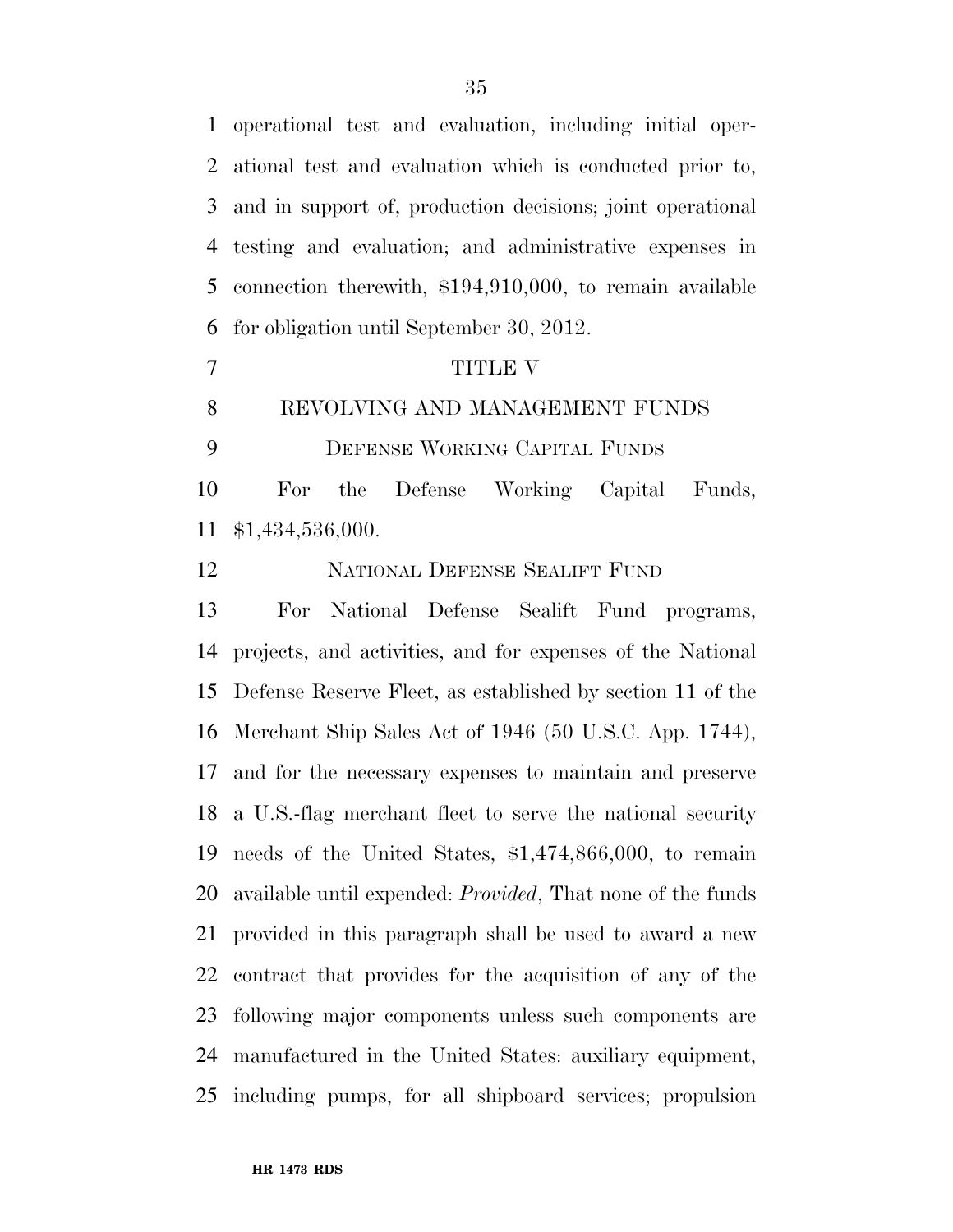system components (engines, reduction gears, and propel- lers); shipboard cranes; and spreaders for shipboard cranes: *Provided further*, That the exercise of an option in a contract awarded through the obligation of previously appropriated funds shall not be considered to be the award of a new contract: *Provided further*, That the Secretary of the military department responsible for such procure- ment may waive the restrictions in the first proviso on a case-by-case basis by certifying in writing to the Com- mittees on Appropriations of the House of Representatives and the Senate that adequate domestic supplies are not available to meet Department of Defense requirements on a timely basis and that such an acquisition must be made in order to acquire capability for national security pur-poses.

#### TITLE VI

# OTHER DEPARTMENT OF DEFENSE PROGRAMS

**DEFENSE HEALTH PROGRAM** 

 For expenses, not otherwise provided for, for medical and health care programs of the Department of Defense as authorized by law, \$31,382,198,000; of which \$29,671,764,000 shall be for operation and maintenance, of which not to exceed 1 percent shall remain available until September 30, 2012, and of which up to \$16,212,121,000 may be available for contracts entered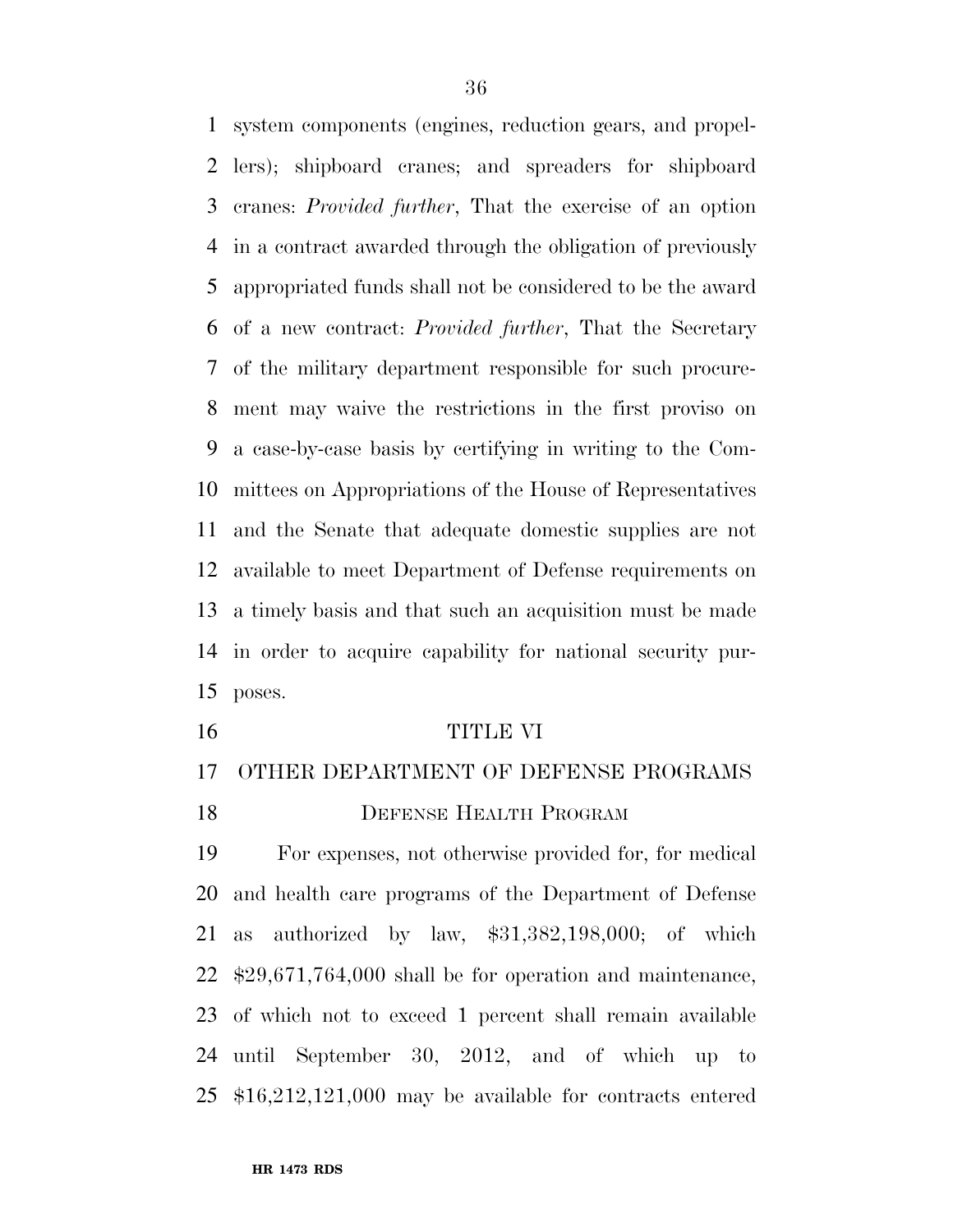into under the TRICARE program; of which \$534,921,000, to remain available for obligation until Sep- tember 30, 2013, shall be for procurement; and of which \$1,175,513,000, to remain available for obligation until September 30, 2012, shall be for research, development, test and evaluation: *Provided*, That, notwithstanding any other provision of law, of the amount made available under this heading for research, development, test and evalua- tion, not less than \$10,000,000 shall be available for HIV prevention educational activities undertaken in connection with United States military training, exercises, and hu- manitarian assistance activities conducted primarily in Af-rican nations.

# CHEMICAL AGENTS AND MUNITIONS DESTRUCTION,

## DEFENSE

 For expenses, not otherwise provided for, necessary for the destruction of the United States stockpile of lethal chemical agents and munitions, to include construction of facilities, in accordance with the provisions of section 1412 of the Department of Defense Authorization Act, 1986 (50 U.S.C. 1521), and for the destruction of other chem- ical warfare materials that are not in the chemical weapon stockpile, \$1,467,307,000, of which \$1,067,364,000 shall be for operation and maintenance, of which no less than \$111,178,000, shall be for the Chemical Stockpile Emer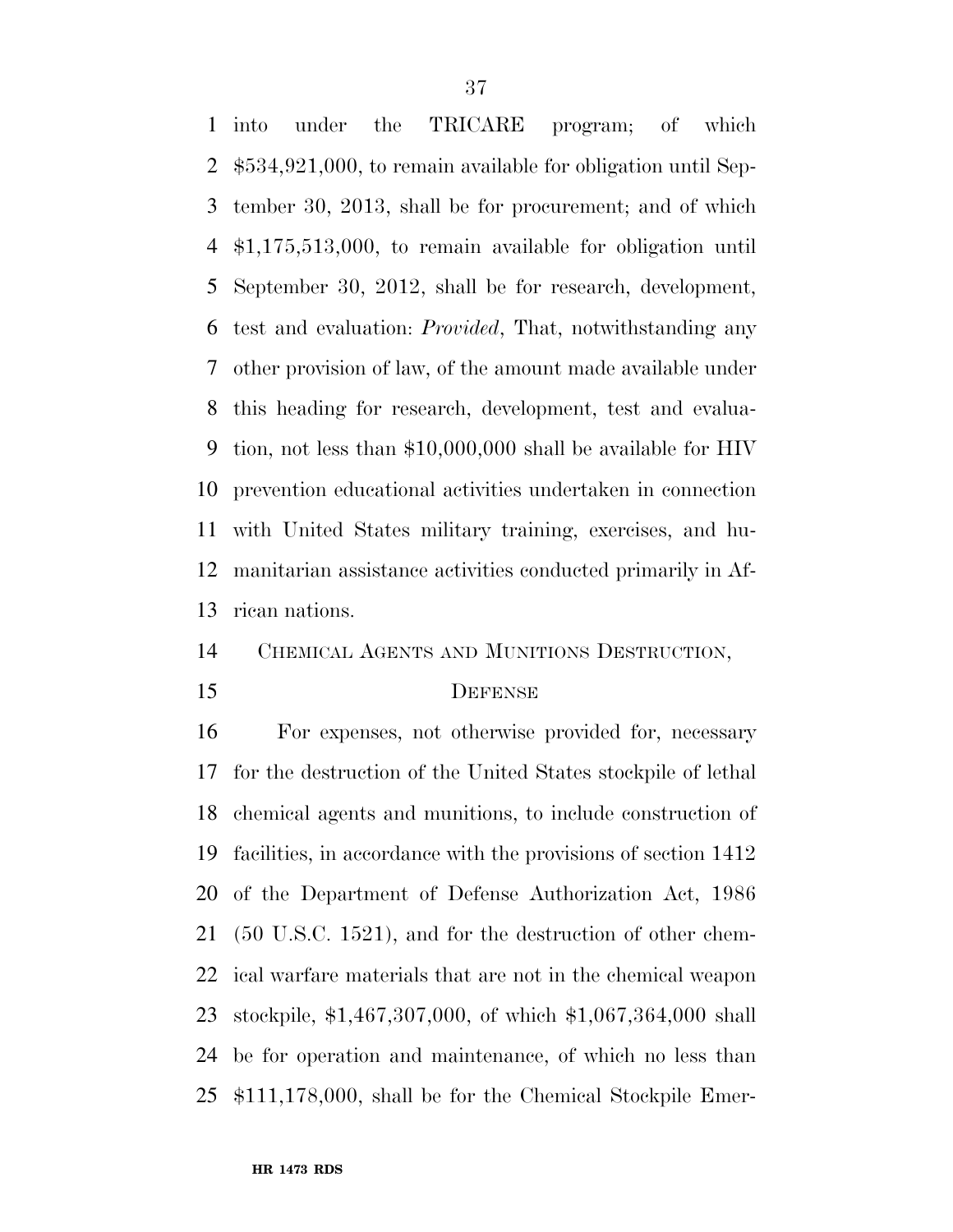gency Preparedness Program, consisting of \$35,130,000 for activities on military installations and \$76,048,000, to remain available until September 30, 2012, to assist State and local governments; \$7,132,000 shall be for procure- ment, to remain available until September 30, 2013; and \$392,811,000, to remain available until September 30, 2012, shall be for research, development, test and evalua- tion, of which \$385,868,000 shall only be for the Assem-bled Chemical Weapons Alternatives (ACWA) program.

- DRUG INTERDICTION AND COUNTER-DRUG ACTIVITIES,
- 

#### DEFENSE

**(INCLUDING TRANSFER OF FUNDS)** 

 For drug interdiction and counter-drug activities of the Department of Defense, for transfer to appropriations available to the Department of Defense for military per- sonnel of the reserve components serving under the provi- sions of title 10 and title 32, United States Code; for oper- ation and maintenance; for procurement; and for research, development, test and evaluation, \$1,156,957,000: *Pro- vided*, That the funds appropriated under this heading shall be available for obligation for the same time period and for the same purpose as the appropriation to which transferred: *Provided further*, That upon a determination that all or part of the funds transferred from this appro-priation are not necessary for the purposes provided here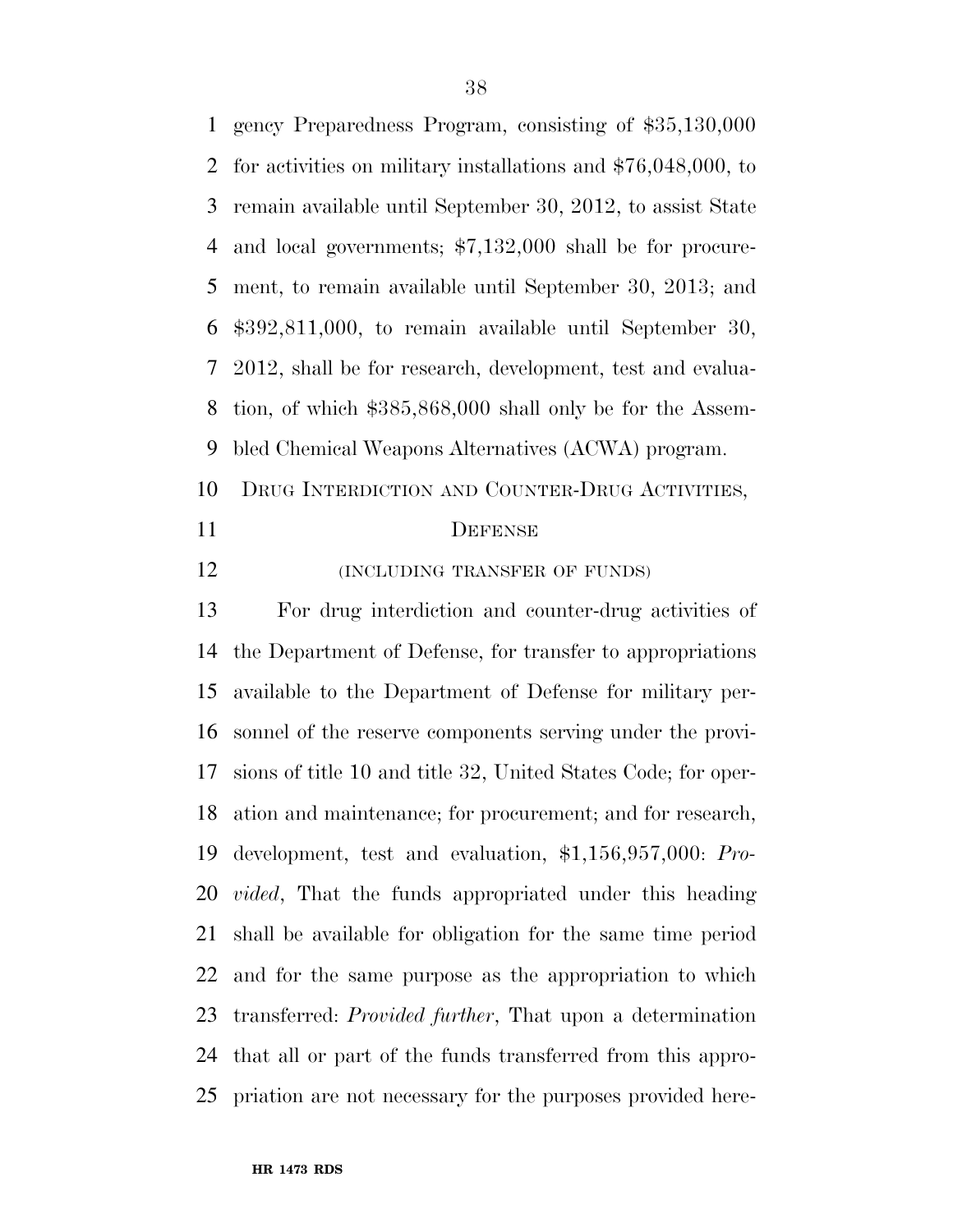in, such amounts may be transferred back to this appro- priation: *Provided further*, That the transfer authority pro- vided under this heading is in addition to any other trans-fer authority contained elsewhere in this Act.

### OFFICE OF THE INSPECTOR GENERAL

 For expenses and activities of the Office of the In- spector General in carrying out the provisions of the In- spector General Act of 1978, as amended, \$306,794,000, of which \$305,794,000 shall be for operation and mainte- nance, of which not to exceed \$700,000 is available for emergencies and extraordinary expenses to be expended on the approval or authority of the Inspector General, and payments may be made on the Inspector General's certifi- cate of necessity for confidential military purposes; and of which \$1,000,000, to remain available until September 30, 2013, shall be for procurement.

- 17 TITLE VII
- 18 RELATED AGENCIES

CENTRAL INTELLIGENCE AGENCY RETIREMENT AND

20 DISABILITY SYSTEM FUND

 For payment to the Central Intelligence Agency Re- tirement and Disability System Fund, to maintain the proper funding level for continuing the operation of the Central Intelligence Agency Retirement and Disability System, \$292,000,000.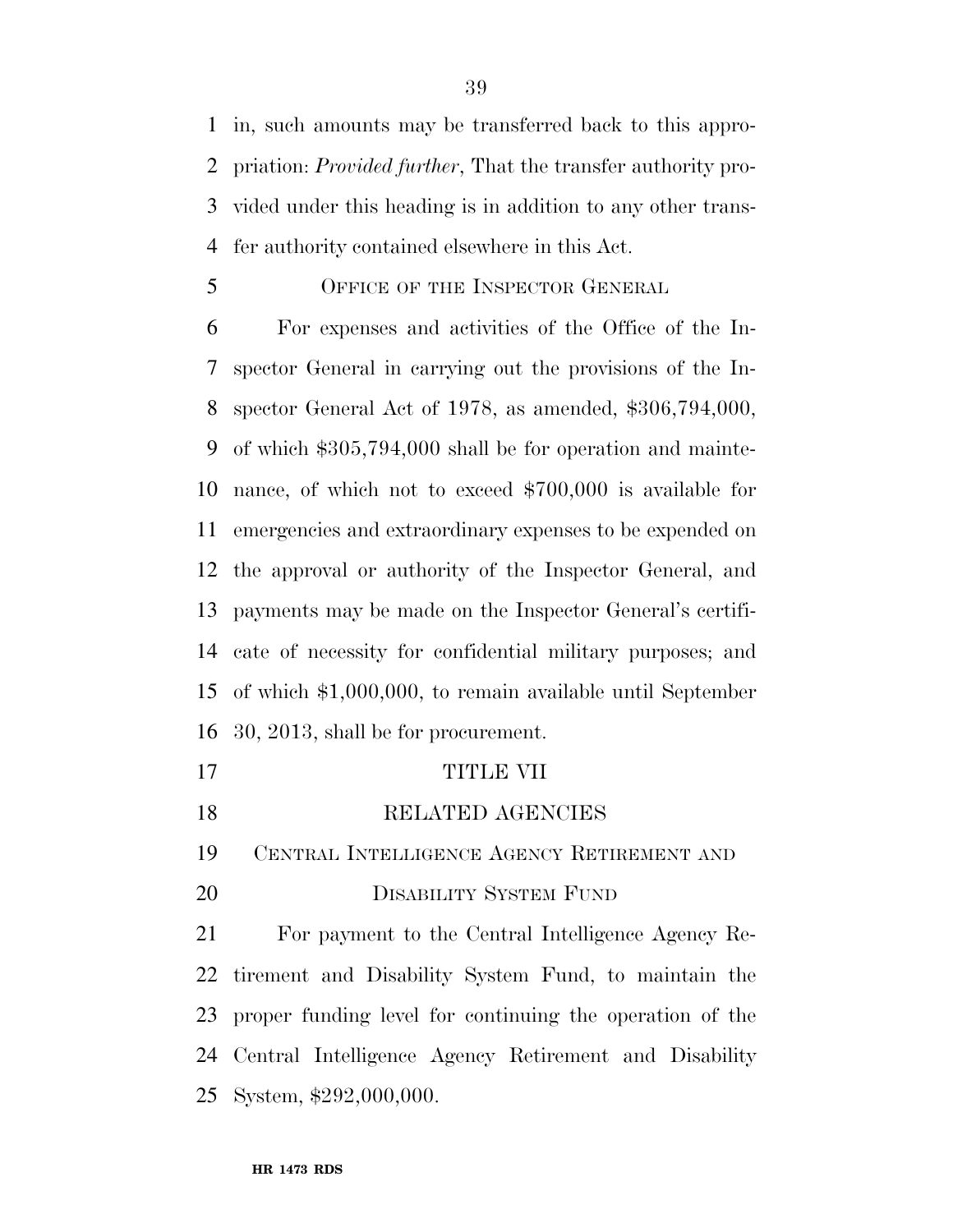|   | 1 INTELLIGENCE COMMUNITY MANAGEMENT ACCOUNT       |
|---|---------------------------------------------------|
| 2 | For necessary expenses of the Intelligence Commu- |
|   | 3 nity Management Account, \$649,732,000.         |

## TITLE VIII

GENERAL PROVISIONS

 SEC. 8001. No part of any appropriation contained in this Act shall be used for publicity or propaganda pur-poses not authorized by the Congress.

 SEC. 8002. During the current fiscal year, provisions of law prohibiting the payment of compensation to, or em- ployment of, any person not a citizen of the United States shall not apply to personnel of the Department of Defense: *Provided*, That salary increases granted to direct and indi- rect hire foreign national employees of the Department of Defense funded by this Act shall not be at a rate in excess of the percentage increase authorized by law for civilian employees of the Department of Defense whose pay is computed under the provisions of section 5332 of title 5, United States Code, or at a rate in excess of the percent- age increase provided by the appropriate host nation to its own employees, whichever is higher: *Provided further*, That, in the case of a host nation that does not provide salary increases on an annual basis, any increase granted by that nation shall be annualized for the purpose of ap-plying the preceding proviso: *Provided further,* That this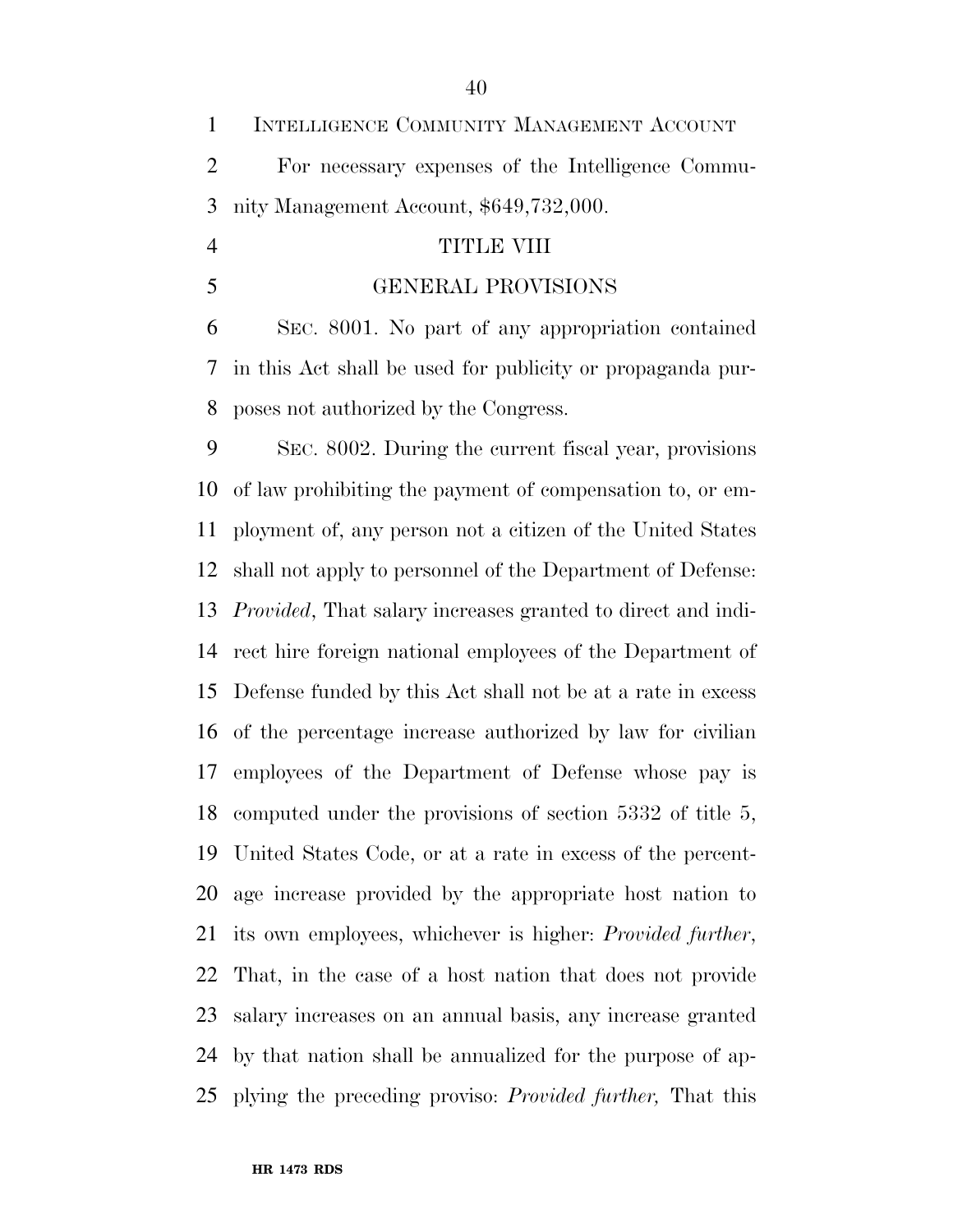section shall not apply to Department of Defense foreign service national employees serving at United States diplo- matic missions whose pay is set by the Department of State under the Foreign Service Act of 1980: *Provided further*, That the limitations of this provision shall not apply to foreign national employees of the Department of Defense in the Republic of Turkey.

 SEC. 8003. No part of any appropriation contained in this Act shall remain available for obligation beyond the current fiscal year, unless expressly so provided herein.

 SEC. 8004. No more than 20 percent of the appro- priations in this Act which are limited for obligation dur- ing the current fiscal year shall be obligated during the last 2 months of the fiscal year: *Provided*, That this sec- tion shall not apply to obligations for support of active duty training of reserve components or summer camp training of the Reserve Officers' Training Corps.

18 (TRANSFER OF FUNDS)

 SEC. 8005. Upon determination by the Secretary of Defense that such action is necessary in the national inter- est, he may, with the approval of the Office of Manage- ment and Budget, transfer not to exceed \$4,000,000,000 of working capital funds of the Department of Defense or funds made available in this Act to the Department of Defense for military functions (except military con-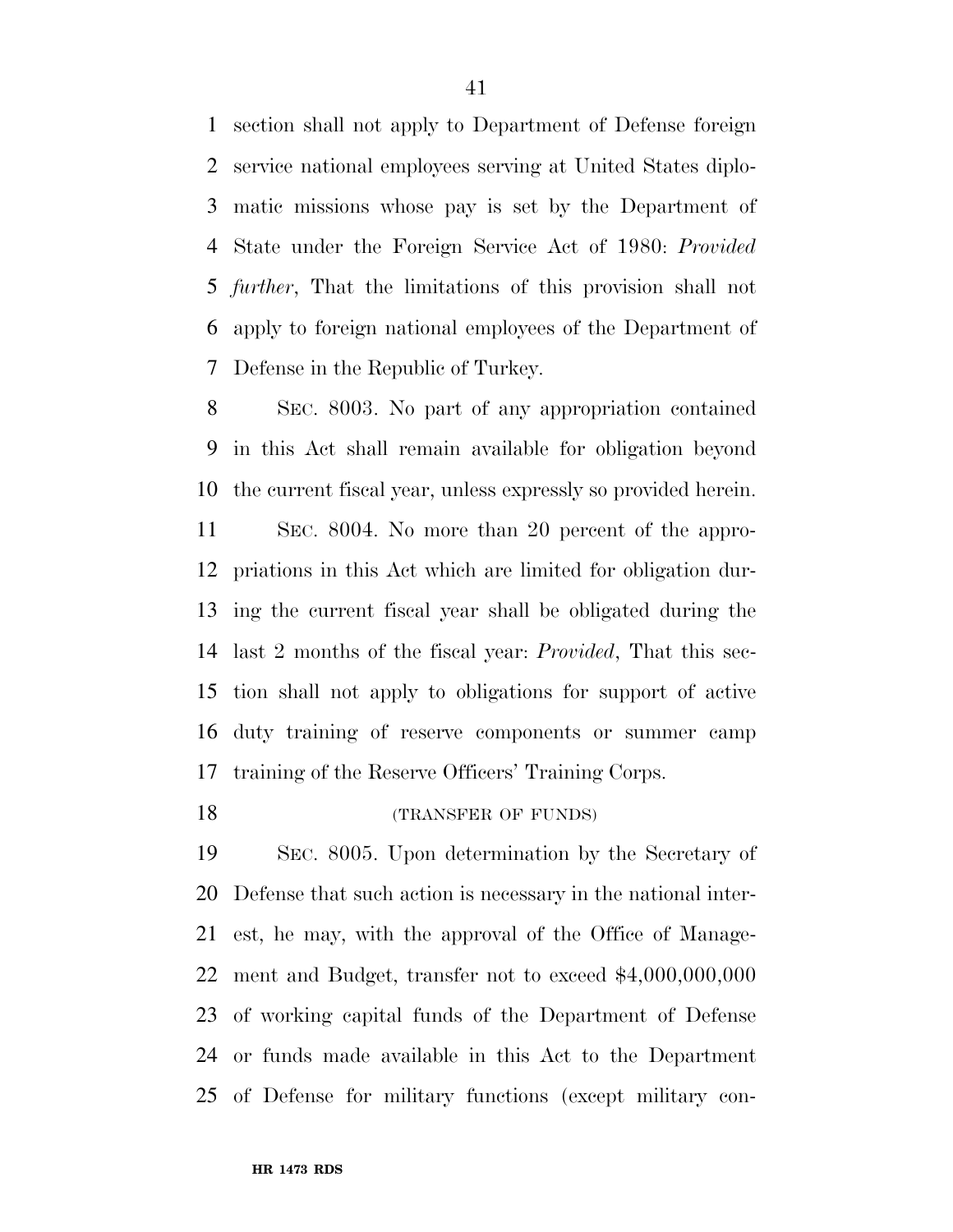struction) between such appropriations or funds or any subdivision thereof, to be merged with and to be available for the same purposes, and for the same time period, as the appropriation or fund to which transferred: *Provided*, That such authority to transfer may not be used unless for higher priority items, based on unforeseen military re- quirements, than those for which originally appropriated and in no case where the item for which funds are re- quested has been denied by the Congress: *Provided further*, That the Secretary of Defense shall notify the Congress promptly of all transfers made pursuant to this authority or any other authority in this Act: *Provided further*, That no part of the funds in this Act shall be available to pre- pare or present a request to the Committees on Appropria- tions for reprogramming of funds, unless for higher pri- ority items, based on unforeseen military requirements, than those for which originally appropriated and in no case where the item for which reprogramming is requested has been denied by the Congress: *Provided further*, That a request for multiple reprogrammings of funds using au- thority provided in this section shall be made prior to June 30, 2011: *Provided further*, That transfers among military personnel appropriations shall not be taken into account for purposes of the limitation on the amount of funds that may be transferred under this section.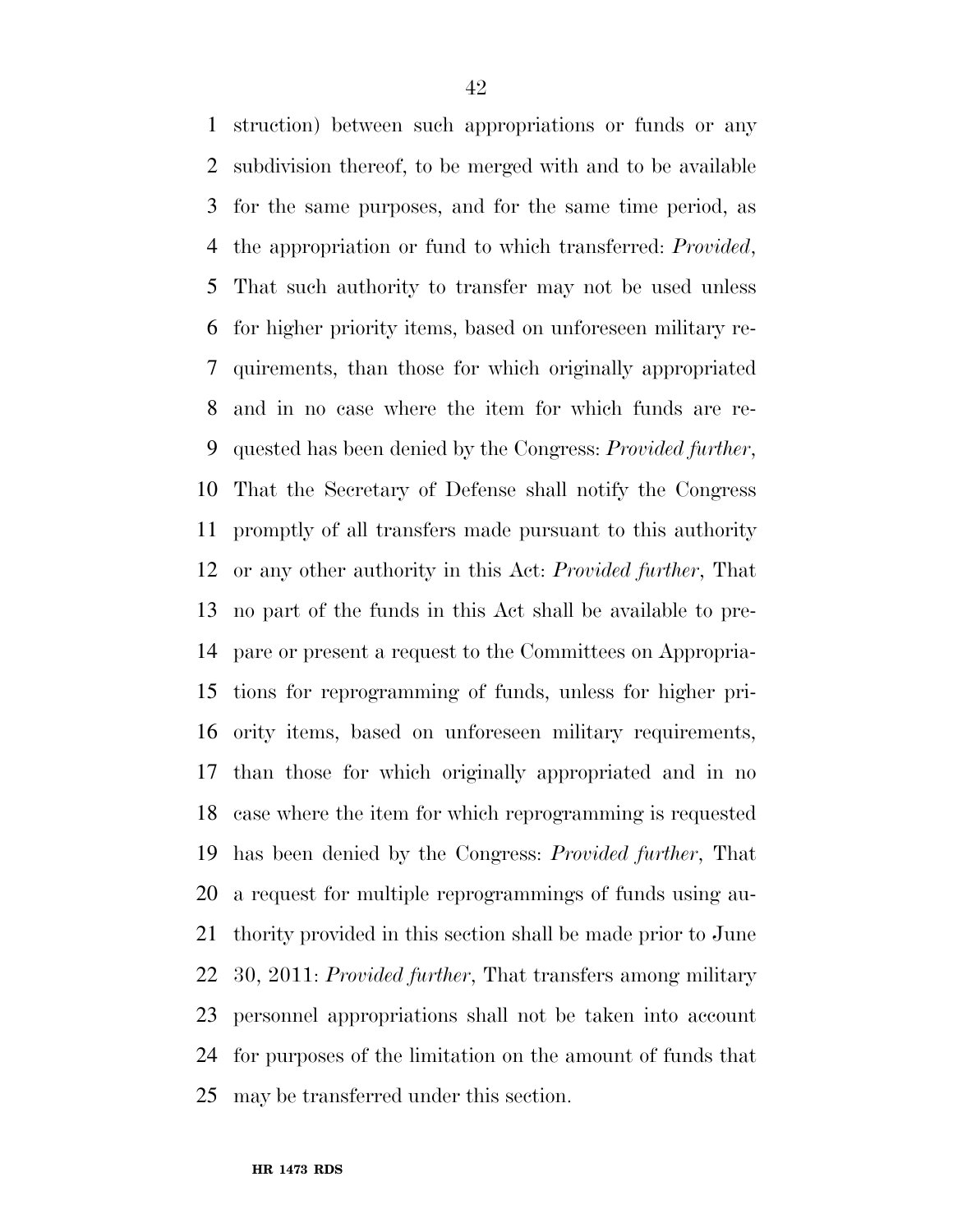SEC. 8006. (a) With regard to the list of specific pro- grams, projects, and activities (and the dollar amounts and adjustments to budget activities corresponding to such programs, projects, and activities) contained in the tables titled ''Explanation of Project Level Adjustments'' in the explanatory statement regarding this Act, the obli- gation and expenditure of amounts appropriated or other- wise made available in this Act for those programs, projects, and activities for which the amounts appro- priated exceed the amounts requested are hereby required by law to be carried out in the manner provided by such tables to the same extent as if the tables were included in the text of this Act.

 (b) Amounts specified in the referenced tables de- scribed in subsection (a) shall not be treated as subdivi- sions of appropriations for purposes of section 8005 of this Act: *Provided*, That section 8005 shall apply when trans- fers of the amounts described in subsection (a) occur be-tween appropriation accounts.

 SEC. 8007. (a) Not later than 60 days after enact- ment of this Act, the Department of Defense shall submit a report to the congressional defense committees to estab- lish the baseline for application of reprogramming and transfer authorities for fiscal year 2011: *Provided*, That the report shall include—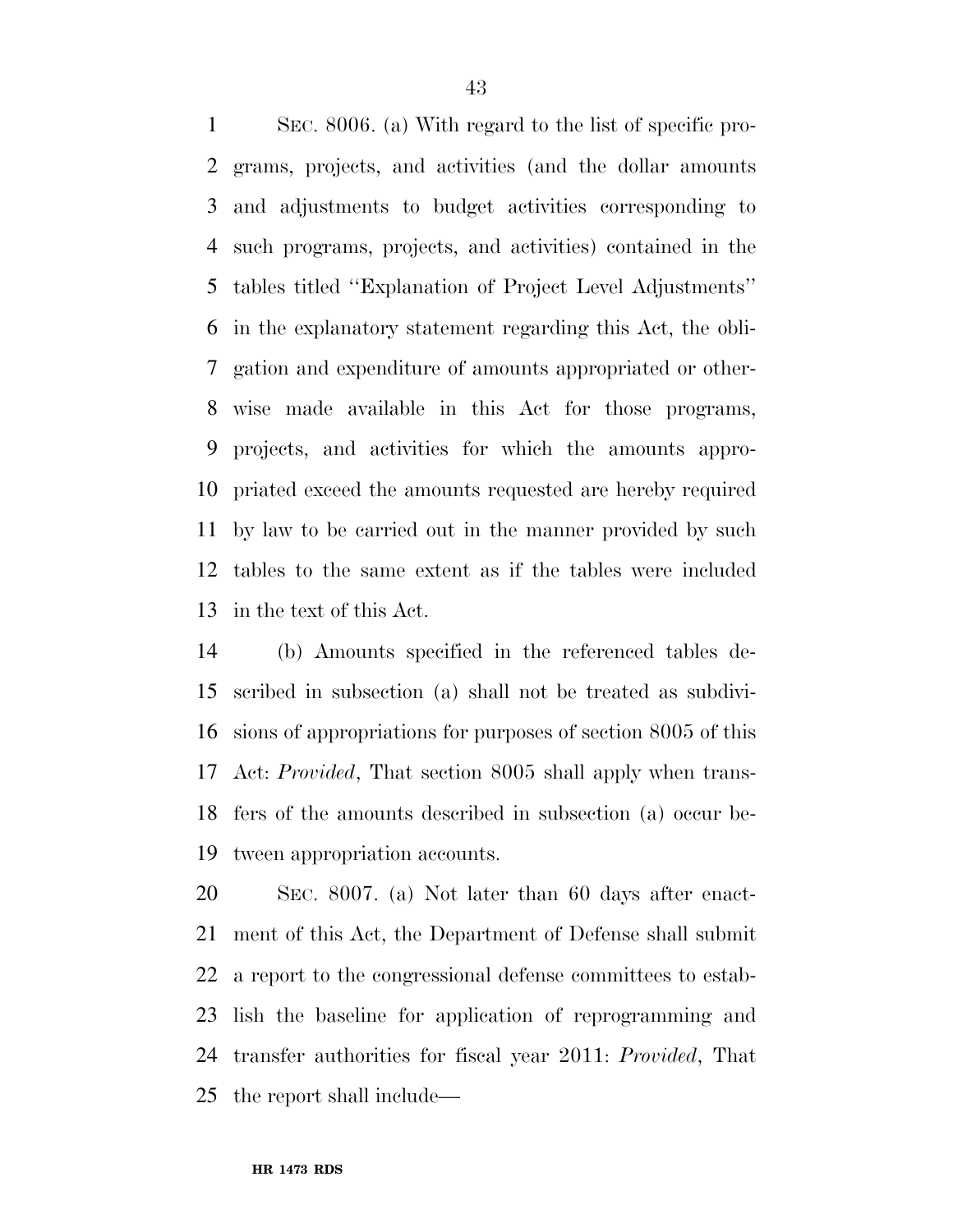| $\mathbf{1}$   | $(1)$ a table for each appropriation with a sepa-         |
|----------------|-----------------------------------------------------------|
| $\overline{2}$ | rate column to display the President's budget re-         |
| 3              | quest, adjustments made by Congress, adjustments          |
| $\overline{4}$ | due to enacted rescissions, if appropriate, and the       |
| 5              | fiscal year enacted level;                                |
| 6              | $(2)$ a delineation in the table for each appro-          |
| $\overline{7}$ | priation both by budget activity and program,             |
| 8              | project, and activity as detailed in the Budget Ap-       |
| 9              | pendix; and                                               |
| 10             | (3) an identification of items of special congres-        |
| 11             | sional interest.                                          |
| 12             | (b) Notwithstanding section 8005 of this Act, none        |
| 13             | of the funds provided in this Act shall be available for  |
| 14             | reprogramming or transfer until the report identified in  |
| 15             | subsection (a) is submitted to the congressional defense  |
| 16             | committees, unless the Secretary of Defense certifies in  |
| 17             | writing to the congressional defense committees that such |
| 18             | reprogramming or transfer is necessary as an emergency    |
| 19             | requirement.                                              |
| 20             | (TRANSFER OF FUNDS)                                       |
| 21             | SEC. 8008. During the current fiscal year, cash bal-      |
| 22             | ances in working capital funds of the Department of De-   |
| 23             | fense established pursuant to section $2208$ of title 10, |
| 24             | United States Code, may be maintained in only such        |
| 25             | amounts as are necessary at any time for eash disburse-   |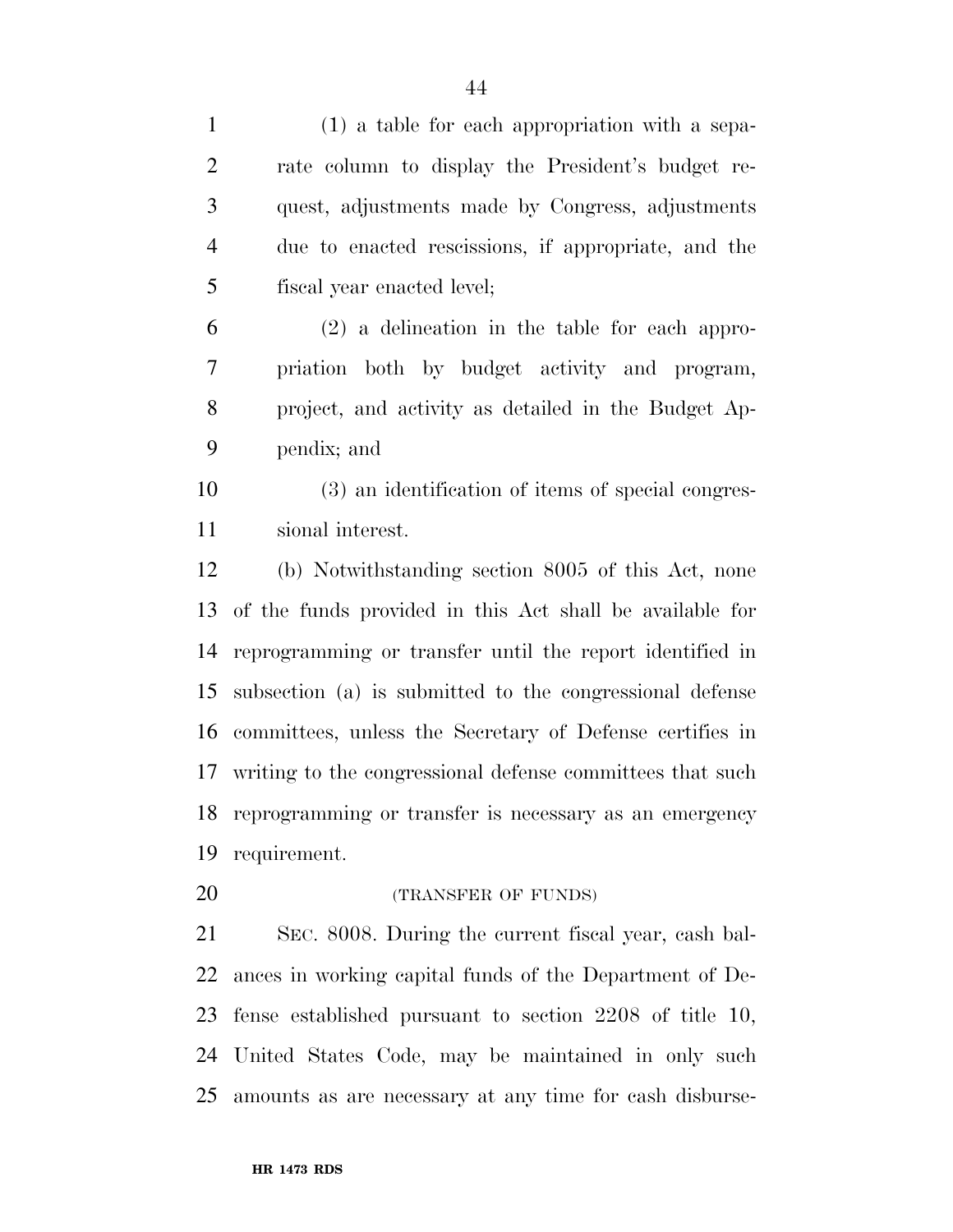ments to be made from such funds: *Provided*, That trans- fers may be made between such funds: *Provided further*, That transfers may be made between working capital funds and the ''Foreign Currency Fluctuations, Defense'' appropriation and the ''Operation and Maintenance'' ap- propriation accounts in such amounts as may be deter- mined by the Secretary of Defense, with the approval of the Office of Management and Budget, except that such transfers may not be made unless the Secretary of Defense has notified the Congress of the proposed transfer. Except in amounts equal to the amounts appropriated to working capital funds in this Act, no obligations may be made against a working capital fund to procure or increase the value of war reserve material inventory, unless the Sec- retary of Defense has notified the Congress prior to any such obligation.

 SEC. 8009. Funds appropriated by this Act may not be used to initiate a special access program without prior notification 30 calendar days in advance to the congres-sional defense committees.

 SEC. 8010. None of the funds provided in this Act shall be available to initiate: (1) a multiyear contract that employs economic order quantity procurement in excess of \$20,000,000 in any one year of the contract or that in-cludes an unfunded contingent liability in excess of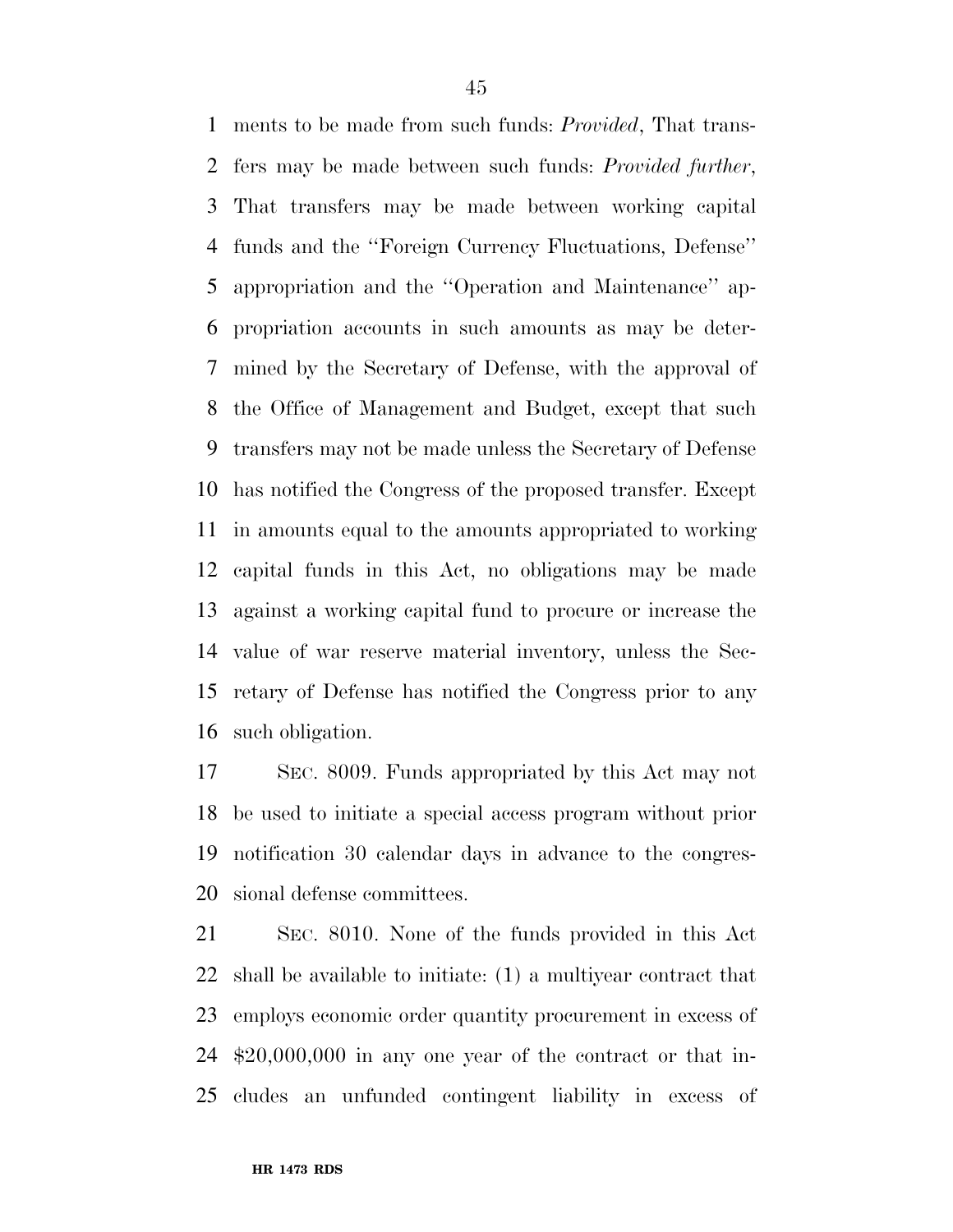\$20,000,000; or (2) a contract for advance procurement leading to a multiyear contract that employs economic order quantity procurement in excess of \$20,000,000 in any one year, unless the congressional defense committees have been notified at least 30 days in advance of the pro- posed contract award: *Provided*, That no part of any ap- propriation contained in this Act shall be available to ini- tiate a multiyear contract for which the economic order quantity advance procurement is not funded at least to the limits of the Government's liability: *Provided further*, That no part of any appropriation contained in this Act shall be available to initiate multiyear procurement con- tracts for any systems or component thereof if the value of the multiyear contract would exceed \$500,000,000 un- less specifically provided in this Act: *Provided further*, That no multiyear procurement contract can be termi- nated without 10-day prior notification to the congres- sional defense committees: *Provided further*, That the exe- cution of multiyear authority shall require the use of a present value analysis to determine lowest cost compared to an annual procurement: *Provided further*, That none of the funds provided in this Act may be used for a multiyear contract executed after the date of the enactment of this Act unless in the case of any such contract—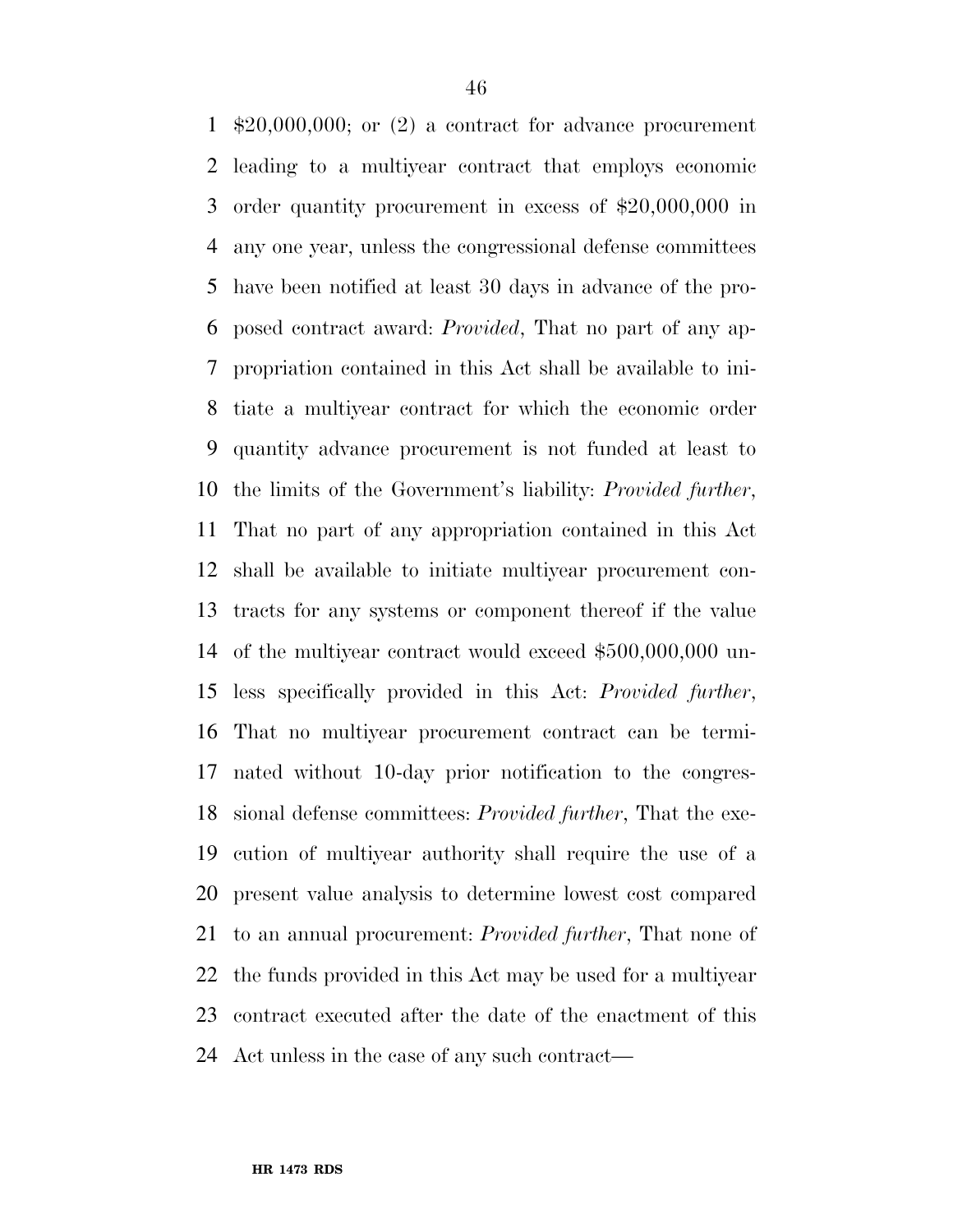(1) the Secretary of Defense has submitted to Congress a budget request for full funding of units to be procured through the contract and, in the case of a contract for procurement of aircraft, that in- cludes, for any aircraft unit to be procured through the contract for which procurement funds are re- quested in that budget request for production be- yond advance procurement activities in the fiscal year covered by the budget, full funding of procure-ment of such unit in that fiscal year;

 (2) cancellation provisions in the contract do not include consideration of recurring manufacturing costs of the contractor associated with the produc- tion of unfunded units to be delivered under the con-tract;

 (3) the contract provides that payments to the contractor under the contract shall not be made in advance of incurred costs on funded units; and

 (4) the contract does not provide for a price ad- justment based on a failure to award a follow-on contract.

 Funds appropriated in title III of this Act may be used for a multiyear procurement contract as follows:

Navy MH–60R/S Helicopter Systems.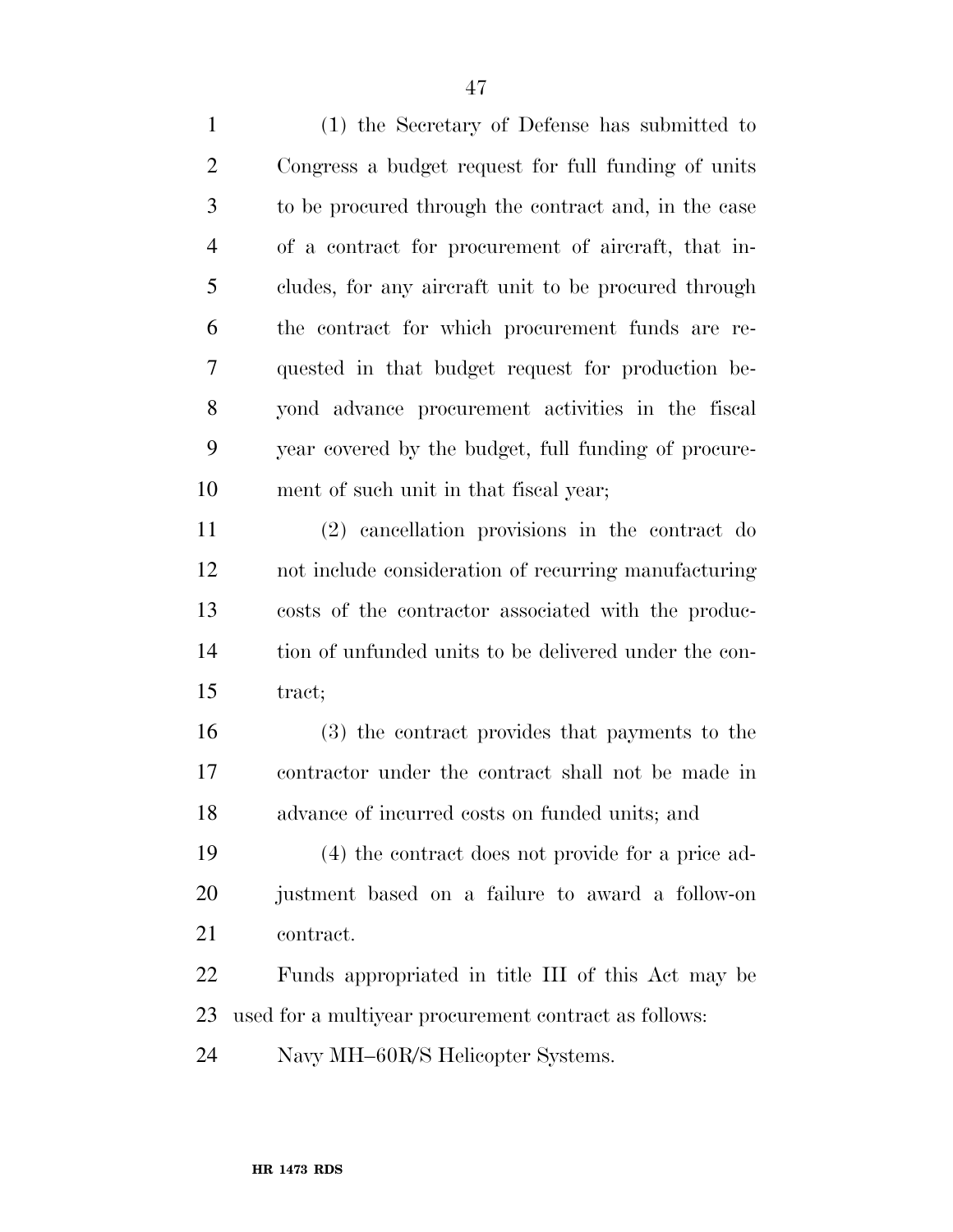SEC. 8011. Within the funds appropriated for the op- eration and maintenance of the Armed Forces, funds are hereby appropriated pursuant to section 401 of title 10, United States Code, for humanitarian and civic assistance costs under chapter 20 of title 10, United States Code. Such funds may also be obligated for humanitarian and civic assistance costs incidental to authorized operations and pursuant to authority granted in section 401 of chap- ter 20 of title 10, United States Code, and these obliga- tions shall be reported as required by section 401(d) of title 10, United States Code: *Provided*, That funds avail- able for operation and maintenance shall be available for providing humanitarian and similar assistance by using Civic Action Teams in the Trust Territories of the Pacific Islands and freely associated states of Micronesia, pursu- ant to the Compact of Free Association as authorized by Public Law 99–239: *Provided further*, That upon a deter- mination by the Secretary of the Army that such action is beneficial for graduate medical education programs con- ducted at Army medical facilities located in Hawaii, the Secretary of the Army may authorize the provision of med- ical services at such facilities and transportation to such facilities, on a nonreimbursable basis, for civilian patients from American Samoa, the Commonwealth of the North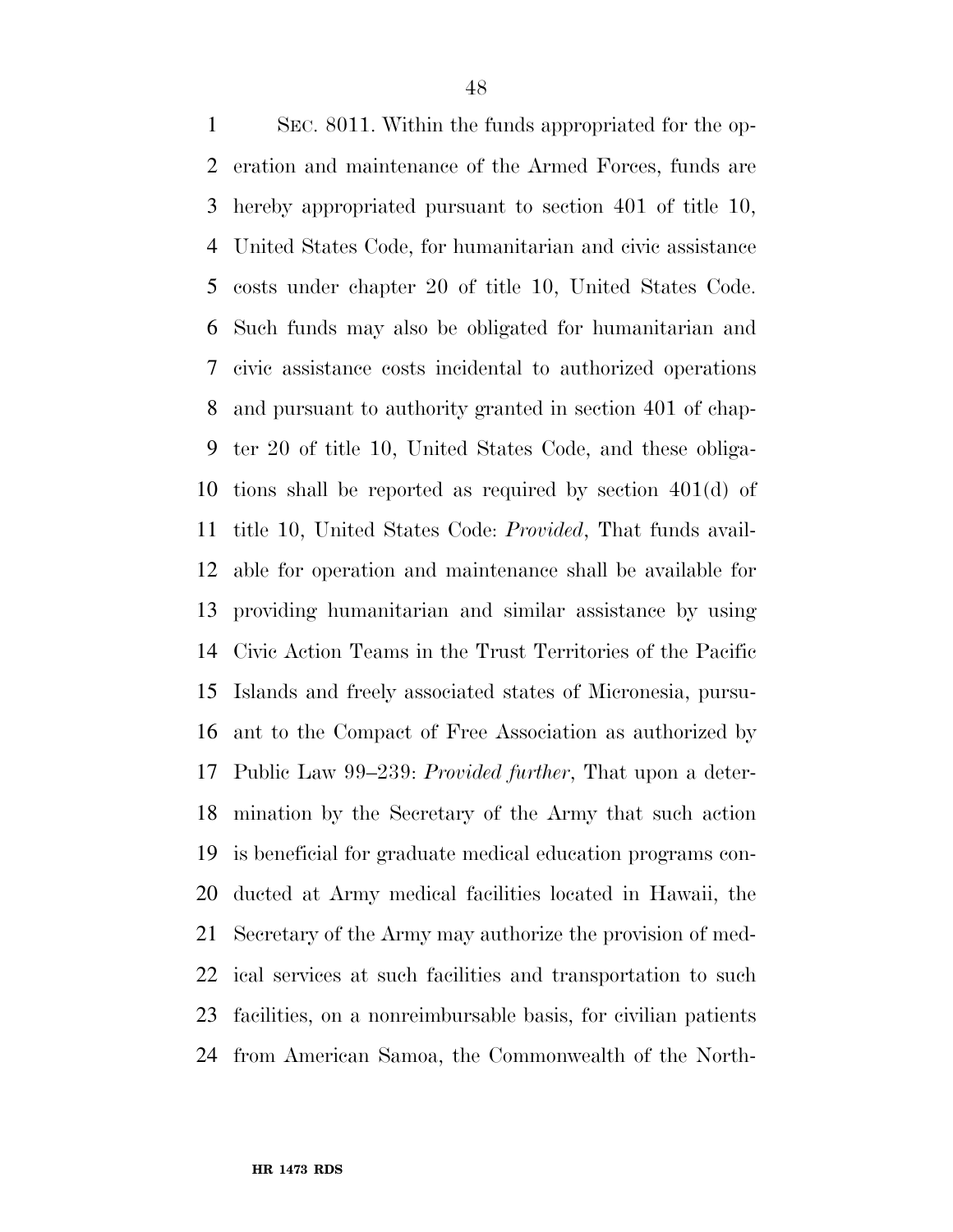ern Mariana Islands, the Marshall Islands, the Federated States of Micronesia, Palau, and Guam.

 SEC. 8012. (a) During fiscal year 2011, the civilian personnel of the Department of Defense may not be man- aged on the basis of any end-strength, and the manage- ment of such personnel during that fiscal year shall not be subject to any constraint or limitation (known as an end-strength) on the number of such personnel who may be employed on the last day of such fiscal year.

 (b) The fiscal year 2012 budget request for the De- partment of Defense as well as all justification material and other documentation supporting the fiscal year 2012 Department of Defense budget request shall be prepared and submitted to the Congress as if subsections (a) and (b) of this provision were effective with regard to fiscal year 2012.

 (c) Nothing in this section shall be construed to apply to military (civilian) technicians.

 SEC. 8013. None of the funds made available by this Act shall be used in any way, directly or indirectly, to in- fluence congressional action on any legislation or appro-priation matters pending before the Congress.

 SEC. 8014. None of the funds appropriated by this Act shall be available for the basic pay and allowances of any member of the Army participating as a full-time stu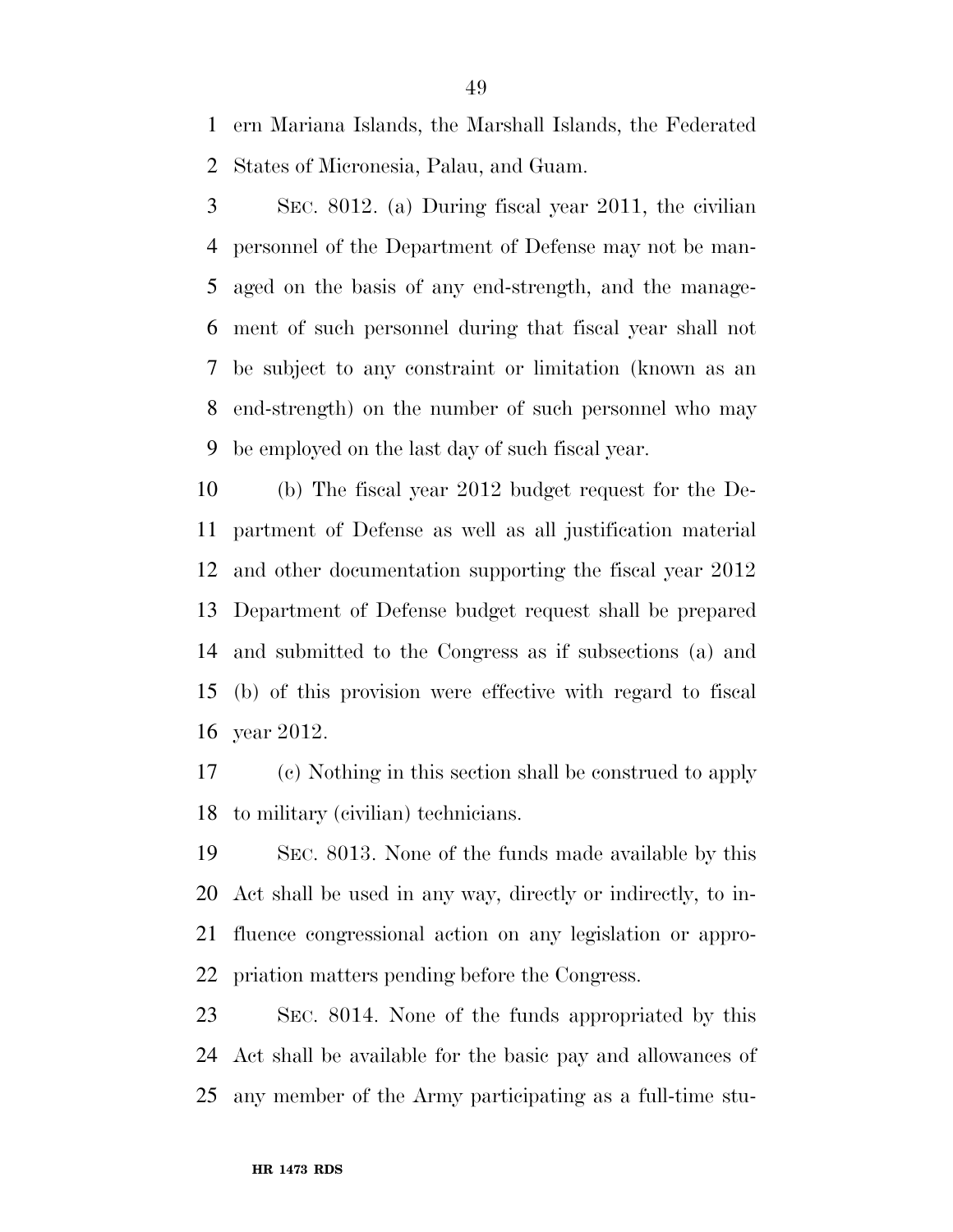dent and receiving benefits paid by the Secretary of Vet- erans Affairs from the Department of Defense Education Benefits Fund when time spent as a full-time student is credited toward completion of a service commitment: *Pro- vided*, That this section shall not apply to those members who have reenlisted with this option prior to October 1, 1987: *Provided further*, That this section applies only to active components of the Army.

 SEC. 8015. (a) None of the funds appropriated by this Act shall be available to convert to contractor per- formance an activity or function of the Department of De- fense that, on or after the date of the enactment of this Act, is performed by Department of Defense civilian em-ployees unless—

 (1) the conversion is based on the result of a public-private competition that includes a most effi- cient and cost effective organization plan developed by such activity or function;

 (2) the Competitive Sourcing Official deter- mines that, over all performance periods stated in the solicitation of offers for performance of the ac-22 tivity or function, the cost of performance of the ac-23 tivity or function by a contractor would be less costly to the Department of Defense by an amount that equals or exceeds the lesser of—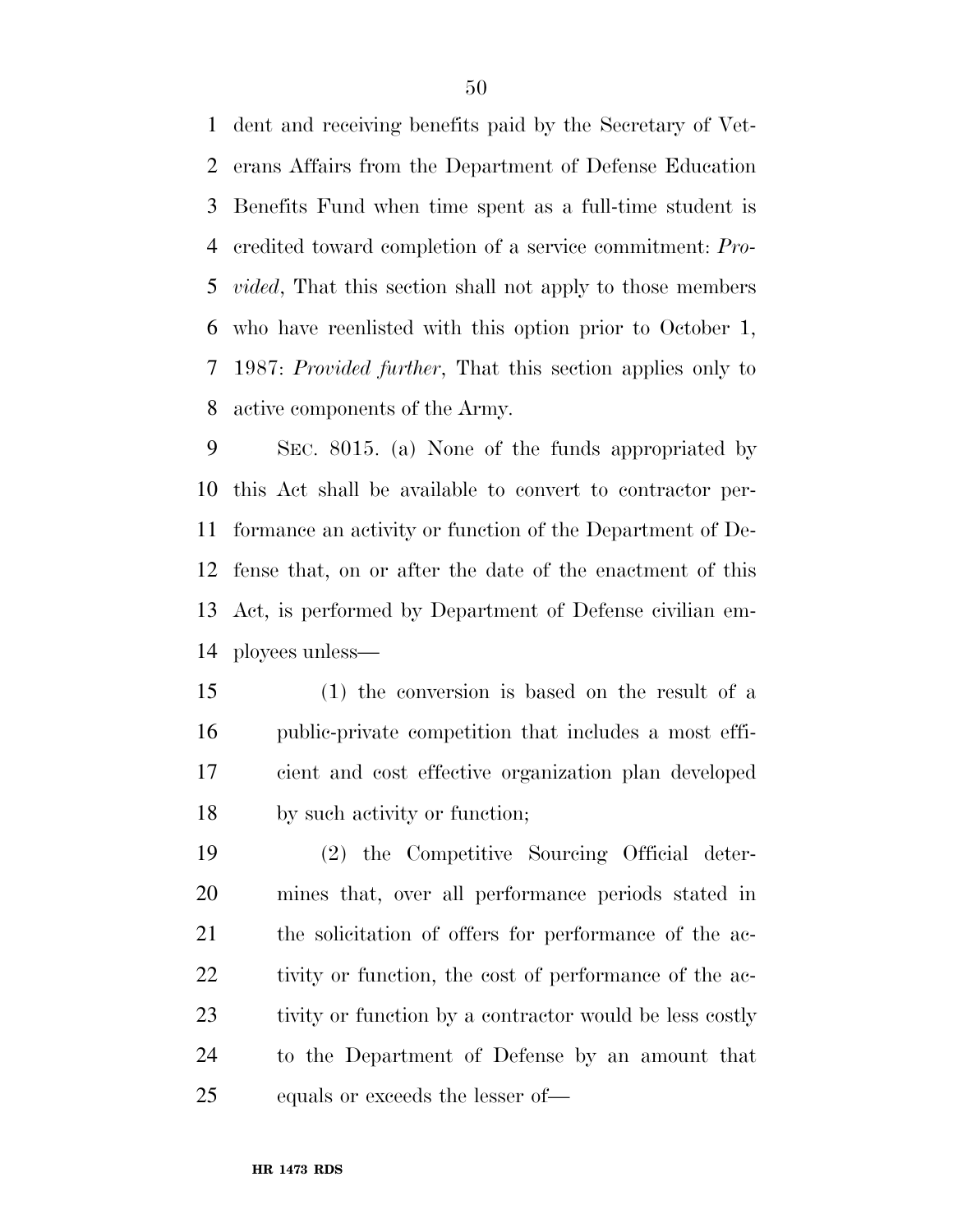| $\mathbf{1}$   | $(A)$ 10 percent of the most efficient organi-               |
|----------------|--------------------------------------------------------------|
| $\overline{2}$ | zation's personnel-related costs for performance             |
| 3              | of that activity or function by Federal employ-              |
| 4              | ees; or                                                      |
| 5              | $(B)$ \$10,000,000; and                                      |
| 6              | (3) the contractor does not receive an advan-                |
| 7              | tage for a proposal that would reduce costs for the          |
| 8              | Department of Defense by-                                    |
| 9              | (A) not making an employer-sponsored                         |
| 10             | health insurance plan available to the workers               |
| 11             | who are to be employed in the performance of                 |
| 12             | that activity or function under the contract; or             |
| 13             | (B) offering to such workers an employer-                    |
| 14             | sponsored health benefits plan that requires the             |
| 15             | employer to contribute less towards the pre-                 |
| 16             | mium or subscription share than the amount                   |
| 17             | that is paid by the Department of Defense for                |
| 18             | health benefits for civilian employees under                 |
| 19             | chapter 89 of title 5, United States Code.                   |
| 20             | $(b)(1)$ The Department of Defense, without regard           |
| 21             | to subsection (a) of this section or subsection (a), (b), or |
| 22             | (c) of section 2461 of title 10, United States Code, and     |
| 23             | notwithstanding any administrative regulation, require-      |
| 24             | ment, or policy to the contrary shall have full authority    |
| 25             | to enter into a contract for the performance of any com-     |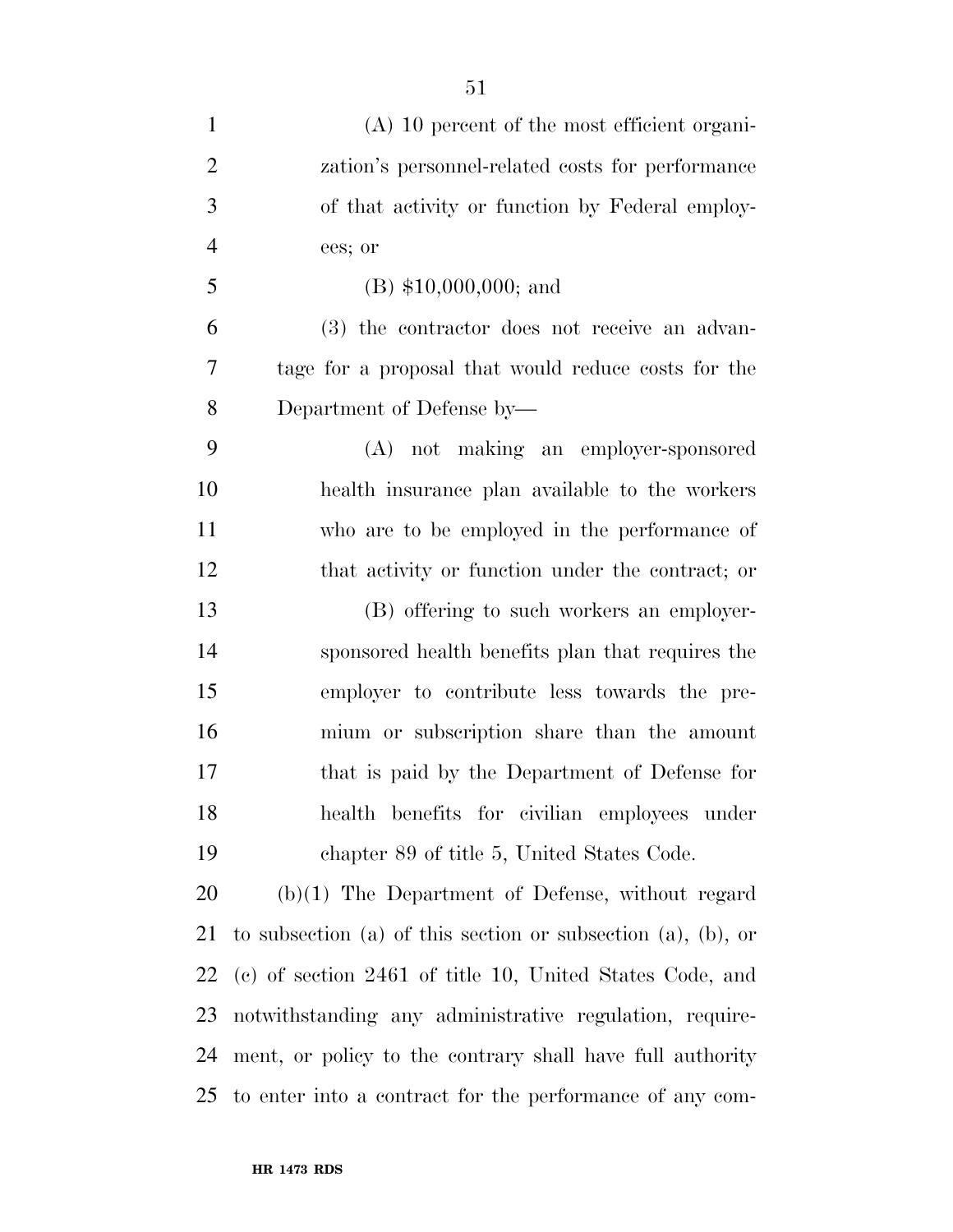mercial or industrial type function of the Department of Defense that—

- (A) is included on the procurement list es- tablished pursuant to section 2 of the Javits- Wagner-O'Day Act (section 8503 of title 41, United States Code); (B) is planned to be converted to perform-ance by a qualified nonprofit agency for the
- blind or by a qualified nonprofit agency for other severely handicapped individuals in ac-cordance with that Act; or
- (C) is planned to be converted to perform- ance by a qualified firm under at least 51 per- cent ownership by an Indian tribe, as defined in section 4(e) of the Indian Self-Determination and Education Assistance Act (25 U.S.C. 450b(e)), or a Native Hawaiian Organization, as defined in section 8(a)(15) of the Small 19 Business Act (15 U.S.C. 637(a)(15)).

 (2) This section shall not apply to depot con- tracts or contracts for depot maintenance as pro- vided in sections 2469 and 2474 of title 10, United States Code.

 (c) The conversion of any activity or function of the Department of Defense under the authority provided by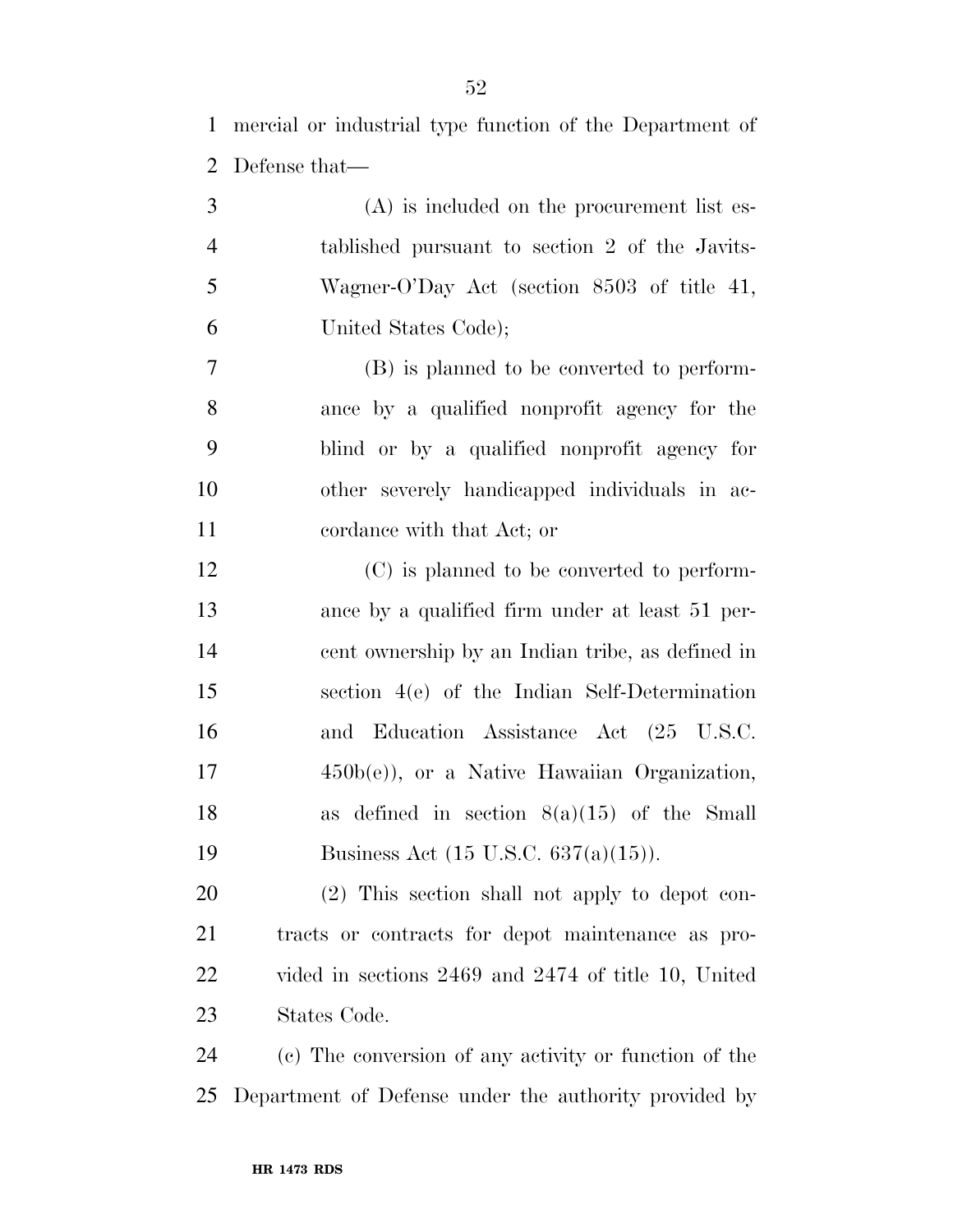this section shall be credited toward any competitive or outsourcing goal, target, or measurement that may be es- tablished by statute, regulation, or policy and is deemed to be awarded under the authority of, and in compliance with, subsection (h) of section 2304 of title 10, United States Code, for the competition or outsourcing of com-mercial activities.

(TRANSFER OF FUNDS)

 SEC. 8016. Funds appropriated in title III of this Act for the Department of Defense Pilot Mentor-Protege Pro- gram may be transferred to any other appropriation con- tained in this Act solely for the purpose of implementing a Mentor-Protege Program developmental assistance agreement pursuant to section 831 of the National De- fense Authorization Act for Fiscal Year 1991 (Public Law 101–510; 10 U.S.C. 2302 note), as amended, under the authority of this provision or any other transfer authority contained in this Act: *Provided,* That subsection (j) of sec- tion 831 of the National Defense Authorization Act for Fiscal Year 1991 is amended by striking ''September 30, 2010'' and inserting ''September 30, 2011'', and by strik- ing ''September 30, 2013'' and inserting ''September 30, 2014''.

 SEC. 8017. None of the funds in this Act may be available for the purchase by the Department of Defense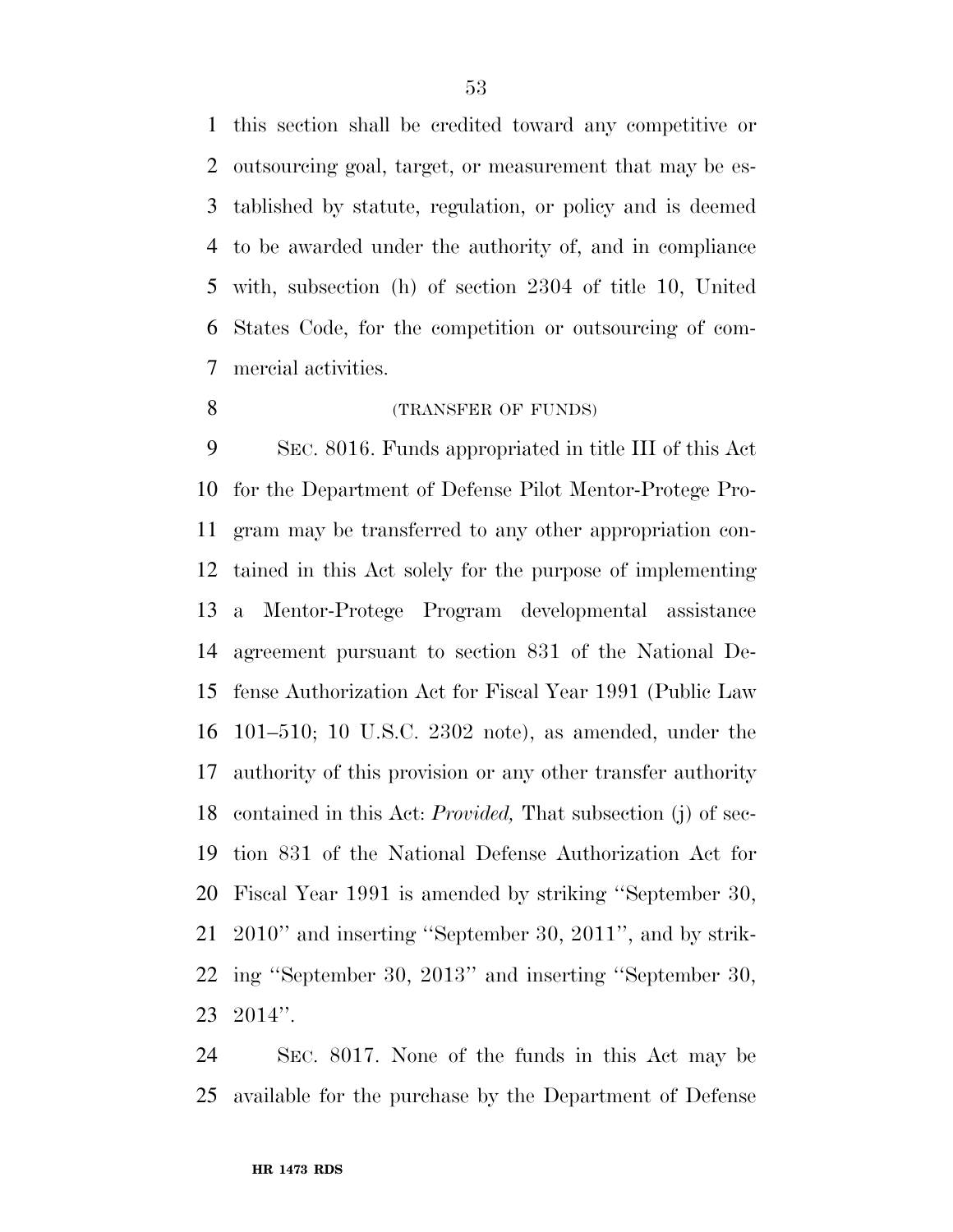(and its departments and agencies) of welded shipboard anchor and mooring chain 4 inches in diameter and under unless the anchor and mooring chain are manufactured in the United States from components which are substan- tially manufactured in the United States: *Provided*, That for the purpose of this section, the term ''manufactured'' shall include cutting, heat treating, quality control, testing of chain and welding (including the forging and shot blast- ing process): *Provided further*, That for the purpose of this section substantially all of the components of anchor and mooring chain shall be considered to be produced or manu- factured in the United States if the aggregate cost of the components produced or manufactured in the United States exceeds the aggregate cost of the components pro- duced or manufactured outside the United States: *Pro- vided further*, That when adequate domestic supplies are not available to meet Department of Defense requirements on a timely basis, the Secretary of the service responsible for the procurement may waive this restriction on a case- by-case basis by certifying in writing to the Committees on Appropriations that such an acquisition must be made in order to acquire capability for national security pur-poses.

 SEC. 8018. None of the funds available to the De-partment of Defense may be used to demilitarize or dis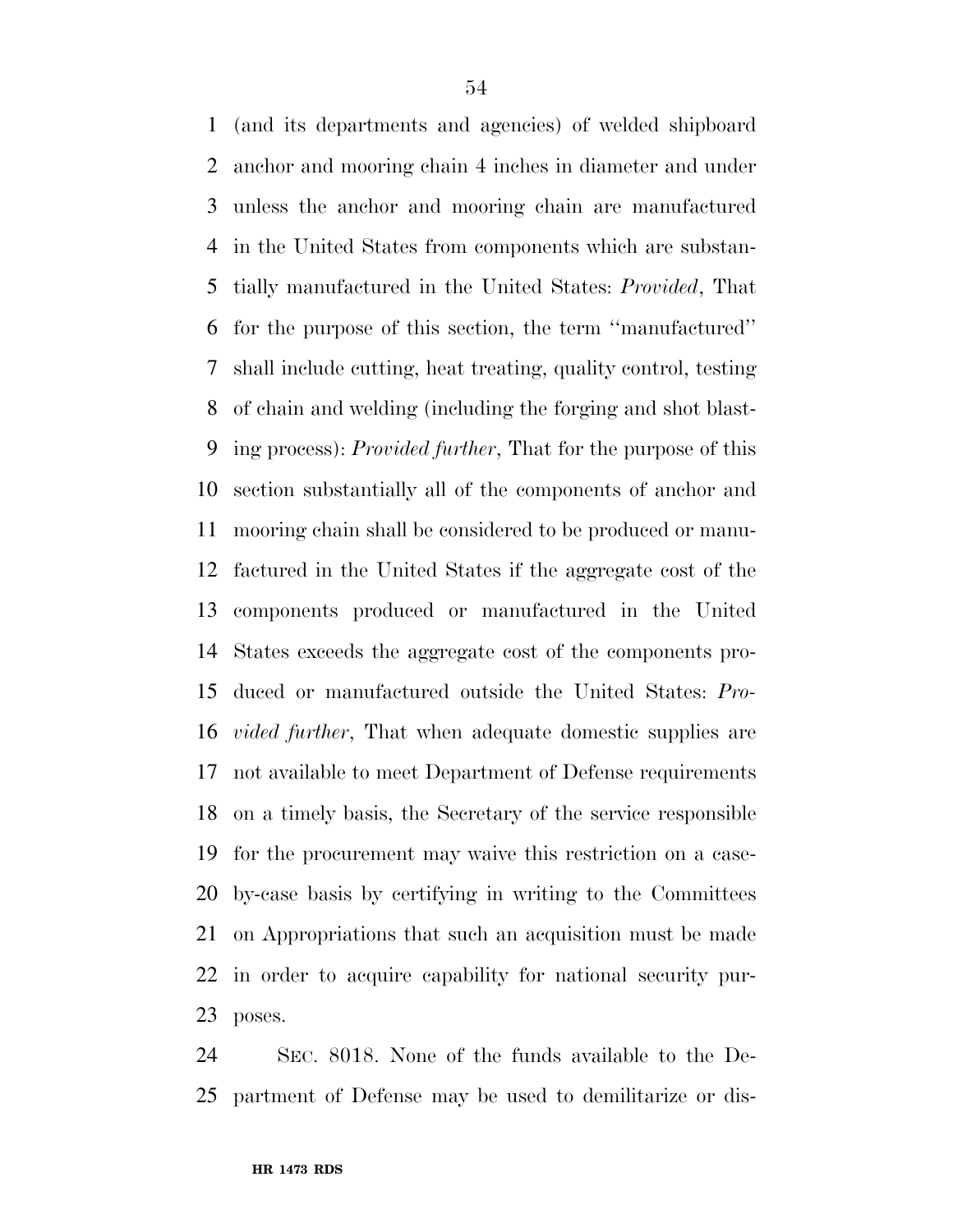pose of M–1 Carbines, M–1 Garand rifles, M–14 rifles, .22 caliber rifles, .30 caliber rifles, or M–1911 pistols, or to demilitarize or destroy small arms ammunition or am- munition components that are not otherwise prohibited from commercial sale under Federal law, unless the small arms ammunition or ammunition components are certified by the Secretary of the Army or designee as unserviceable or unsafe for further use.

 SEC. 8019. No more than \$500,000 of the funds ap- propriated or made available in this Act shall be used dur- ing a single fiscal year for any single relocation of an orga- nization, unit, activity or function of the Department of Defense into or within the National Capital Region: *Pro- vided*, That the Secretary of Defense may waive this re- striction on a case-by-case basis by certifying in writing to the congressional defense committees that such a relo- cation is required in the best interest of the Government. SEC. 8020. In addition to the funds provided else- where in this Act, \$15,000,000 is appropriated only for incentive payments authorized by section 504 of the In- dian Financing Act of 1974 (25 U.S.C. 1544): *Provided*, That a prime contractor or a subcontractor at any tier that makes a subcontract award to any subcontractor or supplier as defined in section 1544 of title 25, United States Code, or a small business owned and controlled by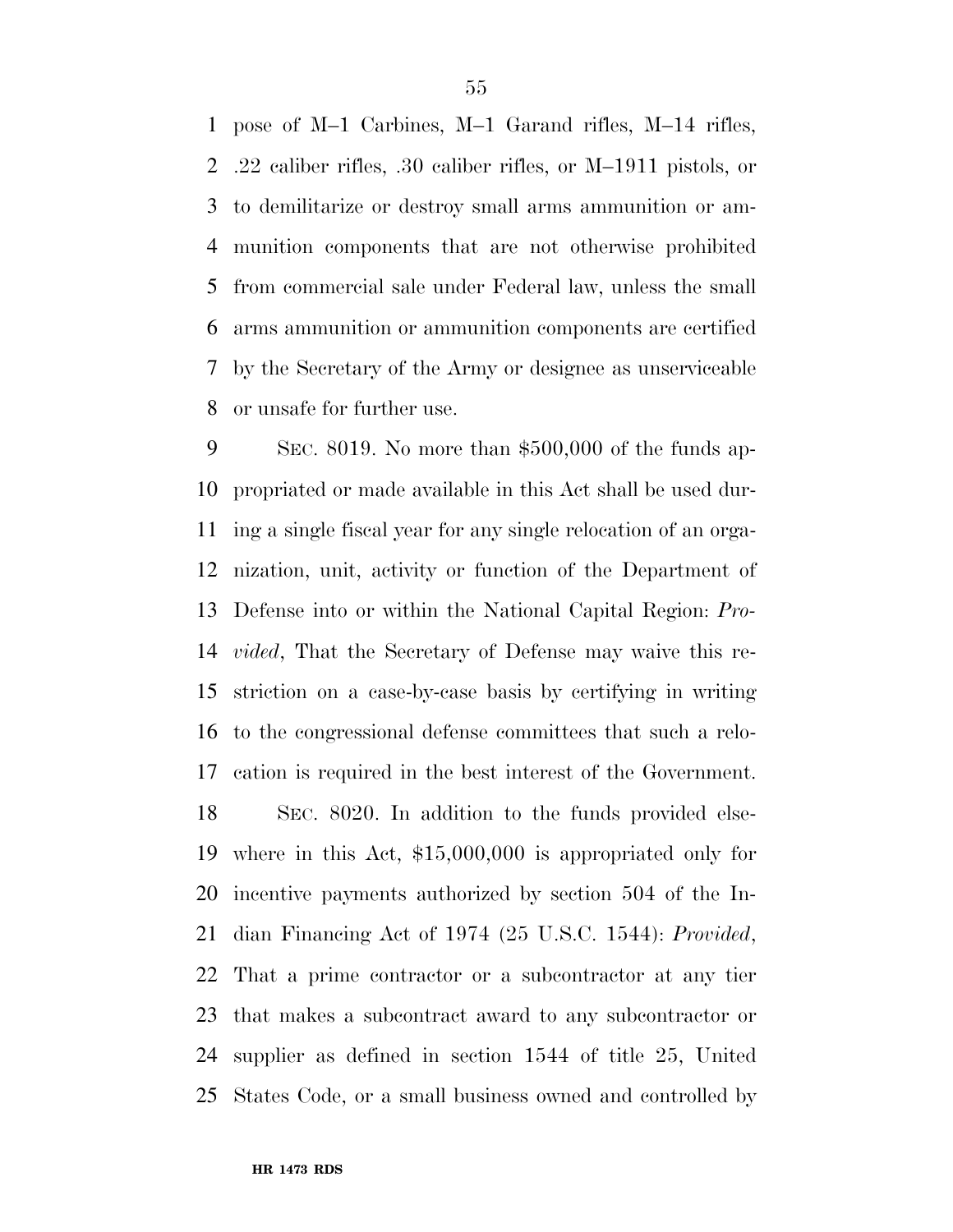an individual or individuals defined under section 4221(9) of title 25, United States Code, shall be considered a con- tractor for the purposes of being allowed additional com- pensation under section 504 of the Indian Financing Act of 1974 (25 U.S.C. 1544) whenever the prime contract or subcontract amount is over \$500,000 and involves the expenditure of funds appropriated by an Act making Ap- propriations for the Department of Defense with respect to any fiscal year: *Provided further*, That notwithstanding section 430 of title 41, United States Code, this section shall be applicable to any Department of Defense acquisi- tion of supplies or services, including any contract and any subcontract at any tier for acquisition of commercial items produced or manufactured, in whole or in part by any sub- contractor or supplier defined in section 1544 of title 25, United States Code, or a small business owned and con- trolled by an individual or individuals defined under sec-tion 4221(9) of title 25, United States Code.

 SEC. 8021. Funds appropriated by this Act for the Defense Media Activity shall not be used for any national or international political or psychological activities.

 SEC. 8022. During the current fiscal year, the De- partment of Defense is authorized to incur obligations of not to exceed \$350,000,000 for purposes specified in sec-tion 2350j(c) of title 10, United States Code, in anticipa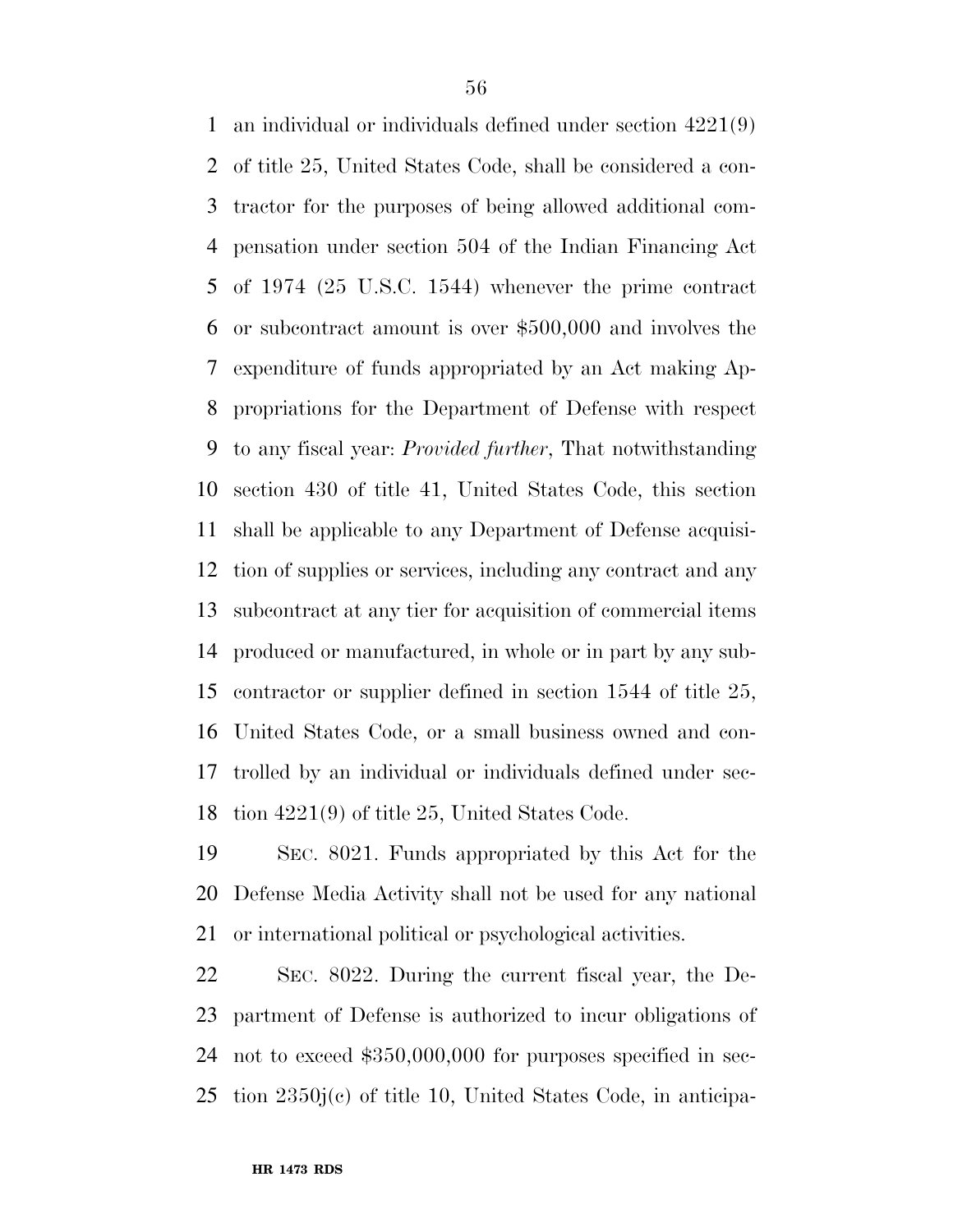tion of receipt of contributions, only from the Government of Kuwait, under that section: *Provided*, That upon re- ceipt, such contributions from the Government of Kuwait shall be credited to the appropriations or fund which in-curred such obligations.

 SEC. 8023. (a) Of the funds made available in this Act, not less than \$30,374,000 shall be available for the Civil Air Patrol Corporation, of which—

 (1) \$27,048,000 shall be available from ''Oper- ation and Maintenance, Air Force'' to support Civil Air Patrol Corporation operation and maintenance, readiness, counterdrug activities, and drug demand reduction activities involving youth programs;

 (2) \$2,424,000 shall be available from ''Aircraft Procurement, Air Force''; and

 (3) \$902,000 shall be available from ''Other Procurement, Air Force'' for vehicle procurement.

 (b) The Secretary of the Air Force should waive reim- bursement for any funds used by the Civil Air Patrol for counter-drug activities in support of Federal, State, and local government agencies.

 SEC. 8024. (a) None of the funds appropriated in this Act are available to establish a new Department of De- fense (department) federally funded research and develop-ment center (FFRDC), either as a new entity, or as a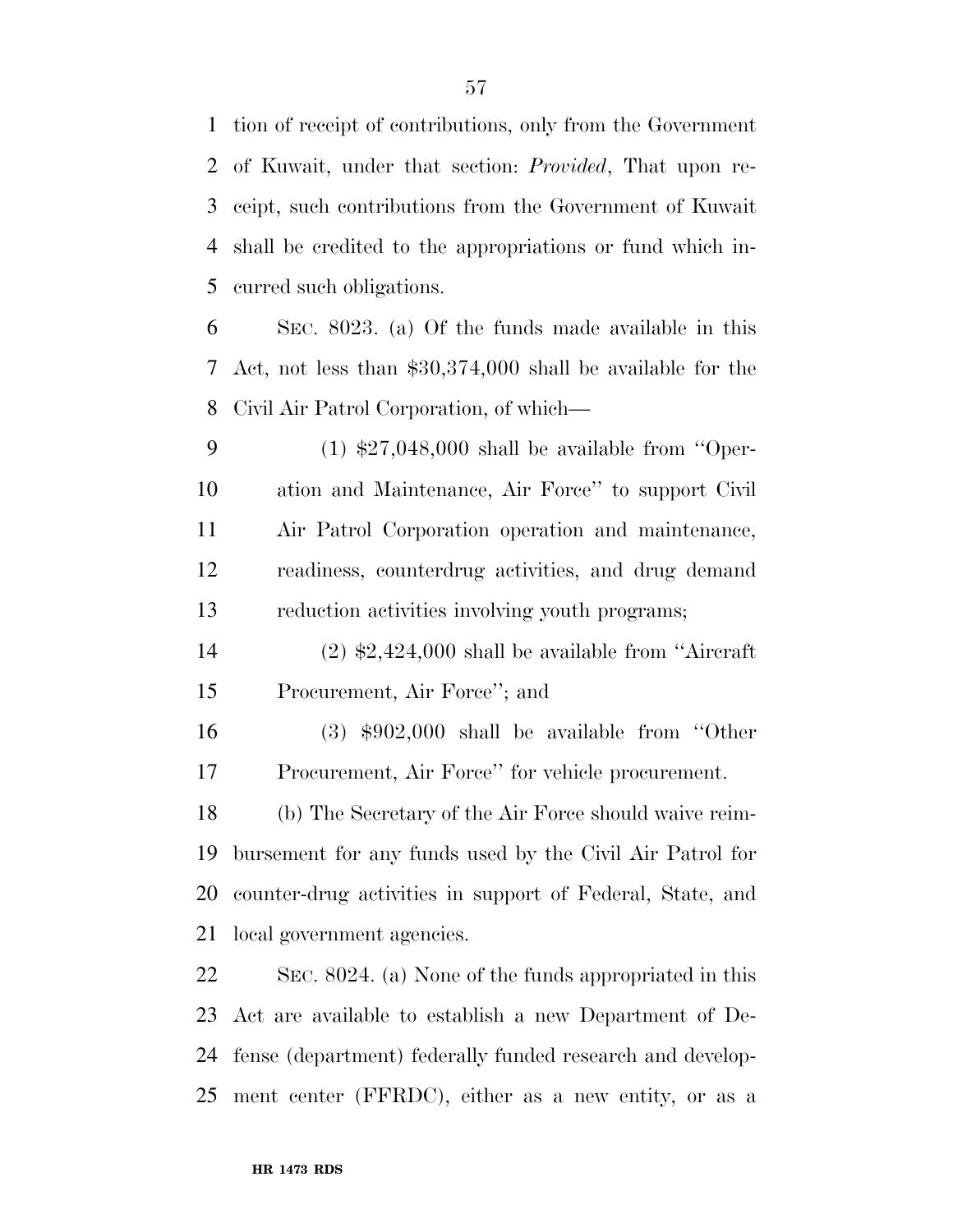separate entity administrated by an organization man- aging another FFRDC, or as a nonprofit membership cor- poration consisting of a consortium of other FFRDCs and other nonprofit entities.

 (b) No member of a Board of Directors, Trustees, Overseers, Advisory Group, Special Issues Panel, Visiting Committee, or any similar entity of a defense FFRDC, and no paid consultant to any defense FFRDC, except when acting in a technical advisory capacity, may be com- pensated for his or her services as a member of such enti- ty, or as a paid consultant by more than one FFRDC in a fiscal year: *Provided*, That a member of any such entity referred to previously in this subsection shall be allowed travel expenses and per diem as authorized under the Fed- eral Joint Travel Regulations, when engaged in the per-formance of membership duties.

 (c) Notwithstanding any other provision of law, none of the funds available to the department from any source during fiscal year 2011 may be used by a defense FFRDC, through a fee or other payment mechanism, for construc- tion of new buildings, for payment of cost sharing for projects funded by Government grants, for absorption of contract overruns, or for certain charitable contributions, not to include employee participation in community service and/or development.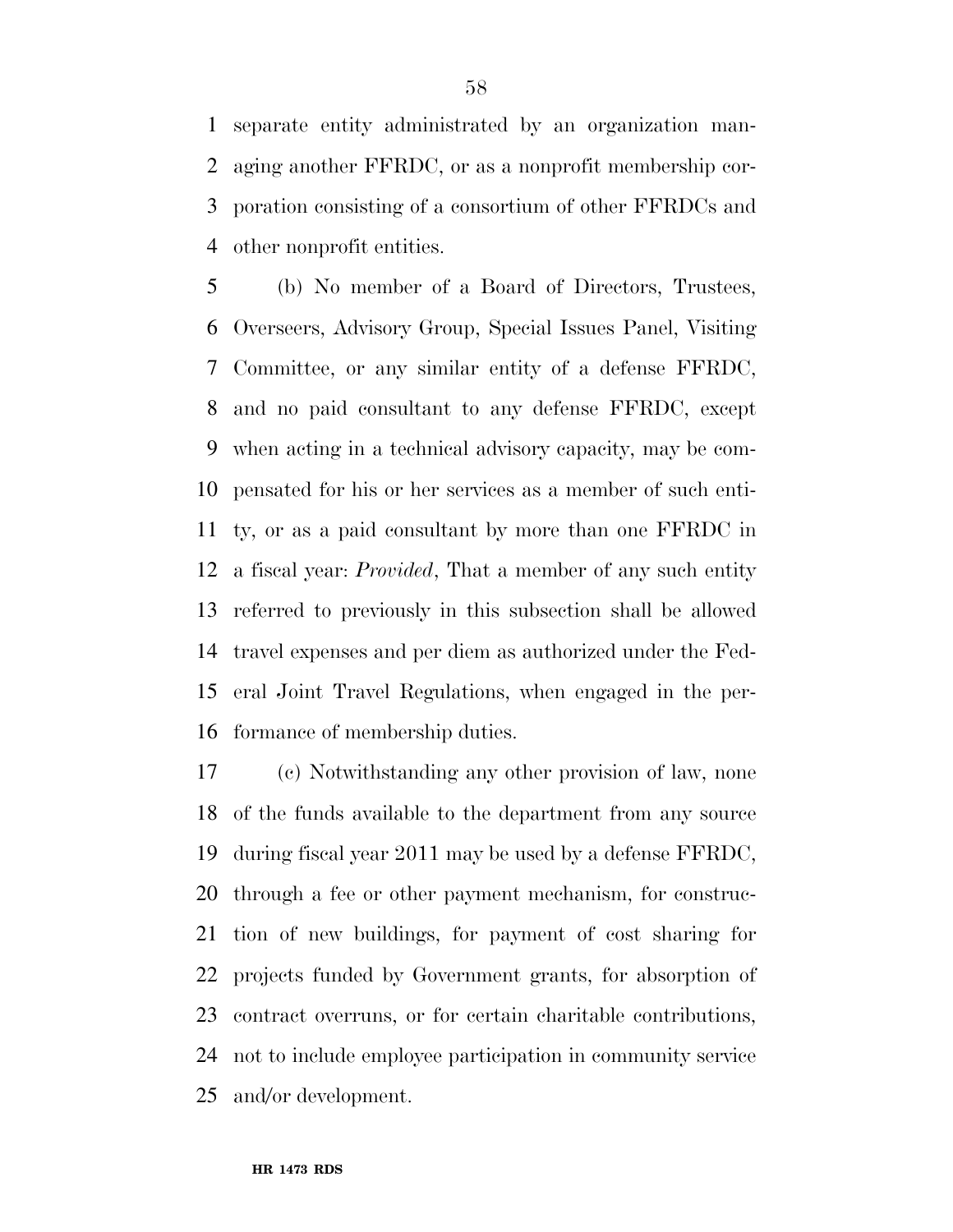(d) Notwithstanding any other provision of law, of the funds available to the department during fiscal year 2011, not more than 5,750 staff years of technical effort (staff years) may be funded for defense FFRDCs: *Pro- vided*, That of the specific amount referred to previously in this subsection, not more than 1,125 staff years may be funded for the defense studies and analysis FFRDCs: *Provided further*, That this subsection shall not apply to staff years funded in the National Intelligence Program (NIP) and the Military Intelligence Program (MIP).

 (e) The Secretary of Defense shall, with the submis- sion of the department's fiscal year 2012 budget request, submit a report presenting the specific amounts of staff years of technical effort to be allocated for each defense FFRDC during that fiscal year and the associated budget estimates.

 (f) Notwithstanding any other provision of this Act, the total amount appropriated in this Act for FFRDCs is hereby reduced by \$125,000,000.

 SEC. 8025. None of the funds appropriated or made available in this Act shall be used to procure carbon, alloy or armor steel plate for use in any Government-owned fa- cility or property under the control of the Department of Defense which were not melted and rolled in the United States or Canada: *Provided*, That these procurement re-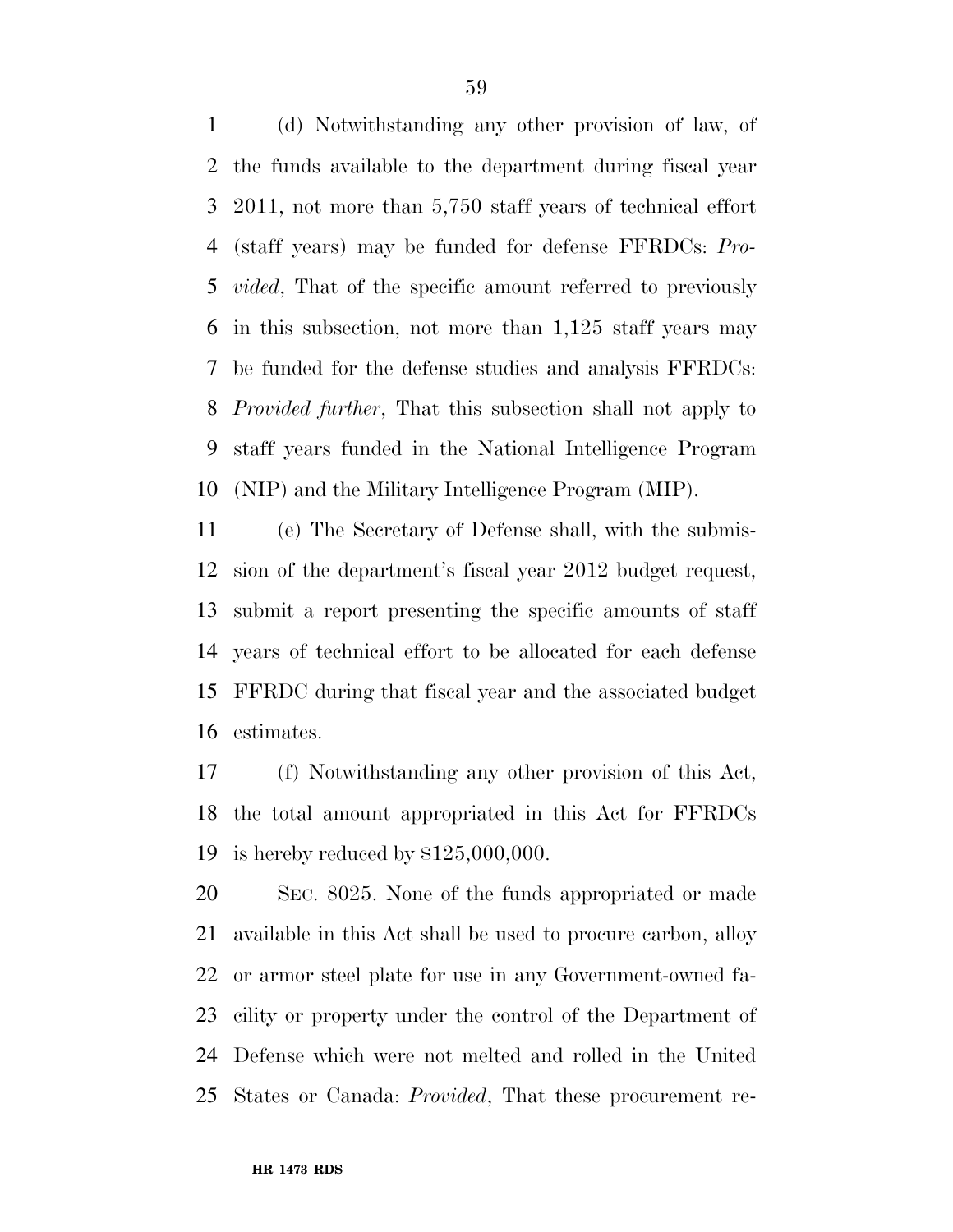strictions shall apply to any and all Federal Supply Class 9515, American Society of Testing and Materials (ASTM) or American Iron and Steel Institute (AISI) specifications of carbon, alloy or armor steel plate: *Provided further*, That the Secretary of the military department responsible for the procurement may waive this restriction on a case- by-case basis by certifying in writing to the Committees on Appropriations of the House of Representatives and the Senate that adequate domestic supplies are not available to meet Department of Defense requirements on a timely basis and that such an acquisition must be made in order to acquire capability for national security purposes: *Pro- vided further*, That these restrictions shall not apply to contracts which are in being as of the date of the enact-ment of this Act.

 SEC. 8026. For the purposes of this Act, the term ''congressional defense committees'' means the Armed Services Committee of the House of Representatives, the Armed Services Committee of the Senate, the Sub- committee on Defense of the Committee on Appropriations of the Senate, and the Subcommittee on Defense of the Committee on Appropriations of the House of Representa-tives.

 SEC. 8027. During the current fiscal year, the De-partment of Defense may acquire the modification, depot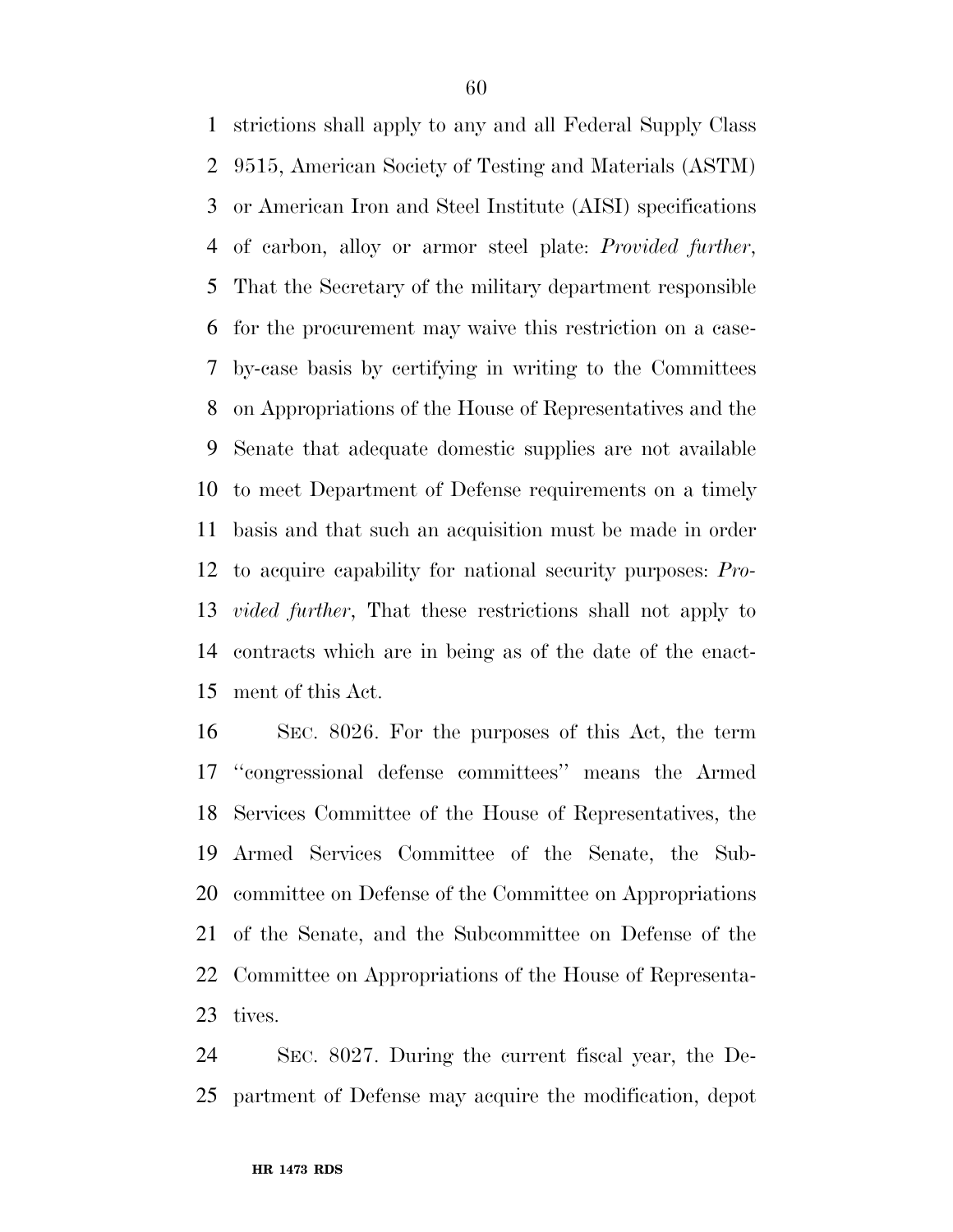maintenance and repair of aircraft, vehicles and vessels as well as the production of components and other De- fense-related articles, through competition between De- partment of Defense depot maintenance activities and pri- vate firms: *Provided*, That the Senior Acquisition Execu- tive of the military department or Defense Agency con- cerned, with power of delegation, shall certify that success- ful bids include comparable estimates of all direct and in- direct costs for both public and private bids: *Provided fur- ther*, That Office of Management and Budget Circular A– 76 shall not apply to competitions conducted under this section.

 SEC. 8028. (a)(1) If the Secretary of Defense, after consultation with the United States Trade Representative, determines that a foreign country which is party to an agreement described in paragraph (2) has violated the terms of the agreement by discriminating against certain types of products produced in the United States that are covered by the agreement, the Secretary of Defense shall rescind the Secretary's blanket waiver of the Buy Amer- ican Act with respect to such types of products produced in that foreign country.

 (2) An agreement referred to in paragraph (1) is any reciprocal defense procurement memorandum of under-standing, between the United States and a foreign country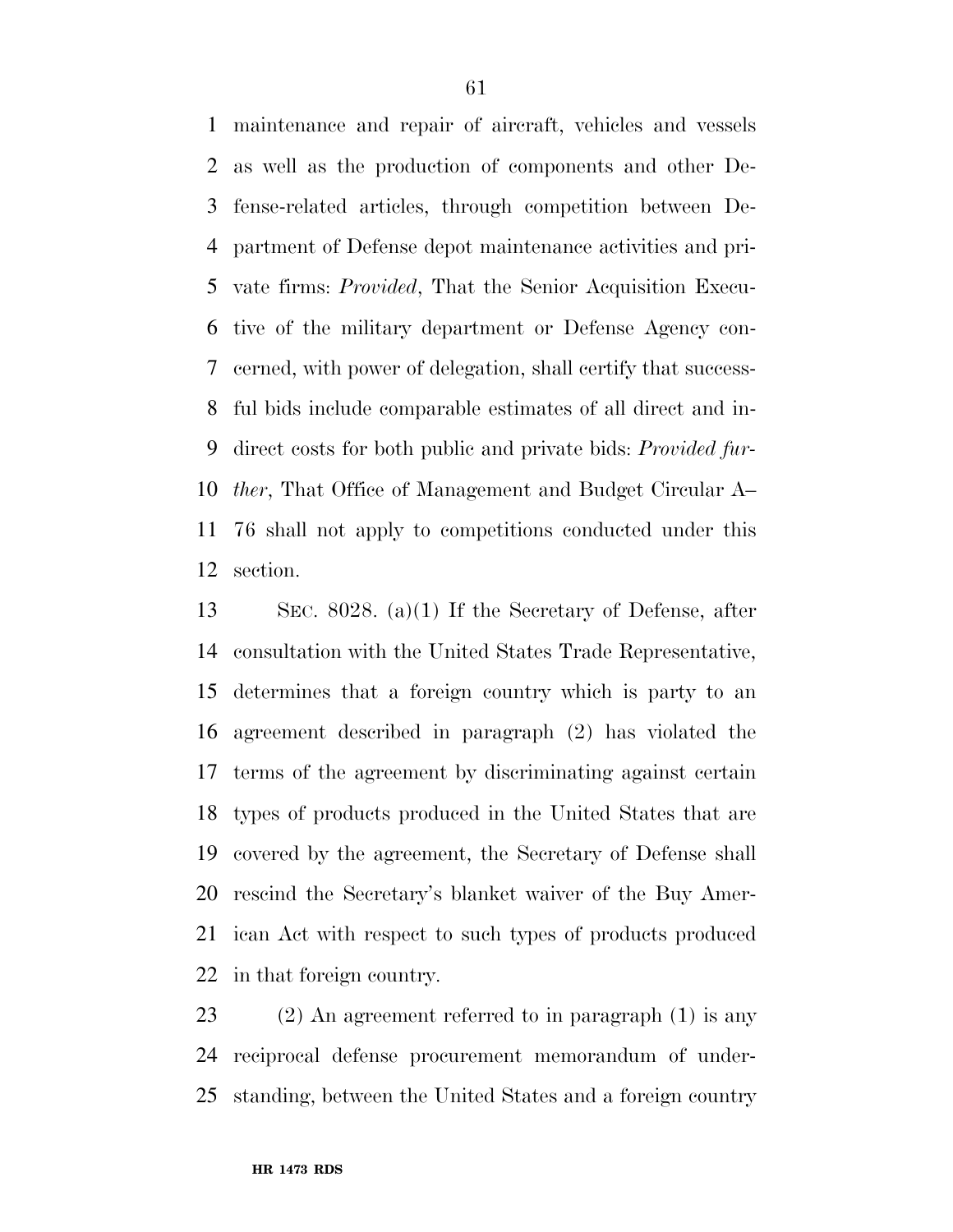pursuant to which the Secretary of Defense has prospec- tively waived the Buy American Act for certain products in that country.

 (b) The Secretary of Defense shall submit to the Con- gress a report on the amount of Department of Defense purchases from foreign entities in fiscal year 2011. Such report shall separately indicate the dollar value of items for which the Buy American Act was waived pursuant to any agreement described in subsection (a)(2), the Trade Agreement Act of 1979 (19 U.S.C. 2501 et seq.), or any international agreement to which the United States is a party.

 (c) For purposes of this section, the term ''Buy American Act'' means chapter 83 of title 41, United States Code.

 SEC. 8029. During the current fiscal year, amounts contained in the Department of Defense Overseas Military Facility Investment Recovery Account established by sec-19 tion  $2921(c)(1)$  of the National Defense Authorization Act of 1991 (Public Law 101–510; 10 U.S.C. 2687 note) shall be available until expended for the payments specified by 22 section  $2921(e)(2)$  of that Act.

 SEC. 8030. (a) Notwithstanding any other provision of law, the Secretary of the Air Force may convey at no cost to the Air Force, without consideration, to Indian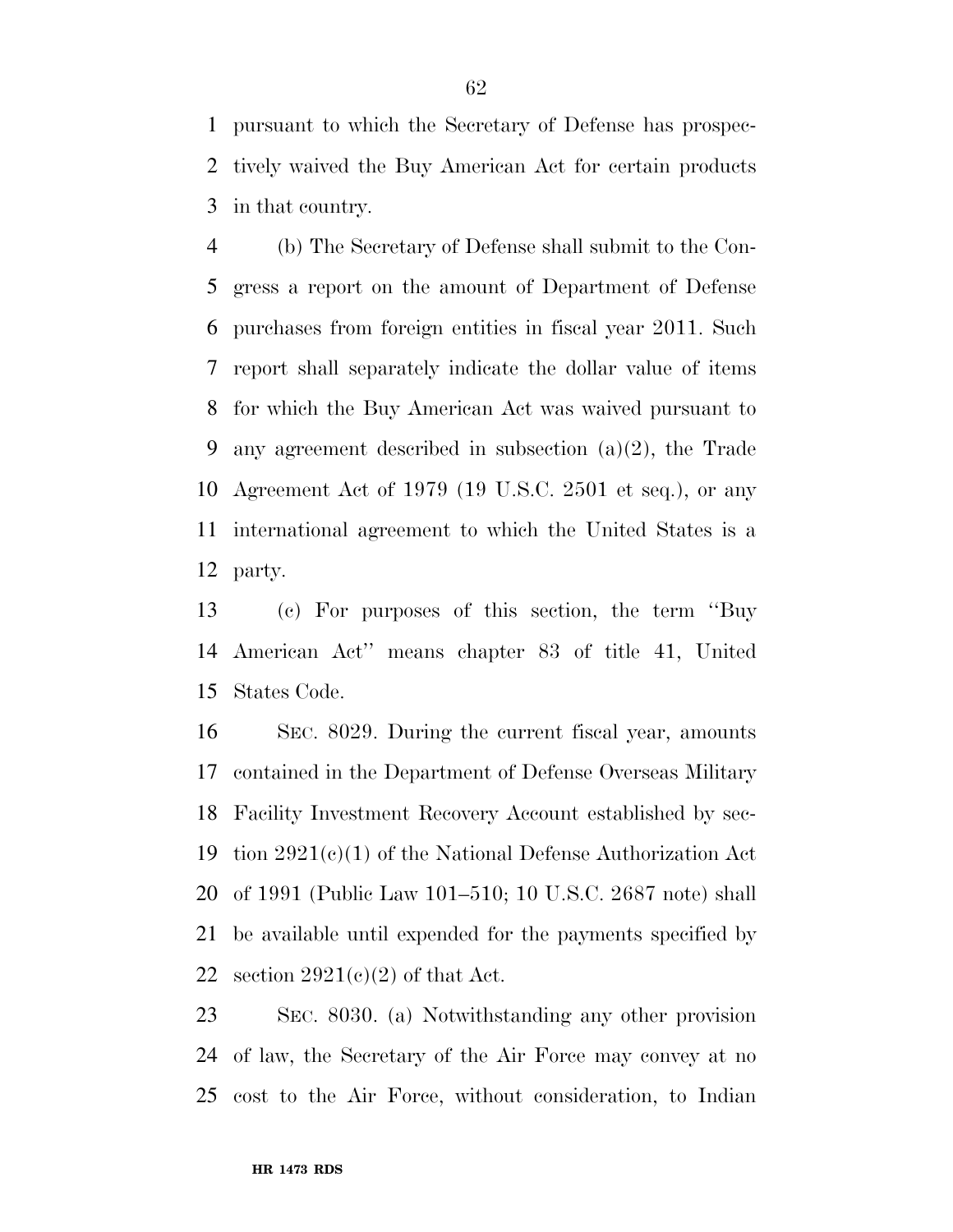tribes located in the States of Nevada, Idaho, North Da- kota, South Dakota, Montana, Oregon, Minnesota, and Washington relocatable military housing units located at Grand Forks Air Force Base, Malmstrom Air Force Base, Mountain Home Air Force Base, Ellsworth Air Force Base, and Minot Air Force Base that are excess to the needs of the Air Force.

 (b) The Secretary of the Air Force shall convey, at no cost to the Air Force, military housing units under sub- section (a) in accordance with the request for such units that are submitted to the Secretary by the Operation Walking Shield Program on behalf of Indian tribes located in the States of Nevada, Idaho, North Dakota, South Da- kota, Montana, Oregon, Minnesota, and Washington. Any such conveyance shall be subject to the condition that the housing units shall be removed within a reasonable period of time, as determined by the Secretary.

 (c) The Operation Walking Shield Program shall re- solve any conflicts among requests of Indian tribes for housing units under subsection (a) before submitting re- quests to the Secretary of the Air Force under subsection (b).

 (d) In this section, the term ''Indian tribe'' means any recognized Indian tribe included on the current list published by the Secretary of the Interior under section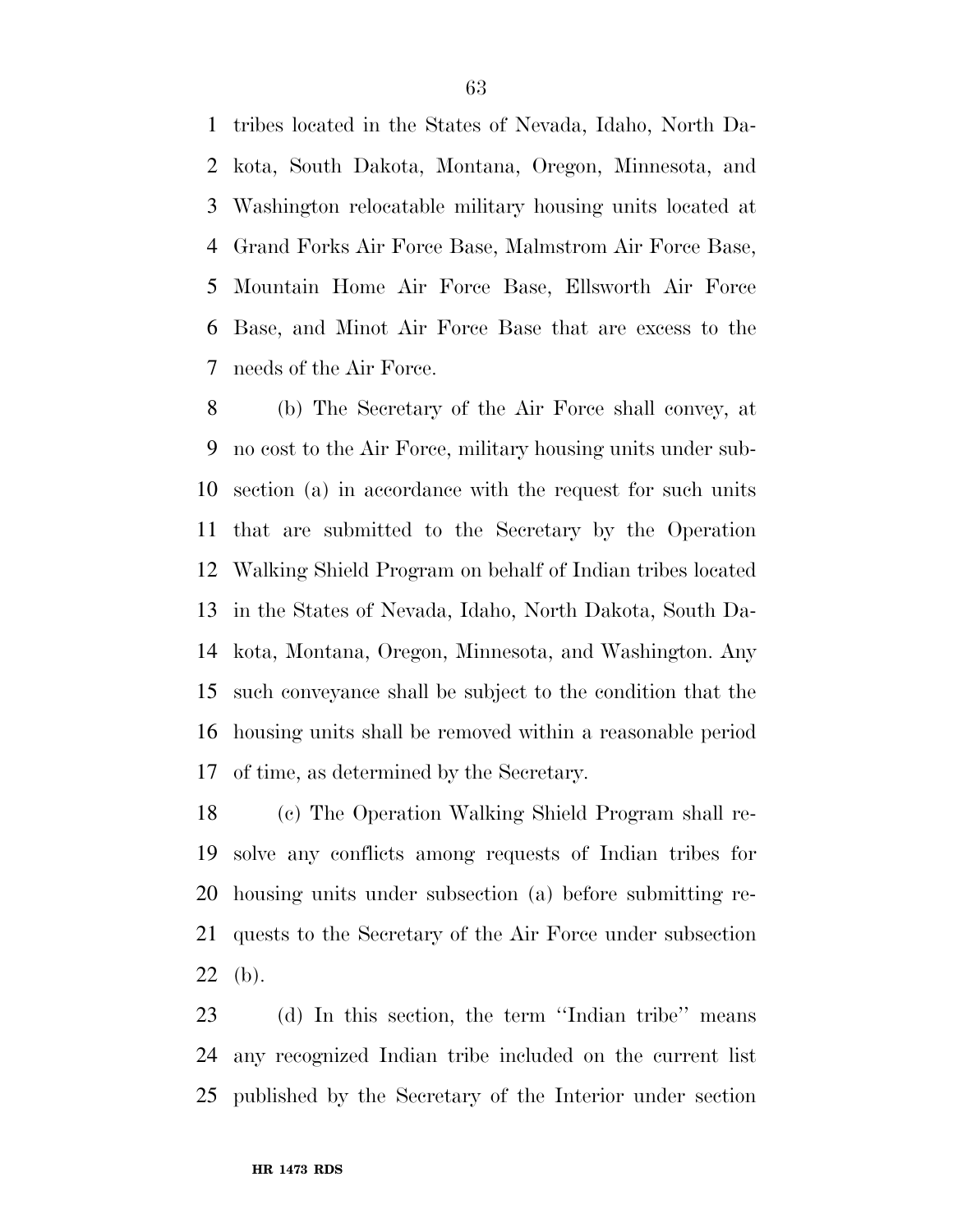104 of the Federally Recognized Indian Tribe Act of 1994 (Public Law 103–454; 108 Stat. 4792; 25 U.S.C. 479a– 1).

 SEC. 8031. During the current fiscal year, appropria- tions which are available to the Department of Defense for operation and maintenance may be used to purchase items having an investment item unit cost of not more than \$250,000.

 SEC. 8032. (a) During the current fiscal year, none of the appropriations or funds available to the Department of Defense Working Capital Funds shall be used for the purchase of an investment item for the purpose of acquir- ing a new inventory item for sale or anticipated sale dur- ing the current fiscal year or a subsequent fiscal year to customers of the Department of Defense Working Capital Funds if such an item would not have been chargeable to the Department of Defense Business Operations Fund during fiscal year 1994 and if the purchase of such an investment item would be chargeable during the current fiscal year to appropriations made to the Department of Defense for procurement.

 (b) The fiscal year 2012 budget request for the De- partment of Defense as well as all justification material and other documentation supporting the fiscal year 2012 Department of Defense budget shall be prepared and sub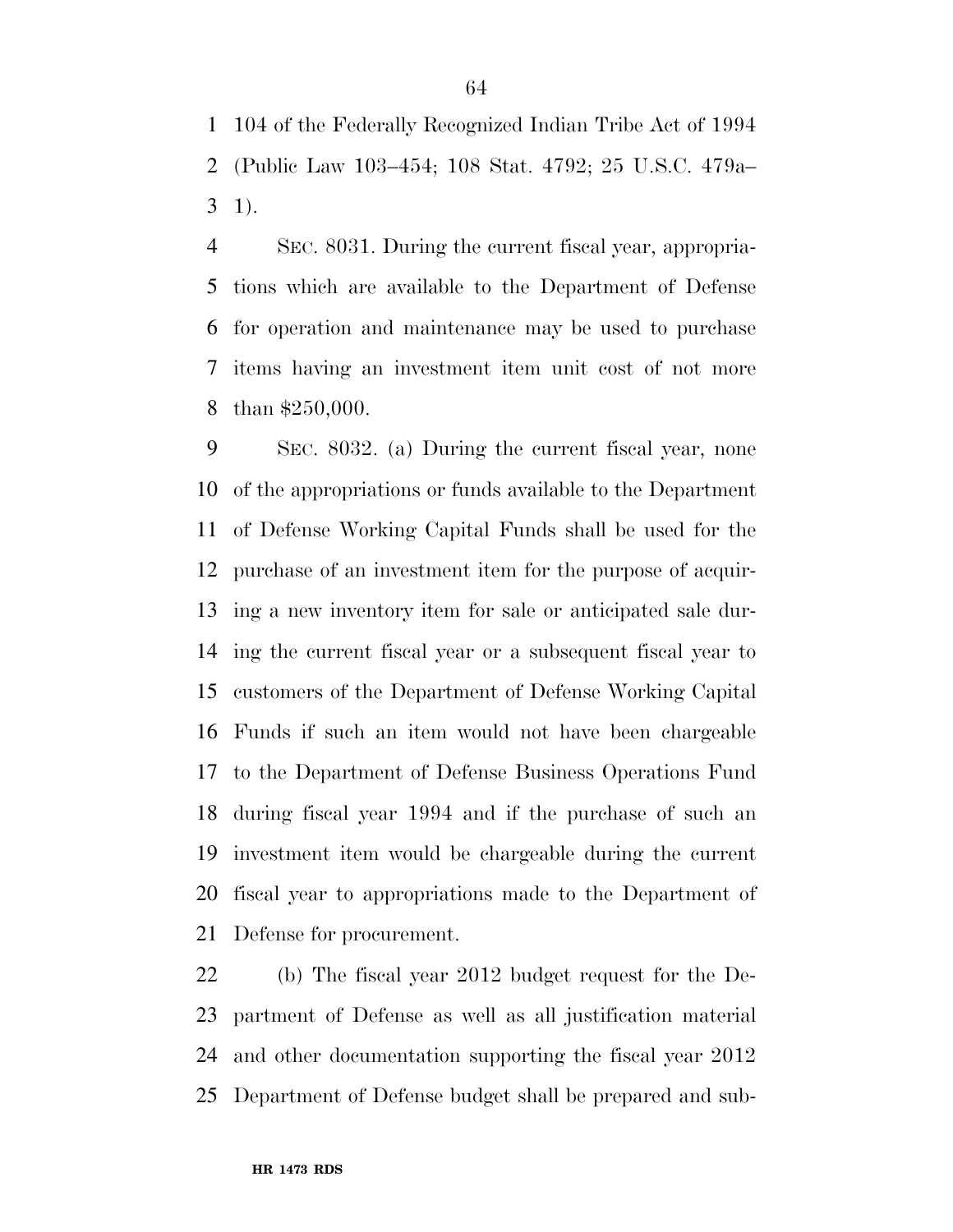mitted to the Congress on the basis that any equipment which was classified as an end item and funded in a pro- curement appropriation contained in this Act shall be budgeted for in a proposed fiscal year 2012 procurement appropriation and not in the supply management business area or any other area or category of the Department of Defense Working Capital Funds.

 SEC. 8033. None of the funds appropriated by this Act for programs of the Central Intelligence Agency shall remain available for obligation beyond the current fiscal year, except for funds appropriated for the Reserve for Contingencies, which shall remain available until Sep- tember 30, 2012: *Provided*, That funds appropriated, transferred, or otherwise credited to the Central Intel- ligence Agency Central Services Working Capital Fund during this or any prior or subsequent fiscal year shall remain available until expended: *Provided further*, That any funds appropriated or transferred to the Central Intel- ligence Agency for advanced research and development ac- quisition, for agent operations, and for covert action pro- grams authorized by the President under section 503 of the National Security Act of 1947, as amended, shall re-main available until September 30, 2012.

 SEC. 8034. Notwithstanding any other provision of law, funds made available in this Act for the Defense In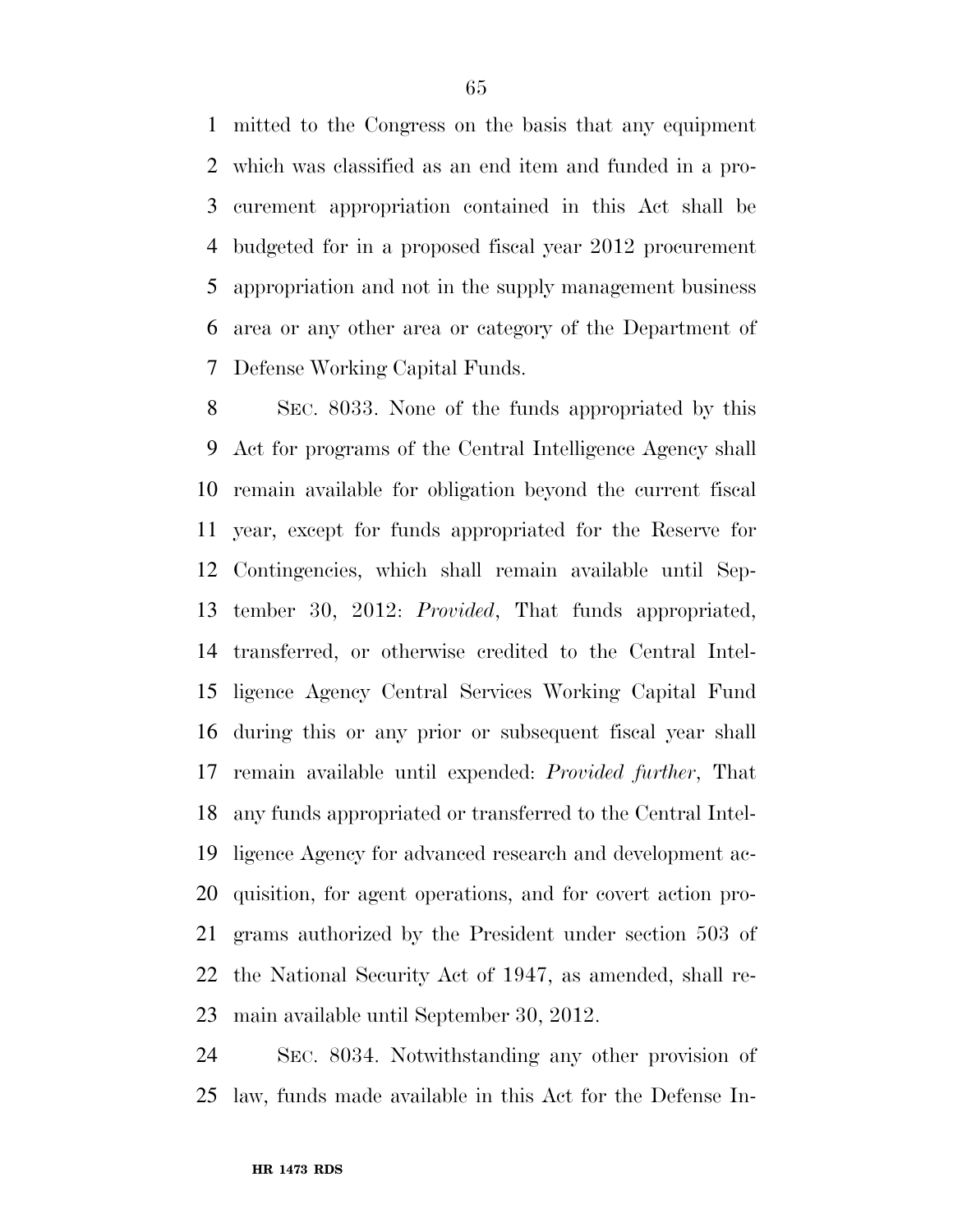telligence Agency may be used for the design, develop- ment, and deployment of General Defense Intelligence Program intelligence communications and intelligence in- formation systems for the Services, the Unified and Speci-fied Commands, and the component commands.

 SEC. 8035. Of the funds appropriated to the Depart- ment of Defense under the heading ''Operation and Main- tenance, Defense-Wide'', not less than \$12,000,000 shall be made available only for the mitigation of environmental impacts, including training and technical assistance to tribes, related administrative support, the gathering of in- formation, documenting of environmental damage, and de- veloping a system for prioritization of mitigation and cost to complete estimates for mitigation, on Indian lands re-sulting from Department of Defense activities.

 SEC. 8036. (a) None of the funds appropriated in this Act may be expended by an entity of the Department of Defense unless the entity, in expending the funds, com- plies with the Buy American Act. For purposes of this subsection, the term ''Buy American Act'' means chapter 83 of title 41, United States Code.

 (b) If the Secretary of Defense determines that a per- son has been convicted of intentionally affixing a label bearing a ''Made in America'' inscription to any product sold in or shipped to the United States that is not made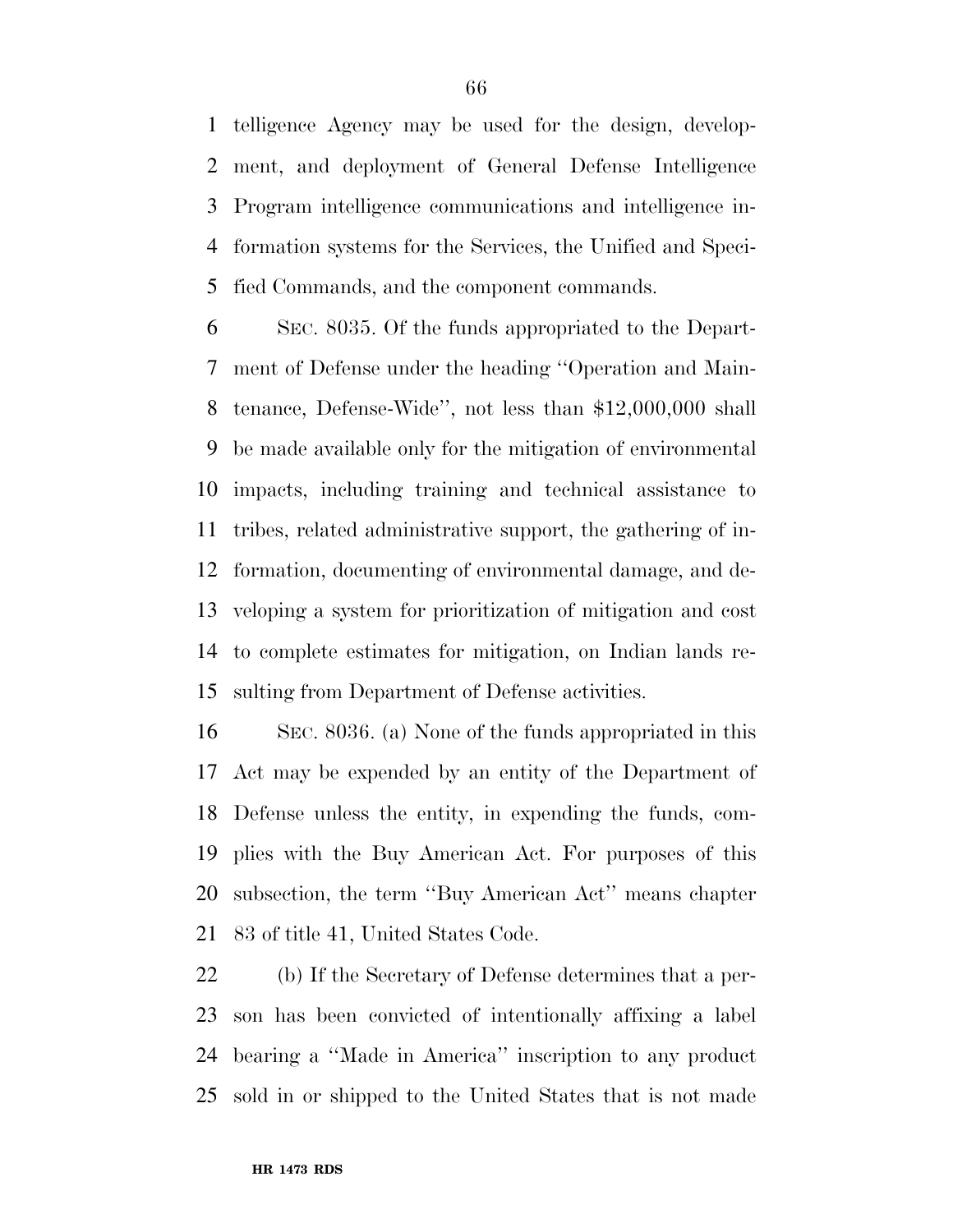in America, the Secretary shall determine, in accordance with section 2410f of title 10, United States Code, wheth- er the person should be debarred from contracting with the Department of Defense.

 (c) In the case of any equipment or products pur- chased with appropriations provided under this Act, it is the sense of the Congress that any entity of the Depart- ment of Defense, in expending the appropriation, purchase only American-made equipment and products, provided that American-made equipment and products are cost- competitive, quality competitive, and available in a timely fashion.

 SEC. 8037. None of the funds appropriated by this Act shall be available for a contract for studies, analysis, or consulting services entered into without competition on the basis of an unsolicited proposal unless the head of the activity responsible for the procurement determines—

 (1) as a result of thorough technical evaluation, only one source is found fully qualified to perform 20 the proposed work;

 (2) the purpose of the contract is to explore an unsolicited proposal which offers significant sci- entific or technological promise, represents the prod- uct of original thinking, and was submitted in con-fidence by one source; or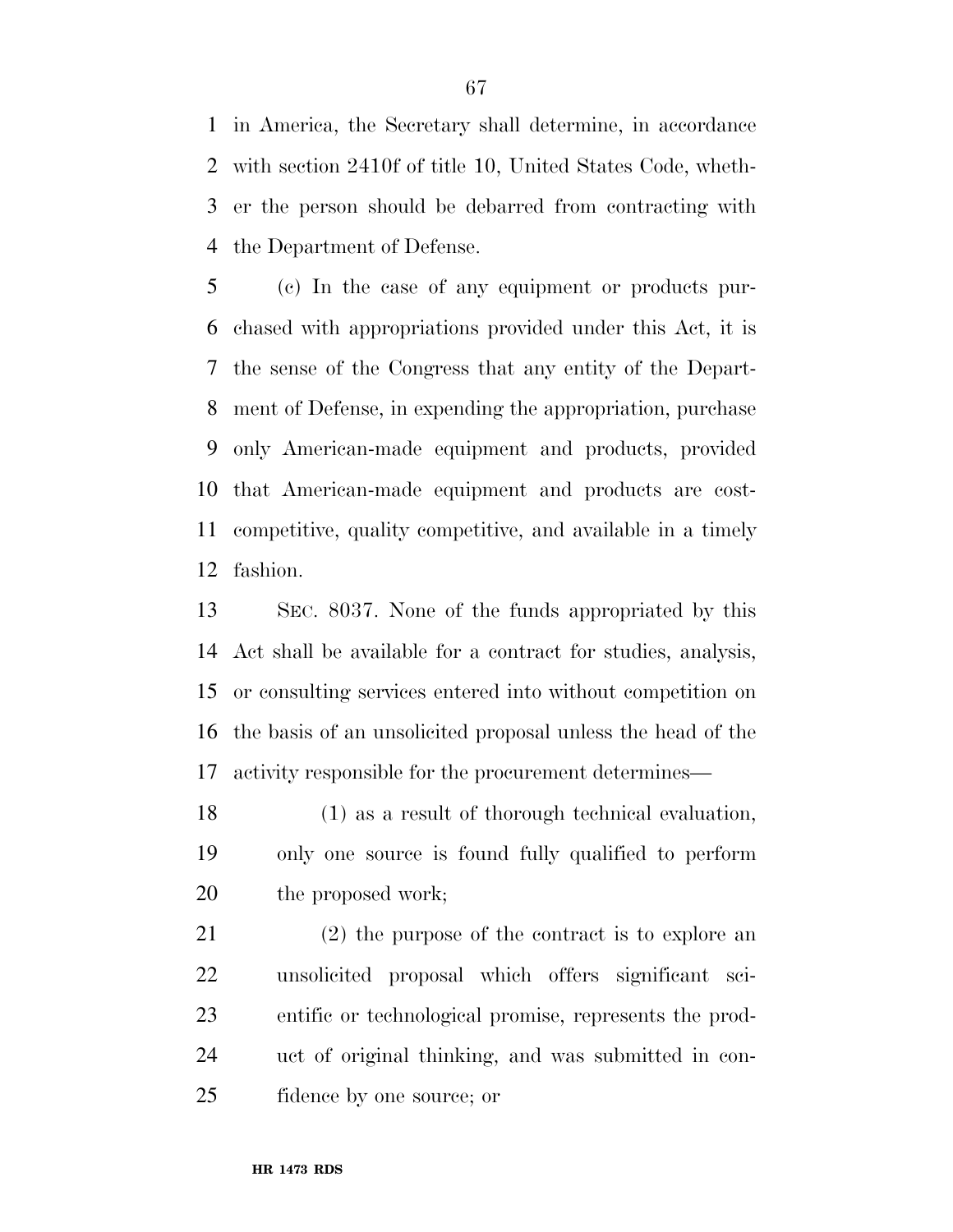(3) the purpose of the contract is to take ad- vantage of unique and significant industrial accom- plishment by a specific concern, or to insure that a new product or idea of a specific concern is given fi- nancial support: *Provided*, That this limitation shall not apply to contracts in an amount of less than \$25,000, contracts related to improvements of equip- ment that is in development or production, or con- tracts as to which a civilian official of the Depart- ment of Defense, who has been confirmed by the Senate, determines that the award of such contract is in the interest of the national defense.

 SEC. 8038. (a) Except as provided in subsections (b) and (c), none of the funds made available by this Act may be used—

(1) to establish a field operating agency; or

 (2) to pay the basic pay of a member of the Armed Forces or civilian employee of the depart- ment who is transferred or reassigned from a head- quarters activity if the member or employee's place of duty remains at the location of that headquarters. (b) The Secretary of Defense or Secretary of a mili- tary department may waive the limitations in subsection (a), on a case-by-case basis, if the Secretary determines, and certifies to the Committees on Appropriations of the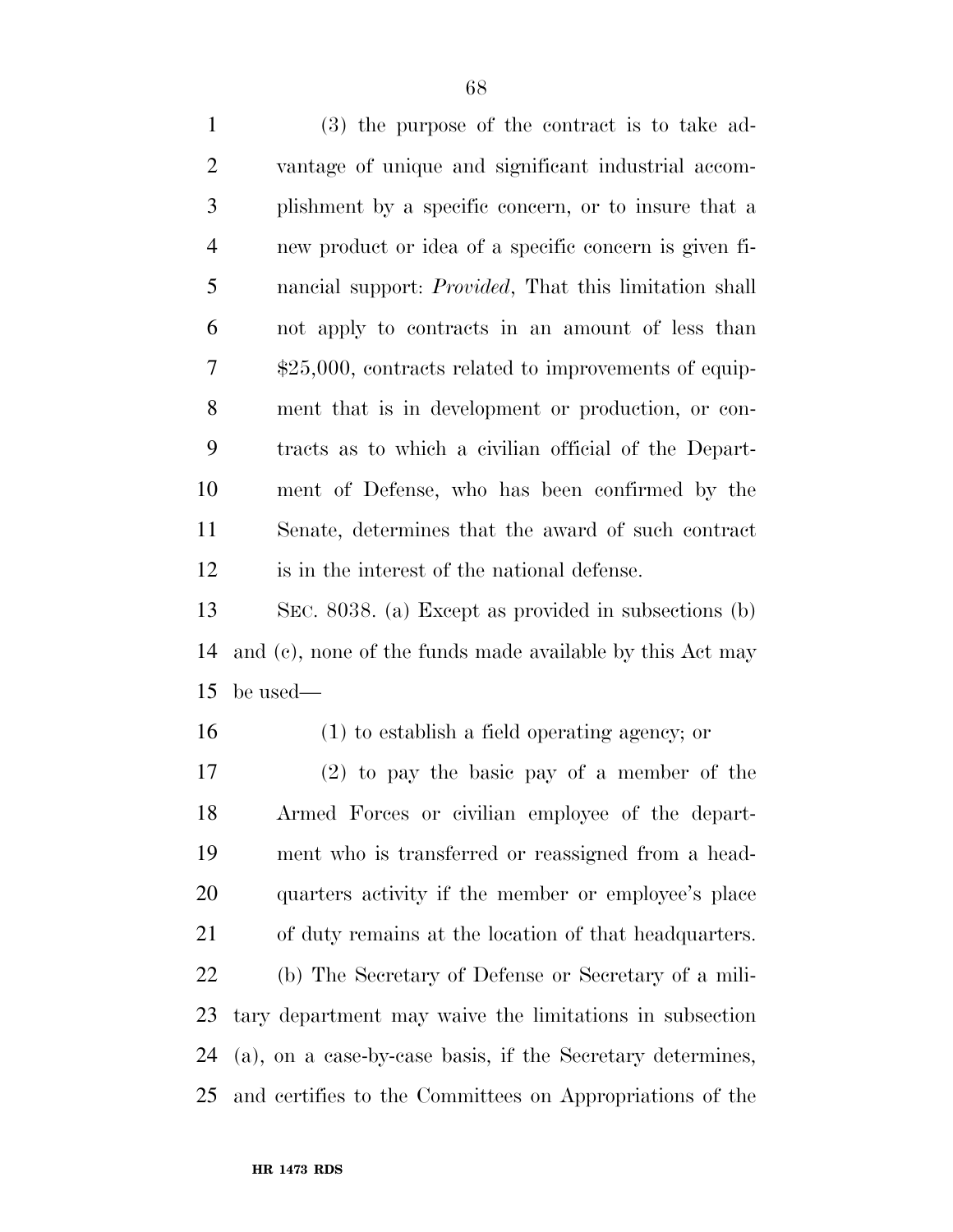House of Representatives and Senate that the granting of the waiver will reduce the personnel requirements or the financial requirements of the department. (c) This section does not apply to— (1) field operating agencies funded within the National Intelligence Program; (2) an Army field operating agency established to eliminate, mitigate, or counter the effects of im- provised explosive devices, and, as determined by the Secretary of the Army, other similar threats; or (3) an Army field operating agency established to improve the effectiveness and efficiencies of bio- metric activities and to integrate common biometric technologies throughout the Department of Defense. SEC. 8039. The Secretary of Defense, notwith- standing any other provision of law, acting through the Office of Economic Adjustment of the Department of De- fense, may use funds made available in this Act under the heading ''Operation and Maintenance, Defense-Wide'' to make grants and supplement other Federal funds in ac- cordance with the guidance provided in the explanatory statement regarding this Act.

## 23 (RESCISSIONS)

 SEC. 8040. Of the funds appropriated in Department of Defense Appropriations Acts, the following funds are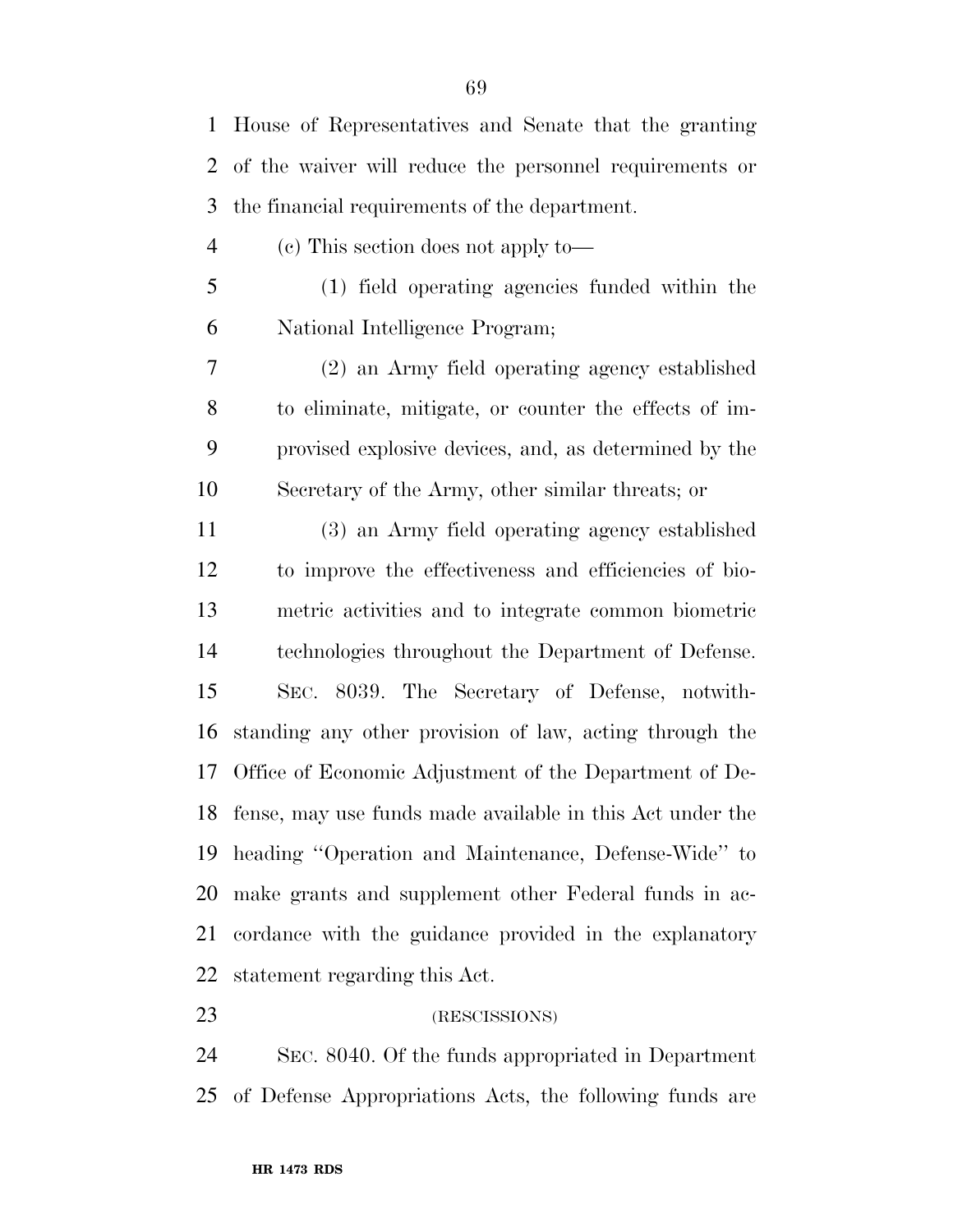| $\mathbf{1}$   | hereby rescinded from the following accounts and pro- |
|----------------|-------------------------------------------------------|
| $\overline{2}$ | grams in the specified amounts:                       |
| 3              | "Procurement of Weapons and Tracked Combat            |
| $\overline{4}$ | Vehicles, Army, 2009/2011", \$86,300,000.             |
| 5              | "Other Procurement, Army, $2009/2011$ ",              |
| 6              | \$147,600,000.                                        |
| 7              | "Aircraft Procurement, Navy, 2009/2011",              |
| 8              | \$26,100,000.                                         |
| 9              | "Aircraft Procurement, Air Force, 2009/2011",         |
| 10             | \$387,700,000.                                        |
| 11             | "Aircraft Procurement, Army, 2010/2012",              |
| 12             | \$14,000,000.                                         |
| 13             | "Procurement of Weapons and Tracked Combat"           |
| 14             | Vehicles, Army, 2010/2012", \$36,000,000.             |
| 15             | "Missile Procurement, Army, 2010/2012",               |
| 16             | \$9,171,000.                                          |
| 17             | "Aircraft Procurement, Navy, 2010/2012",              |
| 18             | \$464,847,000.                                        |
| 19             | "Procurement of Ammunition, Navy and Ma-              |
| 20             | rine Corps, 2010/2012", \$11,576,000.                 |
| 21             | Under the heading, "Shipbuilding and Conver-          |
| 22             | sion, Navy, $2010/2014$ ": DDG-51 Destroyer,          |
| 23             | \$22,000,000.                                         |
| 24             | "Other Procurement, Navy, $2010/2012"$ ,              |
| 25             | \$9,042,000.                                          |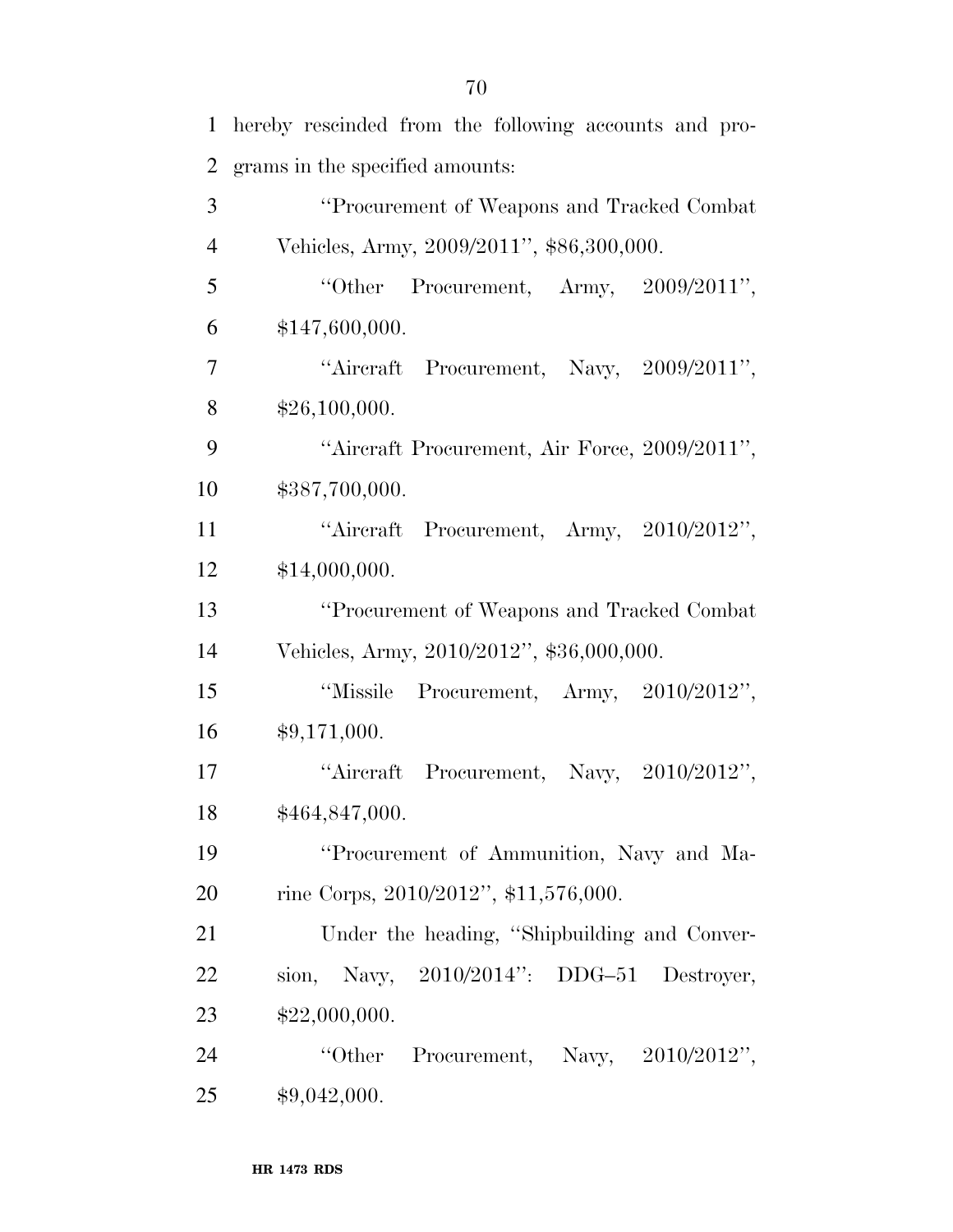| $\mathbf{1}$   | "Aircraft Procurement, Air Force, 2010/2012",                |
|----------------|--------------------------------------------------------------|
| $\overline{2}$ | \$340,600,000.                                               |
| 3              | "Other Procurement, Air Force, 2010/2012",                   |
| $\overline{4}$ | \$36,600,000.                                                |
| 5              | "Research, Development, Test and Evaluation,                 |
| 6              | Army, 2010/2011", \$163,400,000.                             |
| 7              | "Research, Development, Test and Evaluation,                 |
| 8              | Air Force, 2010/2011", \$198,600,000.                        |
| 9              | Procurement, Army, $2010/2012$ ",<br>"Other                  |
| 10             | \$50,000,000.                                                |
| 11             | "Research, Development, Test and Evaluation,                 |
| 12             | Defense-Wide, 2010/2011", \$10,000,000.                      |
| 13             | SEC. 8041. None of the funds available in this Act           |
| 14             | may be used to reduce the authorized positions for mili-     |
| 15             | tary (civilian) technicians of the Army National Guard,      |
| 16             | Air National Guard, Army Reserve and Air Force Reserve       |
| 17             | for the purpose of applying any administratively imposed     |
| 18             | civilian personnel ceiling, freeze, or reduction on military |
| 19             | (civilian) technicians, unless such reductions are a direct  |
| 20             | result of a reduction in military force structure.           |
| 21             | SEC. 8042. None of the funds appropriated or other-          |
| 22             | wise made available in this Act may be obligated or ex-      |
| 23             | pended for assistance to the Democratic People's Republic    |
| 24             | of Korea unless specifically appropriated for that purpose.  |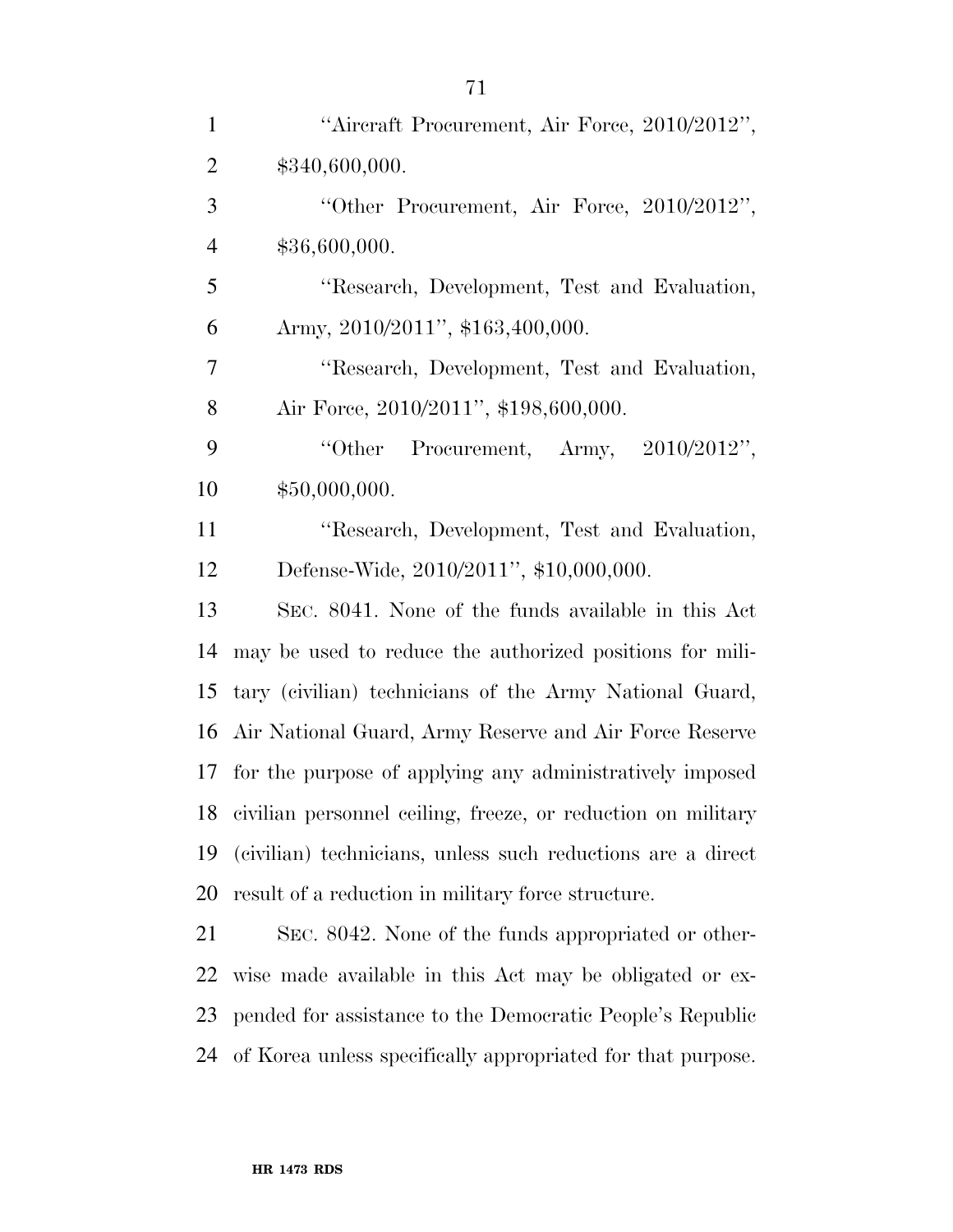SEC. 8043. Funds appropriated in this Act for oper- ation and maintenance of the Military Departments, Com- batant Commands and Defense Agencies shall be available for reimbursement of pay, allowances and other expenses which would otherwise be incurred against appropriations for the National Guard and Reserve when members of the National Guard and Reserve provide intelligence or coun- terintelligence support to Combatant Commands, Defense Agencies and Joint Intelligence Activities, including the activities and programs included within the National Intel- ligence Program and the Military Intelligence Program: *Provided*, That nothing in this section authorizes deviation from established Reserve and National Guard personnel and training procedures.

 SEC. 8044. During the current fiscal year, none of the funds appropriated in this Act may be used to reduce the civilian medical and medical support personnel as- signed to military treatment facilities below the September 30, 2003, level: *Provided*, That the Service Surgeons Gen- eral may waive this section by certifying to the congres- sional defense committees that the beneficiary population is declining in some catchment areas and civilian strength reductions may be consistent with responsible resource stewardship and capitation-based budgeting.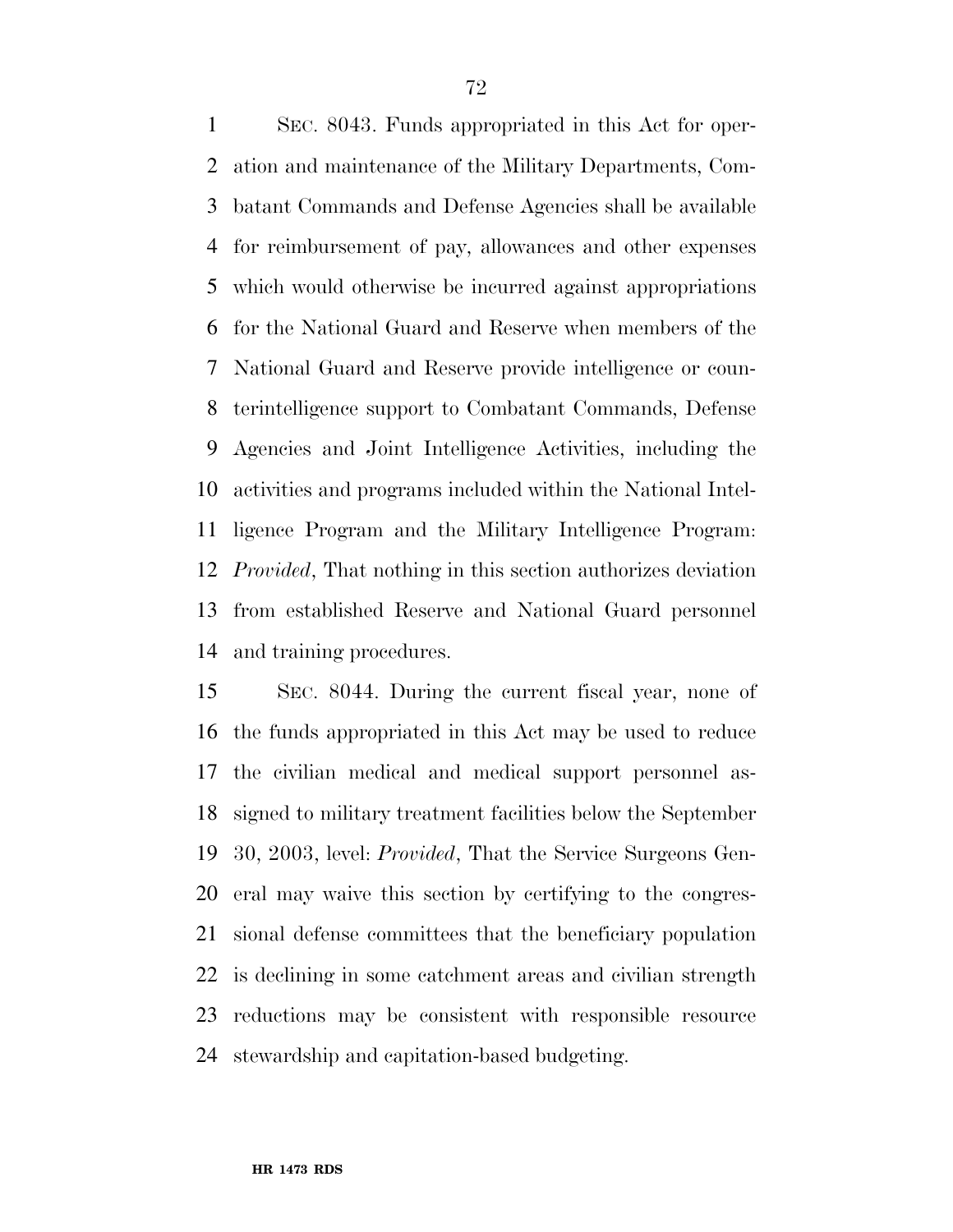SEC. 8045. (a) None of the funds available to the Department of Defense for any fiscal year for drug inter- diction or counter-drug activities may be transferred to any other department or agency of the United States ex-cept as specifically provided in an appropriations law.

 (b) None of the funds available to the Central Intel- ligence Agency for any fiscal year for drug interdiction and counter-drug activities may be transferred to any other department or agency of the United States except as specifically provided in an appropriations law.

 SEC. 8046. None of the funds appropriated by this Act may be used for the procurement of ball and roller bearings other than those produced by a domestic source and of domestic origin: *Provided*, That the Secretary of the military department responsible for such procurement may waive this restriction on a case-by-case basis by certi- fying in writing to the Committees on Appropriations of the House of Representatives and the Senate, that ade- quate domestic supplies are not available to meet Depart- ment of Defense requirements on a timely basis and that such an acquisition must be made in order to acquire ca- pability for national security purposes: *Provided further*, That this restriction shall not apply to the purchase of ''commercial items'', as defined by section 4(12) of the Office of Federal Procurement Policy Act, except that the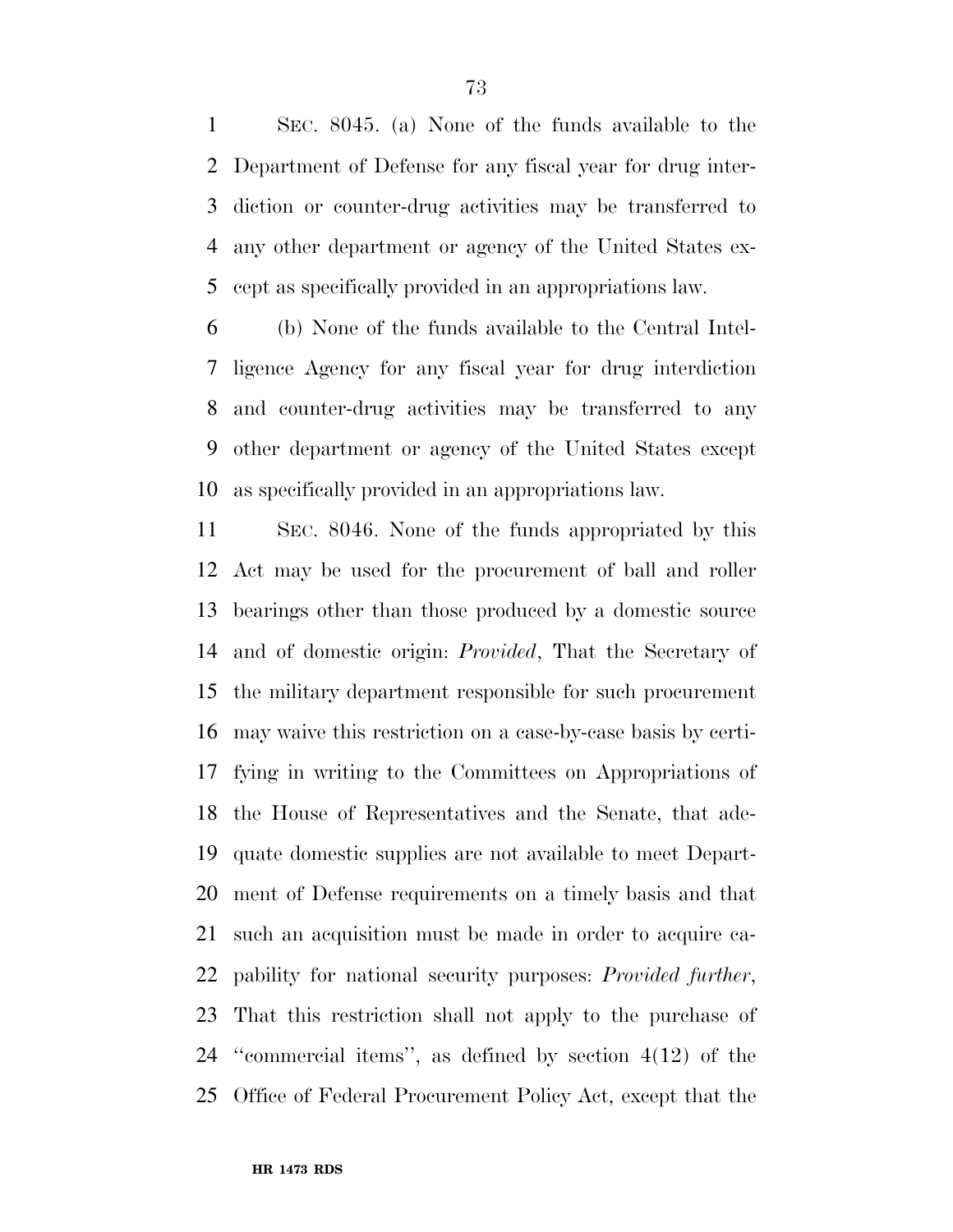restriction shall apply to ball or roller bearings purchased as end items.

 SEC. 8047. None of the funds in this Act may be used to purchase any supercomputer which is not manu- factured in the United States, unless the Secretary of De- fense certifies to the congressional defense committees that such an acquisition must be made in order to acquire capability for national security purposes that is not avail-able from United States manufacturers.

 SEC. 8048. None of the funds made available in this or any other Act may be used to pay the salary of any officer or employee of the Department of Defense who ap- proves or implements the transfer of administrative re- sponsibilities or budgetary resources of any program, project, or activity financed by this Act to the jurisdiction of another Federal agency not financed by this Act with- out the express authorization of Congress: *Provided*, That this limitation shall not apply to transfers of funds ex- pressly provided for in Defense Appropriations Acts, or provisions of Acts providing supplemental appropriations for the Department of Defense.

 SEC. 8049. (a) Notwithstanding any other provision of law, none of the funds available to the Department of Defense for the current fiscal year may be obligated or expended to transfer to another nation or an international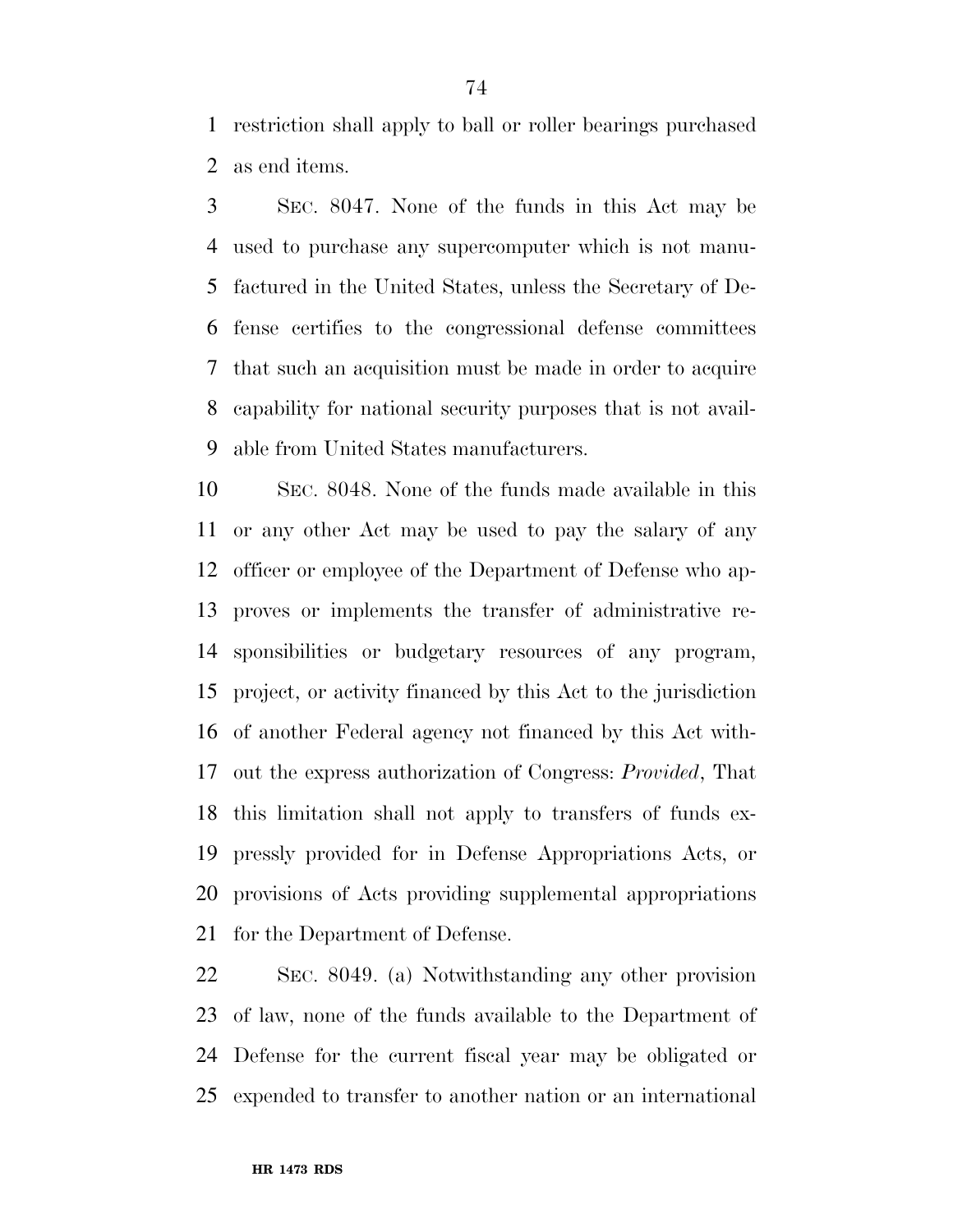organization any defense articles or services (other than intelligence services) for use in the activities described in subsection (b) unless the congressional defense commit- tees, the Committee on Foreign Affairs of the House of Representatives, and the Committee on Foreign Relations of the Senate are notified 15 days in advance of such transfer.

- (b) This section applies to—
- (1) any international peacekeeping or peace-en- forcement operation under the authority of chapter VI or chapter VII of the United Nations Charter under the authority of a United Nations Security Council resolution; and
- (2) any other international peacekeeping, peace-enforcement, or humanitarian assistance operation.
- (c) A notice under subsection (a) shall include the following:
- (1) A description of the equipment, supplies, or services to be transferred.
- (2) A statement of the value of the equipment, 21 supplies, or services to be transferred.
- 22 (3) In the case of a proposed transfer of equip-ment or supplies—
- (A) a statement of whether the inventory requirements of all elements of the Armed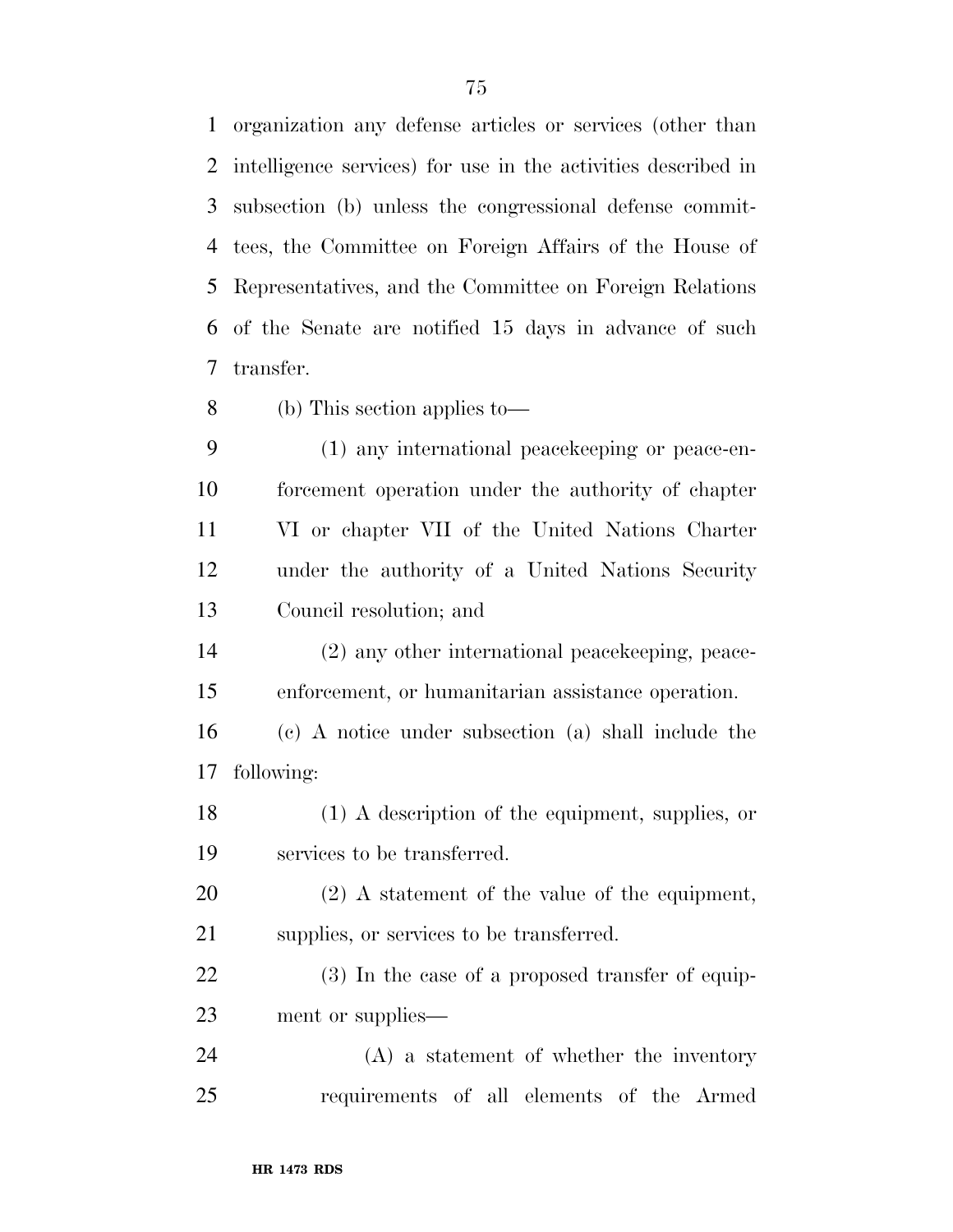| $\mathbf{1}$   | Forces (including the reserve components) for               |
|----------------|-------------------------------------------------------------|
| $\overline{2}$ | the type of equipment or supplies to be trans-              |
| 3              | ferred have been met; and                                   |
| $\overline{4}$ | (B) a statement of whether the items pro-                   |
| 5              | posed to be transferred will have to be replaced            |
| 6              | and, if so, how the President proposes to pro-              |
| 7              | vide funds for such replacement.                            |
| 8              | SEC. 8050. None of the funds available to the De-           |
| 9              | partment of Defense under this Act shall be obligated or    |
| 10             | expended to pay a contractor under a contract with the      |
| 11             | Department of Defense for costs of any amount paid by       |
| 12             | the contractor to an employee when—                         |
| 13             | $(1)$ such costs are for a bonus or otherwise in            |
| 14             | excess of the normal salary paid by the contractor          |
| 15             | to the employee; and                                        |
| 16             | (2) such bonus is part of restructuring costs as-           |
| 17             | sociated with a business combination.                       |
| 18             | (INCLUDING TRANSFER OF FUNDS)                               |
| 19             | SEC. 8051. During the current fiscal year, no more          |
| 20             | than $$30,000,000$ of appropriations made in this Act       |
| 21             | under the heading "Operation and Maintenance, Defense-      |
| 22             | Wide" may be transferred to appropriations available for    |
| 23             | the pay of military personnel, to be merged with, and to    |
| 24             | be available for the same time period as the appropriations |
|                | 25 to which transferred, to be used in support of such per- |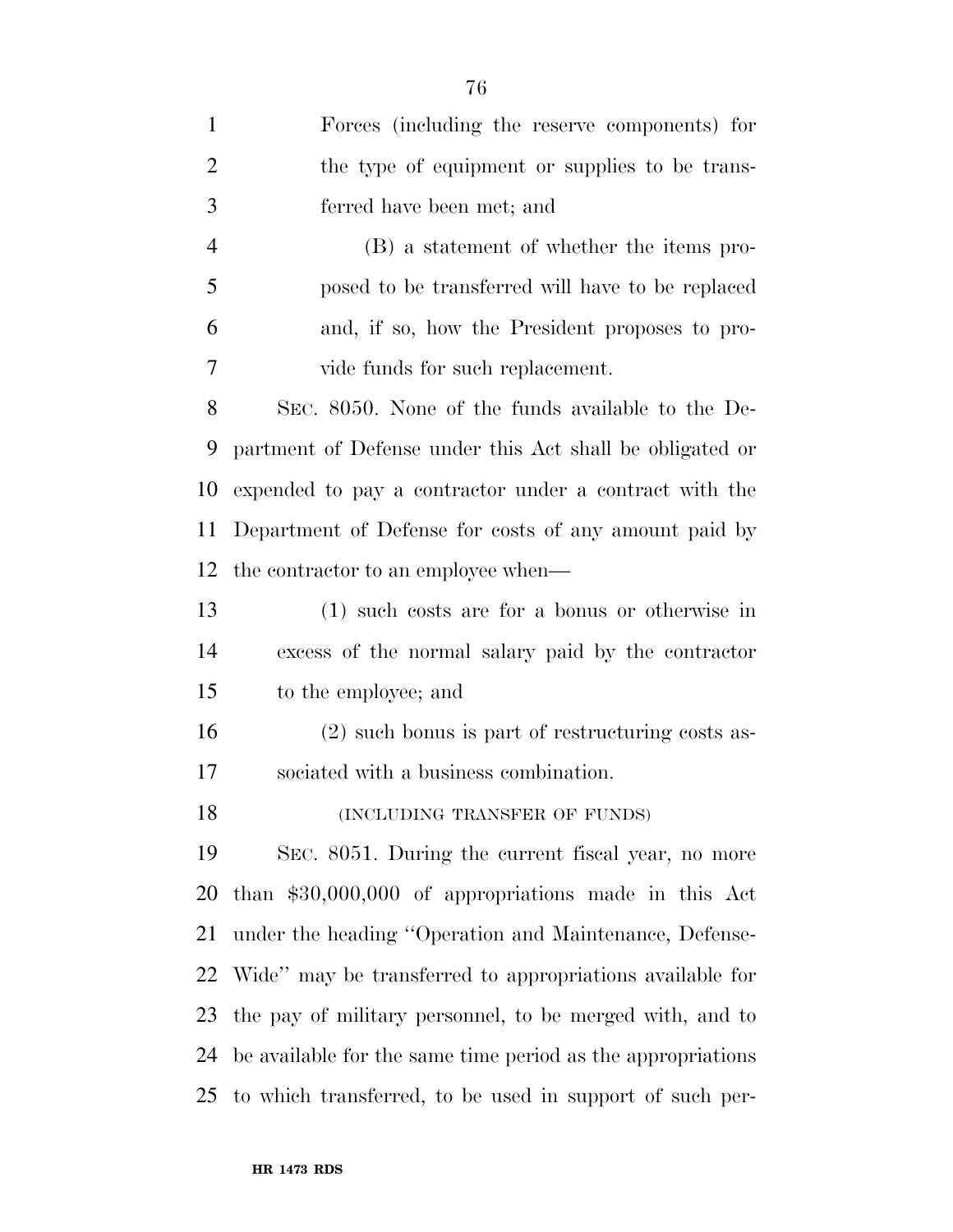sonnel in connection with support and services for eligible organizations and activities outside the Department of De- fense pursuant to section 2012 of title 10, United States Code.

 SEC. 8052. During the current fiscal year, in the case of an appropriation account of the Department of Defense for which the period of availability for obligation has ex- pired or which has closed under the provisions of section 1552 of title 31, United States Code, and which has a negative unliquidated or unexpended balance, an obliga- tion or an adjustment of an obligation may be charged to any current appropriation account for the same purpose as the expired or closed account if—

 (1) the obligation would have been properly chargeable (except as to amount) to the expired or closed account before the end of the period of avail-ability or closing of that account;

 (2) the obligation is not otherwise properly chargeable to any current appropriation account of the Department of Defense; and

 (3) in the case of an expired account, the obli- gation is not chargeable to a current appropriation of the Department of Defense under the provisions of section 1405(b)(8) of the National Defense Au-thorization Act for Fiscal Year 1991, Public Law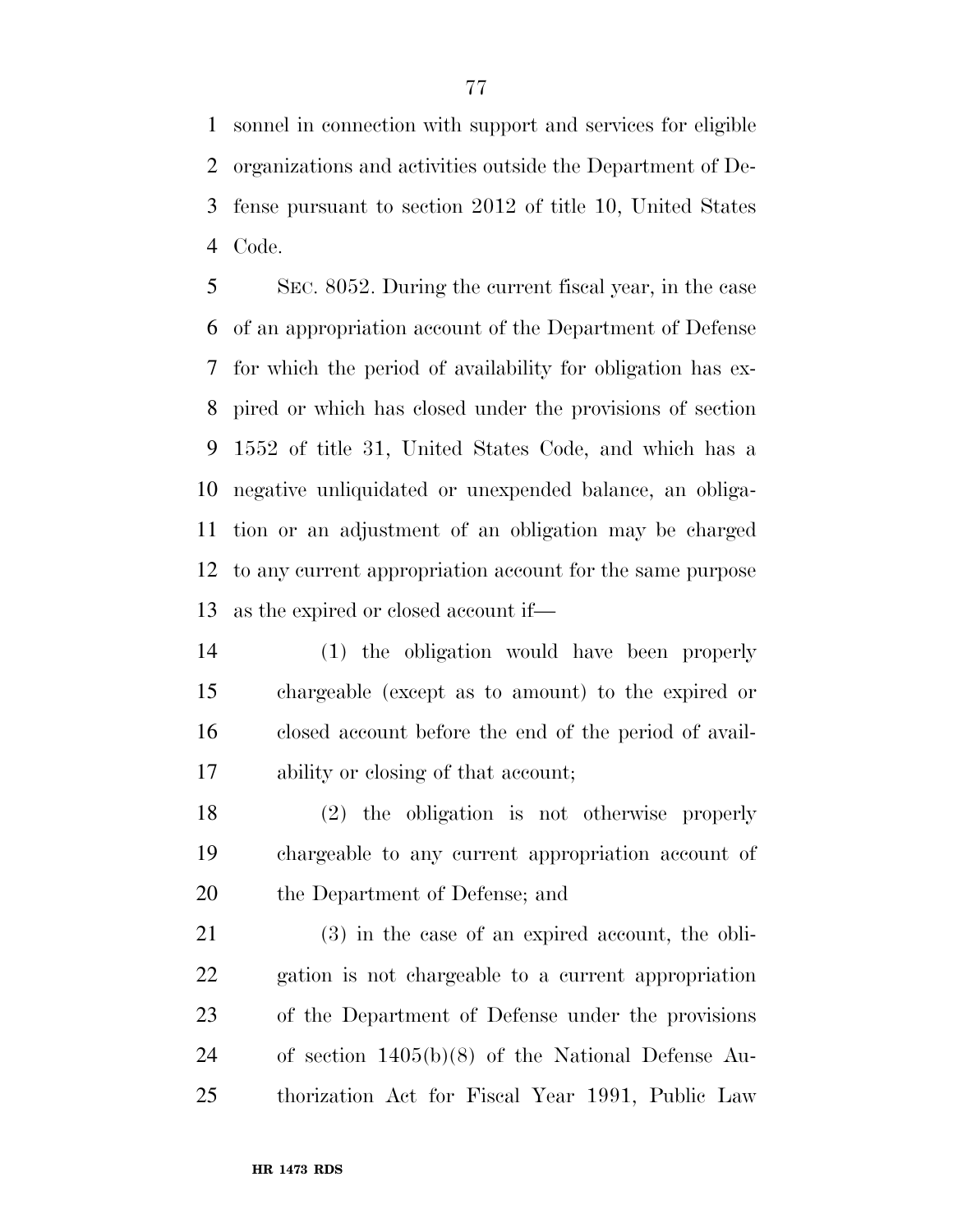101–510, as amended (31 U.S.C. 1551 note): *Pro- vided*, That in the case of an expired account, if sub- sequent review or investigation discloses that there was not in fact a negative unliquidated or unex- pended balance in the account, any charge to a cur- rent account under the authority of this section shall be reversed and recorded against the expired ac- count: *Provided further*, That the total amount charged to a current appropriation under this sec- tion may not exceed an amount equal to 1 percent of the total appropriation for that account.

 SEC. 8053. (a) Notwithstanding any other provision of law, the Chief of the National Guard Bureau may per- mit the use of equipment of the National Guard Distance Learning Project by any person or entity on a space-avail- able, reimbursable basis. The Chief of the National Guard Bureau shall establish the amount of reimbursement for such use on a case-by-case basis.

 (b) Amounts collected under subsection (a) shall be credited to funds available for the National Guard Dis- tance Learning Project and be available to defray the costs associated with the use of equipment of the project under that subsection. Such funds shall be available for such purposes without fiscal year limitation.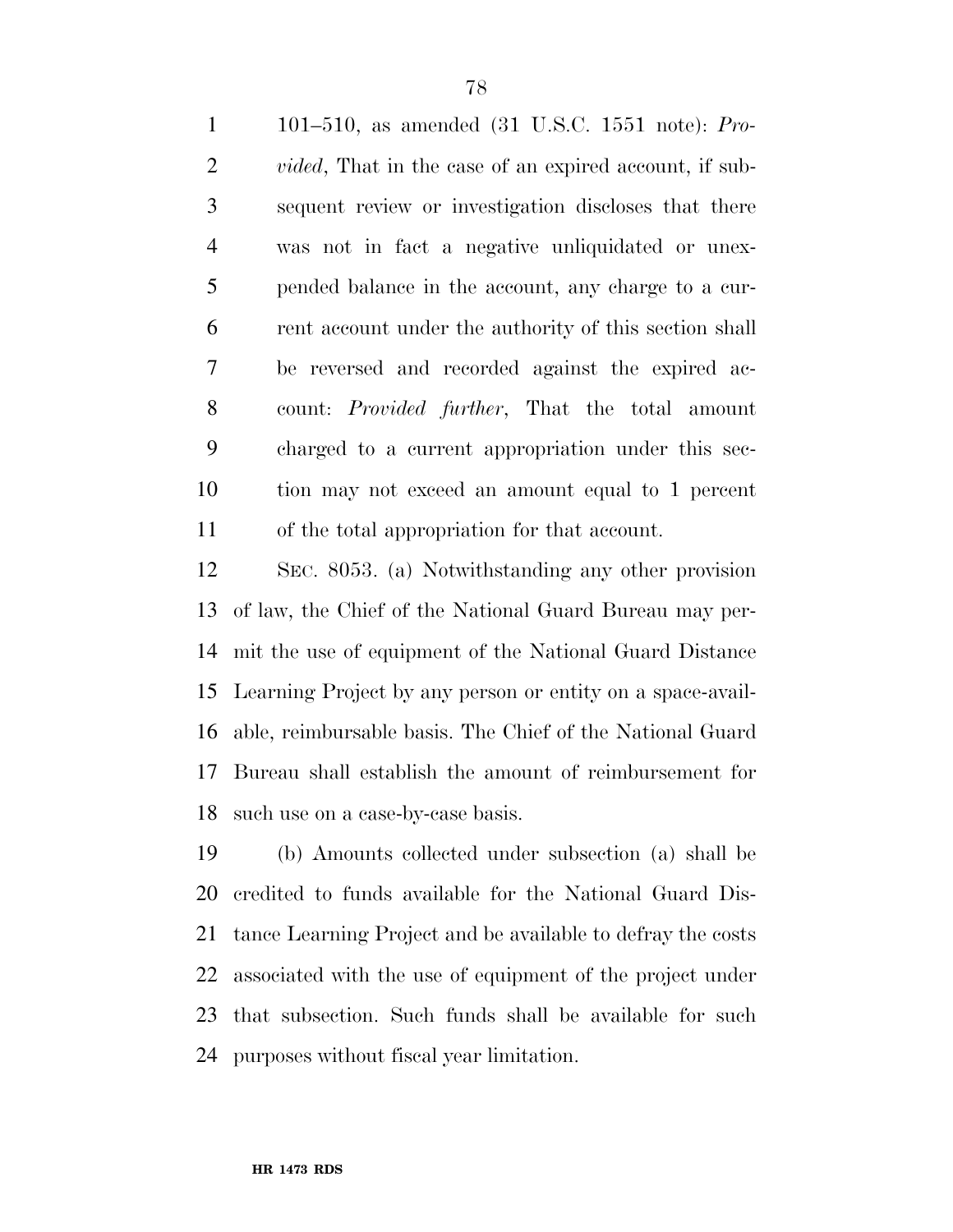SEC. 8054. Using funds made available by this Act or any other Act, the Secretary of the Air Force, pursuant to a determination under section 2690 of title 10, United States Code, may implement cost-effective agreements for required heating facility modernization in the Kaiserslautern Military Community in the Federal Repub- lic of Germany: *Provided*, That in the City of Kaiserslautern and at the Rhine Ordnance Barracks area, such agreements will include the use of United States an- thracite as the base load energy for municipal district heat to the United States Defense installations: *Provided fur- ther*, That at Landstuhl Army Regional Medical Center and Ramstein Air Base, furnished heat may be obtained from private, regional or municipal services, if provisions are included for the consideration of United States coal as an energy source.

 SEC. 8055. None of the funds appropriated in title IV of this Act may be used to procure end-items for deliv- ery to military forces for operational training, operational use or inventory requirements: *Provided*, That this restric- tion does not apply to end-items used in development, prototyping, and test activities preceding and leading to acceptance for operational use: *Provided further*, That this restriction does not apply to programs funded within the National Intelligence Program: *Provided further*, That the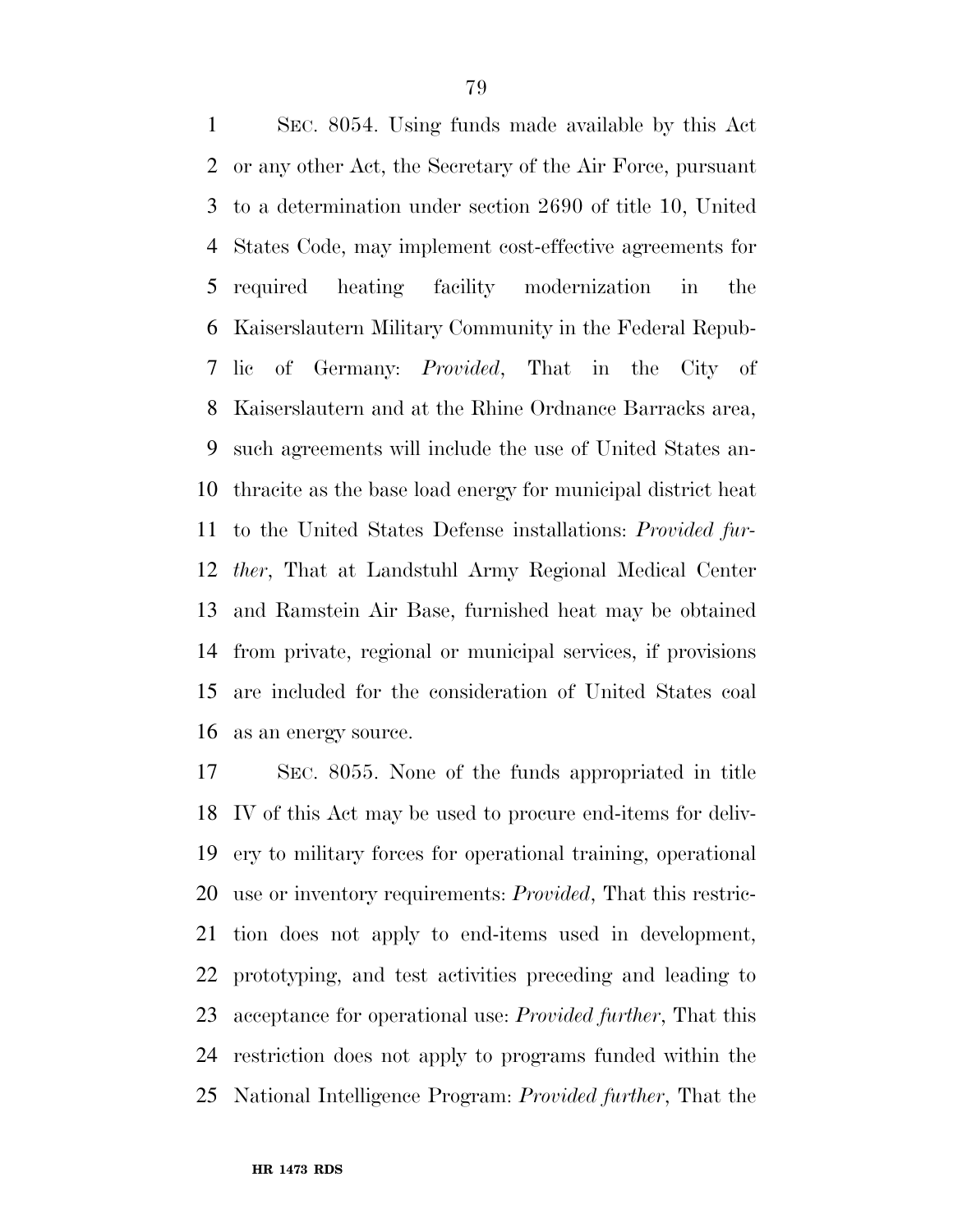Secretary of Defense may waive this restriction on a case- by-case basis by certifying in writing to the Committees on Appropriations of the House of Representatives and the Senate that it is in the national security interest to do so.

 SEC. 8056. None of the funds made available in this Act may be used to approve or license the sale of the F– 22A advanced tactical fighter to any foreign government: *Provided*, That the Department of Defense may conduct or participate in studies, research, design and other activi- ties to define and develop a future export version of the F–22A that protects classified and sensitive information, technologies and U.S. warfighting capabilities.

 SEC. 8057. (a) The Secretary of Defense may, on a case-by-case basis, waive with respect to a foreign country each limitation on the procurement of defense items from foreign sources provided in law if the Secretary determines that the application of the limitation with respect to that country would invalidate cooperative programs entered into between the Department of Defense and the foreign country, or would invalidate reciprocal trade agreements for the procurement of defense items entered into under section 2531 of title 10, United States Code, and the country does not discriminate against the same or similar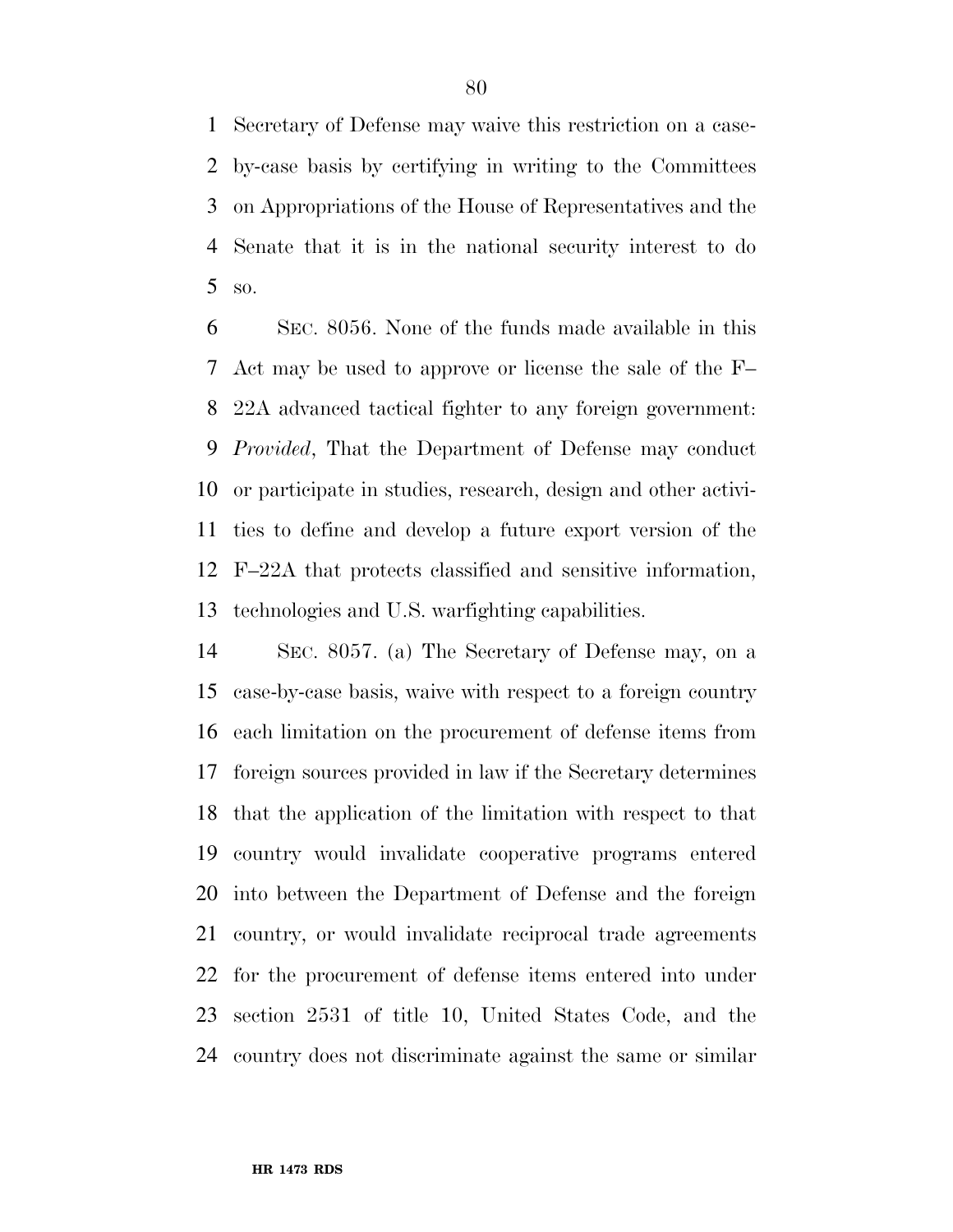defense items produced in the United States for that coun-2 try.

- (b) Subsection (a) applies with respect to—
- (1) contracts and subcontracts entered into on or after the date of the enactment of this Act; and (2) options for the procurement of items that are exercised after such date under contracts that are entered into before such date if the option prices are adjusted for any reason other than the applica-tion of a waiver granted under subsection (a).

 (c) Subsection (a) does not apply to a limitation re- garding construction of public vessels, ball and roller bear- ings, food, and clothing or textile materials as defined by section 11 (chapters 50–65) of the Harmonized Tariff Schedule and products classified under headings 4010, 4202, 4203, 6401 through 6406, 6505, 7019, 7218 through 7229, 7304.41 through 7304.49, 7306.40, 7502 through 7508, 8105, 8108, 8109, 8211, 8215, and 9404. SEC. 8058. (a) None of the funds made available by this Act may be used to support any training program in- volving a unit of the security forces or police of a foreign country if the Secretary of Defense has received credible information from the Department of State that the unit has committed a gross violation of human rights, unless all necessary corrective steps have been taken.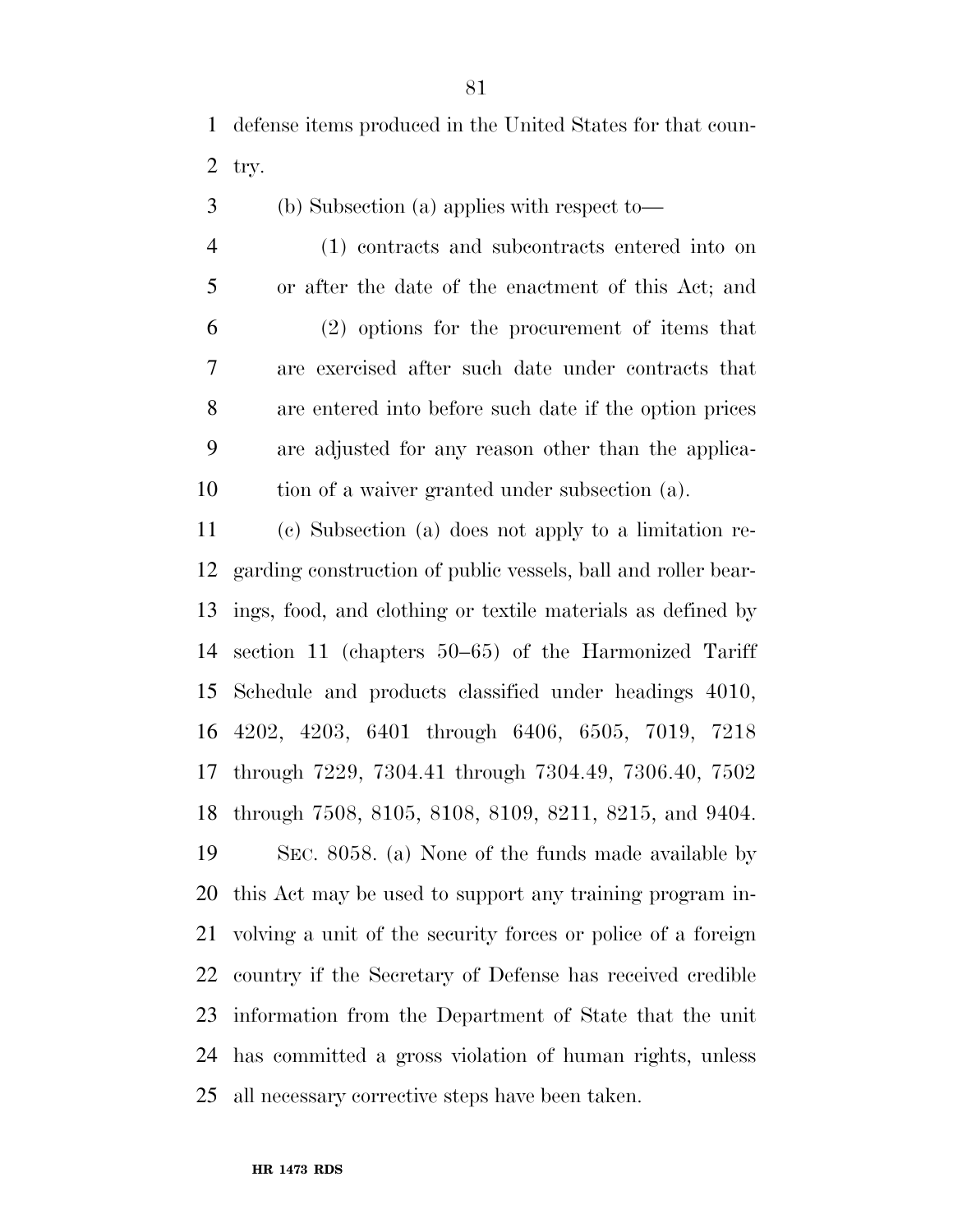(b) The Secretary of Defense, in consultation with the Secretary of State, shall ensure that prior to a decision to conduct any training program referred to in subsection (a), full consideration is given to all credible information available to the Department of State relating to human rights violations by foreign security forces.

 (c) The Secretary of Defense, after consultation with the Secretary of State, may waive the prohibition in sub- section (a) if he determines that such waiver is required by extraordinary circumstances.

 (d) Not more than 15 days after the exercise of any waiver under subsection (c), the Secretary of Defense shall submit a report to the congressional defense committees describing the extraordinary circumstances, the purpose and duration of the training program, the United States forces and the foreign security forces involved in the train- ing program, and the information relating to human rights violations that necessitates the waiver.

 SEC. 8059. None of the funds appropriated or made available in this Act to the Department of the Navy shall be used to develop, lease or procure the T–AKE class of ships unless the main propulsion diesel engines and propulsors are manufactured in the United States by a domestically operated entity: *Provided*, That the Secretary of Defense may waive this restriction on a case-by-case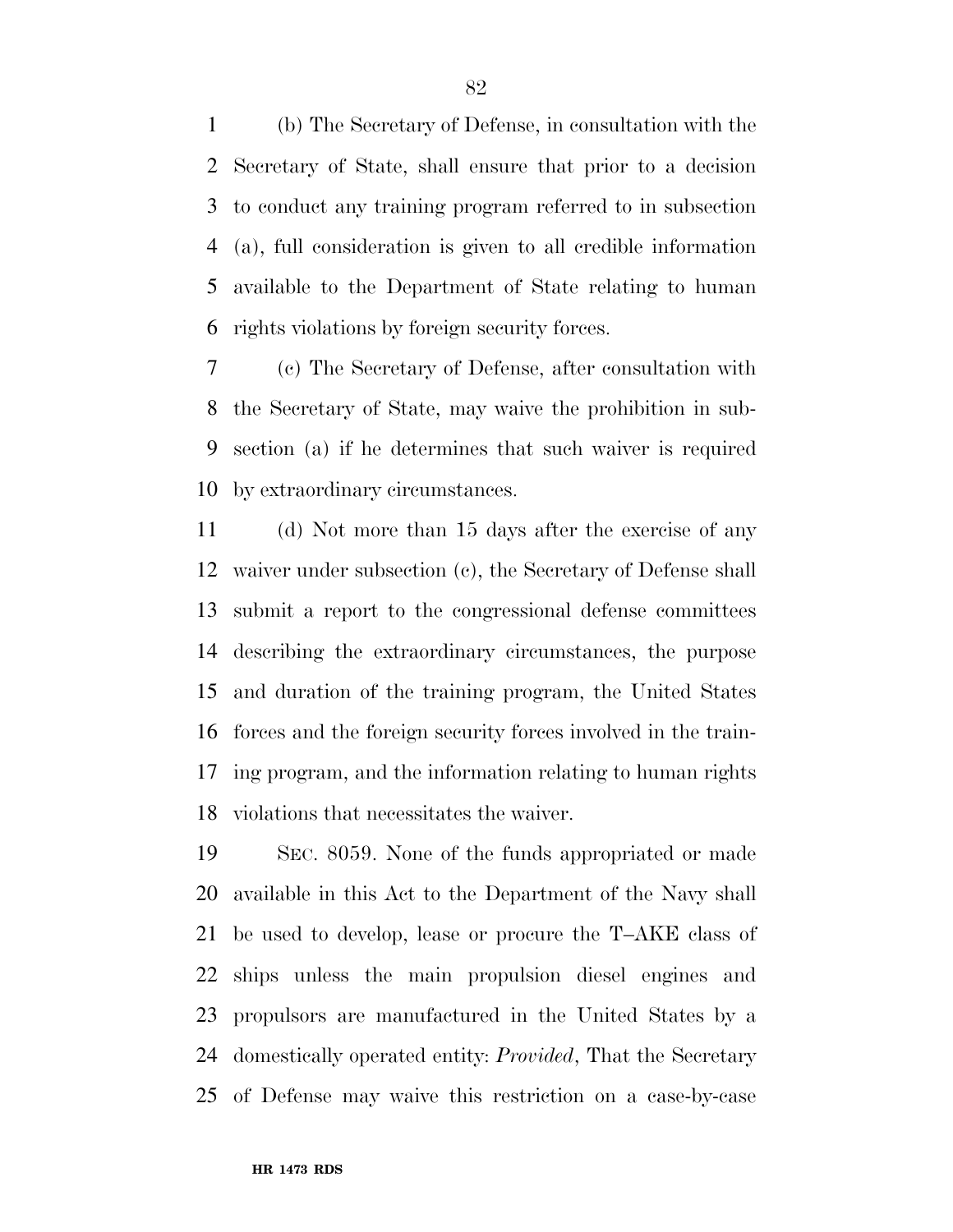basis by certifying in writing to the Committees on Appro- priations of the House of Representatives and the Senate that adequate domestic supplies are not available to meet Department of Defense requirements on a timely basis and that such an acquisition must be made in order to acquire capability for national security purposes or there exists a significant cost or quality difference.

 SEC. 8060. None of the funds appropriated or other- wise made available by this or other Department of De- fense Appropriations Acts may be obligated or expended for the purpose of performing repairs or maintenance to military family housing units of the Department of De- fense, including areas in such military family housing units that may be used for the purpose of conducting offi-cial Department of Defense business.

 SEC. 8061. Notwithstanding any other provision of law, funds appropriated in this Act under the heading ''Research, Development, Test and Evaluation, Defense- Wide'' for any new start advanced concept technology demonstration project or joint capability demonstration project may only be obligated 30 days after a report, in- cluding a description of the project, the planned acquisi- tion and transition strategy and its estimated annual and total cost, has been provided in writing to the congres-sional defense committees: *Provided*, That the Secretary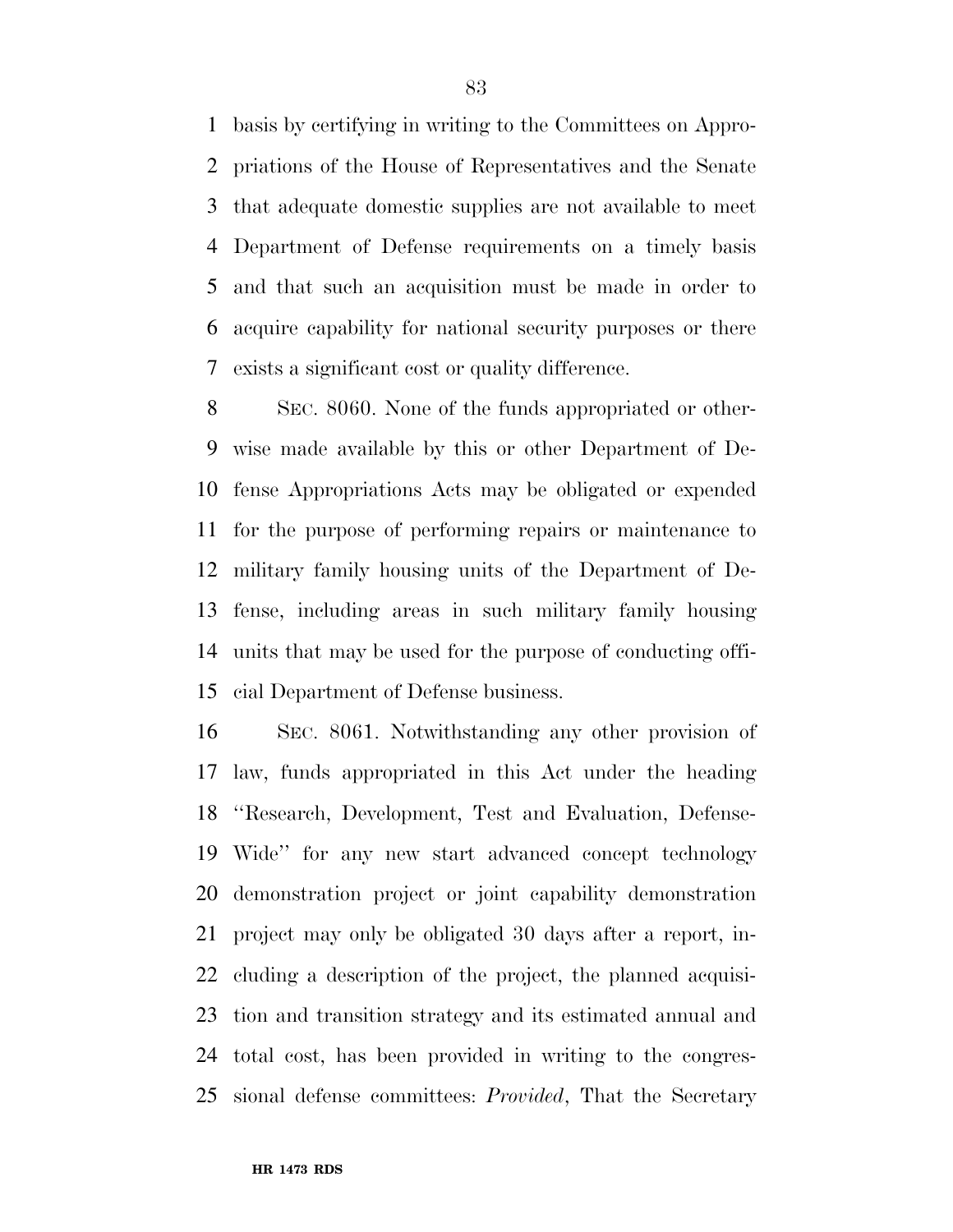of Defense may waive this restriction on a case-by-case basis by certifying to the congressional defense committees that it is in the national interest to do so.

 SEC. 8062. The Secretary of Defense shall provide a classified quarterly report beginning 30 days after enact- ment of this Act, to the House and Senate Appropriations Committees, Subcommittees on Defense on certain mat- ters as directed in the classified annex accompanying this Act.

 SEC. 8063. During the current fiscal year, none of the funds available to the Department of Defense may be used to provide support to another department or agency of the United States if such department or agency is more than 90 days in arrears in making payment to the Depart- ment of Defense for goods or services previously provided to such department or agency on a reimbursable basis: *Provided*, That this restriction shall not apply if the de- partment is authorized by law to provide support to such department or agency on a nonreimbursable basis, and is providing the requested support pursuant to such author- ity: *Provided further*, That the Secretary of Defense may waive this restriction on a case-by-case basis by certifying in writing to the Committees on Appropriations of the House of Representatives and the Senate that it is in the national security interest to do so.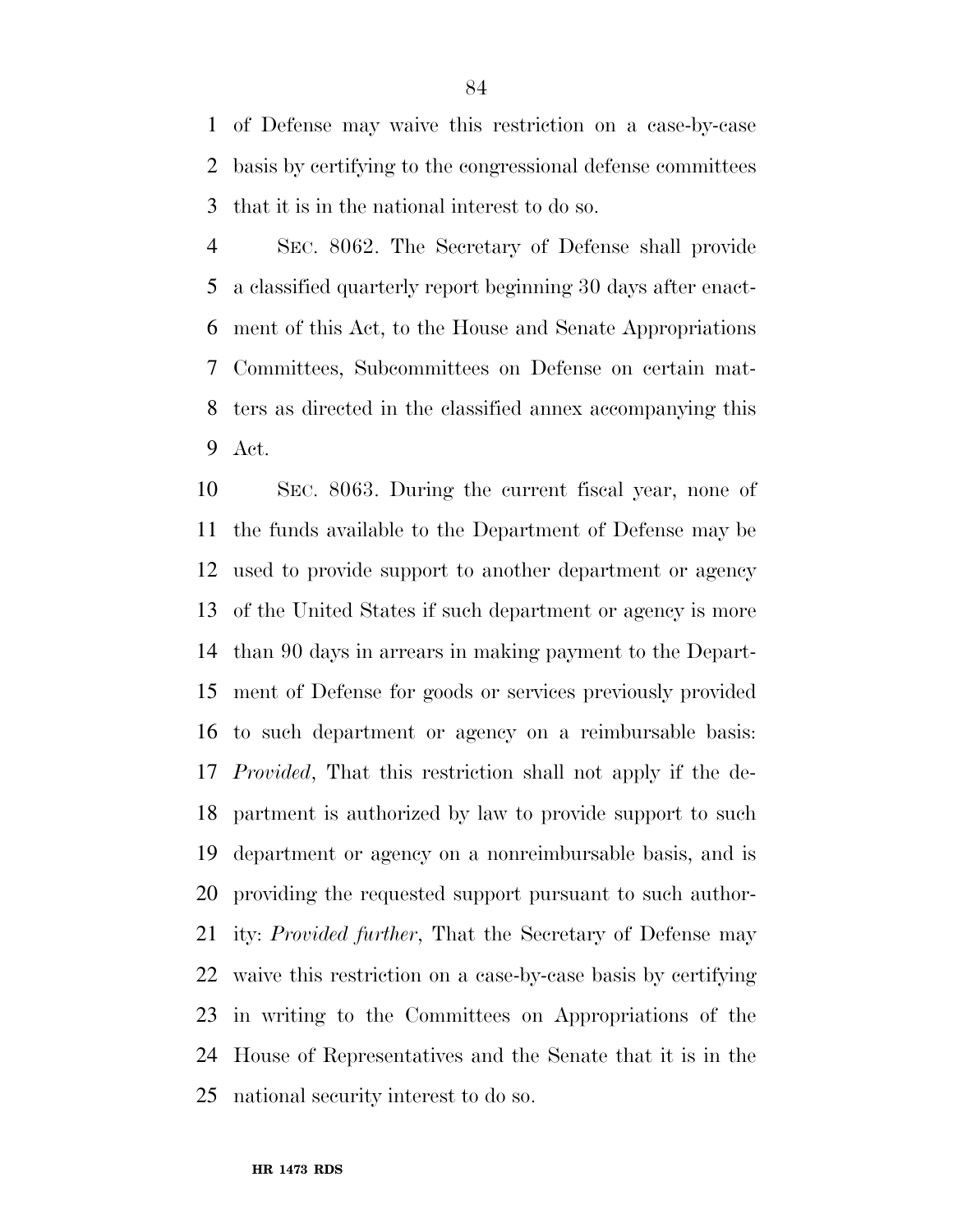SEC. 8064. Notwithstanding section 12310(b) of title 10, United States Code, a Reserve who is a member of the National Guard serving on full-time National Guard duty under section 502(f) of title 32, United States Code, may perform duties in support of the ground-based ele- ments of the National Ballistic Missile Defense System. SEC. 8065. None of the funds provided in this Act may be used to transfer to any nongovernmental entity ammunition held by the Department of Defense that has a center-fire cartridge and a United States military no- menclature designation of ''armor penetrator'', ''armor piercing (AP)'', ''armor piercing incendiary (API)'', or ''armor-piercing incendiary tracer (API–T)'', except to an entity performing demilitarization services for the Depart- ment of Defense under a contract that requires the entity to demonstrate to the satisfaction of the Department of Defense that armor piercing projectiles are either: (1) ren- dered incapable of reuse by the demilitarization process; or (2) used to manufacture ammunition pursuant to a con- tract with the Department of Defense or the manufacture of ammunition for export pursuant to a License for Per- manent Export of Unclassified Military Articles issued by the Department of State.

 SEC. 8066. Notwithstanding any other provision of law, the Chief of the National Guard Bureau, or his des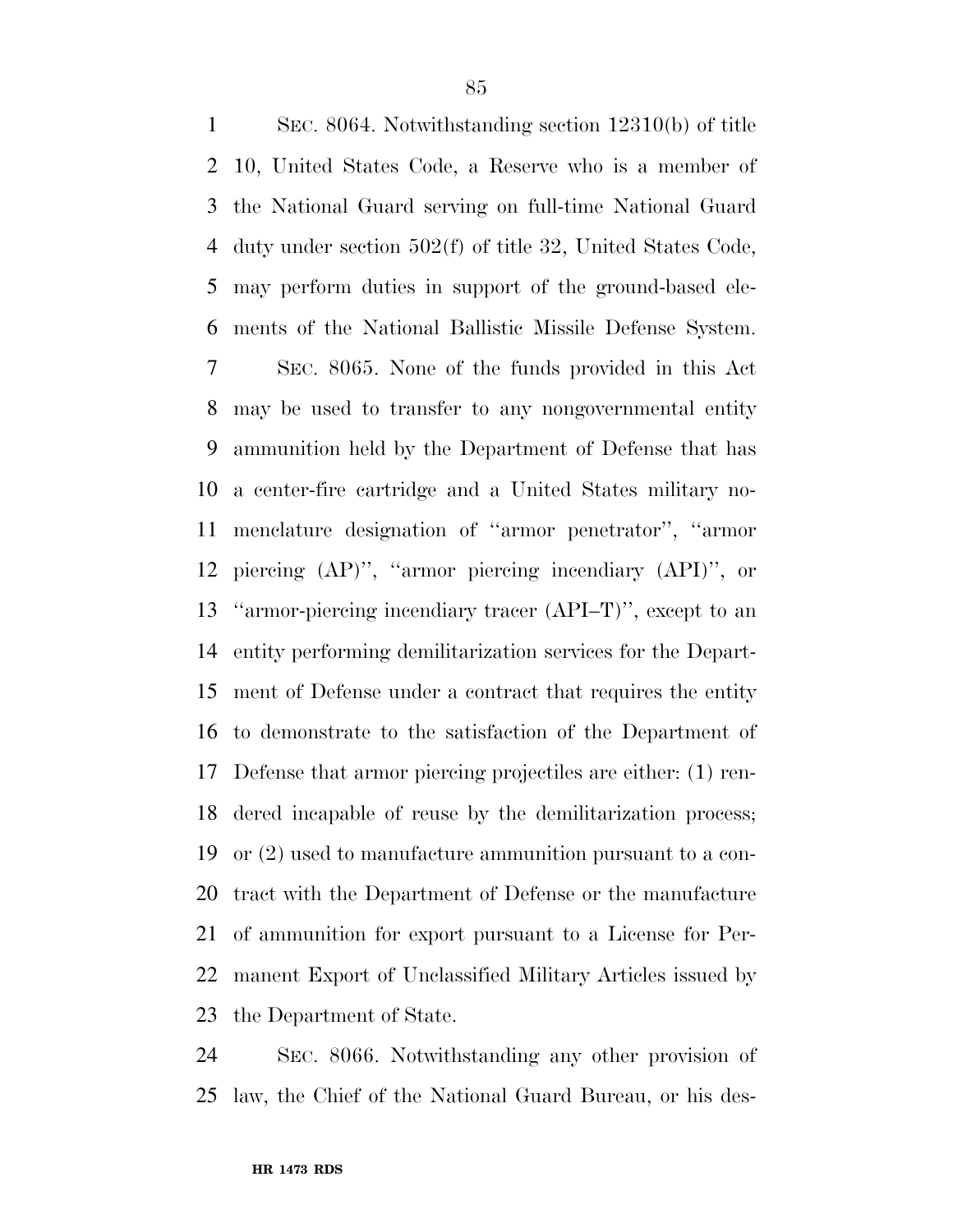ignee, may waive payment of all or part of the consider- ation that otherwise would be required under section 2667 of title 10, United States Code, in the case of a lease of personal property for a period not in excess of 1 year to any organization specified in section 508(d) of title 32, United States Code, or any other youth, social, or fra- ternal nonprofit organization as may be approved by the Chief of the National Guard Bureau, or his designee, on a case-by-case basis.

 SEC. 8067. None of the funds appropriated by this Act shall be used for the support of any nonappropriated funds activity of the Department of Defense that procures malt beverages and wine with nonappropriated funds for resale (including such alcoholic beverages sold by the drink) on a military installation located in the United States unless such malt beverages and wine are procured within that State, or in the case of the District of Colum- bia, within the District of Columbia, in which the military installation is located: *Provided*, That in a case in which the military installation is located in more than one State, purchases may be made in any State in which the installa- tion is located: *Provided further*, That such local procure- ment requirements for malt beverages and wine shall apply to all alcoholic beverages only for military installa-tions in States which are not contiguous with another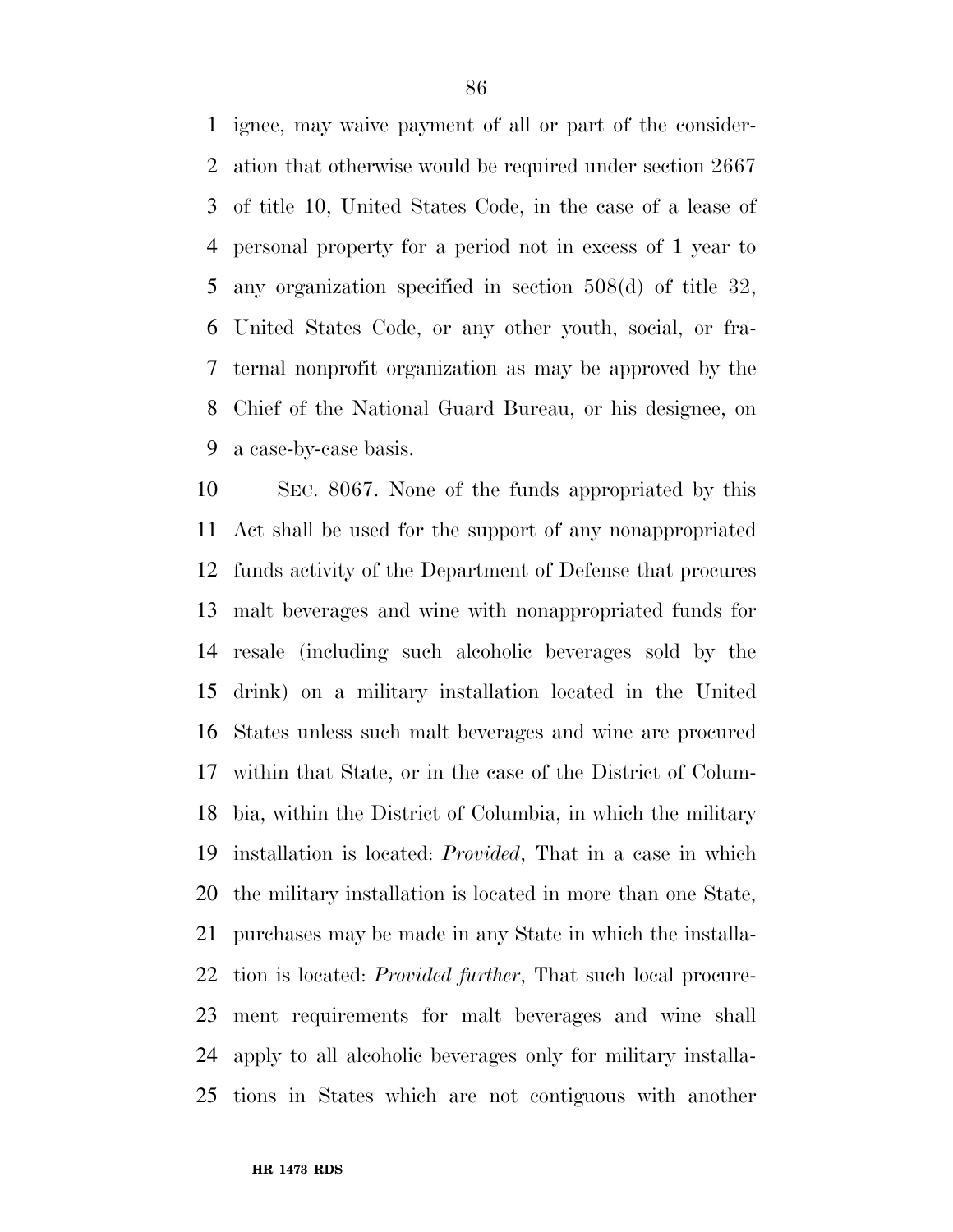State: *Provided further*, That alcoholic beverages other than wine and malt beverages, in contiguous States and the District of Columbia shall be procured from the most competitive source, price and other factors considered.

 SEC. 8068. Funds available to the Department of De- fense for the Global Positioning System during the current fiscal year, and hereafter, may be used to fund civil re- quirements associated with the satellite and ground con-trol segments of such system's modernization program.

## **(INCLUDING TRANSFER OF FUNDS)**

 SEC. 8069. Of the amounts appropriated in this Act under the heading ''Operation and Maintenance, Army'', \$147,258,300 shall remain available until expended: *Pro- vided*, That notwithstanding any other provision of law, the Secretary of Defense is authorized to transfer such funds to other activities of the Federal Government: *Pro- vided further*, That the Secretary of Defense is authorized to enter into and carry out contracts for the acquisition of real property, construction, personal services, and oper- ations related to projects carrying out the purposes of this section: *Provided further*, That contracts entered into under the authority of this section may provide for such indemnification as the Secretary determines to be nec- essary: *Provided further*, That projects authorized by this section shall comply with applicable Federal, State, and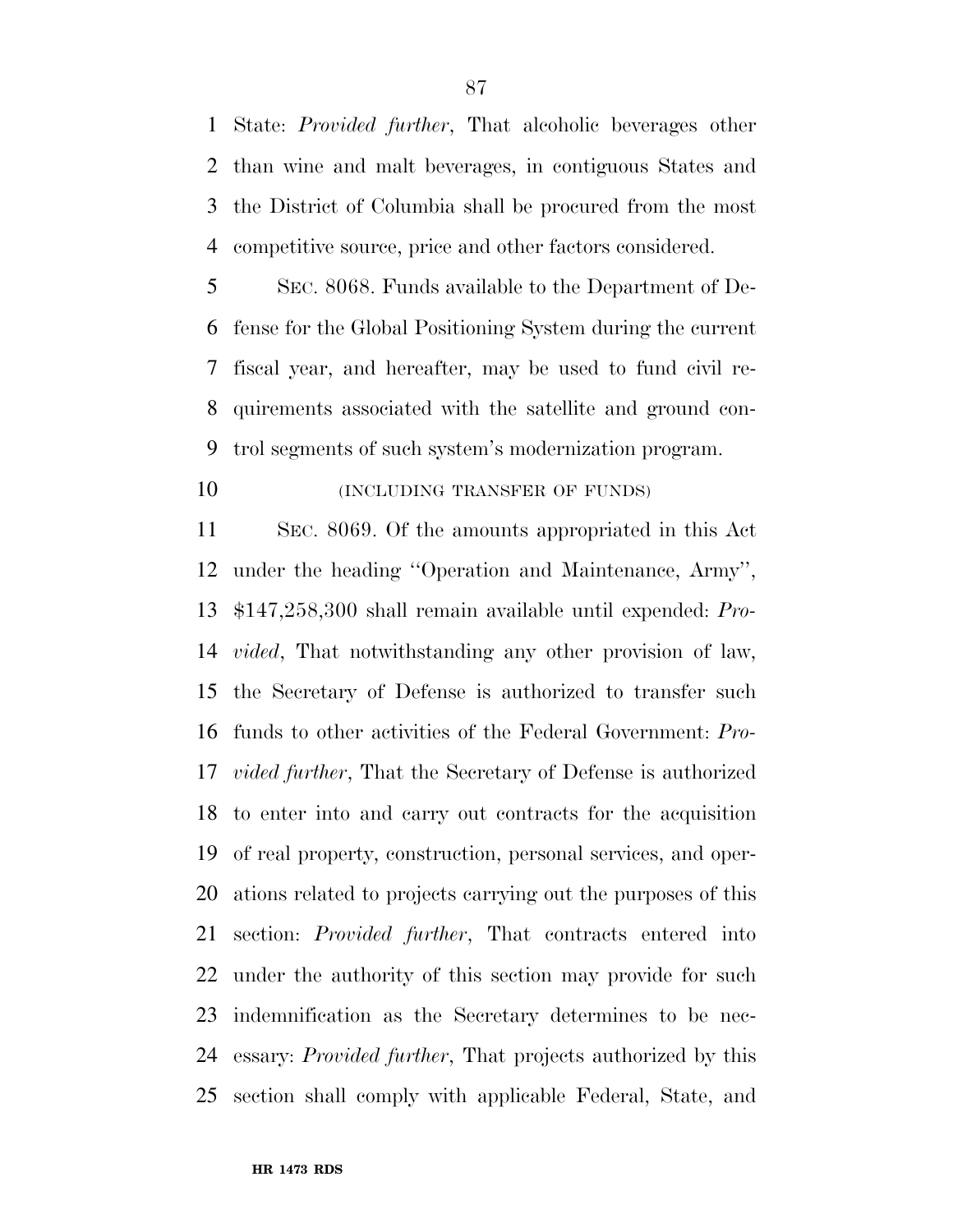local law to the maximum extent consistent with the na- tional security, as determined by the Secretary of Defense. SEC. 8070. Section 8106 of the Department of De- fense Appropriations Act, 1997 (titles I through VIII of the matter under subsection 101(b) of Public Law 104– 208; 110 Stat. 3009–111; 10 U.S.C. 113 note) shall con- tinue in effect to apply to disbursements that are made by the Department of Defense in fiscal year 2011.

 SEC. 8071. In addition to amounts provided else- where in this Act, \$4,000,000 is hereby appropriated to the Department of Defense, to remain available for obliga- tion until expended: *Provided*, That notwithstanding any other provision of law, that upon the determination of the Secretary of Defense that it shall serve the national inter- est, these funds shall be available only for a grant to the Fisher House Foundation, Inc., only for the construction and furnishing of additional Fisher Houses to meet the needs of military family members when confronted with the illness or hospitalization of an eligible military bene-ficiary.

**(INCLUDING TRANSFER OF FUNDS)** 

 SEC. 8072. Of the amounts appropriated in this Act under the headings ''Procurement, Defense-Wide'' and ''Research, Development, Test and Evaluation, Defense-Wide'', \$415,115,000 shall be for the Israeli Cooperative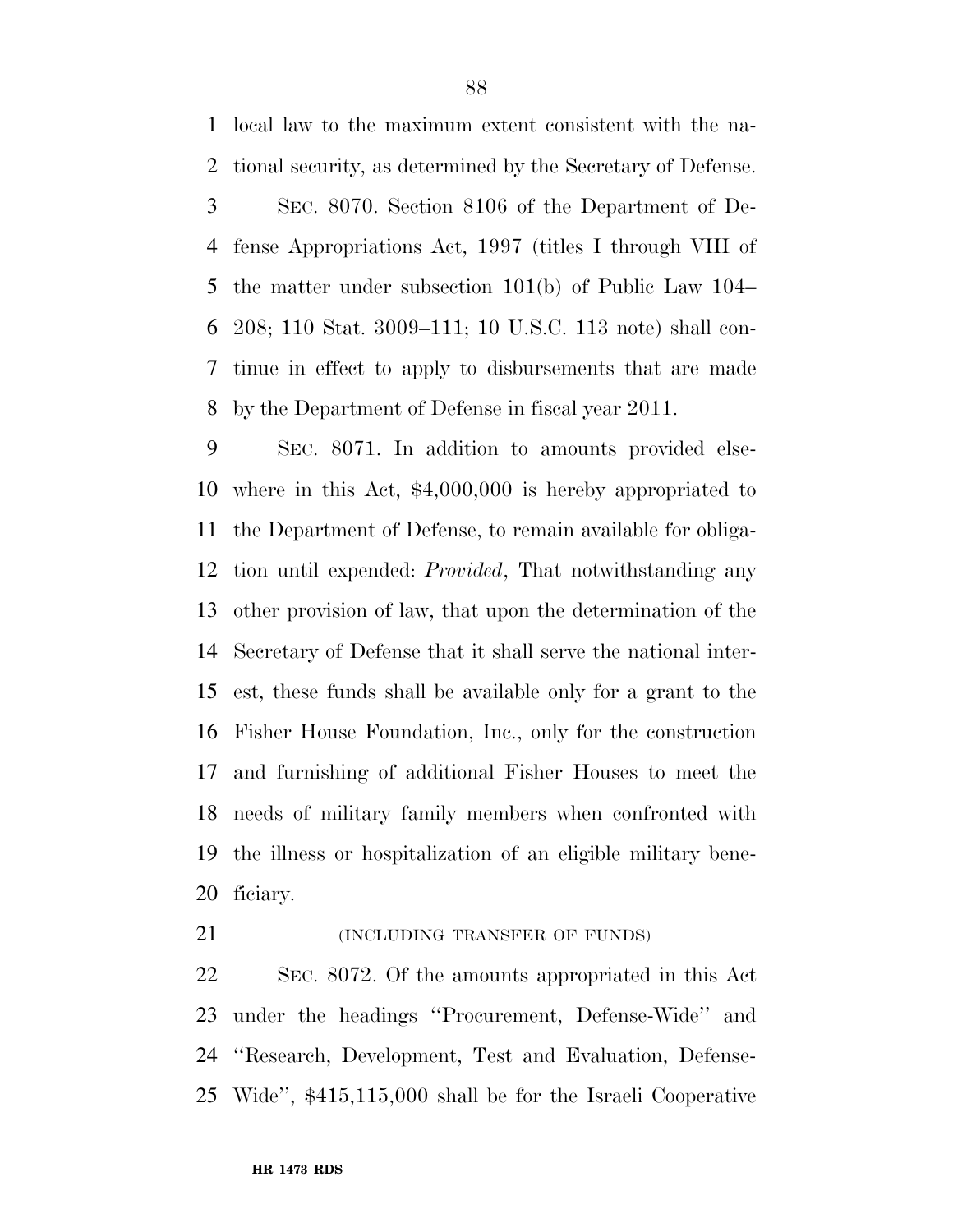Programs: *Provided,* That of this amount, \$205,000,000 shall be for the Secretary of Defense to provide to the Gov- ernment of Israel for the procurement of the Iron Dome defense system to counter short-range rocket threats, \$84,722,000 shall be for the Short Range Ballistic Missile Defense (SRBMD) program, including cruise missile de- fense research and development under the SRBMD pro- gram, \$58,966,000 shall be available for an upper-tier component to the Israeli Missile Defense Architecture, and \$66,427,000 shall be for the Arrow System Improvement Program including development of a long range, ground and airborne, detection suite, of which \$12,000,000 shall be for producing Arrow missile components in the United States and Arrow missile components in Israel to meet Israel's defense requirements, consistent with each na- tion's laws, regulations and procedures: *Provided further,*  That funds made available under this provision for pro- duction of missiles and missile components may be trans- ferred to appropriations available for the procurement of weapons and equipment, to be merged with and to be available for the same time period and the same purposes as the appropriation to which transferred: *Provided fur- ther,* That the transfer authority provided under this pro- vision is in addition to any other transfer authority con-tained in this Act.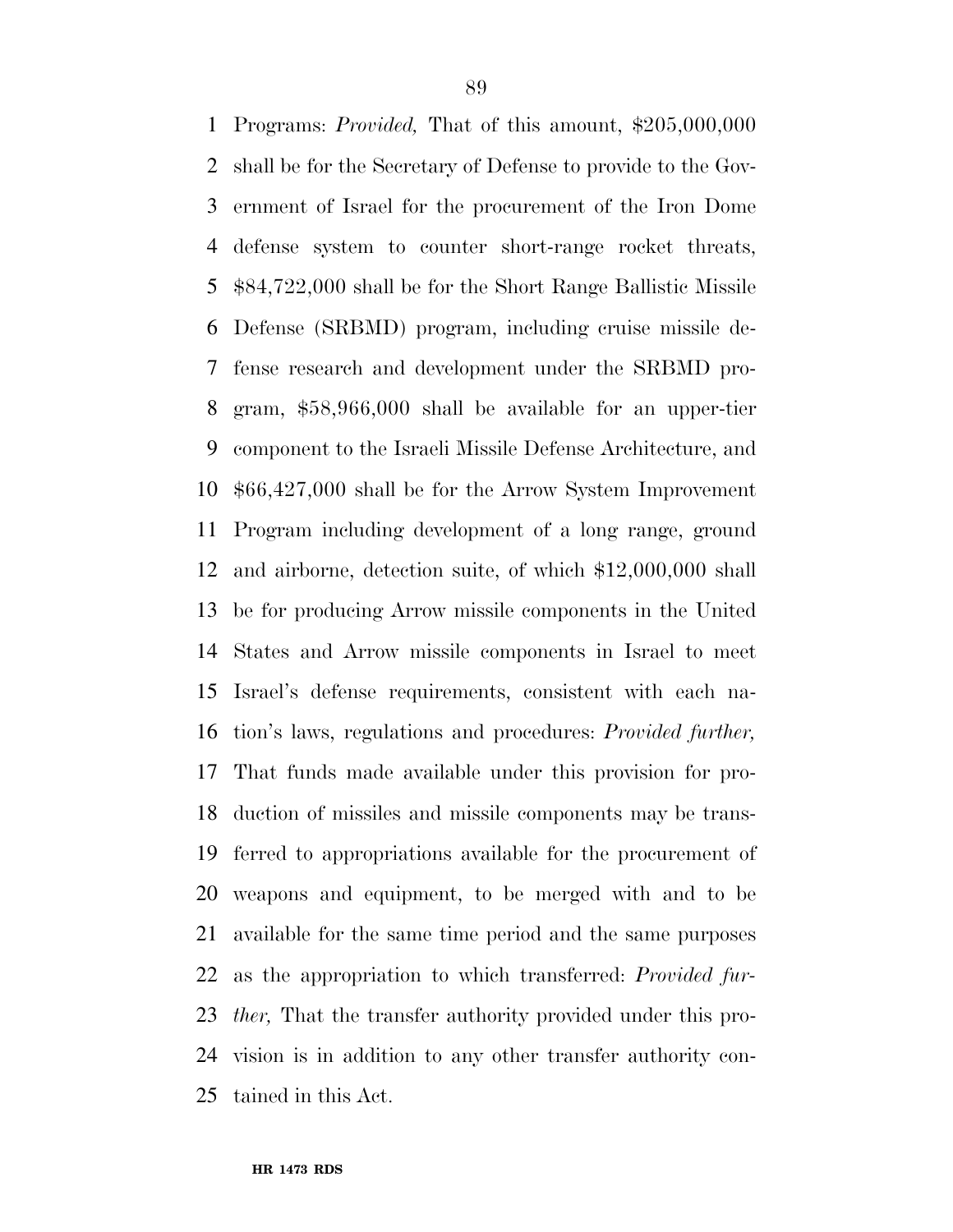SEC. 8073. None of the funds available to the De- partment of Defense may be obligated to modify command and control relationships to give Fleet Forces Command administrative and operational control of U.S. Navy forces assigned to the Pacific fleet: *Provided*, That the command and control relationships which existed on October 1, 2004, shall remain in force unless changes are specifically authorized in a subsequent Act.

 SEC. 8074. Notwithstanding any other provision of law or regulation, the Secretary of Defense may exercise the provisions of section 7403(g) of title 38, United States 12 Code, for occupations listed in section  $7403(a)(2)$  of title 38, United States Code, as well as the following:

 Pharmacists, Audiologists, Psychologists, Social Workers, Othotists/Prosthetists, Occupational Therapists, Physical Therapists, Rehabilitation Therapists, Respiratory Therapists, Speech Patholo- gists, Dietitian/Nutritionists, Industrial Hygienists, Psychology Technicians, Social Service Assistants, Practical Nurses, Nursing Assistants, and Dental Hygienists:

 (A) The requirements of section 23  $7403(g)(1)(A)$  of title 38, United States Code, shall apply.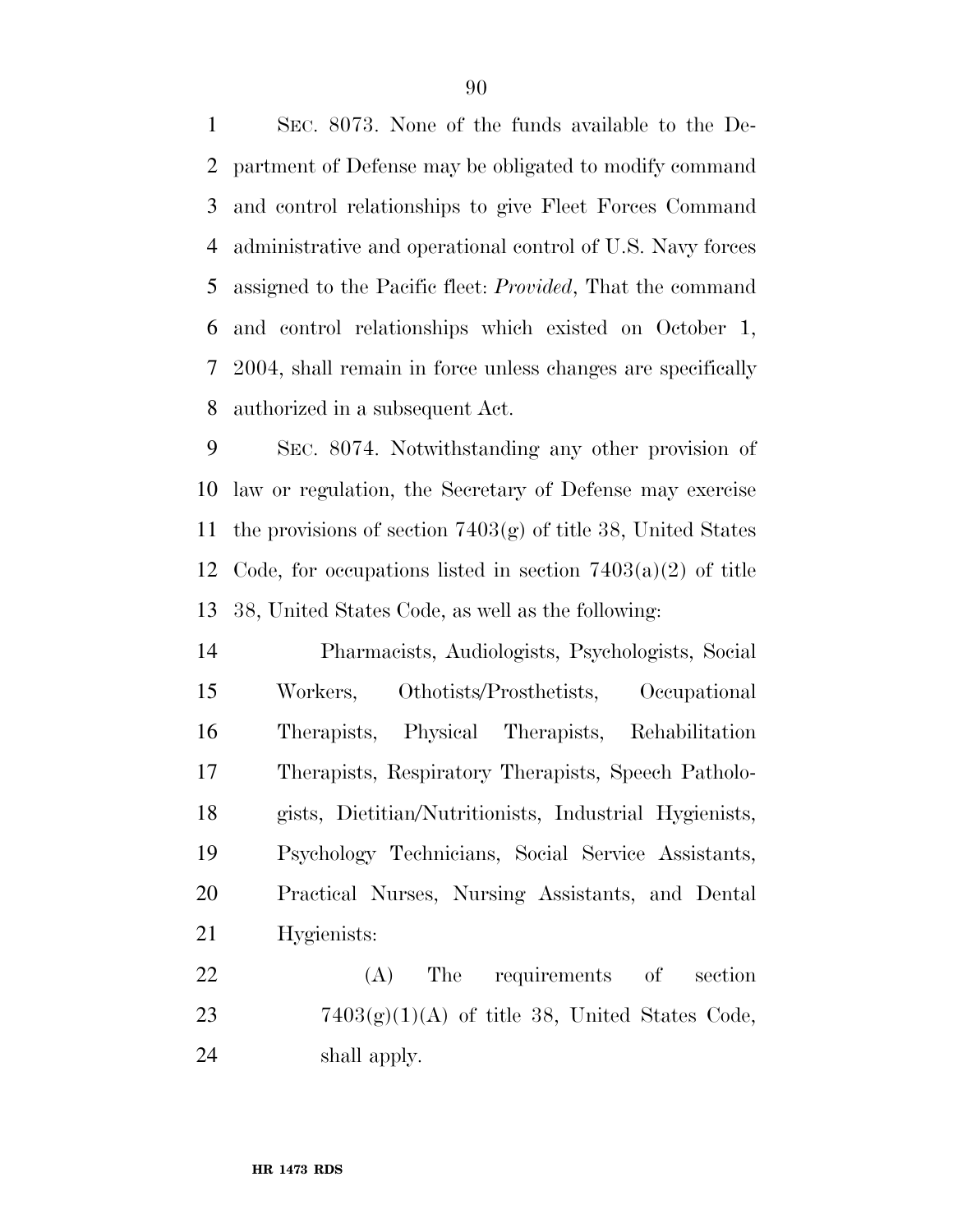(B) The limitations of section 2 7403 $(g)(1)(B)$  of title 38, United States Code, shall not apply.

 SEC. 8075. Funds appropriated by this Act, or made available by the transfer of funds in this Act, for intel- ligence activities are deemed to be specifically authorized by the Congress for purposes of section 504 of the Na- tional Security Act of 1947 (50 U.S.C. 414) during fiscal year 2011 until the enactment of the Intelligence Author-ization Act for Fiscal Year 2011.

 SEC. 8076. None of the funds provided in this Act shall be available for obligation or expenditure through a reprogramming of funds that creates or initiates a new program, project, or activity unless such program, project, or activity must be undertaken immediately in the interest of national security and only after written prior notifica-tion to the congressional defense committees.

 SEC. 8077. The budget of the President for fiscal year 2012 submitted to the Congress pursuant to section 1105 of title 31, United States Code, shall include sepa- rate budget justification documents for costs of United States Armed Forces' participation in contingency oper- ations for the Military Personnel accounts, the Operation and Maintenance accounts, and the Procurement ac-counts: *Provided*, That these documents shall include a de-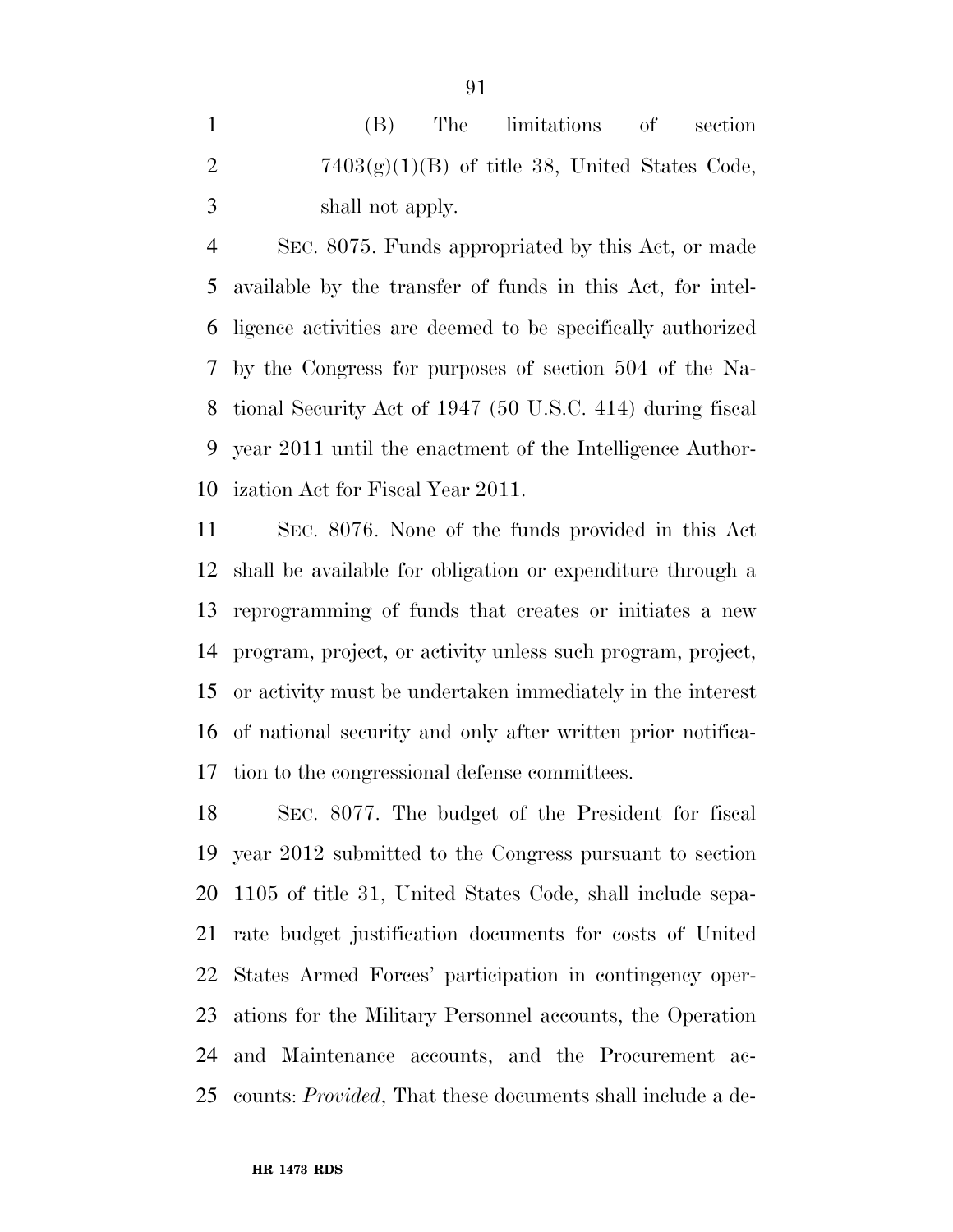scription of the funding requested for each contingency op- eration, for each military service, to include all Active and Reserve components, and for each appropriations account: *Provided further*, That these documents shall include esti- mated costs for each element of expense or object class, a reconciliation of increases and decreases for each contin- gency operation, and programmatic data including, but not limited to, troop strength for each Active and Reserve component, and estimates of the major weapons systems deployed in support of each contingency: *Provided further*, That these documents shall include budget exhibits OP– 5 and OP–32 (as defined in the Department of Defense Financial Management Regulation) for all contingency op- erations for the budget year and the two preceding fiscal years.

 SEC. 8078. None of the funds in this Act may be used for research, development, test, evaluation, procure- ment or deployment of nuclear armed interceptors of a missile defense system.

**(INCLUDING TRANSFER OF FUNDS)** 

 SEC. 8079. In addition to the amounts appropriated or otherwise made available elsewhere in this Act, \$65,200,000 is hereby appropriated to the Department of Defense: *Provided*, That upon the determination of the Secretary of Defense that it shall serve the national inter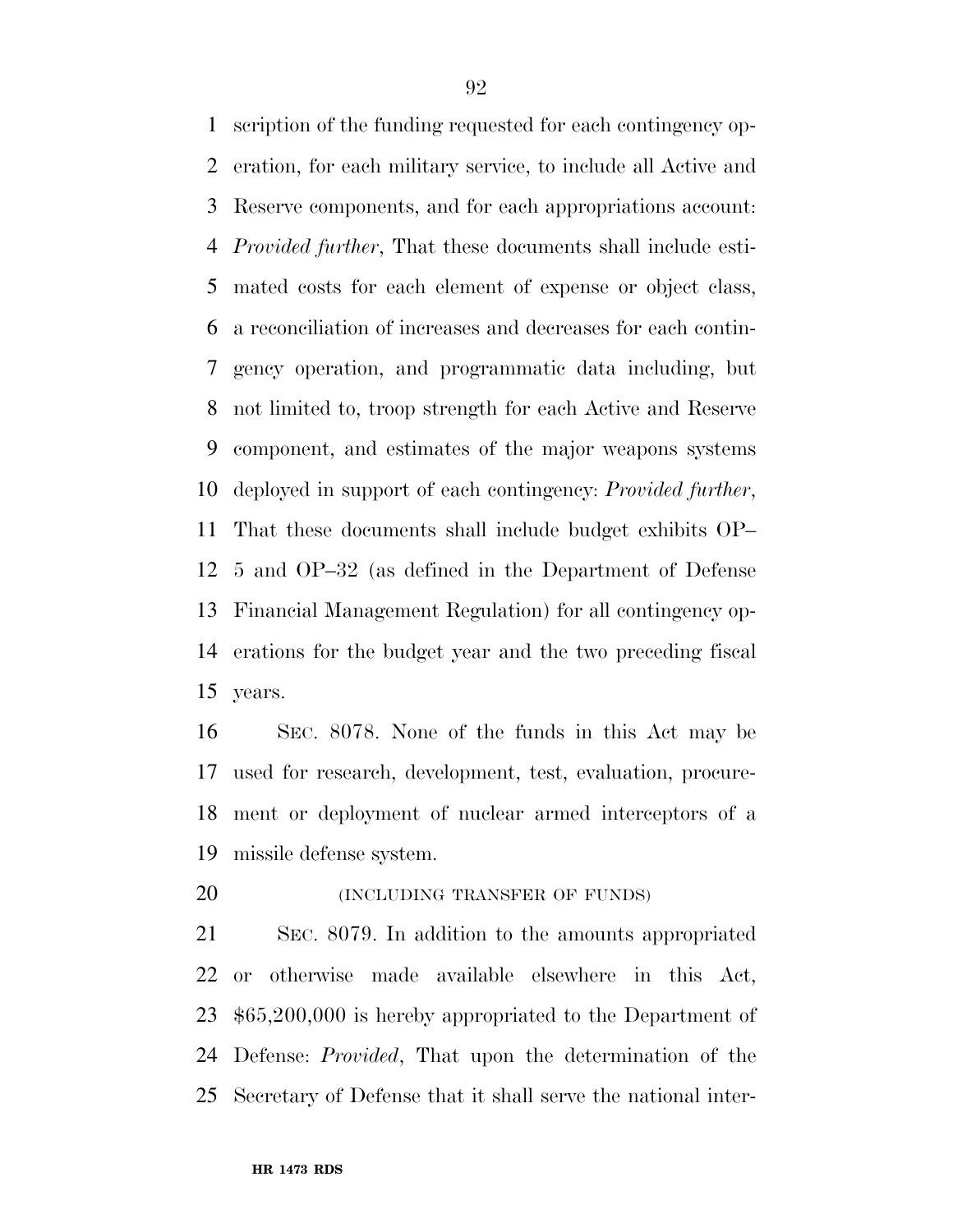est, he shall make grants in the amounts specified as fol- lows: \$20,000,000 to the United Service Organizations; \$24,000,000 to the Red Cross; \$1,200,000 to the Special Olympics; and \$20,000,000 to the Youth Mentoring Grants Program: *Provided further,* That funds available in this section for the Youth Mentoring Grants Program may be available for transfer to the Department of Justice Youth Mentoring Grants Program.

 SEC. 8080. None of the funds appropriated or made available in this Act shall be used to reduce or disestablish the operation of the 53rd Weather Reconnaissance Squad- ron of the Air Force Reserve, if such action would reduce the WC–130 Weather Reconnaissance mission below the levels funded in this Act: *Provided*, That the Air Force shall allow the 53rd Weather Reconnaissance Squadron to perform other missions in support of national defense re-quirements during the non-hurricane season.

 SEC. 8081. None of the funds provided in this Act shall be available for integration of foreign intelligence in- formation unless the information has been lawfully col- lected and processed during the conduct of authorized for- eign intelligence activities: *Provided*, That information pertaining to United States persons shall only be handled in accordance with protections provided in the Fourth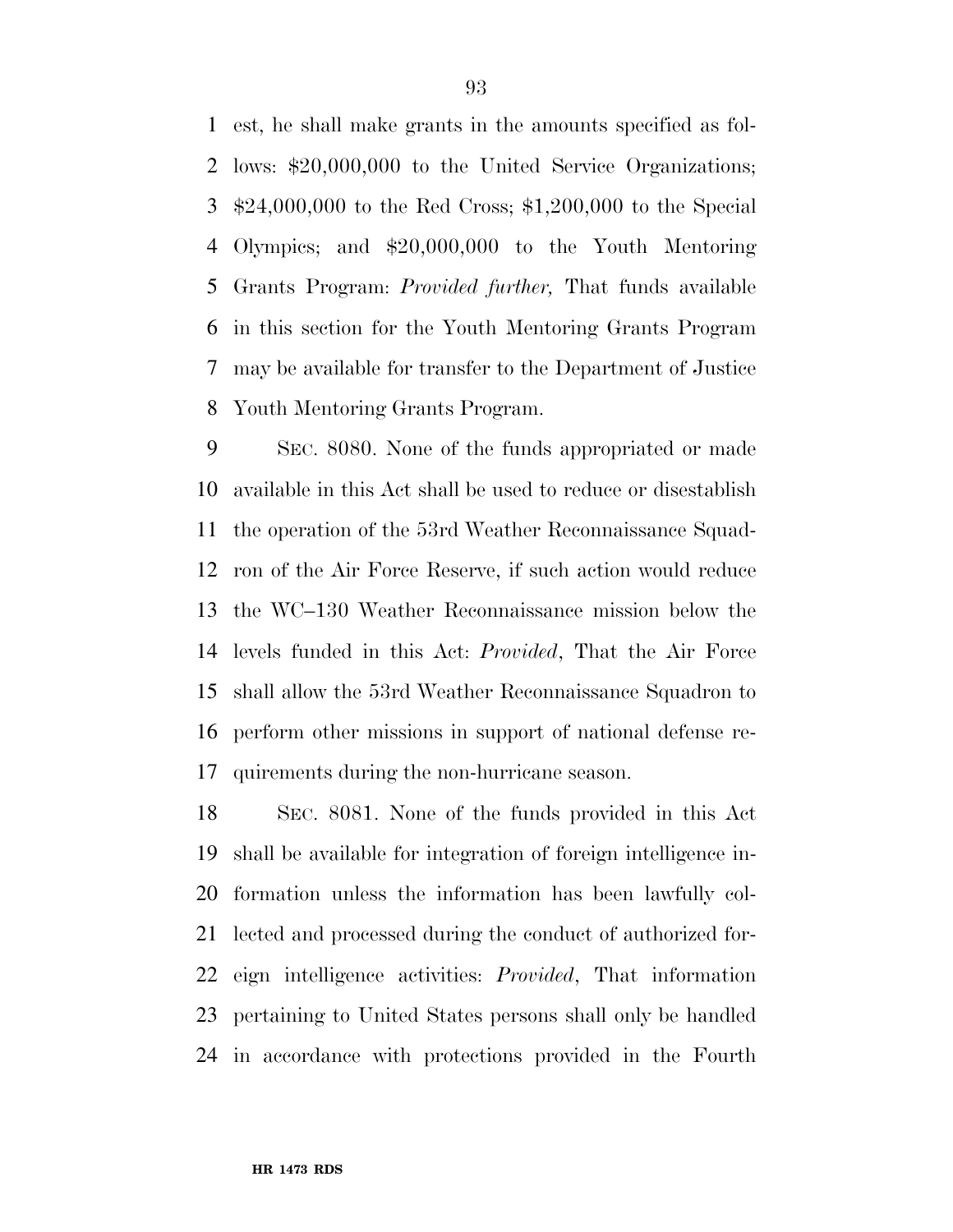Amendment of the United States Constitution as imple-mented through Executive Order No. 12333.

 SEC. 8082. (a) At the time members of reserve com- ponents of the Armed Forces are called or ordered to ac- tive duty under section 12302(a) of title 10, United States Code, each member shall be notified in writing of the ex- pected period during which the member will be mobilized. (b) The Secretary of Defense may waive the require- ments of subsection (a) in any case in which the Secretary determines that it is necessary to do so to respond to a national security emergency or to meet dire operational requirements of the Armed Forces.

## **(INCLUDING TRANSFER OF FUNDS)**

 SEC. 8083. The Secretary of Defense may transfer funds from any available Department of the Navy appro- priation to any available Navy ship construction appro- priation for the purpose of liquidating necessary changes resulting from inflation, market fluctuations, or rate ad- justments for any ship construction program appropriated in law: *Provided*, That the Secretary may transfer not to exceed \$100,000,000 under the authority provided by this section: *Provided further*, That the Secretary may not transfer any funds until 30 days after the proposed trans- fer has been reported to the Committees on Appropria-tions of the House of Representatives and the Senate, un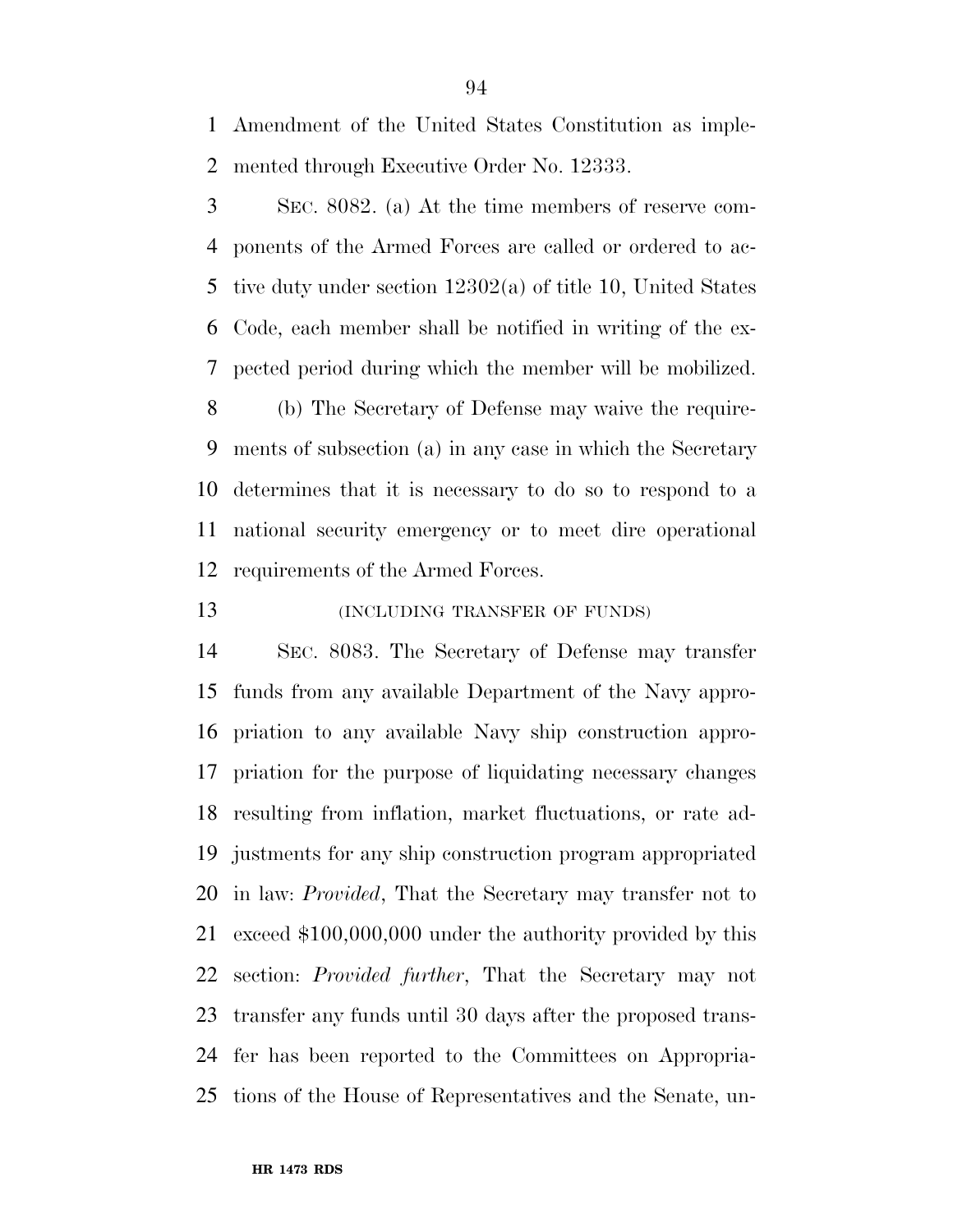less a response from the Committees is received sooner: *Provided further,* That any funds transferred pursuant to this section shall retain the same period of availability as when originally appropriated: *Provided further*, That the transfer authority provided by this section is in addition to any other transfer authority contained elsewhere in this Act.

 SEC. 8084. For purposes of section 7108 of title 41, United States Code, any subdivision of appropriations made under the heading ''Shipbuilding and Conversion, Navy'' that is not closed at the time reimbursement is made shall be available to reimburse the Judgment Fund and shall be considered for the same purposes as any sub- division under the heading ''Shipbuilding and Conversion, Navy'' appropriations in the current fiscal year or any prior fiscal year.

 SEC. 8085. (a) None of the funds appropriated by this Act may be used to transfer research and develop- ment, acquisition, or other program authority relating to current tactical unmanned aerial vehicles (TUAVs) from the Army.

 (b) The Army shall retain responsibility for and oper- ational control of the MQ–1C Sky Warrior Unmanned Aerial Vehicle (UAV) in order to support the Secretary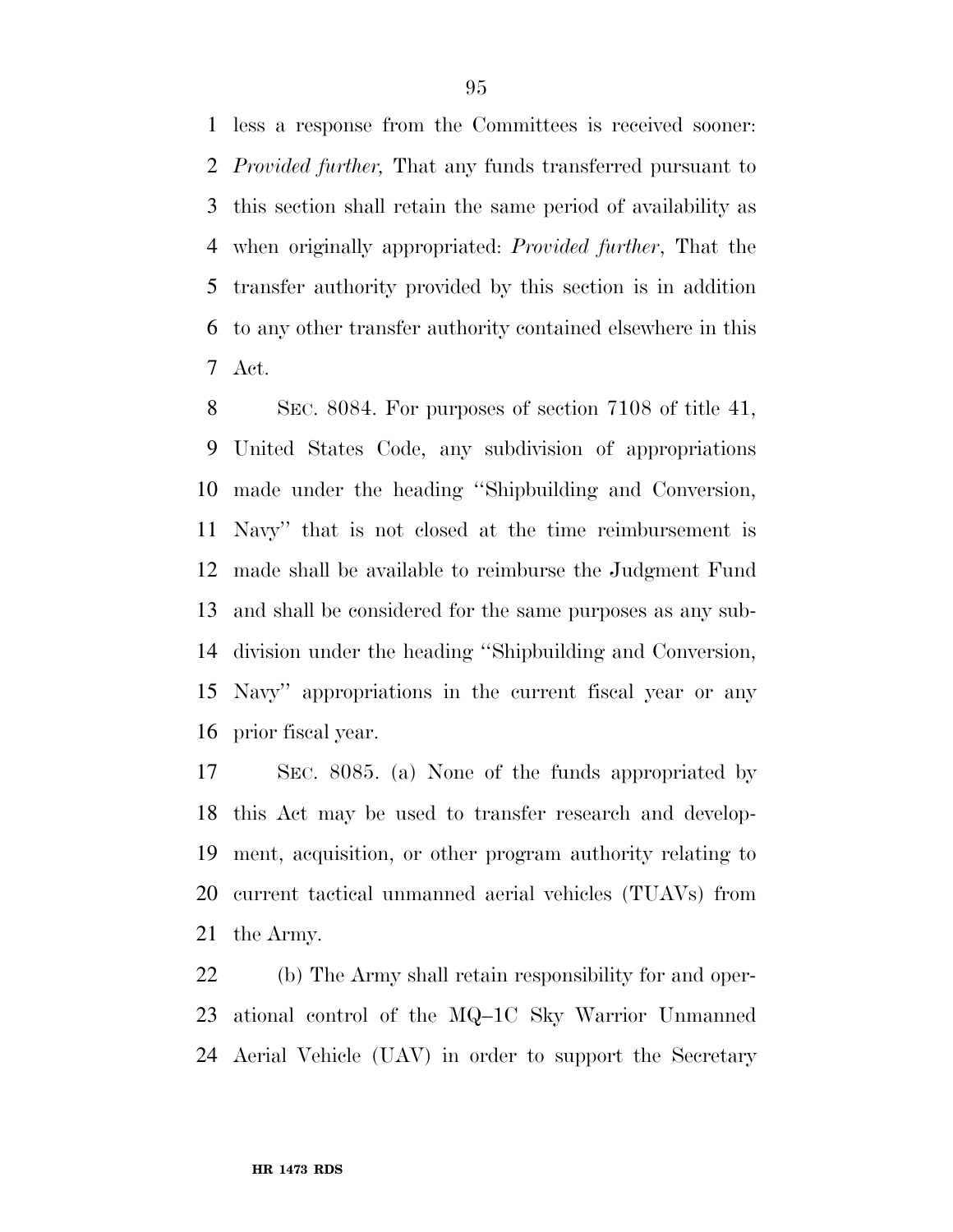of Defense in matters relating to the employment of un-manned aerial vehicles.

 SEC. 8086. Notwithstanding any other provision of law or regulation, during the current fiscal year and here- after, the Secretary of Defense may adjust wage rates for civilian employees hired for certain health care occupa- tions as authorized for the Secretary of Veterans Affairs by section 7455 of title 38, United States Code.

 SEC. 8087. Up to \$15,000,000 of the funds appro- priated under the heading ''Operation and Maintenance, Navy'' may be made available for the Asia Pacific Re- gional Initiative Program for the purpose of enabling the Pacific Command to execute Theater Security Cooperation activities such as humanitarian assistance, and payment of incremental and personnel costs of training and exer- cising with foreign security forces: *Provided*, That funds made available for this purpose may be used, notwith- standing any other funding authorities for humanitarian assistance, security assistance or combined exercise ex- penses: *Provided further*, That funds may not be obligated to provide assistance to any foreign country that is other- wise prohibited from receiving such type of assistance under any other provision of law.

 SEC. 8088. None of the funds appropriated by this Act for programs of the Office of the Director of National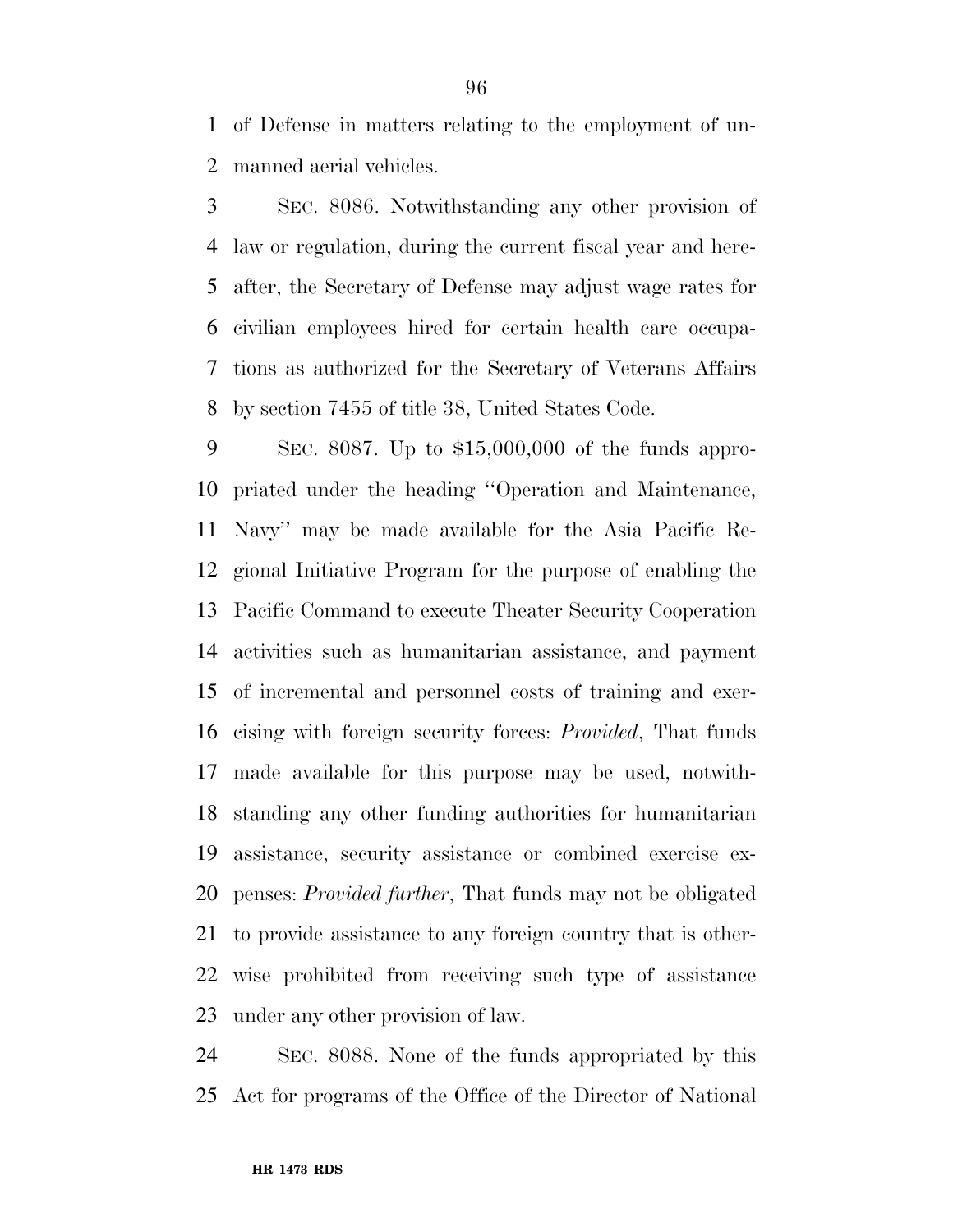Intelligence shall remain available for obligation beyond the current fiscal year, except for funds appropriated for research and technology, which shall remain available until September 30, 2012.

 SEC. 8089. For purposes of section 1553(b) of title 31, United States Code, any subdivision of appropriations made in this Act under the heading ''Shipbuilding and Conversion, Navy'' shall be considered to be for the same purpose as any subdivision under the heading ''Ship- building and Conversion, Navy'' appropriations in any prior fiscal year, and the 1 percent limitation shall apply to the total amount of the appropriation.

 SEC. 8090. Notwithstanding any other provision of law, not more than 35 percent of funds provided in this Act for environmental remediation may be obligated under indefinite delivery/indefinite quantity contracts with a total contract value of \$130,000,000 or higher.

 SEC. 8091. The Director of National Intelligence shall include the budget exhibits identified in paragraphs (1) and (2) as described in the Department of Defense Financial Management Regulation with the congressional budget justification books:

 (1) For procurement programs requesting more than \$20,000,000 in any fiscal year, the P–1, Pro-curement Program; P–5, Cost Analysis; P–5a, Pro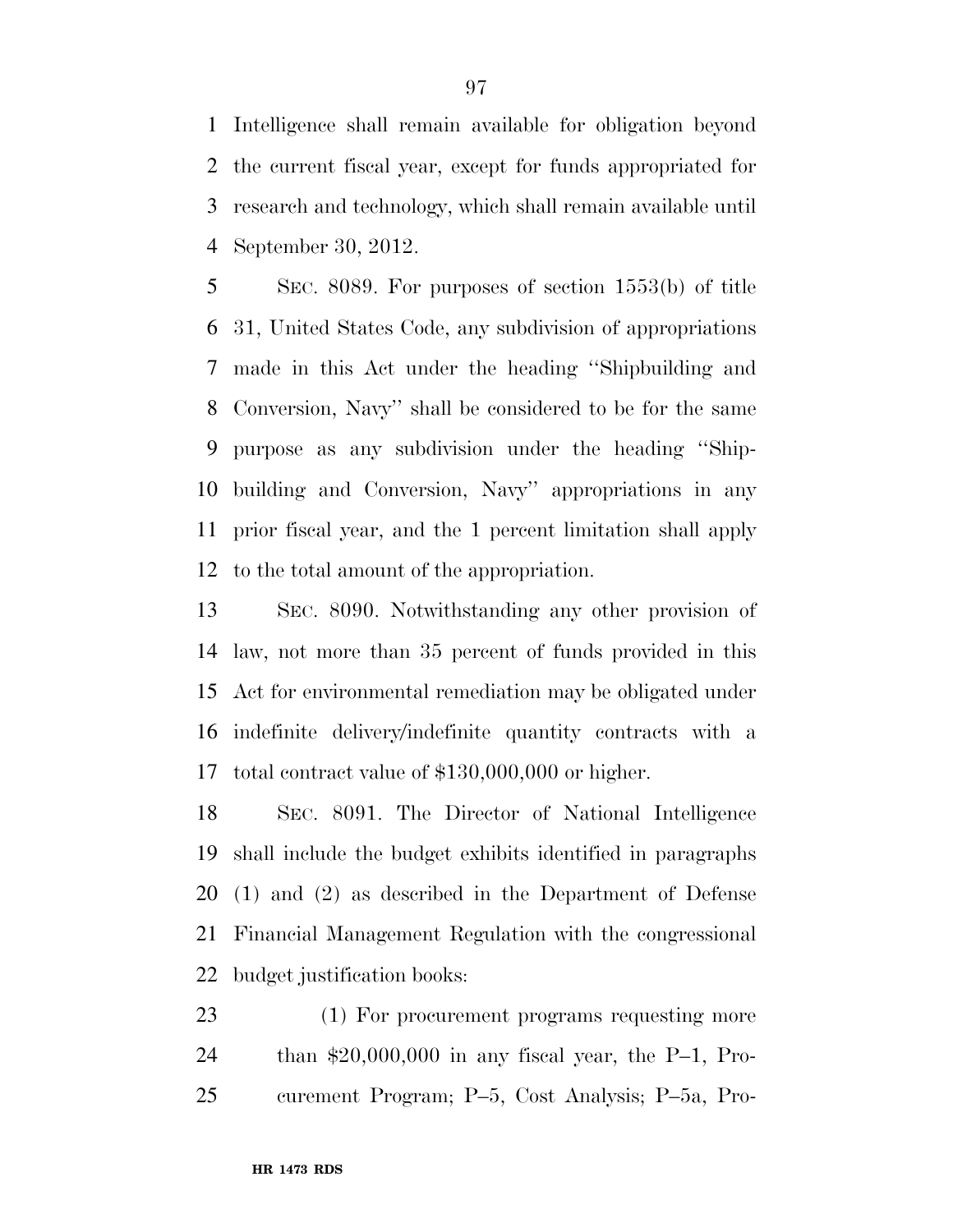curement History and Planning; P–21, Production Schedule; and P–40, Budget Item Justification. (2) For research, development, test and evalua- tion projects requesting more than \$10,000,000 in any fiscal year, the R–1, RDT&E Program; R–2, RDT&E Budget Item Justification; R–3, RDT&E Project Cost Analysis; and R–4, RDT&E Program Schedule Profile.

 SEC. 8092. The Secretary of Defense shall create a major force program category for space for each future- years defense program of the Department of Defense sub- mitted to Congress under section 221 of title 10, United States Code, during fiscal year 2011. The Secretary of De- fense shall designate an official in the Office of the Sec- retary of Defense to provide overall supervision of the preparation and justification of program recommendations and budget proposals to be included in such major force program category.

 SEC. 8093. (a) Not later than 60 days after enact- ment of this Act, the Office of the Director of National Intelligence shall submit a report to the congressional in- telligence committees to establish the baseline for applica- tion of reprogramming and transfer authorities for fiscal year 2011: *Provided*, That the report shall include—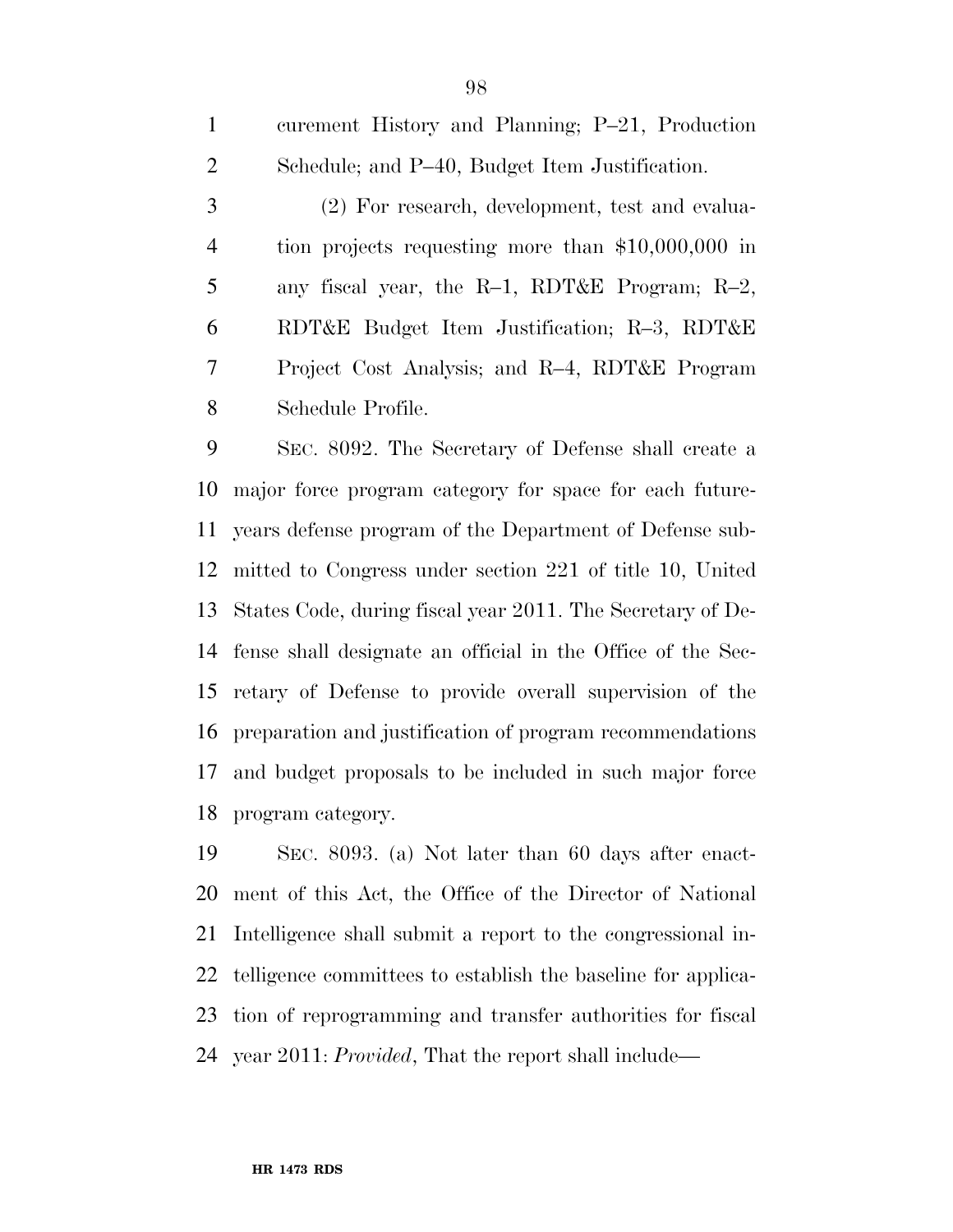| $\mathbf{1}$   | (1) a table for each appropriation with a sepa-     |
|----------------|-----------------------------------------------------|
| 2              | rate column to display the President's budget re-   |
| 3              | quest, adjustments made by Congress, adjustments    |
| $\overline{4}$ | due to enacted rescissions, if appropriate, and the |
| 5              | fiscal year enacted level;                          |
| 6              | $(2)$ a delineation in the table for each appro-    |
|                | priation by Expenditure Center and project; and     |
|                |                                                     |

 (3) an identification of items of special congres-sional interest.

 (b) None of the funds provided for the National Intel- ligence Program in this Act shall be available for re- programming or transfer until the report identified in sub- section (a) is submitted to the congressional intelligence committees, unless the Director of National Intelligence certifies in writing to the congressional intelligence com- mittees that such reprogramming or transfer is necessary as an emergency requirement.

 SEC. 8094. The Director of National Intelligence shall submit to Congress each year, at or about the time that the President's budget is submitted to Congress that year under section 1105(a) of title 31, United States Code, a future-years intelligence program (including asso- ciated annexes) reflecting the estimated expenditures and proposed appropriations included in that budget. Any such future-years intelligence program shall cover the fiscal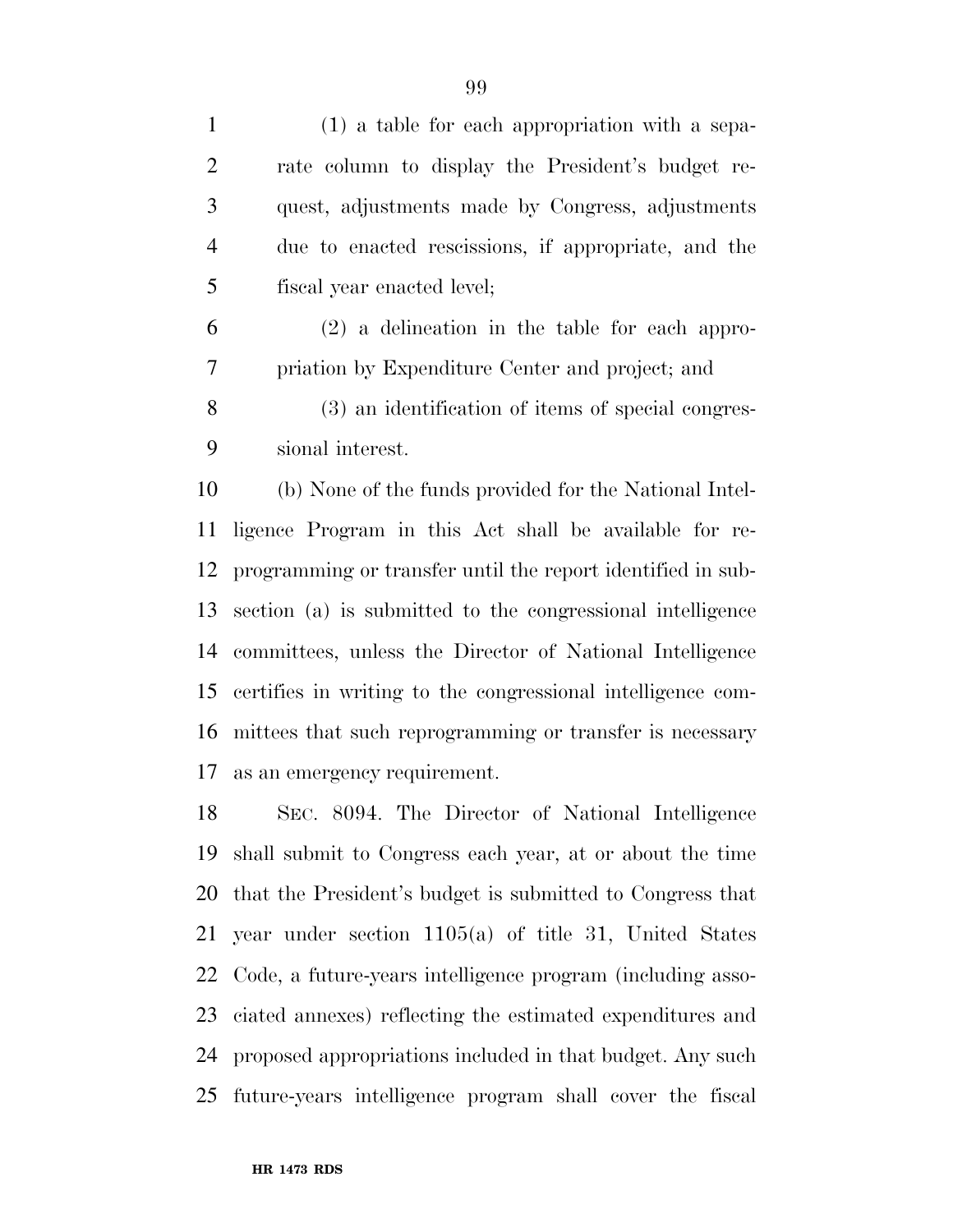year with respect to which the budget is submitted and at least the four succeeding fiscal years.

 SEC. 8095. For the purposes of this Act, the term ''congressional intelligence committees'' means the Perma- nent Select Committee on Intelligence of the House of Representatives, the Select Committee on Intelligence of the Senate, the Subcommittee on Defense of the Com- mittee on Appropriations of the House of Representatives, and the Subcommittee on Defense of the Committee on Appropriations of the Senate.

 SEC. 8096. The Department of Defense shall con- tinue to report incremental contingency operations costs for Operation New Dawn and Operation Enduring Free- dom on a monthly basis in the Cost of War Execution Report as prescribed in the Department of Defense Finan- cial Management Regulation Department of Defense In- struction 7000.14, Volume 12, Chapter 23 ''Contingency Operations'', Annex 1, dated September 2005.

 SEC. 8097. The amounts appropriated in title II of this Act are hereby reduced by \$1,983,000,000 to reflect excess cash balances in Department of Defense Working Capital Funds, as follows: (1) From ''Operation and Main- tenance, Army'', \$700,000,000; and (2) From ''Operation and Maintenance, Defense-Wide'', \$1,283,000,000.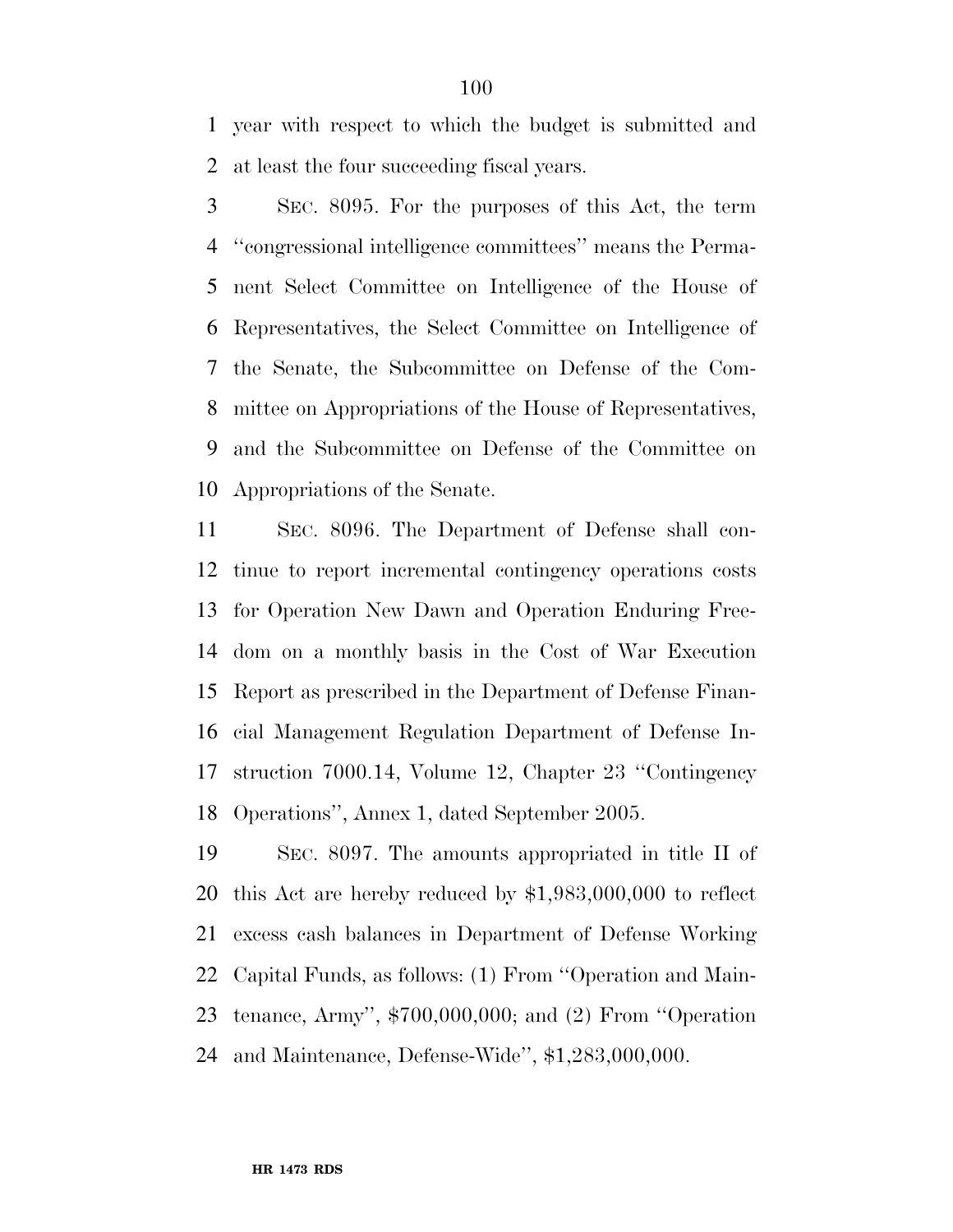#### 1 (INCLUDING TRANSFER OF FUNDS)

 SEC. 8098. During the current fiscal year, not to ex- ceed \$11,000,000 from each of the appropriations made in title II of this Act for ''Operation and Maintenance, Army'', ''Operation and Maintenance, Navy'', and ''Oper- ation and Maintenance, Air Force'' may be transferred by the military department concerned to its central fund es- tablished for Fisher Houses and Suites pursuant to sec-tion 2493(d) of title 10, United States Code.

# **(INCLUDING TRANSFER OF FUNDS)**

 SEC. 8099. Of the funds appropriated in the Intel- ligence Community Management Account for the Program Manager for the Information Sharing Environment, \$24,000,000 is available for transfer by the Director of National Intelligence to other departments and agencies for purposes of Government-wide information sharing ac- tivities: *Provided*, That funds transferred under this provi- sion are to be merged with and available for the same pur- poses and time period as the appropriation to which trans- ferred: *Provided further*, That the Office of Management and Budget must approve any transfers made under this provision.

 SEC. 8100. Funds appropriated by this Act for oper- ation and maintenance may be available for the purpose of making remittances to the Defense Acquisition Work-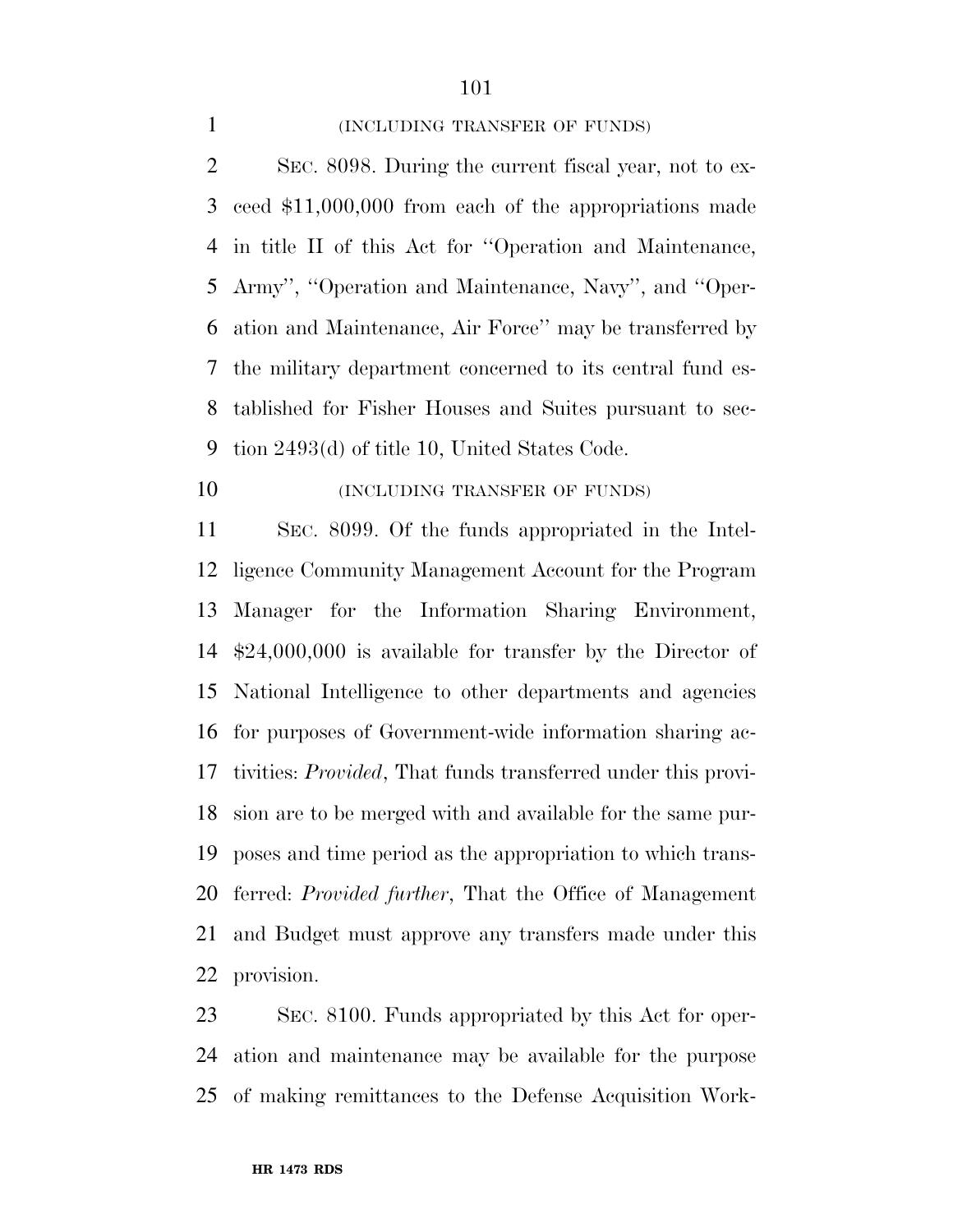SEC. 8101. (a) Any agency receiving funds made available in this Act, shall, subject to subsections (b) and (c), post on the public website of that agency any report required to be submitted by the Congress in this or any other Act, upon the determination by the head of the agen- cy that it shall serve the national interest. (2) the report contains proprietary information. SEC. 8102. (a) None of the funds appropriated or (1) enter into any agreement with any of its

(b) Subsection (a) shall not apply to a report if—

 (1) the public posting of the report com-promises national security; or

 (c) The head of the agency posting such report shall do so only after such report has been made available to the requesting Committee or Committees of Congress for no less than 45 days.

 otherwise made available by this Act may be expended for any Federal contract for an amount in excess of \$1,000,000 unless the contractor agrees not to—

 employees or independent contractors that requires, as a condition of employment, that the employee or independent contractor agree to resolve through ar-bitration any claim under title VII of the Civil

force Development Fund in accordance with the require-

ments of section 1705 of title 10, United States Code.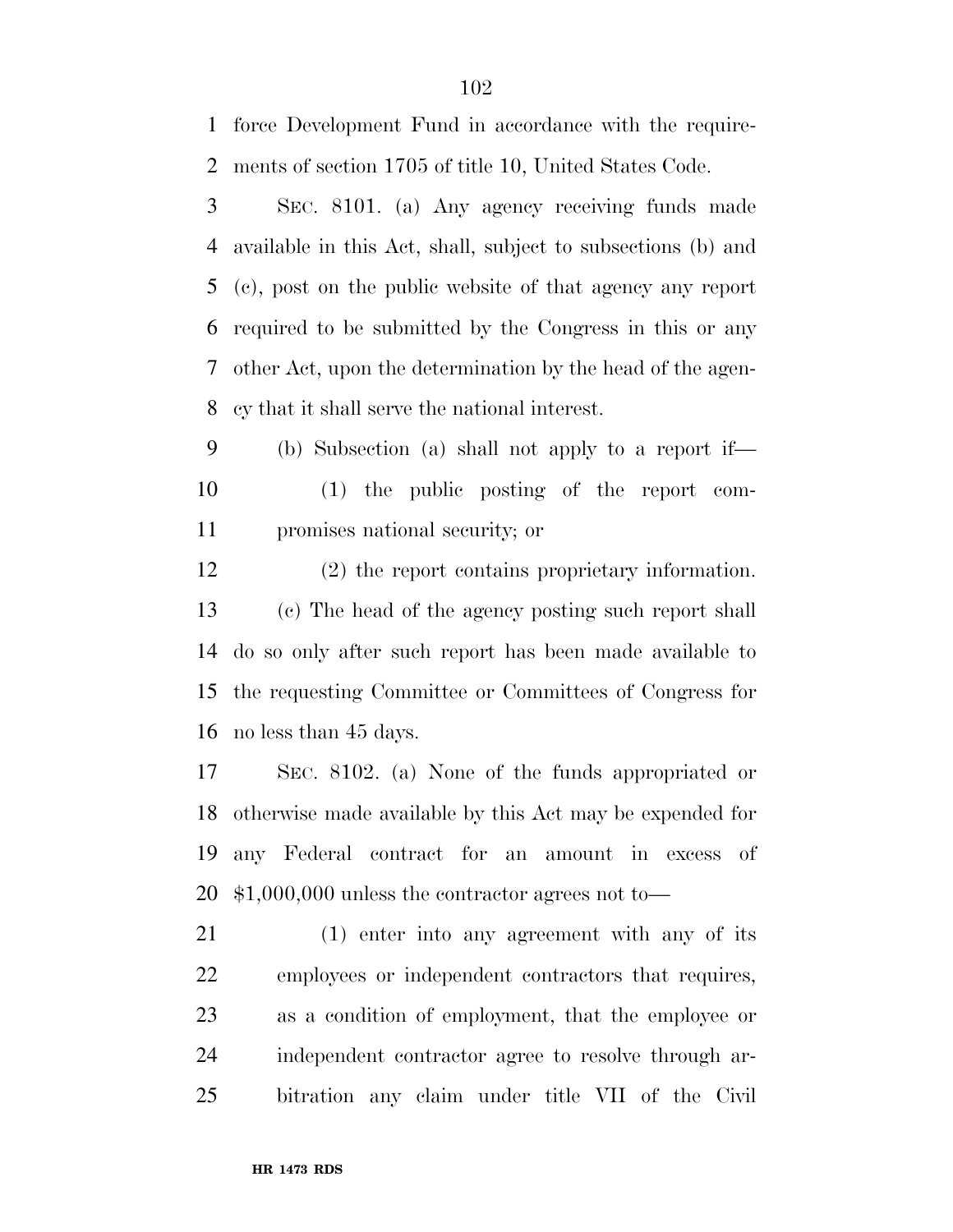Rights Act of 1964 or any tort related to or arising out of sexual assault or harassment, including as- sault and battery, intentional infliction of emotional distress, false imprisonment, or negligent hiring, su-pervision, or retention; or

 (2) take any action to enforce any provision of an existing agreement with an employee or inde- pendent contractor that mandates that the employee or independent contractor resolve through arbitra- tion any claim under title VII of the Civil Rights Act of 1964 or any tort related to or arising out of sex- ual assault or harassment, including assault and battery, intentional infliction of emotional distress, false imprisonment, or negligent hiring, supervision, or retention.

 (b) None of the funds appropriated or otherwise made available by this Act may be expended for any Fed- eral contract unless the contractor certifies that it requires each covered subcontractor to agree not to enter into, and not to take any action to enforce any provision of, any agreement as described in paragraphs (1) and (2) of sub- section (a), with respect to any employee or independent contractor performing work related to such subcontract. For purposes of this subsection, a ''covered subcon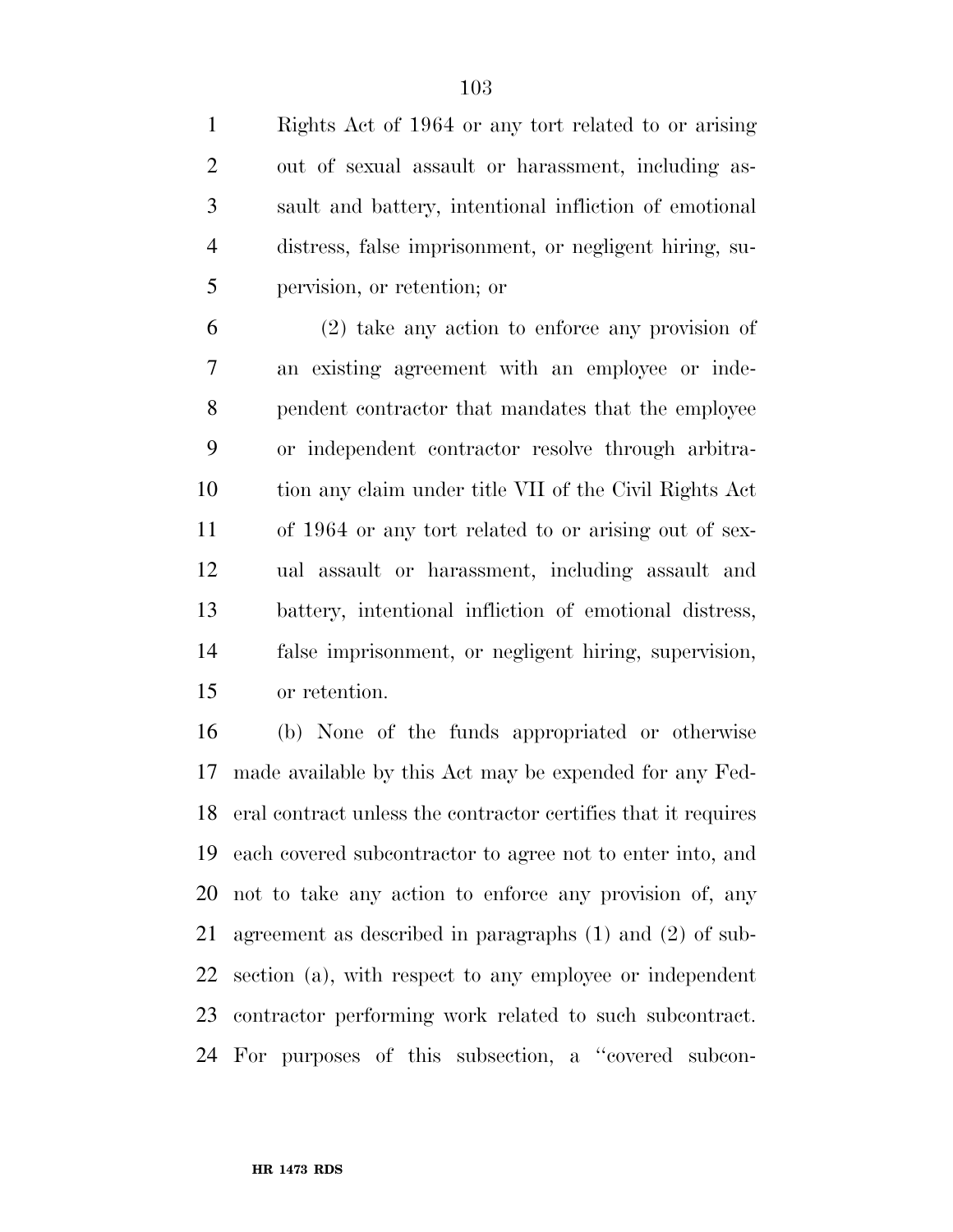tractor'' is an entity that has a subcontract in excess of \$1,000,000 on a contract subject to subsection (a).

 (c) The prohibitions in this section do not apply with respect to a contractor's or subcontractor's agreements with employees or independent contractors that may not be enforced in a court of the United States.

 (d) The Secretary of Defense may waive the applica- tion of subsection (a) or (b) to a particular contractor or subcontractor for the purposes of a particular contract or subcontract if the Secretary or the Deputy Secretary per- sonally determines that the waiver is necessary to avoid harm to national security interests of the United States, and that the term of the contract or subcontract is not longer than necessary to avoid such harm. The determina- tion shall set forth with specificity the grounds for the waiver and for the contract or subcontract term selected, and shall state any alternatives considered in lieu of a waiver and the reasons each such alternative would not avoid harm to national security interests of the United States. The Secretary of Defense shall transmit to Con- gress, and simultaneously make public, any determination under this subsection not less than 15 business days be- fore the contract or subcontract addressed in the deter-mination may be awarded.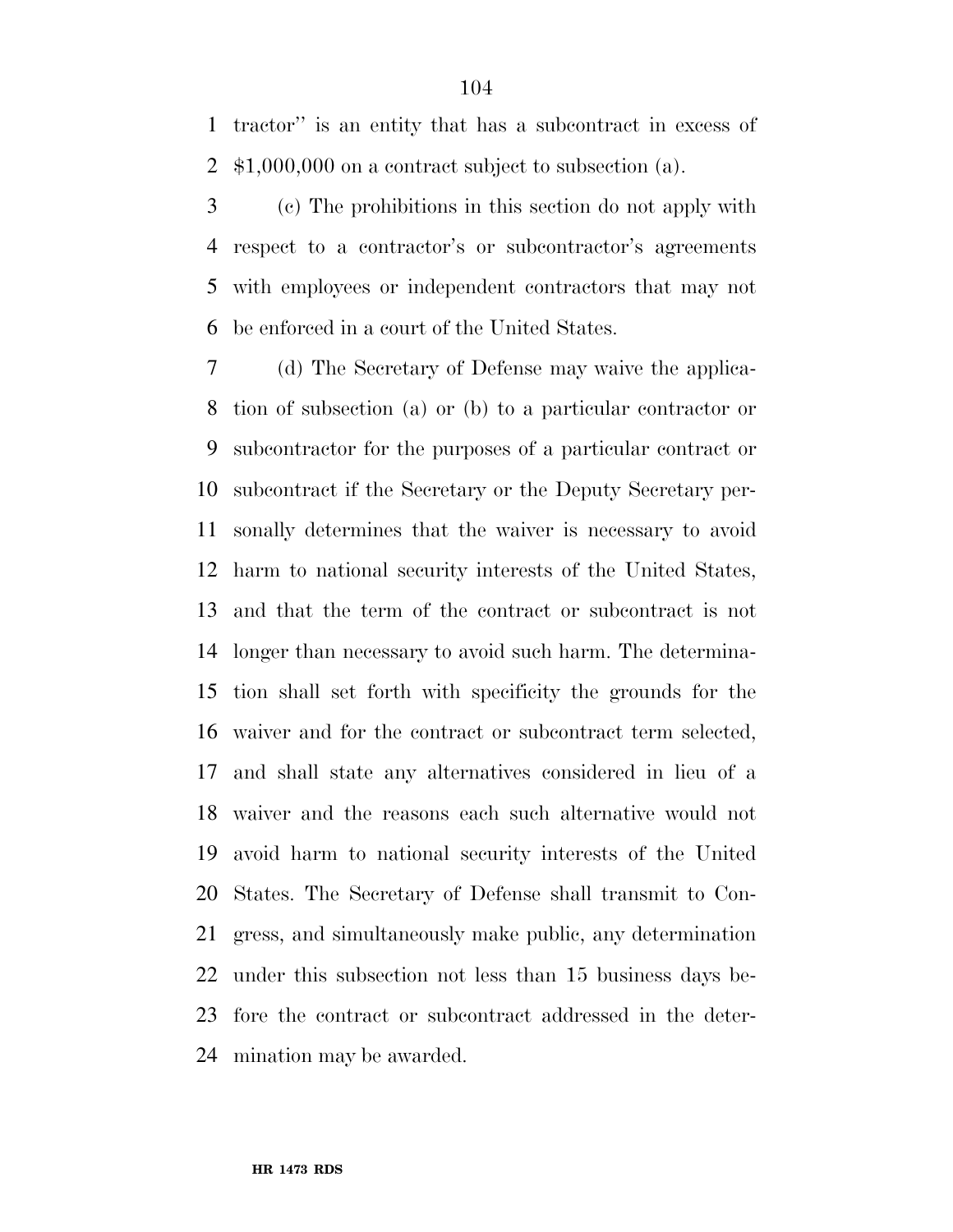(e) By March 1, 2011, or within 60 days after enact- ment of this Act, whichever is later, the Government Ac- countability Office shall submit a report to the Congress evaluating the effect that the requirements of this section have had on national security, including recommendations, if any, for changes to these requirements.

 SEC. 8103. (a) PROHIBITION ON CONVERSION OF FUNCTIONS PERFORMED BY FEDERAL EMPLOYEES TO CONTRACTOR PERFORMANCE.—None of the funds appro- priated by this Act or otherwise available to the Depart- ment of Defense may be used to begin or announce the competition to award to a contractor or convert to per- formance by a contractor any functions performed by Fed- eral employees pursuant to a study conducted under Office of Management and Budget (OMB) Circular A–76.

 (b) EXCEPTION.—The prohibition in subsection (a) shall not apply to the award of a function to a contractor or the conversion of a function to performance by a con- tractor pursuant to a study conducted under Office of Management and Budget (OMB) Circular A–76 once all reporting and certifications required by section 325 of the National Defense Authorization Act for Fiscal Year 2010 (Public Law 111–84) have been satisfactorily completed. SEC. 8104. (a)(1) No National Intelligence Program funds appropriated in this Act may be used for a mission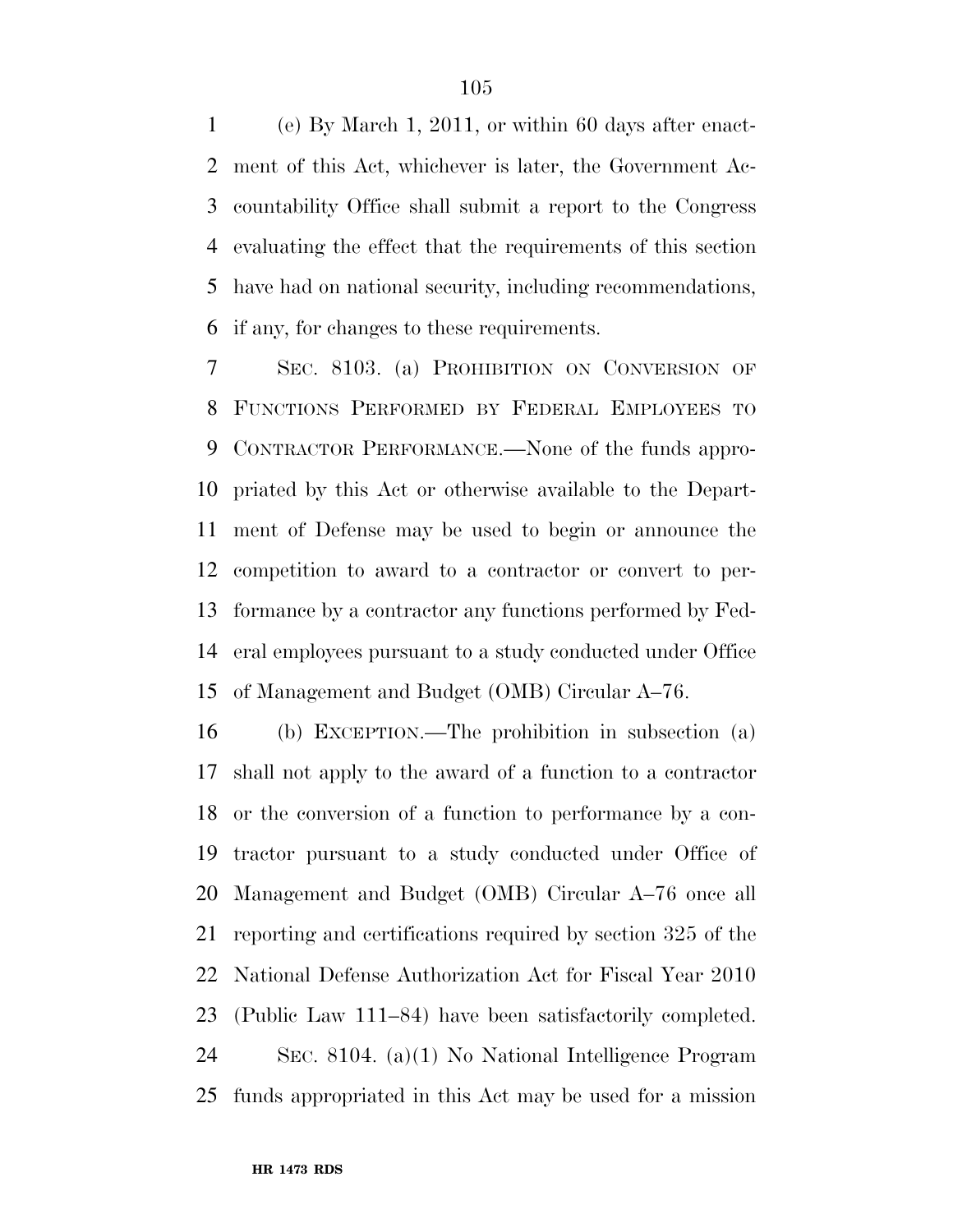critical or mission essential business management infor- mation technology system that is not registered with the Director of National Intelligence. A system shall be con- sidered to be registered with that officer upon the fur- nishing notice of the system, together with such informa- tion concerning the system as the Director of the Business Transformation Office may prescribe.

 (2) During the current fiscal year no funds may be obligated or expended for a financial management auto- mated information system, a mixed information system supporting financial and non-financial systems, or a busi- ness system improvement of more than \$3,000,000, within the Intelligence Community without the approval of the Business Transformation Office, and the designated Intel-ligence Community functional lead element.

 (b) The Director of the Business Transformation Of- fice shall provide the congressional intelligence committees a semi-annual report of approvals under paragraph (1) no later than March 30 and September 30 of each year. The report shall include the results of the Business Trans- formation Investment Review Board's semi-annual activi- ties, and each report shall certify that the following steps have been taken for systems approved under paragraph 24  $(1)$ :

(1) Business process reengineering.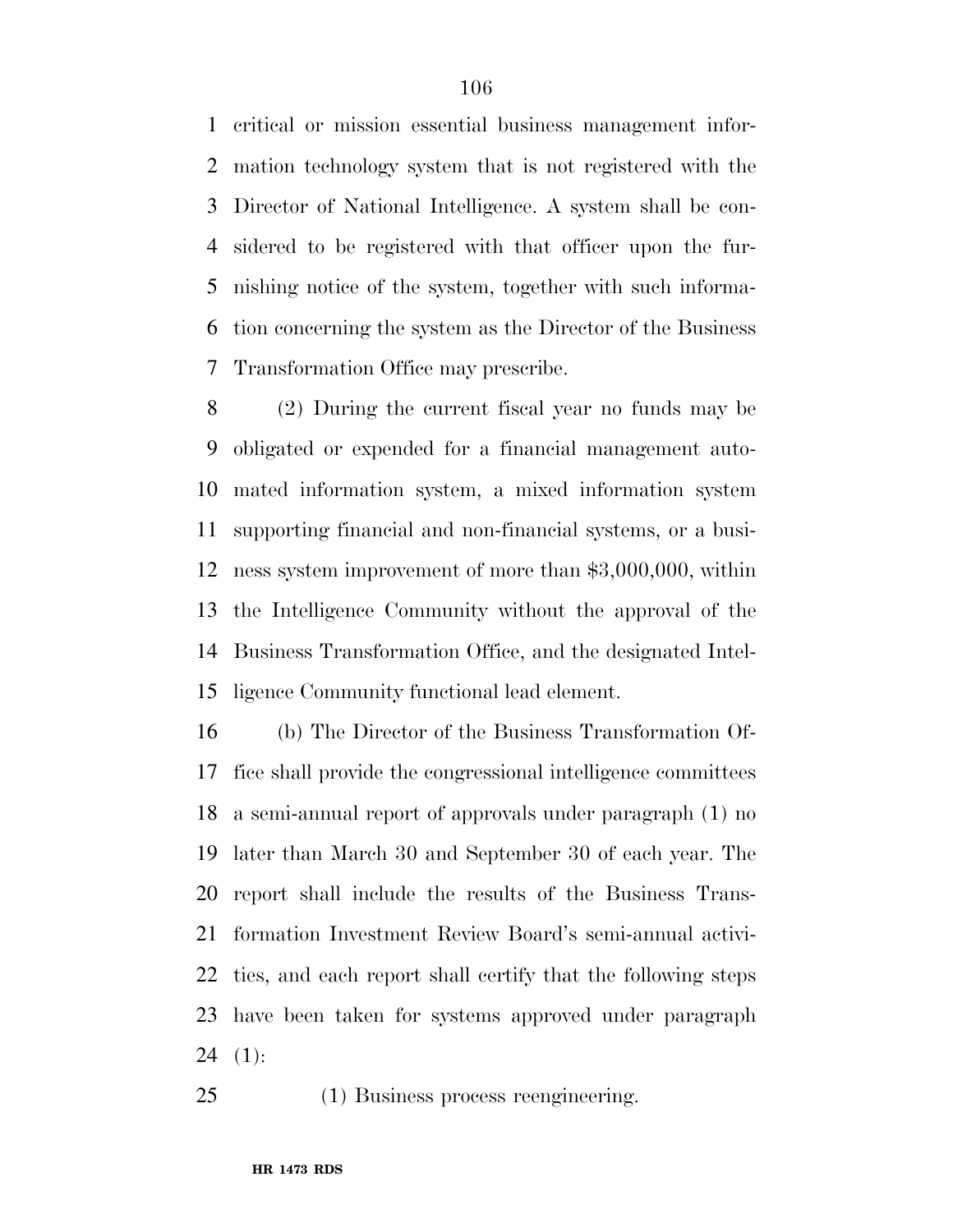(2) An analysis of alternatives and an economic analysis that includes a calculation of the return on investment. (3) Assurance the system is compatible with the enterprise-wide business architecture. (4) Performance measures. (5) An information assurance strategy con- sistent with the Chief Information Officer of the In- telligence Community. (c) This section shall not apply to any programmatic or analytic systems or programmatic or analytic system improvements. **(INCLUDING TRANSFER OF FUNDS)**  SEC. 8105. Of the funds appropriated in this Act for the Office of the Director of National Intelligence, \$50,000,000, may be transferred to appropriations avail- able to the Central Intelligence Agency, the National Secu- rity Agency, and the National Geospatial Intelligence Agency, the Defense Intelligence Agency and the National Reconnaissance Office for the Business Transformation Transfer Funds, to be merged with and to be available for the same time period and the same purposes as the appropriation to which transferred: *Provided,* That the transfer authority provided under this provision is in addi-

tion to any other transfer authority contained in this Act.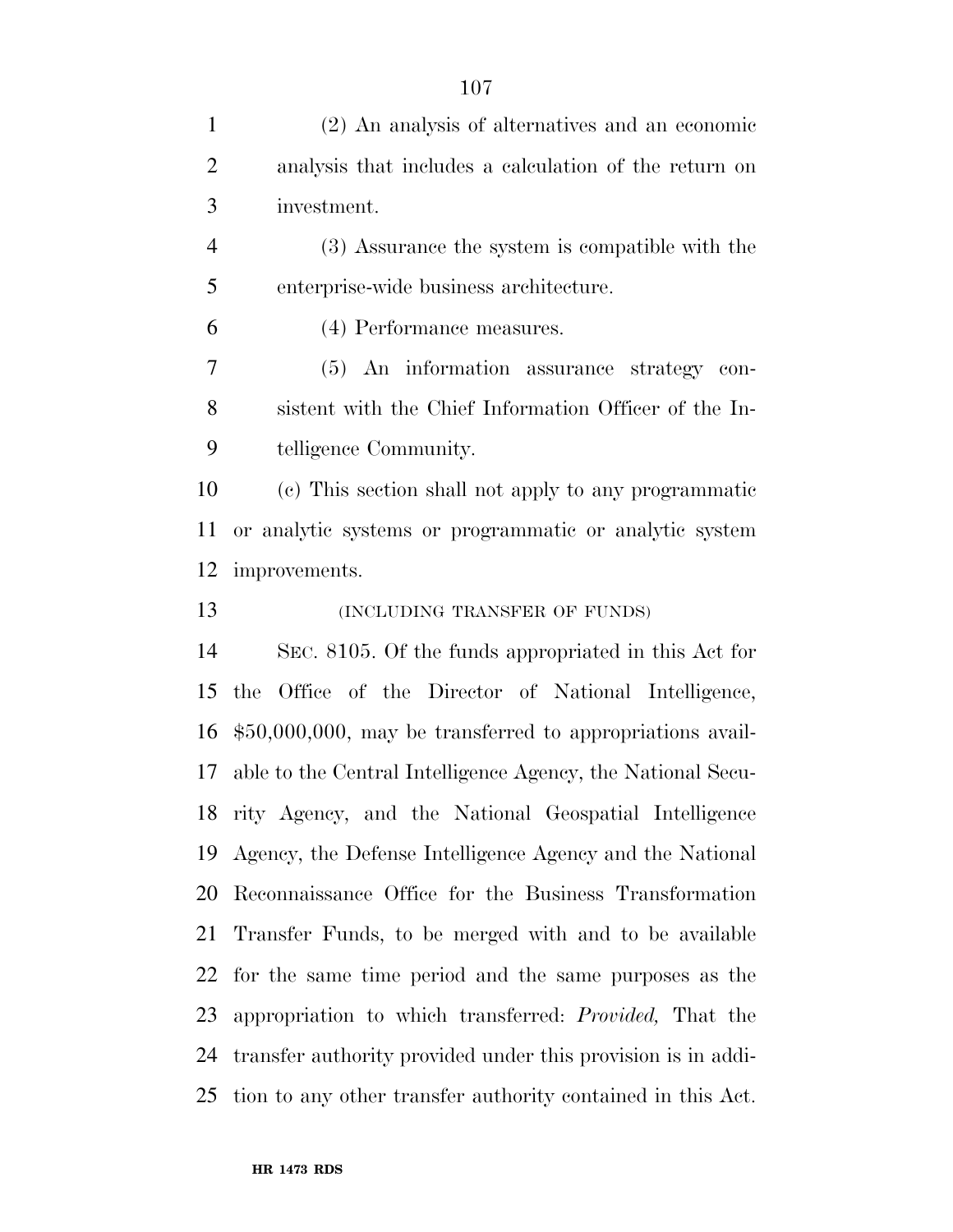#### 1 (INCLUDING TRANSFER OF FUNDS)

 SEC. 8106. In addition to funds made available else- where in this Act, there is hereby appropriated \$538,875,000, to remain available until transferred: *Pro- vided*, That these funds are appropriated to the ''Tanker Replacement Transfer Fund'' (referred to as ''the Fund'' elsewhere in this section): *Provided further*, That the Sec- retary of the Air Force may transfer amounts in the Fund to ''Operation and Maintenance, Air Force'', ''Aircraft Procurement, Air Force'', and ''Research, Development, Test and Evaluation, Air Force'', only for the purposes of proceeding with a tanker acquisition program: *Provided further*, That funds transferred shall be merged with and be available for the same purposes and for the same time period as the appropriations or fund to which transferred: *Provided further*, That this transfer authority is in addi- tion to any other transfer authority available to the De- partment of Defense: *Provided further*, That the Secretary of the Air Force shall, not fewer than 15 days prior to making transfers using funds provided in this section, no- tify the congressional defense committees in writing of the details of any such transfer: *Provided further*, That the Secretary shall submit a report no later than 30 days after the end of each fiscal quarter to the congressional defense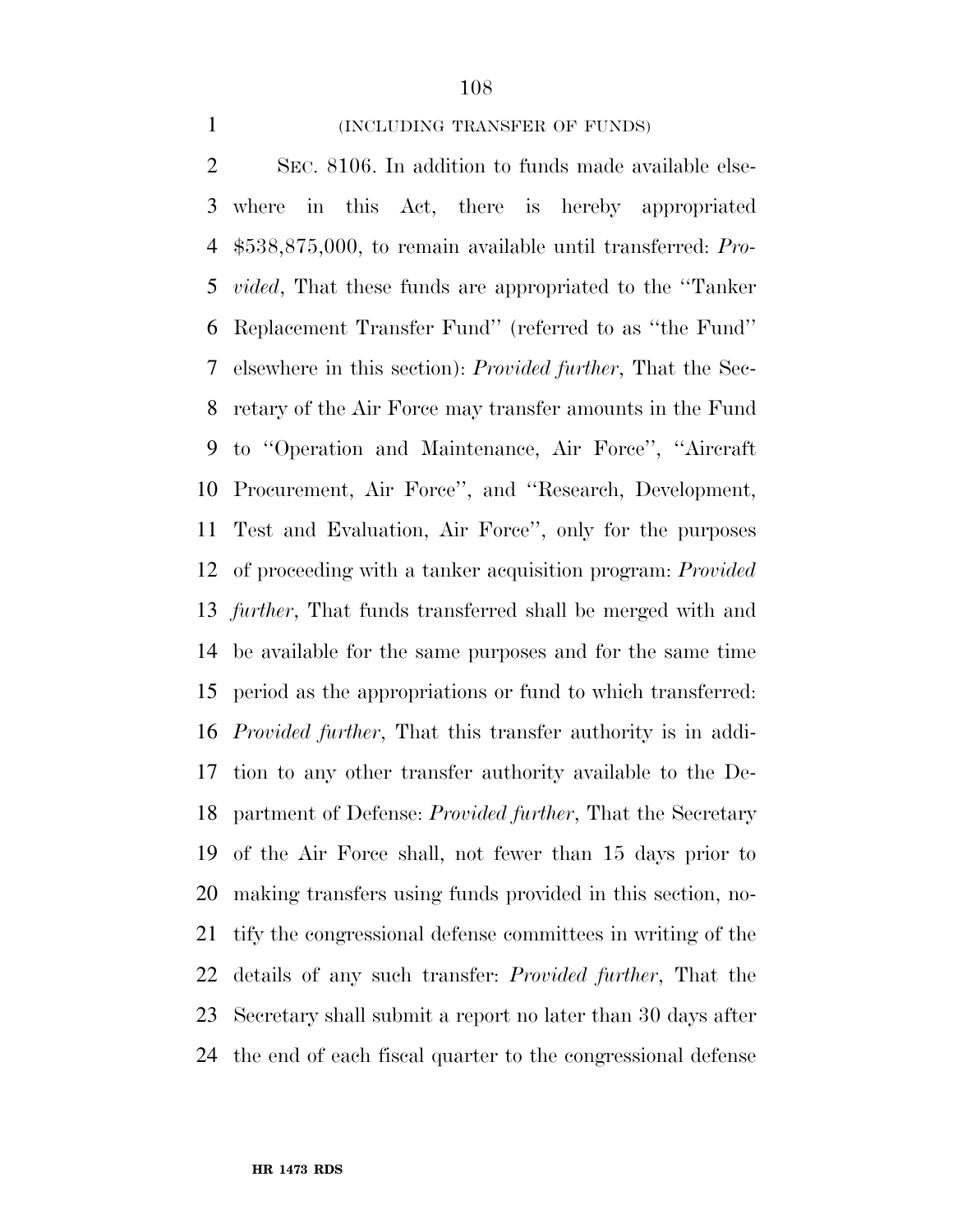committees summarizing the details of the transfer of funds from this appropriation.

## (INCLUDING TRANSFER OF FUNDS)

 SEC. 8107. From within the funds appropriated for operation and maintenance for the Defense Health Pro- gram in this Act, up to \$132,200,000, shall be available for transfer to the Joint Department of Defense-Depart- ment of Veterans Affairs Medical Facility Demonstration Fund in accordance with the provisions of section 1704 of the National Defense Authorization Act for Fiscal Year 2010, Public Law 111–84: *Provided,* That for purposes of section 1704(b), the facility operations funded are oper- ations of the integrated Captain James A. Lovell Federal Health Care Center, consisting of the North Chicago Vet- erans Affairs Medical Center, the Navy Ambulatory Care Center, and supporting facilities designated as a combined Federal medical facility as described by section 706 of Public Law 110–417: *Provided further,* That additional funds may be transferred from funds appropriated for op- eration and maintenance for the Defense Health Program to the Joint Department of Defense-Department of Vet- erans Affairs Medical Facility Demonstration Fund upon written notification by the Secretary of Defense to the Committees on Appropriations of the House of Represent-atives and the Senate.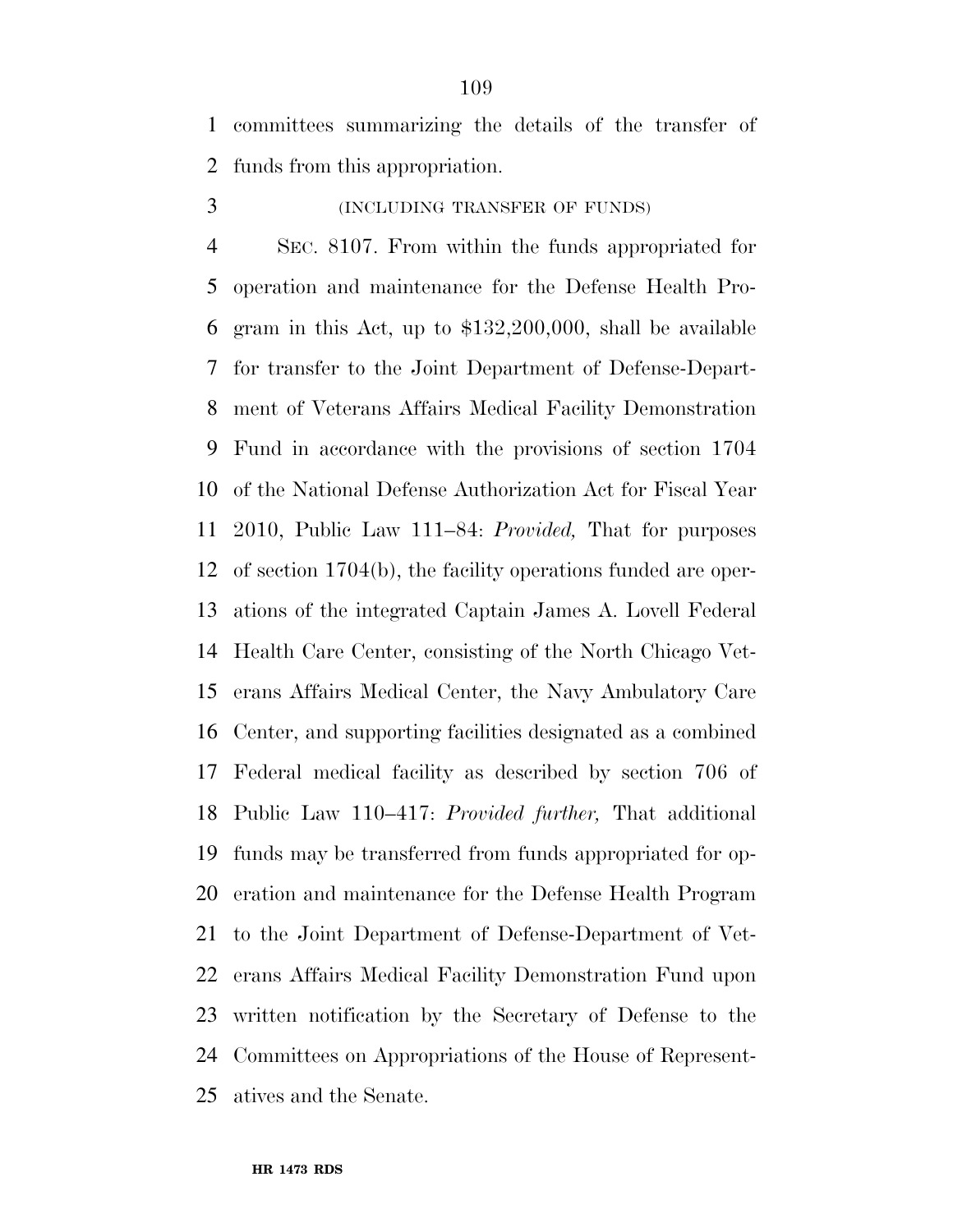SEC. 8108. (a) Of the amounts made available in this Act under the heading ''Operation and Maintenance, Navy'', not less than \$2,000,000, shall be made available for leveraging the Army's Contractor Manpower Reporting Application, modified as appropriate for Service-specific requirements, for documenting the number of full-time contractor employees (or its equivalent) pursuant to United States Code title 10, section 2330a(c) and meeting the requirements of United States Code title 10, section 2330a(e) and United States Code title 10, section 235. (b) Of the amounts made available in this Act under the heading ''Operation and Maintenance, Air Force'', not less than \$2,000,000 shall be made available for leveraging the Army's Contractor Manpower Reporting Application, modified as appropriate for Service-specific requirements, for documenting the number of full-time contractor employees (or its equivalent) pursuant to United States Code title 10 section 2330a(c) and meeting the requirements of United States Code title 10, section 2330a(e) and United States Code title 10, section 235. (c) The Secretaries of the Army, Navy, Air Force, and the Directors of the Defense Agencies and Field Ac- tivities (in coordination with the appropriate Principal Staff Assistant), in coordination with the Under Secretary of Defense for Personnel and Readiness, shall report to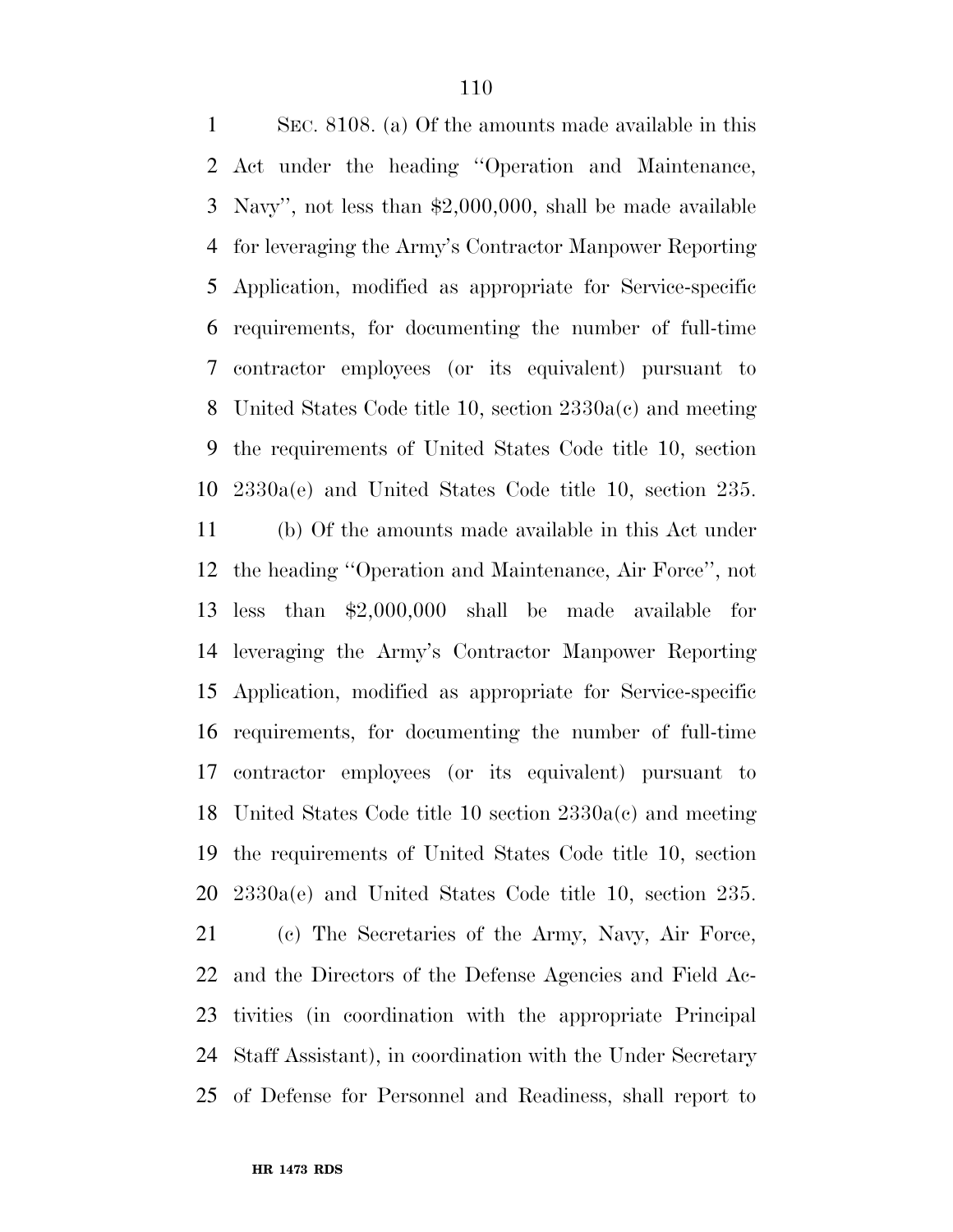the congressional defense committees within 60 days of enactment of this Act their plan for documenting the num- ber of full-time contractor employees (or its equivalent), as required by United States Code title 10, section 2330a.

## (INCLUDING TRANSFER OF FUNDS)

 SEC. 8109. In addition to amounts provided else- where in this Act, there is appropriated \$250,000,000, for an additional amount for ''Operation and Maintenance, Defense-Wide'', to be available until expended: *Provided*, That such funds shall only be available to the Secretary of Defense, acting through the Office of Economic Adjust- ment of the Department of Defense, or for transfer to the Secretary of Education, notwithstanding any other provi- sion of law, to make grants, conclude cooperative agree- ments, or supplement other Federal funds to construct, renovate, repair, or expand elementary and secondary pub- lic schools on military installations in order to address ca- pacity or facility condition deficiencies at such schools: *Provided further*, That in making such funds available, the Office of Economic Adjustment or the Secretary of Edu- cation shall give priority consideration to those military installations with schools having the most serious capacity or facility condition deficiencies as determined by the Sec-retary of Defense.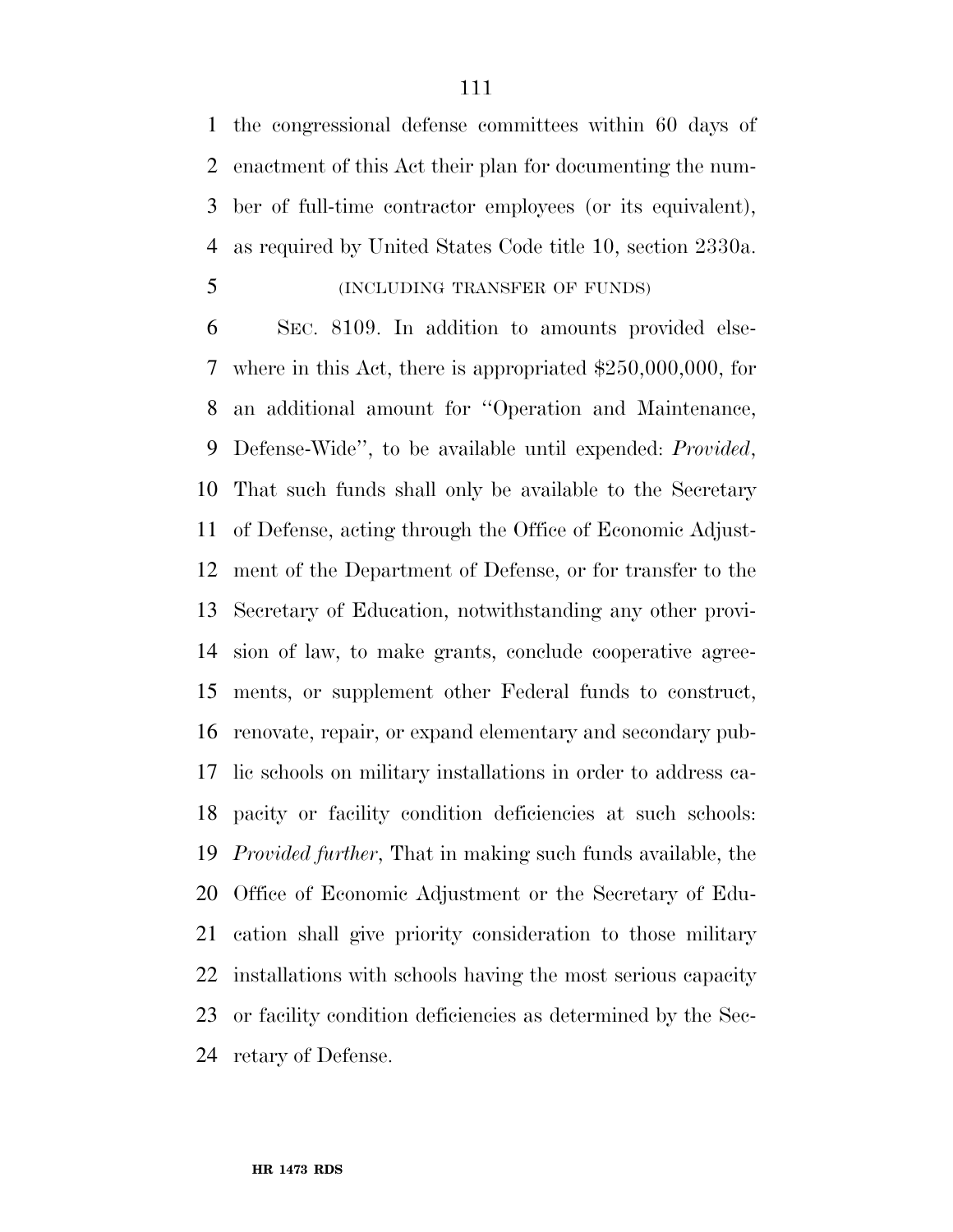SEC. 8110. In addition to amounts provided else- where in this Act, there is appropriated \$300,000,000, for an additional amount for ''Operation and Maintenance, Defense-Wide'', to remain available until expended. Such funds may be available for the Office of Economic Adjust- ment, notwithstanding any other provision of law, for transportation infrastructure improvements associated with medical facilities related to recommendations of the Defense Base Closure and Realignment Commission.

 SEC. 8111. Section 310(b) of the Supplemental Ap- propriations Act, 2009 (Public Law 111–32; 124 Stat. 1871) is amended by striking ''1 year'' both places it ap-pears and inserting ''2 years''.

 SEC. 8112. The Office of the Director of National Intelligence shall not employ more Senior Executive em- ployees than are specified in the classified annex: *Pro- vided,* That not later than 90 days after enactment of this Act, the Director of National Intelligence shall certify that the Office of the Director of National Intelligence selects individuals for Senior Executive positions in a manner consistent with statutes, regulations, and the requirements of other Federal agencies in making such appointments and will submit its policies and procedures related to the appointment of personnel to Senior Executive positions to the congressional intelligence oversight committees.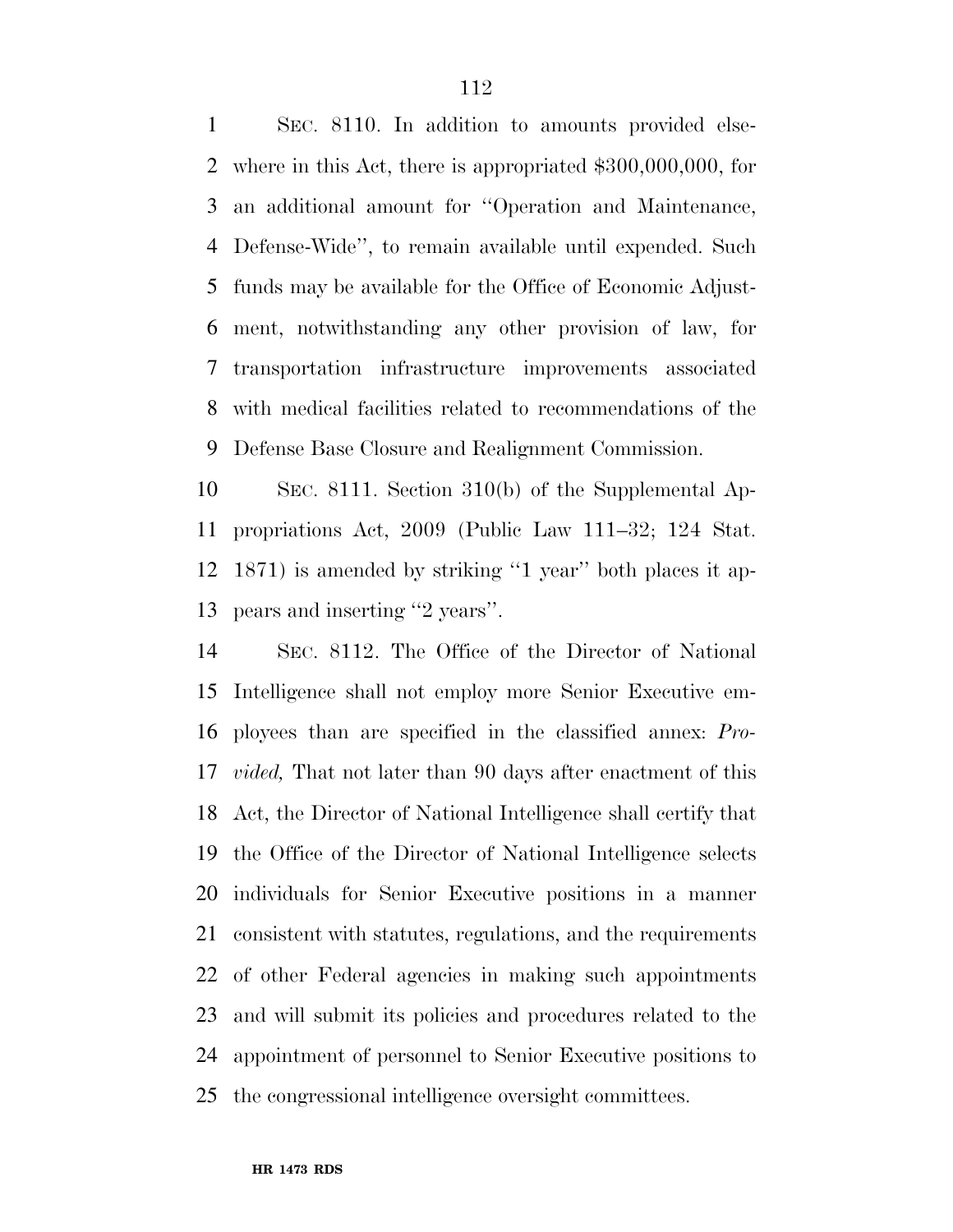SEC. 8113. For all major defense acquisition pro- grams for which the Department of Defense plans to pro- ceed to source selection during the current fiscal year, the Secretary of Defense shall perform an assessment of the winning bidder to determine whether or not the proposed costs are realistic and reasonable with respect to proposed development and production costs. The Secretary of De- fense shall provide a report of these assessments, to spe- cifically include whether any cost assessments determined that such proposed costs were unreasonable or unrealistic, to the congressional defense committees not later than 60 days after enactment of this Act and on a quarterly basis thereafter.

 SEC. 8114. (a) The Deputy Under Secretary of De- fense for Installations and Environment, in collaboration with the Secretary of Energy, shall conduct energy secu- rity pilot projects at facilities of the Department of De-fense.

 (b) In addition to the amounts provided elsewhere in this Act, \$20,000,000, is appropriated to the Department of Defense for ''Operation and Maintenance, Defense- Wide'' for energy security pilot projects under subsection (a).

 SEC. 8115. None of the funds appropriated or other-wise made available by this Act may be obligated or ex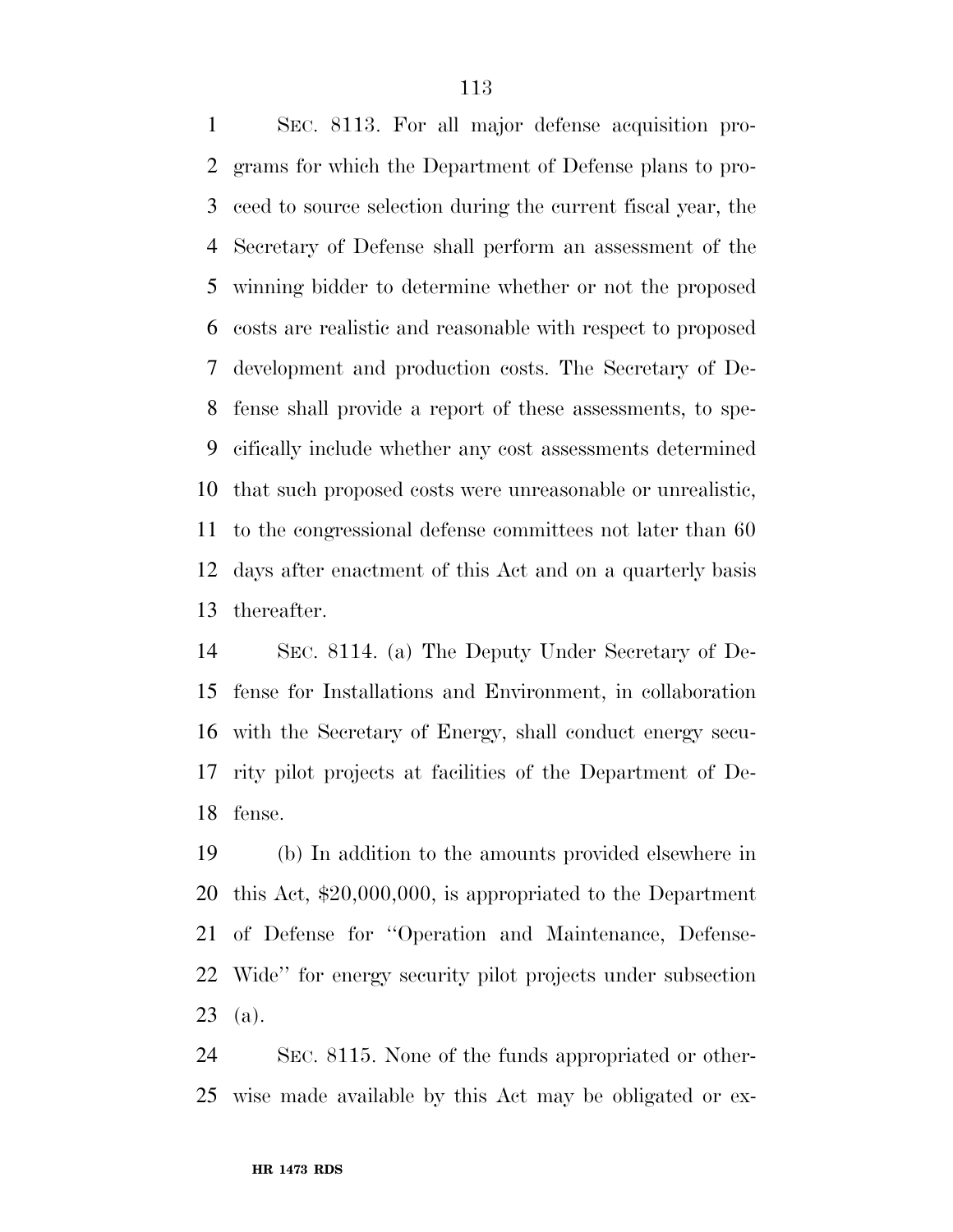pended to pay a retired general or flag officer to serve as a senior mentor advising the Department of Defense unless such retired officer files a Standard Form 278 (or successor form concerning public financial disclosure under part 2634 of title 5, Code of Federal Regulations) to the Office of Government Ethics.

 SEC. 8116. Not later than 180 days after the date of the enactment of this Act, the Secretary of Defense, the Chief of the Air Force Reserve, and the Director of the National Guard Bureau, in collaboration with the Sec- retary of Agriculture and the Secretary of the Interior, shall submit to the Committees on Appropriations of the House and Senate, the House Committee on Agriculture, the Senate Committee on Agriculture, Nutrition and For- estry, the House Committee on Natural Resources, and the Senate Committee on Energy and Natural Resources a report of firefighting aviation assets. The report re- quired under this section shall include each of the fol-lowing:

 (1) A description of the programming details necessary to obtain an appropriate mix of fixed wing and rotor wing firefighting assets needed to produce an effective aviation resource base to support the wildland fire management program into the future. Such programming details shall include the acquisi-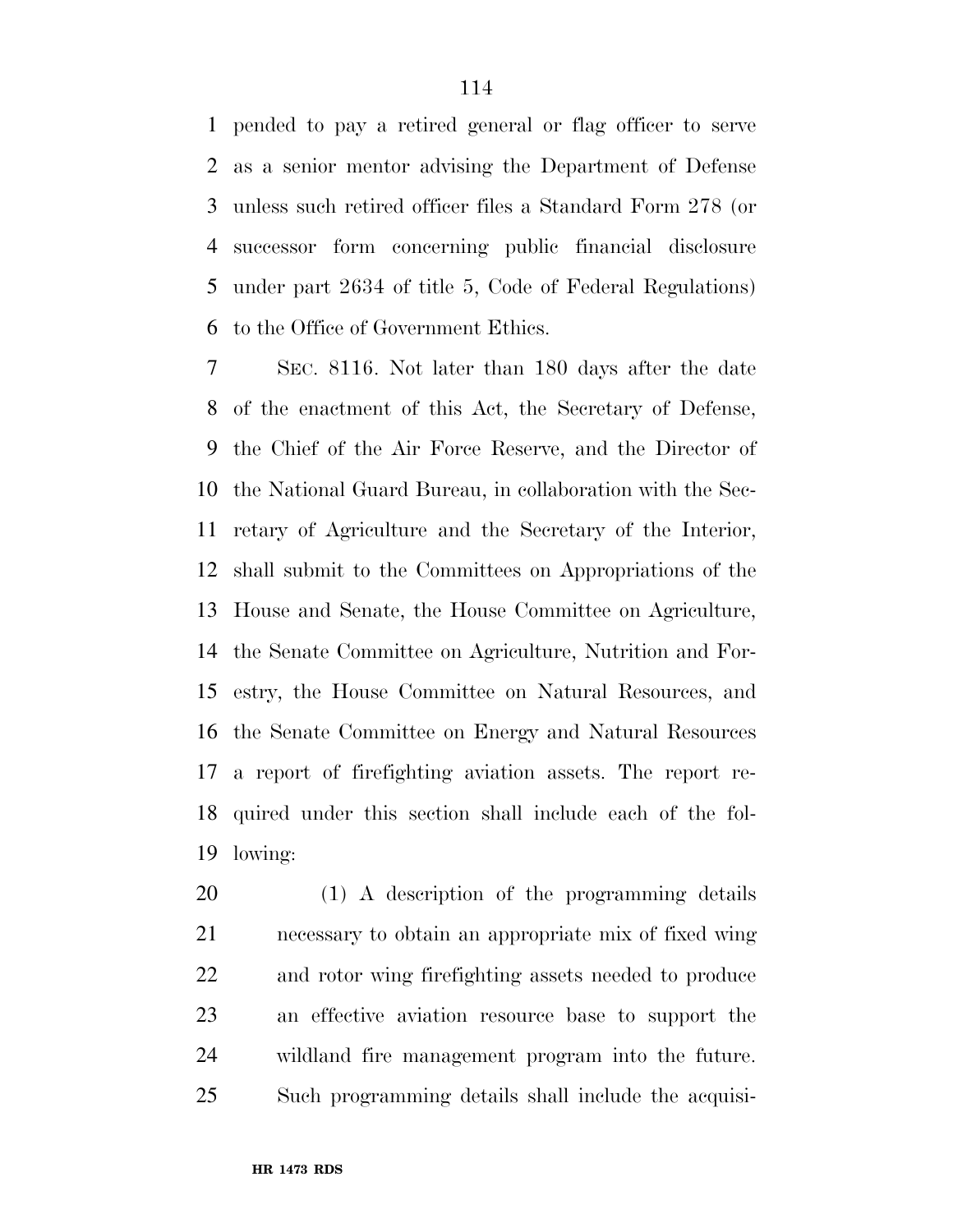| $\mathbf{1}$   | tion and contracting needs of the mix of aviation re-                     |
|----------------|---------------------------------------------------------------------------|
| $\overline{2}$ | sources fleet, including the acquisition of up to 24                      |
| 3              | C-130Js equipped with the Mobile Airborne Fire                            |
| $\overline{4}$ | Fighting System II (in this section referred to as                        |
| 5              | "MAFFS"), to be acquired over several fiscal years                        |
| 6              | starting in fiscal year 2012.                                             |
| 7              | (2) The costs associated with acquisition and                             |
| 8              | contracting of the aviation assets described in para-                     |
| 9              | $graph(1)$ .                                                              |
| 10             | $(3)$ A description of the costs of the operation,                        |
| 11             | maintenance, and sustainment of a fixed and rotor                         |
| 12             | wing aviation fleet, including a C-130J/MAFFS II                          |
| 13             | in an Air National Guard tactical airlift unit con-                       |
| 14             | struct of 4, 6, or $8 \text{ C}-130 \text{ Js}$ per unit starting in fis- |
| 15             | cal year 2012, projected out through fiscal year                          |
| 16             | 2020. Such description shall include the projected                        |
| 17             | costs associated with each of the following through                       |
| 18             | fiscal year 2020:                                                         |
| 19             | (A) Crew ratio based on 4, 6, or $8 \text{ C}-130 \text{ J}$              |
| 20             | Air National Guard unit construct and require-                            |
| 21             | ment for full-time equivalent crews.                                      |
| 22             | (B) Associated maintenance and other sup-                                 |
| 23             | port personnel and requirement for full-time                              |
| 24             | equivalent positions.                                                     |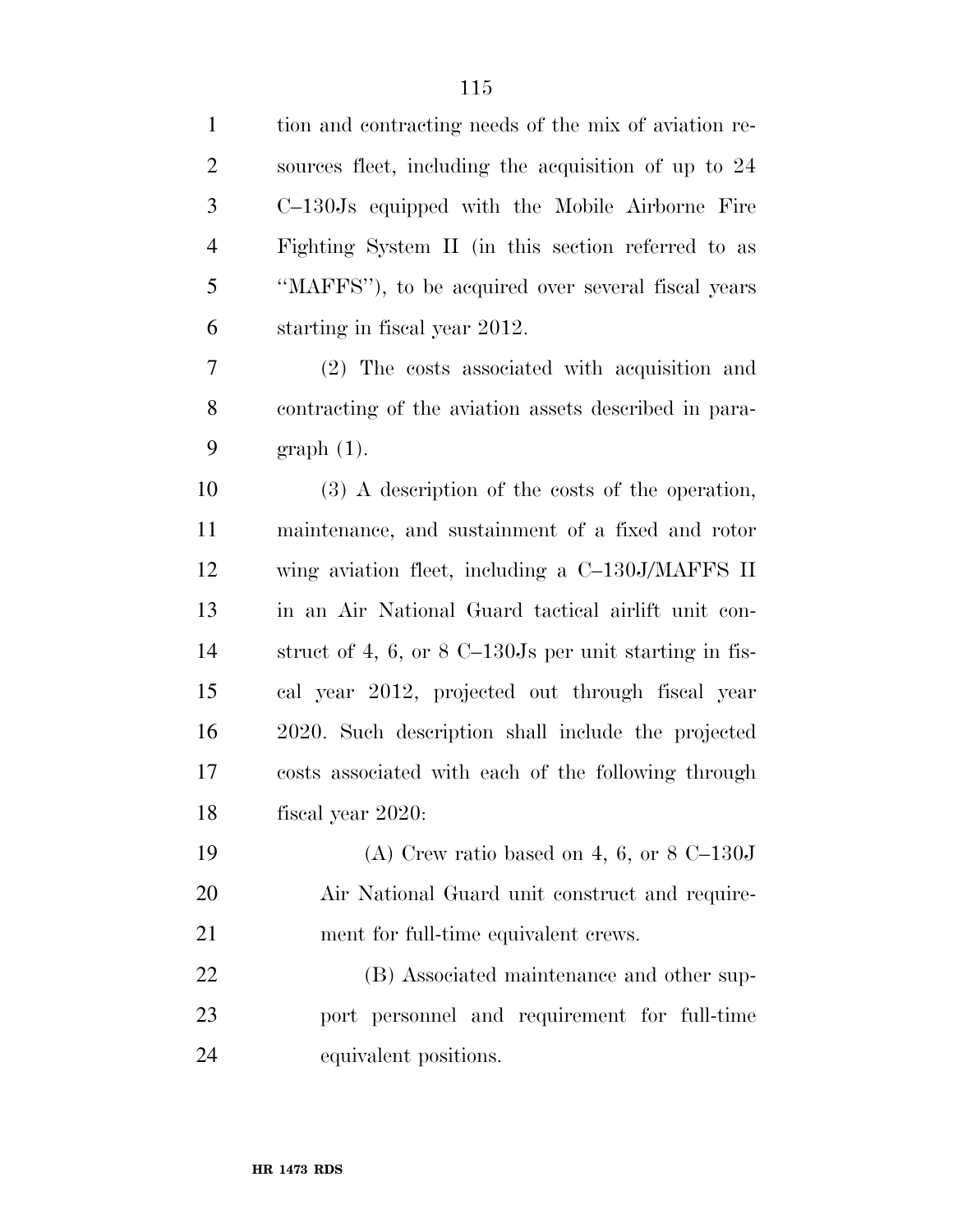| $\mathbf{1}$   | (C) Yearly flying hour model and the cost                    |
|----------------|--------------------------------------------------------------|
| $\overline{2}$ | for use of a fixed and rotor wing aviation fleet,            |
| 3              | including C-130J in its MAFFS capacity sup-                  |
| $\overline{4}$ | porting the United States Forest Service.                    |
| $\mathfrak{S}$ | (D) Yearly flying hour model and cost for                    |
| 6              | use of a C-130J in its capacity supporting Air               |
| 7              | National Guard tactical airlift training.                    |
| 8              | (E) Any other costs required to conduct                      |
| 9              | both the airlift and firefighting missions, in-              |
| 10             | cluding the Air National Guard unit construct                |
| 11             | for $C-130Js$ .                                              |
| 12             | (4) Proposed program management, utilization,                |
| 13             | and cost share arrangements for the aircraft de-             |
| 14             | scribed in paragraph (1) for primary support of the          |
| 15             | Forest Service and secondary support, on an as               |
| 16             | available basis, for the Department of Defense, to-          |
| 17             | gether with any proposed statutory language needed           |
| 18             | to authorize and effectuate the same.                        |
| 19             | (5) An integrated plan for the Forest Service                |
| 20             | and the Department of the Interior wildland fire             |
| 21             | management programs to operate the fire fighting             |
| 22             | air tanker assets referred to in this section.               |
| 23             | SEC. 8117. Notwithstanding any other provision of            |
| 24             | this Act, to reflect savings from revised economic assump-   |
| 25             | tions, the total amount appropriated in title II of this Act |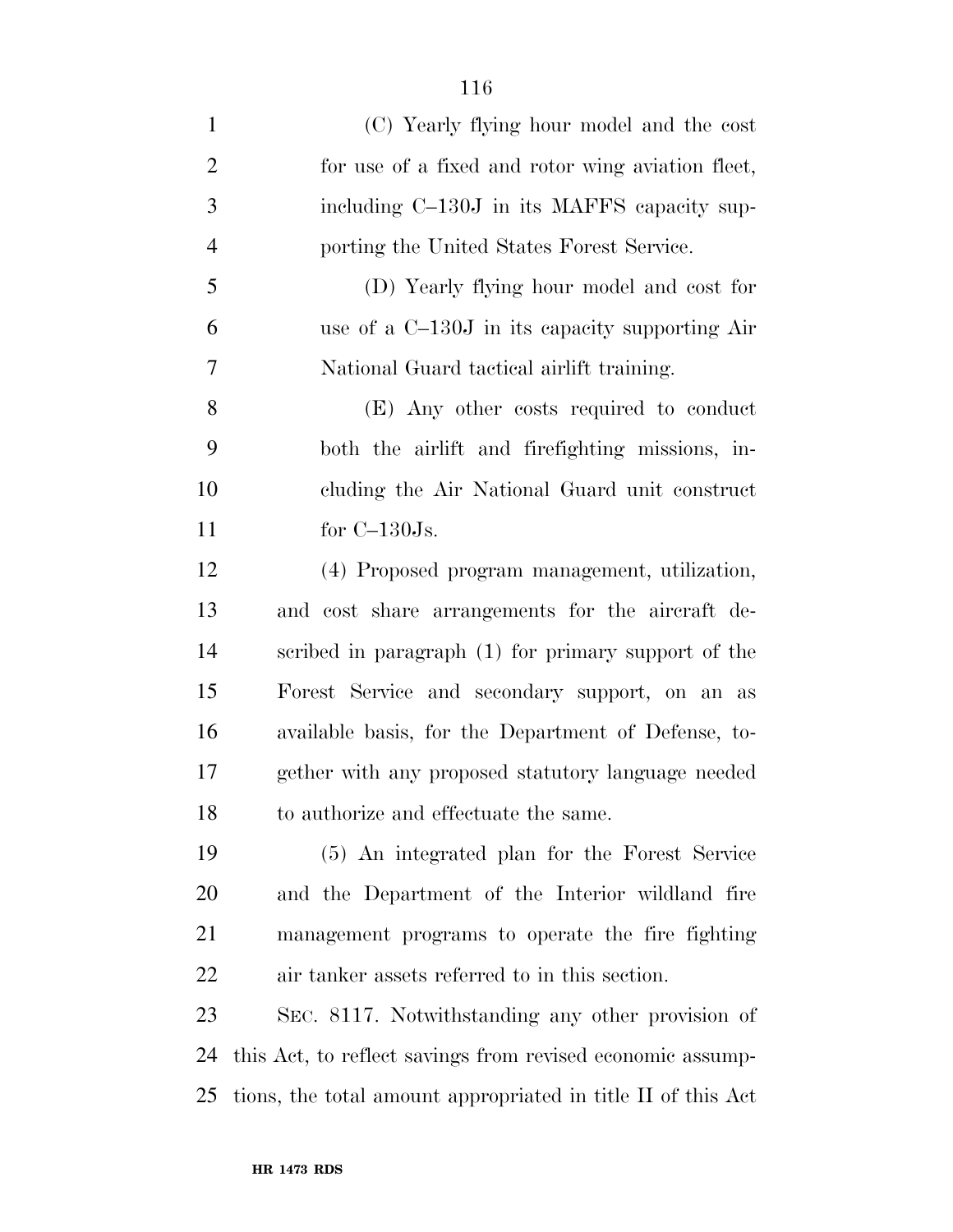is hereby reduced by \$532,000,000, the total amount ap- propriated in title III of this Act is hereby reduced by \$564,000,000, and the total amount appropriated in title IV of this Act is hereby reduced by \$381,000,000: *Pro- vided,* That the Secretary of Defense shall allocate this reduction proportionally to each budget activity, activity group, subactivity group, and each program, project, and activity, within each appropriation account.

 SEC. 8118. The total amount available in this Act for pay for civilian personnel of the Department of De- fense for fiscal year 2011 shall be the amount otherwise appropriated or made available by this Act for such pay reduced by \$723,000,000.

 SEC. 8119. None of the funds appropriated or other- wise made available to the Department of Defense may be used for the disestablishment, closure, or realignment of the Joint Forces Command unless within 120 days of the enactment of this Act—

 (1) the Secretary of Defense notifies the con- gressional defense committees of the proposed dis- establishment, closure, or realignment of the Joint Forces Command; and

 (2) the Secretary submits to the congressional defense committees a plan for the disestablishment,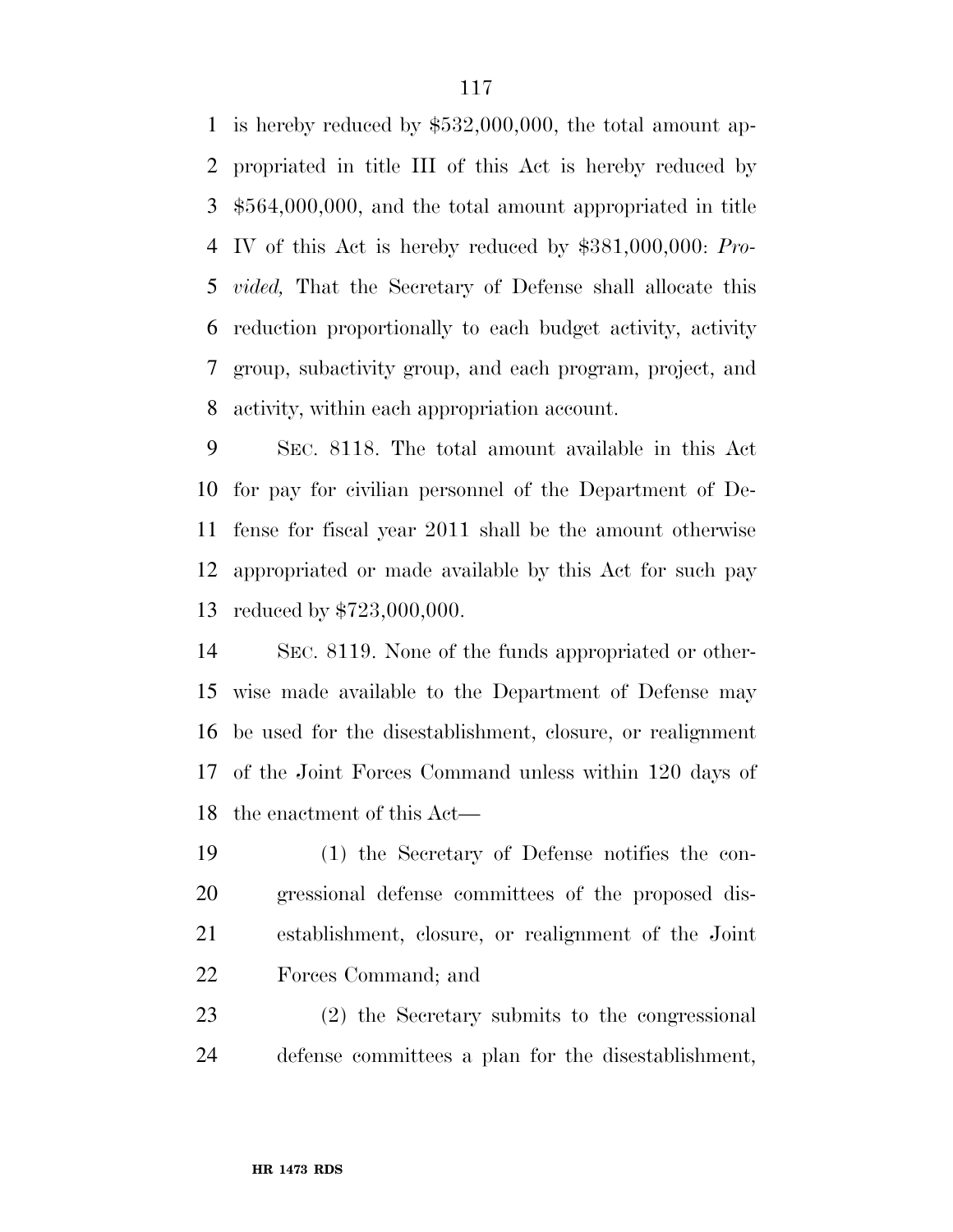| $\mathbf{1}$   | closure, or realignment of the Joint Forces Com-  |
|----------------|---------------------------------------------------|
| $\overline{2}$ | mand, which plan shall contain at a minimum—      |
| 3              | (A) an explanation of the projected savings       |
| $\overline{4}$ | of the proposed disestablishment, closure, or re- |
| 5              | alignment;                                        |
| 6              | (B) a cost-benefit analysis of the proposed       |
| 7              | disestablishment, closure, or realignment;        |
| 8              | (C) the budgetary impact of the proposed          |
| 9              | disestablishment, closure, or realignment;        |
| 10             | (D) the strategic and operational con-            |
| 11             | sequences of the proposed disestablishment, clo-  |
| 12             | sure, or realignment; and                         |
| 13             | (E) an appropriate local economic assess-         |
| 14             | ment of the proposed disestablishment, closure,   |
| 15             | or realignment, which shall include at a min-     |
| 16             | $imum-$                                           |
| 17             | (i) a list of Federal, State, and local           |
| 18             | government departments and agencies that          |
| 19             | are required by statute or regulation to          |
| 20             | provide assistance and outreach for the           |
| 21             | community affected by the proposed dis-           |
| 22             | establishment, closure, or realignment; and       |
| 23             | (ii) a list of the contractors and busi-          |
| 24             | nesses affected by the proposed disestab-         |
| 25             | lishment, closure, or realignment.                |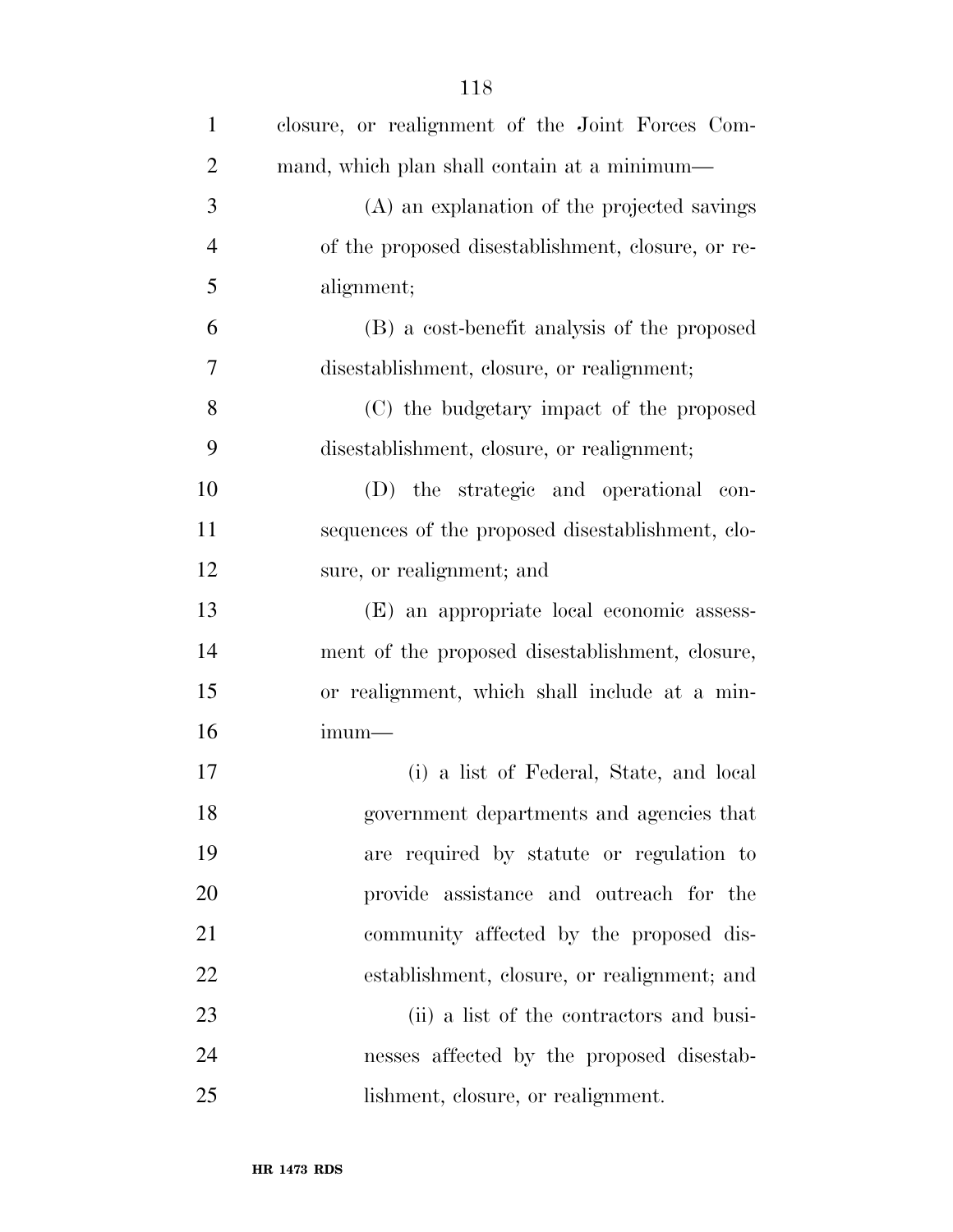| $\mathbf{1}$ | SEC. 8120. The explanatory statement regarding this             |
|--------------|-----------------------------------------------------------------|
| 2            | Act, printed in the House of Representatives section of         |
| 3            | the Congressional Record on or about April 13, 2011, by         |
| 4            | the Chairman of the Committee on Appropriations of the          |
| 5            | House of Representatives, shall have the same effect with       |
| 6            | respect to the allocation of funds and implementation of        |
| 7            | this Act as if it were a Report of the Committee on Appro-      |
| 8            | priations.                                                      |
| 9            | <b>TITLE IX</b>                                                 |
| 10           | OVERSEAS CONTINGENCY OPERATIONS                                 |
| 11           | MILITARY PERSONNEL                                              |
| 12           | MILITARY PERSONNEL, ARMY                                        |
| 13           | For an additional amount for "Military Personnel,               |
| 14           | Army", \$11,107,033,000: <i>Provided</i> , That each amount in  |
| 15           | this paragraph is designated as being for contingency op-       |
| 16           | erations directly related to the global war on terrorism        |
| 17           | pursuant to section $3(c)(2)$ of H. Res. 5 (112th Congress)     |
|              | 18 and as an emergency requirement pursuant to section          |
| 19           | $403(a)$ of S. Con. Res. 13 (111th Congress), the concur-       |
| 20           | rent resolution on the budget for fiscal year 2010.             |
| 21           | MILITARY PERSONNEL, NAVY                                        |
| 22           | For an additional amount for "Military Personnel,               |
| 23           | Navy", $$1,308,719,000$ : <i>Provided</i> , That each amount in |
| 24           | this paragraph is designated as being for contingency op-       |
| 25           | erations directly related to the global war on terrorism        |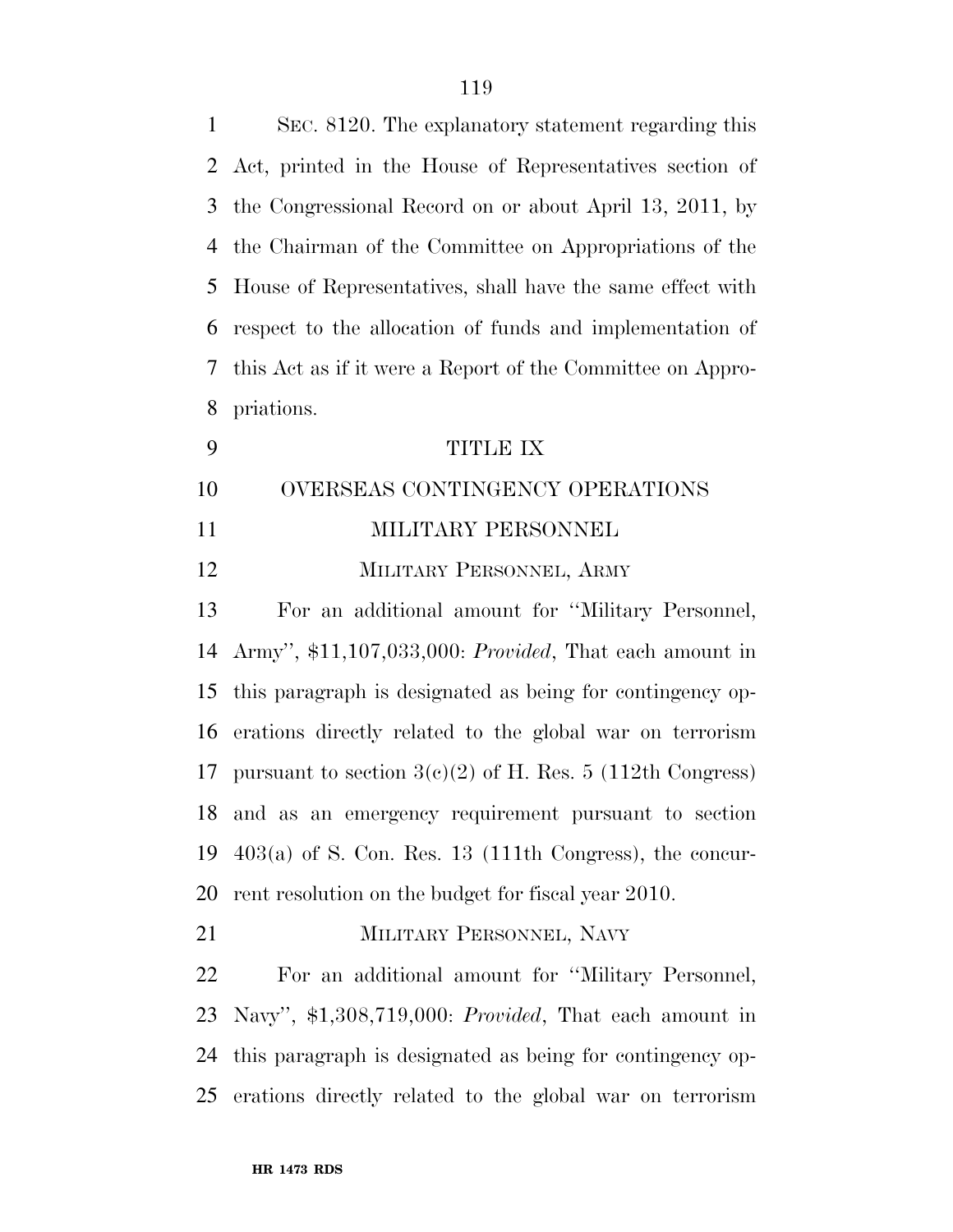1 pursuant to section  $3(c)(2)$  of H. Res. 5 (112th Congress) and as an emergency requirement pursuant to section 403(a) of S. Con. Res. 13 (111th Congress), the concur-rent resolution on the budget for fiscal year 2010.

### MILITARY PERSONNEL, MARINE CORPS

 For an additional amount for ''Military Personnel, Marine Corps'', \$732,920,000: *Provided*, That each amount in this paragraph is designated as being for con- tingency operations directly related to the global war on 10 terrorism pursuant to section  $3(c)(2)$  of H. Res. 5 (112th Congress) and as an emergency requirement pursuant to section 403(a) of S. Con. Res. 13 (111th Congress), the concurrent resolution on the budget for fiscal year 2010. MILITARY PERSONNEL, AIR FORCE

 For an additional amount for ''Military Personnel, Air Force'', \$1,843,442,000: *Provided*, That each amount in this paragraph is designated as being for contingency operations directly related to the global war on terrorism 19 pursuant to section  $3(c)(2)$  of H. Res. 5 (112th Congress) and as an emergency requirement pursuant to section 403(a) of S. Con. Res. 13 (111th Congress), the concur-rent resolution on the budget for fiscal year 2010.

## RESERVE PERSONNEL, ARMY

 For an additional amount for ''Reserve Personnel, Army'', \$268,031,000: *Provided*, That each amount in this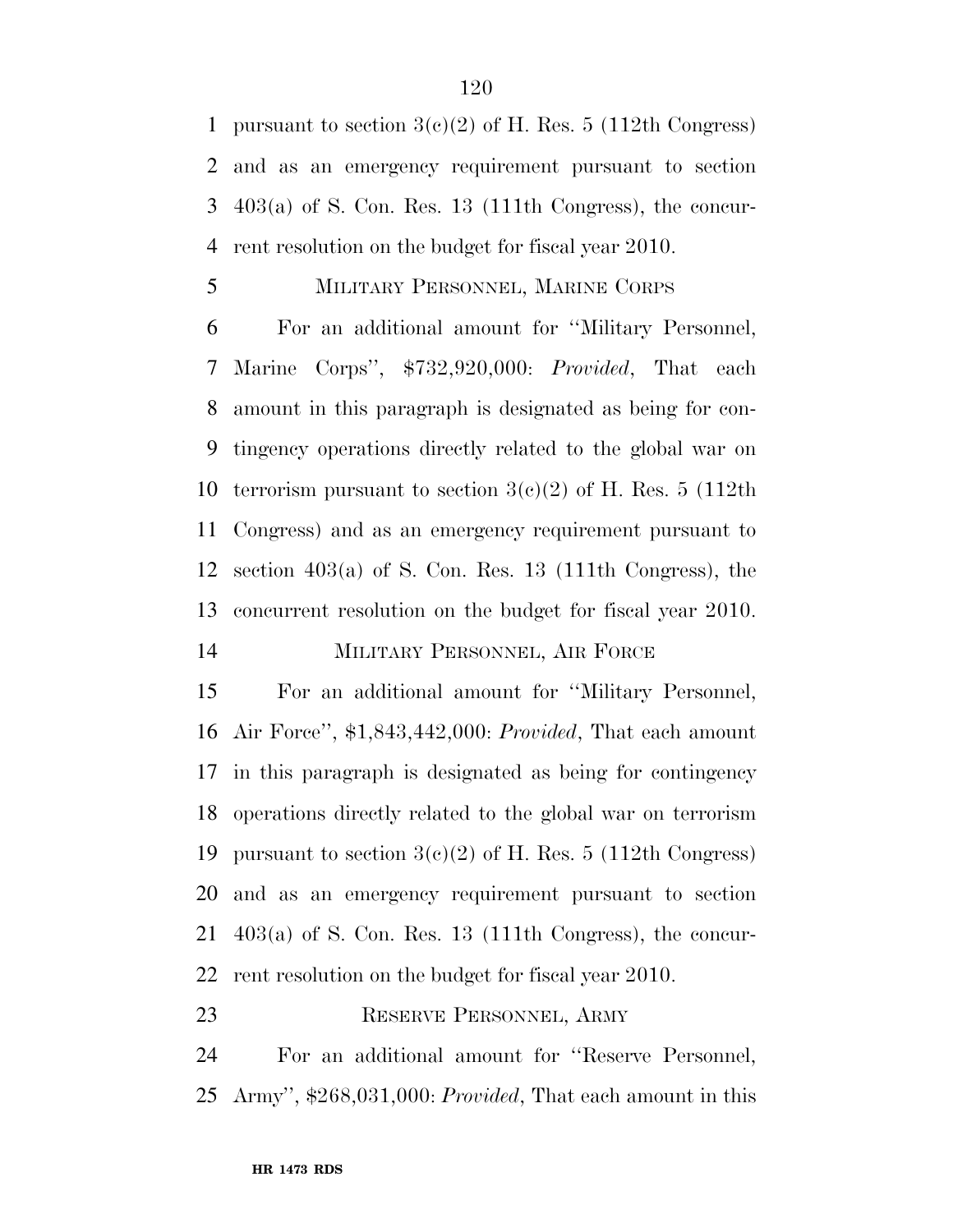paragraph is designated as being for contingency oper- ations directly related to the global war on terrorism pur-3 suant to section  $3(e)(2)$  of H. Res. 5 (112th Congress) and as an emergency requirement pursuant to section 403(a) of S. Con. Res. 13 (111th Congress), the concur-rent resolution on the budget for fiscal year 2010.

### RESERVE PERSONNEL, NAVY

 For an additional amount for ''Reserve Personnel, Navy'', \$48,912,000: *Provided*, That each amount in this paragraph is designated as being for contingency oper- ations directly related to the global war on terrorism pur-12 suant to section  $3(c)(2)$  of H. Res. 5 (112th Congress) and as an emergency requirement pursuant to section 403(a) of S. Con. Res. 13 (111th Congress), the concur-rent resolution on the budget for fiscal year 2010.

#### RESERVE PERSONNEL, MARINE CORPS

 For an additional amount for ''Reserve Personnel, Marine Corps'', \$45,437,000: *Provided*, That each amount in this paragraph is designated as being for contingency operations directly related to the global war on terrorism 21 pursuant to section  $3(c)(2)$  of H. Res. 5 (112th Congress) and as an emergency requirement pursuant to section  $403(a)$  of S. Con. Res. 13 (111th Congress), the concur-rent resolution on the budget for fiscal year 2010.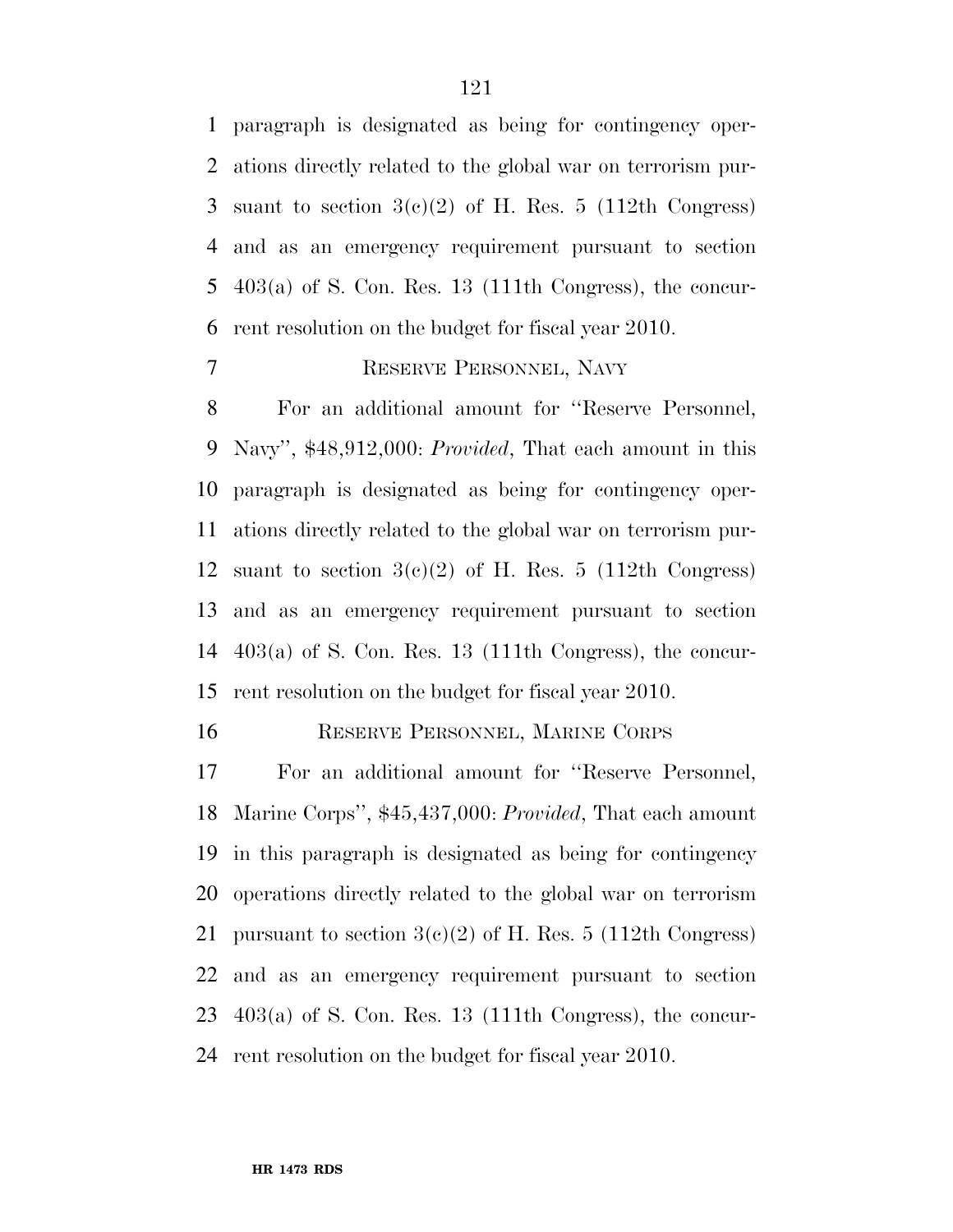1 RESERVE PERSONNEL, AIR FORCE

 For an additional amount for ''Reserve Personnel, Air Force'', \$27,002,000: *Provided*, That each amount in this paragraph is designated as being for contingency op- erations directly related to the global war on terrorism 6 pursuant to section  $3(c)(2)$  of H. Res. 5 (112th Congress) and as an emergency requirement pursuant to section 403(a) of S. Con. Res. 13 (111th Congress), the concur-rent resolution on the budget for fiscal year 2010.

## NATIONAL GUARD PERSONNEL, ARMY

 For an additional amount for ''National Guard Per- sonnel, Army'', \$853,022,000: *Provided*, That each amount in this paragraph is designated as being for con- tingency operations directly related to the global war on 15 terrorism pursuant to section  $3(c)(2)$  of H. Res. 5 (112th Congress) and as an emergency requirement pursuant to section 403(a) of S. Con. Res. 13 (111th Congress), the concurrent resolution on the budget for fiscal year 2010.

NATIONAL GUARD PERSONNEL, AIR FORCE

 For an additional amount for ''National Guard Per- sonnel, Air Force'', \$16,860,000: *Provided*, That each amount in this paragraph is designated as being for con- tingency operations directly related to the global war on 24 terrorism pursuant to section  $3(c)(2)$  of H. Res. 5 (112th Congress) and as an emergency requirement pursuant to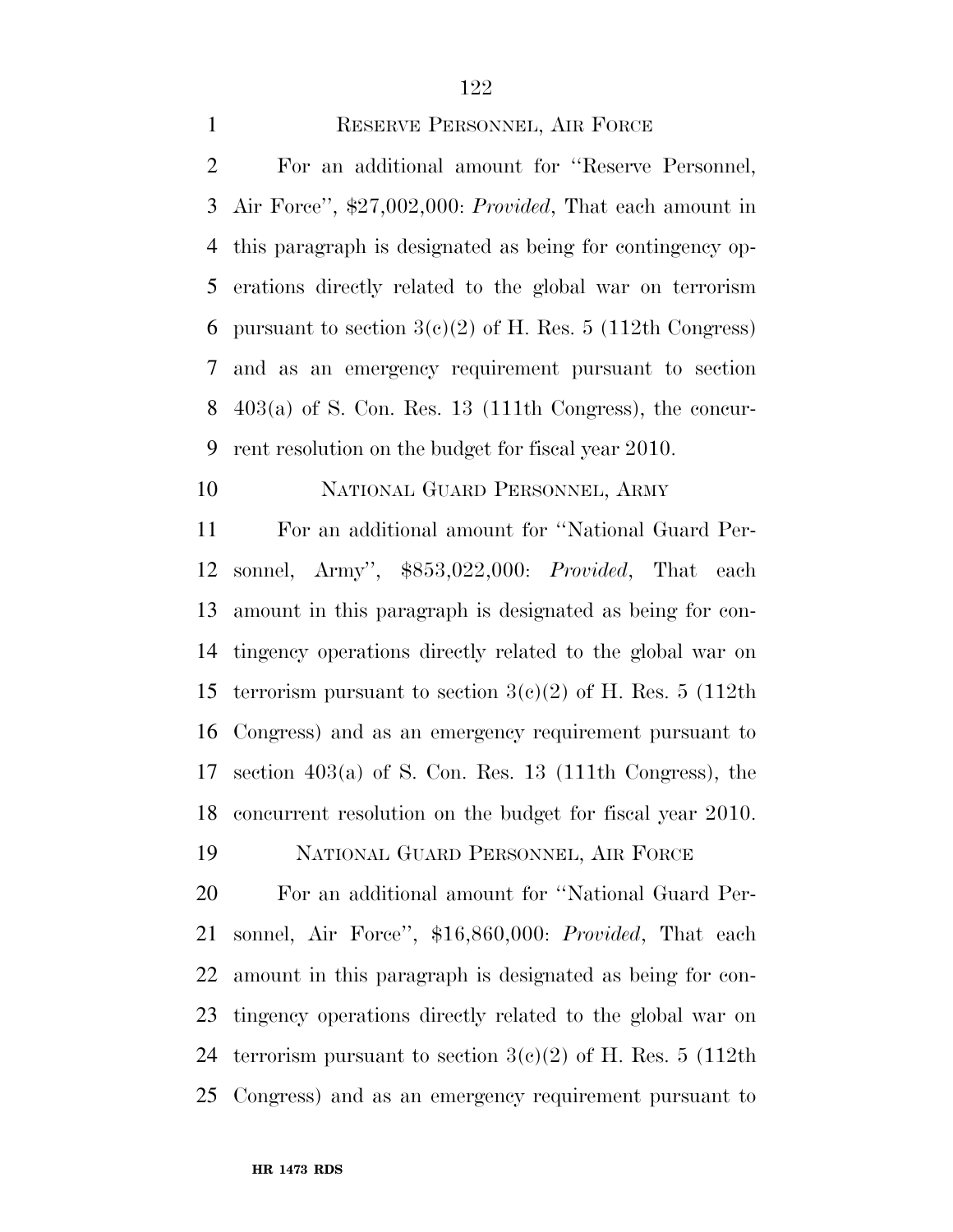section 403(a) of S. Con. Res. 13 (111th Congress), the concurrent resolution on the budget for fiscal year 2010.

## OPERATION AND MAINTENANCE

### OPERATION AND MAINTENANCE, ARMY

 For an additional amount for ''Operation and Main- tenance, Army'', \$59,162,782,000: *Provided*, That each amount in this paragraph is designated as being for con- tingency operations directly related to the global war on 9 terrorism pursuant to section  $3(e)(2)$  of H. Res. 5 (112th Congress) and as an emergency requirement pursuant to section 403(a) of S. Con. Res. 13 (111th Congress), the concurrent resolution on the budget for fiscal year 2010.

## OPERATION AND MAINTENANCE, NAVY

 For an additional amount for ''Operation and Main- tenance, Navy'', \$8,970,724,000: *Provided*, That each amount in this paragraph is designated as being for con- tingency operations directly related to the global war on 18 terrorism pursuant to section  $3(c)(2)$  of H. Res. 5 (112th Congress) and as an emergency requirement pursuant to section 403(a) of S. Con. Res. 13 (111th Congress), the concurrent resolution on the budget for fiscal year 2010.

OPERATION AND MAINTENANCE, MARINE CORPS

 For an additional amount for ''Operation and Main- tenance, Marine Corps'', \$4,008,022,000: *Provided*, That each amount in this paragraph is designated as being for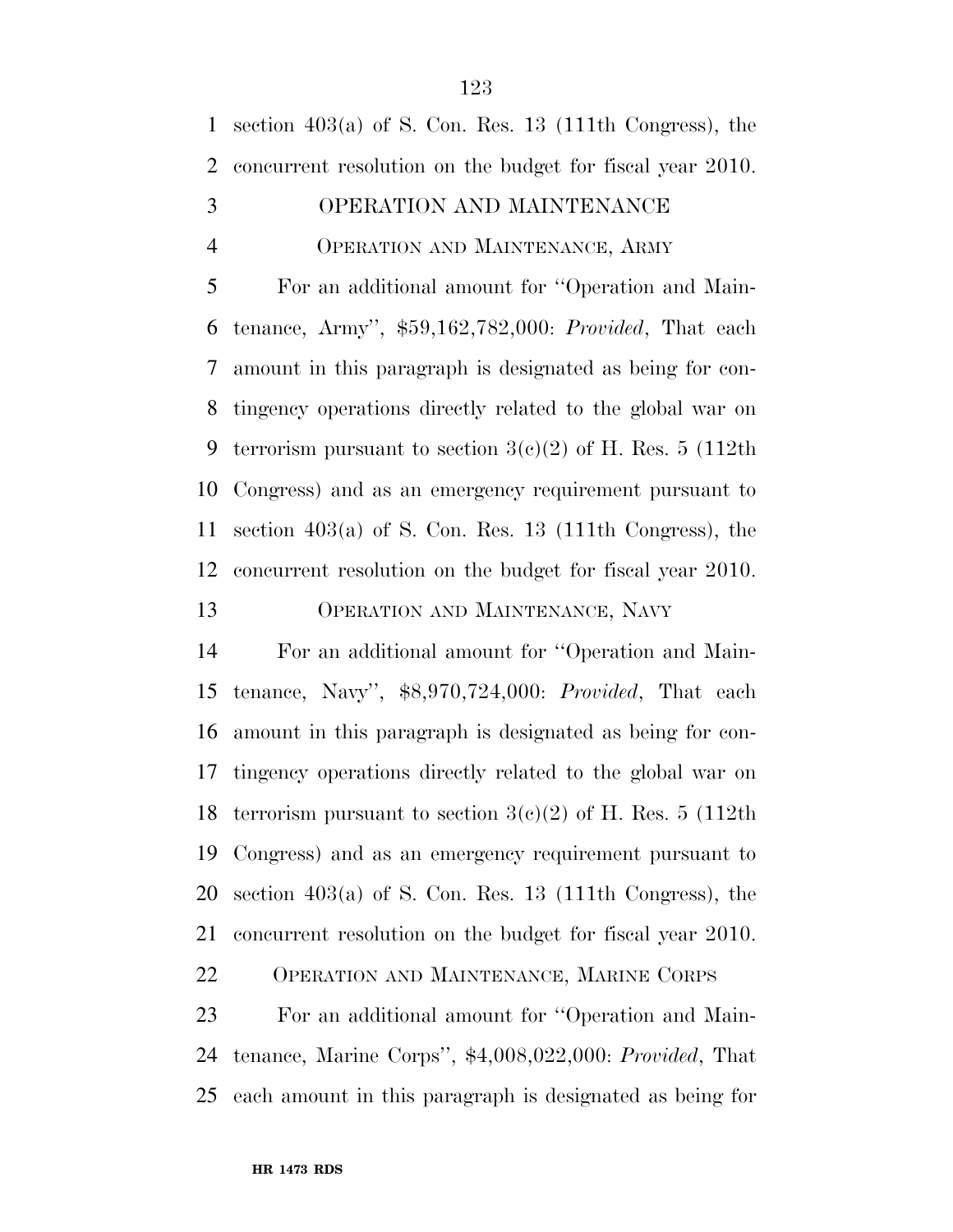contingency operations directly related to the global war 2 on terrorism pursuant to section  $3(c)(2)$  of H. Res. 5 (112th Congress) and as an emergency requirement pur- suant to section 403(a) of S. Con. Res. 13 (111th Con- gress), the concurrent resolution on the budget for fiscal year 2010.

OPERATION AND MAINTENANCE, AIR FORCE

 For an additional amount for ''Operation and Main- tenance, Air Force'', \$12,969,643,000: *Provided*, That each amount in this paragraph is designated as being for contingency operations directly related to the global war 12 on terrorism pursuant to section  $3(e)(2)$  of H. Res. 5 (112th Congress) and as an emergency requirement pur- suant to section 403(a) of S. Con. Res. 13 (111th Con- gress), the concurrent resolution on the budget for fiscal year 2010.

### OPERATION AND MAINTENANCE, DEFENSE-WIDE

 For an additional amount for ''Operation and Main- tenance, Defense-Wide'', \$9,276,990,000: *Provided*, That each amount in this section is designated as being for con- tingency operations directly related to the global war on 22 terrorism pursuant to section  $3(c)(2)$  of H. Res. 5 (112th) Congress) and as an emergency requirement pursuant to section 403(a) of S. Con. Res. 13 (111th Congress), the concurrent resolution on the budget for fiscal year 2010: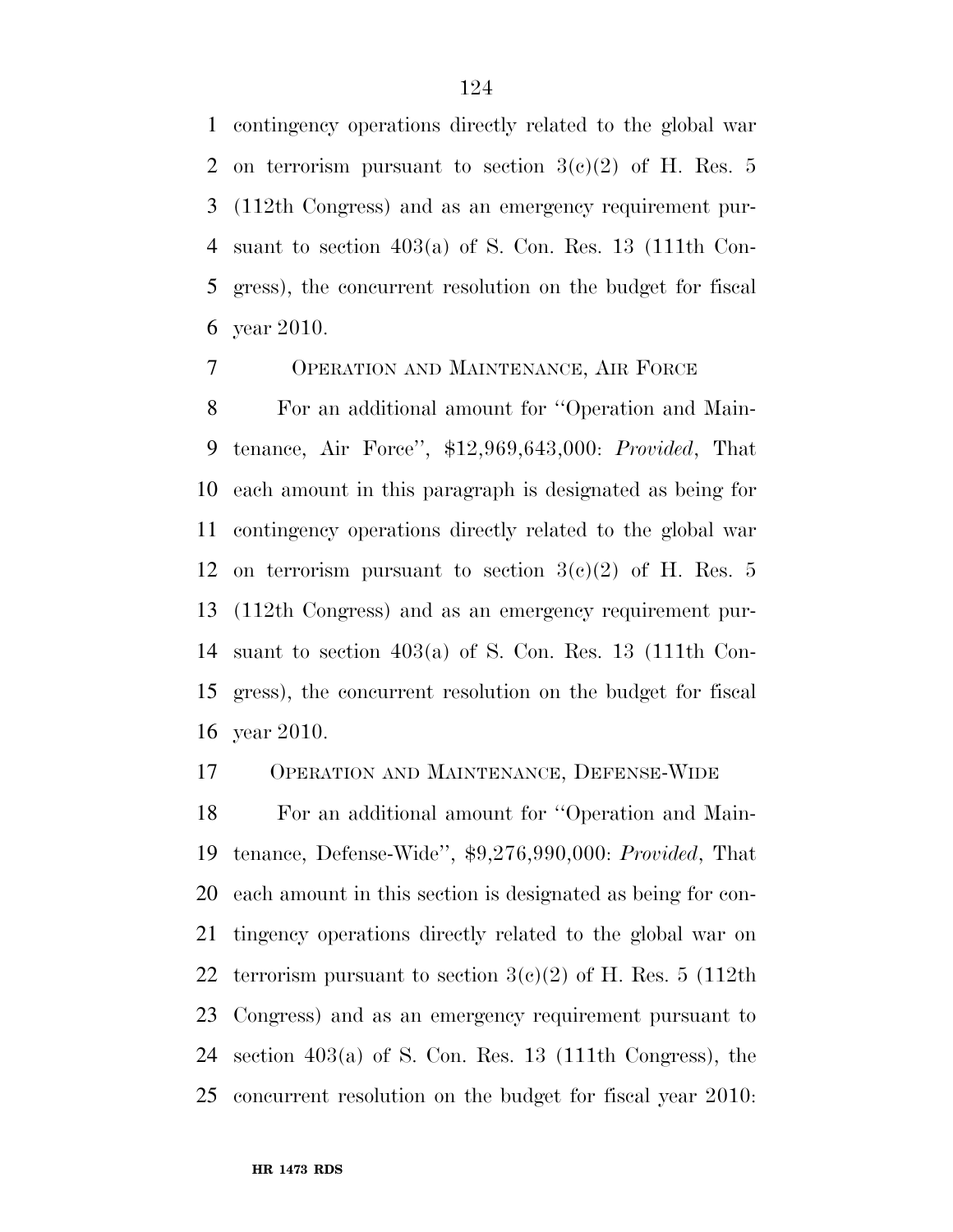$3 \qquad (1)$  Not to exceed \$12,500,000 for the Combat- ant Commander Initiative Fund, to be used in sup- port of Operation New Dawn and Operation Endur-ing Freedom.

 (2) Not to exceed \$1,600,000,000, to remain available until expended, for payments to reimburse key cooperating nations for logistical, military, and other support, including access provided to United States military operations in support of Operation New Dawn and Operation Enduring Freedom, not- withstanding any other provision of law: *Provided*, That such reimbursement payments may be made in such amounts as the Secretary of Defense, with the concurrence of the Secretary of State, and in con- sultation with the Director of the Office of Manage- ment and Budget, may determine, in his discretion, based on documentation determined by the Secretary of Defense to adequately account for the support provided, and such determination is final and con- clusive upon the accounting officers of the United States, and 15 days following notification to the ap- propriate congressional committees: *Provided further,*  That the requirement to provide notification shall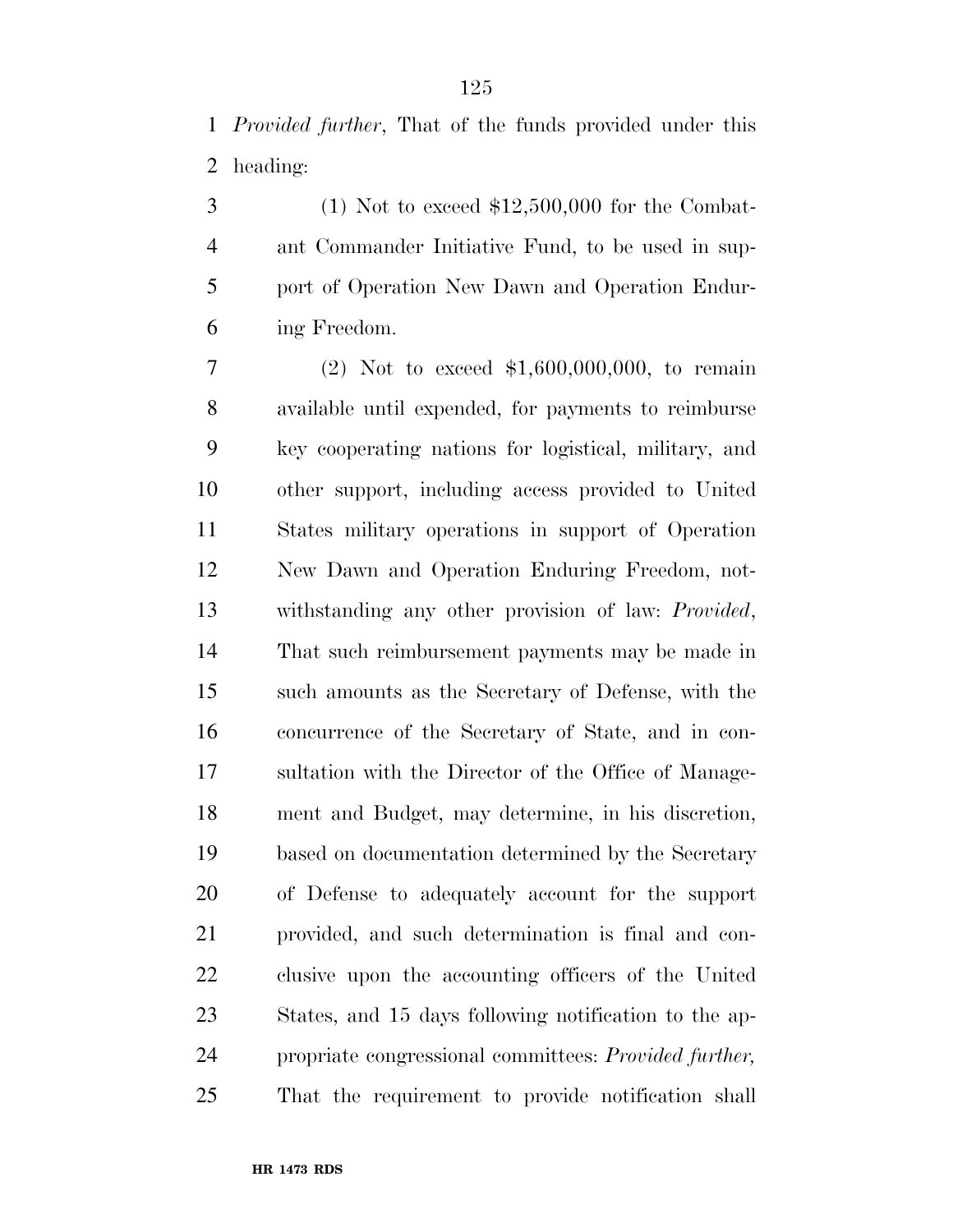not apply with respect to a reimbursement for access based on an international agreement: *Provided fur- ther*, That these funds may be used for the purpose of providing specialized training and procuring sup- plies and specialized equipment and providing such supplies and loaning such equipment on a non-reim- bursable basis to coalition forces supporting United States military operations in Iraq and Afghanistan, and 15 days following notification to the appropriate congressional committees: *Provided further*, That the Secretary of Defense shall provide quarterly reports to the congressional defense committees on the use of funds provided in this paragraph.

OPERATION AND MAINTENANCE, ARMY RESERVE

 For an additional amount for ''Operation and Main- tenance, Army Reserve'', \$206,784,000: *Provided*, That each amount in this paragraph is designated as being for contingency operations directly related to the global war 19 on terrorism pursuant to section  $3(e)(2)$  of H. Res. 5 (112th Congress) and as an emergency requirement pur- suant to section 403(a) of S. Con. Res. 13 (111th Con- gress), the concurrent resolution on the budget for fiscal year 2010.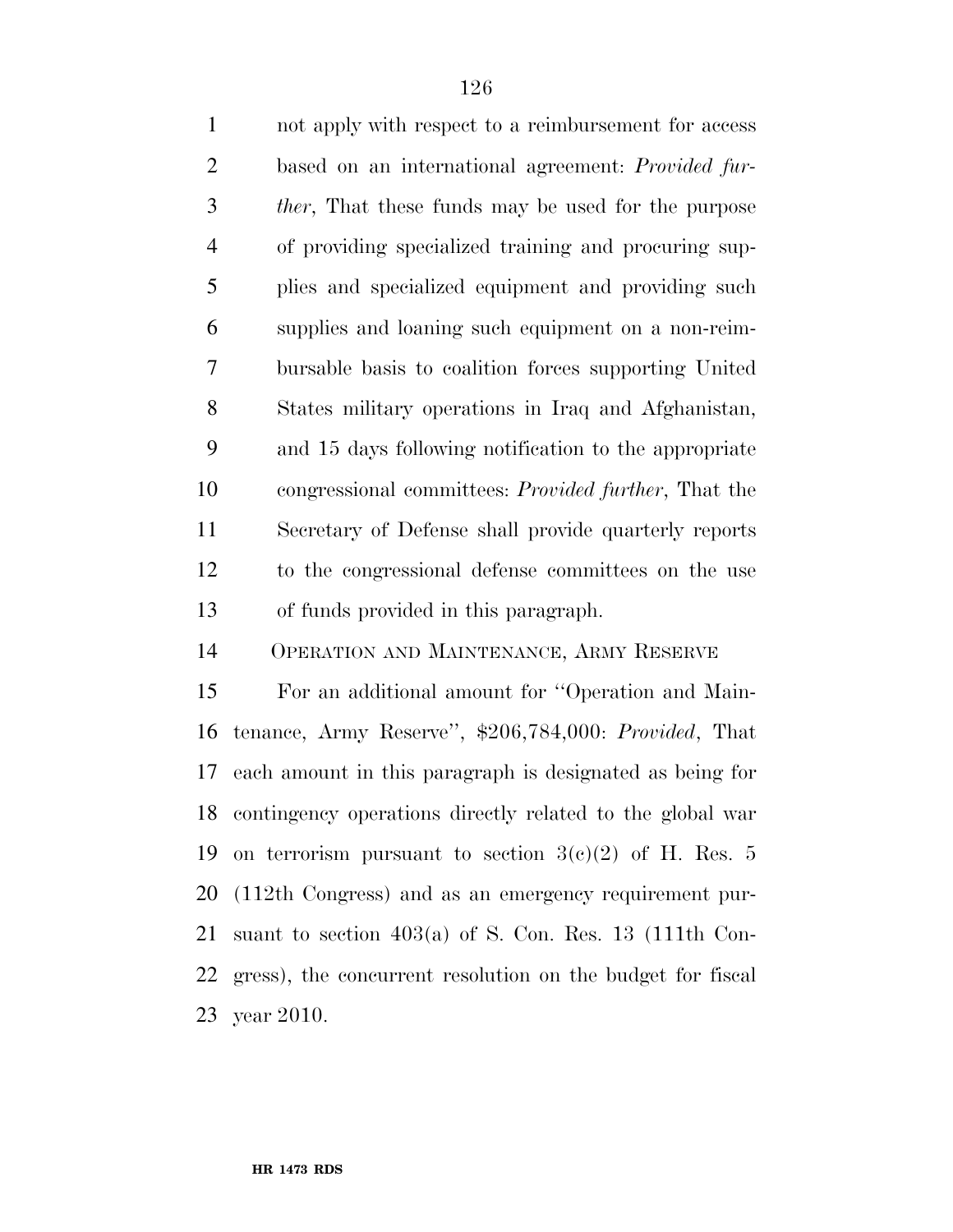OPERATION AND MAINTENANCE, NAVY RESERVE For an additional amount for ''Operation and Main- tenance, Navy Reserve'', \$93,559,000: *Provided*, That each amount in this paragraph is designated as being for contingency operations directly related to the global war 6 on terrorism pursuant to section  $3(c)(2)$  of H. Res. 5 (112th Congress) and as an emergency requirement pur- suant to section 403(a) of S. Con. Res. 13 (111th Con- gress), the concurrent resolution on the budget for fiscal year 2010.

## OPERATION AND MAINTENANCE, MARINE CORPS 12 RESERVE

 For an additional amount for ''Operation and Main- tenance, Marine Corps Reserve'', \$29,685,000: *Provided*, That each amount in this paragraph is designated as being for contingency operations directly related to the 17 global war on terrorism pursuant to section  $3(c)(2)$  of H. Res. 5 (112th Congress) and as an emergency requirement pursuant to section 403(a) of S. Con. Res. 13 (111th Con- gress), the concurrent resolution on the budget for fiscal year 2010.

OPERATION AND MAINTENANCE, AIR FORCE RESERVE

 For an additional amount for ''Operation and Main- tenance, Air Force Reserve'', \$188,807,000: *Provided*, That each amount in this paragraph is designated as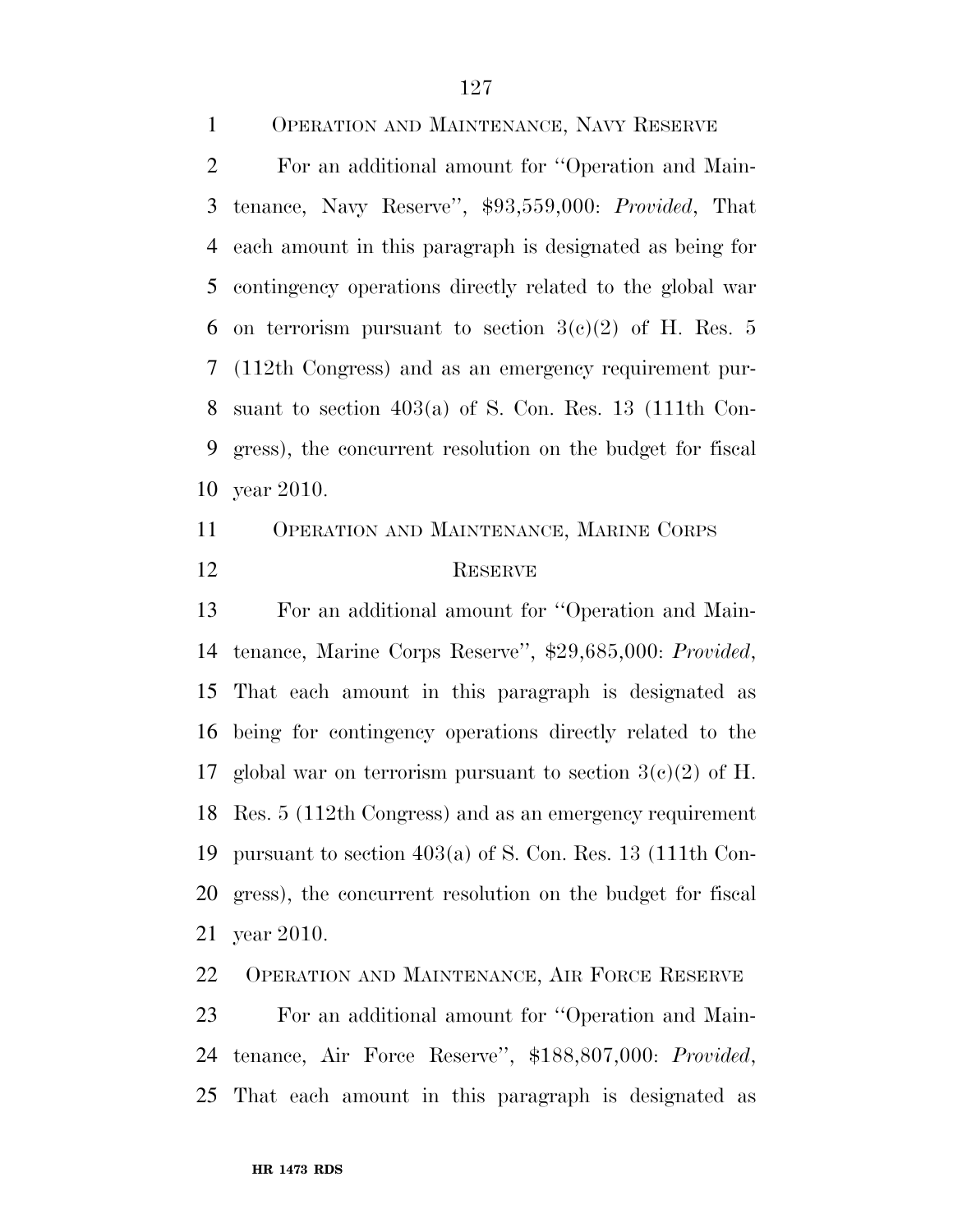being for contingency operations directly related to the 2 global war on terrorism pursuant to section  $3(c)(2)$  of H. Res. 5 (112th Congress) and as an emergency requirement pursuant to section 403(a) of S. Con. Res. 13 (111th Con- gress), the concurrent resolution on the budget for fiscal year 2010.

OPERATION AND MAINTENANCE, ARMY NATIONAL

## GUARD

 For an additional amount for ''Operation and Main- tenance, Army National Guard'', \$497,849,000: *Provided*, That each amount in this paragraph is designated as being for contingency operations directly related to the 13 global war on terrorism pursuant to section  $3(c)(2)$  of H. Res. 5 (112th Congress) and as an emergency requirement pursuant to section 403(a) of S. Con. Res. 13 (111th Con- gress), the concurrent resolution on the budget for fiscal year 2010.

OPERATION AND MAINTENANCE, AIR NATIONAL GUARD

 For an additional amount for ''Operation and Main- tenance, Air National Guard'', \$402,983,000: *Provided*, That each amount in this paragraph is designated as being for contingency operations directly related to the 23 global war on terrorism pursuant to section  $3(c)(2)$  of H. Res. 5 (112th Congress) and as an emergency requirement pursuant to section 403(a) of S. Con. Res. 13 (111th Con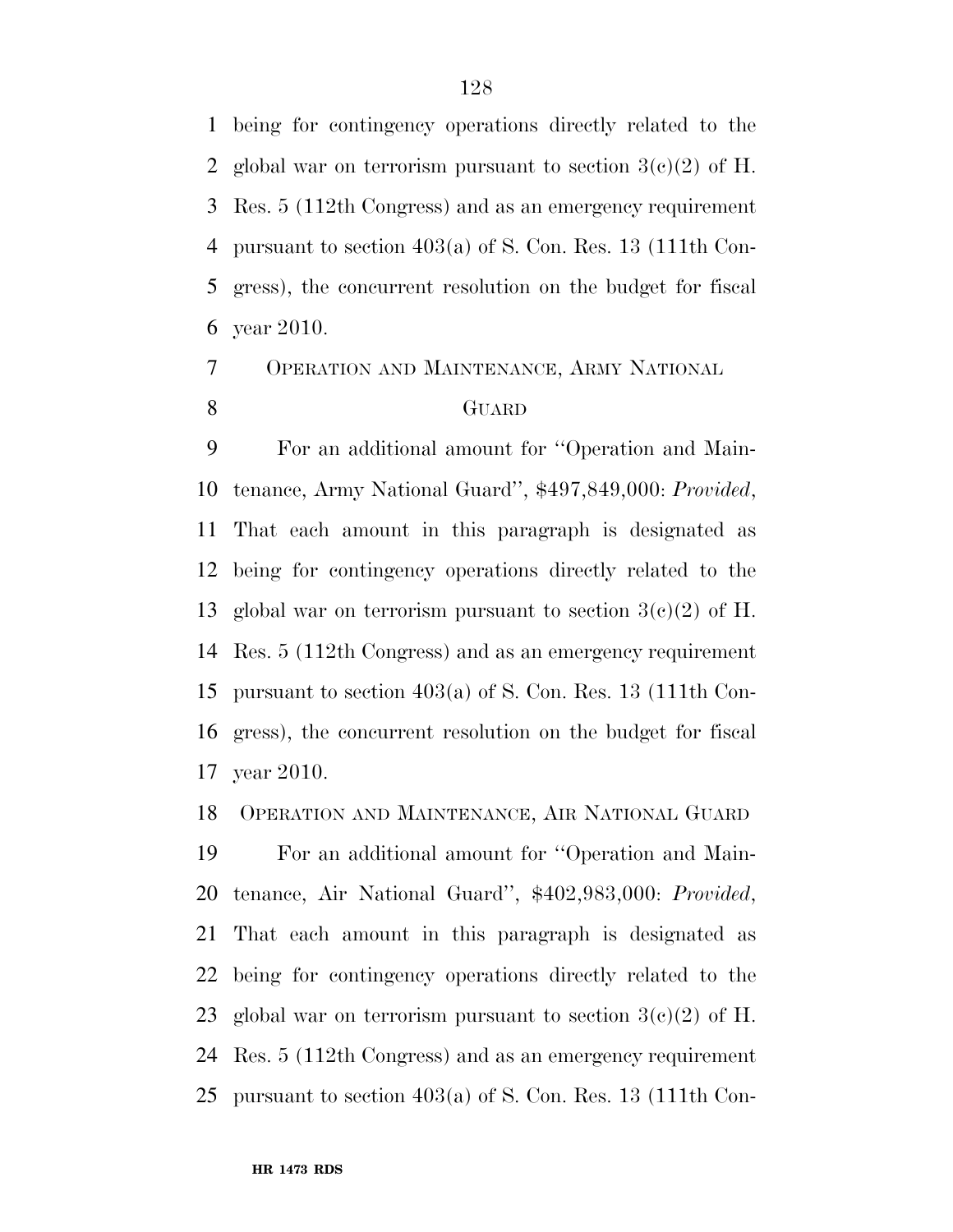gress), the concurrent resolution on the budget for fiscal year 2010.

## AFGHANISTAN INFRASTRUCTURE FUND (INCLUDING TRANSFER OF FUNDS)

 There is hereby established in the Treasury of the United States the ''Afghanistan Infrastructure Fund''. For the ''Afghanistan Infrastructure Fund'', \$400,000,000, to remain available until September 30, 2012: *Provided,* That such sums shall be available for in- frastructure projects in Afghanistan, notwithstanding any other provision of law, which shall be undertaken by the Secretary of State, unless the Secretary of State and the Secretary of Defense jointly decide that a specific project will be undertaken by the Department of Defense: *Pro- vided further,* That the infrastructure referred to in the preceding proviso is in support of the counterinsurgency strategy, requiring funding for facility and infrastructure projects, including, but not limited to, water, power, and transportation projects and related maintenance and sustainment costs: *Provided further,* That the authority to undertake such infrastructure projects is in addition to any other authority to provide assistance to foreign na- tions: *Provided further,* That any projects funded by this appropriation shall be jointly formulated and concurred in by the Secretary of State and Secretary of Defense: *Pro-*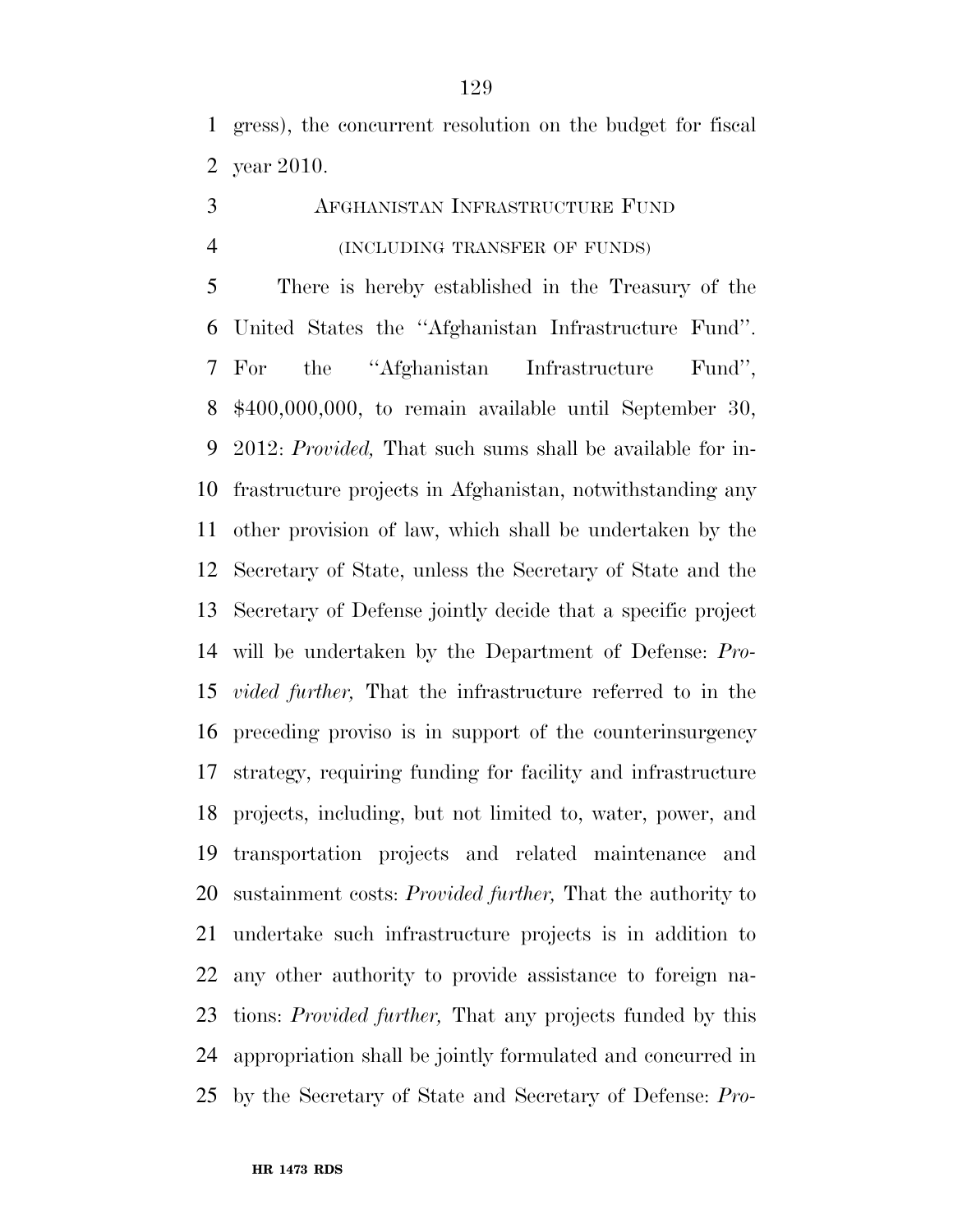*vided further,* That funds may be transferred to the De- partment of State for purposes of undertaking projects, which funds shall be considered to be economic assistance under the Foreign Assistance Act of 1961 for purposes of making available the administrative authorities con- tained in that Act: *Provided further,* That the transfer au- thority in the preceding proviso is in addition to any other authority available to the Department of Defense to trans- fer funds: *Provided further,* That any unexpended funds transferred to the Secretary of State under this authority shall be returned to the Afghanistan Infrastructure Fund if the Secretary of State, in coordination with the Sec- retary of Defense, determines that the project cannot be implemented for any reason, or that the project no longer supports the counterinsurgency strategy in Afghanistan: *Provided further,* That any funds returned to the Sec- retary of Defense under the previous proviso shall be avail- able for use under this appropriation and shall be treated in the same manner as funds not transferred to the Sec- retary of State: *Provided further,* That contributions of funds for the purposes provided herein to the Secretary of State in accordance with section 635(d) of the Foreign Assistance Act from any person, foreign government, or international organization may be credited to this Fund, to remain available until expended, and used for such pur-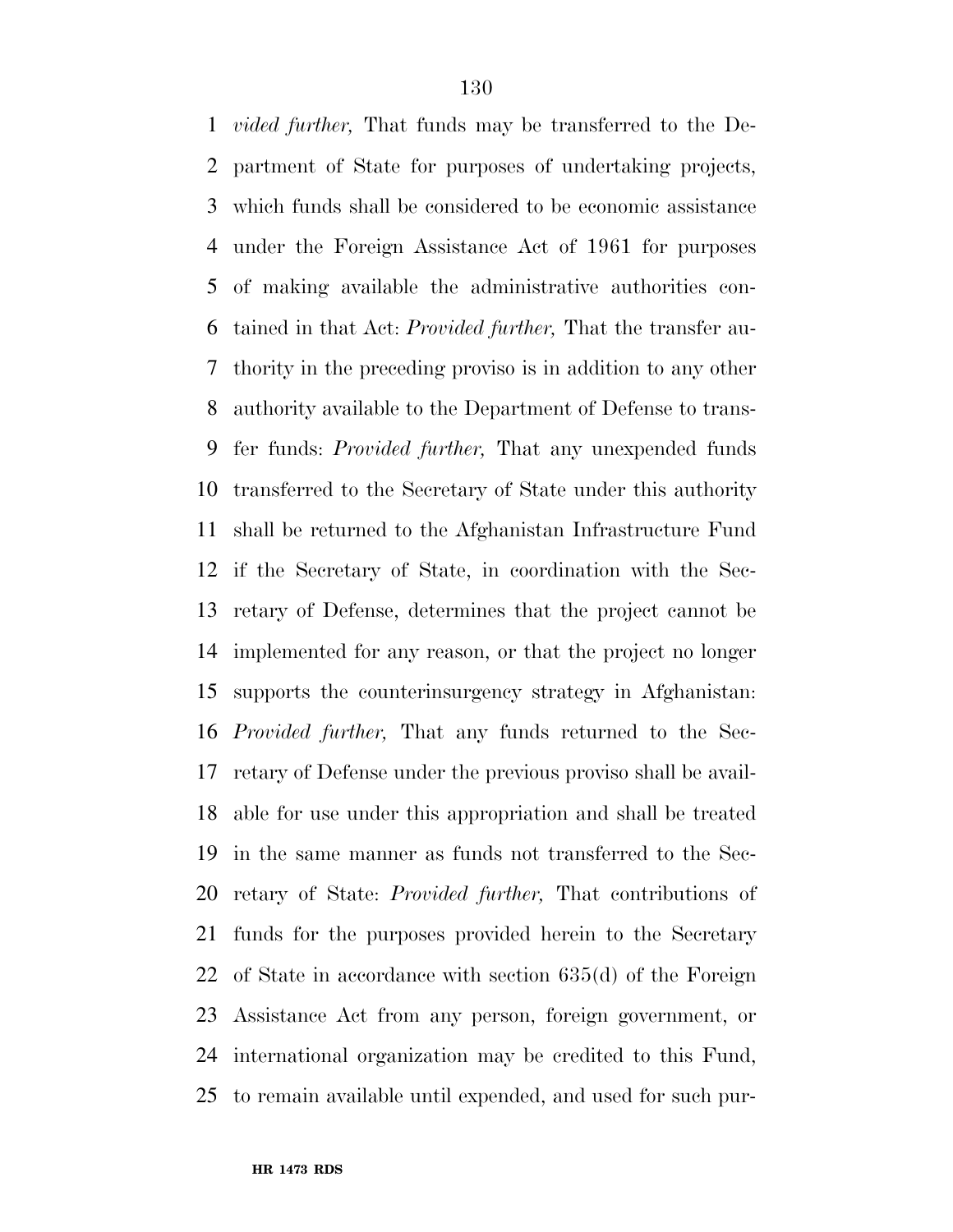poses: *Provided further,* That the Secretary of Defense shall, not fewer than 15 days prior to making transfers to or from, or obligations from the Fund, notify the appro- priate committees of Congress in writing of the details of any such transfer: *Provided further,* That the ''appropriate committees of Congress'' are the Committees on Armed Services, Foreign Relations and Appropriations of the Senate and the Committees on Armed Services, Foreign Affairs and Appropriations of the House of Representa- tives: *Provided further*, That each amount in this para- graph is designated as being for contingency operations directly related to the global war on terrorism pursuant 13 to section  $3(e)(2)$  of H. Res. 5 (112th Congress) and as an emergency requirement pursuant to section 403(a) of S. Con. Res. 13 (111th Congress), the concurrent resolu-tion on the budget for fiscal year 2010.

AFGHANISTAN SECURITY FORCES FUND

 For the ''Afghanistan Security Forces Fund'', \$11,619,283,000, to remain available until September 30, 2012: *Provided*, That such funds shall be available to the Secretary of Defense, notwithstanding any other provision of law, for the purpose of allowing the Commander, Com- bined Security Transition Command—Afghanistan, or the Secretary's designee, to provide assistance, with the con-currence of the Secretary of State, to the security forces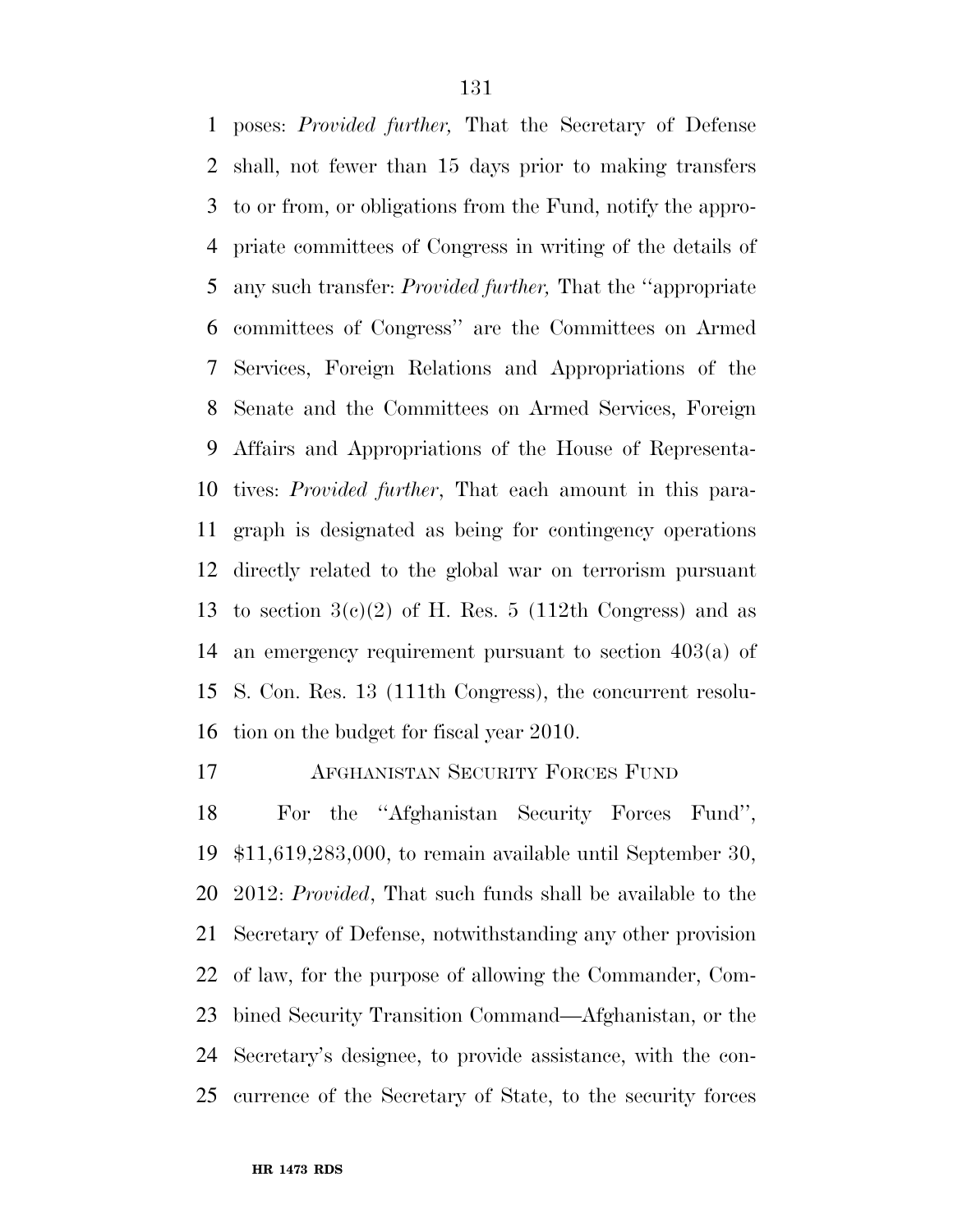of Afghanistan, including the provision of equipment, sup- plies, services, training, facility and infrastructure repair, renovation, and construction, and funding: *Provided fur- ther*, That the authority to provide assistance under this heading is in addition to any other authority to provide assistance to foreign nations: *Provided further,* That up to \$15,000,000 of these funds may be available for coali- tion police trainer life support costs: *Provided further,*  That contributions of funds for the purposes provided herein from any person, foreign government, or inter- national organization may be credited to this Fund and used for such purposes: *Provided further*, That the Sec- retary of Defense shall notify the congressional defense committees in writing upon the receipt and upon the obli- gation of any contribution, delineating the sources and amounts of the funds received and the specific use of such contributions: *Provided further*, That the Secretary of De- fense shall, not fewer than 15 days prior to obligating from this appropriation account, notify the congressional defense committees in writing of the details of any such obligation: *Provided further*, That the Secretary of Defense shall notify the congressional defense committees of any proposed new projects or transfer of funds between budget sub-activity groups in excess of \$20,000,000: *Provided fur-ther*, That each amount in this paragraph is designated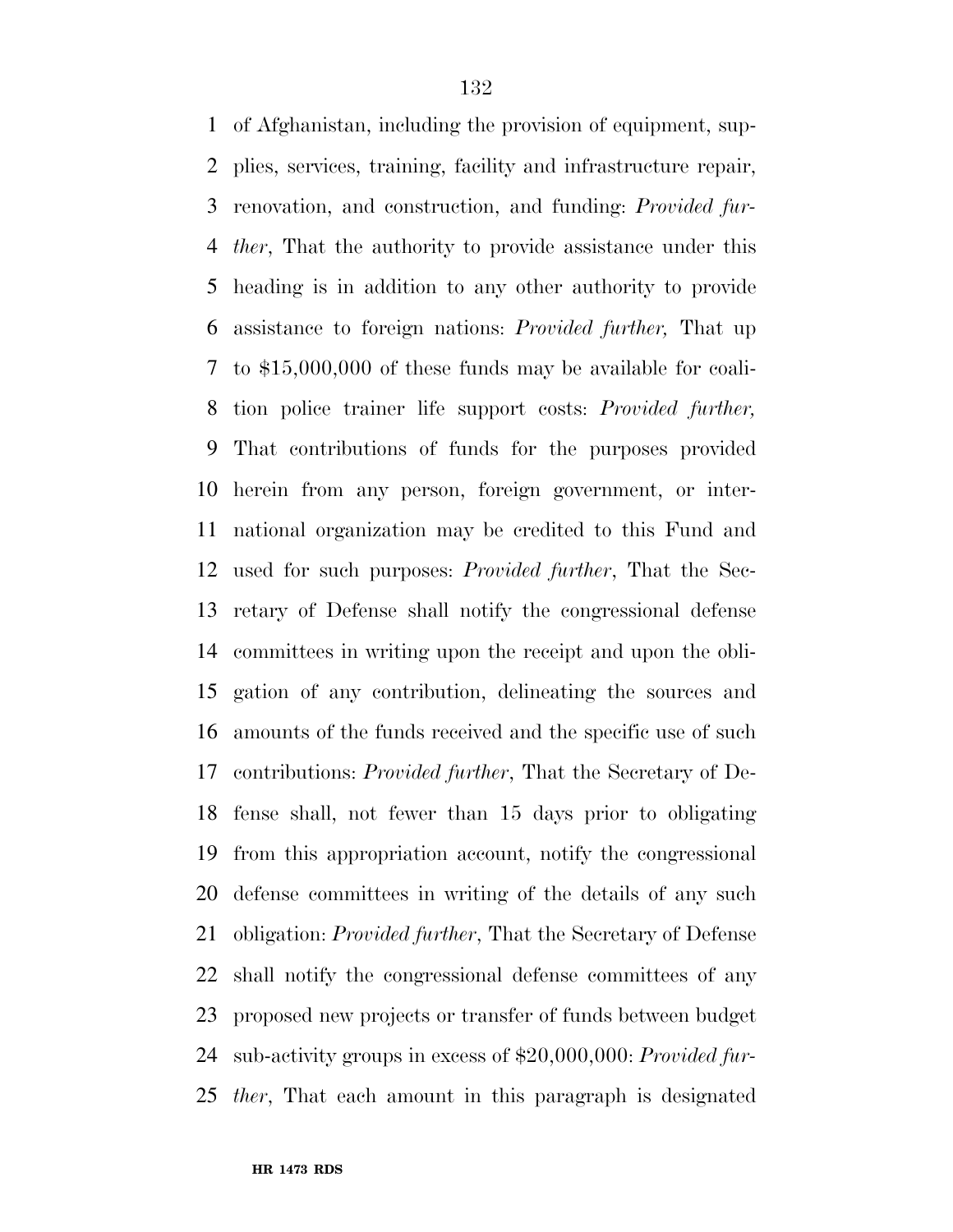as being for contingency operations directly related to the 2 global war on terrorism pursuant to section  $3(e)(2)$  of H. Res. 5 (112th Congress) and as an emergency requirement pursuant to section 403(a) of S. Con. Res. 13 (111th Con- gress), the concurrent resolution on the budget for fiscal year 2010.

### IRAQ SECURITY FORCES FUND

 For the ''Iraq Security Forces Fund'', \$1,500,000,000, to remain available until September 30, 2012: *Provided*, That such funds shall be available to the Secretary of Defense, notwithstanding any other provision of law, for the purpose of allowing the Commander, United States Forces-Iraq, or the Secretary's designee, to provide assistance, with the concurrence of the Secretary of State, to the security forces of Iraq, including the provision of equipment, supplies, services, training, facility and infra- structure repair, and renovation: *Provided further*, That the authority to provide assistance under this heading is in addition to any other authority to provide assistance to foreign nations: *Provided further*, That contributions of funds for the purposes provided herein from any person, foreign government, or international organization may be credited to this Fund and used for such purposes: *Pro- vided further*, That the Secretary shall notify the congres-sional defense committees in writing upon the receipt and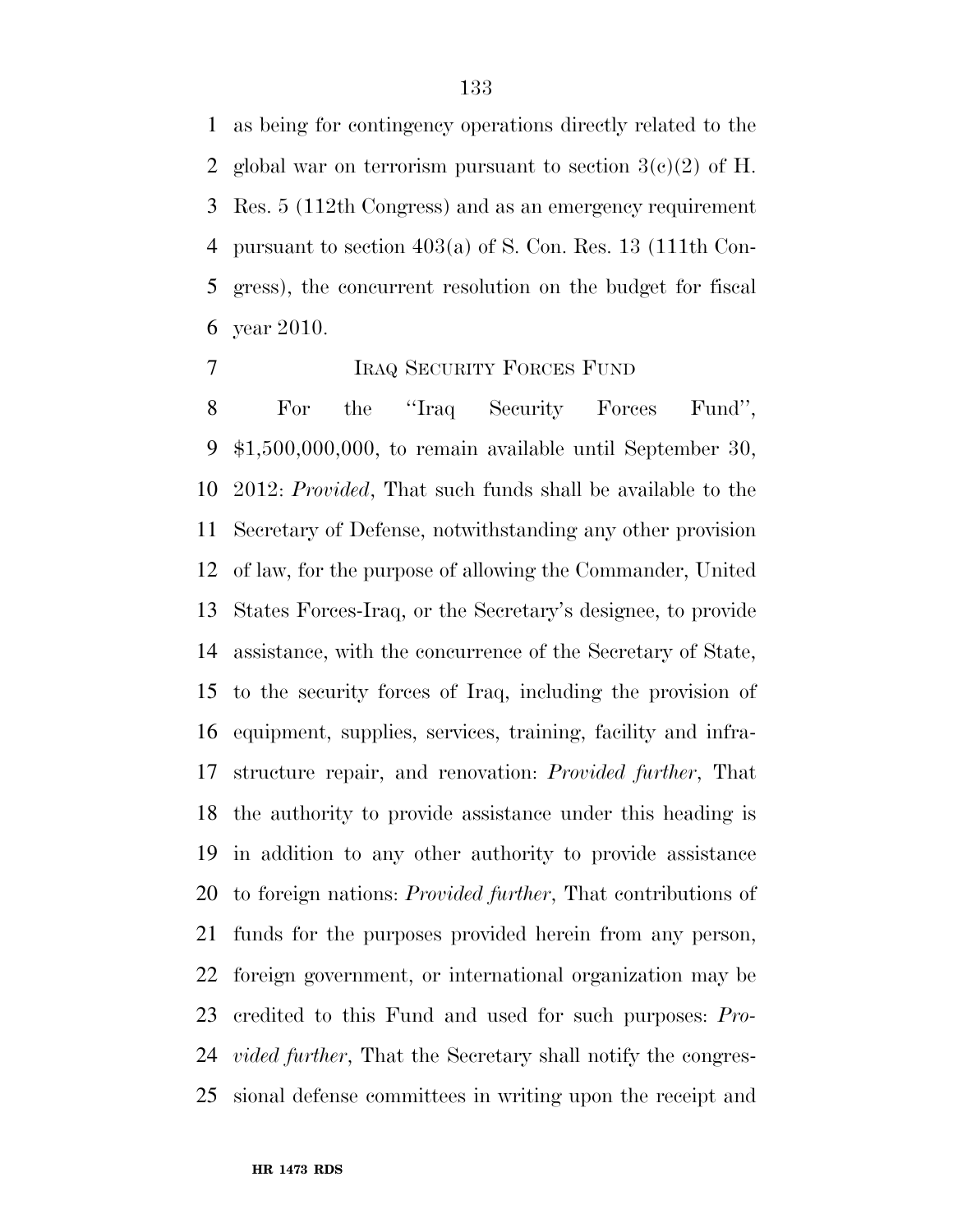upon the obligation of any contribution, delineating the sources and amounts of the funds received and the specific use of such contributions: *Provided further*, That the Sec- retary of Defense shall, not fewer than 15 days prior to obligating from this appropriation account, notify the con- gressional defense committees in writing of the details of any such obligation: *Provided further*, That the Secretary of Defense shall notify the congressional defense commit- tees of any proposed new projects or transfer of funds be- tween budget sub-activity groups in excess of \$20,000,000: *Provided further*, That each amount in this paragraph is designated as being for contingency oper- ations directly related to the global war on terrorism pur-14 suant to section  $3(c)(2)$  of H. Res. 5 (112th Congress) and as an emergency requirement pursuant to section 403(a) of S. Con. Res. 13 (111th Congress), the concur-rent resolution on the budget for fiscal year 2010.

PAKISTAN COUNTERINSURGENCY FUND

(INCLUDING TRANSFER OF FUNDS)

 For the ''Pakistan Counterinsurgency Fund'', \$800,000,000, to remain available until September 30, 2012: *Provided*, That such funds shall be available to the Secretary of Defense, with the concurrence of the Sec- retary of State, notwithstanding any other provision of law, for the purpose of allowing the Secretary of Defense,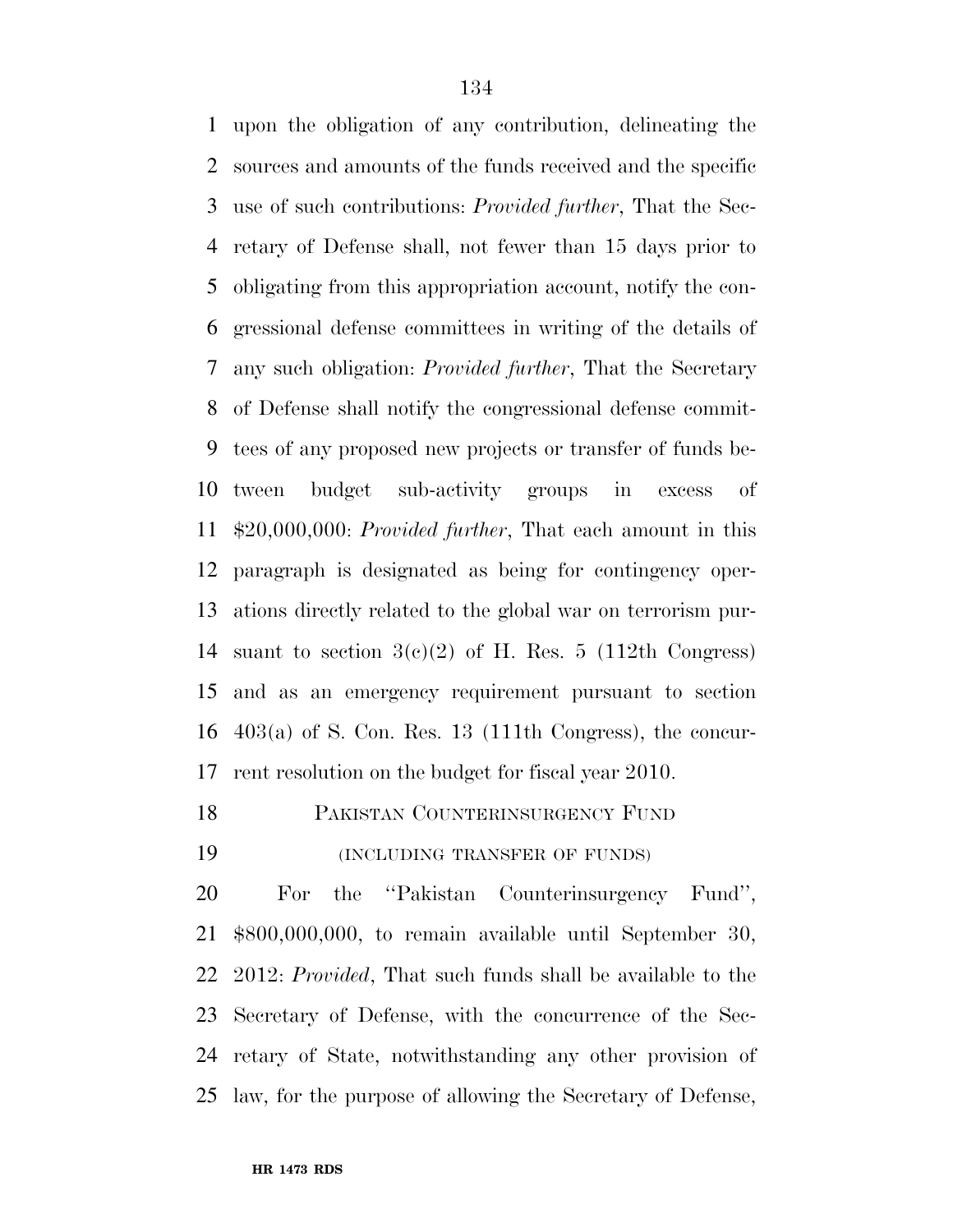or the Secretary's designee, to provide assistance to Paki- stan's security forces; including program management and the provision of equipment, supplies, services, training, and funds; and facility and infrastructure repair, renova- tion, and construction to build the counterinsurgency ca- pability of Pakistan's military and Frontier Corps: *Pro- vided further*, That the authority to provide assistance under this provision is in addition to any other authority to provide assistance to foreign nations: *Provided further*, That the Secretary of Defense may transfer funds pro- vided herein to appropriations for operation and mainte- nance; procurement; research, development, test and eval- uation; defense working capital funds; and to the Depart- ment of State, Pakistan Counterinsurgency Capability Fund to accomplish the purpose provided herein: *Provided further*, That the transfer authority in the preceding pro- viso is in addition to any other authority available to the Department of Defense to transfer funds: *Provided fur- ther*, That funds so transferred shall be merged with and be available for the same purposes and for the same time period as the appropriation or fund to which transferred: *Provided further*, That the Secretary of Defense shall, not fewer than 15 days prior to making transfers from this appropriation account, notify the Committees on Appro-priations in writing of the details of any such transfer: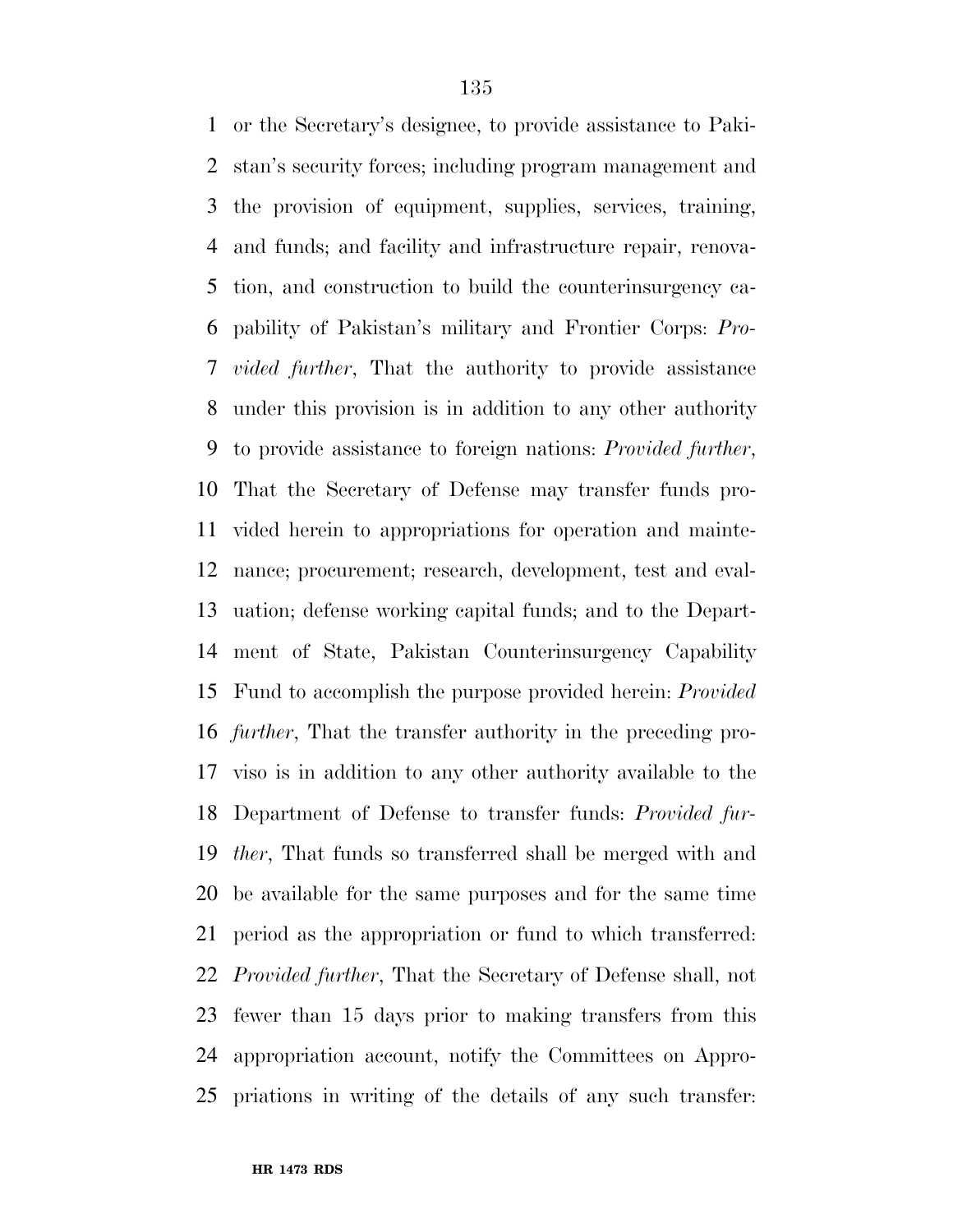*Provided further*, That each amount in this paragraph is designated as being for contingency operations directly re- lated to the global war on terrorism pursuant to section  $4 \text{ } 3(e)(2)$  of H. Res. 5 (112th Congress) and as an emer- gency requirement pursuant to section 403(a) of S. Con. Res. 13 (111th Congress), the concurrent resolution on the budget for fiscal year 2010.

### 8 PROCUREMENT

### AIRCRAFT PROCUREMENT, ARMY

 For an additional amount for ''Aircraft Procurement, Army'', \$2,720,138,000, to remain available until Sep- tember 30, 2013: *Provided*, That each amount in this paragraph is designated as being for contingency oper- ations directly related to the global war on terrorism pur-15 suant to section  $3(c)(2)$  of H. Res. 5 (112th Congress) and as an emergency requirement pursuant to section 403(a) of S. Con. Res. 13 (111th Congress), the concur-rent resolution on the budget for fiscal year 2010.

MISSILE PROCUREMENT, ARMY

 For an additional amount for ''Missile Procurement, Army'', \$343,828,000, to remain available until Sep- tember 30, 2013: *Provided*, That each amount in this paragraph is designated as being for contingency oper- ations directly related to the global war on terrorism pur-25 suant to section  $3(e)(2)$  of H. Res. 5 (112th Congress)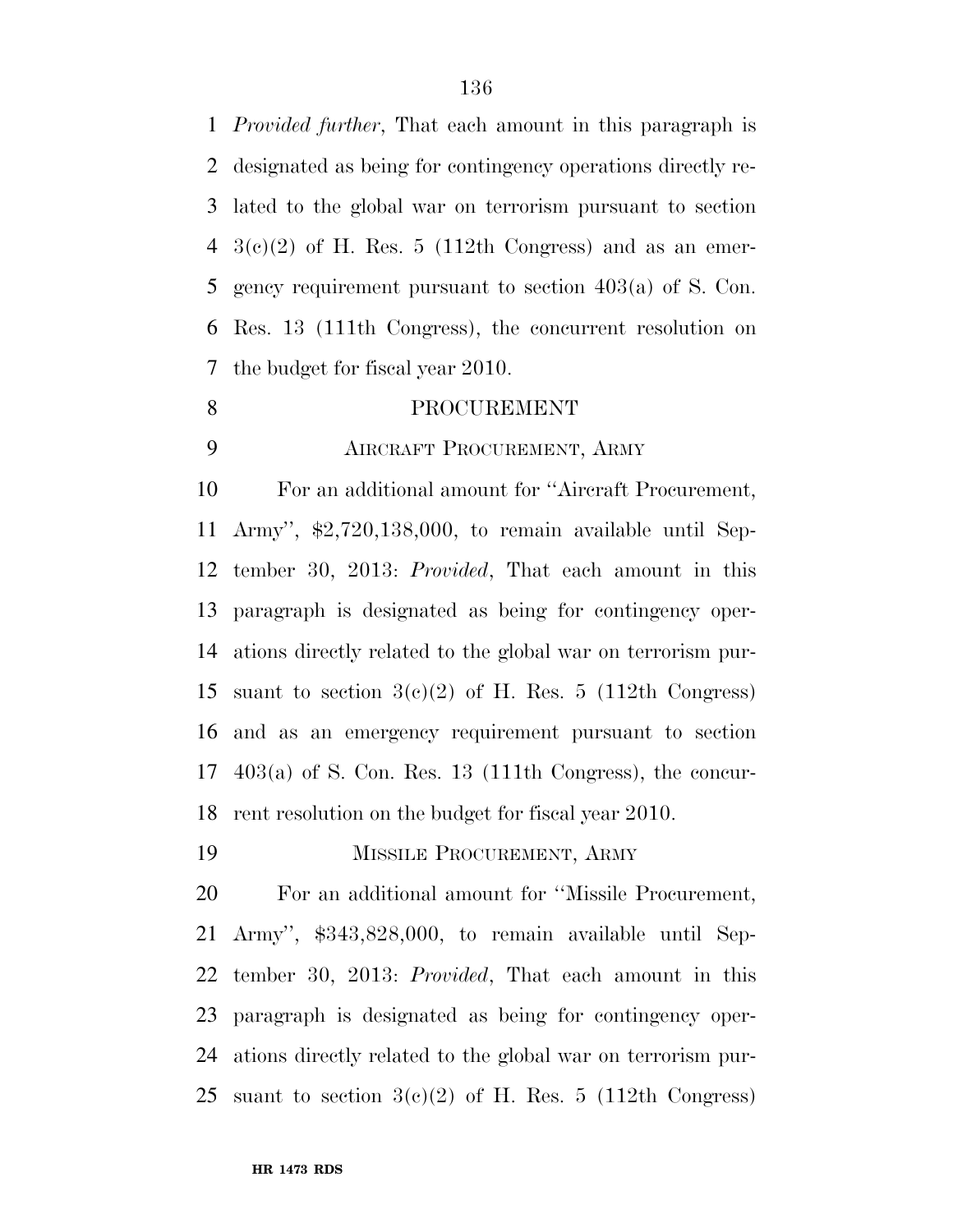and as an emergency requirement pursuant to section 403(a) of S. Con. Res. 13 (111th Congress), the concur-rent resolution on the budget for fiscal year 2010.

PROCUREMENT OF WEAPONS AND TRACKED COMBAT

### VEHICLES, ARMY

 For an additional amount for ''Procurement of Weap- ons and Tracked Combat Vehicles, Army'', \$896,996,000, to remain available until September 30, 2013: *Provided*, That each amount in this paragraph is designated as being for contingency operations directly related to the 11 global war on terrorism pursuant to section  $3(c)(2)$  of H. Res. 5 (112th Congress) and as an emergency requirement pursuant to section 403(a) of S. Con. Res. 13 (111th Con- gress), the concurrent resolution on the budget for fiscal year 2010.

### 16 PROCUREMENT OF AMMUNITION, ARMY

 For an additional amount for ''Procurement of Am- munition, Army'', \$369,885,000, to remain available until September 30, 2013: *Provided*, That each amount in this paragraph is designated as being for contingency oper- ations directly related to the global war on terrorism pur-22 suant to section  $3(e)(2)$  of H. Res. 5 (112th Congress) and as an emergency requirement pursuant to section 403(a) of S. Con. Res. 13 (111th Congress), the concur-rent resolution on the budget for fiscal year 2010.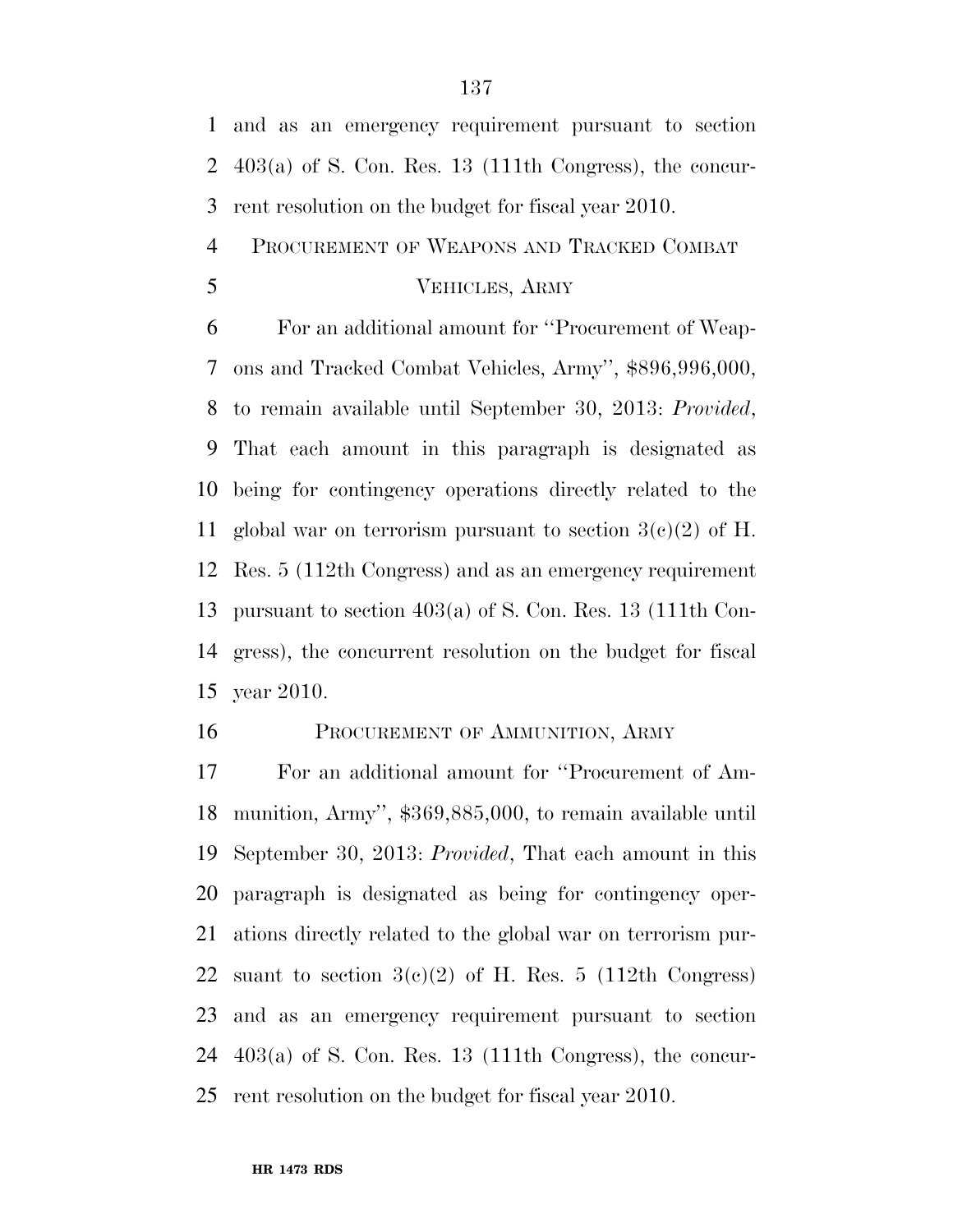### 1 OTHER PROCUREMENT, ARMY

 For an additional amount for ''Other Procurement, Army'', \$6,401,832,000, to remain available until Sep- tember 30, 2013: *Provided*, That each amount in this paragraph is designated as being for contingency oper- ations directly related to the global war on terrorism pur-7 suant to section  $3(c)(2)$  of H. Res. 5 (112th Congress) and as an emergency requirement pursuant to section 403(a) of S. Con. Res. 13 (111th Congress), the concur-rent resolution on the budget for fiscal year 2010.

**AIRCRAFT PROCUREMENT, NAVY** 

 For an additional amount for ''Aircraft Procurement, Navy'', \$1,169,549,000, to remain available until Sep- tember 30, 2013: *Provided*, That each amount in this paragraph is designated as being for contingency oper- ations directly related to the global war on terrorism pur-17 suant to section  $3(c)(2)$  of H. Res. 5 (112th Congress) and as an emergency requirement pursuant to section 403(a) of S. Con. Res. 13 (111th Congress), the concur-rent resolution on the budget for fiscal year 2010.

WEAPONS PROCUREMENT, NAVY

 For an additional amount for ''Weapons Procure- ment, Navy'', \$90,502,000, to remain available until Sep- tember 30, 2013: *Provided*, That each amount in this paragraph is designated as being for contingency oper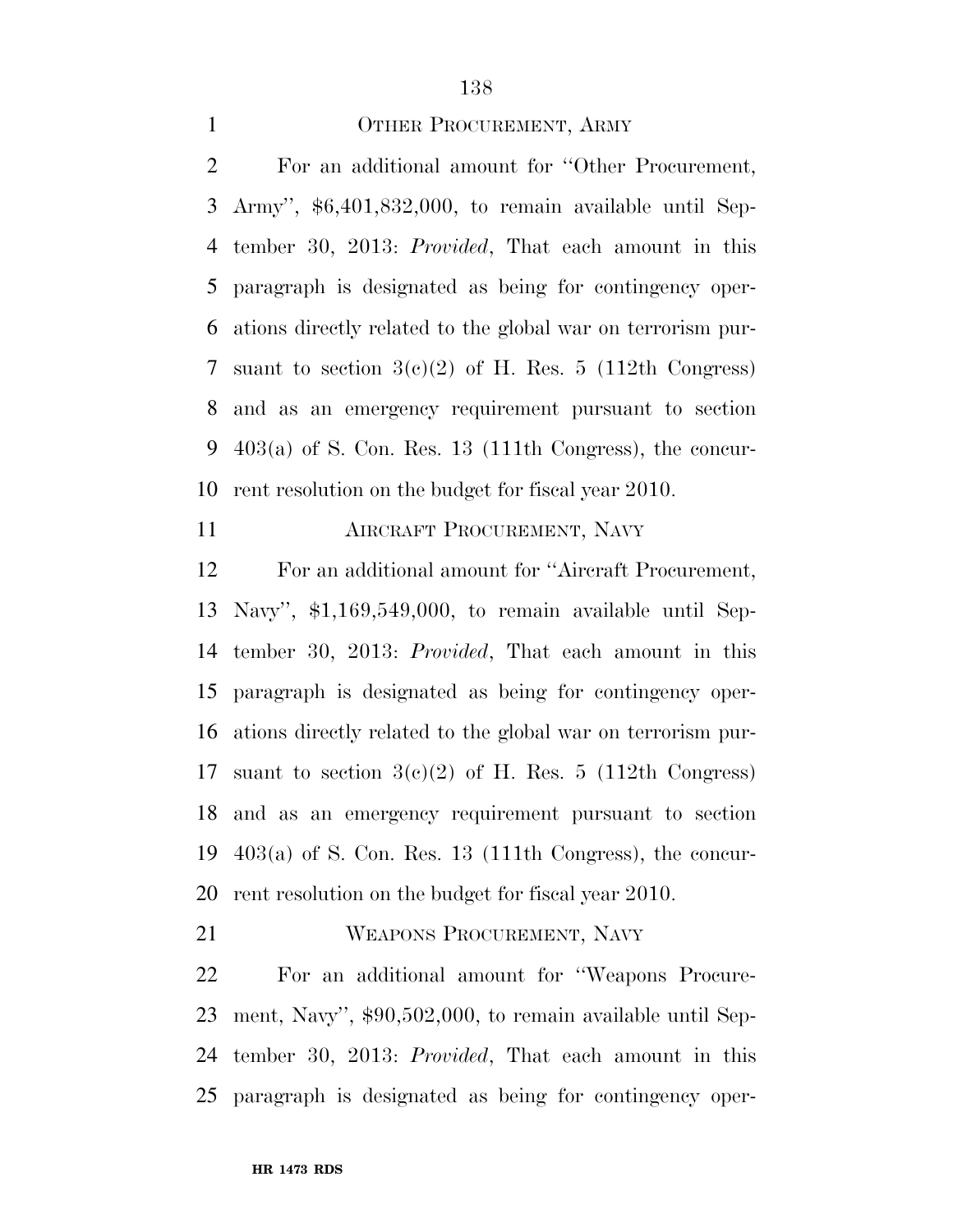ations directly related to the global war on terrorism pur-2 suant to section  $3(c)(2)$  of H. Res. 5 (112th Congress) and as an emergency requirement pursuant to section 403(a) of S. Con. Res. 13 (111th Congress), the concur-rent resolution on the budget for fiscal year 2010.

## PROCUREMENT OF AMMUNITION, NAVY AND MARINE CORPS

 For an additional amount for ''Procurement of Am- munition, Navy and Marine Corps'', \$558,024,000, to re- main available until September 30, 2013: *Provided*, That each amount in this paragraph is designated as being for contingency operations directly related to the global war 13 on terrorism pursuant to section  $3(e)(2)$  of H. Res. 5 (112th Congress) and as an emergency requirement pur- suant to section 403(a) of S. Con. Res. 13 (111th Con- gress), the concurrent resolution on the budget for fiscal year 2010.

### 18 OTHER PROCUREMENT, NAVY

 For an additional amount for ''Other Procurement, Navy'', \$316,835,000, to remain available until September 30, 2013: *Provided*, That each amount in this paragraph is designated as being for contingency operations directly related to the global war on terrorism pursuant to section  $3(c)(2)$  of H. Res. 5 (112th Congress) and as an emer-gency requirement pursuant to section 403(a) of S. Con.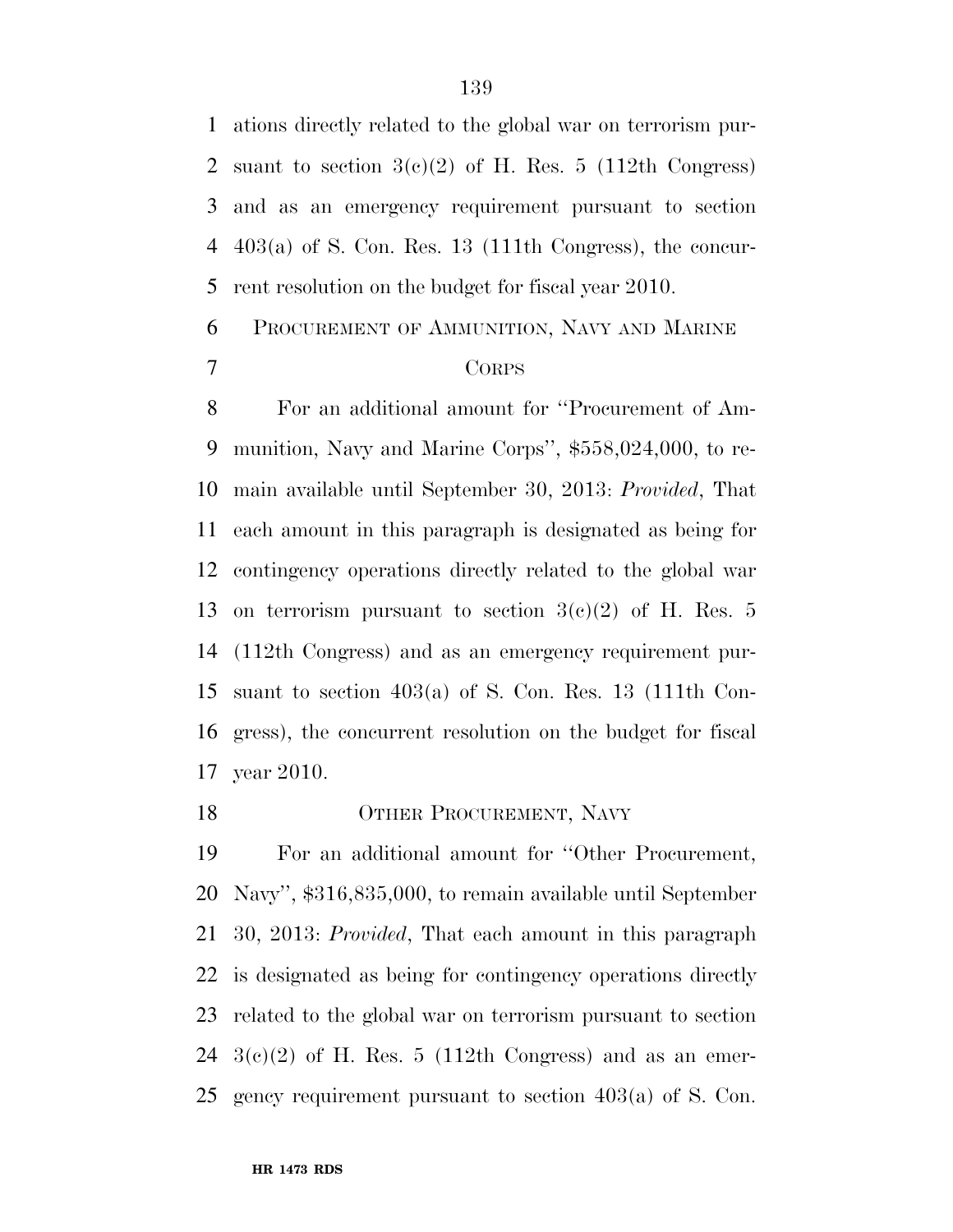Res. 13 (111th Congress), the concurrent resolution on the budget for fiscal year 2010.

PROCUREMENT, MARINE CORPS

 For an additional amount for ''Procurement, Marine Corps'', \$1,589,119,000, to remain available until Sep- tember 30, 2013: *Provided*, That each amount in this paragraph is designated as being for contingency oper- ations directly related to the global war on terrorism pur-9 suant to section  $3(c)(2)$  of H. Res. 5 (112th Congress) and as an emergency requirement pursuant to section 403(a) of S. Con. Res. 13 (111th Congress), the concur-rent resolution on the budget for fiscal year 2010.

AIRCRAFT PROCUREMENT, AIR FORCE

 For an additional amount for ''Aircraft Procurement, Air Force'', \$1,991,955,000, to remain available until September 30, 2013: *Provided*, That each amount in this paragraph is designated as being for contingency oper- ations directly related to the global war on terrorism pur-19 suant to section  $3(c)(2)$  of H. Res. 5 (112th Congress) and as an emergency requirement pursuant to section 403(a) of S. Con. Res. 13 (111th Congress), the concur-rent resolution on the budget for fiscal year 2010.

23 MISSILE PROCUREMENT, AIR FORCE

 For an additional amount for ''Missile Procurement, Air Force'', \$56,621,000, to remain available until Sep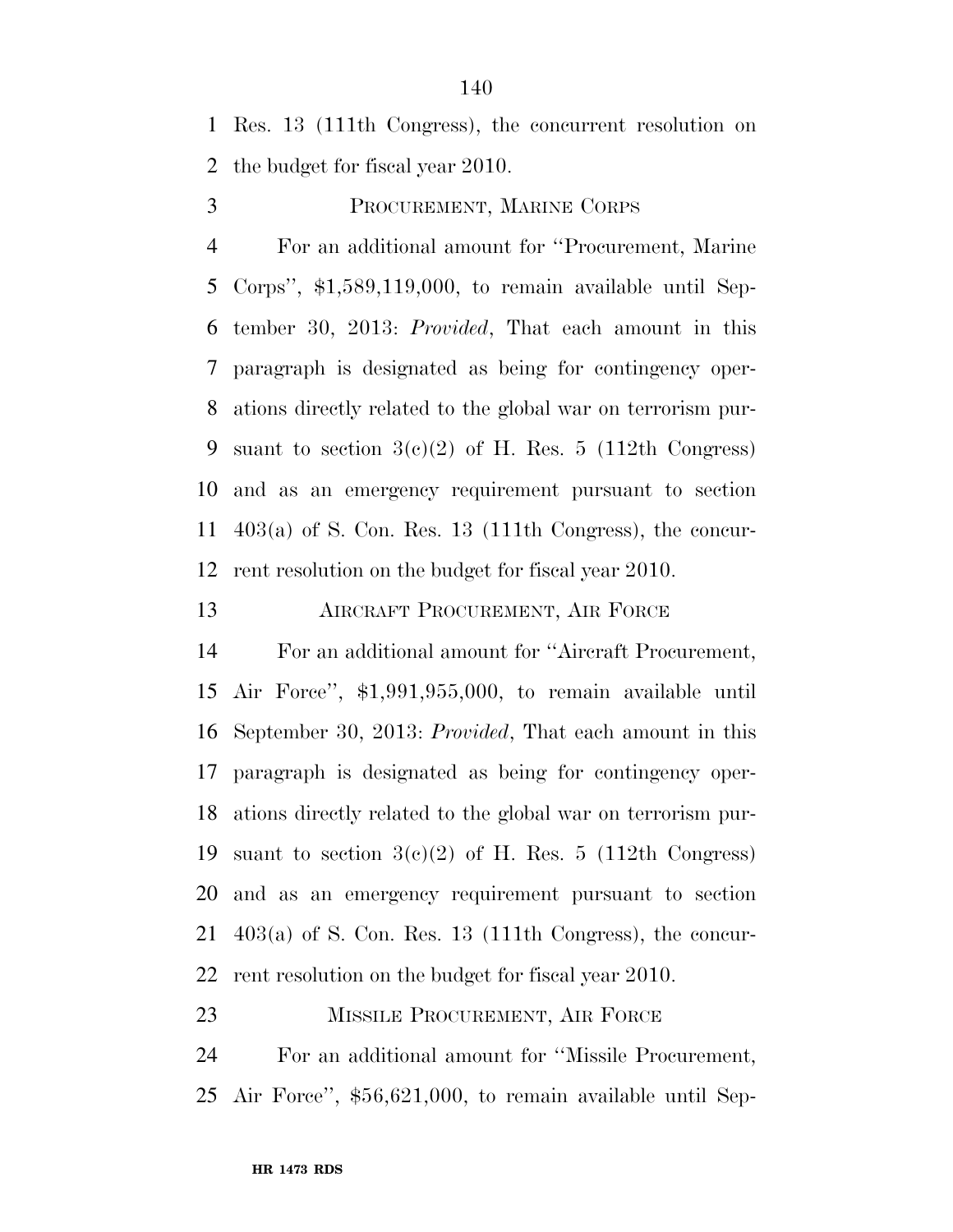tember 30, 2013: *Provided*, That each amount in this paragraph is designated as being for contingency oper- ations directly related to the global war on terrorism pur-4 suant to section  $3(c)(2)$  of H. Res. 5 (112th Congress) and as an emergency requirement pursuant to section 403(a) of S. Con. Res. 13 (111th Congress), the concur-rent resolution on the budget for fiscal year 2010.

### 8 PROCUREMENT OF AMMUNITION, AIR FORCE

 For an additional amount for ''Procurement of Am- munition, Air Force'', \$292,959,000, to remain available until September 30, 2013: *Provided*, That each amount in this paragraph is designated as being for contingency operations directly related to the global war on terrorism 14 pursuant to section  $3(c)(2)$  of H. Res. 5 (112th Congress) and as an emergency requirement pursuant to section 403(a) of S. Con. Res. 13 (111th Congress), the concur-rent resolution on the budget for fiscal year 2010.

18 OTHER PROCUREMENT, AIR FORCE

 For an additional amount for ''Other Procurement, Air Force'', \$2,868,593,000, to remain available until September 30, 2013: *Provided*, That each amount in this paragraph is designated as being for contingency oper- ations directly related to the global war on terrorism pur-24 suant to section  $3(c)(2)$  of H. Res. 5 (112th Congress) and as an emergency requirement pursuant to section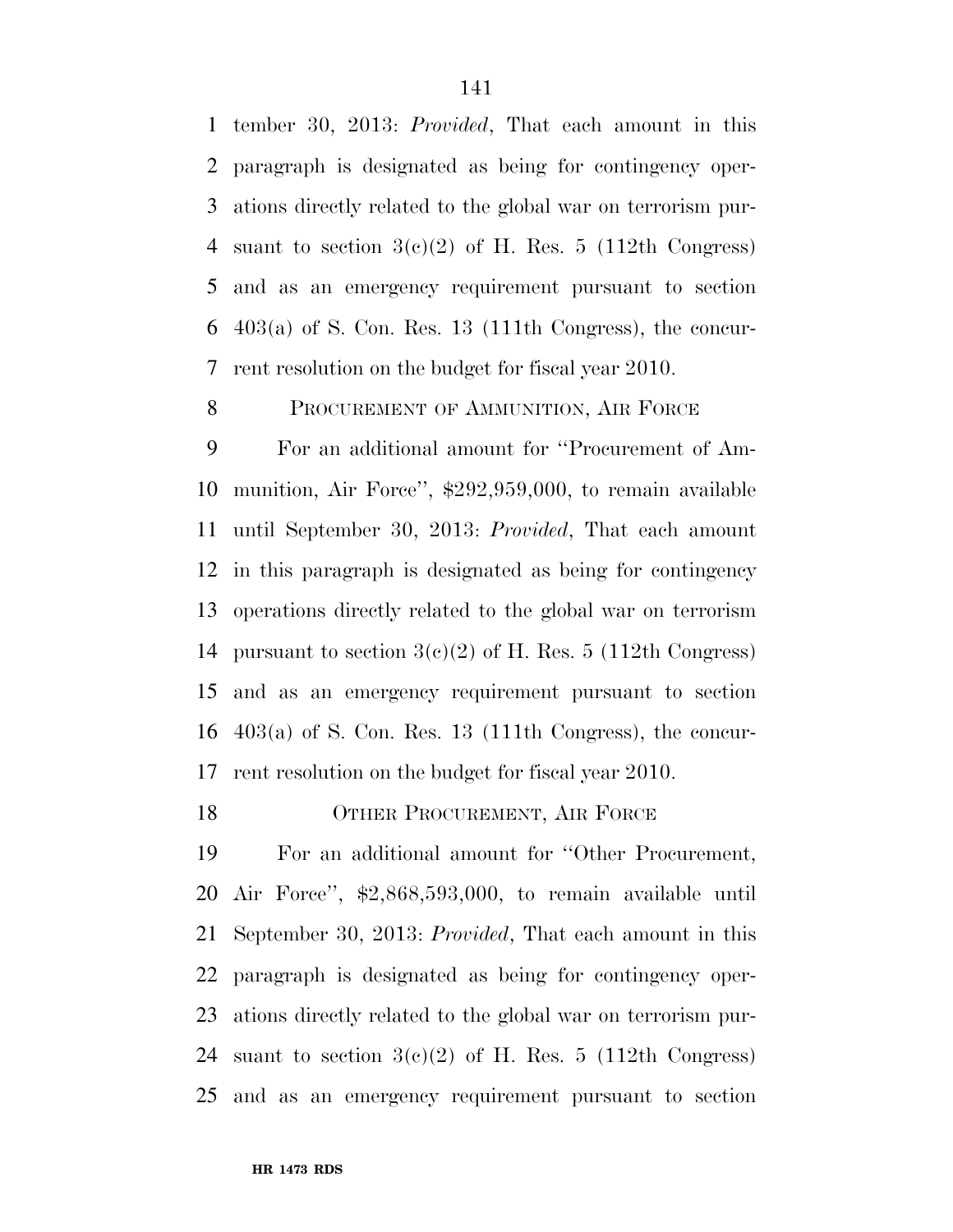403(a) of S. Con. Res. 13 (111th Congress), the concur-rent resolution on the budget for fiscal year 2010.

PROCUREMENT, DEFENSE-WIDE

 For an additional amount for ''Procurement, De- fense-Wide'', \$1,262,499,000, to remain available until September 30, 2013: *Provided*, That each amount in this paragraph is designated as being for contingency oper- ations directly related to the global war on terrorism pur-9 suant to section  $3(c)(2)$  of H. Res. 5 (112th Congress) and as an emergency requirement pursuant to section 403(a) of S. Con. Res. 13 (111th Congress), the concur-rent resolution on the budget for fiscal year 2010.

NATIONAL GUARD AND RESERVE EQUIPMENT

 For procurement of aircraft, missiles, tracked combat vehicles, ammunition, other weapons and other procure- ment for the reserve components of the Armed Forces, \$850,000,000, to remain available for obligation until Sep- tember 30, 2013, of which \$250,000,000 shall be available only for the Army National Guard: *Provided*, That the Chiefs of National Guard and Reserve components shall, not later than 30 days after the enactment of this Act, individually submit to the congressional defense commit- tees the modernization priority assessment for their re- spective National Guard or Reserve component: *Provided further*, That each amount in this paragraph is designated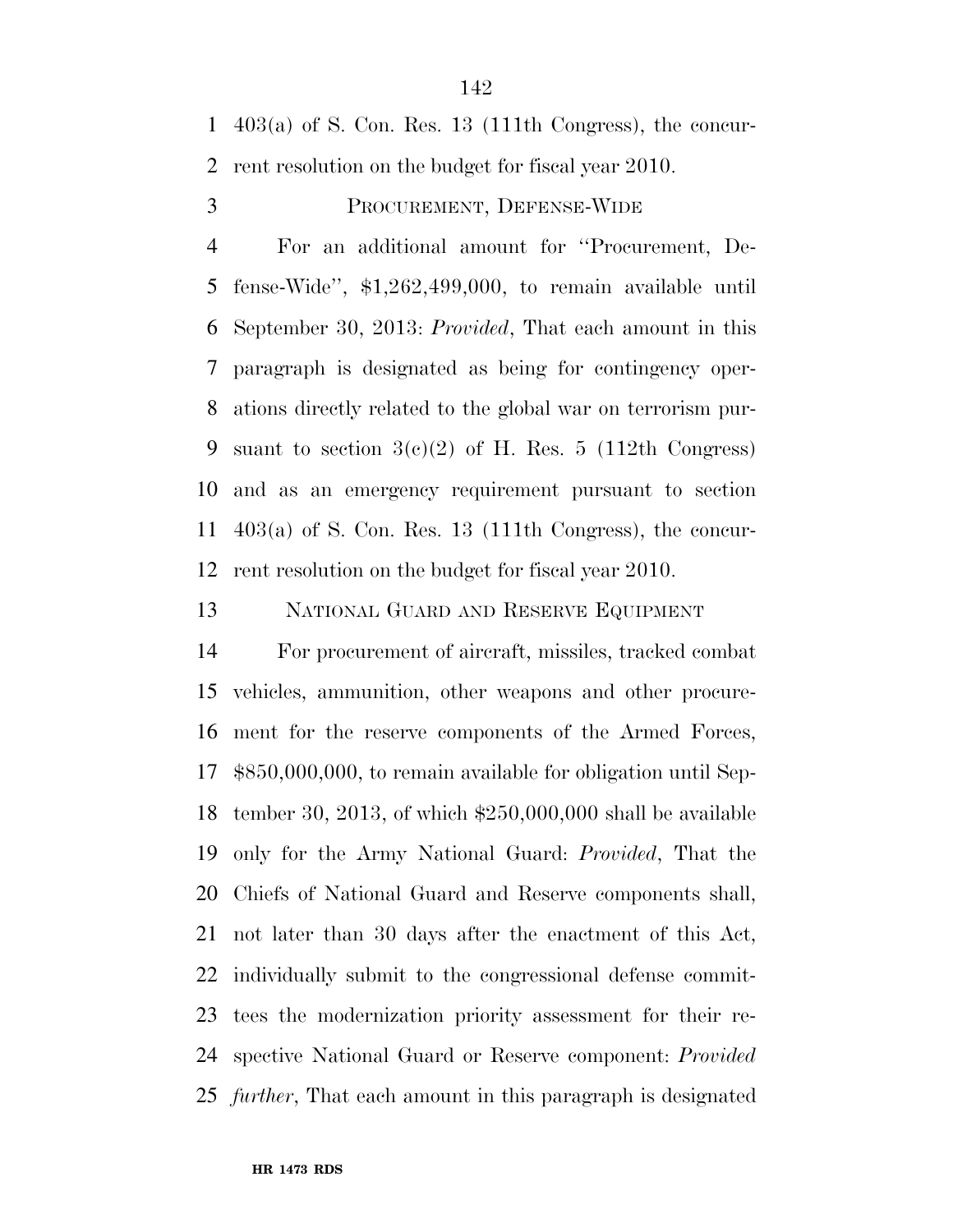as being for contingency operations directly related to the 2 global war on terrorism pursuant to section  $3(c)(2)$  of H. Res. 5 (112th Congress) and as an emergency requirement pursuant to section 403(a) of S. Con. Res. 13 (111th Con- gress), the concurrent resolution on the budget for fiscal year 2010.

# MINE RESISTANT AMBUSH PROTECTED VEHICLE FUND **(INCLUDING TRANSFER OF FUNDS)**

 For the Mine Resistant Ambush Protected Vehicle Fund, \$3,415,000,000, to remain available until Sep- tember 30, 2012: *Provided*, That such funds shall be avail- able to the Secretary of Defense, notwithstanding any other provision of law, to procure, sustain, transport, and field Mine Resistant Ambush Protected vehicles: *Provided further*, That the Secretary shall transfer such funds only to appropriations made available in this or any other Act for operation and maintenance; procurement; research, de- velopment, test and evaluation; and defense working cap- ital funds to accomplish the purpose provided herein: *Pro- vided further*, That such transferred funds shall be merged with and be available for the same purposes and the same time period as the appropriation to which transferred: *Provided further*, That this transfer authority is in addi- tion to any other transfer authority available to the De-partment of Defense: *Provided further,* That the Secretary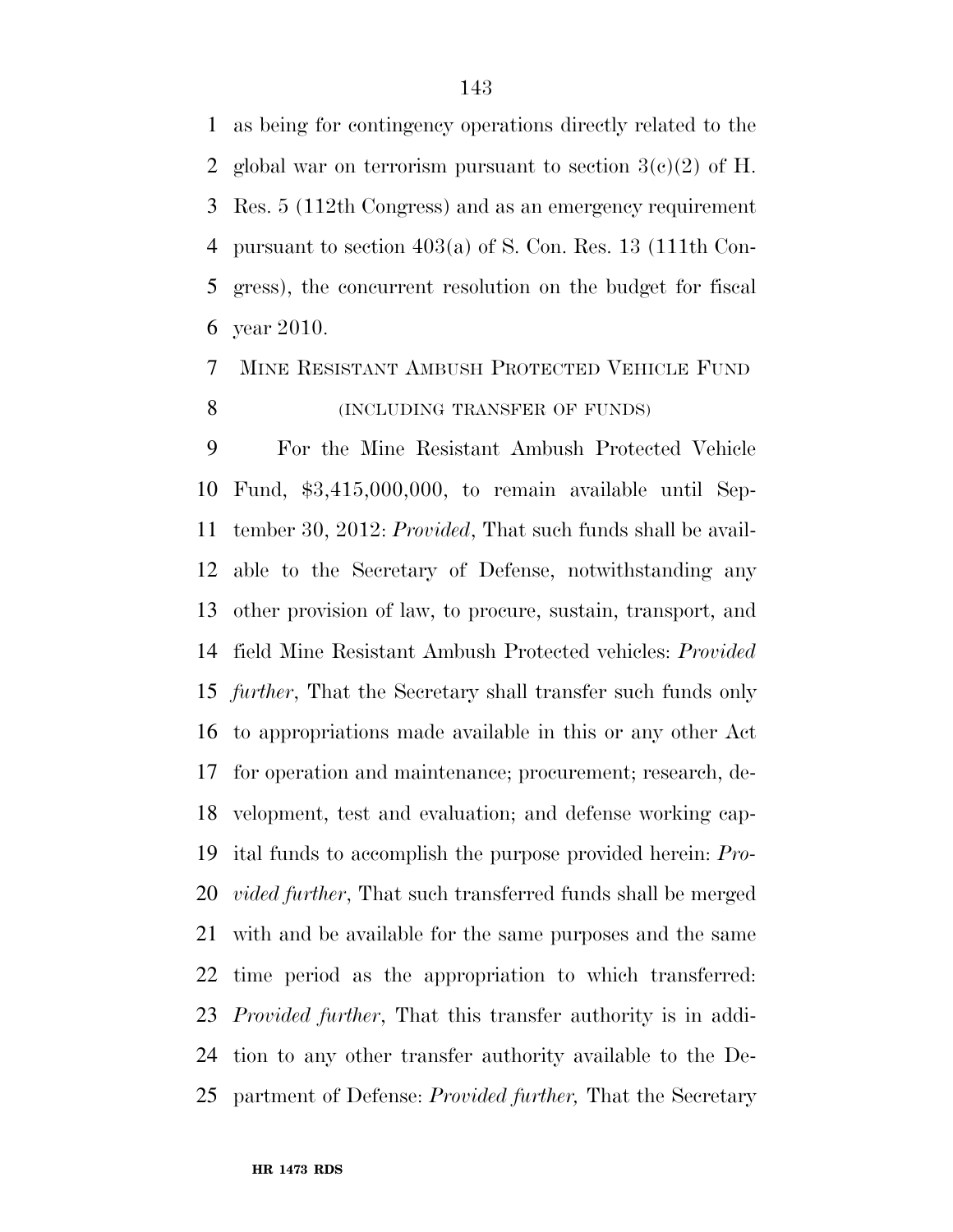shall, not fewer than 10 days prior to making transfers from this appropriation, notify the congressional defense committees in writing of the details of any such transfer: *Provided further*, That each amount in this paragraph is designated as being for contingency operations directly re- lated to the global war on terrorism pursuant to section  $7 \text{ } 3(e)(2)$  of H. Res. 5 (112th Congress) and as an emer- gency requirement pursuant to section 403(a) of S. Con. Res. 13 (111th Congress), the concurrent resolution on the budget for fiscal year 2010.

| 11 | RESEARCH, DEVELOPMENT, TEST AND |
|----|---------------------------------|
| 12 | <b>EVALUATION</b>               |

RESEARCH, DEVELOPMENT, TEST AND EVALUATION,

## ARMY

 For an additional amount for ''Research, Develop- ment, Test and Evaluation, Army'', \$143,234,000, to re- main available until September 30, 2012: *Provided*, That each amount in this paragraph is designated as being for contingency operations directly related to the global war 20 on terrorism pursuant to section  $3(e)(2)$  of H. Res. 5 (112th Congress) and as an emergency requirement pur-22 suant to section  $403(a)$  of S. Con. Res. 13 (111th Con- gress), the concurrent resolution on the budget for fiscal year 2010.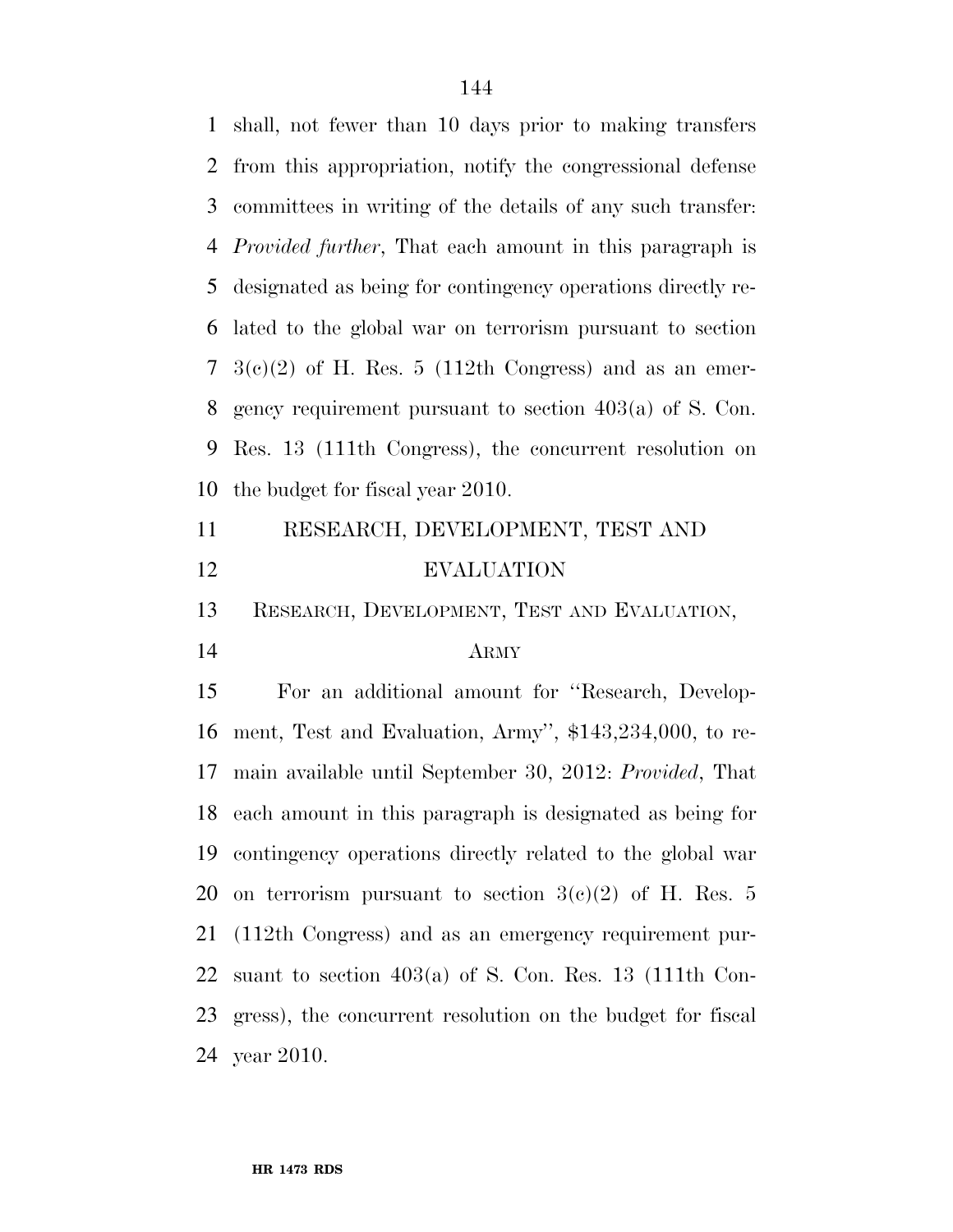RESEARCH, DEVELOPMENT, TEST AND EVALUATION,

## NAVY

 For an additional amount for ''Research, Develop- ment, Test and Evaluation, Navy'', \$104,781,000, to re- main available until September 30, 2012: *Provided*, That each amount in this paragraph is designated as being for contingency operations directly related to the global war 8 on terrorism pursuant to section  $3(c)(2)$  of H. Res. 5 (112th Congress) and as an emergency requirement pur- suant to section 403(a) of S. Con. Res. 13 (111th Con- gress), the concurrent resolution on the budget for fiscal year 2010.

RESEARCH, DEVELOPMENT, TEST AND EVALUATION,

## AIR FORCE

 For an additional amount for ''Research, Develop- ment, Test and Evaluation, Air Force'', \$484,382,000, to remain available until September 30, 2012: *Provided*, That each amount in this paragraph is designated as being for contingency operations directly related to the 20 global war on terrorism pursuant to section  $3(c)(2)$  of H. Res. 5 (112th Congress) and as an emergency requirement pursuant to section 403(a) of S. Con. Res. 13 (111th Con- gress), the concurrent resolution on the budget for fiscal year 2010.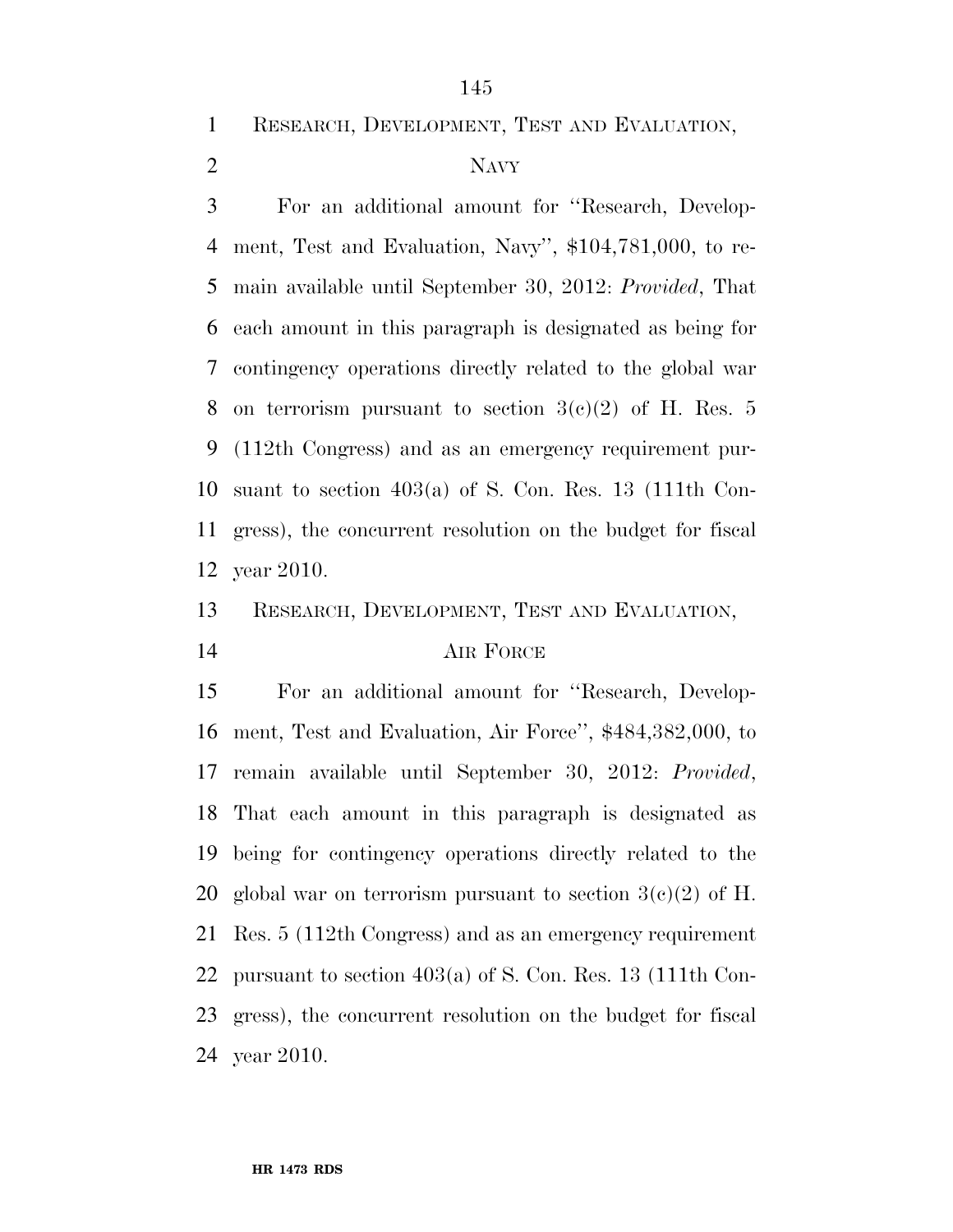RESEARCH, DEVELOPMENT, TEST AND EVALUATION,

## DEFENSE-WIDE

 For an additional amount for ''Research, Develop- ment, Test and Evaluation, Defense-Wide'', \$222,616,000, to remain available until September 30, 2012: *Provided*, That each amount in this paragraph is designated as being for contingency operations directly re- lated to the global war on terrorism pursuant to section  $3(c)(2)$  of H. Res. 5 (112th Congress) and as an emer- gency requirement pursuant to section 403(a) of S. Con. Res. 13 (111th Congress), the concurrent resolution on the budget for fiscal year 2010.

REVOLVING AND MANAGEMENT FUNDS

DEFENSE WORKING CAPITAL FUNDS

 For an additional amount for ''Defense Working Capital Funds'', \$485,384,000: *Provided*, That each amount in this paragraph is designated as being for con- tingency operations directly related to the global war on 19 terrorism pursuant to section  $3(c)(2)$  of H. Res. 5 (112th Congress) and as an emergency requirement pursuant to section 403(a) of S. Con. Res. 13 (111th Congress), the concurrent resolution on the budget for fiscal year 2010.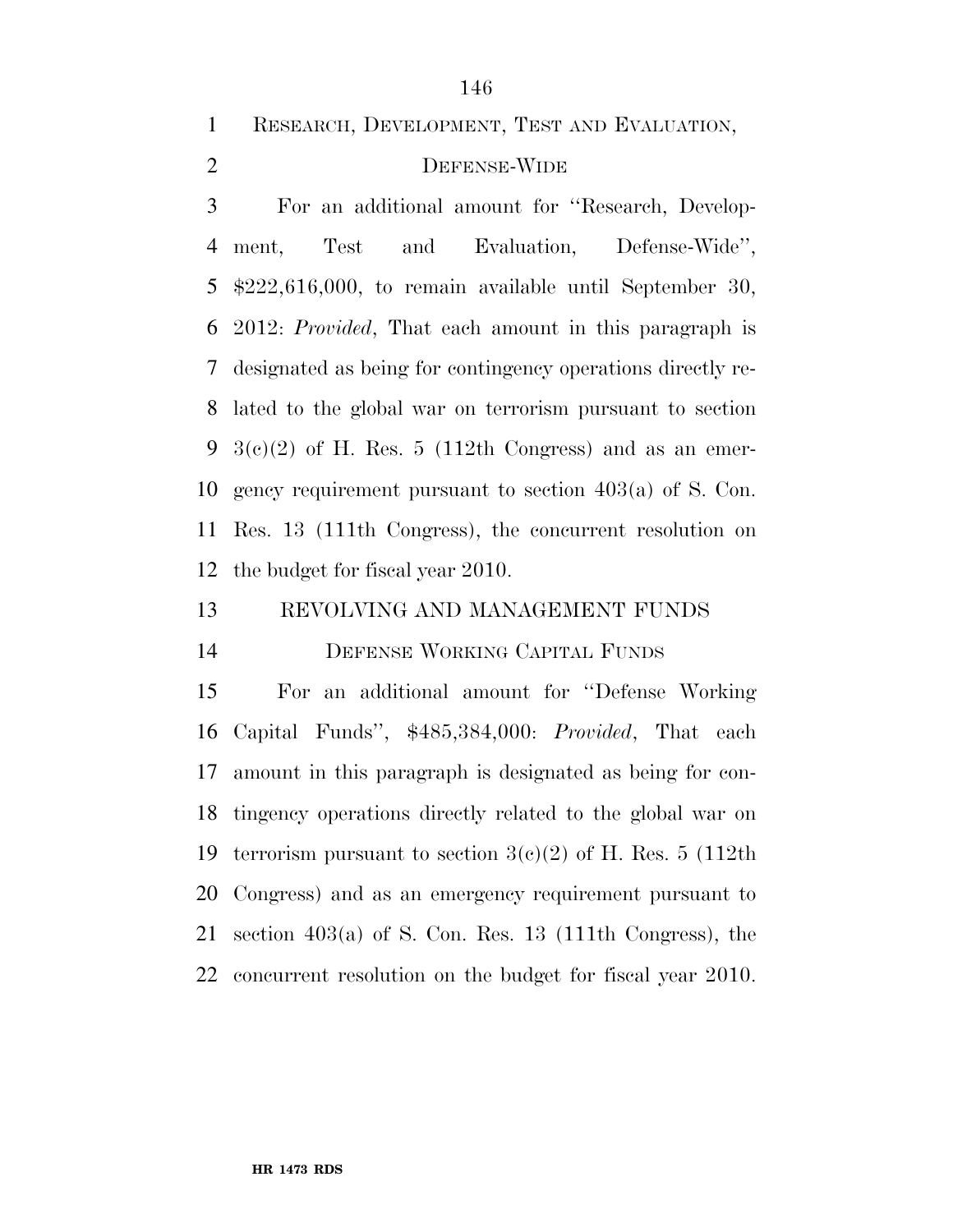### OTHER DEPARTMENT OF DEFENSE PROGRAMS

## 2 DEFENSE HEALTH PROGRAM

 For an additional amount for ''Defense Health Pro- gram'', \$1,422,092,000, of which \$1,398,092,000 shall be for operation and maintenance, to remain available until September 30, 2011, and of which \$24,000,000 shall be for research, development, test and evaluation, to remain available until September 30, 2012: *Provided*, That each amount in this paragraph is designated as being for con- tingency operations directly related to the global war on 11 terrorism pursuant to section  $3(c)(2)$  of H. Res. 5 (112th Congress) and as an emergency requirement pursuant to section 403(a) of S. Con. Res. 13 (111th Congress), the concurrent resolution on the budget for fiscal year 2010. DRUG INTERDICTION AND COUNTER-DRUG ACTIVITIES,

### DEFENSE

 For an additional amount for ''Drug Interdiction and Counter-Drug Activities, Defense'', \$440,510,000, to re- main available until September 30, 2012: *Provided*, That each amount in this paragraph is designated as being for contingency operations directly related to the global war 22 on terrorism pursuant to section  $3(e)(2)$  of H. Res. 5 (112th Congress) and as an emergency requirement pur-suant to section 403(a) of S. Con. Res. 13 (111th Con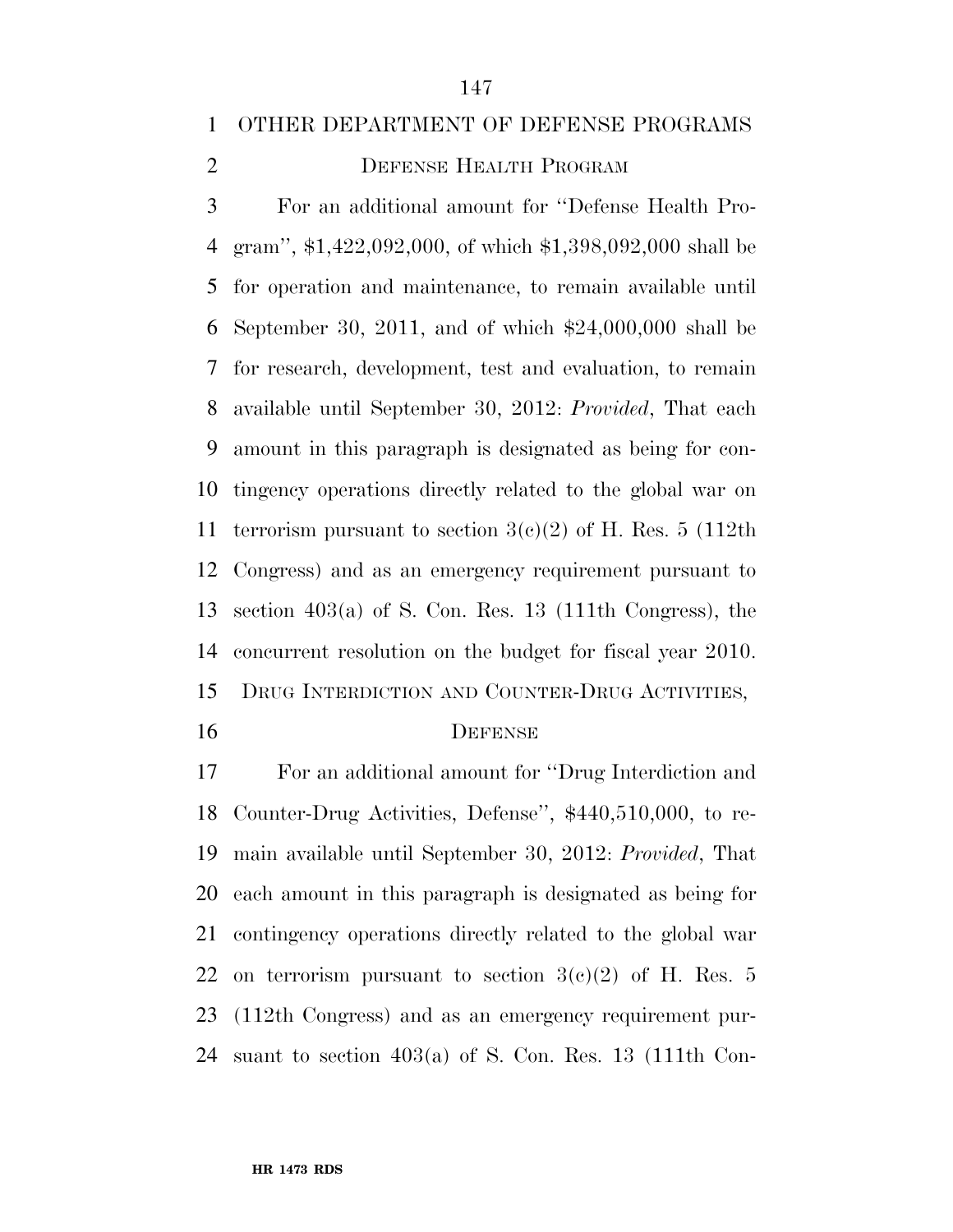gress), the concurrent resolution on the budget for fiscal year 2010.

## JOINT IMPROVISED EXPLOSIVE DEVICE DEFEAT FUND (INCLUDING TRANSFER OF FUNDS)

 For the ''Joint Improvised Explosive Device Defeat Fund'', \$2,793,768,000, to remain available until Sep- tember 30, 2013: *Provided,* That such funds shall be avail- able to the Secretary of Defense, notwithstanding any other provision of law, for the purpose of allowing the Di- rector of the Joint Improvised Explosive Device Defeat Organization to investigate, develop and provide equip- ment, supplies, services, training, facilities, personnel and funds to assist United States forces in the defeat of impro- vised explosive devices: *Provided further,* That the Sec- retary of Defense may transfer funds provided herein to appropriations for military personnel; operation and main- tenance; procurement; research, development, test and evaluation; and defense working capital funds to accom- plish the purpose provided herein: *Provided further,* That this transfer authority is in addition to any other transfer authority available to the Department of Defense: *Pro- vided further,* That the Secretary of Defense shall, not fewer than 15 days prior to making transfers from this appropriation, notify the congressional defense committees in writing of the details of any such transfer: *Provided*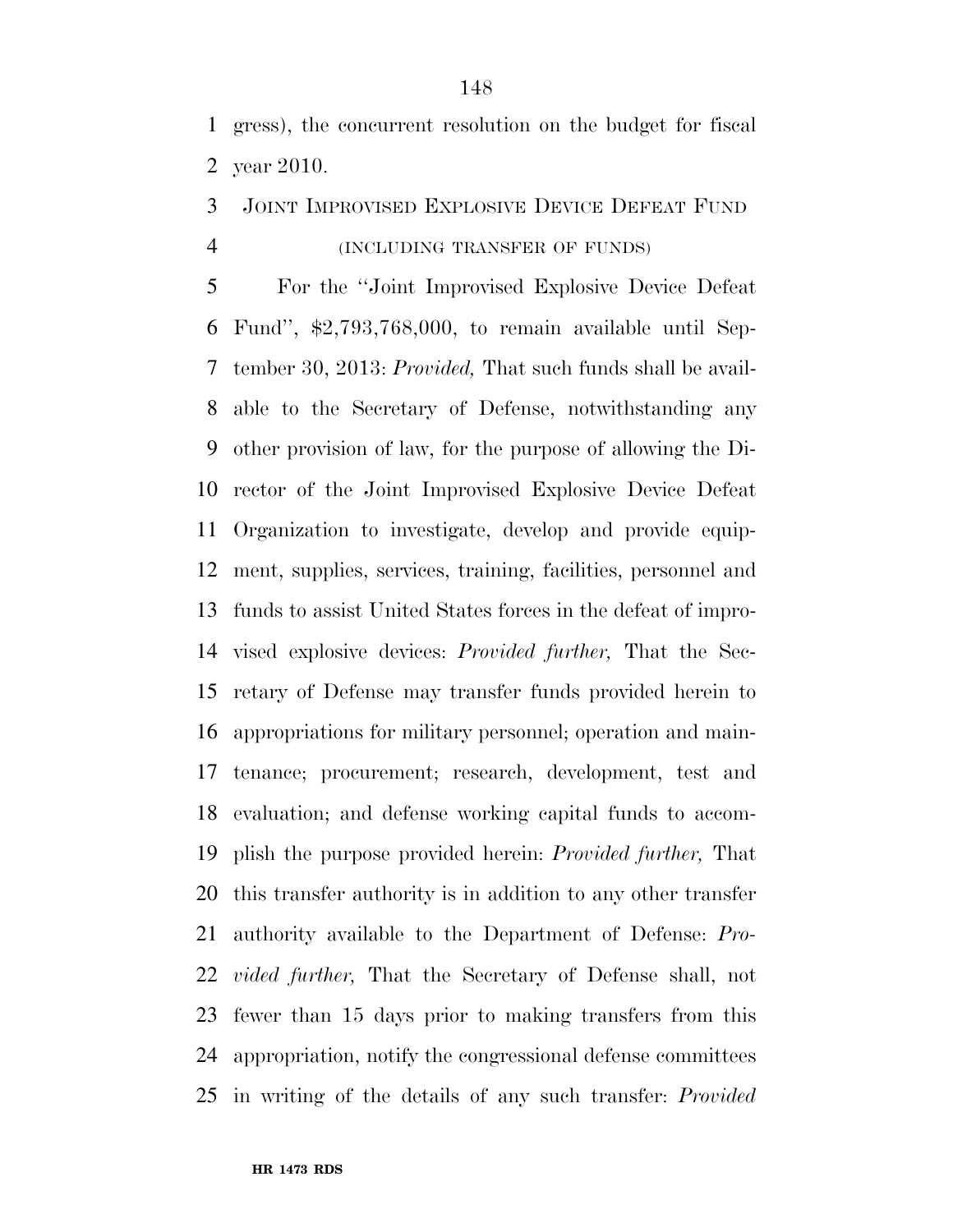*further*, That each amount in this paragraph is designated as being for contingency operations directly related to the 3 global war on terrorism pursuant to section  $3(c)(2)$  of H. Res. 5 (112th Congress) and as an emergency requirement pursuant to section 403(a) of S. Con. Res. 13 (111th Con- gress), the concurrent resolution on the budget for fiscal year 2010.

#### 8 OFFICE OF THE INSPECTOR GENERAL

 For an additional amount for the ''Office of the In- spector General'', \$10,529,000: *Provided*, That each amount in this paragraph is designated as being for con- tingency operations directly related to the global war on 13 terrorism pursuant to section  $3(c)(2)$  of H. Res. 5 (112th Congress) and as an emergency requirement pursuant to section 403(a) of S. Con. Res. 13 (111th Congress), the concurrent resolution on the budget for fiscal year 2010.

## GENERAL PROVISIONS—THIS TITLE

 SEC. 9001. Notwithstanding any other provision of law, funds made available in this title are in addition to amounts appropriated or otherwise made available for the Department of Defense for fiscal year 2011.

**(INCLUDING TRANSFER OF FUNDS)** 

 SEC. 9002. Upon the determination of the Secretary of Defense that such action is necessary in the national interest, the Secretary may, with the approval of the Of-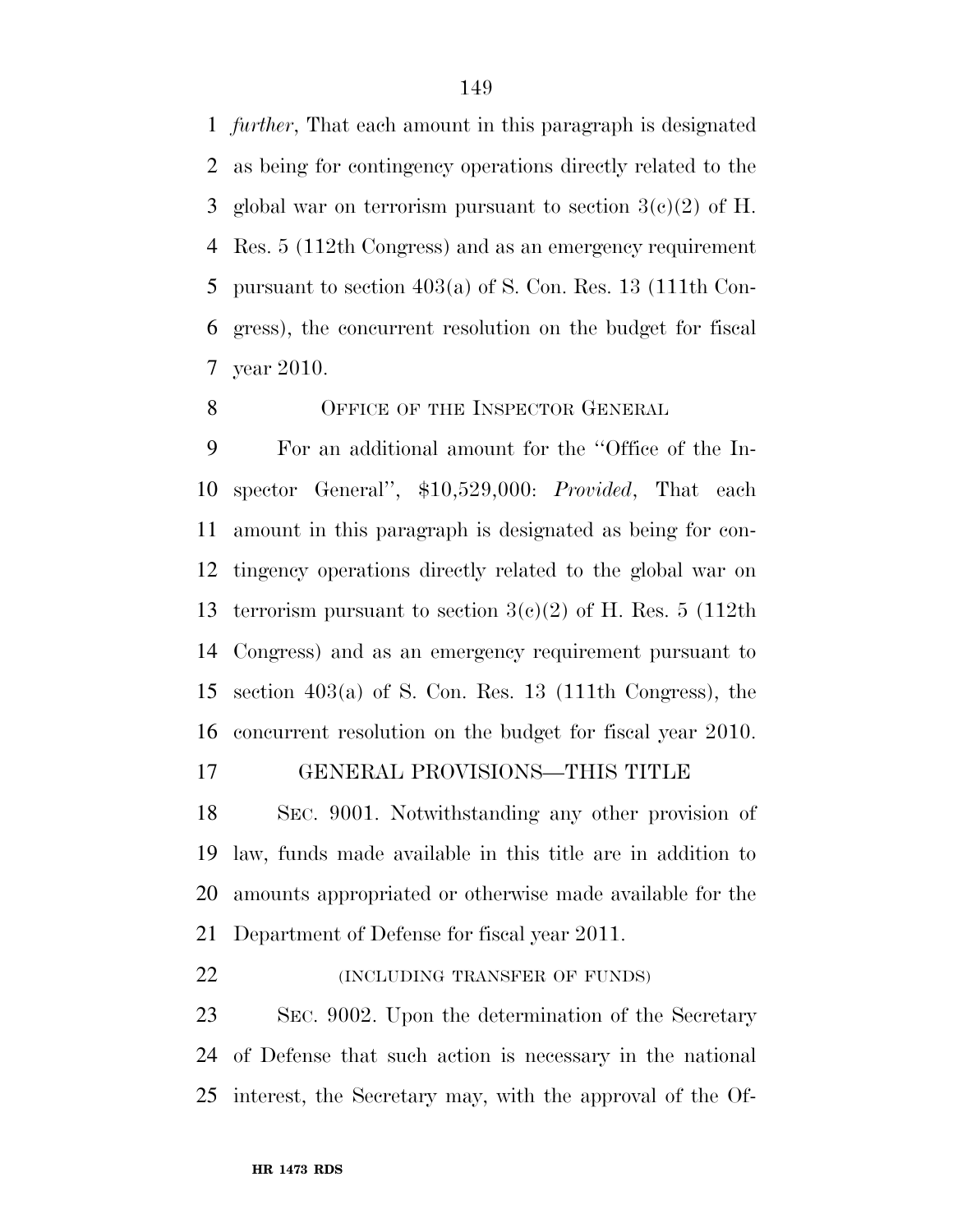fice of Management and Budget, transfer up to \$4,000,000,000 between the appropriations or funds made available to the Department of Defense in this title: *Pro- vided*, That the Secretary shall notify the Congress promptly of each transfer made pursuant to the authority in this section: *Provided further*, That the authority pro- vided in this section is in addition to any other transfer authority available to the Department of Defense and is subject to the same terms and conditions as the authority provided in the Department of Defense Appropriations Act, 2011.

 SEC. 9003. Supervision and administration costs as- sociated with a construction project funded with appro- priations available for operation and maintenance or the ''Afghanistan Security Forces Fund'' provided in this Act and executed in direct support of overseas contingency op- erations in Afghanistan, may be obligated at the time a construction contract is awarded: *Provided*, That for the purpose of this section, supervision and administration costs include all in-house Government costs.

 SEC. 9004. From funds made available in this title, the Secretary of Defense may purchase for use by military and civilian employees of the Department of Defense in Iraq and Afghanistan: (a) passenger motor vehicles up to a limit of \$75,000 per vehicle; and (b) heavy and light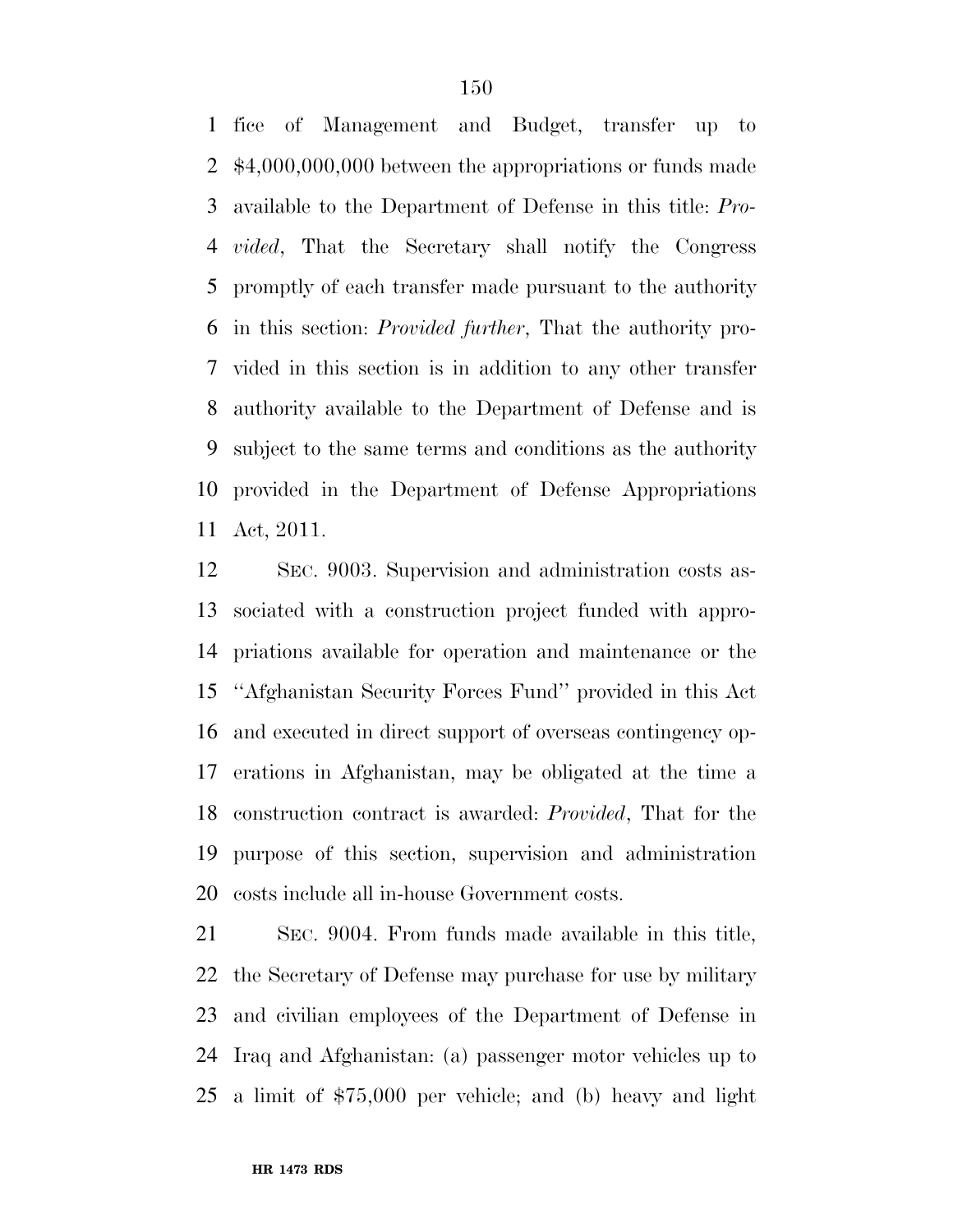armored vehicles for the physical security of personnel or for force protection purposes up to a limit of \$250,000 per vehicle, notwithstanding price or other limitations ap-plicable to the purchase of passenger carrying vehicles.

 SEC. 9005. Not to exceed \$500,000,000 of the amount appropriated in this title under the heading ''Op- eration and Maintenance, Army'' may be used, notwith- standing any other provision of law, to fund the Com- mander's Emergency Response Program (CERP), for the purpose of enabling military commanders in Iraq and Af- ghanistan to respond to urgent, small scale, humanitarian relief and reconstruction requirements within their areas of responsibility: *Provided,* That projects (including any ancillary or related elements in connection with such project) executed under this authority shall not exceed \$20,000,000: *Provided further,* That not later than 45 days after the end of each fiscal year quarter, the Sec- retary of Defense shall submit to the congressional defense committees a report regarding the source of funds and the allocation and use of funds during that quarter that were made available pursuant to the authority provided in this section or under any other provision of law for the pur- poses described herein: *Provided further,* That, not later than 30 days after the end of each month, the Army shall submit to the congressional defense committees monthly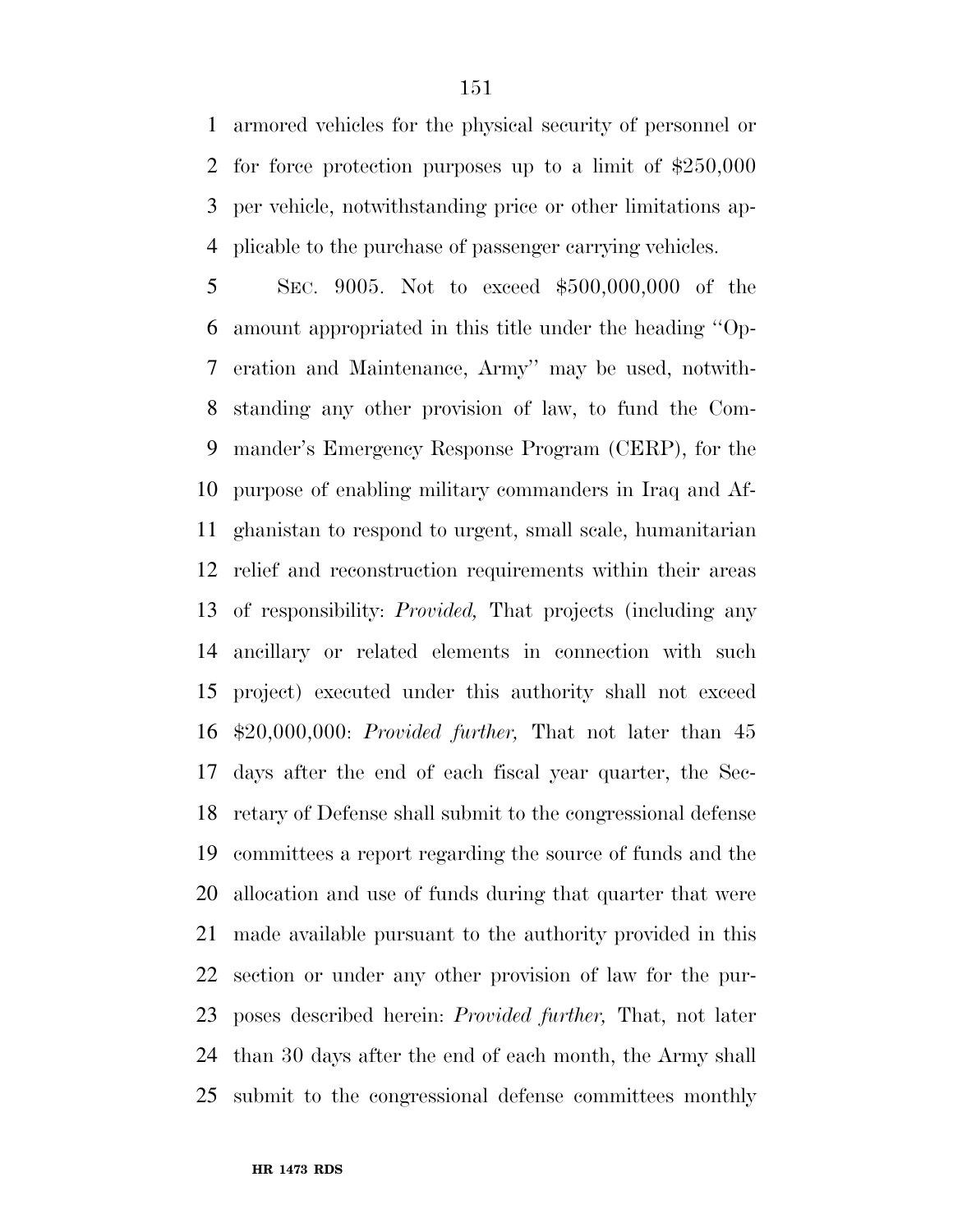commitment, obligation, and expenditure data for the Commander's Emergency Response Program in Iraq and Afghanistan: *Provided further,* That not less than 15 days before making funds available pursuant to the authority provided in this section or under any other provision of law for the purposes described herein for a project with a total anticipated cost for completion of \$5,000,000 or more, the Secretary shall submit to the congressional de- fense committees a written notice containing each of the following:

 (1) The location, nature and purpose of the proposed project, including how the project is in- tended to advance the military campaign plan for the country in which it is to be carried out.

 (2) The budget, implementation timeline with milestones, and completion date for the proposed project, including any other CERP funding that has been or is anticipated to be contributed to the com-pletion of the project.

 (3) A plan for the sustainment of the proposed project, including the agreement with either the host nation, a non-Department of Defense agency of the United States Government or a third party contrib-utor to finance the sustainment of the activities and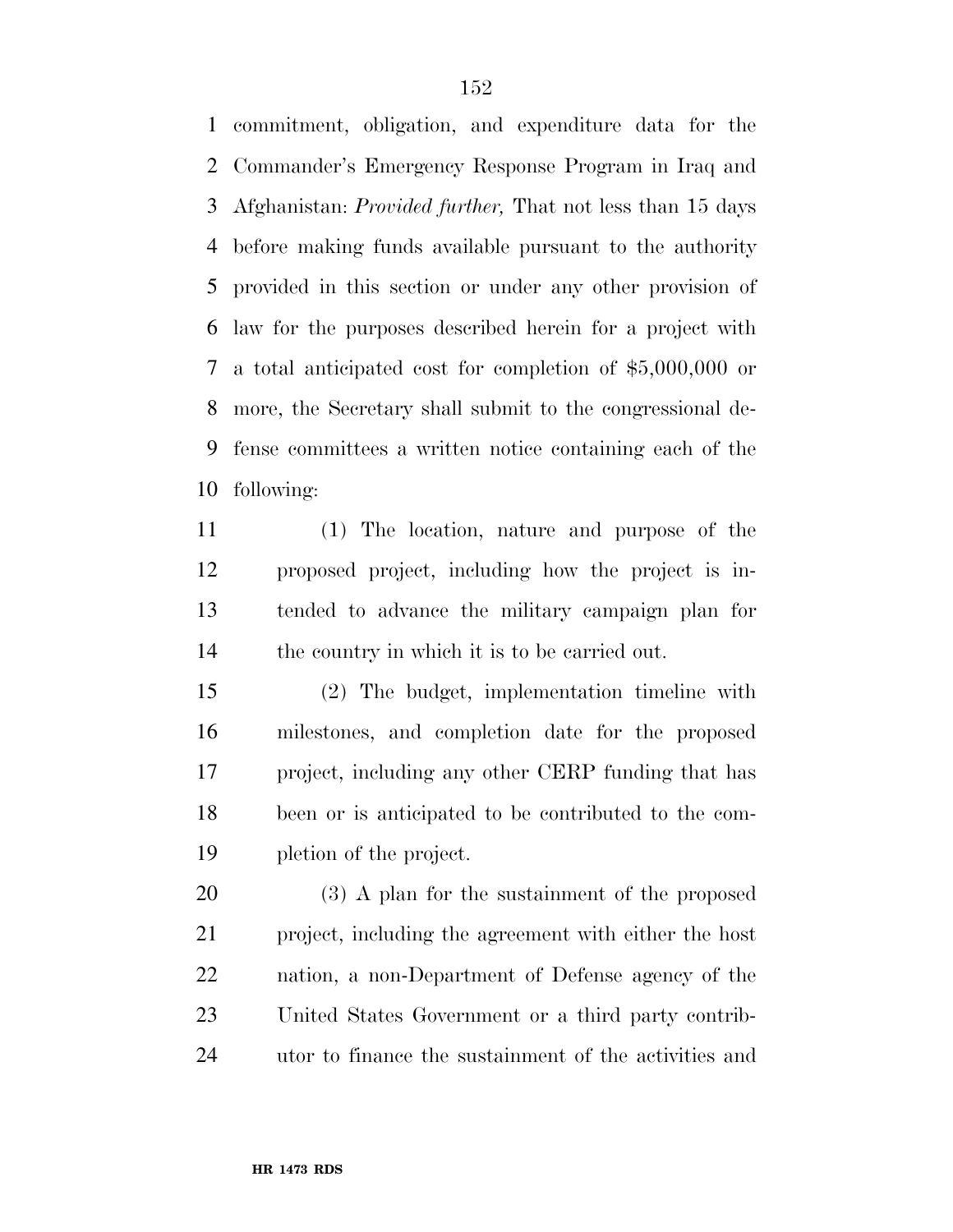maintenance of any equipment or facilities to be pro-2 vided through the proposed project.

 SEC. 9006. Funds available to the Department of De- fense for operation and maintenance may be used, not- withstanding any other provision of law, to provide sup- plies, services, transportation, including airlift and sealift, and other logistical support to coalition forces supporting military and stability operations in Iraq and Afghanistan: *Provided*, That the Secretary of Defense shall provide quarterly reports to the congressional defense committees regarding support provided under this section.

 SEC. 9007. None of the funds appropriated or other- wise made available by this or any other Act shall be obli- gated or expended by the United States Government for a purpose as follows:

 (1) To establish any military installation or base for the purpose of providing for the permanent stationing of United States Armed Forces in Iraq.

 (2) To exercise United States control over any 20 oil resource of Iraq.

 (3) To establish any military installation or base for the purpose of providing for the permanent stationing of United States Armed Forces in Af-ghanistan.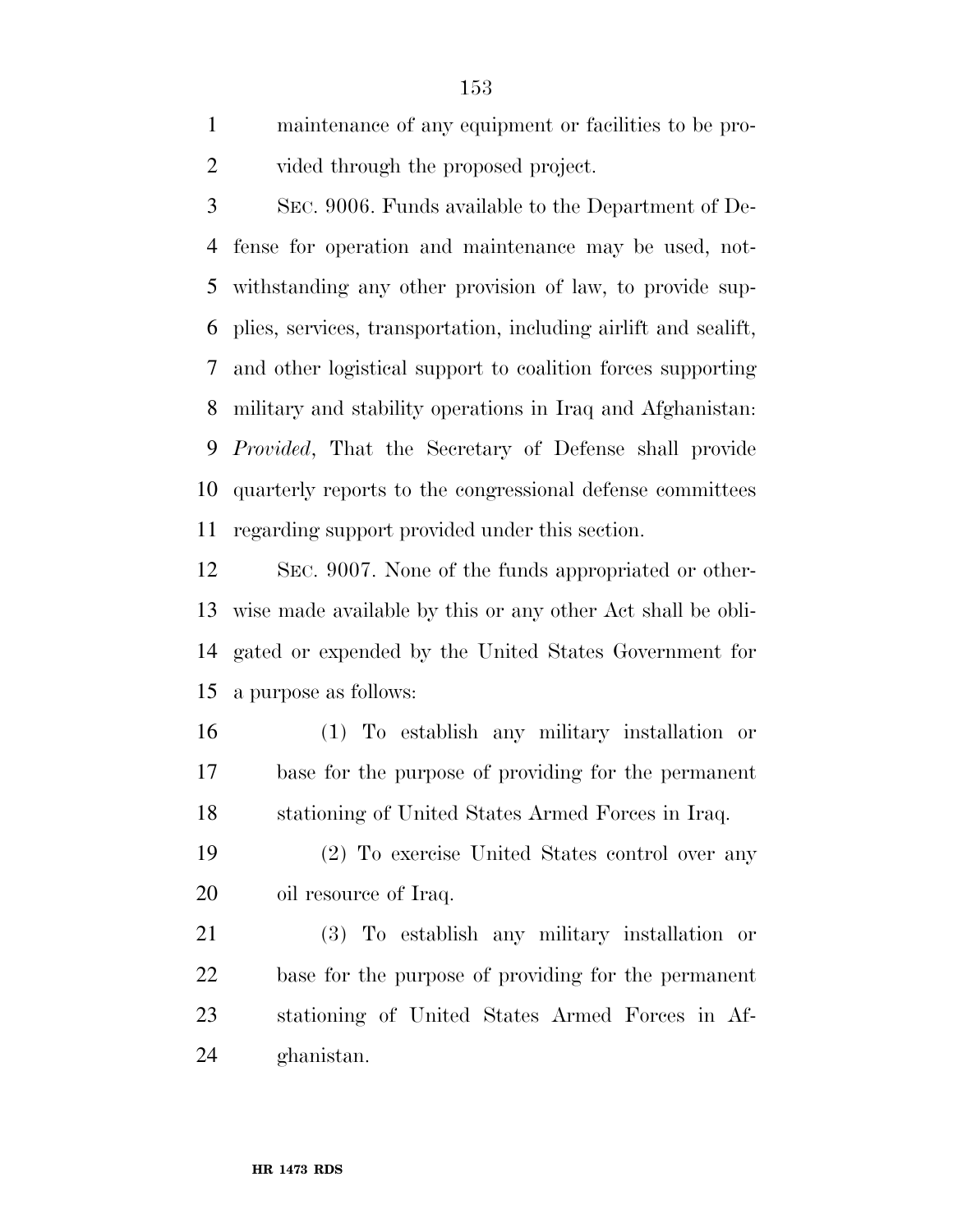SEC. 9008. None of the funds made available in this Act may be used in contravention of the following laws enacted or regulations promulgated to implement the United Nations Convention Against Torture and Other Cruel, Inhuman or Degrading Treatment or Punishment (done at New York on December 10, 1984):

 (1) Section 2340A of title 18, United States Code.

 (2) Section 2242 of the Foreign Affairs Reform and Restructuring Act of 1998 (division G of Public Law 105–277; 112 Stat. 2681–822; 8 U.S.C. 1231 note) and regulations prescribed thereto, including regulations under part 208 of title 8, Code of Fed- eral Regulations, and part 95 of title 22, Code of Federal Regulations.

 (3) Sections 1002 and 1003 of the Department of Defense, Emergency Supplemental Appropriations to Address Hurricanes in the Gulf of Mexico, and Pandemic Influenza Act, 2006 (Public Law 109– 148).

 SEC. 9009. (a) The Secretary of Defense shall submit to the congressional defense committees not later than 45 days after the end of each fiscal quarter a report on the proposed use of all funds appropriated by this or any prior Act under each of the headings Iraq Security Forces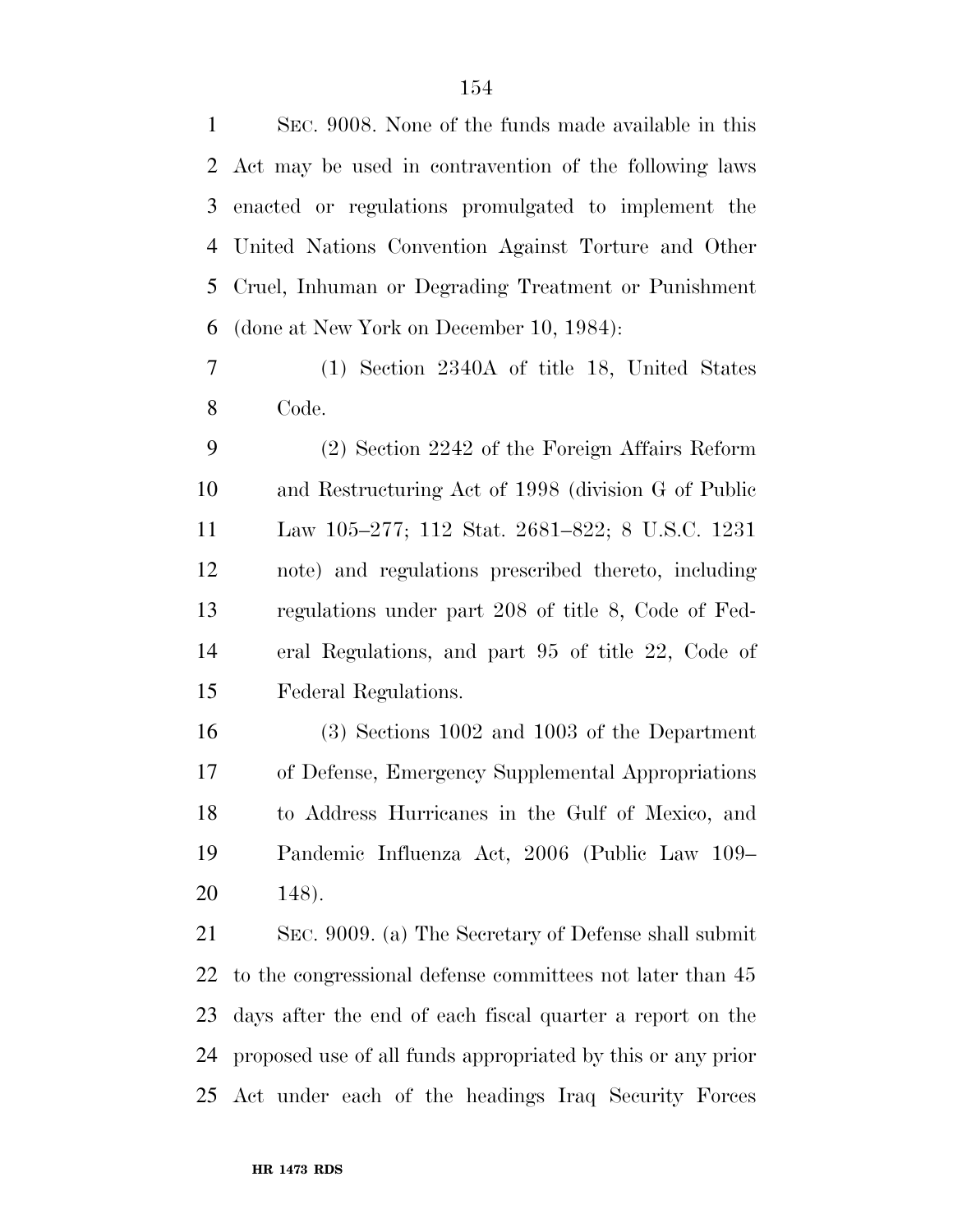Fund, Afghanistan Security Forces Fund, Afghanistan In- frastructure Fund, and Pakistan Counterinsurgency Fund on a project-by-project basis, for which the obligation of funds is anticipated during the 3-month period from such date, including estimates for the accounts referred to in this section of the costs required to complete each such project.

 (b) The report required by this subsection shall in-clude the following:

 (1) The use of all funds on a project-by-project basis for which funds appropriated under the head- ings referred to in subsection (a) were obligated prior to the submission of the report, including esti- mates for the accounts referred to in subsection (a) of the costs to complete each project.

 (2) The use of all funds on a project-by-project basis for which funds were appropriated under the headings referred to in subsection (a) in prior appro- priations Acts, or for which funds were made avail- able by transfer, reprogramming, or allocation from other headings in prior appropriations Acts, includ- ing estimates for the accounts referred to in sub-section (a) of the costs to complete each project.

 (3) An estimated total cost to train and equip the Iraq, Afghanistan, and Pakistan security forces,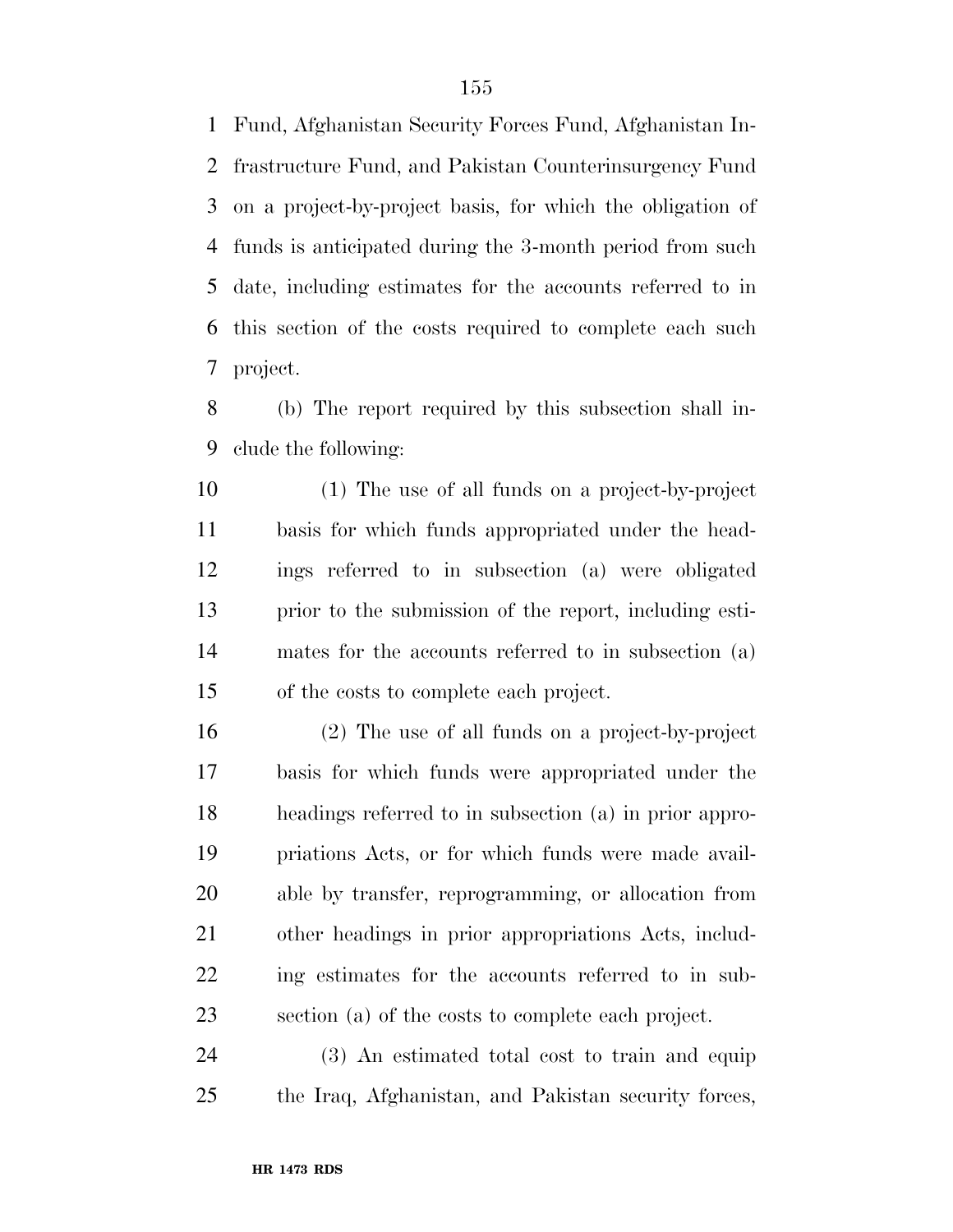disaggregated by major program and sub-elements by force, arrayed by fiscal year.

 SEC. 9010. Funds made available in this title to the Department of Defense for operation and maintenance may be used to purchase items having an investment unit cost of not more than \$250,000: *Provided*, That, upon de- termination by the Secretary of Defense that such action is necessary to meet the operational requirements of a Commander of a Combatant Command engaged in contin- gency operations overseas, such funds may be used to pur- chase items having an investment item unit cost of not more than \$500,000.

**(INCLUDING TRANSFER OF FUNDS)** 

 SEC. 9011. Of the funds appropriated by this Act for the Office of the Director of National Intelligence, \$3,375,000 is available, as specified in the classified annex, for transfer to other departments and agencies of the Federal Government.

 SEC. 9012. (a) The Task Force for Business and Sta- bility Operations in Afghanistan may, subject to the direc- tion and control of the Secretary of Defense and with the concurrence of the Secretary of State, carry out projects in fiscal year 2011 to assist the commander of the United States Central Command in developing a link between United States military operations in Afghanistan under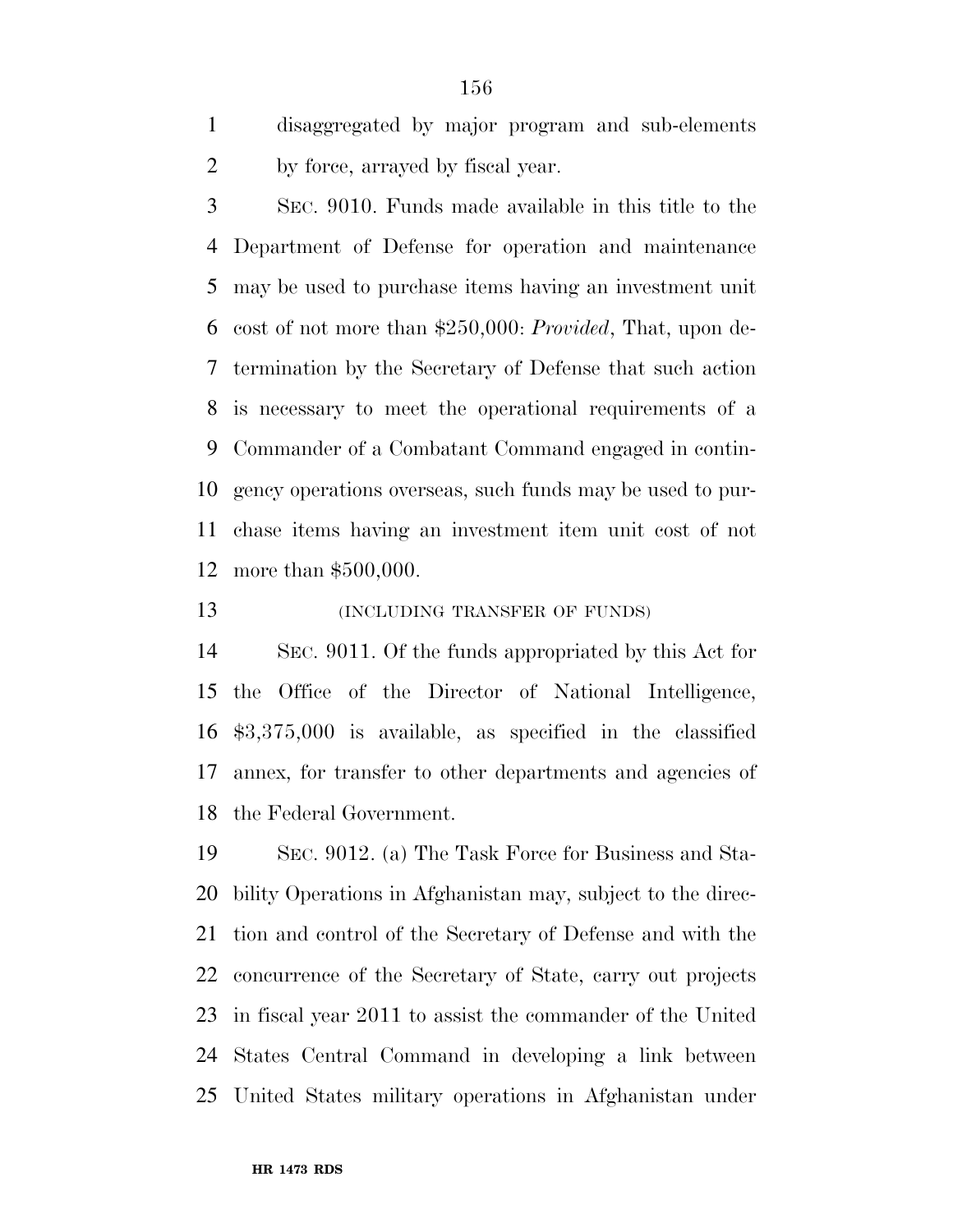Operation Enduring Freedom and the economic elements of United States national power in order to reduce vio- lence, enhance stability, and restore economic normalcy in Afghanistan through strategic business and economic op-portunities.

 (b) The projects carried out under paragraph (a) may include projects that facilitate private investment, indus- trial development, banking and financial system develop- ment, agricultural diversification and revitalization, and energy development in and with respect to Afghanistan. (c) The Secretary may use up to \$150,000,000 of the funds available for overseas contingency operations in ''Operation and Maintenance, Army'' for additional activi-

ties to carry out projects under paragraph (a).

 SEC. 9013. (a) Not more than 85 percent of the funds provided in this title for Operation and Maintenance may be available for obligation or expenditure until the date on which the Secretary of Defense submits the report under subsection (b).

 (b) Not later than 120 days after the date of the en- actment of this Act, the Secretary of Defense shall submit to the congressional defense committees a report on con- tractor employees in the United States Central Command, including—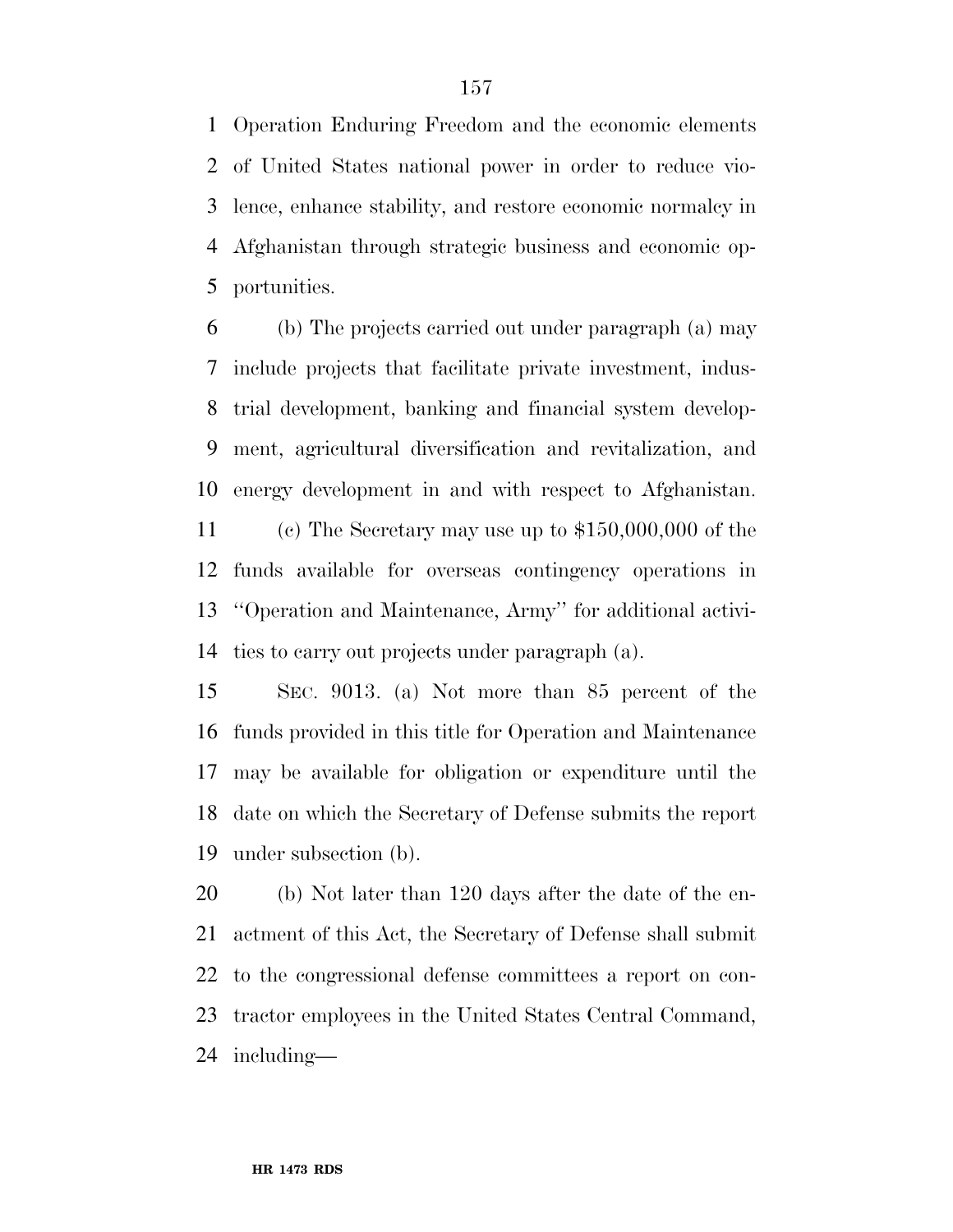| $\mathbf{1}$   | $(1)$ the number of employees of a contractor              |
|----------------|------------------------------------------------------------|
| $\overline{2}$ | awarded a contract by the Department of Defense            |
| 3              | (including subcontractor employees) who are em-            |
| $\overline{4}$ | ployed at the time of the report in the area of oper-      |
| 5              | ations of the United States Central Command, in-           |
| 6              | cluding a list of the number of such employees in          |
| 7              | each of Iraq, Afghanistan, and all other areas of op-      |
| 8              | erations of the United States Central Command; and         |
| 9              | (2) for each fiscal year quarter beginning on              |
| 10             | the date of the report and ending on September 30,         |
| 11             | $2012-$                                                    |
| 12             | (A) the number of such employees planned                   |
| 13             | by the Secretary to be employed during each                |
| 14             | such period in each of Iraq, Afghanistan, and              |
| 15             | all other areas of operations of the United                |
| 16             | States Central Command; and                                |
| 17             | (B) an explanation of how the number of                    |
| 18             | such employees listed under subparagraph (A)               |
| 19             | relates to the planned number of military per-             |
| 20             | sonnel in such locations.                                  |
| 21             | SEC. 9014. From funds made available in this title         |
| 22             | to the Department of Defense for operation and mainte-     |
| 23             | nance, up to $$129,100,000$ may be used by the Secretary   |
| 24             | of Defense, notwithstanding any other provision of law,    |
| 25             | to support the United States Government transition activi- |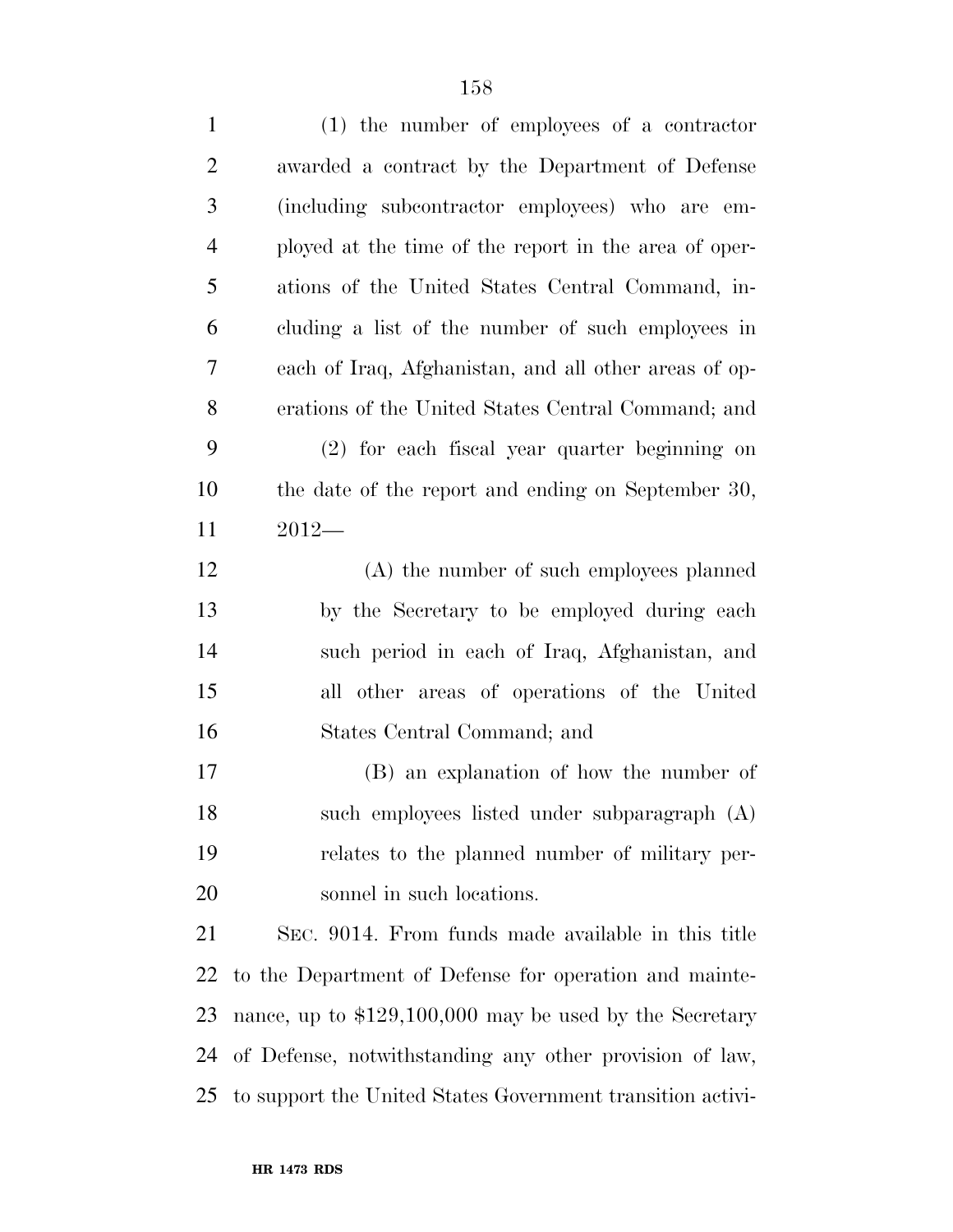ties in Iraq by undertaking facilities renovation and con- struction associated with establishing Office of Security Cooperation locations, at no more than four sites, in Iraq: *Provided,* That not less than 15 days before making funds available pursuant to the authority provided in this sec- tion, the Secretary shall submit to the congressional de- fense committees a written notice containing a detailed justification and timeline for each proposed site and the source of funds.

 SEC. 9015. Any reference to ''this Act'' in this divi-sion shall apply solely to this division.

 This division may be cited as the ''Department of De-fense Appropriations Act, 2011''.

# **DIVISION B—FULL-YEAR CONTINUING APPROPRIATIONS, 2011**

 The following sums are hereby appropriated, out of any money in the Treasury not otherwise appropriated, and out of applicable corporate or other revenues, receipts, and funds, for the several departments, agencies, corpora- tions, and other organizational units of Government for fiscal year 2011, and for other purposes, namely:

## TITLE I—GENERAL PROVISIONS

 SEC. 1101. (a) Such amounts as may be necessary, at the level specified in subsection (c) and under the au-thority and conditions provided in applicable appropria-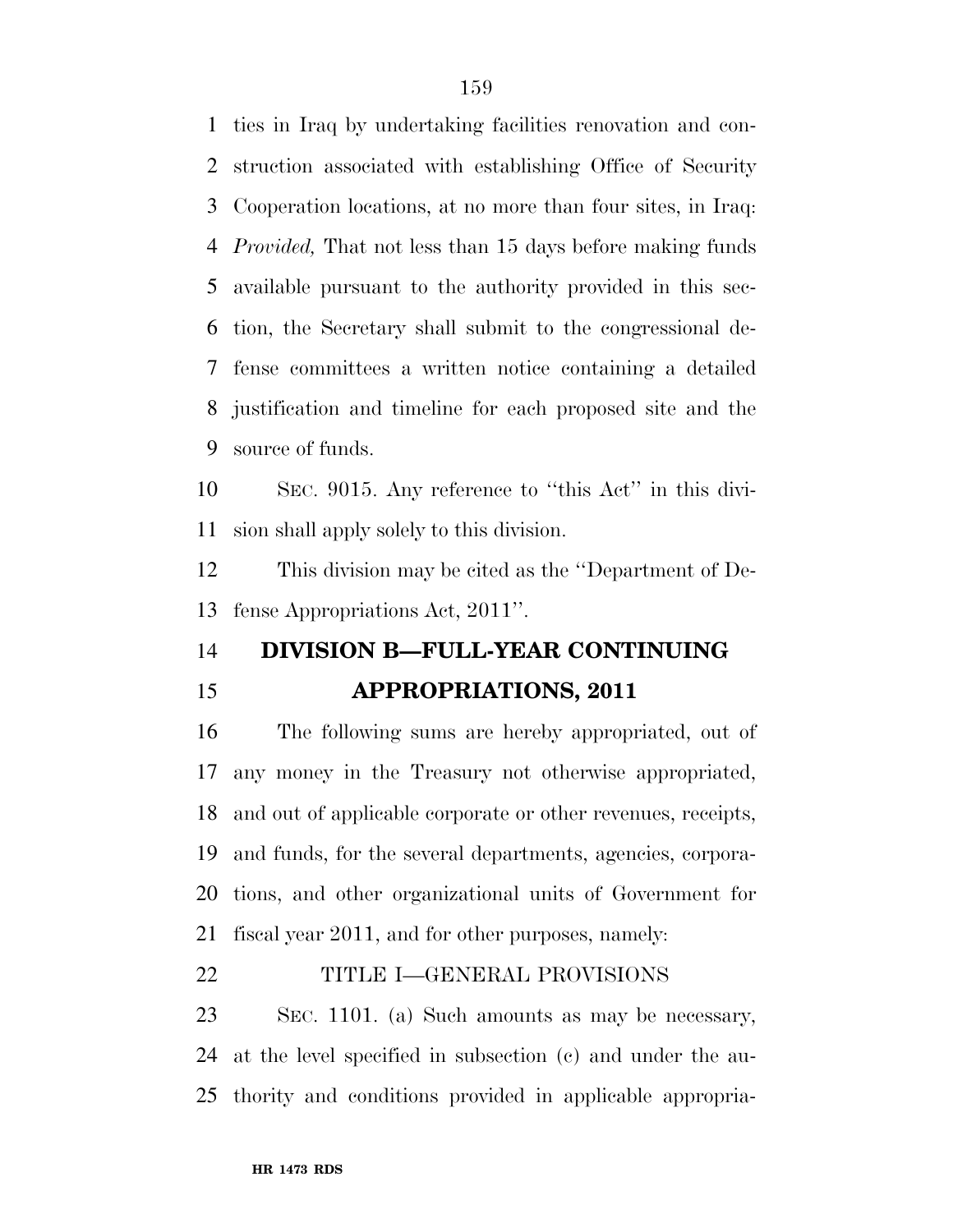| $\mathbf{1}$   | tions Acts for fiscal year 2010, for projects or activities |
|----------------|-------------------------------------------------------------|
| $\overline{2}$ | (including the costs of direct loans and loan guarantees)   |
| 3              | that are not otherwise specifically provided for, and for   |
| 4              | which appropriations, funds, or other authority were made   |
| 5              | available in the following appropriations Acts:             |
| 6              | (1) The Agriculture, Rural Development, Food                |
| 7              | and Drug Administration, and Related Agencies Ap-           |
| 8              | propriations Act, $2010$ (Public Law $111-80$ ).            |
| 9              | (2) The Energy and Water Development and                    |
| 10             | Related Agencies Appropriations Act, 2010 (Public           |
| 11             | Law $111-85$ ).                                             |
| 12             | (3) The Department of Homeland Security Ap-                 |
| 13             | propriations Act, 2010 (Public Law 111–83).                 |
| 14             | (4) The Department of the Interior, Environ-                |
| 15             | ment, and Related Agencies Appropriations Act,              |
| 16             | $2010$ (division A of Public Law $111-88$ ).                |
| 17             | (5) The Legislative Branch Appropriations Act,              |
| 18             | 2010 (division A of Public Law 111-68).                     |
| 19             | (6) The Consolidated Appropriations Act, 2010               |
| 20             | (Public Law 111–117).                                       |
| 21             | $(7)$ Section 102 $(e)$ (except the last proviso re-        |
| 22             | lating to waiver of fees) of chapter 1 of title I of the    |
| 23             | Supplemental Appropriations Act, 2010 (Public Law           |
| 24             | 111–212) that addresses guaranteed loans in the             |
| 25             | rural housing insurance fund.                               |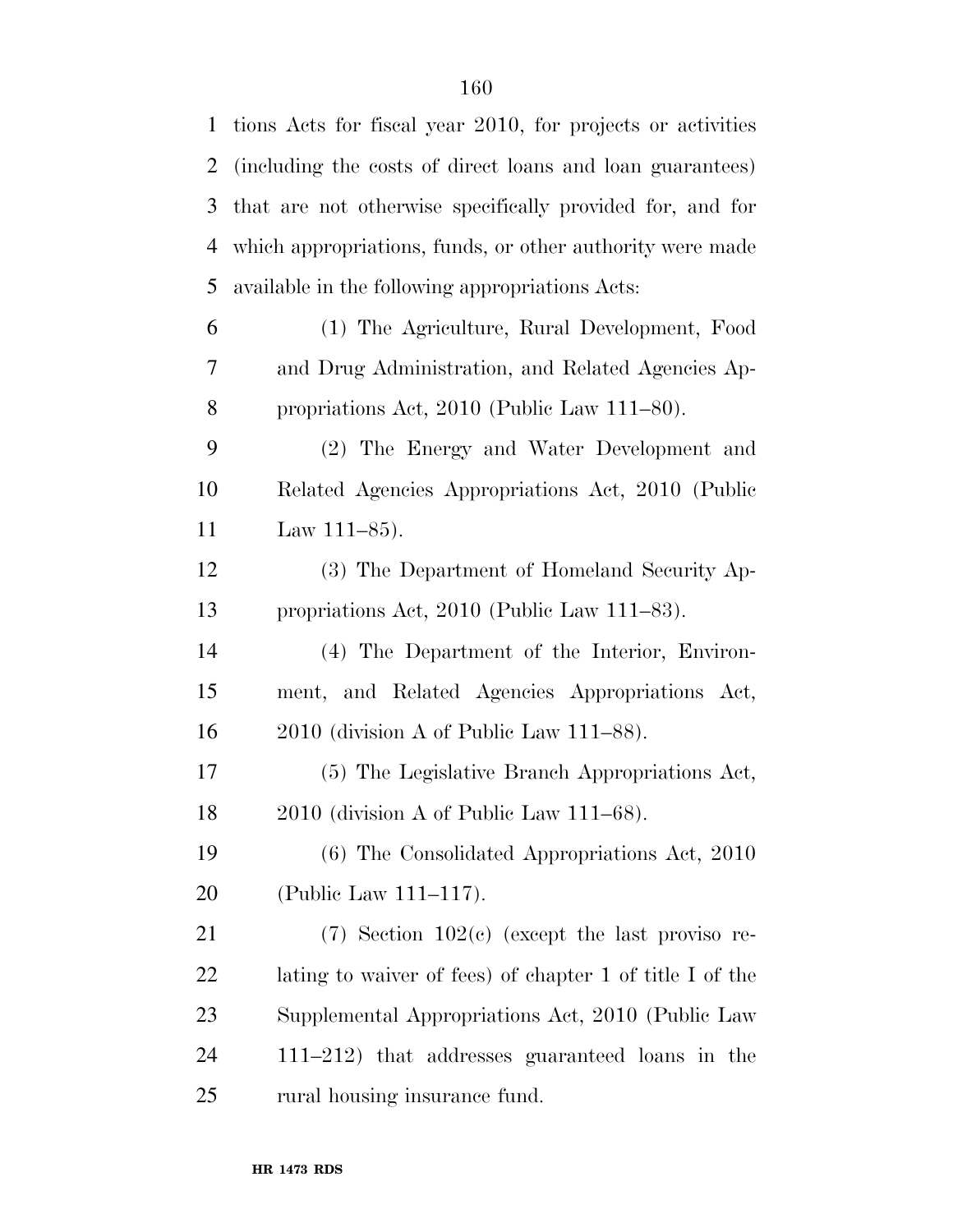(b) For purposes of this division, the term ''level'' means an amount.

 (c) The level referred to in subsection (a) shall be the amounts appropriated in the appropriations Acts re- ferred to in such subsection, including transfers and obli-gation limitations, except that—

 (1) such level shall not include any amount pre- viously designated as an emergency requirement and necessary to meet emergency needs pursuant to sec- tions 403(a) and 423(b) of S. Con. Res. 13 (111th Congress), the concurrent resolution on the budget for fiscal year 2010; and

 (2) such level shall be calculated without regard to any rescission or cancellation of funds or contract authority.

 SEC. 1102. Appropriations made by section 1101 shall be available to the extent and in the manner that would be provided by the pertinent appropriations Act.

 SEC. 1103. Appropriations provided by this division that, in the applicable appropriations Act for fiscal year 2010, carried a multiple-year or no-year period of avail-ability shall retain a comparable period of availability.

 SEC. 1104. Except as otherwise expressly provided in this division, the requirements, authorities, conditions, limitations, and other provisions of the appropriations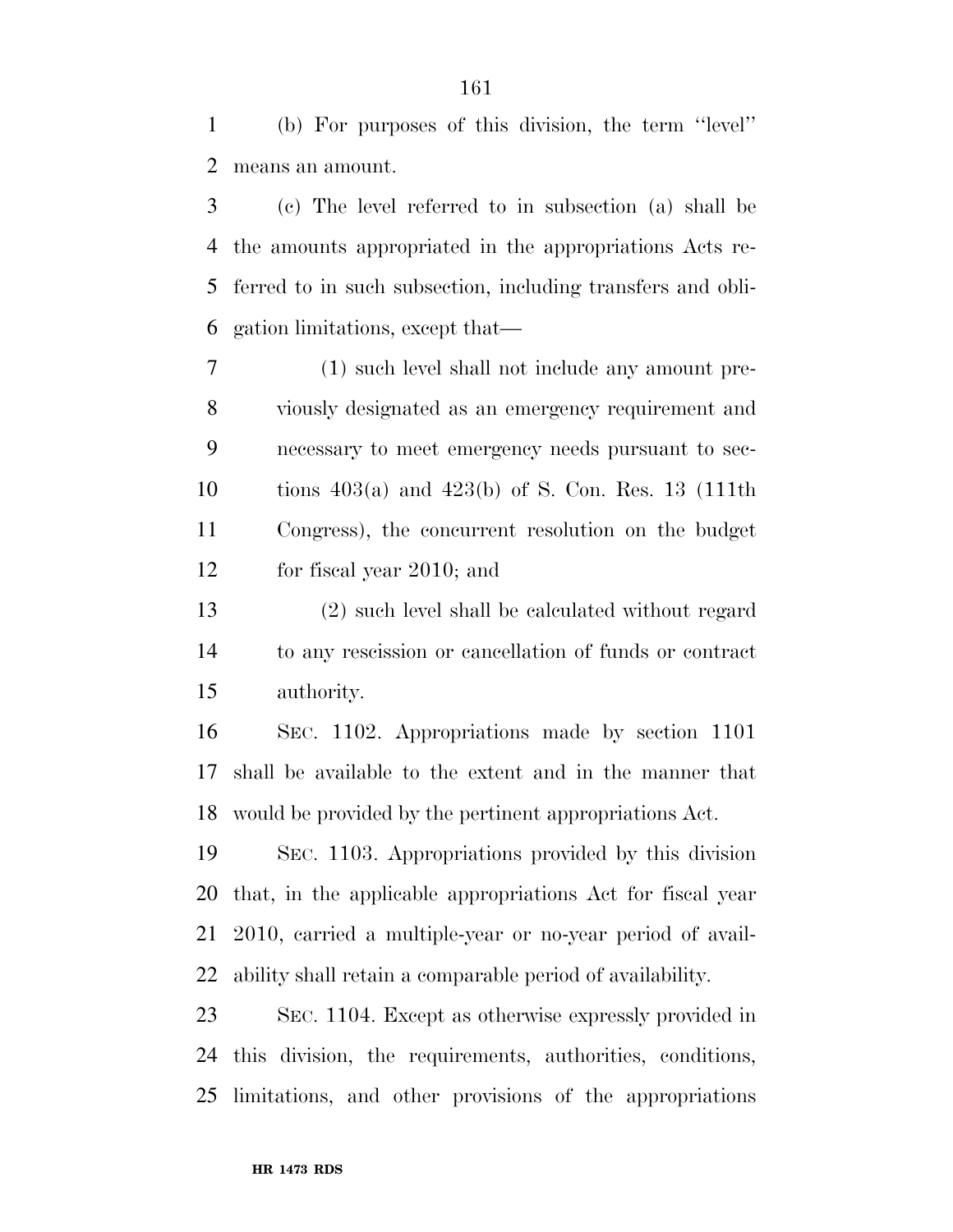Acts referred to in section 1101(a) shall continue in effect through the date specified in section 1106.

 SEC. 1105. No appropriation or funds made available or authority granted pursuant to section 1101 shall be used to initiate or resume any project or activity for which appropriations, funds, or other authority were specifically prohibited during fiscal year 2010.

 SEC. 1106. Unless otherwise provided for in this divi- sion or in the applicable appropriations Act, appropria- tions and funds made available and authority granted pur- suant to this division shall be available through September 30, 2011.

 SEC. 1107. Expenditures made pursuant to the Con- tinuing Appropriations Act, 2011 (Public Law 111–242), shall be charged to the applicable appropriation, fund, or authorization provided by this division.

 SEC. 1108. Funds appropriated by this division may be obligated and expended notwithstanding section 10 of Public Law 91–672 (22 U.S.C. 2412), section 15 of the State Department Basic Authorities Act of 1956 (22 U.S.C. 2680), section 313 of the Foreign Relations Au- thorization Act, Fiscal Years 1994 and 1995 (22 U.S.C. 23 6212), and section  $504(a)(1)$  of the National Security Act 24 of 1947 (50 U.S.C.  $414(a)(1)$ ).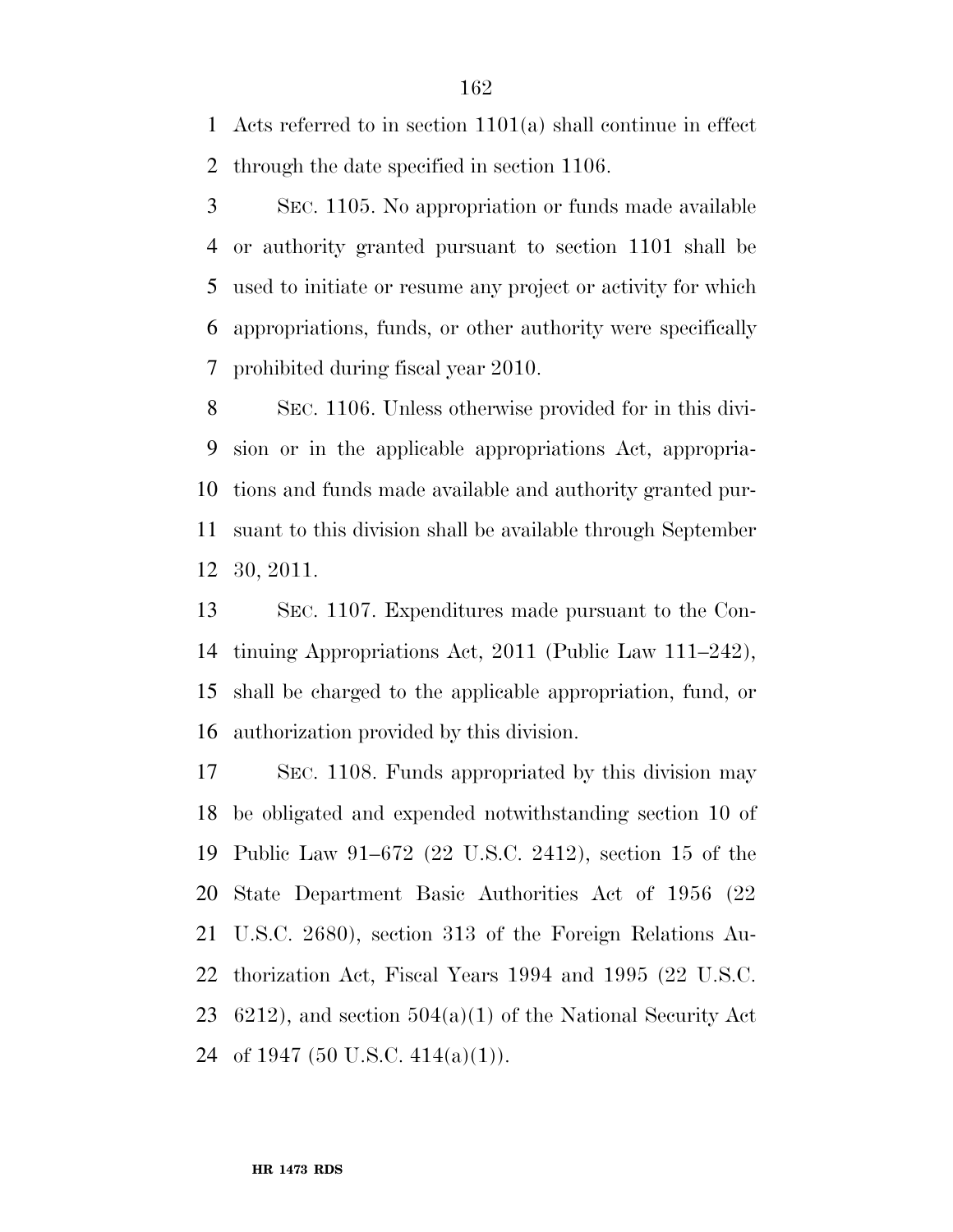SEC. 1109. (a) For entitlements and other mandatory payments whose budget authority was provided in appro- priations Acts for fiscal year 2010, and for activities under the Food and Nutrition Act of 2008, the levels established by section 1101 shall be the amounts necessary to main- tain program levels under current law and under the au- thority and conditions provided in the applicable appro-priations Acts for fiscal year 2010.

 (b) In addition to the amounts otherwise provided by section 1101, the following amounts shall be available for the following accounts for advance payments for the first quarter of fiscal year 2012:

 (1) ''Department of Labor, Employment Stand- ards Administration, Special Benefits for Disabled Coal Miners'', for benefit payments under title IV of the Federal Mine Safety and Health Act of 1977, \$41,000,000, to remain available until expended.

 (2) ''Department of Health and Human Serv- ices, Centers for Medicare and Medicaid Services, Grants to States for Medicaid'', for payments to States or in the case of section 1928 on behalf of States under title XIX of the Social Security Act, \$86,445,289,000, to remain available until ex-pended.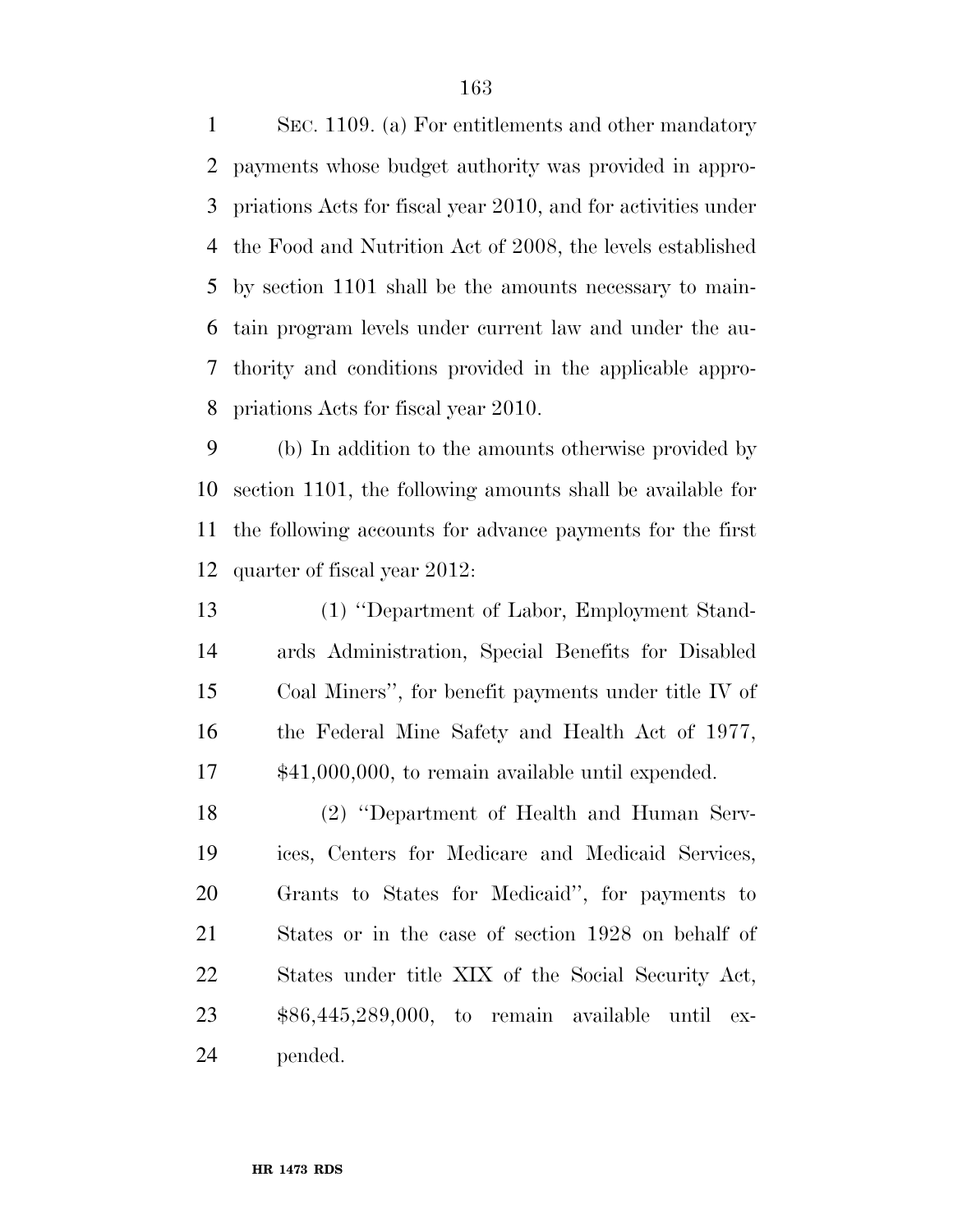| $\mathbf{1}$   | (3) "Department of Health and Human Serv-                   |
|----------------|-------------------------------------------------------------|
| $\overline{2}$ | ices, Administration for Children and Families, Pay-        |
| 3              | ments to States for Child Support Enforcement and           |
| $\overline{4}$ | Family Support Programs", for payments to States            |
| 5              | or other non-Federal entities under titles I, IV-D,         |
| 6              | X, XI, XIV, and XVI of the Social Security Act and          |
| 7              | the Act of July 5, 1960 $(24 \text{ U.S.C. ch. } 9)$ ,      |
| 8              | $$1,200,000,000$ , to remain available until expended.      |
| 9              | (4) "Department of Health and Human Serv-                   |
| 10             | ices, Administration for Children and Families, Pay-        |
| 11             | ments to States for Foster Care and Permanency",            |
| 12             | for payments to States or other non-Federal entities        |
| 13             | under title IV-E of the Social Security Act,                |
| 14             | \$1,850,000,000.                                            |
| 15             | (5) "Social Security Administration, Supple-                |
| 16             | mental Security Income Program", for benefit pay-           |
| 17             | ments under title XVI of the Social Security Act,           |
| 18             | $$13,400,000,000$ , to remain available until ex-           |
| 19             | pended.                                                     |
| 20             | SEC. 1110. Amounts incorporated by reference in this        |
| 21             | division that were previously designated as available for   |
| 22             | overseas deployments and other activities pursuant to S.    |
| 23             | Con. Res. 13 (111th Congress), the concurrent resolution    |
| 24             | on the budget for fiscal year 2010, are designated as being |
| 25             | for contingency operations directly related to the global   |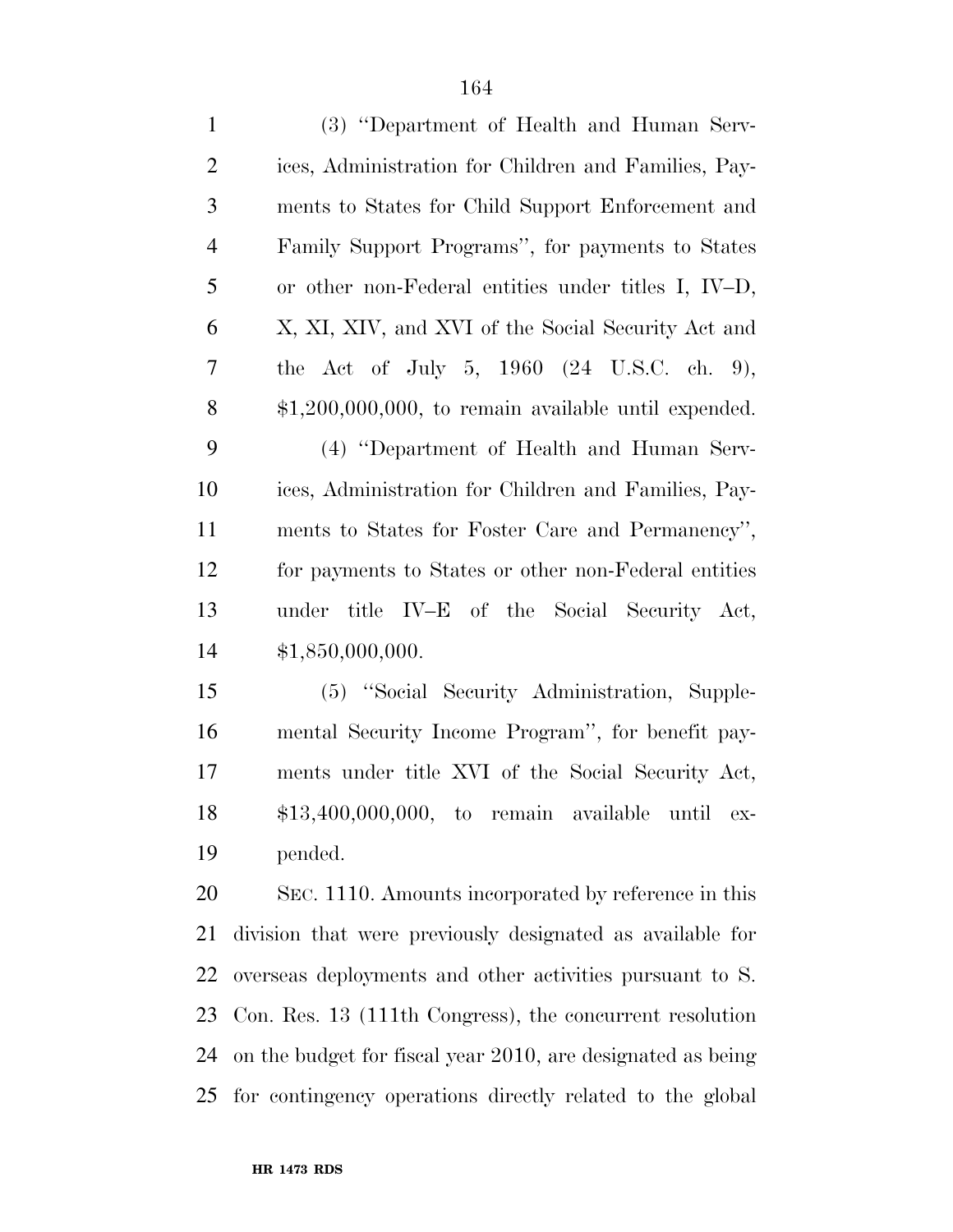1 war on terrorism pursuant to section  $3(c)(2)$  of H. Res. 5 (112th Congress) and as an emergency requirement pur- suant to section 403(a) of S. Con. Res. 13 (111th Con- gress), the concurrent resolution on the budget for fiscal year 2010.

 SEC. 1111. Any language specifying an earmark in an appropriations Act for fiscal year 2010, or in a com- mittee report or joint explanatory statement accom- panying such an Act, shall have no legal effect with re- spect to funds appropriated by this division. For purposes of this section, the term ''earmark'' means a congressional earmark or congressionally directed spending item, as de- fined in clause 9(e) of rule XXI of the Rules of the House of Representatives and paragraph 5(a) of rule XLIV of the Standing Rules of the Senate.

 SEC. 1112. Notwithstanding section 1101, none of the funds appropriated or otherwise made available in this division or any other Act (including division A of this Act) may be used to transfer, release, or assist in the transfer or release to or within the United States, its territories, or possessions Khalid Sheikh Mohammed or any other de-tainee who—

 (1) is not a United States citizen or a member of the Armed Forces of the United States; and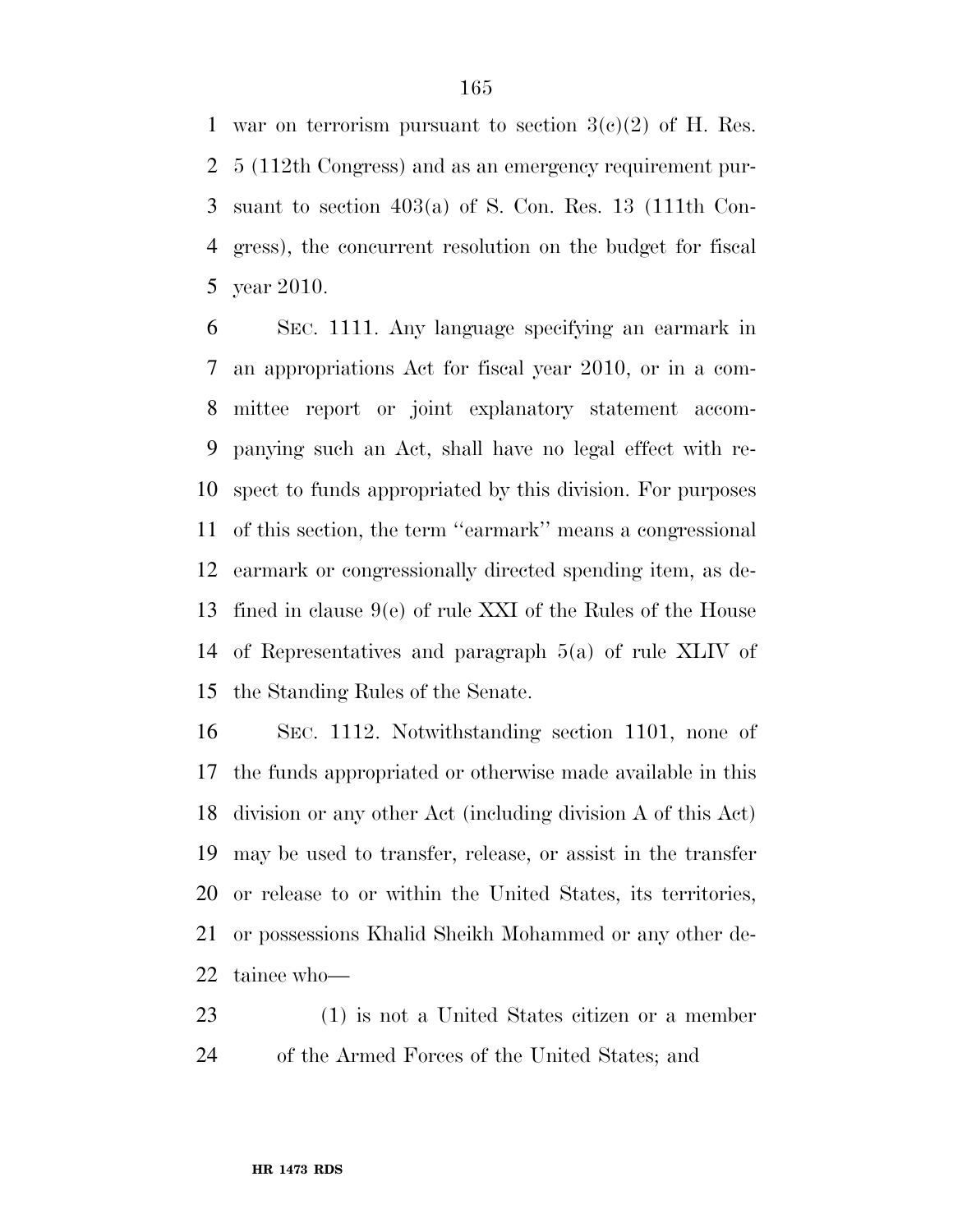(2) is or was held on or after June 24, 2009, at the United States Naval Station, Guantanamo Bay, Cuba, by the Department of Defense.

 SEC. 1113. (a)(1) Notwithstanding section 1101, ex- cept as provided in paragraph (2), none of the funds ap- propriated or otherwise made available in this division or any other Act (including division A of this Act) may be used to transfer any individual detained at Guantanamo to the custody or effective control of the individual's coun- try of origin, any other foreign country, or any other for- eign entity unless the Secretary of Defense submits to Congress the certification described in subsection (b) by not later than 30 days before the transfer of the indi-vidual.

 (2) Paragraph (1) shall not apply to any action taken by the Secretary of Defense to transfer any individual de- tained at Guantanamo to effectuate an order affecting the disposition of the individual that is issued by a court or competent tribunal of the United States having lawful ju- risdiction. The Secretary of Defense shall notify Congress promptly upon issuance of any such order.

 (b) The certification described in this subsection is a written certification made by the Secretary of Defense, with the concurrence of the Secretary of State, that the government of the foreign country or the recognized lead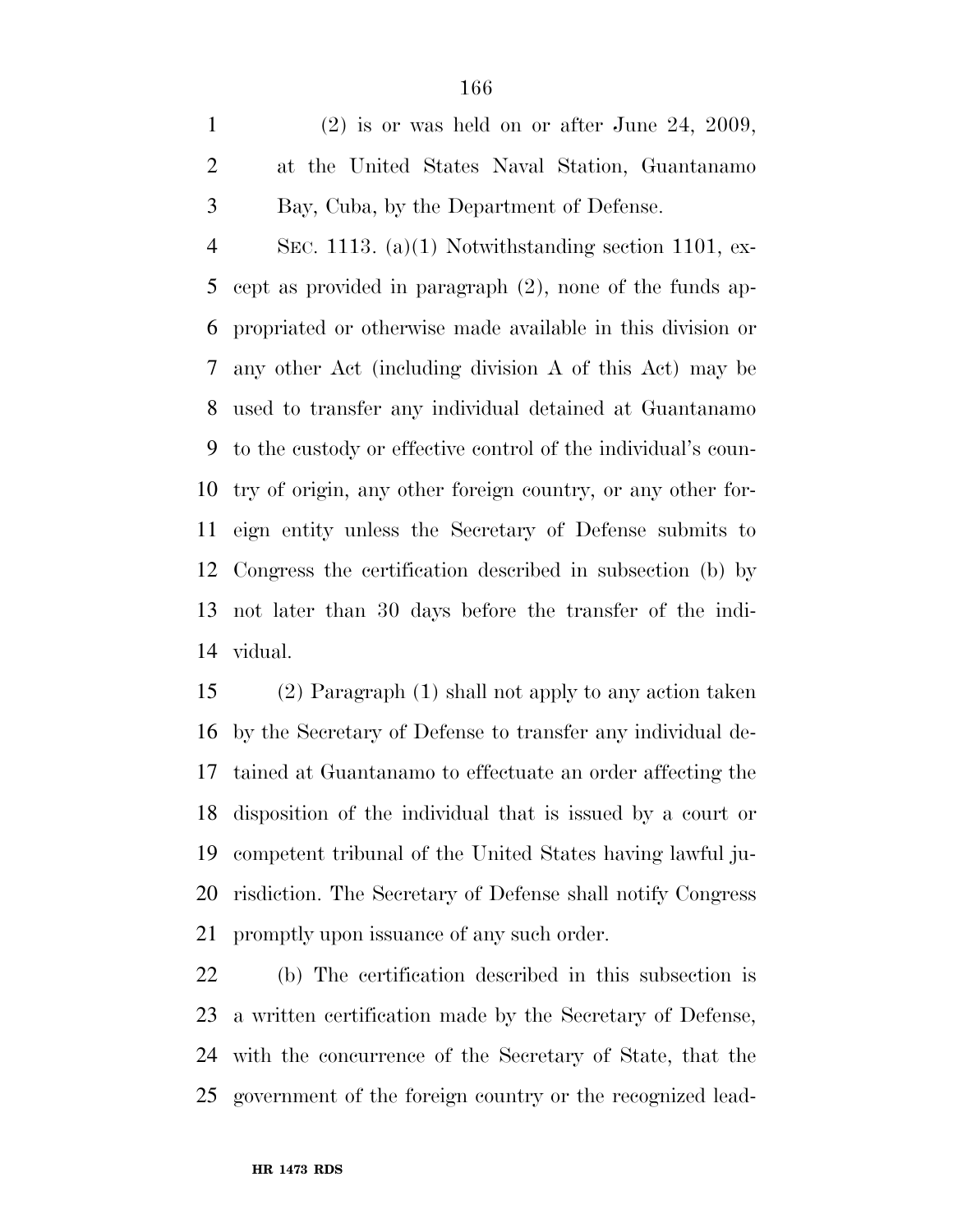ership of the foreign entity to which the individual de-tained at Guantanamo is to be transferred—

 (1) is not a designated state sponsor of ter- rorism or a designated foreign terrorist organization; (2) maintains effective control over each deten- tion facility in which an individual is to be detained if the individual is to be housed in a detention facil- ity; (3) is not, as of the date of the certification, facing a threat that is likely to substantially affect its ability to exercise control over the individual; (4) has agreed to take effective steps to ensure that the individual cannot take action to threaten the United States, its citizens, or its allies in the fu- ture; (5) has taken such steps as the Secretary deter- mines are necessary to ensure that the individual cannot engage or re-engage in any terrorist activity; and (6) has agreed to share any information with 21 the United States that— (A) is related to the individual or any asso- ciates of the individual; and (B) could affect the security of the United States, its citizens, or its allies.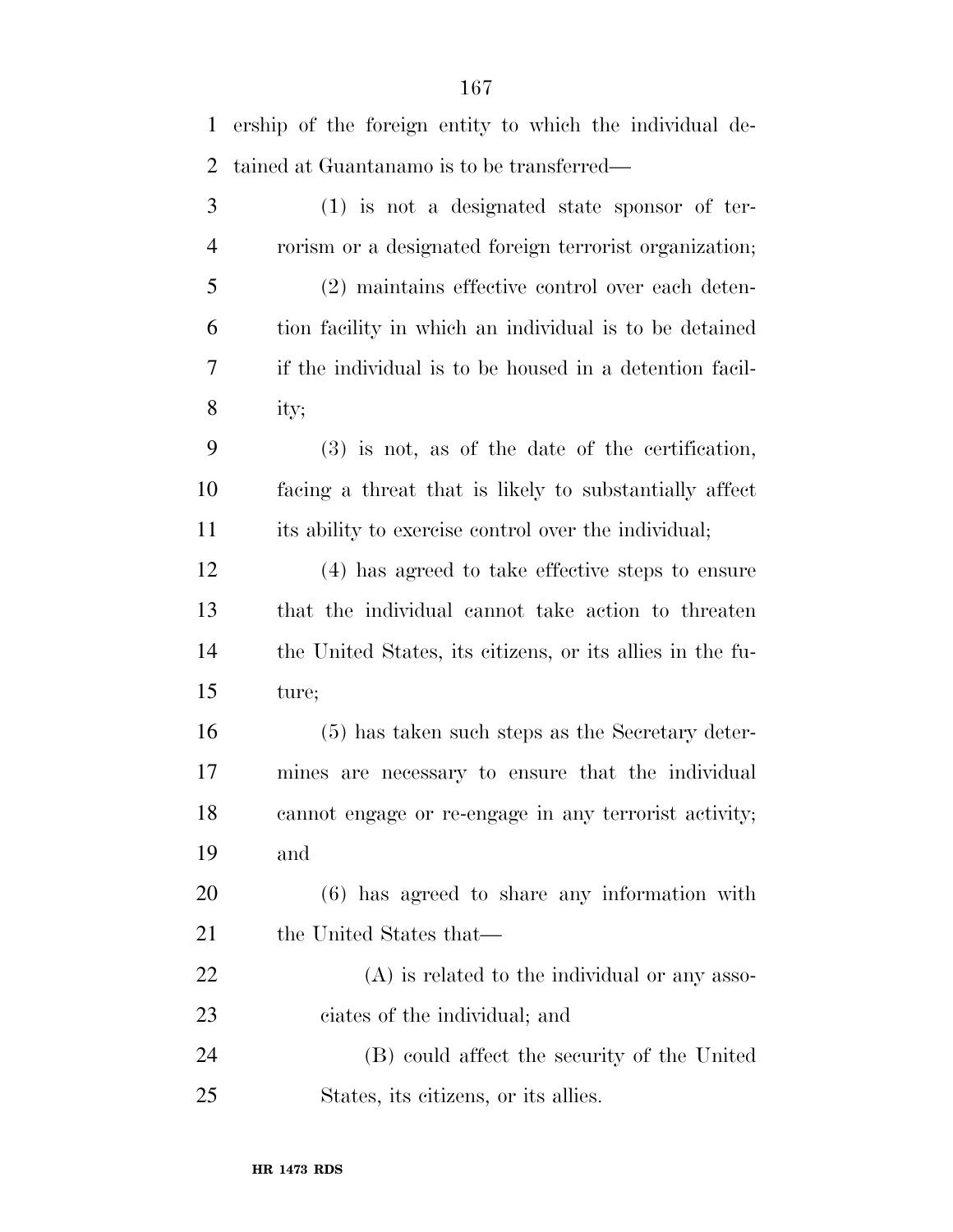1 (c)(1) Except as provided in paragraph  $(3)$ , none of the funds appropriated or otherwise made available in this division or any other Act (including division A of this Act) may be used to transfer any individual detained at Guan- tanamo to the custody or effective control of the individ- ual's country of origin, any other foreign country, or any other foreign entity if there is a confirmed case of any individual who was detained at United States Naval Sta- tion, Guantanamo Bay, Cuba, at any time after September 11, 2001, who was transferred to the foreign country or entity and subsequently engaged in any terrorist activity.

 (2) The Secretary of Defense may waive the prohibi- tion in paragraph (1) if the Secretary determines that such a transfer is in the national security interests of the United States and includes, as part of the certification de- scribed in subsection (b) relating to such transfer, the de-termination of the Secretary under this paragraph.

 (3) Paragraph (1) shall not apply to any action taken by the Secretary to transfer any individual detained at Guantanamo to effectuate an order affecting the disposi- tion of the individual that is issued by a court or com- petent tribunal of the United States having lawful jurisdic- tion. The Secretary shall notify Congress promptly upon issuance of any such order.

(d) For the purposes of this section: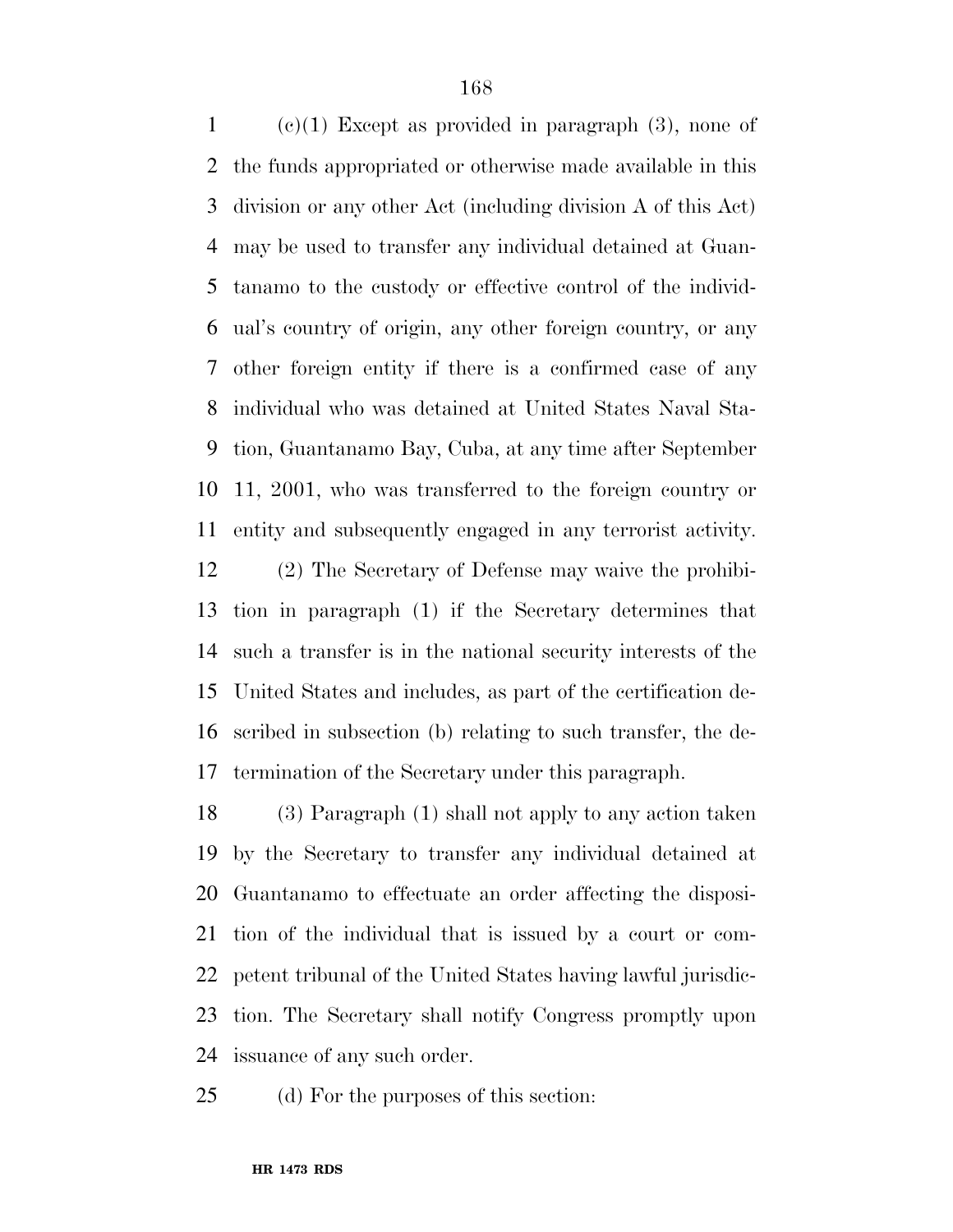| $\mathbf{1}$   | (1) The term "individual detained at Guanta-                 |
|----------------|--------------------------------------------------------------|
| $\overline{2}$ | namo" means any individual who is located at                 |
| 3              | United States Naval Station, Guantanamo Bay,                 |
| $\overline{4}$ | Cuba, as of October 1, 2009, who—                            |
| 5              | (A) is not a citizen of the United States or                 |
| 6              | a member of the Armed Forces of the United                   |
| 7              | States; and                                                  |
| 8              | $(B)$ is—                                                    |
| 9              | (i) in the custody or under the effec-                       |
| 10             | tive control of the Department of Defense;                   |
| 11             | <b>or</b>                                                    |
| 12             | otherwise under detention at<br>(ii)                         |
| 13             | United States Naval Station, Guantanamo                      |
| 14             | Bay, Cuba.                                                   |
| 15             | (2) The term "foreign terrorist organization"                |
| 16             | means any organization so designated by the Sec-             |
| 17             | retary of State under section 219 of the Immigra-            |
| 18             | tion and Nationality Act (8 U.S.C. 1189).                    |
| 19             | SEC. 1114. (a) Notwithstanding section 1101, none            |
| 20             | of the funds appropriated or otherwise made available by     |
| 21             | this division or any other Act (including division A of this |
| 22             | Act) may be used to construct or modify any facility in      |
| 23             | the United States, its territories, or possessions to house  |
| 24             | any individual described in subsection (c) for the purposes  |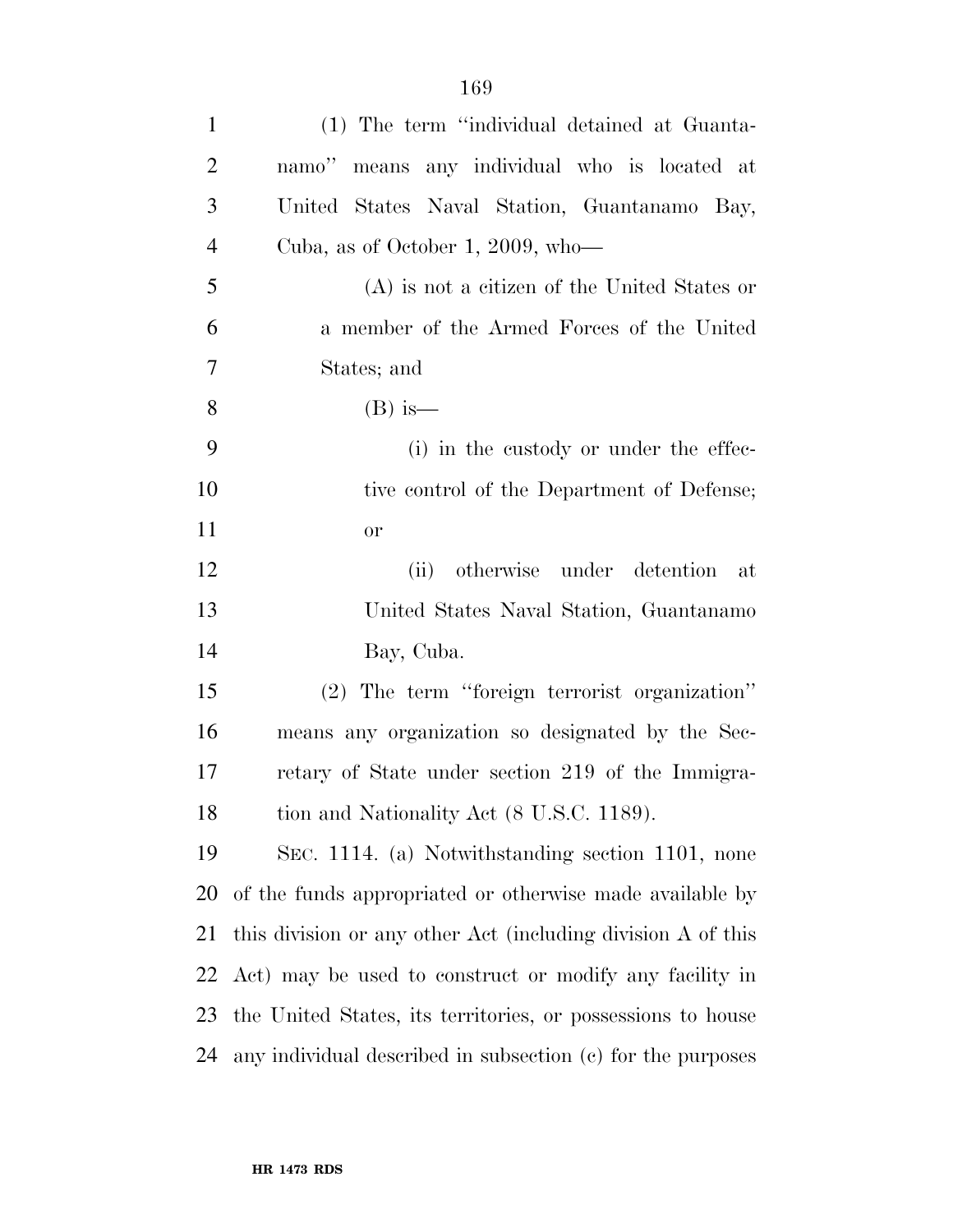of detention or imprisonment in the custody or under the effective control of the Department of Defense. (b) The prohibition in subsection (a) shall not apply to any modification of facilities at United States Naval Station, Guantanamo Bay, Cuba. (c) An individual described in this subsection is any individual who, as of June 24, 2009, is located at United States Naval Station, Guantanamo Bay, Cuba, and who— (1) is not a citizen of the United States or a member of the Armed Forces of the United States; and 12  $(2)$  is— (A) in the custody or under the effective control of the Department of Defense; or (B) otherwise under detention at United States Naval Station, Guantanamo Bay, Cuba. SEC. 1115. Section 1(b)(2) of the Passport Act of June 4, 1920 (22 U.S.C. 214(b)(2)) shall be applied by substituting the date specified in section 1106 of this divi- sion for ''September 30, 2010''. SEC. 1116. (a) Section 1115(d) of Public Law 111– 32 shall be applied by substituting the date specified in section 1106 of this division for ''October 1, 2010''. (b) Section 824(g) of the Foreign Service Act of 1980

25 (22 U.S.C.  $4064(g)$ ) shall be applied by substituting the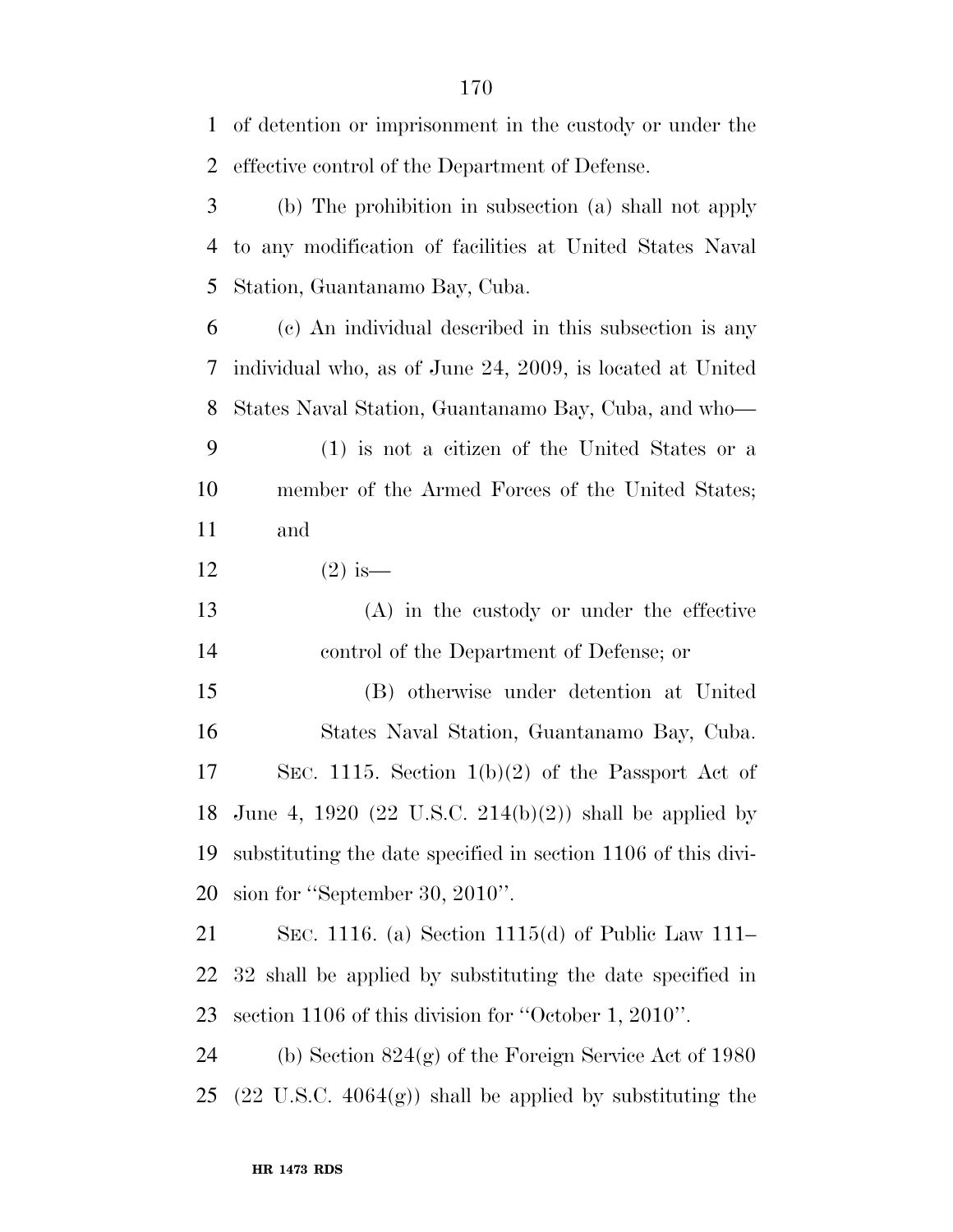date specified in section 1106 of this division for ''October 1, 2010'' in paragraph (2).

 (c) Section 61(a) of the State Department Basic Au- thorities Act of 1956 (22 U.S.C. 2733(a)) shall be applied by substituting the date specified in section 1106 of this division for ''October 1, 2010'' in paragraph (2).

 (d) Section 625(j)(1) of the Foreign Assistance Act 8 of 1961 (22 U.S.C. 2385(j)(1)) shall be applied by sub- stituting the date specified in section 1106 of this division for ''October 1, 2010'' in subparagraph (B).

 SEC. 1117. The authority provided by section 1334 of the Foreign Affairs Reform and Restructuring Act of 1998 (22 U.S.C. 6553) shall remain in effect through the date specified in section 1106 of this division.

 SEC. 1118. With respect to any discretionary account for which advance appropriations were provided for fiscal year 2011 or 2012 in an appropriations Act for fiscal year 2010, in addition to amounts otherwise made available by this Act, advance appropriations are provided in the same amount for fiscal year 2012 or 2013, respectively, with a comparable period of availability.

 SEC. 1119. (a) ACROSS-THE-BOARD RESCISSIONS.— There is hereby rescinded an amount equal to 0.2 percent of—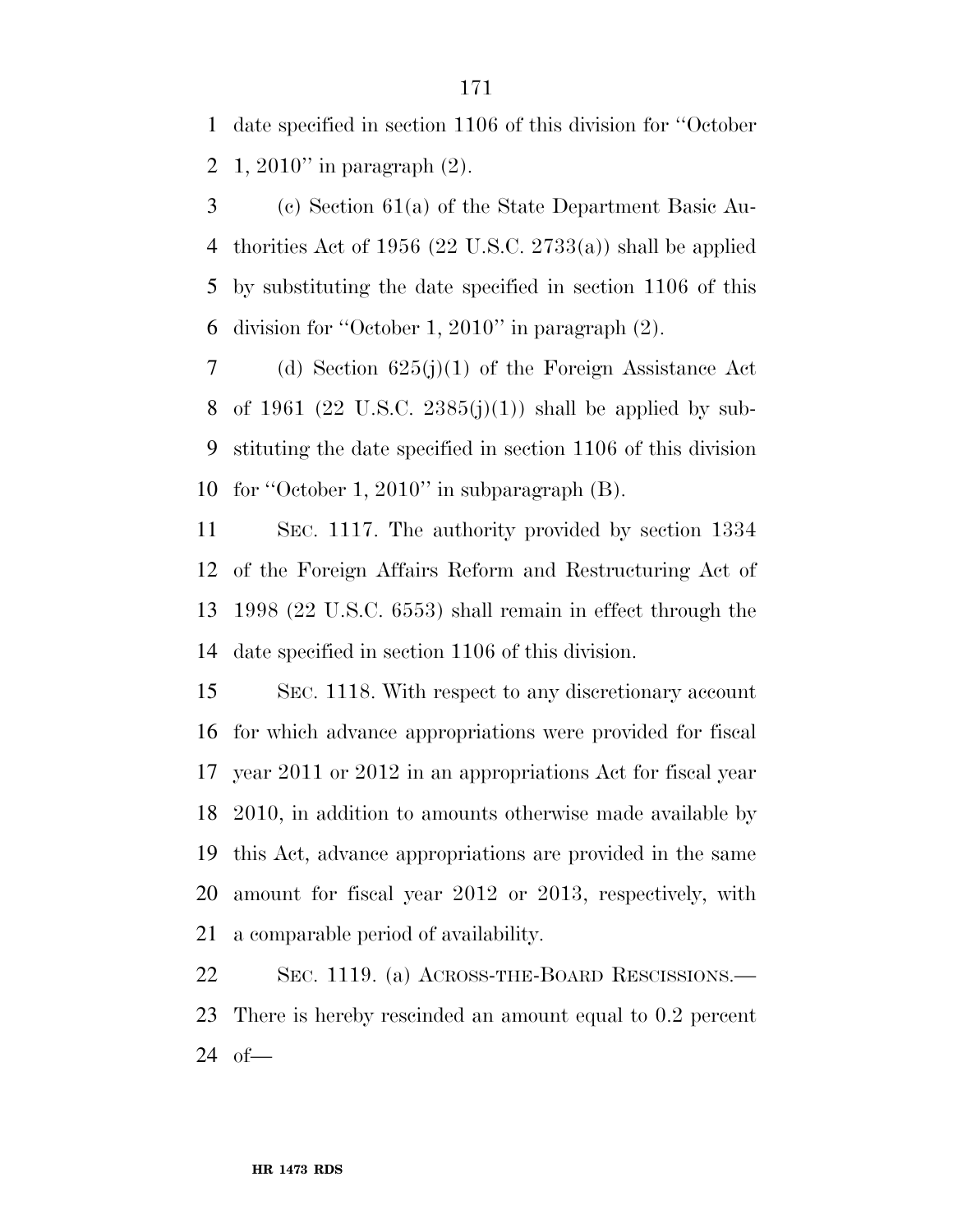(1) the budget authority provided for fiscal year 2011 for any discretionary account of this division; and (2) the budget authority provided in any ad- vance appropriation for fiscal year 2011 for any dis- cretionary account in any prior fiscal year appro- priation Act. (b) PROPORTIONATE APPLICATION.—Any rescission made by subsection (a) shall be applied proportionately— (1) to each discretionary account and each item of budget authority described in such subsection; and (2) within each such account and item, to each program, project, and activity (with programs, projects, and activities as delineated in the appro- priation Act or accompanying reports referenced in section 1101 covering such account or item).

 (c) EXCEPTIONS.—This section shall not apply to— (1) discretionary authority appropriated or oth-erwise made available by division A of this Act; or

 (2) discretionary authority appropriated or oth- erwise made available by division B of this Act and designated as being for contingency operations di- rectly related to the global war on terrorism pursu-25 ant to section  $3(e)(2)$  of H. Res. 5 (112th Congress)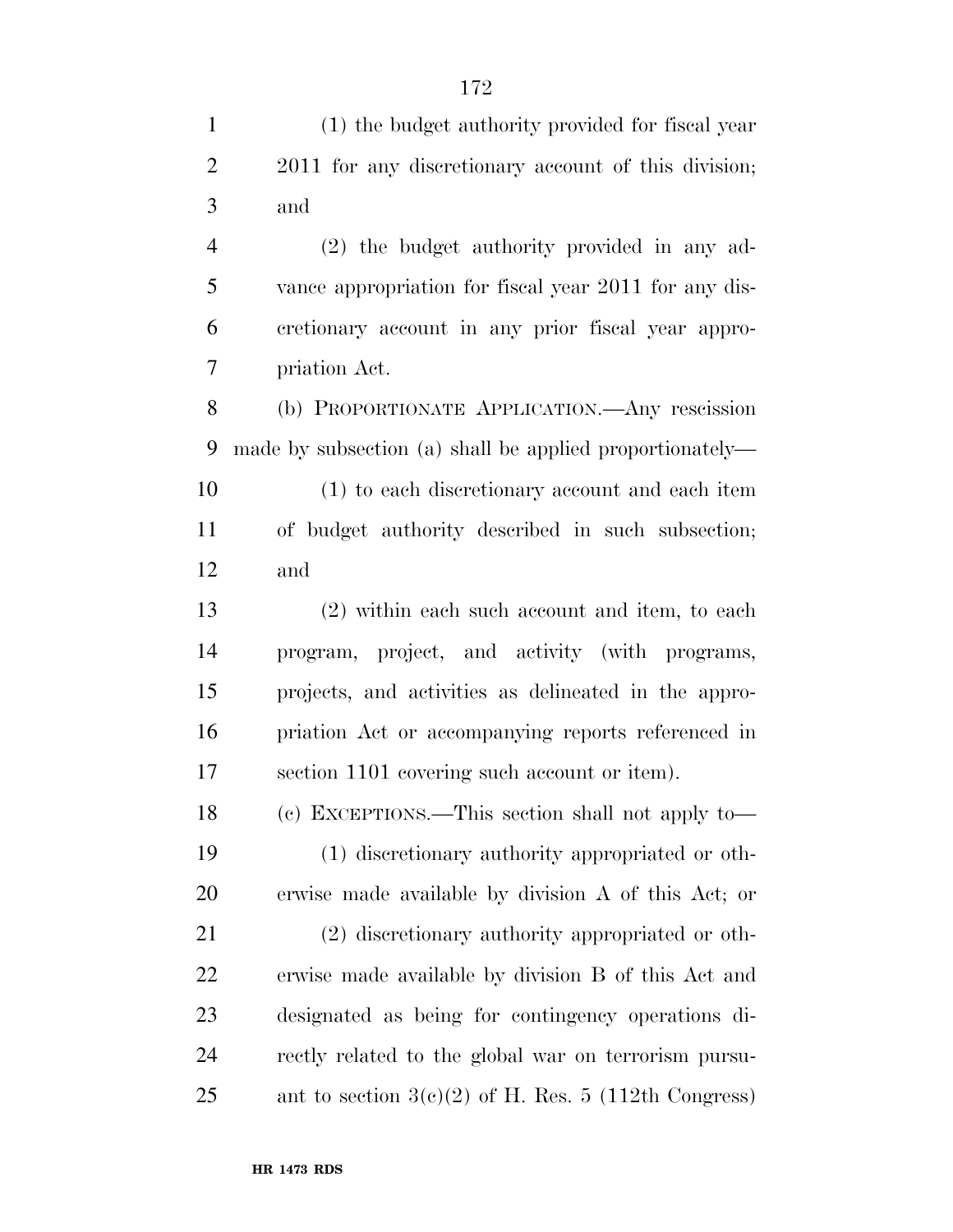and as an emergency requirement pursuant to sec-2 tion  $403(a)$  of S. Con. Res. 13 (111th Congress), the concurrent resolution on the budget for fiscal year 2010.

 (d) OMB REPORT.—Within 30 days after the date of the enactment of this section, the Director of the Office of Management and Budget shall submit to the Commit- tees on Appropriations of the House of Representatives and the Senate a report specifying the account and amount of each rescission made pursuant to this section. TITLE II—AGRICULTURE, RURAL DEVELOP- MENT, FOOD AND DRUG ADMINISTRATION, AND RELATED AGENCIES

 SEC. 1201. Notwithstanding section 1101, the level for ''Agricultural Programs, Office of the Secretary'' shall be \$5,061,000.

 SEC. 1202. Notwithstanding section 1101, the level for ''Agricultural Programs, Office of Tribal Relations'' shall be \$499,000.

 SEC. 1203. Notwithstanding section 1101, the level for ''Agricultural Programs, Executive Operations, Office of Chief Economist'' shall be \$12,032,000.

 SEC. 1204. Notwithstanding section 1101, the level for ''Agricultural Programs, Executive Operations, Na-tional Appeals Division'' shall be \$14,254,000.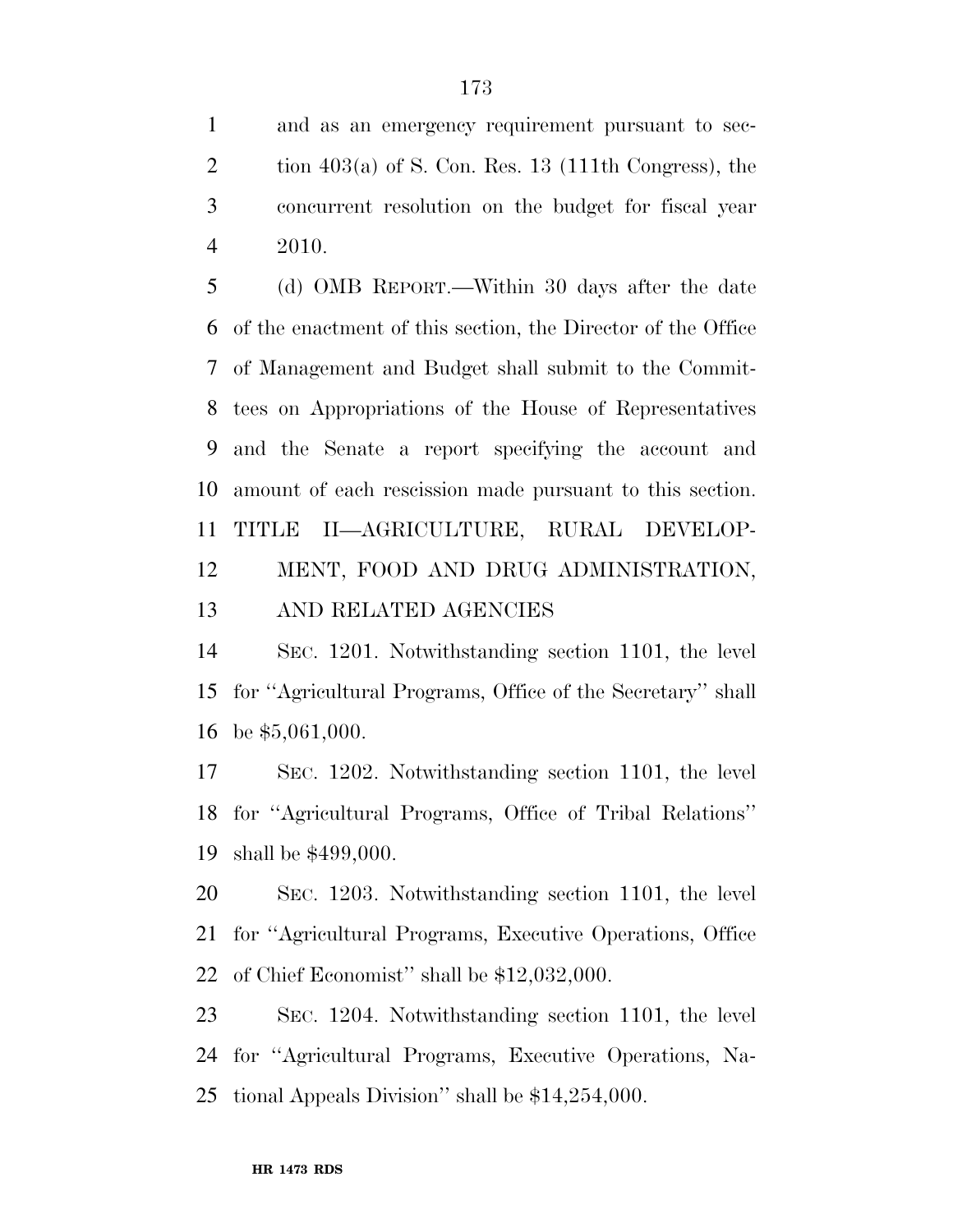SEC. 1205. Notwithstanding section 1101, the level for ''Agricultural Programs, Executive Operations, Office of Homeland Security'' shall be \$1,499,000.

 SEC. 1206. Notwithstanding section 1101, the level for ''Agricultural Programs, Office of Advocacy and Out-reach'' shall be \$1,425,000.

 SEC. 1207. Notwithstanding section 1101, the level for ''Agricultural Programs, Office of the Chief Informa-tion Officer'' shall be \$40,000,000.

 SEC. 1208. Notwithstanding section 1101, the level for ''Agricultural Programs, Office of the Chief Financial Officer'' shall be \$6,260,000.

 SEC. 1209. Notwithstanding section 1101, the level for ''Agricultural Programs, Office of Civil Rights'' shall be \$22,737,000.

 SEC. 1210. Notwithstanding section 1101, the level for ''Agricultural Programs, Agriculture Buildings and Facilities and Rental Payments'' shall be \$246,970,000, of which \$178,470,000 shall be available for payments to the General Services Administration for rent; of which \$13,500,000 shall be for payment to the Department of Homeland Security for building and security activities; and of which \$55,000,000 shall be for buildings operations and maintenance expenses.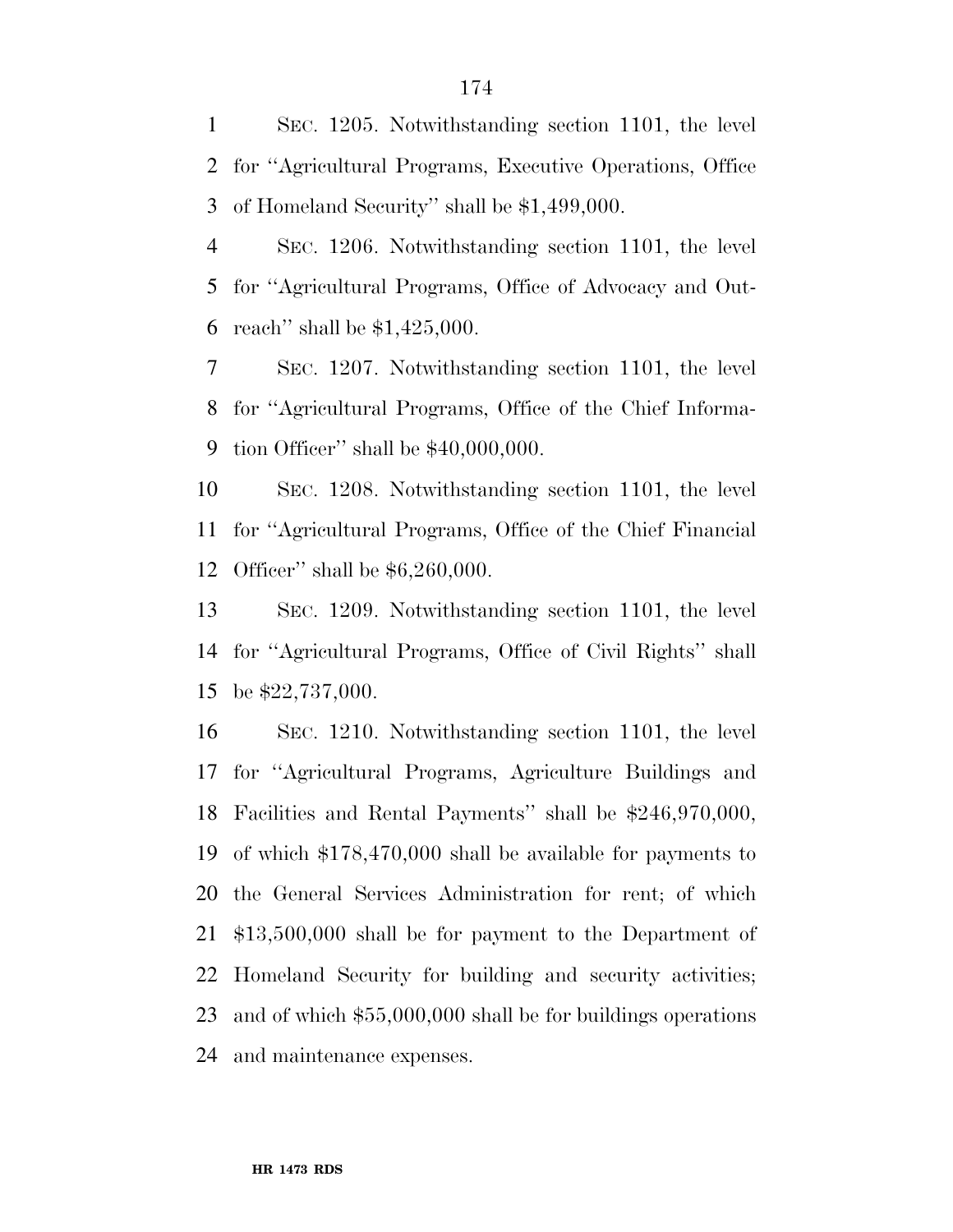SEC. 1211. Notwithstanding section 1101, the level for ''Agricultural Programs, Hazardous Materials Man-agement'' shall be \$4,000,000.

 SEC. 1212. Notwithstanding section 1101, the level for ''Agricultural Programs, Departmental Administra-tion'' shall be \$29,706,000.

 SEC. 1213. Notwithstanding section 1101, the level for ''Agricultural Programs, Office of the Assistant Sec- retary for Congressional Relations'' shall be \$3,877,000. SEC. 1214. Notwithstanding section 1101, the level for ''Agricultural Programs, Office of Communications'' shall be \$9,499,000.

 SEC. 1215. Notwithstanding section 1101, the level for ''Agricultural Programs, Office of the General Coun-sel'' shall be \$41,499,000.

 SEC. 1216. Notwithstanding section 1101, the level for ''Agricultural Programs, Economic Research Service'' shall be \$81,978,000.

 SEC. 1217. Notwithstanding section 1101, the level for ''Agricultural Programs, National Agricultural Statis- tics Service'' shall be \$156,761,000: *Provided*, That the amounts included under such heading in Public Law 111– 80 shall be applied to funds appropriated by this division by substituting ''\$33,139,000'' for ''\$37,908,000''.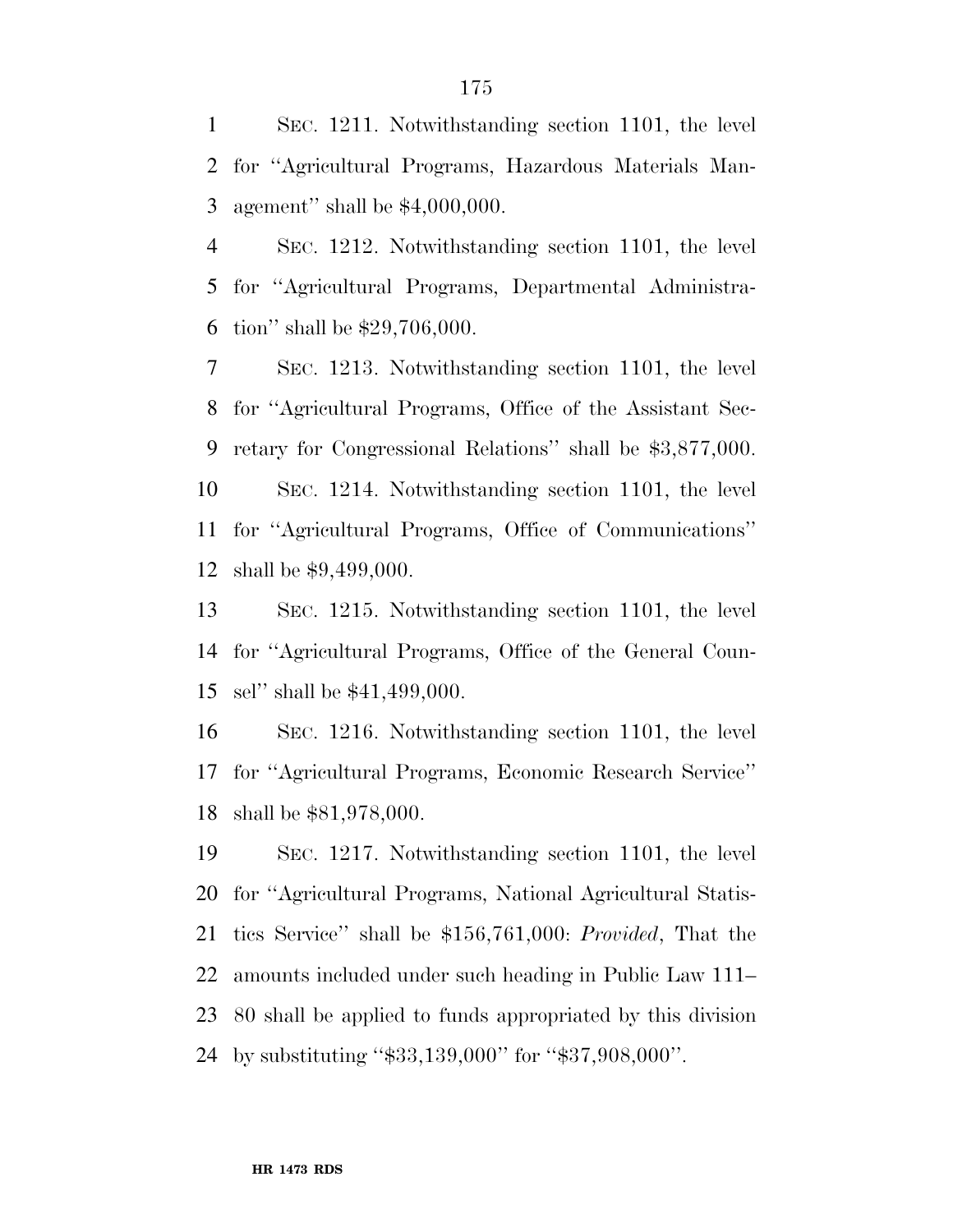SEC. 1218. Notwithstanding section 1101, the level for ''Agricultural Programs, Agricultural Research Serv-ice, Salaries and Expenses'' shall be \$1,135,501,000.

 SEC. 1219. Notwithstanding section 1101, the level for ''Agricultural Programs, Agricultural Research Serv-ice, Buildings and Facilities'' shall be \$0.

 SEC. 1220. Notwithstanding section 1101, the level for ''Agricultural Programs, National Institute of Food and Agriculture, Research and Education Activities'' shall be \$700,140,000: *Provided*, That the amounts included under such heading in Public Law 111–80 shall be applied to funds appropriated by this division by substituting ''\$236,808,000'' for ''\$215,000,000''; by substituting ''\$33,000,000'' for ''\$29,000,000''; by substituting ''\$51,000,000'' for ''\$48,500,000''; by substituting ''\$265,000,000'' for ''\$262,482,000''; by substituting ''\$2,844,000'' for ''\$89,029,000''; by substituting ''\$19,375,000'' for ''\$18,250,000''; and by substituting ''\$11,253,000'' for ''\$45,122,000''.

 SEC. 1221. Notwithstanding section 1101, the level for ''Agricultural Programs, National Institute of Food and Agriculture, Extension Activities'' shall be \$480,092,000: *Provided*, That the amounts included under such heading in Public Law 111–80 shall be applied to funds appropriated by this division by substituting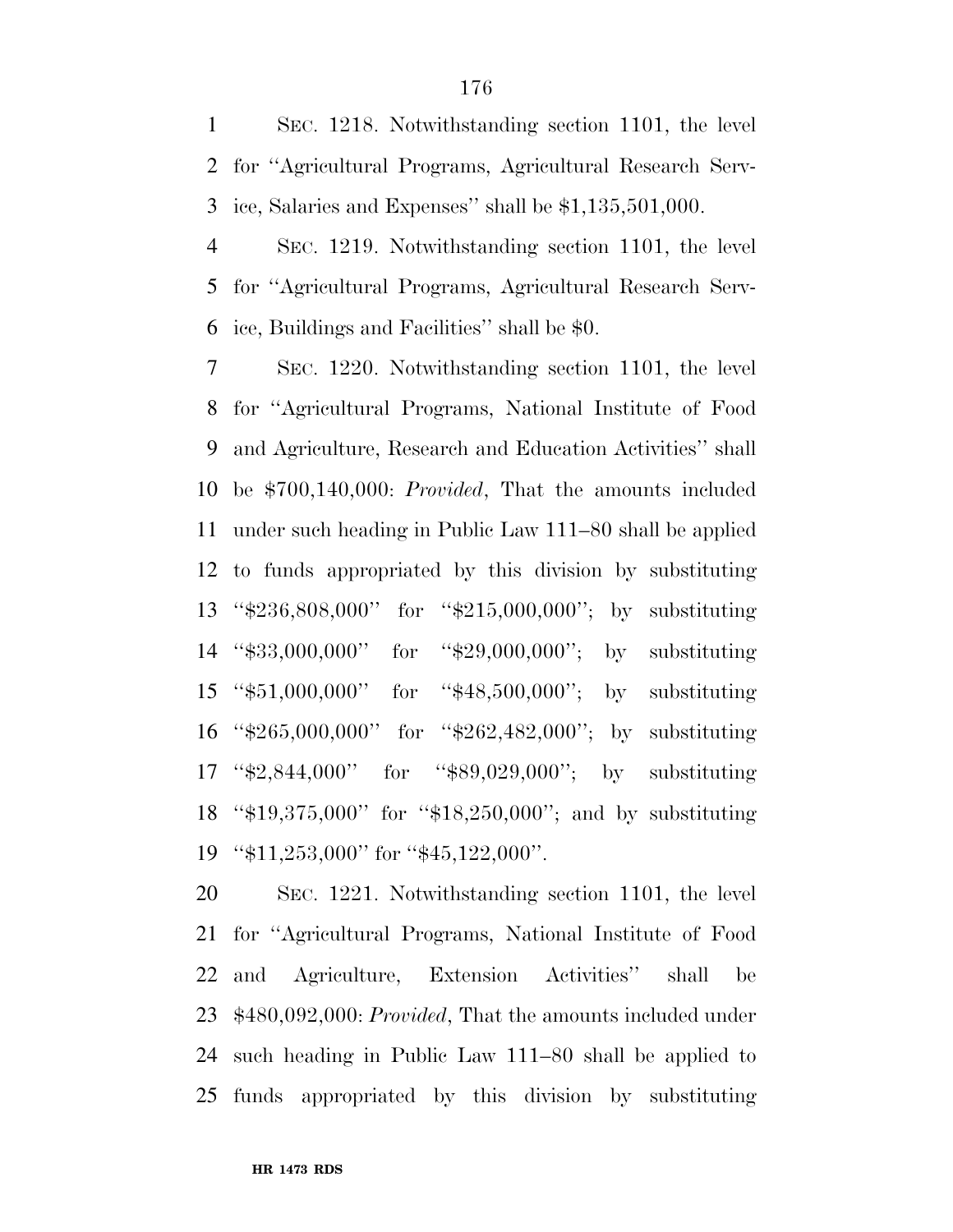''\$294,500,000'' for ''\$297,500,000'' and by substituting ''\$8,565,000'' for ''\$20,396,000''.

 SEC. 1222. Notwithstanding section 1101, the level for ''Agricultural Programs, National Institute of Food and Agriculture, Integrated Activities'' shall be ''\$37,000,000'': *Provided*, That the amounts included under such heading in Public Law 111–80 shall be applied to funds appropriated by this division by substituting ''\$29,000,000'' for ''\$45,148,000''; by substituting ''\$9,000,000'' for ''\$12,649,000''; by substituting ''\$11,000,000'' for ''\$14,596,000''; by substituting ''\$3,000,000'' for ''\$4,096,000''; by substituting ''\$0'' for ''\$4,388,000''; by substituting ''\$0'' for ''\$1,365,000''; by substituting ''\$2,000,000'' for ''\$3,054,000''; by sub- stituting ''\$4,000,000'' for ''\$5,000,000''; by substituting ''\$1,000,000'' for ''\$3,000,000''; by substituting ''\$0'' for ''\$732,000''; by substituting ''\$1,000,000'' for ''\$1,312,000''; and by substituting ''\$6,000,000'' for ''\$9,830,000''.

 SEC. 1223. Notwithstanding section 1101, the level for ''Agricultural Programs, Animal and Plant Health In- spection Service, Salaries and Expenses'' shall be \$865,000,000: *Provided*, That the amounts included under such heading in Public Law 111–80 shall be applied to funds appropriated by this division by substituting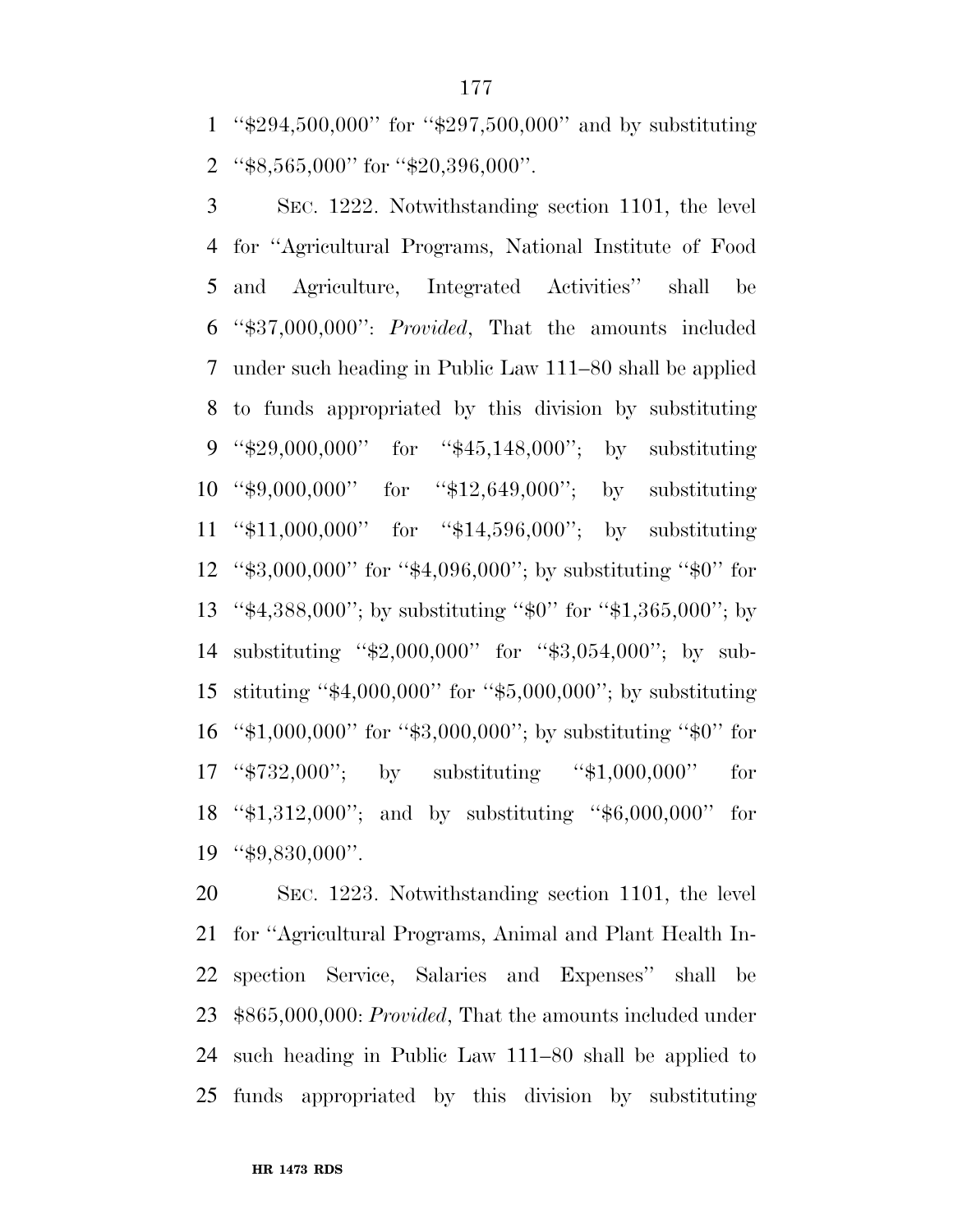''\$40,000,000'' for ''\$60,243,000'' and by substituting ''\$21,000,000'' for ''\$23,390,000''.

 SEC. 1224. Notwithstanding section 1101, the level for ''Agricultural Programs, Animal and Plant Health In- spection Service, Buildings and Facilities'' shall be \$3,536,000.

 SEC. 1225. Notwithstanding section 1101, the level for ''Agricultural Programs, Agricultural Marketing Serv-ice, Marketing Services'' shall be \$86,711,000.

 SEC. 1226. Notwithstanding section 1101, the level for ''Agricultural Programs, Agricultural Marketing Serv- ice, Limitation on Administrative Expenses'' shall be \$60,947,000 (from fees collected).

 SEC. 1227. The amounts included under the heading ''Agricultural Programs, Agricultural Marketing Service, Funds for Strengthening Markets, Income, and Supply (Section 32)'' in Public Law 111–80 shall be applied to funds appropriated by this division by substituting ''\$0'' 19 for "\$10,000,000".

 SEC. 1228. Notwithstanding section 1101, the level for ''Agricultural Programs, Grain Inspection, Packers and Stockyards Administration, Salaries and Expenses'' shall be \$40,342,000.

 SEC. 1229. Notwithstanding section 1101, the level for ''Agricultural Programs, Grain Inspection, Packers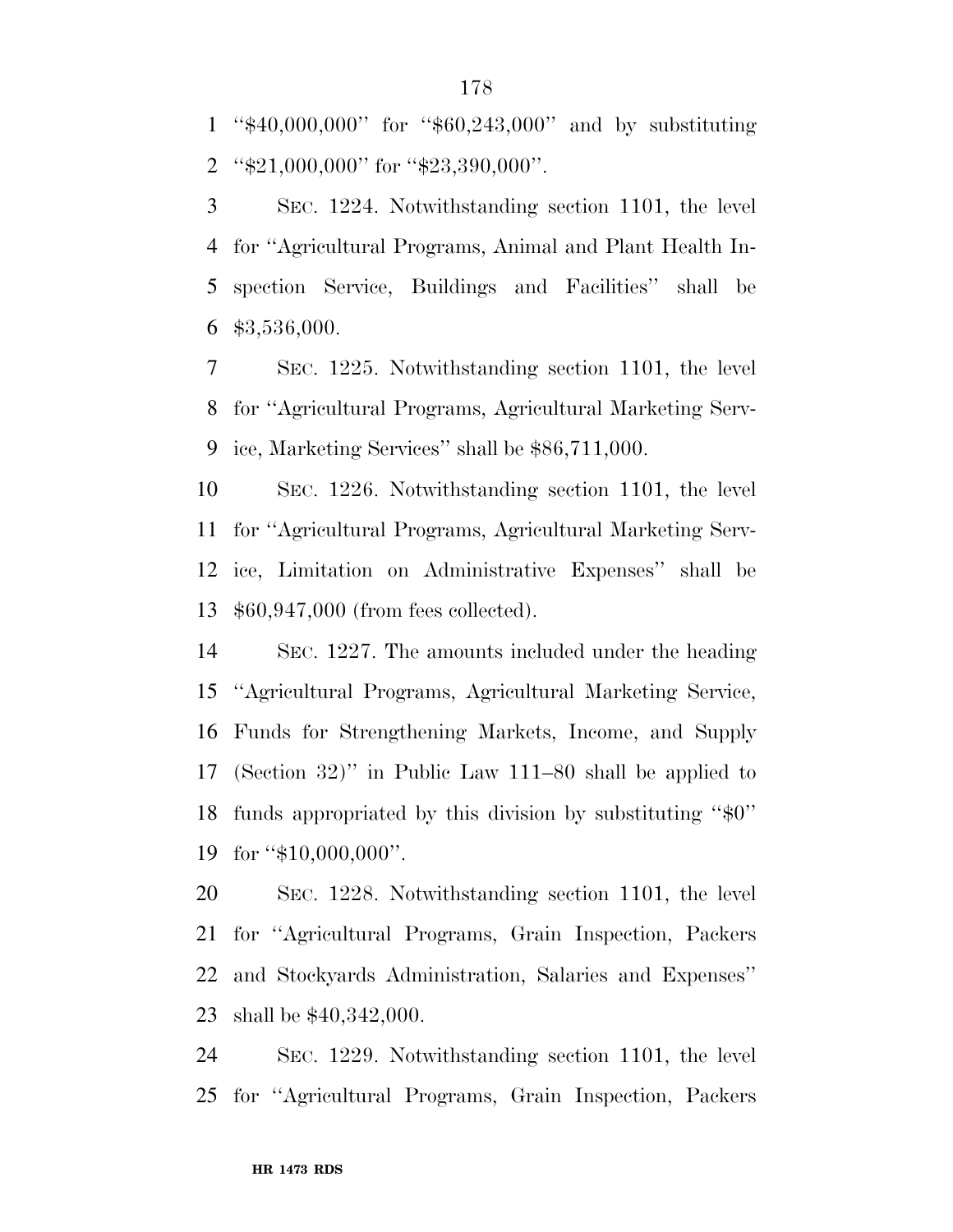and Stockyards Administration, Limitation on Inspection and Weighing Services Expenses'' shall be \$47,500,000 (from fees collected).

 SEC. 1230. Notwithstanding section 1101, the level for ''Agricultural Programs, Food Safety and Inspection Service'' shall be \$1,008,520,000: *Provided,* That the Food Safety and Inspection Service shall continue imple-mentation of section 11016 of Public Law 110–246.

 SEC. 1231. Notwithstanding section 1101, the level for ''Agricultural Programs, Farm Service Agency, Sala-ries and Expenses'' shall be \$1,210,711,000.

 SEC. 1232. Notwithstanding Section 1101, the level for ''Agricultural Programs, Farm Service Agency, State Mediation Grants'' shall be \$4,185,000.

 SEC. 1233. Notwithstanding section 1101, the level for ''Agricultural Programs, Farm Service Agency, Grass- roots Source Water Protection Program'' shall be \$4,250,000.

 SEC. 1234. The amounts included under the heading ''Agricultural Programs, Farm Service Agency, Agricul- tural Credit Insurance Fund Program Account'' in Public Law 111–80 shall be applied to funds appropriated by this division by substituting ''\$1,975,000,000'' for ''\$2,150,000,000''; by substituting ''\$475,000,000'' for ''\$650,000,000''; by substituting ''\$2,572,343,000'' for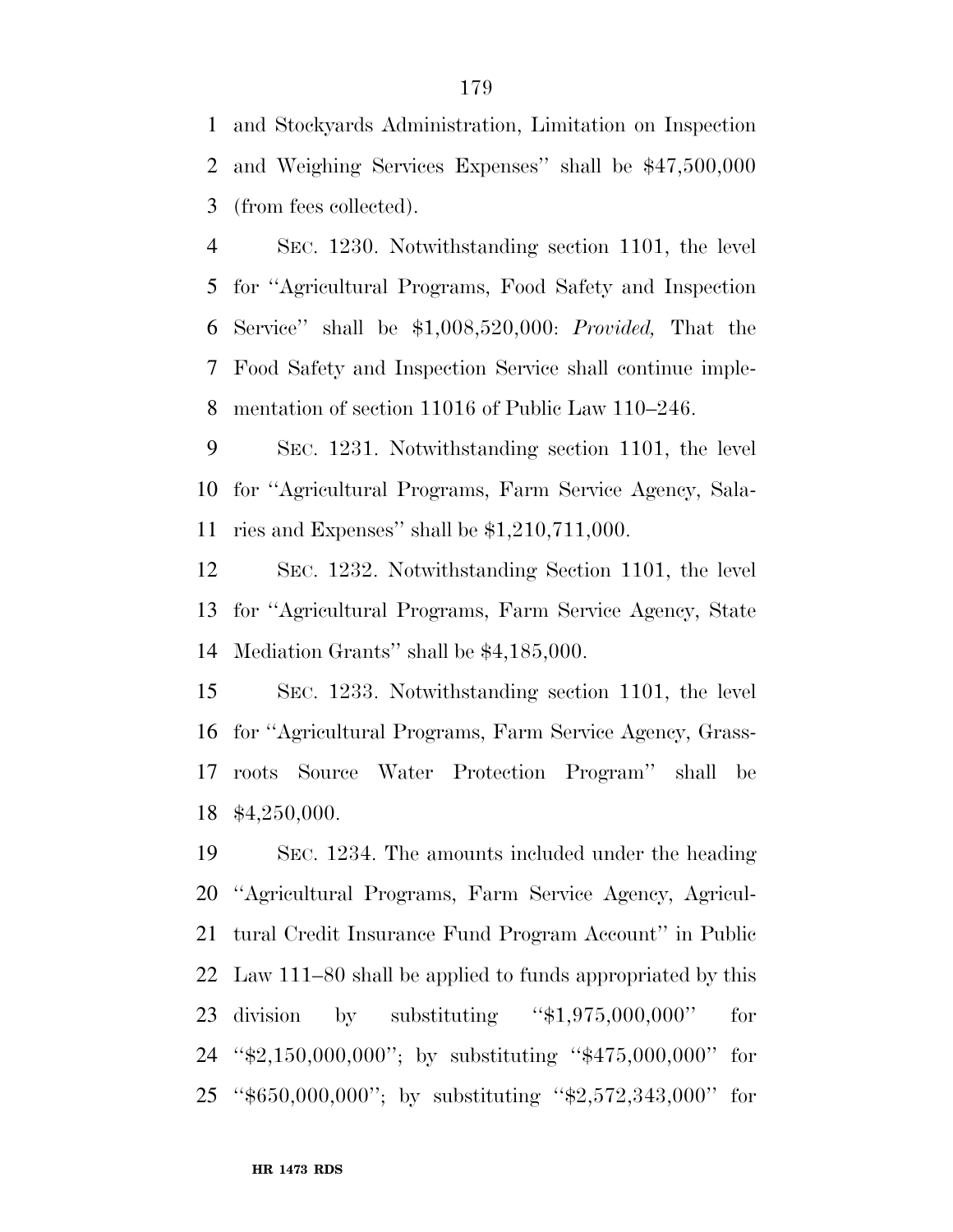''\$2,670,000,000''; by substituting ''\$122,343,000'' for ''\$170,000,000''; by substituting ''\$950,000,000'' for ''\$1,000,000,000''; by substituting ''\$0'' for ''\$150,000,000''; by substituting ''\$0'' for ''\$75,000,000'' the first and second place it appears; by substituting ''\$0'' for ''\$10,000,000''; by substituting ''\$38,570,000'' for ''\$32,070,000''; by substituting ''\$32,870,000'' for ''\$26,520,000''; by substituting ''\$5,700,000'' for ''\$5,550,000''; by substituting ''\$109,410,000'' for ''\$106,402,000''; by substituting ''\$57,540,000'' for ''\$47,400,000''; by substituting ''\$34,950,000'' for ''\$35,100,000''; by substituting ''\$16,920,000'' for ''\$23,902,000''; by substituting ''\$0'' for ''\$1,065,000''; by substituting ''\$0'' for ''\$1,343,000''; by substituting ''\$0'' for ''\$278,000''; by substituting ''\$0'' for ''\$793,000''; by substituting ''\$313,508,000'' for ''\$321,093,000''; and by substituting ''\$305,588,000'' for ''\$313,173,000''. Funds appropriated by this division to such heading for farm ownership, operating, direct and guaranteed loans may be transferred among these pro- grams: *Provided*, That the Secretary of Agriculture shall notify the Committees on Appropriations of the House of Representatives and the Senate at least 15 days in ad-vance of any transfer.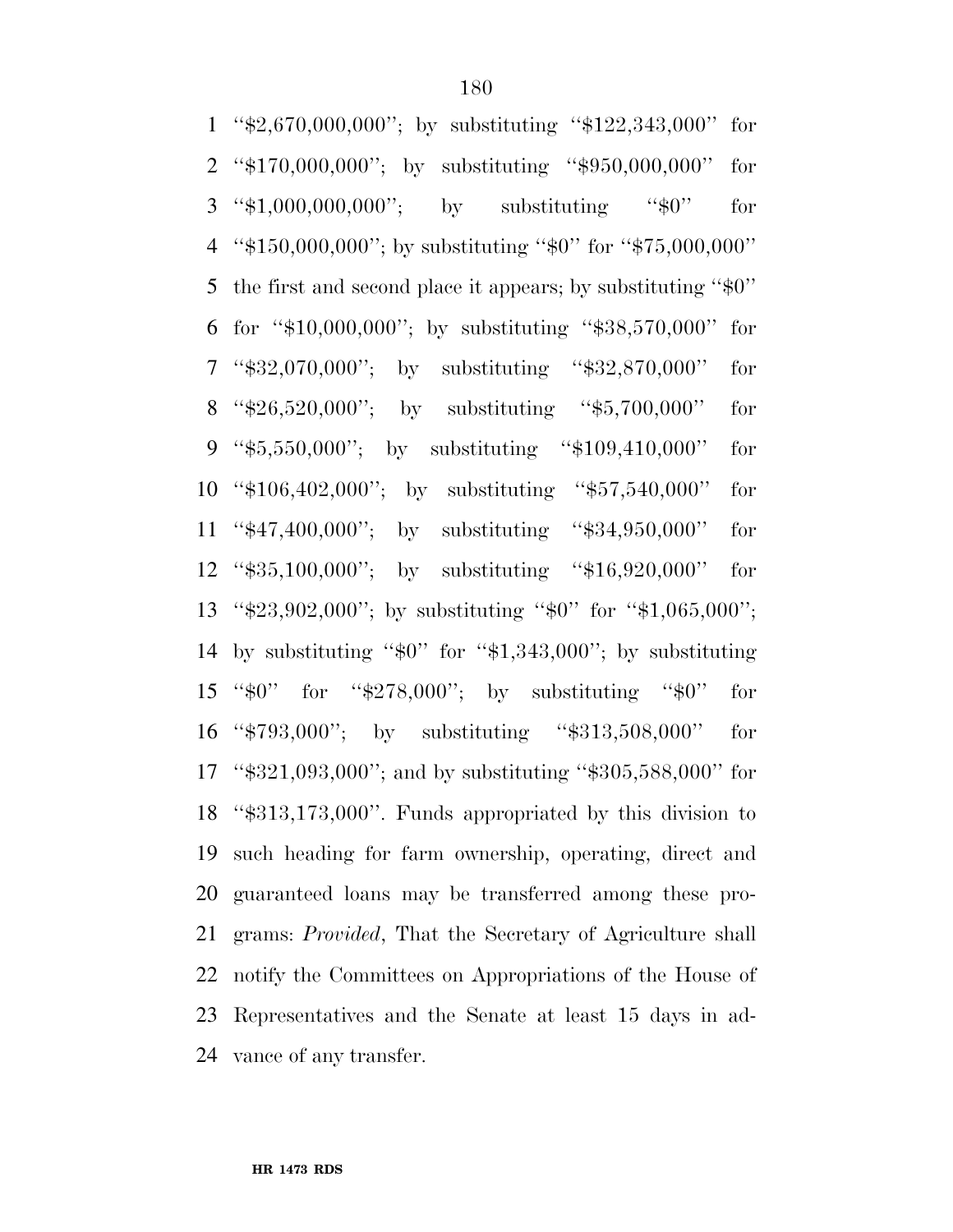SEC. 1235. Notwithstanding section 1101, the level for ''Agricultural Programs, Risk Management Agency'' shall be \$79,000,000.

 SEC. 1236. Notwithstanding section 1101, the level for ''Conservation Programs, Natural Resources Con- servation Service, Conservation Operations'' shall be \$872,247,000.

 SEC. 1237. Notwithstanding section 1101, the level for ''Conservation Programs, Natural Resources Con- servation Service, Watershed and Flood Prevention Oper-ations'' shall be \$0.

 SEC. 1238. Notwithstanding section 1101, the level for ''Conservation Programs, Natural Resources Con- servation Service, Watershed Rehabilitation Program'' shall be \$18,000,000.

 SEC. 1239. Notwithstanding section 1101, the level for ''Conservation Programs, Natural Resources Con- servation Service, Resource Conservation and Develop-ment'' shall be \$0.

 SEC. 1240. Notwithstanding section 1101, the level for ''Rural Development Programs, Rural Development, Salaries and Expenses'' shall be \$191,987,000.

 SEC. 1241. The amounts included under the heading ''Rural Development Programs, Rural Housing Service, Rural Housing Insurance Fund Program Account'' in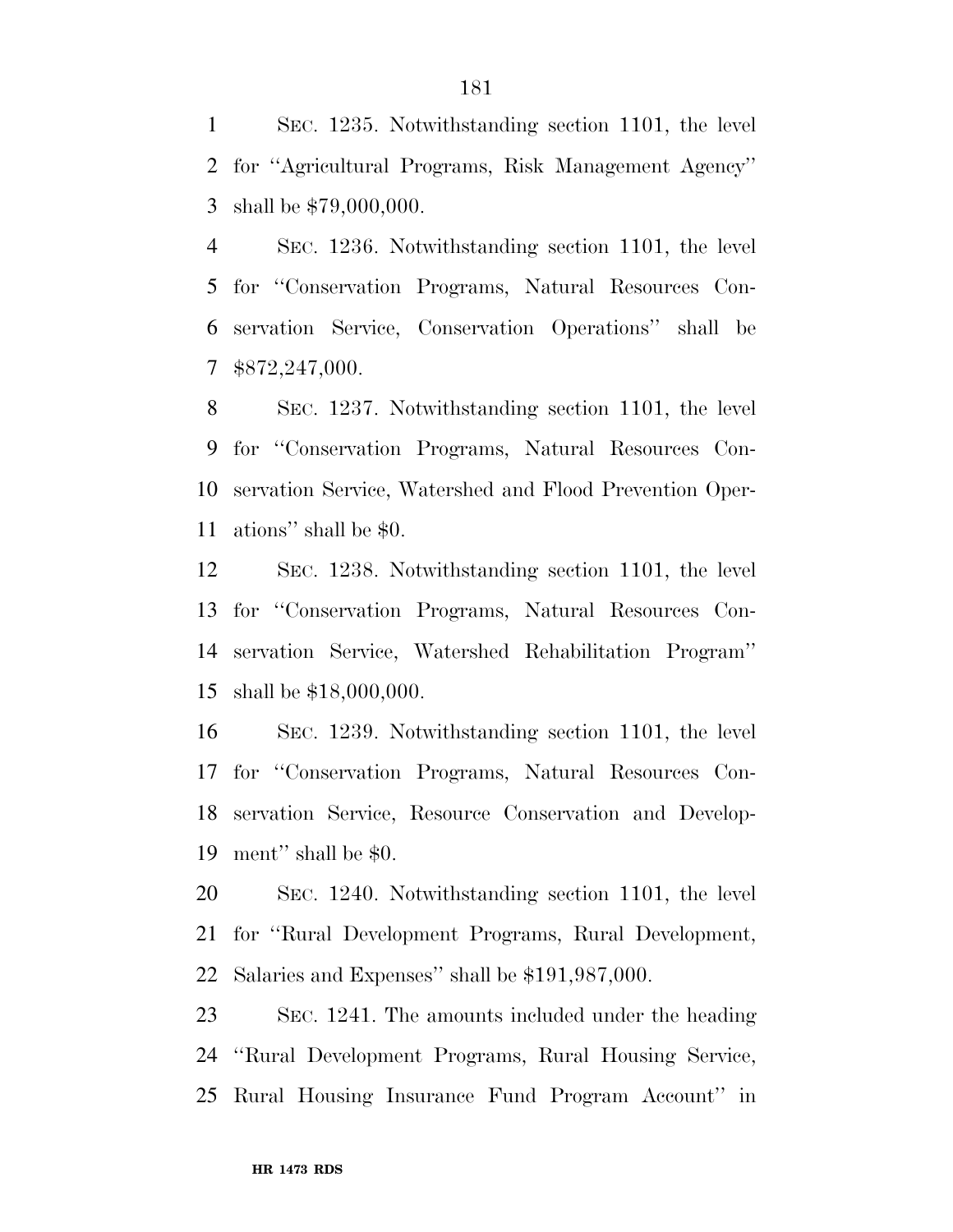Public Law 111–80 for gross obligations for the principal amount of direct and guaranteed loans as authorized by title V of the Housing Act of 1949 shall be applied to funds appropriated by this division by substituting ''\$25,121,406,000'' for ''\$13,121,488,000''; by sub- stituting ''\$1,121,406,000'' for ''\$1,121,488,000''; by substituting ''\$24,000,000,000'' for ''\$12,000,000,000''; by substituting ''\$23,360,000'' for ''\$34,412,000''; by substituting ''\$30,960,000'' for ''\$129,090,000''; by sub- stituting ''\$5,052,000'' for ''\$5,045,000''; and by sub-stituting ''\$4,966,000'' for ''\$4,970,000''.

 SEC. 1242. Notwithstanding section 1101, the level for ''Rural Development Programs, Rural Housing Serv- ice, Rural Housing Insurance Fund Program Account'' for the cost of direct and guaranteed loans, including the cost of modifying loans, authorized by section 502 of the Hous- ing Act of 1949 shall be \$70,200,000: *Provided*, That the amounts included for such costs under such heading in Public Law 111–80 shall be applied to funds appropriated by this division by substituting ''\$70,200,000'' for ''\$40,710,000'' in the case of direct loans and by sub- stituting ''\$0'' for ''\$172,800,000'' in the case of unsub-sidized guaranteed loans.

 SEC. 1243. Notwithstanding section 1101, the level for ''Rural Development Programs, Rural Housing Serv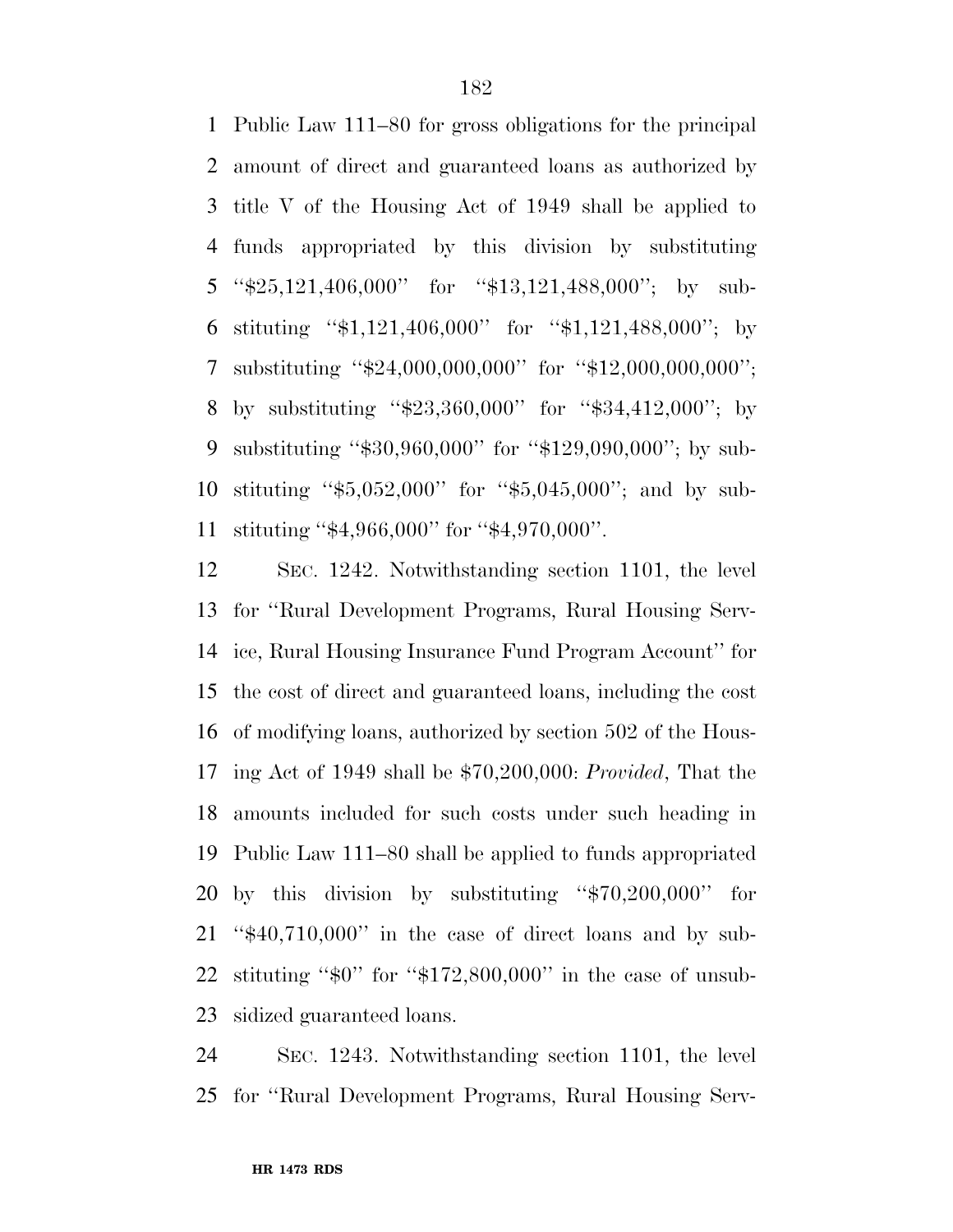ice, Rural Housing Insurance Fund Program Account'' for the cost of repair, rehabilitation, and new construction of rental housing authorized by section 515 of the Housing Act of 1949 shall be \$23,446,000.

 SEC. 1244. Notwithstanding section 1101, the level for ''Rural Development Programs, Rural Housing Serv- ice, Rural Housing Insurance Fund Program Account'' for the cost of multi-family housing guaranteed loans author- ized by section 538 of the Housing Act of 1949 shall be \$3,000,000.

 SEC. 1245. In addition to amounts otherwise appro- priated or made available by this division, there is appro- priated to the Secretary of Agriculture \$288,000 for sec- tion 523 self-help housing land development loans author- ized by section 523 of the Housing Act of 1949 and \$294,000 for site development loans authorized by section 524 of such Act.

 SEC. 1246. Notwithstanding section 1101, the level for ''Rural Development Programs, Rural Housing Serv- ice, Rural Housing Insurance Fund Program Account'' for administrative expenses necessary to carry out the direct and guaranteed loan programs shall be \$454,383,000.

 SEC. 1247. Notwithstanding section 1101, the level for ''Rural Development Programs, Rural Housing Serv-ice, Rental Assistance Program'' shall be \$955,635,000: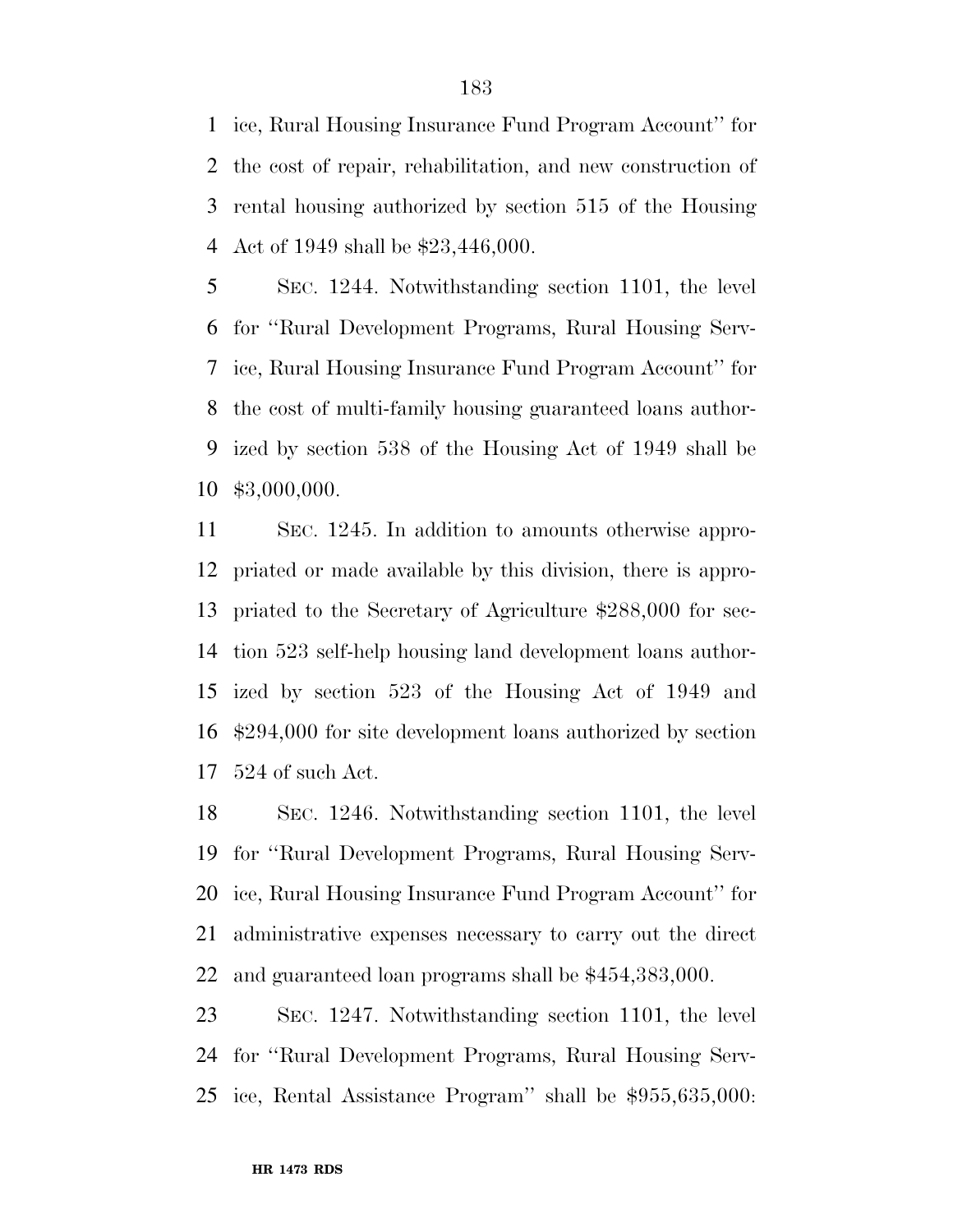*Provided*, That the amounts included under such heading in Public Law 111–80 shall be applied to funds appro- priated by this division by substituting ''\$0'' for ''\$5,958,000''; and by substituting ''\$3,000,000'' for "\$3,400,000".

 SEC. 1248. Notwithstanding section 1101, the level for ''Rural Development Programs, Rural Housing Serv- ice, Multi-Family Housing Revitalization Program Ac- count'' shall be \$30,000,000: *Provided*, That the amounts included under such heading in Public Law 111–80 shall be applied to funds appropriated by this division by sub- stituting ''\$14,000,000'' for ''\$16,400,000''; by sub- stituting ''\$15,000,000'' for ''\$25,000,000''; and by sub-stituting ''\$1,000,000'' for ''\$1,791,000''.

 SEC. 1249. Notwithstanding section 1101, the level for ''Rural Development Programs, Rural Housing Serv- ice, Mutual and Self-Help Housing Grants'' shall be \$37,000,000.

 SEC. 1250. Notwithstanding section 1101, the level for ''Rural Development Programs, Rural Housing Serv- ice, Rural Housing Assistance Grants'' shall be \$40,400,000: *Provided*, That the amounts included under such heading in Public Law 111–80 shall be applied to 24 funds appropriated by substituting "\$0" for ''\$4,000,000''.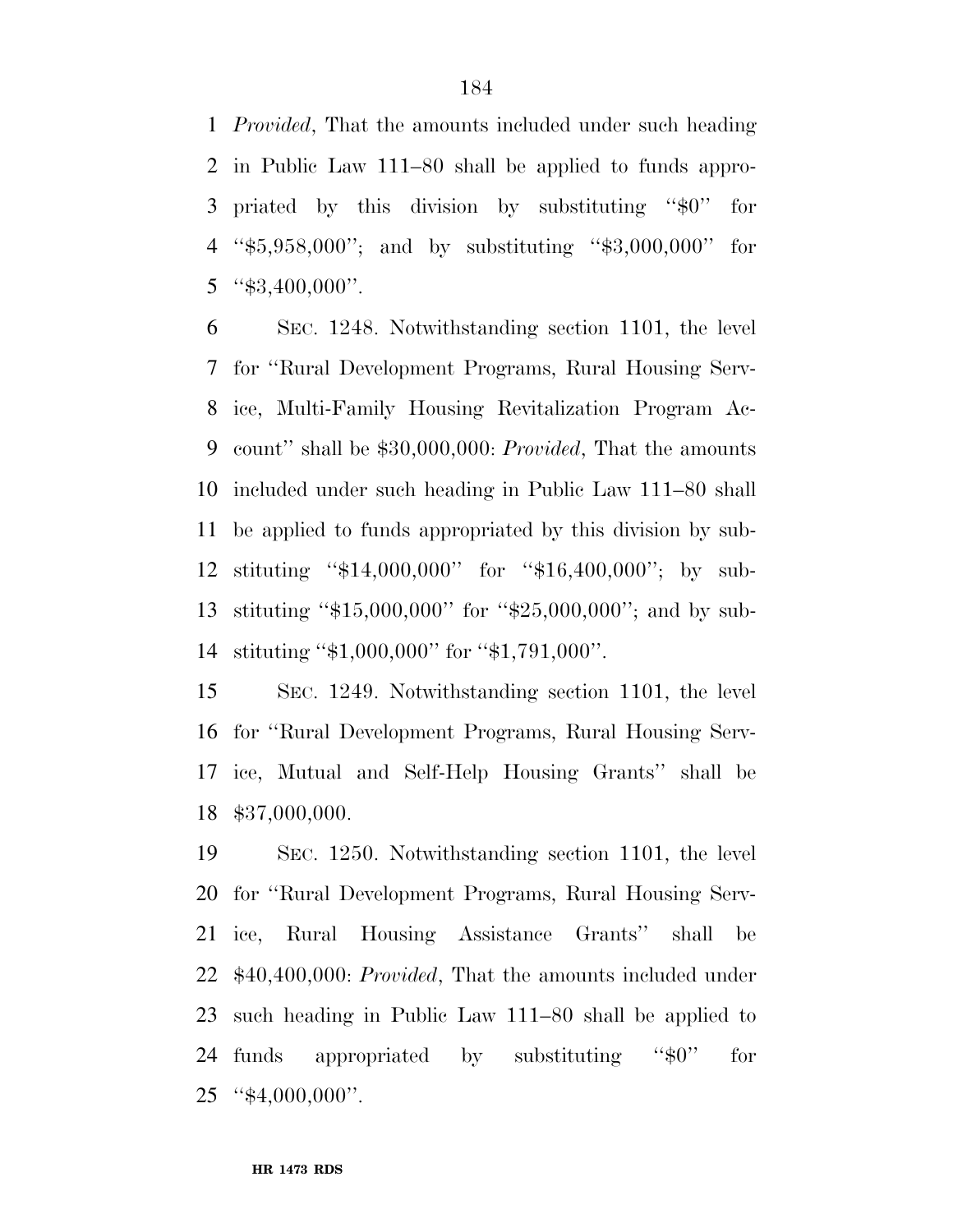SEC. 1251. Notwithstanding section 1101, the level for ''Rural Development Programs, Rural Housing Serv- ice, Rural Community Facilities Program Account'' shall be \$41,462,000: *Provided*, That the amounts included under such heading in Public Law 111–80 shall be applied to funds appropriated by this division by substituting ''\$5,000,000'' for ''\$6,256,000''; and by substituting 8 "\$7,000,000" for "\$13,902,000".

 SEC. 1252. Notwithstanding section 1101, the level for ''Rural Development Programs, Rural Business–Coop- erative Service, Rural Business Program Account'' shall be \$85,451,000.

 SEC. 1253. Notwithstanding section 1101, the level for ''Rural Development Programs, Rural Business–Coop- erative Service, Rural Development Loan Fund Program Account'' for the principal amount of direct loans as au- thorized by Rural Development Loan Fund shall be \$19,181,000; and for the cost of direct loans, \$7,400,000. SEC. 1254. Notwithstanding section 1101, in connec- tion with the ''Rural Development Programs, Rural Busi- ness–Cooperative Service, Rural Economic Development Loans Program Account'', of the funds derived from inter-est on the cushion of credit payments, as authorized by

section 313 of the Rural Electrification Act of 1936,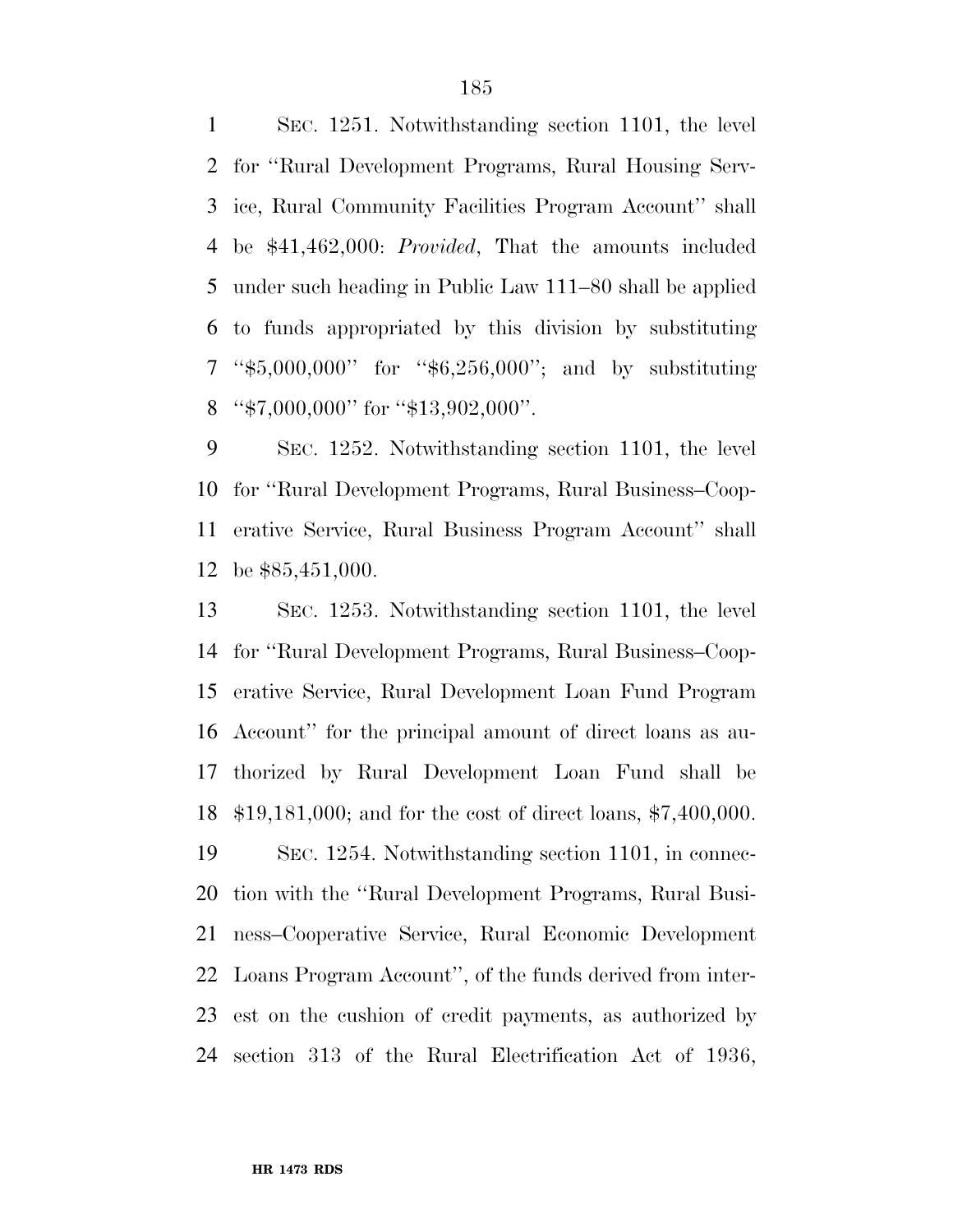\$207,000,000 shall not be obligated and \$207,000,000 is rescinded.

 SEC. 1255. Notwithstanding section 1101, the level for ''Rural Development Programs, Rural Business–Coop- erative Service, Rural Cooperative Development Grants'' shall be \$30,254,000: *Provided*, That the amounts in- cluded under such heading in Public Law 111–80 shall be applied to funds appropriated by this division by sub- stituting ''\$0'' for ''\$300,000''; by substituting ''\$0'' for ''\$2,800,000''; and by substituting ''\$18,867,000'' for ''\$20,367,000''.

 SEC. 1256. Notwithstanding section 1101, the level for ''Rural Development Programs, Rural Business–Coop- erative Service, Rural Microenterprise Investment Pro-gram Account'' shall be \$0.

 SEC. 1257. Notwithstanding section 1101, the level for ''Rural Development Programs, Rural Business–Coop- erative Service, Rural Energy for America Program'' shall be \$5,000,000.

 SEC. 1258. Notwithstanding section 1101, the level for ''Rural Development Programs, Rural Utilities Serv- ice, Rural Water and Waste Disposal Program Account'' shall be \$529,002,000: *Provided*, That the amounts in-cluded under such heading in Public Law 111–80 shall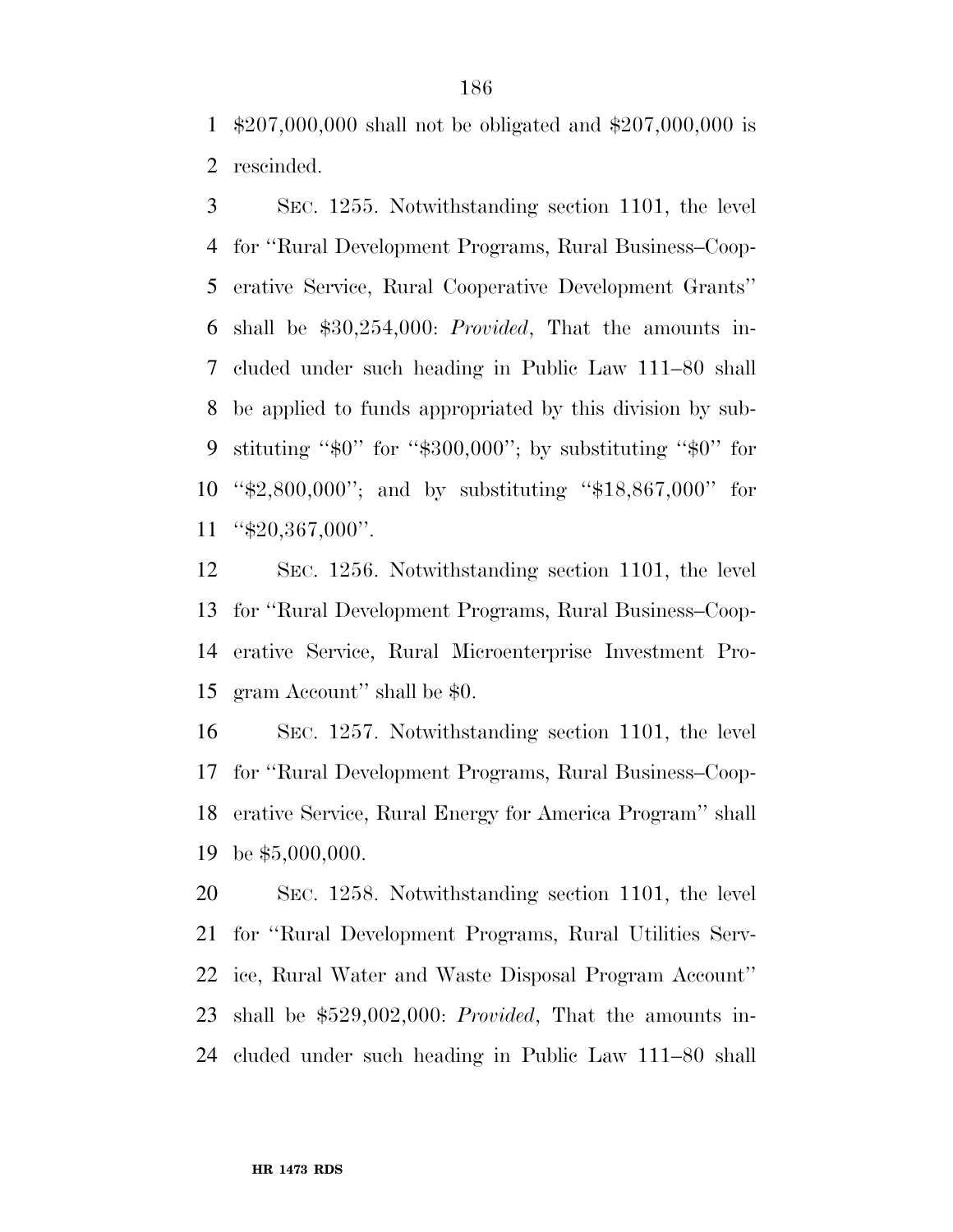be applied to funds appropriated by this division by sub-stituting ''\$12,000,000'' for ''\$17,500,000''.

 SEC. 1259. Notwithstanding section 1101, the level for ''Rural Development Programs, Rural Utilities Serv- ice, Rural Electrification and Telecommunications Loans Program Account'' for the cost of guaranteed under- writing loans pursuant to section 313A shall be \$700,000: *Provided,* That, notwithstanding section 6106(b) of the Food, Conservation, and Energy Act of 2008, a guaran- teed underwriting loan may not be issued until the Sec- retary of Agriculture certifies to the Committees on Ap- propriations of the House and Senate that the regulations governing the program fully implement the requirements of section 6106(a) of the Food, Conservation, and Energy Act of 2008.

 SEC. 1260. Notwithstanding section 1101, the level for ''Rural Development Programs, Rural Utilities Serv- ice, Rural Electrification and Telecommunications Loans Program Account'' for administrative expenses necessary to carry out the direct and guaranteed loan programs shall be \$38,374,000.

 SEC. 1261. Notwithstanding section 1101, the level for ''Rural Development Programs, Rural Utilities Serv- ice, Distance Learning, Telemedicine, and Broadband Program'' for the cost of grants for telemedicine and dis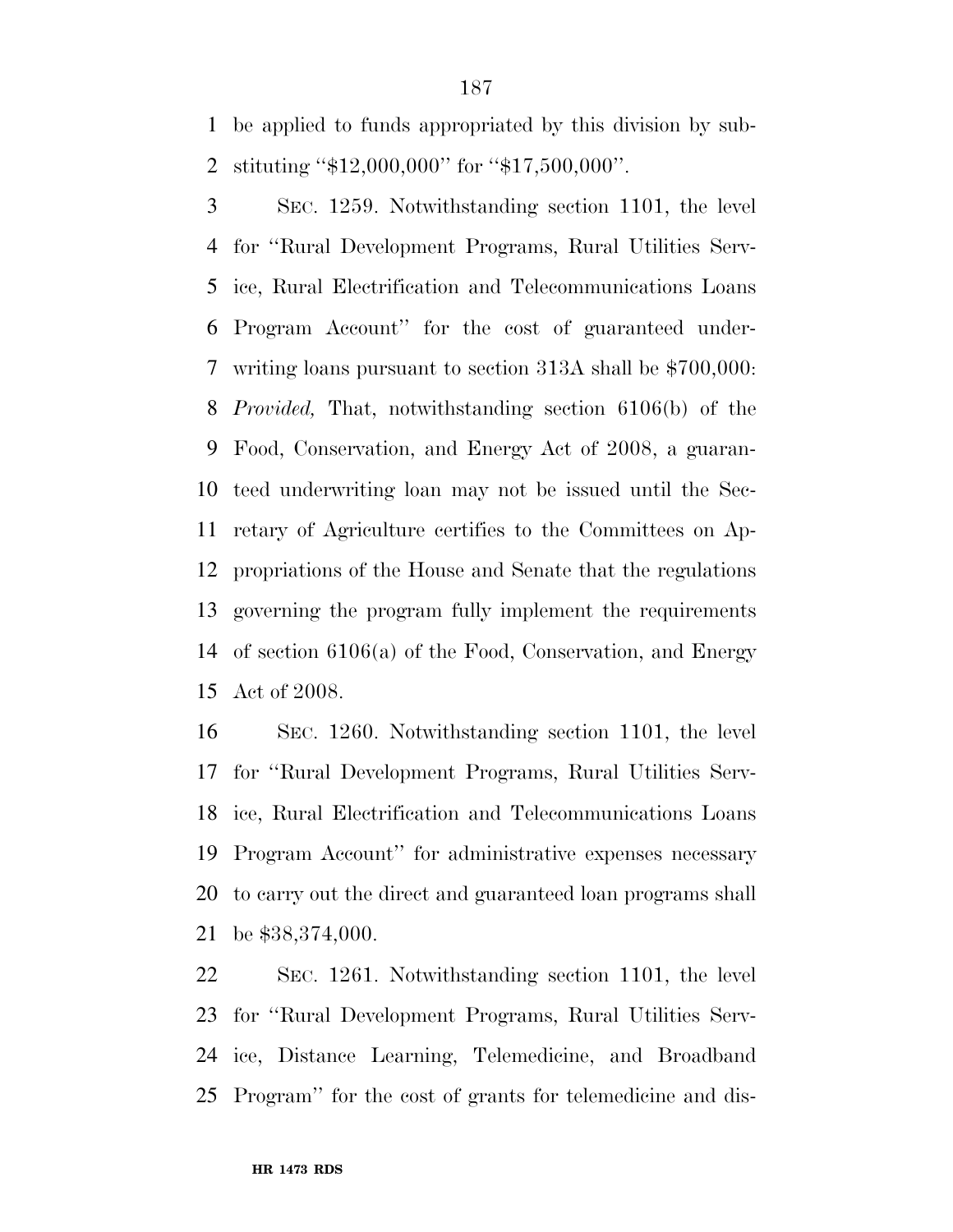tance learning services in rural areas, as authorized by 7 U.S.C. 950aaa et seq. shall be \$32,500,000.

 SEC. 1262. Notwithstanding section 1101, the level for ''Rural Development, Rural Utilities Service, Distance Learning, Telemedicine, and Broadband Program'' for the cost of broadband loans, as authorized by section 601 of the Rural Electrification Act shall be \$22,320,000. In ad- dition, \$13,406,000, to remain available until expended, for a grant program to finance broadband transmission in rural areas eligible for Distance Learning and Tele- medicine Program benefits authorized by 7 U.S.C. 950aaa.

 SEC. 1263. Notwithstanding the section 1101, the level for ''Domestic Food Programs, Food and Nutrition Service, Child Nutrition Programs'' in Public Law 111– 80 shall be applied to funds appropriated by this division by substituting ''\$0'' for ''\$1,000,000'' and by sub- stituting ''\$0'' for ''\$5,000,000'', and shall be applied to funds made available under section 32 of the Act of Au- gust 24, 1935 (7 U.S.C. 612c) by substituting ''\$5,277,574,000'' for ''\$6,747,877,000'' and by sub-stituting ''\$0'' for ''\$242,022,000''.

 SEC. 1264. Notwithstanding section 1101, the level for ''Domestic Food Programs, Food and Nutrition Serv-ice, Special Supplemental Nutrition Program for Women,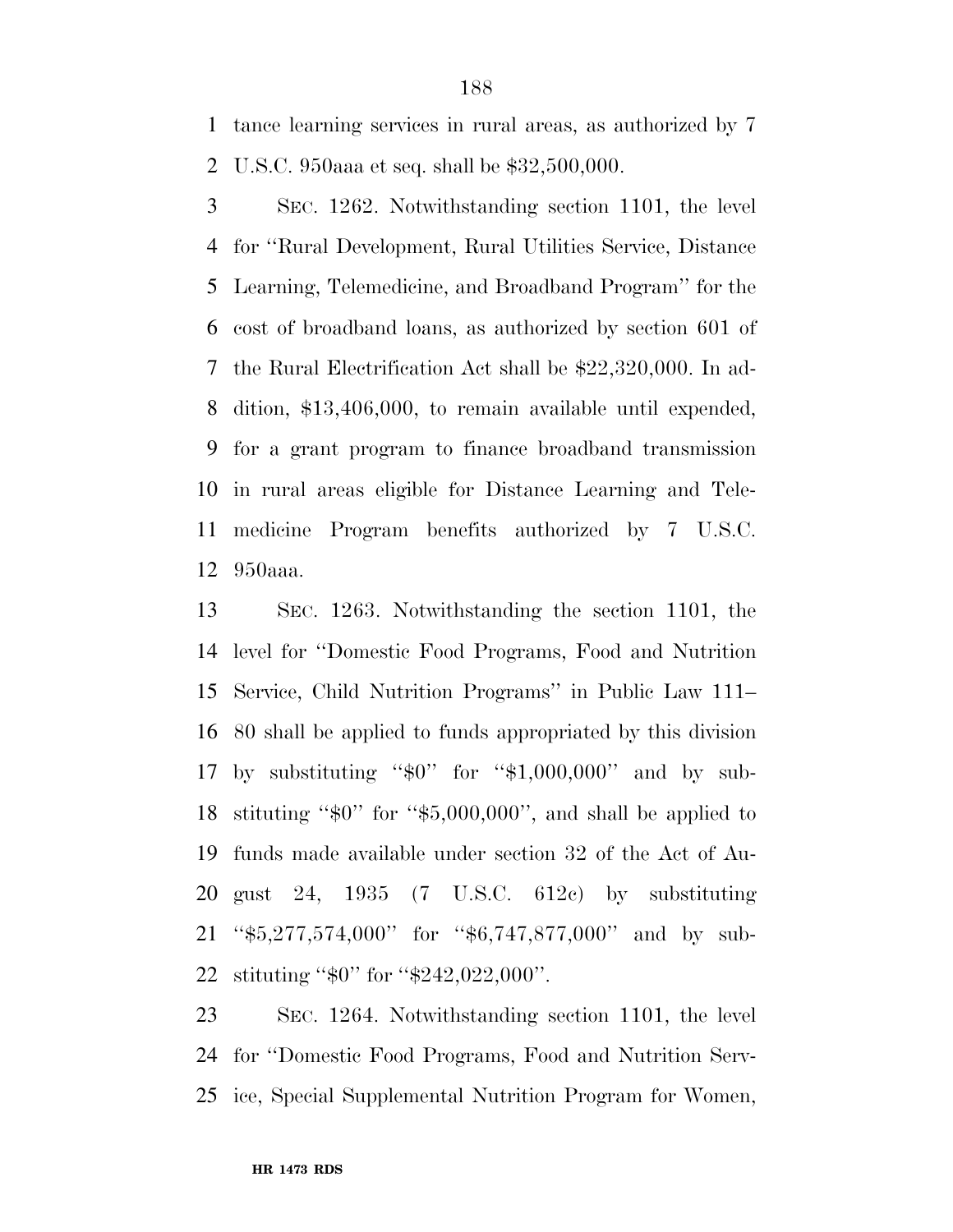Infants, and Children (WIC)'' shall be \$6,747,522,000: *Provided,* That the amounts included under such heading in Public Law 111–80 shall be applied to funds appro- priated by this division by substituting ''\$35,000,000'' for "\$60,000,000".

 SEC. 1265. Notwithstanding section 1101, the level for ''Domestic Food Programs, Food and Nutrition Serv- ice, Commodity Assistance Program'', shall be \$246,619,000, of which \$176,049,000 shall be for the Commodity Supplemental Food Program: *Provided*, That the amounts included under such heading in Public Law 111–80 shall be applied to funds appropriated by this divi-sion by substituting ''\$0'' for ''\$6,000,000''.

 SEC. 1266. Notwithstanding section 1101, the level for ''Foreign Assistance and Related Programs, Foreign Agricultural Service, Salaries and Expenses'' shall be \$186,000,000.

 SEC. 1267. Notwithstanding section 1101, the level for ''Foreign Assistance and Related Programs, Foreign Agricultural Service, Food for Peace Title II Grants'' shall be \$1,500,000,000.

 SEC. 1268. Notwithstanding section 1101, the level for ''Foreign Assistance and Related Programs, Foreign Agricultural Service, McGovern-Dole International Food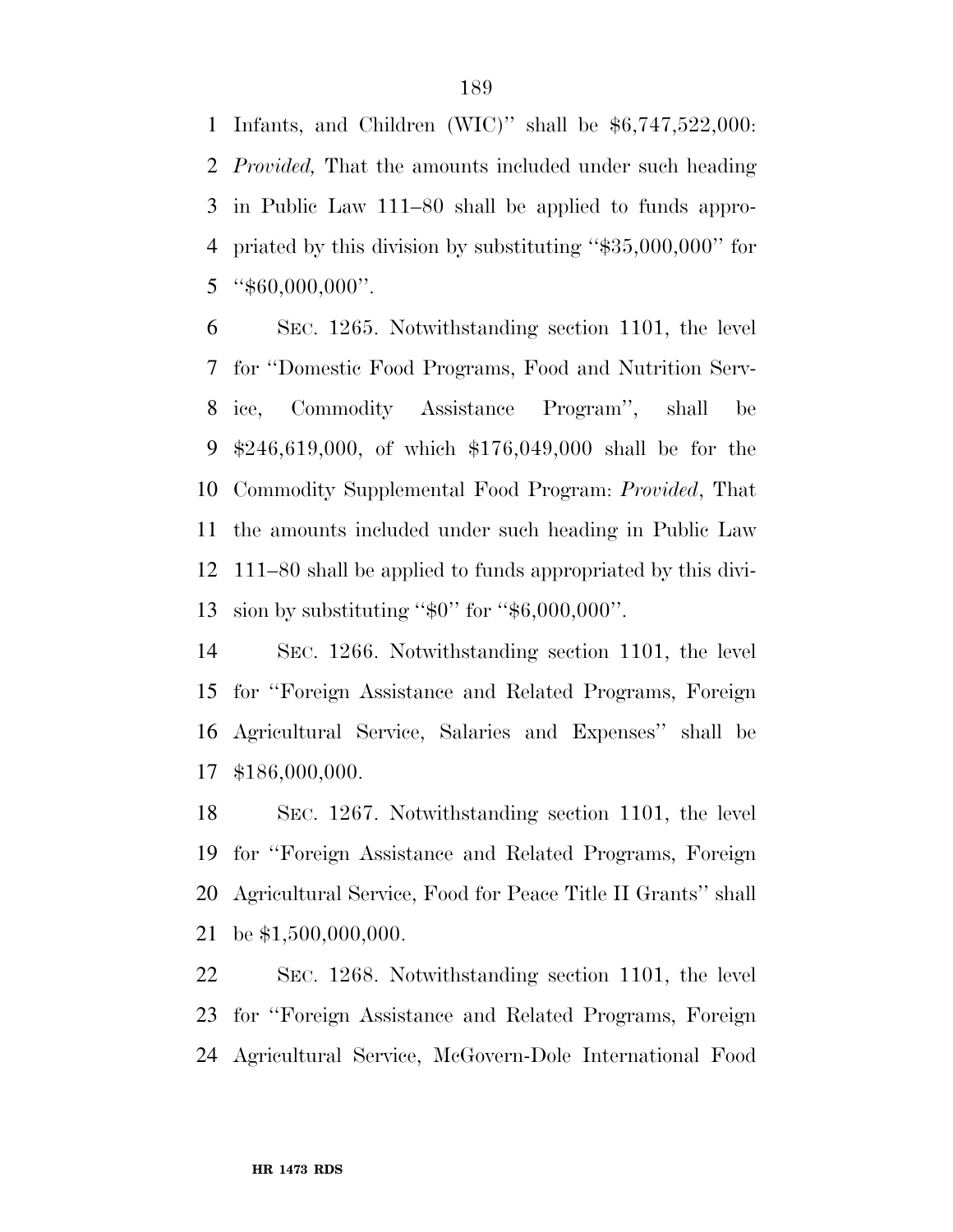for Education and Child Nutrition Program Grants'' shall be \$199,500,000.

 SEC. 1269. Notwithstanding section 1101, the level for ''Related Agencies and Food and Drug Administra- tion, Food and Drug Administration, Salaries and Ex- penses'' shall be \$3,655,687,000: *Provided*, That of the amount provided under this heading, \$667,057,000 shall be derived from prescription drug user fees authorized by section 736 of the Federal Food, Drug, and Cosmetic Act (21 U.S.C. 379h), shall be credited to this account and remain available until expended, and shall not include any fees pursuant to paragraphs (2) and (3) of section 736(a) 13 of such Act  $(21 \text{ U.S.C. } 379h(a)(2)$  and  $(a)(3)$  assessed for fiscal year 2012 but collected in fiscal year 2011; \$61,860,000 shall be derived from medical device user fees authorized by section 738 of such Act (21 U.S.C. 379j), and shall be credited to this account and remain available until expended; \$19,448,000 shall be derived from animal drug user fees authorized by section 740 of such Act (21 U.S.C. 379j–12), and shall be credited to this account and remain available until expended; \$5,397,000 shall be de- rived from animal generic drug user fees authorized by section 741 of such Act (21 U.S.C. 379f), and shall be credited to this account and shall remain available until expended; and \$450,000,000 shall be derived from tobacco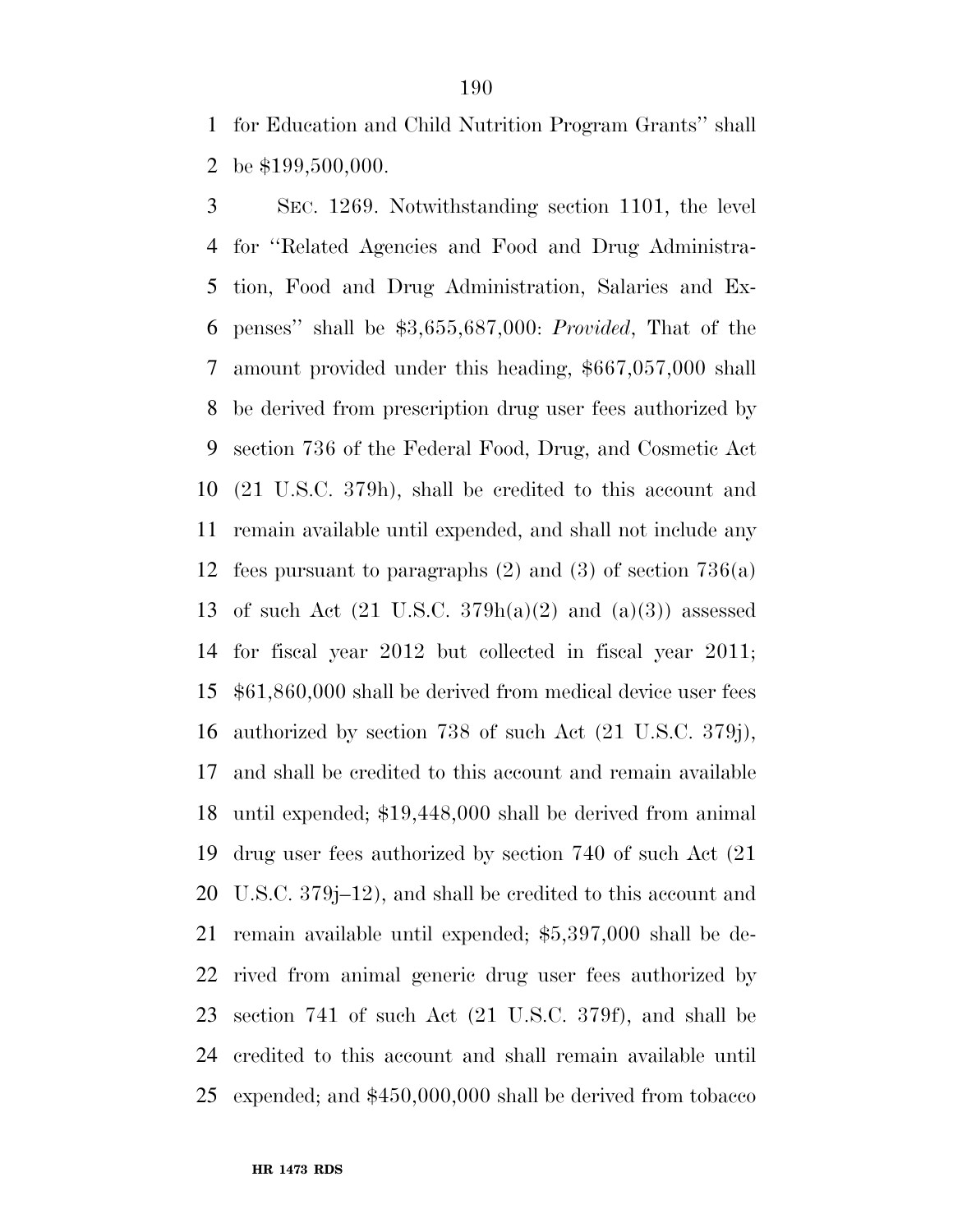product user fees authorized by section 919 of such Act (21 U.S.C. 387s) and shall be credited to this account and remain available until expended: *Provided further*, That in addition and notwithstanding any other provision under this heading, amounts collected for prescription drug user fees that exceed the fiscal year 2011 limitation are appro- priated and shall be credited to this account and remain available until expended: *Provided further*, That fees de- rived from prescription drug, medical device, animal drug, animal generic drug, and tobacco product assessments for fiscal year 2011 received during fiscal year 2011, includ- ing any such fees assessed prior to fiscal year 2011 but credited for fiscal year 2011, shall be subject to the fiscal year 2011 limitations: *Provided further,* That none of these funds shall be used to develop, establish, or operate any program of user fees authorized by 31 U.S.C. 9701: *Provided further*, That of the total amount appropriated under this heading: (1) \$837,358,000 shall be for the Cen- ter for Food Safety and Applied Nutrition and related field activities in the Office of Regulatory Affairs; (2) \$957,116,000 shall be for the Center for Drug Evaluation and Research and related field activities in the Office of Regulatory Affairs; (3) \$325,647,000 shall be for the Cen- ter for Biologics Evaluation and Research and for related field activities in the Office of Regulatory Affairs; (4)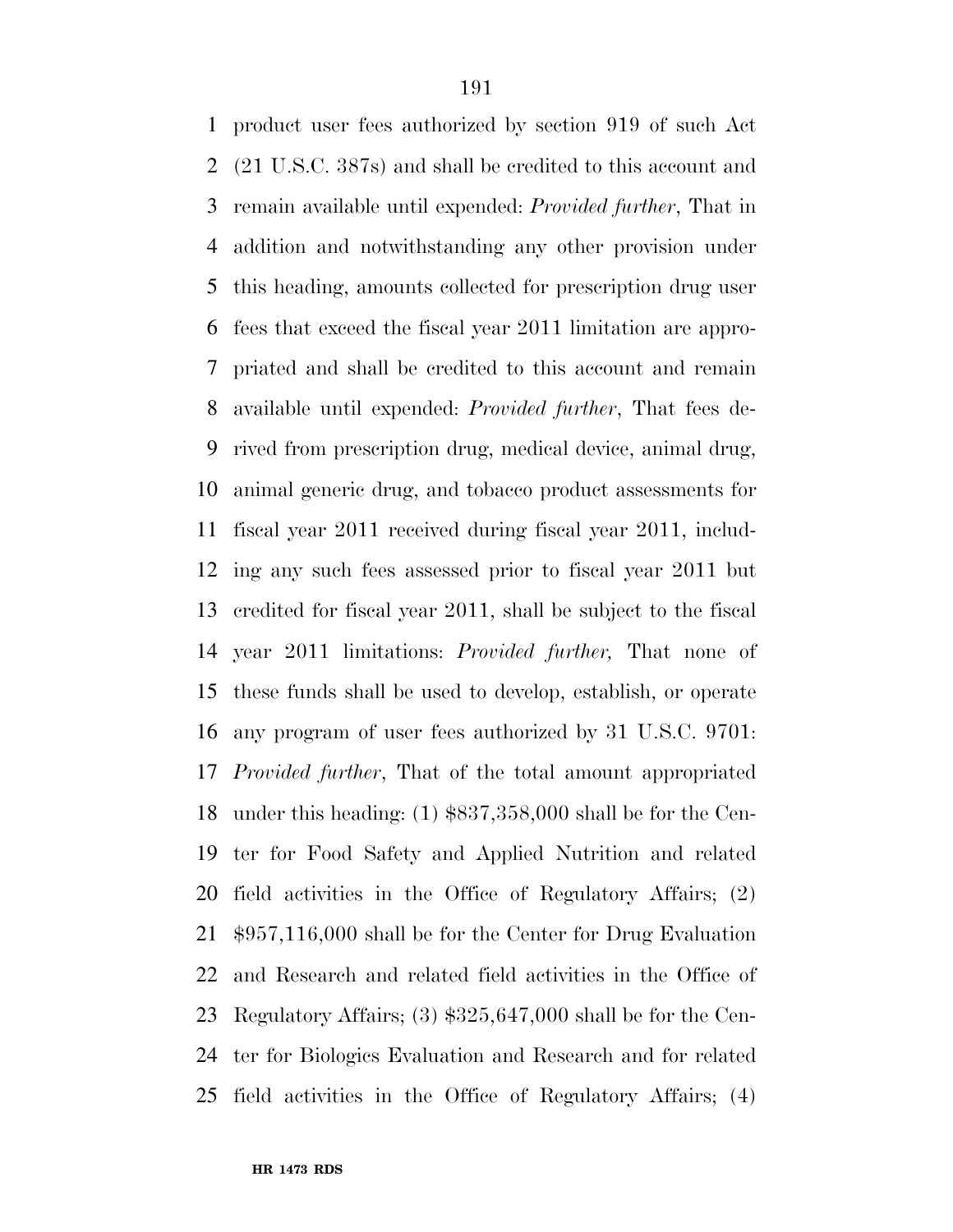\$161,730,000 shall be for the Center for Veterinary Medi- cine and for related field activities in the Office of Regu- latory Affairs; (5) \$359,781,000 shall be for the Center for Devices and Radiological Health and for related field activities in the Office of Regulatory Affairs; (6) \$60,664,000 shall be for the National Center for Toxi- cological Research; (7) \$421,463,000 shall be for the Cen- ter for Tobacco Products and for related field activities in the Office of Regulatory Affairs; (8) not to exceed \$136,239,000 shall be for Rent and Related activities, of which \$41,951,000 is for White Oak Consolidation, other than the amounts paid to the General Services Adminis- tration for rent; (9) not to exceed \$183,048,000 shall be for payments to the General Services Administration for rent; and (10) \$212,642,000 shall be for other activities, including the Office of the Commissioner of Food and Drugs; the Office of Foods; the Office of the Chief Sci- entist; the Office of Policy, Planning and Budget; the Of- fice of International Programs; the Office of Administra- tion; and central services for these offices: *Provided fur- ther,* That none of the funds made available under this heading shall be used to transfer funds under section 770(n) of the Federal Food, Drug, and Cosmetic Act (21 U.S.C. 379dd): *Provided further*, That not to exceed \$25,000 of the amount provided under this heading shall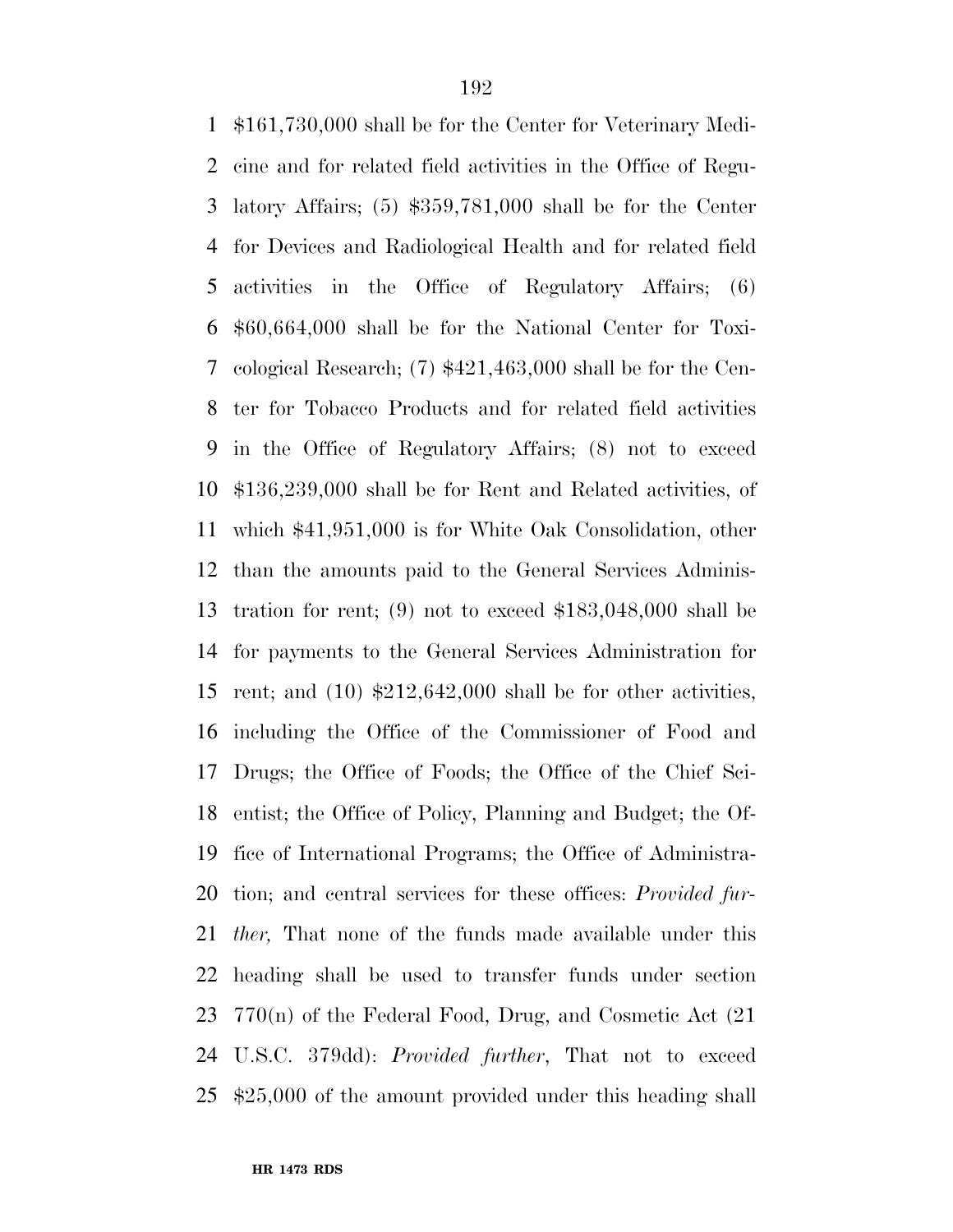be for official reception and representation expenses, not otherwise provided for, as determined by the Commis- sioner: *Provided further,* That funds may be transferred from one specified activity to another with the prior ap- proval of the Committees on Appropriations of both Houses of Congress.

 In addition, mammography user fees authorized by 42 U.S.C. 263b, export certification user fees authorized by 21 U.S.C. 381, and priority review user fees authorized by 21 U.S.C. 360n may be credited to this account, to remain available until expended.

 In addition, food and feed recall user fees, food rein- spection user fees, and voluntary qualified importer pro- gram user fees authorized by section 743 of the Federal Food, Drug, and Cosmetic Act, as amended by Public Law 111–353, may be credited to this account in an amount not to exceed the amount determined under subsection (b) of such section 743, to remain available until expended. SEC. 1270. Notwithstanding section 1101, the level for ''Food and Drug Administration, Buildings and Facili-ties'' shall be \$10,000,000.

 SEC. 1271. Notwithstanding section 1101, the level for ''Related Agencies and Food and Drug Administra- tion, Independent Agencies, Farm Credit Administration, Limitation on Administrative Expenses'' shall be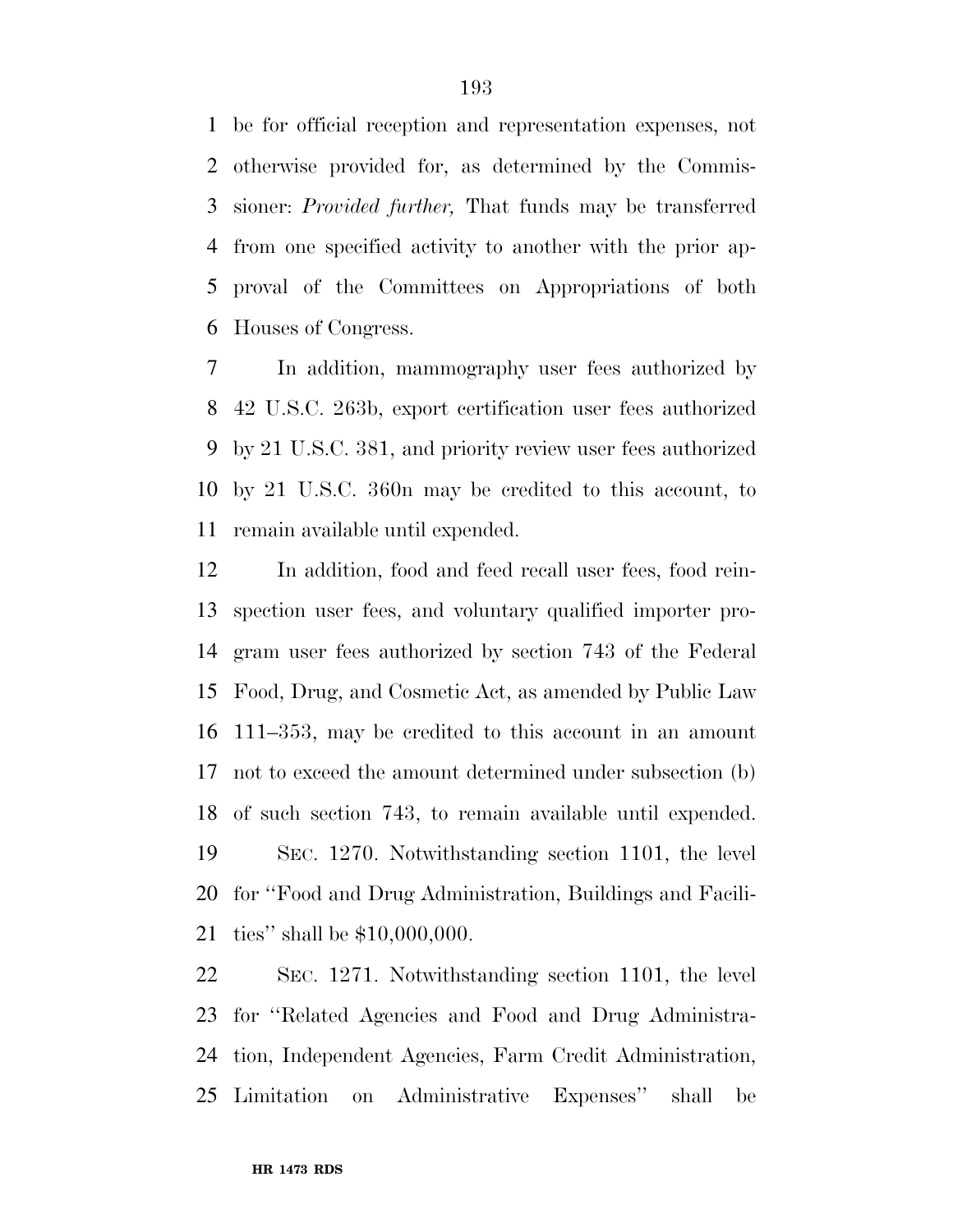\$59,400,000 (from assessments collected from farm credit institutions, including the Federal Agricultural Mortgage Corporation).

 SEC. 1272. Notwithstanding any other provision of this division, the following set-asides included in Public Law 111–80 for ''Congressionally Designated Projects'' in the following accounts for the corresponding amounts shall not apply to funds appropriated by this division:

 (1) ''Agricultural Programs, Agricultural Re- search Service, Salaries and Expenses'', \$44,138,000.

 (2) ''Agricultural Programs, National Institute of Food and Agriculture, Research and Education Activities'', \$120,054,000.

 (3) ''Agricultural Programs, National Institute of Food and Agriculture, Extension Activities'', \$11,831,000.

 (4) ''Agricultural Programs, Animal and Plant Health Inspection Service, Salaries and Expenses'', \$24,410,000.

 (5) ''Conservation Programs, Natural Re- sources Conservation Service, Conservation Oper-ations'', \$37,382,000.

 SEC. 1273. Notwithstanding any other provision of this division, the following provisions included in Public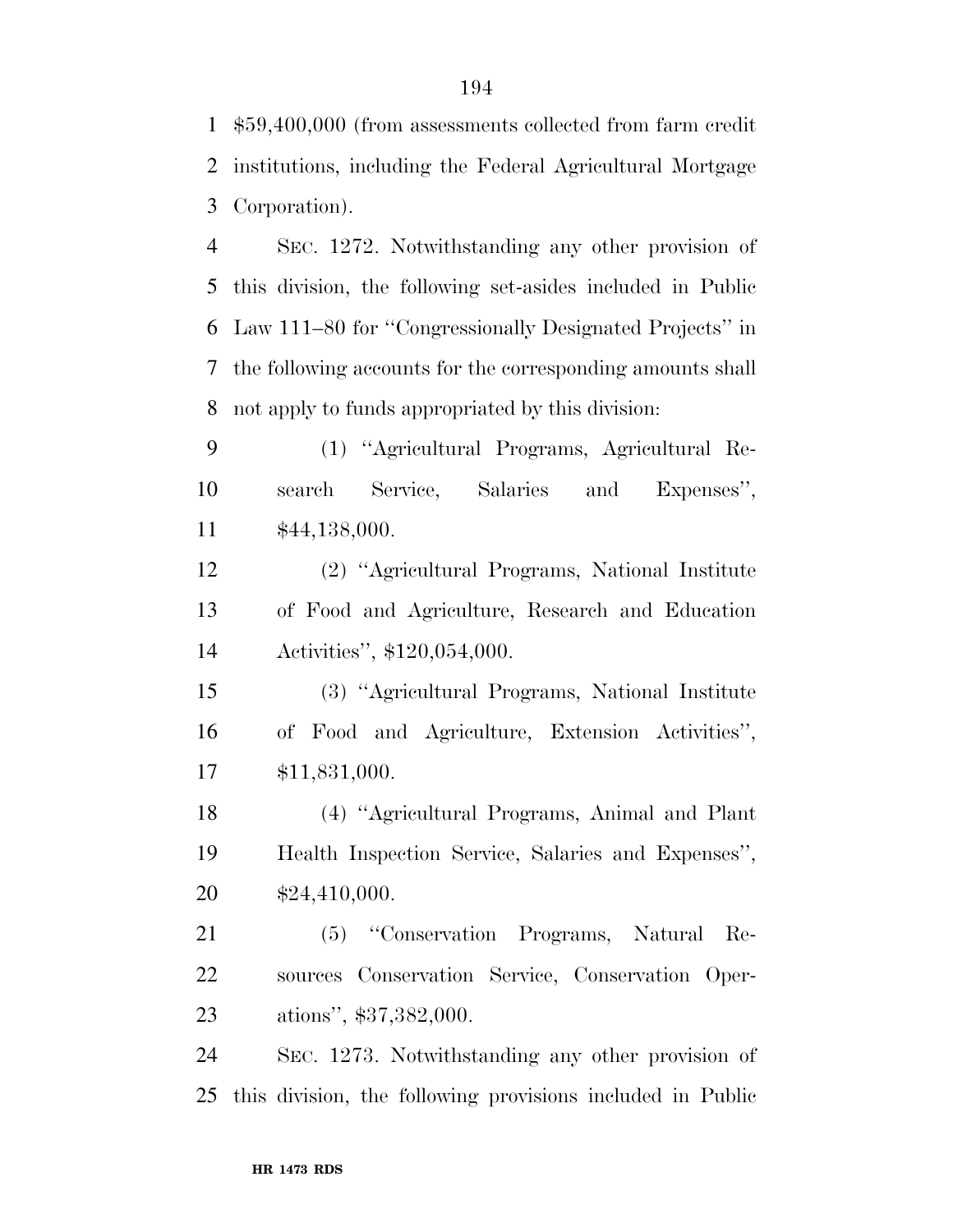Law 111–80 shall not apply to funds appropriated by this division:

 (1) The first proviso under the heading ''Agri- cultural Programs, Agriculture Buildings and Facili- ties and Rental Payments''. (2) The second proviso under the heading ''De- partmental Administration''. (3) The second proviso under the heading ''Conservation Programs, Natural Resources Con- servation Service, Conservation Operations''. (4) The second proviso under the heading ''Rural Development Programs, Rural Utilities Serv-

ice, Rural Water and Waste Disposal Account''.

 (5) The first proviso under the heading ''Do- mestic Food Programs, Food and Nutrition Service, Commodity Assistance Program''.

 (6) The first proviso under the heading ''For- eign Assistance and Related Programs, Foreign Ag- ricultural Service, McGovern-Dole International Food for Education and Child Nutrition Program Grants''.

 SEC. 1274. Sections 718, 723, 727, 728, and 738 of Public Law 111–80 shall be applied to funds appropriated by this division by substituting \$0 for the dollar amounts included in those sections.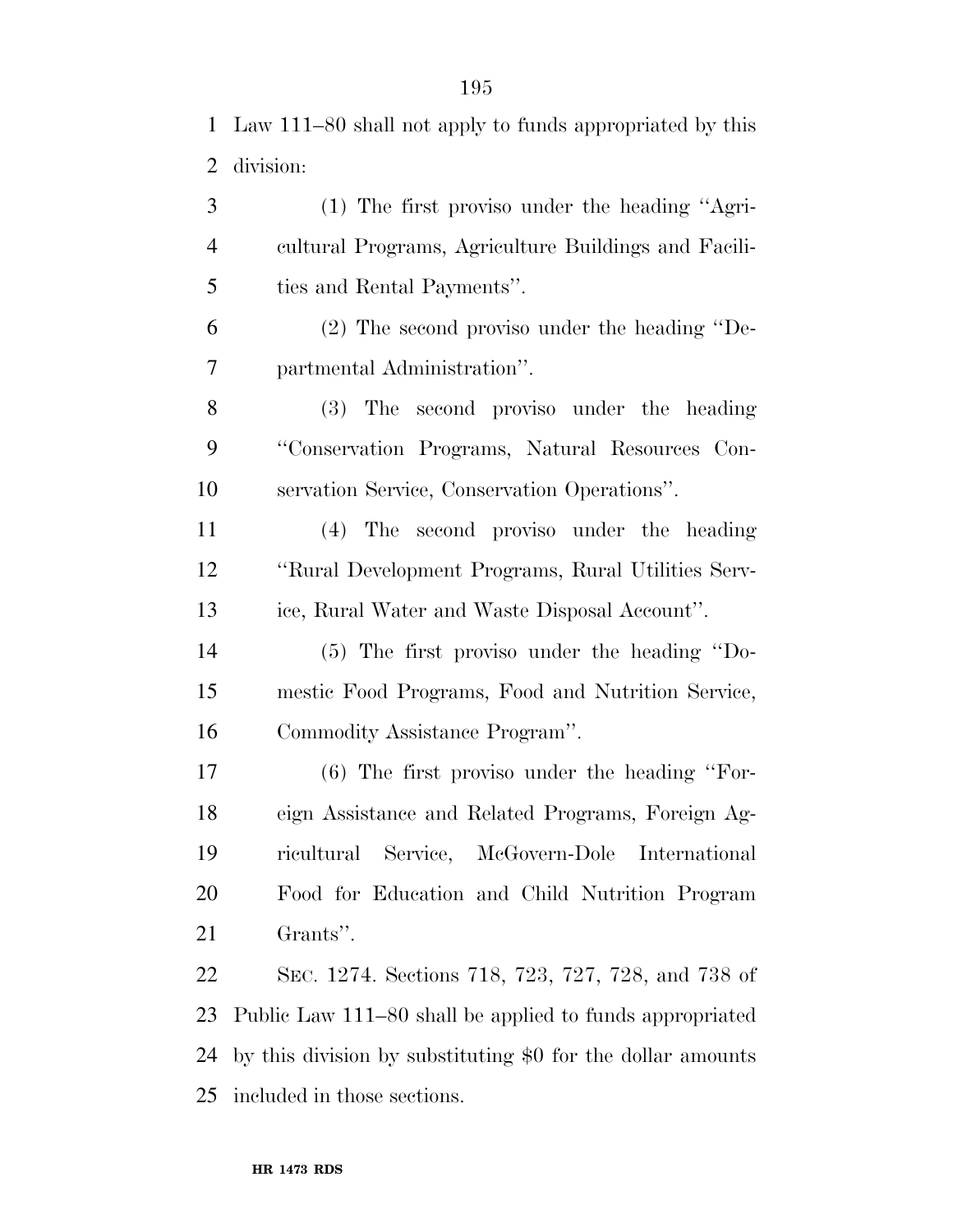SEC. 1275. Section 741 of Public Law 111–80 shall be applied to funds appropriated by this division by sub- stituting ''\$2,000,000'' for ''\$2,600,000'' and by sub-stituting ''\$0'' for ''\$3,000,000''.

 SEC. 1276. Sections 716, 721(2), 721(3), 724, 725, 726, 729, 735, 743, and 748 of Public Law 111–80 shall not apply for fiscal year 2011.

 SEC. 1277. Sections 730, 734, 737, 740, 745, 747, and 749 of Public Law 111–80 authorized or required cer- tain actions that have been performed before the date of the enactment of this division and need not reoccur.

 SEC. 1278. Appropriations to the Department of Ag- riculture made available in fiscal year 2005 to carry out section 601 of the Rural Electrification Act of 1936 (7 U.S.C. 950bb) for the cost of direct loans shall remain available until expended to disburse valid obligations made in fiscal years 2005, 2006, and 2007.

 SEC. 1279. In the case of each program established or amended by the Food, Conservation, and Energy Act of 2008 (Public Law 110–246), other than by title I or subtitle A of title III of such Act, or programs for which indefinite amounts were provided in that Act that is au- thorized or required to be carried out using funds of the Commodity Credit Corporation: (1) such funds shall be available for salaries and related administrative expenses,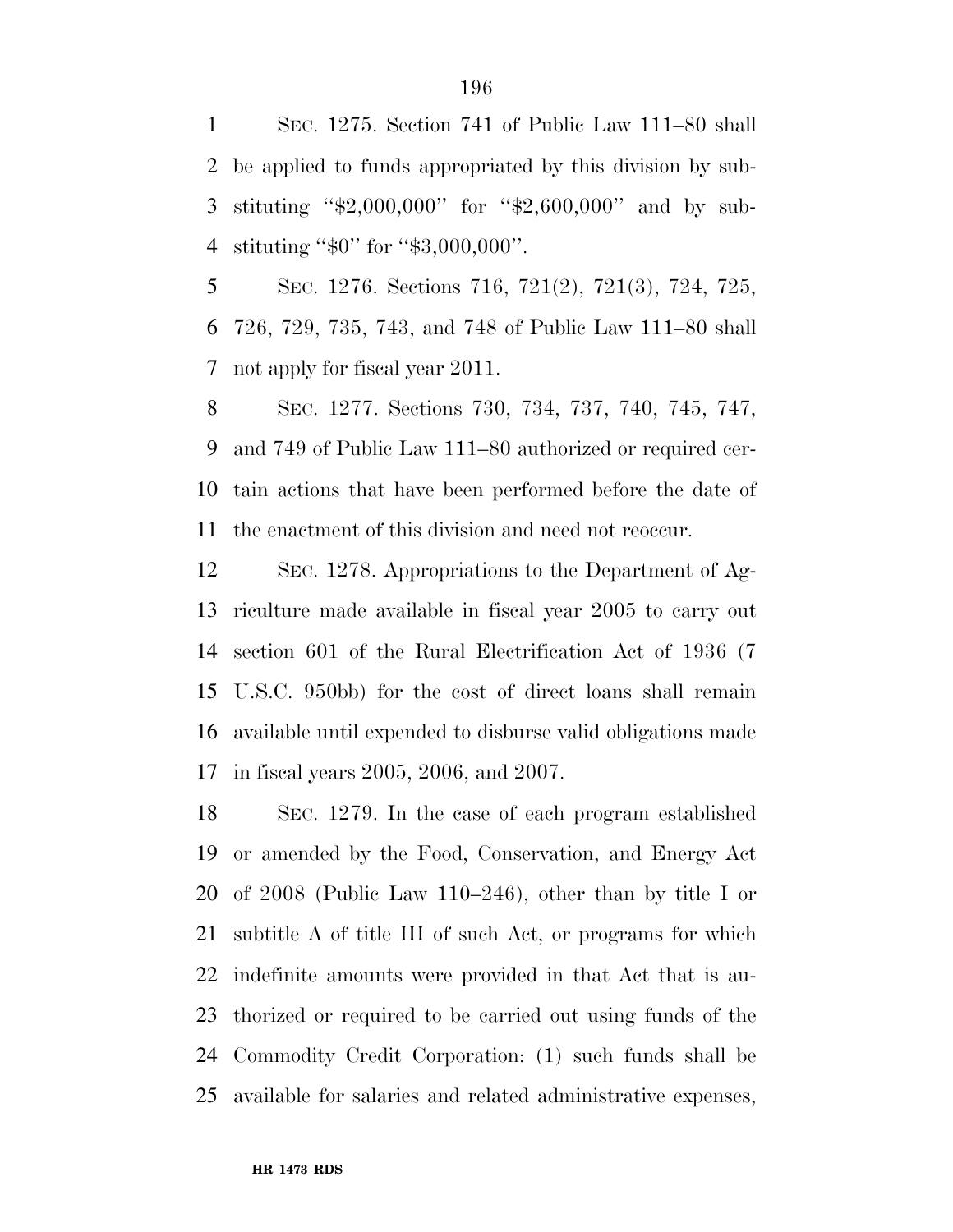including technical assistance, associated with the imple- mentation of the program, without regard to the limitation on the total amount of allotments and fund transfers con- tained in section 11 of the Commodity Credit Corporation Charter Act (15 U.S.C. 714i); and (2) the use of such funds for such purpose shall not be considered to be a fund transfer or allotment for purposes of applying the limitation on the total amount of allotments and fund transfers contained in such section.

 SEC. 1280. With respect to any loan or loan guar- antee program administered by the Secretary of Agri- culture that has a negative credit subsidy score for fiscal year 2011, the program level for the loan or loan guar- antee program, for the purposes of the Federal Credit Re- form Act of 1990, shall be the program level established pursuant to such Act for fiscal year 2010.

 SEC. 1281. Section 721(1) of Public Law 111–80 (123 Stat. 2122) is amended by striking ''\$1,180,000,000'' and inserting ''\$1,238,000,000''.

 SEC. 1282. Section 742 of Public Law 111–80 (123 Stat. 2128) is amended by striking ''\$11,000,000'' and inserting ''\$15,000,000''.

 SEC. 1283. The following provisions of Public Law 111–80 shall be applied to funds appropriated by this divi-sion by substituting ''2010'', ''2011'', and ''2012'' for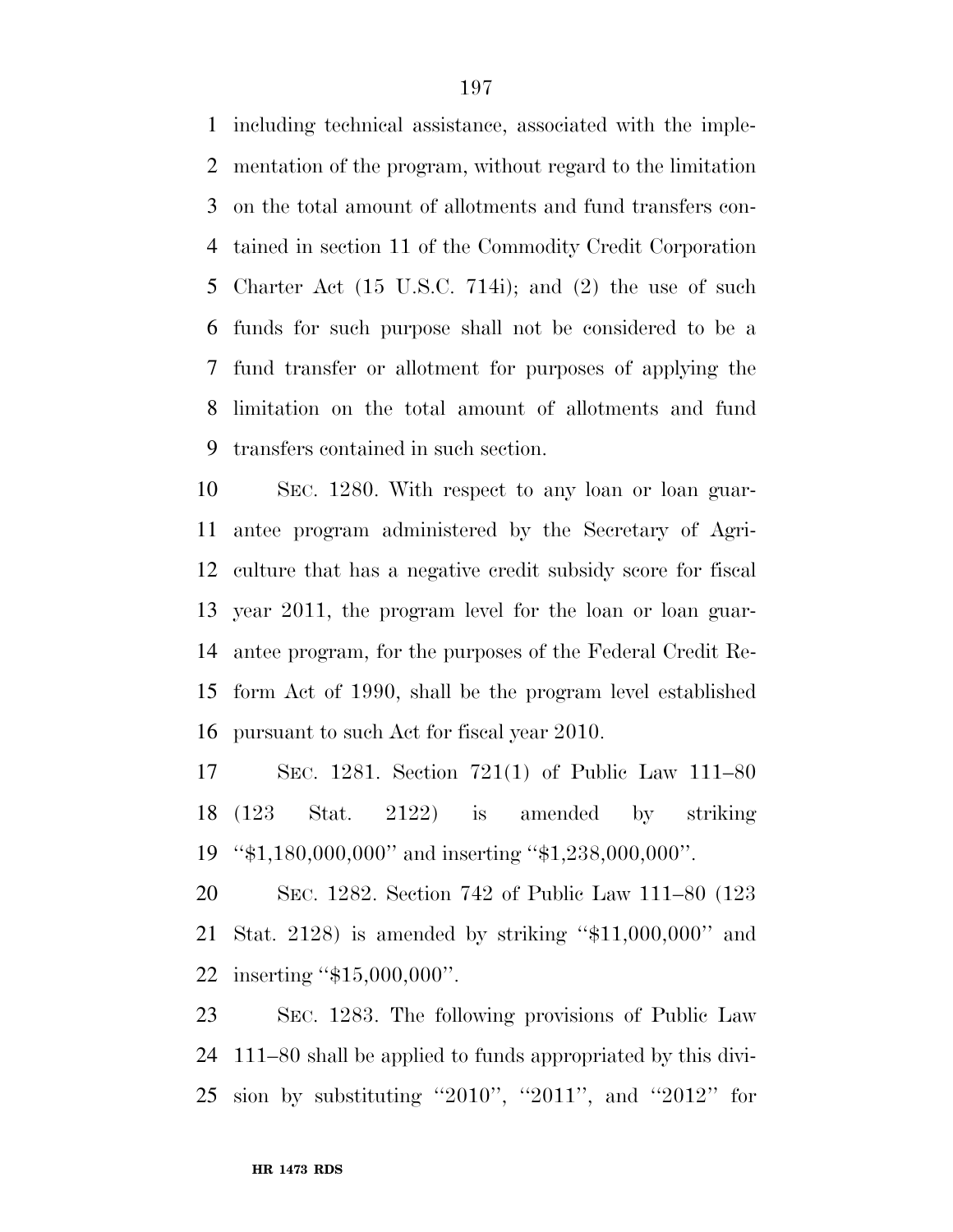''2009'', ''2010'', and ''2011'', respectively, in each in-stance that such terms appear:

 (1) The second paragraph under the heading ''Agricultural Programs, Animal and Plant Health Inspection Service, Salaries and Expenses''.

 (2) The second proviso under the heading ''Ag- ricultural Programs, Food Safety and Inspection Service''.

 (3) The first proviso in the second paragraph under the heading ''Rural Development Programs, Rural Housing Service, Rural Housing Insurance Fund Program Account''.

 (4) The fifth proviso under the heading ''Rural Development Programs, Rural Housing Service, Rental Assistance Program''.

 (5) The proviso under the heading ''Rural De- velopment Programs, Rural Housing Service, Mutual and Self-Help Housing Grants''.

 (6) The first proviso under the heading ''Rural Development Programs, Rural Housing Service, Rural Housing Assistance Grants''.

 (7) The seventh proviso under the heading ''Rural Development Programs, Rural Housing Serv-ice, Rural Community Facilities Program Account''.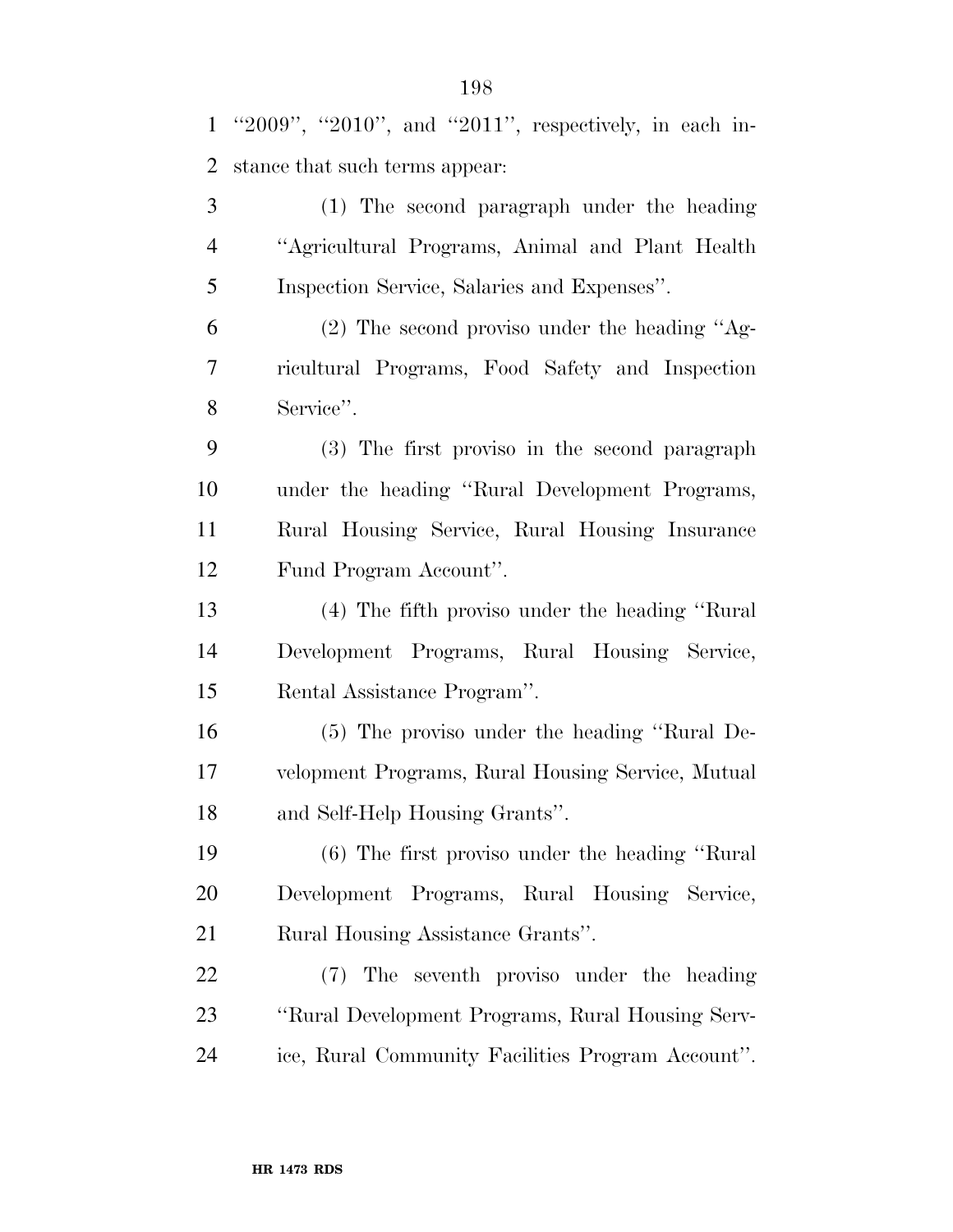| $\mathbf{1}$   | (8) The third proviso under the heading "Rural"                    |
|----------------|--------------------------------------------------------------------|
| $\overline{2}$ | Development Programs, Rural Business—Coopera-                      |
| 3              | tive Service, Rural Business Program Account".                     |
| $\overline{4}$ | (9) The four availability of funds clauses under                   |
| 5              | the heading "Rural Development Programs, Rural                     |
| 6              | Business—Cooperative Service, Rural Development                    |
| 7              | Loan Fund Program Account".                                        |
| 8              | The fifth proviso under the heading<br>(10)                        |
| 9              | "Rural Development Programs, Rural Utilities Serv-                 |
| 10             | ice, Rural Water and Waste Disposal Program Ac-                    |
| 11             | count".                                                            |
| 12             | $(11)$ Sections 713, 717, and 732.                                 |
| 13             | (12) The paragraph under the heading "Food                         |
| 14             | and Nutrition Service, Child Nutrition Programs".                  |
| 15             | (13) The third proviso under the heading                           |
| 16             | "Food and Nutrition Service, Commodity Assistance"                 |
| 17             | Program".                                                          |
| 18             | SEC. 1284. None of the funds appropriated or other-                |
| 19             | wise made available by this division or any other Act shall        |
| 20             | be used to pay the salaries and expenses of personnel to           |
| 21             | carry out the Wetlands Reserve Program authorized by               |
| 22             | sections 1237–1237F of the Food Security Act of 1985               |
| 23             | $(16 \text{ U.S.C. } 3837-3837f)$ to enroll in excess of $202,218$ |
| 24             | acres in fiscal year 2011.                                         |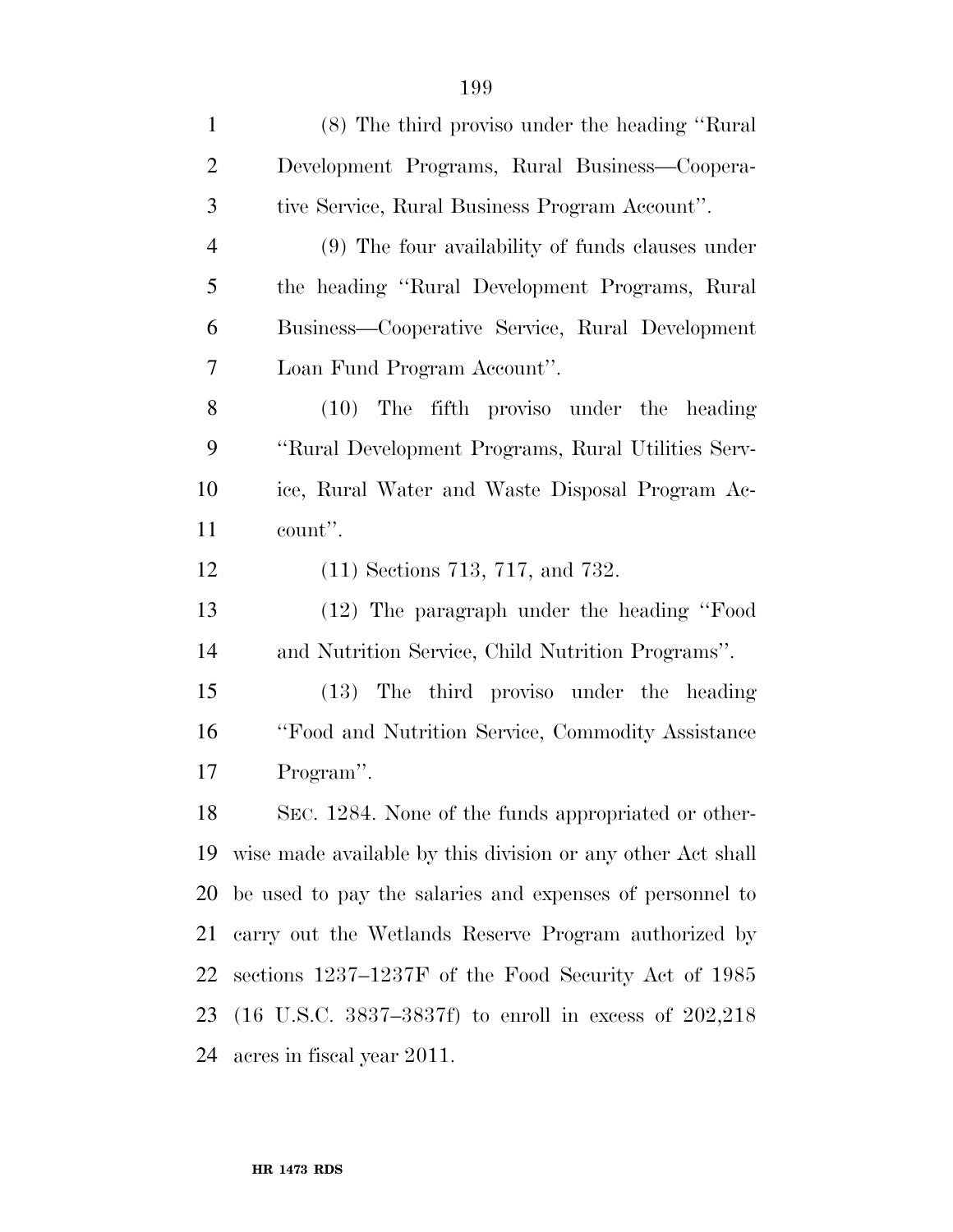SEC. 1285. None of the funds appropriated or other- wise made available by this division or any other Act shall be used to pay the salaries and expenses of personnel to carry out the Conservation Stewardship Program author- ized by sections 1238D–1238G of the Food Security Act of 1985 (16 U.S.C. 3838d–3838g) in excess of \$649,000,000.

 SEC. 1286. None of the funds appropriated or other- wise made available by this division or any other Act shall be used to pay the salaries and expenses of personnel to carry out the program authorized by section 14 of the Wa- tershed Protection and Flood Prevention Act (16 U.S.C. 1012).

 SEC. 1287. None of the funds appropriated or other- wise made available by this Act or any other Act shall be used to pay the salaries and expenses of personnel to 17 carry out a program under subsection  $(b)(2)(A)(iii)$  of sec- tion 14222 of Public Law 110–246 in excess of \$1,098,000,000: *Provided*, That none of the funds made available in this Act or any other Act shall be used for 21 salaries and expenses to carry out section  $19(i)(1)(D)$  of the Richard B. Russell National School Lunch Act as amended by section 4304 of Public Law 110–246 in excess of \$33,000,000, including the transfer of funds under sub-section (c) of section 14222 of Public Law 110–246, until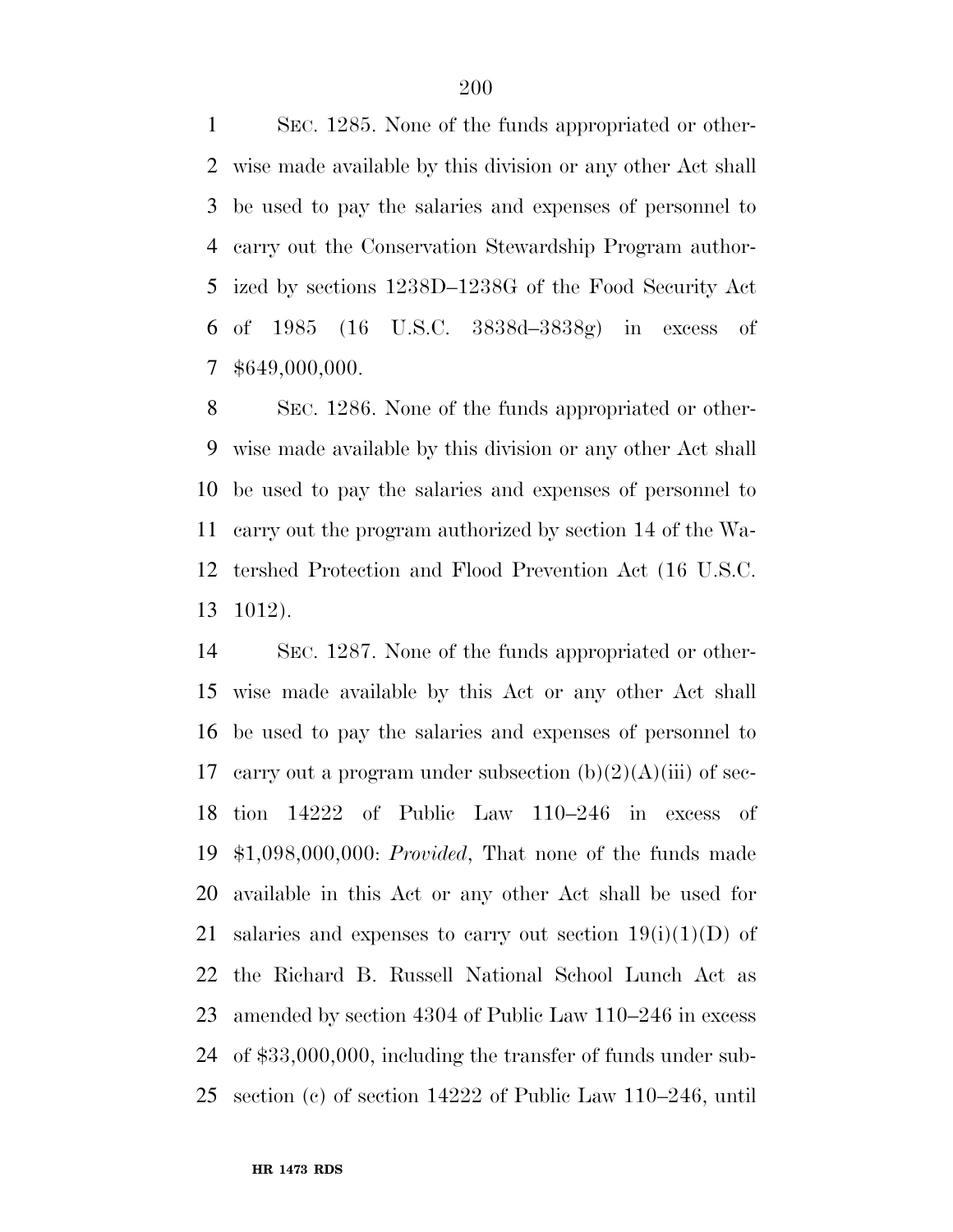October 1, 2011: *Provided further*, That \$117,000,000 made available on October 1, 2011, to carry out section 19(i)(1)(D) of the Richard B. Russell National School Lunch Act as amended by section 4304 of Public Law 110–246 shall be excluded from the limitation described 6 in subsection  $(b)(2)(A)(iv)$  of section 14222 of Public Law 110–246.

 SEC. 1288. None of the funds appropriated or made available by this division or any other Act shall be used to pay the salaries and expenses of personnel to carry out the Biomass Crop Assistance Program authorized by sec- tion 9011 of the Farm Security and Rural Investment Act of 2002 (7 U.S.C. 8111) in excess of \$112,000,000.

 SEC. 1289. Of the unobligated balances available for ''Agricultural Programs, Agricultural Research Service, Buildings and Facilities'', \$229,582,000 is rescinded.

 SEC. 1290. Of the unobligated balances available for the cost of broadband loans, as authorized by section 601 of the Rural Electrification Act of 1936, \$39,000,000 is rescinded.

 SEC. 1291. None of the funds made available by this Act may be used to pay the salaries and expenses of per- sonnel of the Department of Agriculture to provide non-recourse marketing assistance loans for mohair under sec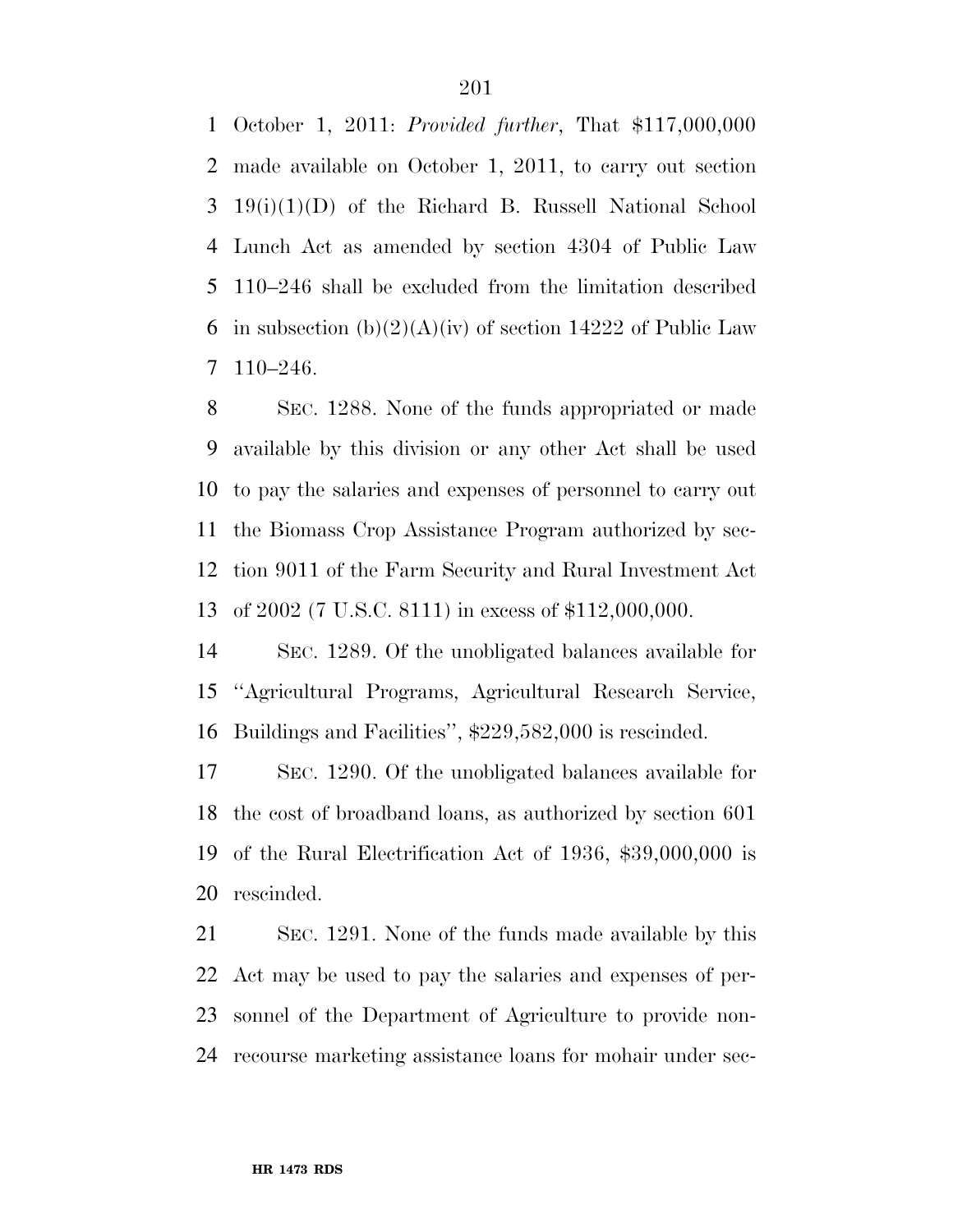tion 1201 of the Food, Conservation, and Energy Act of 2008 (7 U.S.C. 8731).

 SEC. 1292. The unobligated balances available for the Outreach for Socially Disadvantaged Farmers account, as identified by Treasury Appropriation Fund Symbol 12X0601, are rescinded; for the Rural Community Ad- vancement Program, as identified by Treasury Appropria- tion Fund Symbol 12X0400, are rescinded; for the Pay- ments to States program, as identified by Treasury Appro- priation Fund symbol 12X2501, are rescinded; for the Common Computing Environment account, as identified by Treasury Appropriation Fund Symbol 12X0113, \$3,111,000 are rescinded; for Agriculture Buildings and Facilities and Rental Payments, as identified by Treasury Appropriation Fund Symbol 12X0117, \$45,000,000 are rescinded; and for the Animal and Plant Health Inspection Service—Buildings and Facilities account, as identified by Treasury Appropriation Fund Symbol 12X1601, \$629,000 are rescinded. In addition, from prior year unob- ligated balances of Animal and Plant Health Inspection Service—Salaries and Expenses account \$10,887,000 are rescinded as follows: Sudden Oak Death, \$295,000; Sirex Woodwasp, \$408,000; Avian Influenza, \$8,000,000; Infor-mation Technology Infrastructure, \$86,000; Screwworm,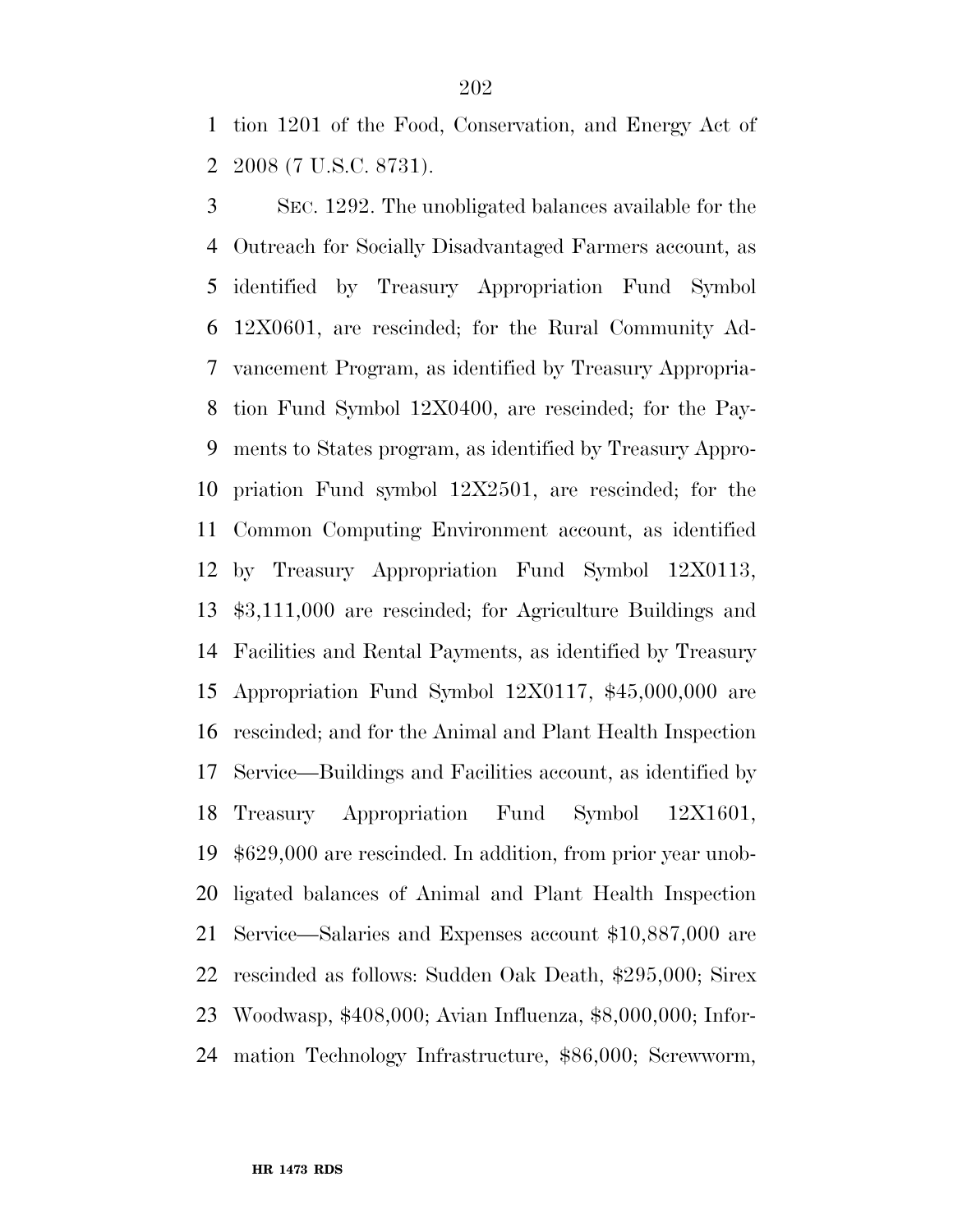\$1,000,000; HUB Relocation, \$98,000; and Contingency Funds, \$1,000,000.

 SEC. 1293. Of the unobligated balances available for Cooperative State Research, Education, and Extension Service, Buildings and Facilities, \$1,037,000 are re-scinded.

 SEC. 1294. The unobligated balances available for the wildlife habitat incentives program under section 1240N of the Food Security Act of 1985 (16 U.S.C. 3839bb–1), as identified by Treasury Appropriation Fund Symbol 12X3322, are rescinded; for the program under the Water Bank Act (16 U.S.C. 1301 et seq.), as identified by Treas- ury Appropriation Fund Symbol 12X3320; and for the wetlands reserve program under section 1237 of the Food Security Act of 1985 (16 U.S.C. 3837), as identified by Treasury Appropriation Fund Symbol 12X1080, are re-scinded.

 SEC. 1295. Of the unobligated balances available for the broadband grant program for rural areas eligible for Distance Learning and Telemedicine Program benefits au- thorized by 7 U.S.C. 950aaa, \$25,000,000 are rescinded. SEC. 1296. Of the unobligated balances available for the Export Credit Guarantee Program under section 101 of the Agricultural Trade Act of 1978 (Public Law 95– 501), \$331,000,000 are hereby permanently canceled.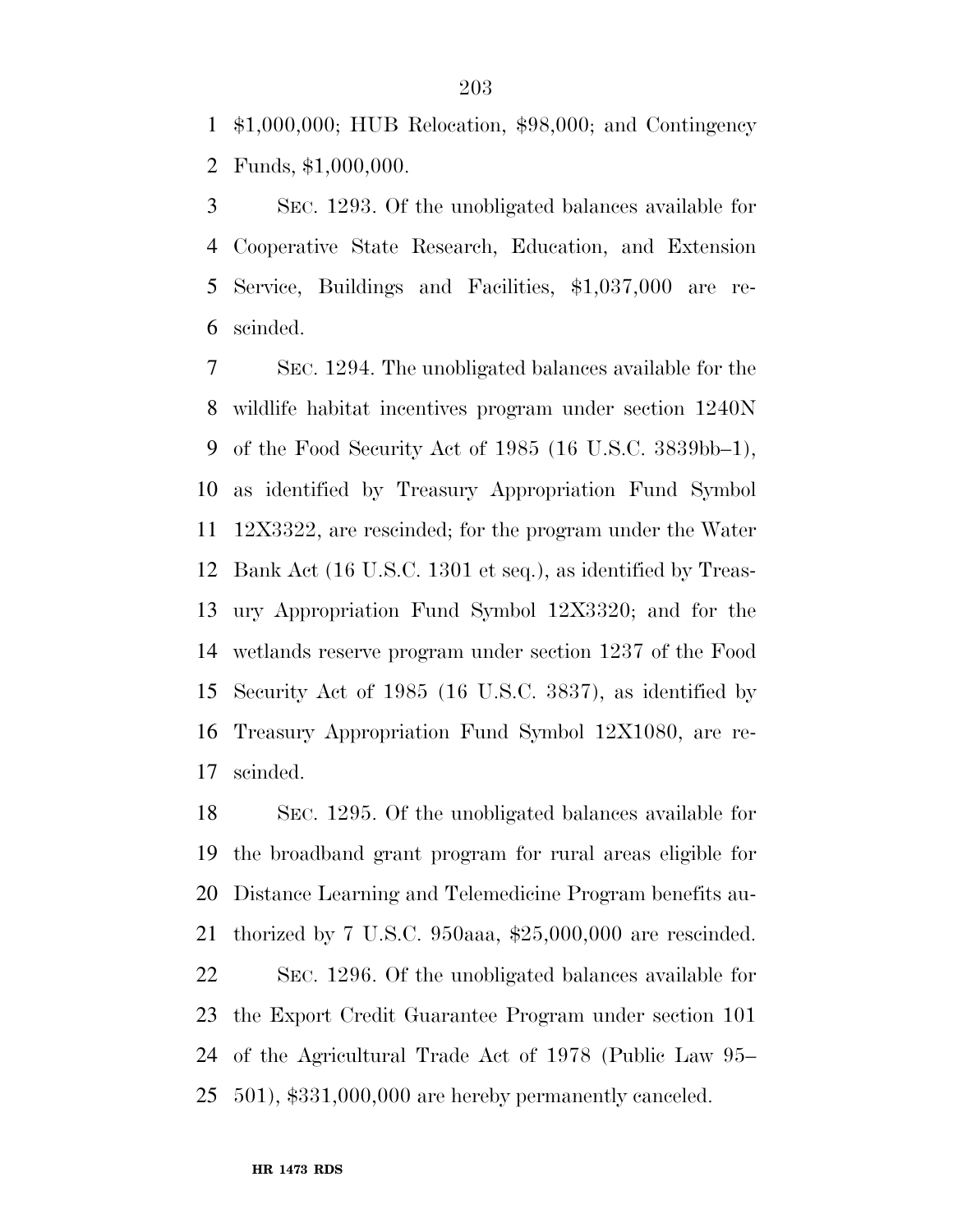SEC. 1297. None of the funds appropriated by this Act or any other Act may be used to carry out section 508(d)(3) of the Federal Crop Insurance Act (7 U.S.C. 1508(d)(3)) to provide a performance-based premium dis-count in the crop insurance program.

 SEC. 1298. Section 739 of Public Law 111–80 shall be applied to funds appropriated by this division by sub-stituting ''\$640,000'' for ''\$800,000''.

 TITLE III—COMMERCE, JUSTICE, SCIENCE, AND RELATED AGENCIES

 SEC. 1301. Notwithstanding section 1101, the level for ''Department of Commerce, International Trade Ad- ministration, Operations and Administration'' shall be \$450,989,000.

 SEC. 1302. Notwithstanding section 1101, the level for ''Department of Commerce, Economic Development Administration, Economic Development Assistance Pro-grams'' shall be \$246,000,000.

 SEC. 1303. Notwithstanding section 1101, the level for ''Department of Commerce, Minority Business Devel- opment Agency, Minority Business Development'' shall be \$30,400,000.

 SEC. 1304. Notwithstanding section 1101, the level for ''Department of Commerce, National Telecommuni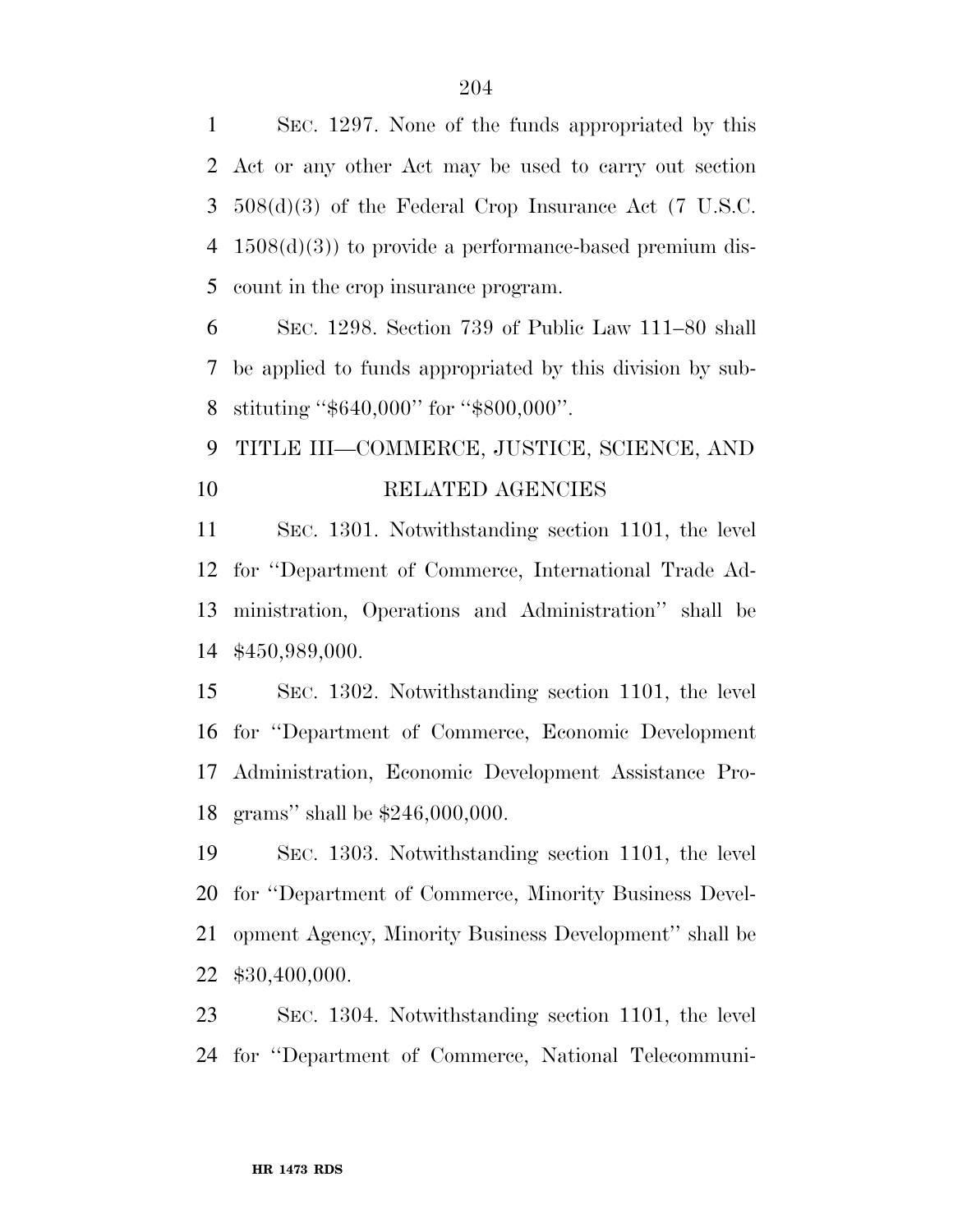cations and Information Administration, Salaries and Ex-penses'' shall be \$40,649,000.

 SEC. 1305. Notwithstanding section 1101, the level for ''Department of Commerce, National Institute of Standards and Technology, Scientific and Technical Re-search and Services'' shall be \$508,000,000.

 SEC. 1306. Notwithstanding section 1101, the level for ''Department of Commerce, National Institute of Standards and Technology, Industrial Technology Serv-ices'' shall be \$173,600,000.

 SEC. 1307. Notwithstanding section 1101, the level for ''Department of Justice, General Administration, Na-tional Drug Intelligence Center'' shall be \$34,023,000.

 SEC. 1308. Notwithstanding section 1101, the level for ''Department of Justice, General Administration, Jus- tice Information Sharing Technology'' shall be \$60,285,000.

 SEC. 1309. Notwithstanding section 1101, the level for ''Department of Justice, General Administration, Tac- tical Law Enforcement Wireless Communications'' shall be \$100,000,000.

 SEC. 1310. Notwithstanding section 1101, the level for ''Department of Justice, General Administration, De-tention Trustee'' shall be \$1,518,663,000.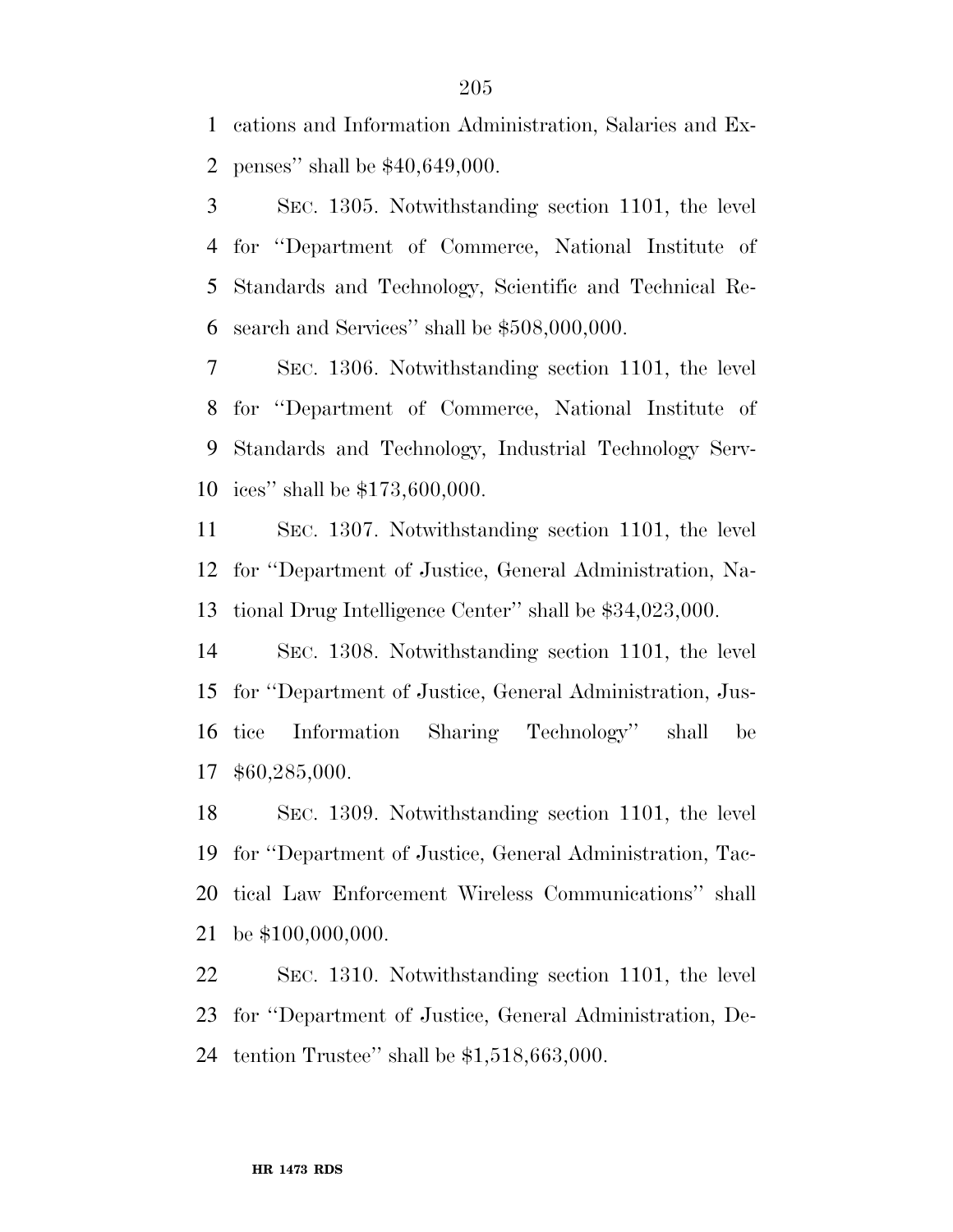SEC. 1311. Notwithstanding section 1101, the level for ''Department of Justice, Legal Activities, Salaries and Expenses, General Legal Activities'' shall be \$865,097,000.

 SEC. 1312. Notwithstanding section 1101, the level for ''Department of Justice, United States Marshals Serv-ice, Construction'' shall be \$16,625,000.

 SEC. 1313. Notwithstanding section 1101, the level for ''Department of Justice, Federal Bureau of Investiga-tion, Salaries and Expenses'' shall be \$7,834,622,000.

 SEC. 1314. Notwithstanding section 1101, the level for ''Department of Justice, Federal Bureau of Investiga-tion, Construction'' shall be \$107,310,000.

 SEC. 1315. Notwithstanding section 1101, the level for ''Department of Justice, Federal Prison System, Sala-ries and Expenses'' shall be \$6,295,000,000.

 SEC. 1316. Notwithstanding section 1101, the level for ''Office of Science and Technology Policy'' shall be \$6,660,000.

 SEC. 1317. Notwithstanding section 1101, the level for ''National Science Foundation, Research and Related Activities'' shall be \$5,575,025,000.

 SEC. 1318. Notwithstanding section 1101, the level for ''National Science Foundation, Education and Human Resources'' shall be \$862,760,000.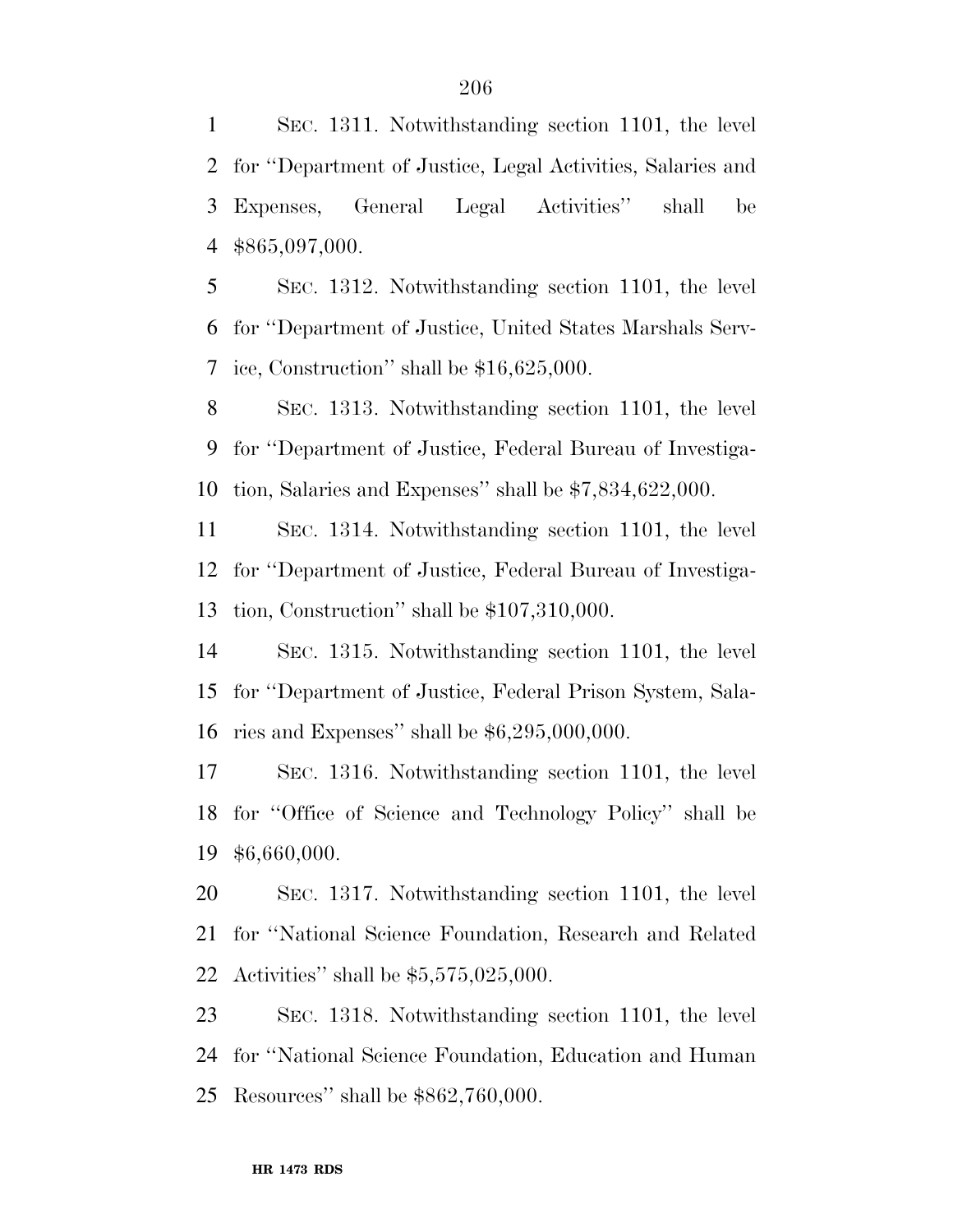SEC. 1319. Notwithstanding section 1101, the level for ''Department of Commerce, Bureau of the Census, Periodic Censuses and Programs'' shall be \$893,000,000. SEC. 1320. Notwithstanding section 1101, the level for each of the following accounts shall be \$0: ''Depart- ment of Commerce, National Telecommunications and In- formation Administration, Public Telecommunications Fa- cilities, Planning and Construction''; ''Department of Jus- tice, Bureau of Alcohol, Tobacco, Firearms, and Explo- sives, Construction''; and ''Department of Justice, Office of Justice Programs, Weed and Seed Program Fund''.

 SEC. 1321. Notwithstanding any other provision of this division, the following set-asides included in division B of Public Law 111–117 for projects specified in the ex- planatory statement accompanying that Act in the fol- lowing accounts for the corresponding amounts shall not apply to funds appropriated by this division: (1) ''Depart- ment of Commerce, International Trade Administration, Operations and Administration'', \$5,215,000; (2) ''De- partment of Commerce, Minority Business Development Agency, Minority Business Development'', \$1,100,000; (3) ''Department of Commerce, National Institute of Stand- ards and Technology, Scientific and Technical Research and Services'', \$10,500,000; (4) ''Department of Com-merce, National Institute of Standards and Technology,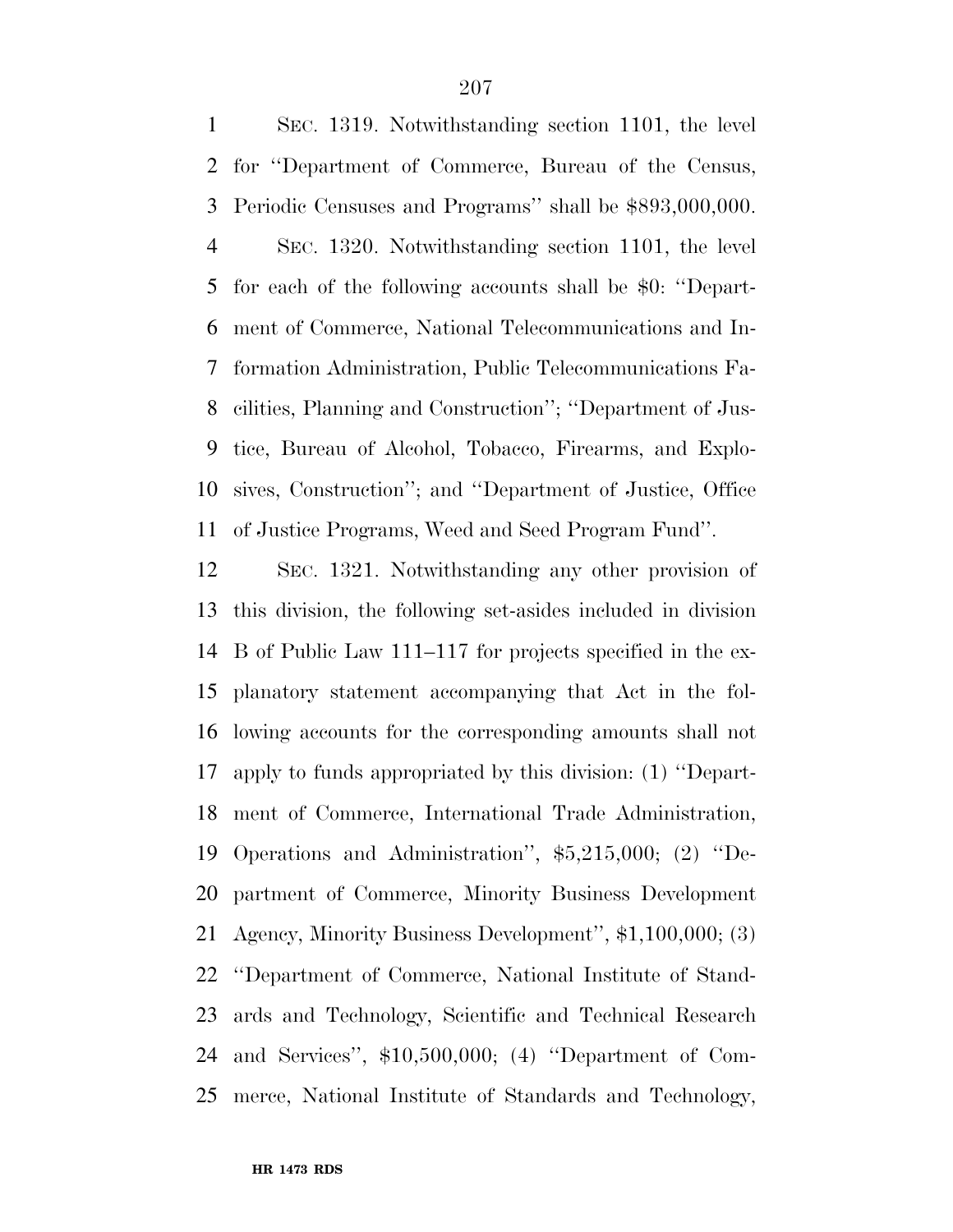Construction of Research Facilities'', \$47,000,000; (5) ''Department of Commerce, National Oceanic and Atmos- pheric Administration, Operations, Research, and Facili- ties'', \$99,295,000; (6) ''Department of Commerce, Na- tional Oceanic and Atmospheric Administration, Procure- ment, Acquisition and Construction'', \$18,000,000; (7) ''Department of Justice, Office of Justice Programs, State and Local Law Enforcement Assistance'', \$185,268,000; (8) ''Department of Justice, Office of Justice Programs, Juvenile Justice Programs'', \$91,095,000; (9) ''Depart- ment of Justice, Community Oriented Policing Services'', \$25,385,000; (10) ''Department of Justice, Community Oriented Policing Services'', \$168,723,000; and (11) ''Na- tional Aeronautics and Space Administration, Cross Agen-cy Support'', \$63,000,000.

 SEC. 1322. The Departments of Commerce and Jus- tice, the National Aeronautics and Space Administration, and the National Science Foundation are directed to sub- mit spending plans, signed by the respective department or agency head, to the House and Senate Committees on Appropriations within 60 days of enactment of this divi-sion.

 SEC. 1323. Notwithstanding any other provision of this division, the set-aside included in division B of Public Law 111–117 under the heading ''Department of Com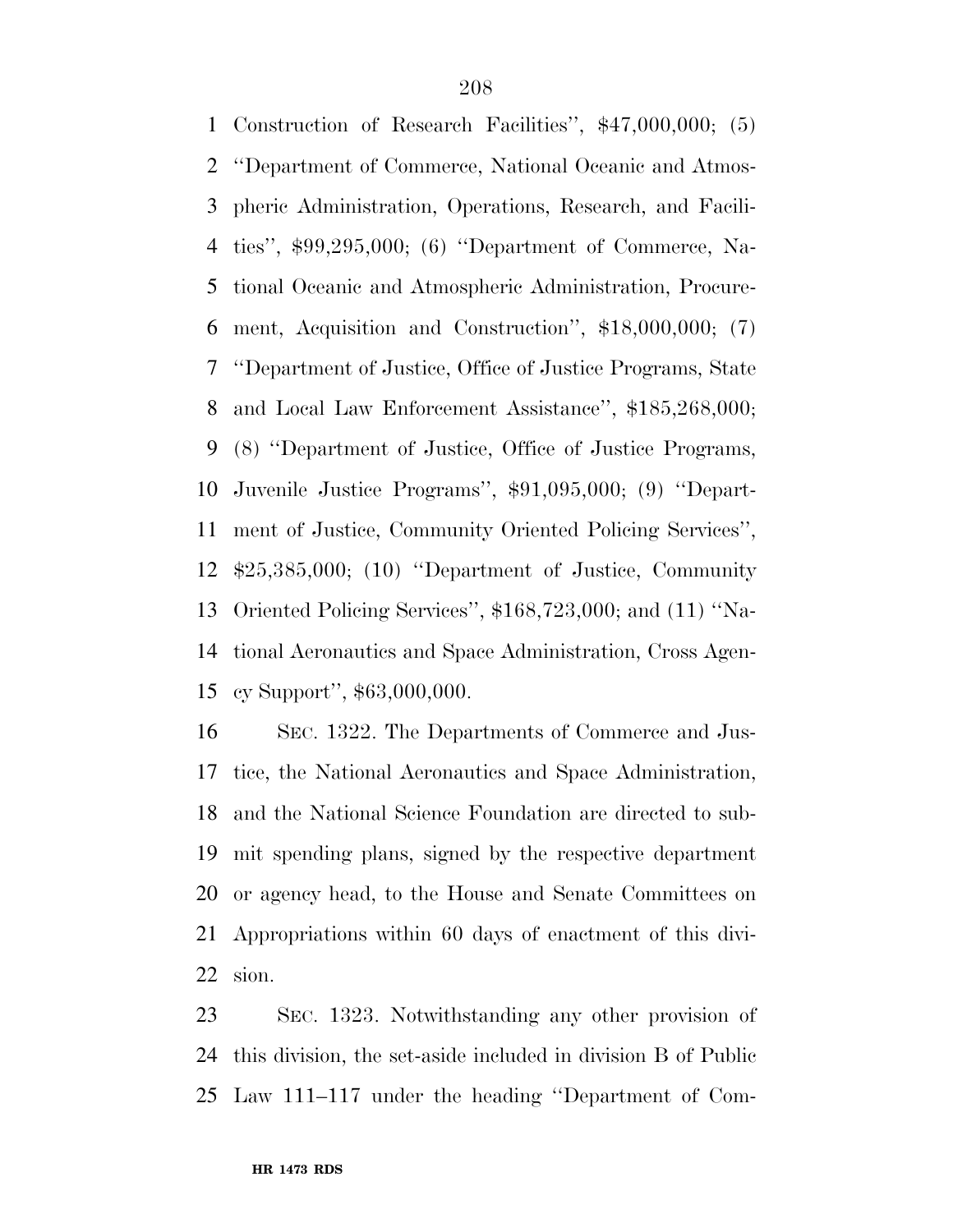merce, United States Patent and Trademark Office, Sala- ries and Expenses'' for policy studies related to activities of United Nations Specialized Agencies related to inter- national protection of intellectual property rights shall not apply to funds appropriated by this division.

 SEC. 1324. Of the amount provided by section 1306 for ''National Institute of Standards and Technology, In- dustrial Technology Services'', \$44,900,000 shall be for the Technology Innovation Program, and \$128,700,000 shall be for the Manufacturing Extension Partnership Program.

 SEC. 1325. (a) Notwithstanding section 1101, the level for ''Department of Commerce, National Institute of Standards and Technology, Construction of Research Fa-cilities'' shall be \$70,000,000.

 (b) The set-asides included in division B of Public Law 111–117 under the heading ''Department of Com- merce, National Institute of Standards and Technology, Construction of Research Facilities'' for a competitive con- struction grant program for research science buildings and for projects specified in the explanatory statement accom- panying that Act shall not apply to funds appropriated by this division.

 SEC. 1326. (a) Notwithstanding section 1101, the level for ''Department of Commerce, National Oceanic and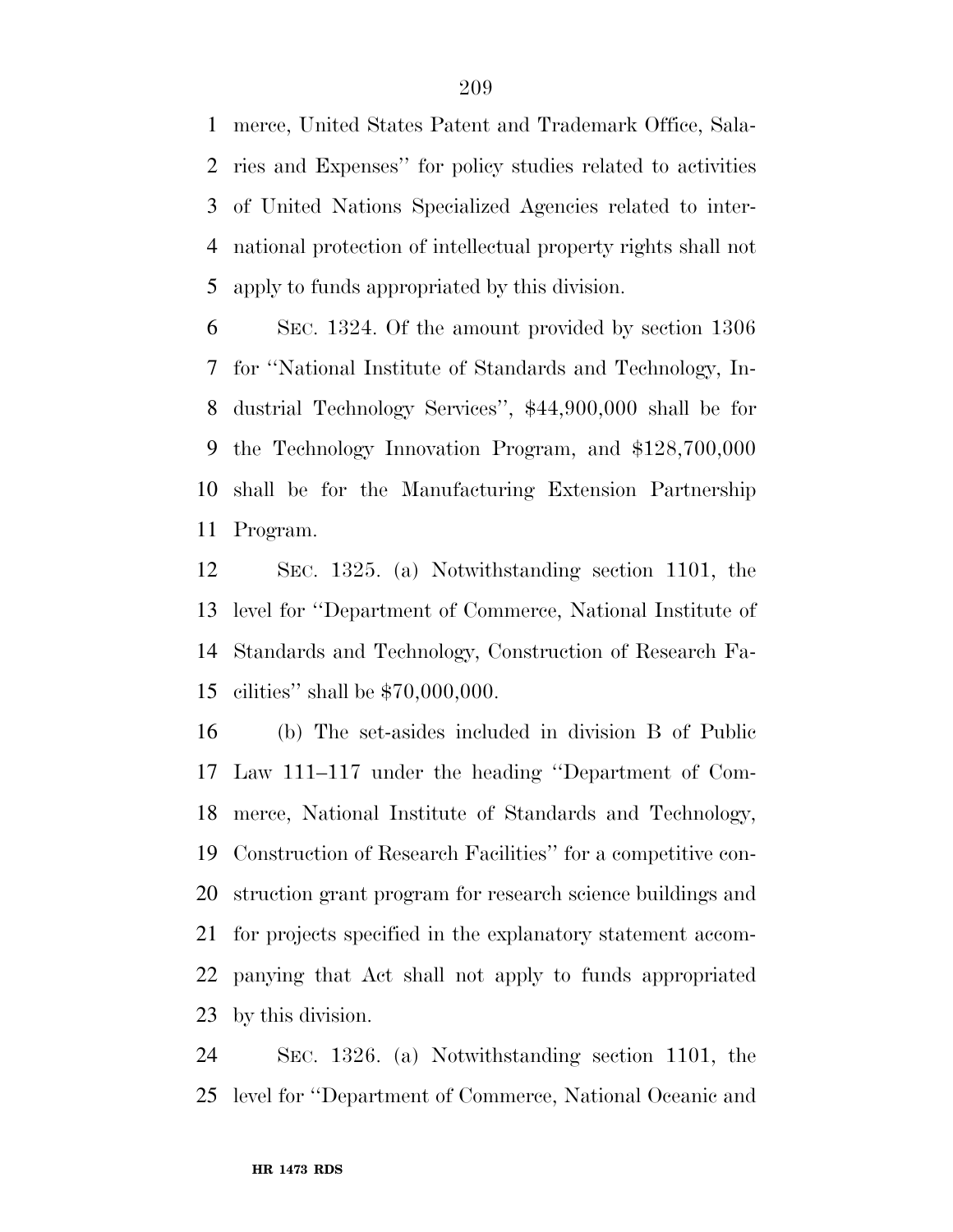Atmospheric Administration, Operations, Research, and Facilities'' shall be \$3,185,883,000.

 (b) The set-aside included in division B of Public Law 111–117 under the heading ''Department of Commerce, National Oceanic and Atmospheric Administration, Oper- ations, Research, and Facilities'' for projects specified in the explanatory statement accompanying that Act shall not apply to funds appropriated by this division.

 SEC. 1327. (a) Notwithstanding section 1101, the level for ''Department of Commerce, National Oceanic and Atmospheric Administration, Procurement, Acquisition and Construction'' shall be \$1,335,353,000.

 (b) The set-aside included in division B of Public Law 111–117 under the heading ''Department of Commerce, National Oceanic and Atmospheric Administration, Pro- curement, Acquisition and Construction'' for projects specified in the explanatory statement accompanying that Act shall not apply to funds appropriated by this division. SEC. 1328. Notwithstanding section 1101, the level for ''Department of Commerce, Departmental Manage- ment, Herbert C. Hoover Building Renovation and Mod-ernization'' shall be \$15,000,000.

 SEC. 1329. Notwithstanding section 1101, the level for ''Department of Commerce, United States Patent and Trademark Office, Salaries and Expenses'' shall be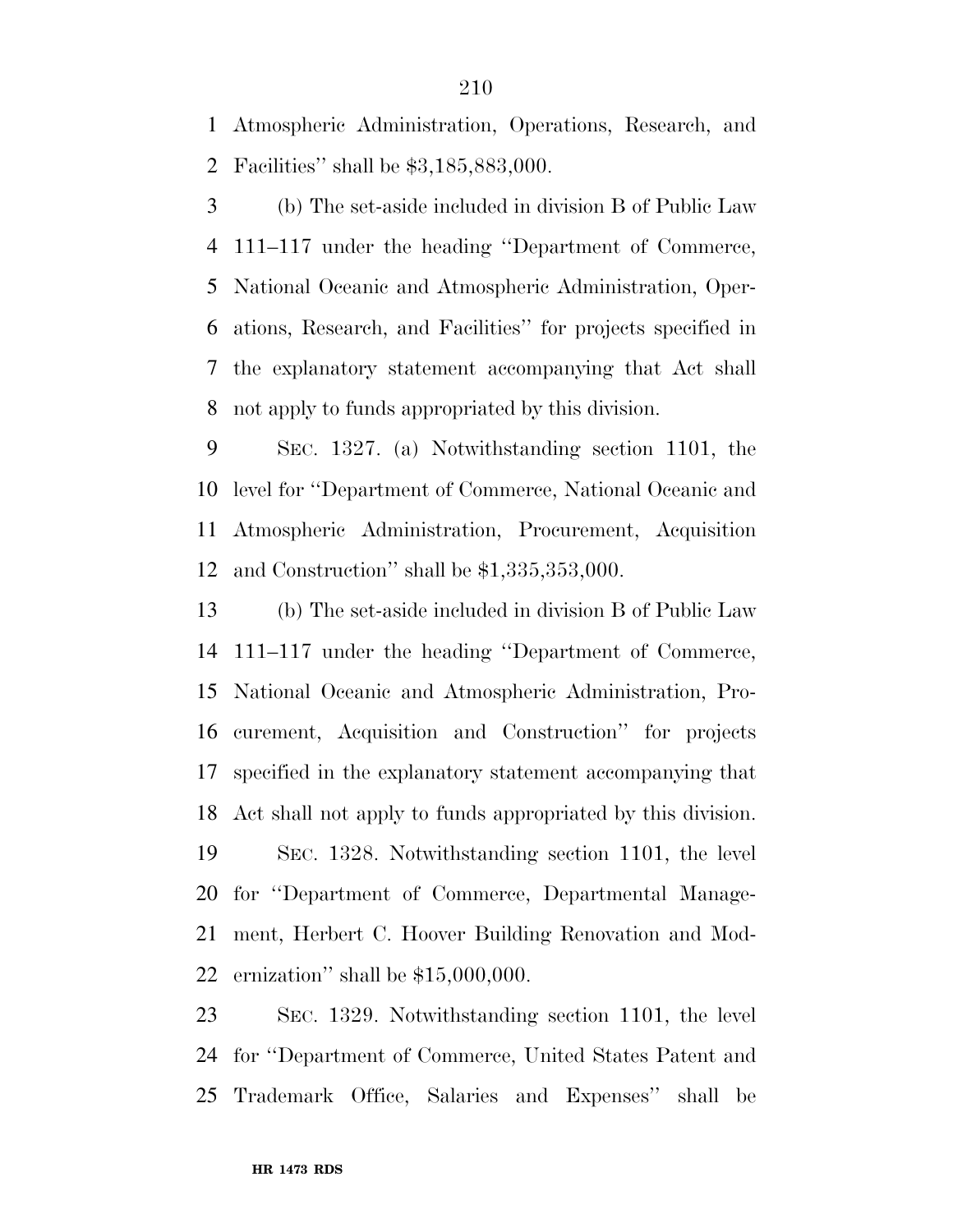\$2,090,000,000, to remain available until expended: *Pro- vided*, That the sum herein appropriated from the general fund shall be reduced as offsetting collections assessed and collected pursuant to 15 U.S.C. 1113 and 35 U.S.C. 41 and 376 are received during fiscal year 2011, so as to re- sult in a fiscal year 2011 appropriation from the general fund estimated at \$0: *Provided further,* That during fiscal year 2011, should the total amount of offsetting fee collec- tions be less than \$2,090,000,000, this amount shall be reduced accordingly.

 SEC. 1330. Notwithstanding section 1101, the level for ''Department of Justice, State and Local Law En- forcement Activities, Salaries and Expenses'' shall be \$187,000,000.

 SEC. 1331. (a) Notwithstanding section 1101, the level for ''Department of Justice, Office of Justice Pro- grams, State and Local Law Enforcement Assistance'' shall be \$1,120,085,000.

 (b) Notwithstanding section 1101, the level for ''De- partment of Justice, Office of Justice Programs, Juvenile Justice Programs'' shall be \$275,975,000.

 (c)(1) Notwithstanding section 1101, the level for ''Department of Justice, Community Oriented Policing Services'' shall be \$495,925,000.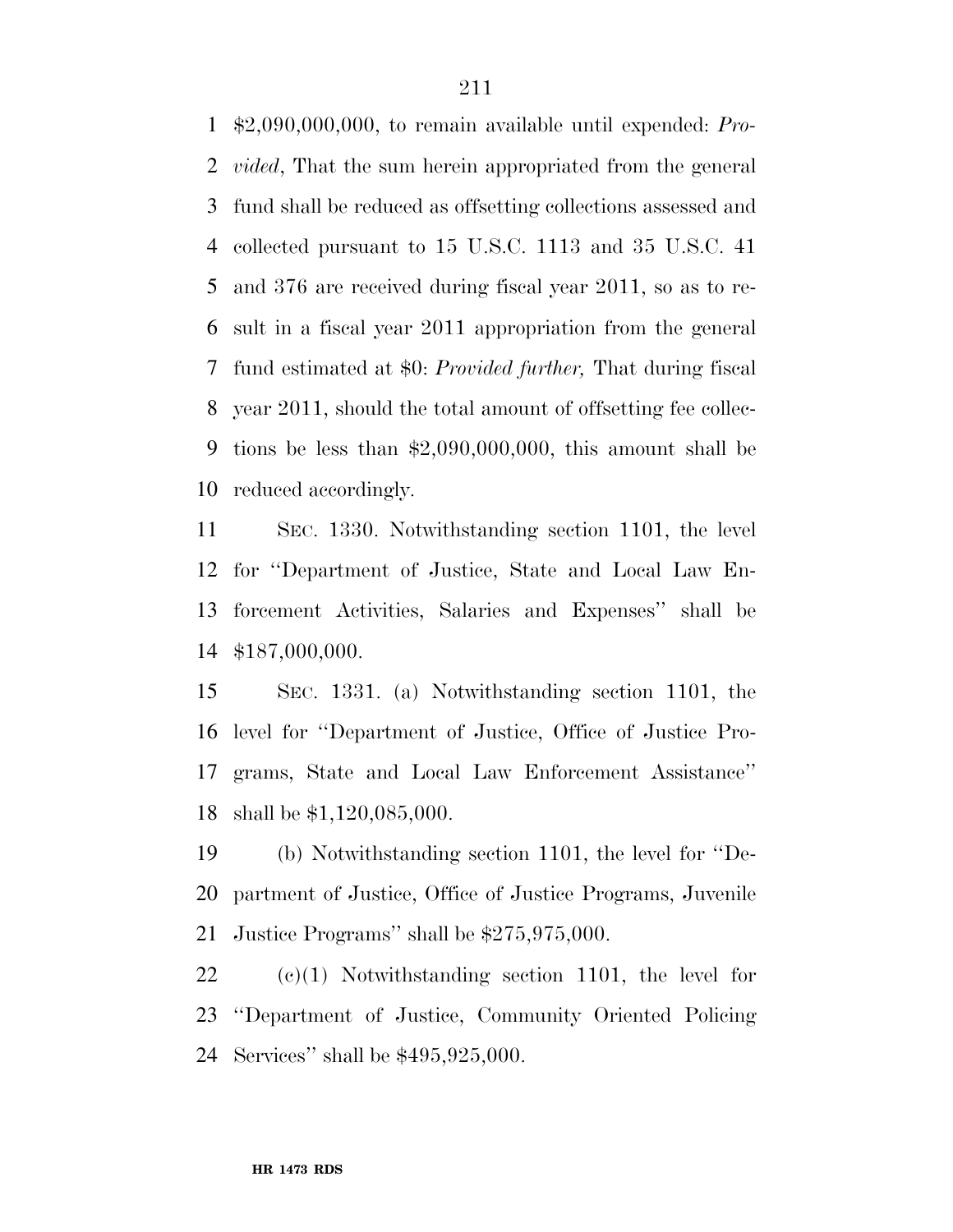(2) Amounts included under the heading ''Depart- ment of Justice, Community Oriented Policing Services'' in division B of Public Law 111–117 shall be applied to funds appropriated by this division by substituting ''\$15,000,000'' for ''\$40,385,000'' and ''\$1,500,000'' for "\$170,223,000".

 (d) Except as otherwise provided in section 1321, each set-aside included in an account, the level of which is established by subsection (a), (b), or (c) of this section, shall be reduced proportionately to reflect the level pro-vided in the respective subsection for each account.

 SEC. 1332. Notwithstanding any other provision of law, section 20109(a), in subtitle A of title II of the Vio- lent Crime Control and Law Enforcement Act of 1994 (42 U.S.C. 13709(a)), shall not apply to amounts made avail-able by this division.

 SEC. 1333. (a) Notwithstanding section 1101, the level for ''National Aeronautics and Space Administration, Exploration'' shall be \$3,808,300,000.

 (b) Notwithstanding sections 1104 and 1105, the provisos under the heading ''National Aeronautics and Space Administration, Exploration'' in division B of Pub- lic Law 111–117, as amended, shall not apply to funds appropriated by this division.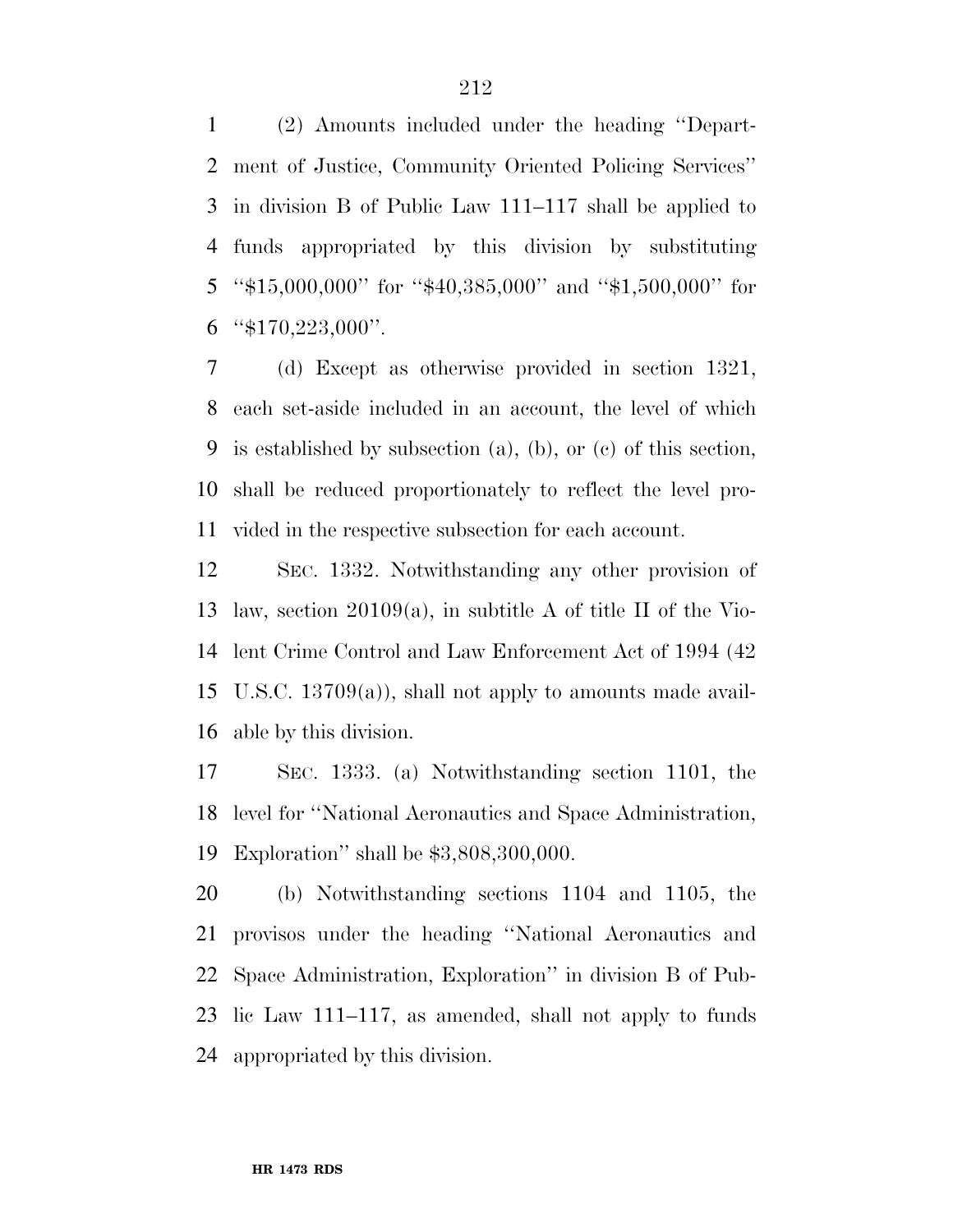(c) Of the amounts appropriated by this division for ''National Aeronautics and Space Administration, Explo- ration'', not less than \$1,200,000,000 shall be for the mul- tipurpose crew vehicle to continue existing vehicle develop- ment activities to meet the requirements described in 6 paragraph  $(a)(1)$  of section 303 of Public Law 111–267, and not less than \$1,800,000,000 shall be for the heavy lift launch vehicle system which shall have a lift capability not less than 130 tons and which shall have an upper stage and other core elements developed simultaneously.

 SEC. 1334. (a) Notwithstanding section 1101, the level for ''National Aeronautics and Space Administration, Space Operations'' shall be \$5,508,500,000.

 (b) The proviso specifying amounts under the head- ing ''National Aeronautics and Space Administration, Space Operations'' in division B of Public Law 111–117 shall not apply to funds appropriated by this division.

 SEC. 1335. Notwithstanding section 1101, the level for ''National Aeronautics and Space Administration, Science'' shall be \$4,945,300,000.

 SEC. 1336. Notwithstanding section 1101, the level for ''National Aeronautics and Space Administration, Aer-onautics'' shall be \$535,000,000.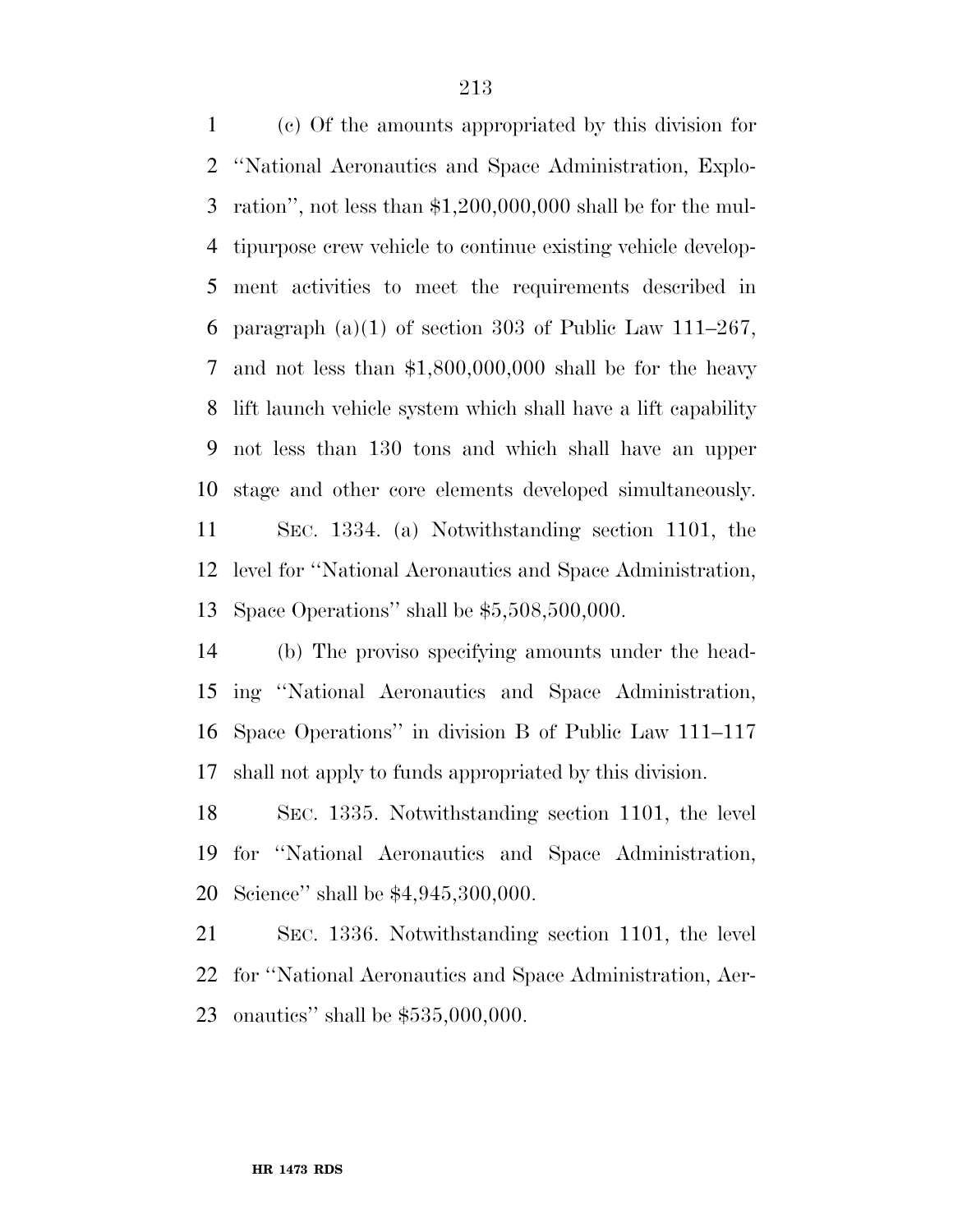SEC. 1337. Notwithstanding section 1101, the level for ''National Aeronautics and Space Administration, Education'' shall be \$145,800,000.

 SEC. 1338. (a) Notwithstanding section 1101, the level for ''National Aeronautics and Space Administration, Cross Agency Support'' shall be \$3,111,400,000.

 (b) The provisos specifying amounts under the head- ing ''National Aeronautics and Space Administration, Cross Agency Support'' in division B of Public Law 111– 117 shall not apply to funds appropriated by this division. SEC. 1339. (a) Notwithstanding section 1101, the level for ''National Aeronautics and Space Administration, Construction and Environmental Compliance and Remedi-ation'' shall be \$394,300,000.

 (b) This level shall not include amounts made avail- able by section 1101 from lease proceeds under such ac-count.

 (c) The first proviso under the heading ''National Aeronautics and Space Administration, Construction and Environmental Compliance and Remediation'' in division B of Public Law 111–117 shall not apply to funds appro-priated by this division.

 SEC. 1340. (a) None of the funds made available by this division may be used for the National Aeronautics and Space Administration or the Office of Science and Tech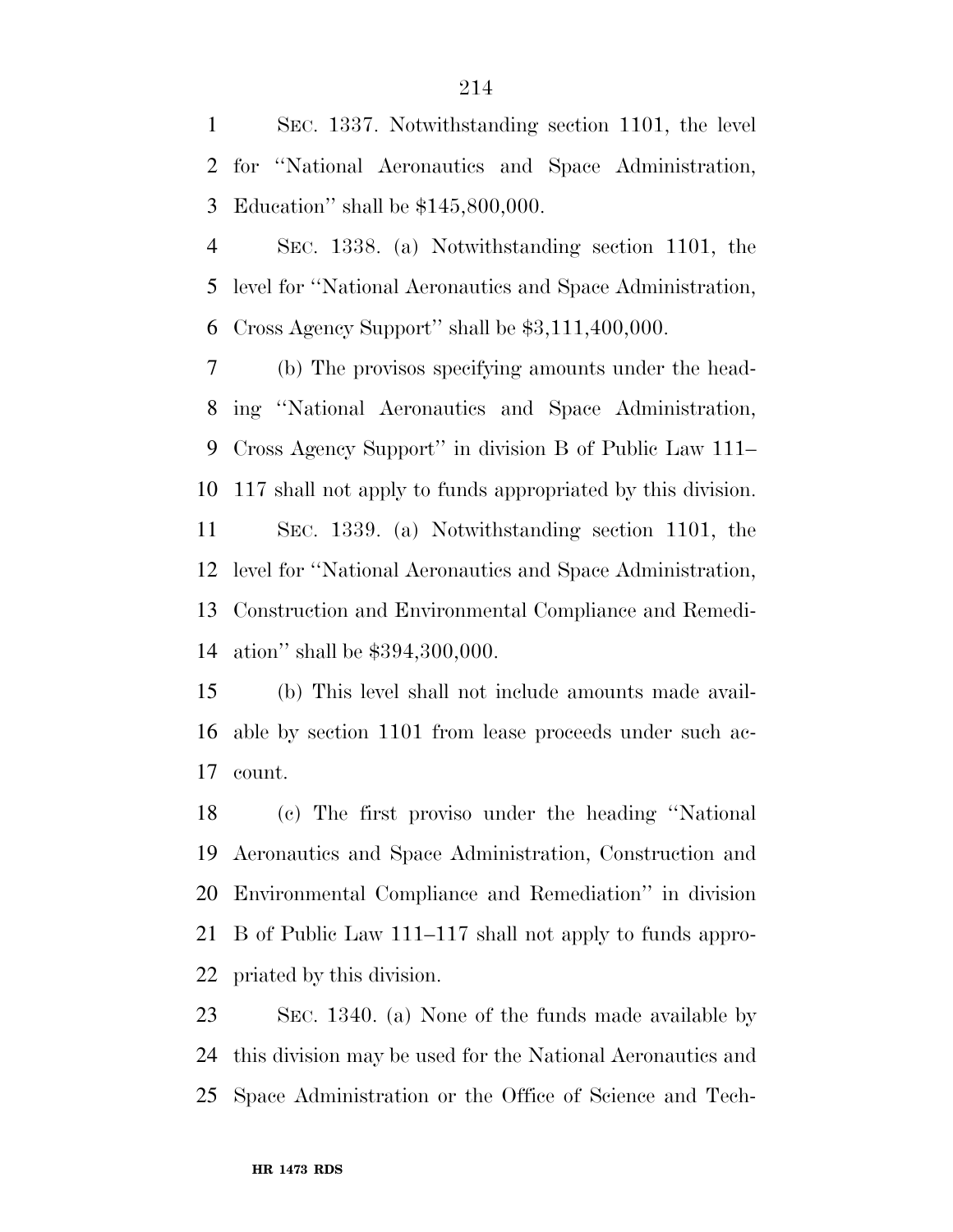nology Policy to develop, design, plan, promulgate, imple- ment, or execute a bilateral policy, program, order, or con- tract of any kind to participate, collaborate, or coordinate bilaterally in any way with China or any Chinese-owned company unless such activities are specifically authorized by a law enacted after the date of enactment of this divi-sion.

 (b) The limitation in subsection (a) shall also apply to any funds used to effectuate the hosting of official Chi- nese visitors at facilities belonging to or utilized by the National Aeronautics and Space Administration.

 SEC. 1341. Notwithstanding section 1101, amounts are provided for ''Legal Services Corporation, Payment to the Legal Services Corporation'' in division B of Public Law 111–117 in the manner authorized in Public Law 111–117 for fiscal year 2010, except that for fiscal year 2011 the amounts specified in division B of Public Law 111–117 shall be modified by substituting—

- 19 (1) " $\text{$}405,000,000$ " for " $\text{$}420,000,000$ "; and
- 20 (2) "\$379,400,000" for "\$394,400,000".

 SEC. 1342. Section 505(a)(1) of division B of Public Law 111–117 is amended by inserting '', unless the House and Senate Committees on Appropriations are notified 15 days in advance of such reprogramming of funds'' before the semicolon.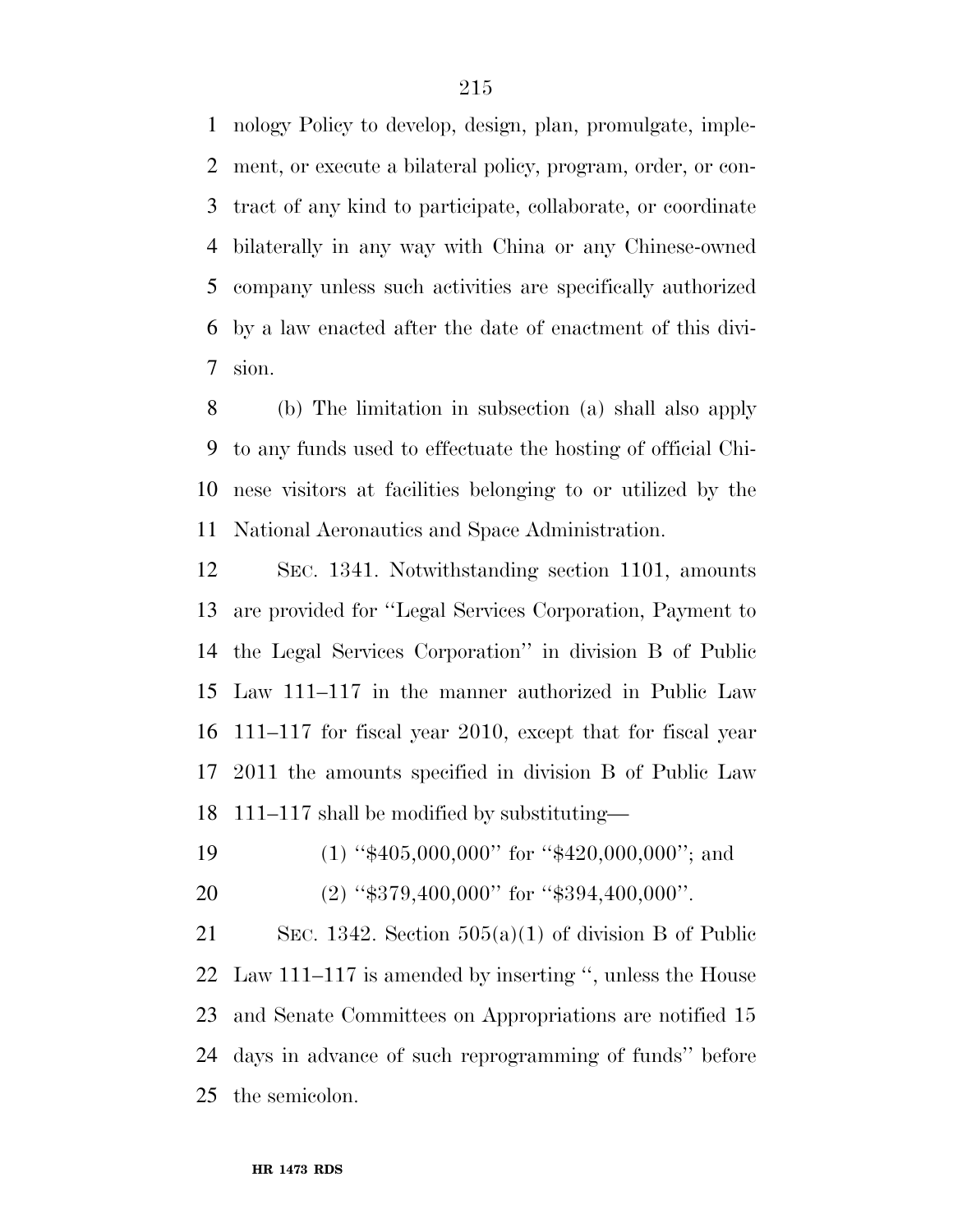SEC. 1343. Of the unobligated balances available to the Department of Justice from prior appropriations, the following funds are rescinded, not later than September 30, 2011, from the following accounts in the specified amounts: (1) ''Office of Justice Programs'', \$42,000,000; (2) ''Community Oriented Policing Services'', \$10,200,000; and (3) ''Legal Activities, Assets Forfeiture Fund'', \$495,000,000.

 SEC. 1344. Of the unobligated balances available to the Department of Justice for the ''Working Capital Fund'', \$26,000,000 is hereby permanently rescinded.

 SEC. 1345. Of the unobligated balances available to the Bureau of the Census for the Census Working Capital Fund, \$50,000,000 is hereby permanently rescinded.

 SEC. 1346. Of the unobligated balances available to the National Telecommunications and Information Ad- ministration for reimbursable spectrum management ac-tivities, \$4,800,000 is hereby rescinded.

 SEC. 1347. Notwithstanding any other provision of law, in fiscal year 2012 and thereafter payments for costs described in subsection (a) of section 404 of Public Law 107–42, as amended, shall be considered to be, and in- cluded in, payments for compensation for the purposes of 24 sections  $406(b)$  and  $(d)(1)$  of such Act.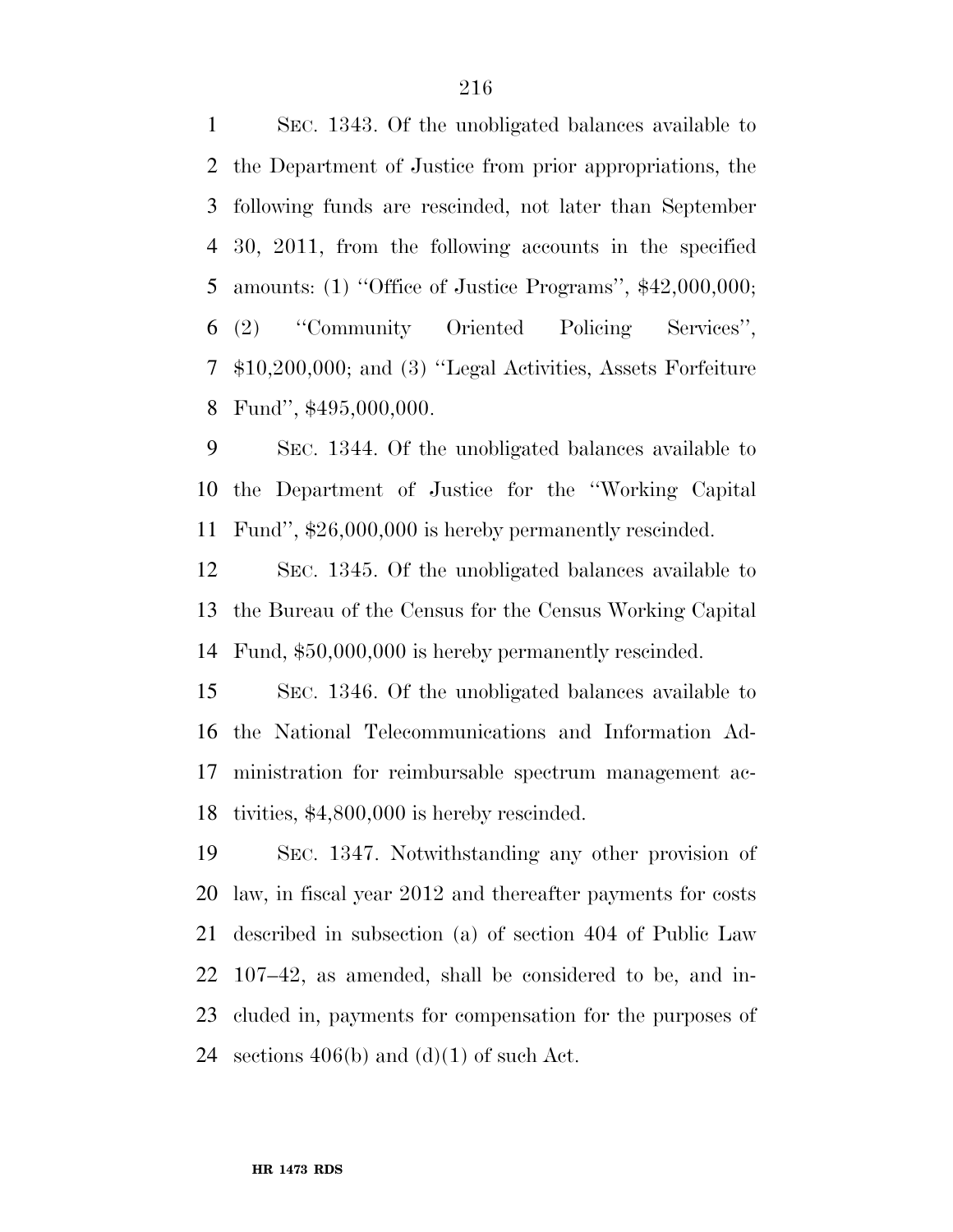SEC. 1348. None of the funds made available by this division may be used to implement, establish, or create a NOAA Climate Service as described in the ''Draft NOAA Climate Service Strategic Vision and Framework'' pub- lished at 75 Federal Register 57739 (September 22, 2010) and updated on December 20, 2010: *Provided*, That this limitation shall expire on September 30, 2011.

 SEC. 1349. None of the funds made available by this division may be used to approve a new limited access privi- lege program (as that term is used in section 303A of the Magnuson-Stevens Fishery Conservation and Manage- ment Act (16 U.S.C. 1853a)) for any fishery under the jurisdiction of the South Atlantic, Mid-Atlantic, New Eng- land, or Gulf of Mexico Fishery Management Councils in fiscal year 2011: *Provided*, That nothing in this section shall prevent development activities related to limited ac-cess privilege programs.

## TITLE IV—ENERGY AND WATER

## DEVELOPMENT AND RELATED AGENCIES

 SEC. 1401. All of the provisos under the heading ''Corps of Engineers—Civil, Department of the Army, Construction'' in the Energy and Water Development and Related Agencies Appropriations Act, 2010 (Public Law 111–85) shall not apply to funds appropriated by this divi-sion.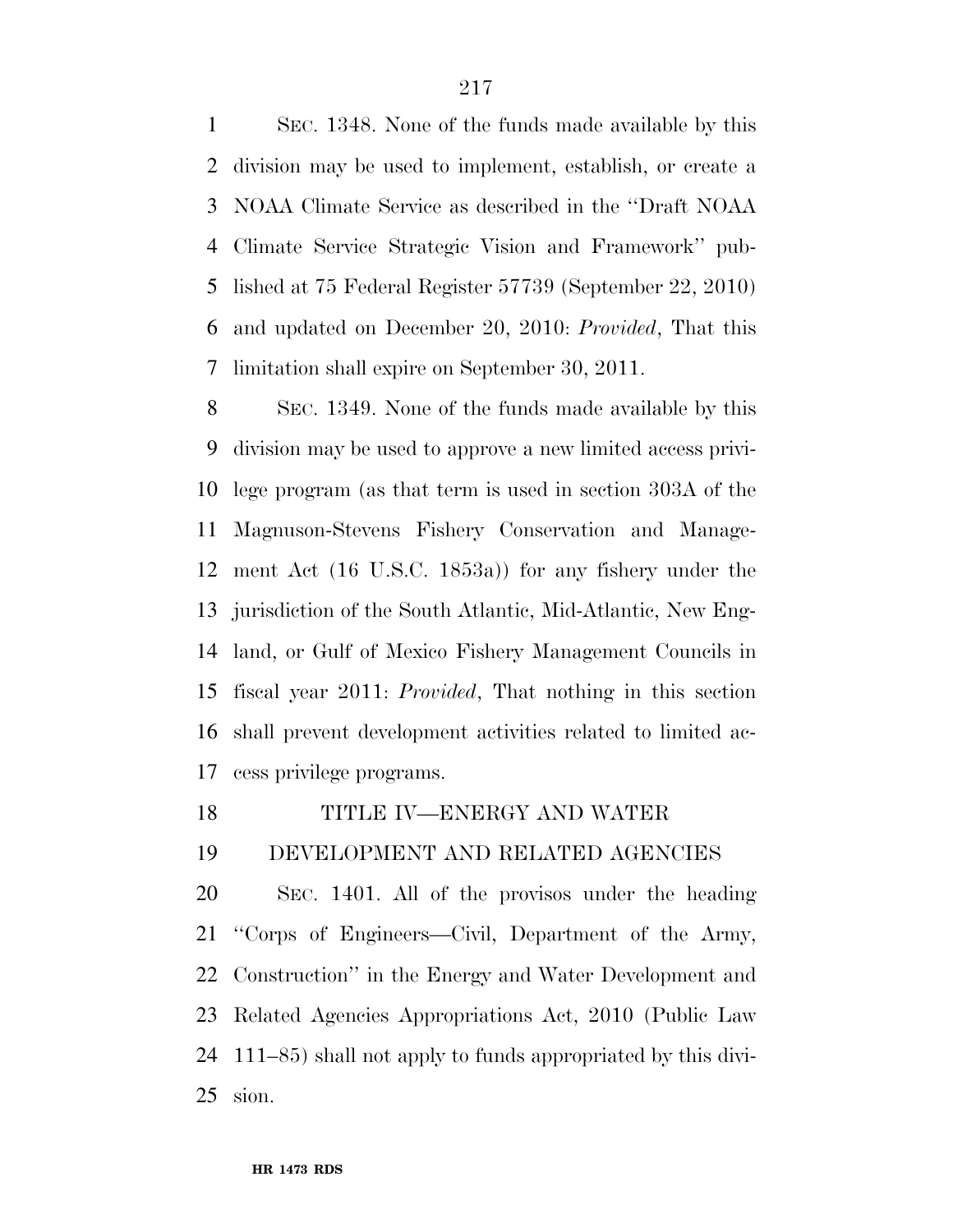SEC. 1402. The proviso under the heading ''Corps of Engineers—Civil, Department of the Army, Mississippi River and Tributaries'' in the Energy and Water Develop- ment and Related Agencies Appropriations Act, 2010 (Public Law 111–85) shall not apply to funds appro-priated by this division.

 SEC. 1403. The fifth proviso (regarding the San Ga- briel Basin Restoration Fund), seventh proviso (regarding the Milk River Project) and eighth proviso (regarding the Departmental Irrigation Drainage program) under the heading ''Department of the Interior, Bureau of Reclama- tion, Water and Related Resources'' in the Energy and Water Development and Related Agencies Appropriations Act, 2010 (Public Law 111–85) shall not apply to funds appropriated by this division.

 SEC. 1404. All of the provisos under the heading ''Department of Energy, Energy Programs, Energy Effi- ciency and Renewable Energy'' in title III of the Energy and Water Development and Related Agencies Appropria- tions Act, 2010 (Public Law 111–85) shall not apply to funds appropriated by this division.

 SEC. 1405. All of the provisos under the heading ''Department of Energy, Energy Programs, Electricity Delivery and Energy Reliability'' in title III of the Energy and Water Development and Related Agencies Appropria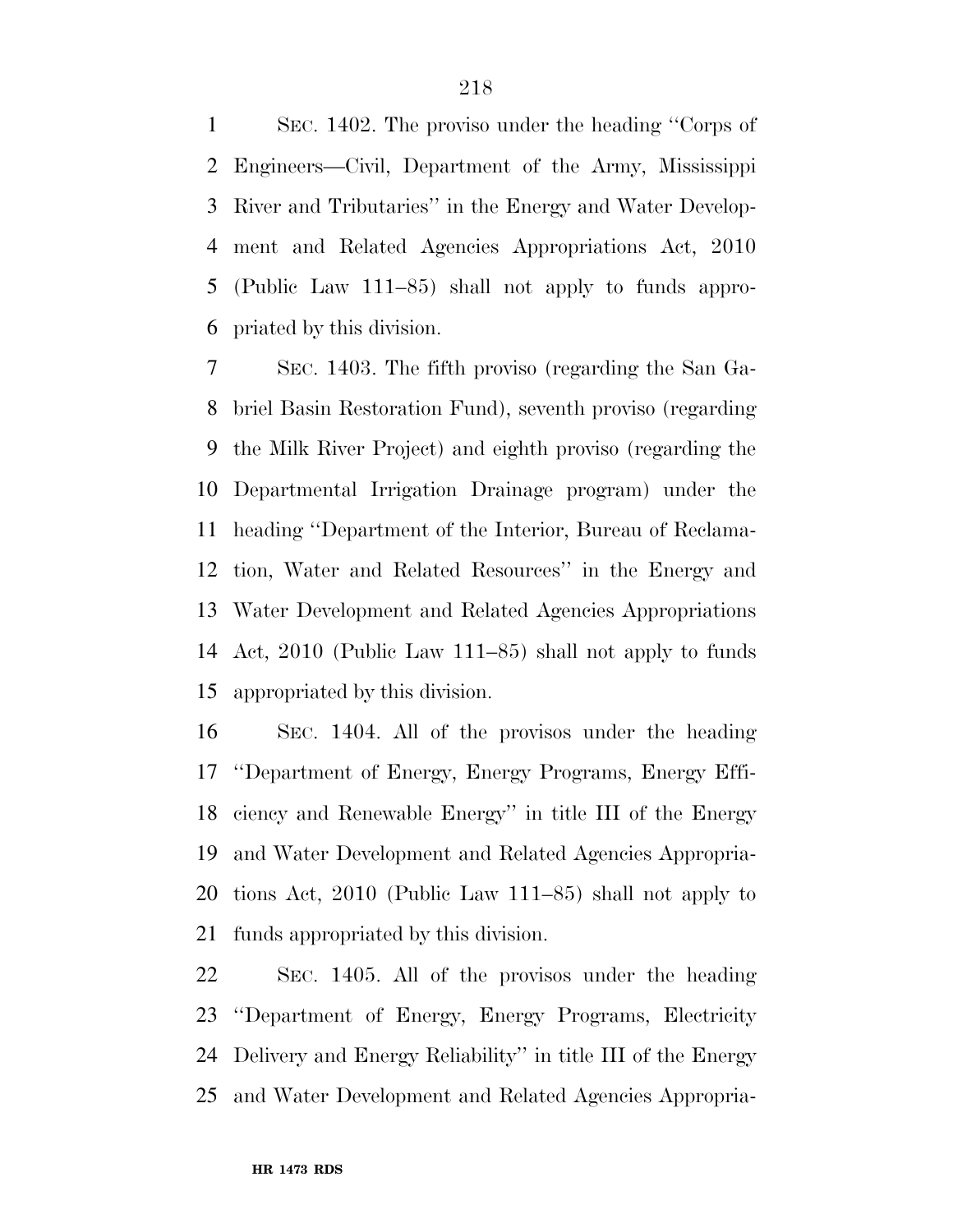tions Act, 2010 (Public Law 111–85) shall not apply to funds appropriated by this division.

 SEC. 1406. The proviso under the heading ''Depart- ment of Energy, Energy Programs, Nuclear Energy'' in title III of the Energy and Water Development and Re- lated Agencies Appropriations Act, 2010 (Public Law 111–85) shall not apply to funds appropriated by this divi-sion.

 SEC. 1407. All of the provisos under the heading ''Department of Energy, Energy Programs, Fossil Energy Research and Development'' in title III of the Energy and Water Development and Related Agencies Appropriations Act, 2010 (Public Law 111–85) shall not apply to funds appropriated by this division.

 SEC. 1408. All of the provisos under the heading ''Department of Energy, Energy Programs, Science'' in title III of the Energy and Water Development and Re- lated Agencies Appropriations Act, 2010 (Public Law 111–85) shall not apply to funds appropriated by this divi-sion.

 SEC. 1409. The thirteenth proviso (regarding Com- mission funding) under the heading ''Department of En- ergy, Energy Programs, Nuclear Waste Disposal'' in title III of the Energy and Water Development and Related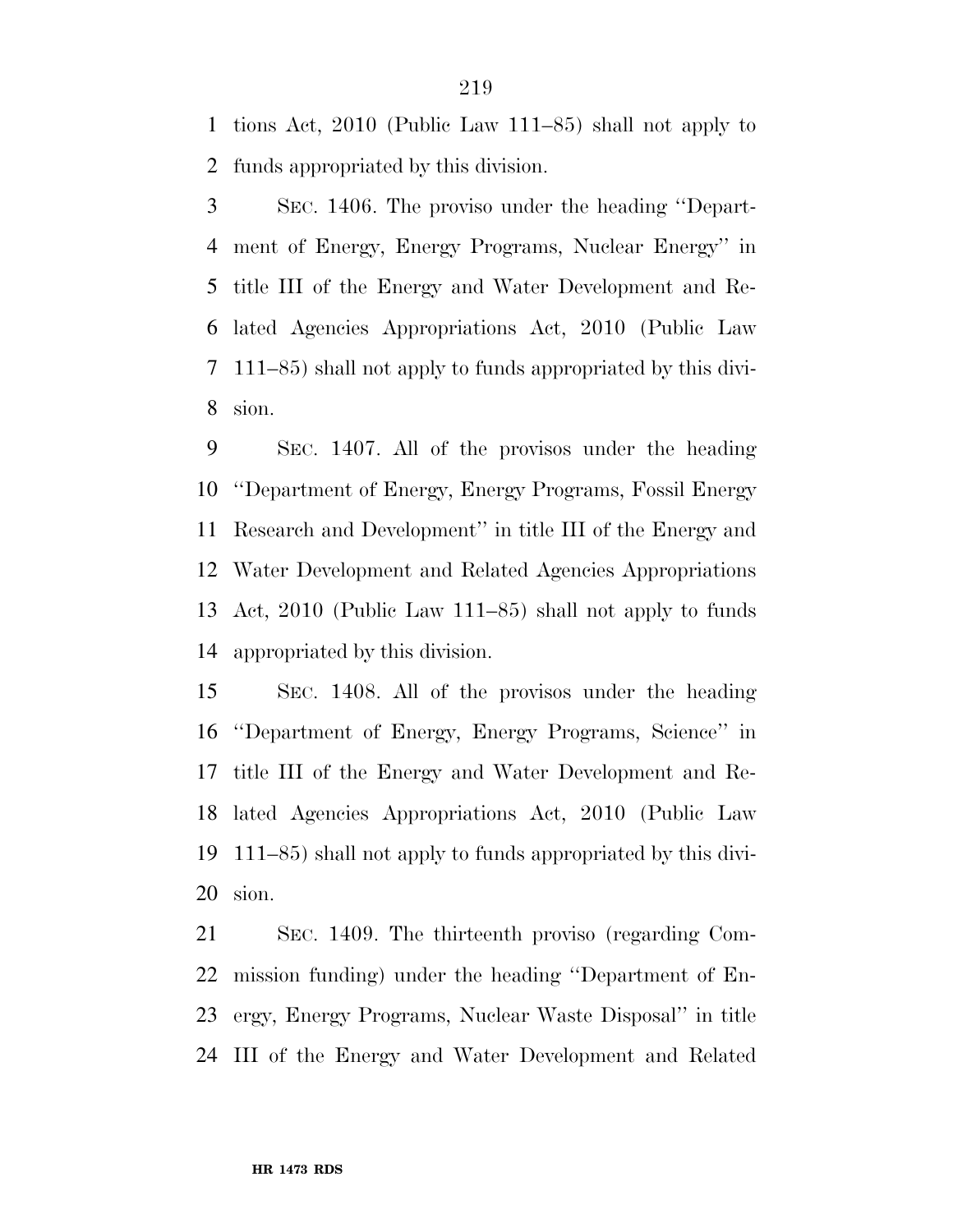Agencies Appropriations Act, 2010 (Public Law 111–85) shall not apply to funds appropriated by this division.

 SEC. 1410. All of the provisos under the heading ''Department of Energy, Atomic Energy Defense Activi- ties, National Nuclear Security Administration, Weapons Activities'' in title III of the Energy and Water Develop- ment and Related Agencies Appropriations Act, 2010 (Public Law 111–85) shall not apply to funds appro-priated by this division.

 SEC. 1411. The proviso under the heading ''Depart- ment of Energy, Atomic Energy Defense Activities, Na- tional Nuclear Security Administration, Defense Nuclear Nonproliferation'' in title III of the Energy and Water De- velopment and Related Agencies Appropriations Act, 2010 (Public Law 111–85) shall not apply to funds appro-priated by this division.

 SEC. 1412. All of the provisos under the heading ''Department of Energy, Atomic Energy Defense Activi- ties, National Nuclear Security Administration, Office of the Administrator'' in title III of the Energy and Water Development and Related Agencies Appropriations Act, 2010 (Public Law 111–85) shall not apply to funds appro-priated by this division.

 SEC. 1413. The proviso under the heading ''Depart-ment of Energy, Atomic Energy Defense Activities, Envi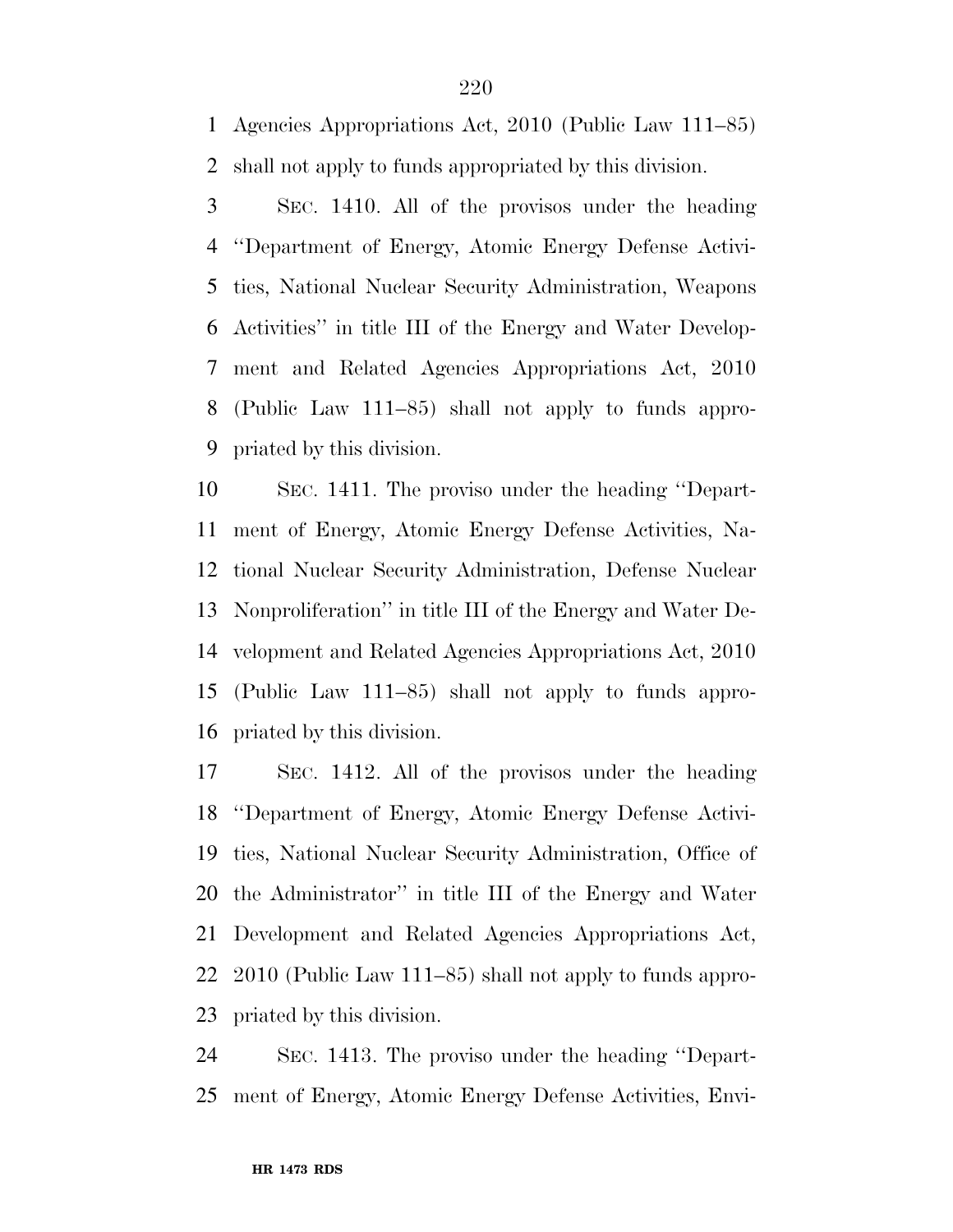ronmental and Other Defense Activities, Defense Environ- mental Cleanup'' in title III of the Energy and Water De- velopment and Related Agencies Appropriations Act, 2010 (Public Law 111–85) shall not apply to funds appro-priated by this division.

 SEC. 1414. The proviso under the heading ''Depart- ment of Energy, Atomic Energy Defense Activities, Envi- ronmental and Other Defense Activities, Other Defense Activities'' in title III of the Energy and Water Develop- ment and Related Agencies Appropriations Act, 2010 (Public Law 111–85) shall not apply to funds appro-priated by this division.

 SEC. 1415. The fifth proviso under the heading ''De- partment of Energy, Power Marketing Administrations, Construction, Rehabilitation, Operation and Maintenance, Western Area Power Administration'' in title III of the Energy and Water Development and Related Agencies Ap- propriations Act, 2010 (Public Law 111–85) shall not apply to funds appropriated by this division.

 SEC. 1416. Sections 105, 106, 107, 110 through 125, 205 through 211, 502, and 506 of the Energy and Water Development and Related Agencies Appropriations Act, 2010 (Public Law 111–85), to the extent the sections di- rect funds, shall not apply to funds appropriated by this division.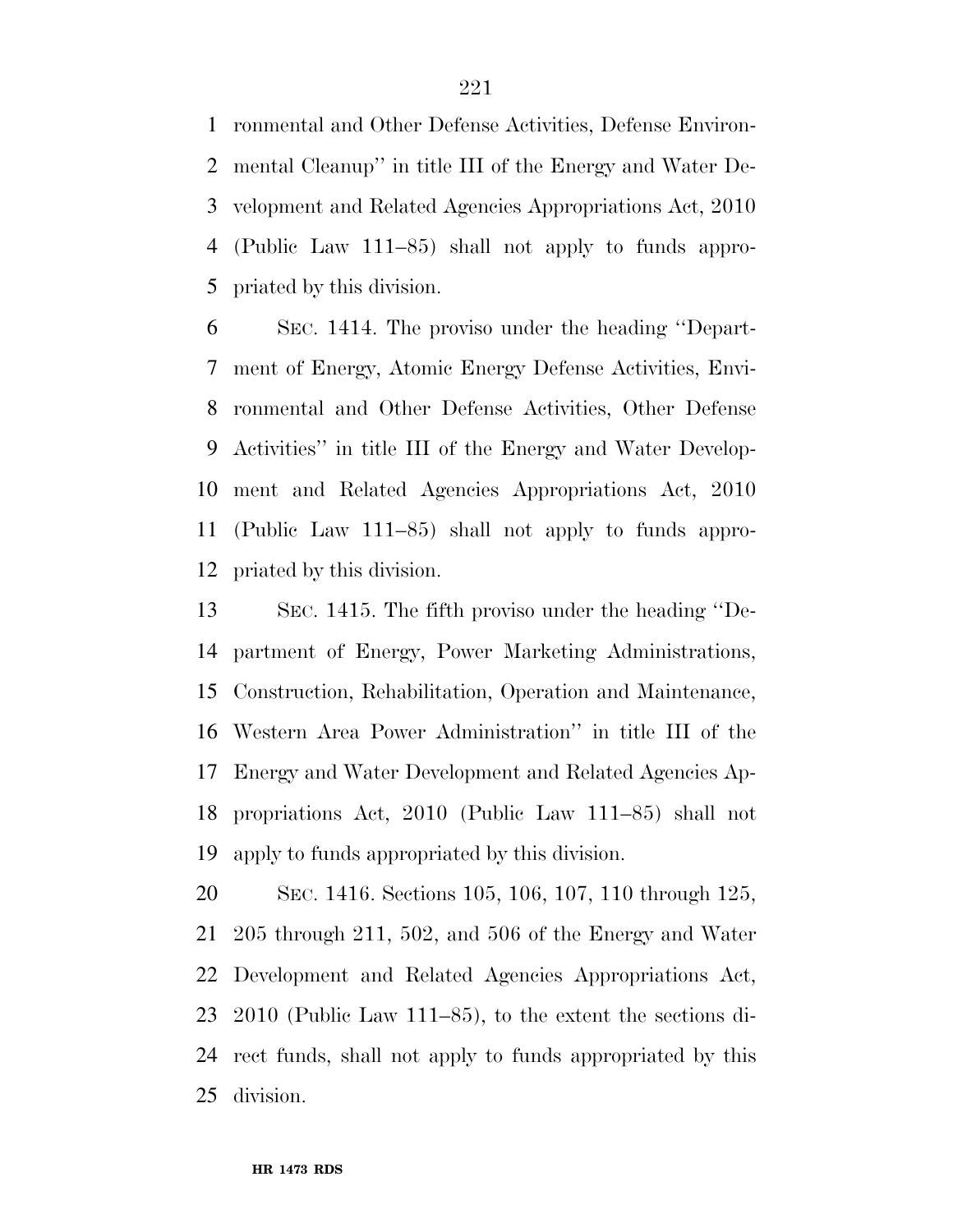SEC. 1417. In addition to amounts otherwise made available by this division, \$180,000,000 is appropriated for ''Department of Energy, Energy Programs, Advanced Research Projects Agency—Energy''.

 SEC. 1418. No appropriation, funds, or authority made available pursuant to section 1101 for the Depart- ment of Energy or Corps of Engineers, Civil shall be used to initiate or resume any program, project or activity or to initiate Requests For Proposals or similar arrange- ments (including Requests for Quotations, Requests for Information, and Funding Opportunity Announcements) for a program, project or activity if the program, project or activity has not been funded by Congress, unless prior approval is received from the Committees on Appropria-tions of the House of Representatives and the Senate.

 SEC. 1419. Notwithstanding section 1101, the level for ''Independent Agencies, Appalachian Regional Com-mission'' shall be \$68,400,000.

 SEC. 1420. Notwithstanding section 1101, the level for ''Independent Agencies, Delta Regional Authority'' shall be \$11,700,000.

 SEC. 1421. Notwithstanding section 1101, the level for ''Independent Agencies, Denali Commission'' shall be \$10,700,000.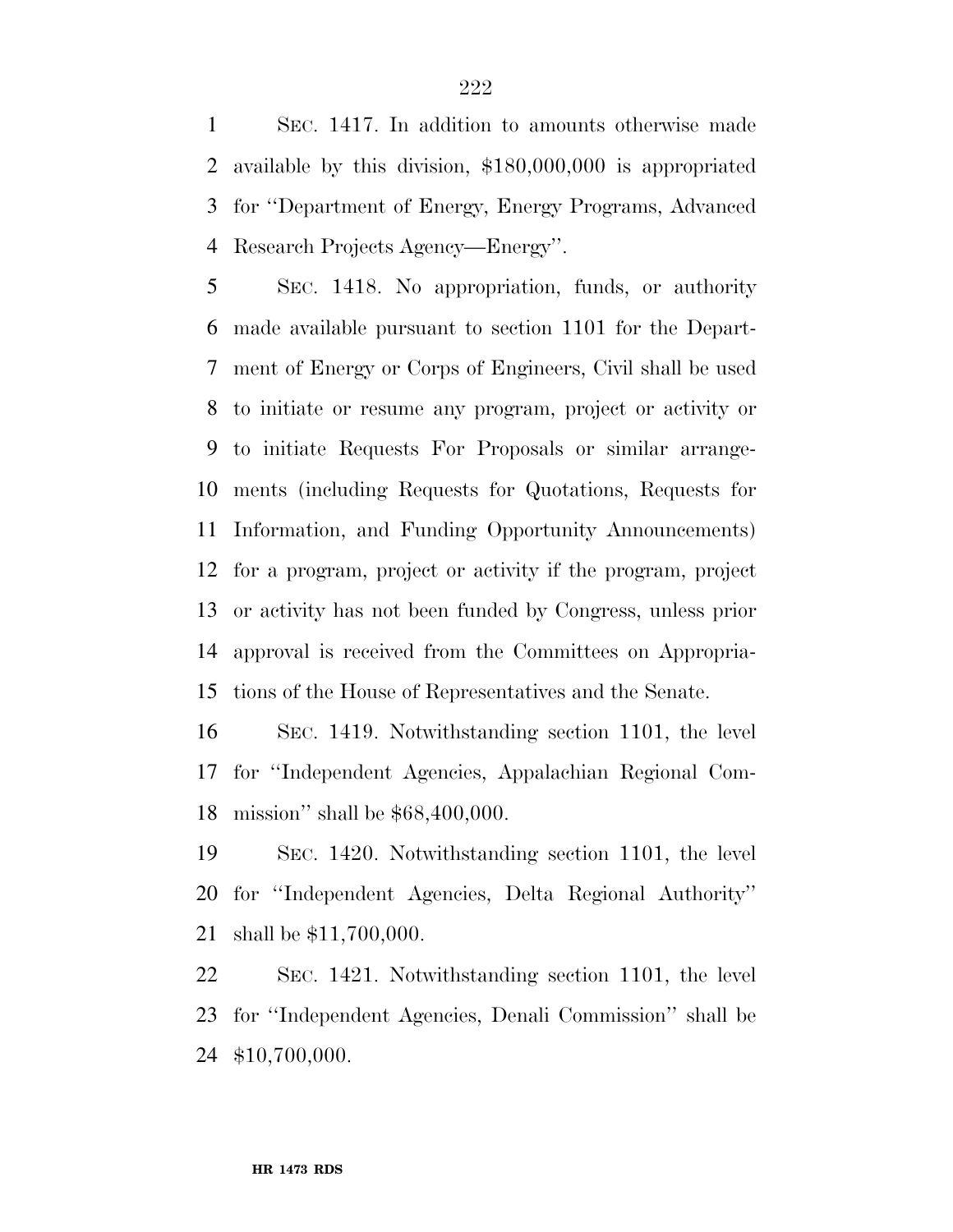SEC. 1422. Notwithstanding section 1101, the level for ''Defense Nuclear Facilities Safety Board'' shall be \$23,250,000.

 SEC. 1423. Notwithstanding section 1101, for the ''Nuclear Regulatory Commission, Salaries and Ex- penses'', for necessary expenses in carrying out the pur- poses of the Energy Reorganization Act of 1974, as amended, and the Atomic Energy Act of 1954, as amend- ed, including official representation expenses (not to ex- ceed \$25,000), \$1,043,483,000, to remain available until expended: *Provided*, That of the amount appropriated herein, \$10,000,000 shall be derived from the Nuclear Waste Fund: *Provided further*, That revenues from licens- ing fees, inspection services, and other services and collec- tions estimated at \$906,220,000 in fiscal year 2011 shall be retained and used for necessary salaries and expenses in this account, notwithstanding 31 U.S.C. 3302, and shall remain available until expended: *Provided further*, That the sum herein appropriated shall be reduced by the amount of revenues received during fiscal year 2011 so as to result in a final fiscal year 2011 appropriation esti- mated at not more than \$137,263,000: *Provided further*, That the last proviso under such heading in title IV of Public Law 111–85 shall not apply to funds appropriated by this division.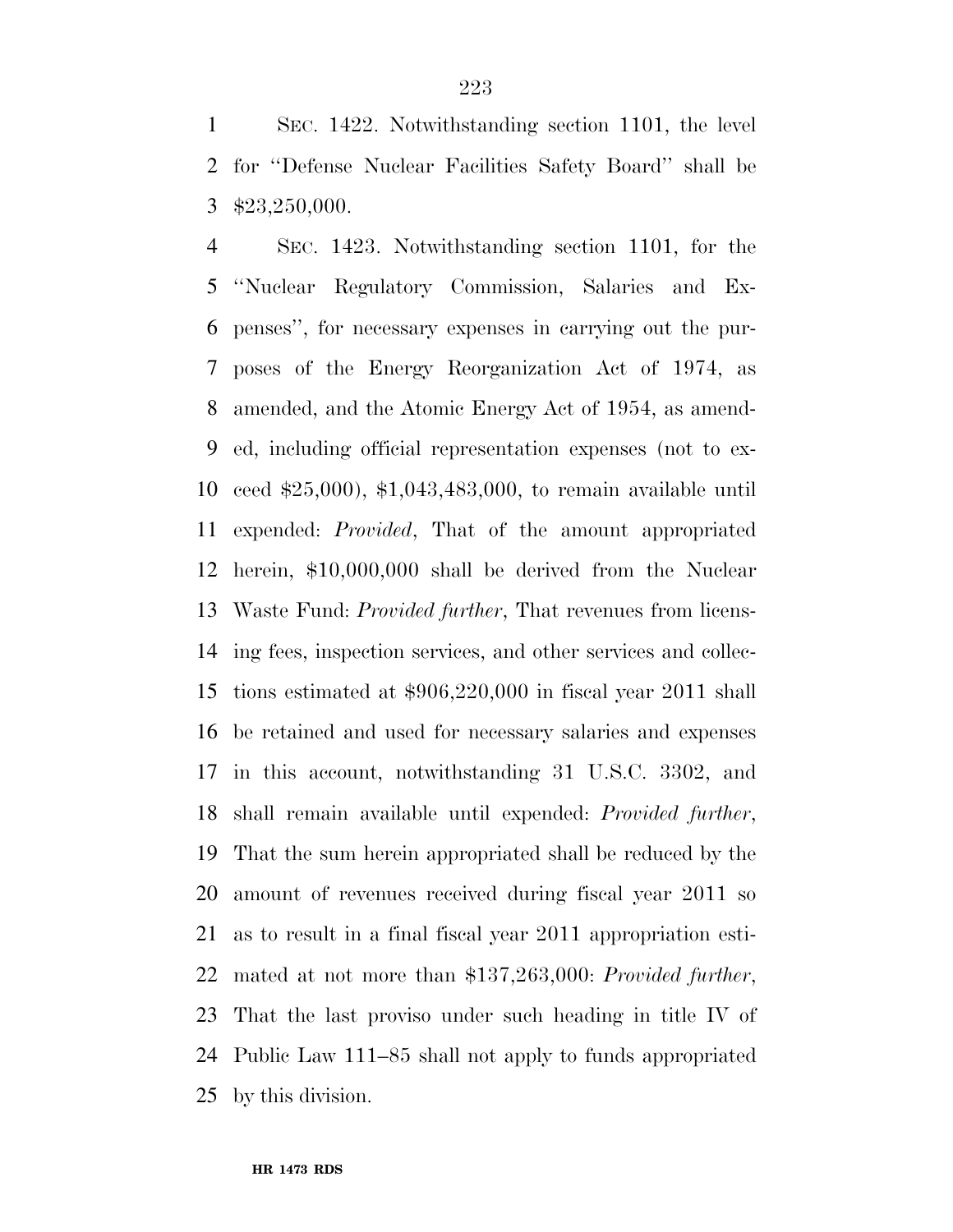SEC. 1424. Section 15751(b) of title 40, United States Code, shall not apply to funds appropriated by this division.

 SEC. 1425. Notwithstanding section 1101, and sub- ject to section 502 of the Congressional Budget Act of 1974, commitments to guarantee loans for renewable en- ergy or efficient end-use energy technologies under title XVII of the Energy Policy Act of 2005 shall not exceed a total principal amount of \$1,183,000,000, to remain available until committed: *Provided*, That, in addition to the amounts above, for the cost of loan guarantees for re- newable energy or efficient end-use energy technologies under section 1703 of the Energy Policy Act of 2005, \$170,000,000 is appropriated, to remain available until expended: *Provided further*, That the amounts provided in this section are in addition to those provided in any other Act: *Provided further*, That, notwithstanding section 1703(a)(2) of the Energy Policy Act of 2005, funds appro- priated for the cost of loan guarantees and loan guarantee authority provided by this section are also available for projects for which an application has been submitted to the Department of Energy prior to February 24, 2011, in whole or in part, for a loan guarantee under section 1705 of the Energy Policy Act of 2005: *Provided further*, That of the authority provided for commitments to guar-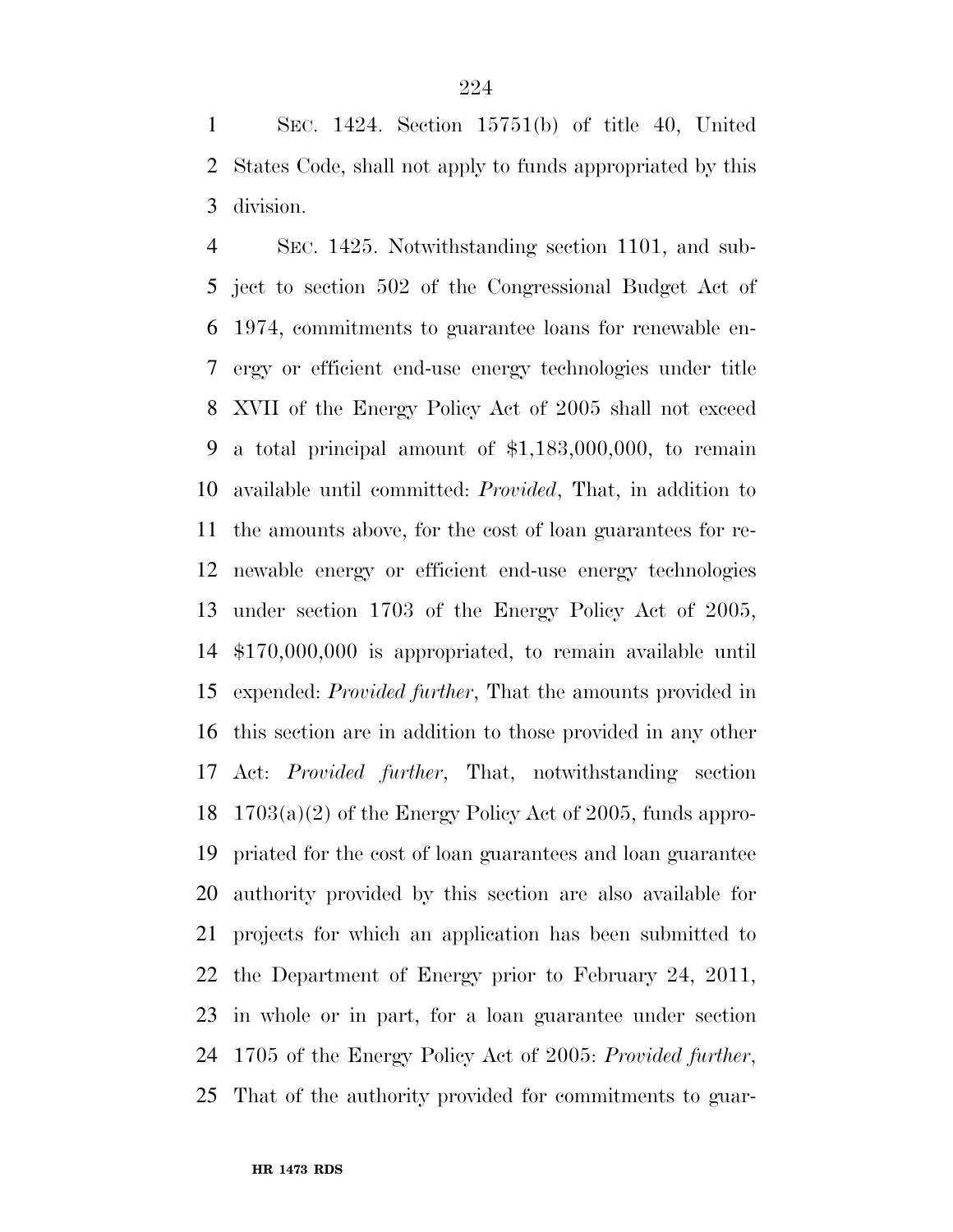antee loans for renewable and/or energy efficient systems and manufacturing, and distributed energy generation, transmission and distribution projects under the heading ''Department of Energy, Title 17 Innovative Technology Loan Guarantee Authority Loan Program'', in title III of division C of Public Law 111–8, \$18,183,000,000 is re- scinded: *Provided further*, That for amounts collected pur- suant to section 1702(b)(2) of the Energy Policy Act of 2005, the source of such payment received from borrowers may not be a loan or other debt obligation that is guaran- teed by the Federal Government: *Provided further*, That none of such loan guarantee authority made available by this division shall be available for commitments to guar- antee loans for any projects where funds, personnel, or property (tangible or intangible) of any Federal agency, instrumentality, personnel, or affiliated entity are expected be used (directly or indirectly) through acquisitions, con- tracts, demonstrations, exchanges, grants, incentives, leases, procurements, sales, other transaction authority, or other arrangements, to support the project or to obtain goods or services from the project: *Provided further*, That the previous proviso shall not be interpreted as precluding the use of the loan guarantee authority by this division for commitments to guarantee loans for: (1) projects as a result of such projects benefitting from otherwise allow-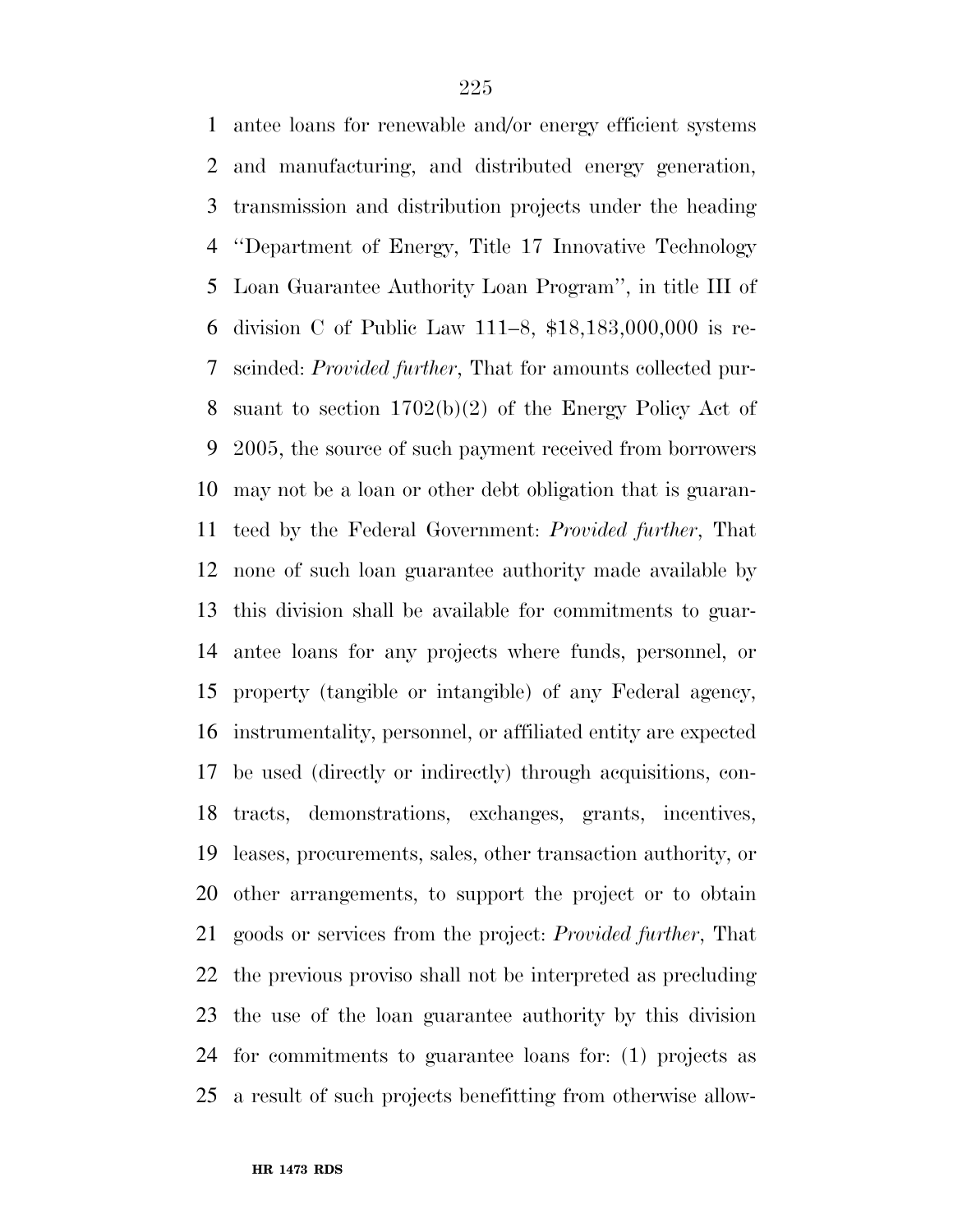able Federal income tax benefits; (2) projects as a result of such projects benefitting from being located on Federal land pursuant to a lease or right-of-way agreement for which all consideration for all uses is: (A) paid exclusively in cash; (B) deposited in the Treasury as offsetting re- ceipts; and (C) equal to the fair market value as deter- mined by the head of the relevant Federal agency; (3) projects as a result of such projects benefitting from Fed- eral insurance programs, including under section 170 of the Atomic Energy Act of 1954 (42 U.S.C. 2210; com- monly known as the ''Price-Anderson Act''); or (4) electric generation projects using transmission facilities owned or operated by a Federal Power Marketing Administration or the Tennessee Valley Authority that have been author- ized, approved, and financed independent of the project receiving the guarantee: *Provided further*, That none of the loan guarantee authority made available by this division shall be available for any project unless the Director of the Office of Management and Budget has certified in ad- vance in writing that the loan guarantee and the project comply with the provisions under this section: *Provided further*, That an additional amount for necessary adminis- trative expenses to carry out this Loan Guarantee pro- gram, \$58,000,000 is appropriated, to remain available until expended: *Provided further*, That \$58,000,000 of the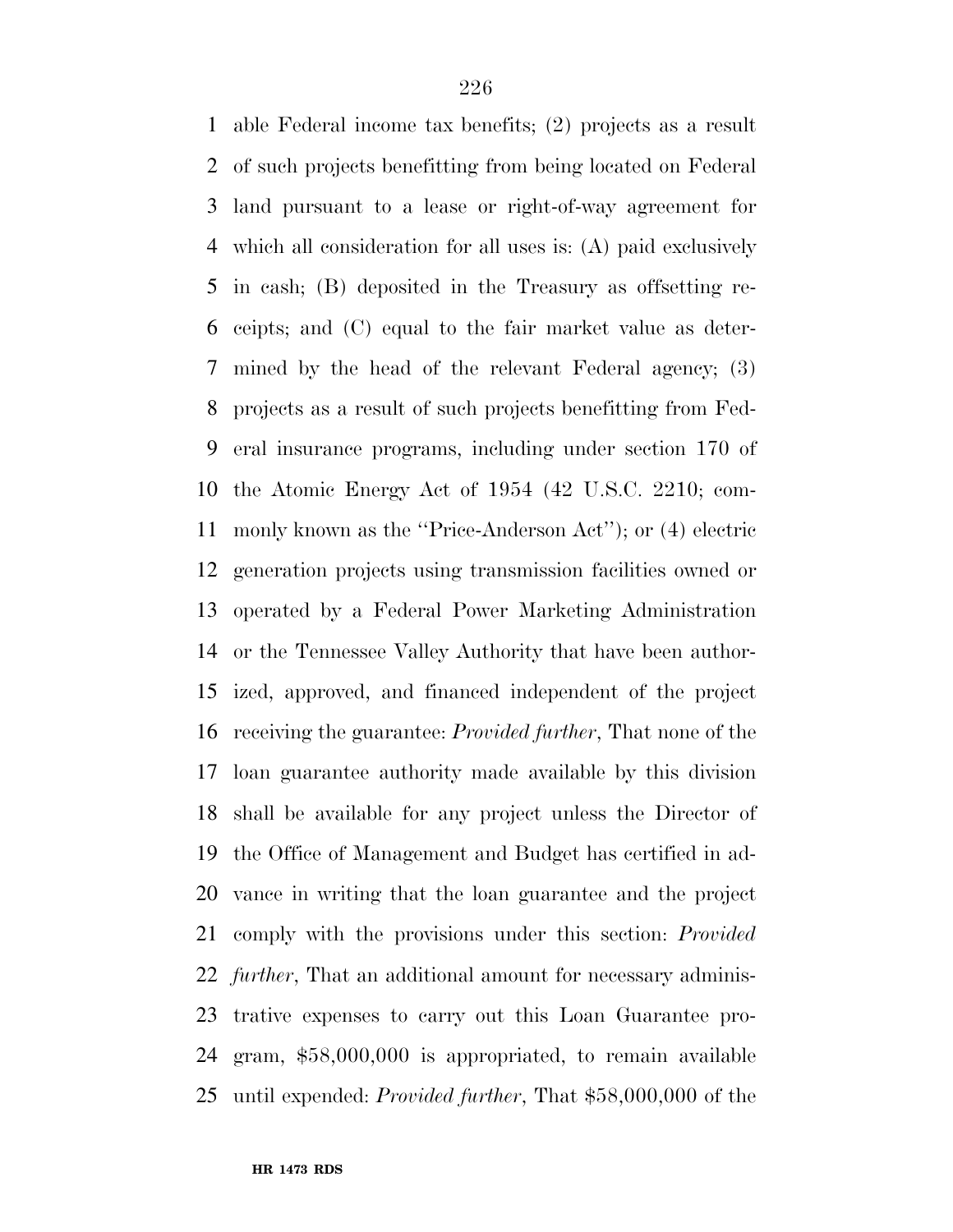fees collected pursuant to section 1702(h) of the Energy Policy Act of 2005 shall be credited as offsetting collec- tions to this account to cover administrative expenses and shall remain available until expended, so as to result in a final fiscal year 2011 appropriation from the general fund estimated at not more than \$0.

 SEC. 1426. Of the unobligated balances available for ''Corps of Engineers—Civil, Department of the Army, Mississippi River and Tributaries'', \$22,000,000 is re- scinded, to be derived by cancelling unobligated balances for the Yazoo Basin, Backwater Pump, Mississippi project.

 SEC. 1427. Notwithstanding section 1101, the level for ''Corps of Engineers—Civil, Department of the Army, Investigations'' shall be \$127,000,000.

 SEC. 1428. Notwithstanding section 1101, the level for ''Corps of Engineers—Civil, Department of the Army, Construction'' shall be \$1,793,409,000.

 SEC. 1429. Notwithstanding section 1101, the level for ''Corps of Engineers—Civil, Department of the Army, Mississippi River and Tributaries'' shall be \$264,435,000. SEC. 1430. Notwithstanding section 1101, the level for ''Corps of Engineers—Civil, Department of the Army, Operation and Maintenance'' shall be \$2,370,500,000.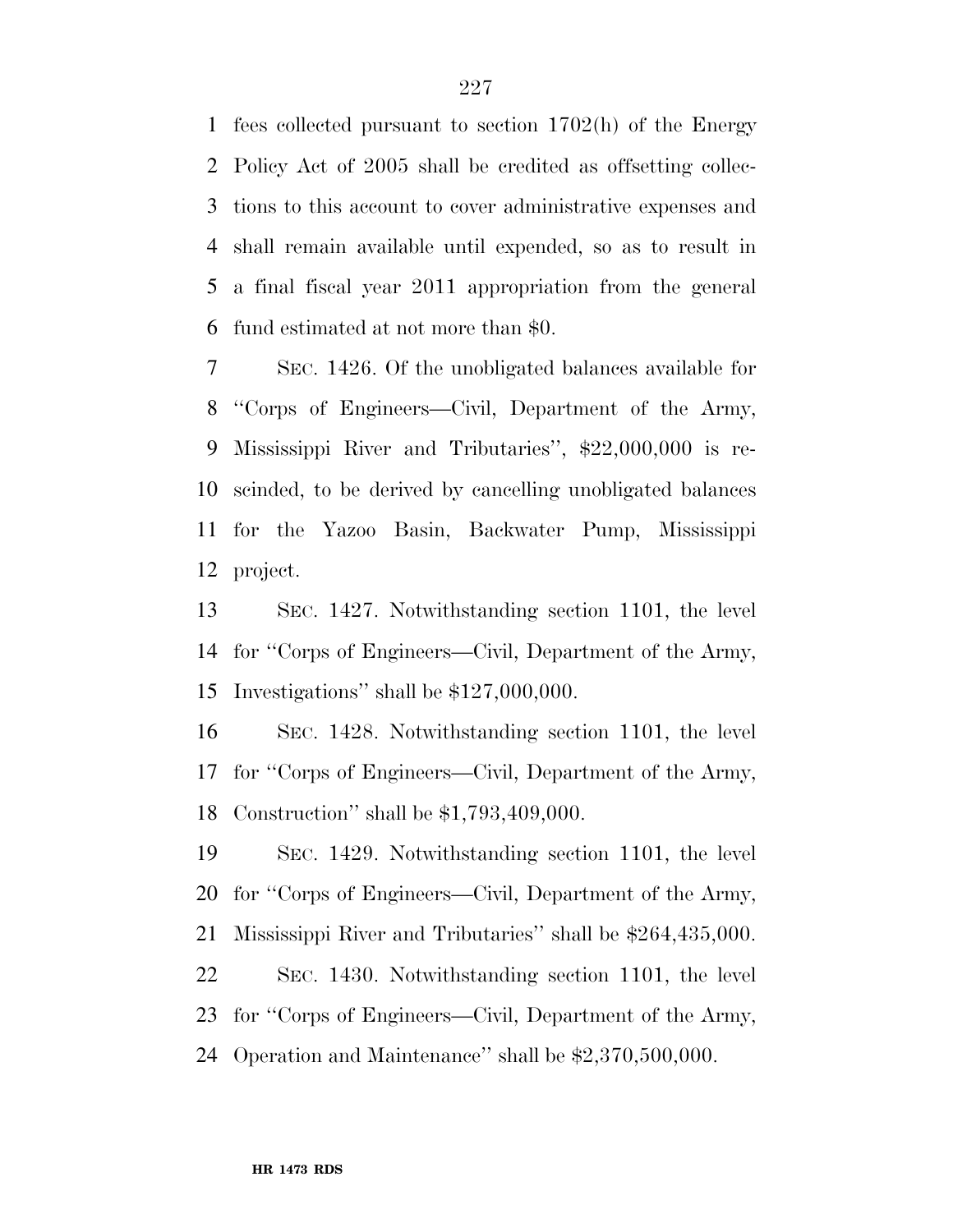SEC. 1431. Notwithstanding section 1101, the level for ''Corps of Engineers—Civil, Department of the Army, Formerly Utilized Sites Remedial Action Program'' shall be \$130,000,000.

 SEC. 1432. Notwithstanding section 1101, the level for ''Department of the Interior, Central Utah Project, Central Utah Project Completion Account'' shall be \$32,004,000.

 SEC. 1433. Notwithstanding section 1101, the level for ''Department of the Interior, Bureau of Reclamation, Water and Related Resources'' shall be \$913,500,000.

 SEC. 1434. Notwithstanding section 1101, the level for ''Department of the Interior, Bureau of Reclamation, Central Valley Project Restoration Fund'' shall be \$49,915,000.

 SEC. 1435. Notwithstanding section 1101, the level for ''Department of Energy, Energy Programs, Energy Efficiency and Renewable Energy'' shall be \$1,835,000,000.

 SEC. 1436. Notwithstanding section 1101, the level for ''Department of Energy, Energy Programs, Electricity Delivery and Energy Reliability'' shall be \$145,000,000. SEC. 1437. Notwithstanding section 1101, the level for ''Department of Energy, Energy Programs, Nuclear Energy'' shall be \$737,092,000.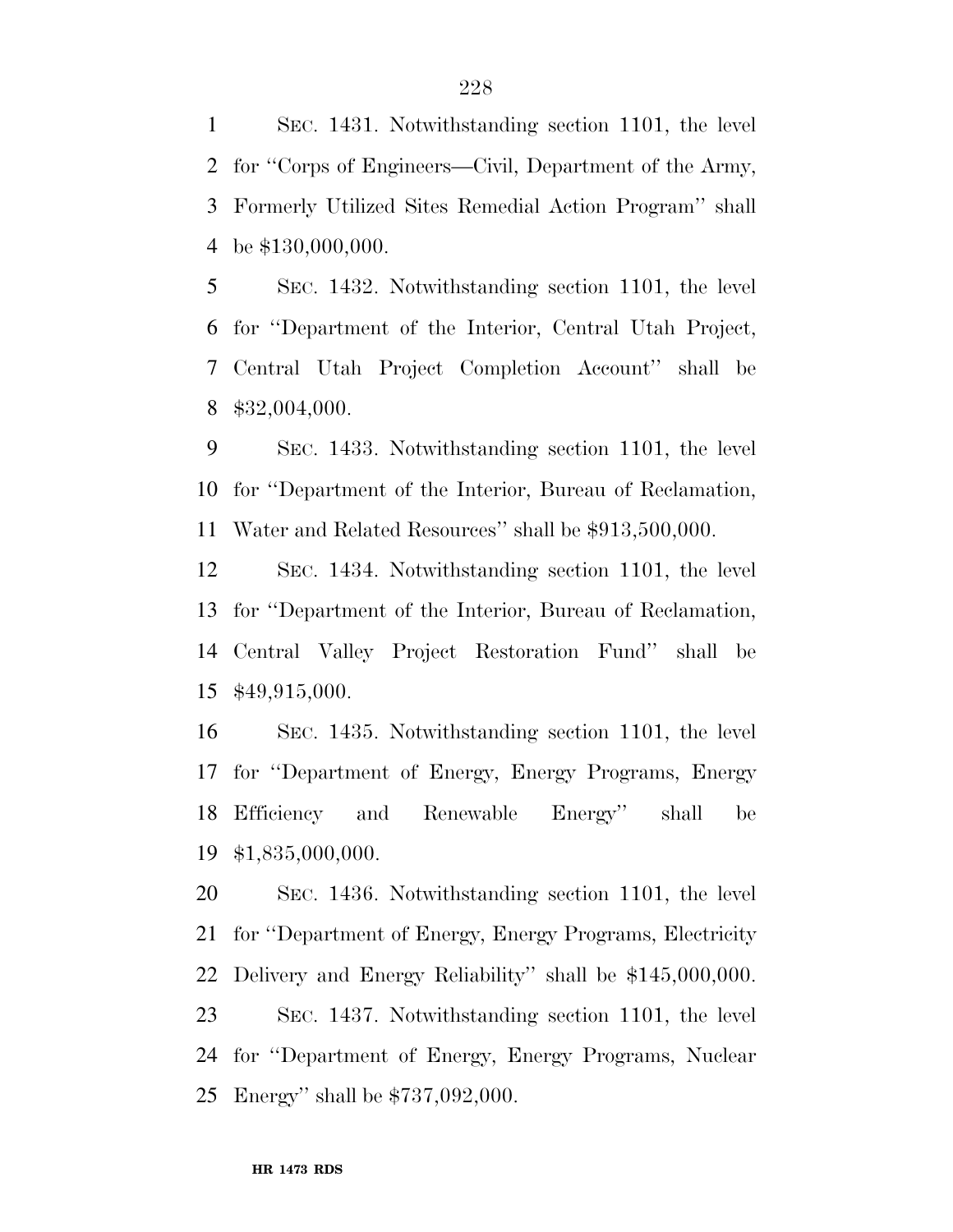SEC. 1438. Notwithstanding section 1101, the level for ''Department of Energy, Energy Programs, Fossil En- ergy Research and Development'' shall be \$586,000,000. SEC. 1439. Notwithstanding section 1101, the level for ''Department of Energy, Energy Programs, Naval Pe-troleum and Oil Shale Reserves'' shall be \$23,000,000.

 SEC. 1440. Notwithstanding section 1101, the level for ''Department of Energy, Energy Programs, Strategic Petroleum Reserve'' shall be \$209,861,000: *Provided*, That of the funds appropriated in Public Law 110–161 under this heading for new site land acquisition activities, \$14,493,000 is rescinded: *Provided further*, That of the funds appropriated in Public Law 110–329 under this heading for new site expansion activities, beyond land ac- quisition, \$31,507,000 is rescinded: *Provided further*, That of the funds appropriated in Public Law 111–85 under this heading, \$25,000,000 is rescinded.

 SEC. 1441. Notwithstanding section 1101, the level for ''Department of Energy, Energy Programs, Northeast Home Heating Oil Reserve'' shall be \$11,000,000.

 SEC. 1442. Notwithstanding section 1101, the level for ''Department of Energy, Energy Programs, Energy Information Administration'' shall be \$95,600,000.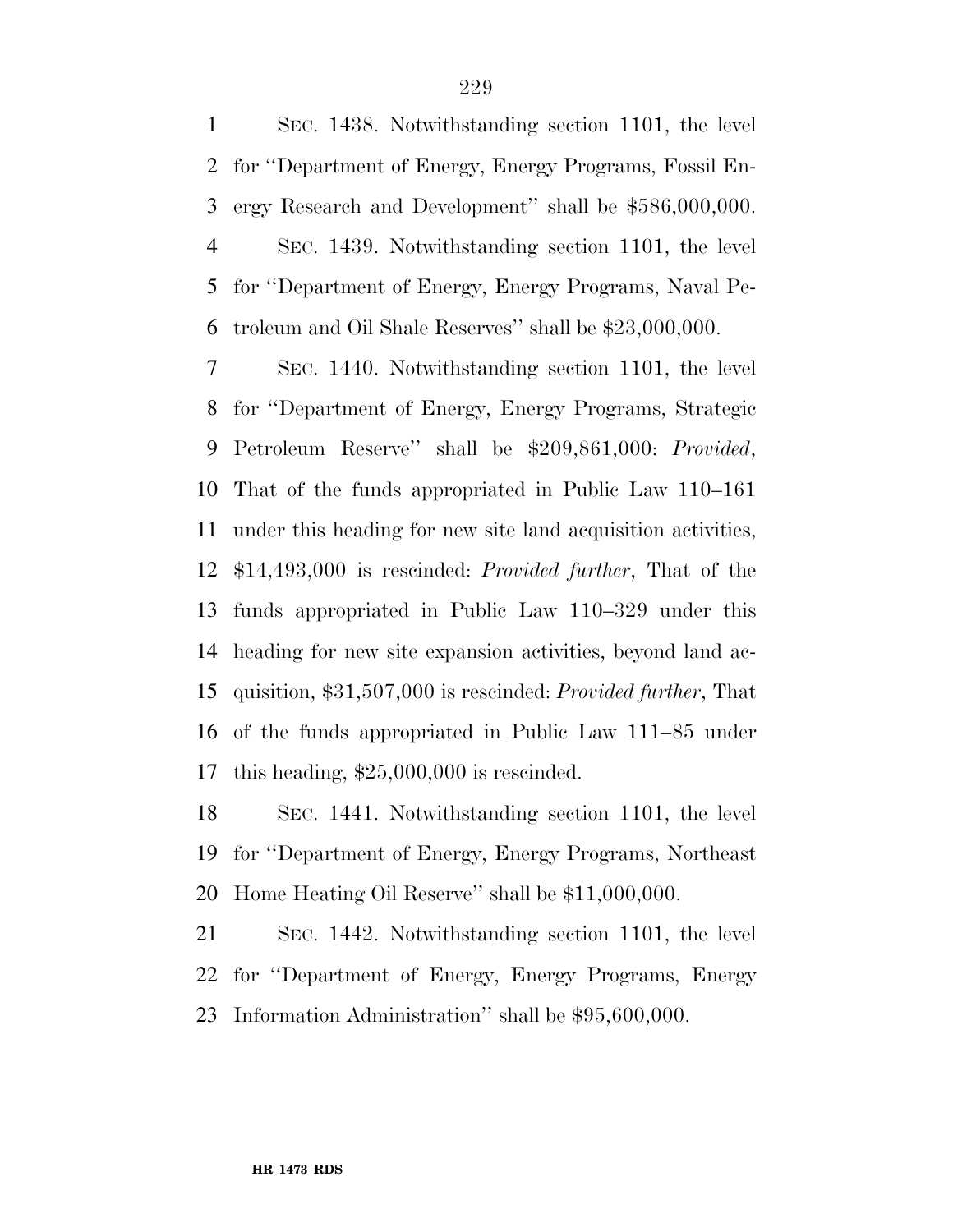SEC. 1443. Notwithstanding section 1101, the level for ''Department of Energy, Energy Programs, Non-De-fense Environmental Cleanup'' shall be \$225,200,000.

 SEC. 1444. Notwithstanding section 1101, the level for ''Department of Energy, Energy Programs, Uranium Enrichment Decontamination and Decommissioning Fund'' shall be \$509,000,000.

 SEC. 1445. Notwithstanding section 1101, the level for ''Department of Energy, Energy Programs, Science'' shall be \$4,884,000,000.

 SEC. 1446. Notwithstanding section 1101, the level for ''Department of Energy, Energy Programs, Nuclear Waste Disposal'' shall be \$0.

 SEC. 1447. Notwithstanding section 1101, the level for ''Department of Energy, Energy Programs, Depart- mental Administration'' shall be \$268,640,000: *Provided*, That miscellaneous revenues under this appropriation may be \$119,740,000 so as to result in a final fiscal year 2011 appropriation from the general fund estimated at no more than \$148,900,000.

 SEC. 1448. Notwithstanding section 1101, the level for ''Department of Energy, Energy Programs, Advanced Technology Vehicles Manufacturing Loan Program'' shall be \$9,998,000.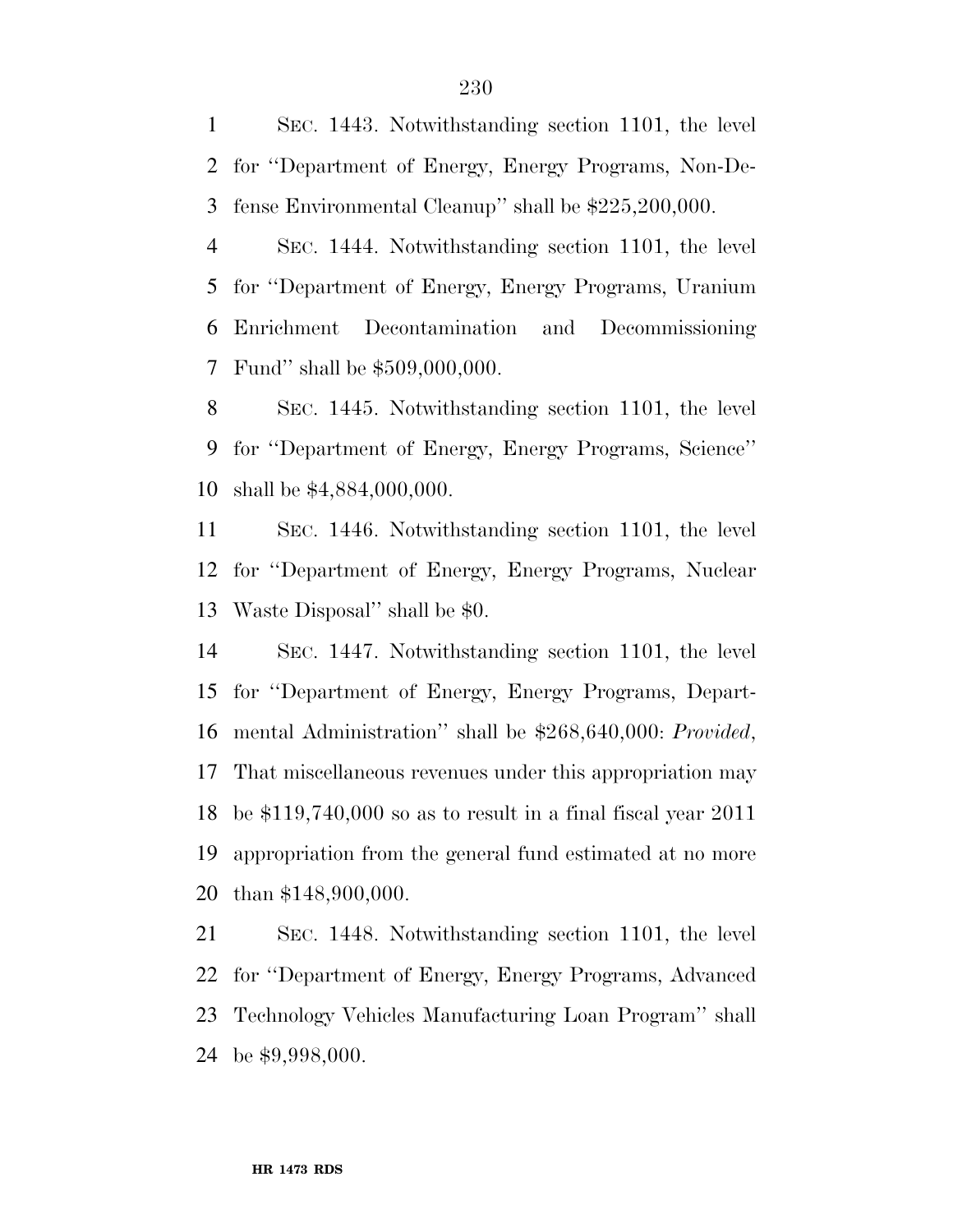SEC. 1449. Notwithstanding section 1101, the level for ''Department of Energy, Energy Programs, Office of the Inspector General'' shall be \$42,850,000.

 SEC. 1450. Notwithstanding section 1101, the level for ''Department of Energy, Atomic Energy Defense Ac- tivities, National Nuclear Security Administration, Weap-ons Activities'' shall be \$6,993,419,000.

 SEC. 1451. Notwithstanding section 1101, the level for ''Department of Energy, Atomic Energy Defense Ac- tivities, National Nuclear Security Administration, De- fense Nuclear Nonproliferation'' shall be \$2,326,000,000. SEC. 1452. Notwithstanding section 1101, the level for ''Department of Energy, Atomic Energy Defense Ac- tivities, National Nuclear Security Administration, Naval Reactors'' shall be \$967,000,000.

 SEC. 1453. Notwithstanding section 1101, the level for ''Department of Energy, Atomic Energy Defense Ac- tivities, National Nuclear Security Administration, Office of the Administrator'' shall be \$399,793,000.

 SEC. 1454. Notwithstanding section 1101, the level for ''Department of Energy, Environmental and Other Defense Activities, Defense Environmental Cleanup'' shall be \$5,016,041,000, of which \$33,700,000 shall be trans- ferred to the ''Uranium Enrichment Decontamination and Decommissioning Fund''.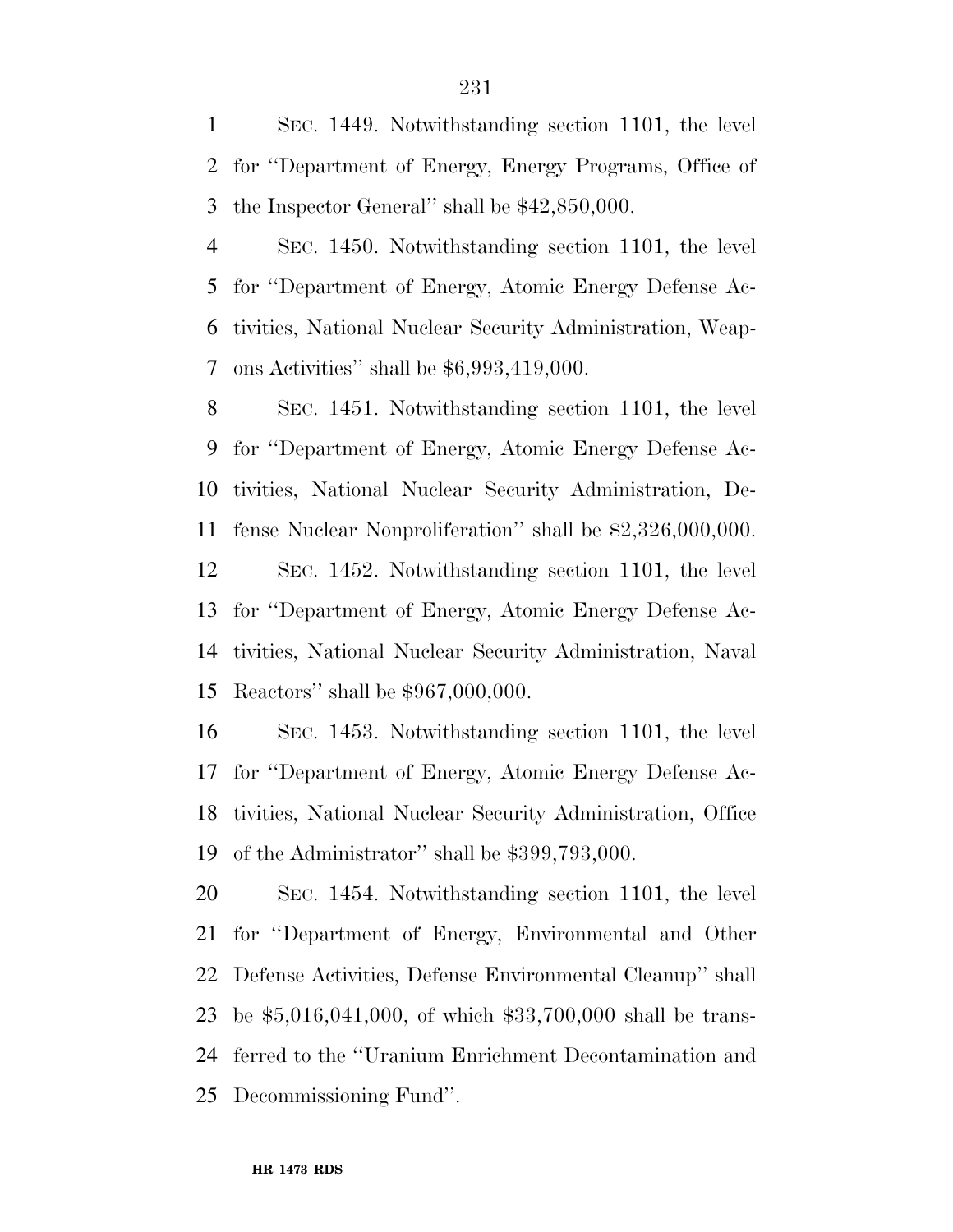SEC. 1455. Notwithstanding section 1101, the level for ''Department of Energy, Environmental and Other Defense Activities, Other Defense Activities'' shall be \$790,000,000.

 SEC. 1456. Notwithstanding section 1101, the level for ''Department of Energy, Environmental and Other Defense Activities, Defense Nuclear Waste Disposal'' shall be \$0.

 SEC. 1457. Of the unobligated balances from prior year appropriations available for ''Corps of Engineers— Civil, Department of the Army, Construction'', \$100,000,000 is rescinded, to be derived from the Con- tinuing Authorities Program: *Provided*, That of the unob- ligated balances made available for accounts under the heading ''Corps of Engineers—Civil, Department of the Army'' in Public Law 110–161 or any appropriation Act prior to such Act, \$76,000,000 is rescinded (in addition to funds rescinded in the previous proviso).

 SEC. 1458. Of the unobligated balances from prior year appropriations available for ''Department of Energy, Energy Programs, Energy Efficiency and Renewable En-ergy'', \$30,000,000 is rescinded.

 SEC. 1459. Of the unobligated balances from prior year appropriations available for ''Department of Energy,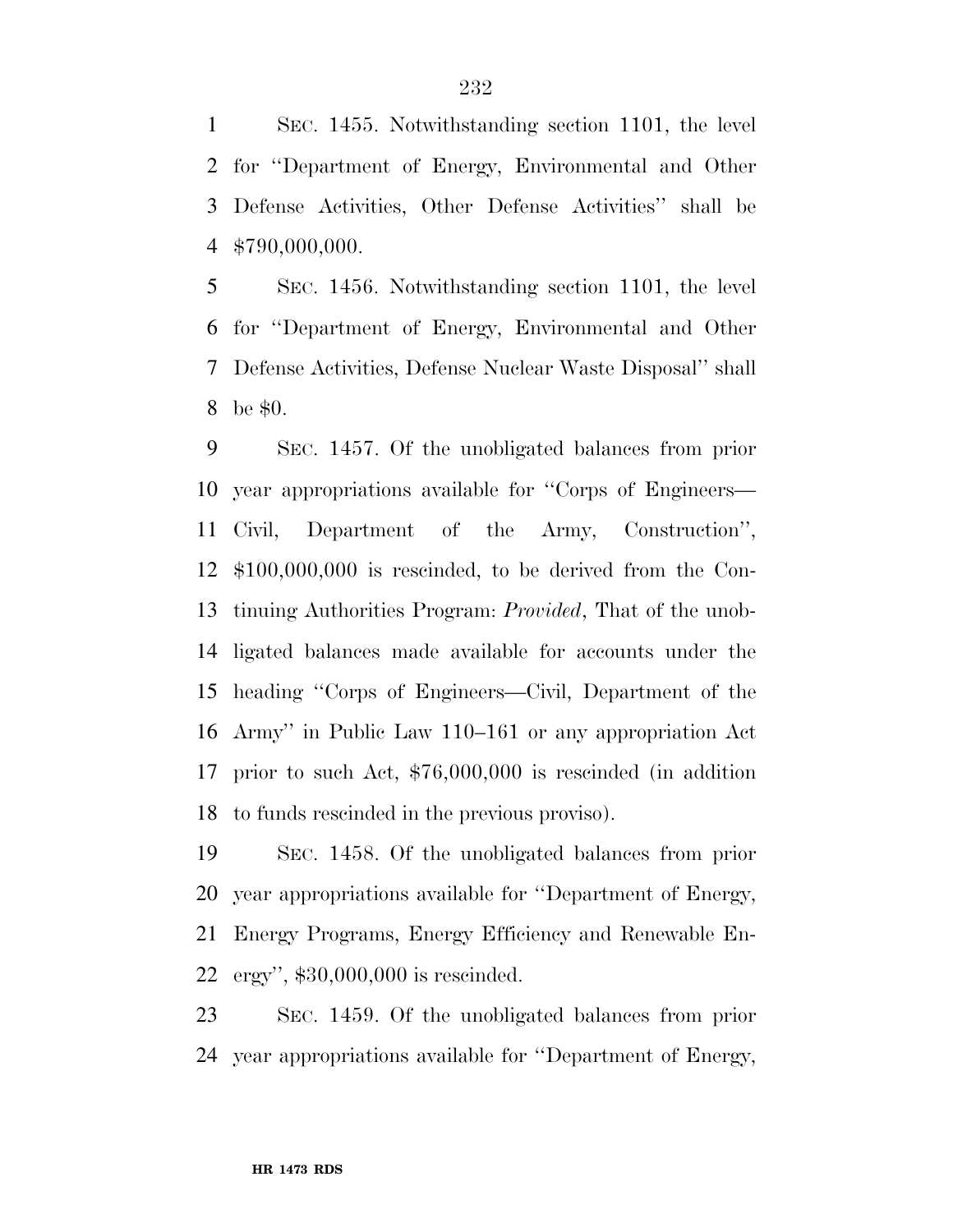Energy Programs, Electricity Delivery and Energy Reli-ability'', \$3,700,000 is rescinded.

 SEC. 1460. Of the unobligated balances from prior year appropriations available for ''Department of Energy, Energy Programs, Nuclear Energy'', \$6,300,000 is re-scinded.

 SEC. 1461. Of the unobligated balances from prior year appropriations available for ''Department of Energy, Energy Programs, Fossil Energy Research and Develop-ment'', \$140,000,000 is rescinded.

 SEC. 1462. Of the unobligated balances from prior year appropriations available for ''Department of Energy, Energy Programs, Naval Petroleum and Oil Shale Re-serves'', \$2,100,000 is rescinded.

 SEC. 1463. Of the unobligated balances from prior year appropriations available for ''Department of Energy, Energy Programs, Clean Coal Technology'', \$16,500,000 is rescinded.

 SEC. 1464. Of the unobligated balances from prior year appropriations available for ''Department of Energy, Energy Programs, Strategic Petroleum Reserve'', \$15,300,000 is rescinded in addition to funds rescinded elsewhere in this division.

 SEC. 1465. Of the unobligated balances from prior year appropriations available for ''Department of Energy,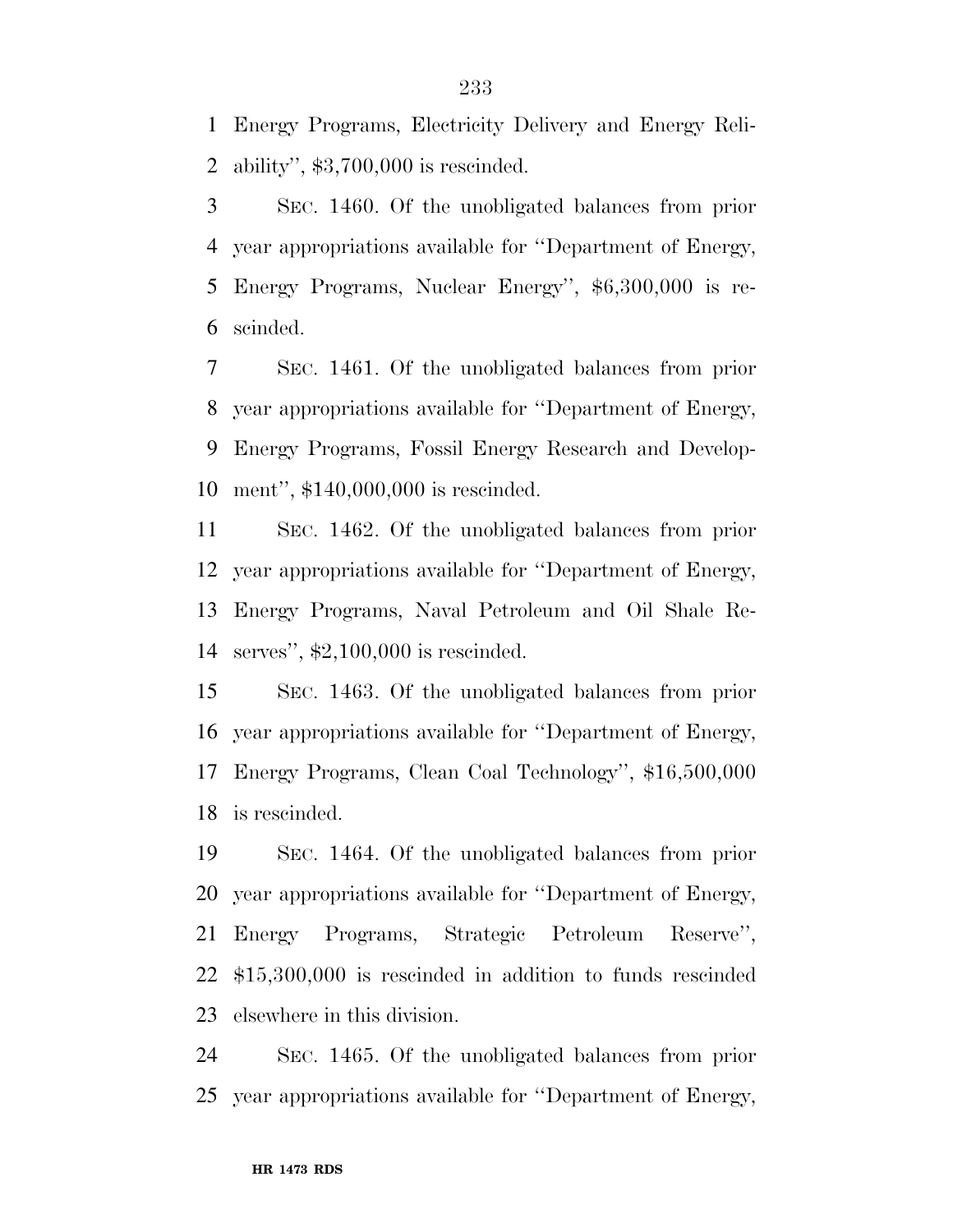Energy Programs, Energy Information Administration'', \$400,000 is rescinded.

 SEC. 1466. Of the unobligated balances from prior year appropriations available for ''Department of Energy, Energy Programs, Non-Defense Environmental Cleanup'', \$900,000 is rescinded.

 SEC. 1467. Of the unobligated balances from prior year appropriations available for ''Department of Energy, Energy Programs, Uranium Enrichment Decontamination and Decommissioning Fund'', \$9,900,000 is rescinded.

 SEC. 1468. Of the unobligated balances from prior year appropriations available for ''Department of Energy, Energy Programs, Science'', \$15,000,000 is rescinded.

 SEC. 1469. Of the unobligated balances from prior year appropriations available for ''Department of Energy, Energy Programs, Nuclear Waste Disposal'', \$2,800,000 is rescinded.

 SEC. 1470. Of the unobligated balances from prior year appropriations available for ''Department of Energy, Energy Programs, Departmental Administration'', \$81,900,000 is rescinded.

 SEC. 1471. Of the unobligated balances from prior year appropriations available for ''Department of Energy, Atomic Energy Defense Activities, National Nuclear Secu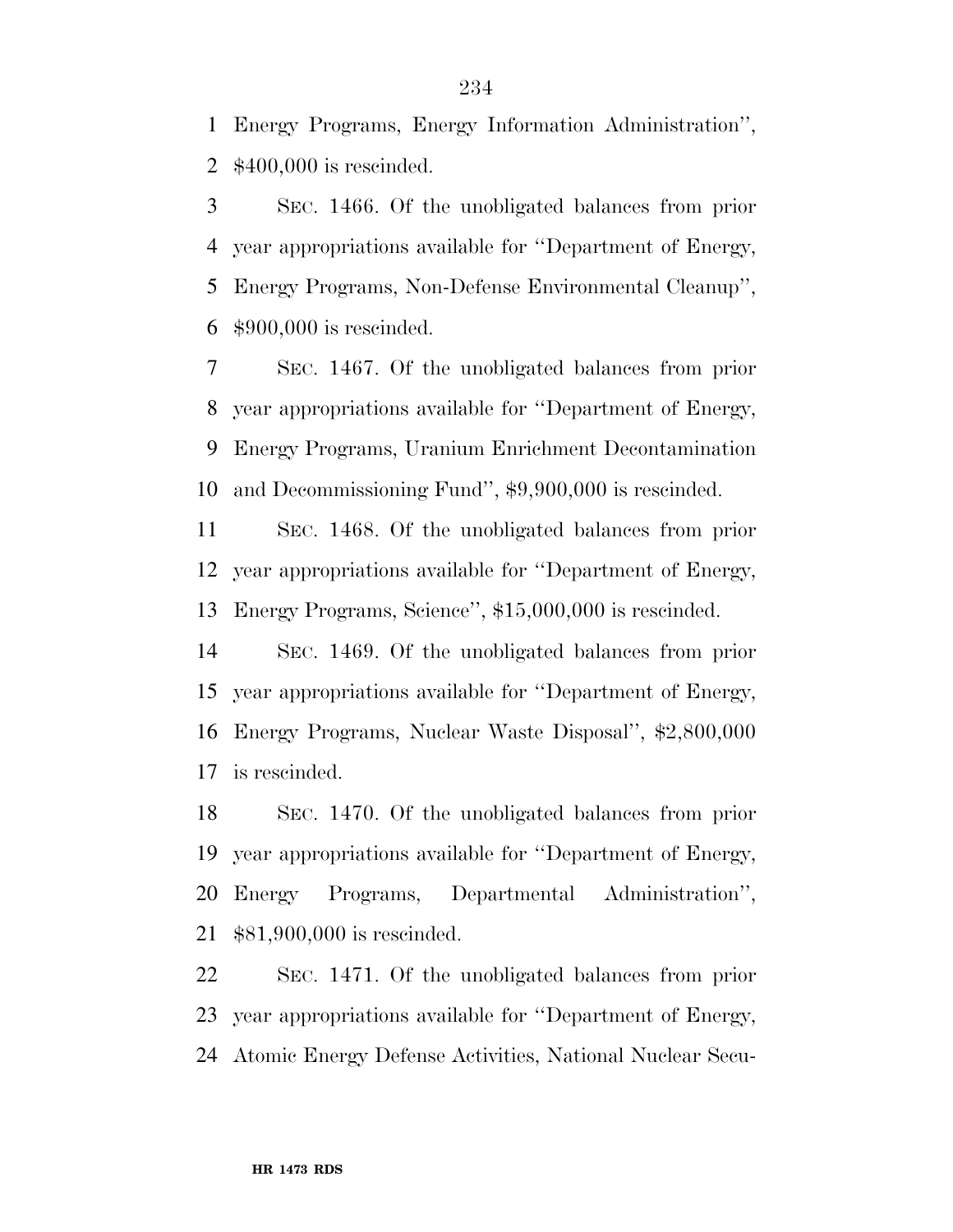rity Administration, Weapons Activities'', \$50,000,000 is rescinded.

 SEC. 1472. Of the unobligated balances from prior year appropriations available for ''Department of Energy, Atomic Energy Defense Activities, National Nuclear Secu- rity Administration, Defense Nuclear Nonproliferation'', \$45,000,000 is rescinded.

 SEC. 1473. Of the unobligated balances from prior year appropriations available for ''Department of Energy, Atomic Energy Defense Activities, National Nuclear Secu- rity Administration, Naval Reactors'', \$1,000,000 is re-scinded.

 SEC. 1474. Of the unobligated balances from prior year appropriations available for ''Department of Energy, Atomic Energy Defense Activities, National Nuclear Secu- rity Administration, Office of the Administrator'', \$5,700,000 is rescinded.

 SEC. 1475. Of the unobligated balances from prior year appropriations available for ''Department of Energy, Environmental and Other Defense Activities, Defense En-vironmental Cleanup'', \$11,900,000 is rescinded.

 SEC. 1476. Of the unobligated balances from prior year appropriations available for ''Department of Energy, Environmental and Other Defense Activities, Other De-fense Activities'', \$3,400,000 is rescinded.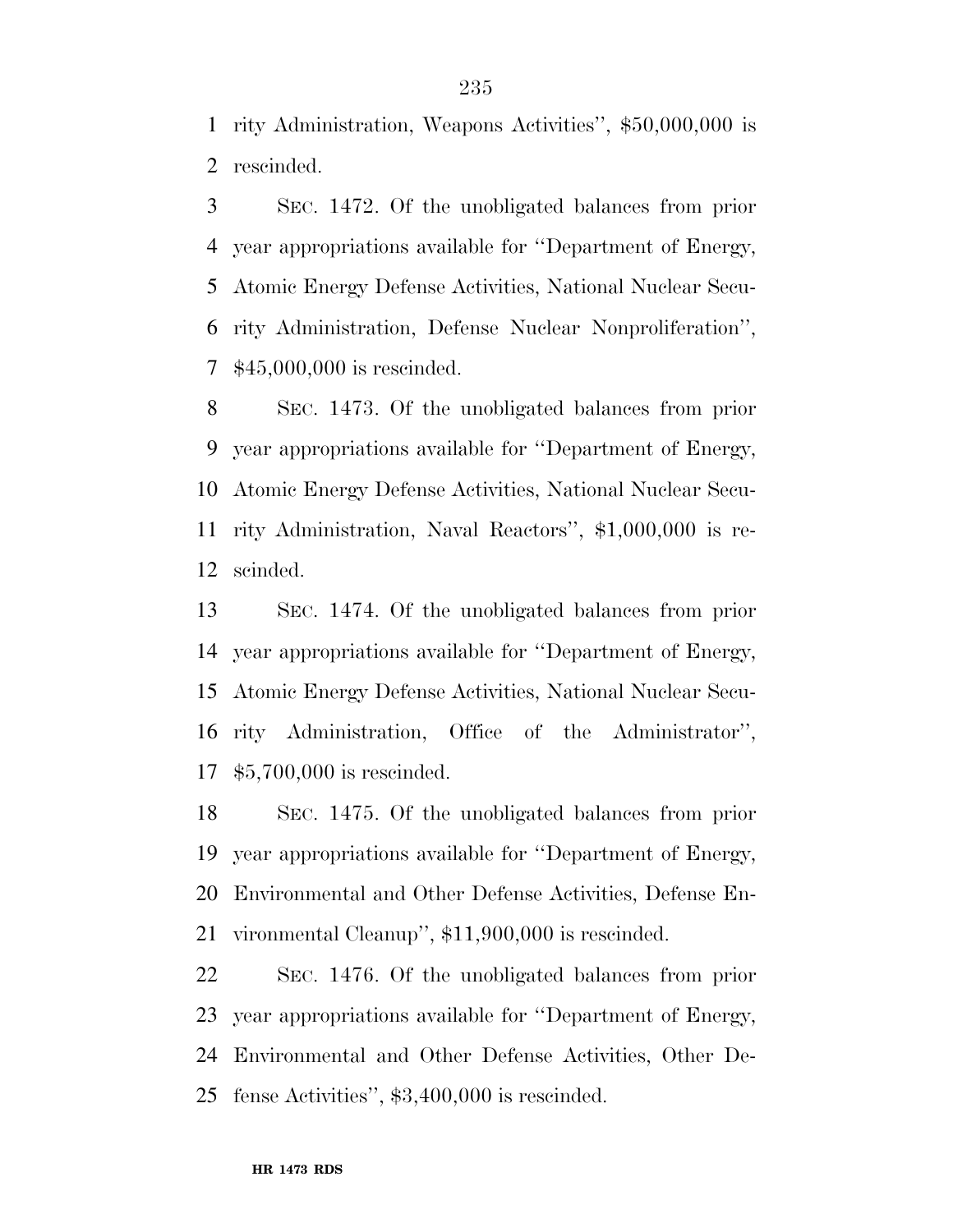SEC. 1477. Of the unobligated balances from prior year appropriations available for ''Independent Agencies, Denali Commission'', \$15,000,000 is rescinded.

 SEC. 1478. Within 30 days of enactment of this divi- sion, the Department of Energy; Corps of Engineers, Civil; Nuclear Regulatory Commission; and Bureau of Reclamation shall submit to the Committees on Appro- priations of the House of Representatives and the Senate a spending, expenditure, or operating plan for fiscal year 2011 at a level of detail below the account level.

 SEC. 1479. No rescission made in this title shall apply to any amount previously designated by the Con- gress as an emergency requirement pursuant to a concur- rent resolution on the budget or the Balanced Budget and Emergency Deficit Control Act of 1985.

 SEC. 1480. None of the funds made available by this division or prior appropriation Acts (other than Public Law 111–5) for Energy and Water Development may be used to pay the costs of employment (such as pay and benefits), or termination (such as severance pay), of any employee or contractor of the Department of Energy who is appointed, employed, or retained under the authority of, or using funds provided by, Public Law 111–5, or whose functions or operations (including programmatic re-sponsibilities) are substantially or entirely funded under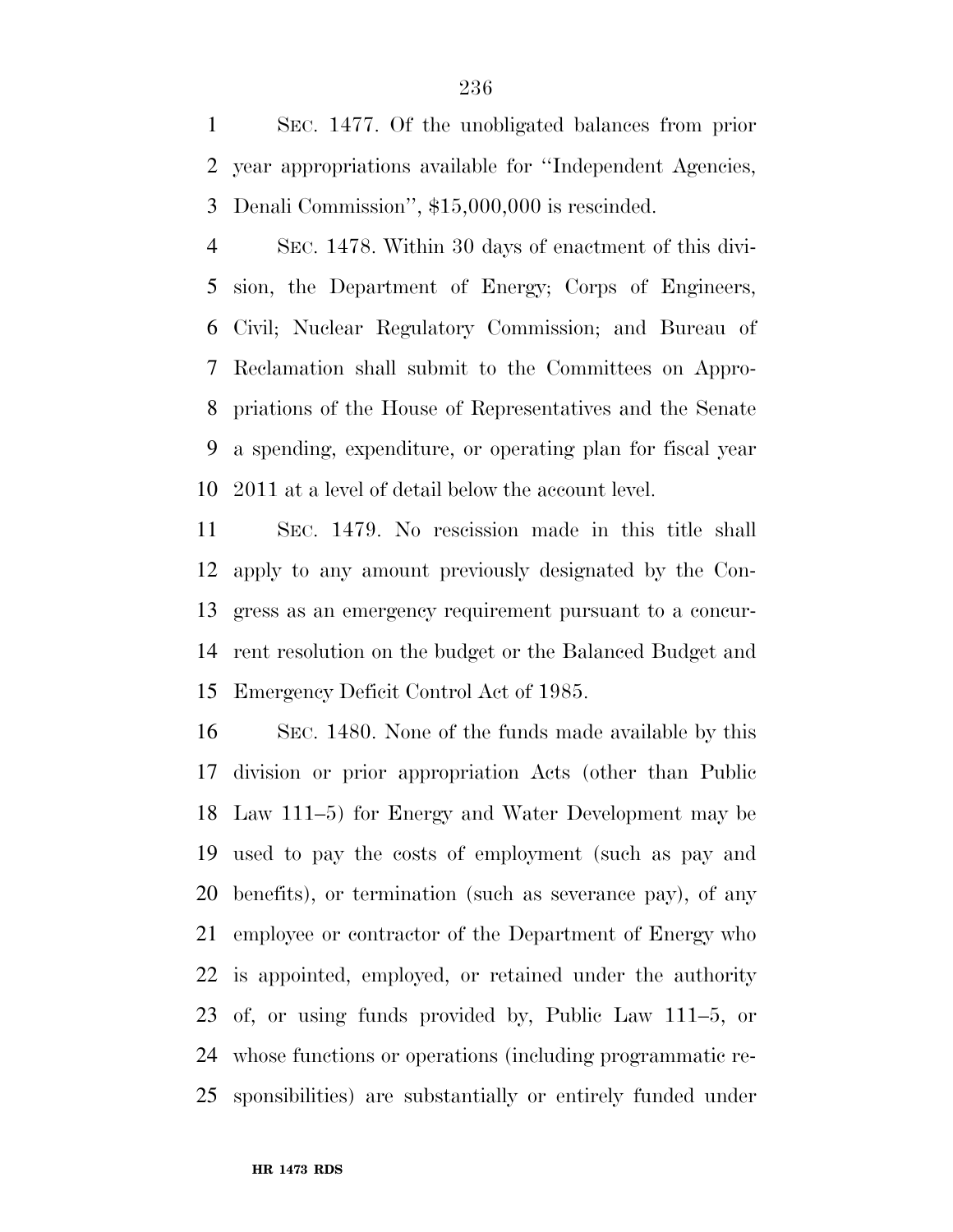Public Law 111–5: *Provided*, That this section shall not apply to any employee or contractor of the Department of Energy whose functions or operations are primarily or wholly to provide oversight for funds provided by Public Law 111–5.

 SEC. 1481. None of the funds made available by this division may be used for the study of the Missouri River Projects authorized in section 108 of the Energy and Water Development and Related Agencies Appropriations Act, 2009 (division C of Public Law 111–8).

 SEC. 1482. Notwithstanding section 1101, the levels made available by this division for the following accounts of the Department of Energy are reduced by the following amounts, to reflect savings resulting from the contractor pay freeze instituted by the Department: ''Energy Pro- grams, Energy Efficiency and Renewable Energy'', \$5,700,000; ''Energy Programs, Nuclear Energy'', \$3,500,000; ''Energy Programs, Fossil Energy Research and Development'', \$300,000; ''Energy Programs, Non- Defense Environmental Cleanup'', \$400,000; ''Energy Programs, Uranium Enrichment Decontamination and Decommissioning Fund'', \$1,000,000; ''Energy Programs, Science'', \$16,600,000; ''Energy Programs, Departmental Administration'', \$18,000,000; ''Environmental and Other Defense Activities, Defense Environmental Cleanup'',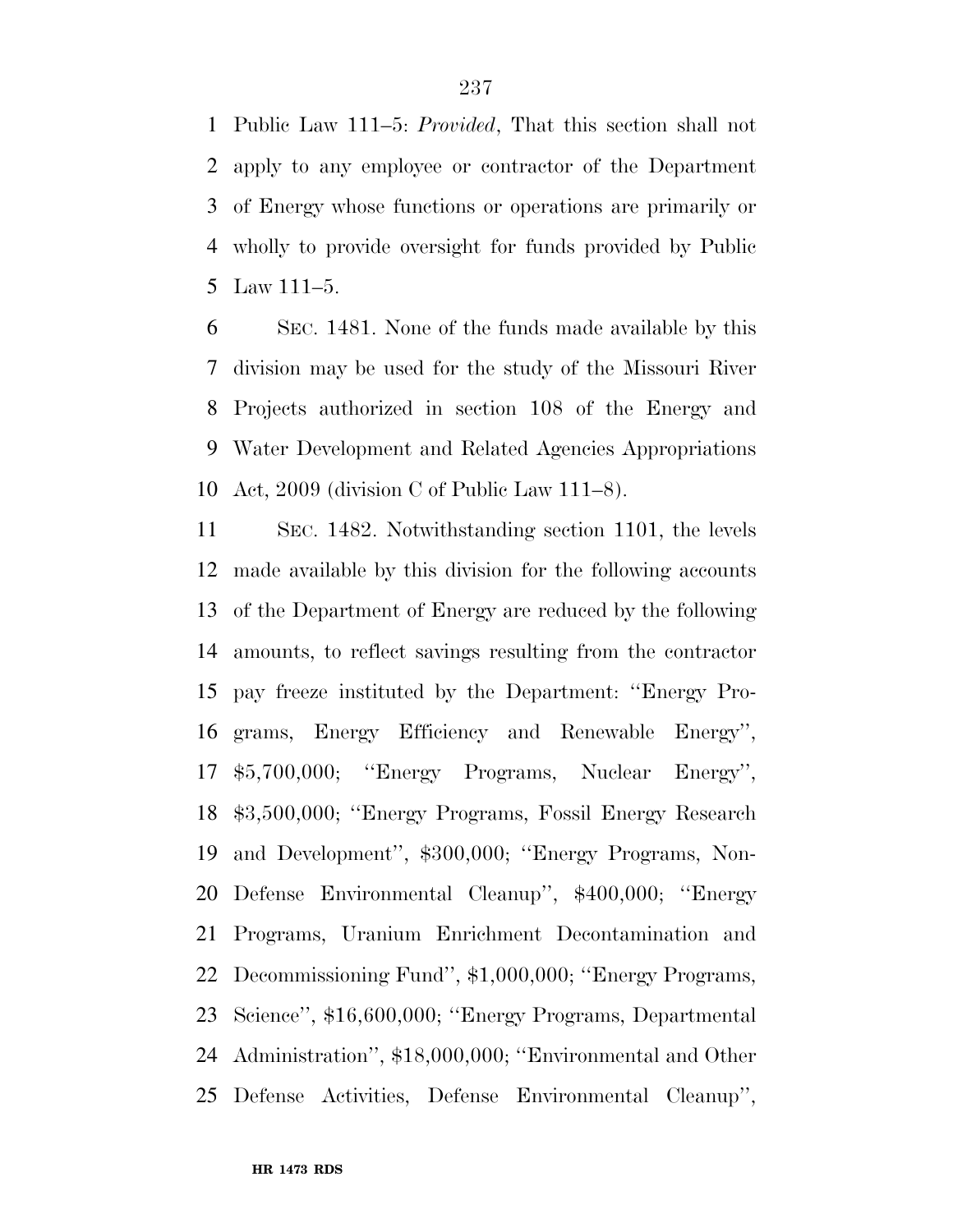\$14,400,000; ''Atomic Energy Defense Activities, Na- tional Nuclear Security Administration, Weapons Activi- ties'', \$33,100,000; ''Atomic Energy Defense Activities, National Nuclear Security Administration, Defense Nu- clear Nonproliferation'', \$2,700,000; and ''Atomic Energy Defense Activities, National Nuclear Security Administra-tion, Naval Reactors'', \$4,900,000.

## TITLE V—FINANCIAL SERVICES AND GENERAL GOVERNMENT

 SEC. 1501. Notwithstanding section 1101, the level for ''Department of the Treasury, Departmental Offices, Salaries and Expenses'' shall be \$307,002,000, of which \$100,000,000 shall be for terrorism and financial intel- ligence activities; and the requirement under this heading to transfer funds to the National Academy of Sciences for a carbon audit of the tax code and the funding designa- tions related to executive direction program activities, eco- nomic policies and program activities, financial policies and program activities, Treasury-wide management poli- cies and program activities, and administration program activities shall not apply to funds appropriated by this di- vision; and funding under this heading is available for international representation commitments of the Sec-retary, and for contribution to the Global Forum on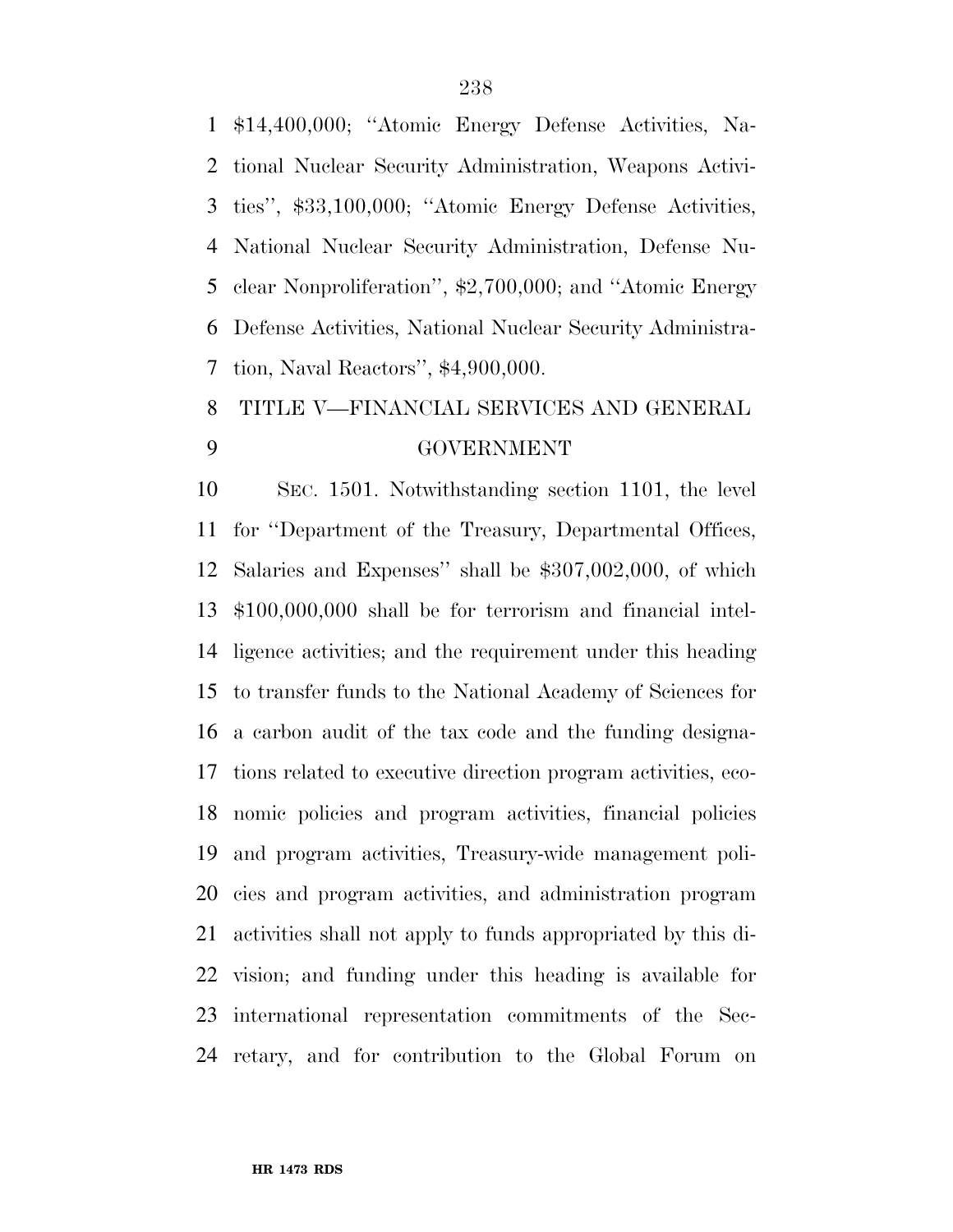Transparency and Exchange of Information for Tax Pur-poses.

 SEC. 1502. Notwithstanding section 1101, the level for ''Department of the Treasury, Departmental Offices, Department-wide Systems and Capital Investments Pro- grams'' shall be \$4,000,000, and the first proviso under such heading shall not apply to funds appropriated by this division.

 SEC. 1503. Notwithstanding section 1101, the level for ''Department of the Treasury, Departmental Offices, Special Inspector General for the Troubled Asset Relief Program, Salaries and Expenses'' shall be \$36,300,000. SEC. 1504. Of the unobligated balances available for ''Department of the Treasury, Treasury Forfeiture Fund'', \$400,000,000 are rescinded.

 SEC. 1505. Notwithstanding section 1101, the level for ''Department of the Treasury, Financial Management Service, Salaries and Expenses'' shall be \$233,253,000. SEC. 1506. Notwithstanding section 1101, the level for ''Department of the Treasury, Alcohol and Tobacco Tax and Trade Bureau, Salaries and Expenses'' shall be \$101,000,000, and the first proviso under such heading shall not apply to funds appropriated by this division.

 SEC. 1507. Notwithstanding section 1101, the level for ''Department of the Treasury, Bureau of the Public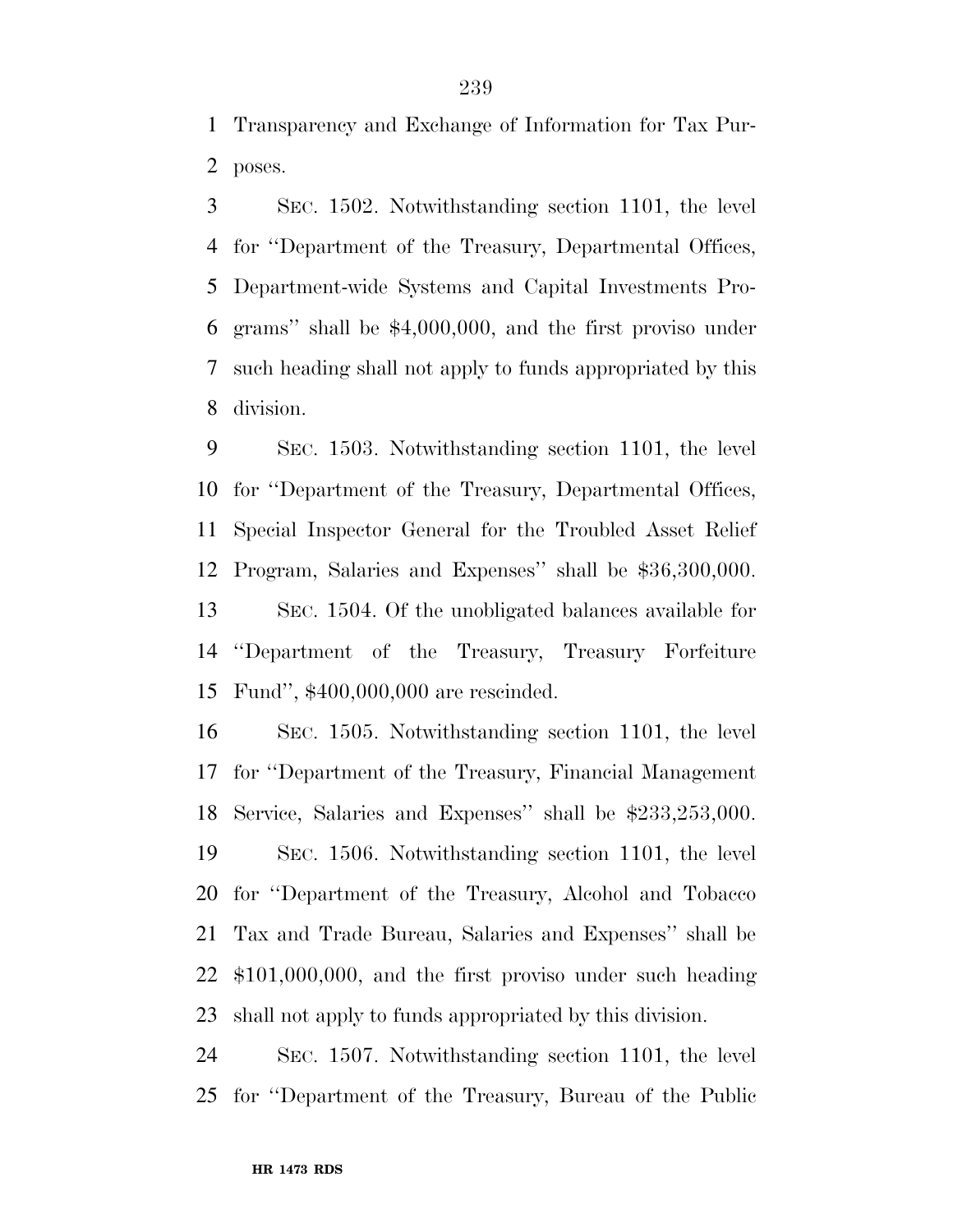Debt, Administering the Public Debt'' shall be \$184,985,000.

 SEC. 1508. Notwithstanding section 1101, the level for ''Department of the Treasury, Community Develop- ment Financial Institutions Fund Program Account'' shall be \$227,000,000 for financial assistance, technical assist- ance, training outreach programs, and administrative ex- penses, of which \$22,000,000 shall be for the Bank Enter- prise Award program; and under such heading the require- ment to transfer funds to the Capital Magnet Fund and the funding designations for pilot project grants and ad- ministration shall not apply to funds appropriated by this division.

 SEC. 1509. Notwithstanding section 1101, the fund- ing designations for tax enforcement under the heading ''Department of the Treasury, Internal Revenue Service, Operations Support'' shall not apply to funds appropriated by this division.

 SEC. 1510. Notwithstanding section 1101, section 105 of division C of Public Law 111–117 shall not apply to funds appropriated by this division.

 SEC. 1511. Notwithstanding section 1101, the level for ''Executive Office of the President and Funds Appro- priated to the President, The White House, Salaries and Expenses'' shall be \$58,552,000.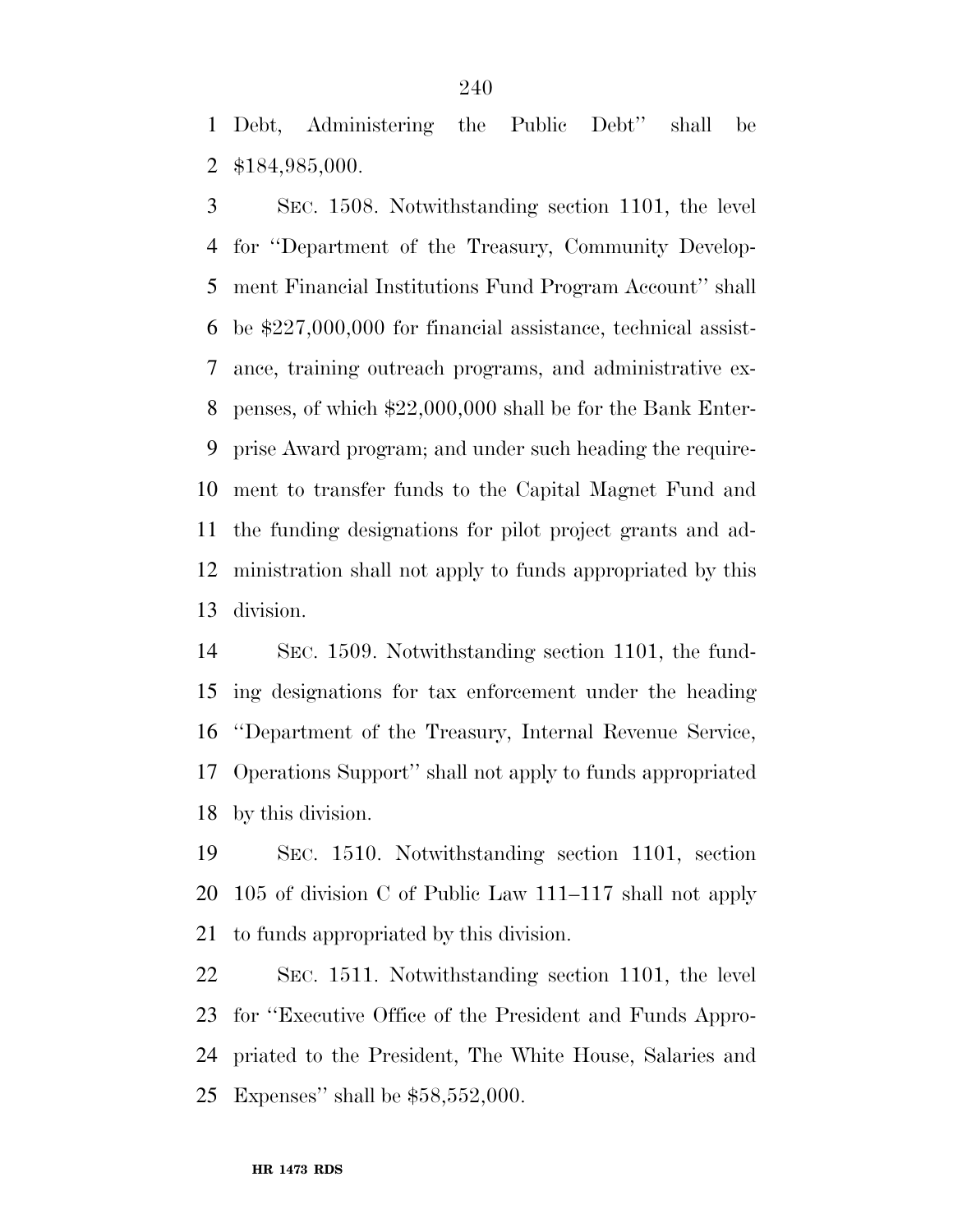SEC. 1512. Notwithstanding section 1101, the level for ''Executive Office of the President and Funds Appro- priated to the President, Executive Residence at the White House, Operating Expenses'' shall be \$13,700,000.

 SEC. 1513. Notwithstanding section 1101, the level for ''Executive Office of the President and Funds Appro- priated to the President, White House Repair and Res-toration'' shall be \$2,005,000.

 SEC. 1514. Notwithstanding section 1101, the level for ''Executive Office of the President and Funds Appro- priated to the President, National Security Council, Sala-ries and Expenses'' shall be \$13,074,000.

 SEC. 1515. The amounts included under the heading ''Executive Office of the President and Funds Appro- priated to the President, Office of Administration, Sala- ries and Expenses'' in division C of Public Law 111–117 shall be applied to funds appropriated by this division by substituting ''\$12,777,000'' for ''\$16,768,000''.

 SEC. 1516. Notwithstanding section 1101, the level for ''Executive Office of the President and Funds Appro- priated to the President, Office of Management and Budg-et, Salaries and Expenses'' shall be \$91,934,000.

 SEC. 1517. Notwithstanding section 1101, the level for ''Executive Office of the President and Funds Appro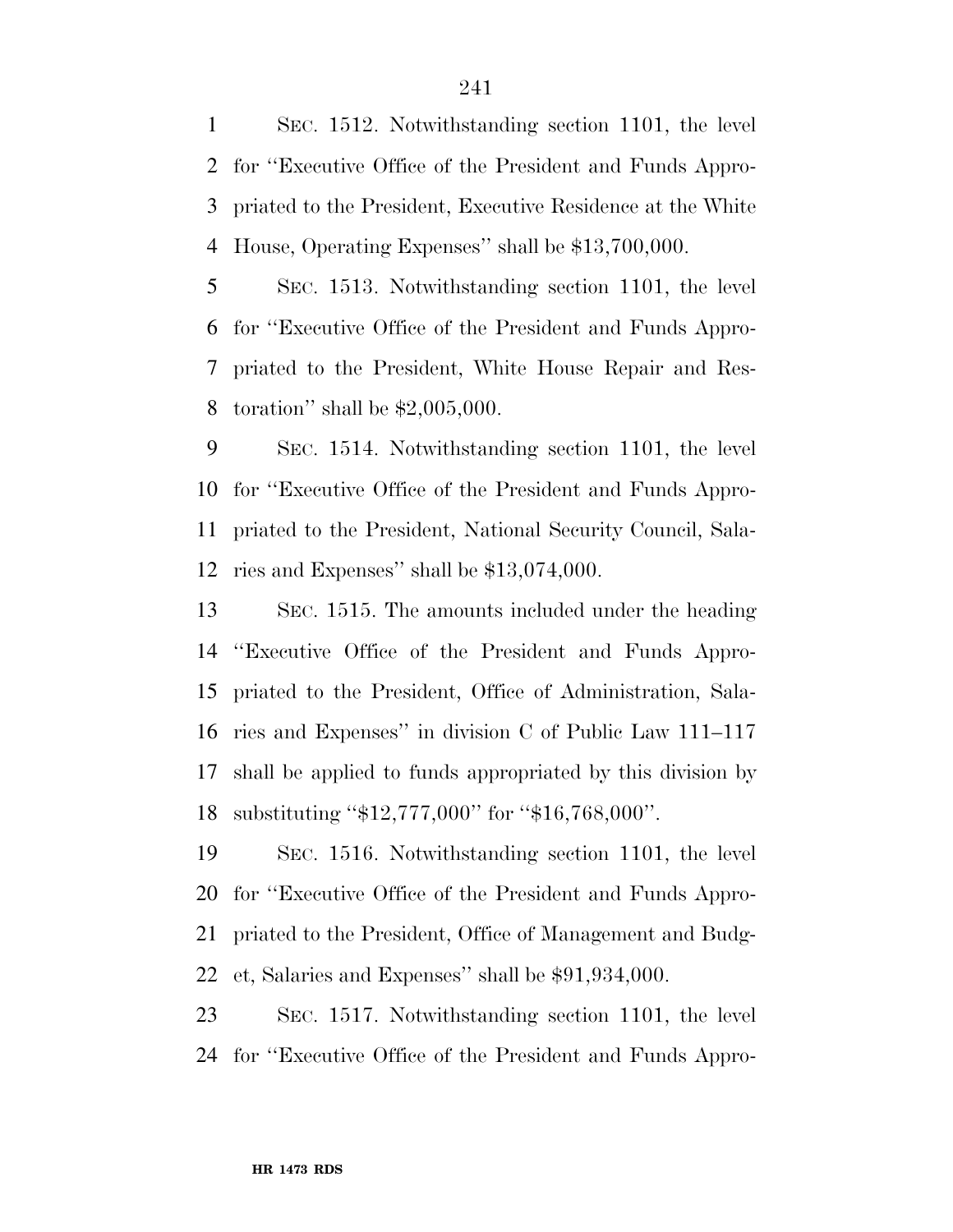priated to the President, Office of National Drug Control Policy, Salaries and Expenses'' shall be \$27,138,000.

 SEC. 1518. Notwithstanding section 1101, the level for ''Executive Office of the President and Funds Appro- priated to the President, Office of National Drug Control Policy, Counterdrug Technology Assessment Center'' shall be \$0.

 SEC. 1519. Notwithstanding section 1101, the level for ''Executive Office of the President and Funds Appro- priated to the President, Office of National Drug Control Policy, Other Federal Drug Control Programs'' shall be \$140,900,000, of which \$9,000,000 shall be for anti- doping activities; of which \$35,000,000 shall be for a na- tional media campaign; and the amounts included under such heading shall be applied to funds appropriated by this division by substituting ''\$0'' for ''\$10,000,000'', ''\$1,000,000'', ''\$1,250,000'', and ''\$250,000''.

 SEC. 1520. Notwithstanding section 1101, the level for ''Executive Office of the President and Funds Appro- priated to the President, Partnership Fund for Program Integrity Innovation'' shall be \$0.

 SEC. 1521. Of the unobligated balances available for ''Executive Office of the President and Funds Appro- priated to the President, Partnership Fund for Program Integrity Innovation'', \$5,000,000 are rescinded.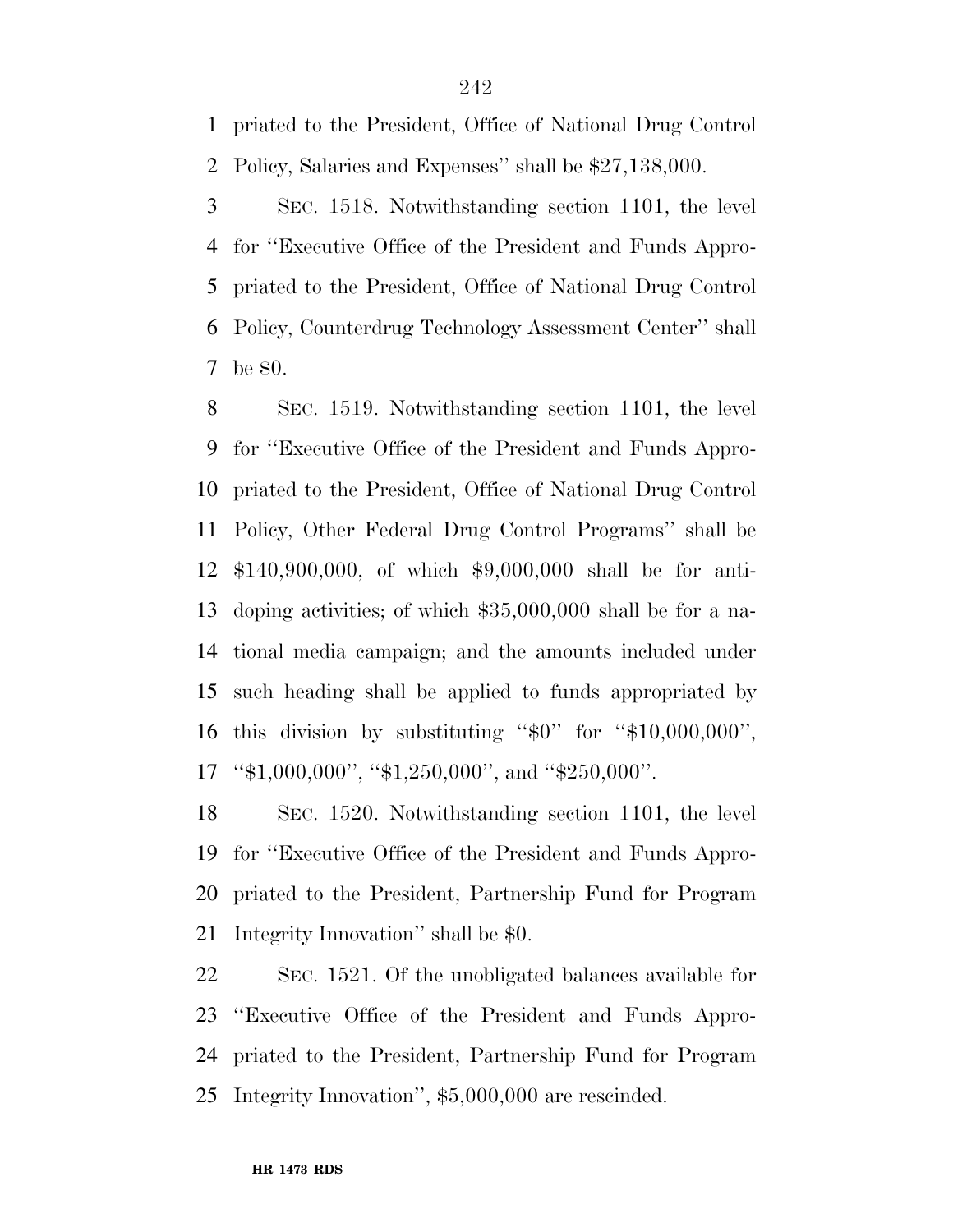SEC. 1522. Notwithstanding section 1101, the level for ''Executive Office of the President and Funds Appro- priated to the President, Special Assistance to the Presi-dent, Salaries and Expenses'' shall be \$4,558,000.

 SEC. 1523. Notwithstanding section 1101, the level for ''Executive Office of the President and Funds Appro- priated to the President, Official Residence of the Vice President, Operating Expenses'' shall be \$327,000.

 SEC. 1524. Notwithstanding section 1101, the level for ''The Judiciary, Supreme Court of the United States, Care of the Building and Grounds'' shall be \$8,175,000. SEC. 1525. Notwithstanding section 1101, the level for ''The Judiciary, Courts of Appeals, District Courts, and Other Judicial Services, Salaries and Expenses'' shall be \$5,013,583,000.

 SEC. 1526. The amount included in the second para- graph under the heading ''The Judiciary, Courts of Ap- peals, District Courts, and Other Judicial Services, Sala- ries and Expenses'' in division C of Public Law 111–117 shall be applied to funds appropriated by this division by substituting ''\$4,785,000'' for ''\$5,428,000''.

 SEC. 1527. Notwithstanding section 1101, the level for ''The Judiciary, Courts of Appeals, District Courts, and Other Judicial Services, Defender Services'' shall be \$1,027,748,000.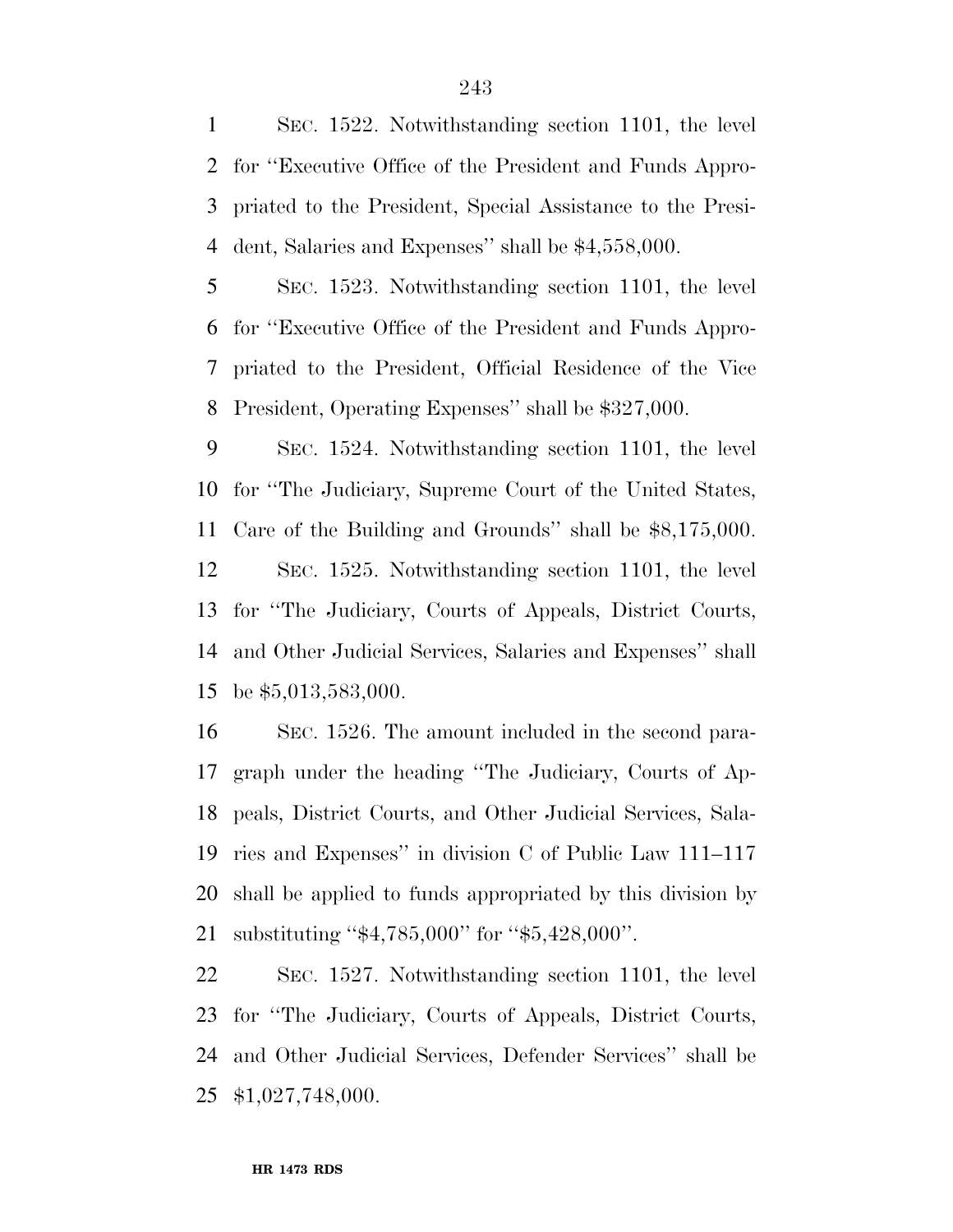SEC. 1528. Notwithstanding section 1101, the level for ''The Judiciary, Courts of Appeals, District Courts, and Other Judicial Services, Fees of Jurors and Commis-sioners'' shall be \$52,410,000.

 SEC. 1529. Notwithstanding section 1101, the level for ''The Judiciary, Courts of Appeals, District Courts, and Other Judicial Services, Court Security'' shall be \$467,607,000.

 SEC. 1530. Section 203(c) of the Judicial Improve- ments Act of 1990 (Public Law 101–650; 28 U.S.C. 133 note) is amended—

 (1) in the third sentence (relating to the Dis- trict of Kansas) by striking ''19 years'' and insert-14 ing "20 years"; and

 (2) in the seventh sentence (relating to the Dis- trict of Hawaii), by striking ''16 years'' and insert-17 ing "17 years".

 SEC. 1531. Notwithstanding section 1101, the level for ''District of Columbia, Federal Funds, Federal Pay- ment to the District of Columbia Courts'' shall be \$243,420,000, of which \$57,760,000 shall be for capital improvements.

 SEC. 1532. Notwithstanding section 1101, the level for ''District of Columbia, Federal Funds, Federal Pay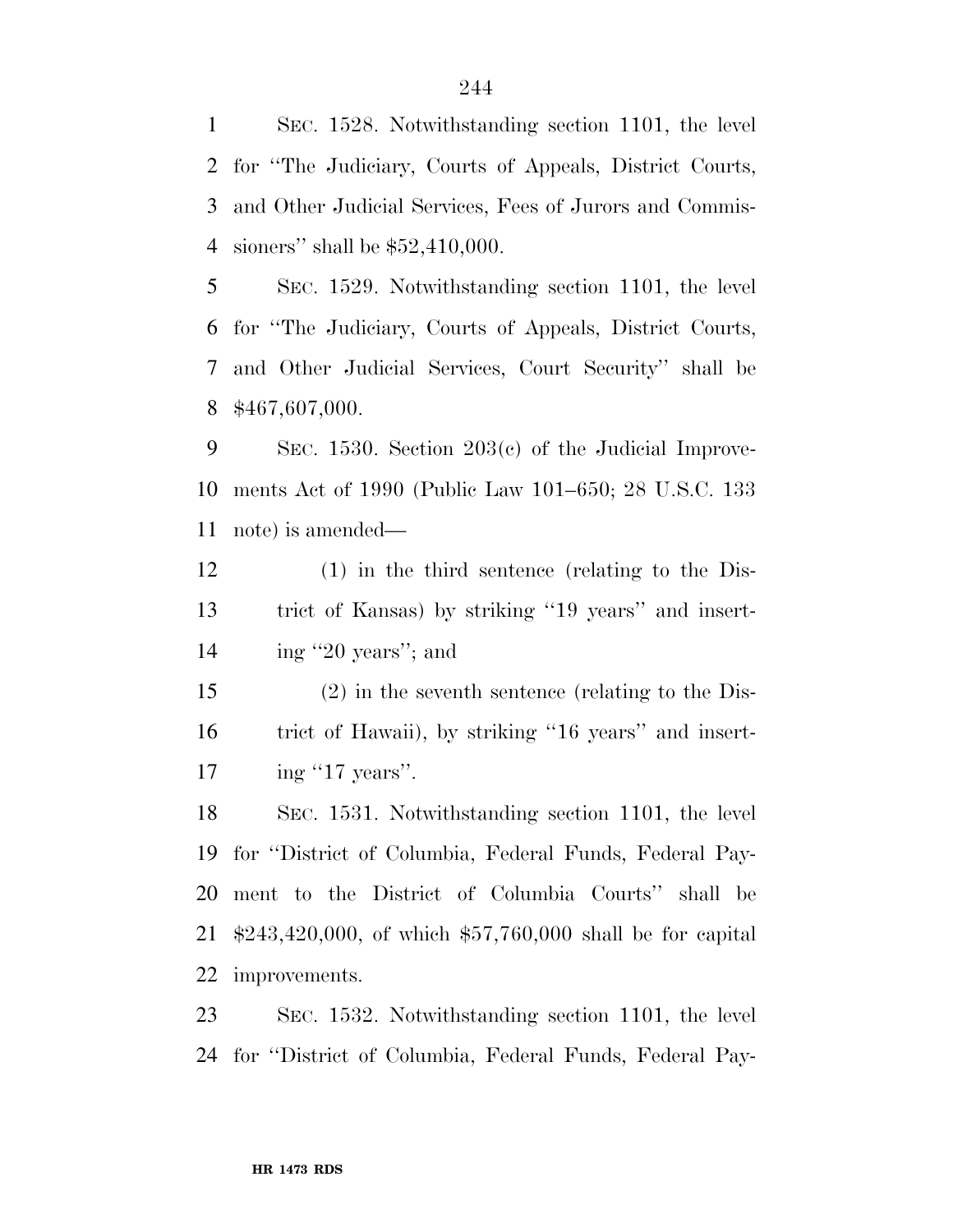ment to the District of Columbia Water and Sewer Au-thority'' shall be \$11,499,000.

 SEC. 1533. Notwithstanding section 1101, the level for ''District of Columbia, Federal Funds, Federal Pay- ment to the Criminal Justice Coordinating Council'' shall be \$1,800,000.

 SEC. 1534. Notwithstanding section 1101, the level for ''District of Columbia, Federal Funds, Federal Pay- ment to the Office of the Chief Financial Officer for the District of Columbia'' shall be \$0.

 SEC. 1535. (a) Notwithstanding section 1101, the level for ''District of Columbia, Federal Funds, Federal Payment for School Improvement'' shall be \$77,700,000 and shall remain available until expended, of which \$42,200,000 shall be for the District of Columbia Public Schools, \$20,000,000 shall be to expand quality public charter schools, and \$15,500,000 shall be for opportunity scholarships, and the second reference to ''\$1,000,000'' under such heading shall be applied to funds appropriated by this division by substituting ''\$0''.

 (b) The authority and conditions provided in the Dis- trict of Columbia Appropriations Act, 2010 (Public Law 111–117; 123 Stat. 3181) under the heading described in subsection (a) shall apply with respect to the funds made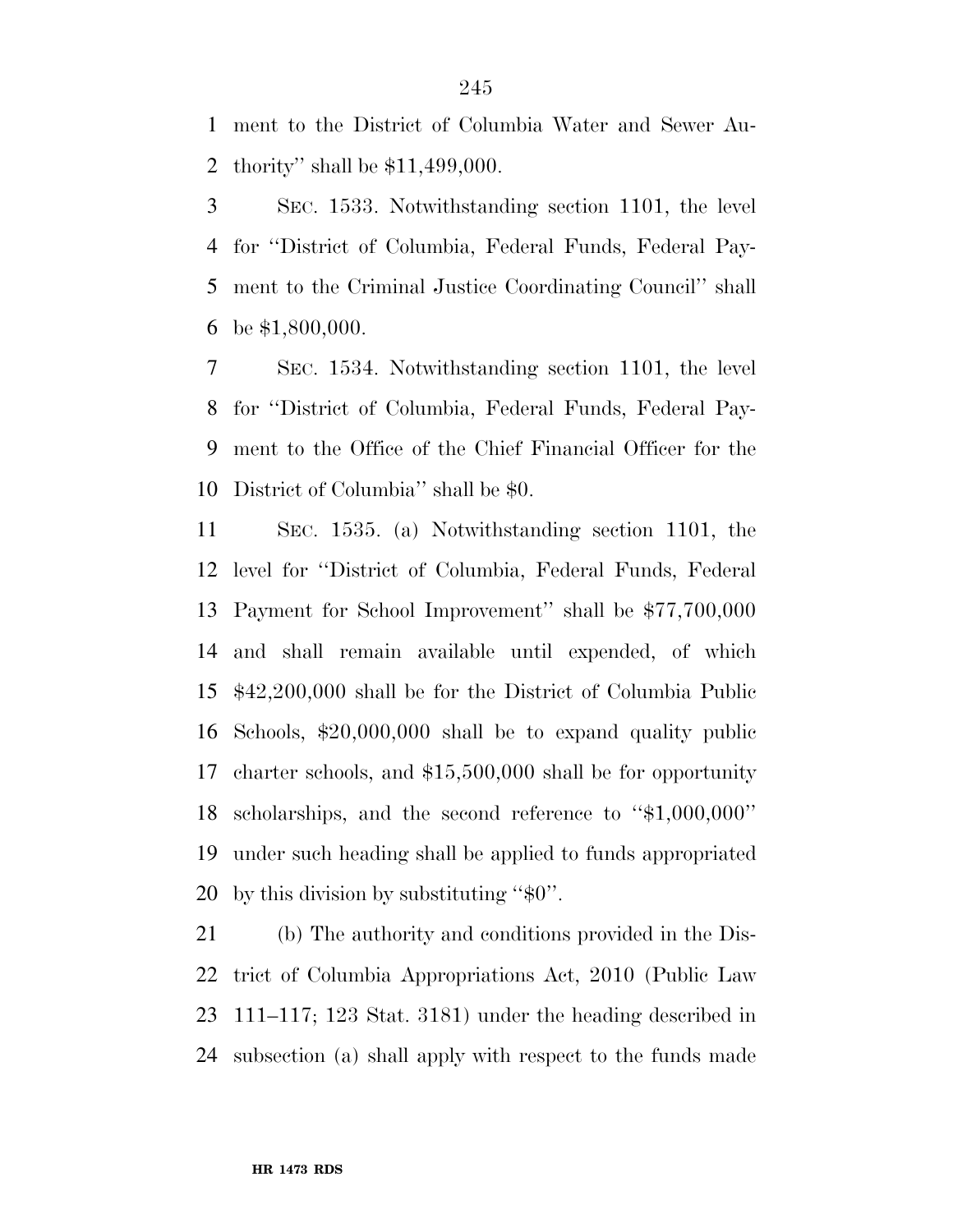available under this division, with the following modifica-tions:

 (1) The first proviso under such heading shall not apply.

 (2) Notwithstanding the second proviso under such heading, the funds may be made available for scholarships to students, without regard to whether any student received a scholarship in any prior school year.

- (3) The fourth proviso under such heading shall not apply.
- (4) Notwithstanding the fifth proviso under such heading, the Secretary of Education shall en- sure that site inspections of participating schools are conducted annually.

 SEC. 1536. Notwithstanding section 1101, the level for ''District of Columbia, Federal Funds, Federal Pay- ment for Consolidated Laboratory Facility'' shall be \$0. SEC. 1537. Notwithstanding section 1101, the level for ''District of Columbia, Federal Funds, Federal Pay- ment for Housing for the Homeless'' shall be \$10,000,000.

 SEC. 1538. Notwithstanding section 1101, the level for ''District of Columbia, Federal Funds, Federal Pay-ment for Youth Services'' shall be \$0.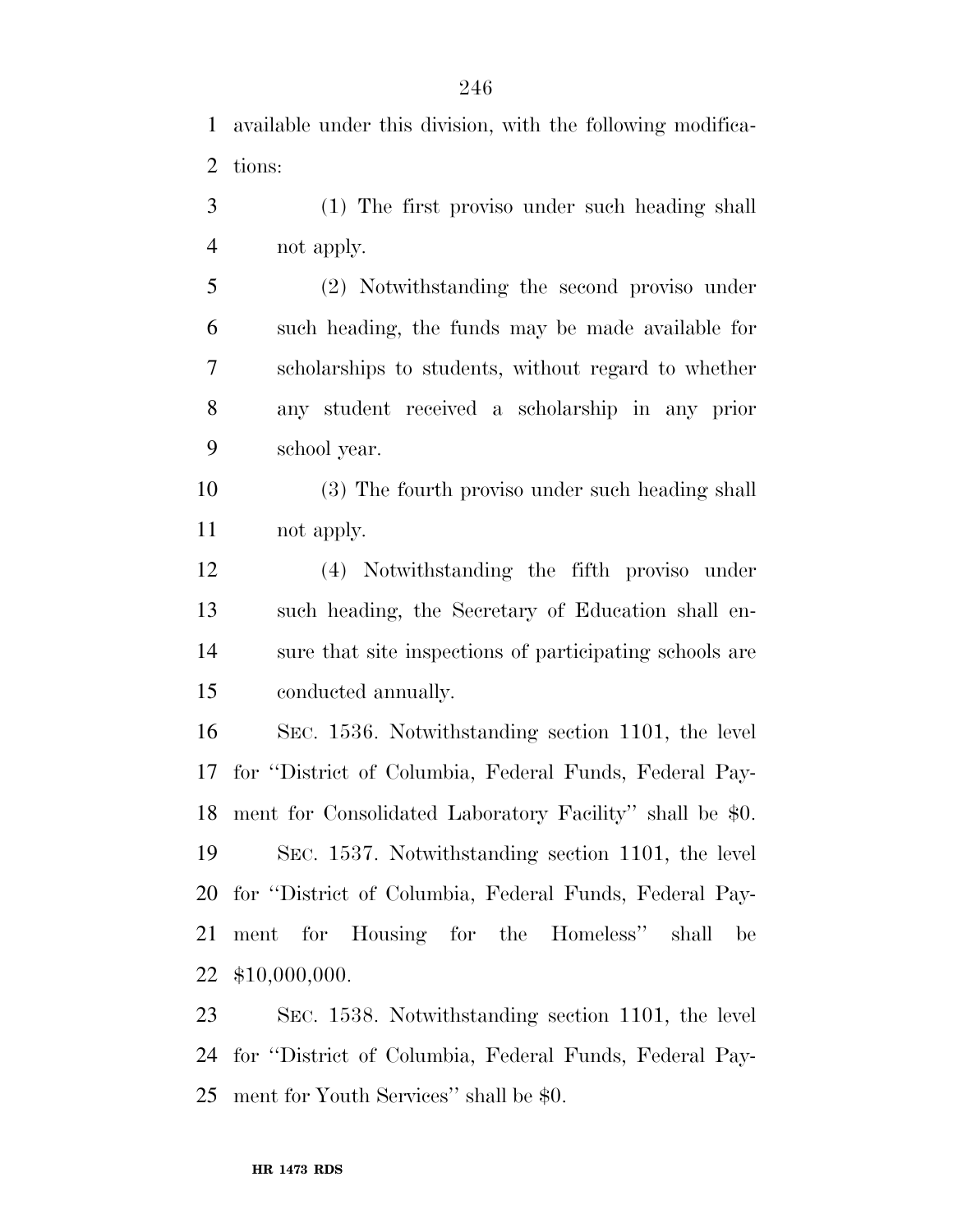SEC. 1539. Notwithstanding any other provision of this division, except section 1106, the District of Columbia may expend local funds for programs and activities under the heading ''District of Columbia Funds'' for such pro- grams and activities under title IV of S. 3677 (111th Con- gress), as reported by the Committee on Appropriations of the Senate, at the rate set forth under ''District of Co- lumbia Funds'' as included in the Fiscal Year 2011 Budg- et Request Act (D.C. Act 18–448), as modified as of the date of the enactment of this division.

 SEC. 1540. Section 805(b) of division C of Public Law 111–117 is amended by striking ''November 1, 2010'' and inserting ''November 1, 2011''.

 SEC. 1541. Notwithstanding section 1101, the level for ''Independent Agencies, Administrative Conference of the United States, Salaries and Expenses'' shall be \$2,750,000.

 SEC. 1542. Notwithstanding section 1101, the level for ''Independent Agencies, Christopher Columbus Fellow- ship Foundation, Salaries and Expenses'' shall be \$500,000.

 SEC. 1543. Notwithstanding section 1101, the level for ''Related Agencies and Food and Drug Administra- tion, Independent Agencies, Commodity Futures Trading Commission'' shall be \$202,675,000, to remain available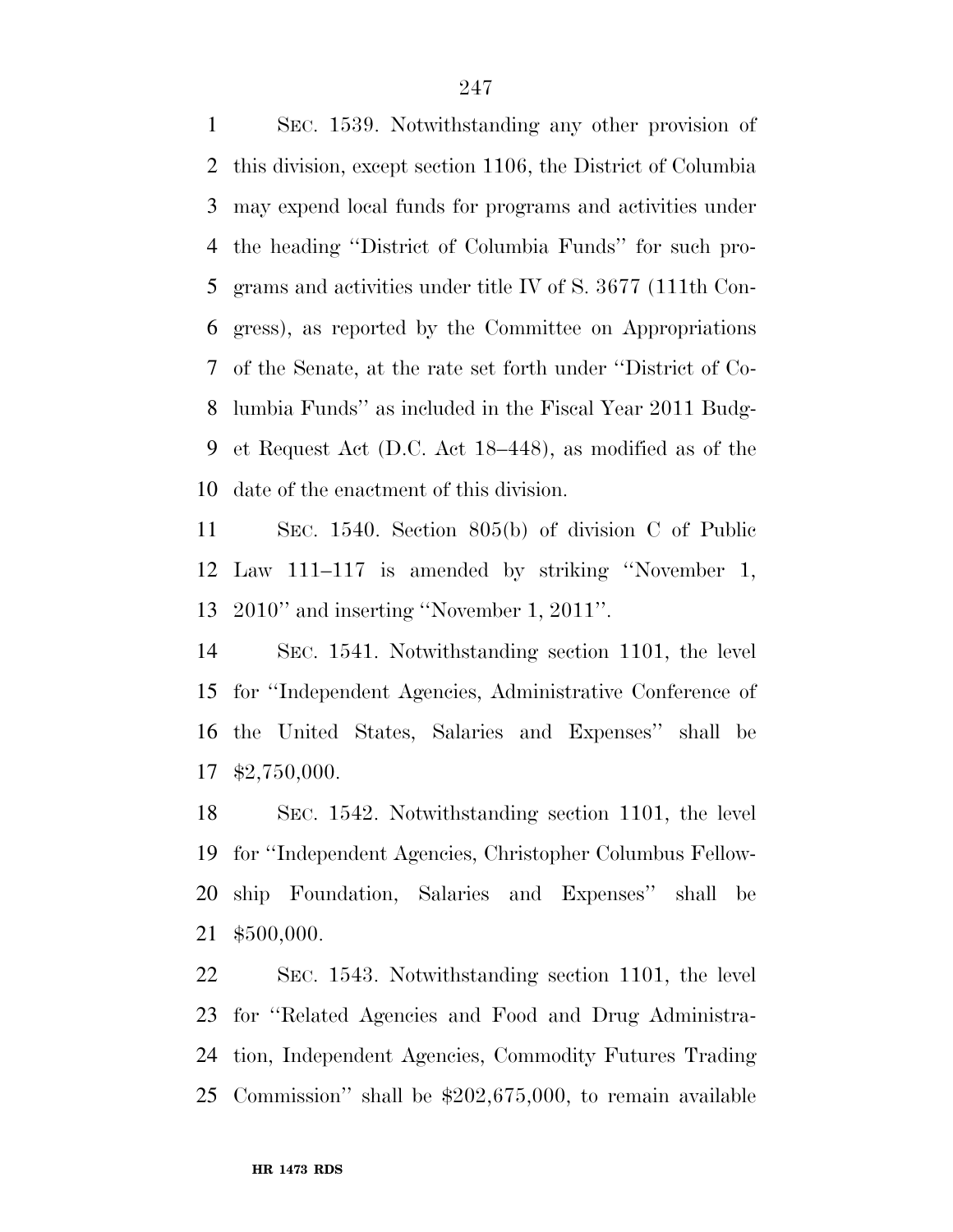until September 30, 2012: *Provided*, That the proviso under such heading in Public Law 111–80 shall not apply to funds provided by this division: *Provided further*, That not less than \$37,200,000 shall be for the highest priority information technology activities of the Commission.

 SEC. 1544. Notwithstanding section 1101, the level for ''Independent Agencies, Consumer Product Safety Commission, Salaries and Expenses'' shall be \$115,018,000, of which \$1,000,000 shall remain available until September 30, 2012 for the Virginia Graeme Baker Pool and Spa Safety Act grant program.

 SEC. 1545. Notwithstanding section 1101, the level for ''Independent Agencies, Election Assistance Commis- sion, Salaries and Expenses'' shall be \$16,300,000, of which \$3,250,000 shall be transferred to the National In- stitute of Standards and Technology for election reform activities authorized under the Help America Vote Act of 2002 (Public Law 107–252).

 SEC. 1546. Notwithstanding section 1101, the level for ''Independent Agencies, Election Assistance Commis-sion, Election Reform Programs'' shall be \$0.

 SEC. 1547. Any expenses incurred by the Election Assistance Commission using amounts appropriated under the heading ''Election Assistance Commission, Election Reform Programs'' in the Transportation, Treasury, and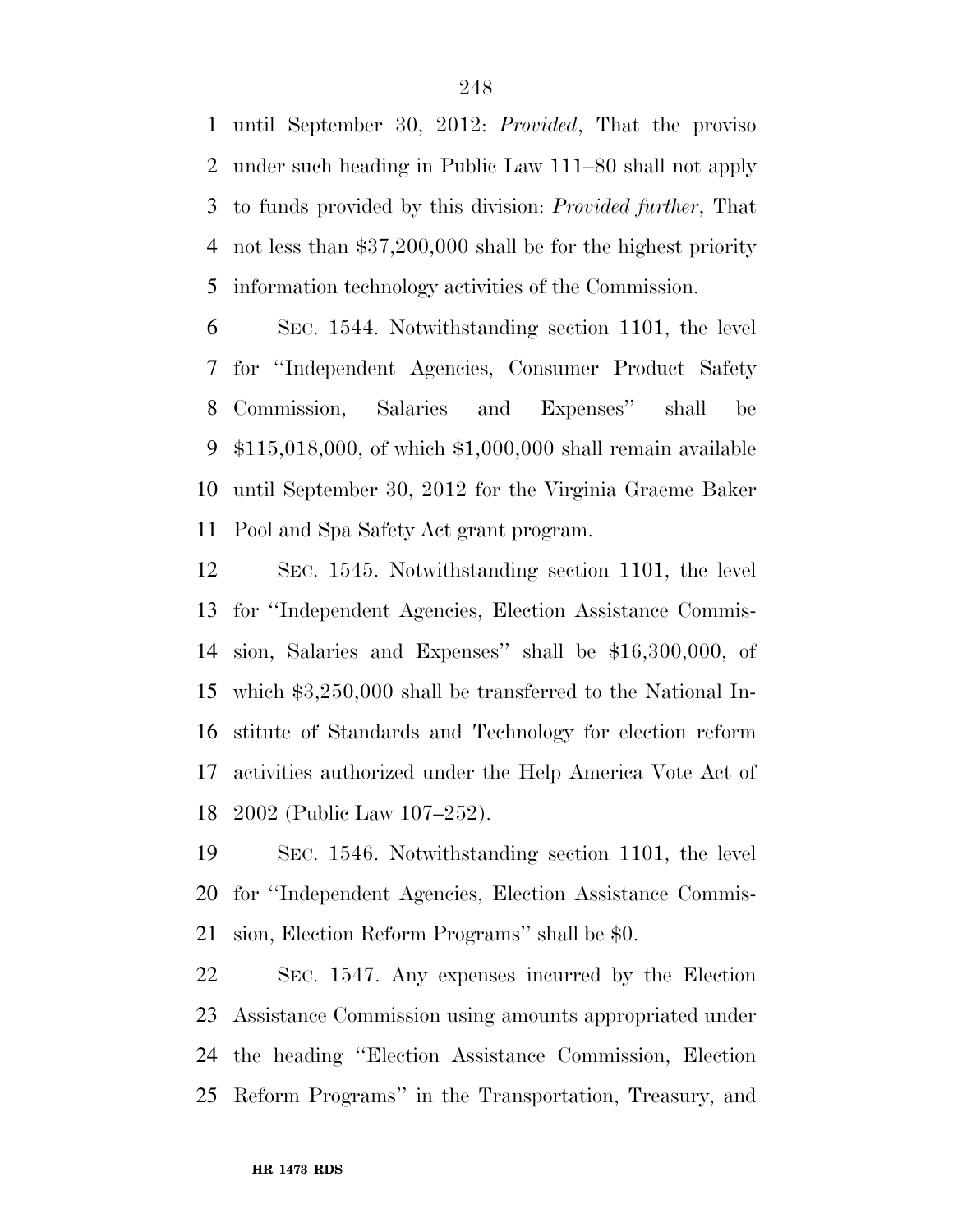Independent Agencies Appropriations Act, 2004 (Public Law 108–199; 118 Stat. 327) for any program or activity which the Commission is authorized to carry out under the Help America Vote Act of 2002 shall be considered to have been incurred for the programs and activities de-scribed under such heading.

 SEC. 1548. Notwithstanding section 1101, the level for ''Independent Agencies, Federal Deposit Insurance Corporation, Office of the Inspector General'' shall be \$42,942,000.

 SEC. 1549. (a) Notwithstanding section 1101, the ag- gregate amount of new obligational authority provided under the heading ''Independent Agencies, General Serv- ices Administration, Real Property Activities, Federal Buildings Fund, Limitations on Availability of Revenue'' for Federal buildings and courthouses and other purposes of the Fund shall be \$7,597,540,000, of which: (1) \$82,000,000 is for ''Construction and Acquisition''; and (2) \$280,000,000 is for ''Repairs and Alterations''.

 (b) The General Services Administration shall submit a detailed plan, by project, regarding the use of funds to the Committees on Appropriations of the House of Rep- resentatives and the Senate within 30 days of enactment of this section and will provide notification to the Commit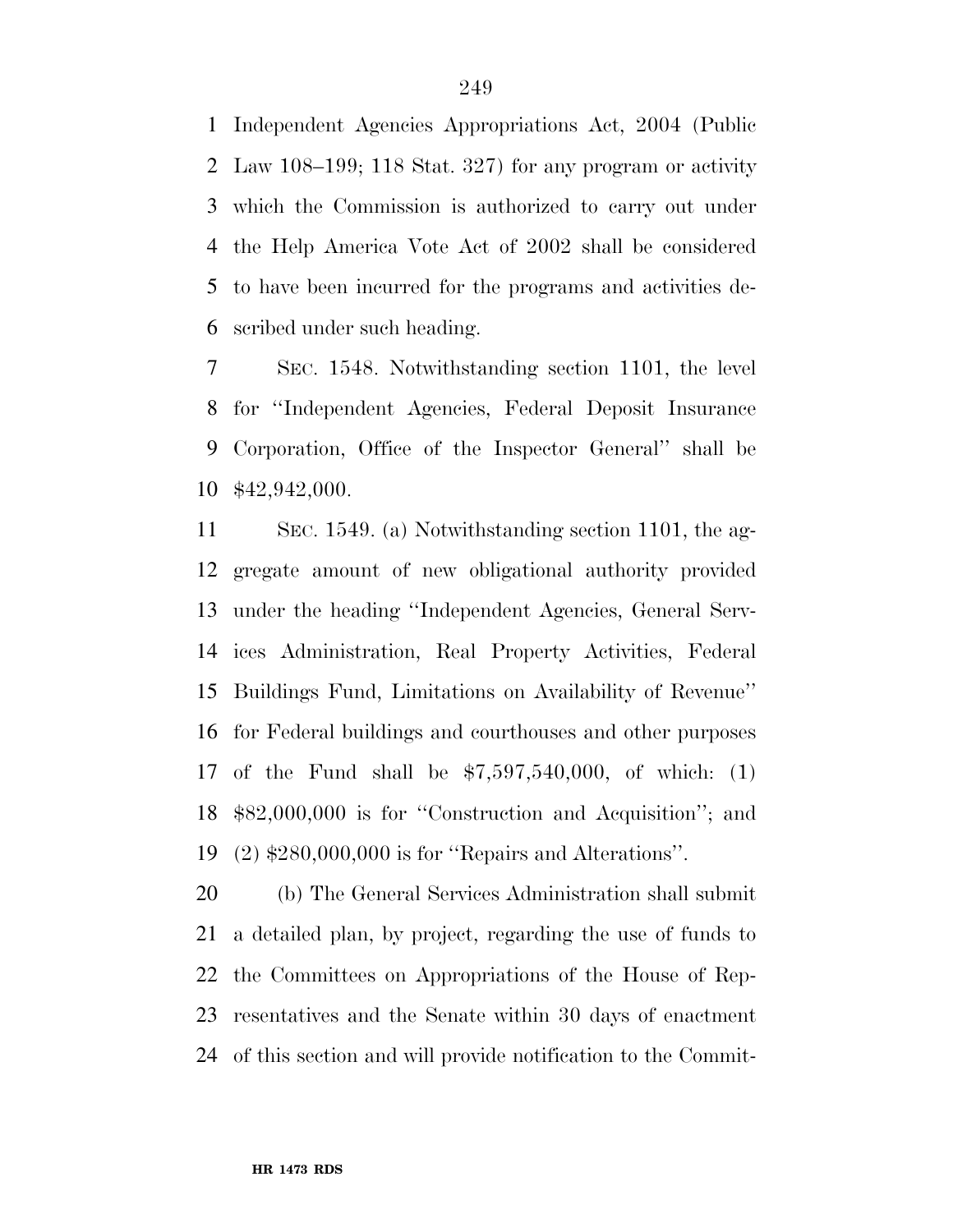tees within 15 days prior to any changes regarding the use of these funds.

 SEC. 1550. Notwithstanding section 1101, the level for ''Independent Agencies, General Services Administra- tion, General Activities, Government-Wide Policy'' shall be \$66,621,000.

 SEC. 1551. Notwithstanding section 1101, the level for ''Independent Agencies, General Services Administra- tion, General Activities, Operating Expenses'' shall be \$70,022,000, and matters pertaining to the amount of \$1,000,000 under such heading shall not apply to funds appropriated by this division.

 SEC. 1552. Notwithstanding section 1101, the level for ''Independent Agencies, General Services Administra- tion, General Activities, Electronic Government Fund'' shall be \$8,000,000.

 SEC. 1553. Notwithstanding section 1101, the level for ''Independent Agencies, General Services Administra- tion, General Activities, Allowances and Office Staff for Former Presidents'' shall be \$3,800,000.

 SEC. 1554. Notwithstanding section 1101, the level for ''Independent Agencies, General Services Administra- tion, General Activities, Federal Citizen Services Fund'' shall be \$34,184,000.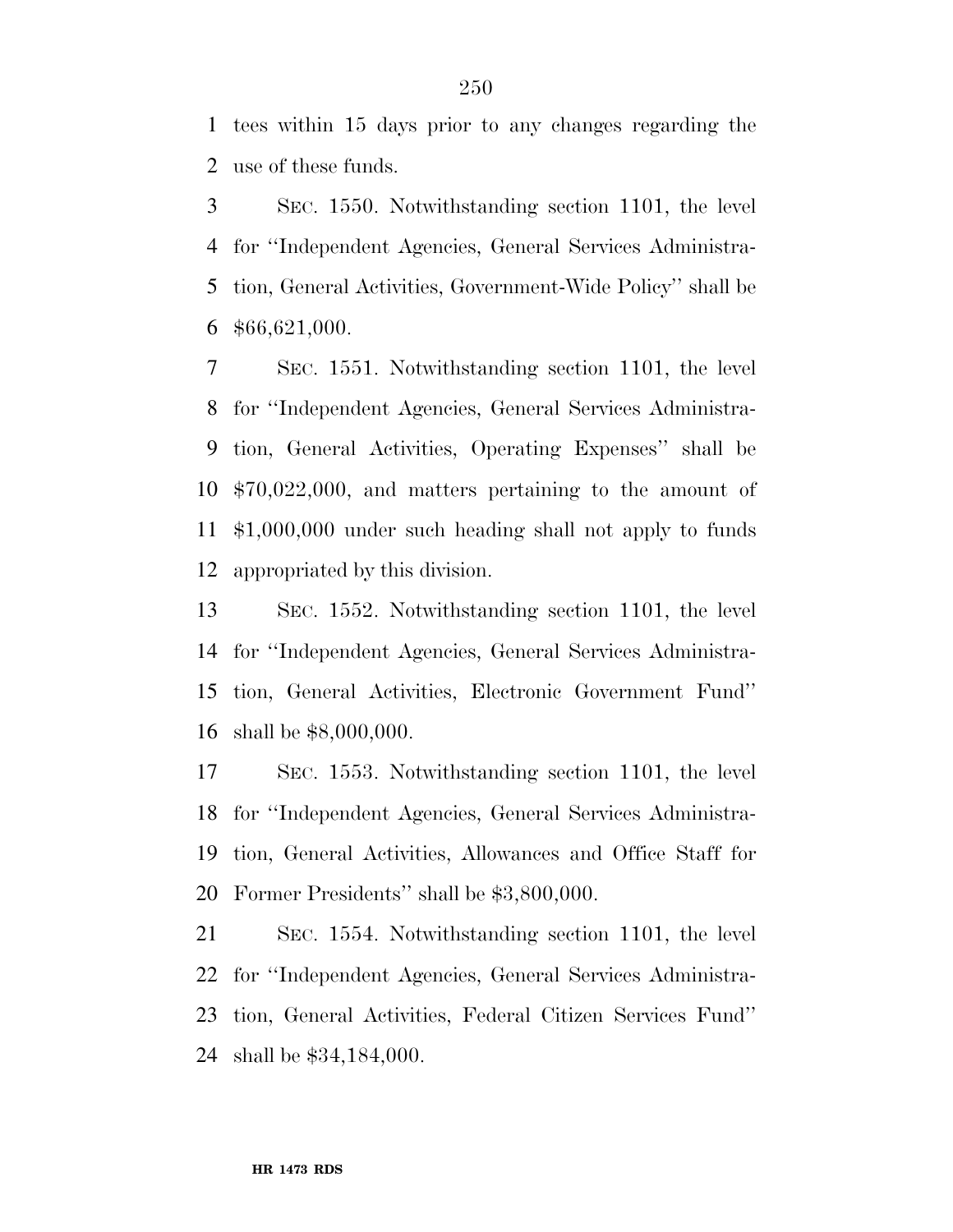SEC. 1555. Of the unobligated balances available under the heading ''Independent Agencies, General Serv- ices Administration, Real Property Activities, Federal Buildings Fund, Limitations on Availability of Revenue'', \$25,000,000 are rescinded and shall be returned to the General Fund of the Treasury.

 SEC. 1556. Notwithstanding section 1101, the level for ''Independent Agencies, Harry S Truman Scholarship Foundation, Salaries and Expenses'' shall be \$750,000. SEC. 1557. Notwithstanding section 1101, the level for ''Independent Agencies, National Archives and Records Administration, Office of Inspector General'' shall be \$4,250,000.

 SEC. 1558. Notwithstanding section 1101, the level for ''Independent Agencies, National Archives and Records Administration, Electronic Records Archives'' shall be \$72,000,000, of which \$52,500,000 shall remain available until September 30, 2013.

 SEC. 1559. Notwithstanding section 1101, the level for ''Independent Agencies, National Archives and Records Administration, Repairs and Restoration'' shall be \$11,848,000.

 SEC. 1560. Of the unobligated balances available under the heading ''Independent Agencies, National Ar-chives and Records Administration, Repairs and Restora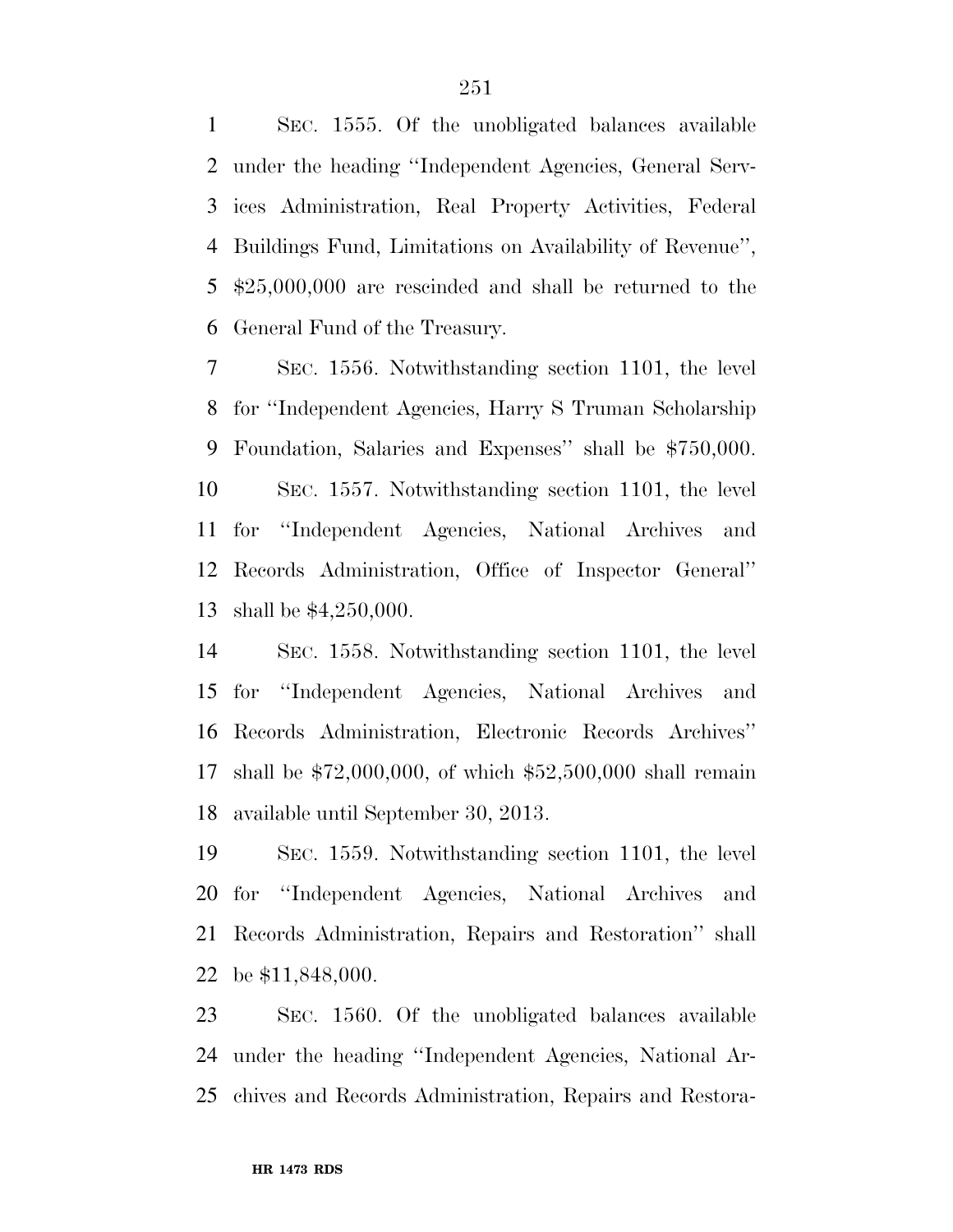tion'', \$3,198,000 are rescinded, which shall be derived from amounts made available for a new regional archives and records facility in Anchorage, Alaska.

 SEC. 1561. Notwithstanding section 1101, the level for ''Independent Agencies, National Archives and Records Administration, National Historical Publications and Records Commission, Grants Program'' shall be \$7,000,000.

 SEC. 1562. The amounts included under the heading ''Independent Agencies, Office of Personnel Management, Salaries and Expenses'' in division C of Public Law 111– 117 shall be applied to funds appropriated by this division by substituting ''\$97,970,000'' for ''\$102,970,000''.

 SEC. 1563. Notwithstanding section 1101, the level for ''Independent Agencies, Privacy and Civil Liberties Oversight Board, Salaries and Expenses'' shall be \$1,000,000.

 SEC. 1564. Of the unobligated balances available for ''Independent Agencies, Privacy and Civil Liberties Over- sight Board, Salaries and Expenses'', \$1,500,000 are re-scinded.

 SEC. 1565. Notwithstanding section 1101, the level for ''Independent Agencies, Securities and Exchange Com- mission, Salaries and Expenses'' shall be \$1,185,000,000, and the proviso under such heading pertaining to prior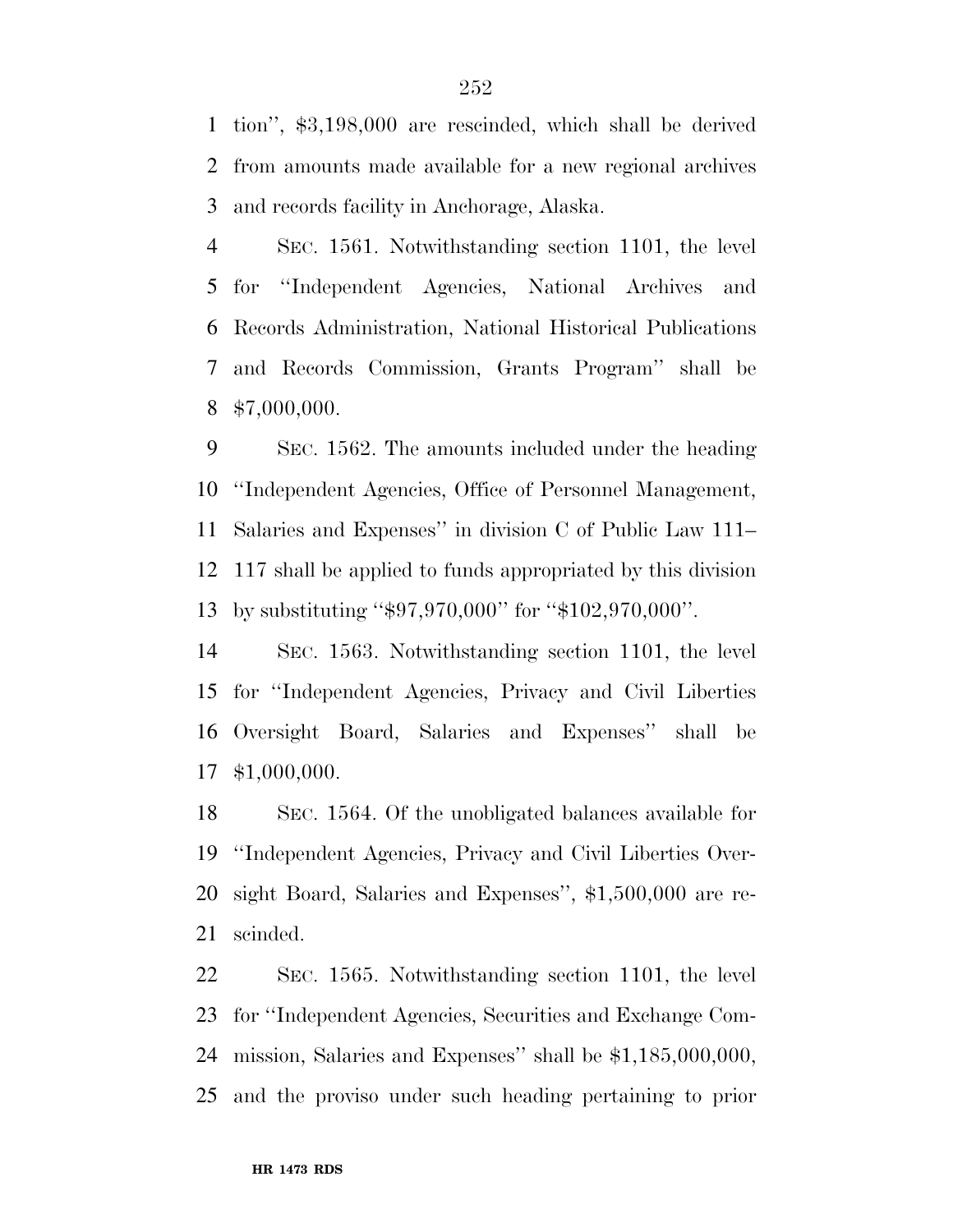year unobligated balances shall not apply to funds appro-priated by this division.

 SEC. 1566. Notwithstanding section 1101, the level provided under section 523 of division C of Public Law 111–117 shall be \$0.

 SEC. 1567. Notwithstanding section 1101, the level for ''Independent Agencies, Small Business Administra- tion, Surety Bond Guarantees Revolving Fund'' shall be \$0.

 SEC. 1568. The amounts included under the heading ''Independent Agencies, Small Business Administration, Disaster Loans Program Account'' in division C of Public Law 111–117 shall be applied to funds appropriated by this division as follows:

15 (1) By substituting "\$0" for "\$1,690,000". 16 (2) By substituting "\$0" for "\$352,357". 17 (3) By substituting "\$0" for "\$1,337,643". (4) By substituting ''\$45,463,000'' for 19 '\$76,588,200". (5) By substituting ''\$35,463,000'' for ''\$65,278,200''. 22 (6) By substituting "\$0" for "\$1,310,000". SEC. 1569. Notwithstanding section 1118, the amounts included under the heading ''Independent Agen-cies, United States Postal Service, Payment to the Postal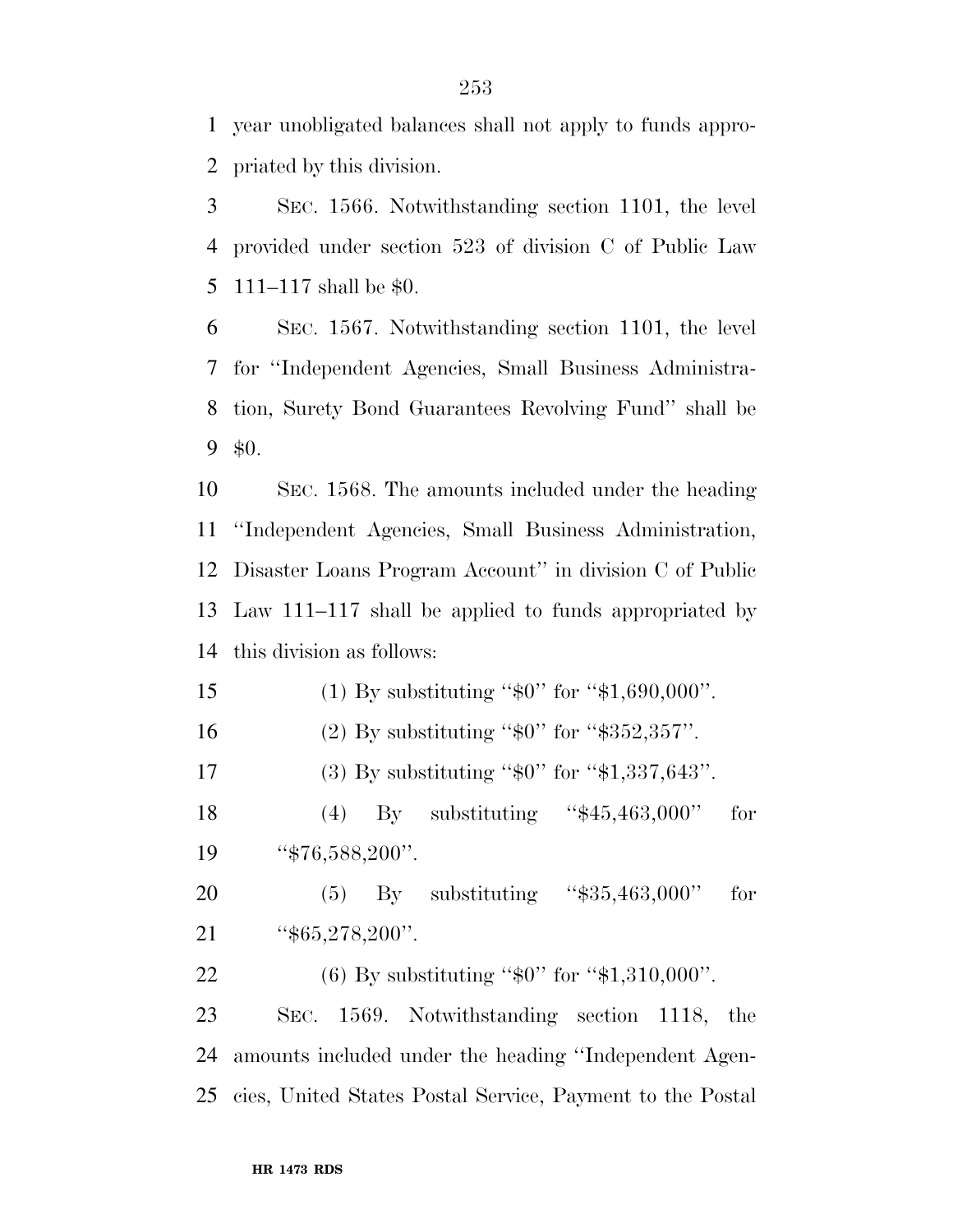Service Fund'' in division C of Public Law 111–117 shall be applied to funds appropriated by this division as fol-lows:

 (1) By substituting ''\$86,705,000'' for 5  $\text{\textdegree{*}}118,328,000$ ".

 (2) By substituting ''\$74,905,000'' for  $7 \qquad$  "\$89,328,000".

(3) By substituting ''2011'' for ''2010''.

 SEC. 1570. Notwithstanding section 1101, the level for ''Independent Agencies, United States Tax Court, Sal- aries and Expenses'' shall be \$52,093,000, of which \$2,852,000 shall be for security improvements.

 SEC. 1571. Section 617 of Public Law 111–117 is amended by striking ''December 31, 2009'' and inserting ''December 31, 2010''.

 SEC. 1572. Section 814 of division C of Public Law 111–117 shall be applied to funds appropriated by this division by striking ''Federal''.

 SEC. 1573. (a) The Consumer Financial Protection Act of 2010 is amended by adding after section 1016 the following new sections:

## **''SEC. 1016A. ANNUAL AUDITS.**

 ''(a) ANNUAL INDEPENDENT AUDIT.—The Bureau shall order an annual independent audit of the operations and budget of the Bureau.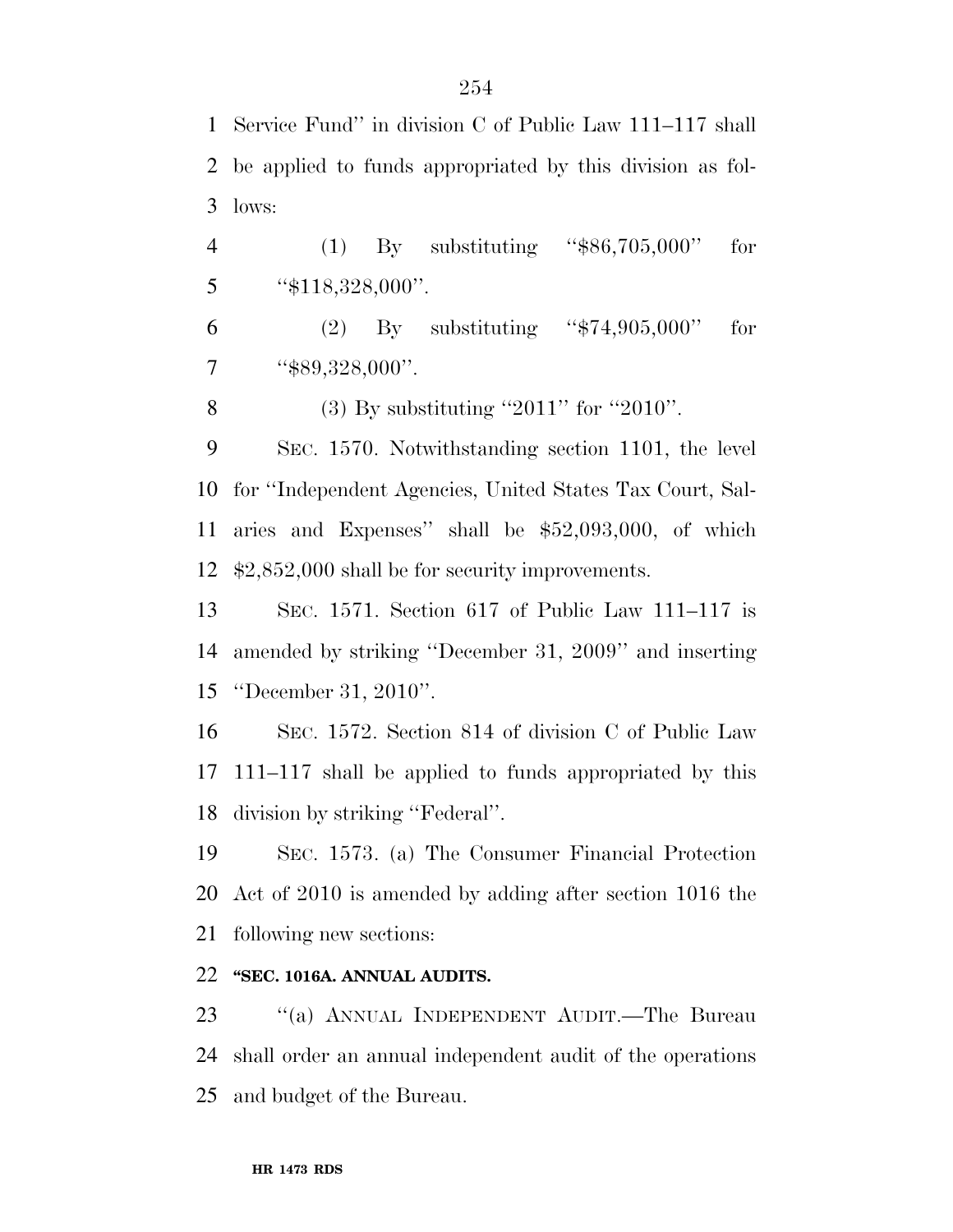''(b) ANNUAL GAO AUDIT.—The Comptroller Gen- eral of the United States shall conduct an annual audit of the Bureau's financial statements in accordance with generally accepted government accounting standards.

## **''SEC. 1016B. GAO STUDY OF FINANCIAL REGULATIONS.**

 ''(a) STUDY.—Not later than the end of the 180-day period beginning on the date of the enactment of this Act, and annually thereafter, the Comptroller General of the United States shall conduct a study of financial services regulations, including activities of the Bureau. Such study shall include an analysis of—

12 ''(1) the impact of regulation on the financial marketplace, including the effects on the safety and soundness of regulated entities, cost and availability of credit, savings realized by consumers, reductions in consumer paperwork burden, changes in personal and small business bankruptcy filings, and costs of compliance with rules, including whether relevant Federal agencies are applying sound cost-benefit analysis in promulgating rules;

21 ''(2) efforts to avoid duplicative or conflicting 22 rulemakings, including an evaluation of the consult- ative process under subparagraphs (B) and (C) of section 1022(b)(2), information requests, and exami-nations; and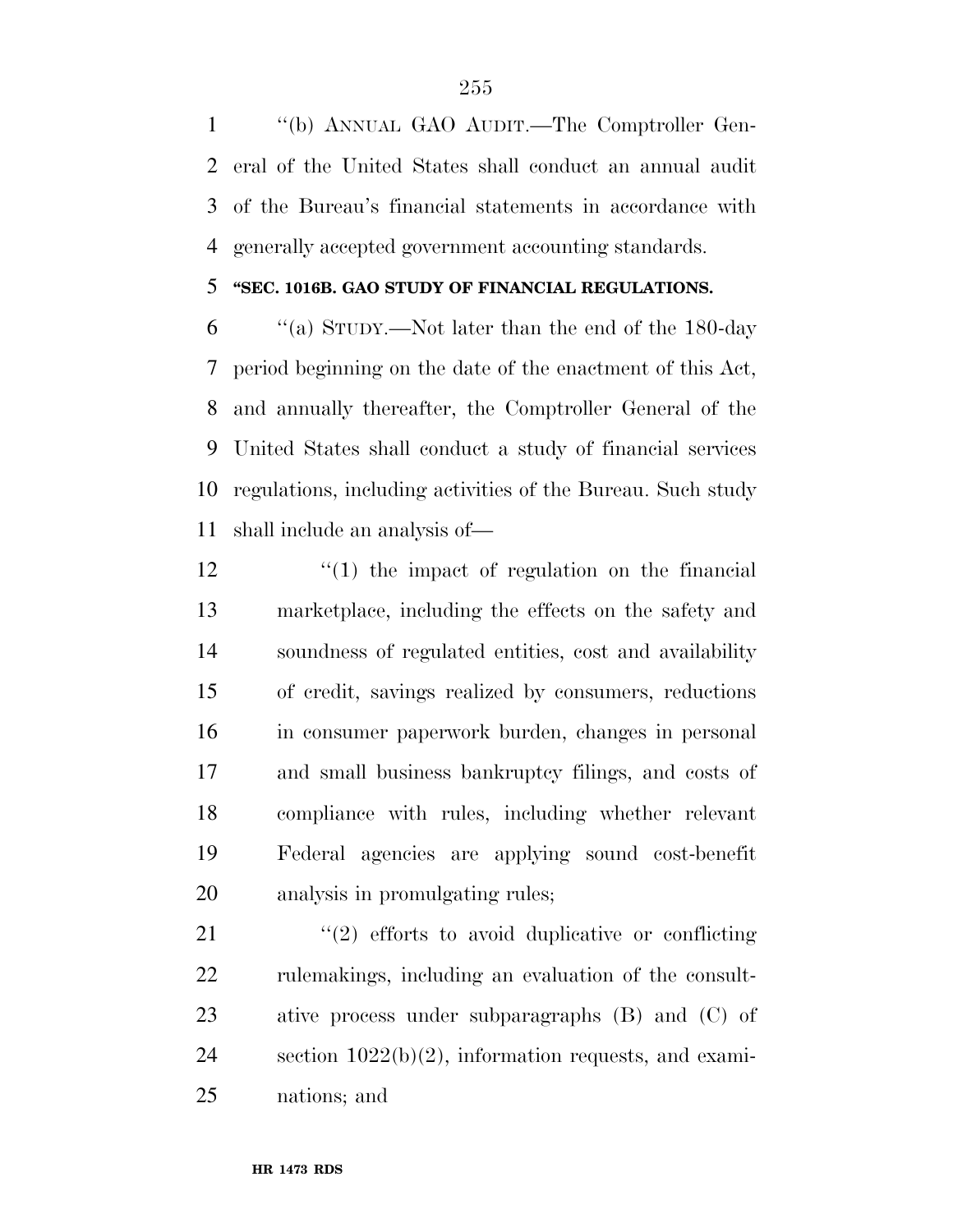1 ''(3) other matters related to the operations of financial services regulations deemed by the Comp-troller General to be appropriate.

 ''(b) REPORT.—Not later than the end of the 30-day period following the completion of a study conducted pur- suant to subsection (a), the Comptroller General shall issue a report to the Congress containing a detailed de- scription of all findings and conclusions made by the Comptroller General in carrying out such study, together with such recommendations for legislative or administra- tive action as the Comptroller General may determine to be appropriate.''.

 (b) The table of contents for the Dodd-Frank Wall Street Reform and Consumer Protection Act is amended by inserting after the item relating to section 1016 the following new items:

''Sec. 1016A. Annual audits. ''Sec. 1016B. GAO study of financial regulations.''.

 (c) The initial audits described under section 1016A of the Consumer Financial Protection Act of 2010 shall be completed not later than the end of the 180-day period beginning on the date of the enactment of this Act.

 SEC. 1574. The Government Accountability Office is directed to report to the Committees on Appropriations of the House of Representatives and the Senate on the data collected by the Consumer Product Safety Commis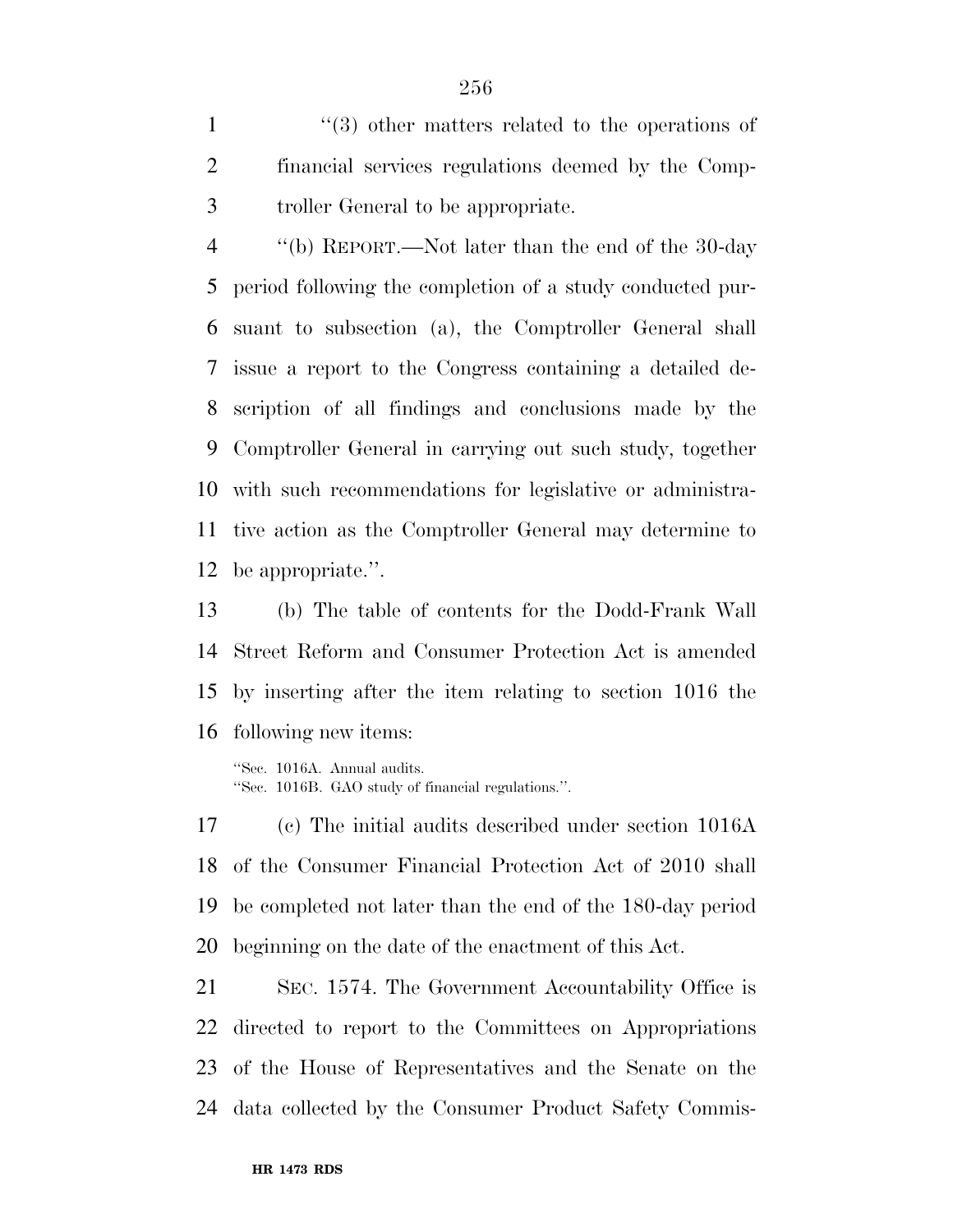sion (CPSC) under section 6A of the Consumer Product Safety Act (15 U.S.C. 2055a) within 180 days of enact- ment of this division. This study shall include an analysis of:

 (1) Whether the information submitted is re-quired to be from first-hand knowledge.

 (2) Whether the information required for sub- mission of a complaint is sufficient to enable the CPSC, where appropriate, to investigate the facts surrounding the incident and determine the material accuracy of the report.

 (3) Whether the information submitted to the database with respect to a product is sufficient to enable consumers, the CPSC, and manufacturers to identify such product.

 (4) Whether the length of time before posting complaints is a reasonable timeframe for adjudi-cating pending claims of material inaccuracy.

 SEC. 1575. Notwithstanding section 1101, the limits set forth in section 702 of Public Law 111–117 shall not apply to any vehicle that is a commercial item and which operates on emerging motor vehicle technology, including but not limited to electric, plug-in hybrid electric, and hy-drogen fuel cell vehicles.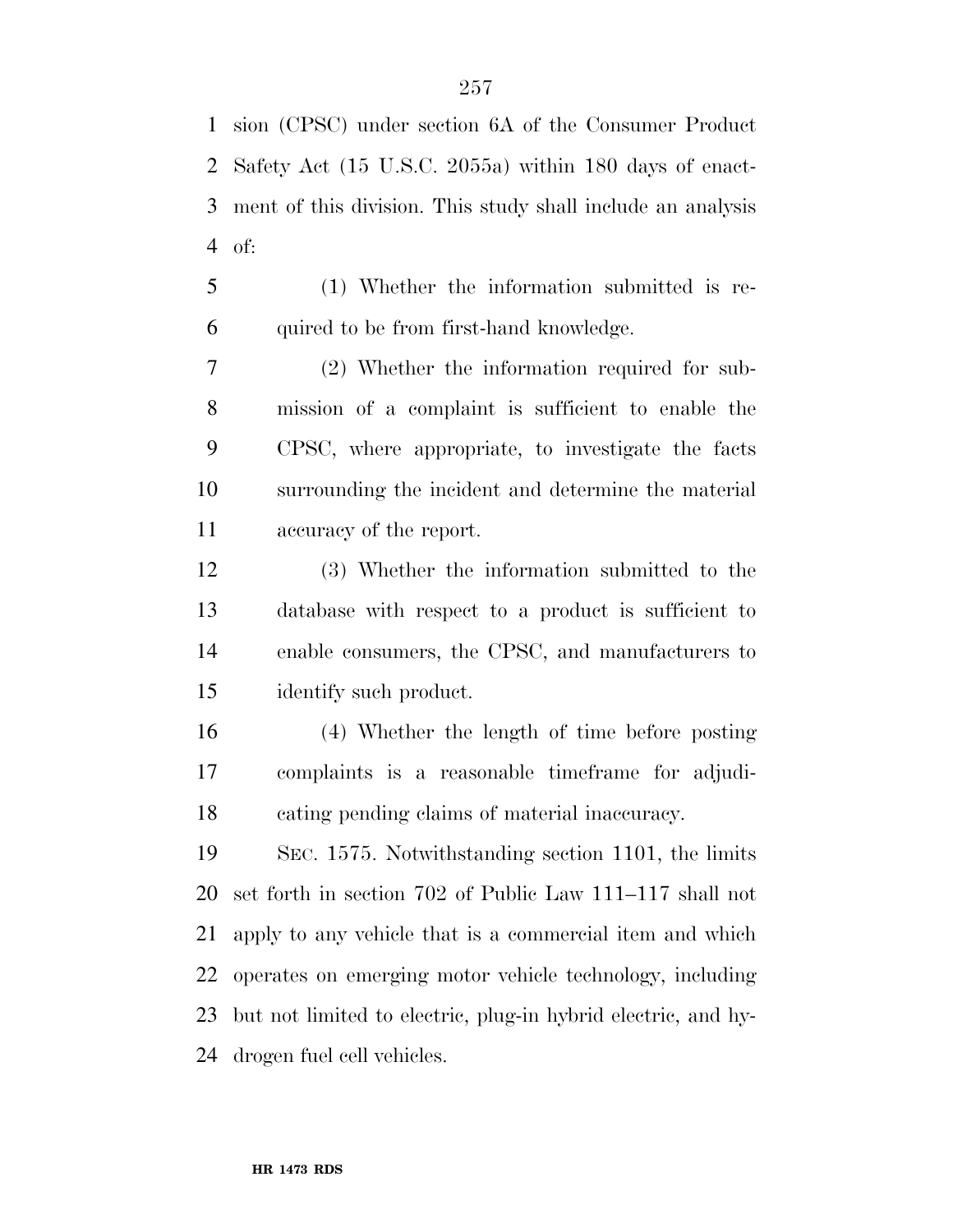SEC. 1576. (a) Section 1403(8) of the Virginia Graeme Baker Pool and Spa Safety Act (15 U.S.C. 8002(8)) is amended by adding at the end the following: ''For purposes of eligibility for the grants authorized under section 1405, such term shall also include any polit-ical subdivision of a State.''.

 (b) Section 1405(e) of the Virginia Graeme Baker Pool and Spa Safety Act (15 U.S.C. 8004 (e)) is amended by striking ''2010'' and inserting ''2011''.

## TITLE VI—HOMELAND SECURITY

 SEC. 1601. Within 24 days after the date of enact- ment of this division, the Secretary of Homeland Security shall submit to the Committees on Appropriations of the Senate and the House of Representatives an expenditure plan for fiscal year 2011 that displays the level of funding by program, project, and activity consistent with the table of detailed funding recommendations contained at the end of the joint explanatory statement accompanying the De- partment of Homeland Security Appropriations Act, 2010 (Public Law 111–83) and the classified annex accom- panying this division: *Provided*, That all plans for expendi- ture required in Public Law 111–83 shall be updated for fiscal year 2011 budget authority and submitted to the Committees on Appropriations of the Senate and House of Representatives within 45 days after the date of enact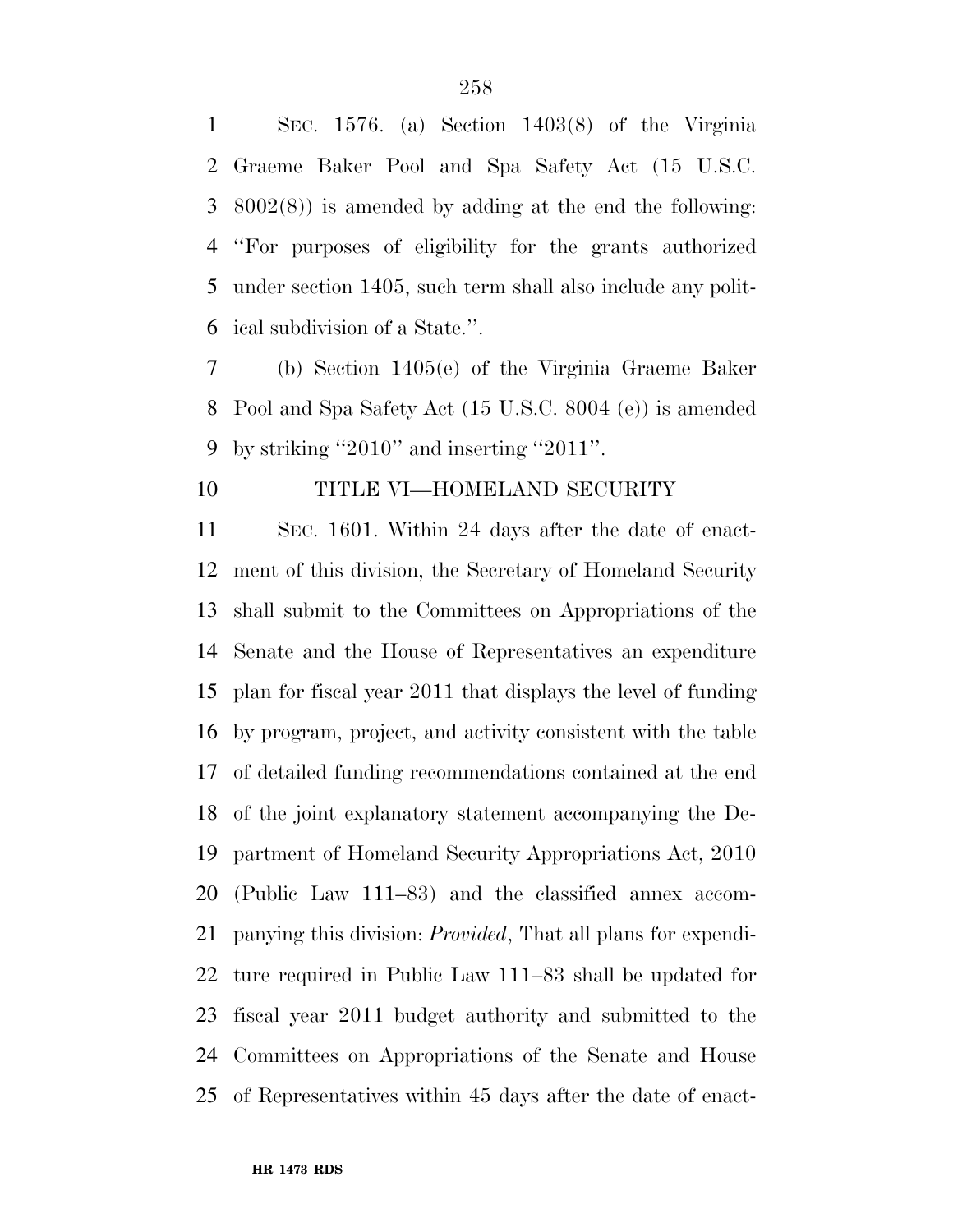ment of this division, notwithstanding the specified with-holding of funds and associated approval requirements.

 SEC. 1602. Notwithstanding section 1101, the level for ''Department of Homeland Security, Office of the Sec- retary and Executive Management'' shall be \$136,818,000.

 SEC. 1603. Notwithstanding section 1101, the level for ''Department of Homeland Security, Office of the Under Secretary for Management'' shall be \$239,933,000. SEC. 1604. Notwithstanding section 1101, for an ad- ditional amount under the heading ''Department of Home- land Security, Office of the Under Secretary for Manage- ment'', \$77,400,000, to plan, acquire, construct, renovate, remediate, equip, furnish, and occupy buildings and facili- ties for the consolidation of the Department of Homeland Security headquarters.

 SEC. 1605. Notwithstanding section 1101, the level for ''Department of Homeland Security, Office of the Chief Financial Officer'' shall be \$53,430,000, of which \$4,000,000 shall remain available until September 30, 2014, for financial systems consolidation efforts.

 SEC. 1606. Notwithstanding section 1101, the level for ''Department of Homeland Security, Office of the Chief Information Officer'' shall be \$333,393,000.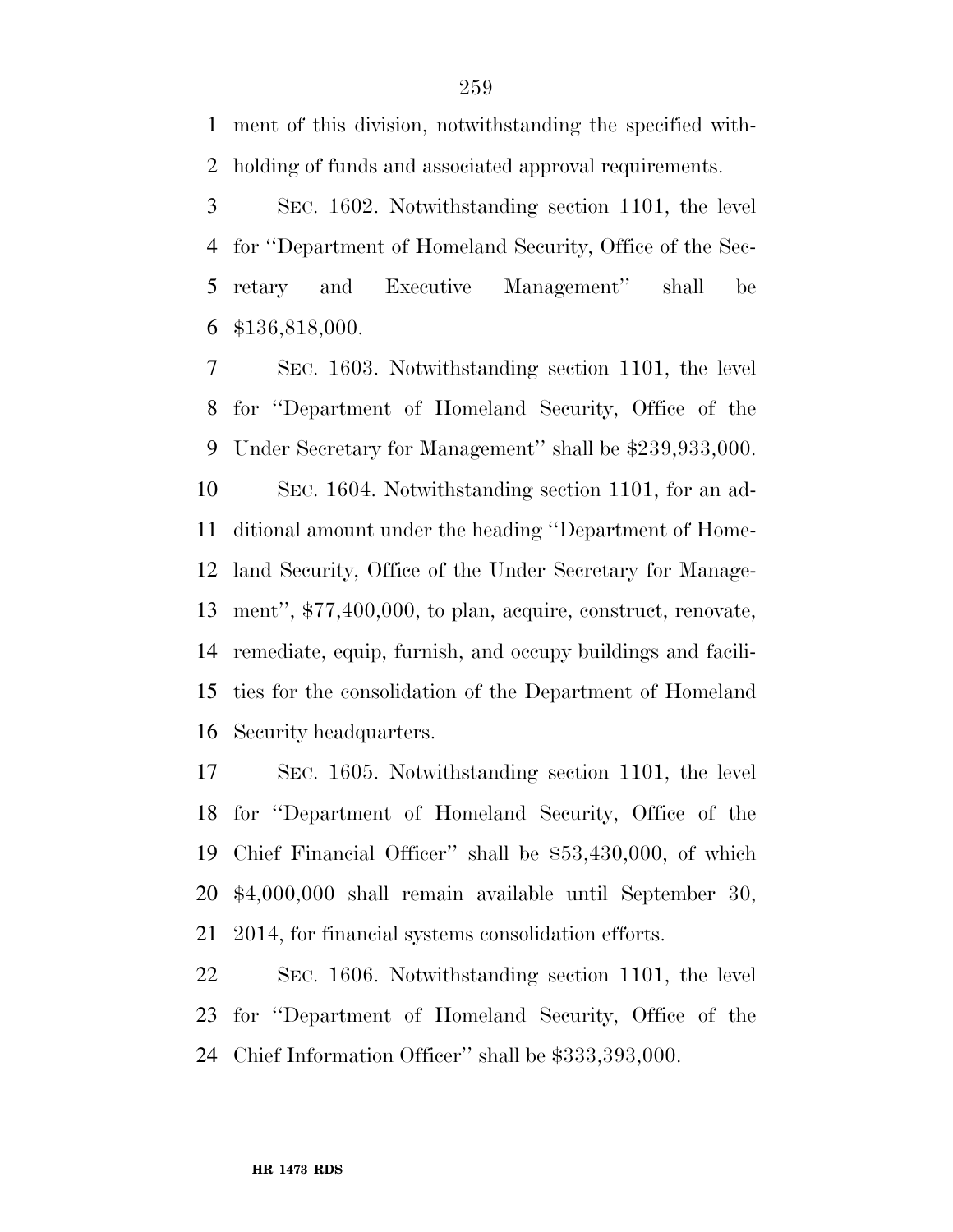SEC. 1607. Notwithstanding section 1101, the level for ''Department of Homeland Security, Office of the Fed- eral Coordinator for Gulf Coast Rebuilding'' shall be \$0. SEC. 1608. Notwithstanding section 1101, the level for ''Department of Homeland Security, U.S. Customs and Border Protection, Salaries and Expenses'' shall be \$8,212,626,000: *Provided*, That for fiscal year 2011, the Border Patrol shall achieve an active duty presence of not less than 21,370 agents protecting the border of the United States by September 30, 2011.

 SEC. 1609. Notwithstanding section 1101, the level for ''Department of Homeland Security, U.S. Customs and Border Protection, Automation Modernization'' shall be \$336,575,000, of which \$148,090,000 shall be for the Automated Commercial Environment.

 SEC. 1610. (a) Notwithstanding section 1101, the level for ''Department of Homeland Security, U.S. Cus- toms and Border Protection, Border Security Fencing, In-frastructure, and Technology'' shall be \$574,173,000.

 (b) Paragraph (11) of the first proviso and the third and fourth provisos under the heading ''Border Security Fencing, Infrastructure, and Technology'' of Public Law 111–83 shall not apply to funds appropriated by this divi-sion.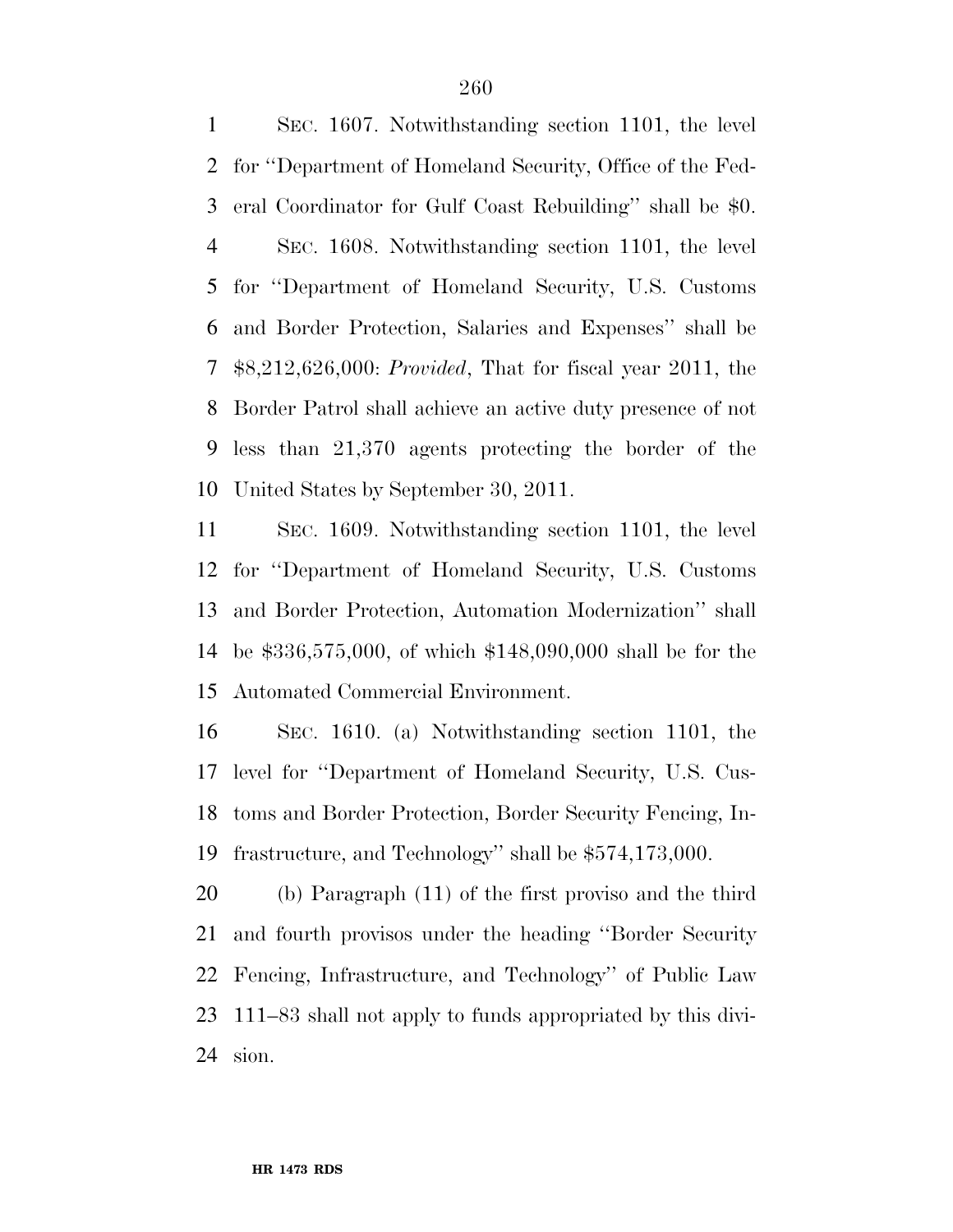SEC. 1611. Notwithstanding section 1101, the level for ''Department of Homeland Security, U.S. Customs and Border Protection, Air and Marine Interdiction, Oper- ations, Maintenance, and Procurement'' shall be \$516,326,000.

 SEC. 1612. Notwithstanding section 1101, the level for ''Department of Homeland Security, U.S. Customs and Border Protection, Construction and Facilities Man-agement'' shall be \$260,000,000.

 SEC. 1613. Notwithstanding section 1101, the level for ''Department of Homeland Security, U.S. Immigration and Customs Enforcement, Salaries and Expenses'' shall be \$5,437,643,000: *Provided*, That U.S. Immigration and Customs Enforcement shall maintain a level of not fewer than 33,400 detention beds throughout fiscal year 2011. SEC. 1614. Notwithstanding section 1101, the level for ''Department of Homeland Security, U.S. Immigration and Customs Enforcement, Automation Modernization'' shall be \$74,000,000.

 SEC. 1615. Notwithstanding section 1101, the level for ''Department of Homeland Security, U.S. Immigration and Customs Enforcement, Construction'' shall be \$0.

 SEC. 1616. Notwithstanding section 1101, the level for ''Department of Homeland Security, Transportation Security Administration, Aviation Security'' shall be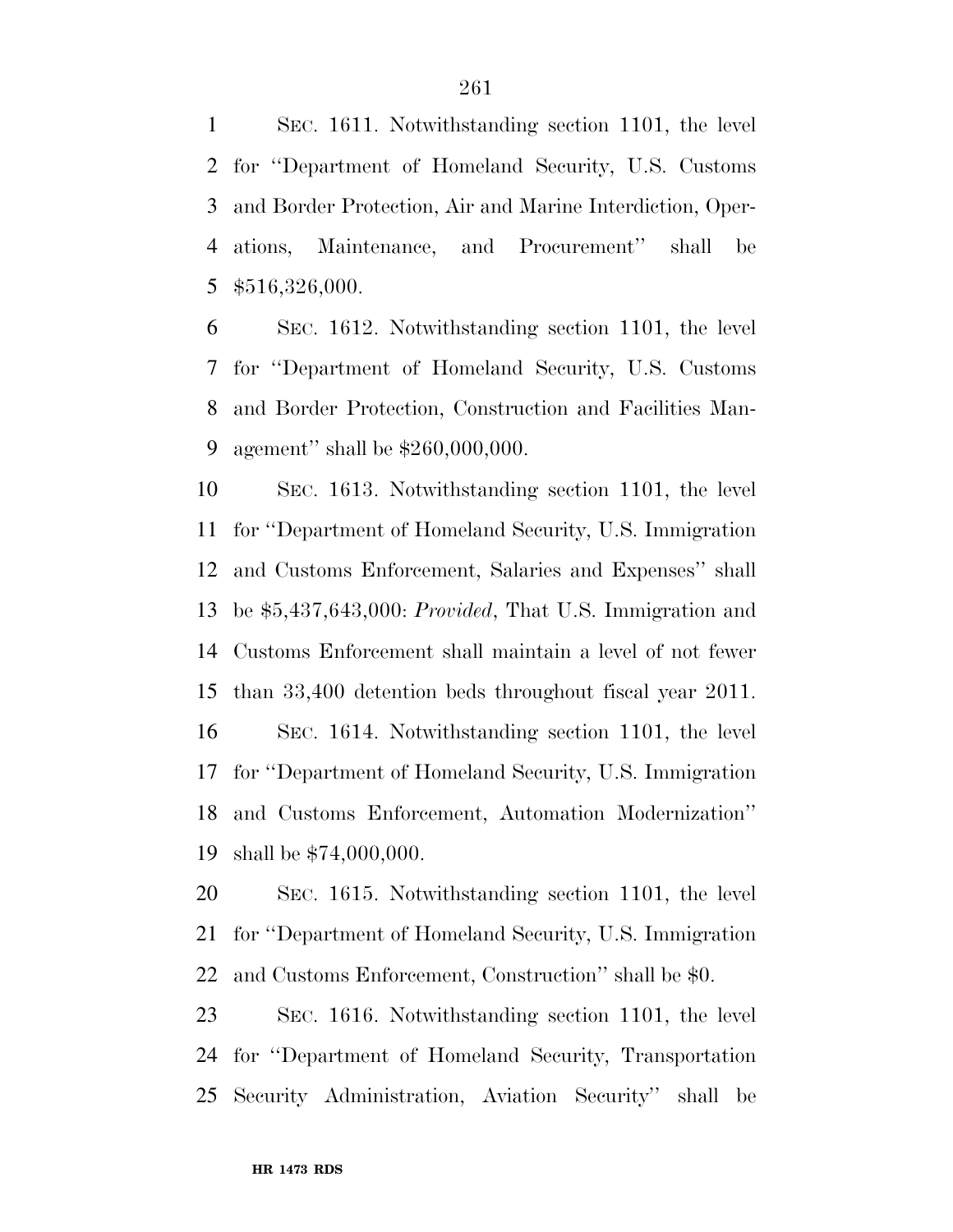\$5,219,546,000: *Provided*, That the amounts included under such heading in Public Law 111–83 shall be applied to funds appropriated by this division as follows: by sub- stituting ''\$5,219,546,000'' for ''\$5,214,040,000''; by substituting ''\$4,307,793,000'' for ''\$4,358,076,000''; by substituting ''\$629,297,000'' for ''\$1,116,406,000''; by substituting ''\$911,753,000'' for ''\$855,964,000''; by sub- stituting ''\$291,191,000'' for ''\$778,300,000''; by sub- stituting ''9 percent'' for ''28 percent''; and by sub- stituting ''\$3,119,546,000'' for ''\$3,114,040,000'': *Pro- vided further*, That none of the funds in this division may be used for any recruiting or hiring of personnel into the Transportation Security Administration that would cause the agency to exceed a staffing level of 46,000 full-time equivalent screeners: *Provided further*, That the preceding proviso shall not apply to personnel hired as part-time em- ployees: *Provided further*, That not later than August 15, 2011, the Secretary of Homeland Security shall submit to the Committees on Appropriations of the Senate and House of Representatives a detailed report on: (1) the De- partment's efforts and the resources being devoted to de- velop more advanced integrated passenger screening tech- nologies for the most effective security of passengers and baggage at the lowest possible operating and acquisition costs; (2) how the Transportation Security Administration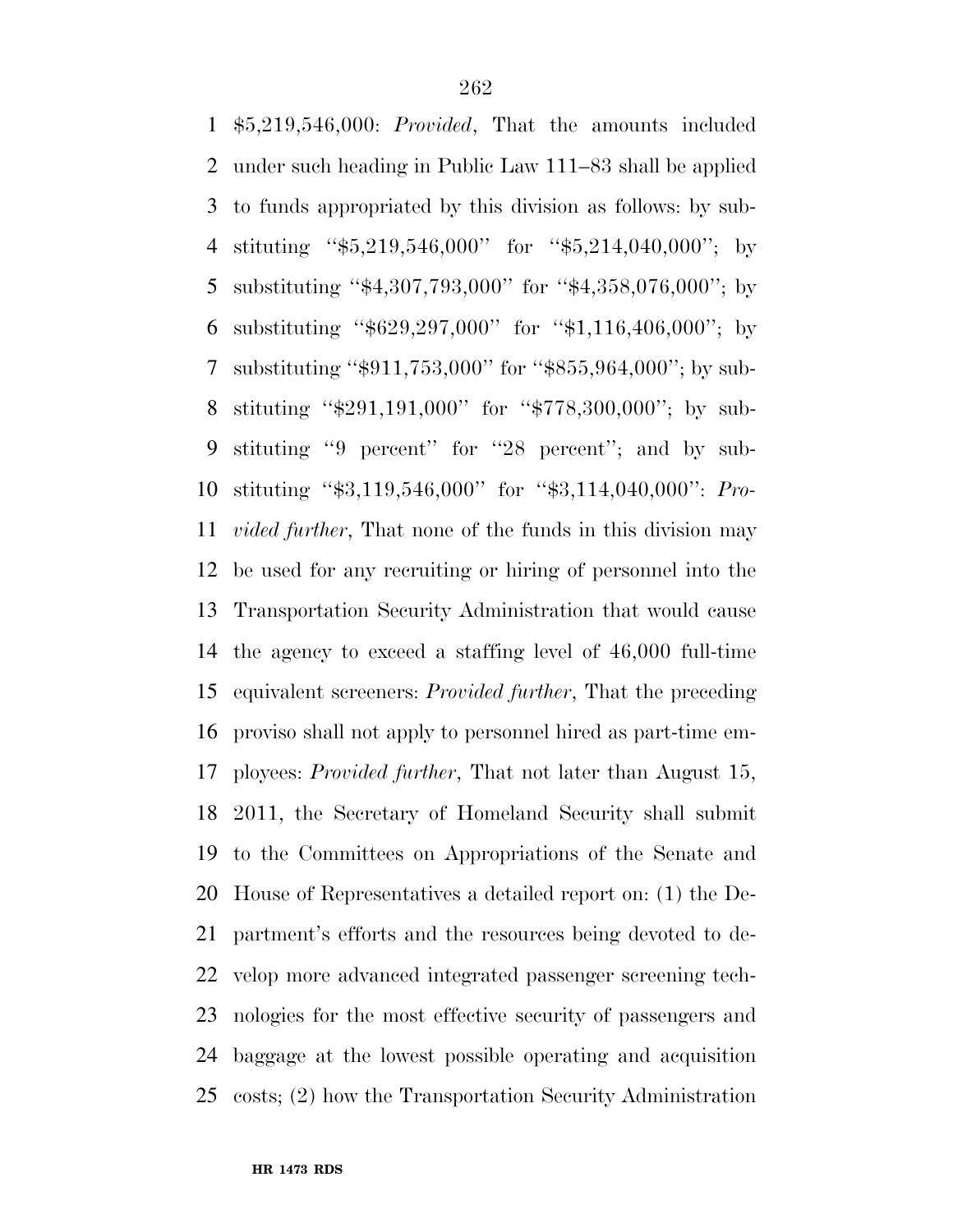is deploying its existing screener workforce in the most cost effective manner; and (3) labor savings from the de- ployment of improved technologies for passengers and baggage screening and how those savings are being used to offset security costs or reinvested to address security vulnerabilities.

 SEC. 1617. Notwithstanding section 1101, the level for ''Department of Homeland Security, Transportation Security Administration, Surface Transportation Secu-rity'' shall be \$105,961,000.

 SEC. 1618. Notwithstanding section 1101, the level for ''Department of Homeland Security, Transportation Security Administration, Transportation Threat Assess-ment and Credentialing'' shall be \$162,999,000.

 SEC. 1619. Notwithstanding section 1101, the level for ''Department of Homeland Security, Transportation Security Administration, Transportation Security Sup-port'' shall be \$988,638,000.

 SEC. 1620. Notwithstanding section 1101, the level for ''Department of Homeland Security, Transportation Security Administration, Federal Air Marshals'' shall be \$929,802,000.

 SEC. 1621. Notwithstanding section 1101, the level for ''Department of Homeland Security, Coast Guard, Op-erating Expenses'' shall be \$6,907,338,000, of which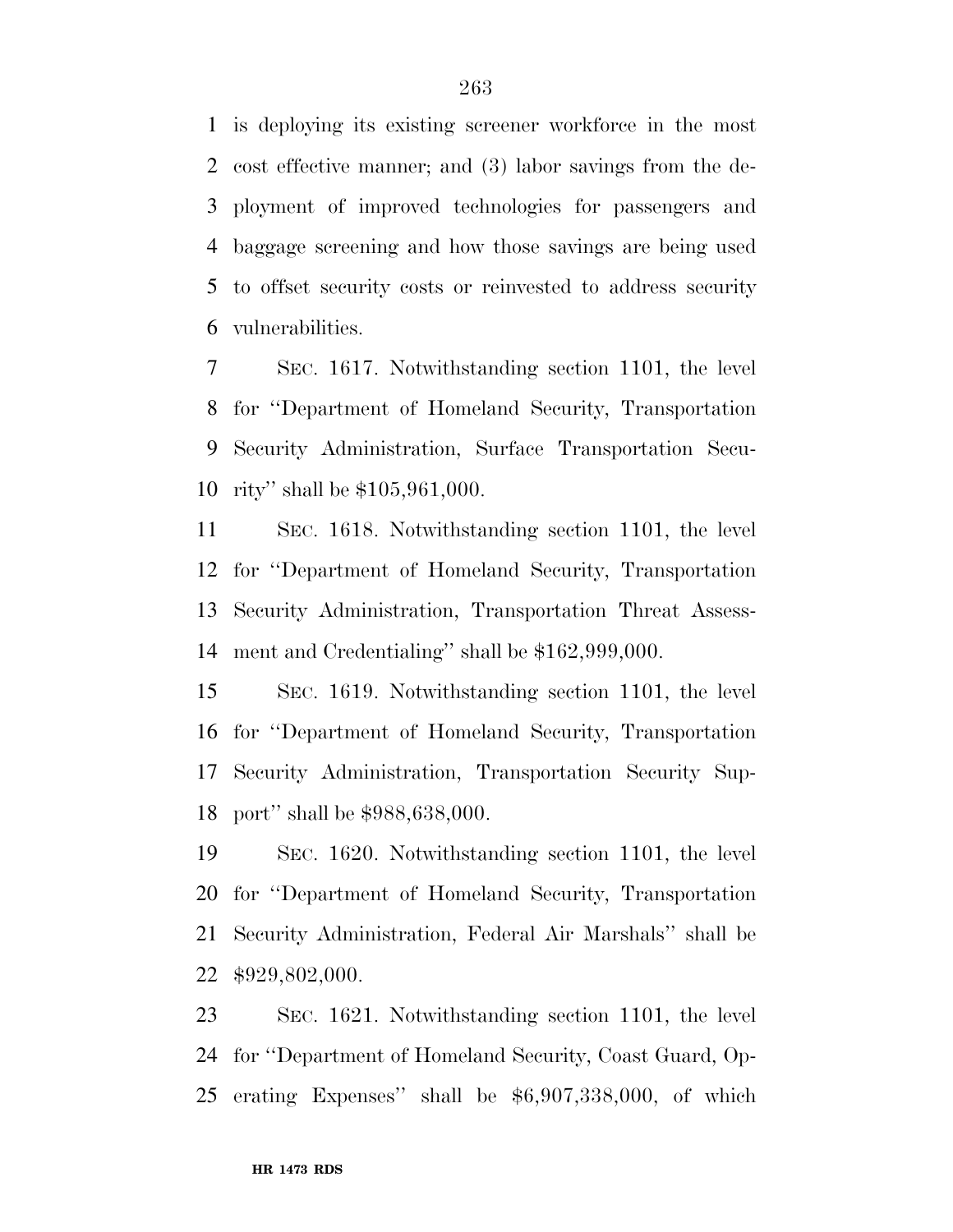\$254,000,000 is designated as being for contingency oper- ations directly related to the global war on terrorism pur-3 suant to section  $3(e)(2)$  of H. Res. 5 (112th Congress) and as an emergency requirement pursuant to section 403(a) of S. Con. Res. 13 (111th Congress), the concur- rent resolution on the budget for fiscal year 2010: *Pro- vided*, That the Coast Guard may decommission one Me- dium Endurance Cutter, two High Endurance Cutters, four HU-25 aircraft, and one Maritime Safety and Secu- rity Team, and may make necessary staffing adjustments at the Coast Guard Investigative Service and other sup- port units, as specified in the budget justification mate- rials for fiscal year 2011 as submitted to the Committees on Appropriations of the Senate and House of Representa-tives.

 SEC. 1622. Notwithstanding section 1101, the level for ''Department of Homeland Security, Coast Guard, Ac- quisition, Construction, and Improvements'' shall be \$1,519,783,000, of which \$42,000,000 shall be for vessels, small boats, critical infrastructure, and related equipment; of which \$36,000,000 shall be for other equipment; of which \$69,200,000 shall be for shore, military housing, and aids to navigation facilities, including waterfront fa- cilities at Navy installations used by the Coast Guard, of which \$2,000,000 may be derived from the Coast Guard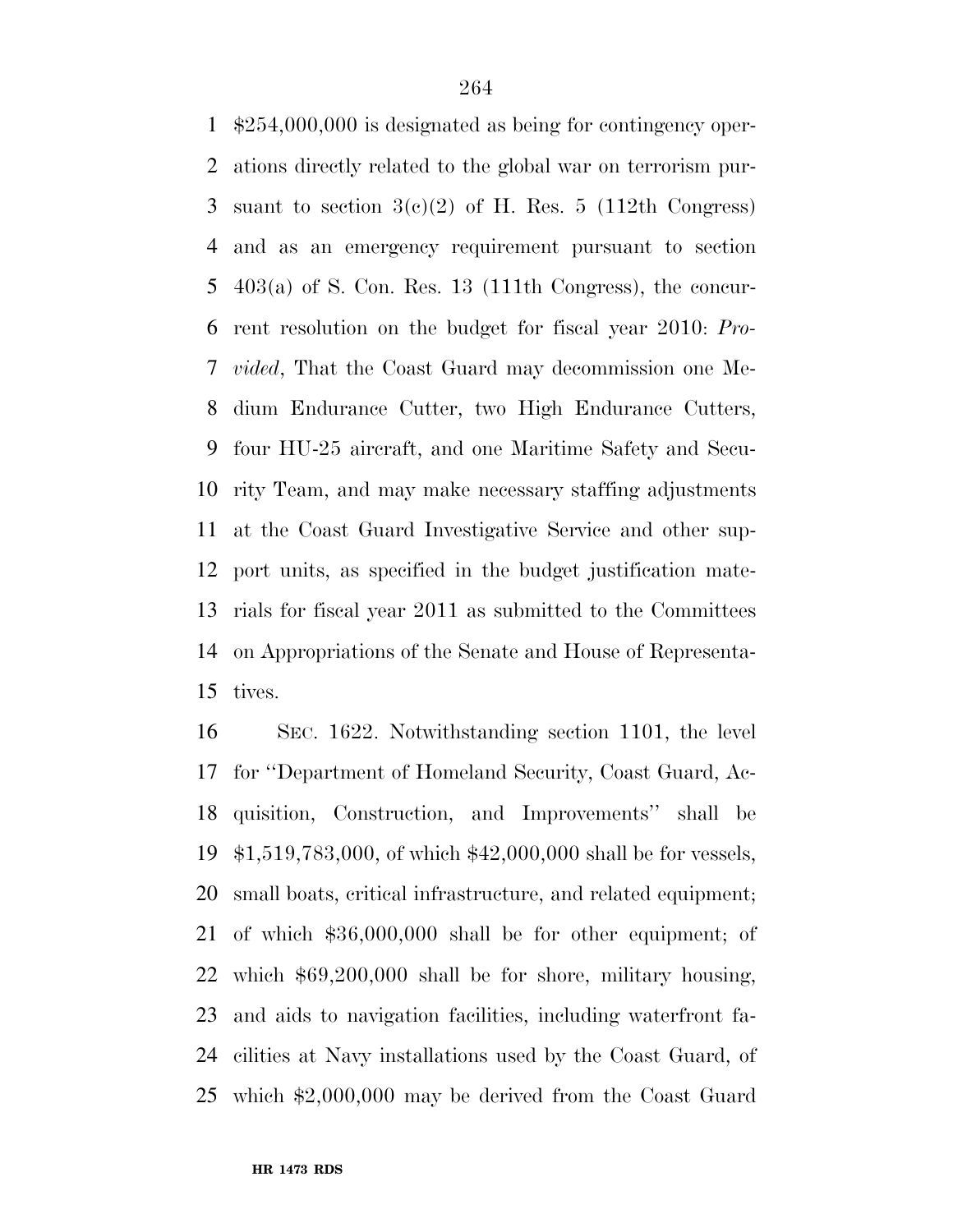Housing Fund established pursuant to 14 U.S.C. 687; of which \$106,083,000 shall be available for personnel com- pensation and benefits and related costs; and of which \$1,266,500,000 shall be for the Integrated Deepwater Systems program: *Provided*, That of the funds made avail- able for the Integrated Deepwater Systems program, \$101,000,000 is for aircraft and \$1,010,000,000 is for surface ships: *Provided further*, That of the funds provided for surface ships, \$692,000,000 is available for the pro- curement of the fifth National Security Cutter, including procurement of the production of such cutter and produc- tion-related activities and post-delivery activities associ-ated with such cutter.

 SEC. 1623. Notwithstanding section 1101, the level for ''Department of Homeland Security, Coast Guard, Al-teration of Bridges'' shall be \$0.

 SEC. 1624. Notwithstanding section 1101, the level for ''Department of Homeland Security, Coast Guard, Re- search, Development, Test, and Evaluation'' shall be \$24,745,000, of which \$4,000,000 shall be for research, development, test, and evaluation of technologies to pre- vent and respond to oil and hazardous substance spills. SEC. 1625. Notwithstanding section 1101, the level for ''Department of Homeland Security, United States Se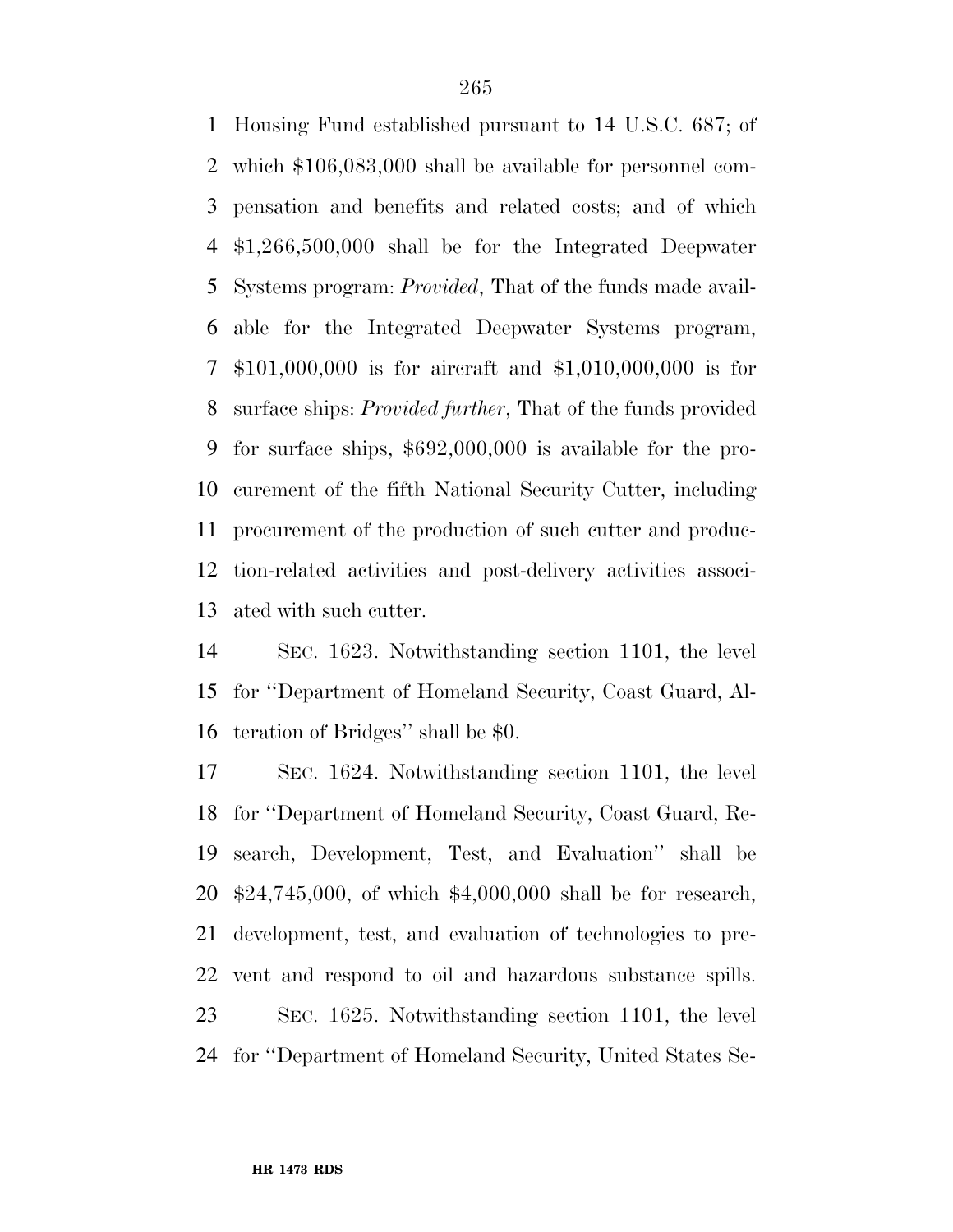cret Service, Salaries and Expenses'' shall be \$1,514,361,000.

 SEC. 1626. Notwithstanding section 1101, the level for ''Department of Homeland Security, National Protec- tion and Programs Directorate, Management and Admin-istration'' shall be \$43,577,000.

 SEC. 1627. Notwithstanding section 1101, the level for ''Department of Homeland Security, National Protec- tion and Programs Directorate, Infrastructure Protection and Information Security'' shall be \$840,444,000.

 SEC. 1628. Notwithstanding section 1101, under the heading ''Department of Homeland Security, National Protection and Programs Directorate, Federal Protective Service'', the revenues and collections of security fees cred- ited to this account shall be available until expended for necessary expenses related to the protection of federally- owned and leased buildings and for the operations of the Federal Protective Service: *Provided*, That, no later than September 30, 2011, the Federal Protective Service shall maintain not fewer than 1,250 full-time staff and 935 full- time Police Officers, Inspectors, Area Commanders, and Special Agents who, while working, are directly engaged on a daily basis protecting and enforcing laws at Federal buildings (referred to as ''in-service field staff'').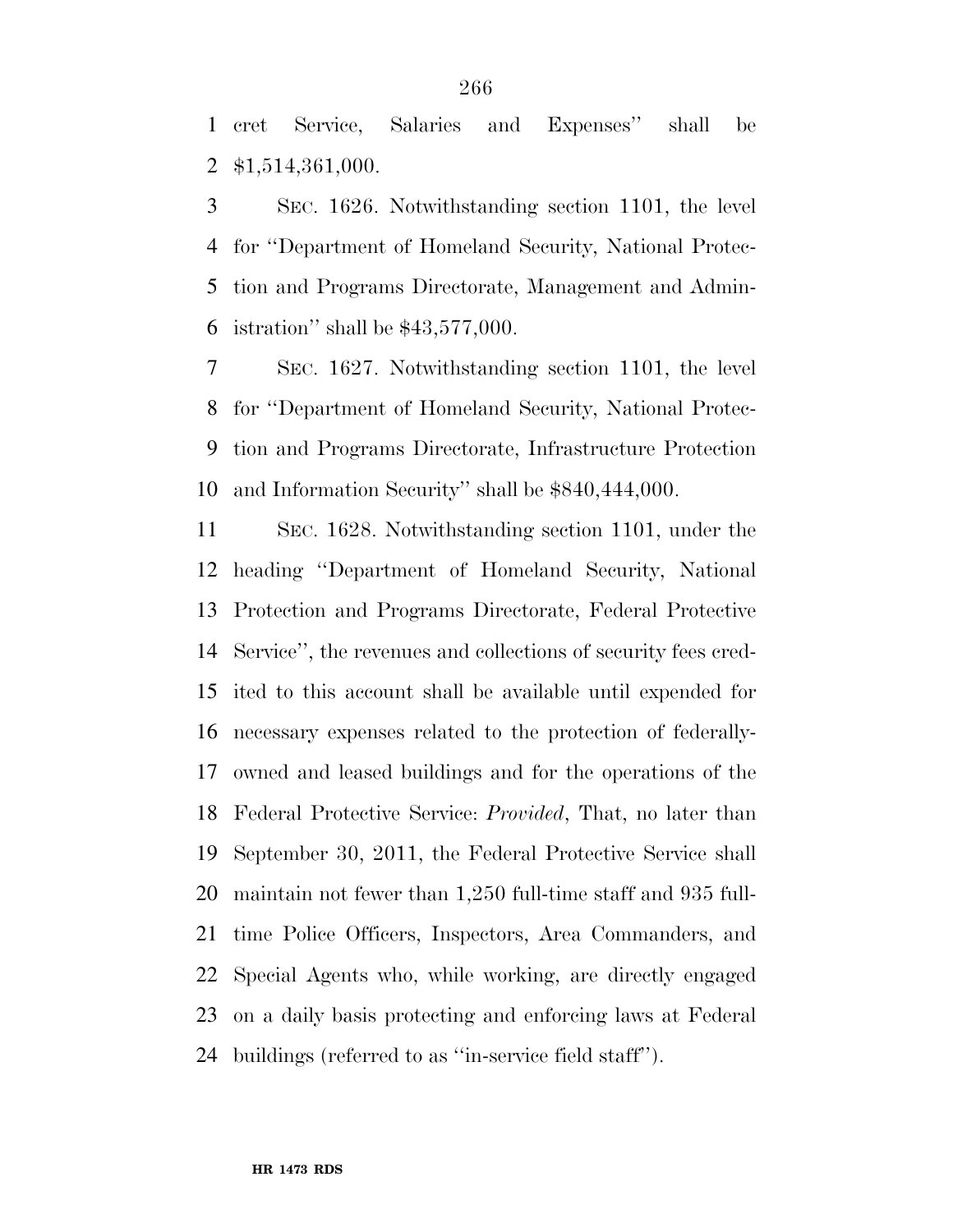SEC. 1629. Notwithstanding section 1101, the level for ''Department of Homeland Security, National Protec- tion and Programs Directorate, United States Visitor and Immigrant Status Indicator Technology'' shall be \$334,613,000.

 SEC. 1630. Notwithstanding section 1101, the level for ''Department of Homeland Security, Office of Health Affairs'' shall be \$139,734,000, of which \$27,053,000 is for salaries and expenses.

 SEC. 1631. Notwithstanding section 1101, the level for ''Department of Homeland Security, Federal Emer- gency Management Agency, Management and Administra- tion'' shall be \$788,400,000, of which \$35,250,000 shall be for the Urban Search and Rescue Response System: *Provided*, That the directed obligations under such head- ing for capital improvements at the Mount Weather Emer- gency Operations Center in Public Law 111–83 shall have no force or effect to funds appropriated by this division. SEC. 1632. Notwithstanding section 1101, the level for ''Department of Homeland Security, Federal Emer- gency Management Agency, State and Local Programs'' shall be \$2,229,500,000: *Provided*, That of the amount provided by this division for the State Homeland Security Grant Program under such heading, \$55,000,000 shall be for Operation Stonegarden; \$45,000,000 shall be for the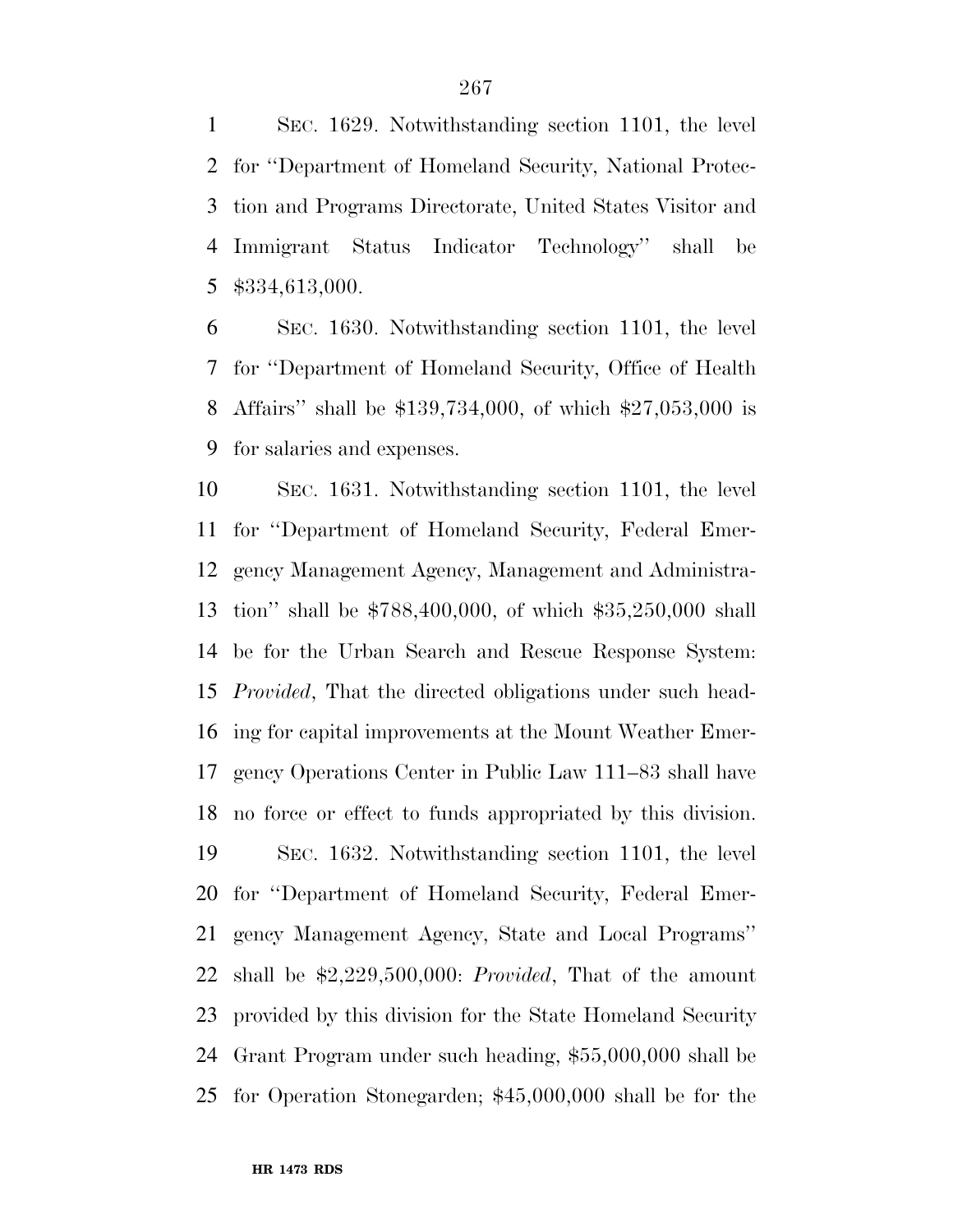Driver's License Security Grant Program; \$10,000,000 shall be for the Citizen Corps Program; and \$35,000,000 shall be for the Metropolitan Medical Response System: *Provided further*, That the amounts provided by this divi- sion for the Citizen Corps Program under such heading shall not be subject to the requirements of subtitle A of title XX of the Homeland Security Act of 2002 (6 U.S.C. 603 et seq.): *Provided further*, That of the amount pro- vided by this division for Public Transportation Security Assistance and Railroad Security Assistance under such heading, no less than \$20,000,000 shall be for Amtrak security and no less than \$5,000,000 shall be for Over- the-Road Bus Security: *Provided further*, That the amounts included under such heading in Public Law 111– 83 shall be applied to funds appropriated by this division as follows: in paragraph (1), by substituting ''\$725,000,000'' for ''\$950,000,000''; in paragraph (2), by substituting ''\$725,000,000'' for ''\$887,000,000''; in paragraph (3), by substituting ''\$15,000,000'' for 20 " $\$35,000,000"$ ; in paragraph (4), by substituting " $\$0"$  for ''\$41,000,000''; in paragraph (5), by substituting ''\$0'' for ''\$13,000,000''; in paragraph (6), by sub- stituting ''\$250,000,000'' for ''\$300,000,000''; in para- graph (7), by substituting ''\$250,000,000'' for ''\$300,000,000''; in paragraph (8), by substituting ''\$0''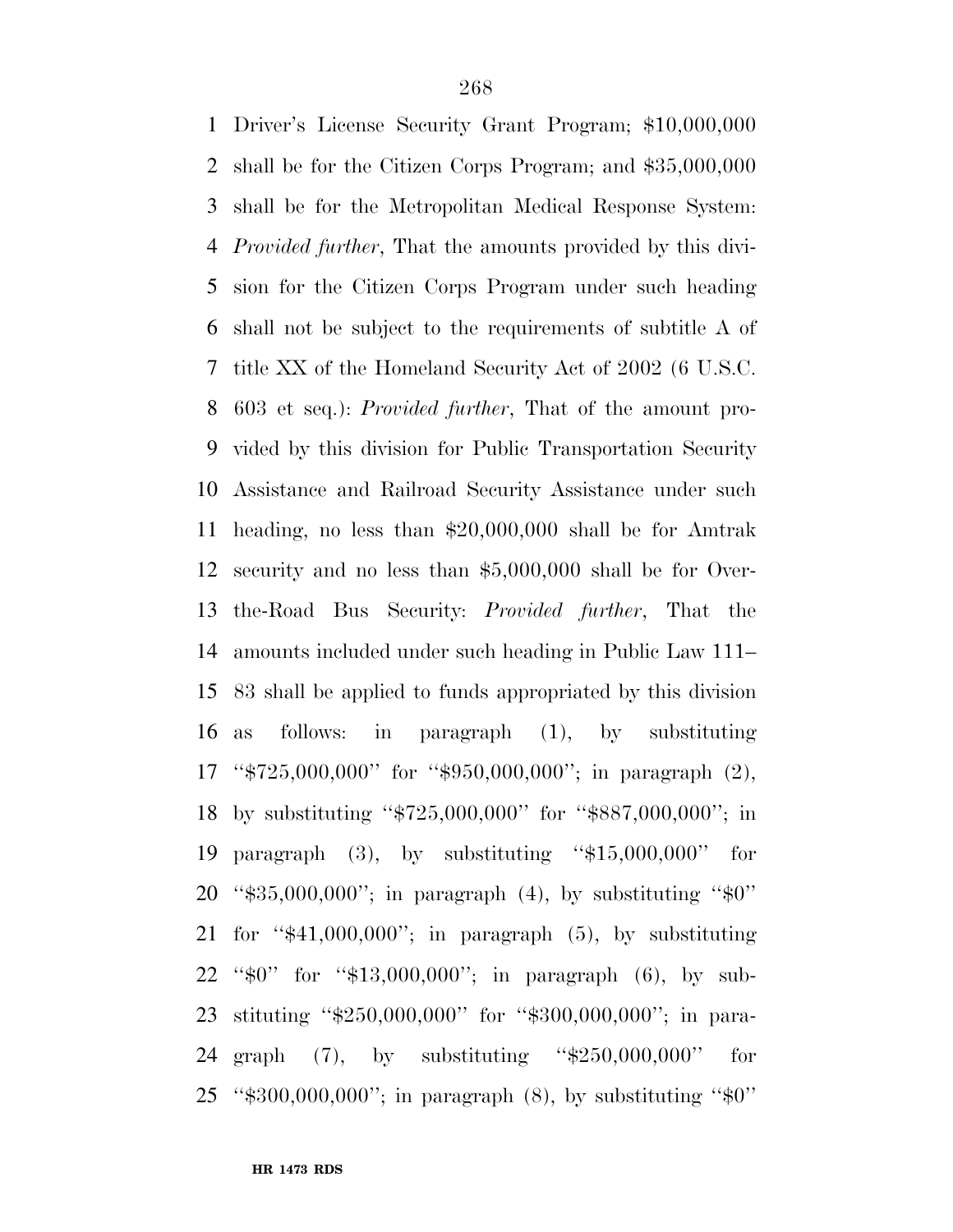for ''\$12,000,000''; in paragraph (9), by substituting ''\$0'' for ''\$50,000,000''; in paragraph (10), by sub- stituting ''\$0'' for ''\$50,000,000''; in paragraph (11), by substituting ''\$0'' for ''\$50,000,000''; in paragraph (12), by substituting ''\$15,000,000'' for ''\$60,000,000'' and by substituting ''\$0'' for each following amount in such para-7 graph; in paragraph  $(13)$ , by substituting " $\$249,500,000"$ " for ''\$267,200,000'', of which \$155,500,000 shall be for training of State, local, and tribal emergency response providers: *Provided further,* That the directed obligations provisions in paragraphs 13(A), 13(B), and 13(C) under such heading in Public Law 111–83 shall have no force or effect to funds appropriated in this division: *Provided further*, That 5.8 percent of the amount provided for ''De- partment of Homeland Security, Federal Emergency Man- agement Agency, State and Local Programs'' by this divi- sion shall be transferred to ''Department of Homeland Se- curity, Federal Emergency Management Agency, Manage-ment and Administration'' for program administration.

 SEC. 1633. Notwithstanding section 1101, the level for ''Department of Homeland Security, Federal Emer- gency Management Agency, Firefighter Assistance Grants'' for programs authorized by the Federal Fire Pre- vention and Control Act of 1974 (15 U.S.C. 2201 et seq.) shall be \$810,000,000, of which \$405,000,000 shall be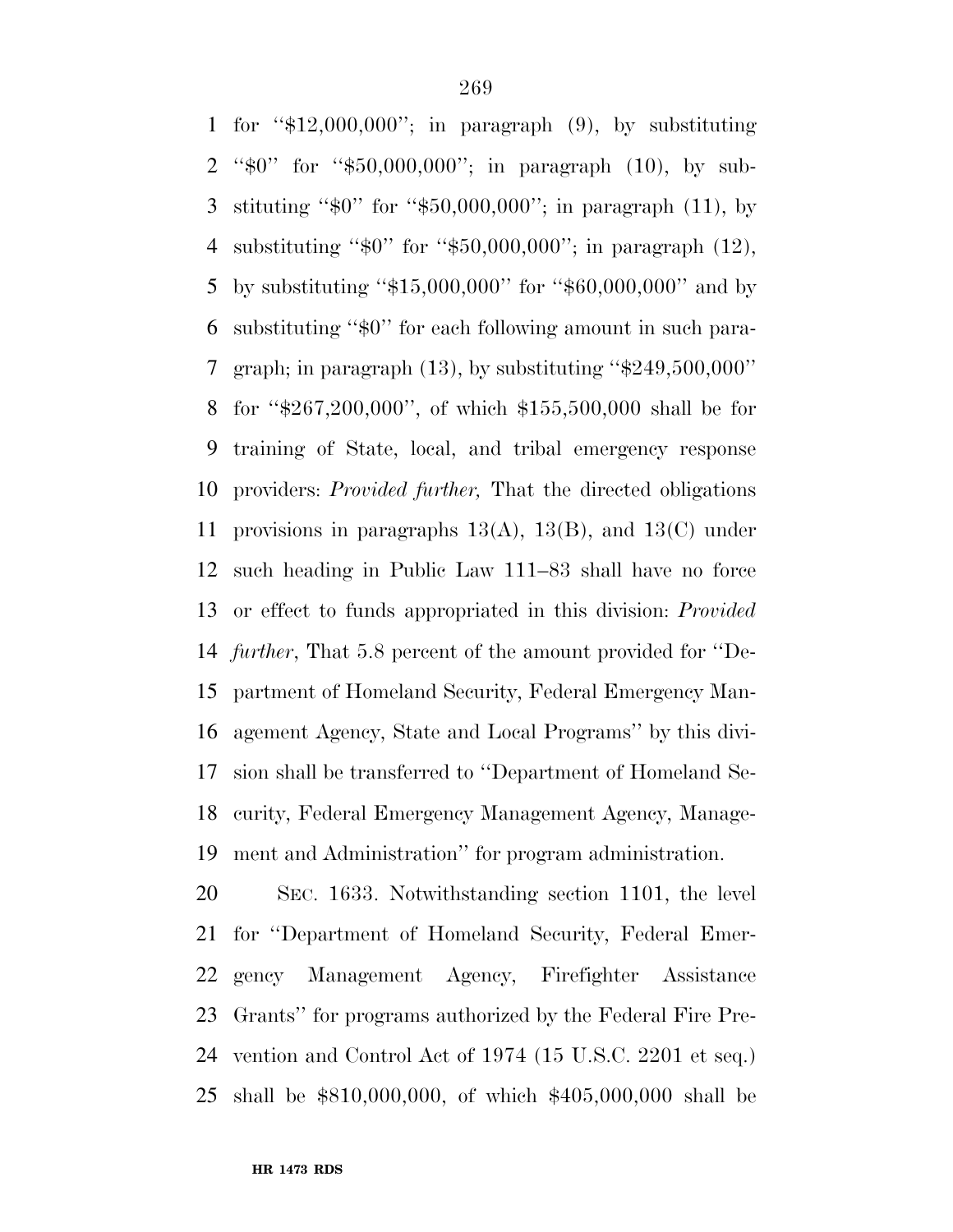available to carry out section 33 of that Act (15 U.S.C. 2229) and \$405,000,000 shall be available to carry out section 34 of that Act (15 U.S.C. 2229a): *Provided*, That the proviso included under ''Federal Emergency Manage- ment Agency, Firefighter Assistance Grants'' in the De- partment of Homeland Security Appropriations Act, 2010 (Public Law 111–83) shall have no force or effect: *Pro- vided further*, That 5.8 percent of the amount available under this heading shall be transferred to ''Department of Homeland Security, Federal Emergency Management Agency, Management and Administration'' for program administration: *Provided further,* That none of the funds made available in this division may be used to enforce the requirements in—

15 (1) section  $34(a)(1)(A)$  of the Federal Fire Pre- vention and Control Act of 1974 (15 U.S.C. 17  $2229a(a)(1)(A));$ 

18 (2) section  $34(a)(1)(E)$  of such Act; and

19 (3) section  $34(e)(1)$  of such Act.

 SEC. 1634. Notwithstanding section 1101, the level for ''Department of Homeland Security, Federal Emer- gency Management Agency, Disaster Relief'' shall be \$2,650,000,000: *Provided*, That the Administrator of the Federal Emergency Management Agency shall submit quarterly reports to the Committees on Appropriations of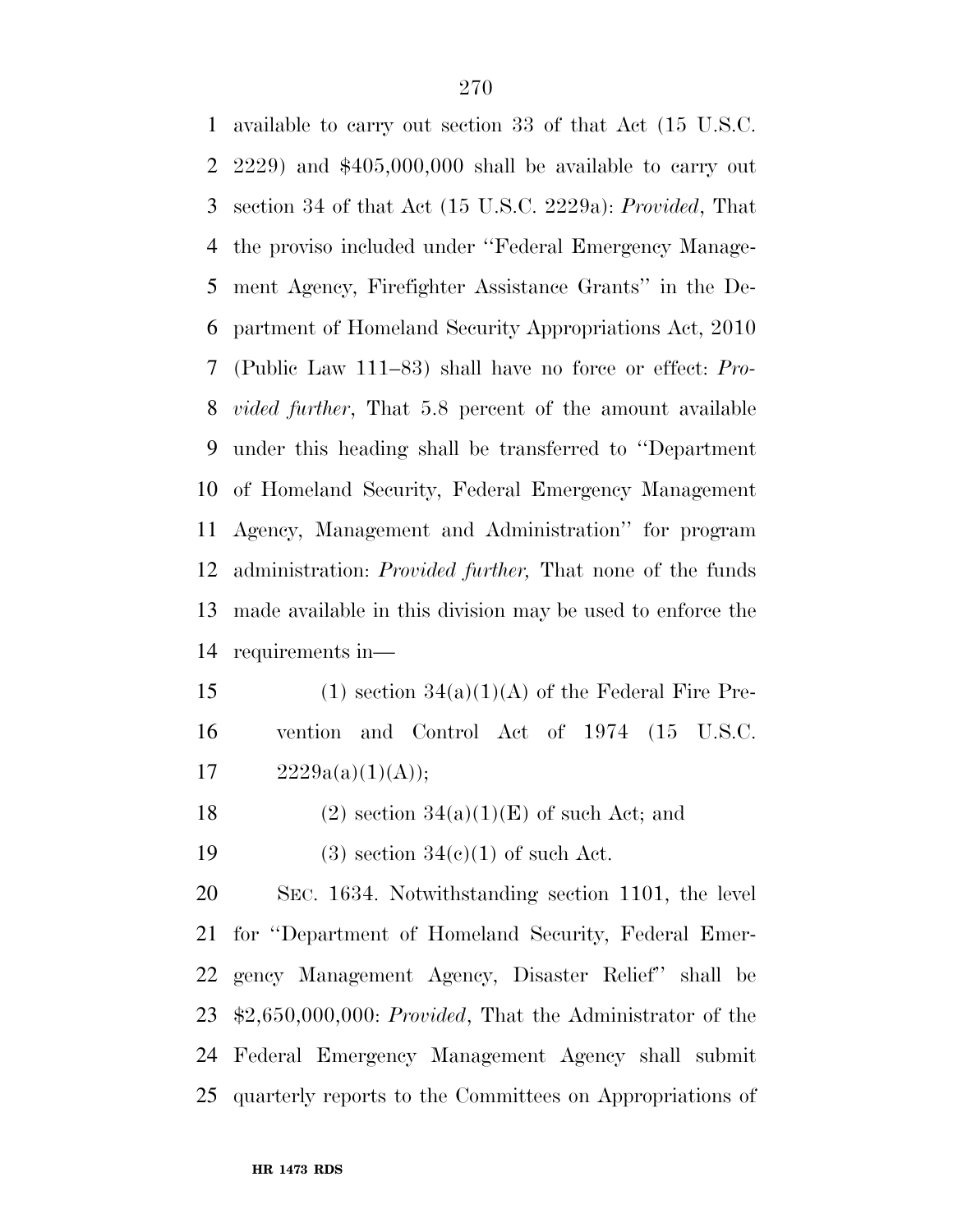the Senate and the House of Representatives providing es- timates of funding requirements for ''Disaster Relief'' for the current fiscal year and the succeeding three fiscal years: *Provided further*, That the report shall provide (a) an estimate, by quarter, for the costs of all previously des- ignated disasters; (b) an estimate, by quarter, for the cost of future disasters based on a five year average, excluding catastrophic disasters; and (c) an estimate of the date on which the ''Disaster Relief'' balance will reach \$800,000,000.

 SEC. 1635. Notwithstanding section 1101, the level for ''Department of Homeland Security, Federal Emer- gency Management Agency, Flood Map Modernization Fund'' shall be \$182,000,000.

 SEC. 1636. Notwithstanding section 1101, in fiscal year 2011, funds shall not be available from the National Flood Insurance Fund under section 1310 of the National Flood Insurance Act of 1968 (42 U.S.C. 4017) for oper- ating expenses in excess of \$110,000,000, and for agents' commissions and taxes in excess of \$963,339,000: *Pro- vided*, That notwithstanding section 1101, for activities under the National Flood Insurance Act of 1968 (42 U.S.C. 4001 et seq.) and the Flood Disaster Protection Act of 1973 (42 U.S.C. 4001 et seq.), the level shall be \$169,000,000, which shall be derived from offsetting col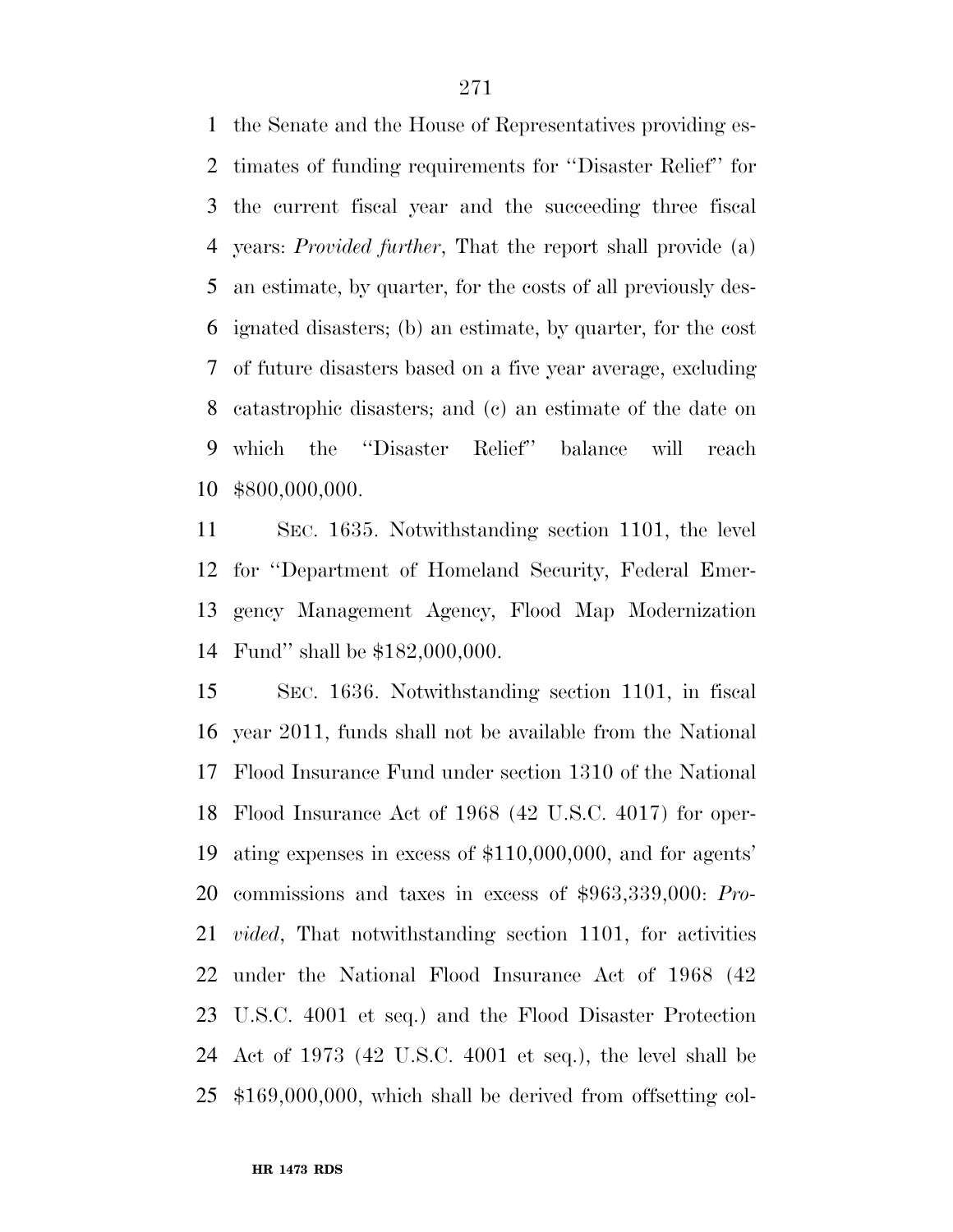lections assessed and collected under 1308(d) of the Na- tional Flood Insurance Act of 1968 (42 U.S.C. 4015(d)), of which not to exceed \$22,145,000 shall be available for salaries and expenses associated with flood mitigation and flood insurance operations; and not less than \$146,855,000 shall be available for floodplain manage- ment and flood mapping, which shall remain available until September 30, 2012.

 SEC. 1637. Notwithstanding section 1101, the level for ''Department of Homeland Security, Federal Emer- gency Management Agency, National Predisaster Mitiga- tion Fund'' shall be \$50,000,000: *Provided*, That the di- rected obligations under such heading in Public Law 111– 83 shall have no force or effect to funds appropriated in this division.

 SEC. 1638. Notwithstanding section 1101, the level for ''Department of Homeland Security, Federal Emer- gency Management Agency, Emergency Food and Shel-ter'' shall be \$120,000,000.

 SEC. 1639. Notwithstanding section 1101, the level for ''Department of Homeland Security, United States Citizenship and Immigration Services'' shall be \$146,593,000, of which \$25,000,000 is for processing ap- plications for asylum and refugee status, and of which \$103,400,000 shall be for the E-Verify Program.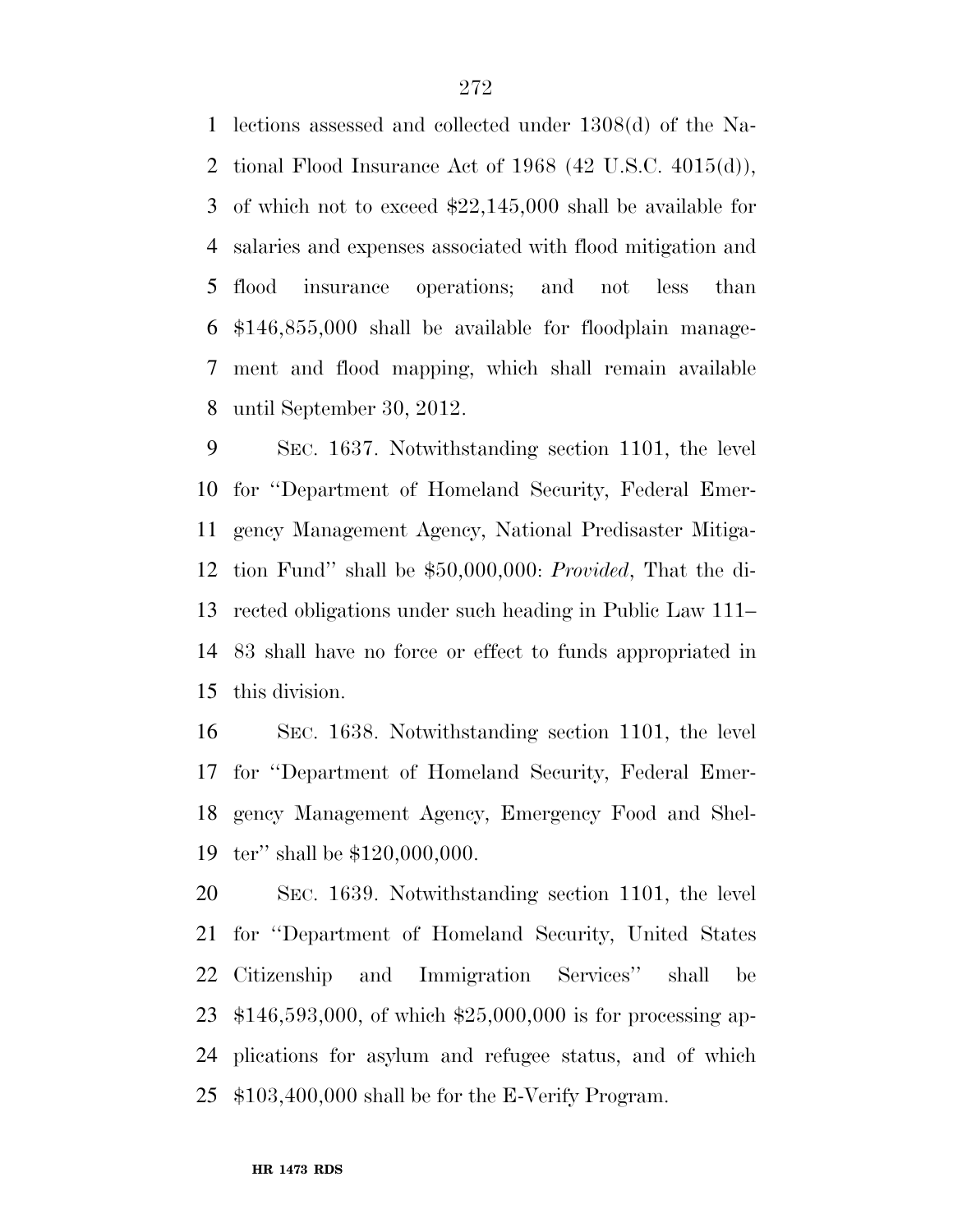SEC. 1640. Notwithstanding section 1101, the level for ''Department of Homeland Security, Federal Law En- forcement Training Center, Salaries and Expenses'' shall be \$235,919,000.

 SEC. 1641. Notwithstanding section 1101, the level for ''Department of Homeland Security, Federal Law En- forcement Training Center, Acquisitions, Construction, Improvements, and Related Expenses'' shall be \$35,456,000.

 SEC. 1642. Notwithstanding section 1101, the level for ''Department of Homeland Security, Science and Technology, Management and Administration'' shall be \$141,200,000.

 SEC. 1643. Notwithstanding section 1101, the level for ''Department of Homeland Security, Science and Technology, Research, Development, Acquisition, and Op- erations'' shall be \$688,036,000, of which \$40,000,000 shall remain available until September 30, 2013, for con- struction of the National Bio- and Agro-defense Facility central utility plant: *Provided*, That the final proviso in- cluded under the heading ''Department of Homeland Se- curity, Science and Technology, Research, Development, Acquisition, and Operations'' in the Department of Home- land Security Appropriations Act, 2010 (Public Law 111– 83) shall have no force or effect: *Provided further*, That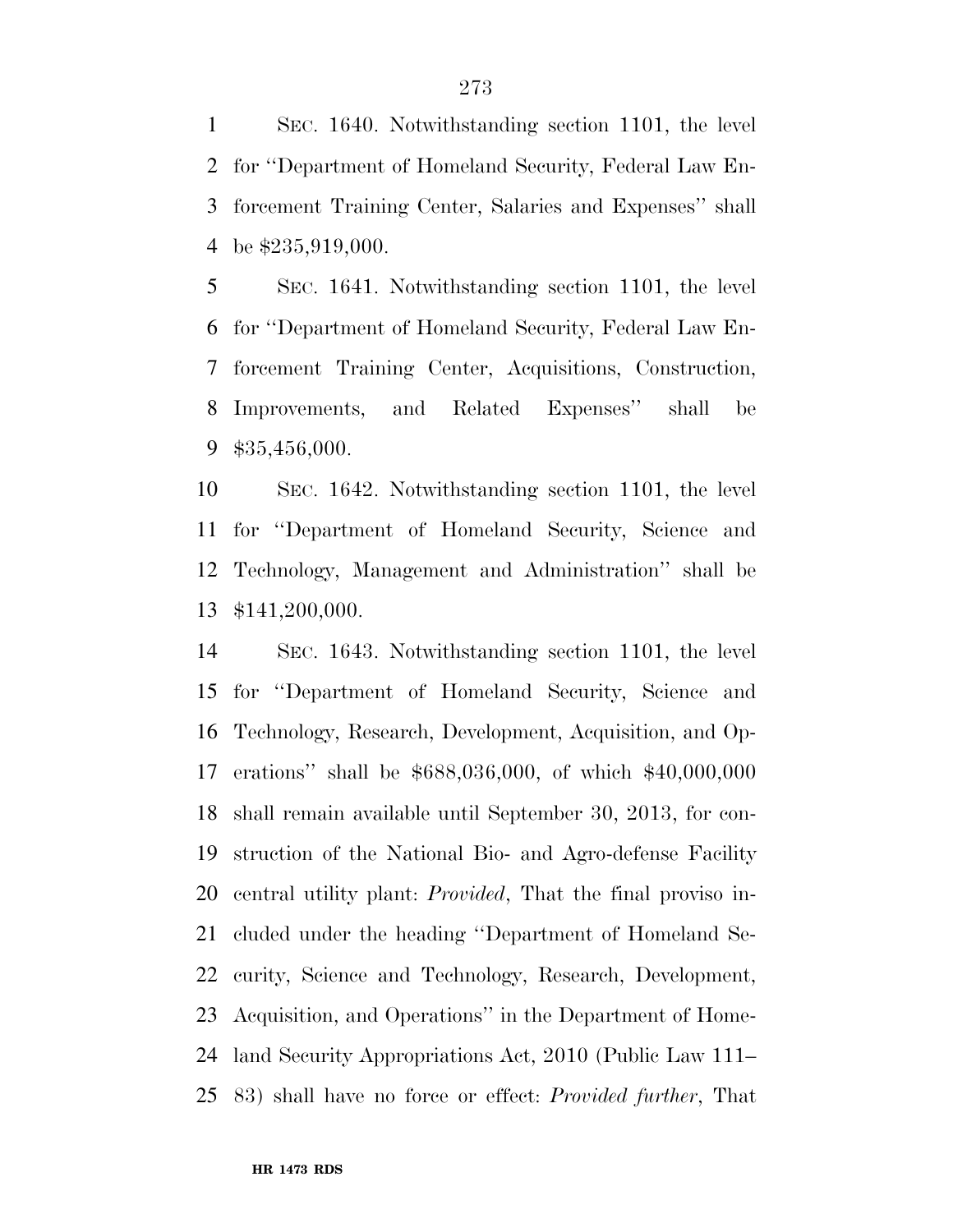funding for university programs shall not be reduced by more than twenty percent from the fiscal year 2010 en-acted level.

 SEC. 1644. Notwithstanding section 1101, the level for ''Department of Homeland Security, Domestic Nuclear Detection Office, Management and Administration'' shall be \$36,992,000.

 SEC. 1645. Notwithstanding section 1101, the level for ''Department of Homeland Security, Domestic Nuclear Detection Office, Research, Development, and Oper-ations'' shall be \$275,437,000.

 SEC. 1646. Notwithstanding section 1101, the level for ''Department of Homeland Security, Domestic Nuclear Detection Office, Systems Acquisition'' shall be \$30,000,000.

 SEC. 1647. (a) Section 560 of Public Law 111–83 shall not apply to funds appropriated by this division.

 (b) No funding provided in this division shall be used for construction of the National Bio- and Agro-defense Facility until the Department of Homeland Security has, pursuant to the schedule submitted by the Department of Homeland Security on March 31, 2011, to the Committees on Appropriations of the Senate and House of Representa-tives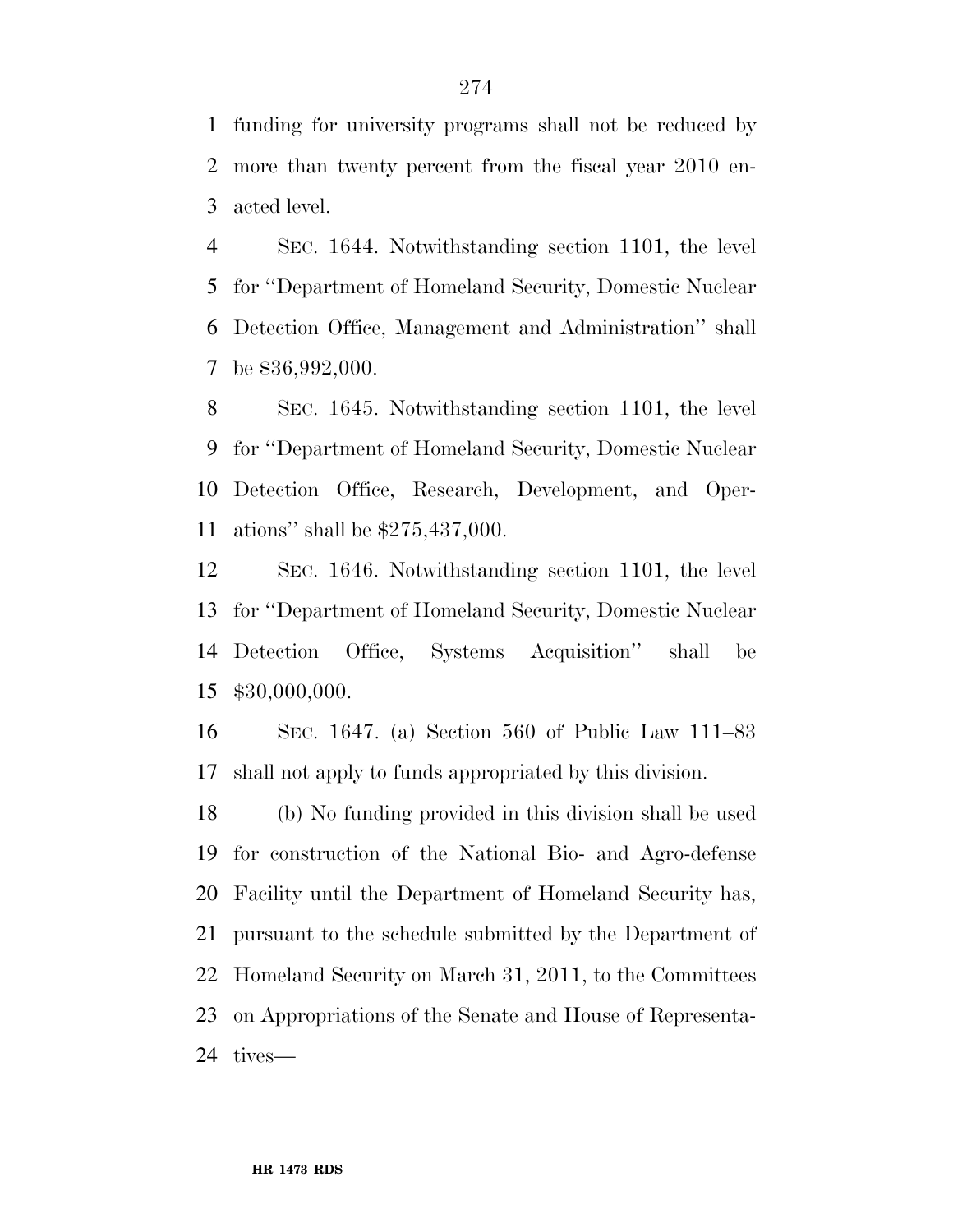(1) completed 50 percent of design planning for the National Bio- and Agro-defense Facility, and

 (2) submitted to the Committees on Appropria- tions of the Senate and the House of Representa- tives a revised site-specific biosafety and biosecurity mitigation risk assessment that describes how to sig- nificantly reduce risks of conducting essential re- search and diagnostic testing at the National Bio- and Agro-defense Facility and addresses short- comings identified in the National Academy of Sciences' evaluation of the initial site-specific bio-safety and biosecurity mitigation risk assessment.

 (c) The revised site-specific biosafety and biosecurity mitigation risk assessment required by subsection (b) shall—

 (1) include a quantitative risk assessment for foot-and-mouth disease virus, in particular epidemio- logical and economic impact modeling to determine the overall risk of operating the facility for its ex- pected 50-year life span, taking into account strate- gies to mitigate risk of foot-and-mouth disease virus release from the laboratory and ensure safe oper- ations at the approved National Bio- and Agro-de-fense Facility site;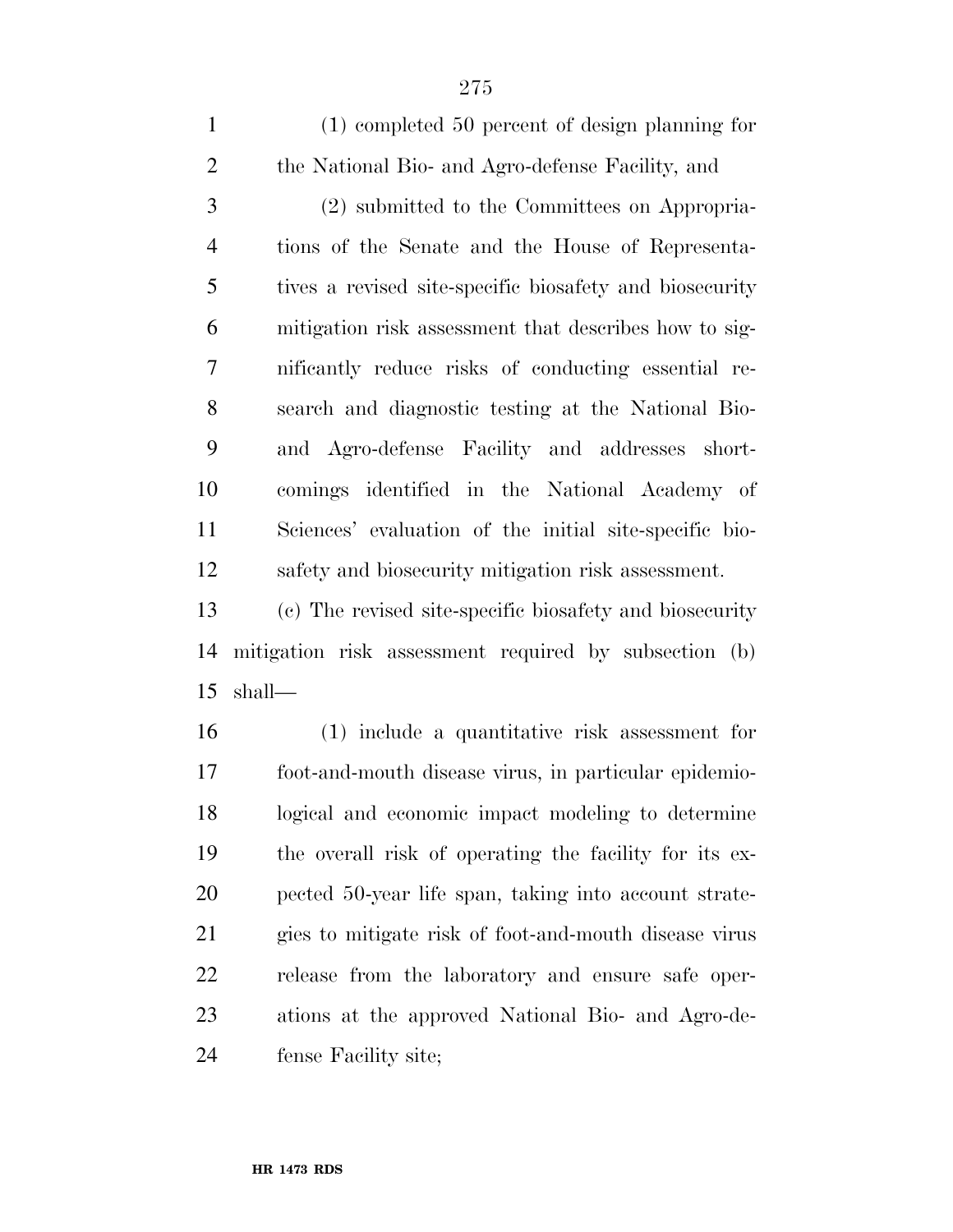| $\mathbf{1}$   | (2) address the impact of surveillance, response,           |
|----------------|-------------------------------------------------------------|
| $\overline{2}$ | and mitigation plans (developed in consultation with        |
| 3              | local, State, and Federal authorities and appropriate       |
| $\overline{4}$ | stakeholders) if a release occurs, to detect and con-       |
| 5              | trol the spread of disease; and                             |
| 6              | (3) include overall risks of the most dangerous             |
| $\overline{7}$ | pathogens the Department of Homeland Security ex-           |
| 8              | pects to hold in the National Bio- and Agro-defense         |
| 9              | Facility's biosafety level 4 facility, and effectiveness    |
| 10             | of mitigation strategies to reduce those risks.             |
| 11             | (d) The Department of Homeland Security shall               |
| 12             | enter into a contract with the National Academy of          |
| 13             | Sciences to evaluate the adequacy and validity of the risk  |
| 14             | assessment required by subsection (b). The National         |
| 15             | Academy of Sciences shall submit a report on such evalua-   |
| 16             | tion within four months after the date the Department       |
| 17             | of Homeland Security concludes its risk assessment.         |
| 18             | SEC. 1648. Section 503 of the Department of Home-           |
| 19             | land Security Appropriations Act, 2010 (Public Law 111–     |
| 20             | 83) is amended by adding at the end the following:          |
| 21             | "(e) The notification thresholds and procedures set         |
| 22             | forth in this section shall apply to any use of deobligated |
| 23             | balances of funds provided in previous Department of        |

Homeland Security Appropriations Acts.''.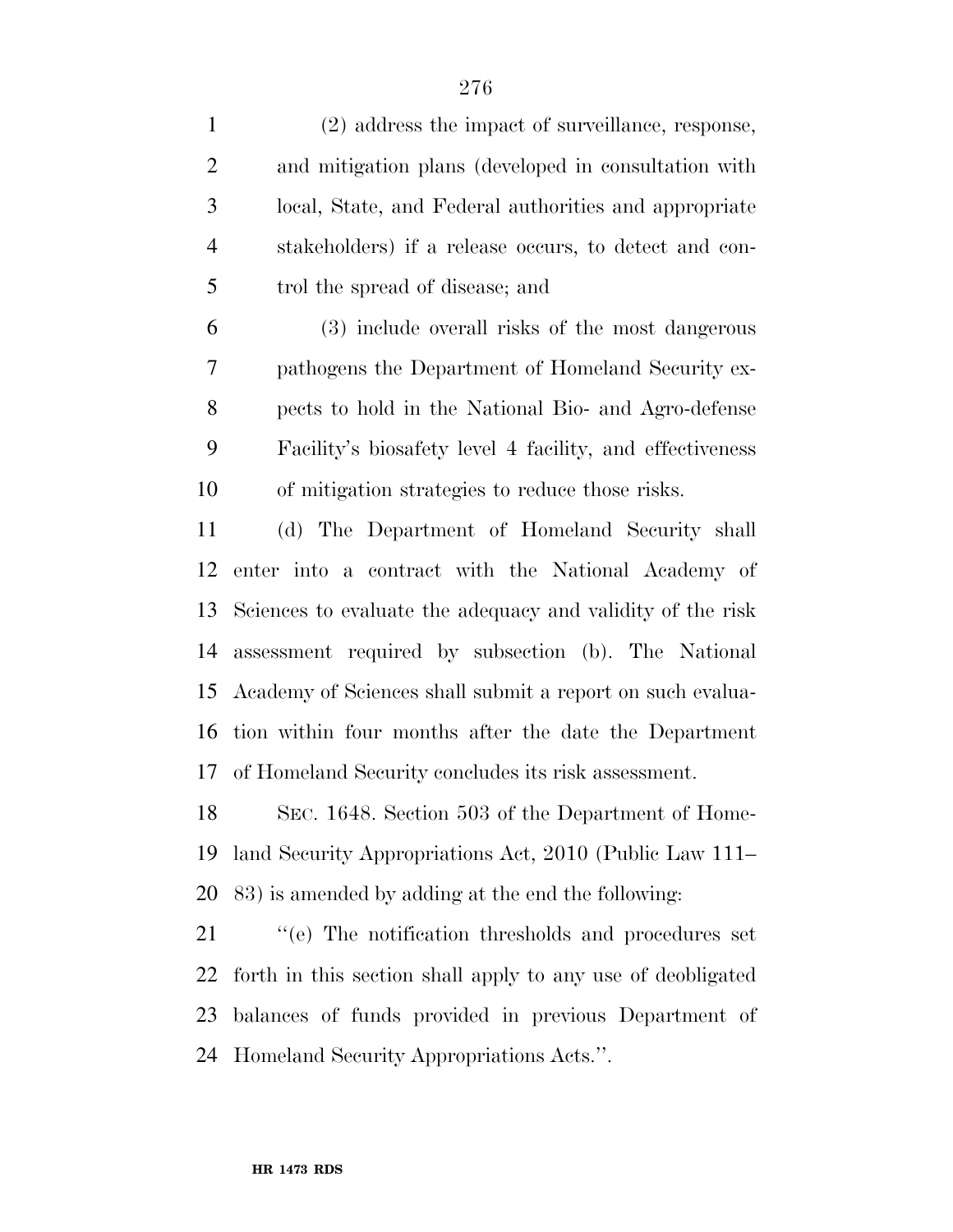SEC. 1649. For fiscal year 2011, sections 529, 541, and 545 of the Department of Homeland Security Appro- priations Act, 2010 (Public Law 111–83; 123 Stat. 2174, 2176) shall have no force or effect. SEC. 1650. Section 550(b) of the Department of Homeland Security Appropriations Act, 2007 (Public Law 109–295; 6 U.S.C. 121 note) is amended by striking ''on October 4, 2010'' and inserting ''on October 4, 2011''. SEC. 1651. Section 831 of the Homeland Security Act of 2002 (6 U.S.C. 391) is amended— (1) in subsection (a), by striking ''Until Sep- tember 30, 2010'' and inserting ''Until September 30, 2011''; and 14 (2) in subsection (d)(1), by striking "September 30, 2010'' and inserting ''September 30, 2011''.

 SEC. 1652. Section 532(a) of Public Law 109–295 (120 Stat. 1384) is amended by striking ''2010'' and in-18 serting "2011".

 SEC. 1653. For an additional amount for necessary expenses for reimbursement of the actual costs to State and local governments for providing emergency manage- ment, public safety, and security at events, as determined by the Administrator of the Federal Emergency Manage-ment Agency, related to the presence of a National Special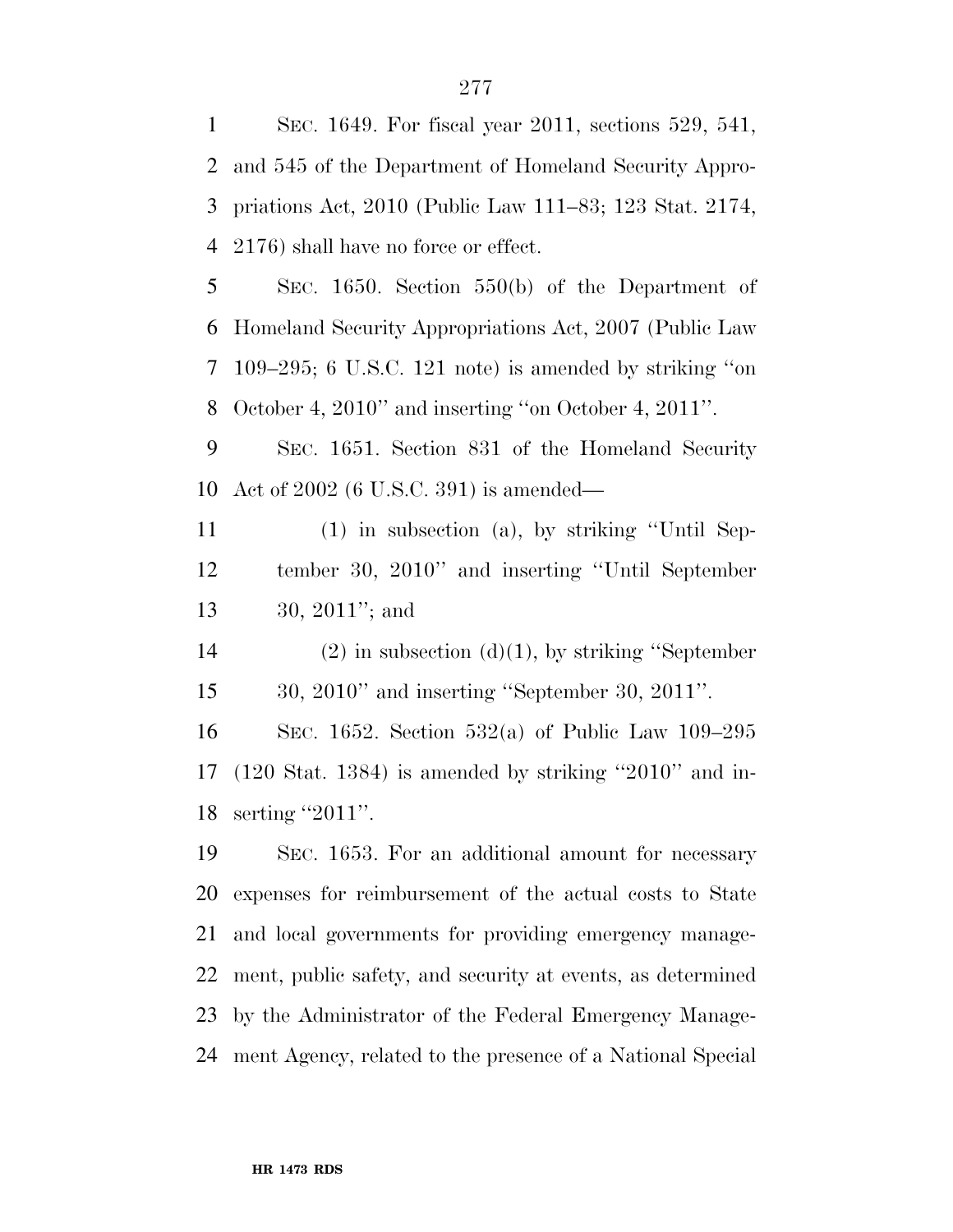Security Event, \$7,500,000, to remain available until Sep-tember 30, 2012.

 SEC. 1654. Notwithstanding the 10 percent limita- tion contained in section 503(c) of the Department of Homeland Security Appropriations Act, 2010 (Public Law 111–83), the Secretary of Homeland Security may trans- fer to the fund established by 8 U.S.C. 1101 note, up to \$20,000,000 from appropriations available to the Depart- ment of Homeland Security: *Provided*, That the Secretary shall notify the Committees on Appropriations of the Sen- ate and House of Representatives 5 days in advance of such transfer.

 SEC. 1655. Of the funds transferred to the Depart- ment of Homeland Security when it was created in 2003, the following funds are hereby rescinded from the fol-lowing accounts and programs in the specified amounts:

17 (1) \$1,692,000 from "Operations".

 (2) \$4,871,492 from ''Violent Crime Reduction Program''.

 (3) \$17,195,677 from ''U.S. Customs and Bor-der Protection, Salaries and Expenses''.

 (4) \$10,568,934 from ''Office for Domestic Preparedness''.

 SEC. 1656. The following unobligated balances made available to the Department of Homeland Security pursu-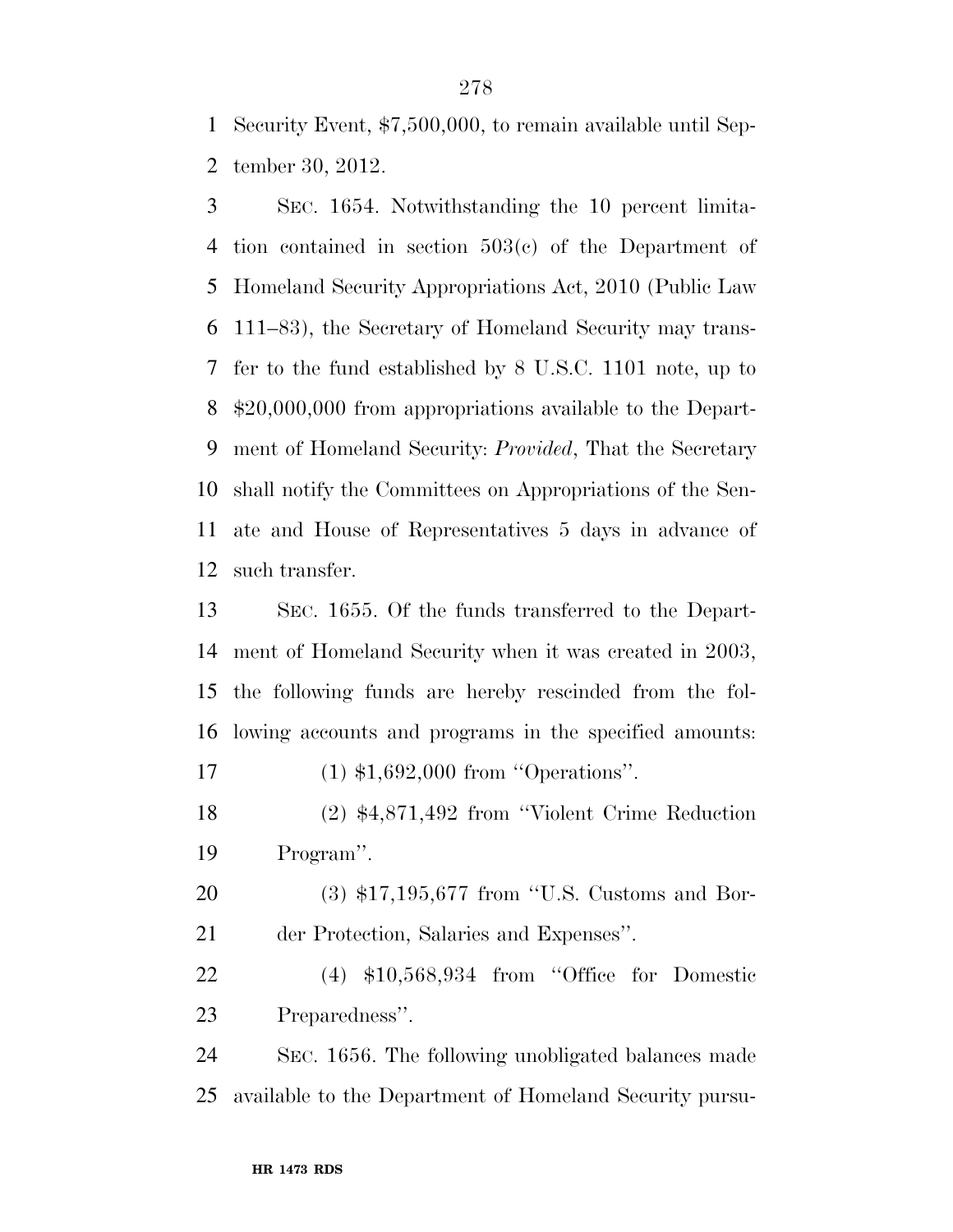| 1  | ant to section 505 of Department of Homeland Security  |
|----|--------------------------------------------------------|
| 2  | Appropriations Act, 2010 (Public Law 111–83; 123 Stat. |
| 3  | 2174) are rescinded:                                   |
| 4  | $(1)$ \$1,437,015 from "Office of the Secretary        |
| 5  | and Executive Management".                             |
| 6  | $(2)$ \$821,104 from "Office of the Under Sec-         |
| 7  | retary for Management".                                |
| 8  | $(3)$ \$242,720 from "Office of the Chief Finan-       |
| 9  | cial Officer".                                         |
| 10 | $(4)$ \$23,143 from "Office of the Chief Informa-      |
| 11 | tion Officer".                                         |
| 12 | $(5)$ \$440,847 from "Analysis and Operations".        |
| 13 | $(6)$ \$76,498 from "Office of the Federal Coor-       |
| 14 | dinator for Gulf Coast Rebuilding".                    |
| 15 | $(7)$ \$223,301 from "Office of Inspector Gen-         |
| 16 | $eral$ ".                                              |
| 17 | $(8)$ \$12,503,273 from "U.S. Customs and Bor-         |
| 18 | der Protection, Salaries and Expenses".                |
| 19 | $(9)$ \$18,214,469 from "U.S. Immigration and          |
| 20 | Customs Enforcement, Salaries and Expenses".           |
| 21 | $(10)$ \$2,429,978 from "Transportation Security       |
| 22 | Administration, Federal Air Marshals".                 |
| 23 | $(11)$ \$13,508,196 from "Coast Guard, Oper-           |
| 24 | ating Expenses".                                       |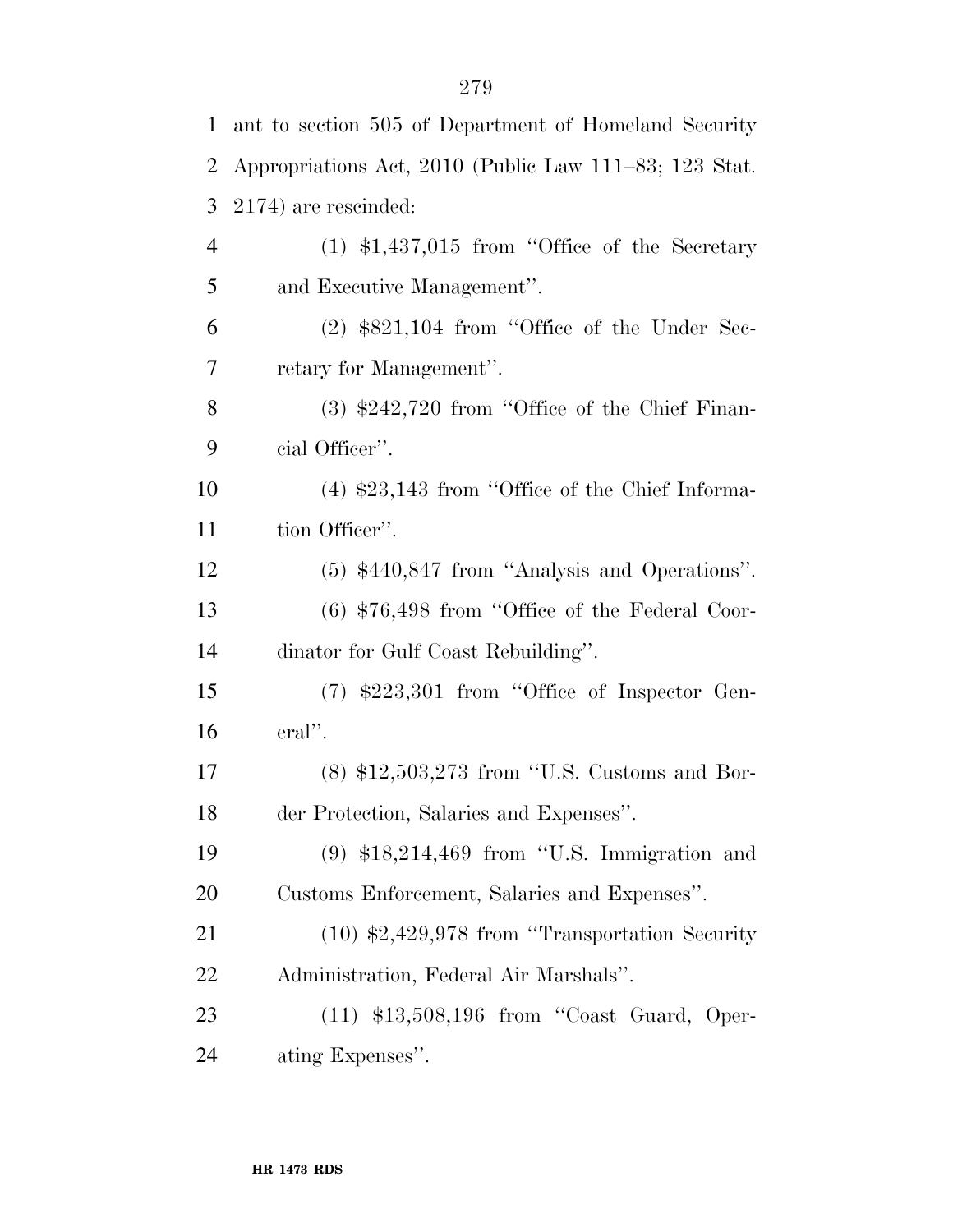| $\mathbf{1}$   | $(12)$ \$3,411,505 from "Coast Guard, Reserve             |
|----------------|-----------------------------------------------------------|
| $\overline{2}$ | Training".                                                |
| 3              | $(13)$ \$150,499 from "National Protection and            |
| $\overline{4}$ | Programs Directorate, Management and Administra-          |
| 5              | tion".                                                    |
| 6              | $(14)$ \$861,290 from "National Protection and            |
| 7              | Programs Directorate, Infrastructure Protection and       |
| 8              | Information Security".                                    |
| 9              | $(15)$ \$602,956 from "United States Secret               |
| 10             | Service, Salaries and Expenses".                          |
| 11             | (16) \$814,153 from "Federal Emergency Man-               |
| 12             | agement Agency, Management and Administration".           |
| 13             | $(17)$ \$831,400 from "Office of Health Affairs".         |
| 14             | $(18)$ \$7,945,983 from "United States Citizen-           |
| 15             | ship and Immigration Services".                           |
| 16             | $(19)$ \$1,010,795 from "Federal Law Enforce-             |
| 17             | ment Training Center, Salaries and Expenses".             |
| 18             | $(20)$ \$425,465 from "Science and Technology,            |
| 19             | Management and Administration".                           |
| <b>20</b>      | $(21)$ \$42,257 from "Domestic Nuclear Detec-             |
| 21             | tion Office, Management and Administration".              |
| 22             | SEC. 1657. Of the funds appropriated to the Depart-       |
| 23             | ment of Homeland Security, the following unobligated bal- |
| 24             | ances are hereby rescinded from the following accounts    |
| 25             | and programs in the specified amounts:                    |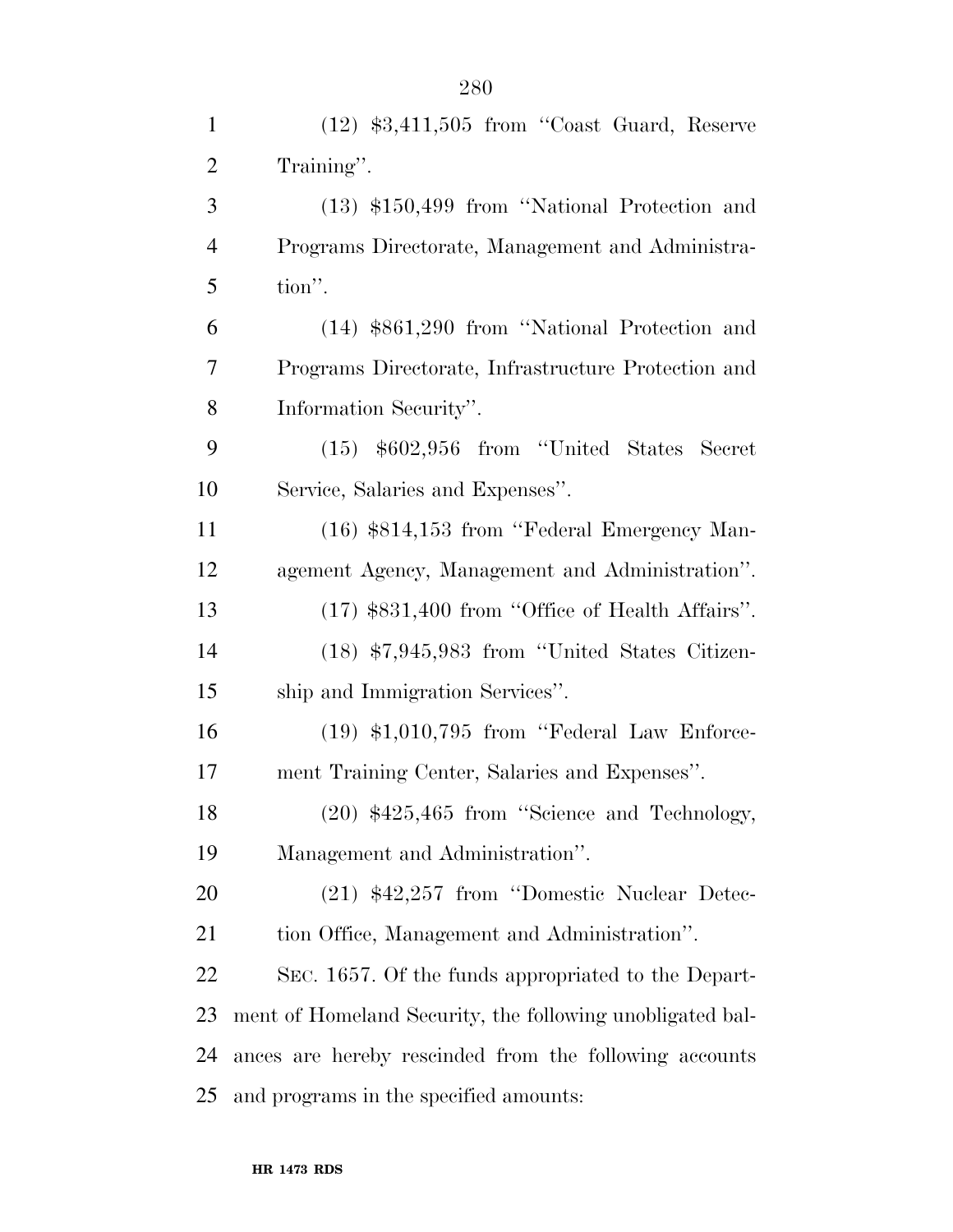| $\mathbf{1}$   | $(1)$ \$10,000,000 from "U.S. Customs and Bor-                     |
|----------------|--------------------------------------------------------------------|
| $\overline{2}$ | der Protection, Automation Modernization".                         |
| 3              | $(2)$ \$129,000,000 from "U.S. Customs and                         |
| $\overline{4}$ | Border Protection, Border Security Fencing, Infra-                 |
| 5              | structure, and Technology".                                        |
| 6              | $(3)$ \$19,603,000 from "Federal Emergency                         |
| 7              | Management Agency, National Predisaster Mitiga-                    |
| 8              | tion Fund".                                                        |
| 9              | $(4)$ \$60,600,000 from "Science and Technology,                   |
| 10             | Research, Development, Acquisition, and Oper-                      |
| 11             | ations".                                                           |
| 12             | $(5)$ \$10,886,000 from "Domestic Nuclear De-                      |
| 13             | tection Office, Research, Development, and Oper-                   |
| 14             | ations".                                                           |
| 15             | $(6)$ \$10,122,000 from "Coast Guard, Acquisi-                     |
| 16             | tion, Construction, and Improvements".                             |
| 17             | SEC. 1658. Of the unobligated balances made avail-                 |
| 18             | able under section 44945 of title 49, United States Code,          |
| 19             | $$800,000$ is rescinded.                                           |
| 20             | SEC. 1659. Of the unobligated balances available for               |
| 21             | "Department of Homeland Security, Transportation Secu-             |
| 22             | rity Administration", \$15,000,000 is rescinded: <i>Provided</i> , |
| 23             | that the Transportation Security Administration shall not          |
| 24             | rescind any unobligated balances from the following pro-           |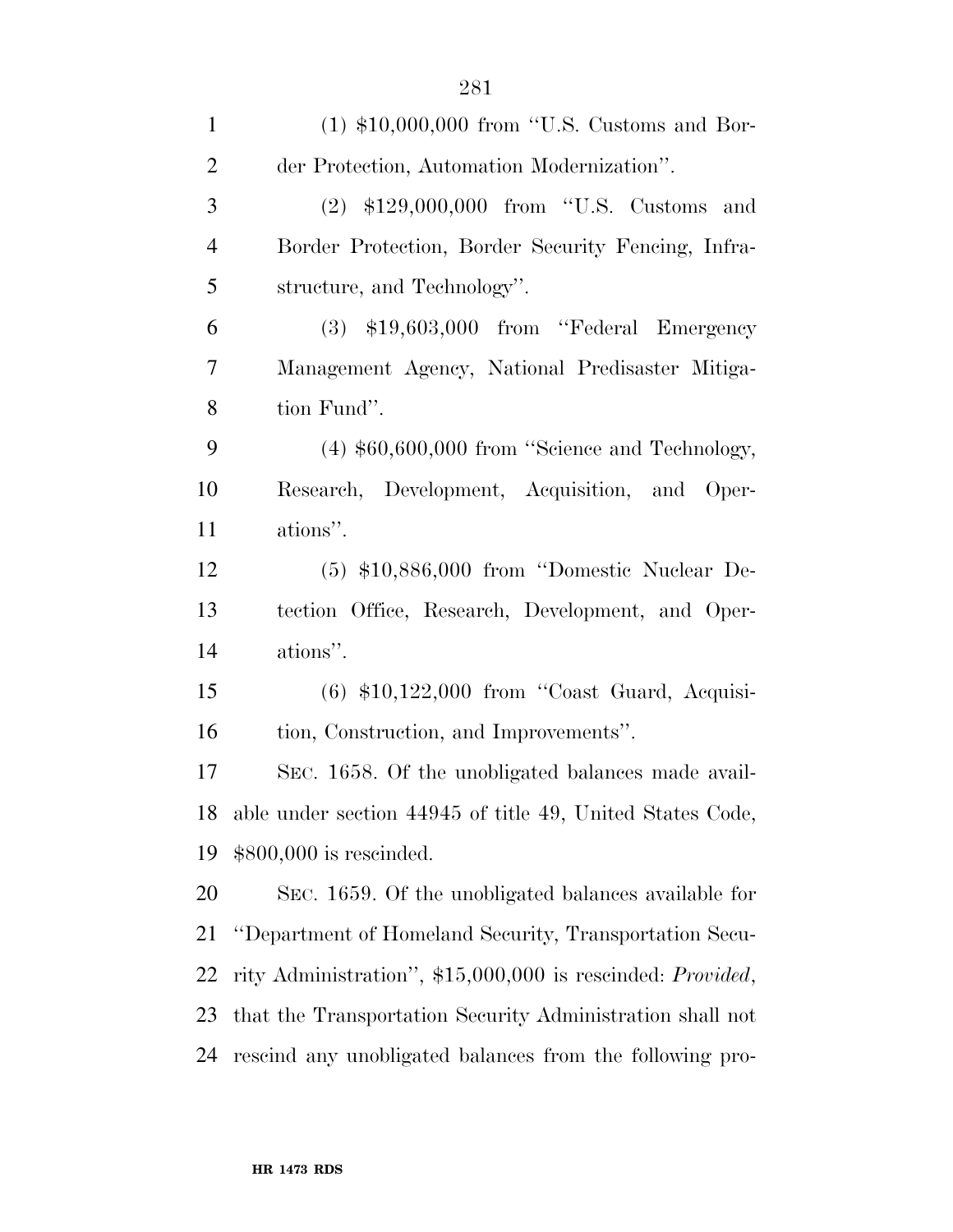grams: explosives detection systems, checkpoint support, aviation regulation and other enforcement, and air cargo. SEC. 1660. Of the unobligated balances available for ''Department of Homeland Security, National Protection and Programs Directorate, Infrastructure Protection and Information Security'', the following amounts are re-scinded—

 (1) \$6,000,000 from Next Generation Net-works; and

 (2) \$9,600,000 to be specified in a report sub- mitted to the Committees on Appropriations of the Senate and the House of Representatives no later than 15 days after the date of enactment of this di- vision, which describes the amounts rescinded and the original purpose of such funds.

 SEC. 1661. From the unobligated balances of funds made available in the Department of the Treasury For- feiture Fund established by section 9703 of title 31, United States Code, which was added to such title by sec- tion 638 of Public Law 102–393, \$22,600,000 is re-scinded.

 SEC. 1662. From the unobligated balances of prior year appropriations made available for ''Department of Homeland Security, National Protection and Programs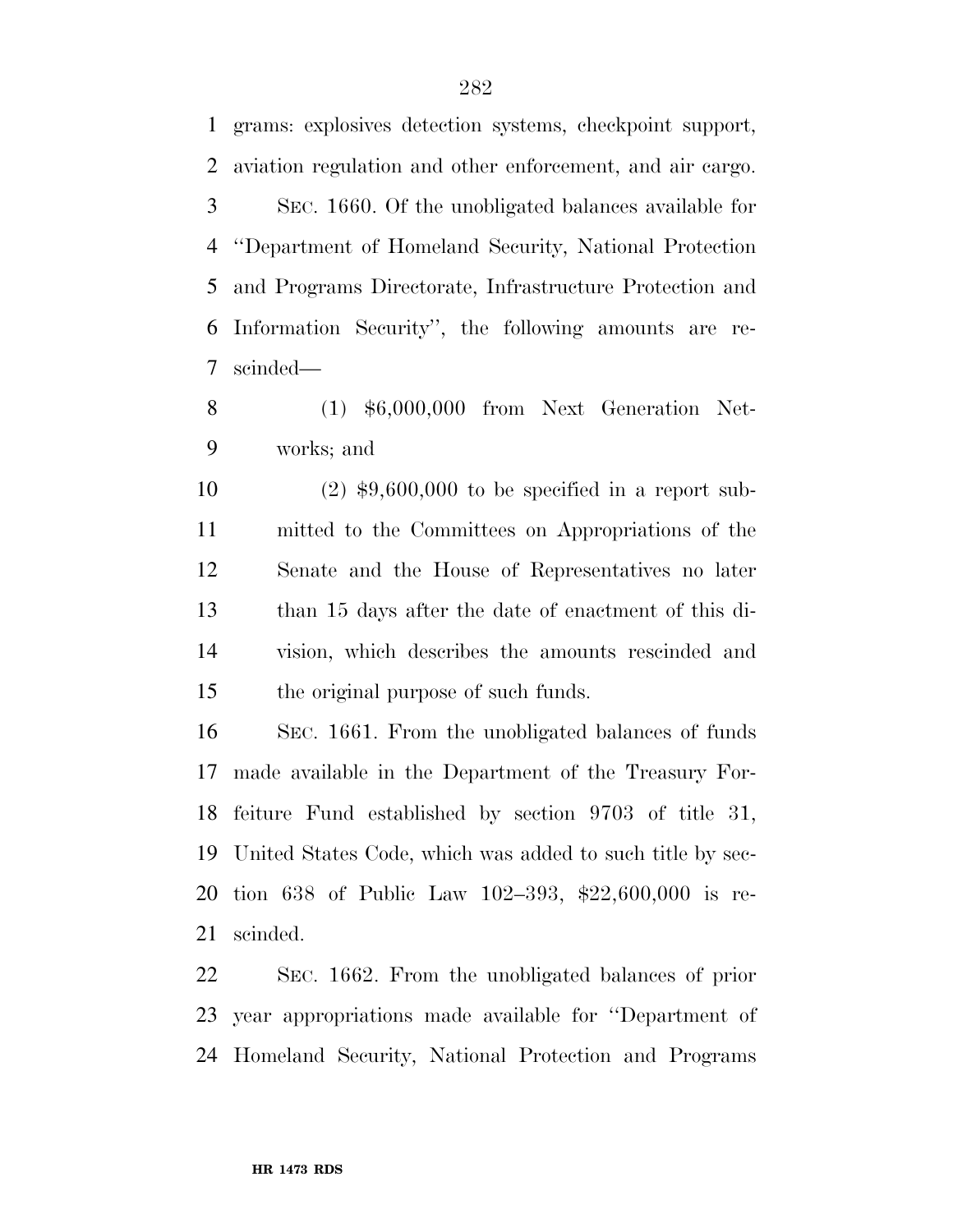Directorate, United States Visitor and Immigrant Indi-cator Technology'', \$32,795,000 is rescinded.

 SEC. 1663. From the unobligated balances of prior year appropriations made available for ''Department of Homeland Security, United States Citizenship and Immi- gration Services'', \$13,000,000 is rescinded: *Provided*, That United States Citizenship and Immigration Services shall not rescind any unobligated balances from the fol- lowing programs and activities: E-Verify, data center mi- gration, and processing applications for asylum and ref-ugee status.

 SEC. 1664. Of the unobligated balances available for ''Department of Homeland Security, U.S. Immigration and Customs Enforcement, Construction'', \$10,000,000 is rescinded.

## TITLE VII—INTERIOR, ENVIRONMENT, AND RELATED AGENCIES

 SEC. 1701. Notwithstanding section 1101, the level for ''Department of the Interior, Bureau of Land Manage- ment, Management of Lands and Resources'' shall be \$963,706,000: *Provided,* That the amounts included under such heading in division A of Public Law 111–88 shall be applied to funds appropriated by this division by sub- stituting ''\$963,706,000'' for ''\$959,571,000'' the second place it appears.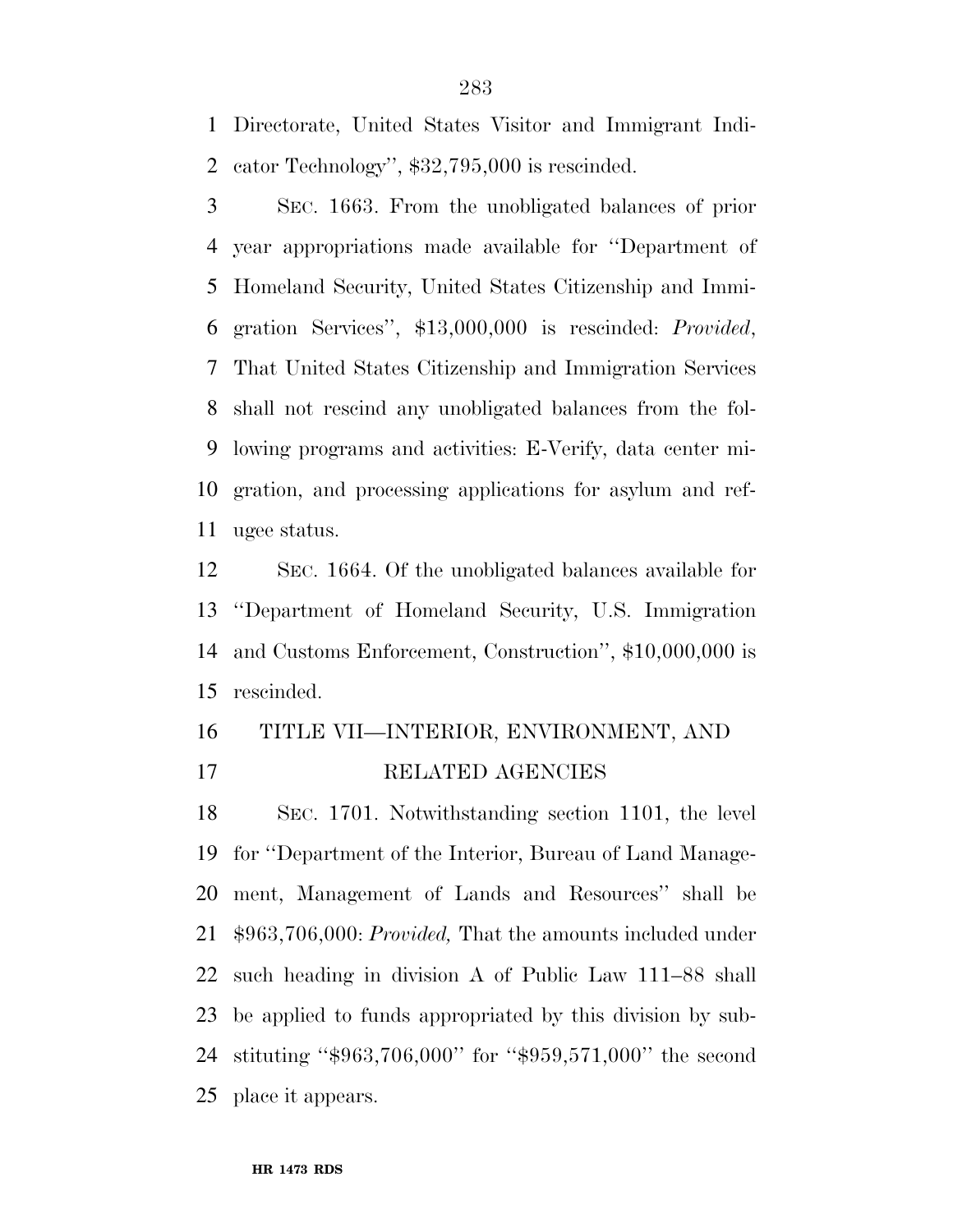SEC. 1702. Notwithstanding section 1101, the level for ''Department of the Interior, Bureau of Land Manage-ment, Construction'' shall be \$4,626,000.

 SEC. 1703. Notwithstanding section 1101, the level for ''Department of the Interior, Bureau of Land Manage- ment, Land Acquisition'' shall be \$22,000,000: *Provided,*  That the proviso under such heading in division A of Pub- lic Law 111–88 shall not apply to funds appropriated by this division.

 SEC. 1704. Notwithstanding section 1101, the level for ''Department of the Interior, United States Fish and Wildlife Service, Resource Management'' shall be \$1,247,356,000.

 SEC. 1705. Notwithstanding section 1101, the level for ''Department of the Interior, United States Fish and Wildlife Service, Construction'' shall be \$20,846,000.

 SEC. 1706. Notwithstanding section 1101, the level for ''Department of the Interior, United States Fish and Wildlife Service, Land Acquisition'' shall be \$55,000,000.

 SEC. 1707. Of the unobligated amounts available for ''Department of the Interior, United States Fish and Wildlife Service, Landowner Incentive Program'' from prior year appropriations, all remaining amounts are re-scinded.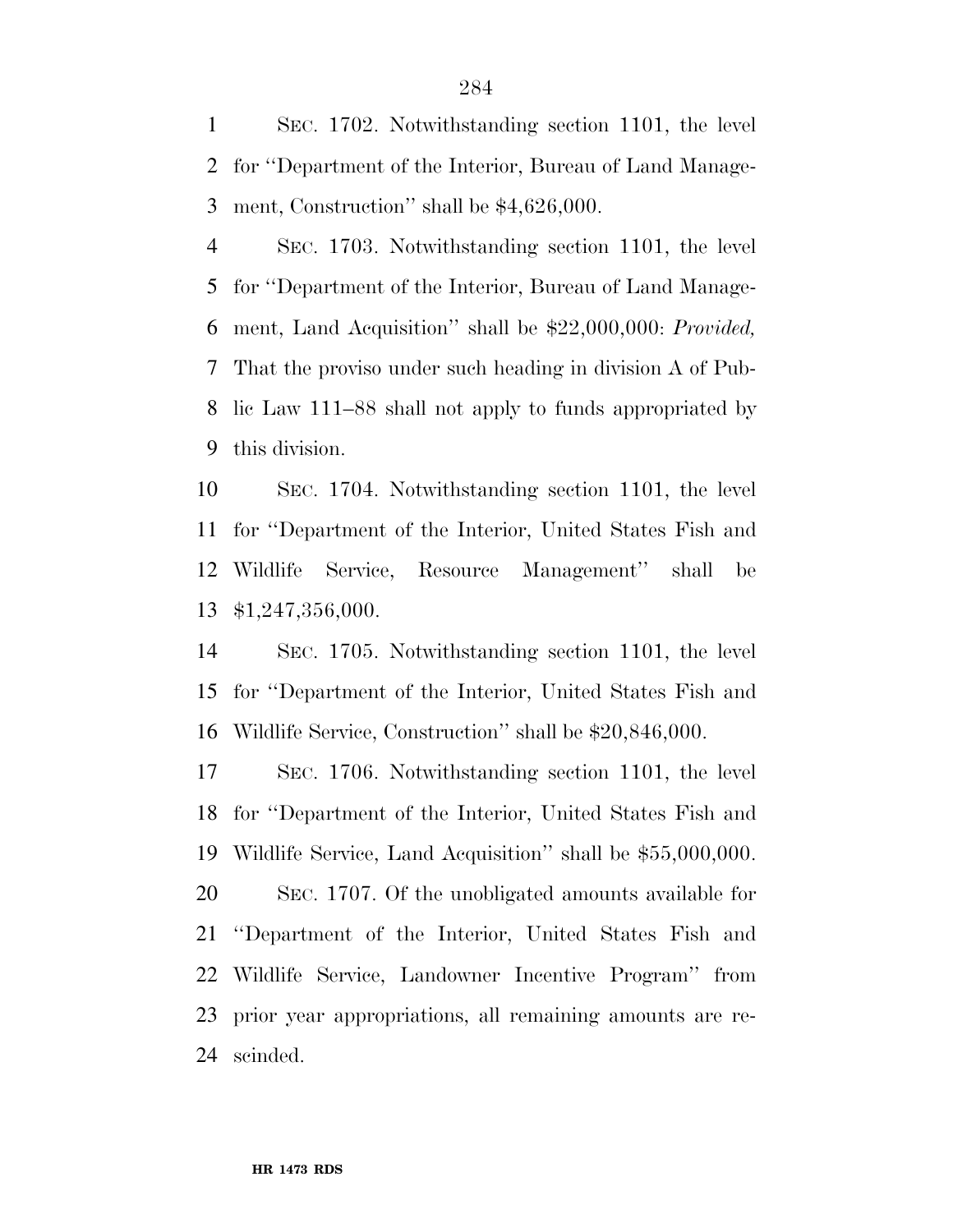SEC. 1708. Notwithstanding section 1101, the level for ''Department of the Interior, United States Fish and Wildlife Service, Cooperative Endangered Species Con- servation Fund'' shall be \$60,000,000: *Provided,* That amounts included under such heading in division A of Public Law 111–88 shall be applied to funds appropriated by this division as follows: by substituting ''\$4,987,297'' for ''\$5,145,706''; and by substituting ''\$31,000,000'' for ''\$56,000,000''.

 SEC. 1709. Notwithstanding section 1101, the level for ''Department of the Interior, United States Fish and Wildlife Service, North American Wetlands Conservation Fund'' shall be \$37,500,000.

 SEC. 1710. Notwithstanding section 1101, the level for ''Department of the Interior, United States Fish and Wildlife Service, Neotropical Migratory Bird Conserva-tion'' shall be \$4,000,000.

 SEC. 1711. Notwithstanding section 1101, the level for ''Department of the Interior, United States Fish and Wildlife Service, Multinational Species Conservation Fund'' shall be \$10,000,000.

 SEC. 1712. Notwithstanding section 1101, the level for ''Department of the Interior, United States Fish and Wildlife Service, State and Tribal Wildlife Grants'' shall be \$62,000,000.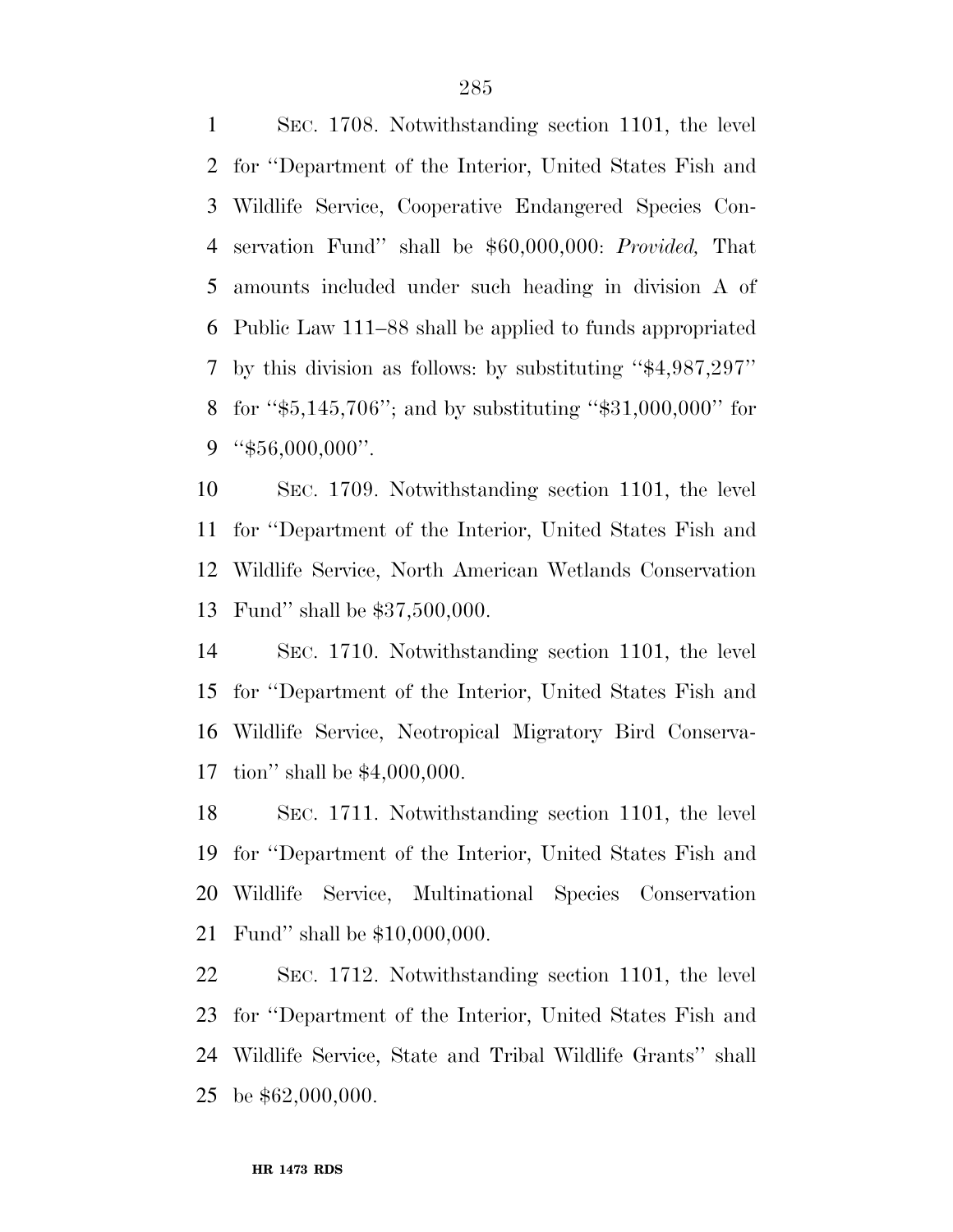SEC. 1713. Before the end of the 60-day period be- ginning on the date of enactment of this Act, the Secretary of the Interior shall reissue the final rule published on April 2, 2009 (74 Fed. Reg. 15123 et seq.) without regard to any other provision of statute or regulation that applies to issuance of such rule. Such reissuance (including this section) shall not be subject to judicial review and shall not abrogate or otherwise have any effect on the order and judgment issued by the United States District Court for the District of Wyoming in Case Numbers 09–CV–118J and 09–CV–138J on November 18, 2010.

 SEC. 1714. Notwithstanding section 1101, the level for ''Department of the Interior, National Park Service, Operation of the National Park System'' shall be \$2,254,559,000.

 SEC. 1715. Notwithstanding section 1101, the level for ''Department of the Interior, National Park Service, Park Partnership Project Grants'' shall be \$0 and the matters pertaining to such account in division A of Public Law 111–88 shall not apply to funds appropriated by this division.

 SEC. 1716. Notwithstanding section 1101, the level for ''Department of the Interior, National Park Service, National Recreation and Preservation'' shall be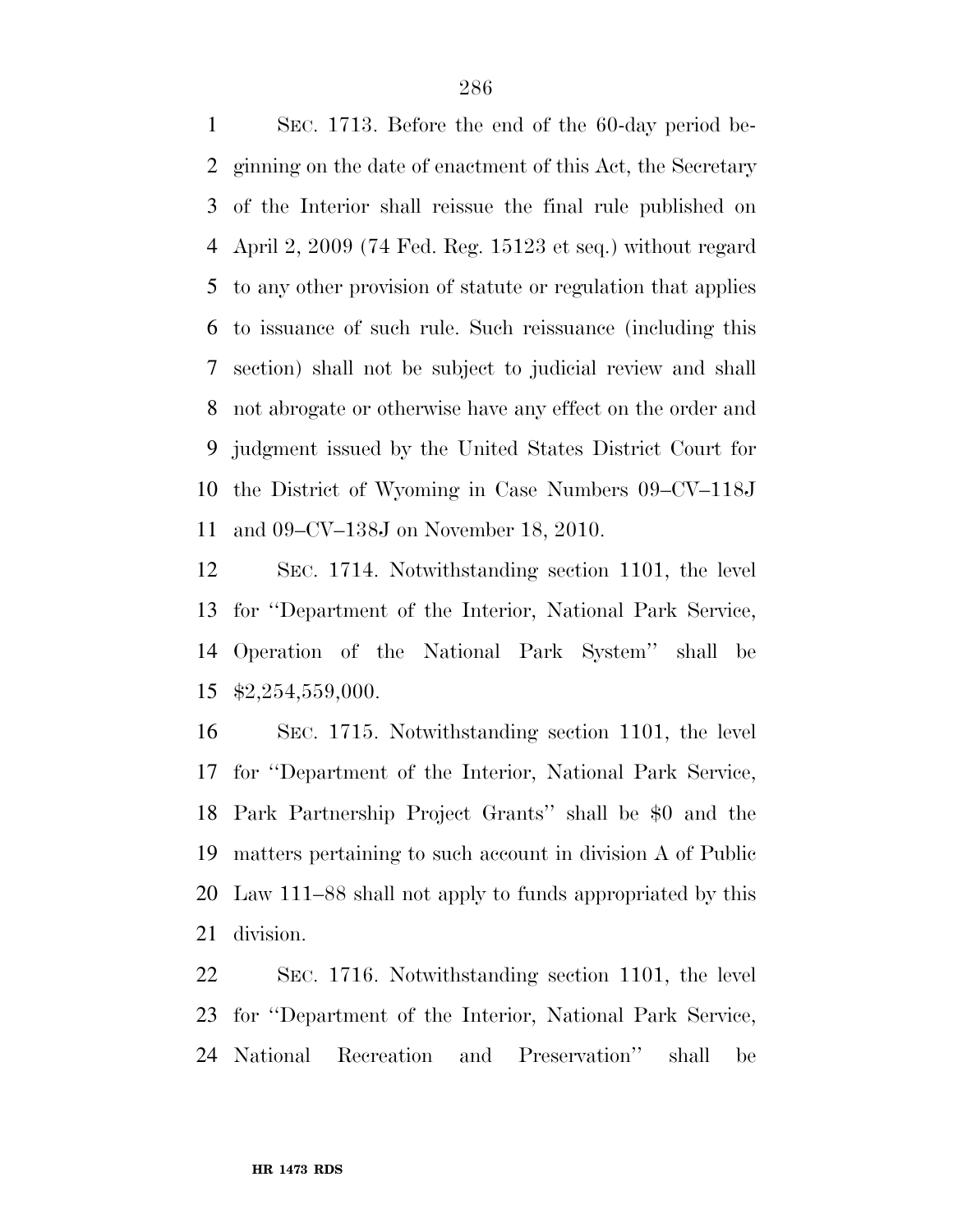\$57,986,000, of which \$0 shall be for projects authorized by section 7302 of Public Law 111–11.

 SEC. 1717. Notwithstanding section 1101, the level for ''Department of the Interior, National Park Service, Historic Preservation Fund'' shall be \$54,500,000: *Pro- vided,* That the amounts included under such heading in division A of Public Law 111–88 shall be applied to funds appropriated by this division by substituting ''\$0'' for ''\$25,000,000'': *Provided further,* That the proviso under such heading in division A of Public Law 111–88 shall not apply to funds appropriated by this division.

 SEC. 1718. Notwithstanding section 1101, the level for ''Department of the Interior, National Park Service, Construction'' shall be \$210,066,000: *Provided,* That the last proviso under such heading in division A of Public Law 111–88 shall not apply to funds appropriated by this division.

 SEC. 1719. The contract authority provided for fiscal year 2011 by 16 U.S.C. 460l-10a is rescinded.

 SEC. 1720. Notwithstanding section 1101, the level for ''Department of the Interior, National Park Service, Land Acquisition and State Assistance'' shall be \$95,000,000: *Provided,* That section 113 of division A of Public Law 111–88 shall not apply to funds appropriated by this division.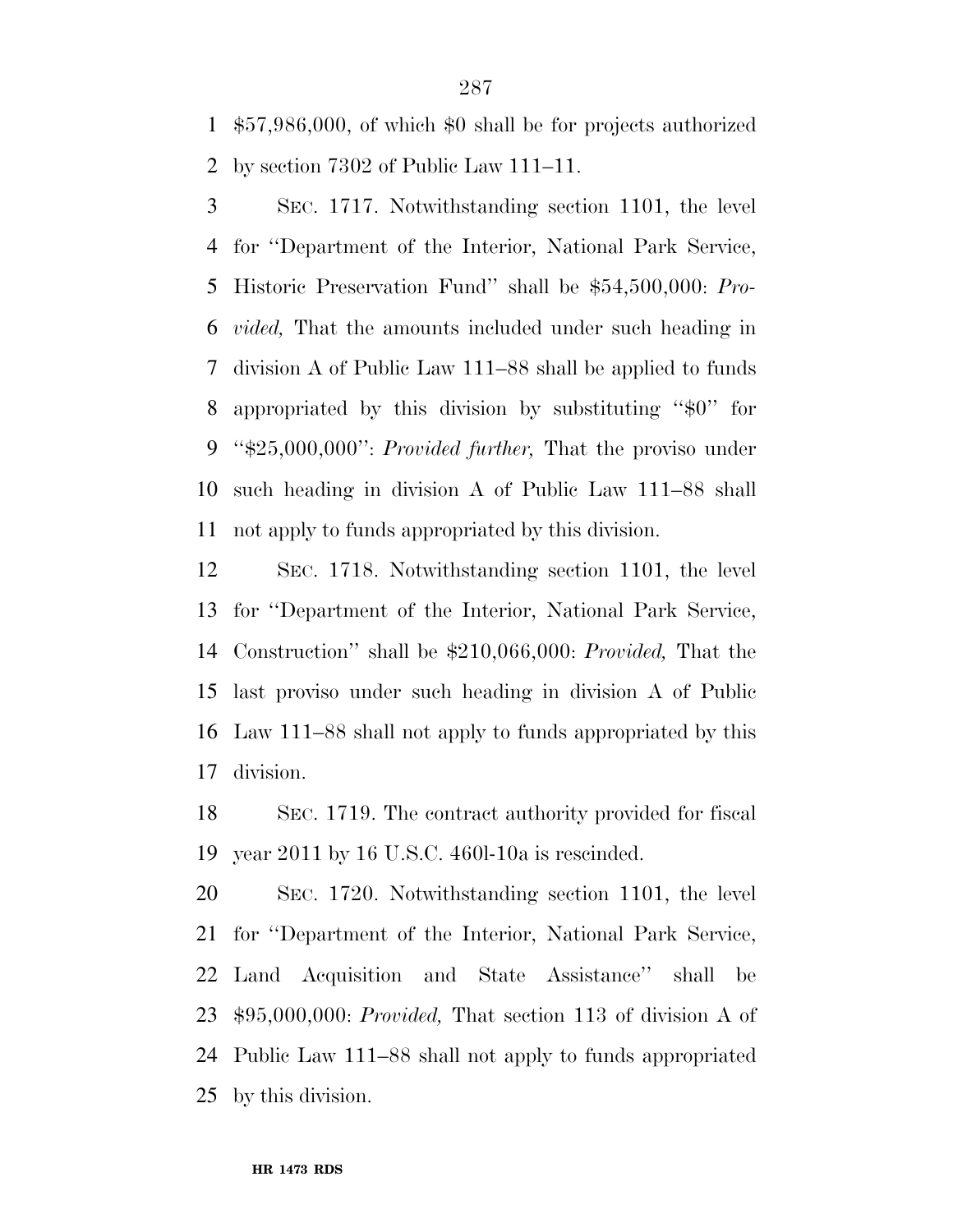SEC. 1721. Of the unobligated amounts available for ''Department of the Interior, National Park Service, Urban Park and Recreation Fund,'' \$625,000 is re-scinded.

 SEC. 1722. Notwithstanding section 1101, the level for ''Department of the Interior, United States Geological Survey, Surveys, Investigations, and Research'' shall be \$1,085,844,000: *Provided,* That none of the matter after ''September 30, 2011'' and before the first proviso under such heading in division A of Public Law 111–88 shall apply to funds appropriated by this division.

 SEC. 1723. Notwithstanding section 1101, the level for ''Department of the Interior, Minerals Management Service, Royalty and Offshore Minerals Management'' shall be \$239,478,000: *Provided,* That the amounts in- cluded under such heading in division A of Public Law 111–88 shall be applied to funds appropriated by this divi- sion as follows: by substituting ''\$109,494,000'' for ''\$89,374,000''; by substituting ''\$154,890,000'' for ''\$156,730,000'' each place it appears; and by substituting ''2011'' for ''2010'' each place it appears.

 SEC. 1724. Notwithstanding section 1101, the level for ''Department of the Interior, Minerals Management Service, Oil Spill Research'' shall be \$11,768,000.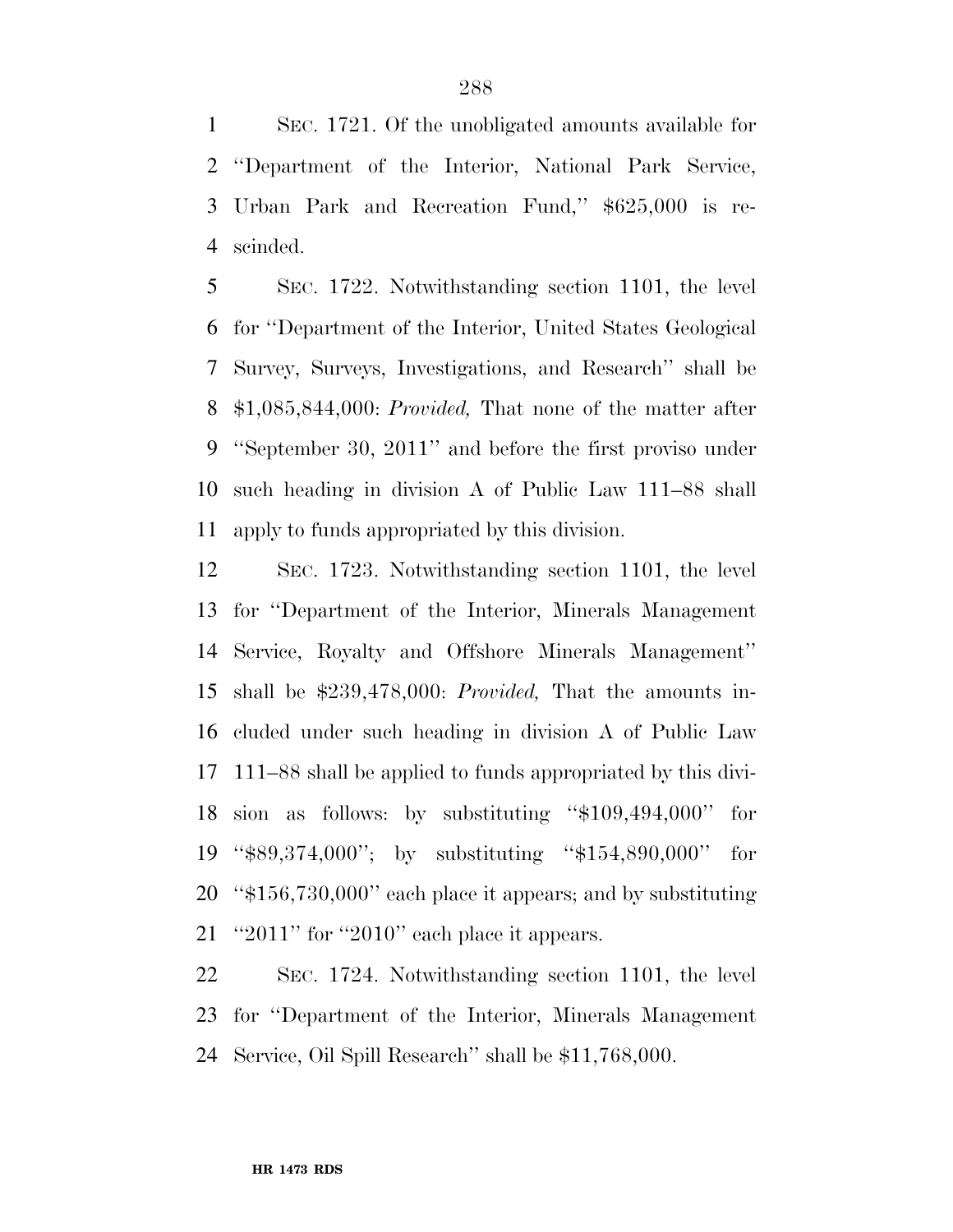SEC. 1725. During fiscal year 2011, the Secretary of the Interior, in order to implement a reorganization of the Bureau of Ocean Energy Management, Regulation and Enforcement, may establish accounts and transfer funds among and between the offices and bureaus affected by the reorganization only in conformance with the Com- mittees on Appropriations of the House of Representatives and the Senate reprogramming guidelines described in the joint explanatory statement of managers accompanying Public Law 111–88.

 SEC. 1726. Notwithstanding section 1101, the level for ''Department of the Interior, Bureau of Indian Affairs, Operation of Indian Programs'' shall be \$2,334,515,000: *Provided*, That the amounts included under such heading in division A of Public Law 111–88 shall be applied to funds appropriated by this division as follows: by sub- stituting ''\$220,000,000'' for ''\$166,000,000''; by sub- stituting ''\$585,411,000'' for ''\$568,702,000''; and by substituting ''\$46,373,000'' for ''\$43,373,000''.

 SEC. 1727. Notwithstanding section 1101, the level for ''Department of the Interior, Bureau of Indian Affairs, Construction'' shall be \$210,000,000.

 SEC. 1728. Notwithstanding section 1101, the level for ''Department of the Interior, Bureau of Indian Affairs, Indian Land and Water Claim Settlements and Miscella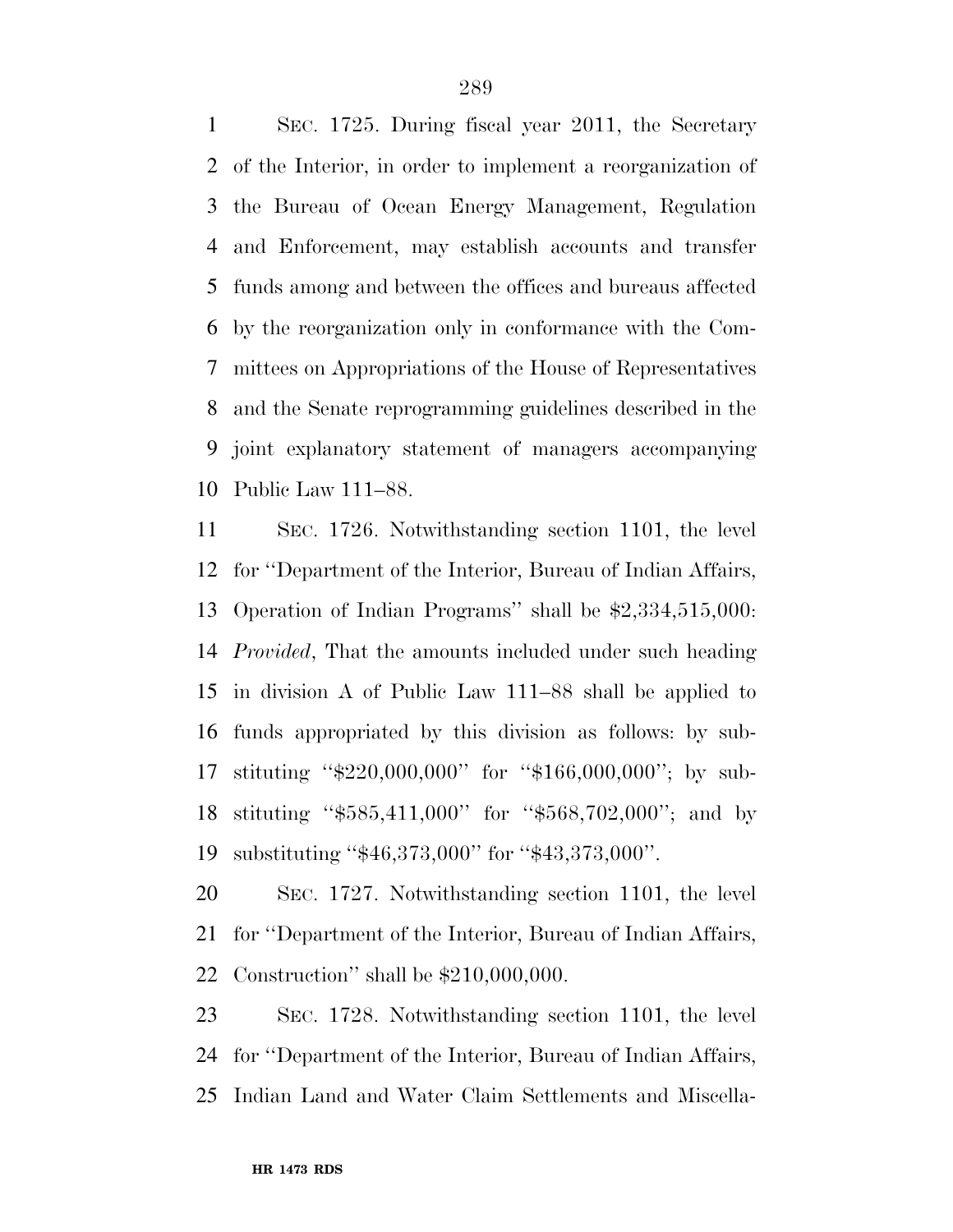neous Payments to Indians'' shall be \$46,480,000, of which \$0 shall be for the matter pertaining to Public Law 109–379.

 SEC. 1729. Notwithstanding section 1101, the level for ''Department of the Interior, Bureau of Indian Affairs, Indian Land Consolidation'' shall be \$0.

 SEC. 1730. Notwithstanding section 1101, the level for ''Department of the Interior, Departmental Offices, Insular Affairs, Assistance to Territories'' shall be \$84,295,000: *Provided*, That the amounts included under such heading in division A of Public Law 111–88 shall be applied to funds appropriated by this division by sub-stituting ''\$75,015,000'' for ''\$75,915,000''.

 SEC. 1731. Notwithstanding section 1101, the level for ''Department of the Interior, Departmental Offices, Office of the Special Trustee for American Indians, Fed- eral Trust Programs'' shall be \$161,000,000: *Provided,*  That the amounts included under such heading in division A of Public Law 111–88, as amended by Public Law 111– 212, shall be applied to funds appropriated by this division by substituting ''\$31,534,000'' for ''\$47,536,000''.

 SEC. 1732. Notwithstanding section 1101, the level for ''Department of the Interior, Department-wide Pro- grams, Wildland Fire Management'' shall be \$919,897,000: *Provided,* That the amounts included under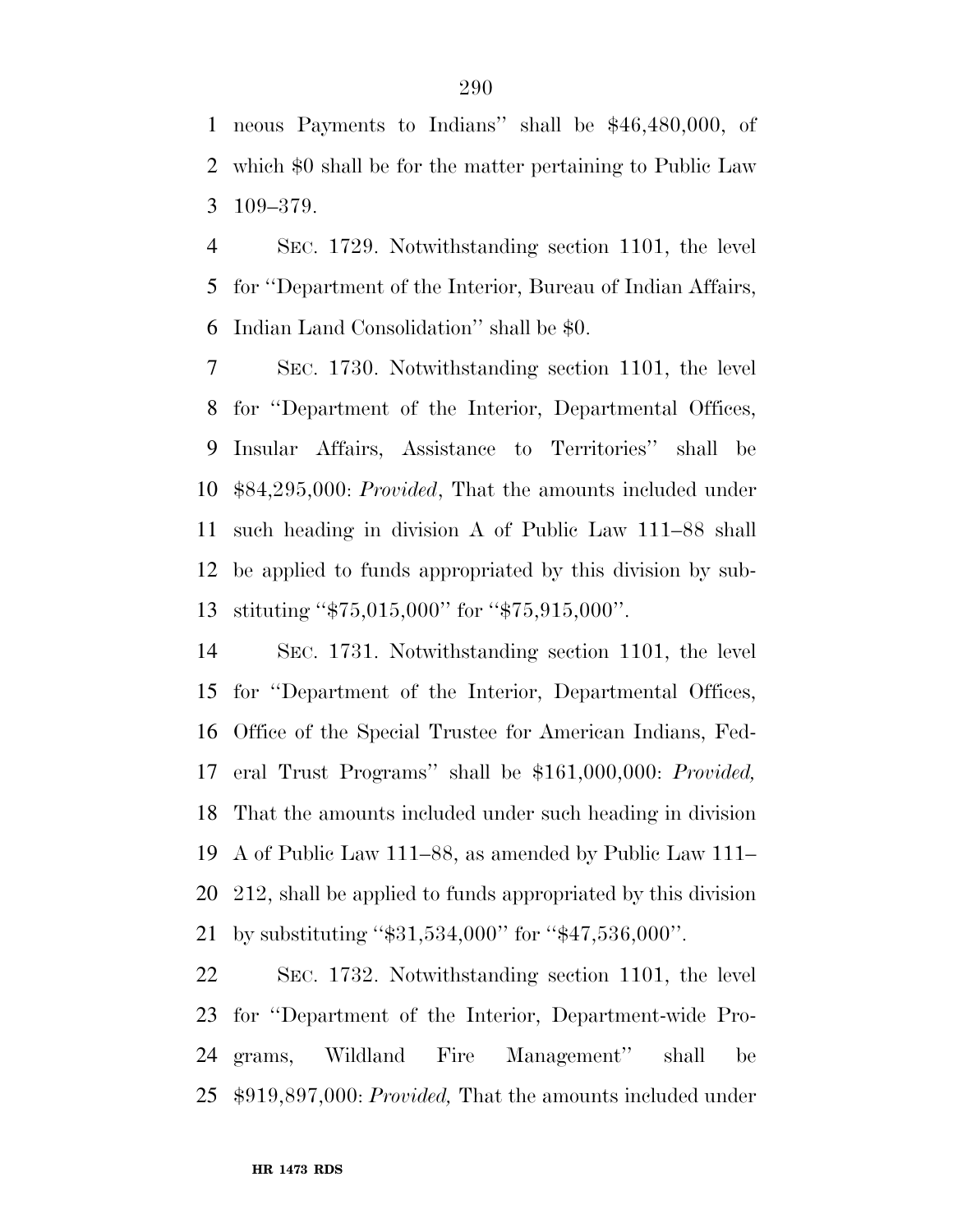such heading in division A of Public Law 111–88 shall be applied to funds appropriated by this division by sub- stituting ''\$0'' for ''\$125,000,000'': *Provided further,* That of the unobligated balances available under such heading in division A of Public Law 111–88 and prior appropria- tions Acts, \$200,000,000 is rescinded: *Provided further,*  That no amounts in this section may be rescinded from amounts that were designated by Congress as an emer- gency requirement pursuant to a concurrent resolution on the budget or the Balanced Budget Emergency Deficit Control Act of 1985.

 SEC. 1733. Section 121 of division A of Public Law 111–88 (123 Stat. 2930), concerning joint ticketing at the Pearl Harbor Naval Complex, is amended in subsection (b)(1) by striking ''may enter'' and inserting ''may, for this fiscal year and each fiscal year thereafter, enter''.

 SEC. 1734. Notwithstanding section 1101, the level for ''Environmental Protection Agency, Science and Tech-nology'' shall be \$815,110,000.

 SEC. 1735. Notwithstanding section 1101, the level for ''Environmental Protection Agency, Environmental Programs and Management'' shall be \$2,761,994,000: *Provided,* That of the funds included under this heading \$416,875,000 shall be for Geographic Programs: *Provided further,* That of such amounts for Geographic Programs,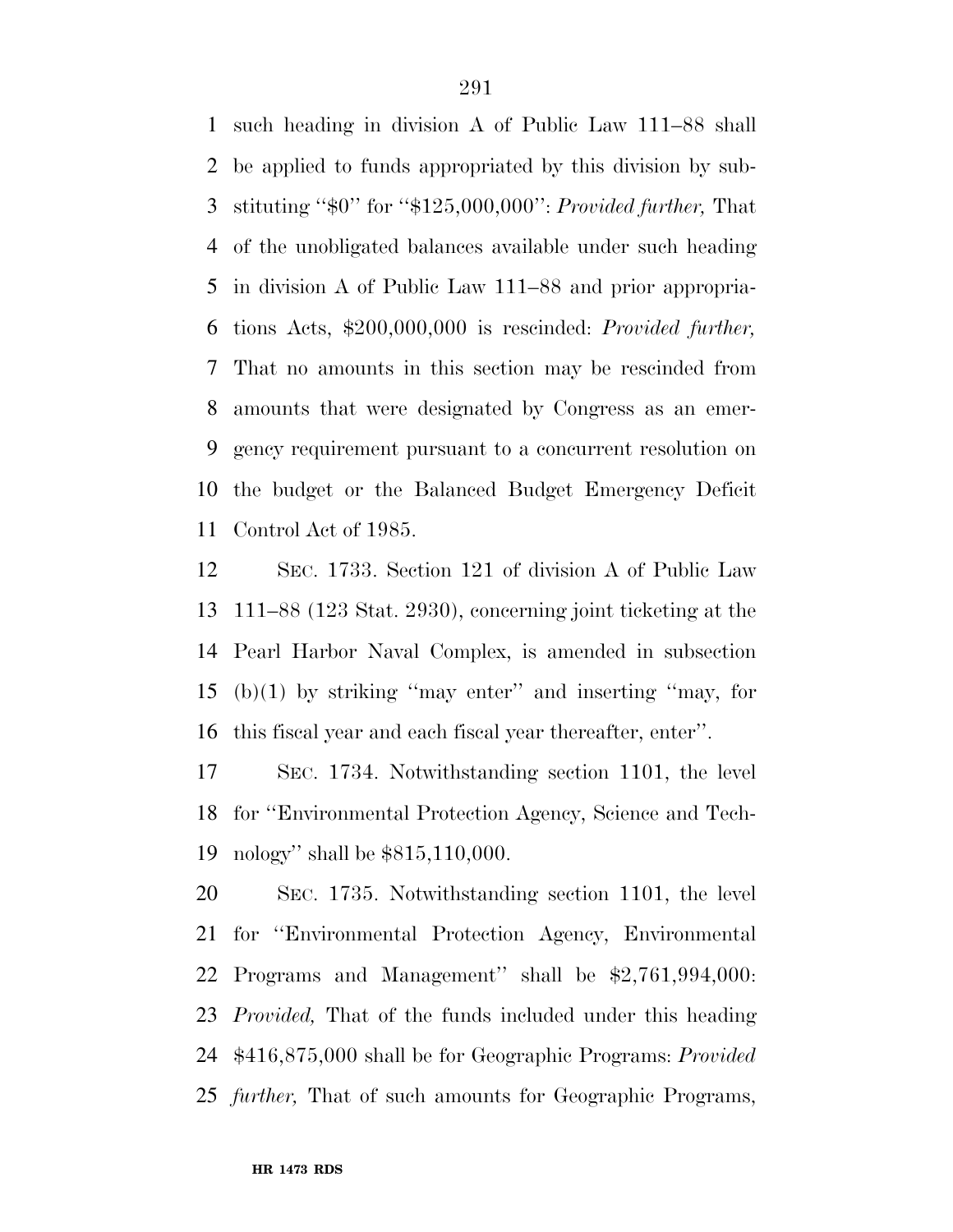\$300,000,000 shall be for the Great Lakes Restoration Initiative.

 SEC. 1736. Notwithstanding section 1101, the level for ''Environmental Protection Agency, Buildings and Fa- cilities'' shall be \$36,501,000, of which \$0 shall be for the planning and design of a high-performance green building to consolidate the multiple offices and research facilities of the Environmental Protection Agency in Las Vegas, Nevada.

 SEC. 1737. Notwithstanding section 1101, the level for ''Environmental Protection Agency, Hazardous Sub- stance Superfund'' shall be \$1,283,475,000: *Provided*, That the matter under such heading in division A of Pub- lic Law 111–88 shall be applied to funds appropriated by this division as follows: by substituting ''\$1,283,475,000'' for ''\$1,306,541,000'' the second place it appears; and by substituting ''September 30, 2010'' for ''September 30, 2009''.

 SEC. 1738. Notwithstanding section 1101, the level for ''Environmental Protection Agency, State and Tribal Assistance Grants'' shall be \$3,766,446,000: *Provided,*  That the amounts included under such heading in division A of Public Law 111–88 shall be applied to funds appro- priated by this division as follows: by substituting ''\$1,525,000,000'' for ''\$2,100,000,000''; by substituting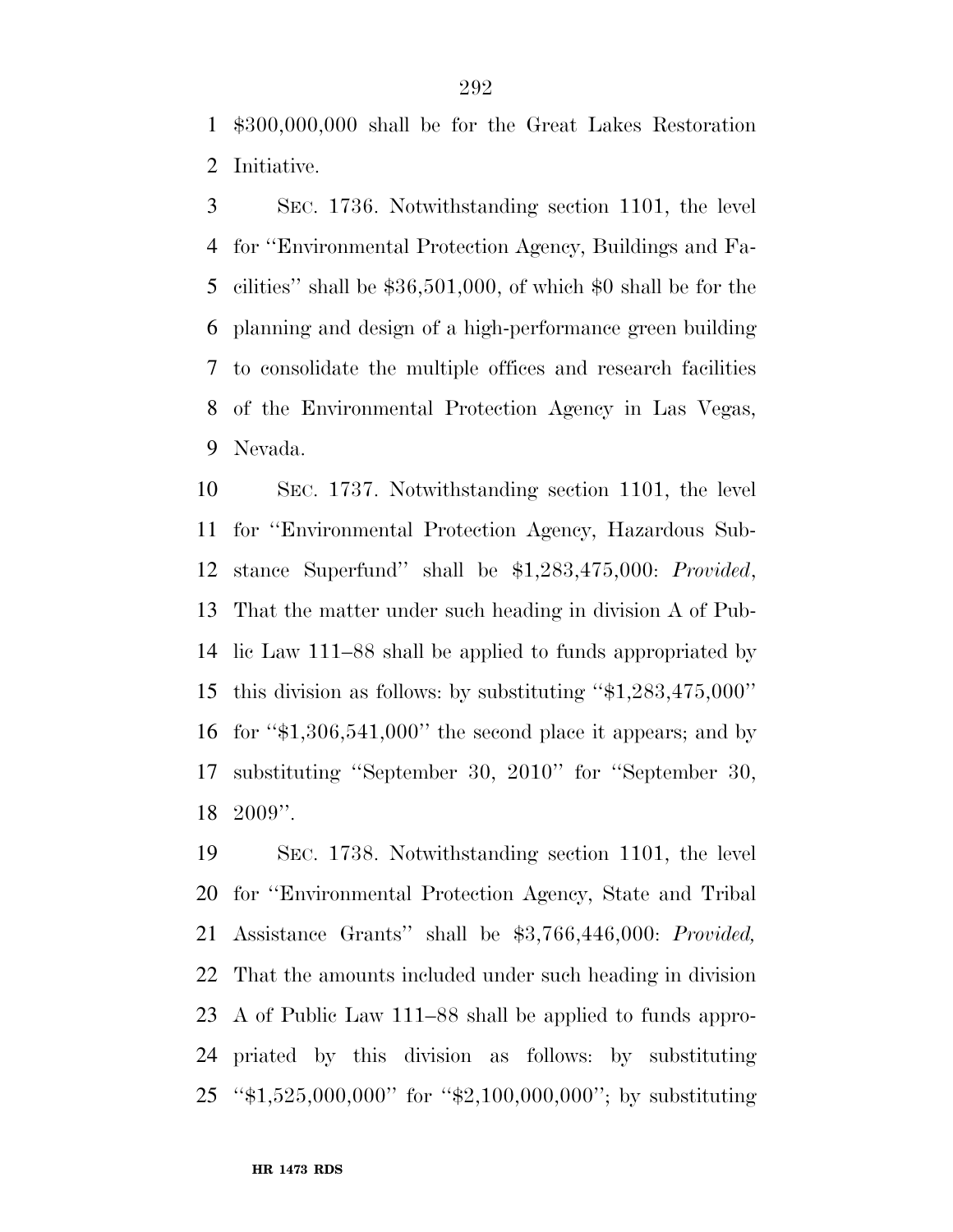''\$965,000,000'' for ''\$1,387,000,000''; by substituting ''\$10,000,000'' for ''\$17,000,000''; by substituting ''\$10,000,000'' for ''\$13,000,000''; by substituting ''\$0'' for ''\$156,777,000''; by substituting ''\$50,000,000'' for ''\$60,000,000''; by substituting ''\$0'' for ''\$20,000,000''; by substituting ''\$1,106,446,000'' for ''\$1,116,446,000''; and by substituting ''\$0'' for ''\$10,000,000'' the second place it appears (pertaining to competitive grants for com-munities).

 SEC. 1739. Notwithstanding section 1101, the amounts authorized to transfer under the heading ''Envi- ronmental Protection Agency, Administrative Provisions, Environmental Protection Agency'' in division A of Public Law 111–88 shall be applied to funds appropriated by this division by substituting ''\$300,000,000'' for ''\$475,000,000''.

 SEC. 1740. Of the unobligated balances available for ''Environmental Protection Agency, State and Tribal As- sistance Grants'', \$140,000,000 is rescinded: *Provided*, That the Administrator of the Environmental Protection Agency shall submit to the Committees on Appropriations of the House of Representatives and the Senate a pro- posed allocation of such rescinded amounts among pro- grams, projects, and activities and such allocation shall take effect 30 days after such submission: *Provided fur-*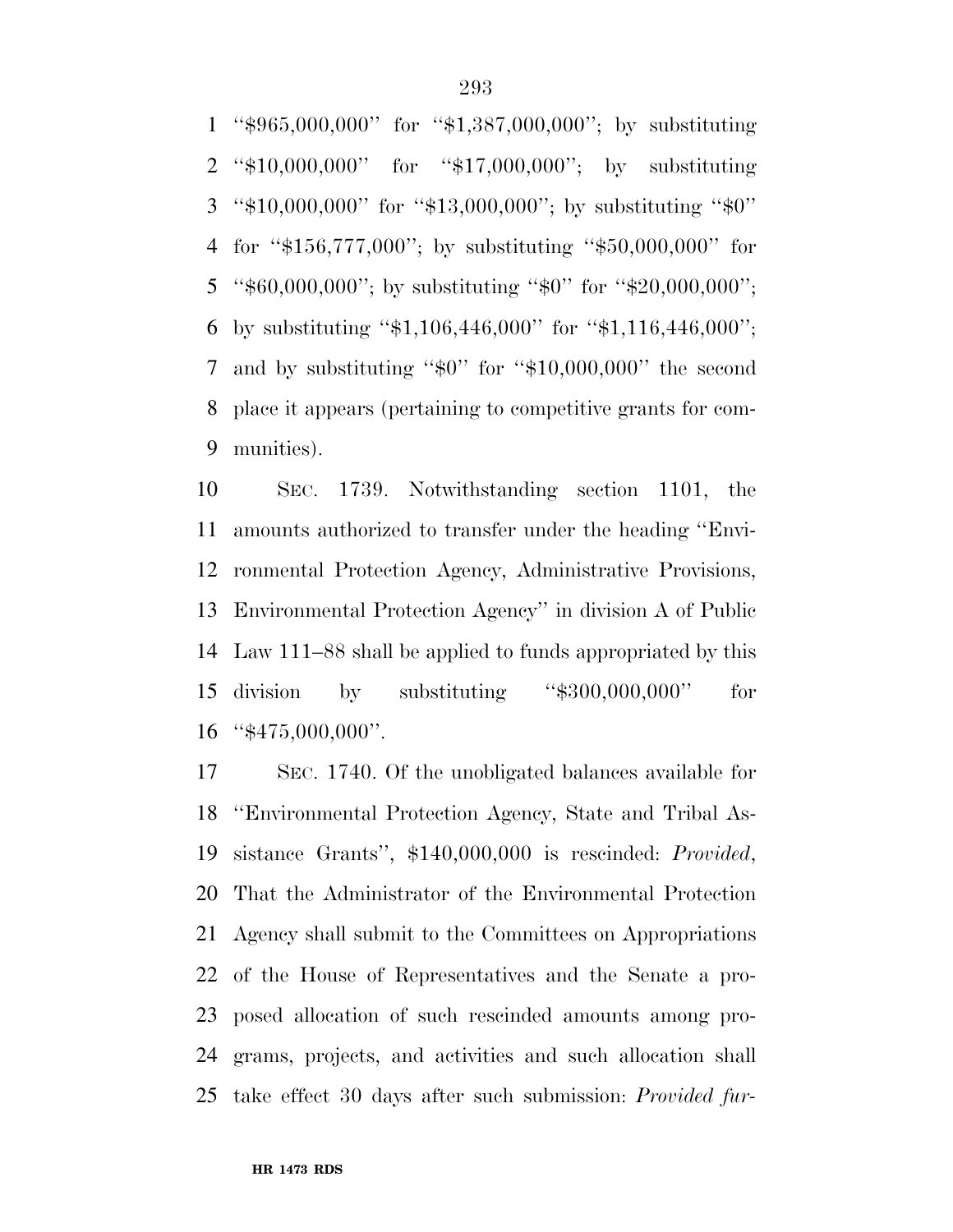*ther*, That no amounts may be rescinded from amounts that were designated by Congress as an emergency re- quirement pursuant to a concurrent resolution on the budget or the Balanced Budget and Emergency Deficit Act of 1985.

 SEC. 1741. Notwithstanding section 1101, the level for ''Department of Agriculture, Forest Service, Forest and Rangeland Research'' shall be \$307,252,000.

 SEC. 1742. Notwithstanding section 1101, the level for ''Department of Agriculture, Forest Service, State and Private Forestry'' shall be \$278,151,000: *Provided,* That the amounts included under such heading in division A of Public Law 111–88 shall be applied to funds appro- priated by this division by substituting ''\$53,000,000'' for ''\$76,460,000''.

 SEC. 1743. Notwithstanding section 1101, the level for ''Department of Agriculture, Forest Service, National Forest System'' shall be \$1,545,339,000, of which \$15,000,000 shall be deposited into the Collaborative For- est Landscape Restoration Fund for ecological restoration treatments as authorized by 16 U.S.C. 7303(f), and of which \$336,722,000 shall be for forest products.

 SEC. 1744. Notwithstanding section 1101, the level for ''Department of Agriculture, Forest Service, Capital Improvement and Maintenance'' shall be \$473,591,000: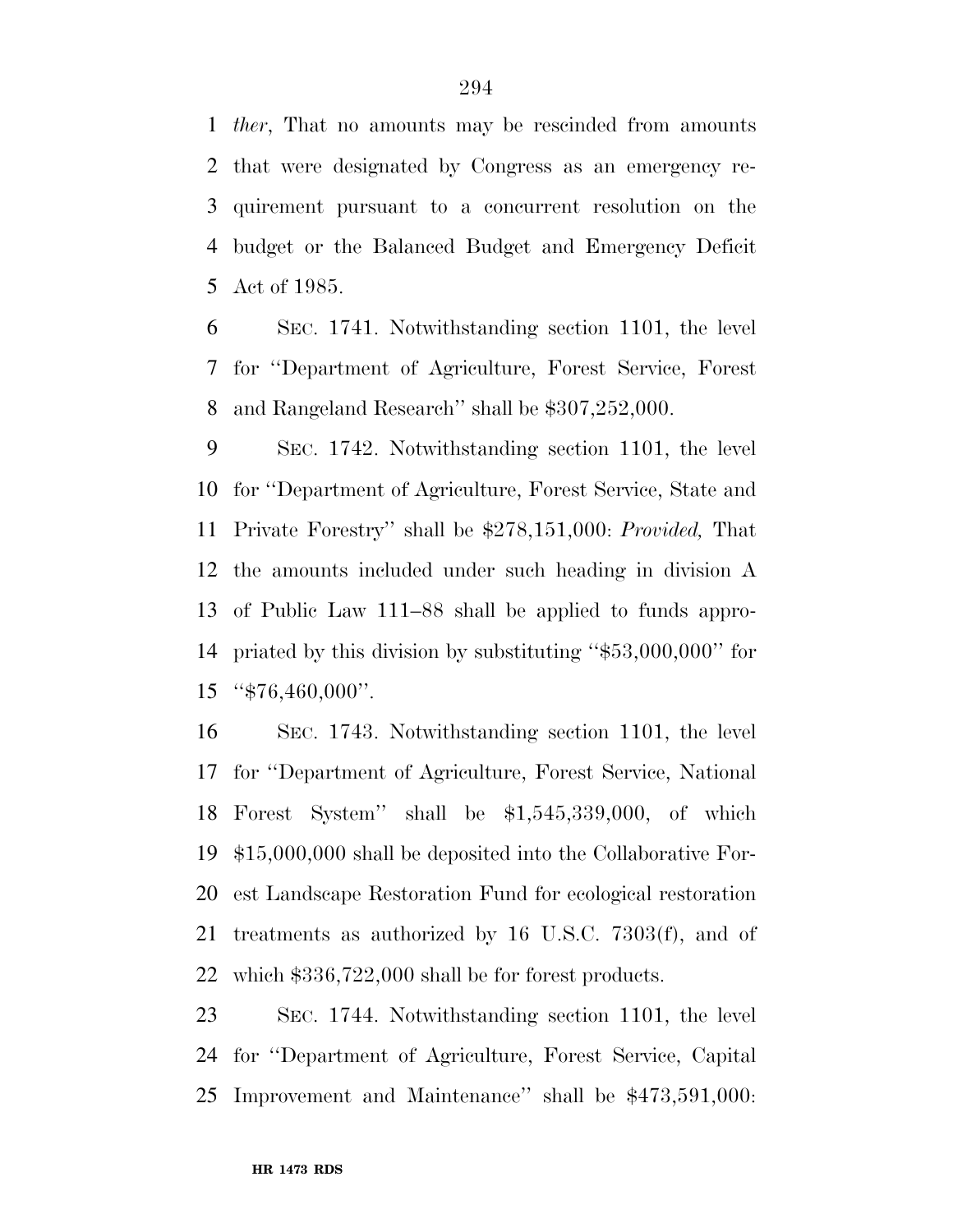*Provided,* That the amounts included under such heading in division A of Public Law 111–88 shall be applied to funds appropriated by this division by substituting ''\$45,000,000'' for ''\$90,000,000''.

 SEC. 1745. Notwithstanding section 1101, the level for ''Department of Agriculture, Forest Service, Land Ac-quisition'' shall be \$33,000,000.

 SEC. 1746. Notwithstanding section 1101, the level for ''Department of Agriculture, Forest Service, Wildland Fire Management'' shall be \$2,172,387,000: *Provided,*  That the amounts included under such heading in division A of Public Law 111–88 shall be applied to funds appro- priated by this division as follows: by substituting ''\$0'' for ''\$75,000,000''; by substituting ''\$11,500,000'' for ''\$11,600,000''; and by substituting ''\$65,000,000'' for "\$71,250,000".

 SEC. 1747. Notwithstanding section 1101, the level for ''Department of Agriculture, Forest Service, FLAME Wildfire Suppression Reserve Fund'' shall be \$291,000,000. *Provided*, That of the unobligated balances available under such heading in division A of Public Law 111–88, \$200,000,000 is rescinded.

 SEC. 1748. The authority provided by section 337 of the Department of the Interior and Related Agencies Ap-propriations Act, 2005 (Public Law 108–447; 118 Stat.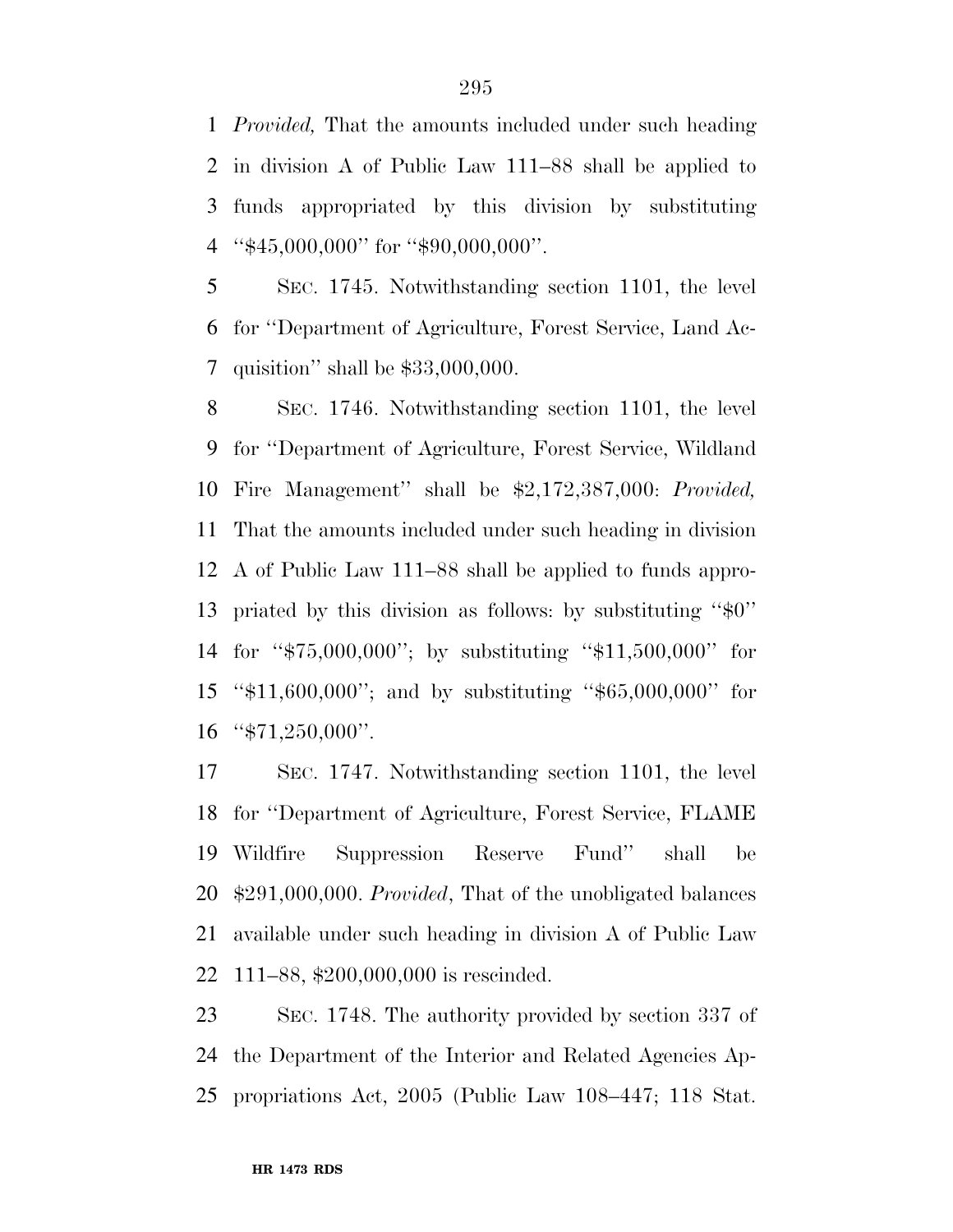3102), as amended, shall remain in effect until September 30, 2011.

 SEC. 1749. Notwithstanding section 1101, the level for ''Department of Health and Human Services, Indian Health Service, Indian Health Services'' shall be \$3,672,618,000.

 SEC. 1750. Notwithstanding section 1101, the level for ''Department of Health and Human Services, Indian Health Service, Indian Health Facilities'' shall be \$404,757,000.

 SEC. 1751. Notwithstanding section 1101, the level for ''Chemical Safety and Hazard Investigation Board, Salaries and Expenses'' shall be \$10,799,000: *Provided,*  That the matter pertaining to methyl isocyanate in the last proviso under such heading in division A of Public Law 111–88 shall not apply to funds appropriated by this division.

 SEC. 1752. Notwithstanding section 1101, the level for ''Smithsonian Institution, Legacy Fund'' shall be \$0. SEC. 1753. Notwithstanding section 1101, the level for ''National Gallery of Art, Repair, Restoration and Renovation of Buildings'' shall be \$48,221,000: *Provided,*  That the amounts included under such heading in division A of Public Law 111–88 shall be applied to funds appro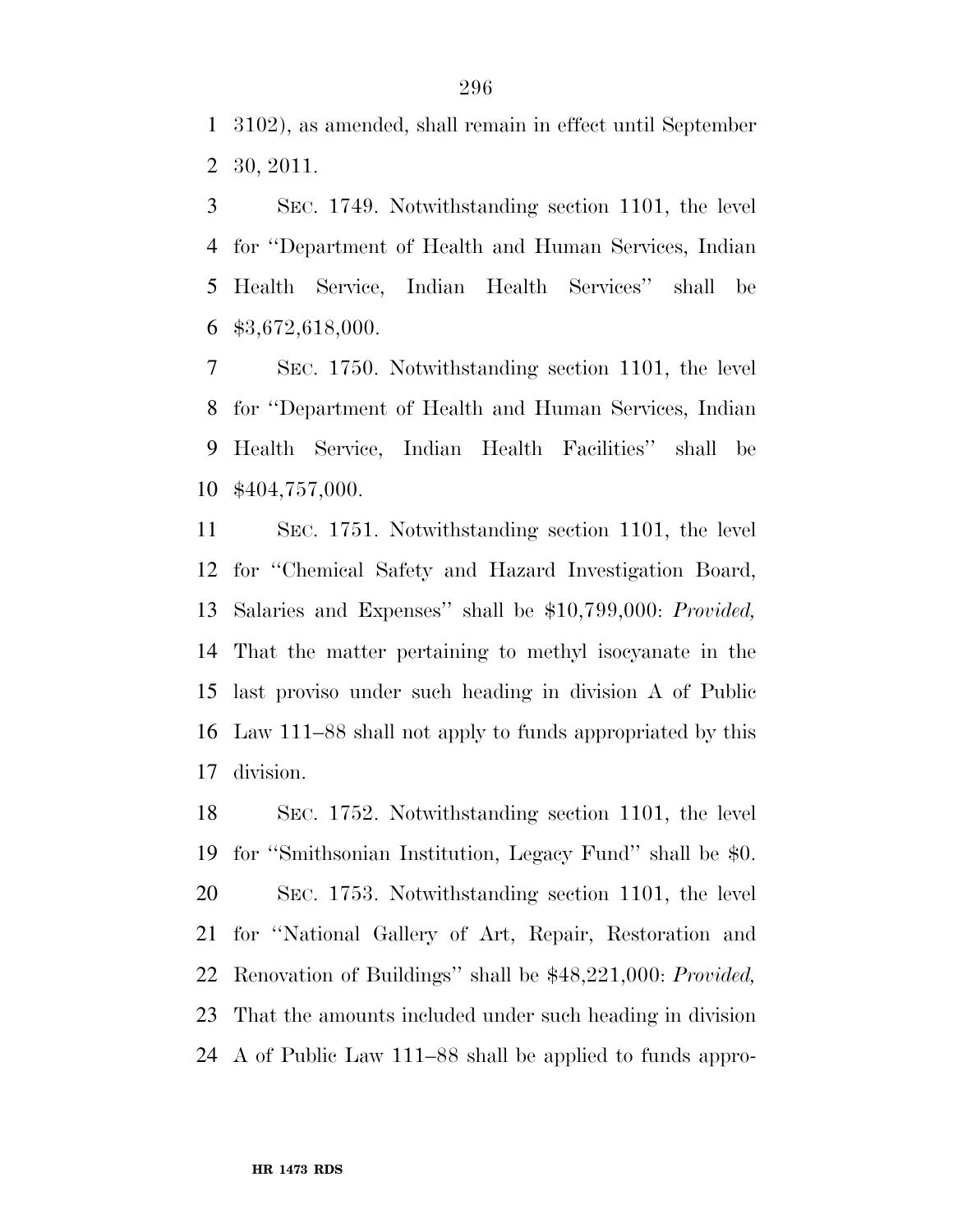priated by this division by substituting ''\$42,250,000'' for "\$40,000,000".

 SEC. 1754. Notwithstanding section 1101, the level for ''John F. Kennedy Center for the Performing Arts, Operations and Maintenance'' shall be \$22,500,000: *Pro- vided,* That the amounts included under such heading in division A of Public Law 111–88 shall be applied to funds appropriated by this division by substituting ''\$0'' for ''\$500,000'': *Provided further,* That the first proviso under such heading in division A of Public Law 111–88 is amended by striking ''until expended'' and all that follows and inserting ''until September 30, 2011''.

 SEC. 1755. Notwithstanding section 1101, the level for ''John F. Kennedy Center for the Performing Arts, Capital Repair and Restoration'' shall be \$13,920,000.

 SEC. 1756. Notwithstanding section 1101, the level for ''Woodrow Wilson International Center for Scholars, Salaries and Expenses'' shall be \$11,225,000.

 SEC. 1757. Notwithstanding section 1101, the level for ''National Foundation on the Arts and the Human- ities, National Endowment for the Arts, Grants and Ad-ministration'' shall be \$155,000,000.

 SEC. 1758. Notwithstanding section 1101, the level for ''National Foundation on the Arts and the Human-ities, National Endowment for the Humanities, Grants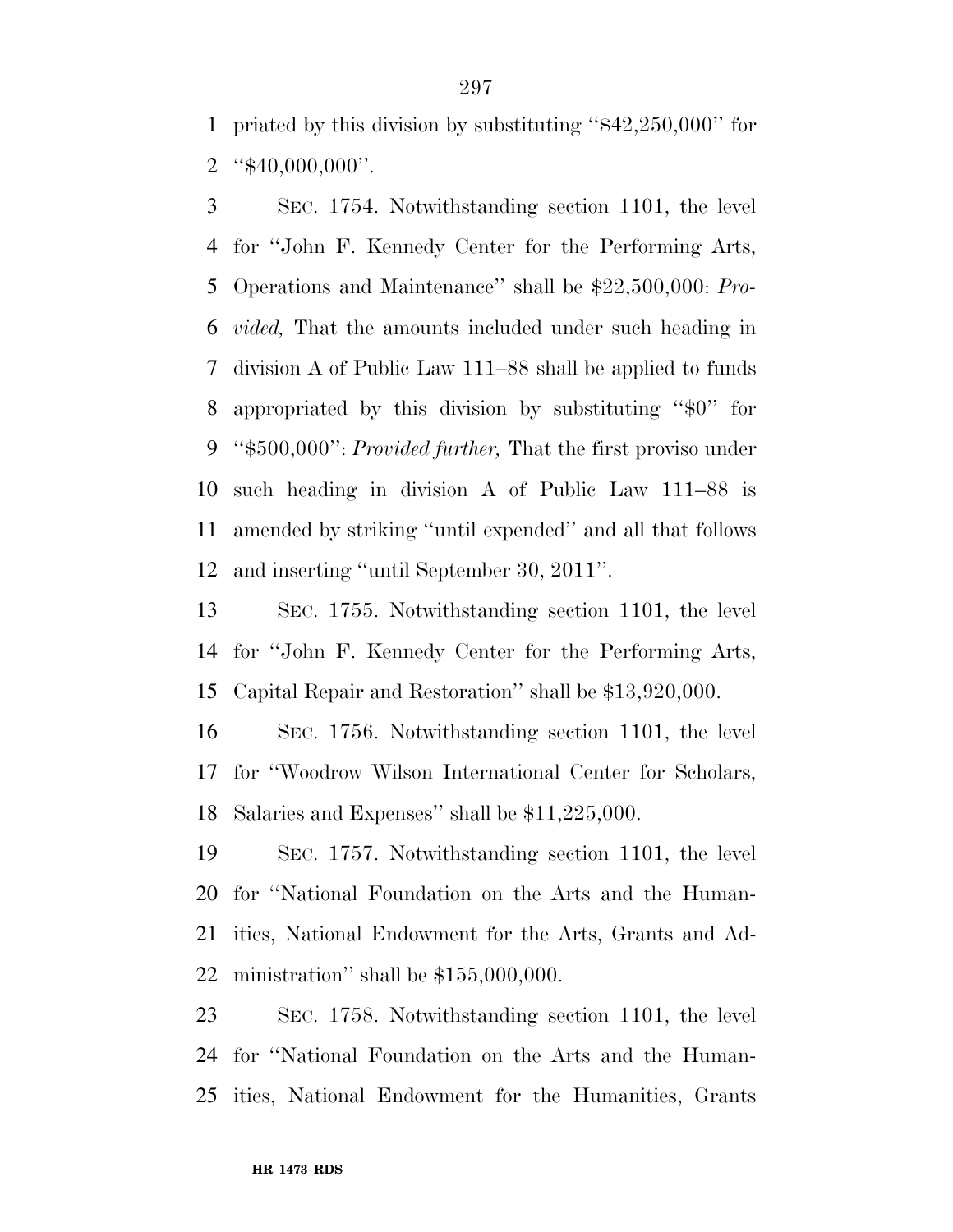and Administration'' shall be \$155,000,000: *Provided,*  That the amounts included under such heading in division A of Public Law 111–88 shall be applied to funds appro- priated by this division by substituting ''\$140,700,000'' 5 for  $4153,200,000$ ".

 SEC. 1759. Notwithstanding section 1101, the level for ''Commission of Fine Arts, National Capital Arts and Cultural Affairs'' shall be \$3,000,000.

 SEC. 1760. Notwithstanding section 1101, the level for ''Presidio Trust, Presidio Trust Fund'' shall be \$15,000,000.

 SEC. 1761. Notwithstanding section 1101, the level for ''Dwight D. Eisenhower Memorial Commission, Sala-ries and Expenses'' shall be \$0.

 SEC. 1762. Notwithstanding section 1101, the level for ''Dwight D. Eisenhower Memorial Commission, Cap-ital Construction'' shall be \$0.

 SEC. 1763. Section 409 of division A of Public Law 111–88 (123 Stat. 2957) is amended by striking ''and 111–8'' and inserting ''111–8, and 111–88'', and by strik-ing ''2009'' and inserting ''2010''.

 SEC. 1764. Notwithstanding section 1101, the level for section 415 of division A of Public Law 111–88 shall be \$0.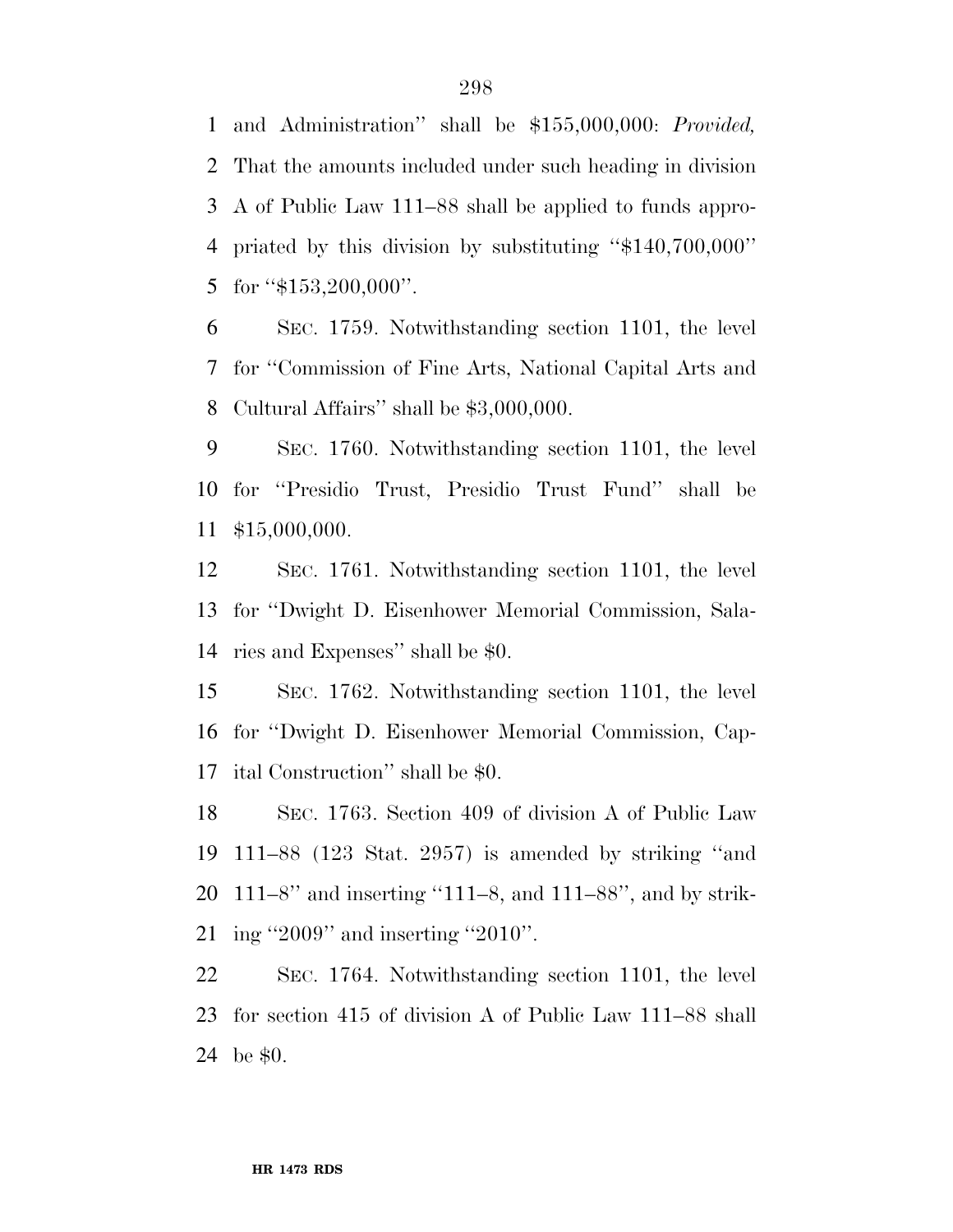SEC. 1765. Section 423 of division A of Public Law 111–88 (123 Stat. 2961), concerning the distribution of geothermal energy receipts, shall have no force or effect and the distribution formula contained in section 3003(a) of Public Law 111–212 (124 Stat. 2338) shall apply for fiscal year 2011.

 SEC. 1766. Section 433 of division A of Public Law 111–88 (123 Stat. 2965) is amended by striking ''2010'' and ''2009'' and inserting ''2011'' and ''2010'', respec-tively.

 SEC. 1767. Section 7 of Public Law 99–647, as amended by section 702(d) of Public Law 109–338, is fur- ther amended by striking ''5 years'' and inserting ''6 years''.

 SEC. 1768. Not later than 30 days after the date of enactment of this division, each of the following depart- ments and agencies shall submit to the Committees on Ap- propriations of the House of Representatives and the Sen- ate a spending, expenditure, or operating plan for fiscal year 2011 at a level of detail below the account level:

- (1) Department of the Interior.
- (2) Environmental Protection Agency.
- (3) Department of Agriculture, Forest Service.
- (4) Department of Health and Human Services,
- Indian Health Service.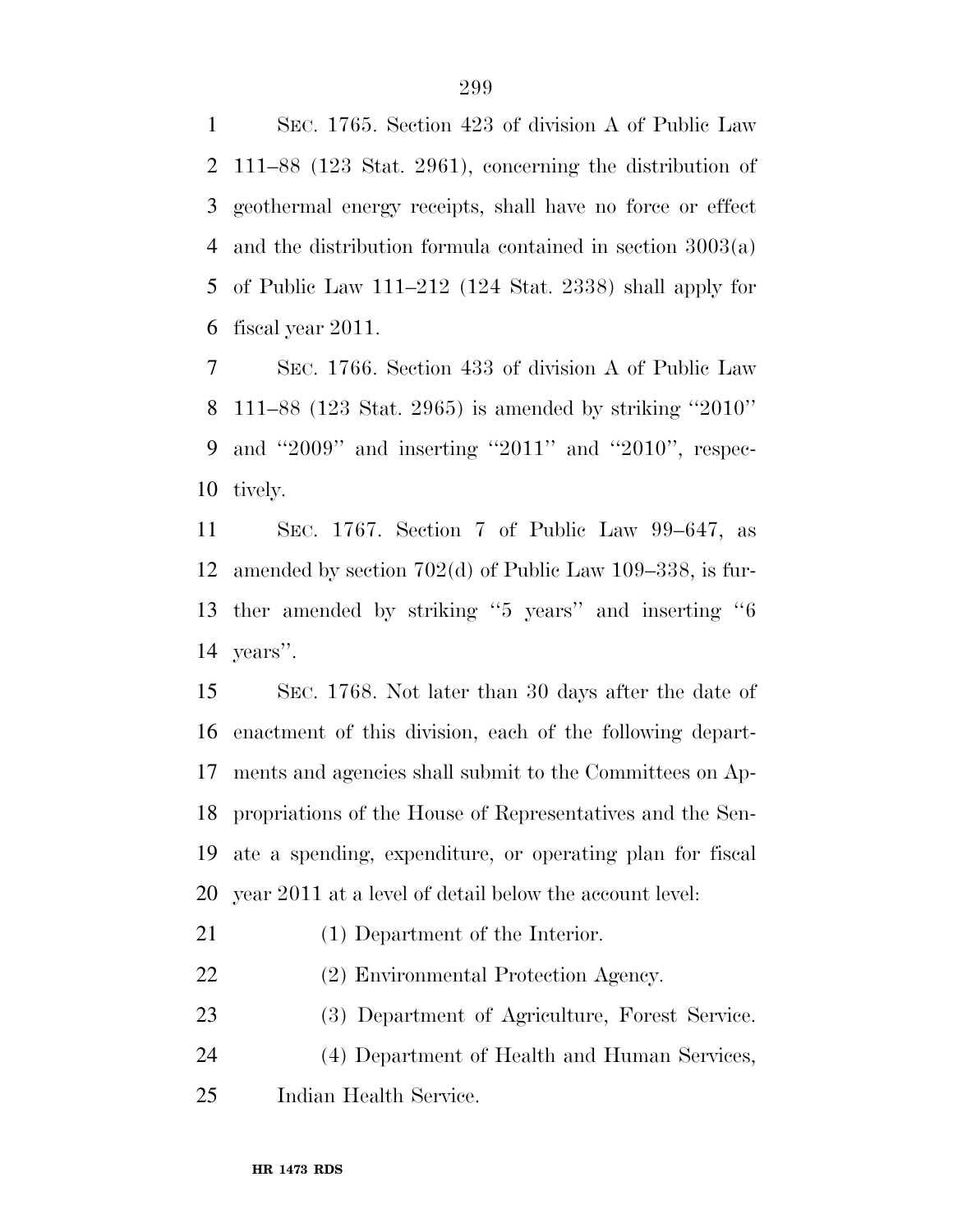(5) Smithsonian Institution. (6) National Endowment for the Arts. (7) National Endowment for the Humanities. SEC. 1769. For the fiscal year ending September 30, 2011, none of the funds made available by this division or any other Act may be used to implement, administer, or enforce Secretarial Order No. 3310 issued by the Sec- retary of the Interior on December 22, 2010. TITLE VIII—LABOR, HEALTH AND HUMAN

 SERVICES, EDUCATION, AND RELATED AGENCIES

 SEC. 1801. (a) Notwithstanding section 1101, the level for ''Department of Labor, Employment and Train- ing Administration, Training and Employment Services'' shall be \$1,575,648,000 plus reimbursements, of which—

 (1) \$543,079,000 shall be available for obliga- tion for the period July 1, 2011, through June 30, 2012, of which \$59,040,000 shall be available for adult employment and training activities, \$203,840,000 shall be available for dislocated work- er employment and training activities, \$24,160,000 shall be available for the dislocated worker assist- ance national reserve, \$10,000,000 shall be available for pilots, demonstrations, and research activities of which no funds shall be available for Transitional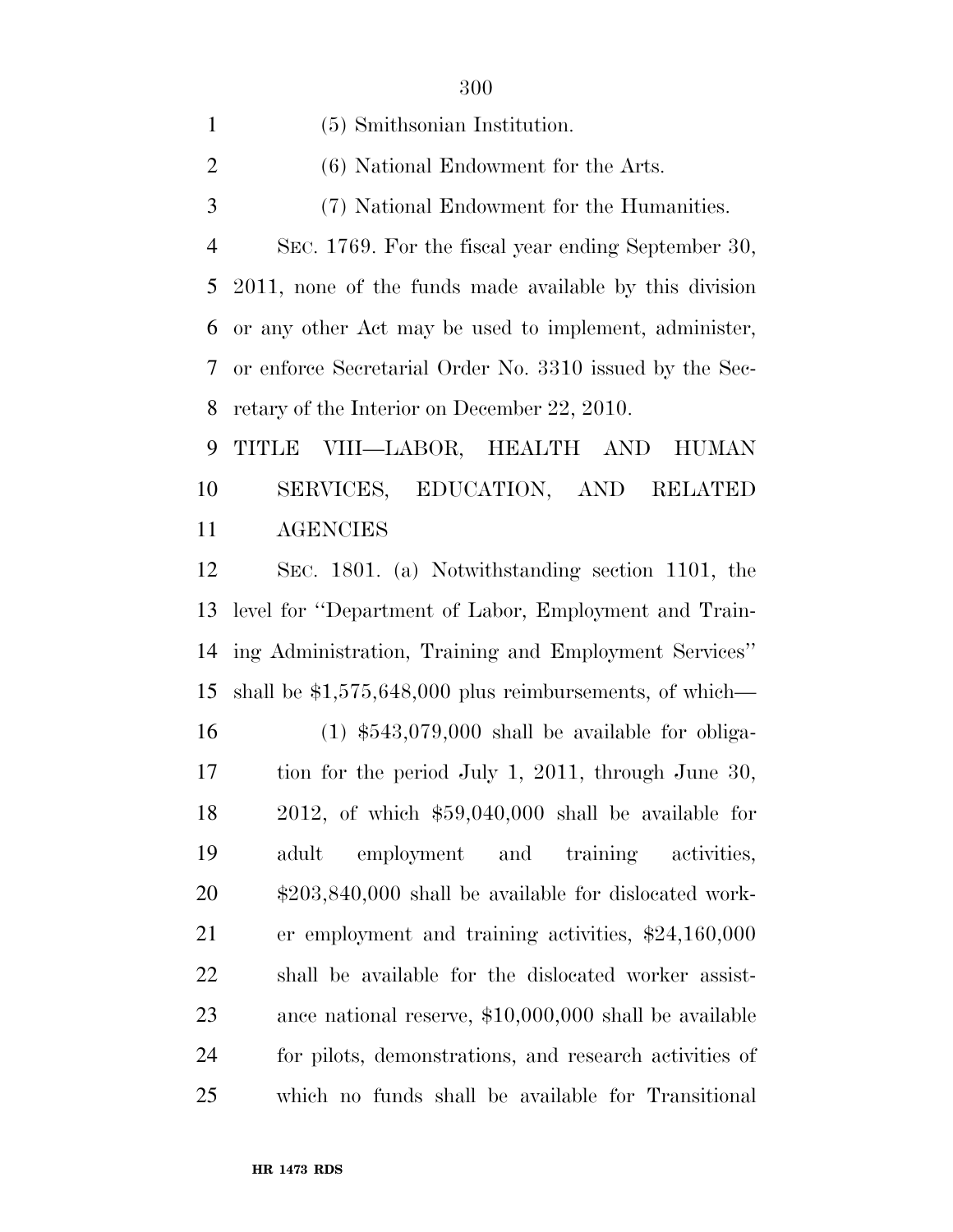| $\mathbf{1}$   | Jobs activities, and \$85,561,000 shall be available     |
|----------------|----------------------------------------------------------|
| $\mathfrak{2}$ | for reintegration of ex-offenders of which no funds      |
| $\mathfrak{Z}$ | shall be available for Transitional Jobs activities:     |
| $\overline{4}$ | <i>Provided</i> , That the amounts included for national |
| 5              | activities under such heading in division D of Public    |
| 6              | Law 111–117 shall be applied to funds appropriated       |
| $\overline{7}$ | by this division by substituting " $\$ 0"<br>for         |
| 8              | " $$48,889,000"$ ;                                       |
| 9              | $(2)$ \$907,569,000 shall be available for obliga-       |
| 10             | tion for the period April 1, 2011, through June 30,      |
| 11             | 2012, including $$827,569,000$ for youth activities      |
| 12             | and $$80,000,000$ for YouthBuild;                        |
| 13             | $(3)$ \$125,000,000 shall remain available until         |
| 14             | September 30, 2012, and shall be available to the        |
| 15             | Secretary of Labor for the Workforce Innovation          |
| 16             | Fund, as established by this division to carry out       |
| 17             | projects that demonstrate innovative strategies or       |
| 18             | replicate effective evidence-based strategies that       |
| 19             | align and strengthen the workforce investment sys-       |
| 20             | tem in order to improve program delivery and edu-        |
| 21             | cation and employment outcomes for program bene-         |
| 22             | ficiaries: Provided, That amounts shall be available     |
| 23             | for awards to States or State agencies that are eligi-   |
| 24             | ble for assistance under any program authorized          |
| 25             | the Workforce Investment Act of<br>1998<br>under         |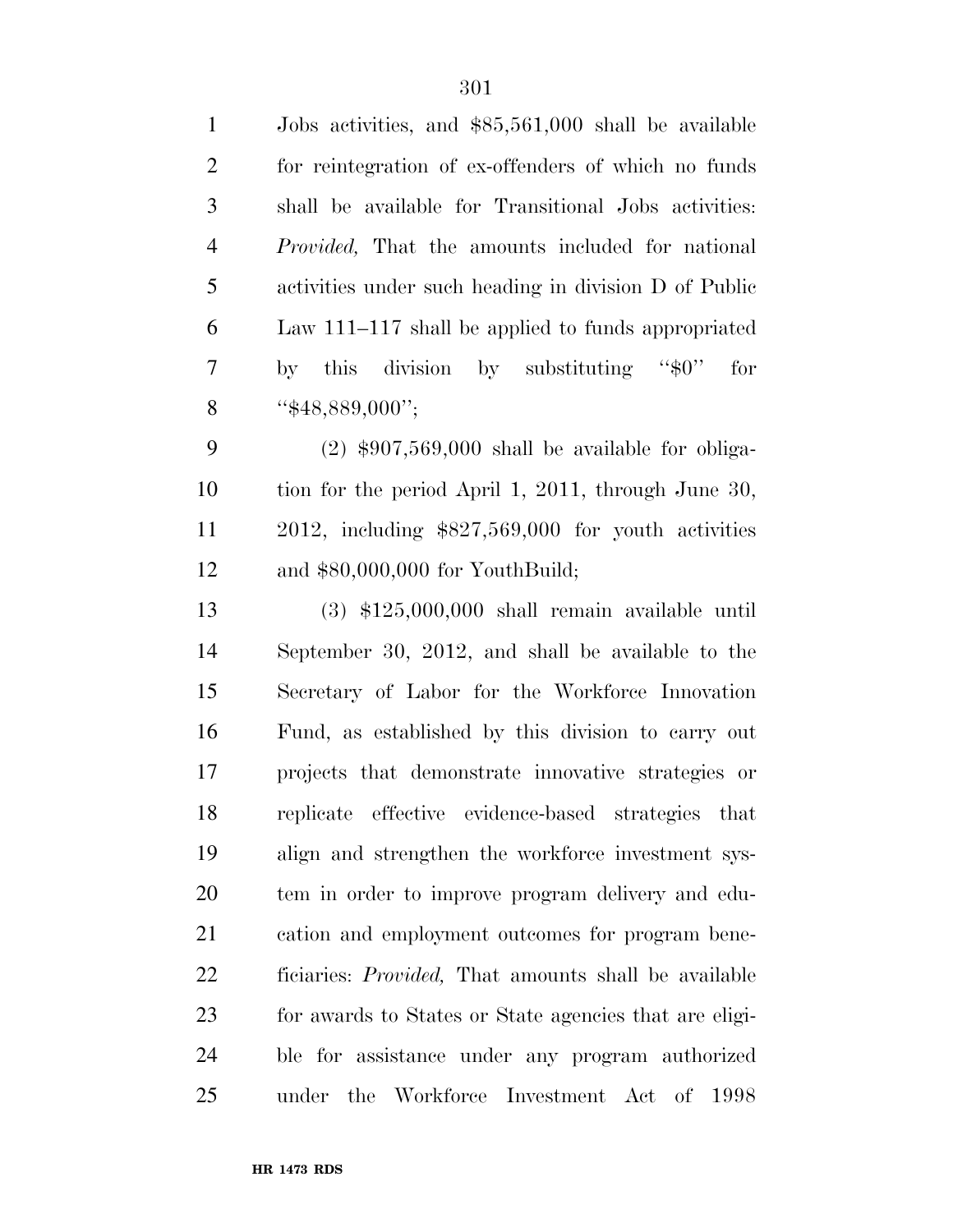| $\mathbf{1}$   | ("WIA"), consortia of States, or partnerships, in-                 |
|----------------|--------------------------------------------------------------------|
| $\overline{c}$ | cluding regional partnerships: <i>Provided further</i> , That      |
| 3              | notwithstanding section $128(a)(1)$ of the WIA, the                |
| $\overline{4}$ | amount available to the Governor for statewide ac-                 |
| 5              | tivities shall not exceed 5 percent of the amount al-              |
| 6              | lotted to the State from the appropriation under this              |
| 7              | subparagraph;                                                      |
| 8              | (4) no funds shall be available for the Green                      |
| 9              | Jobs Innovation Fund; and                                          |
| 10             | $(5)$ no funds shall be available for the Career                   |
| 11             | Pathways Innovation Fund.                                          |
| 12             | (b) Of the funds made available in division D of Pub-              |
| 13             | lic Law 111–117 for the Career Pathways Innovation                 |
| 14             | Fund, $$125,000,000$ is rescinded.                                 |
| 15             | SEC. 1802. Of the funds made available by section                  |
| 16             | 1101 of this division for "Department of Labor, Depart-            |
| 17             | mental Management, Office of Job Corps" for construc-              |
| 18             | tion, rehabilitation, and acquisition of Job Corps centers,        |
| 19             | the Secretary of Labor may transfer up to 25 percent to            |
| 20             | meet the operational needs of Job Corps centers: <i>Provided</i> , |
| 21             | That no funds shall be available to initiate a competition         |
| 22             | for any new Job Corps center not previously approved               |
| 23             | through a competitive selection process by the Secretary           |
| 24             | of Labor: <i>Provided further</i> , That of the unobligated bal-   |
| 25             | ances of the funds made available for "Department of               |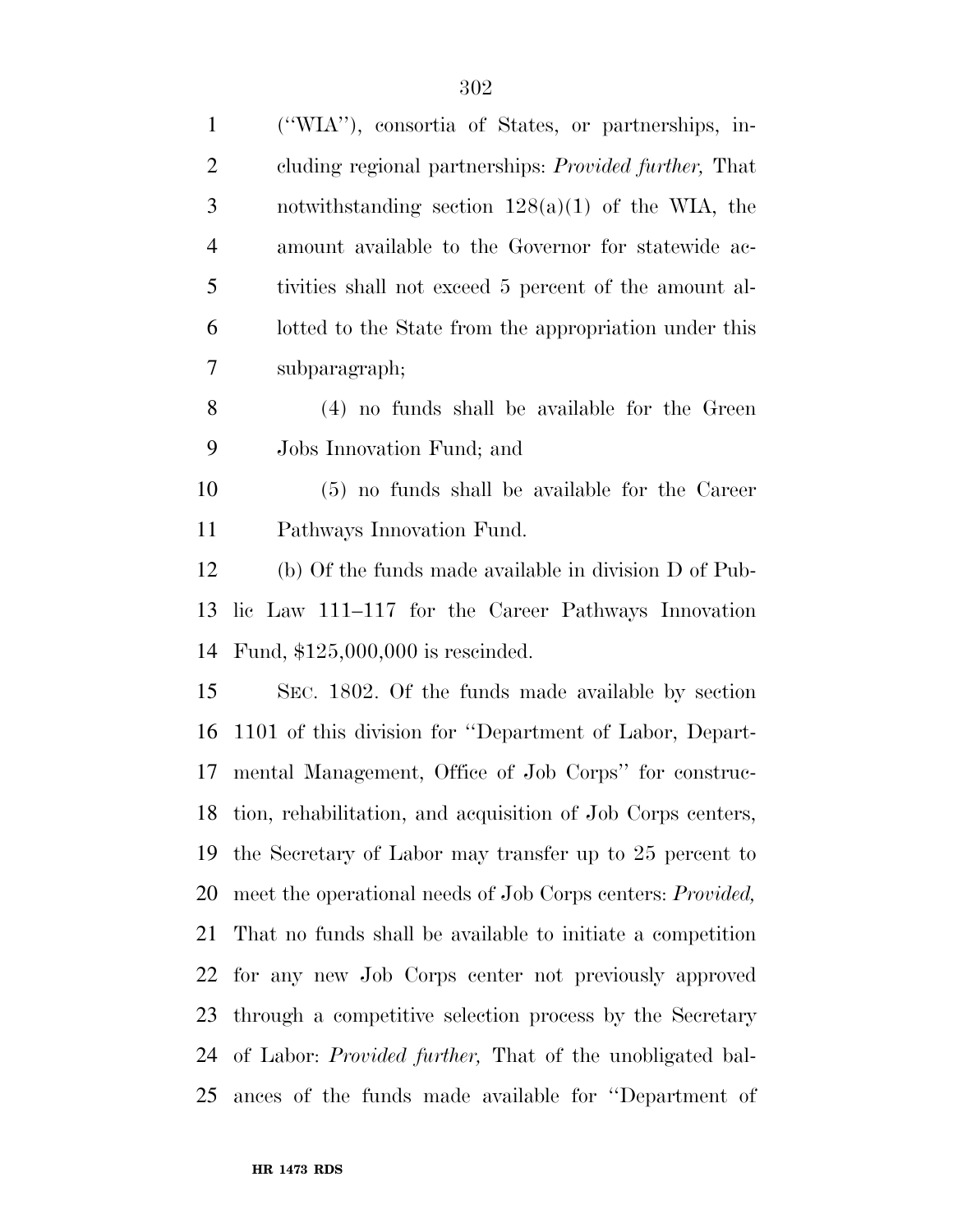Labor, Departmental Management, Office of Job Corps'', \$75,000,000 is rescinded.

 SEC. 1803. Notwithstanding section 1101, the level for ''Department of Labor, Employment and Training Ad- ministration, Community Service Employment for Older Americans'' shall be \$450,000,000, and for purposes of funds appropriated by this division, the amounts under such heading in division D of Public Law 111–117 shall 9 be applied by substituting " $\text{\$0"}$  for " $\text{\$225,000,000",}$  and the first and second provisos under such heading in such division shall not apply.

 SEC. 1804. Notwithstanding section 1101, the level which may be expended from the Employment Security Administration Account in the Unemployment Trust Fund for administrative expenses of ''Department of Labor, Employment and Training Administration, State Unem- ployment Insurance and Employment Service Operations'' shall be \$4,024,490,000 (which includes all amounts avail- able to conduct in-person reemployment and eligibility as- sessments and unemployment insurance improper pay- ment reviews), of which \$3,245,645,000 shall be available for unemployment compensation State operations, \$50,519,000 shall be available for Federal administration of foreign labor certifications, and \$15,129,000 shall be available for grants to States for the administration of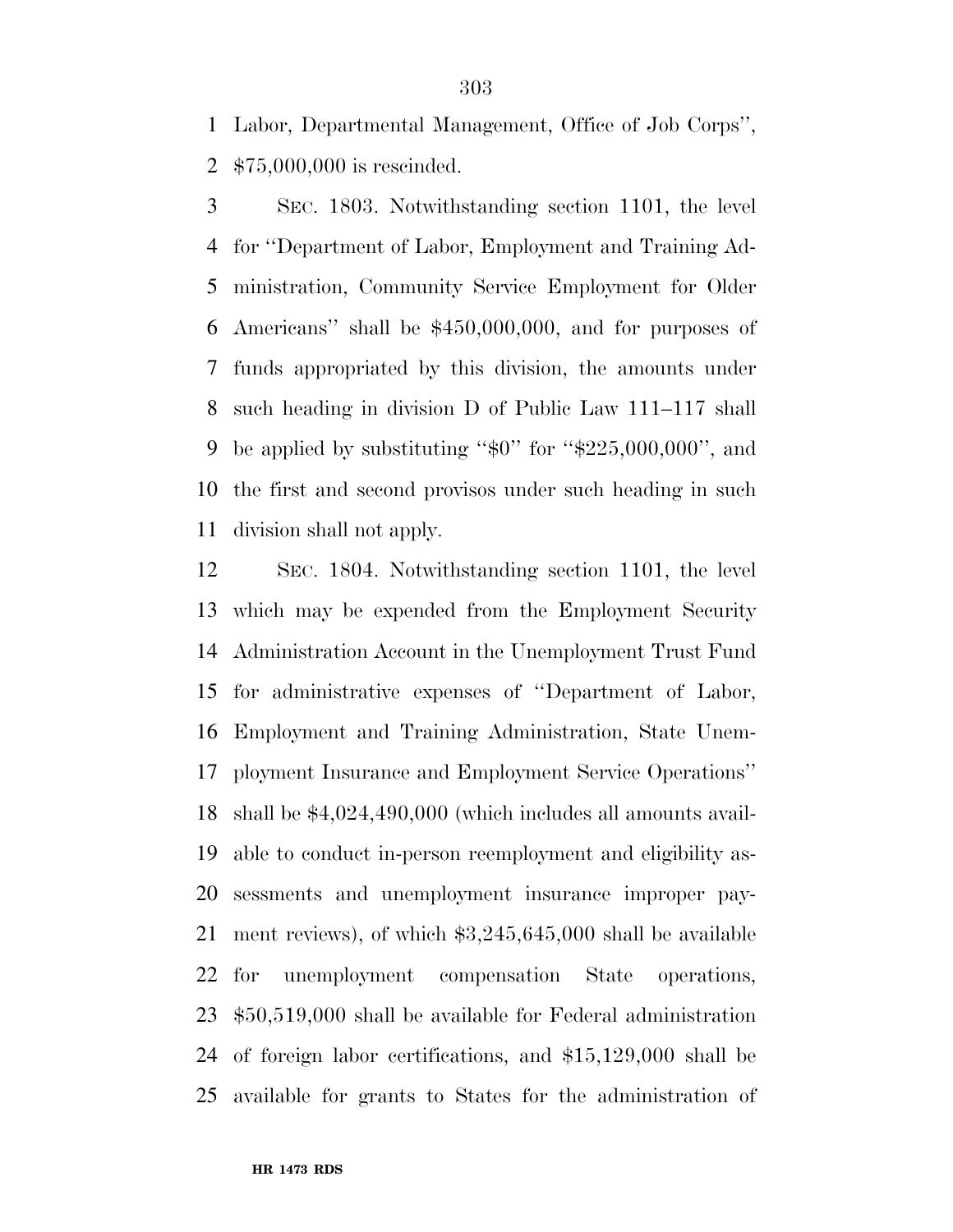such activities. For purposes of this section, the first pro- viso under such heading in division D of Public Law 111– 117 shall be applied to funds appropriated by this division by substituting ''2011'' and ''6,180,000'' for ''2010'' and ''5,059,000'', respectively.

 SEC. 1805. Funds appropriated by section 1101 of this division to the Department of Labor's Employment and Training Administration for technical assistance serv- ices to grantees may be transferred to ''Department of Labor, Employment and Training Administration, Pro- gram Administration'' if it is determined that those serv- ices will be more efficiently performed by Federal staff. SEC. 1806. Notwithstanding section 1101, the level for ''Department of Labor, Employment Standards Ad- ministration, Salaries and Expenses'' shall be \$485,255,000, together with \$2,124,000 which may be ex- pended from the Special Fund in accordance with sections  $39(c)$ , 44(d), and 44(j) of the Longshore and Harbor Workers' Compensation Act: *Provided,* That funds pro- vided in this section may be allocated among the agencies included in this account and may be transferred to any other account within the Department of Labor for pro- gram direction and support of the agencies funded in this section.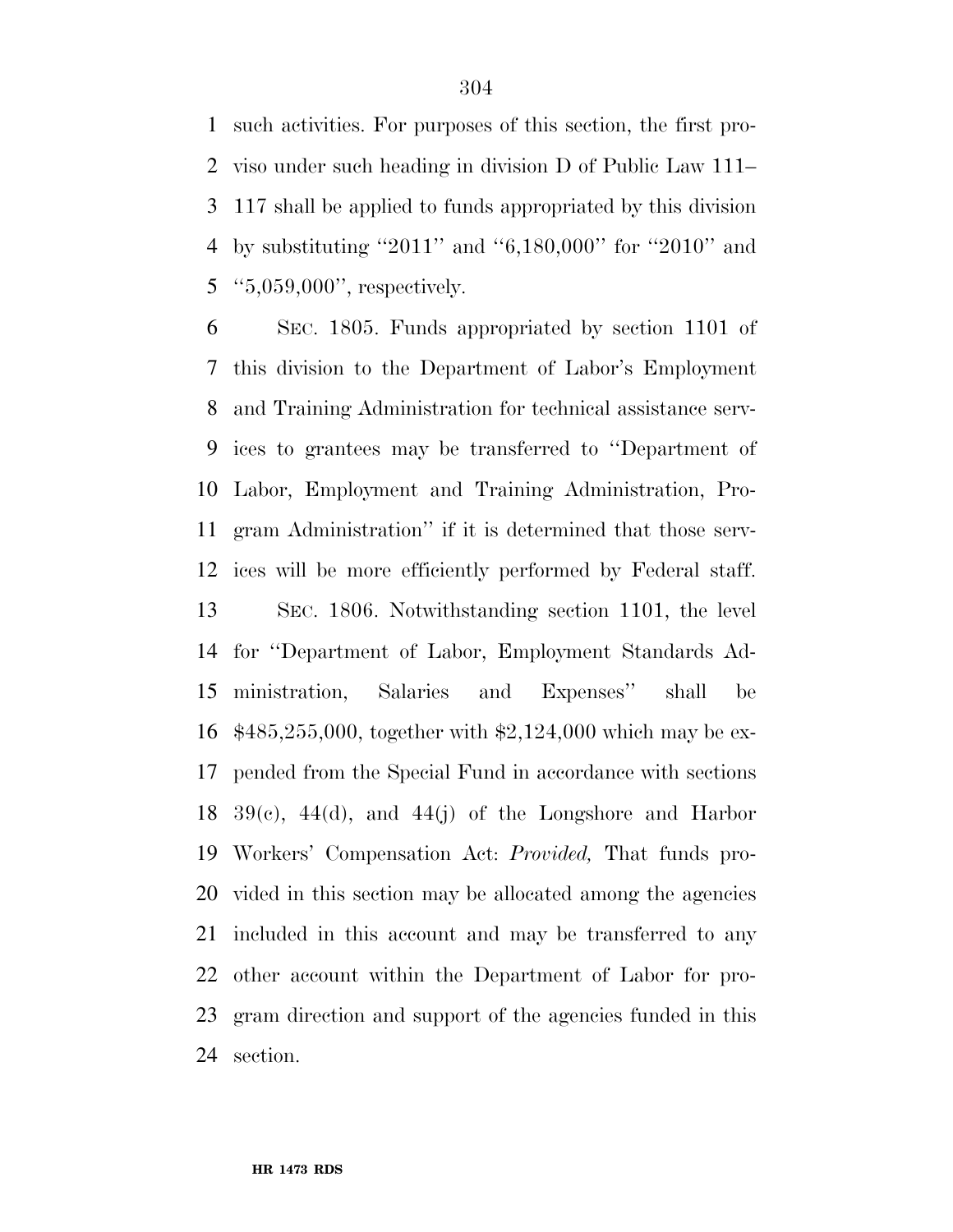SEC. 1807. Notwithstanding section 1101, the level for ''Department of Labor, Mine Safety and Health Ad- ministration, Salaries and Expenses'' shall be \$363,843,000, of which up to \$3,000,000 shall be avail- able to the Secretary of Labor to be transferred to ''De- partmental Management, Salaries and Expenses'' for ac- tivities related to the Department of Labor's caseload be- fore the Federal Mine Safety and Health Review Commis- sion, and the amounts included under the heading ''De- partment of Labor, Mine Safety and Health Administra- tion, Salaries and Expenses'' in division D of Public Law 111–117 shall be applied to funds appropriated in this di-13 vision by substituting " $$0$ " for " $$1,450,000$ " and by sub-stituting ''\$1,350,000'' for ''\$1,000,000''.

 SEC. 1808. Notwithstanding section 1101, the level for ''Department of Labor, Departmental Management'' shall be \$367,827,000, together with not to exceed \$327,000, which may be expended from the Employment Security Administration Account in the Unemployment Trust Fund, and the third proviso under such heading in division D of Public Law 111–117 shall not apply to funds appropriated in this division: *Provided,* That of the funds made available by this section, not less than \$21,332,000 may be used by the Secretary of Labor for the purposes of program evaluation, initiatives related to the identifica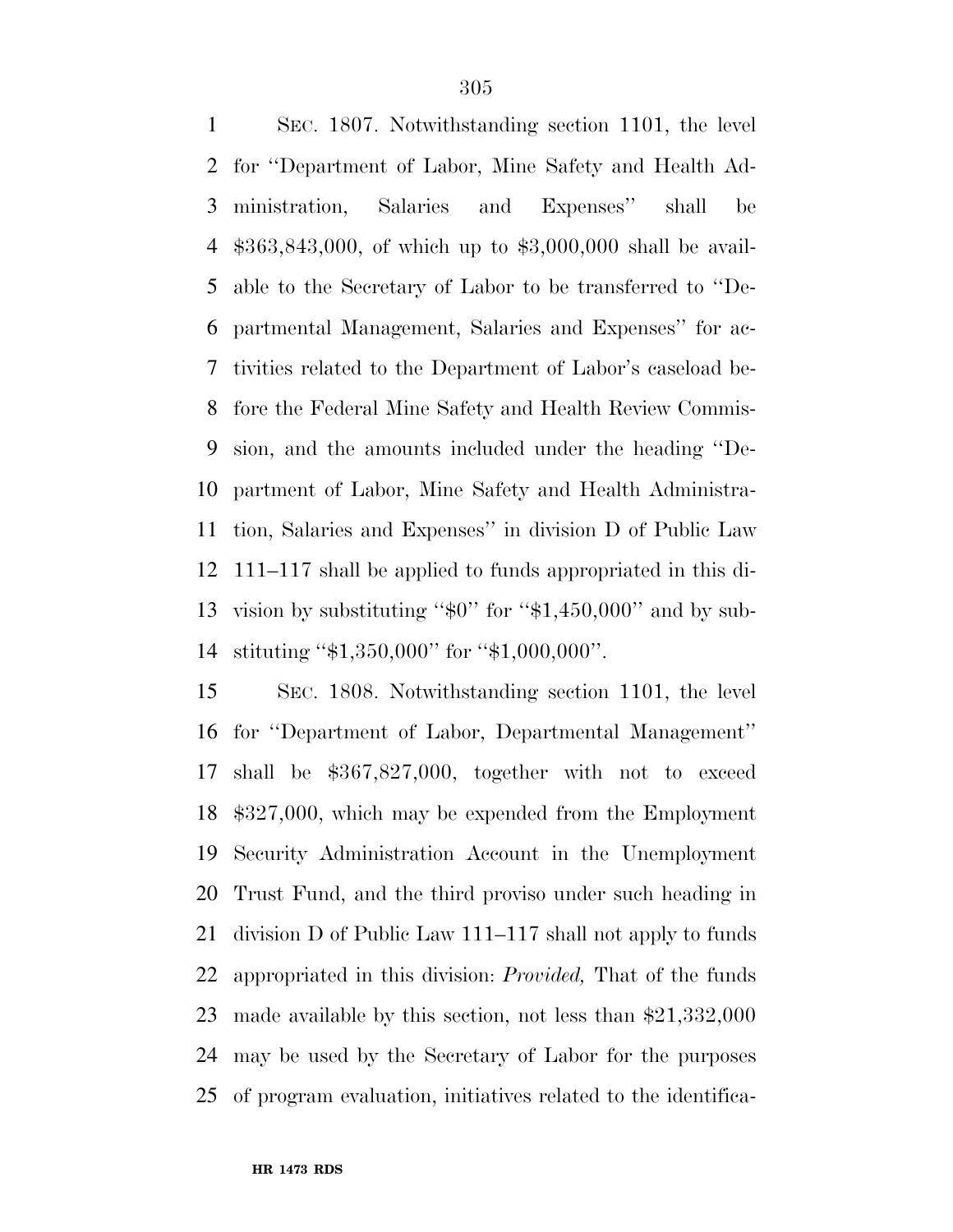tion and prevention of worker misclassification, and other worker protection activities, and may be transferred by the Secretary (in addition to any other transfer authority available by this division) to other agencies of the Depart- ment subject to a 15-day advance notification to the Com- mittees on Appropriations of the House of Representatives and the Senate.

 SEC. 1809. (a) Of the unobligated balances available in ''Department of Labor, Working Capital Fund'', \$3,900,000 is rescinded, to be derived solely from amounts available in the Investment in Reinvention Fund (other than amounts that were designated by the Congress as an emergency requirement pursuant to a concurrent reso- lution on the budget or the Balanced Budget and Emer-gency Deficit Control Act of 1985).

 (b) The language under the ''Working Capital Fund'' heading in Public Law 85–67, as amended, is further amended by striking ''*Provided further,* That within the Working Capital Fund,'' through and including '', to be available without further appropriation action:''.

 SEC. 1810. (a) Notwithstanding section 1101, the level for ''Department of Health and Human Services, Health Resources and Services Administration, Health Resources and Services'' shall be \$6,274,790,000 of which: (1) not more than \$100,000,000 shall be available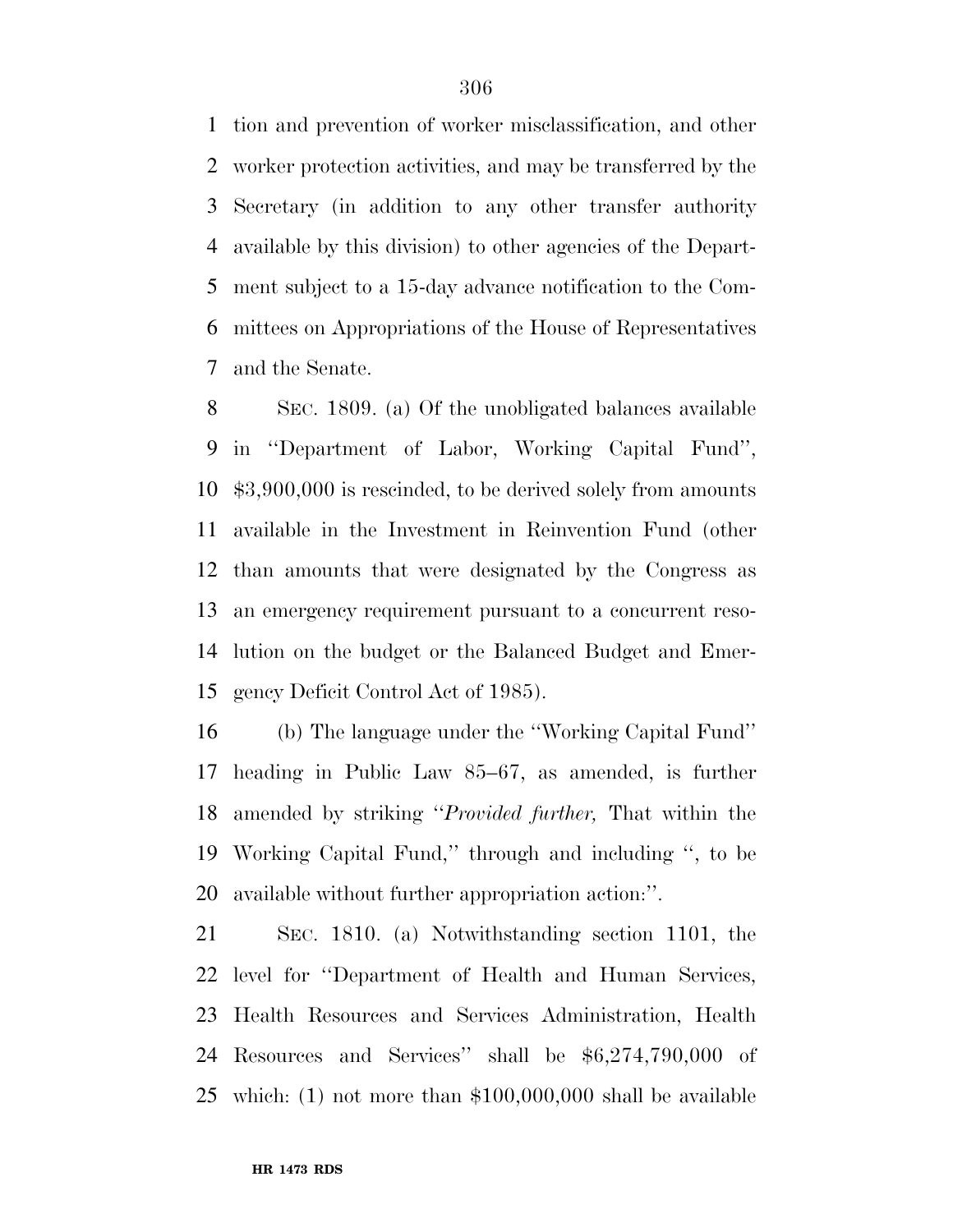until expended for carrying out the provisions of Public Law 104–73 and for expenses incurred by the Department of Health and Human Services pertaining to administra- tive claims made under such law; (2) \$300,000,000 shall be for the program under title X of the Public Health Service Act (''PHS Act'') to provide for voluntary family planning projects; (3) not less than \$1,982,865,000 shall remain available through September 30, 2013 for parts A and B of title XXVI of the PHS Act, of which not less than \$885,000,000 shall be for State AIDS Drug Assist- ance Programs under the authority of section 2616 or 311(c) of such Act; and (4) no funds are provided for sec-tion 340G–1 of the PHS Act.

 (b) The sixteenth, eighteenth, nineteenth, twenty-sec- ond, and twenty-fifth provisos under the heading ''Depart- ment of Health and Human Services, Health Resources and Services Administration, Health Resources and Serv- ices'' in division D of Public Law 111–117 shall not apply to funds appropriated by this division.

20 (c) Sections  $747(c)(2)$ , and  $751(j)(2)$  of the PHS Act, and the proportional funding amounts in paragraphs (1) through (4) of section 756(e) of such Act shall not apply to funds made available by this division for ''Department of Health and Human Services, Health Resources and Services Administration, Health Resources and Services''.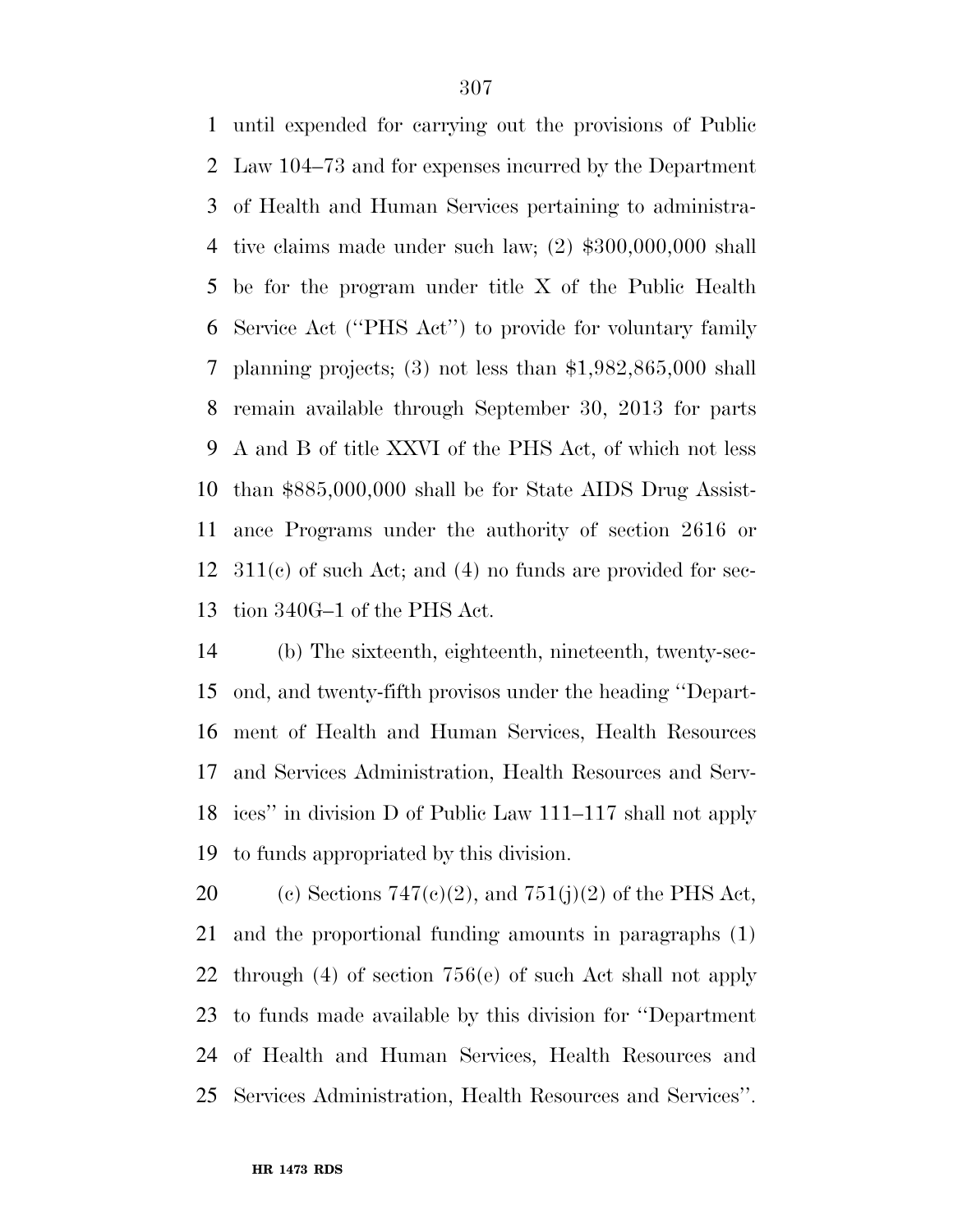(d) For any program operating under section 751 of the PHS Act on or before January 1, 2009, the Secretary of Health and Human Services may waive any of the re-4 quirements contained in sections  $751(d)(2)(A)$  and 5 751(d)(2)(B) of such Act.

6 (e) For purposes of this section, section  $10503(d)$  of Public Law 111–148 shall be applied as if '', over the fis-cal year 2008 level,'' were stricken from such section.

 SEC. 1811. (a) Notwithstanding section 1101, the level for the first undesignated paragraph under the head- ing ''Department of Health and Human Services, Centers for Disease Control and Prevention, Disease Control, Re- search, and Training'' in division D of Public Law 111– 117 shall be \$5,660,291,000, of which \$523,533,000 shall remain available until expended for the Strategic National Stockpile under section 319F–2 of the PHS Act.

 (b) The matter included before the first proviso under the heading ''Department of Health and Human Services, Centers for Disease Control and Prevention, Disease Con- trol, Research, and Training'' in division D of Public Law 111–117 shall be applied to funds appropriated by this 22 division by substituting " $\text{\$0"}$  for " $\text{\$20,620,000"}$ , by sub- stituting ''\$22,000,000'' for ''\$70,723,000'', and as if ''of which \$69,150,000 shall remain available until expended for acquisition of real property, equipment, construction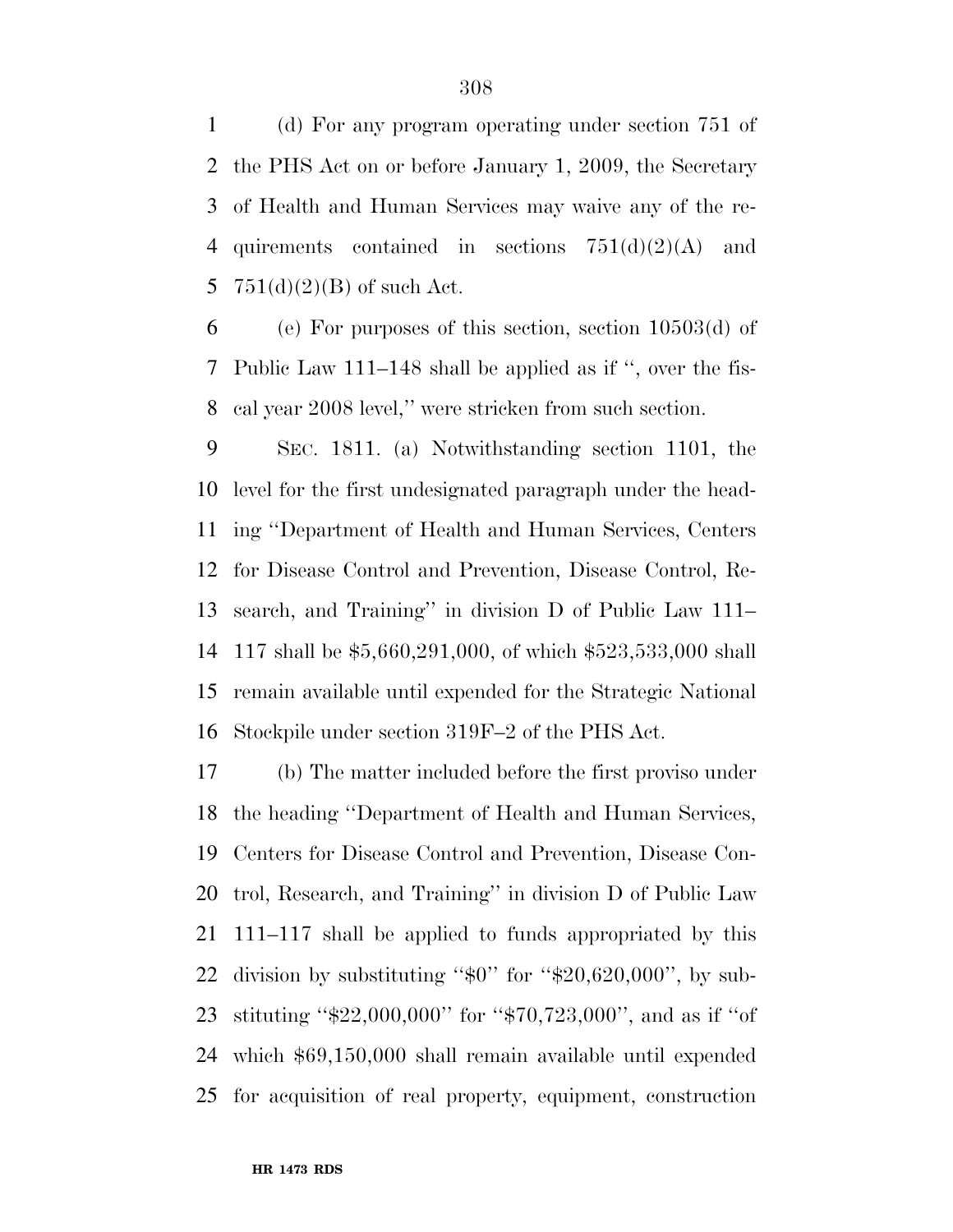and renovations of facilities;'' were stricken from such paragraph.

 (c) Paragraphs (1) through (3) of section 2821(b) of the PHS Act shall not apply to funds made available by this division.

 (d) Notwithstanding section 1101, funds appro- priated for ''Department of Health and Human Services, Centers for Disease Control and Prevention, Disease Con- trol, Research, and Training'' shall also be available to carry out title II of the Immigration and Nationality Act.

 (e) Notwithstanding section 1101, funds made avail- able by this division may be available for acquisition of real property and necessary repairs of facilities owned, leased, or operated by the Centers for Disease Control and Prevention: *Provided,* That such facilities relate to mine safety research: *Provided further,* That the Committees on Appropriations of the House of Representatives and the Senate are notified of the amounts to be obligated no less than 15 days in advance.

 SEC. 1812. Notwithstanding section 1101, the level for ''Department of Health and Human Services, National Institutes of Health, National Institute of Allergy and In- fectious Diseases'' shall be \$4,818,275,000, and the re- quirement under ''National Institute of Allergy and Infec-tious Diseases'' in division D of Public Law 111–117 for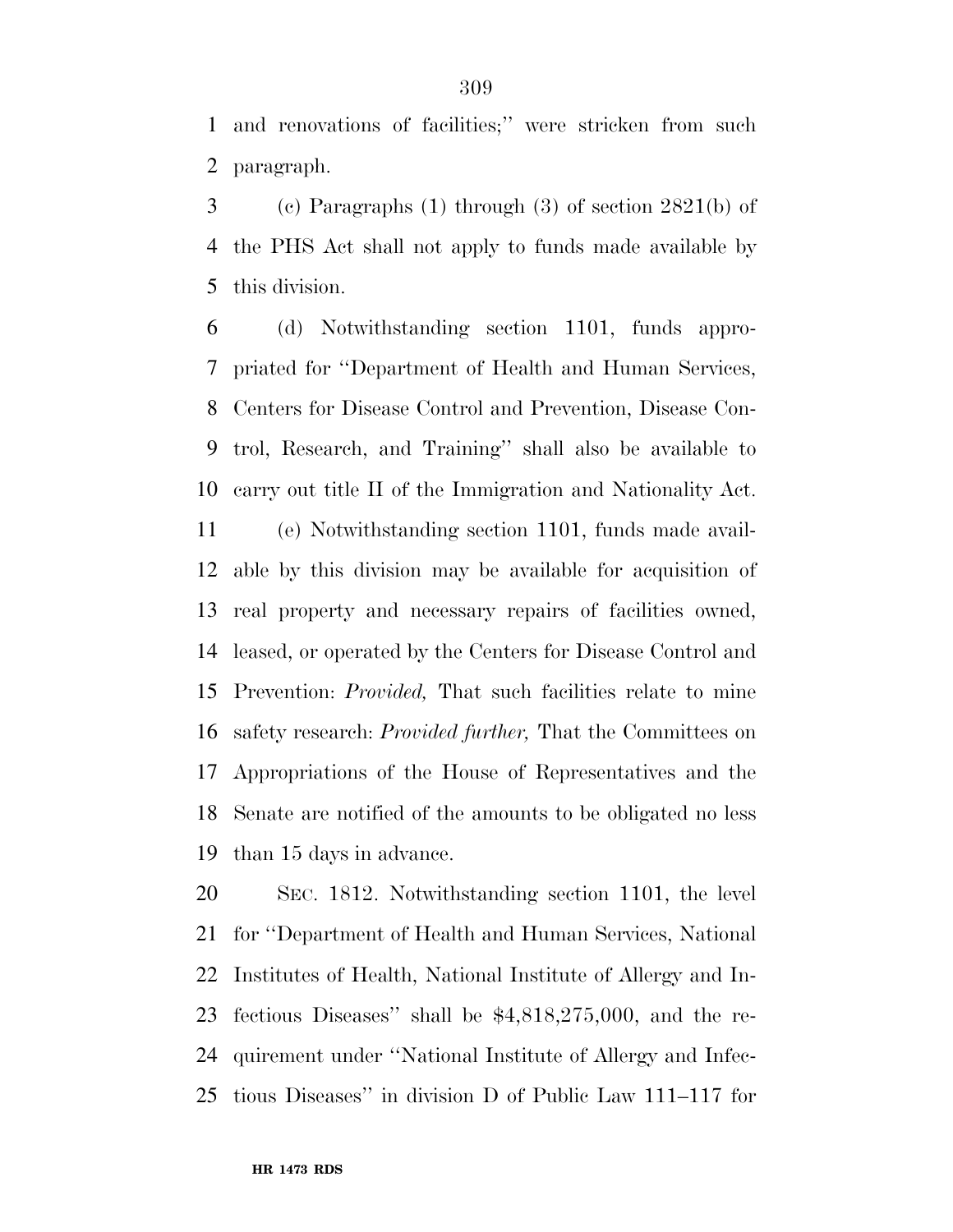a transfer from Biodefense Countermeasures funds shall not apply.

 SEC. 1813. The amount provided by section 1101 for ''Department of Health and Human Services, National In- stitutes of Health'' is reduced by \$210,000,000, through a pro rata reduction in all of the Institutes, Centers, and Office of the Director accounts within ''Department of Health and Human Services, National Institutes of Health'' based on the total funding provided.

 SEC. 1814. Notwithstanding section 1101, the level for ''Department of Health and Human Services, National Institutes of Health, Buildings and Facilities'' shall be \$50,000,000.

 SEC. 1815. (a) Notwithstanding section 1101, the level for ''Department of Health and Human Services, Substance Abuse and Mental Health Services Administra- tion, Substance Abuse and Mental Health Services'' shall be \$3,386,311,000, of which: (1) not less than \$40,800,000 shall be for the National Child Traumatic Stress Initiative; and (2) no funds shall be available for the National All Schedules Prescription Electronic Report-ing system.

 (b) The amount included before the first proviso under the heading ''Department of Health and Human Services, Substance Abuse and Mental Health Services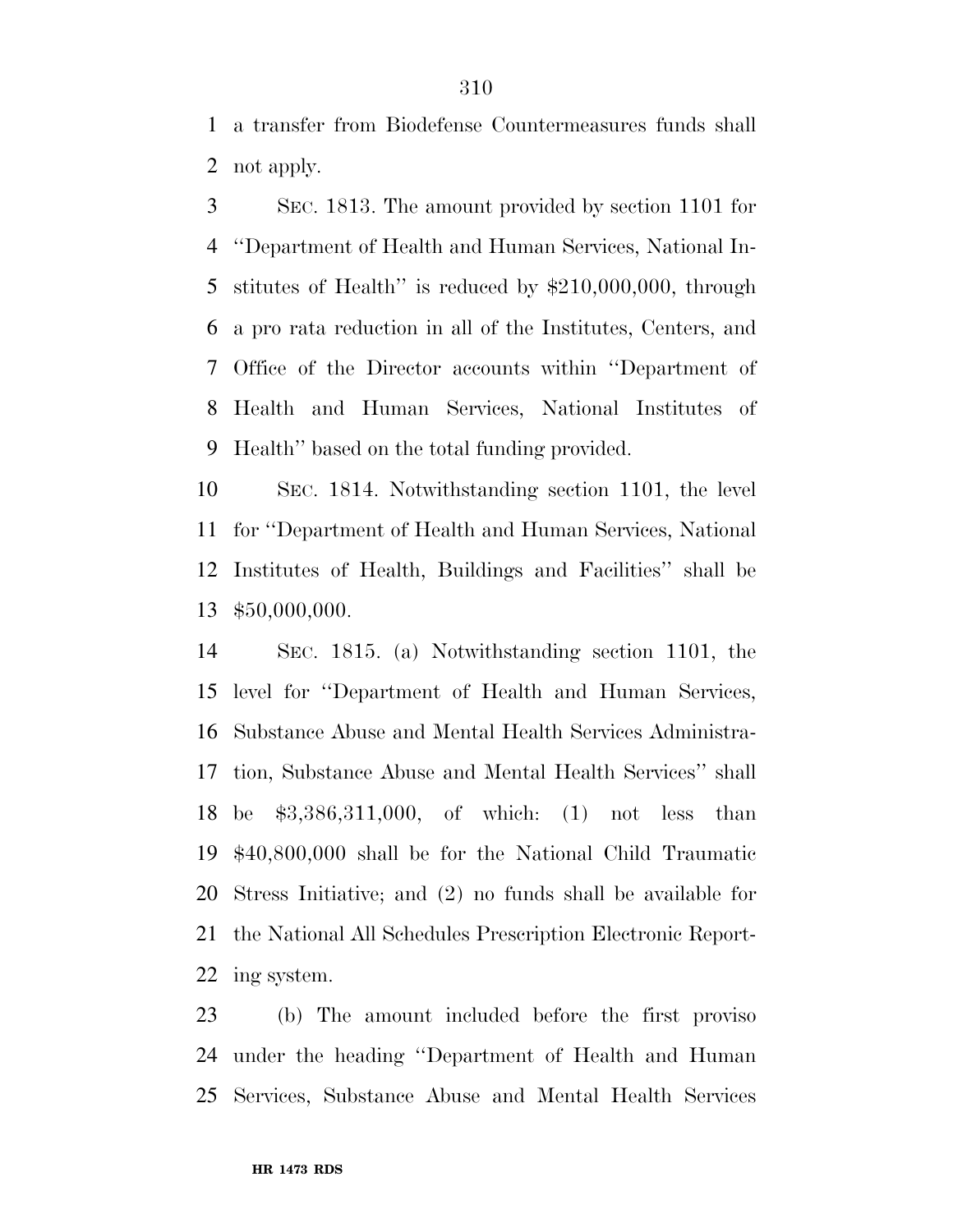Administration, Substance Abuse and Mental Health Services'' in division D of Public Law 111–117 shall be applied to funds appropriated by this division by sub-stituting ''\$0'' for ''\$14,518,000''.

 (c) The second proviso under the heading ''Depart- ment of Health and Human Services, Substance Abuse and Mental Health Services Administration, Substance Abuse and Mental Health Services'' in division D of Public Law 111–117 shall not apply to funds appropriated by this division.

 SEC. 1816. Notwithstanding section 1101, the amount included under the heading ''Department of Health and Human Services, Agency for Healthcare Re- search and Quality, Healthcare Research and Quality'' in division D of Public Law 111–117 shall be applied to funds appropriated by this division by substituting ''\$372,053,000'' for ''\$397,053,000''.

 SEC. 1817. Notwithstanding section 1101, for pay- ment to the Federal Hospital Insurance Trust Fund and the Federal Supplementary Medical Insurance Trust Fund, as provided under sections 217(g), 1844, and 1860D–16 of the Social Security Act, sections 103(c) and 111(d) of the Social Security Amendments of 1965, sec-tion 278(d) of Public Law 97–248, and for administrative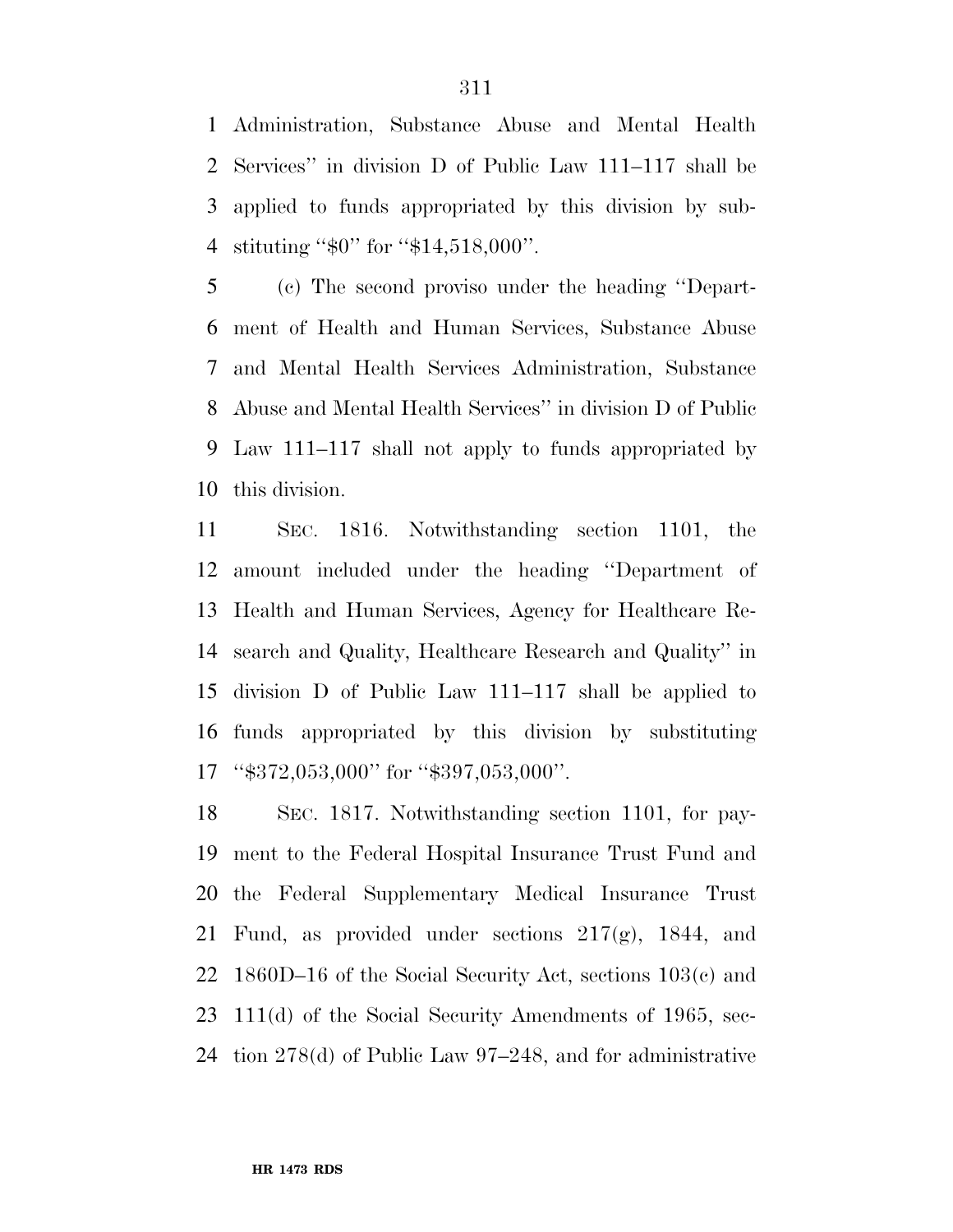expenses incurred pursuant to section 201(g) of the Social Security Act, \$229,464,000,000.

 SEC. 1818. (a) Notwithstanding section 1101, the level for amounts transferred from the Federal Hospital Insurance Trust Fund and the Federal Supplementary Medical Insurance Trust Fund for ''Department of Health and Human Services, Centers for Medicare and Medicaid Services, Program Management'' shall be \$3,470,242,000, of which the level for the Research, Demonstration, and Evaluation program shall be \$35,600,000.

 (b) The amount under the third proviso under the heading ''Department of Health and Human Services, Centers for Medicare and Medicaid Services, Program Management'' in division D of Public Law 111–117 shall be applied to funds appropriated by this division by sub-stituting ''\$9,120,000'' for ''\$65,600,000''.

 (c) The sixth proviso under the heading ''Department of Health and Human Services, Centers for Medicare and Medicaid Services, Program Management'' in division D of Public Law 111–117 shall not apply to funds appro-priated by this division.

 SEC. 1819. (a) Notwithstanding section 1101, the level for ''Department of Health and Human Services, Ad- ministration for Children and Families, Low Income Home Energy Assistance'' shall be \$4,710,000,000, of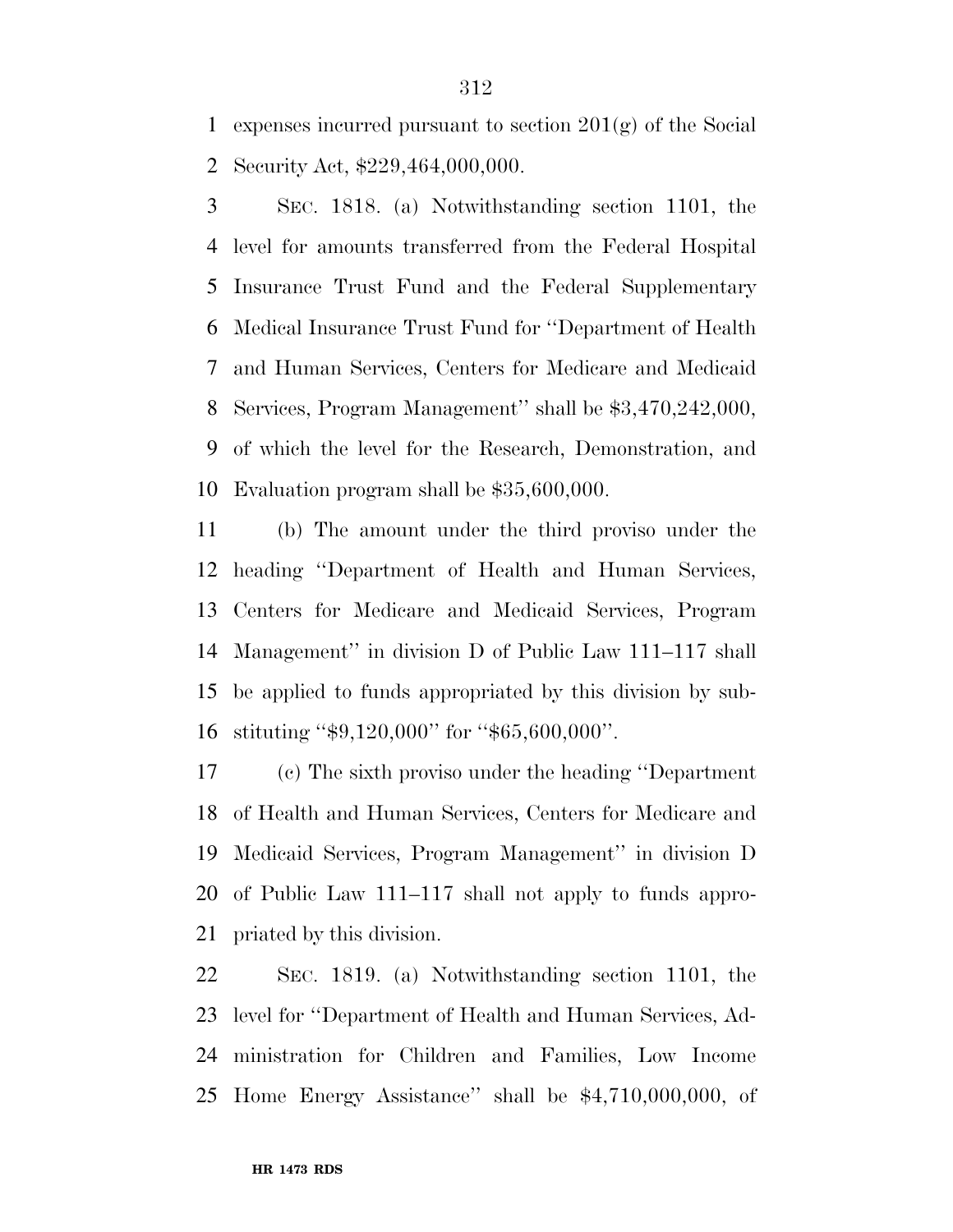which \$4,509,672,000 shall be for payments under sub- sections (b) and (d) of section 2602 of the Low-Income Home Energy Assistance Act of 1981 (42 U.S.C. 8621); and of which \$200,328,000 shall be for payments under subsection (e) of such Act, to be made notwithstanding the designation requirements of such subsection.

 (b) The second proviso under the heading ''Depart- ment of Health and Human Services, Administration for Children and Families, Low Income Home Energy Assist- ance'' in division D of Public Law 111–117 shall not apply to funds appropriated by this division.

 SEC. 1820. Of the unobligated balances available for ''Department of Health and Human Services, Administra- tion for Children and Families, Refugee and Entrant As- sistance'' from funds appropriated under this heading in fiscal year 2010 and prior fiscal years, \$25,000,000 is re-scinded.

 SEC. 1821. (a) Notwithstanding section 1101, the level for ''Department of Health and Human Services, Ad- ministration for Children and Families, Payments to States for the Child Care and Development Block Grant'' shall be \$2,227,081,000.

 (b) The amount included in the first proviso under the heading ''Department of Health and Human Services, Administration for Children and Families, Payments to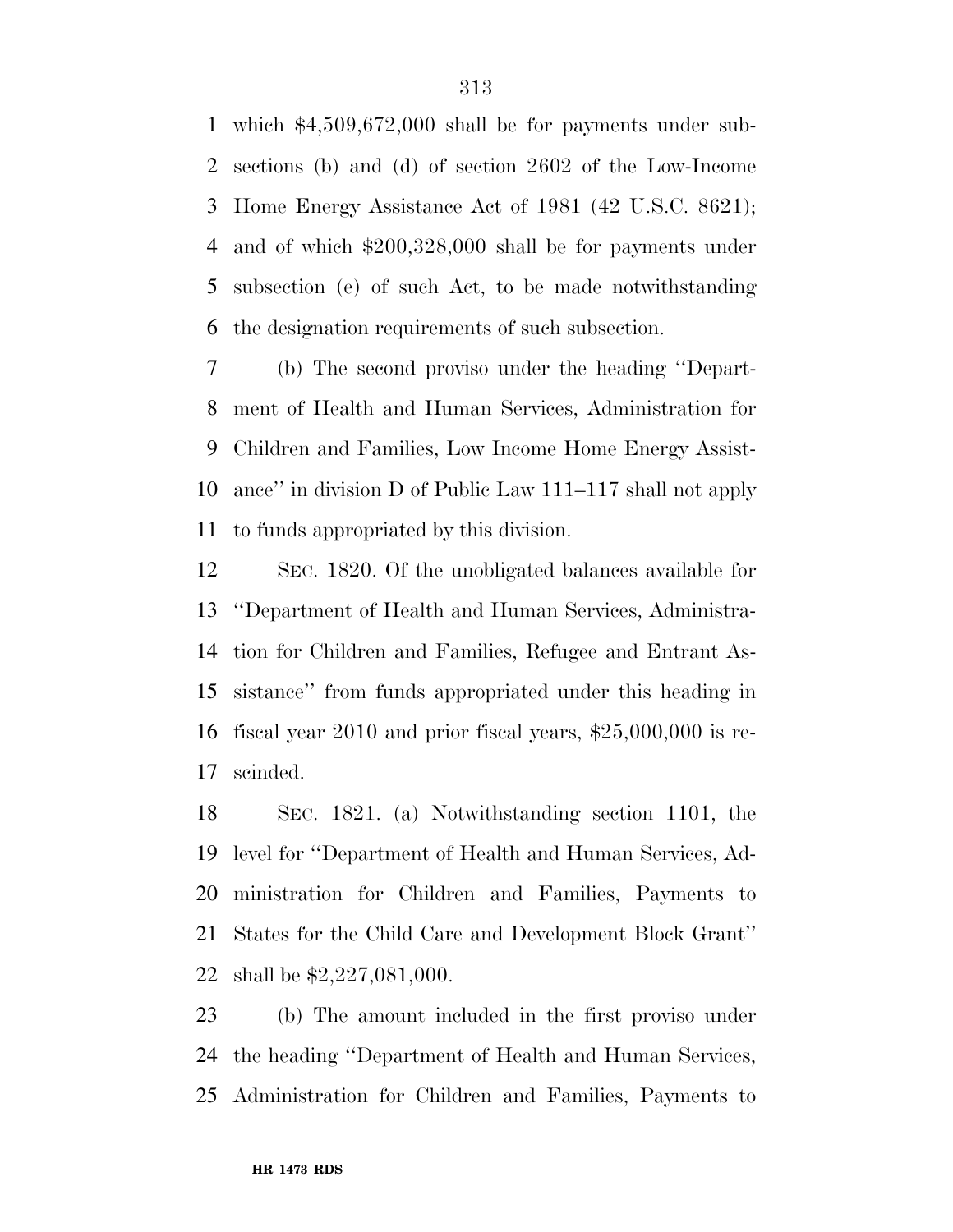States for the Child Care and Development Block Grant'' in division D of Public Law 111–117 shall be applied to funds appropriated by this division by substituting ''\$0'' 4 for "\$1,000,000".

 (c) The amounts included in the second proviso under the heading ''Department of Health and Human Services, Administration for Children and Families, Payments to States for the Child Care and Development Block Grant'' in division D of Public Law 111–117 shall be applied to funds appropriated by this division by substituting ''\$284,160,000'' for ''\$271,401,000'', and by substituting ''\$104,213,000'' for ''\$99,534,000''.

 SEC. 1822. (a) Notwithstanding section 1101, the level for ''Department of Health and Human Services, Ad- ministration for Children and Families, Children and Families Services Programs'' shall be \$9,538,433,000, of which: (1) \$7,574,783,000 shall be for making payments under the Head Start Act; and (2) \$703,000,000 shall be for making payments under the Community Services Block Grant (''CSBG'') Act, of which \$23,350,000 shall be for sections 680 and 678E(b)(2), of which \$18,000,000 22 shall be for section  $680(a)(2)$ , and not less than  $$5,000,000$  shall be for section  $680(a)(3)(B)$  of the CSBG Act.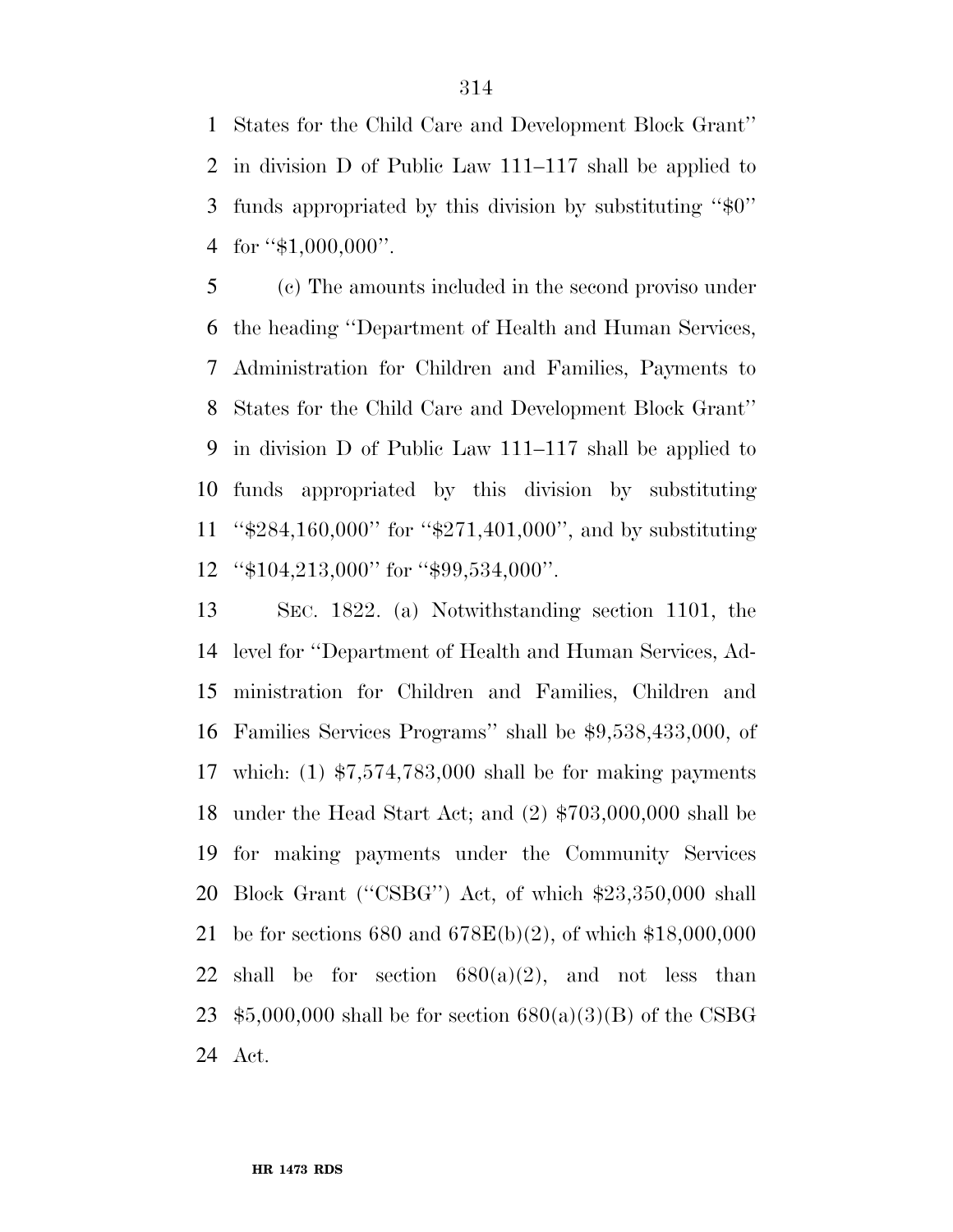(b) For purposes of allocating such funds under the Head Start Act, the term ''base grant'' as used in sub- section (a)(7)(A) of section 640 of such Act with respect to funding provided to a Head Start agency (including each Early Head Start agency) for fiscal year 2010 shall be deemed to include 50 percent of the funds appropriated under ''Department of Health and Human Services, Ad- ministration for Children and Families, Children and Families Services Programs'' in Public Law 111–5 pro- vided to such agency for carrying out expansion of Head Start programs, as that phrase is used in subsection (a)(4)(D) of such section 640, and provided to such agen- cy as the ongoing funding level for operations in the 12 month budget period beginning in fiscal year 2010.

 (c) The fourteenth and fifteenth provisos under the heading ''Department of Health and Human Services, Ad- ministration for Children and Families, Children and Families Services Programs'' in division D of Public Law 111–117 shall not apply to funds appropriated by this di-vision.

 SEC. 1823. (a) Notwithstanding section 1101, the level for ''Department of Health and Human Services, Ad- ministration on Aging, Aging Services Programs'' shall be \$1,500,323,000, of which \$440,783,000 shall be for con-gregate nutrition, \$217,676,000 shall be for home-deliv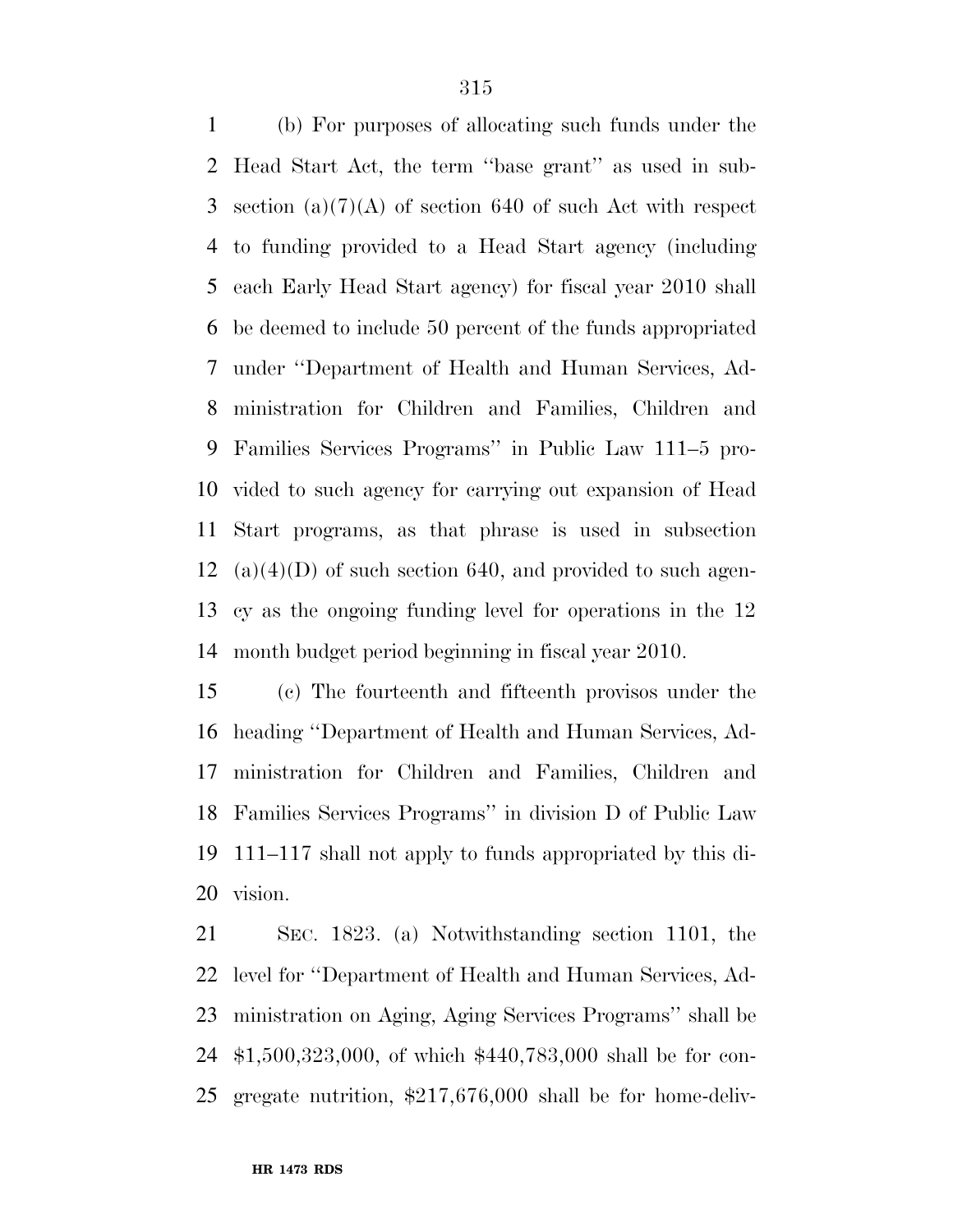ered nutrition, and \$27,708,000 shall be for Native Amer- ican nutrition: *Provided,* That the total amount available for fiscal year 2011 under this and any other Act to carry out activities related to Aging and Disability Resource 5 Centers under subsections  $(a)(20)(B)(iii)$  and  $(b)(8)$  of section 202 of the Older Americans Act shall not exceed the amount obligated for such purposes for fiscal year 2010 from funds available under Public Law 111–117.

 (b) The first proviso under the heading ''Department of Health and Human Services, Administration on Aging, Aging Services Programs'' in division D of Public Law 111–117 shall not apply to funds appropriated by this di-vision.

 (c) None of the funds appropriated by this division for ''Department of Health and Human Services, Admin- istration on Aging, Aging Services Programs'' shall be used to carry out sections 1701 and 1703 of the PHS Act (with respect to chronic disease self-management ac- tivity grants), except that such funds may be used for nec- essary expenses associated with administering any such grants awarded prior to the date of the enactment of this division.

 SEC. 1824. Notwithstanding section 1101, the level for ''Department of Health and Human Services, Office of the Secretary, General Departmental Management''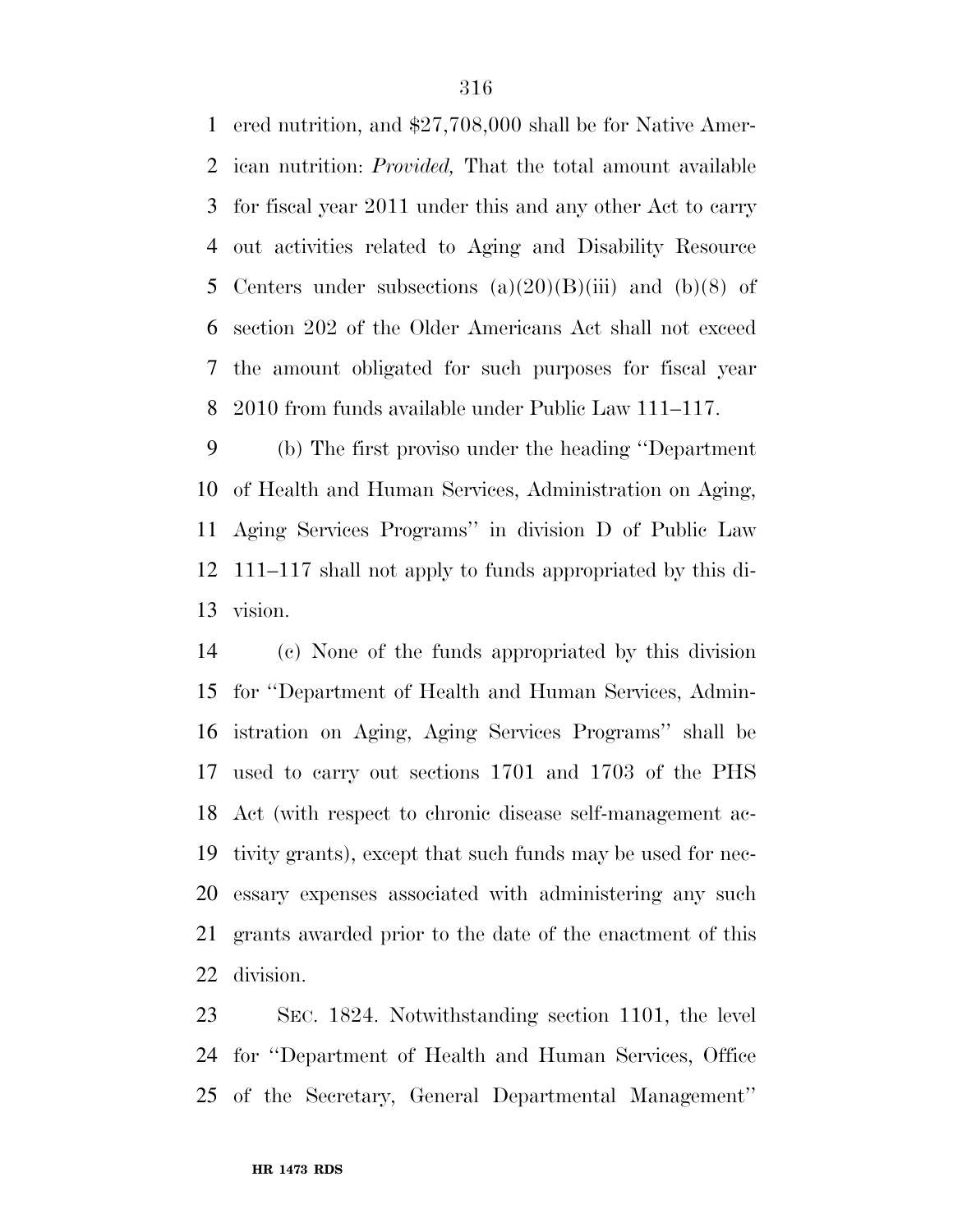from the General Fund shall be \$651,786,000: *Provided,*  That amounts included under such heading in division D of Public Law 111–117 shall be applied to funds appro- priated by this division by substituting ''\$0'' for ''\$5,789,000'': *Provided further,* That the second and sev- enth provisos under such heading in division D of Public Law 111–117 shall not apply to funds appropriated by this division: *Provided further,* That none of the funds made available in this division shall be for carrying out activities specified under section 2003(b)(2) or (3) of the PHS Act: *Provided further,* That of the amount included under the heading ''Department of Health and Human Services, Office of the Secretary, General Departmental Management'' up to \$175,905,000 may be transferred to other appropriation accounts within the Department of Health and Human Services to carry out the Secretary's responsibilities: *Provided further,* That amounts included under such heading in division D of Public Law 111–117 shall be applied to funds appropriated by this division by substituting in the third proviso ''\$105,000,000'' for ''\$110,000,000''.

 SEC. 1825. (a) Notwithstanding section 1101, the level for ''Department of Health and Human Services, Of- fice of the Secretary, Public Health and Social Services Emergency Fund'' shall be \$676,180,000, of which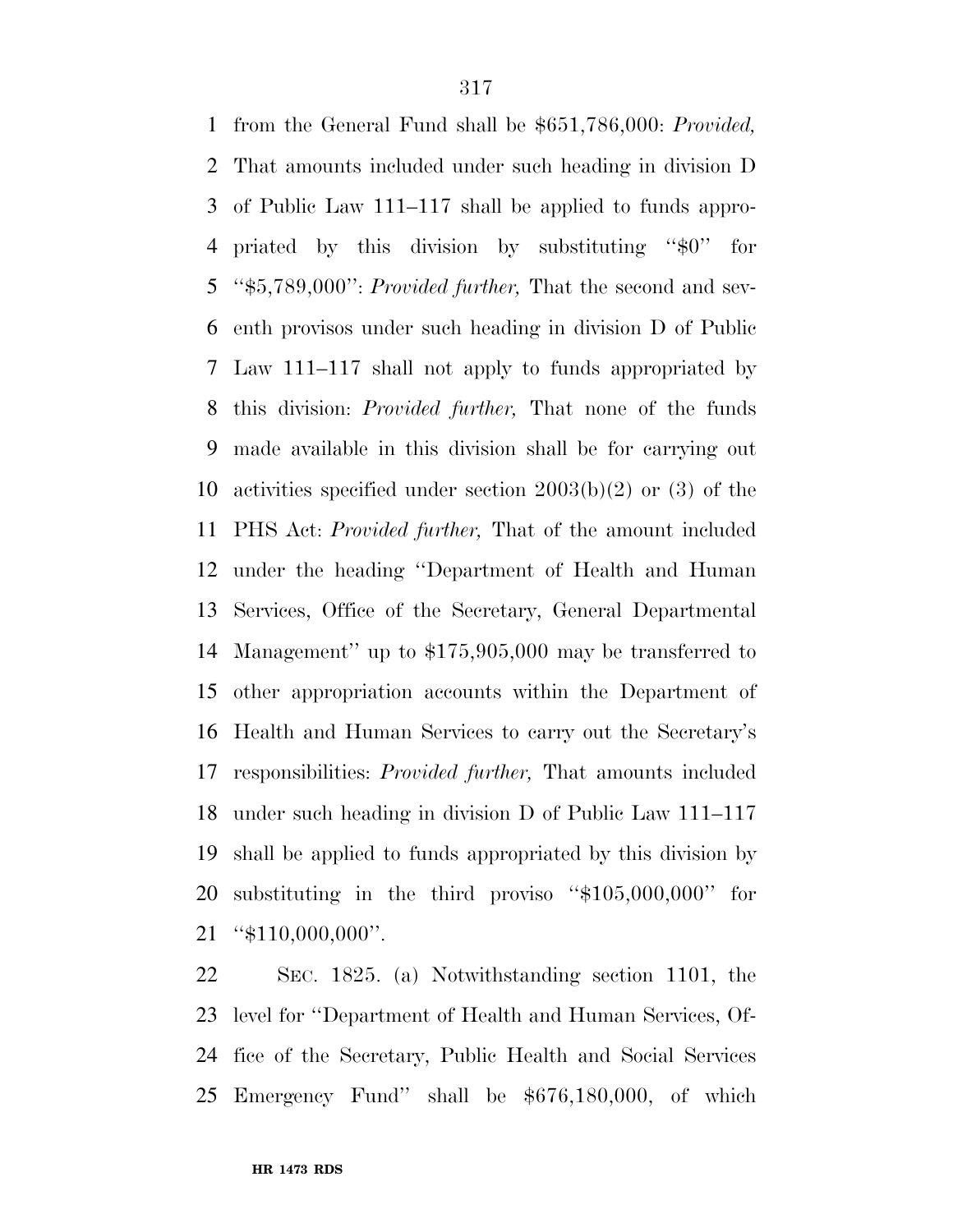\$65,578,000 shall be for expenses necessary to prepare for and respond to an influenza pandemic, none of which shall be available past September 30, 2011, and \$35,000,000, to remain available until expended, shall be for expenses necessary for fit-out and other costs related to a competi- tive lease procurement to renovate or replace the existing headquarters building for Public Health Service agencies and other components of the Department of Health and Human Services: *Provided,* That in addition, \$415,000,000 of the funds transferred to the account under the heading ''Department of Health and Human Services, Office of the Secretary, Public Health and Social Services Emergency Fund'' in Public Law 111–117 under the fourth paragraph under such heading may be used to support advanced research and development pursuant to section 319L of the PHS Act and other administrative ex- penses of the Biomedical Advanced Research and Develop- ment Authority: *Provided further,* That the first proviso in the first paragraph under such heading in division D of Public Law 111–117 and the language in such para- graph designating \$10,000,000 to support delivery of medical countermeasures shall not apply to funds provided in this section: *Provided further,* That the fourth para- graph under such heading shall not apply to funds appro-priated by this division.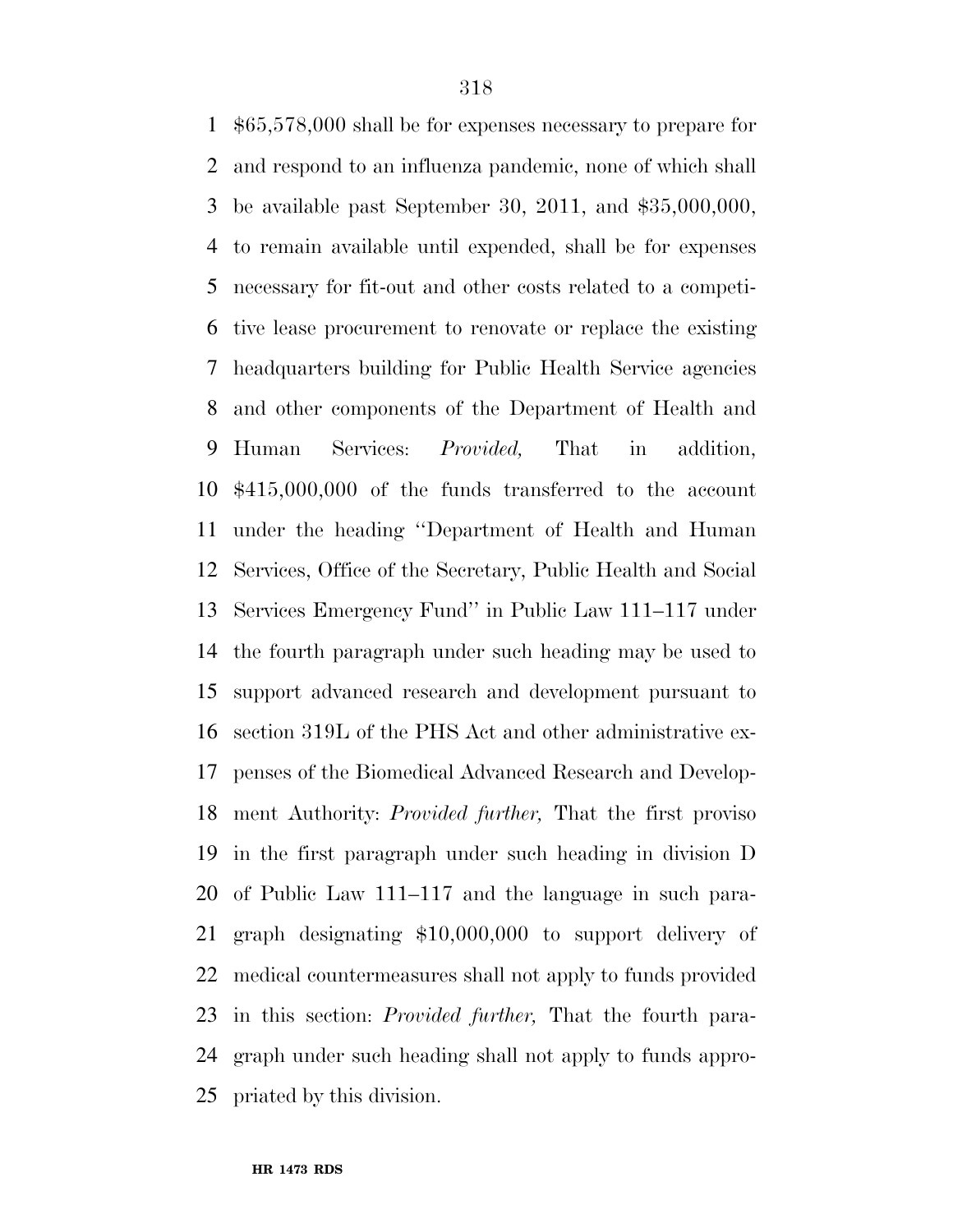(b) Of the amounts provided under the heading ''De- partment of Health and Human Services, Office of the Secretary, Public Health and Social Services Emergency Fund'' in Public Laws 111–8 and 111–117 and available for expenses necessary to prepare for and respond to an influenza pandemic, \$170,000,000 may also be used—

 (1) to plan, conduct, and support research to advance regulatory science to improve the ability to determine safety, effectiveness, quality, and perform- ance of medical countermeasure products against chemical, biological, radiological, and nuclear agents including influenza virus; and

 (2) to analyze, conduct, and improve regulatory review and compliance processes for such products. SEC. 1826. Of the funds made available for ''Depart- ment of Health and Human Services, Office of the Sec- retary, Public Health and Social Services Emergency Fund'' in Public Law 111–32, \$1,259,000,000 is re- scinded, to be derived only from those amounts which have not yet been designated by the President as emergency funds.

 SEC. 1827. Hereafter, no funds appropriated by this division or by any previous or subsequent Act shall be sub-24 ject to the allocation requirements of section  $1707A(e)$  of the PHS Act.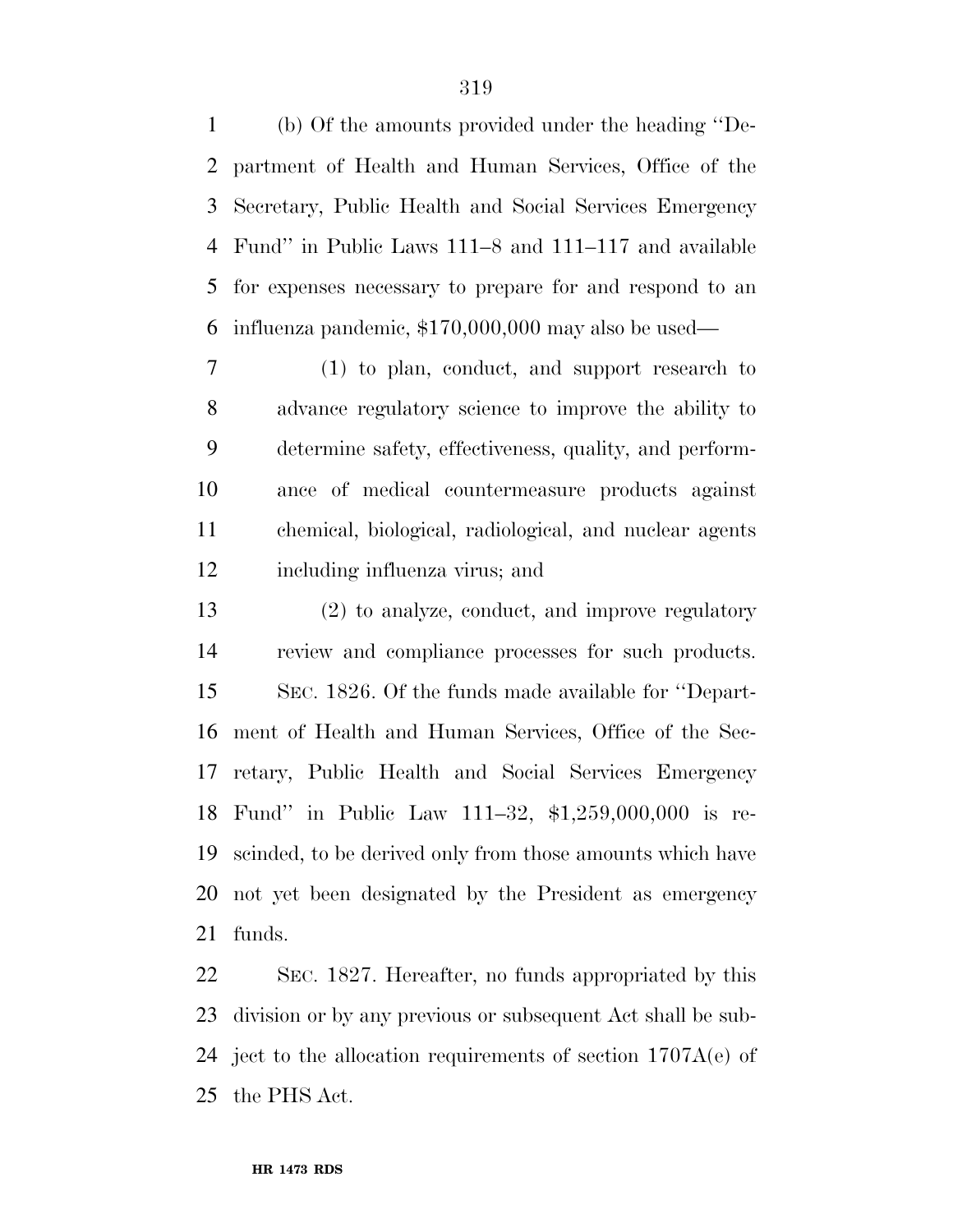SEC. 1828. Hereafter, no funds appropriated by this division or by any previous or subsequent Act shall be available for transfer under section 274 of the PHS Act. SEC. 1829. (a) Notwithstanding section 1101, the level for ''Department of Education, Education for the Disadvantaged'' shall be \$4,725,891,000, of which \$4,628,056,000 shall become available on July 1, 2011, and remain available through September 30, 2012, for academic year 2011–2012: *Provided,* That not more than \$8,167,000 shall be available to carry out sections 1501 and 1503 of the Elementary and Secondary Education Act of 1965 (''ESEA'').

 (b) The seventh proviso under the heading ''Depart- ment of Education, Education for the Disadvantaged'' in division D of Public Law 111–117 shall be applied by sub- stituting ''\$535,633,000'' for ''\$545,633,000'' and the tenth, eleventh and twelfth provisos shall not apply to funds appropriated by this division.

 SEC. 1830. For purposes of this division, the proviso under the heading ''Department of Education, Impact Aid'' in division D of Public Law 111–117 shall be applied by substituting ''2010–2011'' for ''2009–2010''.

 SEC. 1831. (a) Notwithstanding section 1101, the level for ''Department of Education, School Improvement Programs'' shall be \$2,924,791,000, of which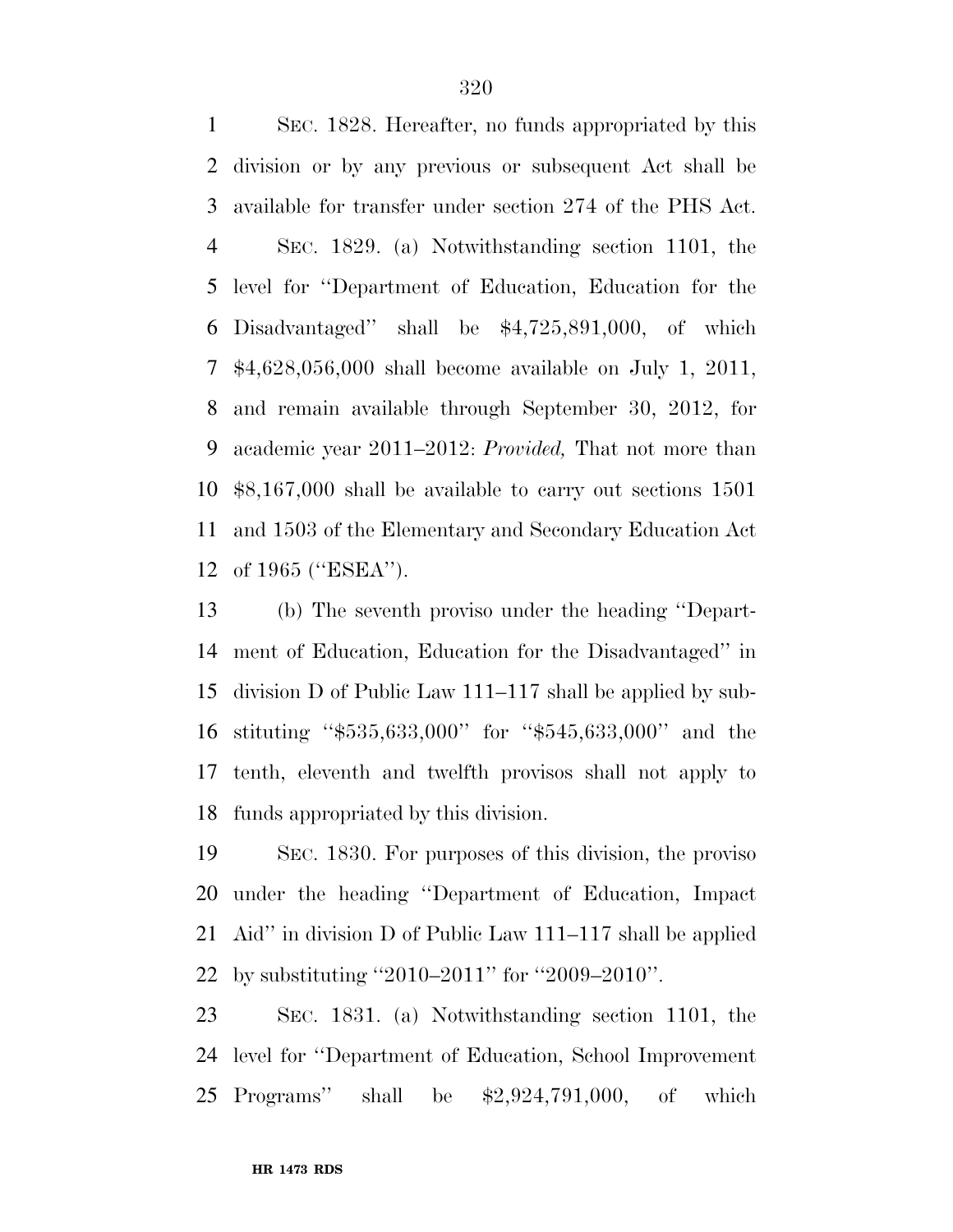\$2,754,244,000 shall become available on July 1, 2011, and remain available through September 30, 2012, for academic year 2011–2012: *Provided,* That of the amounts available for such heading: (1) no funds shall be available for activities authorized under part D of title II of the ESEA, or subpart 6 of part D of title V of the ESEA, or part Z of title VIII of the Higher Education Act of 1965; (2) \$26,928,000 shall be available to carry out part D of title V of the ESEA; (3) for purposes of this section, up to \$11,500,000 shall be available for activities de- scribed in the twelfth proviso under such heading in divi- sion D of Public Law 111–117; (4) \$380,732,000 shall be for State assessments authorized under section 6111 of the ESEA and \$10,000,000 shall be for enhanced as- sessment instruments authorized under section 6112 of the ESEA; and (5) up to 1 percent of the funds for sub- part 1 of part A of title II of the ESEA shall be reserved by the Secretary of Education for competitive awards for teacher training or professional enhancement activities to national not-for-profit organizations.

 (b) The seventh proviso shall be applied by sub- stituting ''\$51,313,000'' for ''\$56,313,000'' and the sec- ond, third, fifth, sixth, eighth and thirteenth provisos under the heading ''Department of Education, School Im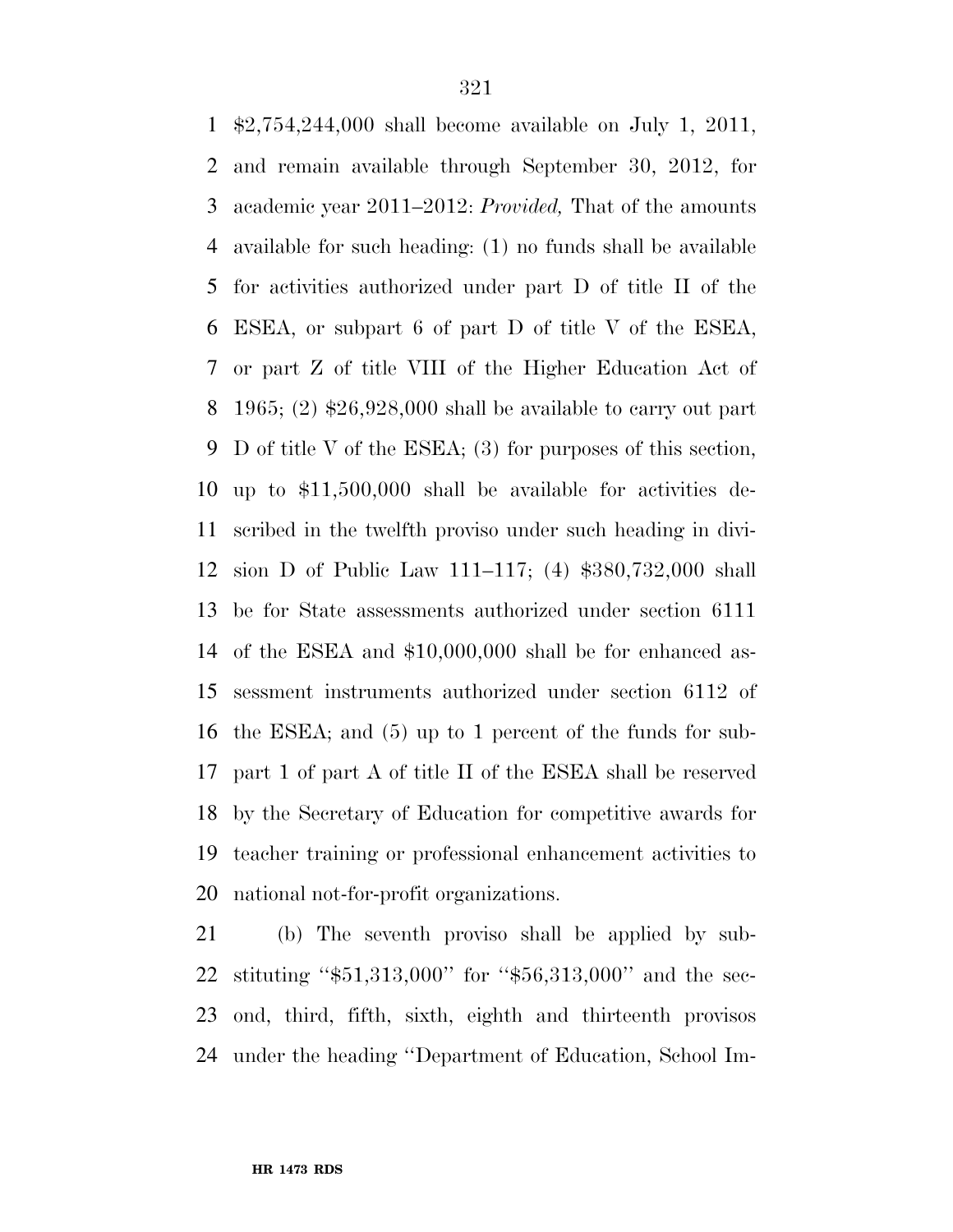provement Programs'' in division D of Public Law 111– 117 shall not apply to funds appropriated by this division. SEC. 1832. (a) Notwithstanding section 1101, the level for ''Department of Education, Innovation and Im-provement'' shall be \$1,859,899,000, of which—

 (1) \$850,000,000 shall become available on the date of enactment of this division, and remain avail- able through December 31, 2011, \$440,982,000 shall be available to carry out part D of title V of the ESEA, and no funds shall be available for activi- ties authorized under section 2151(c) of the ESEA, section 1504 of the ESEA, or part F of title VIII of the Higher Education Act of 1965; and

 (2) not more than \$150,000,000 may be used to make awards under section 14007 of division A of Public Law 111–5 and not more than \$700,000,000 may be used to make awards to States under section 14006 of division A of Public Law 111–5, as amended by subsection (b) of this section: *Provided,* That none of such funds shall be made available prior to the submission of a detailed spending plan outlining the proposed competitions and priorities to the Committees on Appropriations of the House of Representatives and the Senate: *Provided further,* That awards may be made on the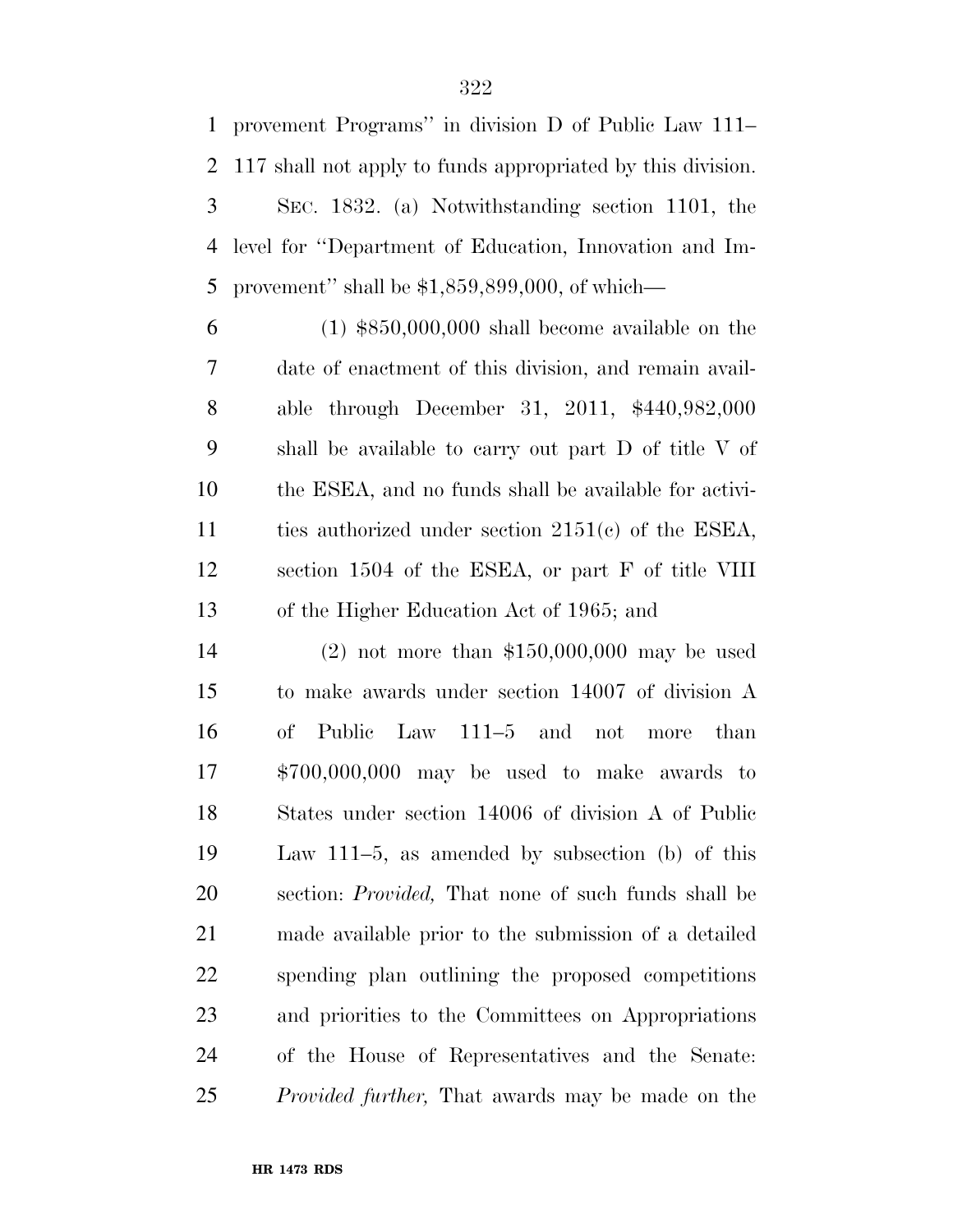| $\mathbf{1}$   | basis of previously submitted applications: <i>Provided</i>  |
|----------------|--------------------------------------------------------------|
| $\overline{2}$ | further, That the Secretary of Education shall ad-           |
| 3              | minister grants for improving early childhood care           |
| $\overline{4}$ | and education jointly with the Secretary of Health           |
| 5              | and Human Services on such terms as such Secre-              |
| 6              | taries set forth in an interagency agreement: Pro-           |
| 7              | <i>vided further</i> , That the Secretary of Education shall |
| 8              | be responsible for obligating and disbursing funds           |
| 9              | and ensuring compliance with applicable laws and             |
| 10             | administrative requirements with regard to such              |
| 11             | awards: Provided further, That the Secretary shall           |
| 12             | provide, on a timely and periodic basis, the findings        |
| 13             | from evaluations, including impact evaluations and           |
| 14             | interim progress evaluations, of activities conducted        |
| 15             | using funds previously obligated under sections              |
| 16             | 14006 and 14007 of division A of Public Law 111-             |
| 17             | 5, including Race to the Top and the Investing in            |
| 18             | Innovation Fund, to the Committees on Appropria-             |
| 19             | tions of the House of Representatives and the Sen-           |
| 20             | ate.                                                         |
|                |                                                              |

 (b) Division A of Public Law 111–5, as amended, is further amended—

 (1) in section 14005(d), by adding at the end the following: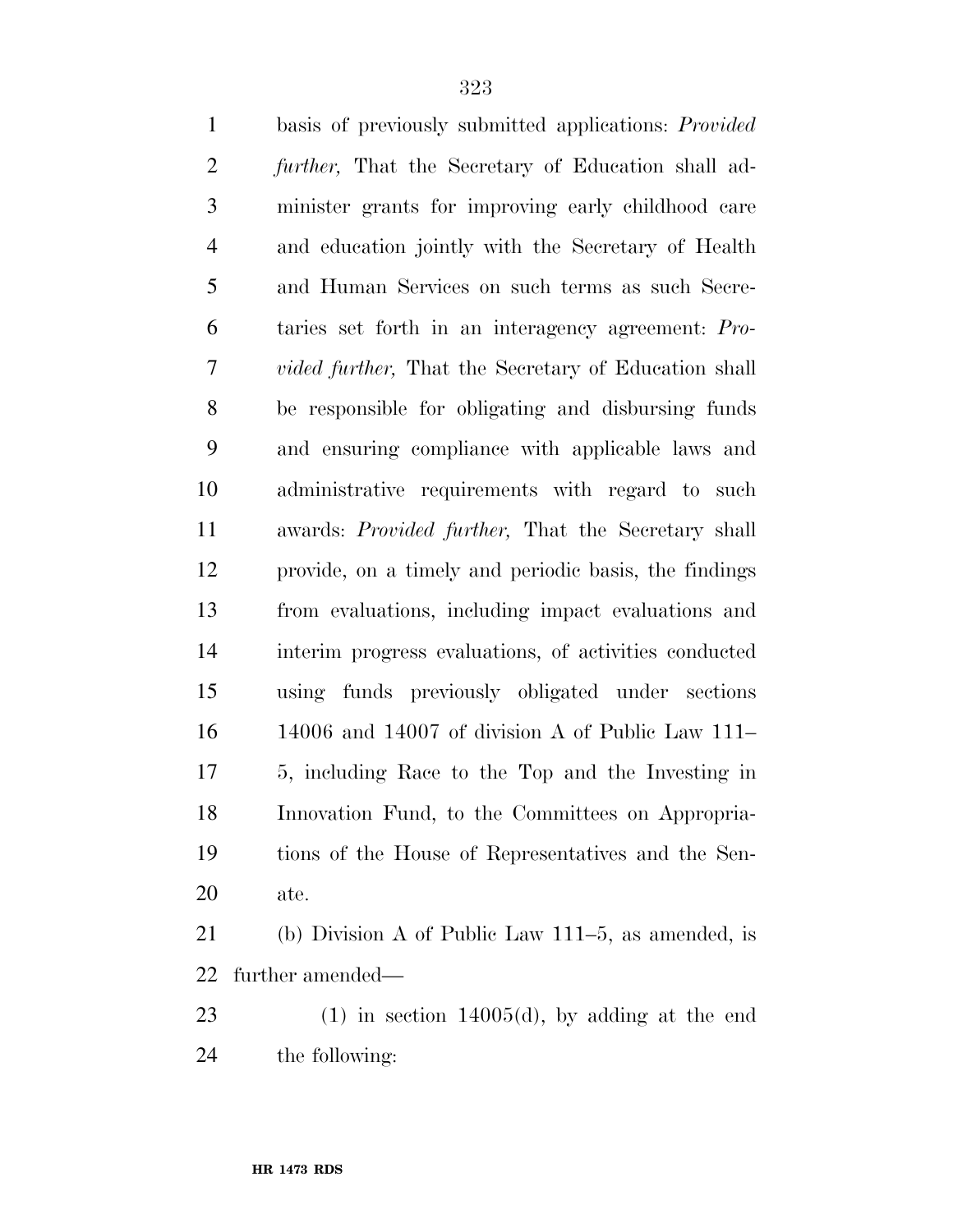| $\mathbf{1}$   | " $(6)$ IMPROVING EARLY CHILDHOOD CARE AND               |
|----------------|----------------------------------------------------------|
| $\overline{2}$ | EDUCATION.—The State will take actions to—               |
| 3              | "(A) increase the number and percentage                  |
| $\overline{4}$ | of low-income and disadvantaged children in              |
| 5              | each age group of infants, toddlers, and pre-            |
| 6              | schoolers who are enrolled in high-quality early         |
| 7              | learning programs;                                       |
| 8              | "(B) design and implement an integrated                  |
| 9              | system of high-quality early learning programs           |
| 10             | and services; and                                        |
| 11             | $\lq\lq$ ensure that any use of assessments              |
| 12             | conforms with the recommendations of the Na-             |
| 13             | tional Research Council's reports on early child-        |
| 14             | hood."; and                                              |
| 15             | $(2)$ in section 14006—                                  |
| 16             | $(A)$ in subsection $(b)$ , by striking "and             |
| 17             | $(5)$ " and inserting " $(5)$ , or $(6)$ "; and          |
| 18             | (B) in subsection (c)(2), by inserting be-               |
| 19             | fore the period ", or to a State or States for           |
| 20             | improving early childhood care and education".           |
| 21             | (c) The first, third, fourth, seventeenth and eight-     |
| 22             | eenth provisos under the heading "Department of Edu-     |
| 23             | cation, Innovation and Improvement" in division D of     |
| 24             | Public Law 111–117 shall not apply to funds appropriated |
| 25             | by this division.                                        |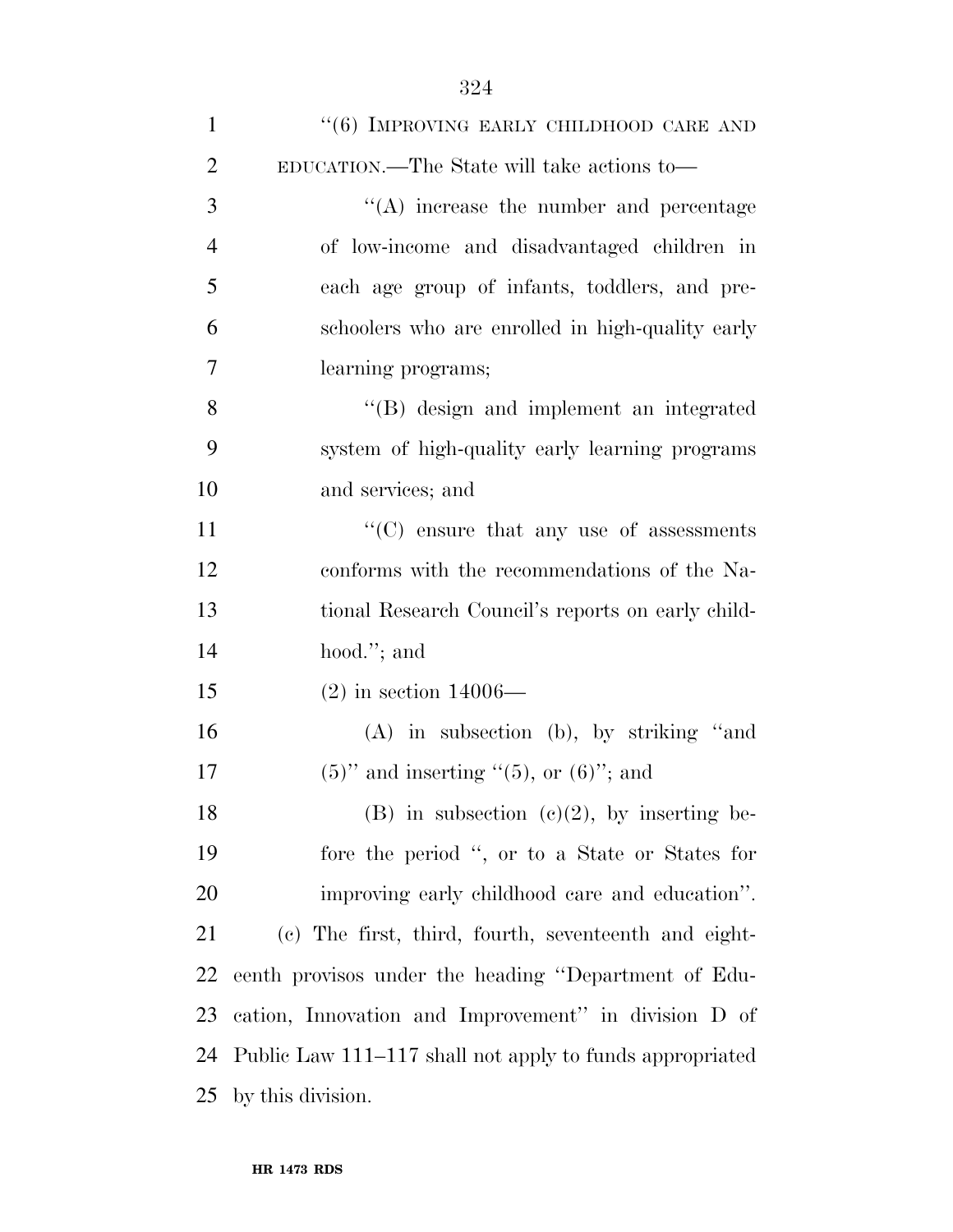SEC. 1833. (a) Notwithstanding section 1101, the level for ''Department of Education, Safe Schools and Citizenship Education'' shall be \$289,043,000, of which, notwithstanding section 2343(b) of the ESEA, \$1,157,000 is for the continuation costs of awards made on a competi- tive basis under section 2345 of the ESEA, \$161,500,000 shall be available to carry out part D of title V, and \$126,386,000 shall be for subpart 2 of part A of title IV of the ESEA: *Provided,* That \$30,000,000 shall be avail- able for Promise Neighborhoods and be available through December 31, 2011.

 (b) The first, second, and third provisos under the heading ''Department of Education, Safe Schools and Citizenship Education'' in division D of Public Law 111– 117 shall not apply to funds appropriated by this division. SEC. 1834. Notwithstanding section 1101, the level for ''Department of Education, English Language Acqui-sition'' shall be \$735,000,000.

 SEC. 1835. (a) Notwithstanding section 1101, the level for ''Department of Education, Special Education'' shall be \$3,975,665,000, of which \$3,726,354,000 shall become available on July 1, 2011, and remain available through September 30, 2012, for academic year 2011– 2012.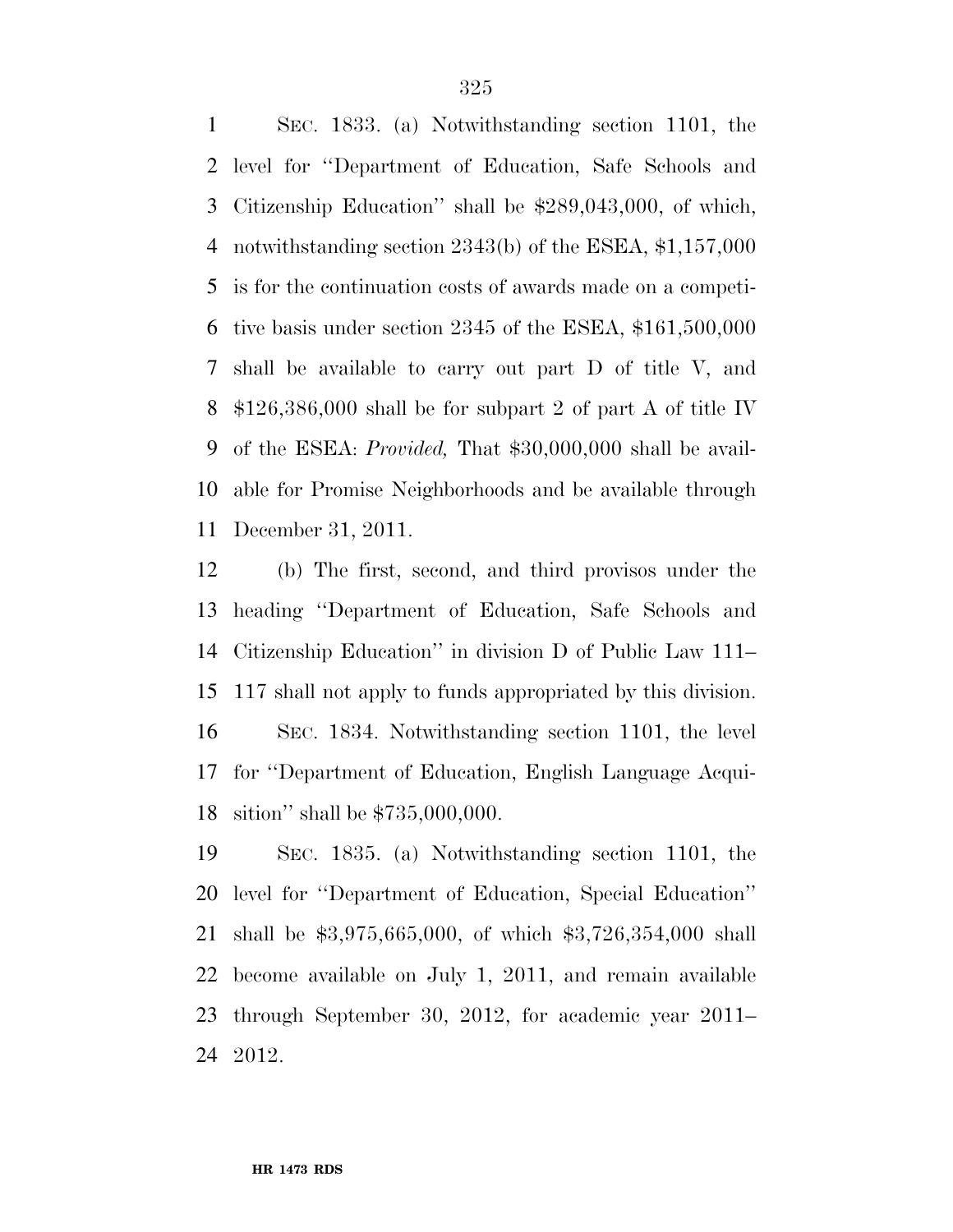(b) The first and second provisos under the heading ''Department of Education, Special Education'' in division D of Public Law 111–117 shall not apply to funds appro-priated by this division.

 (c) The third proviso under such heading shall be ap-plied by substituting ''2010'' for ''2009''.

 SEC. 1836. (a) Notwithstanding section 1101, the level for ''Department of Education, Rehabilitation Serv-ices and Disability Research'' shall be \$3,475,500,000.

 (b) The second proviso under the heading ''Depart- ment of Education, Rehabilitation Services and Disability Research'' in division D of Public Law 111–117 shall not apply to funds appropriated by this division.

 SEC. 1837. Notwithstanding section 1101, the level for ''Department of Education, Special Institutions for Persons with Disabilities, National Technical Institute for the Deaf'' shall be \$65,677,000, of which \$240,000 shall be available for construction.

 SEC. 1838. (a) Notwithstanding section 1101, the level for ''Department of Education, Career, Technical, and Adult Education'' shall be \$951,432,000 which shall become available on July 1, 2011, and remain available through September 30, 2012 for academic year 2011– 2012: *Provided,* That of the amounts available for such heading, no funds shall be available for activities author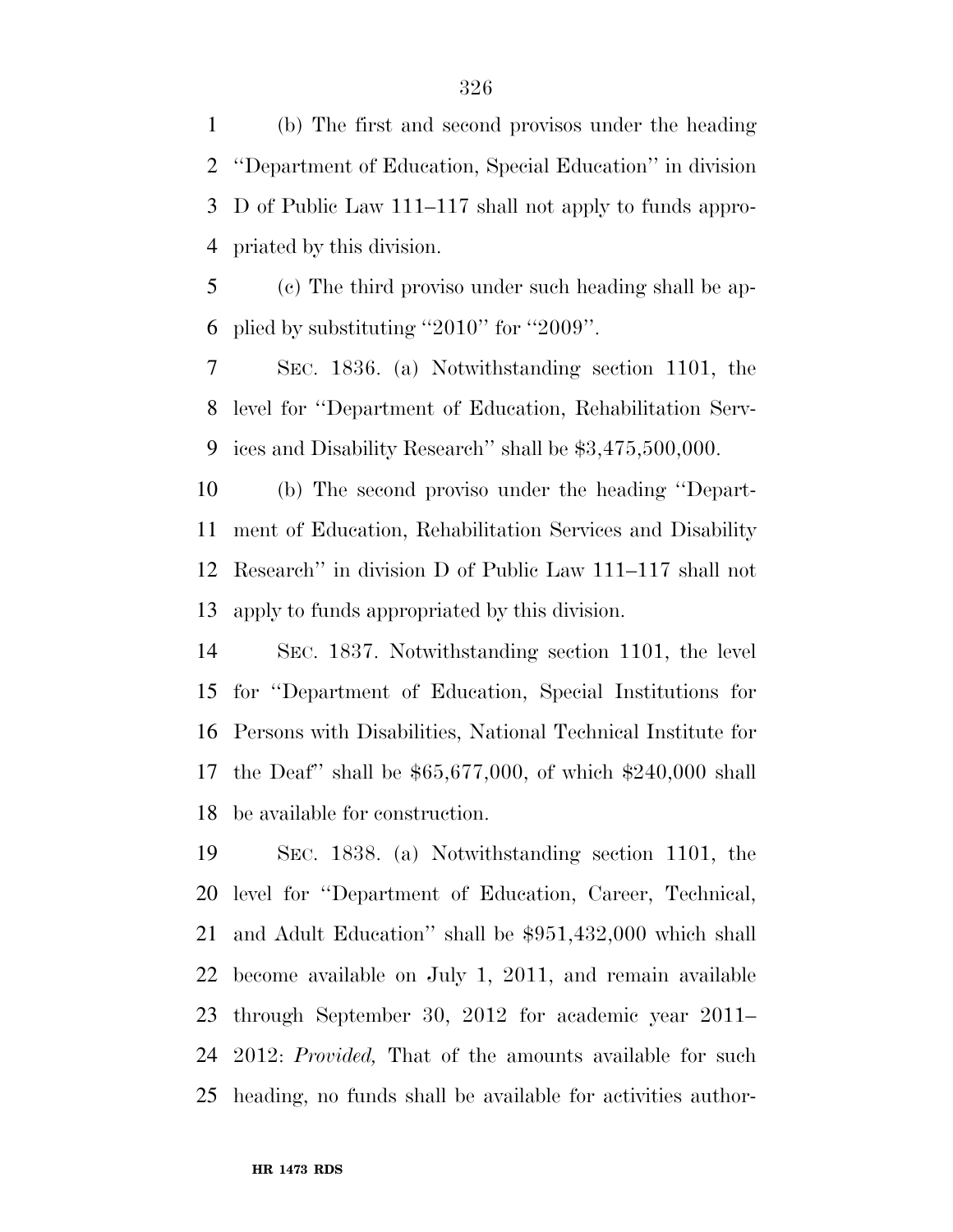ized under subpart 4 of part D of title V of the ESEA, or part D of title VIII of the Higher Education Amend-ments of 1998.

 (b) The first, second, third, seventh and eighth pro- visos under the heading ''Department of Education, Ca- reer, Technical, and Adult Education'' in division D of Public Law 111–117 shall not apply to funds appropriated by this division.

 SEC. 1839. (a) Notwithstanding section 1101, the level for ''Department of Education, Student Financial Assistance'' shall be \$24,719,957,000, of which \$23,002,000,000 shall be available to carry out subpart 1 of part A of title IV of the Higher Education Act of 1965 and no funds shall be available for activities author- ized under subpart 4 of part A of title IV of the Higher Education Act of 1965.

 (b) The maximum Pell grant for which a student shall be eligible during award year 2011–2012 shall be \$4,860.

 SEC. 1840. Of the unobligated balances of funds made available in subparagraphs (A) through (E) of sec-22 tion  $401A(e)(1)$  of the Higher Education Act of 1965, \$560,000,000 is rescinded.

 SEC. 1841. Notwithstanding sections 1101 and 1103, the level for ''Department of Education, Student Aid Ad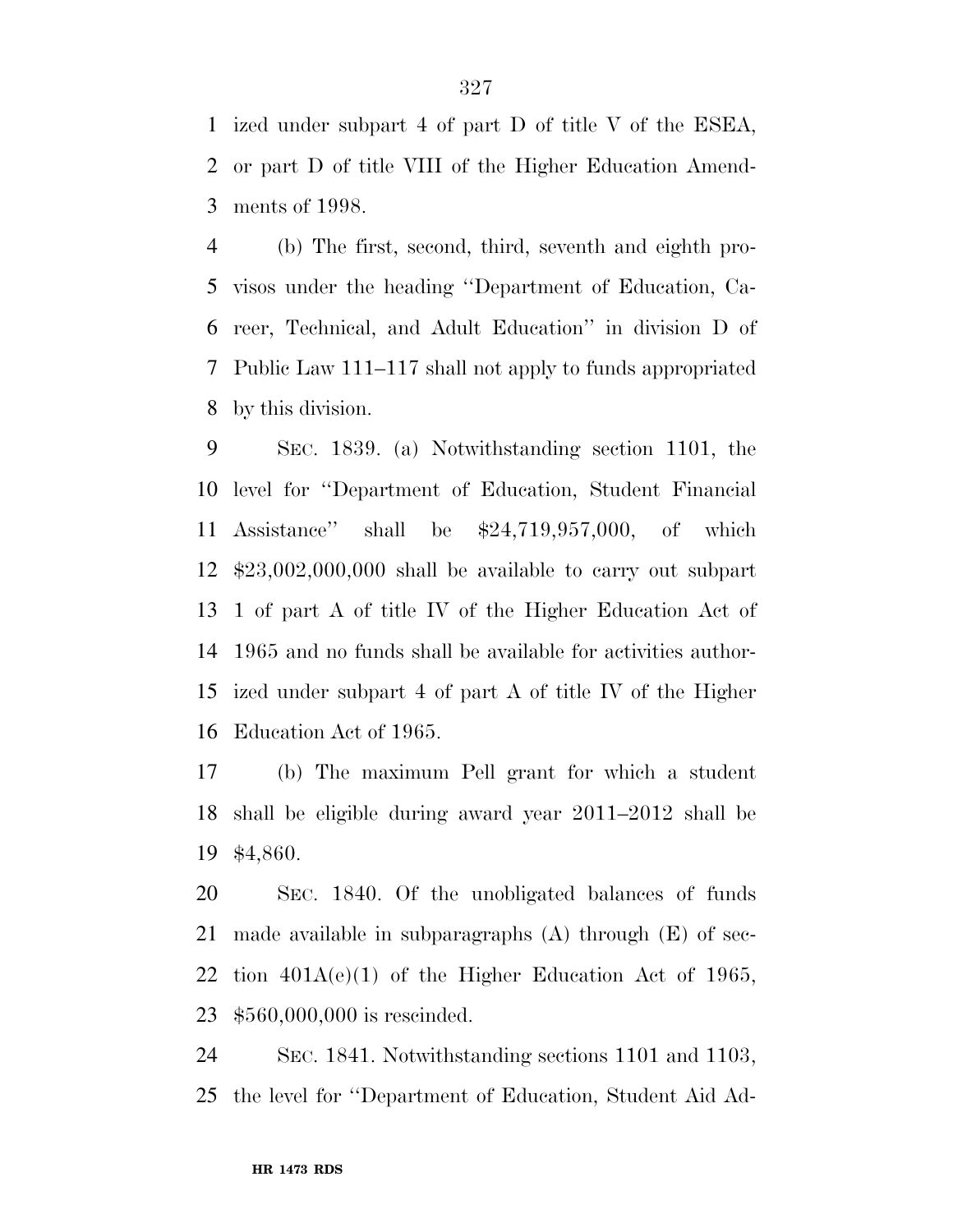ministration'' shall be \$994,000,000, which shall remain available through September 30, 2012.

 SEC. 1842. (a) Notwithstanding section 1101, the level for ''Department of Education, Higher Education'' shall be \$1,907,760,000, of which no funds shall be avail- able for activities authorized under section 428L of part B of title IV of the Higher Education Act of 1965 (''HEA''), subpart 6 of part A of title IV of the HEA, subpart 1 of part D of title VII of the HEA, subpart 3 of part A of title VII of the HEA, section 1543 of the Higher Education Amendments of 1992, part H of title VIII of the Higher Education Amendments of 1998, or part I of subtitle A of title VI of the America COMPETES Act: *Provided,* That the first proviso under the heading ''Department of Education, Higher Education'' in division D of Public Law 111–117 shall be replaced by the fol- lowing: ''*Provided,* That \$8,100,000, to remain available through September 30, 2012, shall be available to fund fellowships for academic year 2012–2013 under subpart 1 of part A of title VII of the Higher Education Act, under the terms and conditions of such subpart 1'': *Provided fur- ther,* That the last proviso under such heading in division D of Public Law 111–117 shall not apply to funds appro-priated by this division, except that \$1,000,000 shall be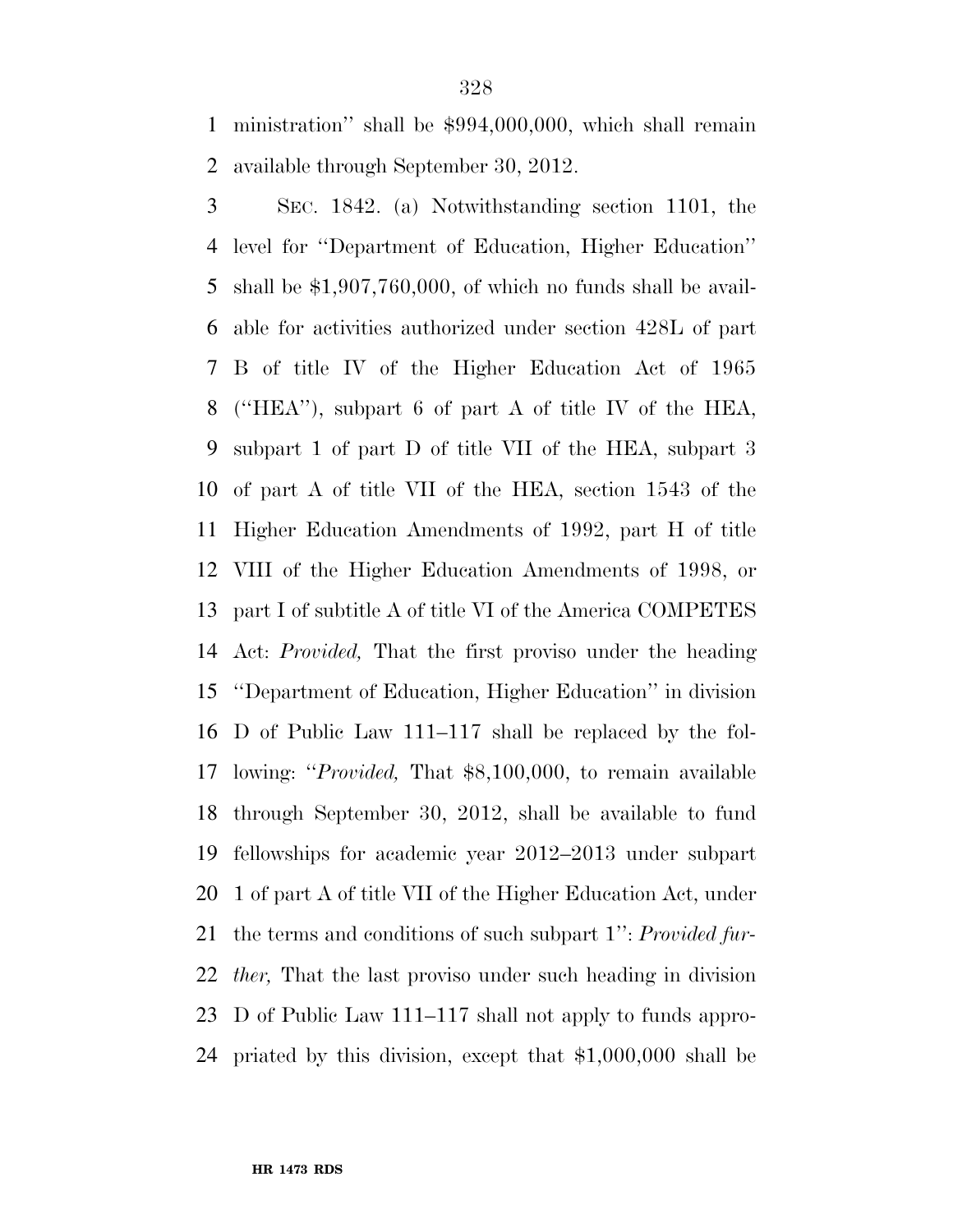available for competitive grants under section 872 of the HEA.

 (b) The seventh, eighth, ninth, tenth, eleventh, twelfth, and thirteenth provisos under the heading ''De- partment of Education, Higher Education'' in division D of Public Law 111–117 shall not apply to funds appro-priated by this division.

 SEC. 1843. Notwithstanding section 1101, the level for ''Department of Education, Historically Black College and University Capital Financing Program Account'' shall be \$20,582,000: *Provided,* That these funds are available to subsidize total loan principal, any part of which is to be guaranteed, not to exceed \$279,393,000.

 SEC. 1844. (a) Notwithstanding section 1101, the level for ''Department of Education, Institute of Edu- cation Sciences'' shall be \$610,006,000 and shall remain available through September 30, 2012.

 (b) Notwithstanding subsections (d) and (e) of sec- tion 174 of the Education Sciences Reform Act of 2002, up to \$57,650,000 may be used to extend any contracts to administer the Regional Educational Laboratories that were in effect on, or entered into, after January 1, 2011, for a period of not more than 12 months.

 SEC. 1845. Notwithstanding section 1101, the level for ''Corporation for National and Community Service,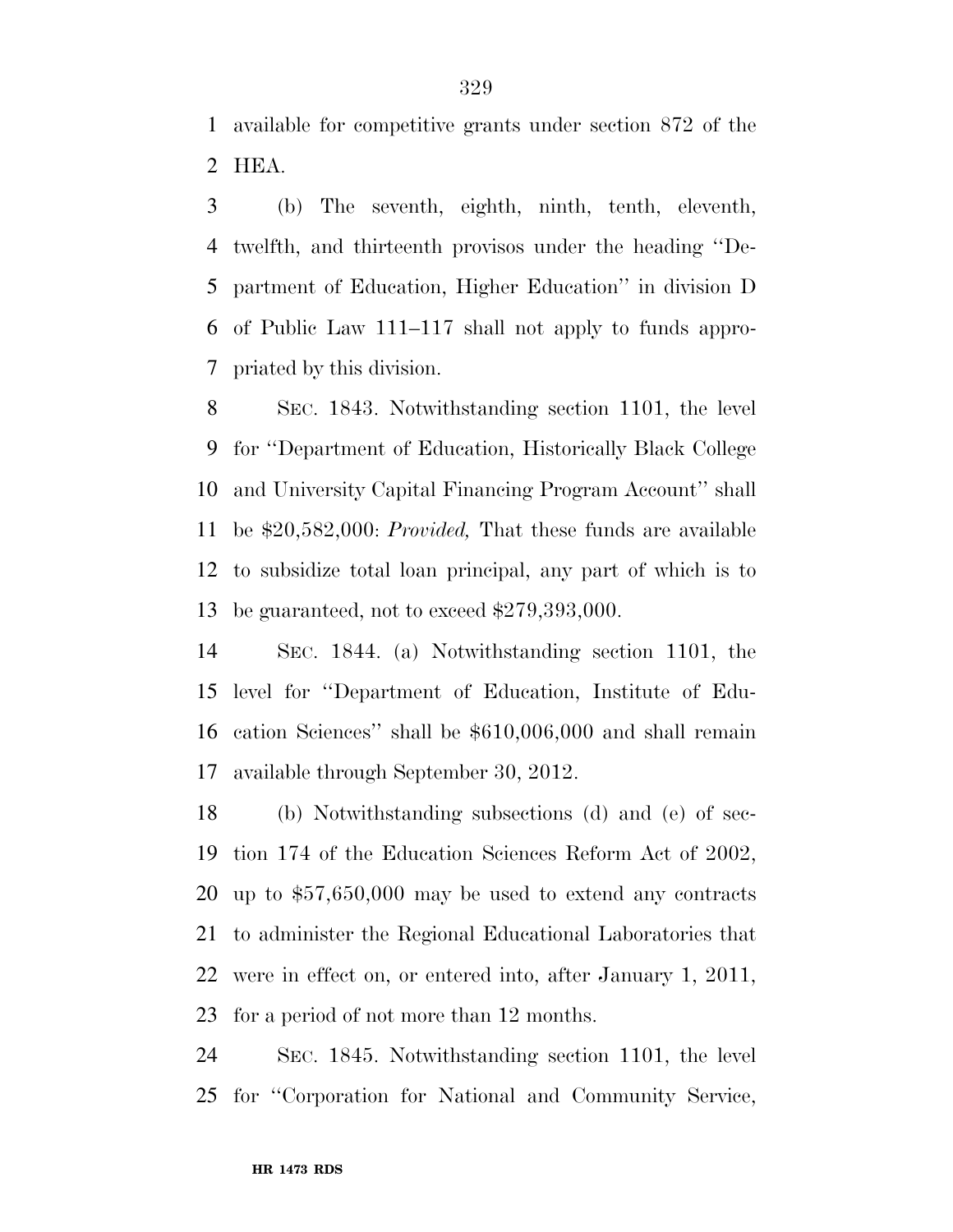Operating Expenses'' shall be \$782,374,000, of which \$307,374,000 shall be to carry out the Domestic Volun- teer Service Act of 1973 and \$475,000,000 shall be to carry out the National and Community Service Act of 5 1990 and notwithstanding sections  $198B(b)(3)$ ,  $198S(g)$ , 6 501(a)(4)(C), and  $501(a)(4)(F)$  of the 1990 Act.

 SEC. 1846. Notwithstanding section 1101, the level for ''Corporation for National and Community Service, National Service Trust'' shall be \$199,659,000.

 SEC. 1847. The amounts included under the heading ''Corporation for Public Broadcasting'' in division D of Public Law 111–117 shall be applied to funds appro- priated by this division as follows: by substituting ''\$6,000,000'' for ''\$86,000,000''; by substituting ''\$0'' for ''\$25,000,000''; by substituting ''\$6,000,000'' for ''\$36,000,000''; and by substituting ''\$0'' for "\$25,000,000".

 SEC. 1848. Notwithstanding section 1101, the level for ''Institute of Museum and Library Services, Office of Museum and Library Services: Grants and Administra- tion'' shall be \$237,869,000: *Provided,* That the amounts included under such heading in division D of Public Law 111–117 shall be applied to funds appropriated by this division by substituting ''\$0'' for ''\$16,382,000''.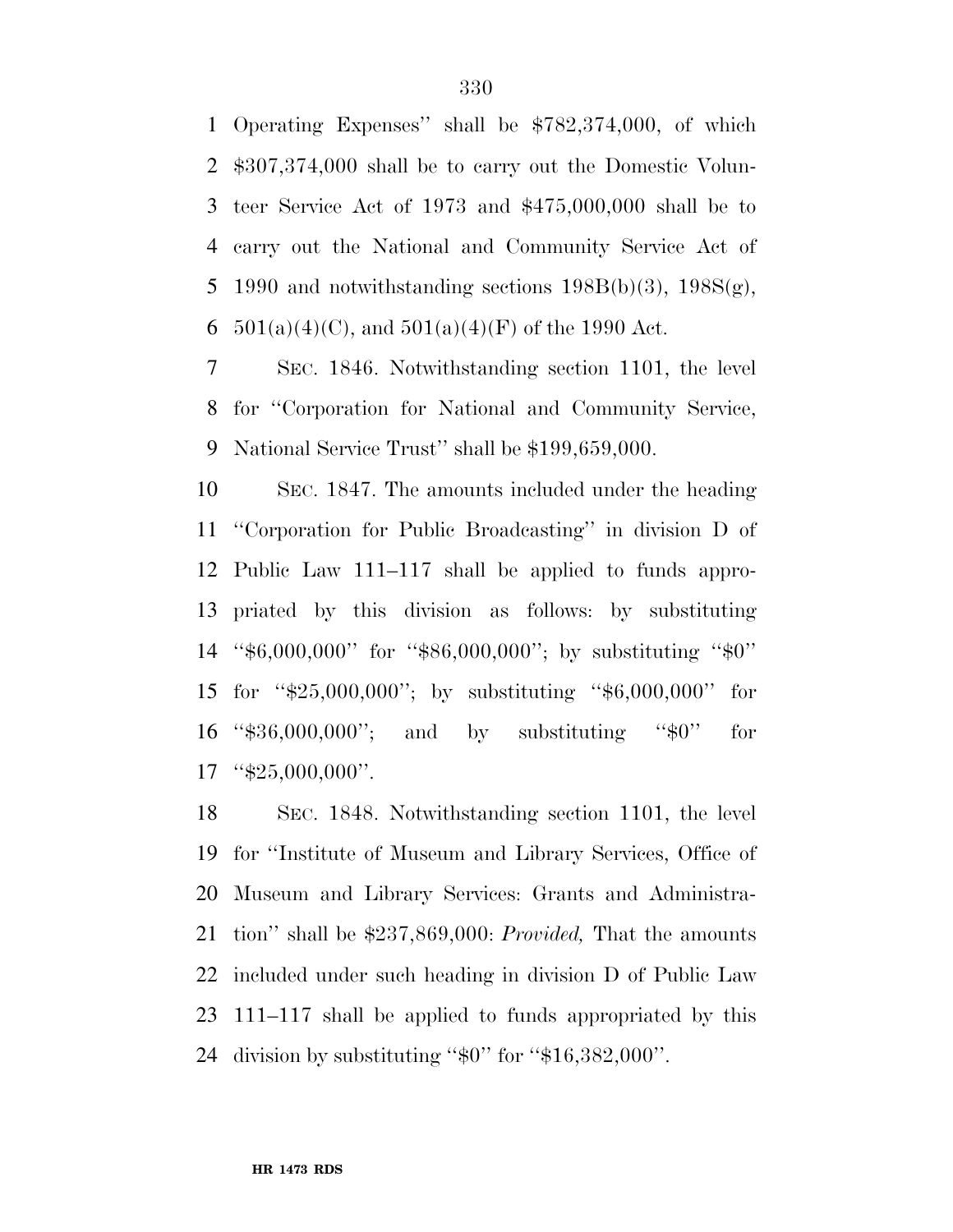SEC. 1849. Notwithstanding section 1101, the level for ''Medicare Payment Advisory Commission, Salaries and Expenses'' shall be \$12,450,000.

 SEC. 1850. Notwithstanding section 1101, the level for ''Railroad Retirement Board, Dual Benefits Payments Account'' shall be \$57,000,000.

 SEC. 1851. Notwithstanding section 1101, the level for ''Social Security Administration, Payments to Social Security Trust Funds'' shall be \$21,404,000, and in addi-10 tion such funds may be used to carry out section  $217(g)$ of the Social Security Act.

 SEC. 1852. Notwithstanding section 1101, the level for the first paragraph under the heading ''Social Security Administration, Supplemental Security Income Program'' in division D of Public Law 111–117 shall be \$39,983,273,000, of which \$3,493,273,000 shall be for administrative expenses.

 SEC. 1853. Notwithstanding section 1101, the level for the first paragraph under the heading ''Social Security Administration, Limitation on Administrative Expenses'' in division D of Public Law 111–117 shall be \$10,775,500,000. In addition, the amount included in the fourth paragraph under such heading in division D of Public Law 111–117 shall be applied to funds appro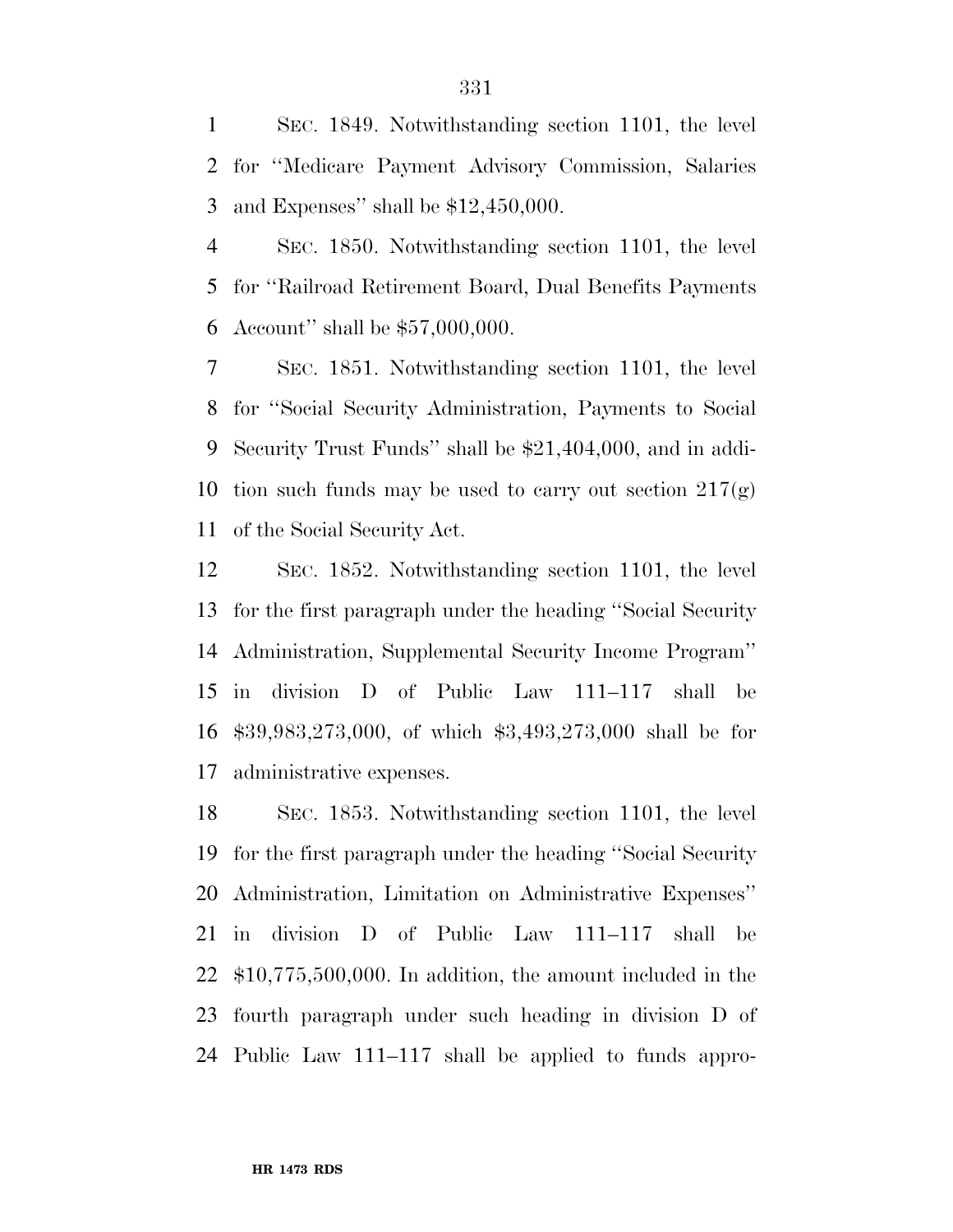priated by this division by substituting ''\$186,000,000''

for ''\$160,000,000'' each place it appears.

 SEC. 1854. Of the funds appropriated for ''Social Se- curity Administration, Limitation on Administrative Ex- penses'' for fiscal years 2010 and prior years and available without fiscal year limitation (other than funds appro- priated in Public Law 111–5) for investment in informa- tion technology and telecommunications hardware and software infrastructure, \$75,000,000 is rescinded.

 SEC. 1855. All funds transferred under the authority of section 4002 of Public Law 111–148 shall be subject to the terms and conditions of section 503 of division D of Public Law 111–117.

 GAO REPORTS AND AUDITS ON PPACA IMPLEMENTATION AND COMPARATIVE EFFECTIVENESS RESEARCH FUNDING AND MEDICARE ACTUARIAL ANALYSIS OF IMPACT OF CERTAIN PPACA INSURANCE CHANGES ON PREMIUMS

 SEC. 1856. (a) GAO REPORT ON PPACA IMPLEMEN- TATION.—Not later than 90 days after the date of the en- actment of this Act, the Comptroller General of the United States shall submit to Congress a report on the costs and processes of implementing PPACA. Such report shall in- clude the following (as of the date of preparation of the report):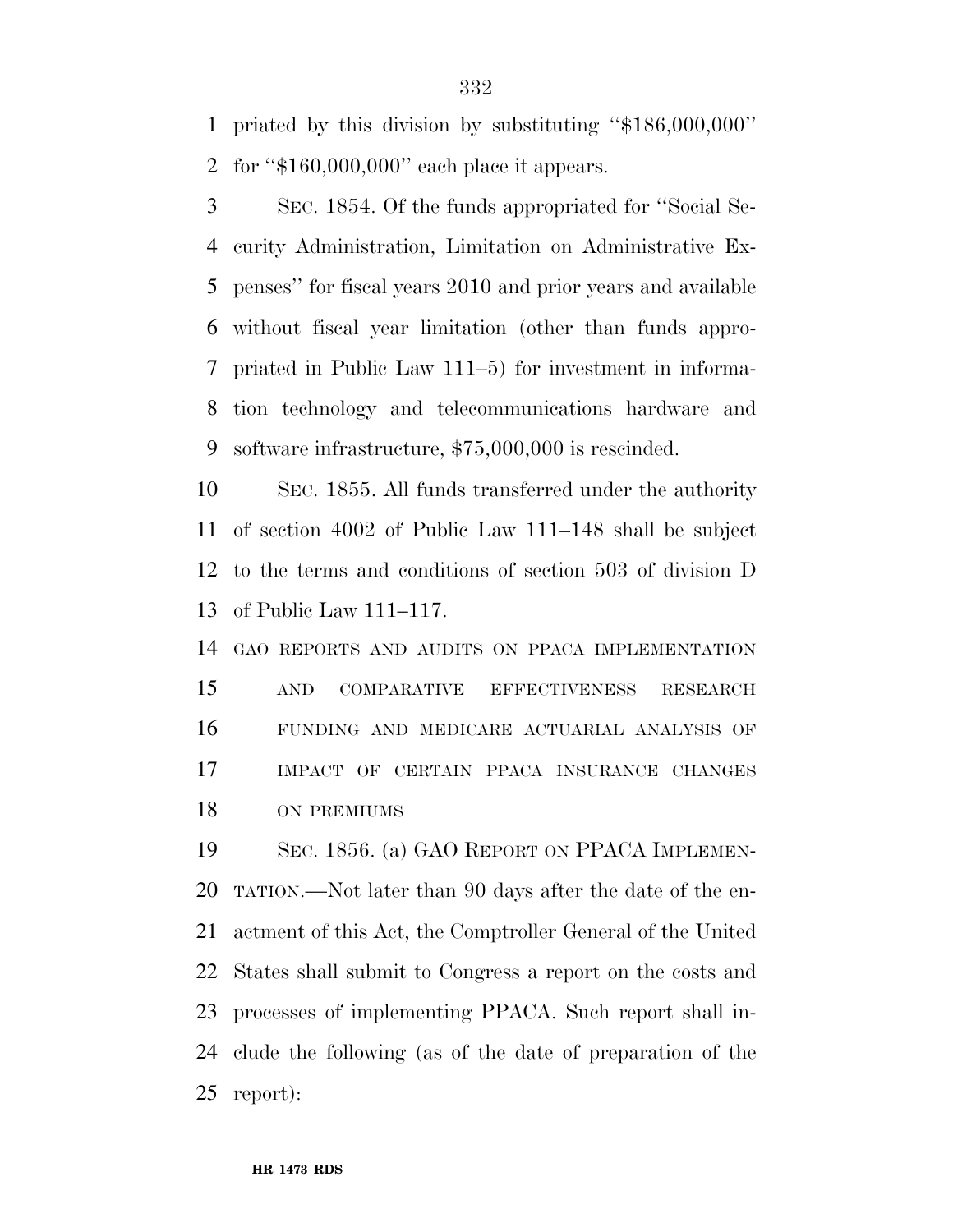| $\mathbf{1}$   | (1) A list of the contracts, including the name              |
|----------------|--------------------------------------------------------------|
| $\overline{2}$ | of the contractors, their general areas of expertise,        |
| 3              | and the amount of money expended on each such                |
| $\overline{4}$ | contract, entered into by the Department of Health           |
| 5              | and Human Services and other Federal departments             |
| 6              | and agencies to provide services related to authority        |
| 7              | under PPACA that was not previously authorized.              |
| 8              | $(2)$ A list of any firms hired by such a Depart-            |
| 9              | ment or agency to facilitate contracting with such           |
| 10             | contractors.                                                 |
| 11             | (3) A list of consultants who have been hired by             |
| 12             | such a Department or agency to assist in imple-              |
| 13             | menting PPACA, including their areas of expertise            |
| 14             | and the total cost for such consultants.                     |
| 15             | (b) GAO AUDIT OF ANNUAL LIMIT WAIVER RE-                     |
| 16             | QUESTS.—Not later than 60 days after the date of the         |
| 17             | enactment of this Act, the Comptroller General shall sub-    |
|                | 18 mit to Congress a report that includes the results of an  |
| 19             | audit of requests for administrative waiver of the annual    |
| 20             | limit requirements of section $2711(a)$ of the Public Health |
| 21             | Service Act (as inserted by section $1001(5)$ of the Patient |
| 22             | Protection and Affordable Care Act). Such report shall in-   |
| 23             | clude an analysis of the number of approvals and denials     |
| 24             | of such requests and the reasons for such approval or de-    |
| 25             | nial.                                                        |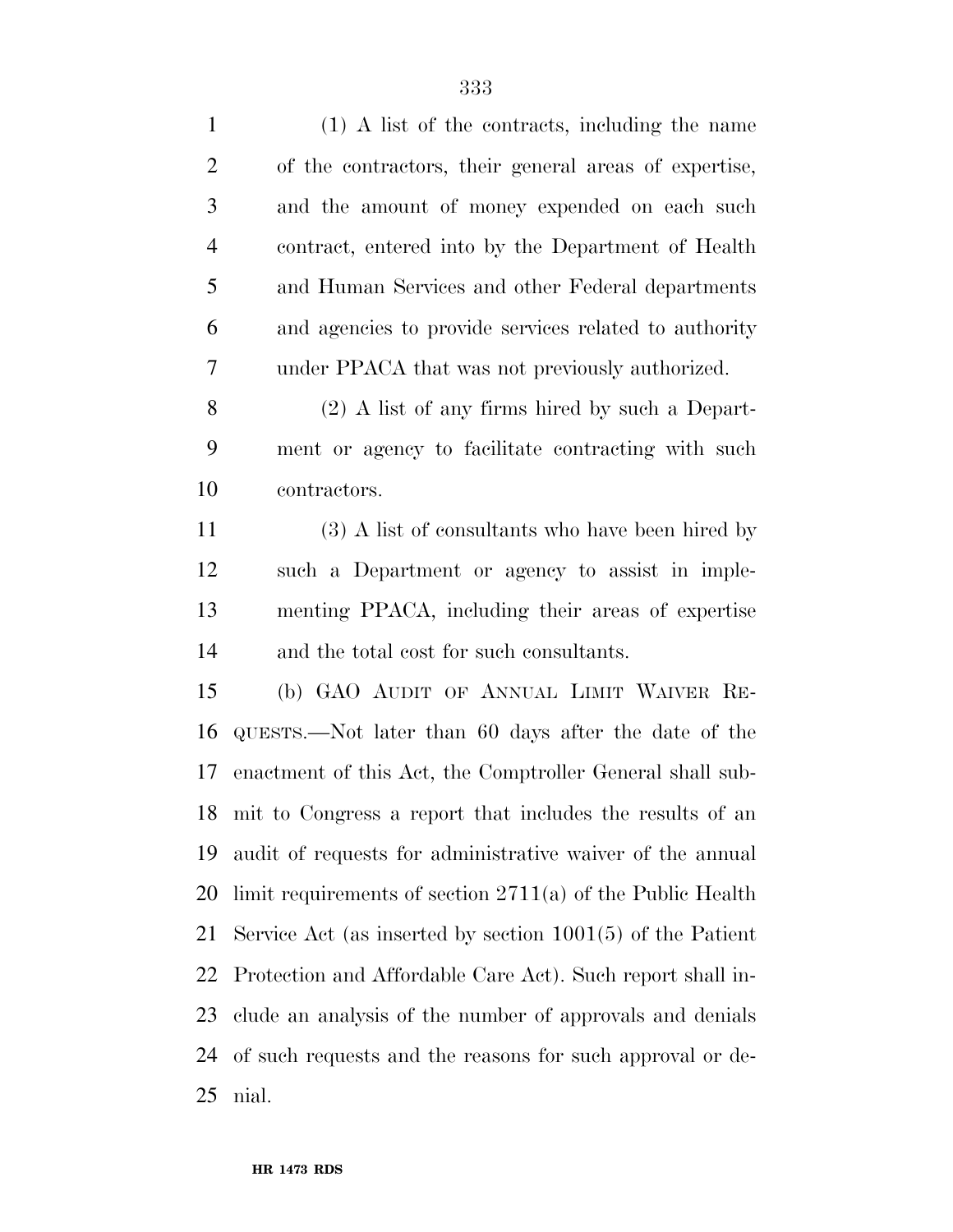(c) MEDICARE ACTUARIAL ANALYSIS OF PROJECTED PREMIUM IMPACTS OF APPLYING CERTAIN REQUIRE- MENTS.—Not later than 90 days after the date of the en- actment of this Act, the Chief Actuary of the Centers for Medicare & Medicaid Services shall submit to Congress a report that contains an estimate of the impact of the guar- anteed issue, guaranteed renewal, and community rating requirements under sections 2701 through 2703 of the Public Health Service Act, as inserted by section 1201 of the Patient Protection and Affordable Care Act, on pre- miums for individuals and families with employer-spon- sored health insurance. Such estimate shall cover the 10- year period beginning with 2014 and shall include an esti- mate of the number of such individuals and families who will experience a premium increase as a result of such re- quirements and the number of such individuals and fami- lies who will experience a premium decrease as a result of such requirements.

 (d) GAO AUDIT OF COMPARATIVE EFFECTIVENESS RESEARCH FUNDING.—Not later than 60 days after the date of the enactment of this Act, the Comptroller General shall submit to Congress a report that includes the results of an audit of expenditures made for comparative effec- tiveness research through funds provided to the Agency for Healthcare Research and Quality, the National Insti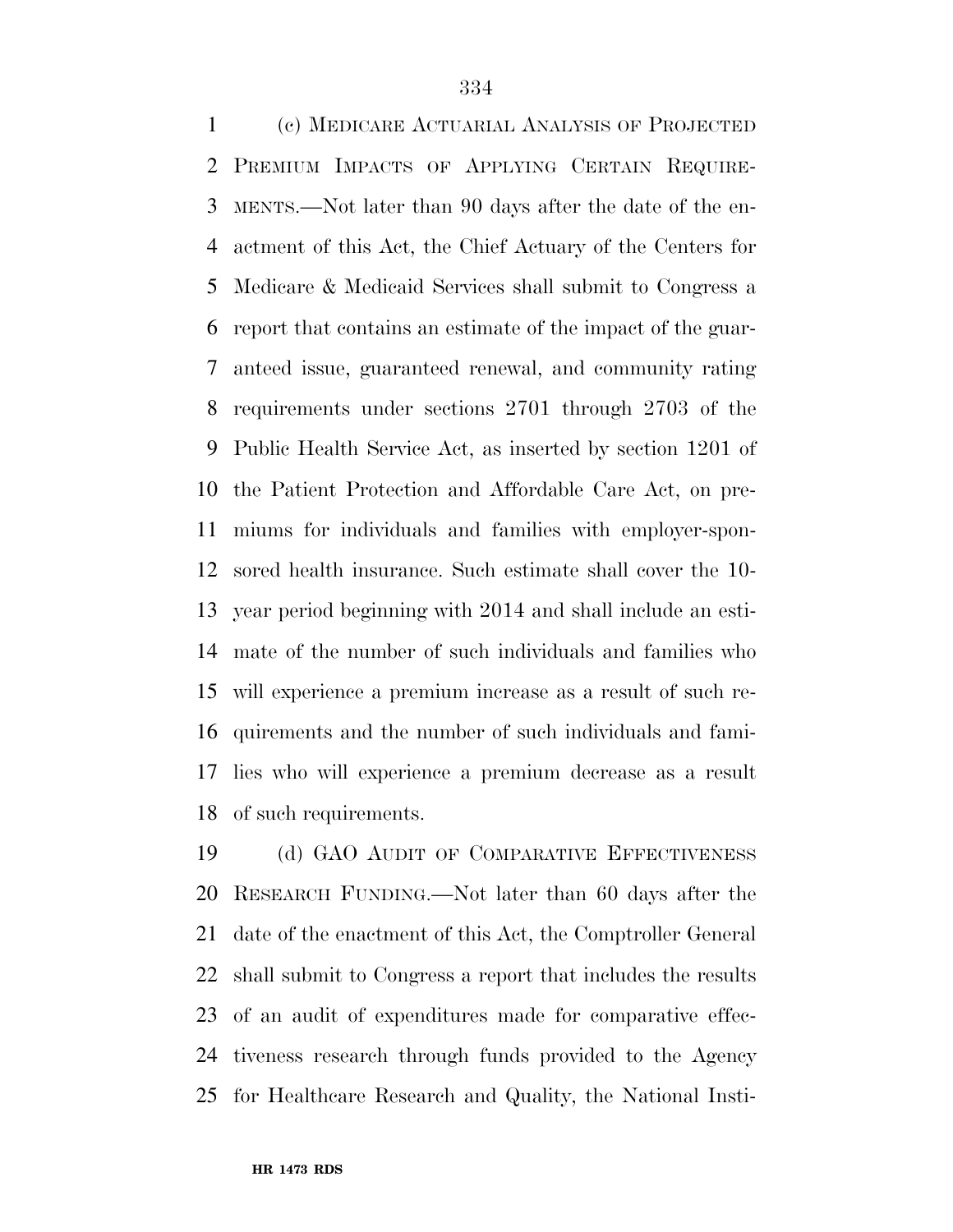tutes of Health, or any other agency within the Depart- ment of Health and Human Services under title VIII of the American Recovery and Reinvestment Act of 2009 (Public Law 111–5) or under PPACA. Such report shall include a description of the expenditures made, the entities who received such funding, and the purpose of the fund-ing.

 (e) PPACA DEFINED.—In this section, the term ''PPACA'' means the Patient Protection and Affordable Care Act (Public Law 111–148) and includes the amend- ments made by such Act, title I and subtitle B of title II of the Health Care and Education Reconciliation Act of 2010 (Public Law 111–152), and the amendments made by such title and subtitle.

 SEC. 1857. Of the funds made available for the Con- sumer Operated and Oriented Plan Program under Sec- tion 1322(g) of the Patient Protection and Affordable Care Act, \$2,200,000,000 are hereby permanently can-celled.

20 FREE CHOICE VOUCHERS

 SEC. 1858. (a) IN GENERAL.—Subsections (a), (b), (c), (d), and (e) of section 10108 of the Patient Protection and Affordable Care Act are repealed.

24 (b) CONFORMING CHANGES TO TAX CODE.—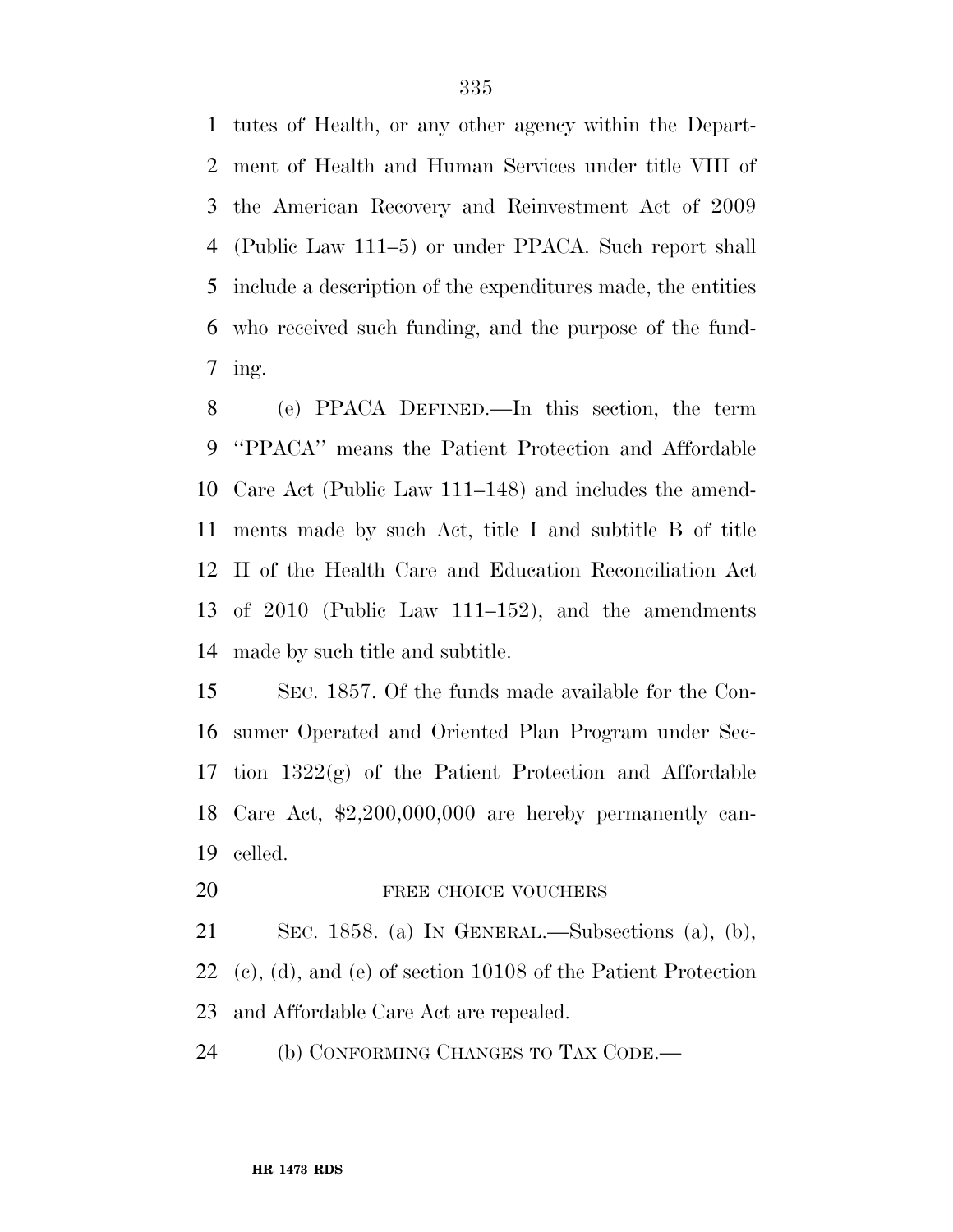| $\mathbf{1}$   | (1) Section $36B(c)(2)$ of the Internal Revenue      |
|----------------|------------------------------------------------------|
| $\overline{c}$ | Code of 1986 is amended by striking subparagraph     |
| 3              | (D).                                                 |
| $\overline{4}$ | $(2)(A)$ Section 139D, as added by section           |
| 5              | 10108 of PPACA, of such Code is repealed.            |
| 6              | (B) The table of sections for part III of sub-       |
| 7              | chapter B of chapter 1 of such Code is amended by    |
| 8              | striking the item relating to section 139D, as added |
| 9              | by section 10108 of PPACA.                           |
| 10             | $(3)$ Section 162(a) of such Code is amended by      |
| 11             | striking the last sentence.                          |
| 12             | $(4)$ Section $4980H(b)$ of such Code is amended     |
| 13             | by striking paragraph $(3)$ .                        |
| 14             | $(5)$ Section 6056 of such Code is amended—          |
| 15             | (A) by striking "and every offering em-              |
| 16             | ployer" in subsection $(a)$ ,                        |
| 17             | (B) in subsection (b)(2)(C)—                         |
| 18             | (i) by striking "in the case of an ap-               |
| 19             | plicable large employer," in clause (i),             |
| 20             | (ii) by inserting "and" at the end of                |
| 21             | clause (iii),                                        |
| 22             | (iii) by striking "and" at the end of                |
| 23             | clause (iv), and                                     |
| 24             | (iv) by striking clause (v),                         |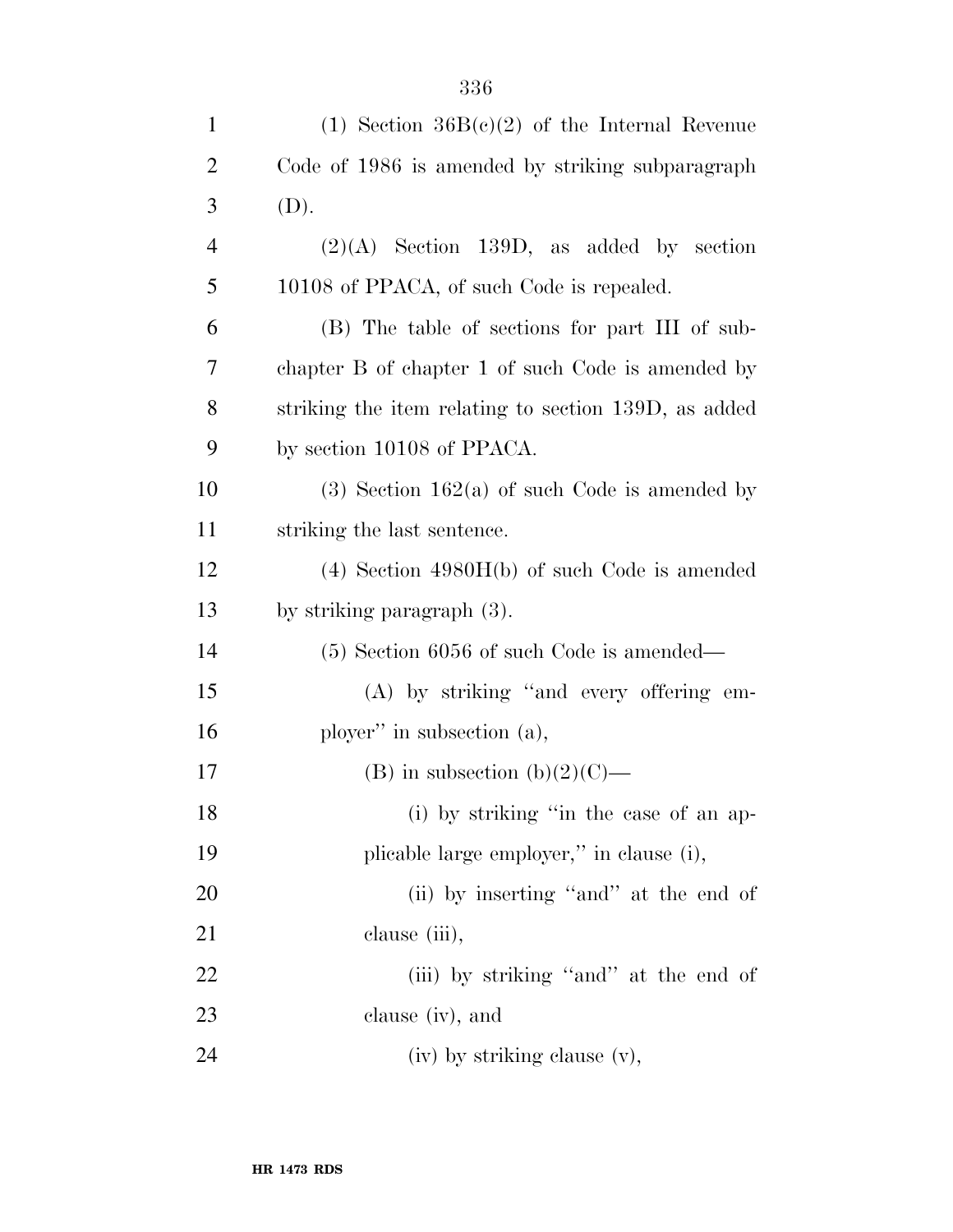| $\mathbf{1}$   | $(C)$ by striking "or offering employer" in               |
|----------------|-----------------------------------------------------------|
| 2              | subsections $(d)(2)$ and $(e)$ , and                      |
| 3              | (D) by amending subsection (f) to read as                 |
| $\overline{4}$ | follows:                                                  |
| $\mathfrak{S}$ | "(f) DEFINITIONS.—For purposes of this section, any       |
|                | 6 term used in this section which is also used in section |
|                | 7 4980H shall have the meaning given such term by section |

4980H.''.

 (c) OTHER CONFORMING CHANGE.—Section 18B(a)(3) of the Fair Labor Standards Act of 1938 (29 U.S.C. 218B) is amended by striking ''and the employer does not offer a free choice voucher''.

 (d) EFFECTIVE DATE.—The amendments made by this section shall take effect as if included in the provisions of, and the amendments made by, the provisions of the Patient Protection and Affordable Care Act to which they relate.

 SEC. 1859. Of the funds made available for perform-19 ance bonus payments under section  $2105(a)(3)(E)$  of the Social Security Act, \$3,500,000,000 are hereby perma-nently cancelled.

 SEC. 1860. (a) Section 401(b) of the Higher Edu- cation Act of 1965 (20 U.S.C. 1070a(b)) is amended— 24 (1) in paragraph  $(2)(A)(ii)$ , by striking "para-25 graph  $(8)(B)$ " and inserting "paragraph  $(7)(B)$ ";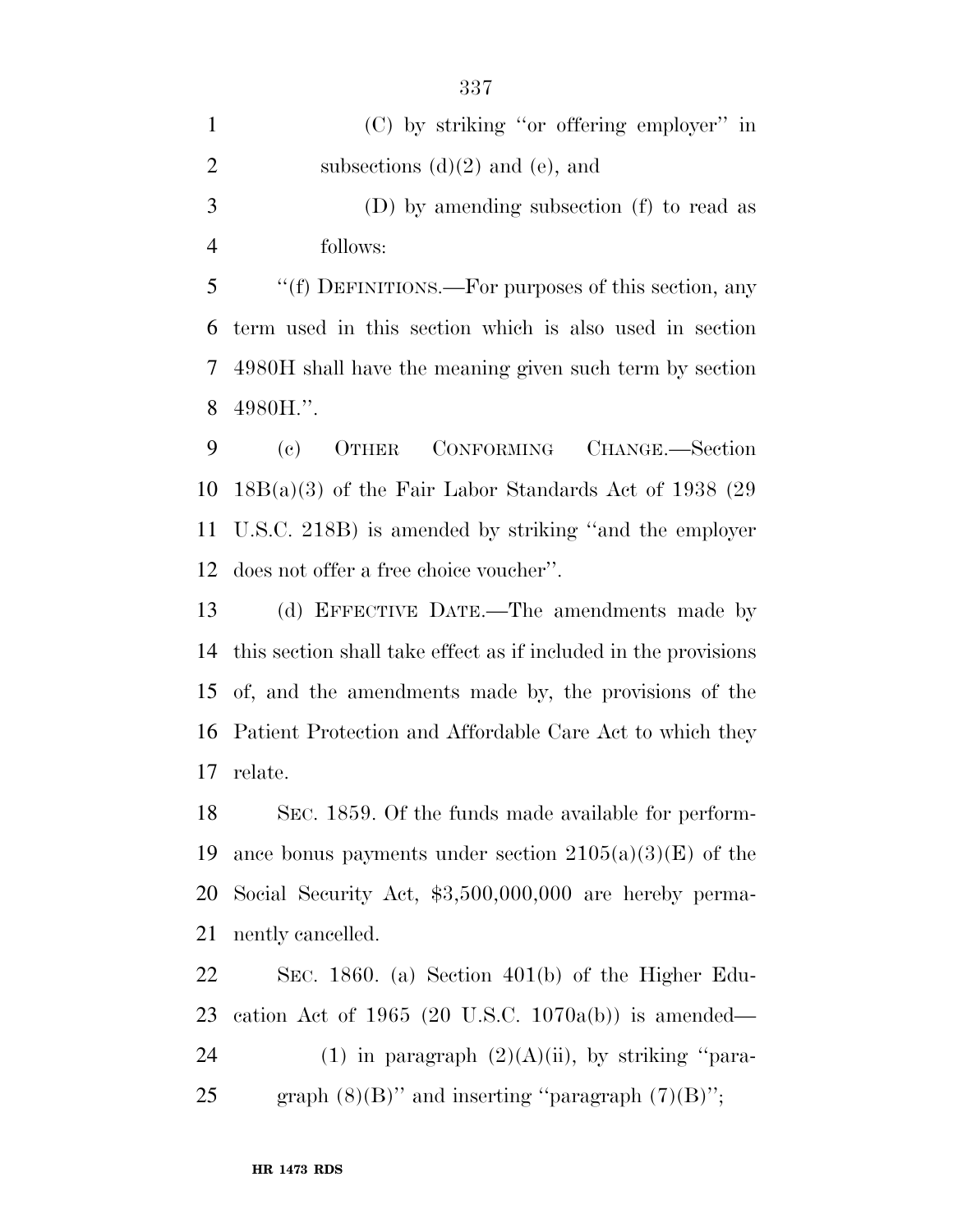| $\mathbf{1}$   | $(2)$ by striking paragraph $(5)$ ;       |
|----------------|-------------------------------------------|
| $\overline{2}$ | $(3)$ in paragraph $(8)$ —                |
| 3              | $(A)$ in subparagraph $(A)$ , by amending |
| $\overline{4}$ | clause (iv) to read as follows:           |
| 5              | "(iv) to carry out this section—          |
| 6              | "(I) $$13,500,000,000$ for fiscal         |
| 7              | year $2011;$                              |
| 8              | "(II) $$3,183,000,000$ for fiscal         |
| 9              | year $2012$ ;                             |
| 10             | "(III) $$0$ for fiscal year 2013;         |
| 11             | "(IV) $$0$ for fiscal year 2014;          |
| 12             | "(V) $$0$ for fiscal year 2015;           |
| 13             | "(VI) $$0$ for fiscal year 2016;          |
| 14             | "(VII) $$1,060,000,000$ for fiscal        |
| 15             | year $2017$ ;                             |
| 16             | "(VIII) $$1,125,000,000$ for fiscal       |
| 17             | year 2018;                                |
| 18             | "(IX) $$1,125,000,000$ for fiscal         |
| 19             | year 2019;                                |
| 20             | "(X) $$1,140,000,000$ for fiscal          |
| 21             | year $2020$ ; and                         |
| 22             | "(XI) $$1,145,000,000$ for fiscal         |
| 23             | year 2021 and each succeeding fiscal      |
| 24             | year."; and                               |
| 25             | $(B)$ in subparagraph $(C)$ —             |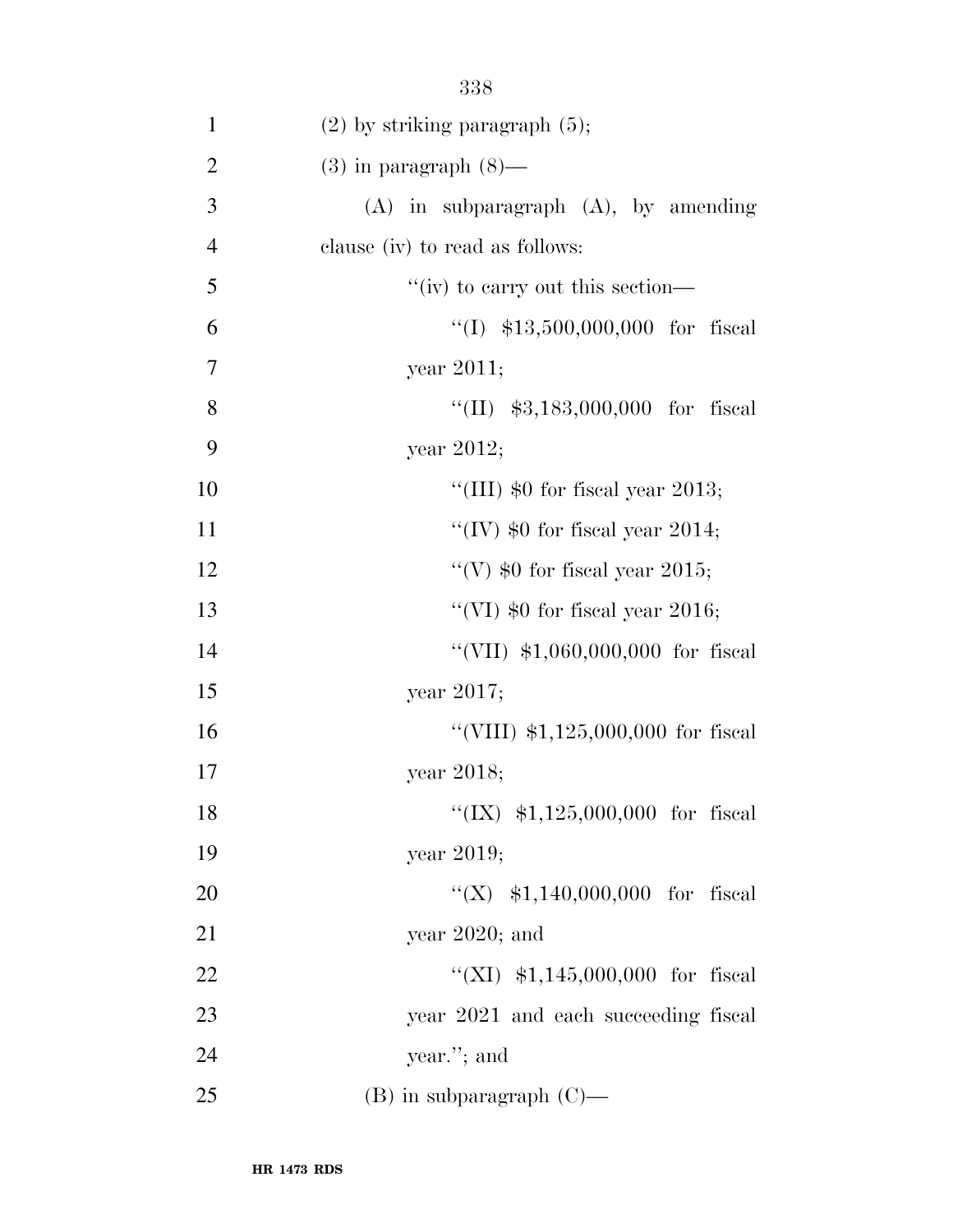| $\mathbf{1}$   | (i) in clause (i)(I), by striking "clause                     |
|----------------|---------------------------------------------------------------|
| $\overline{2}$ | $(v)(II)$ " and inserting "clause $(iv)(II)$ ";               |
| 3              | and                                                           |
| $\overline{4}$ | in clause $(ii)(I)$ , by striking<br>(ii)                     |
| 5              | "clause $(v)(II)$ " and inserting "clause"                    |
| 6              | $(iv)(II)$ "; and                                             |
| $\overline{7}$ | $(4)$ by redesignating paragraphs $(6)$ , $(7)$ , and         |
| 8              | $(8)$ as paragraphs $(5)$ , $(6)$ , and $(7)$ , respectively. |
| 9              | (b) The amendment made by subsection $(a)(2)$ shall           |
| 10             | be effective with respect to the 2011–2012 award year and     |
| 11             | succeeding award years.                                       |
| 12             | (c) Sections $482(c)$ and $492$ of the Higher Education       |
|                | 13 Act of 1965 (20 U.S.C. 1089(c), 1098a) shall not apply     |
| 14             | to the amendments made by subsection $(a)(2)$ , or to any     |
| 15             | regulations promulgated under those amendments.               |
| 16             | (d) The requirements of $34$ C.F.R. $690.64(b)$ shall         |
| 17             | not apply with respect to 2011 cross-over payment peri-       |
| 18             | ods.                                                          |
| 19             | SEC. 1861. Section 101 of Public Law 111–226 (124             |
| 20             | Stat. 2389) is amended by striking paragraph (11).            |
| 21             | SEC. 1862. Of the unobligated balances of funds               |
| 22             | made available in section $458(a)(7)(B)$ of the Higher Edu-   |
| 23             | cation Act of 1965, $$31,000,000$ is rescinded.               |
| 24             | SEC. 1863. Within 30 days of the enactment of this            |
| 25             | division, each of the departments and related agencies        |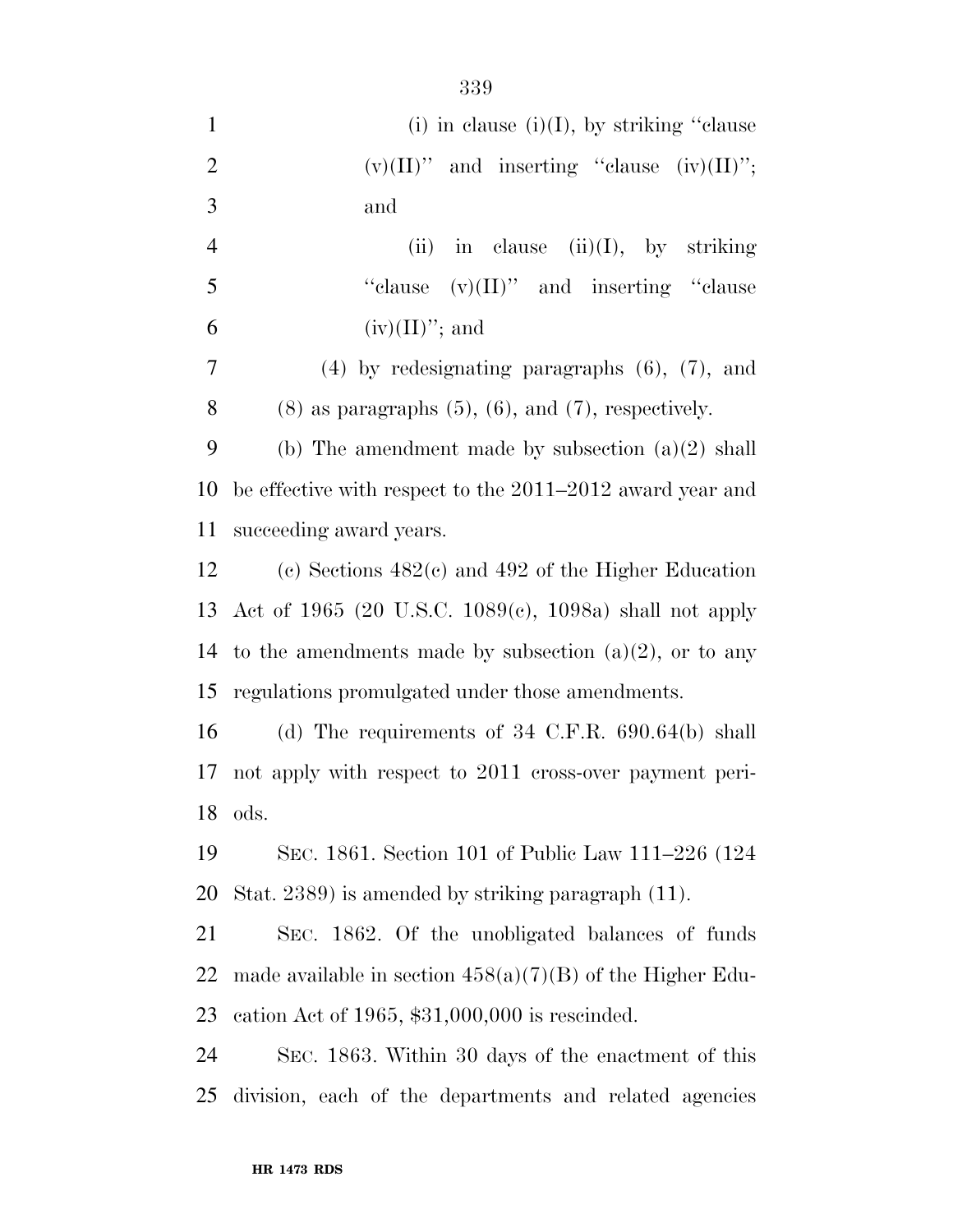funded in this title shall submit to the Committees on Ap- propriations of the House of Representatives and the Sen- ate a spending, expenditure, or operating plan for fiscal year 2011 at a level of detail below the account level.

## TITLE IX—LEGISLATIVE BRANCH

 SEC. 1901. Notwithstanding section 1101, the level for each of the following accounts of the Senate shall be as follows: ''Salaries, Officers and Employees'', \$185,982,000; ''Salaries, Officers and Employees, Office of the Sergeant at Arms and Doorkeeper'', \$77,000,000; ''Contingent Expenses of the Senate, Secretary of the Sen- ate'', \$6,200,000, of which \$4,200,000 shall remain avail- able until September 30, 2015; and ''Contingent Expenses of the Senate, Sergeant at Arms and Doorkeeper of the Senate'', \$142,401,000.

 SEC. 1902. Notwithstanding section 1101, the level for each of the following accounts of the Senate under the heading ''Contingent Expenses of the Senate'' shall be as follows: ''Miscellaneous Items'', \$21,145,000; ''Senators' Official Personnel and Office Expense Account'', \$410,000,000: *Provided*, That each Senator's official per- sonnel and office expense allowance (including the allow- ance for administrative and clerical assistance, the salaries allowance for legislative assistance to Senators, as author-ized by the Legislative Branch Appropriation Act, 1978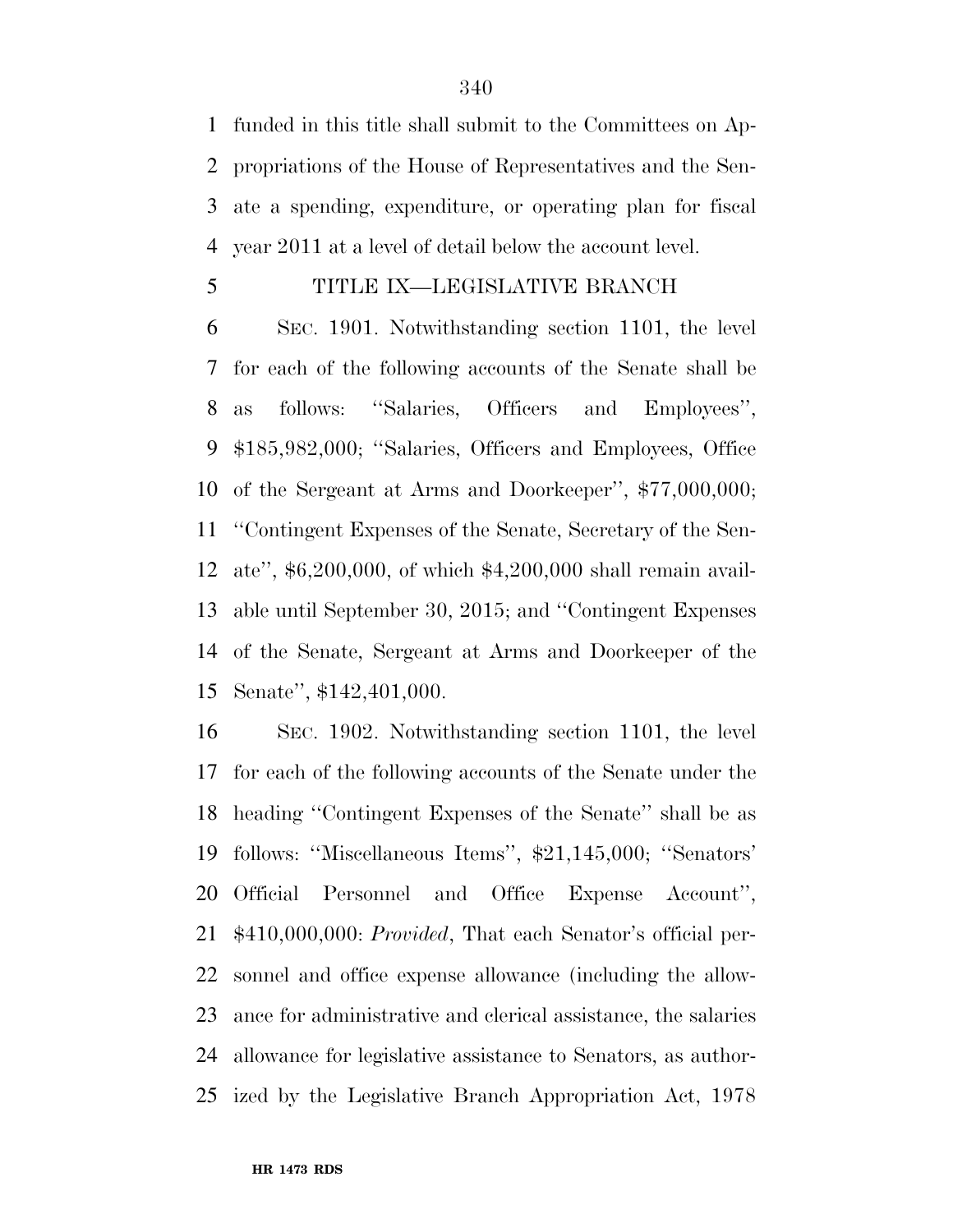(Public Law 95–94), and the office expense allowance for each Senator's office for each State) in effect immediately before the date of enactment of this section shall be re-duced by 5 percent.

 SEC. 1903. Of the unobligated amounts appropriated for fiscal year 2009 under the heading ''Senate'', \$33,500,000 are rescinded.

 SEC. 1904. Section 8 of the Legislative Branch Ap- propriations Act, 1990 (31 U.S.C. 1535 note) is amended by striking paragraph (3) and inserting the following:

11 ''(3) Agreement under paragraph (1) shall be in accordance with regulations prescribed by the Com- mittee on Rules and Administration of the Senate.''. SEC. 1905. Notwithstanding section 1101, the level for ''House of Representatives, Salaries and Expenses'' shall be \$1,314,025,000.

 SEC. 1906. Notwithstanding section 1101, the level for ''House of Representatives, House Leadership Offices'' shall be \$24,861,969, and the levels under that heading shall be as follows:

 (1) For the Office of the Speaker, \$4,877,851. (2) For the Office of the Majority Floor Lead-er, \$2,432,808.

 (3) For the Office of the Minority Floor Lead-er, \$4,378,238.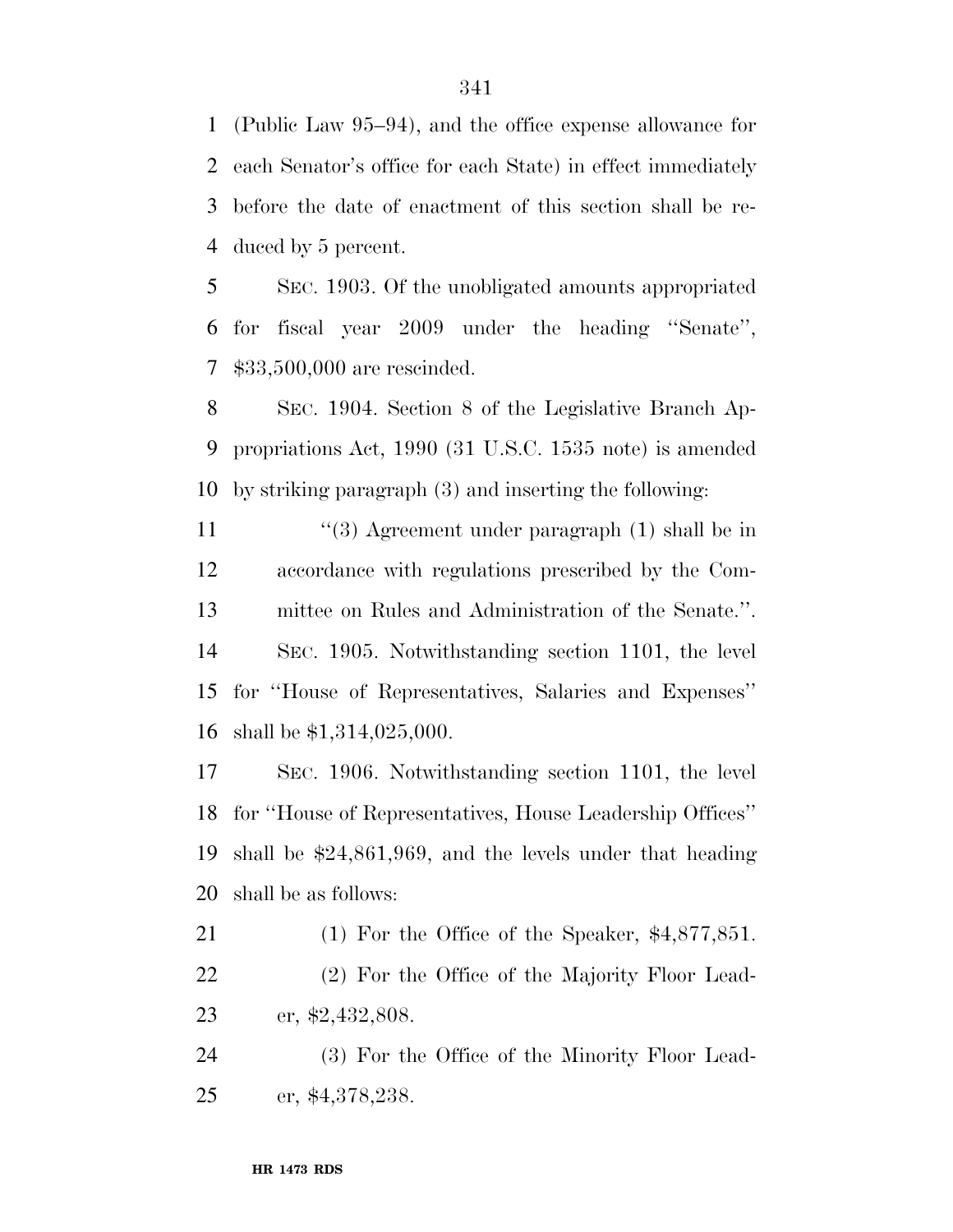| $\mathbf{1}$   | (4) For the Office of the Majority Whip,          |
|----------------|---------------------------------------------------|
| $\overline{2}$ | \$2,105,373.                                      |
| 3              | (5) For the Office of the Minority Whip,          |
| $\overline{4}$ | \$1,628,873.                                      |
| $\mathfrak{S}$ | (6) For the Speaker's Office for Legislative      |
| 6              | Floor Activities, \$497,619.                      |
| $\tau$         | (7) For the Republican Steering Committee,        |
| 8              | \$940,674.                                        |
| 9              | $(8)$ For the Republican Conference, \$1,679,970. |
| 10             | (9) For the Republican Policy Committee,          |
| 11             | \$344,485.                                        |
| 12             | (10) For the Democratic Steering and Policy       |
| 13             | Committee, \$1,319,273.                           |
| 14             | $(11)$ For the Democratic Caucus, \$1,659,696.    |
| 15             | $(12)$ For nine minority employees, \$1,487,455.  |
| 16             | (13) For the training and program develop-        |
| 17             | ment—majority, $$277,807$ .                       |
| 18             | (14) For the training and program develop-        |
| 19             | ment—minority, $$277,439$ .                       |
| 20             | $(15)$ For<br>Cloakroom Personnel—majority,       |
| 21             | \$477,469.                                        |
| 22             | (16) For Cloakroom Personnel—minority,            |
| 23             | \$476,939.                                        |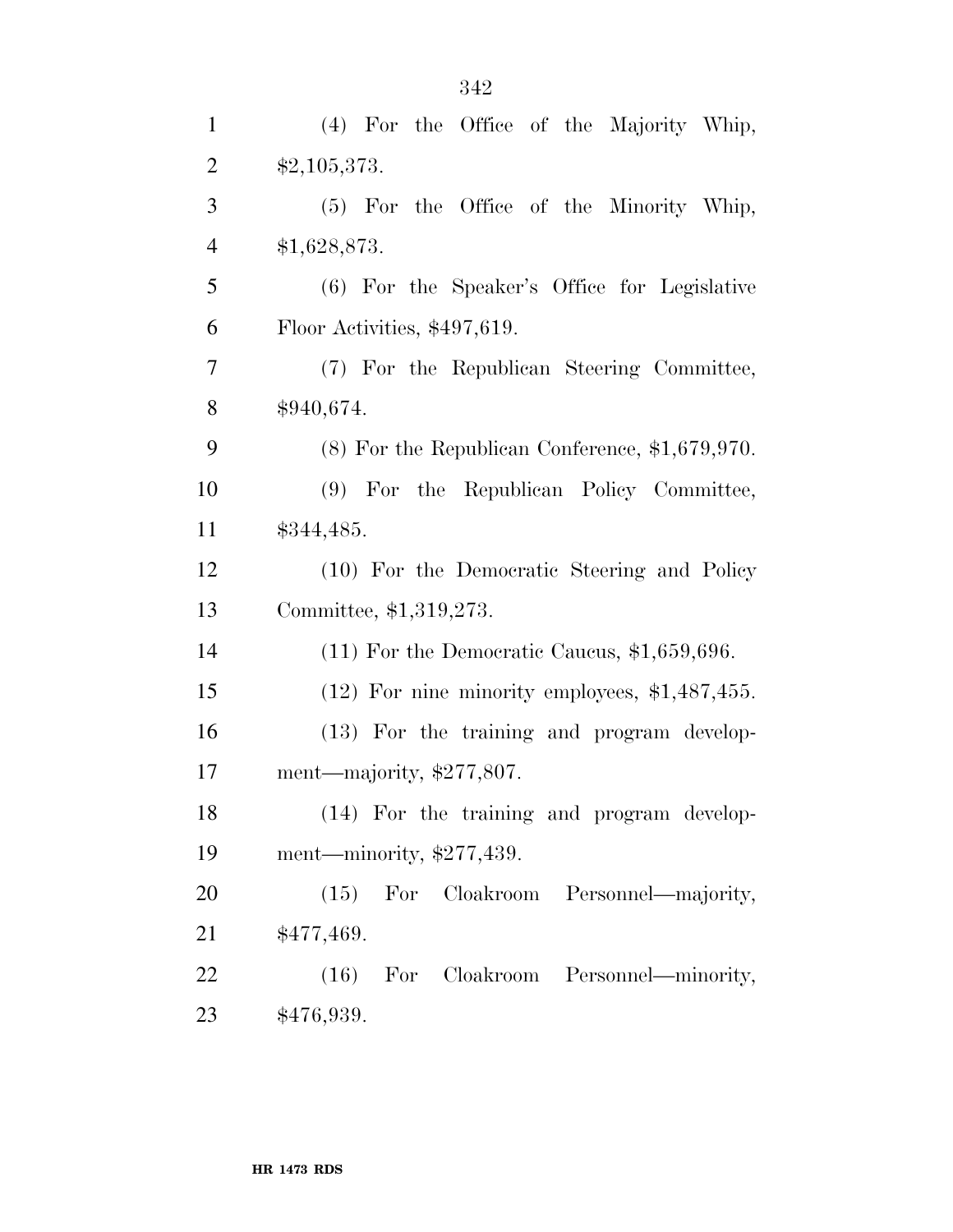SEC. 1907. Notwithstanding section 1101, the level for ''House of Representatives, Members' Representa-tional Allowances'' shall be \$613,052,000.

 SEC. 1908. Notwithstanding section 1101, the level for ''House of Representatives, Committee Employees, Standing Committees, Special and Select'' shall be \$134,549,103, and the period of applicability referred to in the proviso under that heading shall be December 31, 2012.

 SEC. 1909. Notwithstanding section 1101, the level for ''House of Representatives, Committee on Appropria- tions'' shall be \$28,483,000, and the period of applica- bility referred to in the proviso under that heading shall be December 31, 2012.

 SEC. 1910. Notwithstanding section 1101, the level for ''House of Representatives, Salaries, Officers and Em- ployees'' shall be \$193,326,000, and the level under that heading—

 (1) for the Office of the Clerk shall be \$28,589,000;

 (2) for the Office of the Sergeant at Arms shall be \$9,034,000; and

 (3) for the Office of the Chief Administrative Officer shall be \$127,782,000.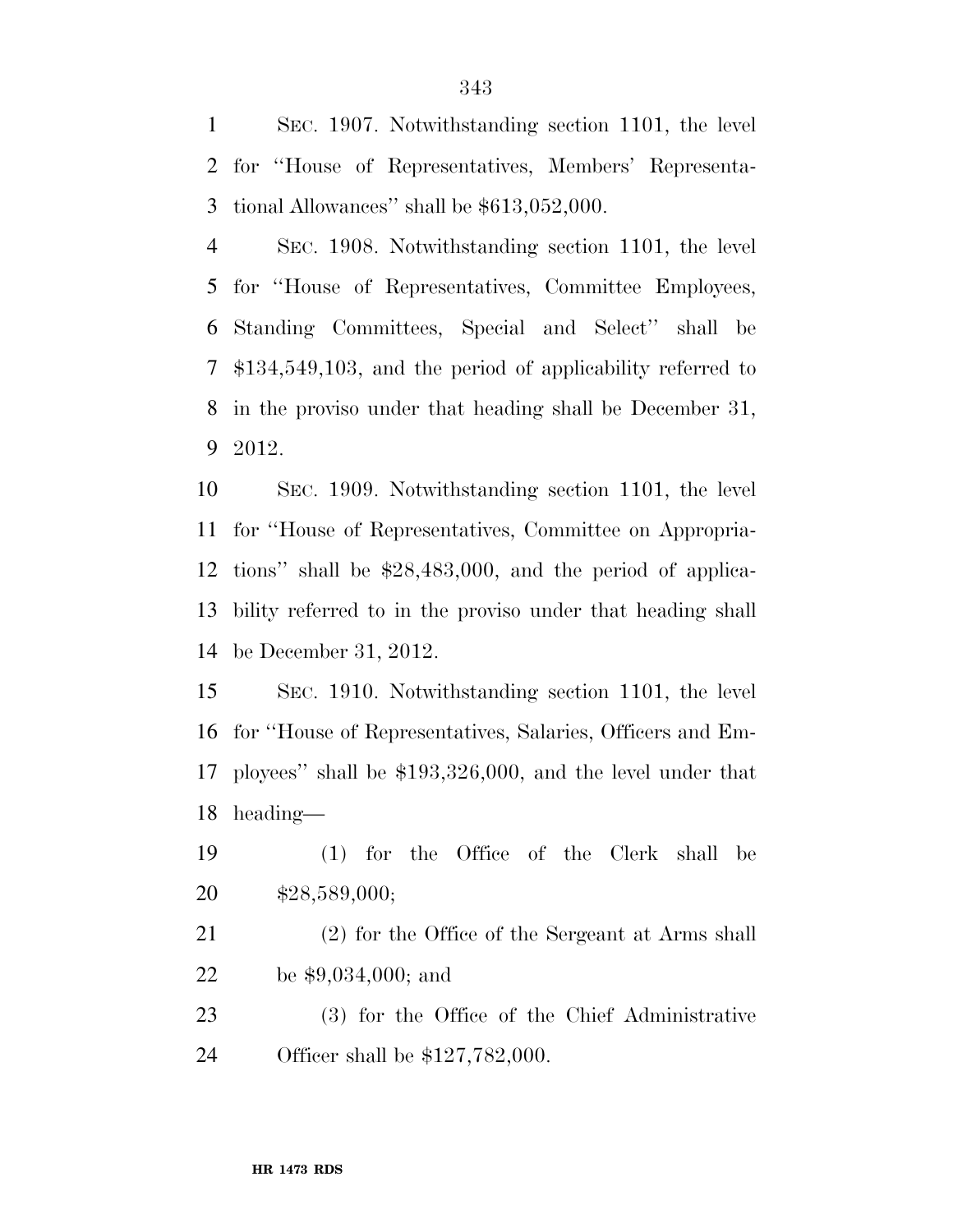| $\mathbf{1}$   | SEC. 1911. Notwithstanding section 1101, the level          |
|----------------|-------------------------------------------------------------|
| $\overline{2}$ | for "House of Representatives, Allowances and Expenses"     |
| 3              | shall be $$319,752,928$ , and the level under that heading— |
| $\overline{4}$ | (1) for Government contributions for health, re-            |
| 5              | tirement, Social Security, and other applicable em-         |
| 6              | ployee benefits shall be $$282,976,856;$                    |
| 7              | (2) for Business Continuity and Disaster Re-                |
| 8              | covery shall be $$22,912,072$ , of which $$5,000,000$       |
| 9              | shall remain available until expended; and                  |
| 10             | (3) for the Wounded Warrior Program shall be                |
| 11             | \$2,000,000.                                                |
| 12             | SEC. 1912. Notwithstanding section 1101, the level          |
| 13             | for "Joint Items, Joint Economic Committee" shall be        |
| 14             | \$4,499,000.                                                |
| 15             | SEC. 1913. Notwithstanding section 1101, the level          |
| 16             | for "Joint Items, Joint Committee on Taxation" shall be     |
| 17             | \$10,551,150.                                               |
| 18             | SEC. 1914. Notwithstanding section 1101, the level          |
| 19             | for "Office of the Attending Physician"<br>shall<br>be      |
| 20             | $$3,407,000$ , and the level under that heading for reim-   |
| 21             | bursement to the Department of the Navy for expenses        |
| 22             | incurred for staff and equipment shall be \$2,426,000.      |
| 23             | SEC. 1915. Notwithstanding section 1101, the level          |
| 24             | for "Capitol Police, Salaries" shall be \$277,688,000.      |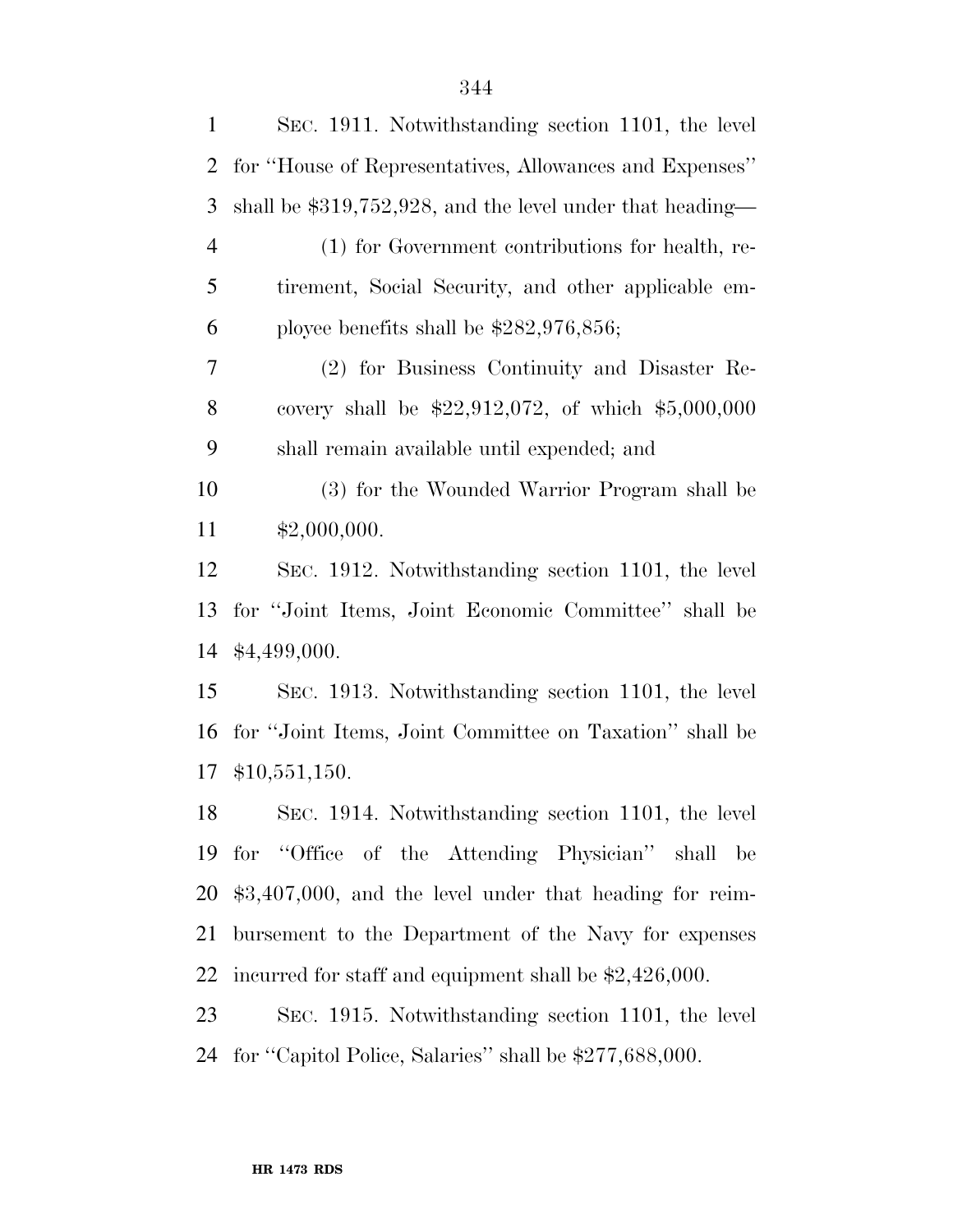SEC. 1916. Notwithstanding section 1101, the level for ''Office of Compliance, Salaries and Expenses'' shall be \$4,085,150, and the period of availability referred to under such heading shall be September 30, 2012.

 SEC. 1917. Notwithstanding section 1101, the level for ''Congressional Budget Office, Salaries and Expenses'' shall be \$46,865,000.

 SEC. 1918. Notwithstanding section 1101, the period of availability for each item under the heading ''Architect of the Capitol'' may not extend beyond September 30, 2015.

 SEC. 1919. Of the unobligated amounts appropriated from prior year appropriations under the heading ''Archi- tect of the Capitol'' for the Capitol Visitor Center project, \$14,600,000 are rescinded.

 SEC. 1920. Notwithstanding section 1101, the level for ''Library of Congress, Salaries and Expenses'' shall be \$439,000,000, and the amount applicable under the fifth and seventh provisos under that heading shall be \$0. SEC. 1921. Notwithstanding section 1101, the level for ''Library of Congress, Copyright Office, Salaries and Expenses'' shall be \$54,476,000, of which not more than \$30,751,000, to remain available until expended, shall be derived from collections credited to such appropriation during fiscal year 2011 under section 708(d) of title 17,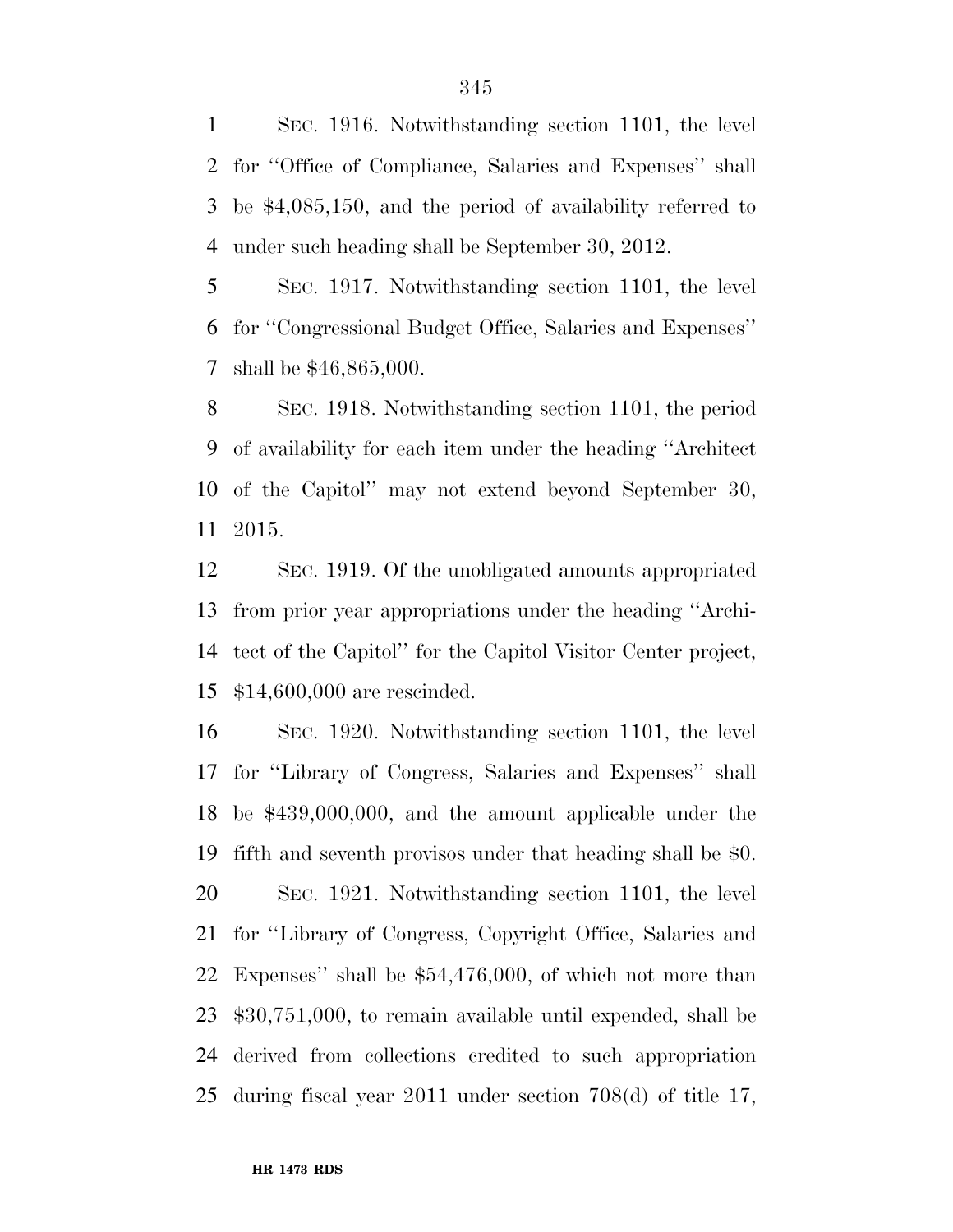United States Code, and the amount applicable under the third proviso under such heading shall be \$36,612,000. SEC. 1922. Notwithstanding section 1101, the level for ''Library of Congress, Congressional Research Service,

Salaries and Expenses'' shall be \$111,240,000.

 SEC. 1923. Notwithstanding section 1101, the level for ''Library of Congress, Books for the Blind and Phys- ically Handicapped, Salaries and Expenses'' shall be \$68,182,000.

 SEC. 1924. Notwithstanding section 1101, the level for ''Government Printing Office, Government Printing Office Revolving Fund'' shall be \$1,659,000.

 SEC. 1925. Notwithstanding section 1101, the level for ''Government Printing Office, Office of Superintendent of Documents, Salaries and Expenses'' shall be \$39,911,000, and the amounts authorized for producing and disseminating Congressional serial sets and other re- lated publications to depository and other designated li- braries shall apply to publications for fiscal years 2009 and 2010.

 SEC. 1926. (a) Section 309(c) of the Legislative Branch Appropriations Act, 1999 (44 U.S.C. 305 note) is amended by striking paragraph (5).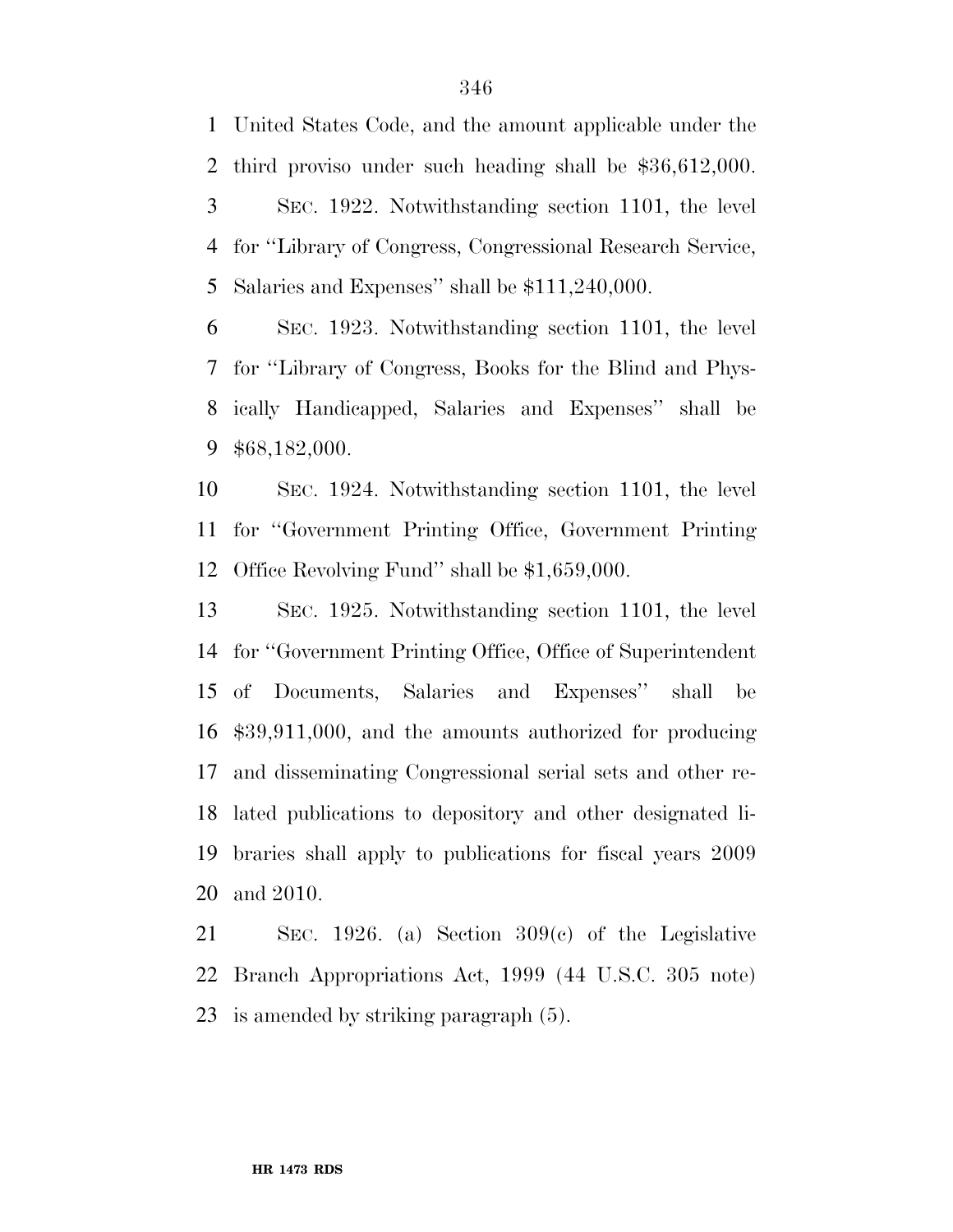(b) The amendment made by subsection (a) shall take effect as if included in the enactment of the Legislative Branch Appropriations Act, 1999.

 SEC. 1927. Notwithstanding section 1101, the level for ''Government Accountability Office, Salaries and Ex- penses'' shall be \$547,349,000, the amount applicable under the first proviso under that heading shall be \$9,400,000, the amount applicable under the second pro- viso under that heading shall be \$3,100,000, and the amount applicable under the third proviso under that heading shall be \$7,000,000.

 SEC. 1928. Notwithstanding section 1101, the level for ''Open World Leadership Center Trust Fund'' shall be \$11,400,000.

## TITLE X—MILITARY CONSTRUCTION,

## VETERANS AFFAIRS, AND RELATED AGENCIES

 SEC. 2001. Notwithstanding section 1101, the level for each of the following accounts of the Department of Defense for funding, including incremental funding, of programs, projects and activities authorized in division B of Public Law 111–383, excluding funds designated by section 1110 of this division, shall be as follows: ''Military Construction, Army'', \$3,787,598,000; ''Military Con- struction, Navy and Marine Corps'', \$3,303,611,000; ''Military Construction, Air Force'', \$1,106,995,000;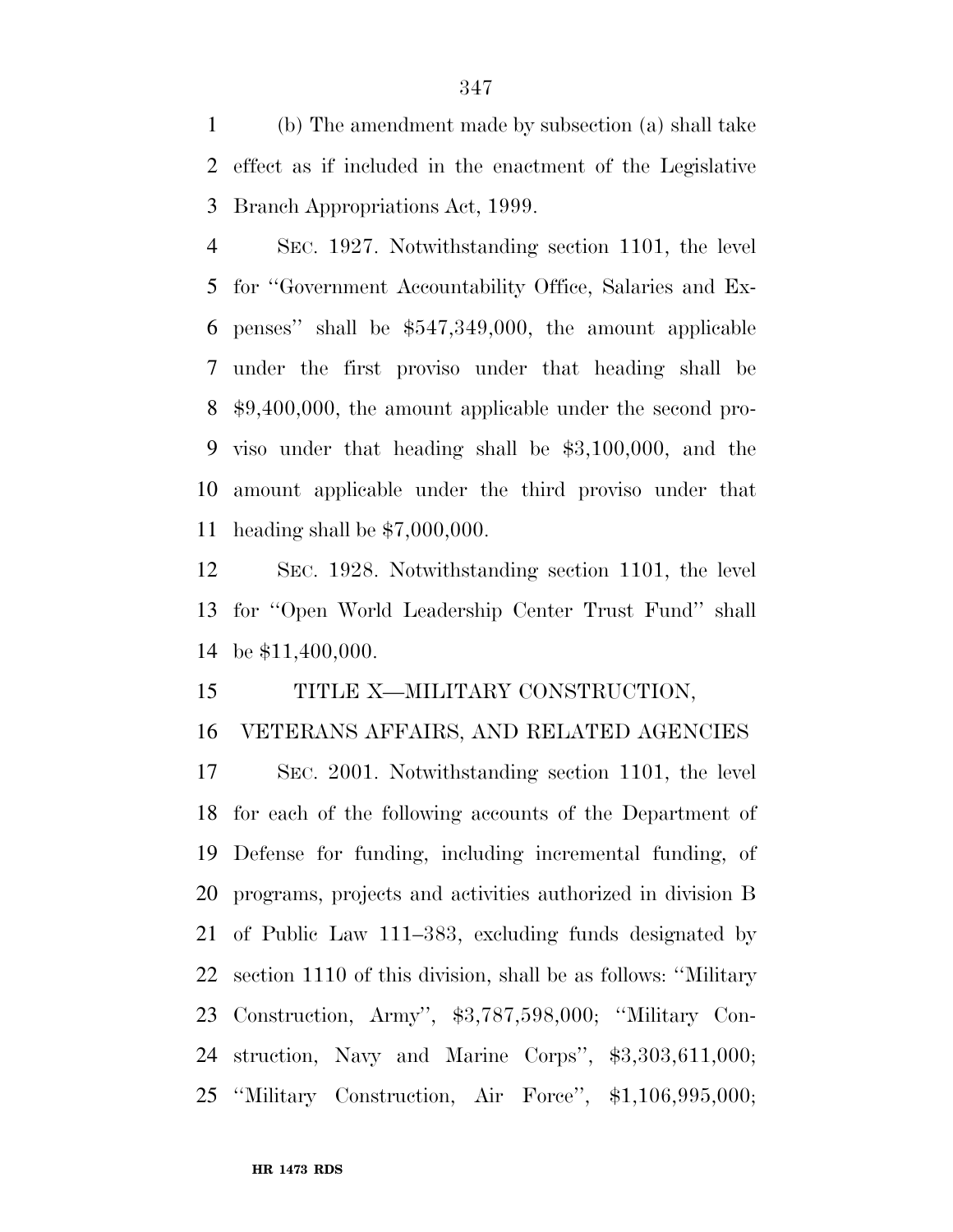''Military Construction, Defense-Wide'', \$2,873,062,000; ''Military Construction, Army National Guard'', \$873,664,000; ''Military Construction, Air National Guard'', \$194,986,000; ''Military Construction, Army Re- serve'', \$318,175,000; ''Military Construction, Navy Re- serve'', \$61,557,000; and ''Military Construction, Air Force Reserve'', \$7,832,000: *Provided*, That not later than 30 days after the date of the enactment of this sec- tion, the Secretary of Defense shall submit to the Commit- tees on Appropriations of the House of Representatives and the Senate a spending plan for fiscal year 2011 at a level of detail below the account level.

 SEC. 2002. Notwithstanding section 1101, the level for each of the following accounts of the Department of Defense shall be as follows: ''Family Housing Construc- tion, Army'', \$92,369,000; ''Family Housing Construc- tion, Navy and Marine Corps'', \$186,444,000; ''Family Housing Construction, Air Force'', \$78,025,000; ''Family Housing Construction, Defense-Wide'', \$0; and ''Family Housing Improvement Fund'', \$1,096,000.

 SEC. 2003. Notwithstanding section 1101, the level for each of the following accounts of the Department of Defense shall be as follows: ''North Atlantic Treaty Orga- nization Security Investment Program'', \$258,884,000; ''Homeowners Assistance Fund'', \$16,515,000; ''Chemical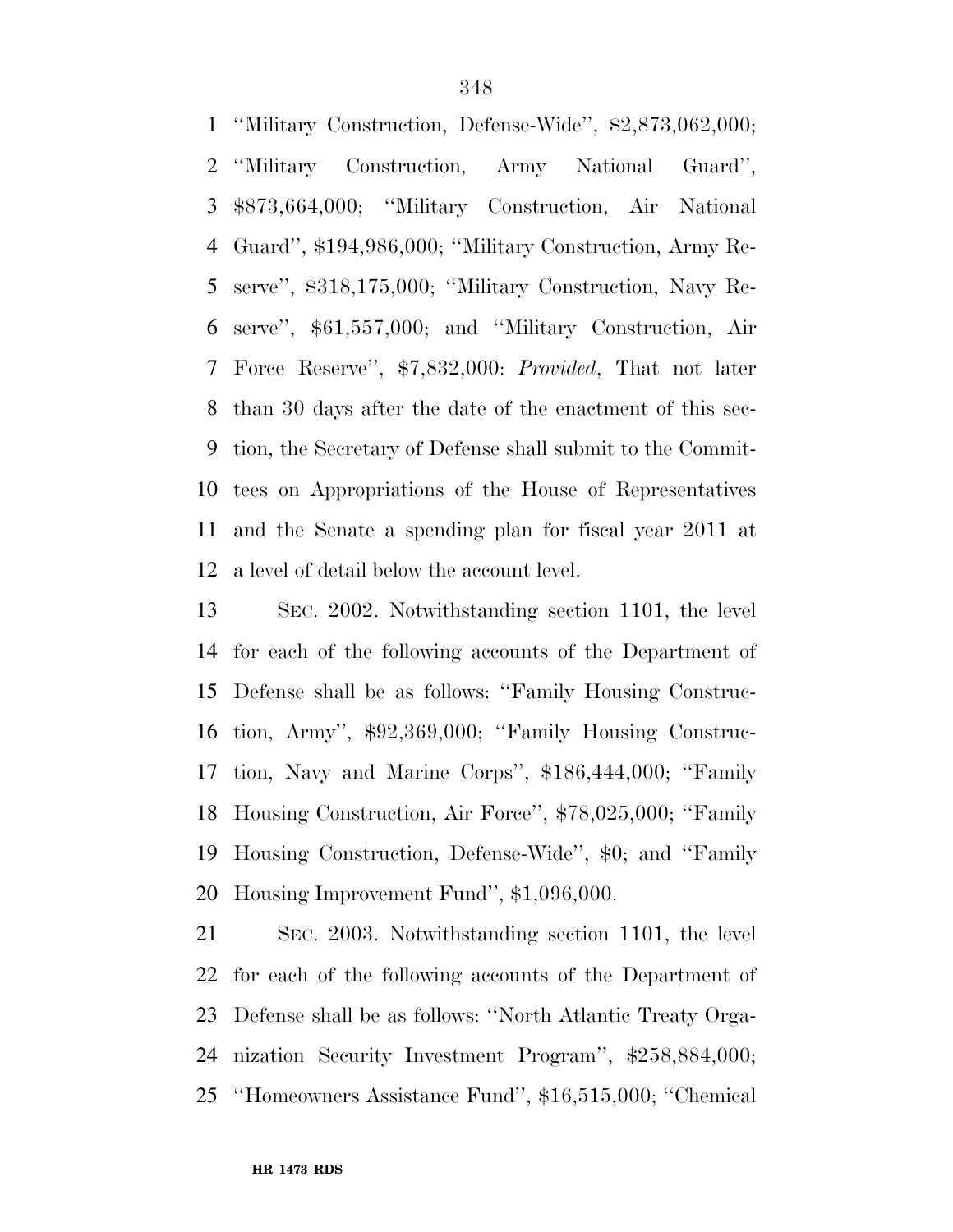Demilitarization Construction, Defense-Wide'', \$124,971,000; ''Department of Defense Base Closure Ac- count 1990'', \$360,474,000; and ''Department of Defense Base Closure Account 2005'', \$2,354,285,000.

 SEC. 2004. Notwithstanding section 1101, the level for each of the following accounts of the Department of Defense shall be as follows: ''Family Housing Operation and Maintenance, Army'', \$518,140,000; ''Family Hous- ing Operation and Maintenance, Navy and Marine Corps'', \$366,346,000; ''Family Housing Operation and Mainte- nance, Air Force'', \$513,792,000; and ''Family Housing Operation and Maintenance, Defense-Wide'', \$50,464,000.

 SEC. 2005. Of the funds designated by section 1110 of this division, funds available for the Department of De- fense shall be as follows: ''Military Construction, Army'', \$981,346,000; ''Military Construction, Air Force'', \$195,006,000; and ''Military Construction, Defense-Wide'', \$46,500,000.

 SEC. 2006. Notwithstanding any other provision of this division, the following provisions included in title I of division E of Public Law 111–117 shall not apply to funds made available by this division: the first, second, and last provisos, and the set-aside of \$350,000,000, under the heading ''Military Construction, Army''; the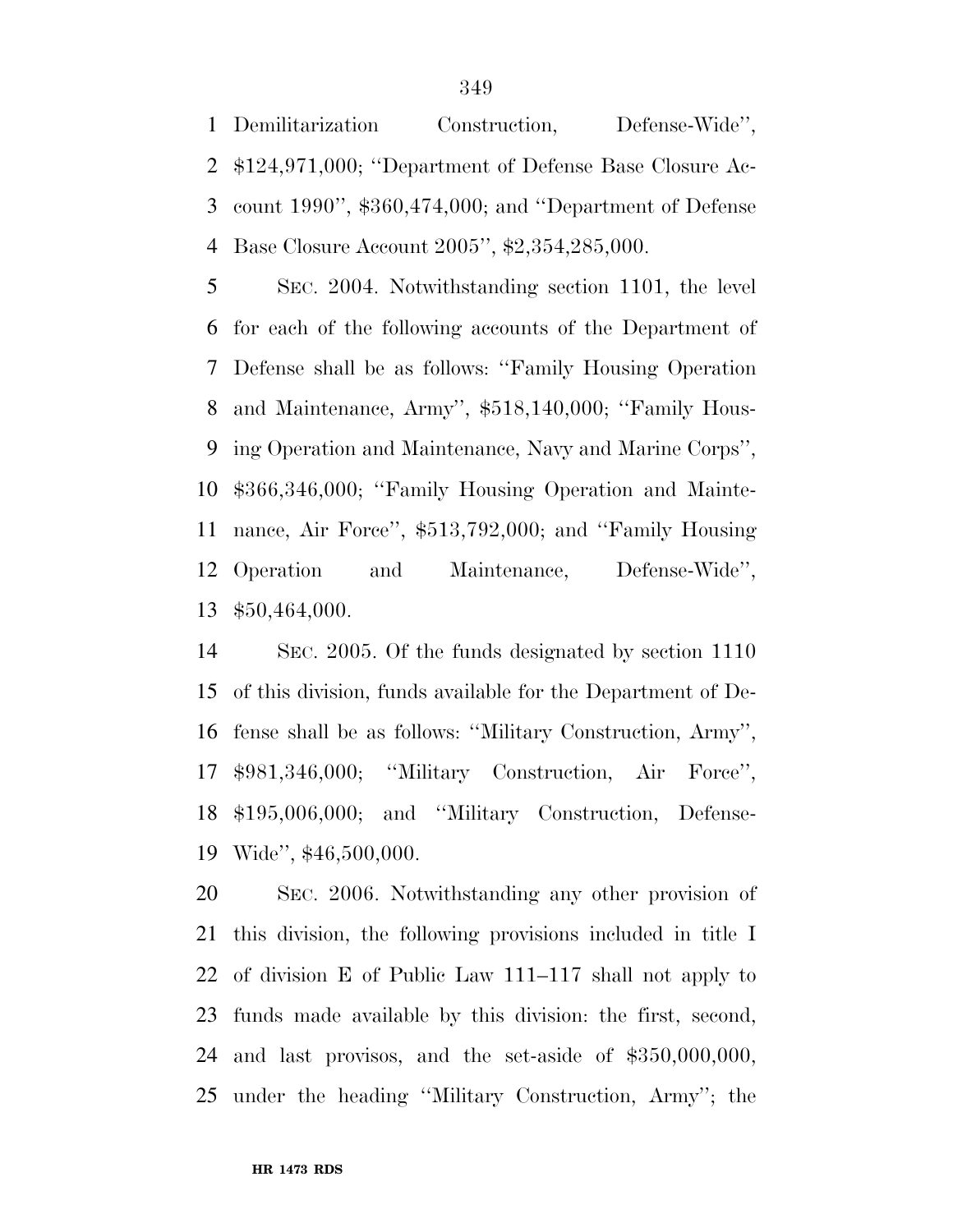first and last provisos under the heading ''Military Con- struction, Navy and Marine Corps''; the first, second, and last provisos under the heading ''Military Construction, Air Force''; the second, third, fourth, and last provisos under the heading ''Military Construction, Defense-Wide'', the first, second and last provisos, and the set-aside of \$30,000,000, under the heading ''Military Construction, Army National Guard''; the first, second, and last pro- visos, and the set-aside of \$30,000,000, under the heading ''Military Construction, Air National Guard''; the first, second, and last provisos, and the set-aside of \$30,000,000, under the heading ''Military Construction, Army Reserve''; the first, second, and last provisos, the set-aside of \$20,000,000, and the set-aside of \$35,000,000, under the heading ''Military Construction, Navy Reserve''; the first, second, and last provisos, and the set-aside of \$55,000,000, under the heading ''Military Construction, Air Force Reserve''; the proviso under the heading ''Family Housing Construction, Army''; the pro- viso under the heading ''Family Housing Construction, Navy and Marine Corps''; the proviso under the heading ''Family Housing Construction, Air Force''; the proviso under the heading ''Family Housing Construction, De- fense-Wide''; and the proviso under the heading ''Chemical Demilitarization Construction, Defense-Wide''.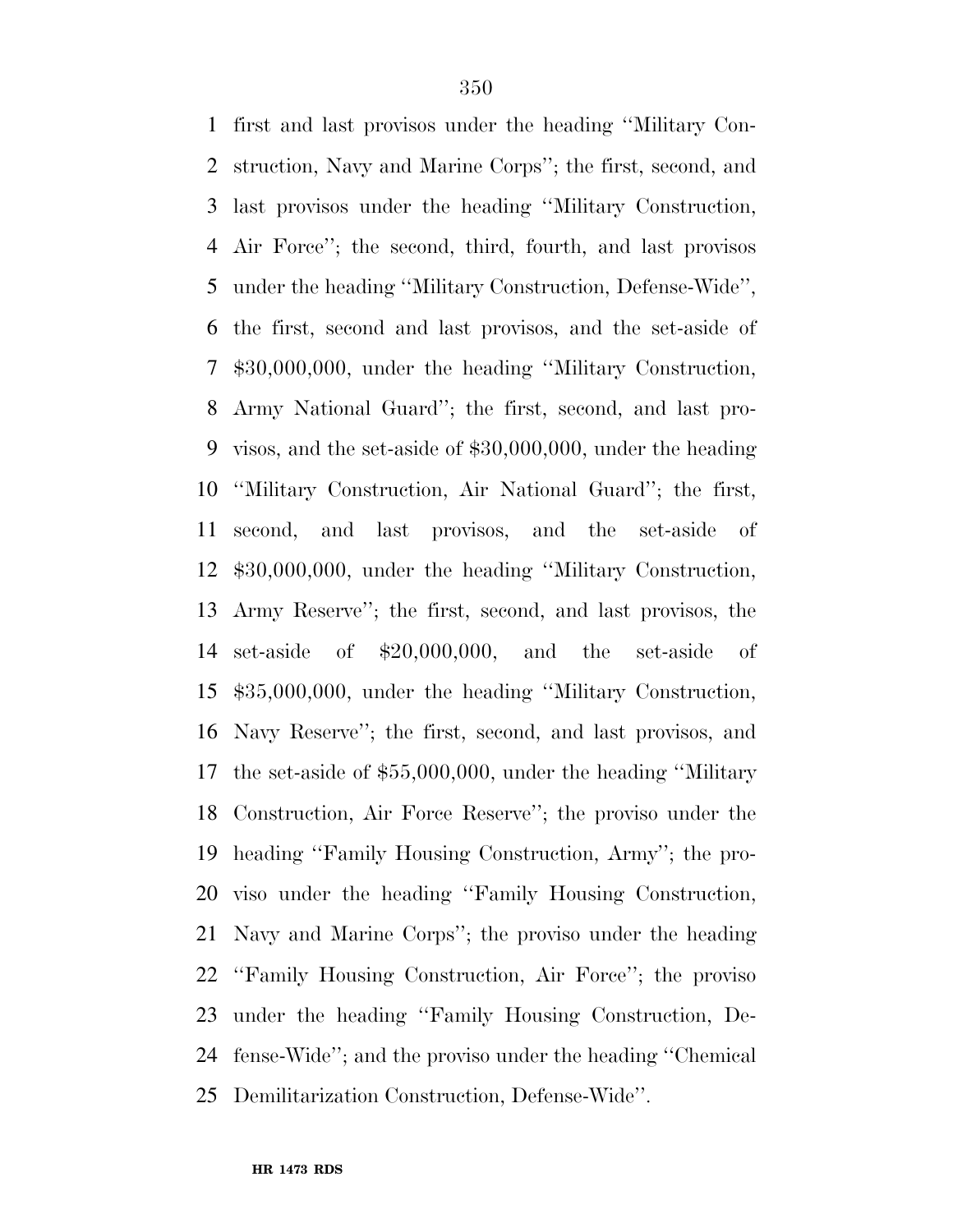SEC. 2007. Notwithstanding any other provision of this division, the following provisions included in title IV of division E of Public Law 111–117 shall not apply to funds appropriated by this division: the proviso under ''Military Construction, Army'' and the proviso under ''Military Construction, Air Force''.

 SEC. 2008. Of the funds made available for ''Military Construction, Defense-Wide'' in title I of division E of Public Law 110–329, \$23,000,000 are rescinded.

 SEC. 2009. Of the funds made available for ''Military Construction, Defense-Wide'' in title I of division E of Public Law 111–117, \$125,500,000 are rescinded.

 SEC. 2010. Of the funds made available for ''Military Construction, Army'' in title I of division E of Public Law 111–117, \$263,000,000 are rescinded.

 SEC. 2011. Of the funds made available for ''Military Construction, Navy and Marine Corps'' in title I of divi- sion E of Public Law 111–117, \$61,050,000 are re-scinded.

 SEC. 2012. Of the funds made available for ''Military Construction, Air Force'' in title I of division E of Public Law 111–117, \$121,700,000 are rescinded.

 SEC. 2013. Of the unobligated balances available for ''Department of Defense Base Closure Account 2005'' from prior appropriations (other than appropriations des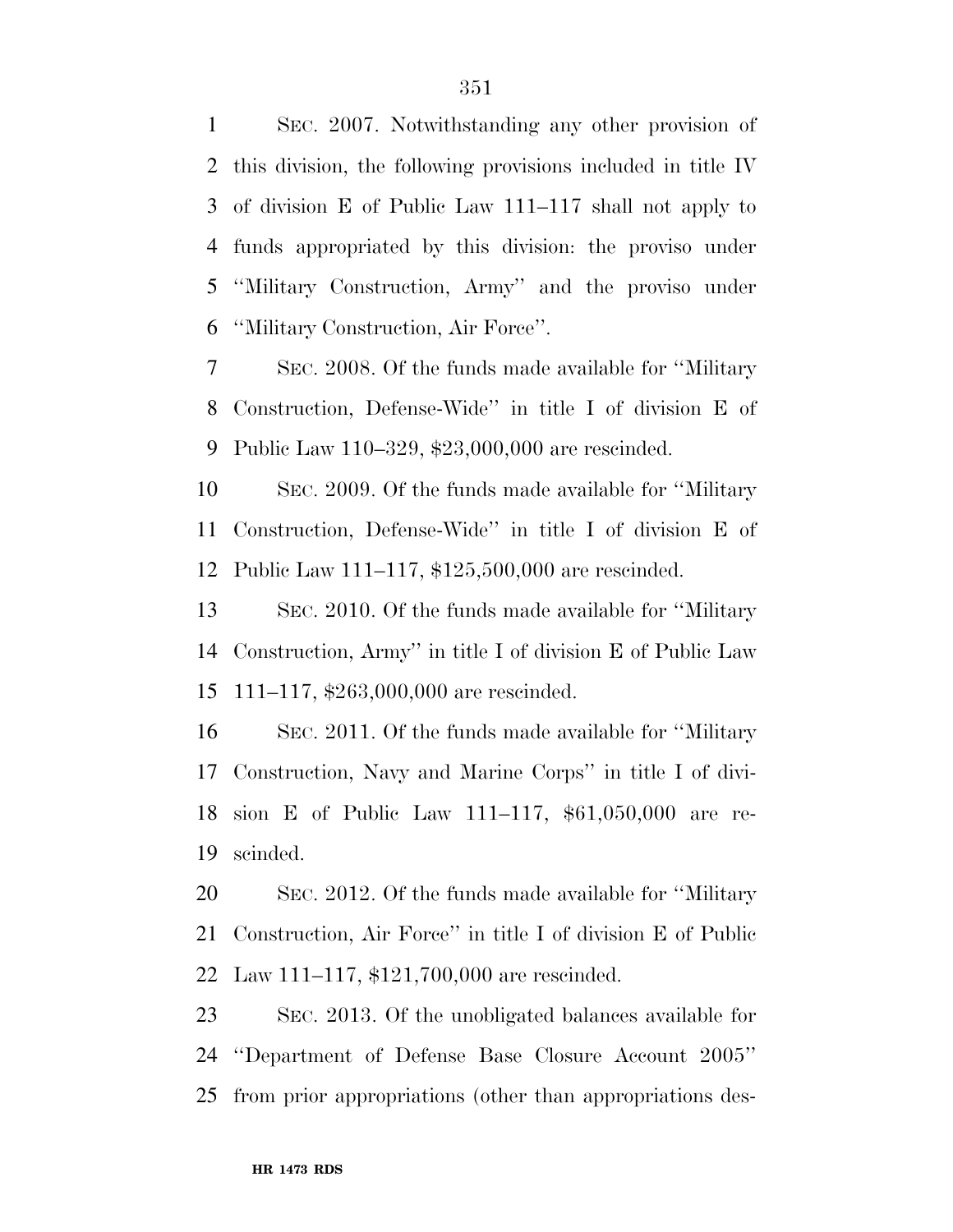ignated by law as being for contingency operations directly related to the global war on terrorism or as an emergency requirement), \$232,363,000 are rescinded.

 SEC. 2014. (a) Of the funds made available in title II of division E of Public Law 111–117, the following amounts which became available on October 1, 2010, are hereby rescinded from the following accounts in the amounts specified:

 (1) ''Department of Veterans Affairs, Medical 10 Services", \$1,000,000,000.

 (2) ''Department of Veterans Affairs, Medical Support and Compliance'', \$100,000,000.

 (3) ''Department of Veterans Affairs, Medical Facilities'', \$100,000,000.

 (b) In addition to amounts provided elsewhere in this Act, an additional amount is appropriated to the following accounts in the amounts specified, to remain available until September 30, 2012:

 (1) ''Department of Veterans Affairs, Medical Services'', \$1,000,000,000.

 (2) ''Department of Veterans Affairs, Medical Support and Compliance'', \$100,000,000.

 (3) ''Department of Veterans Affairs, Medical Facilities'', \$100,000,000.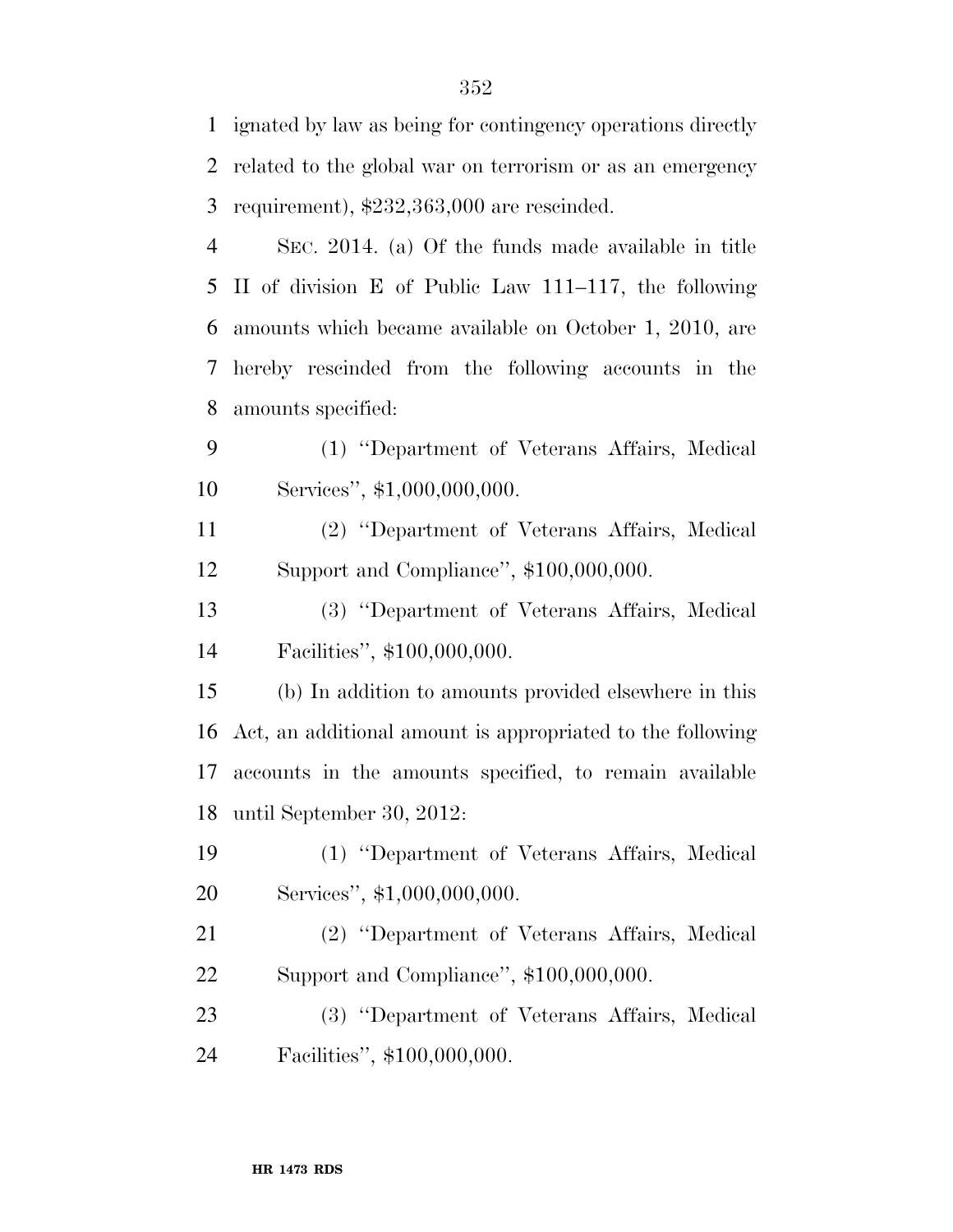SEC. 2015. Notwithstanding section 1118, the levels for each of the following accounts for fiscal year 2012 shall be as follows:

 (1) ''Department of Veterans Affairs, Medical Services'', \$39,649,985,000, which shall become available on October 1, 2011, and shall remain avail-able until September 30, 2012.

 (2) ''Department of Veterans Affairs, Medical Support and Compliance'', \$5,535,000,000, which shall become available on October 1, 2011, and shall remain available until September 30, 2012.

 (3) ''Department of Veterans Affairs, Medical Facilities'', \$5,426,000,000, which shall become available on October 1, 2011, and shall remain avail-able until September 30, 2012.

 SEC. 2016. Of the discretionary funds made available to the Department of Veterans Affairs for fiscal year 2011, \$34,000,000 are rescinded from ''Medical Support and Compliance'' and \$15,000,000 are rescinded from ''Medical Facilities'', which shall be derived from amounts estimated for the January 2011 civilian pay raise.

 SEC. 2017. Of the amounts appropriated to the De- partment of Veterans Affairs for fiscal year 2011 for ''Medical Services'', ''Medical Support and Compliance'', ''Medical Facilities'', ''Construction, Minor Projects'', and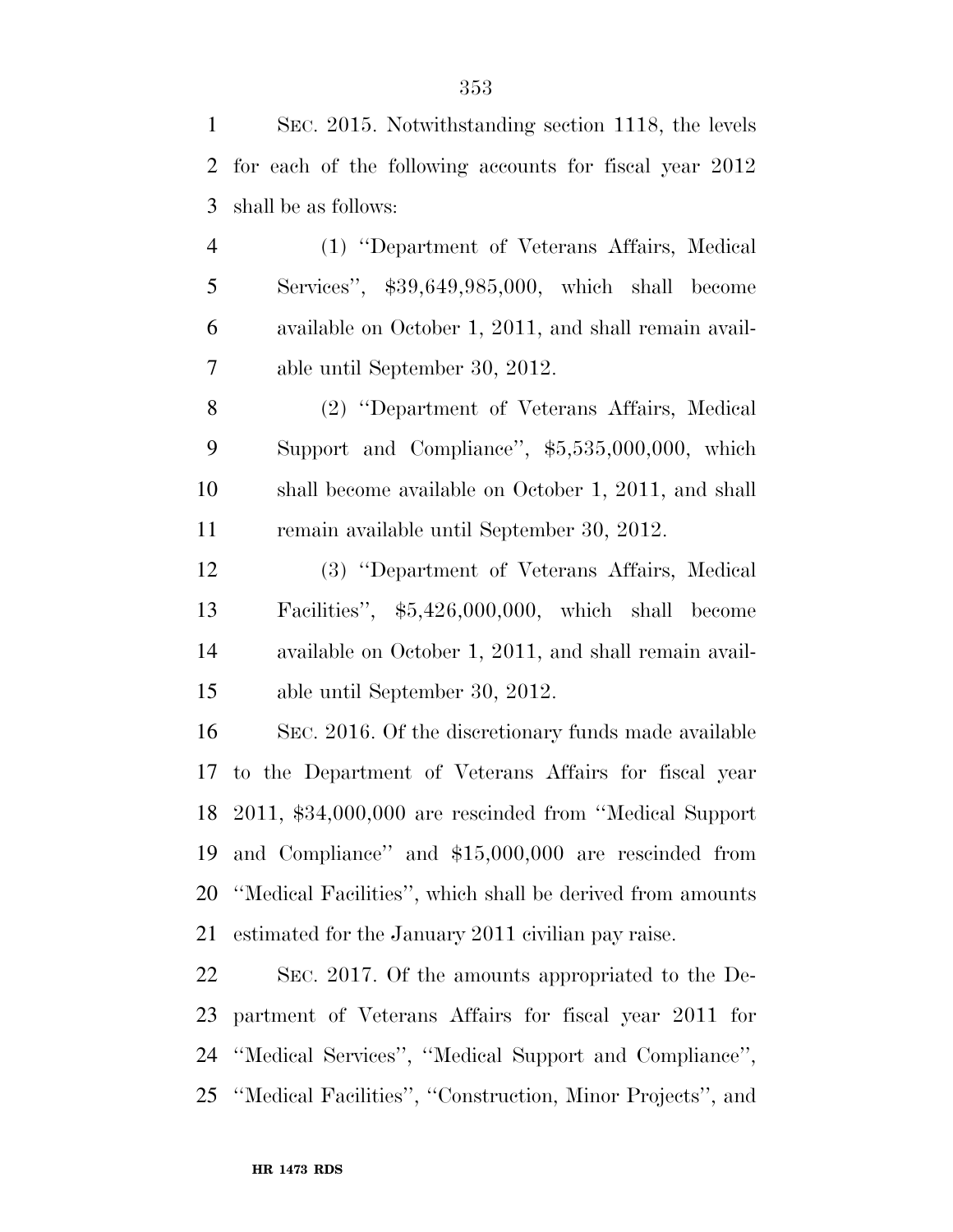''Information Technology Systems'', up to \$235,360,000, plus reimbursements, may be transferred to the Joint De- partment of Defense-Department of Veterans Affairs Medical Facility Demonstration Fund, established by sec- tion 1704 of title XVII of division A of Public Law 111– 84 and may be used for operation of the facilities des- ignated as combined Federal medical facilities as de- scribed by section 706 of Public Law 110–417: *Provided*, That additional funds may be transferred from accounts designated in this section to the Joint Department of De- fense-Department of Veterans Affairs Medical Facility Demonstration Fund upon written notification by the Sec- retary of Veterans Affairs to the Committees on Appro-priations of both Houses of Congress.

 SEC. 2018. Such sums as may be deposited to the Medical Care Collections Fund pursuant to section 1729A of title 38, United States Code, for health care provided at facilities designated as combined Federal medical facili- ties as described by section 706 of Public Law 110–417 shall also be available: (1) for transfer to the Joint De- partment of Defense-Department of Veterans Affairs Medical Facility Demonstration Fund, established by sec- tion 1704 of title XVII of division A of Public Law 111– 84; and (2) for operations of the facilities designated as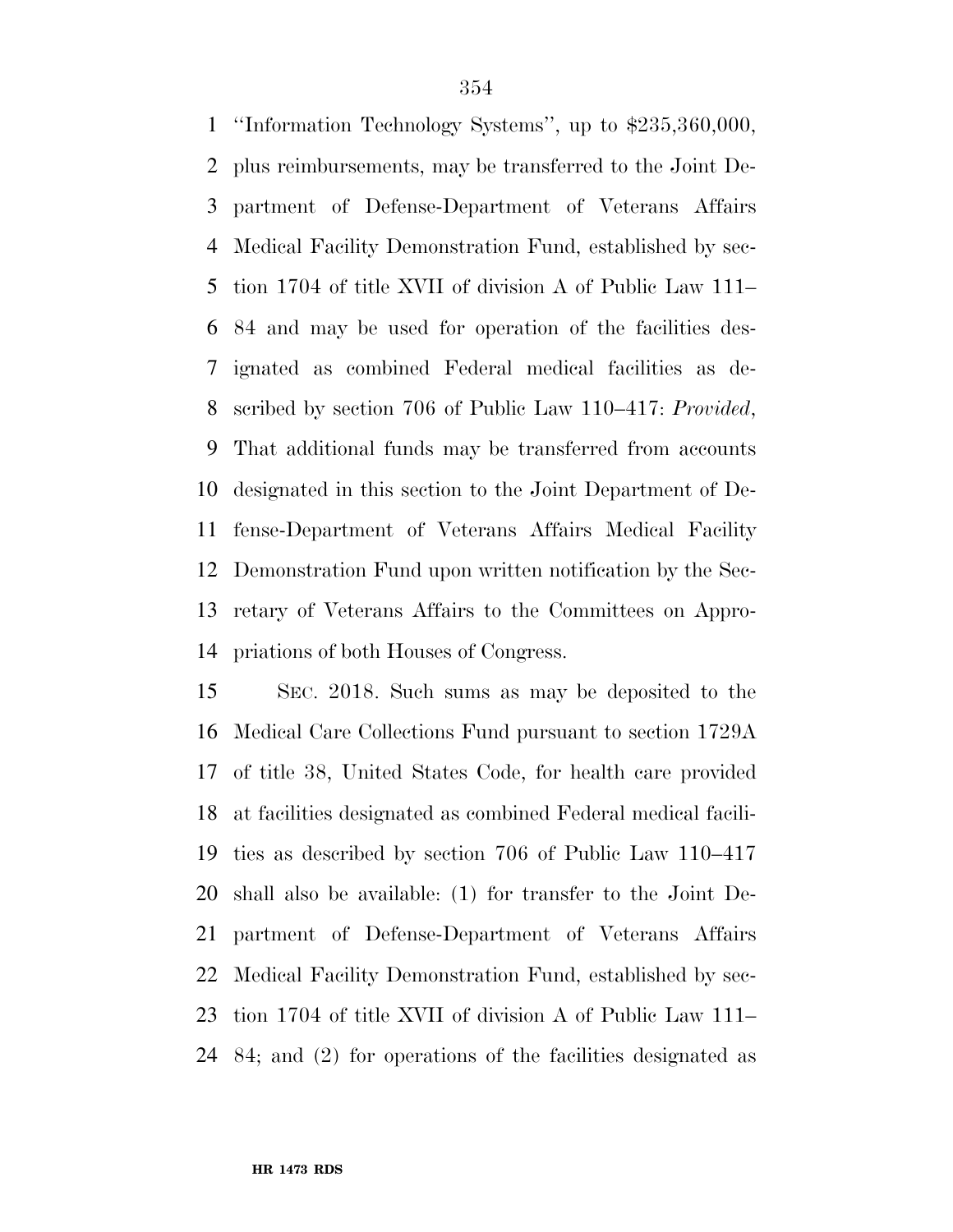combined Federal medical facilities as described by section 706 of Public Law 110–417.

 SEC. 2019. Notwithstanding section 1101, the level for ''Department of Veterans Affairs, Departmental Ad- ministration, General Operating Expenses'' shall be \$2,534,276,000, of which not less than \$2,136,776,000 shall be for the Veterans Benefits Administration: *Pro- vided*, That no funds shall be available for the printer on every desk initiative.

 SEC. 2020. Notwithstanding section 1101, the level for ''Department of Veterans Affairs, Departmental Ad- ministration, Information Technology Systems'' shall be \$3,146,898,000.

 SEC. 2021. Of the funds made available for ''Depart- ment of Veterans Affairs, Departmental Administration, Information Technology Systems'' in title II of division E of Public Law 111–117, \$147,000,000 are rescinded.

 SEC. 2022. Notwithstanding section 1101, the level for ''Department of Veterans Affairs, Departmental Ad- ministration, Construction, Major Projects'' shall be \$1,151,036,000: *Provided*, That not later than 30 days after the date of the enactment of this section, the Sec- retary of Veterans Affairs shall submit to the Committees on Appropriations of the House of Representatives and the Senate a spending plan for fiscal year 2011 at a level of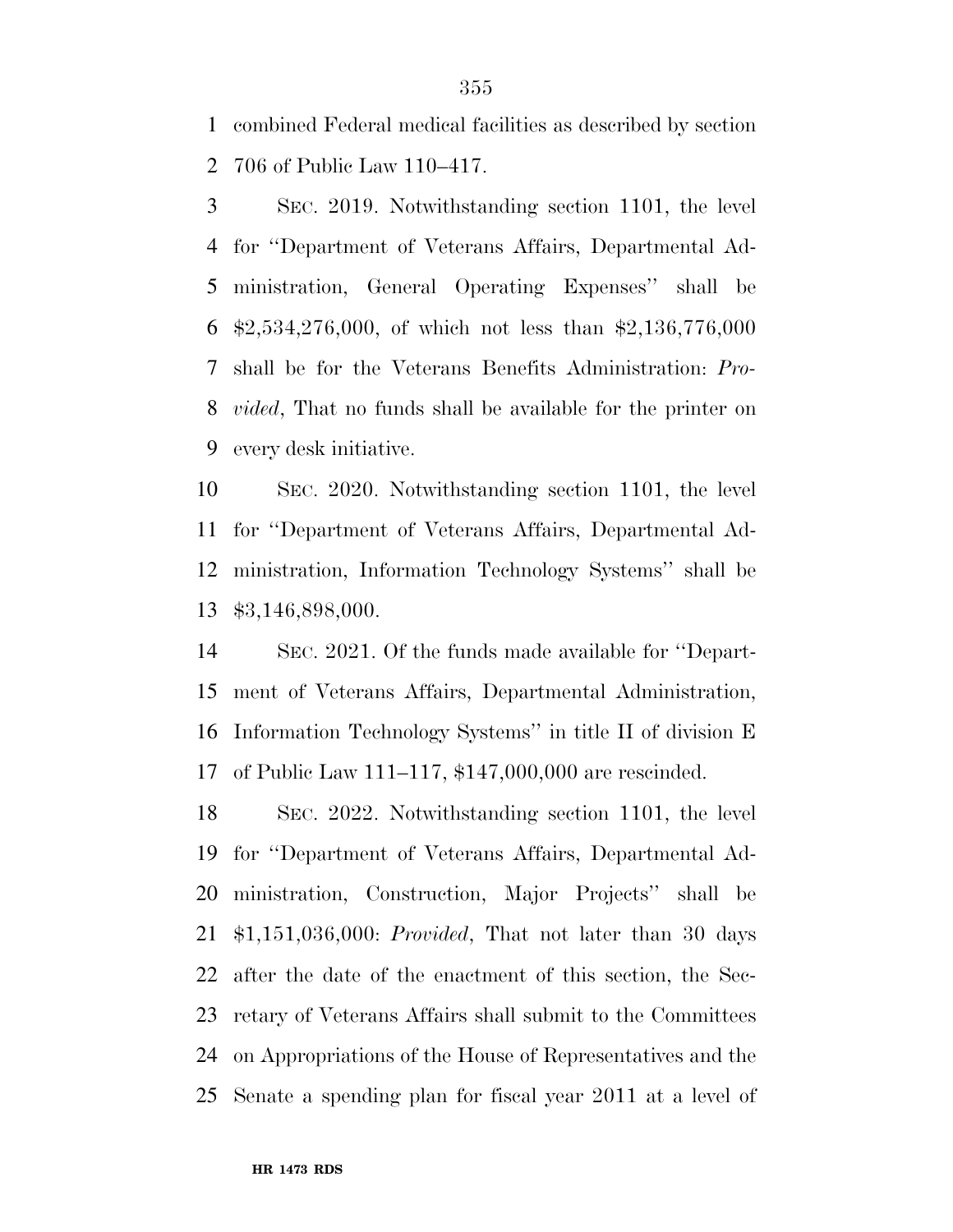detail below the account level: *Provided further*, That the last proviso included in title II of division E of Public Law 111–117 under the heading ''Department of Veterans Af- fairs, Departmental Administration, Construction, Major Projects'' shall not apply to funds appropriated by this division.

 SEC. 2023. Of the unobligated balances available under ''Department of Veterans Affairs, Departmental Administration, Construction, Major Projects'' to be de- rived from accounts in prior appropriations Acts and that were not designated by the Congress in such Acts as an emergency requirement pursuant to a concurrent resolu- tion on the budget or the Balanced Budget and Emer- gency Deficit Control Act of 1985, \$75,000,000 are re-scinded.

 SEC. 2024. Notwithstanding section 1101, the level for ''Department of Veterans Affairs, Departmental Ad- ministration, Construction, Minor Projects'' shall be \$467,700,000.

 SEC. 2025. Notwithstanding section 1101, the level for ''Department of Veterans Affairs, Departmental Ad- ministration, Grants for Construction of State Extended Care Facilities'' shall be \$85,000,000.

 SEC. 2026. Notwithstanding section 1101, the level for ''American Battle Monuments Commission, Salaries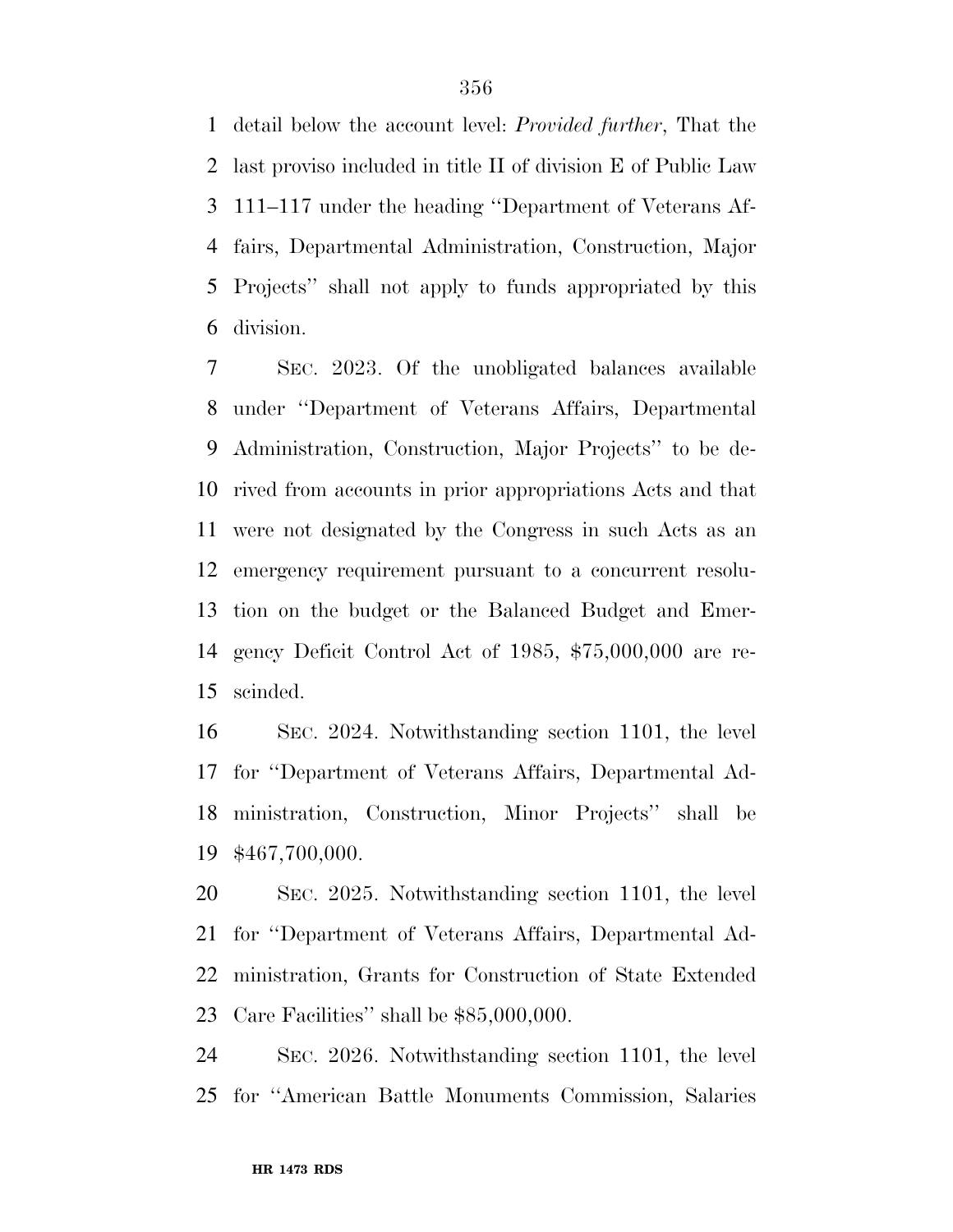and Expenses'' shall be \$64,200,000, to remain available until expended.

 SEC. 2027. Notwithstanding section 1101, the level for ''United States Court of Appeals for Veterans Claims, Salaries and Expenses'' shall be \$27,615,000, of which \$2,320,000 shall be available for the purpose of providing financial assistance as described under this heading in Public Law 102–229.

 SEC. 2028. Notwithstanding section 1101, the level for ''Department of Defense—Civil, Cemeterial Expenses, Army, Salaries and Expenses'' shall be \$45,100,000, to remain available until expended.

 SEC. 2029. Notwithstanding section 1101, the level for ''Armed Forces Retirement Home, Trust Fund'' shall be \$71,200,000, of which \$2,000,000 shall be for con-struction and renovation of physical plants.

 SEC. 2030. In the Senate, section 902 of Public Law 111–212, the Supplemental Appropriations Act, 2010, shall be subject to section 3002 of that Act and accord- ingly is designated as an emergency requirement and nec- essary to meet emergency needs pursuant to section  $403(a)$  of S. Con. Res. 13 (111th Congress), the concur-rent resolution on the budget for fiscal year 2010.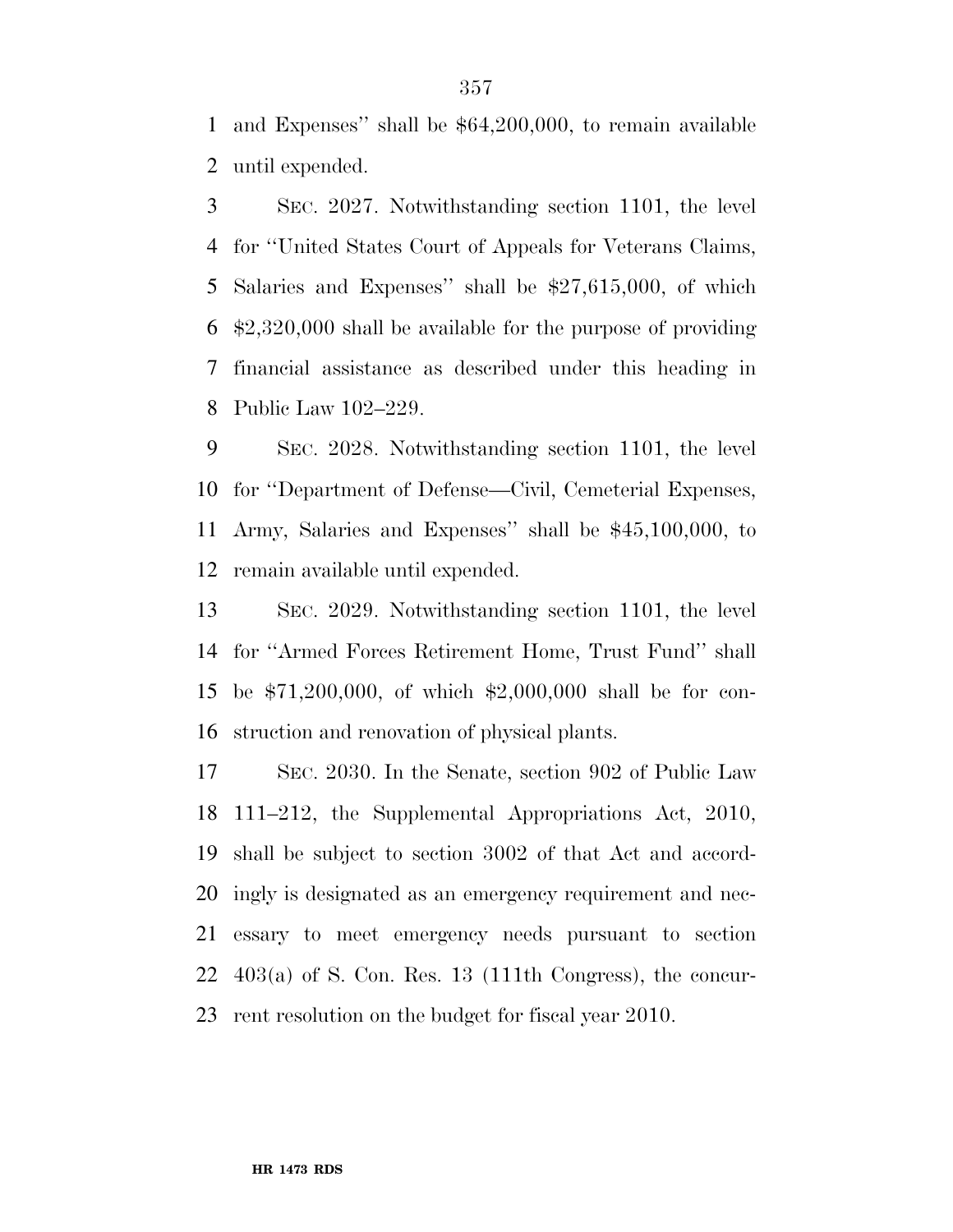## TITLE XI—DEPARTMENT OF STATE, FOREIGN OPERATIONS, AND RELATED PROGRAMS

 SEC. 2101. For purposes of this title, the term ''divi- sion F of Public Law 111–117'' means the Department of State, Foreign Operations, and Related Programs Ap- propriations Act, 2010 (division F of Public Law 111– 117).

 SEC. 2102. Notwithstanding section 1101, the level for each of the following accounts shall be as follows: ''Ad- ministration of Foreign Affairs, Diplomatic and Consular Programs'', \$8,790,000,000, of which \$1,500,000,000 is for Worldwide Security Protection (to be available until expended); ''Administration of Foreign Affairs, Capital Investment Fund'', \$59,499,000; ''Administration of For- eign Affairs, Emergencies in the Diplomatic and Consular Service'', \$9,499,000; ''Administration of Foreign Affairs, Representation Allowances'', \$7,499,000; ''Administration of Foreign Affairs, Payment to the American Institute in Taiwan'', \$21,150,000; and ''Administration of Foreign Affairs, Civilian Stabilization Initiative'', \$35,000,000.

 SEC. 2103. Notwithstanding section 1101, the level for each of the following accounts shall be as follows: ''Re- lated Programs, United States Institute of Peace'', \$39,499,000, which shall not be used for construction ac-tivities; ''Related Programs, East-West Center'',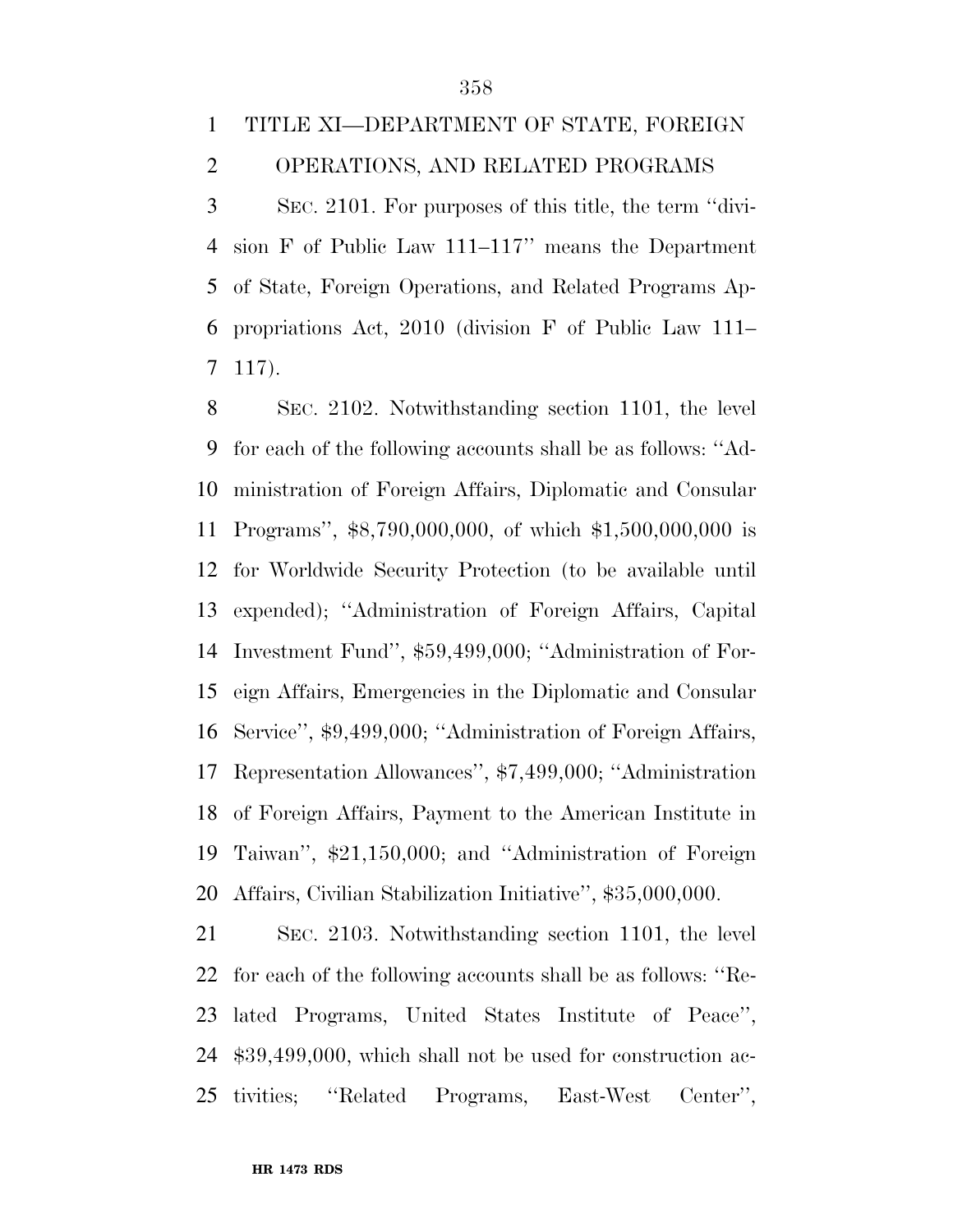\$21,000,000; ''International Commissions, International Fisheries Commissions'', \$50,500,000; ''International Or- ganizations, Contributions to International Organiza- tions'', \$1,581,815,000; and ''International Organiza- tions, Contributions for International Peacekeeping Activi-ties'', \$1,887,706,000.

 SEC. 2104. Notwithstanding section 1101, the level for each of the following accounts shall be as follows: ''International Commissions, International Boundary and Water Commission, United States and Mexico, Salaries and Expenses'', \$43,300,000; ''International Commis- sions, International Boundary and Water Commission, United States and Mexico, Construction'', \$26,500,000; and ''Related Programs, The Asia Foundation'', \$17,900,000.

 SEC. 2105. Notwithstanding section 1101, the level for each of the following accounts shall be as follows: ''Re- lated Agency, Broadcasting Board of Governors, Inter- national Broadcasting Operations'', \$731,500,000; and ''Related Agency, Broadcasting Board of Governors, Broadcasting Capital Improvements'', \$6,875,000.

 SEC. 2106. Notwithstanding section 1101, the level for each of the following accounts shall be as follows: ''Ad- ministration of Foreign Affairs, Educational and Cultural Exchange Programs'', \$600,000,000; ''Bilateral Economic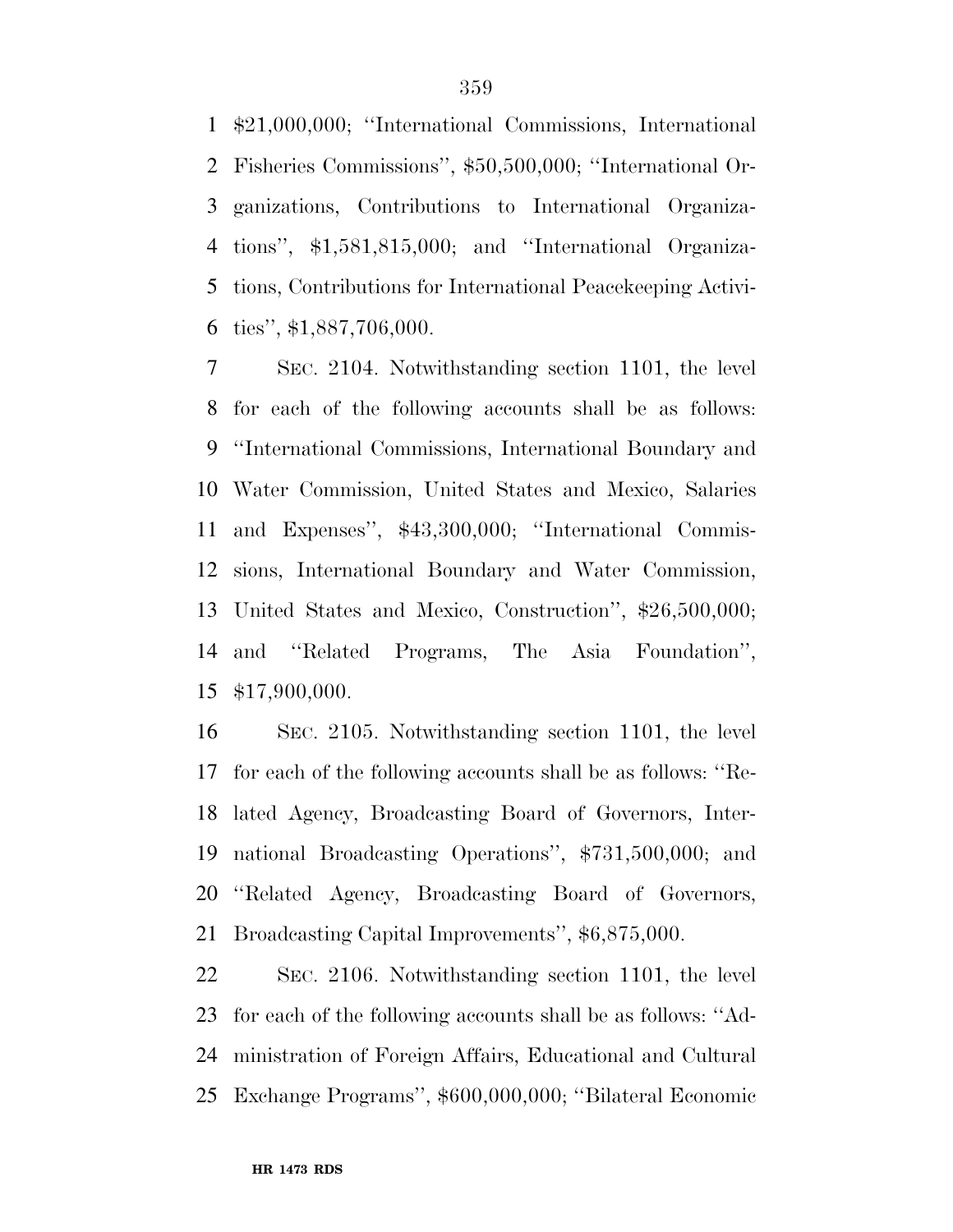Assistance, Independent Agencies, Inter-American Foun- dation'', \$22,499,000; and ''Bilateral Economic Assist- ance, Independent Agencies, African Development Foun-dation'', \$29,500,000.

 SEC. 2107. Notwithstanding section 1101, the level for each of the following accounts shall be as follows: ''United States Agency for International Development, Funds Appropriated to the President, Operating Ex- penses'', \$1,350,000,000; ''United States Agency for International Development, Funds Appropriated to the President, Civilian Stabilization Initiative'', \$5,000,000; ''United States Agency for International Development, Funds Appropriated to the President, Capital Investment Fund'', \$130,000,000; and ''United States Agency for International Development, Funds Appropriated to the President, Office of Inspector General'', \$45,000,000.

 SEC. 2108. Notwithstanding section 1101, the level for each of the following accounts shall be as follows: ''Bi- lateral Economic Assistance, Funds Appropriated to the President, Development Assistance'', \$2,525,000,000; ''Bilateral Economic Assistance, Funds Appropriated to the President, Complex Crises Fund'', \$40,000,000; ''Bi- lateral Economic Assistance, Funds Appropriated to the President, Assistance for Europe, Eurasia and Central Asia'', \$697,134,000; ''Bilateral Economic Assistance,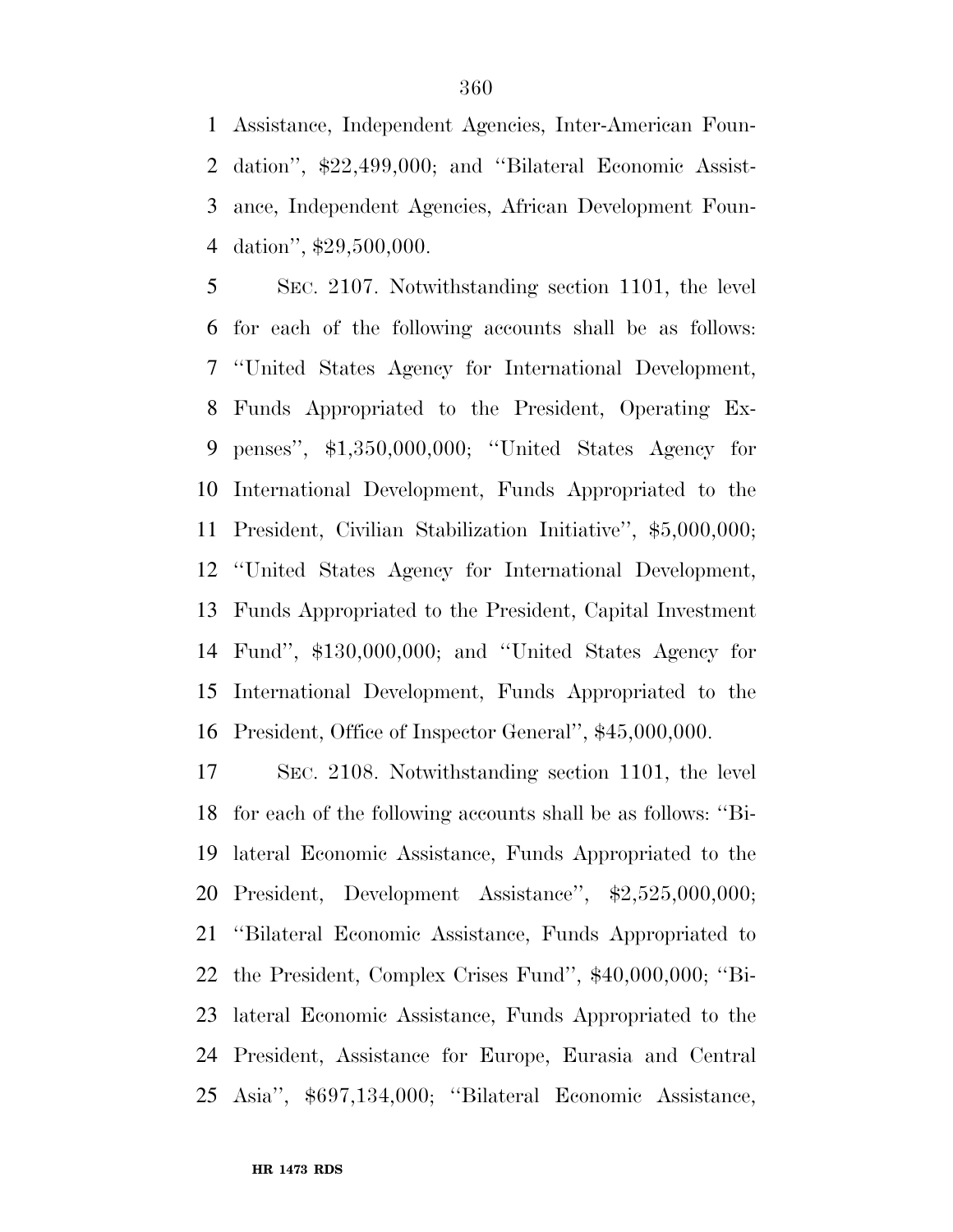Independent Agencies, Peace Corps'', \$375,000,000; and ''Bilateral Economic Assistance, Independent Agencies, Millennium Challenge Corporation'', \$900,000,000.

 SEC. 2109. Notwithstanding section 1101, the level for each of the following accounts shall be as follows: ''Bi- lateral Economic Assistance, Funds Appropriated to the President, Economic Support Fund'', \$5,958,101,000; ''Bilateral Economic Assistance, Funds Appropriated to the President, Democracy Fund'', \$115,000,000; ''De- partment of the Treasury, International Affairs Technical Assistance'', \$25,499,000; and ''Department of the Treas-ury, Debt Restructuring'', \$50,000,000.

 SEC. 2110. Notwithstanding section 1101, the level for each of the following accounts shall be as follows: ''Bi- lateral Economic Assistance, Funds Appropriated to the President, International Disaster Assistance'', \$865,000,000; ''Bilateral Economic Assistance, Depart- ment of State, Migration and Refugee Assistance'', \$1,690,000,000; and ''Bilateral Economic Assistance, De- partment of State, United States Emergency Refugee and Migration Assistance Fund'', \$50,000,000: *Provided*, That 22 the authorities and requirements under section  $2(e)(1)$  of the Migration and Refugee Assistance Act of 1962 (22 24 U.S.C.  $2601(e)(1)$  may be exercised and fulfilled by the Secretary of State for the purpose of meeting unexpected,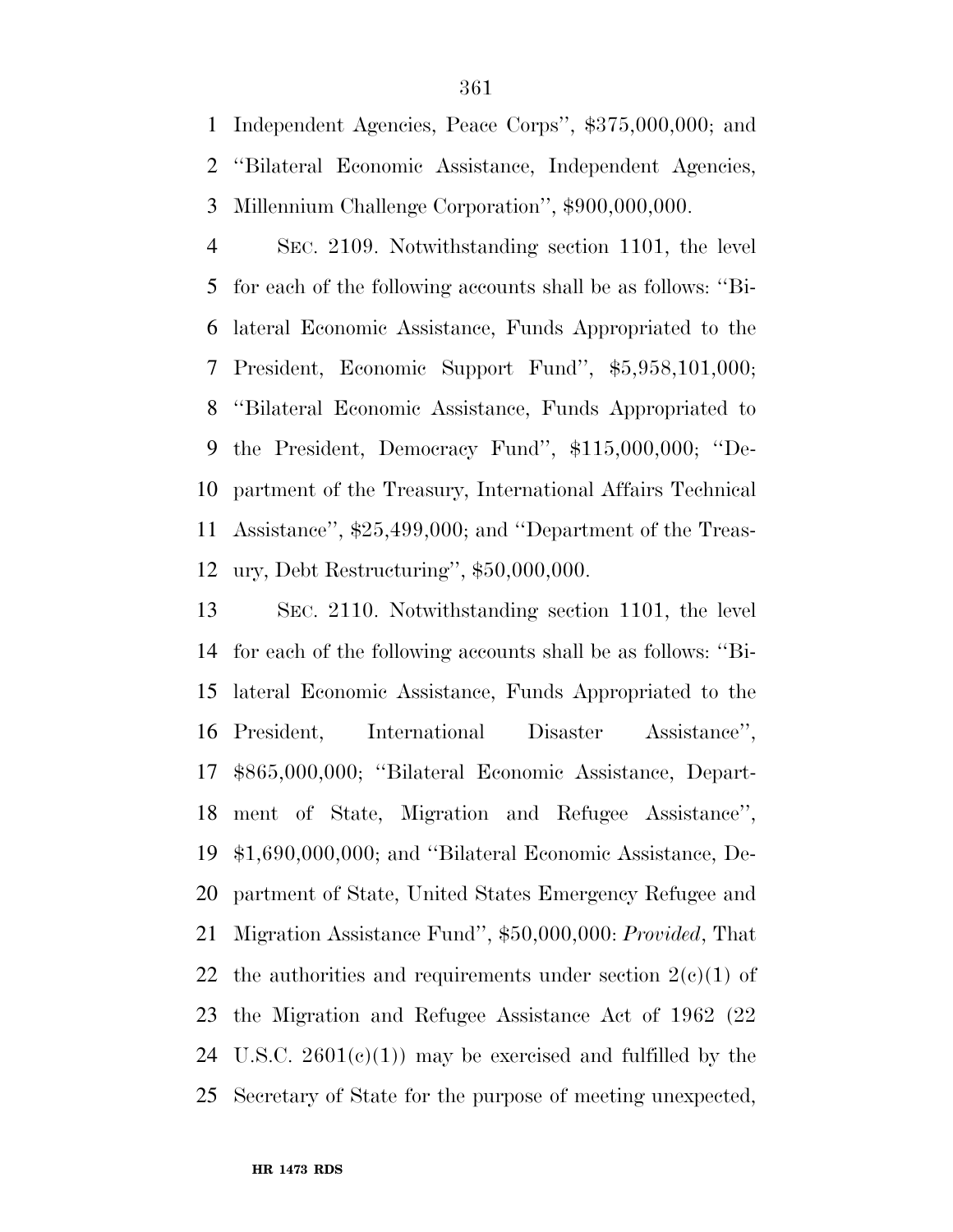urgent refugee and migration needs, and with respect to funds appropriated to carry out section 2(c) of such Act in this division and in prior Acts making appropriations for the Department of State, foreign operations, and re-lated programs.

 SEC. 2111. Notwithstanding section 1101, the level for each of the following accounts shall be as follows: ''International Security Assistance, Department of State, Nonproliferation, Anti-terrorism, Demining and Related Programs'', \$740,000,000; and ''International Security Assistance, Department of State, Peacekeeping Oper- ations'', \$305,000,000: *Provided*, That division F of Pub- lic Law 111–117 shall be applied to funds appropriated by this division under the heading ''Peacekeeping Oper- ations'' by adding the following at the end: '': *Provided further*, That funds appropriated under this heading that are available for assistance for Chad, Sudan, Somalia, and the Democratic Republic of the Congo should not be used to support any military training or operations that include child soldiers''.

 SEC. 2112. (a) Notwithstanding section 1101, the level for each of the following accounts shall be as follows: ''International Security Assistance, Funds Appropriated to the President, International Military Education and Training'', \$106,000,000; and ''International Security As-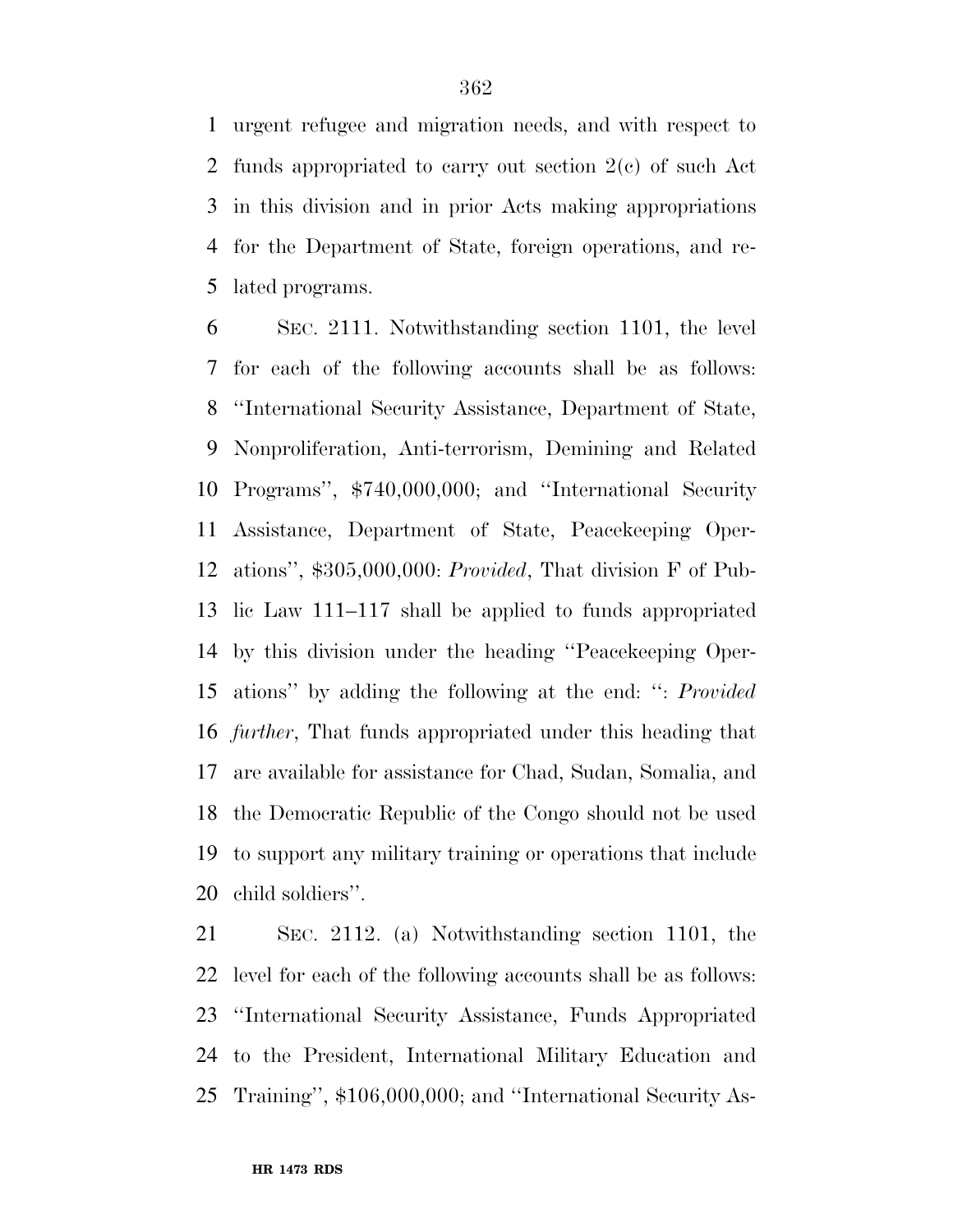sistance, Funds Appropriated to the President, Foreign Military Financing Program'', \$5,385,000,000, of which not less than \$3,000,000,000 shall be available for grants only for Israel, \$1,300,000,000 shall be available for grants only for Egypt, \$300,000,000 shall be available for assistance for Jordan, and up to \$50,000,000 should be available for assistance for Colombia: *Provided*, That the dollar amount in the fourth proviso of the first paragraph under the heading ''International Security Assistance, Funds Appropriated to the President, Foreign Military Fi- nancing Program'' of division F of Public Law 111–117 shall be deemed to be for the purposes of this Act, \$789,000,000: *Provided further*, That the second para- graph under the heading ''International Security Assist- ance, Funds Appropriated to the President, Foreign Mili- tary Financing Program'' in division F of Public Law 111–117 shall be applied to funds appropriated by this division by inserting after the second proviso in such para- graph the following: '': *Provided further*, That funds ap- propriated under this heading shall not be disbursed for assistance for Chad until the Secretary of State reports to the Committees on Appropriations on steps being taken by the Government of Chad to implement a plan of action to end the recruitment and use of child soldiers, including the demobilization of child soldiers''.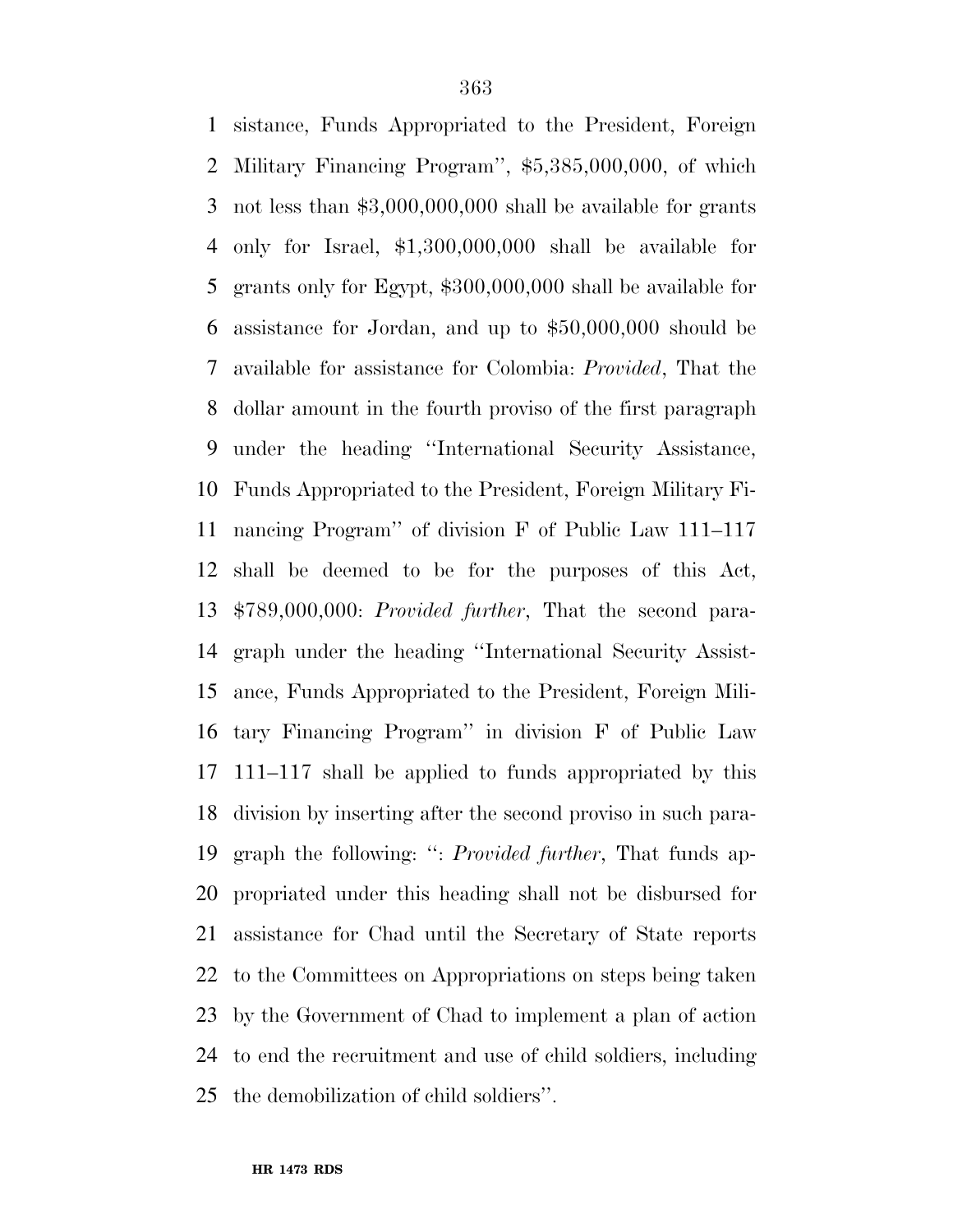(b) The authorities contained under the heading ''International Security Assistance, Funds Appropriated to the President, Pakistan Counterinsurgency Capability Fund'' in title XI of Public Law 111–32 shall remain in effect until September 30, 2012.

 SEC. 2113. Notwithstanding section 1101, the level for each of the following accounts shall be as follows: ''Multilateral Assistance, Funds Appropriated to the President, International Organizations and Programs'', \$355,000,000, of which up to \$10,000,000 may be made available for the International Panel on Climate Change/ United Nations Framework Convention on Climate Change; ''Multilateral Assistance, International Financial Institutions, Global Environment Facility'', \$90,000,000; ''Multilateral Assistance, International Financial Institu- tions, Contribution to the International Development As- sociation'', \$1,235,000,000; ''Multilateral Assistance, International Financial Institutions, Contribution to the Clean Technology Fund'', \$185,000,000; ''Multilateral Assistance, International Financial Institutions, Contribu- tion to the Strategic Climate Fund'', \$50,000,000; ''Multi- lateral Assistance, International Financial Institutions, Contribution to the Inter-American Development Bank'', \$21,000,000; ''Multilateral Assistance, International Fi-nancial Institutions, Contribution to the African Develop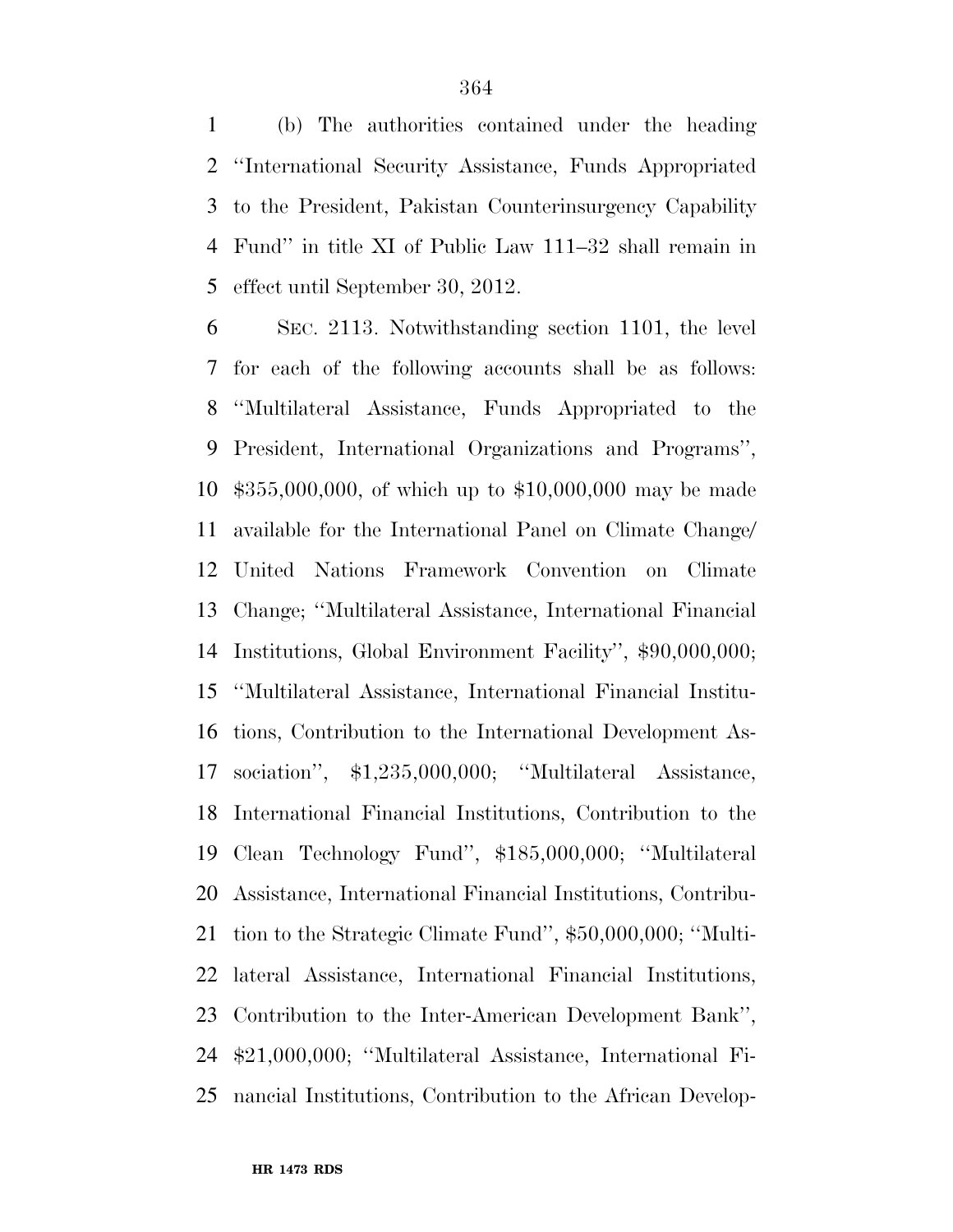ment Fund'', \$110,000,000; and ''Multilateral Assistance, International Financial Institutions, International Fund for Agricultural Development'', \$29,499,000.

 SEC. 2114. Notwithstanding section 1101, the level for each of the following accounts shall be as follows: ''Ex- port and Investment Assistance, Overseas Private Invest- ment Corporation, Program Account'', \$18,115,000; and ''Export and Investment Assistance, Funds Appropriated to the President, Trade and Development Agency'', \$50,000,000.

 SEC. 2115. (a) Notwithstanding section 1101, the amounts included under the heading ''Administration of Foreign Affairs, Embassy Security, Construction and Maintenance'' in division F of Public Law 111–117 shall be applied to funds appropriated by this division as fol- lows: by substituting ''\$825,000,000'' for ''\$876,850,000'' in the first paragraph; and by substituting ''\$795,000,000'' for ''\$847,300,000'' in the second para-graph.

 (b) Notwithstanding section 1101, the amounts in- cluded under the heading ''Bilateral Economic Assistance, Funds Appropriated to the President, Development Credit Authority'' in division F of Public Law 111–117 shall be applied to funds appropriated by this division as follows: by substituting ''\$30,000,000'' for ''\$25,000,000'' in the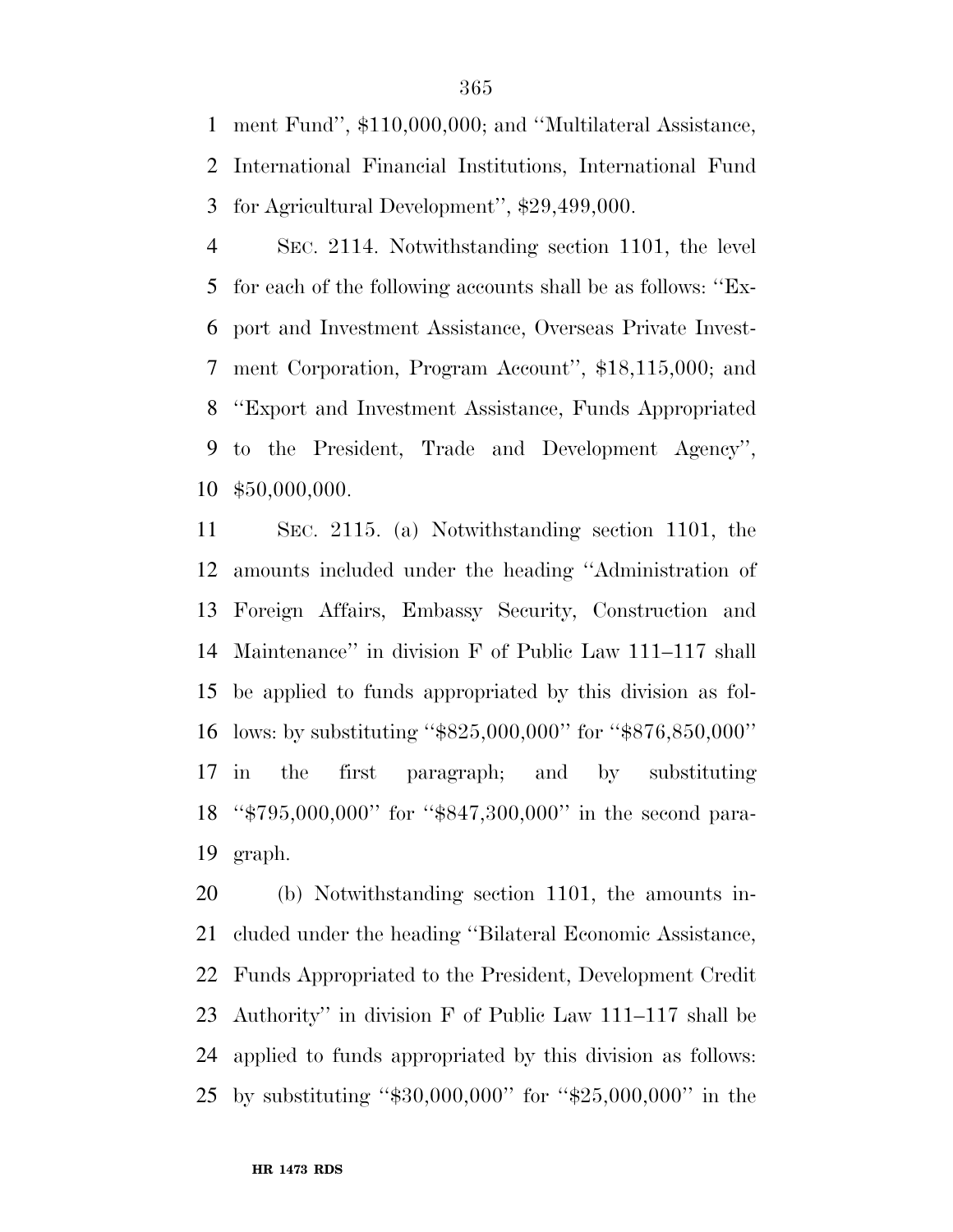first paragraph; and by substituting ''\$8,300,000'' for ''\$8,600,000'' in the second paragraph.

 SEC. 2116. Notwithstanding section 1101, the amounts included under the heading ''Bilateral Economic Assistance, Funds Appropriated to the President, Global Health and Child Survival'' in division F of Public Law 111–117 shall be applied to funds appropriated by this division as follows: by substituting in the first paragraph ''\$2,500,000,000'' for ''\$2,420,000,000''; and by sub- stituting in the second paragraph ''\$5,345,000,000'' for "\$5,359,000,000".

 SEC. 2117. Notwithstanding section 1101, the level for each of the following accounts shall be \$0: ''Adminis- tration of Foreign Affairs, Buying Power Maintenance Ac- count''; ''Bilateral Economic Assistance, Funds Appro- priated to the President, International Fund for Ireland''; and ''Multilateral Assistance, International Financial In- stitutions, Contribution to the Asian Development Fund''. SEC. 2118. (a) Of the unobligated balances available from funds appropriated under the heading ''Export and Investment Assistance, Export-Import Bank of the United States, Subsidy Appropriation'' in the Department of State, Foreign Operations, and Related Programs Appro- priations Act, 2009 (division H of Public Law 111–8) and under such heading in prior Acts making appropriations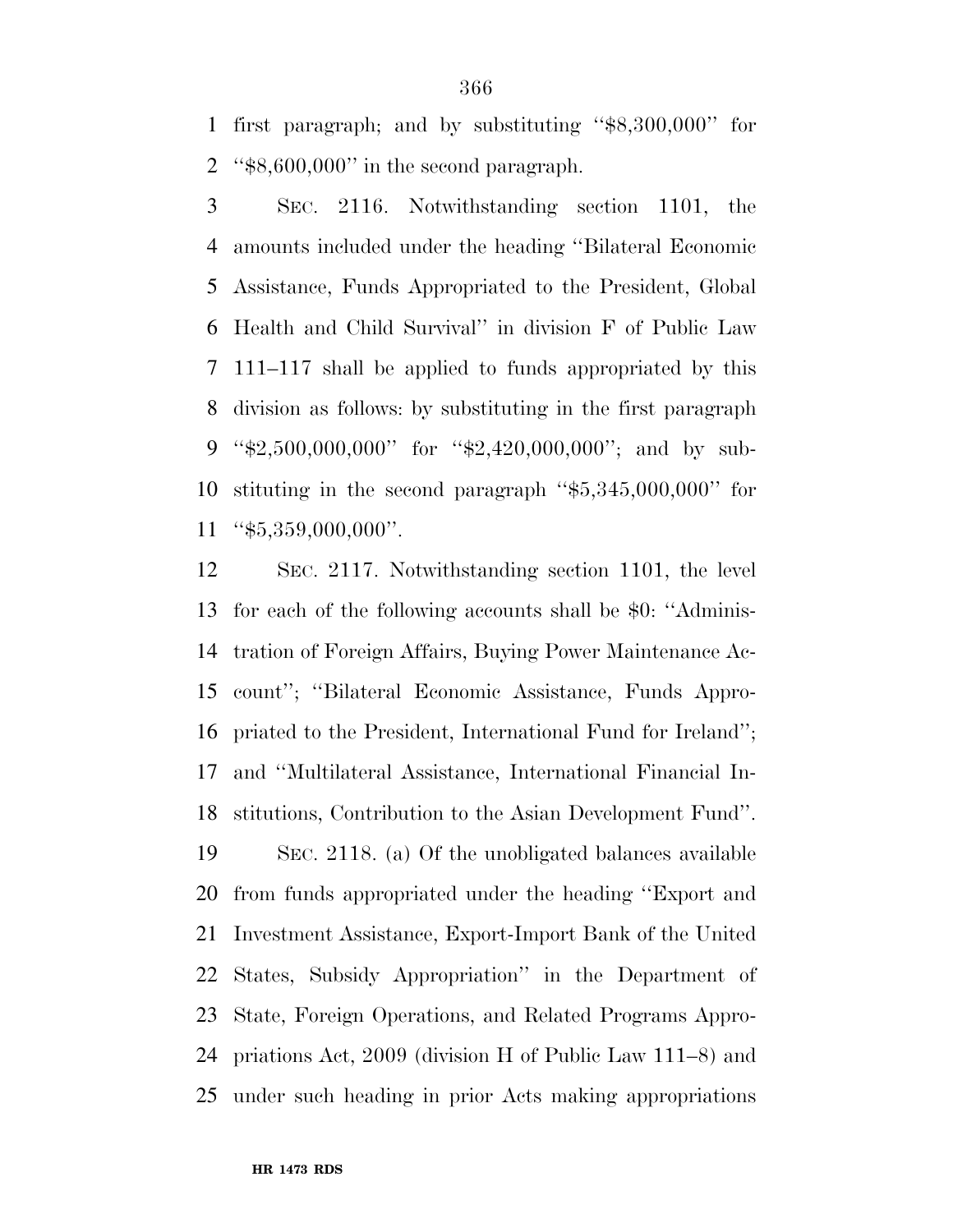for the Department of State, foreign operations, and re-lated programs, \$275,000,000 are rescinded.

 (b) Of the unobligated balances from funds appro- priated or otherwise made available for the Buying Power Maintenance Account, \$17,000,000 are rescinded.

 (c) Of the unobligated balances available for the De- velopment Assistance account, as identified by Treasury Appropriation Fund Symbols 7206/111021, \$1,000,000 are rescinded.

 (d) Of the unobligated balances available for the As- sistance for the Independent States of the Former Soviet Union account, as identified by Treasury Appropriation Fund Symbols 7206/111093, 7207/121093, and 72X1093, \$11,700,000 are rescinded.

 (e) Of the unobligated balances available for the International Narcotics Control and Law Enforcement ac- count, as identified by Treasury Appropriation Fund Sym- bols 11X1022, 1106/121022, and 191105/111022, \$7,183,000 are rescinded.

 (f) Of the funds appropriated in prior Acts making appropriations for the Department of State, foreign oper- ations, and related programs under the heading ''Diplo- matic and Consular Programs'', \$55,000,000, which shall be from amounts made available for Worldwide Security Protection, are rescinded: *Provided*, That no amounts may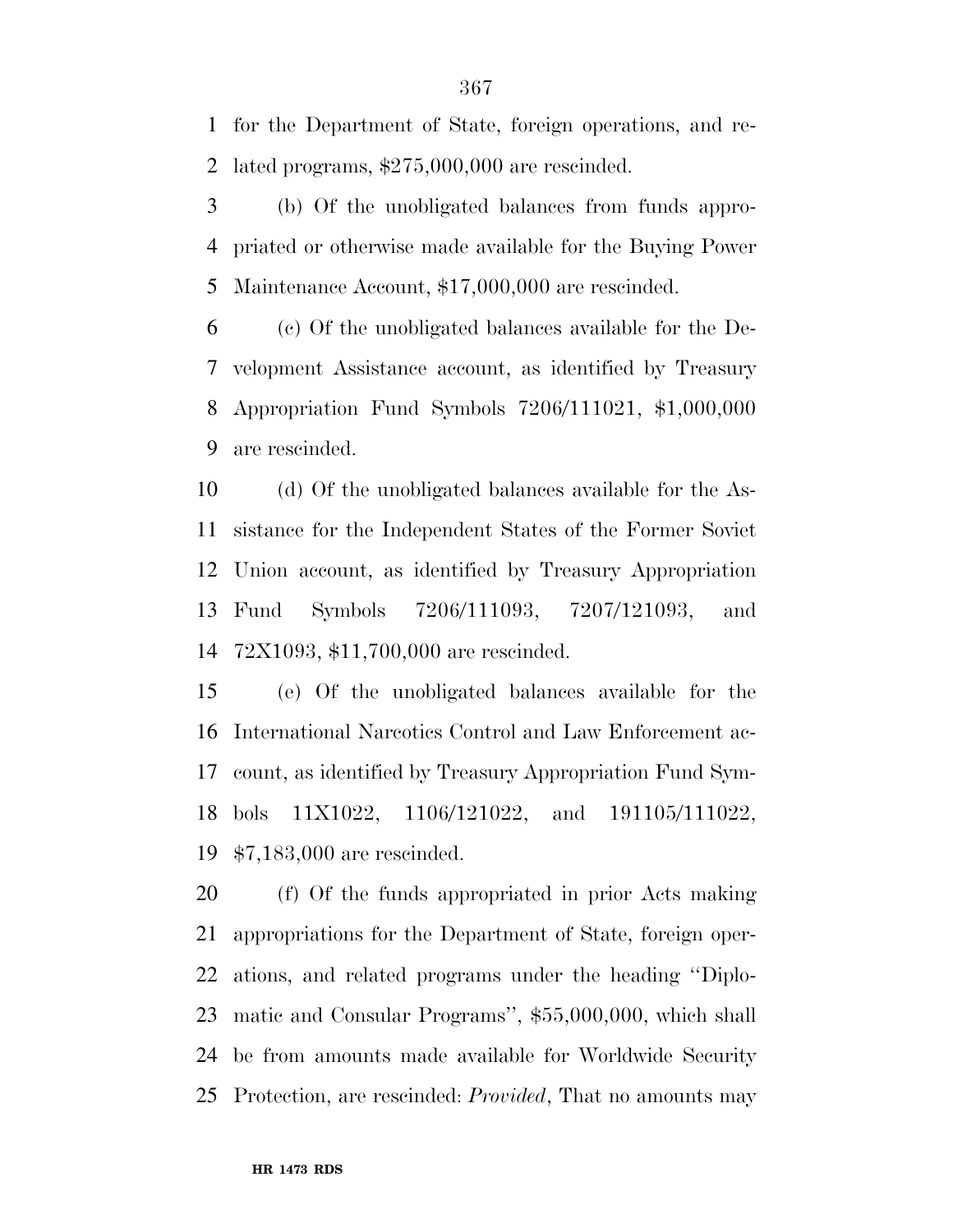be rescinded from amounts that were designated by Con- gress as an emergency requirement pursuant to a concur- rent resolution on the budget or the Balanced Budget and Emergency Deficit Control Act of 1985.

 (g) Of the funds appropriated in prior Acts making appropriations for the Department of State, foreign oper- ations, and related programs under the heading ''Bilateral Economic Assistance, Funds Appropriated to the Presi- dent, Economic Support Fund'', \$120,000,000 are re- scinded: *Provided*, That no amounts may be rescinded from amounts that were designated by Congress as an emergency requirement pursuant to a concurrent resolu- tion on the budget or the Balanced Budget and Emer-gency Deficit Control Act of 1985.

 (h) Of the unobligated funds made available to the 16 Secretary of State pursuant to section  $286(v)(2)(A)$  of the Immigration and Nationality Act (8 U.S.C.  $1356(v)(2)(A)$ , \$140,000,000 are hereby permanently canceled.

 (i) Of the unobligated funds appropriated in prior Acts making appropriations for the Department of State, foreign operations, and related programs under the head- ing ''Bilateral Economic Assistance, Funds Appropriated to the President, Assistance for Europe, Eurasia and Cen-tral Asia'', \$19,000,000 are rescinded: *Provided*, That no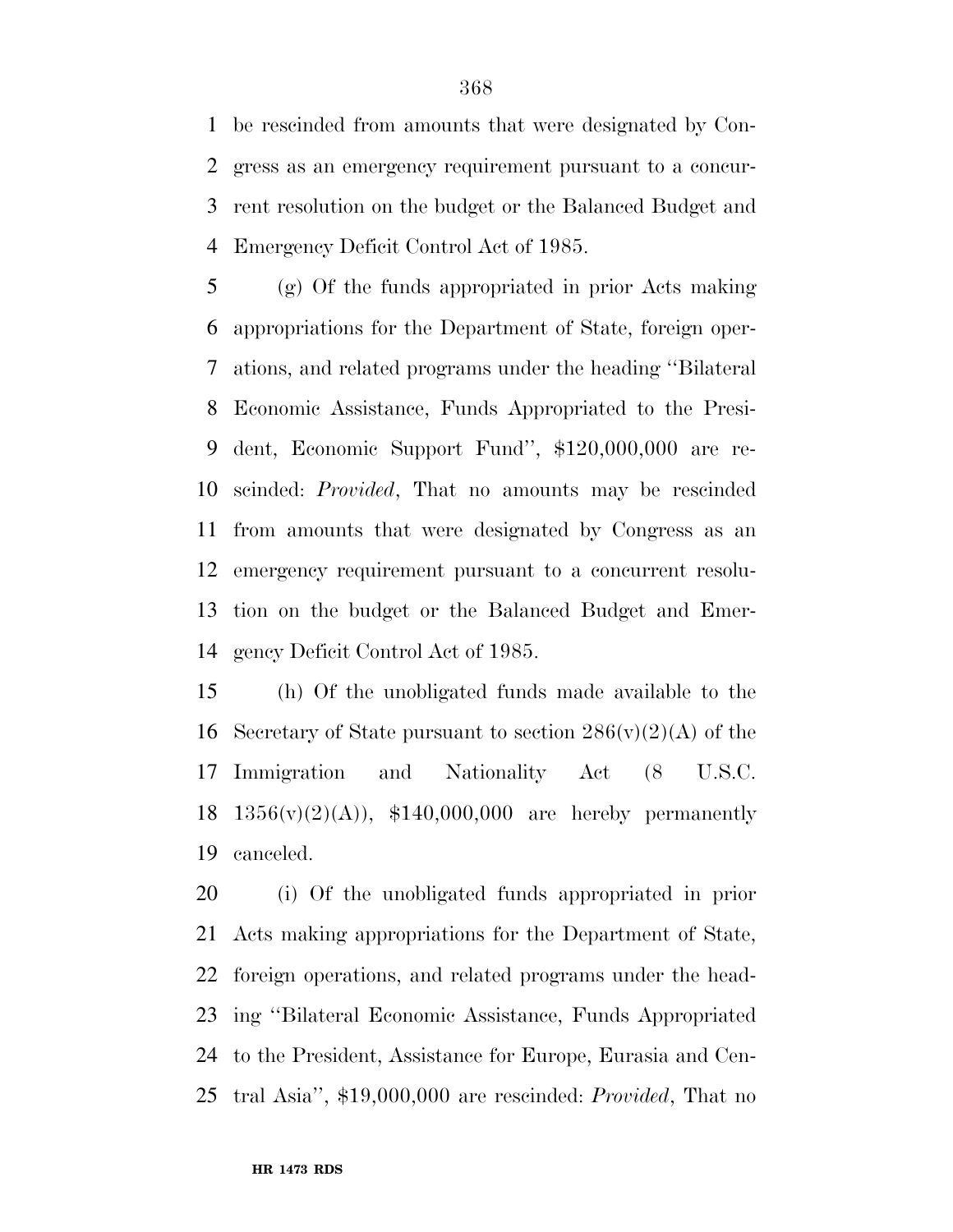amounts may be rescinded from amounts that were des- ignated by Congress as an emergency requirement pursu- ant to a concurrent resolution on the budget or the Bal- anced Budget and Emergency Deficit Control Act of 1985. SEC. 2119. (a) Notwithstanding section 653(b) of the Foreign Assistance Act of 1961 (22 U.S.C. 2413(b)), the President shall transmit the report required under section 653(a) of that Act with respect to the provision of funds appropriated or otherwise made available by this division for the Department of State, foreign operations, and re- lated programs: *Provided*, That such report shall include a comparison of amounts, by category of assistance, pro- vided or intended to be provided from funds appropriated for fiscal years 2010 and 2011, for each foreign country and international organization.

 (b) Not later than 30 days after the date of enact- ment of this Act, each department, agency or organization funded by this title or by division F of Public Law 111– 117 shall submit to the Committees on Appropriations an operating plan for such funds that provides details at the program, project, and activity level: *Provided*, That the re- port required under subsection (a) shall be considered to have met the requirements of this subsection with respect to funds made available to carry out the Foreign Assist-ance Act of 1961 and the Arms Export Control Act: *Pro-*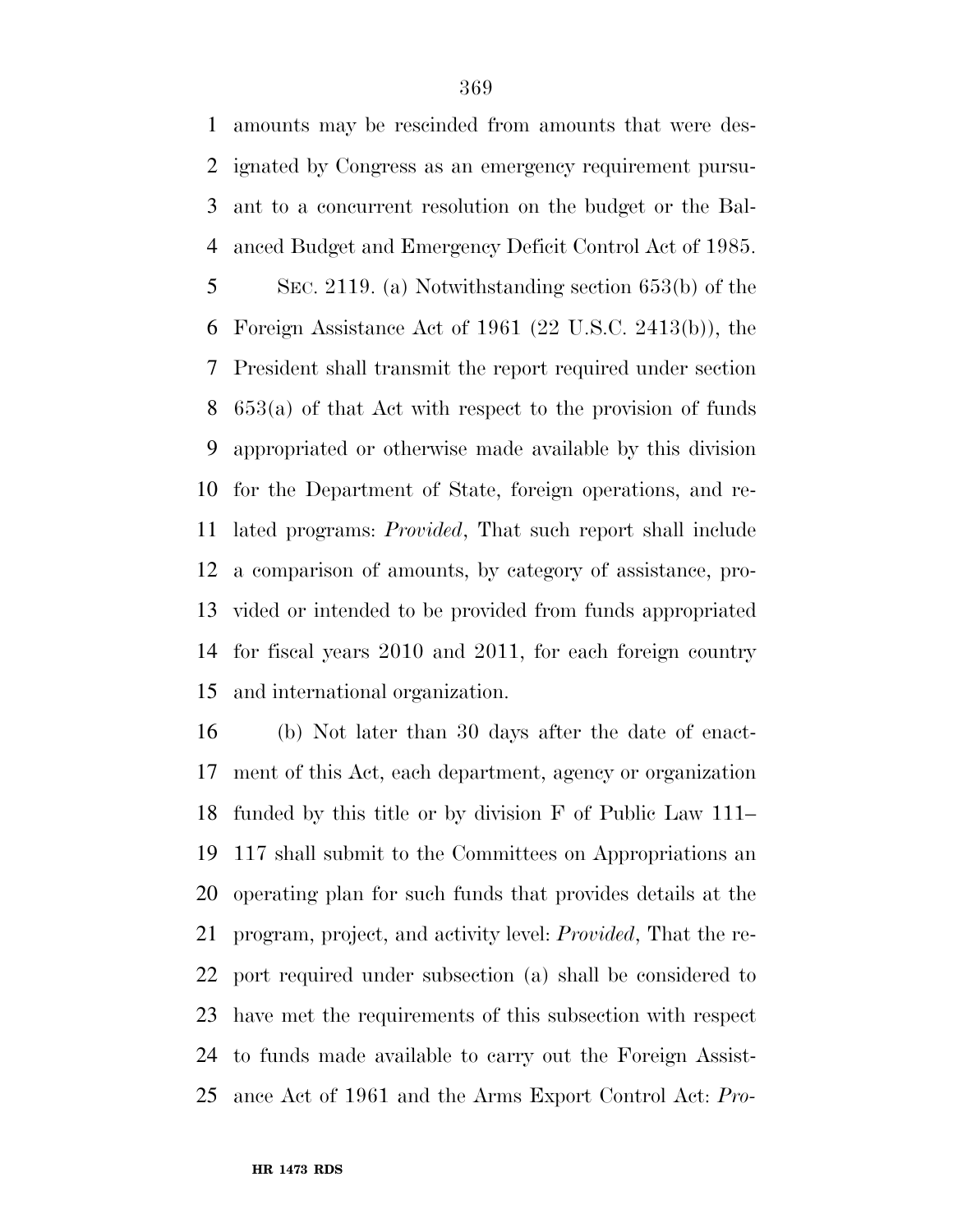*vided further*, That the spending reports required in divi- sion F of Public Law 111–117 for assistance for Afghani- stan, Pakistan, Iraq, the Caribbean Basin, Lebanon, Mex- ico, and Central America, and spending reports required for funds appropriated under the headings ''Diplomatic and Consular Programs'', ''Embassy Security, Construc- tion, and Maintenance'', ''International Narcotics Control and Law Enforcement'', ''Civilian Stabilization Initia- tive'', and ''Peace Corps'' shall be considered to have met the requirements of this subsection.

 (c) The reports required under subsection (b) shall not be considered as meeting the notification requirements under section 7015 of division F of Public Law 111–117 or under section 634A of the Foreign Assistance Act of 1961.

 (d) The Secretary of State shall consult with the Committees on Appropriations prior to implementing the rescissions made pursuant to section 2118 of this division, other than rescissions made pursuant to subsection (a) of such section.

 SEC. 2120. (a) Notwithstanding any other provision of this division, the dollar amounts under paragraphs (1) through (4) under the heading ''Administration of Foreign Affairs, Diplomatic and Consular Programs'' in division F of Public Law 111–117 shall not apply to funds appro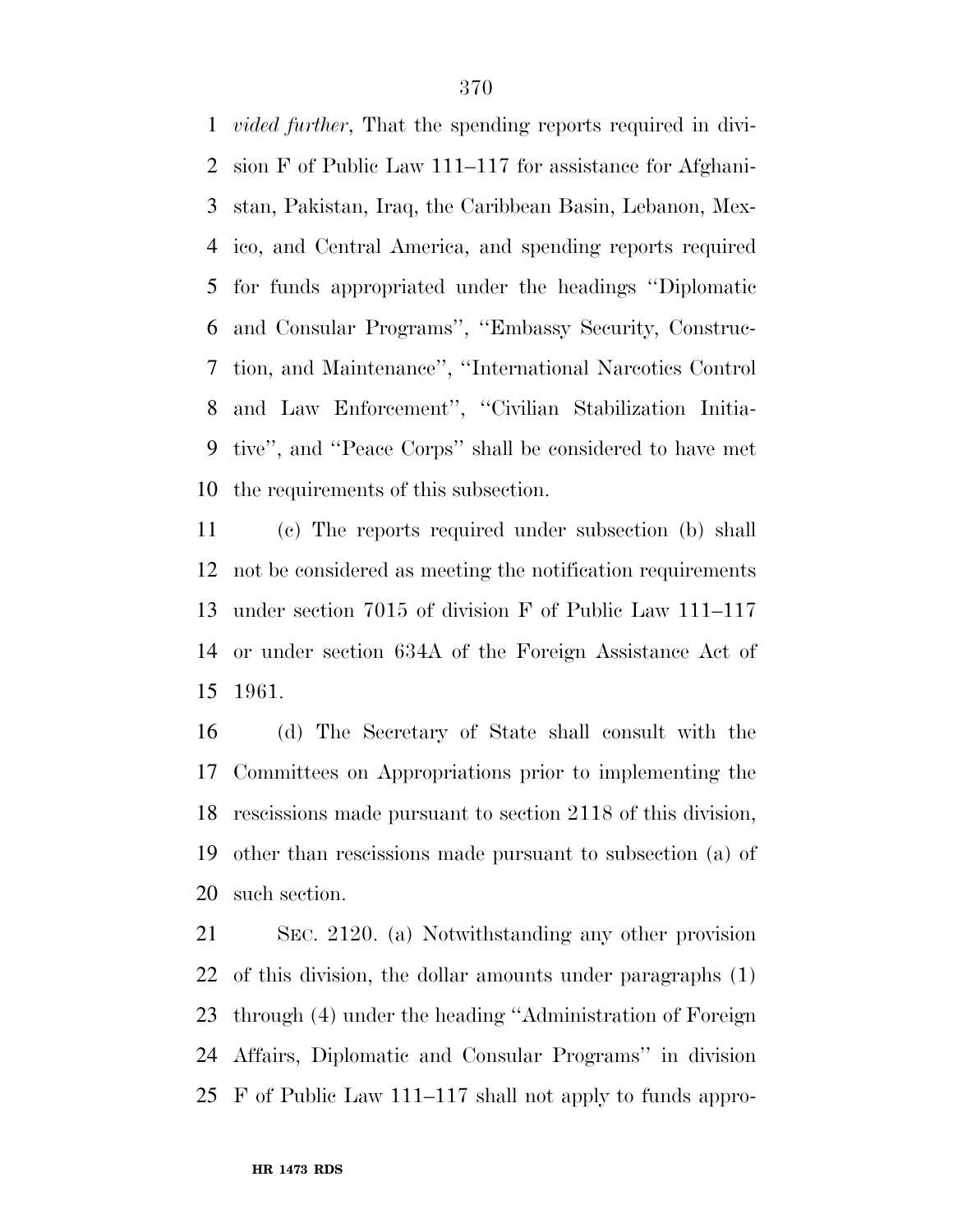priated by this division: *Provided*, That the dollar amounts 2 to be derived from fees collected under paragraph  $(5)(A)$  under such heading shall be ''\$1,702,904'' and ''\$505,000'', respectively.

5 (b)(1) Division F of Public Law 111–117 shall be ap- plied to funds appropriated by this division under the heading ''International Organizations, Contributions for International Peacekeeping Activities'' by adding at the end before the period the following: '': *Provided further*, That the Secretary of State should work with the United Nations and governments contributing peacekeeping troops to develop effective vetting procedures to ensure that such troops have not violated human rights: *Provided further*, That notwithstanding any other provision of law, funds provided under the heading ''International Organi- zations, Contributions for International Peacekeeping Ac- tivities'' shall be available for United States assessed con- tributions up to the amount specified in Annex IV accom- panying United Nations General Assembly Resolution 64/ 220: *Provided further*, That such funds may be made available only if the Secretary of State determines that it is in the national interest of the United States''.

 (2) Division F of Public Law 111–117 shall be ap- plied to funds appropriated by this division under the heading ''United States Agency for International Develop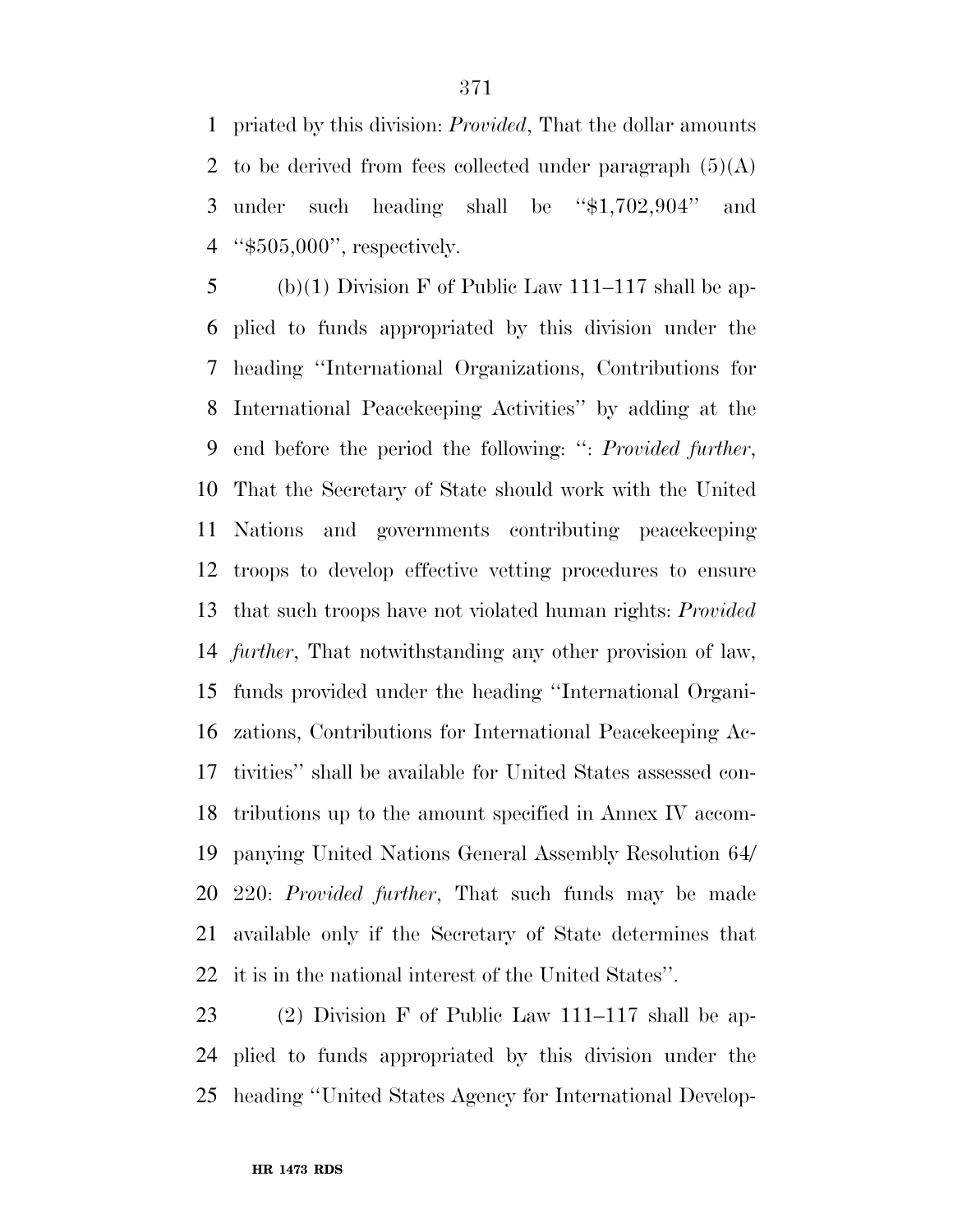ment, Funds Appropriated to the President, Operating Expenses'' by substituting ''USAID mission, bureau, or office'' for ''USAID overseas mission or office'' in the sixth proviso.

 (3) Division F of Public Law 111–117 shall be ap- plied to funds appropriated by this division under the heading ''Bilateral Economic Assistance, Funds Appro- priated to the President, Development Assistance'' by sub-stituting ''should'' for ''shall'' each place it appears.

 (c) Division F of Public Law 111–117 shall be ap- plied to funds appropriated by this division under the heading ''Bilateral Economic Assistance, Funds Appro-priated to the President, Economic Support Fund''—

 (1) by substituting— (A) ''should'' for ''shall'' in the fourth pro- viso; 17 (B) "\$200,000,000" for "\$150,000,000" in the seventh proviso; and 19 (C) "\$195,000,000 should" for ''\$209,790,000 shall'' in the sixteenth proviso; and (2) by adding at the end before the period the following: '': *Provided further*, That funds appro-priated under this heading may be made available

for activities to support the economic and social de-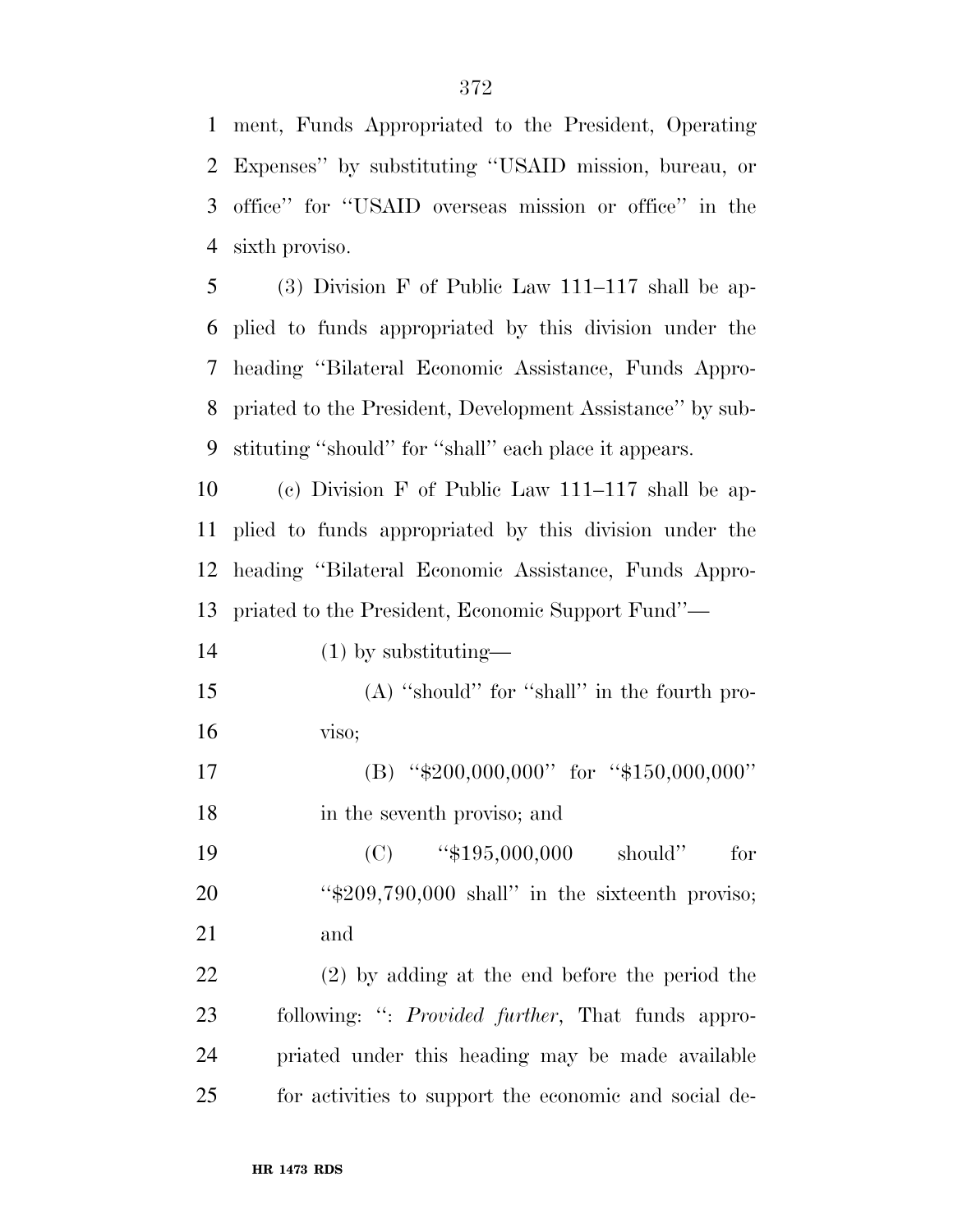| $\mathbf{1}$   | velopment and reconciliation goals of Public Law           |
|----------------|------------------------------------------------------------|
| $\overline{2}$ | 99–415, and should not be made available for a con-        |
| 3              | tribution: <i>Provided further</i> , That not less than    |
| $\overline{4}$ | $$15,500,000$ of the funds appropriated under this         |
| 5              | heading should be made available for remediation           |
| 6              | activities, and not less than \$3,000,000 should be        |
| 7              | made available for related health activities, ref-         |
| 8              | erenced in section $7071(j)$ of this Act".                 |
| 9              | (d) Notwithstanding any other provision of this divi-      |
| 10             | sion, the following provisions in division F of Public Law |
| 11             | 111–117 shall not apply to funds appropriated by this di-  |
| 12             | vision:                                                    |
| 13             | $(1)$ Section 7034(1).                                     |
| 14             | (2) Section 7042(a), (b)(1), (c), and (d)(1).              |
| 15             | $(3)$ Section 7044 $(d)$ .                                 |
| 16             | $(4)$ In section 7045:                                     |
| 17             | $(A)$ Subsection $(b)(2)$ .                                |
| 18             | $(B)$ The first sentence of subsection $(c)$ .             |
| 19             | (C) The first sentence of subsection $(e)(1)$ .            |
| 20             | $(D)$ The first sentence of subsection $(f)$ .             |
| 21             | $(E)$ Subsection $(h)$ .                                   |
| 22             | $(5)$ Section 7070(b).                                     |
| 23             | $(6)$ Section 7071 $(f)(6)$ .                              |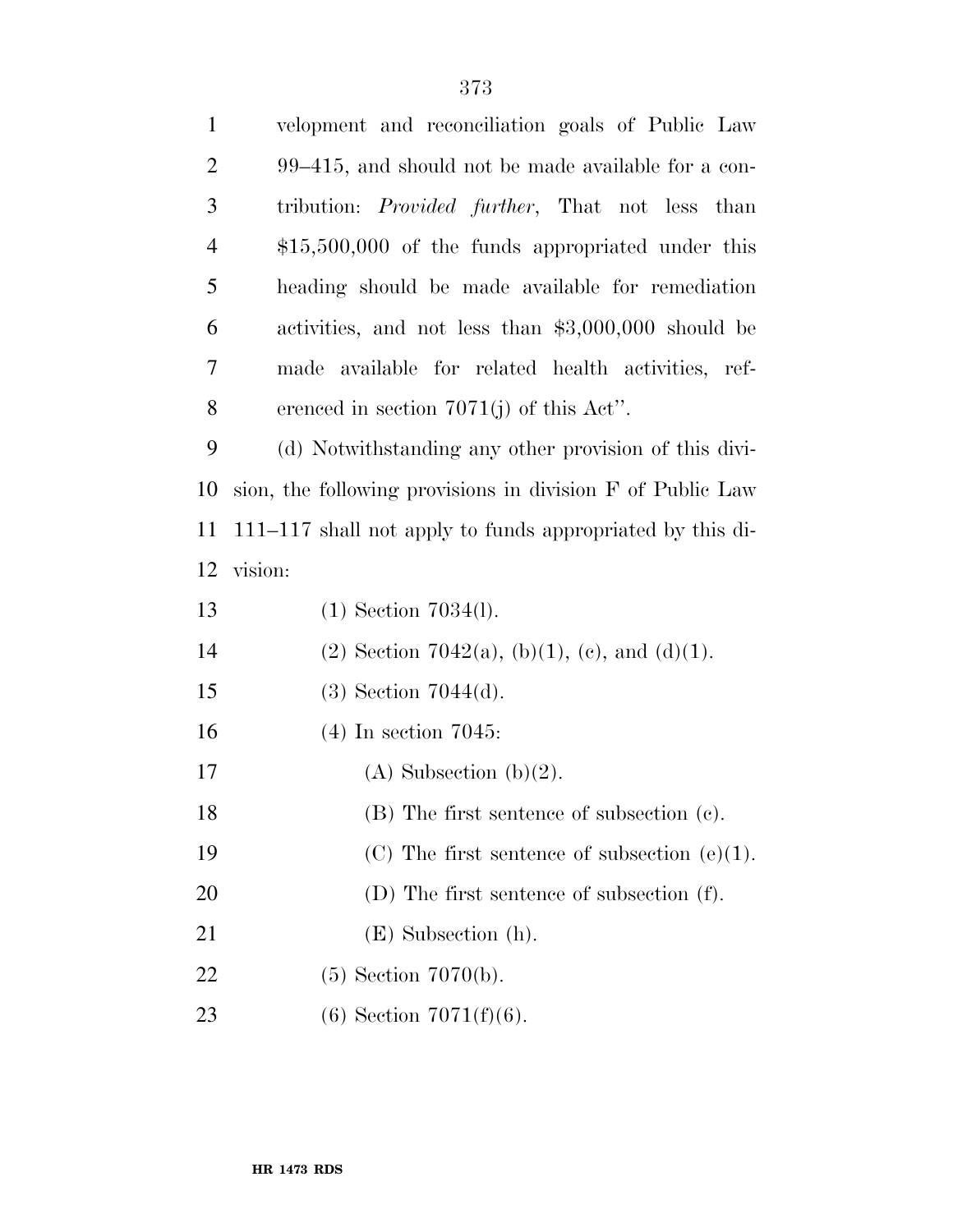(7) The third proviso under the heading ''Ad- ministration of Foreign Affairs, Civilian Stabiliza-tion Initiative''.

 (8) The fourth proviso under the heading ''Bi- lateral Economic Assistance, Funds Appropriated to the President, Assistance for Europe, Eurasia and Central Asia''.

 (e) Section 7060 of division F of Public Law 111– 117 shall be applied to funds appropriated by this division by substituting ''\$575,000,000'' for ''\$648,457,000'': *Pro- vided*, That notwithstanding section 1101, section 7078(a) of division F of Public Law 111–117 shall be applied to funds appropriated by this division by substituting in lieu thereof the matter contained in section 660(a) of division J of Public Law 110–161, the Consolidated Appropria- tions Act, 2008, except that ''\$40,000,000 should'' shall be substituted for ''not less than \$7,000,000 shall''.

18 (f) Sections 7045(a), 7061, 7064(a)(1) and (b), and  $7071(g)(3)$  of division F of Public Law 111–117 shall be applied to funds appropriated by this division by sub-stituting ''should'' for ''shall'' each place it appears.

22 (g)(1) Section 7081 of division F of Public Law 111– 117 shall be applied to funds appropriated by this division by substituting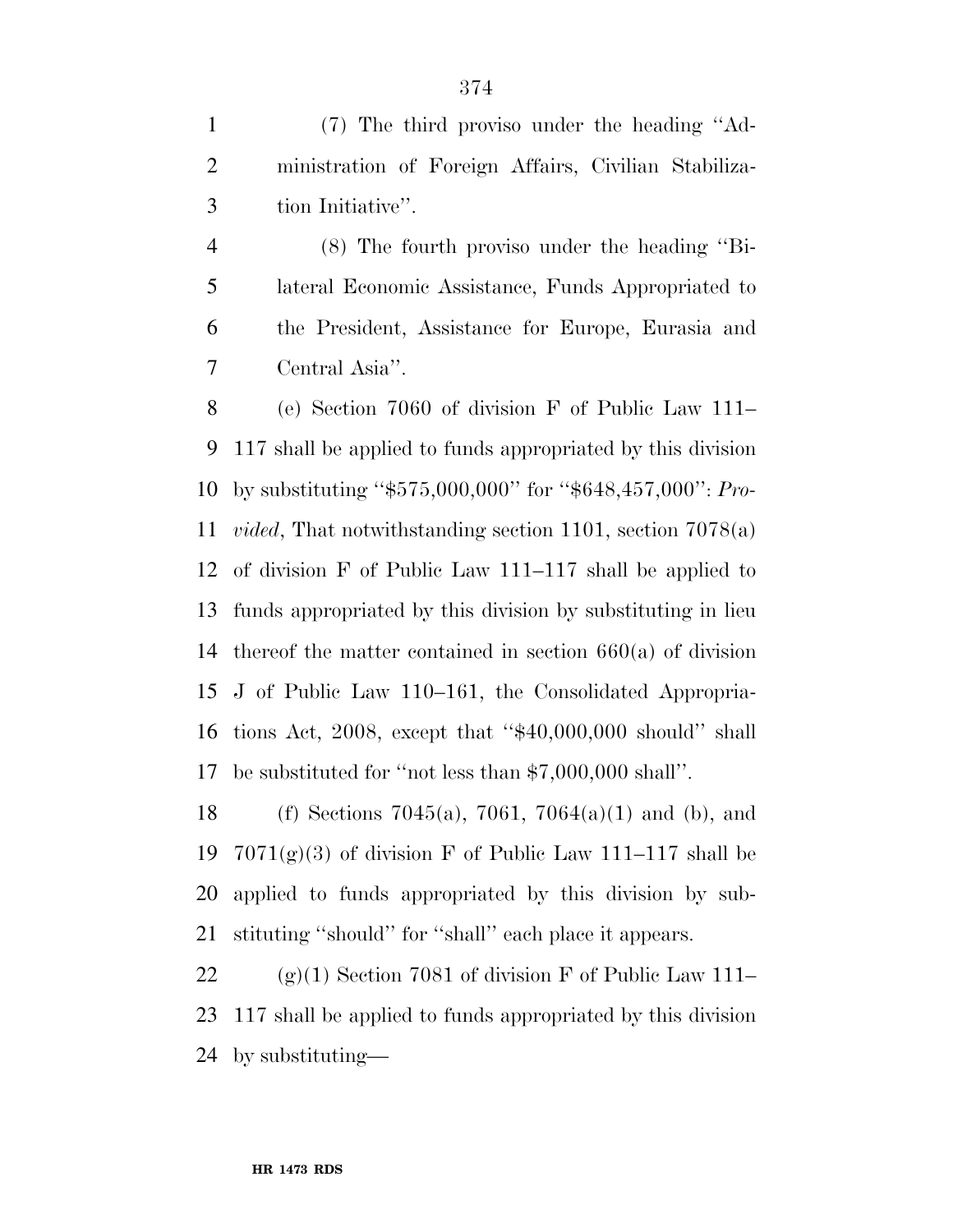(A) ''should'' for ''shall'' each place it appears 2 in subsections (b), (c), and (d);

 (B) ''\$35,000,000'' for ''\$25,000,000'' in the first sentence of subsection (d); and

 (C) ''For fiscal year 2011, up to \$185,000,000'' for ''For fiscal year 2010, up to \$300,000,000'' in 7 subsection  $(g)(1)$ .

 (2) The second proviso of section 7081(d) of division F of Public Law 111–117 is amended to read as follows: '': *Provided further*, That funds appropriated by this divi- sion that are made available for tropical forest programs shall be used for purposes including to implement and en- force section 8204 of Public Law 110–246, shall not be used to support or promote the expansion of industrial log- ging into primary tropical forests, and shall be subject to prior consultation with, and the regular notification proce-dures of, the Committees on Appropriations''.

 (h) Section 7042 of division F of Public Law 111– 117 shall be applied to funds appropriated by this division by substituting ''\$552,900,000'' for the dollar amount in 21 subsection  $(f)(1)$ .

 (i) The third proviso of section 7034(s) of division F of Public Law 111–117 shall be applied to funds appro-priated by this division by substituting ''shall include, in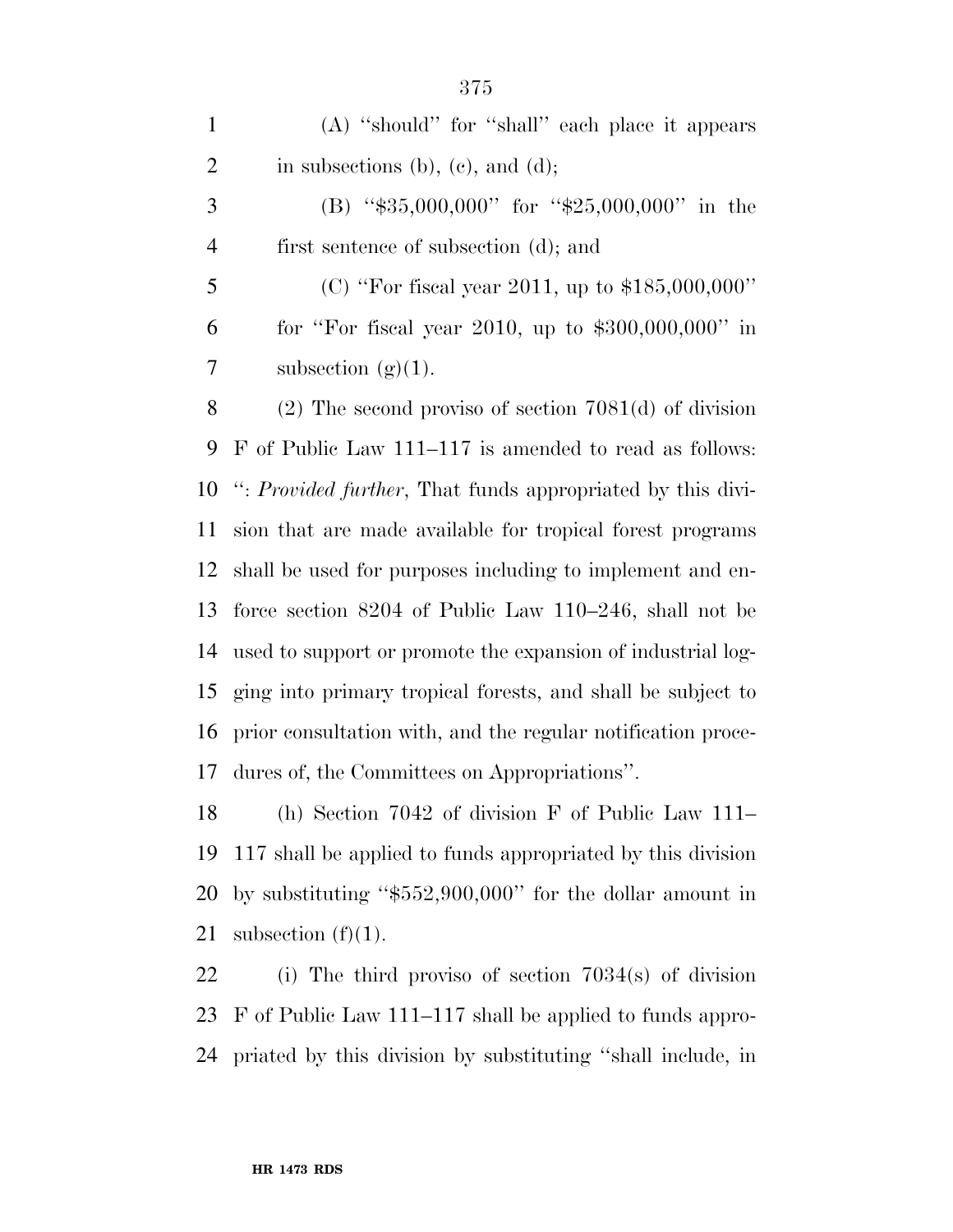a manner the Secretary determines appropriate,'' for ''should include''.

3 (j) Section  $7070(i)(2)$  of division F of Public Law 111–117 shall be applied to funds appropriated by this division by substituting ''health, education, and macro-economic growth'' for ''macroeconomic growth''.

 (k) Notwithstanding any other provision of this divi- sion, section 7015(c) of division F of Public Law 111– 117 shall not apply to funds appropriated by this division under the headings ''Complex Crises Fund'' and ''Migra-tion and Refugee Assistance''.

 (l) Section 7046(a) of division F of Public Law 111– 117 shall be applied to funds appropriated by this division by substituting ''\$459,000,000'' for ''\$521,880,000''.

 (m) Not later than 90 days after enactment of this Act, and prior to the obligation of funds appropriated in this division under the headings ''Administration of For- eign Affairs, Diplomatic and Consular Programs'', ''Bilat- eral Economic Assistance, Funds Appropriated to the President, Development Assistance'', ''Bilateral Economic Assistance, Funds Appropriated to the President, Eco- nomic Support Fund'', and ''Bilateral Economic Assist- ance, Funds Appropriated to the President, Assistance for Europe, Eurasia and Central Asia'' for historic and cul-tural preservation projects, the Secretary of State, in con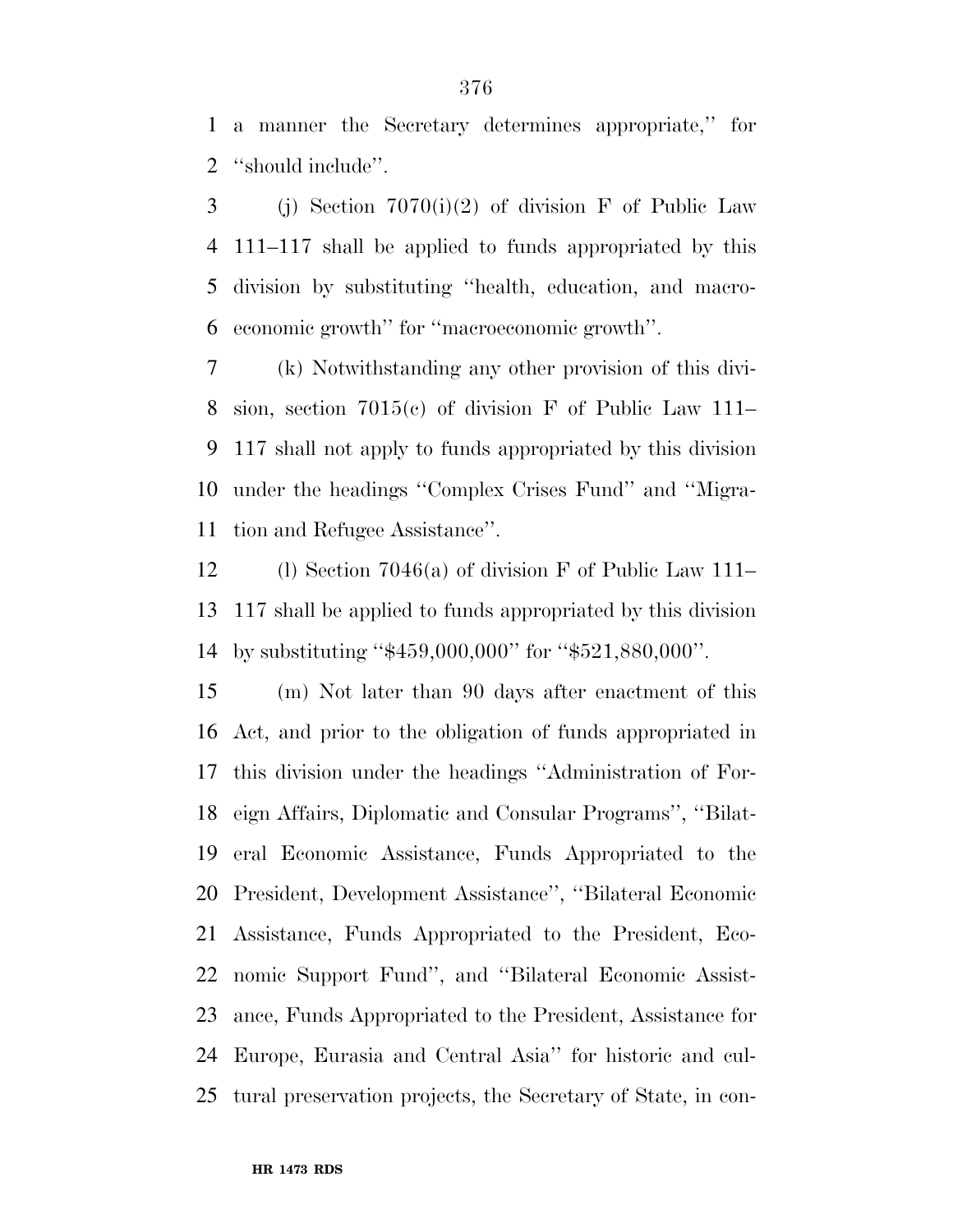sultation with the Administrator of the United States Agency for International Development (USAID), shall submit to the Committees on Appropriations a report de- tailing, by agency, account, purpose, and amount, all his- toric and cultural preservation projects supported in fiscal year 2010 and planned for fiscal year 2011 by the Depart-ment of State and USAID.

 SEC. 2121. (a) Notwithstanding section 1101, the amounts included under the heading ''Administration of Foreign Affairs, Office of Inspector General'' in division F of Public Law 111–117 shall be applied to funds appro- priated by this division by substituting ''\$22,000,000'' for ''\$23,000,000'' for the Special Inspector General for Iraq Reconstruction, and ''\$24,000,000'' for ''\$23,000,000'' for the Special Inspector General for Afghanistan Recon-struction.

 (b) The tenth proviso under the heading ''Economic Support Fund'' in division F of Public Law 111–117 shall be applied to funds appropriated by this division by sub- stituting the following: ''*Provided further*, That funds ap- propriated or otherwise made available by this division for assistance for Afghanistan and Pakistan may not be made available for direct government-to-government assistance unless the Secretary of State certifies to the Committees on Appropriations that the relevant implementing agency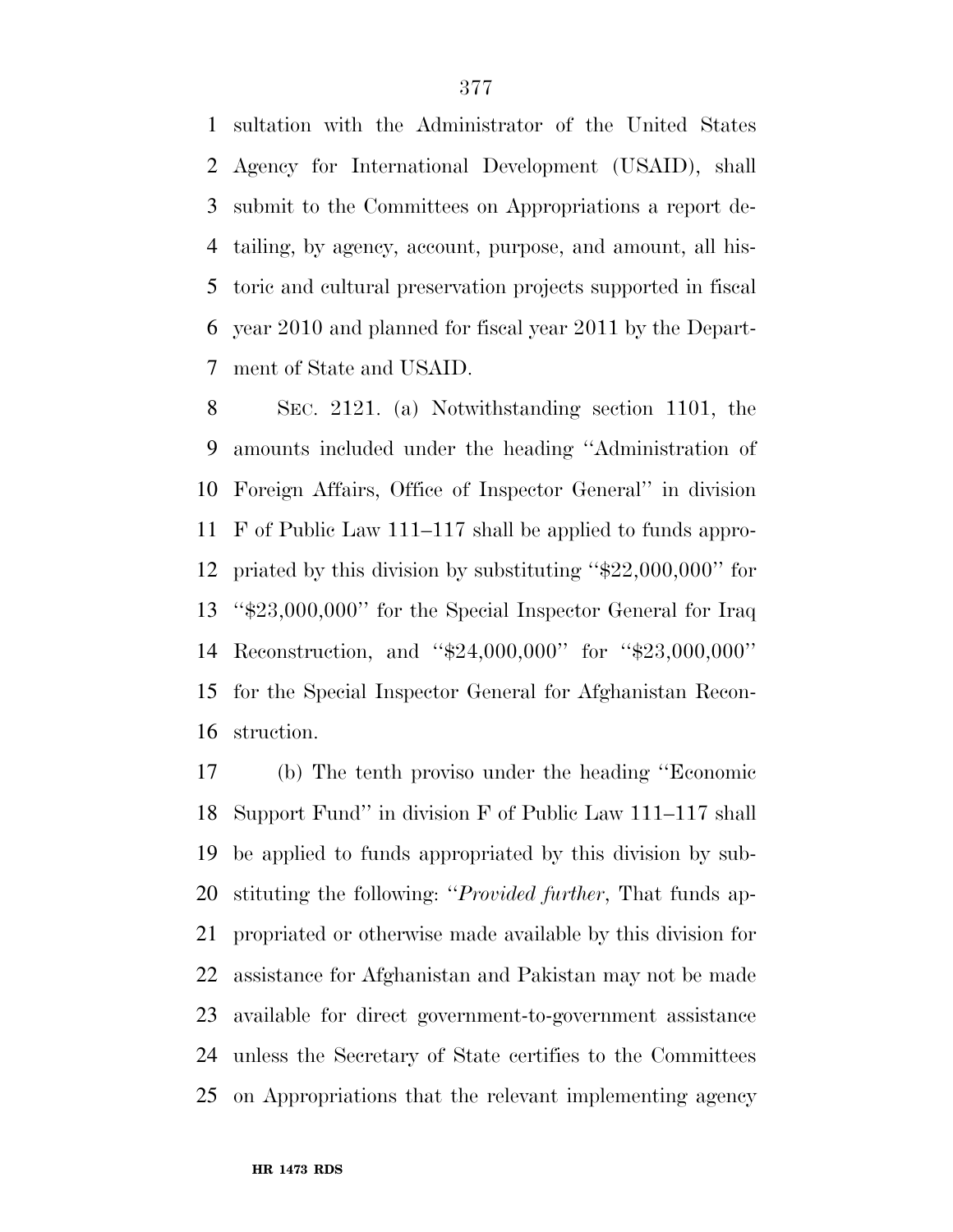has been assessed and considered qualified to manage such funds and the Government of the United States and the government of the recipient country have agreed, in writ- ing, to clear and achievable goals and objectives for the use of such funds, and have established mechanisms with- in each implementing agency to ensure that such funds are used for the purposes for which they were intended:''.

 (c) The second proviso under the heading ''Inter- national Security Assistance, Department of State, Peace- keeping Operations'' in division F of Public Law 111–117 shall be applied by substituting the following: ''*Provided further*, That up to \$55,918,000 may be used to pay as- sessed expenses of international peacekeeping activities in Somalia, except that up to an additional \$35,000,000 may be made available for such purpose subject to prior con- sultation with, and the regular notification procedures of, the Committees on Appropriations:''.

 (d) Section 7004 of division F of Public Law 111– 117 shall be applied to funds appropriated by this division by adding at the end the following new subsection:

21 "(d) For the purposes of calculating the fiscal year 2011 costs of providing new United States diplomatic fa- cilities in accordance with section 604(e) of the Secure Embassy Construction and Counterterrorism Act of 1999 (22 U.S.C. 4865 note), the Secretary of State, in consulta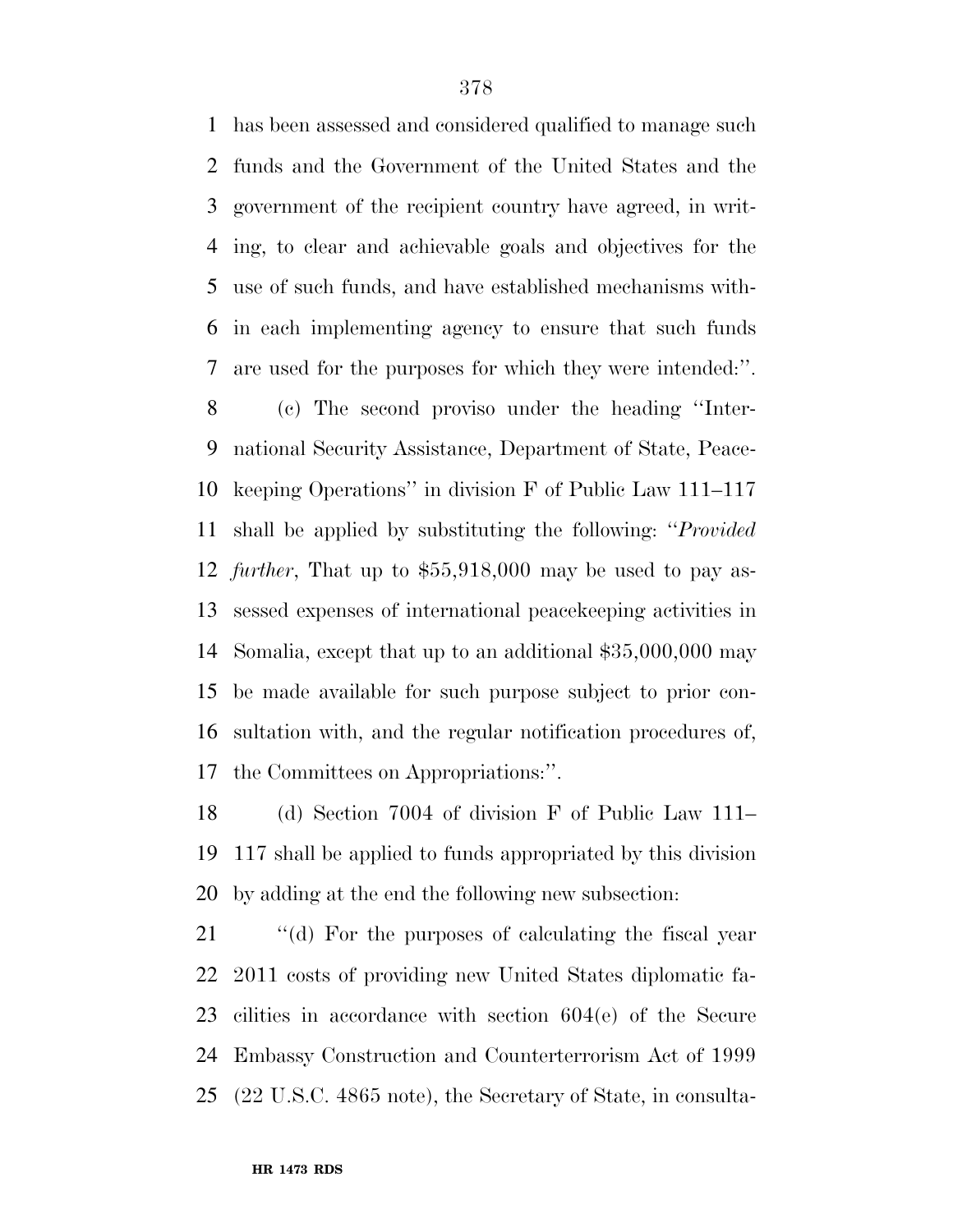tion with the Director of the Office of Management and Budget, shall determine the annual program level and agency shares in a manner that is proportional to the De-partment of State's contribution for this purpose.''.

 (e) The second proviso in the second paragraph under the heading ''International Security Assistance, Funds Appropriated to the President, Foreign Military Financing Program'' in division F of Public Law 111–117 shall be applied to funds appropriated by this division by inserting ''Bahrain, Yemen,'' after ''Nepal,''.

 (f) Section 7034(n) of division F of Public Law 111– 117 shall be applied to funds appropriated by this division by adding at the end before the period the following: '': *Provided*, That none of the funds appropriated or other- wise made available by this division or any other Act mak- ing appropriations for the Department of State, foreign operations, and related programs may be used to imple-ment phase 3 of such authority''.

19 (g) Section  $7034(m)$  of division F of Public Law 111– 117 shall be applied to funds appropriated by this division by—

 (1) substituting ''not less than \$20,000,000'' 23 for "\$30,000,000" in paragraph (5); and

 (2) adding the following new paragraph at the end: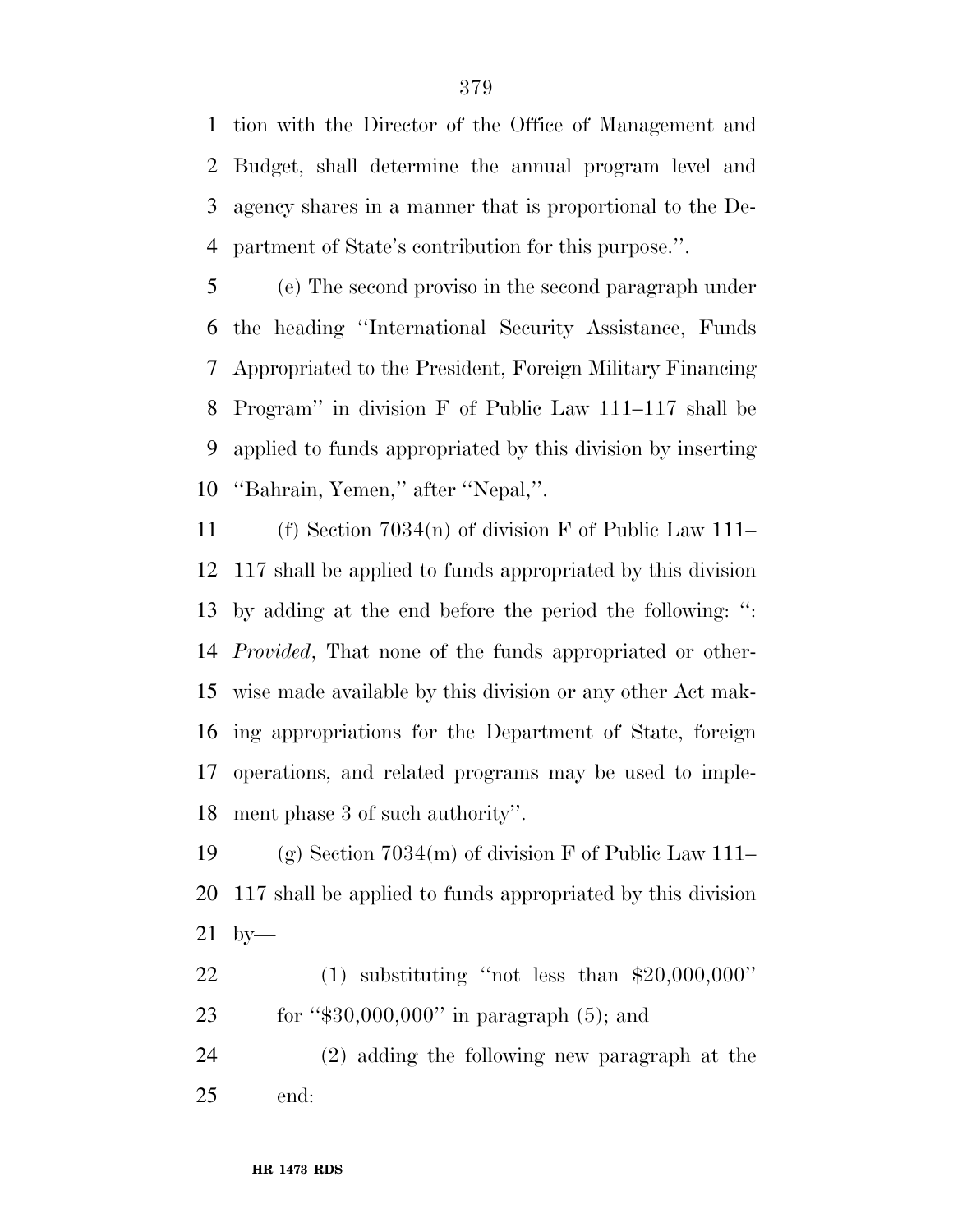1 ''(6) The level otherwise provided by this Act for 'Related Agency, Broadcasting Board of Gov- ernors, International Broadcasting Operations' is hereby increased by \$10,000,000, to remain avail- able until September 30, 2012, to expand unre-stricted access to information on the Internet.''.

 (h) Section 7042 of division F of Public Law 111– 117 shall be applied to funds appropriated by this division by substituting the following for the proviso in subsection (d)(2): '': *Provided*, That funds may not be made available for obligation until the Secretary of State determines and reports to the Committees on Appropriations that such funds to be provided are in the national security interest of the United States and provides the Committees on Ap-propriations a detailed spending plan''.

 (i) Section 7043 of division F of Public Law 111– 117 shall be applied to funds appropriated by this division by substituting the following for subsection (b):

 ''(b) LIMITATION.—None of the funds appropriated or otherwise made available in this Act under the heading 'Export-Import Bank of the United States' may be used by the Export-Import Bank of the United States to pro- vide any new financing (including loans, guarantees, other credits, insurance, and reinsurance) to any person that is subject to sanctions under paragraph (2) or (3) of section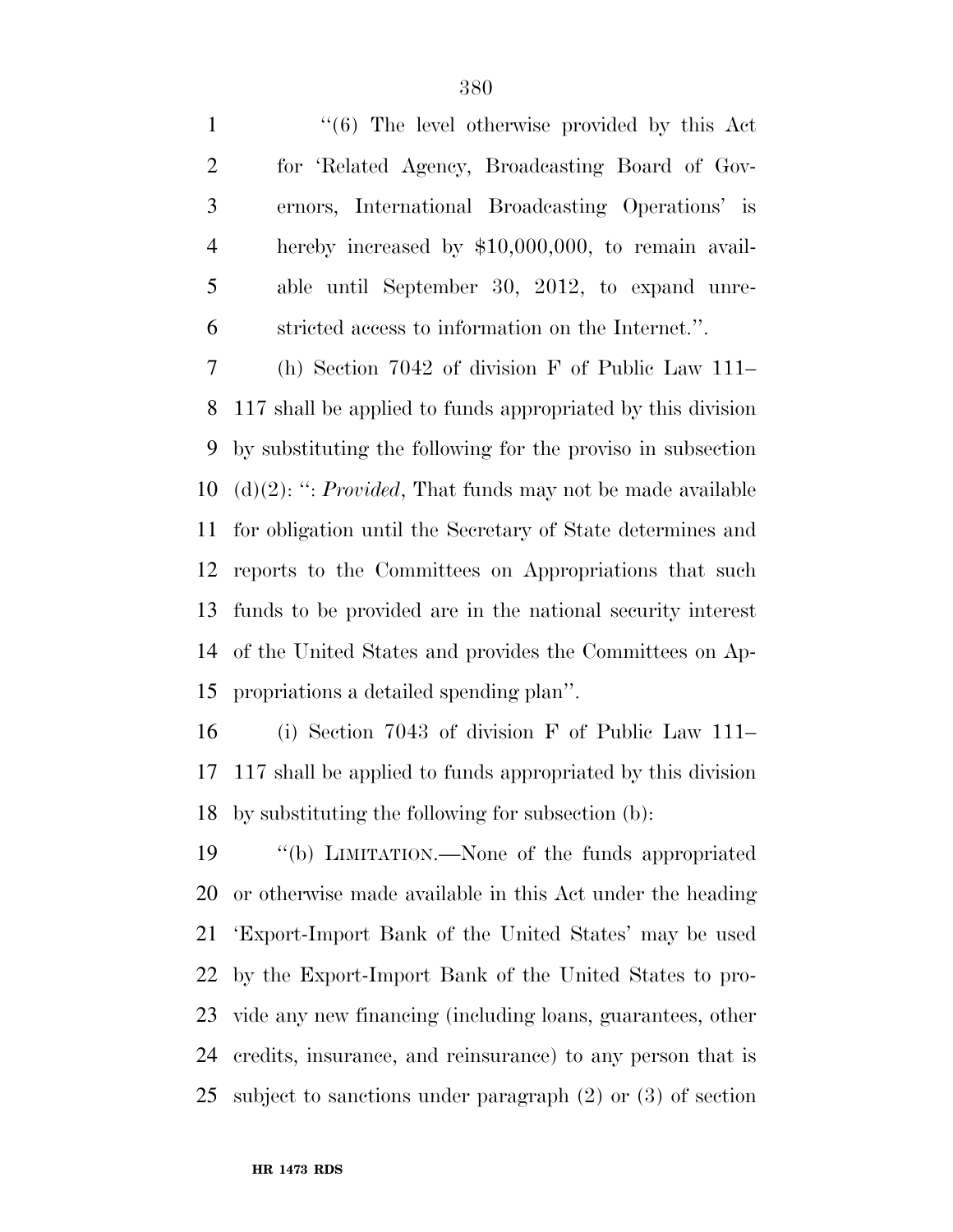5(a) of the Iran Sanctions Act of 1996 (Public Law 104– 172).''.

 (j) For purposes of the amount made available by this division for ''Export and Investment Assistance, Export- Import Bank of the United States, Administrative Ex- penses'', project specific transaction costs, including direct and indirect costs incurred in claims settlements, and other costs for systems infrastructure directly supporting transactions, shall not be considered administrative ex- penses: *Provided*, That the Export-Import Bank of the United States may expend not more than \$5,000,000 in fiscal year 2011 for such transaction costs.

 (k) The first proviso under the heading ''Department of the Treasury, Debt Restructuring'' in division F of Public Law 111–117 shall be applied to funds appro- priated by this division by substituting ''should'' for 17 "shall".

 (l) Section 7059 of division F of Public Law 111– 117 shall be applied to funds appropriated by this division by substituting—

21 (1) "should" for "may" in subsection (c); and 22 (2) "" for " $30$ " the first place it appears in subsection (l).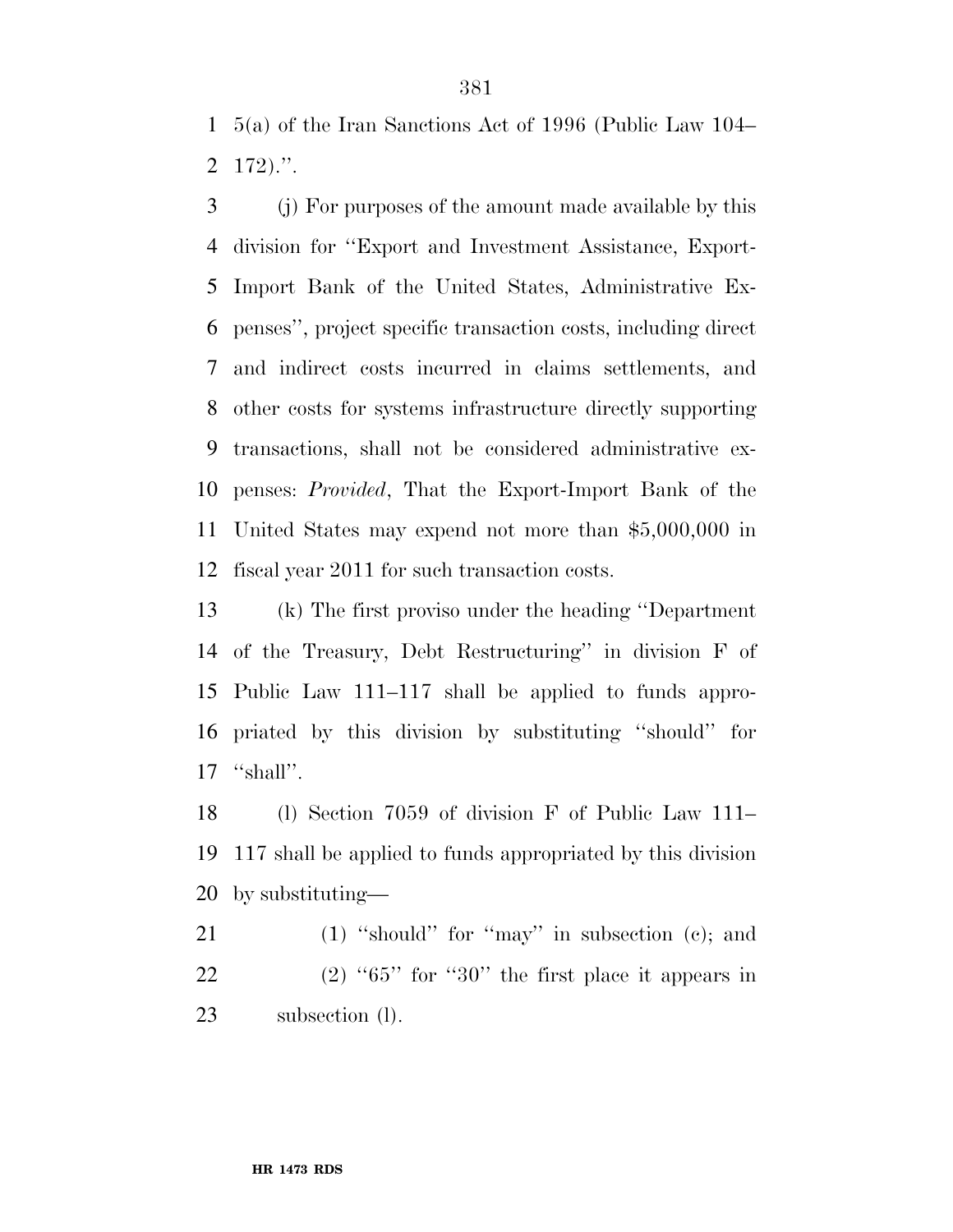| $\mathbf{1}$   | (m) The Foreign Operations, Export Financing, and            |
|----------------|--------------------------------------------------------------|
| 2              | Related Programs Appropriations Act, 1990 (Public Law        |
| 3              | $101-167$ ) is amended—                                      |
| $\overline{4}$ | $(1)$ in section 599D (8 U.S.C. 1157 note)—                  |
| 5              | $(A)$ in subsection $(b)(3)$ , by striking "and              |
| 6              | $2010"$ and inserting "2010, and $2011"$ ; and               |
| $\overline{7}$ | (B) in subsection (e), by striking "October                  |
| 8              | 1, $2010$ " each place it appears and inserting              |
| 9              | "June 1, $2011$ "; and                                       |
| 10             | (2) in section $599E$ (8 U.S.C. 1255 note) in                |
| 11             | subsection (b)(2), by striking "2010" and inserting          |
| 12             | " $2011$ ".                                                  |
| 13             | SEC. 2122. (a) IN GENERAL.—Subsections<br>(b)                |
| 14             | through (d) of this section shall apply to funds appro-      |
| 15             | priated by this division in lieu of section 7076 of division |
| 16             | $F$ of Public Law 111–117.                                   |
| 17             | (b) LIMITATION.—None of the funds appropriated or            |
| 18             | otherwise made available by this division under the head-    |
| 19             | ings "Economic Support Fund" and "International Nar-         |
| 20             | cotics Control and Law Enforcement" may be obligated         |
| 21             | for assistance for the Government of Afghanistan until the   |
| 22             | Secretary of State, in consultation with the Administrator   |
| 23             | of the United States Agency for International Develop-       |
| 24             | ment (USAID), certifies and reports to the Committees        |
| 25             | on Appropriations the following:                             |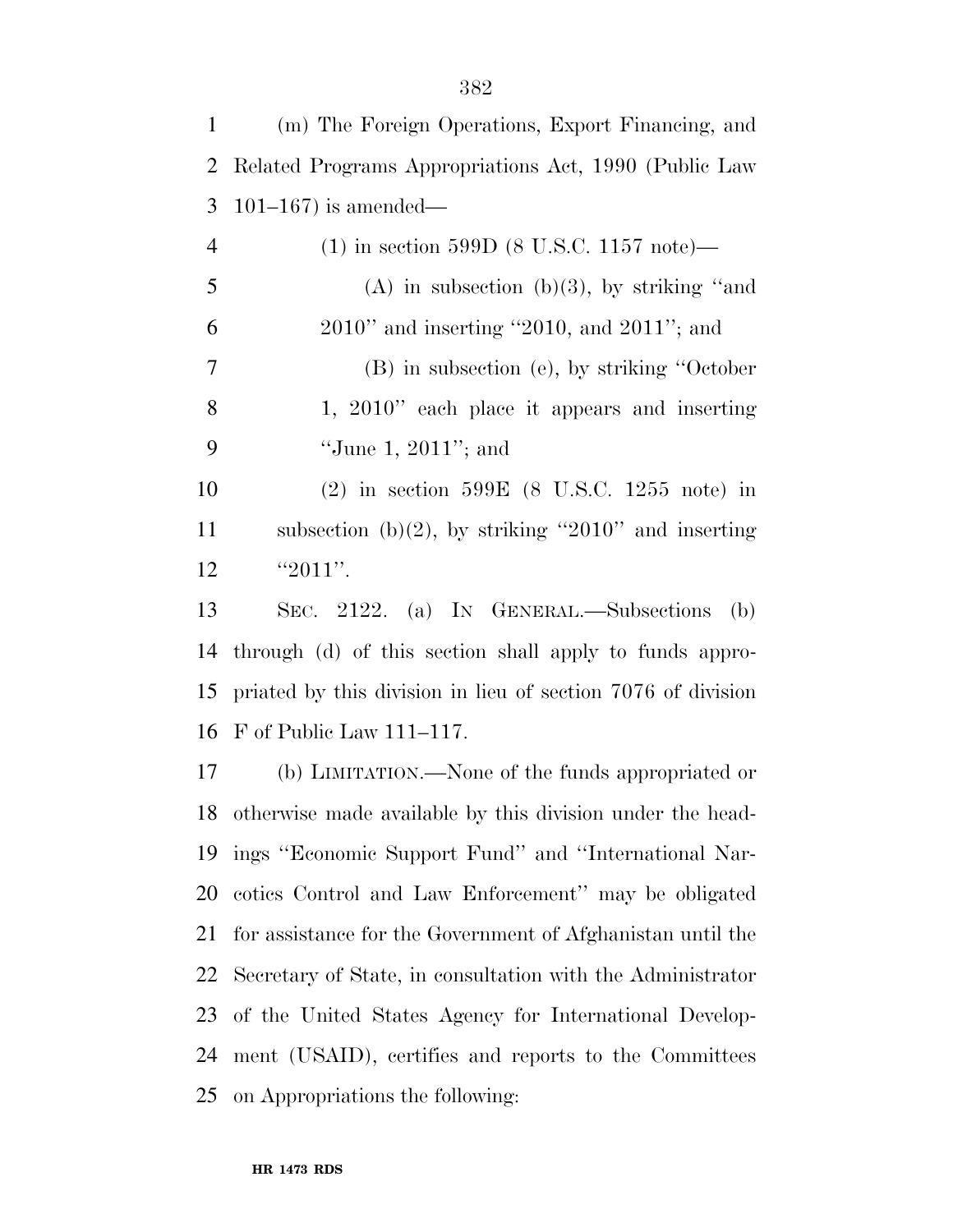|                | 383                                                  |
|----------------|------------------------------------------------------|
| $\mathbf{1}$   | (1) The Government of Afghanistan is—                |
| $\mathbf{2}$   | (A) demonstrating a commitment to reduce             |
| 3              | corruption and improve governance, including         |
| $\overline{4}$ | by investigating, prosecuting, and sanctioning       |
| 5              | or removing corrupt officials from office and to     |
| 6              | implement financial transparency and account-        |
| $\overline{7}$ | ability measures for government institutions         |
| 8              | and officials (including the Central Bank);          |
| 9              | (B) taking significant steps to facilitate ac-       |
| 10             | tive public participation in governance and over-    |
| 11             | sight; and                                           |
| 12             | (C) taking credible steps to protect the             |
| 13             | internationally recognized human rights of Af-       |
| 14             | ghan women.                                          |
| 15             | (2) There is a unified United States Govern-         |
| 16             | ment anti-corruption strategy for Afghanistan.       |
| 17             | (3) Funds will be programmed to support and          |
| 18             | strengthen the capacity of Afghan public and private |

 strengthen the capacity of Afghan public and private institutions and entities to reduce corruption and to improve transparency and accountability of national, provincial, and local governments, as outlined in the spending plan submitted to the Committees on Ap-propriations on October 26, 2010 (CN 10–298).

 (4) Representatives of Afghan national, provin-cial, or local governments, local communities, and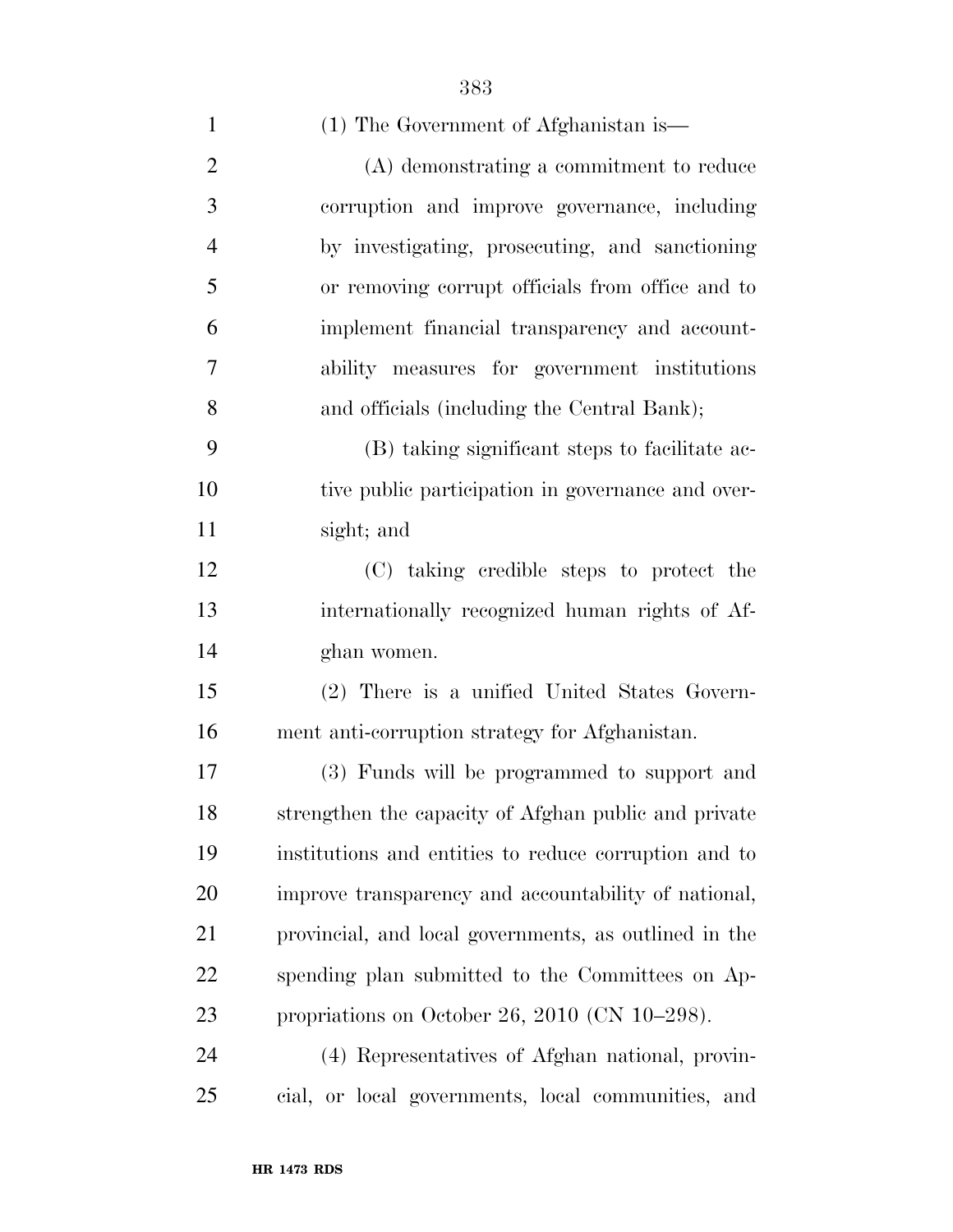civil society organizations, as appropriate, will be consulted and participate in the design of programs, projects, and activities, including participation in im- plementation and oversight, and the development of specific benchmarks to measure progress and out-comes.

 (5) Funds will be used to train and deploy addi- tional United States Government direct-hire per- sonnel to improve monitoring and control of assist-ance.

 (6) A framework and methodology is being uti- lized to assess national, provincial, local, and sector level fiduciary risks relating to public financial man-agement of United States Government assistance.

 (c) ASSISTANCE AND OPERATIONS.—(1) Funds ap- propriated by this division under the headings ''Economic Support Fund'' and ''International Narcotics Control and Law Enforcement'' that are available for assistance for Afghanistan—

 (A) shall be made available, to the max- imum extent practicable, in a manner that em- phasizes the participation of Afghan women, and directly improves the security, economic and social well-being, and political status, and protects the rights of, Afghan women and girls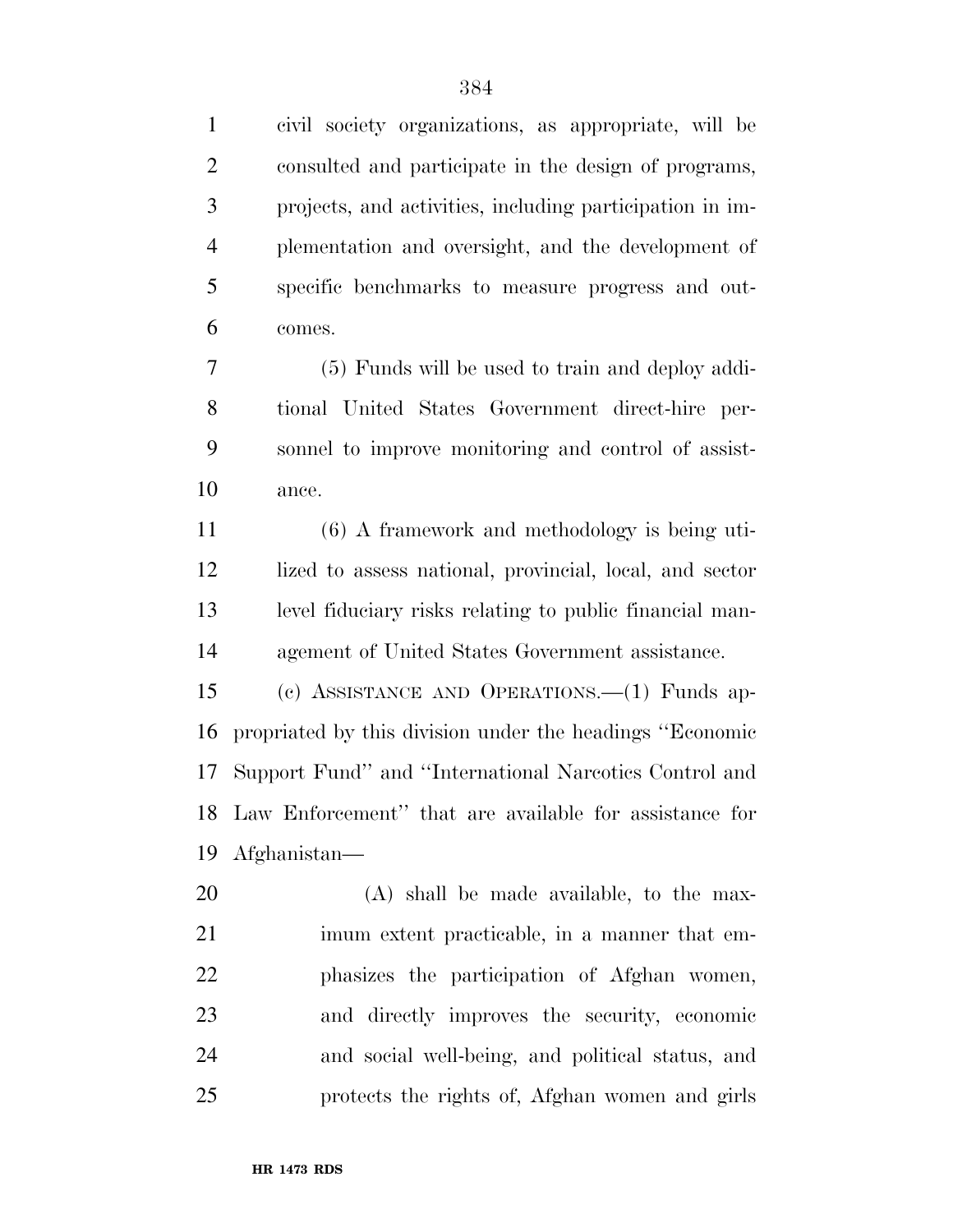and complies with sections 7062 and 7063 of division F of Public Law 111–117, including support for the Afghan Independent Human Rights Commission, the Afghan Ministry of Women's Affairs, and women-led nongovern-mental organizations;

 (B) may be made available for a United States contribution to an internationally-man- aged fund to support the reconciliation with and disarmament, demobilization, and re- integration into Afghan society of, former com- batants who have renounced violence against the Government of Afghanistan: *Provided*, That funds may be made available to support rec-onciliation and reintegration activities only if—

 (i) Afghan women are participating at national, provincial, and local levels of gov- ernment in the design, policy formulation and implementation of the reconciliation or reintegration process, and such process up- holds steps taken by the Government of Afghanistan to protect the internationally recognized human rights of Afghan women; and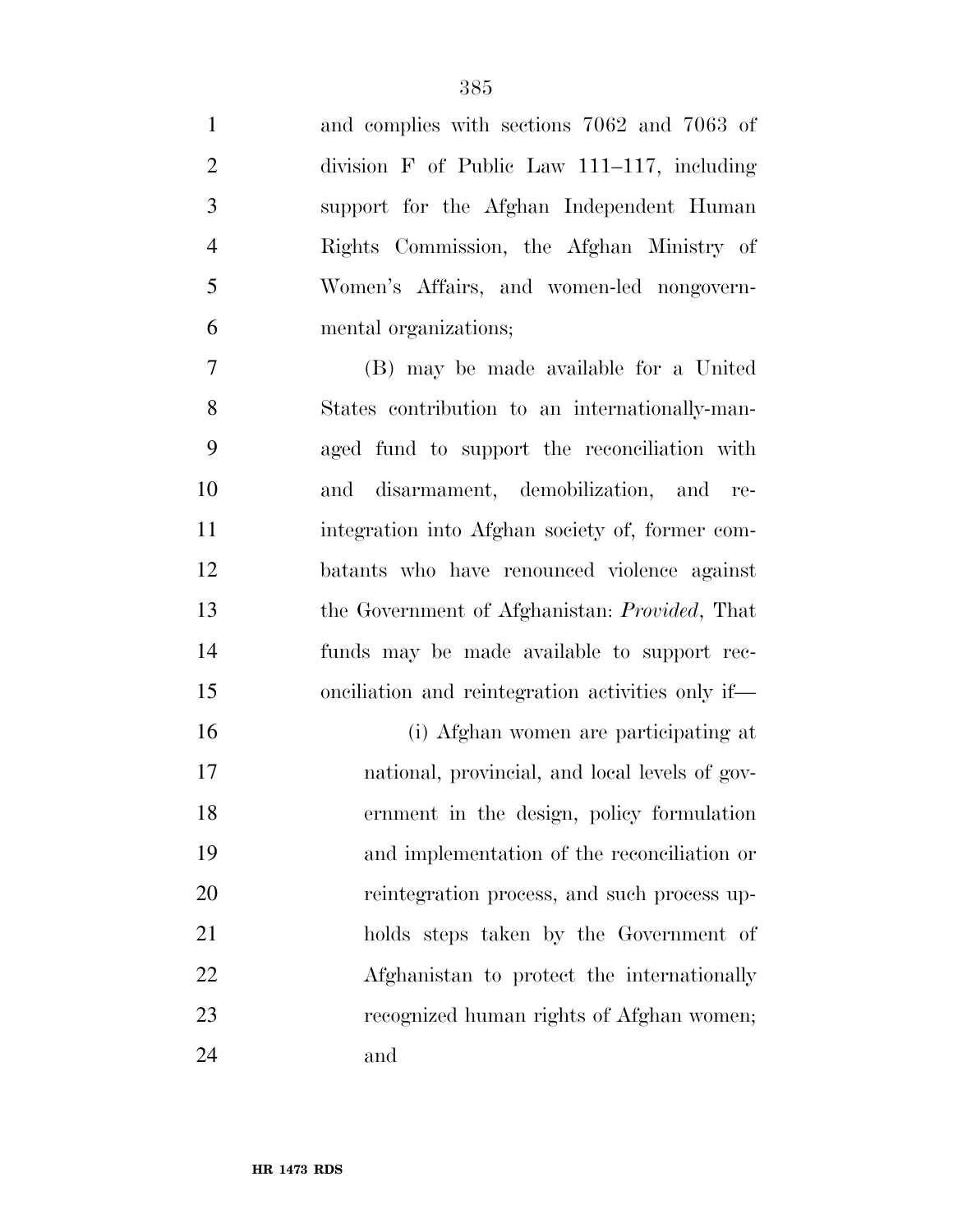| $\mathbf{1}$   | such funds will not be used to<br>(ii)              |
|----------------|-----------------------------------------------------|
| $\overline{2}$ | support any pardon or immunity from                 |
| 3              | prosecution, or any position in the Govern-         |
| $\overline{4}$ | ment of Afghanistan or security forces, for         |
| 5              | any leader of an armed group responsible            |
| 6              | for crimes against humanity, war crimes,            |
| $\overline{7}$ | or other violations of internationally recog-       |
| 8              | nized human rights;                                 |
| 9              | (C) may be made available as a United               |
| 10             | States contribution to the Afghanistan Recon-       |
| 11             | struction Trust Fund (ARTF) unless the Sec-         |
| 12             | retary of State determines and reports to the       |
| 13             | Committees on Appropriations that the World         |
| 14             | Bank Monitoring Agent of the ARTF is unable         |
| 15             | to conduct its financial control and audit re-      |
| 16             | sponsibilities due to restrictions on security per- |
| 17             | sonnel by the Government of Afghanistan; and        |
| 18             | (D) may be made available for a United              |
| 19             | States contribution to the North Atlantic Trea-     |
| 20             | ty Organization/International Security Assist-      |
| 21             | ance Force Post-Operations Humanitarian Re-         |
| 22             | lief Fund.                                          |
| 23             | (2) Funds appropriated under the headings           |
| 24             | "Economic Support Fund" and "International Nar-     |
| 25             | cotics Control and Law Enforcement" by this divi-   |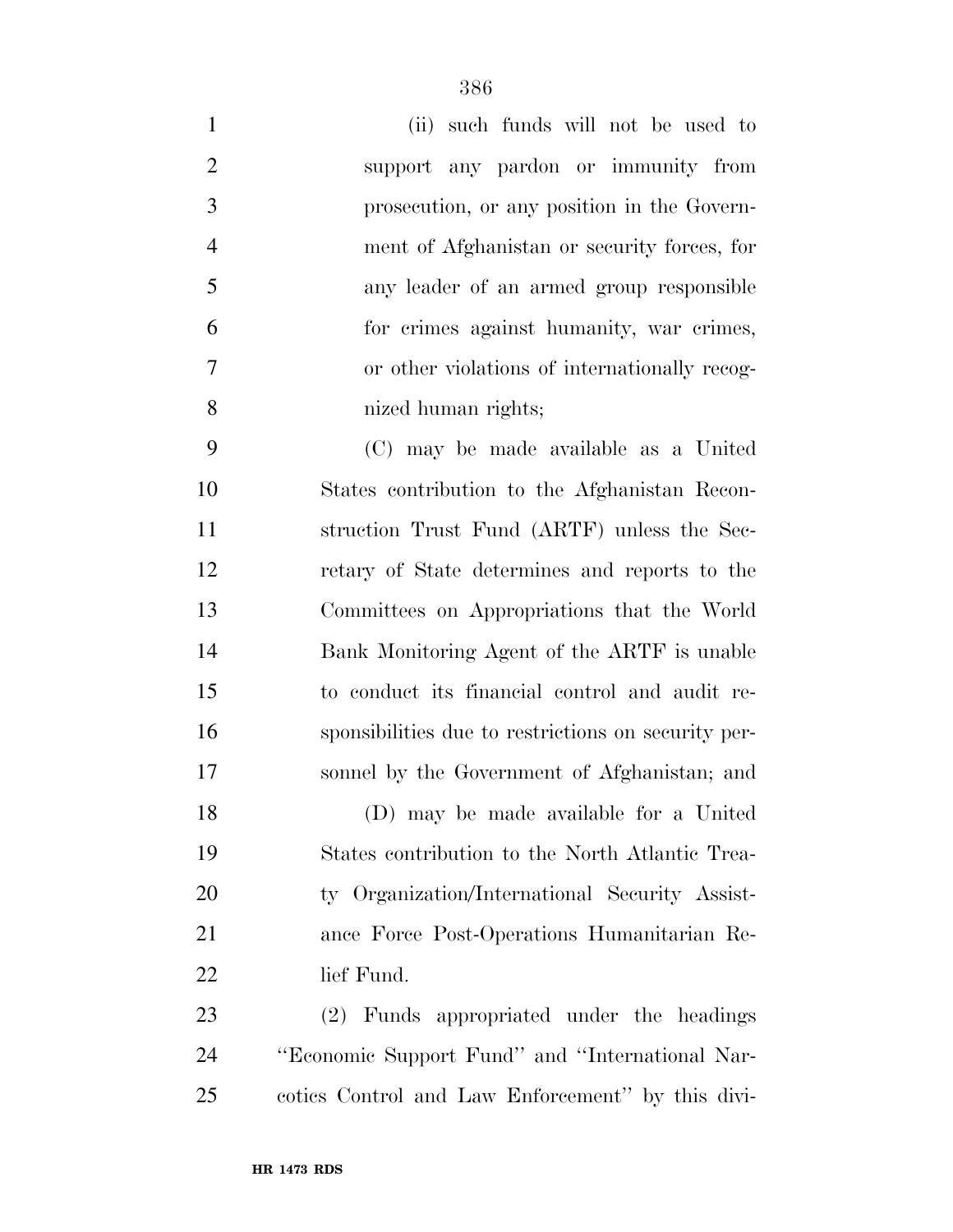| $\mathbf{1}$   | sion that are available for assistance for Afghanistan  |
|----------------|---------------------------------------------------------|
| $\overline{2}$ | that provide training for foreign police, judicial, and |
| 3              | military personnel shall address, where appropriate,    |
| $\overline{4}$ | gender-based violence.                                  |
| 5              | (3) The authority contained in section $1102(c)$        |
| 6              | of Public Law 111–32 shall continue in effect during    |
| 7              | fiscal year 2011 and shall apply as if included in      |
| 8              | this division.                                          |
| 9              | (4) The Coordinator for Rule of Law at the              |
| 10             | United States Embassy in Kabul, Afghanistan, shall      |
| 11             | be consulted on the use of all funds appropriated by    |
| 12             | this division for rule of law programs in Afghani-      |
| 13             | stan.                                                   |
| 14             | (5) None of the funds made available by this di-        |
| 15             | vision may be used by the United States Govern-         |
| 16             | ment to enter into a permanent basing rights agree-     |
| 17             | ment between the United States and Afghanistan.         |
| 18             | (6) The Secretary of State, after consultation          |
| 19             | with the USAID Administrator, shall submit to the       |
| 20             | Committees on Appropriations not later than 45          |
| 21             | days after enactment of this division, and prior to     |
| 22             | the initial obligation of funds for assistance for Af-  |
| 23             | ghanistan, a detailed spending plan for such assist-    |
| 24             | ance which shall include clear and achievable goals,    |
| 25             | benchmarks for measuring progress, and expected         |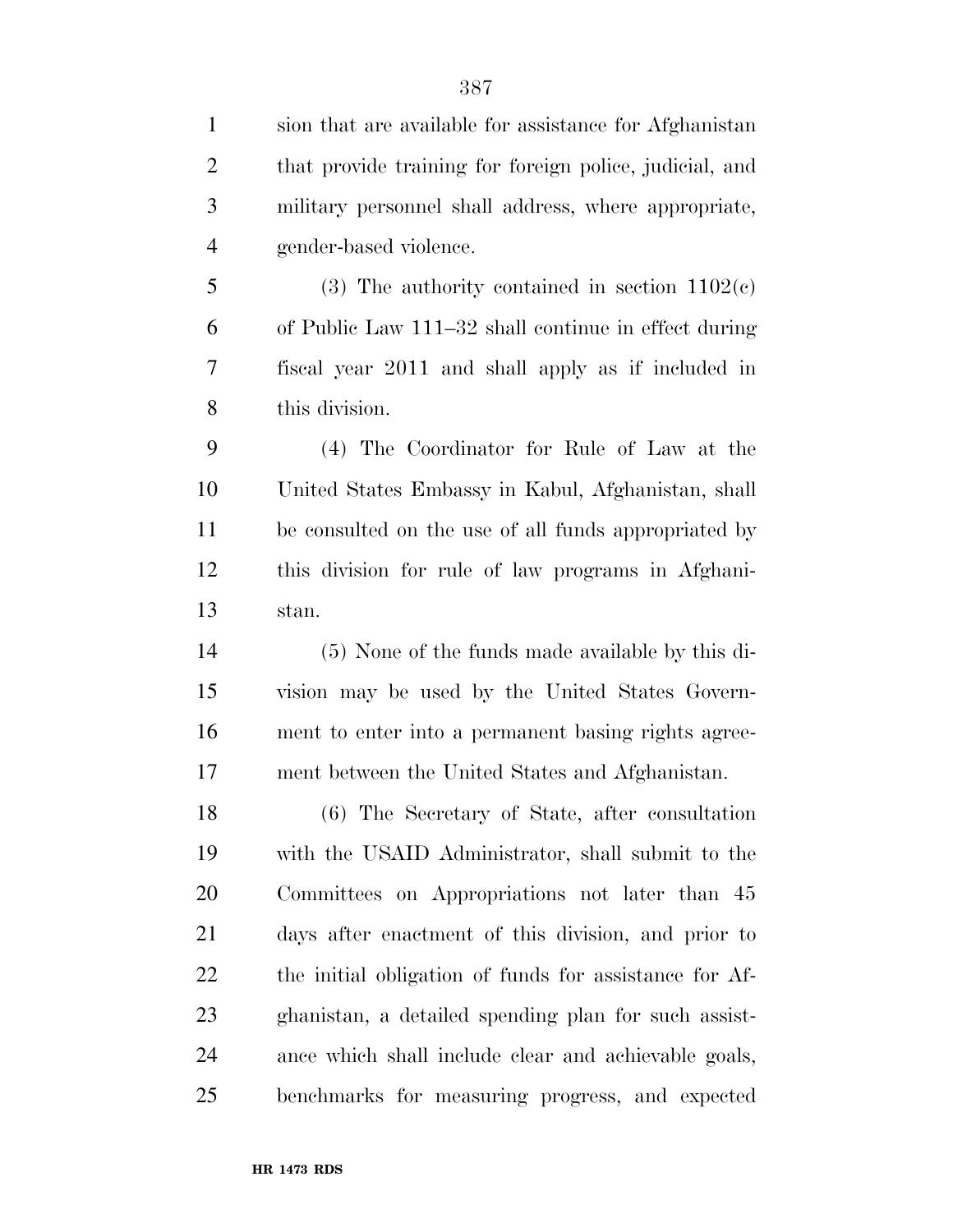results: *Provided*, That such plan shall not be con- sidered as meeting the notification requirements under section 7015 of division F of Public Law 111– 117 or under section 634A of the Foreign Assist-ance Act of 1961.

 (d) OVERSIGHT.—(1) The Special Inspector General for Afghanistan Reconstruction, the Inspector General of the Department of State, and the Inspector General of the United States Agency for International Development, shall jointly develop and submit to the Committees on Appro- priations within 45 days of enactment of this division a coordinated audit and inspection plan of United States as-sistance for, and civilian operations in, Afghanistan.

 (2) Of the funds appropriated by this division under the heading ''Economic Support Fund'' for assistance for Afghanistan, \$3,000,000 shall be transferred to, and merged with, funds appropriated by this division under the heading ''Administration of Foreign Affairs, Office of In- spector General'', for increased oversight of programs in Afghanistan and shall be in addition to funds otherwise available for such purposes: *Provided*, That \$1,500,000 shall be for the activities of the Special Inspector General for Afghanistan Reconstruction.

 (3) Of the funds appropriated by this division under the heading ''Economic Support Fund'' for assistance for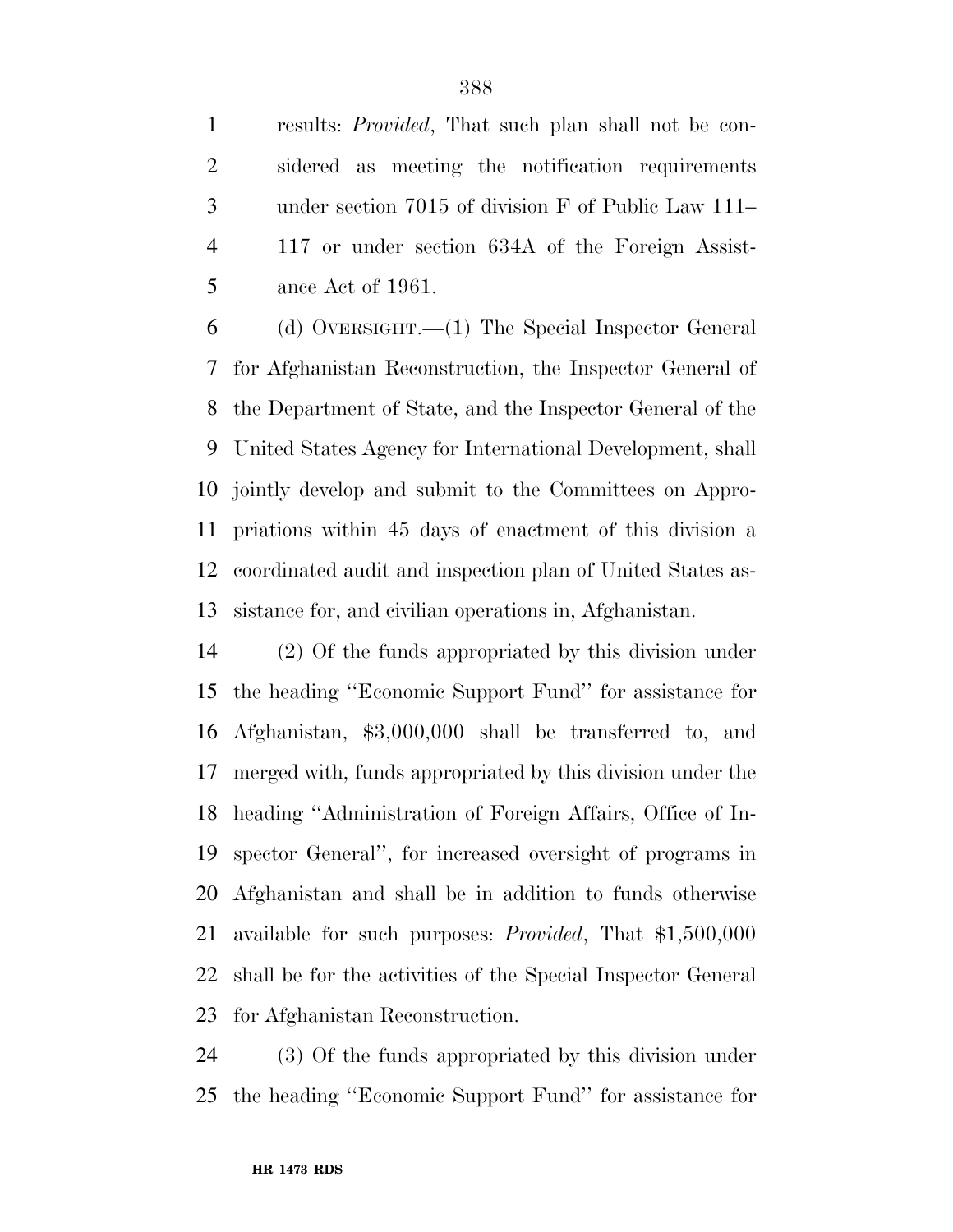Afghanistan, \$1,500,000 shall be transferred to, and merged with, funds appropriated by this division under the heading ''United States Agency for International Develop- ment, Funds Appropriated to the President, Office of In- spector General'' for increased oversight of programs in Afghanistan and shall be in addition to funds otherwise available for such purposes.

8 (e) MODIFICATION TO PRIOR PROVISIONS.—(1) Sec-9 tion  $1004(e)(1)(C)$  of Public Law  $111-212$  is amended to read as follows:

11  $\langle (C)$  taking credible steps to protect the internationally recognized human rights of Af-ghan women.''.

 (2) Section 1004(d)(1) of Public Law 111–212 is amended to read as follows:

 ''(1) Afghan women are participating at na- tional, provincial, and local levels of government in the design, policy formulation, and implementation of the reconciliation or reintegration process, and such process upholds steps taken by the Government of Afghanistan to protect the internationally recog-nized human rights of Afghan women; and''.

23 (3) Section  $1004(e)(1)$  of Public Law  $111-212$  is amended to read as follows: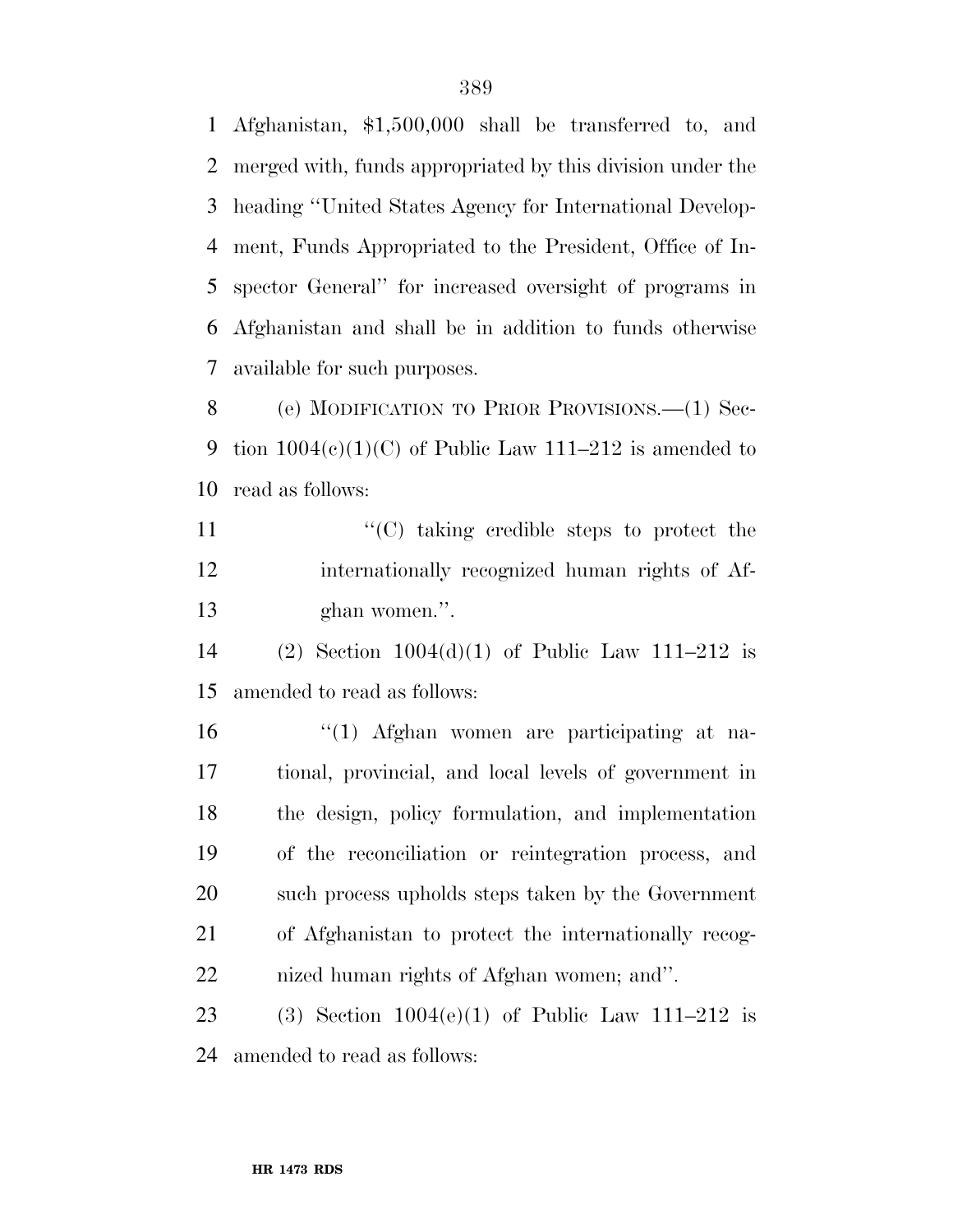$\frac{1}{1}$   $\frac{1}{2}$  based on information available to the Sec- retary, the Independent Electoral Commission has no members or other employees who participated in, or helped to cover up, acts of fraud in the 2009 presidential election in Afghanistan, and the Elec- toral Complaints Commission is a genuinely inde- pendent body with all the authorities that were in- vested in it under Afghan law as of December 31, 2009; and''.

 SEC. 2123. (a) The first and second provisos under the heading ''Bilateral Economic Assistance, Funds Ap- propriated to the President, Economic Support Fund'' in division F of Public Law 111–117 shall be applied to funds appropriated by this division by substituting the fol- lowing: ''*Provided*, That of the funds appropriated under this heading, up to \$250,000,000 shall be made available for assistance for Egypt for activities that support demo- cratic elections, promote representative and accountable governance, protect human rights, strengthen civil society and the rule of law, reduce poverty, promote equitable eco- nomic development, and expand educational opportunities for disadvantaged Egyptian youth, including through scholarship programs: *Provided further*, That the Sec- retary of State shall submit a spending plan, including a comprehensive strategy to promote democracy and devel-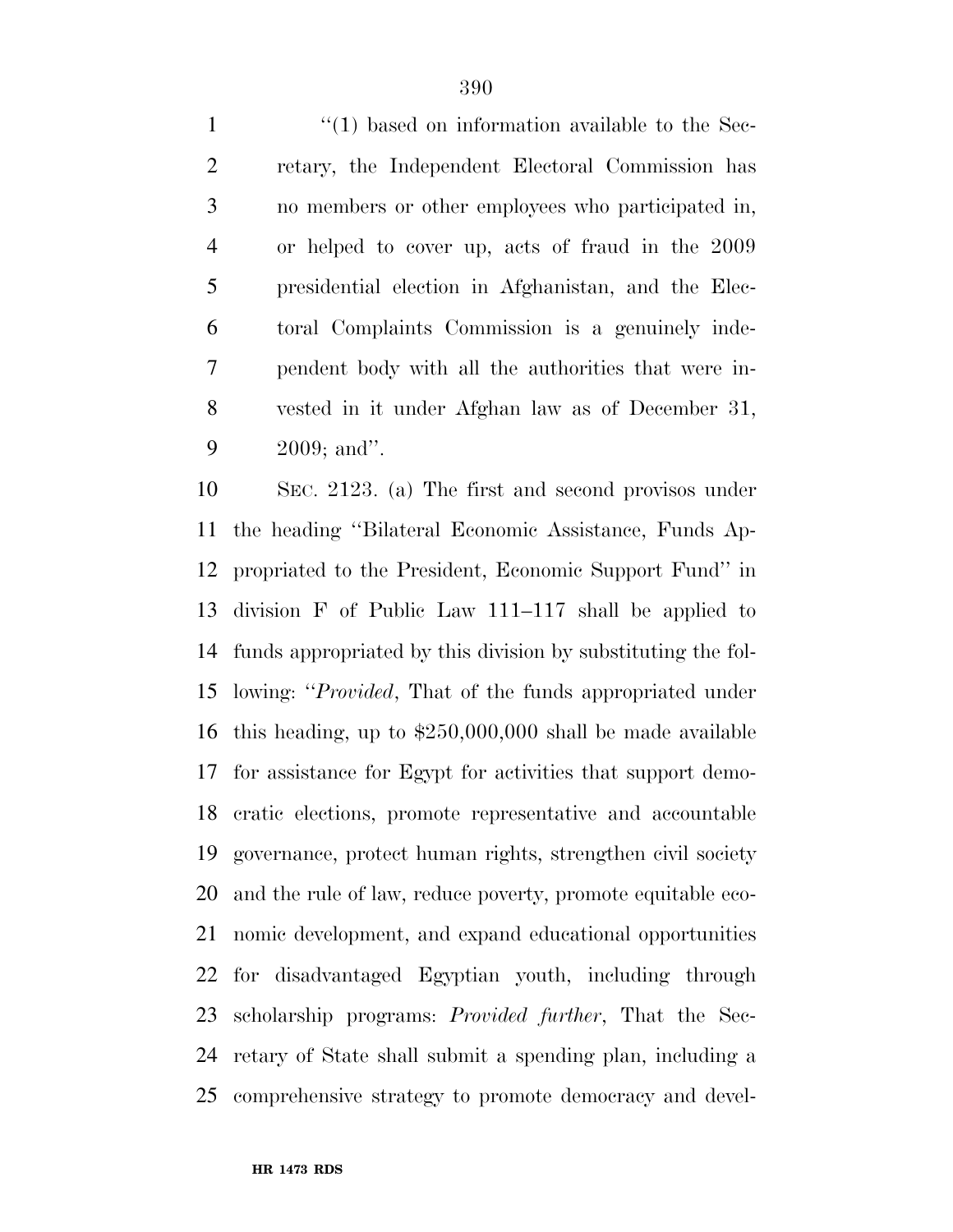opment, to the Committees on Appropriations for funds provided for Egypt under this heading: *Provided further*, That such plan shall not be considered as meeting the no- tification requirements under section 7015 of division F of Public Law 111–117 or under section 634A of the For- eign Assistance Act of 1961: *Provided further*, That such funds shall be subject to the regular notification proce- dures of the Committees on Appropriations: *Provided fur- ther*, That funds appropriated under this heading shall be made available to support democratic transitions in the Middle East and North Africa, including assistance for civil society organizations and the development of demo-cratic political parties:''.

 (b) Not later than 45 days after enactment of this Act, the Secretary of State shall submit to the Committees on Appropriations a report on Egypt detailing whether—

 (1) a transparent, political transition is occur- ring that includes the participation of a wide range of democratic opposition and civil society leaders and is responsive to their views;

 (2) the emergency law and other laws restrict- ing human rights have been abrogated; protesters, political and social activists and journalists are not being arrested, detained or prosecuted for the peace-ful exercise of their rights; and the government is re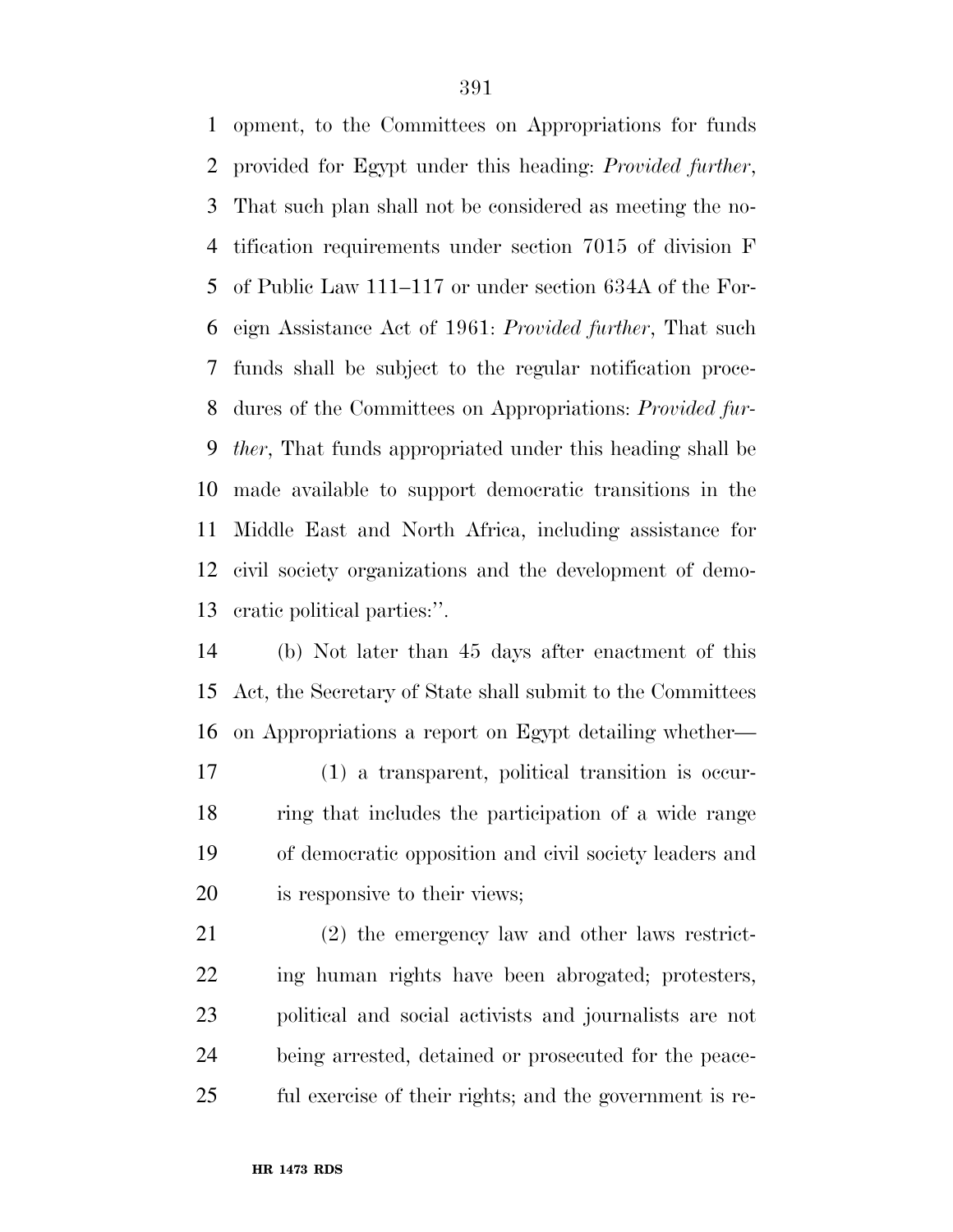specting freedoms of expression, assembly and asso-ciation; and

 (3) legal and constitutional impediments to free and fair presidential and parliamentary elections are being removed.

 SEC. 2124. Notwithstanding section 1101, the level for ''Multilateral Assistance, International Financial Insti- tutions, Contribution to the Global Agriculture and Food Security Program'', shall be \$100,000,000 for payment to the Global Agriculture and Food Security Program by the Secretary of the Treasury, to remain available until ex-pended.

 SEC. 2125. None of the funds made available in this division for the United Nations Capital Master Plan may be used for the design, renovation, or construction of the United Nations Headquarters in New York in excess of the agreed upon assessments of the United States pursu- ant to paragraph 10 of United Nations General Assembly Resolution 61/251.

 SEC. 2126. (a) CONTRIBUTION TO THE ASIAN DE- VELOPMENT BANK.—In addition to amounts otherwise made available by this division, \$106,586,000, to remain available until expended, is appropriated for payment to the Asian Development Bank by the Secretary of the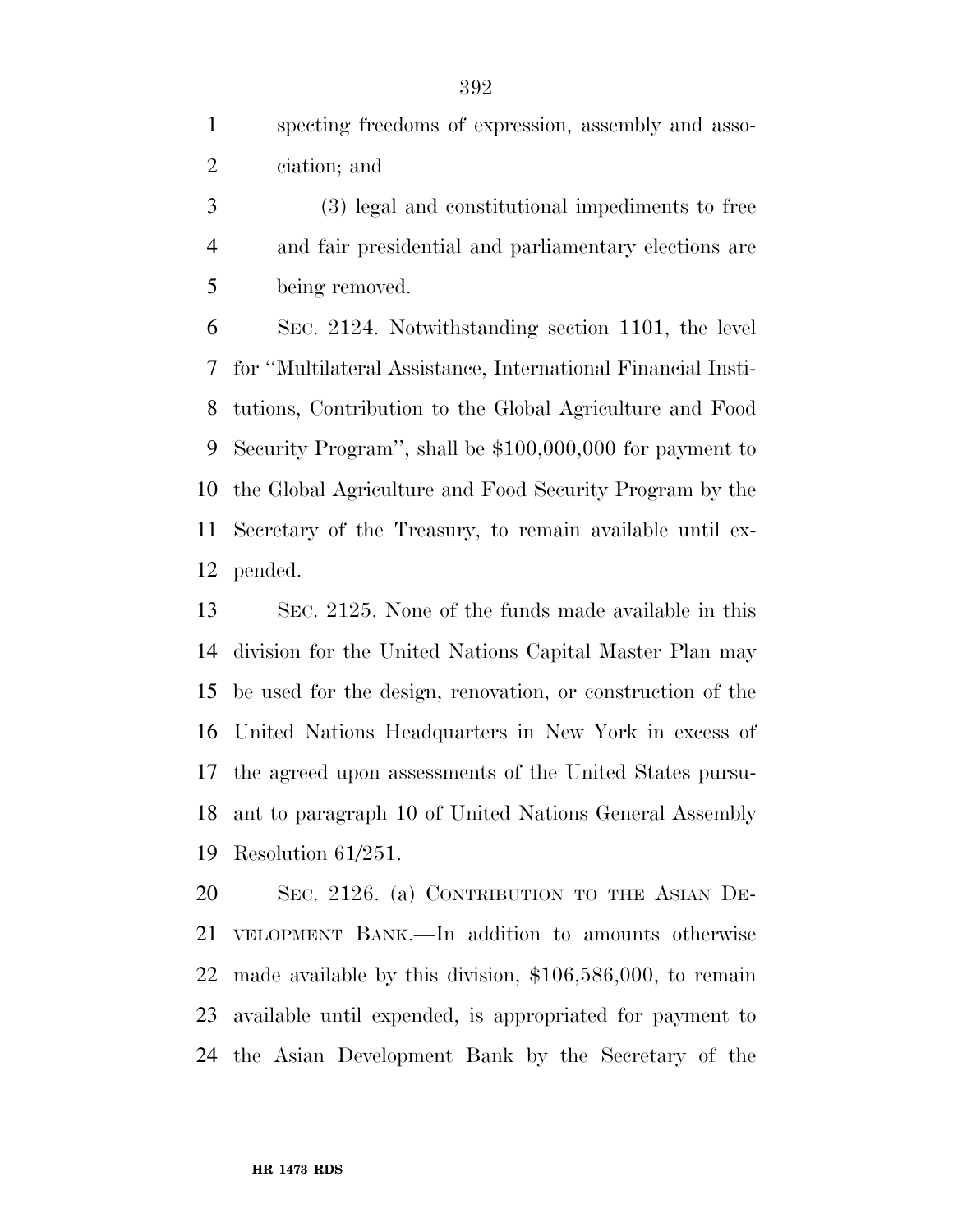Treasury for the United States share of the paid-in por-tion of the increase in capital stock.

 (b) LIMITATION ON CALLABLE CAPITAL SUBSCRIP- TIONS.—The United States Governor of the Asian Devel- opment Bank may subscribe without fiscal year limitation to the callable capital portion of the United States share of such capital stock in an amount not to exceed \$2,558,048,769.

 (c) REPORTING ON REFORMS.—Funds shall not be made available for a United States contribution to the Asian Development Bank (ADB) until the Secretary of the Treasury reports to the Committees on Appropriations that the ADB is making substantial progress toward the following policy goals—

 (1) implementing procurement guidelines that maximize international competitive bidding in ac- cordance with sound procurement practices, includ- ing transparency, competition, and cost-effective re-sults for Borrowers;

 (2) providing greater public disclosure of loan documents, with particular attention to persons af-fected by ADB projects;

 (3) implementing best practices in domestic laws and international conventions against corrup-tion for whistleblower and witness disclosures, and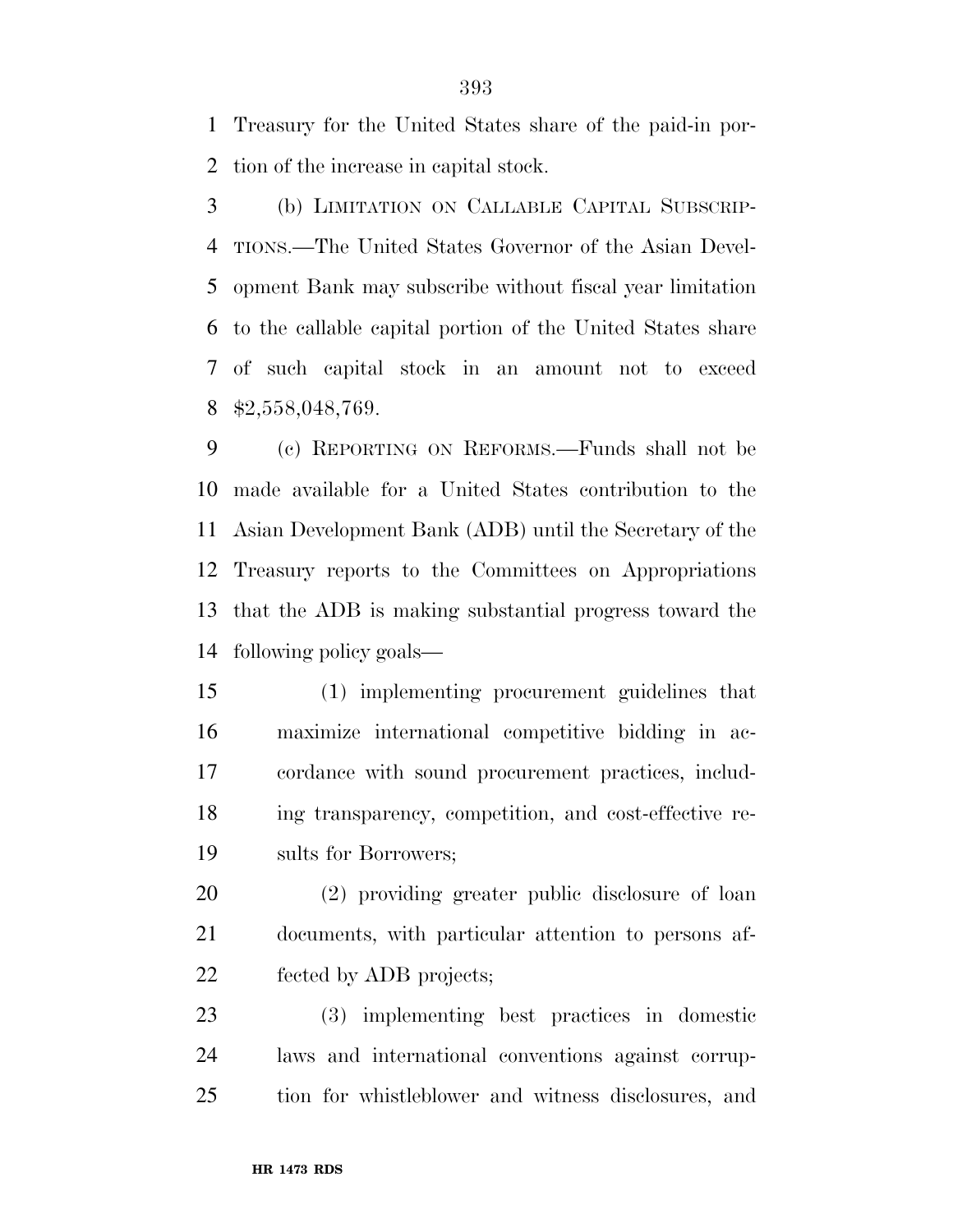protections against retaliation for internal and law- ful public disclosures by ADB employees and others affected by ADB operations who report illegality or other misconduct that could threaten the ADB's mission, including best practices for legal burdens of proof; access to independent adjudicative bodies; and results that eliminate the effects of proven retalia-tion;

 (4) ensuring that the Investigations Office, Auditor General Office, and Evaluation Office are functionally independent, free from interference when determining the scope of investigations and audits, performing work and communicating results, and regularly report to the ADB's board of directors and, as appropriate and in a manner consistent with such functional independence of the Investigations Office and the Auditor General Office, to the ADB President;

 (5) requiring that each candidate for adjust- ment or budget support loans provide an assessment of reforms to budgetary and procurement processes 22 to encourage transparency, including budget publica- tion and public scrutiny, prior to loan or grant ap-proval;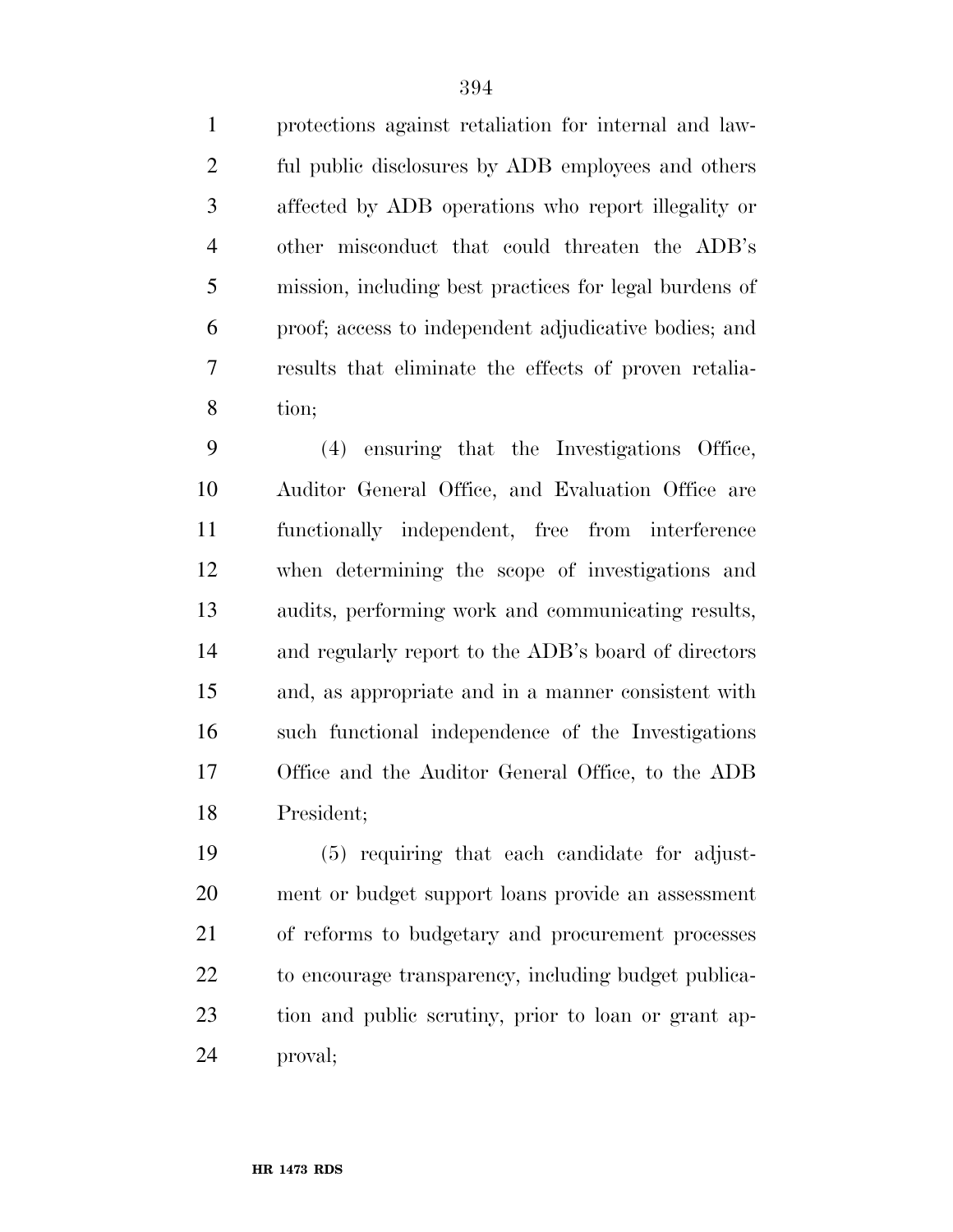(6) ensuring that the ADB's Accountability Mechanism provides transparency and protects local residents affected by ADB projects; and

 (7) making publicly available external and in- ternal performance and financial audits of ADB projects on the ADB's website.

 (d) REPORT DATES.—Not later than 180 days after enactment of this Act, and every 6 months thereafter until September 30, 2013, the Secretary of the Treasury shall submit to the Committees on Appropriations a report de- tailing the extent to which the ADB has made progress on each policy goal listed in subsection (c).

 (e) AMENDMENT.—The Asian Development Bank Act (22 U.S.C. 285 et seq.), is amended by adding at the end the following:

## **''SEC. 33. NINTH REPLENISHMENT.**

17 ''(a) The United States Governor of the Bank is au- thorized to contribute, on behalf of the United States, \$461,000,000 to the ninth replenishment of the resources of the Fund, subject to obtaining the necessary appropria-tions.

22  $\qquad$  "(b) In order to pay for the United States contribu- tion provided for in subsection (a), there are authorized to be appropriated, without fiscal year limitation,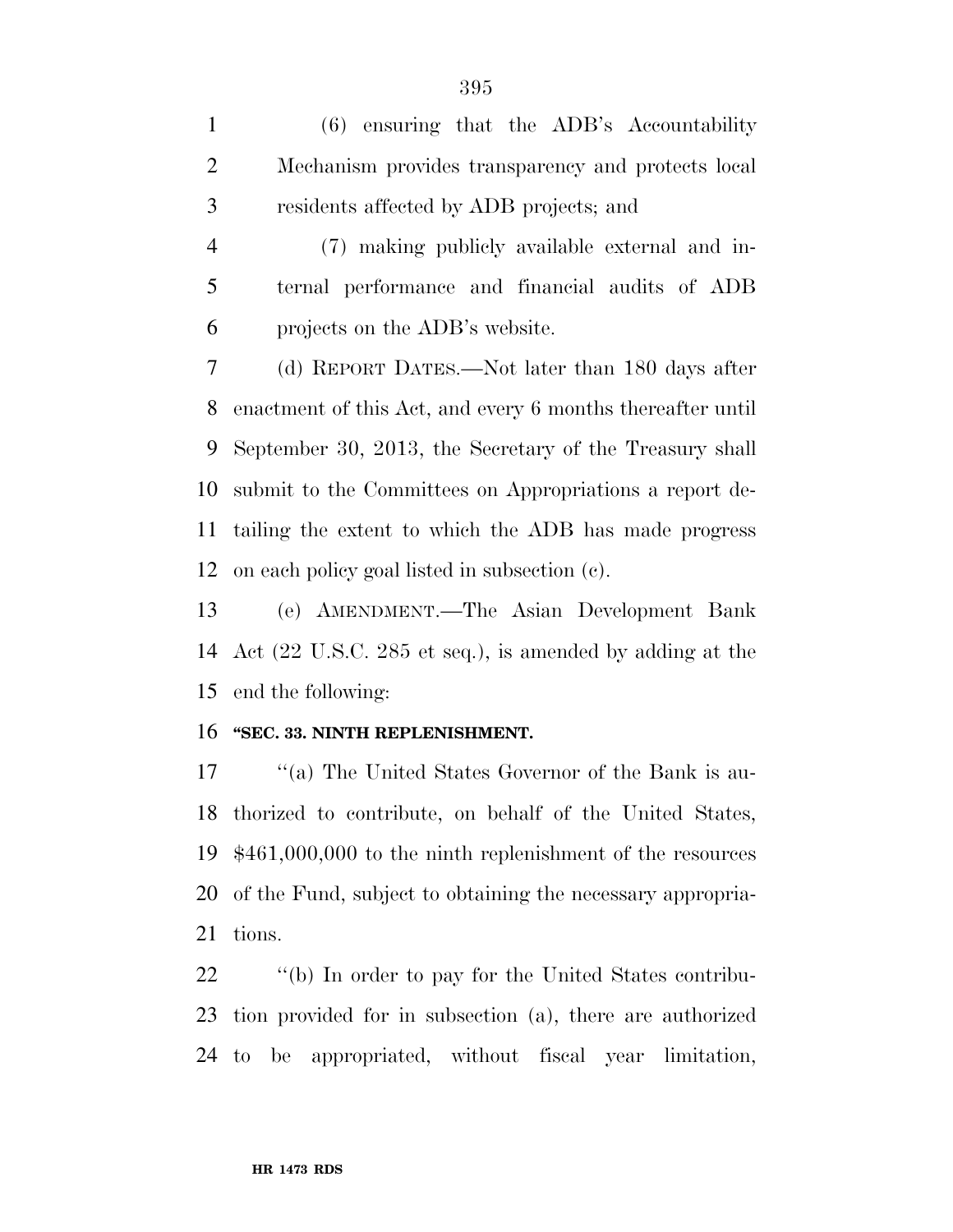\$461,000,000 for payment by the Secretary of the Treas-ury.

## **''SEC. 34. FIFTH CAPITAL INCREASE.**

4 "(a) SUBSCRIPTION AUTHORIZED.—

 ''(1) The United States Governor of the Bank may subscribe on behalf of the United States to 1,104,420 additional shares of the capital stock of the Bank.

 $\frac{1}{2}$  Any subscription by the United States to capital stock of the Bank shall be effective only to such extent or in such amounts as are provided in advance in appropriations Acts.

13 "(b) AUTHORIZATION OF APPROPRIATIONS.—

 $(1)$  In order to pay for the increase in the United States subscription to the Bank provided for in subsection (a), there are authorized to be appro- priated, without fiscal year limitation, \$13,323,173,083, for payment by the Secretary of the Treasury.

 ''(2) Of the amount authorized to be appro-priated under paragraph (1)—

22  $\text{``(A) $532,929,240 is authorized to be ap-}$ propriated for paid-in shares of the Bank; and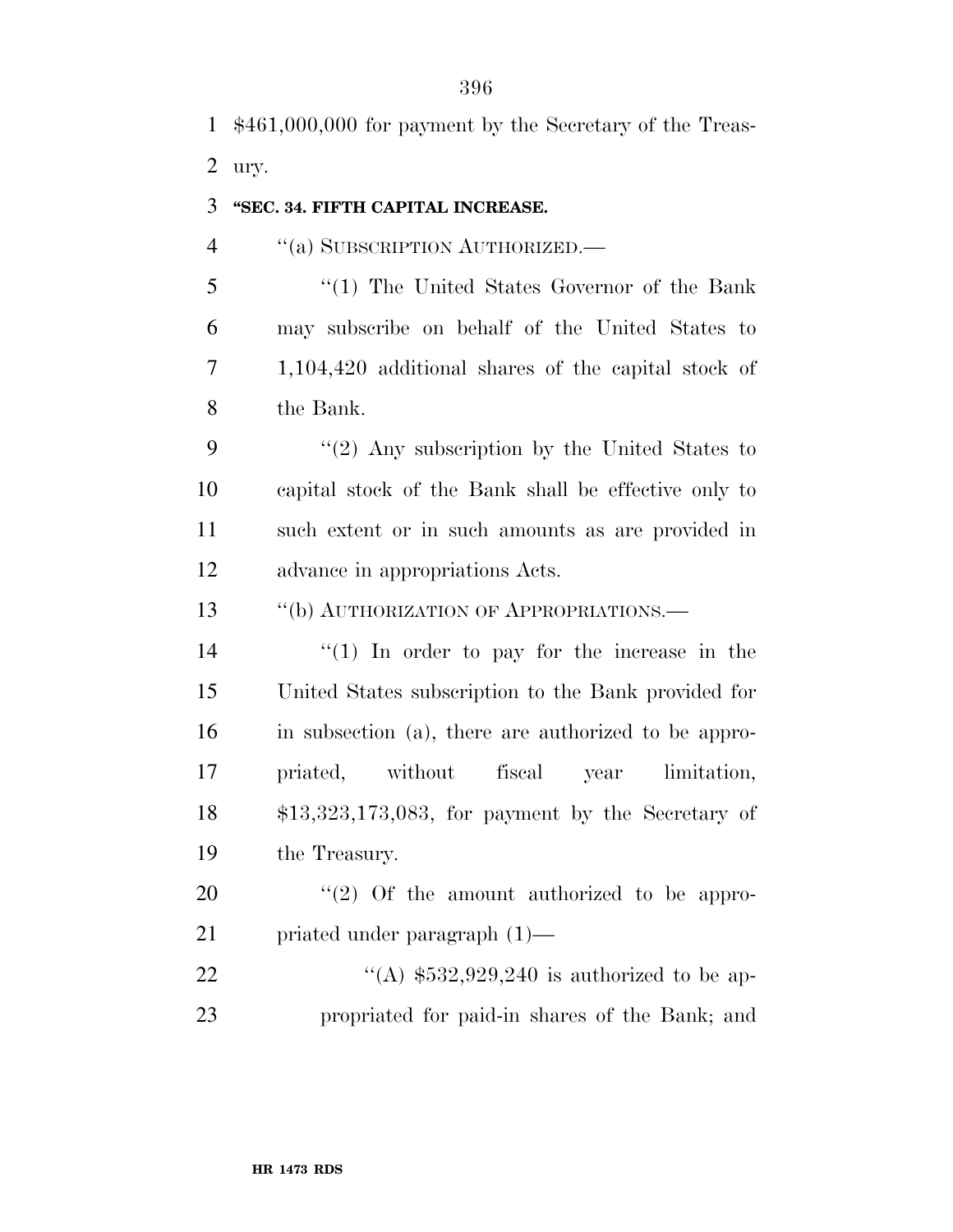$\text{``(B) $12,790,243,843 is authorized to be}$  appropriated for callable shares of the Bank, for payment by the Secretary of the Treasury.''. TITLE XII—TRANSPORTATION, HOUSING AND URBAN DEVELOPMENT, AND RELATED AGENCIES

 SEC. 2201. Notwithstanding section 1101, the level for ''Department of Transportation, Office of the Sec- retary, Transportation Planning, Research, and Develop-ment'' shall be \$9,819,000.

 SEC. 2202. Notwithstanding section 1101, the level for ''Department of Transportation, Office of the Sec- retary, National Infrastructure Investments'' shall be \$528,000,000: *Provided*, That the amounts included under such heading in division A of Public Law 111–117 shall be applied to funds appropriated by this division by sub-stituting ''\$0'' for ''\$35,000,000''.

 SEC. 2203. Notwithstanding section 1101, the level for ''Department of Transportation, Federal Aviation Ad- ministration, Operations'' shall be \$9,533,028,000, of which \$4,559,000,000 shall be derived from the Airport and Airway Trust Fund, of which not less than \$7,473,299,000 shall be for air traffic organization activi- ties and not less than \$1,253,020,000 shall be for aviation safety activities.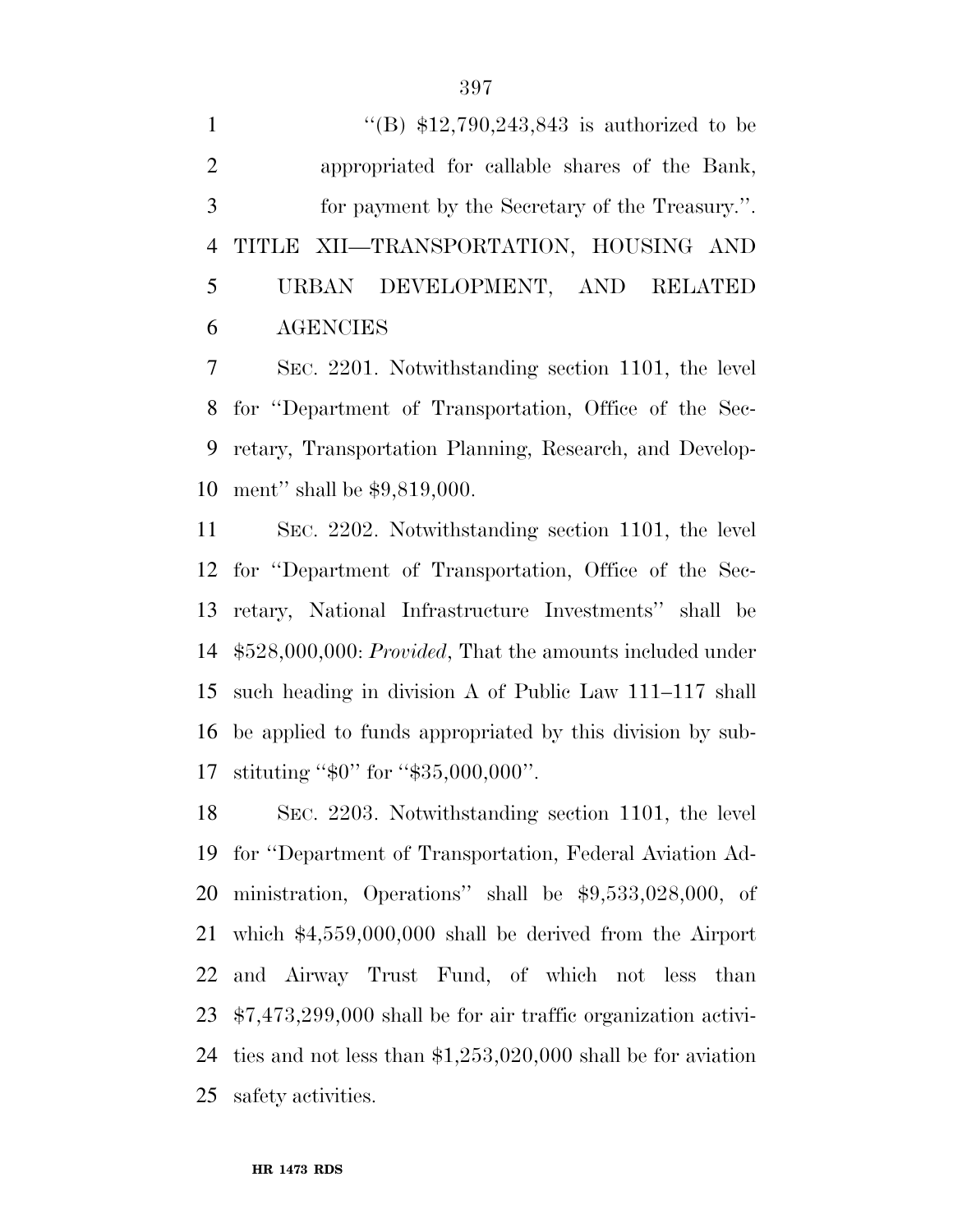SEC. 2204. Notwithstanding section 1101, the level for ''Department of Transportation, Federal Aviation Ad- ministration, Facilities and Equipment'' shall be \$2,736,203,000, of which \$2,226,203,000 shall remain available through September 30, 2013, and of which \$470,000,000 shall remain available through September 30, 2011.

 SEC. 2205. Notwithstanding section 1101, the amounts included under the heading ''Department of Transportation, Federal Aviation Administration, Grants- in-Aid for Airports, Liquidation of Contract Authoriza- tion'' in division A of Public Law 111–117 shall be applied to funds appropriated by this division by substituting ''\$3,550,000,000'' for ''\$3,000,000,000''.

 SEC. 2206. Notwithstanding section 1101, the level for ''Department of Transportation, Federal Aviation Ad- ministration, Research, Engineering, and Development'' shall be \$170,000,000.

 SEC. 2207. Of the unobligated balances of funds ap- portioned to each State under chapter 1 of title 23, United States Code, \$2,500,000,000 are permanently rescinded: *Provided*, That such rescission shall not apply to the funds distributed in accordance with sections 130(f) and 104(b)(5) of title 23, United States Code; sections  $25 \text{ } 133\text{ (d)}(1)$  and  $163 \text{ of such title}$ , as in effect on the day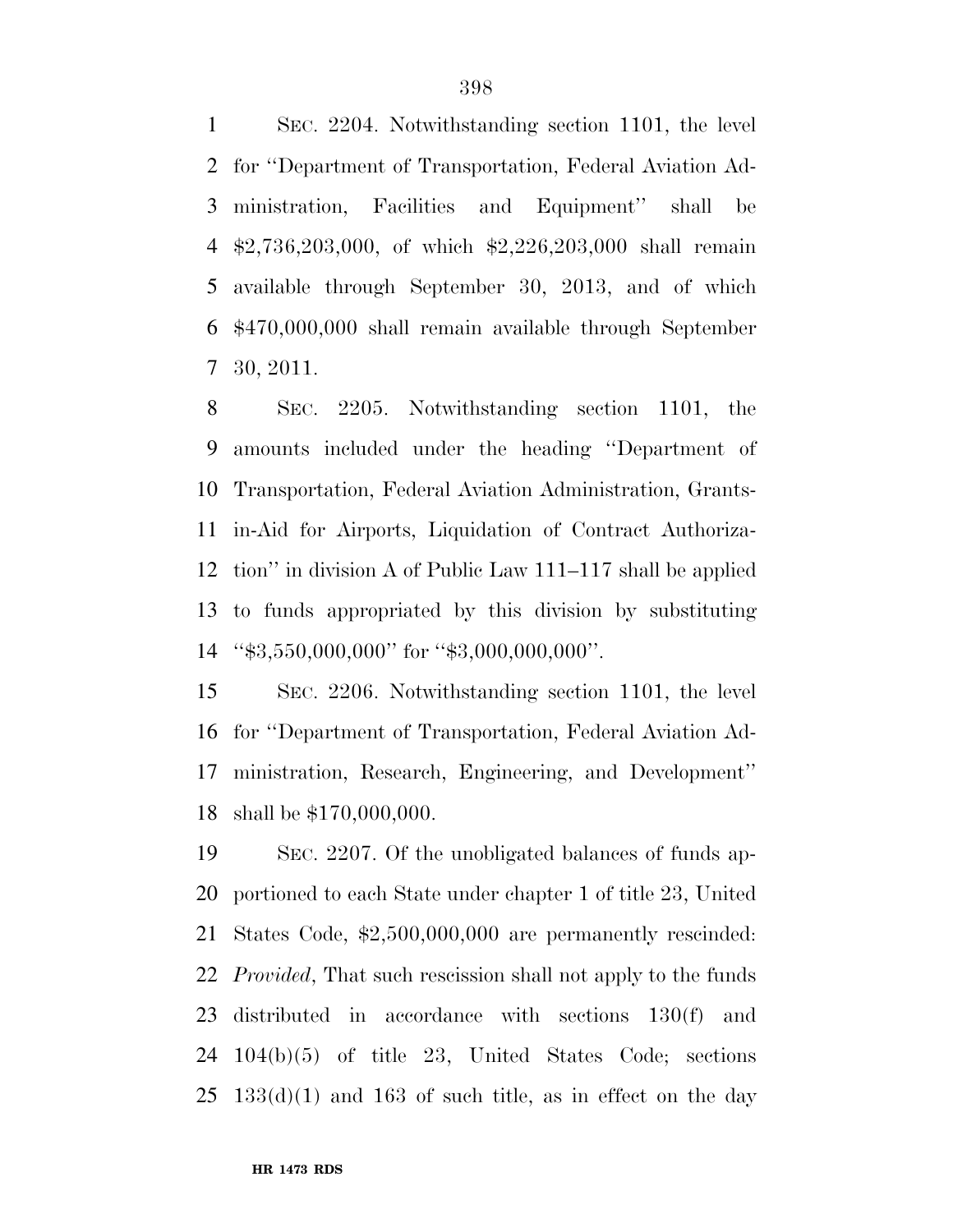before the date of enactment of Public Law 109–59; and 2 the first sentence of section  $133(d)(3)(A)$  of such title: *Provided further*, That notwithstanding section 1132 of Public Law 110–140, in administering the rescission re- quired under this heading, the Secretary of Transpor- tation shall allow each State to determine the amount of the required rescission to be drawn from the programs to which the rescission applies.

 SEC. 2208. Notwithstanding section 1101, no funds made available by this division shall be for activities de- scribed in section 122 of title I of division A of Public Law 111–117.

 SEC. 2209. Notwithstanding section 1101, the level for ''Department of Transportation, Federal Highway Ad- ministration, Surface Transportation Priorities'' shall be \$0.

 SEC. 2210. Unobligated balances of funds made available for obligation under section 320 of title 23, United States Code, section 147 of Public Law 95–599, section 9(c) of Public Law 97–134, section 149 of Public Law 100–17, and sections 1006, 1069, 1103, 1104, 1105, 1106, 1107, 1108, 6005, 6015, and 6023 of Public Law 102–240 are permanently rescinded.

 SEC. 2211. The unobligated balance available on Sep-tember 30, 2011, under section 1602 of the Transpor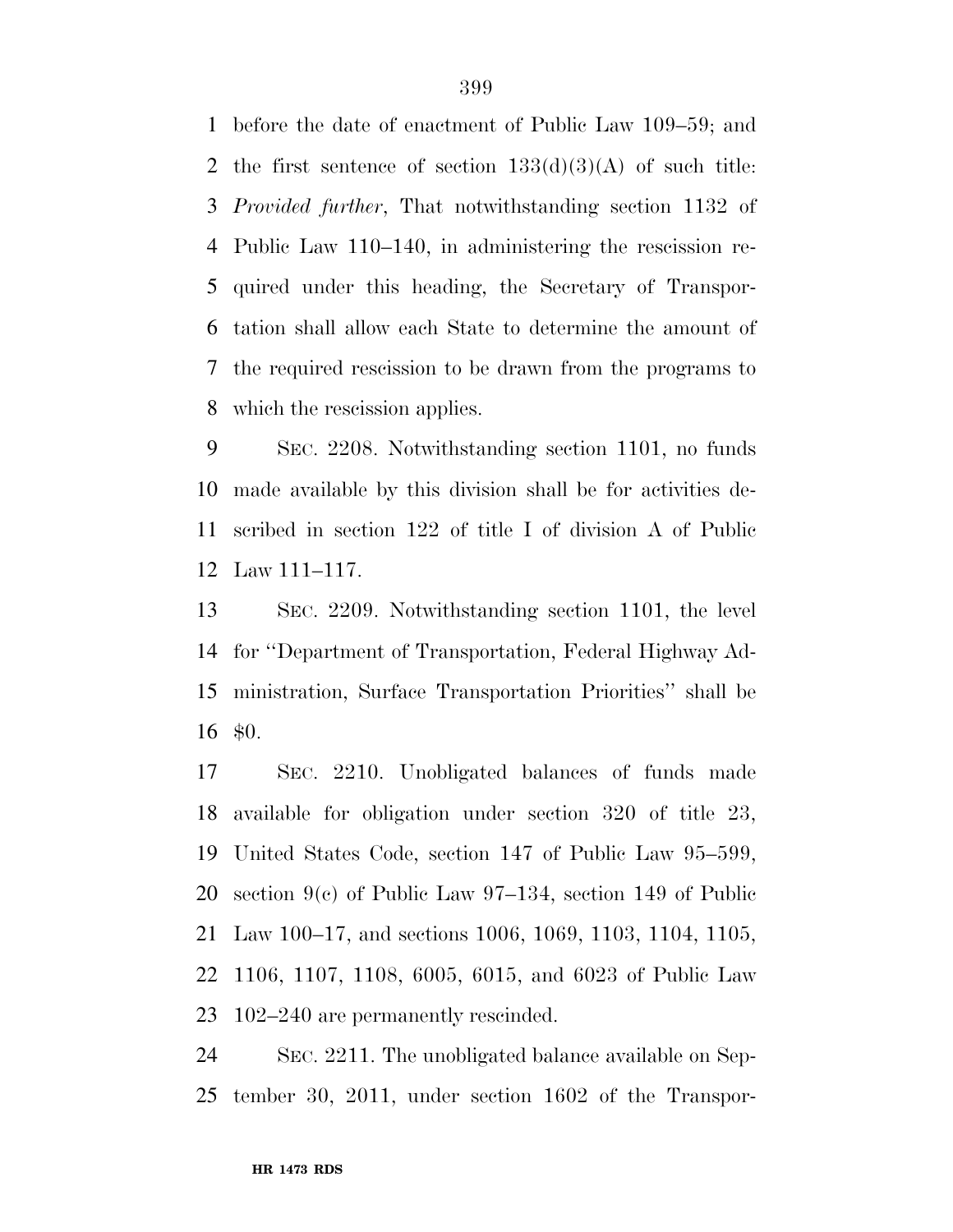tation Equity Act for the 21st Century (Public Law 105– 178) for each project for which less than 10 percent of the amount authorized for such project under such section has been obligated is permanently rescinded.

 SEC. 2212. Of the amounts authorized for fiscal years 6 2005 through 2009 in section  $1101(a)(16)$  of the Safe, Accountable, Flexible, Efficient Transportation Equity Act: A Legacy for Users (Public Law 109–59) to carry out the high priority projects program under section 117 of title 23, United States Code, that are not allocated for projects described in section 1702 of such Act, \$8,190,335 are permanently rescinded.

 SEC. 2213. Notwithstanding section 1101, the level for ''Department of Transportation, Federal Motor Car- rier Safety Administration, Motor Carrier Safety Oper- ations and Programs, (Liquidation of Contract Authoriza- tion), (Limitation on Obligations), (Highway Trust Fund)'' shall be \$245,000,000.

 SEC. 2214. Of the amount made available for ''De- partment of Transportation, Motor Carrier Safety Grants, (Liquidation of Contract Authorization), (Limitation on Obligations), (Highway Trust Fund)'' for the commercial driver's license information system modernization pro- gram, \$3,000,000 shall be made available for audits of new entrant motor carriers to carry out section 4107(b)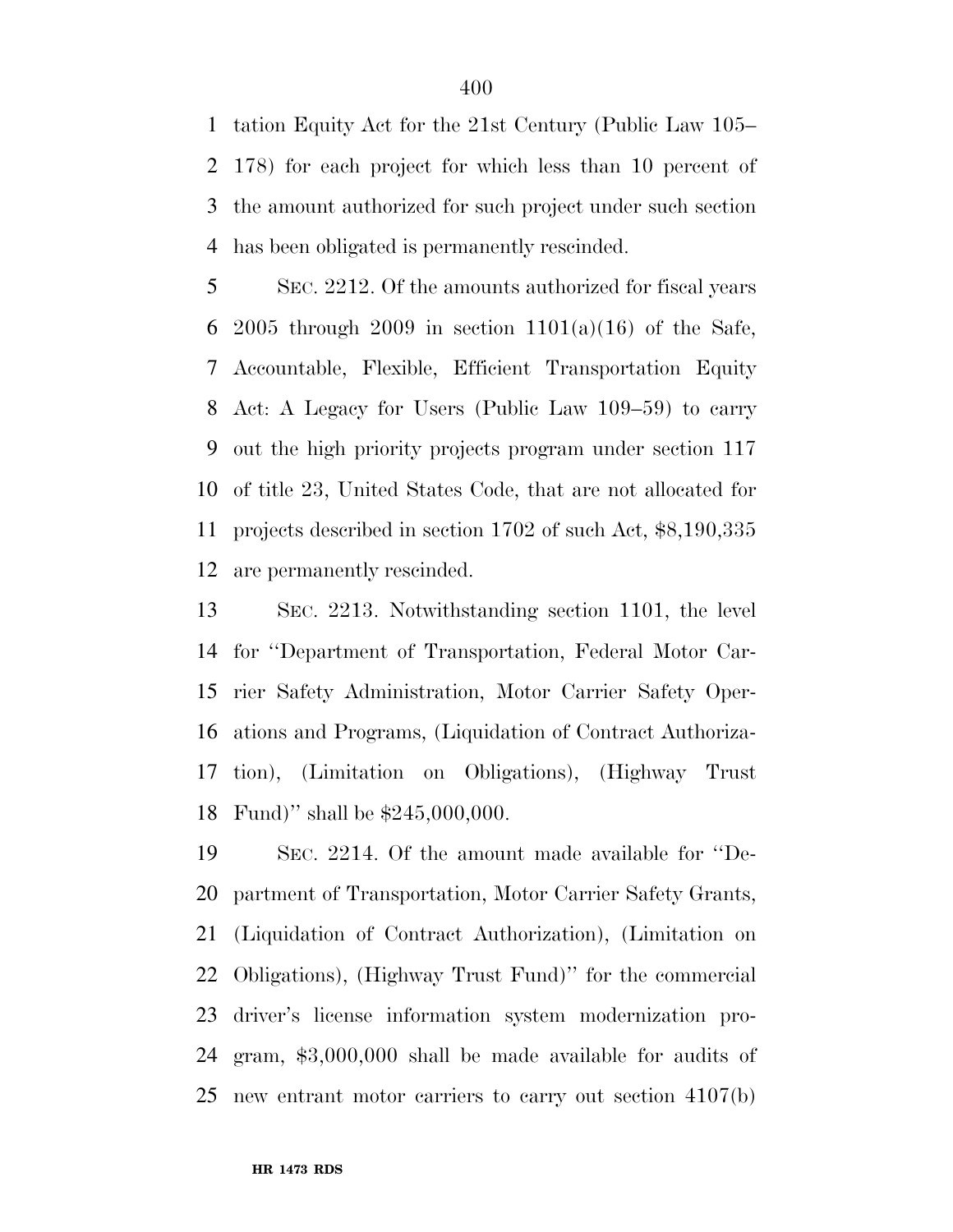of Public Law 109–59, and 31104(a) of title 49, United States Code, and \$5,000,000 shall be made available for the commercial driver's license improvements program to carry out section 31313 of title 49, United States Code. SEC. 2215. Of the unobligated amounts available for Safety Belt Performance Grants under section 406 of title 23, United States Code, \$76,000,000 are permanently re-scinded.

 SEC. 2216. Notwithstanding section 1101, the level for ''Department of Transportation, Federal Railroad Ad- ministration, Railroad Safety Technology Program'' shall be \$0.

 SEC. 2217. Notwithstanding section 1101, the level for ''Department of Transportation, Federal Railroad Ad- ministration, Safety and Operations'' shall be \$176,950,000.

 SEC. 2218. Notwithstanding section 1101, the level for ''Department of Transportation, Federal Railroad Ad- ministration, Railroad Research and Development'' shall be \$35,100,000.

 SEC. 2219. Notwithstanding section 1101, the level for ''Department of Transportation, Federal Railroad Ad- ministration, Rail Line Relocation and Improvement Pro-gram'' shall be \$10,532,000.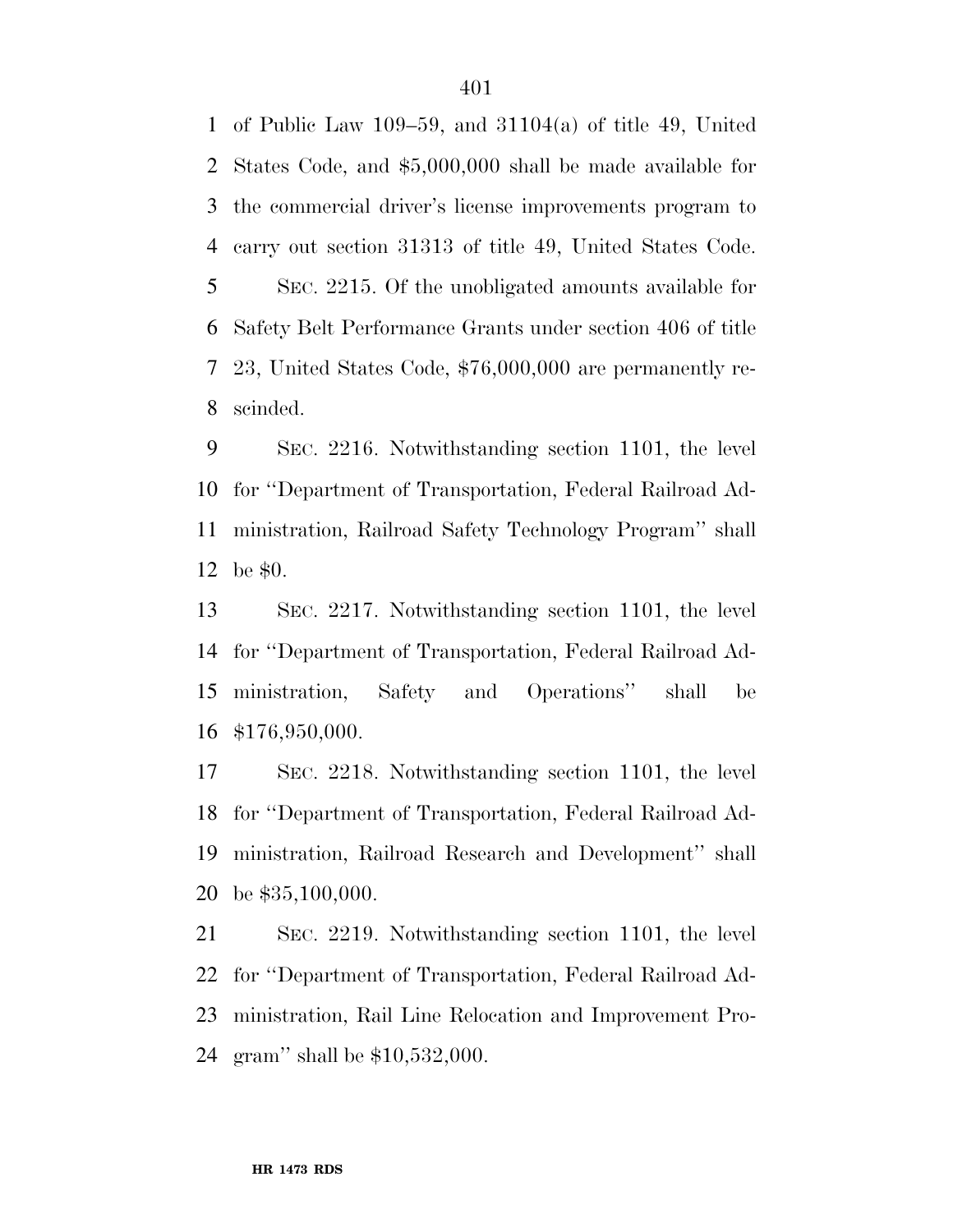SEC. 2220. Notwithstanding section 1101, the level for ''Department of Transportation, Federal Railroad Ad- ministration, Capital and Debt Service Grants to the Na- tional Railroad Passenger Corporation'' shall be \$923,625,000.

 SEC. 2221. Notwithstanding section 1101, the level for ''Department of Transportation, Federal Railroad Ad- ministration, Capital Assistance for High Speed Rail Cor- ridors and Intercity Passenger Rail Service'' shall be \$0. SEC. 2222. Of the prior year unobligated balances available for ''Department of Transportation, Federal Railroad Administration, Capital Assistance for High Speed Rail Corridors and Intercity Passenger Rail Serv-ice'', \$400,000,000 is rescinded.

 SEC. 2223. Notwithstanding section 1101, the level for ''Department of Transportation, Federal Transit Ad- ministration, Grants for Energy Efficiency and Green-house Gas Reductions'' shall be \$50,000,000.

 SEC. 2224. Notwithstanding section 1101, the level for ''Department of Transportation, Federal Transit Ad- ministration, Capital Investment Grants'' shall be \$1,600,000,000.

 SEC. 2225. Of the funds made available for ''Depart-ment of Transportation, Federal Transit Administration,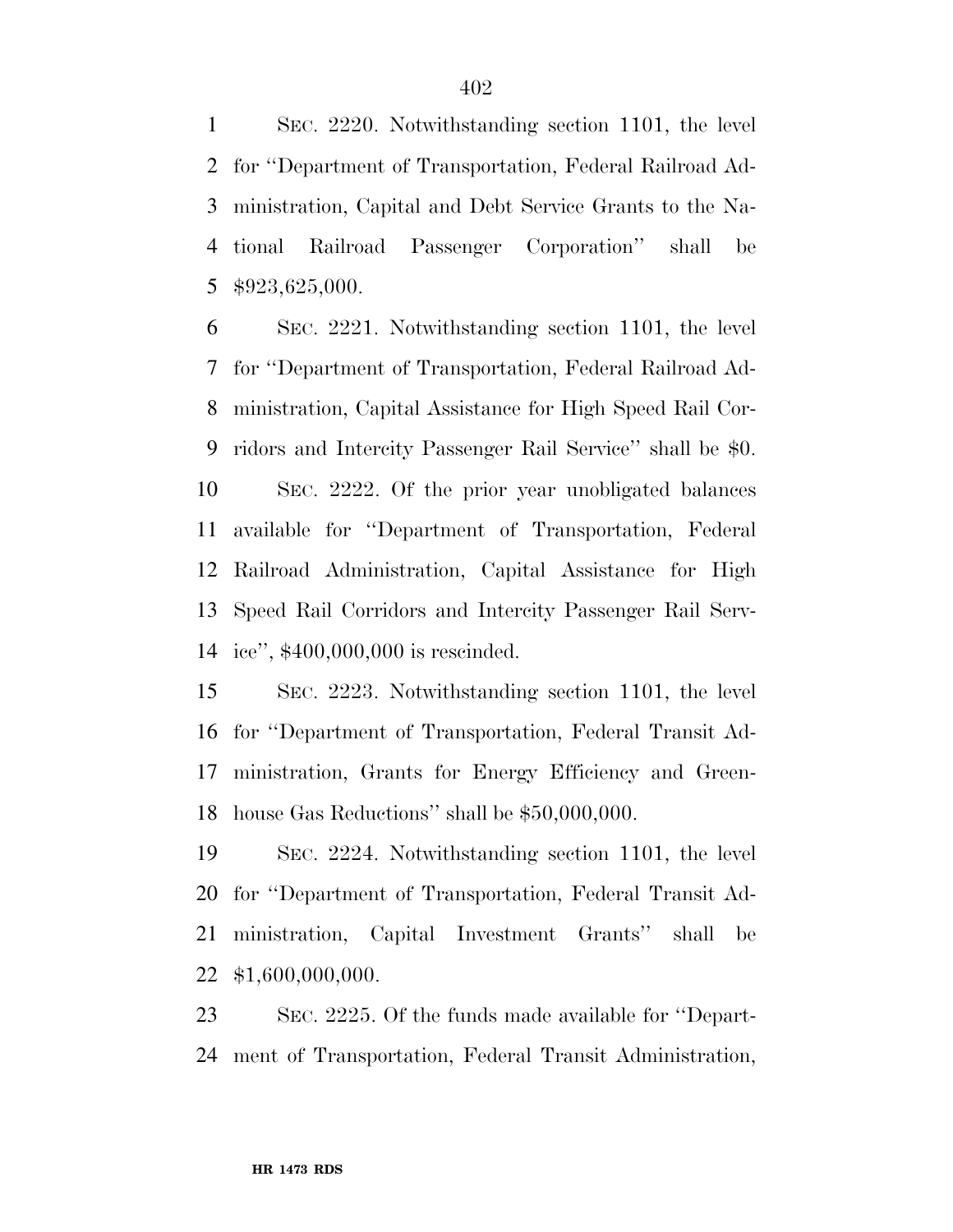Capital Investment Grants'' in division A of Public Law 111–117, \$280,000,000 is rescinded.

 SEC. 2226. Notwithstanding section 1101, the level for ''Department of Transportation, Federal Transit Ad- ministration, Research and University Research Centers'' shall be \$59,000,000.

 SEC. 2227. Notwithstanding section 1101, the level for ''Department of Transportation, Maritime Administra- tion, Operations and Training'' shall be \$151,750,000, of which \$11,240,000 shall remain available until expended for maintenance and repair of training ships at State Mar- itime Academies; \$15,000,000 shall remain available until expended for capital improvements at the United States Merchant Marine Academy; and \$59,057,000 shall be available for operations at the United States Merchant Marine Academy: *Provided*, That of the funds made avail- able under such heading in division A of Public Law 111– 117, up to \$6,000,000 may be used for the reimbursement of overcharged midshipmen fees for academic years 2003– 2004 through 2008–2009, to remain available until ex- pended: *Provided further*, That the reimbursement deci- sions of the Secretary pursuant to the previous proviso shall be final and conclusive: *Provided further*, That of the funds made available under such heading by this division, \$1,000,000 shall be for the information technology re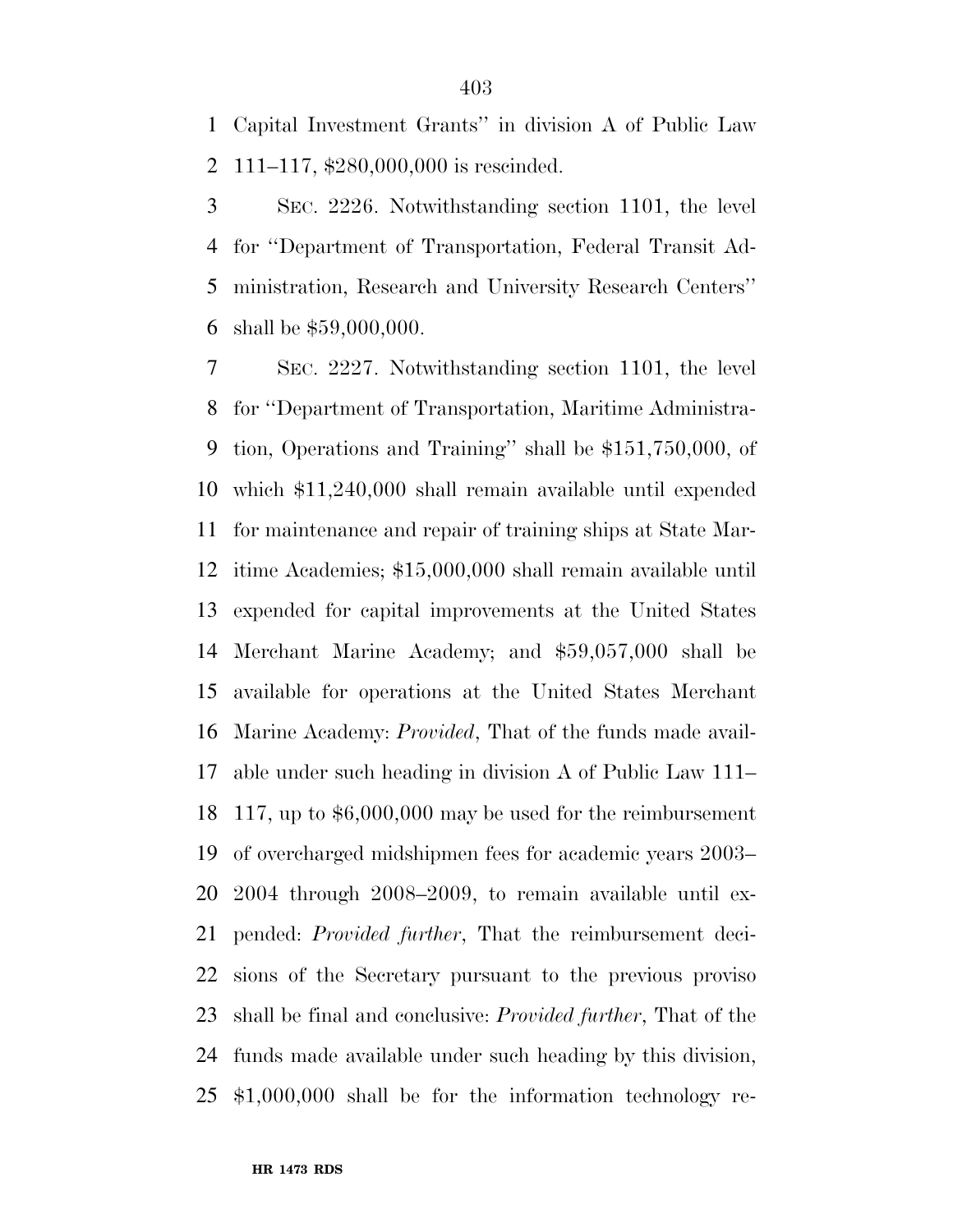quirements of Public Law 111–207, to be available until expended.

 SEC. 2228. Notwithstanding section 1101, the level for ''Department of Transportation, Maritime Administra- tion, Assistance to Small Shipyards'' shall be \$10,000,000.

 SEC. 2229. Notwithstanding section 1101, the level for each of the following accounts under the heading ''De- partment of Transportation, Pipeline and Hazardous Ma- terials Safety Administration'' shall be as follows: ''Oper- ational Expenses, (Pipeline Safety Fund)'', \$21,496,000; ''Hazardous Materials Safety'', \$39,098,000, of which \$1,699,000 shall remain available until September 30, 2013; and ''Pipeline Safety (Pipeline Safety Fund) (Oil Spill Liability Trust Fund)'', \$106,919,000, of which \$18,905,000 shall be derived from the Oil Spill Liability Trust Fund and shall remain available until September 30, 2013, and of which \$88,014,000 shall be derived from the Pipeline Safety Fund, of which \$47,332,000 shall re-main available until September 30, 2013.

 SEC. 2230. Notwithstanding section 1101, section 186 of title I of division A of Public Law 111–117 shall not apply in fiscal year 2011.

 SEC. 2231. Notwithstanding section 1101, none of the funds made available by this division shall be available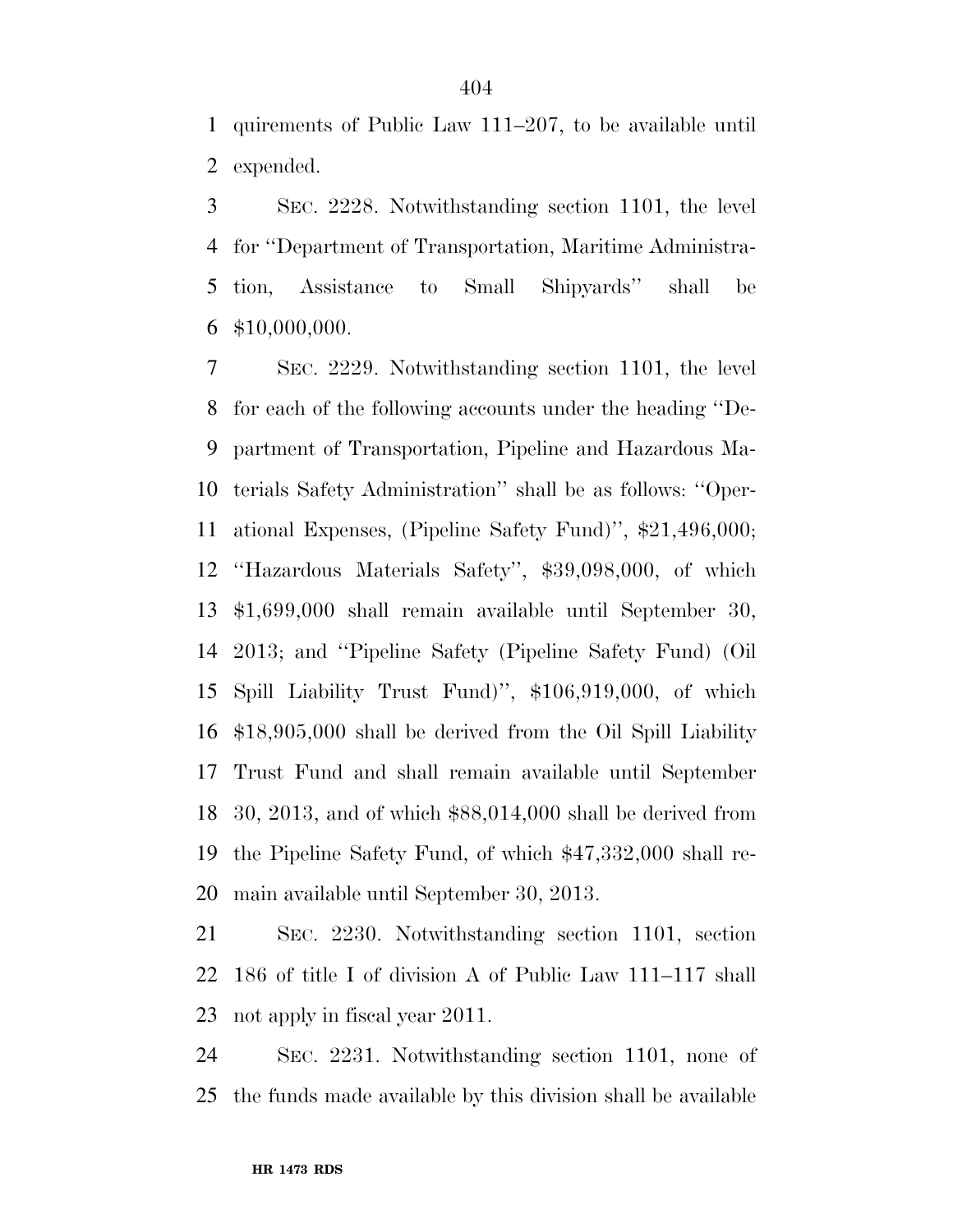for activities described in section 195 of title I of division A of Public Law 111–117.

 SEC. 2232. Notwithstanding section 1101, the level for ''Department of Housing and Urban Development, Management and Administration, Administration, Oper- ations and Management'' shall be \$525,040,000: *Pro- vided*, That the Secretary shall adjust other amounts spec- ified under this heading to stay within the level provided under this section.

 SEC. 2233. Notwithstanding section 1101, section 231 of title II of division A of Public Law 111–117 (123 Stat. 3105) is amended to read as follows: ''The Secretary of Housing and Urban Development is authorized to transfer up to 5 percent or \$5,000,000, whichever is less, of the funds made available for personnel or nonpersonnel expenses under any account under this title under the gen- eral heading 'Personnel Compensation and Benefits', or under any set-aside within the accounts under the head- ings 'Executive Direction' and 'Administration, Oper- ations and Management', to any other such account or set- aside: *Provided*, That no appropriation for personnel or non-personnel expenses in any such account or set-aside shall be increased or decreased by more than 5 percent or \$5,000,000, whichever is less, without prior written ap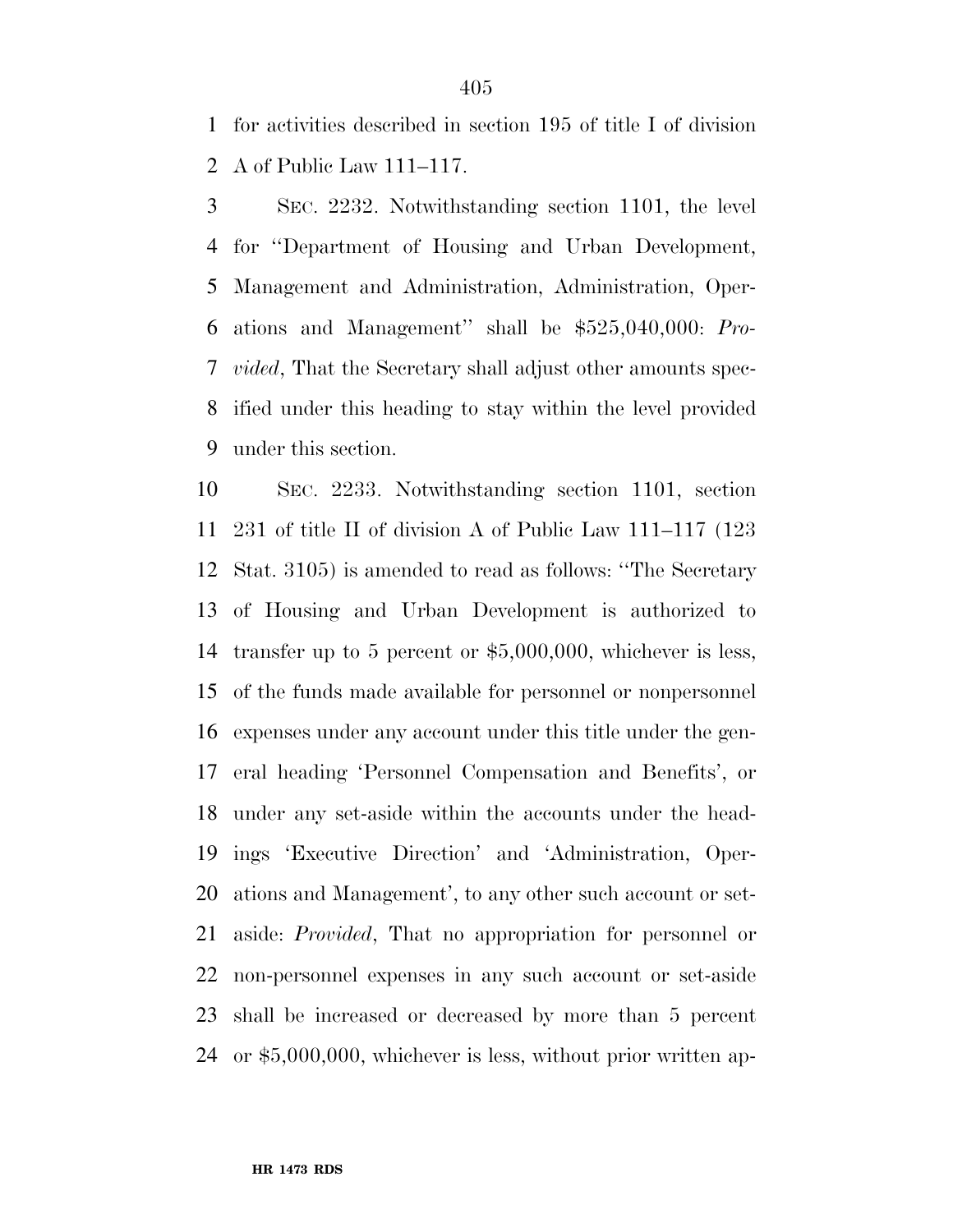proval of the House and Senate Committees on Appropria-tions.''.

 SEC. 2234. Notwithstanding section 1101, the level for each of the following accounts under the heading ''De- partment of Housing and Urban Development, Personnel Compensation and Benefits'' shall be as follows: ''Public and Indian Housing'', \$189,074,000; ''Community Plan- ning and Development'', \$96,989,000; ''Housing'', \$381,887,000; and ''Policy Development and Research'', \$19,138,000.

 SEC. 2235. Notwithstanding section 1101, the level for ''Department of Housing and Urban Development, Public and Indian Housing, Tenant-Based Rental Assist- ance'' shall be \$14,407,688,000, to remain available until expended, which shall be available on October 1, 2010 (in addition to the \$4,000,000,000 previously appropriated under such heading that became available on October 1, 2010), and, notwithstanding section 1118, an additional \$4,000,000,000, to remain available until expended, shall be available on October 1, 2011: *Provided*, That of the amounts available for such heading, \$16,702,688,000 shall be for activities specified in paragraph (1) under such heading of title II of division A of Public Law 111– 117; \$110,000,000 shall be for activities specified in para-graph (2) under such heading in such Public Law;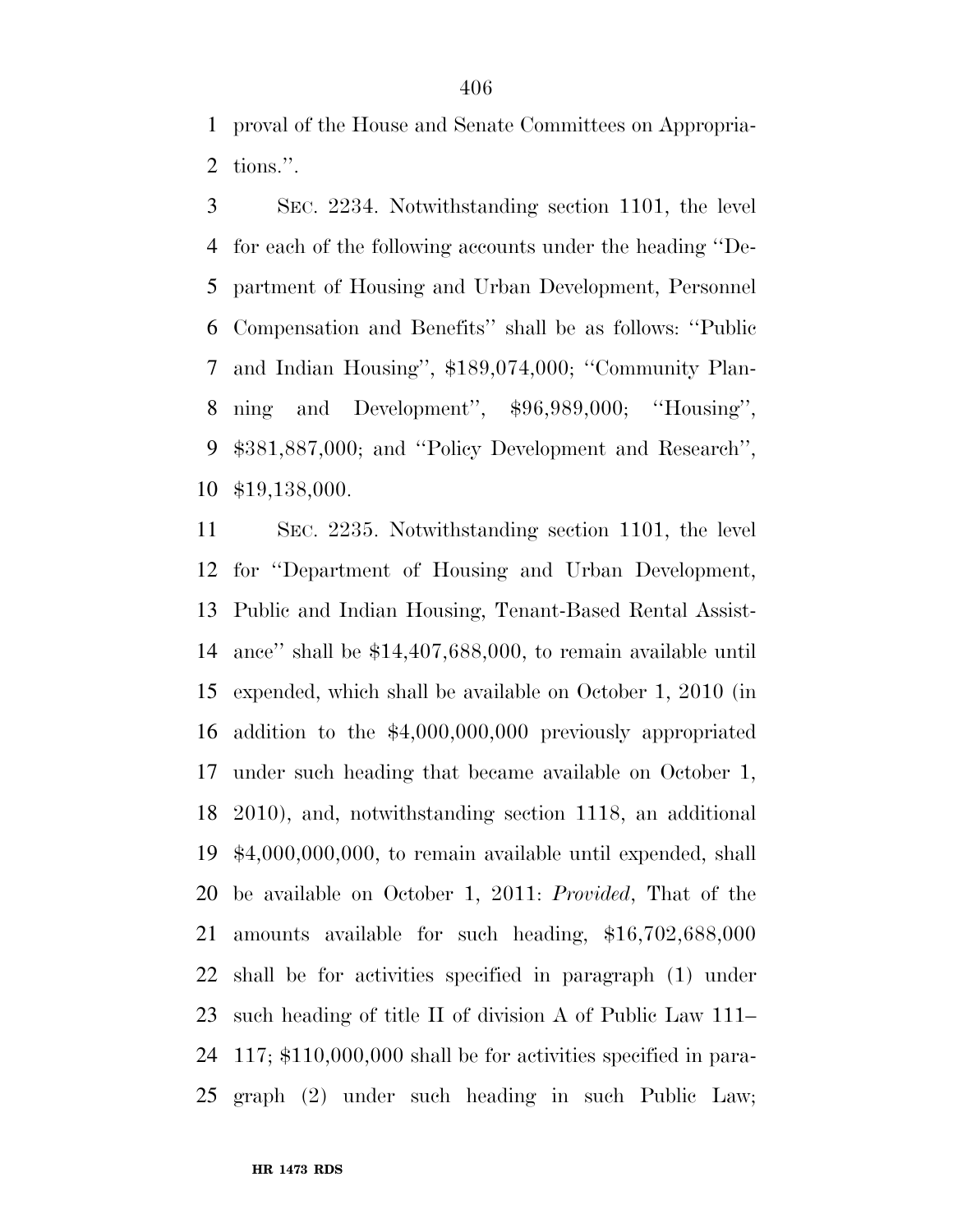\$1,450,000,000 shall be for activities specified in para- graph (3) under such heading in such Public Law, of which \$1,400,000,000 shall be allocated as provided in the first proviso of such paragraph (3); and \$50,000,000 shall be for activities specified in paragraph (6) under such heading in such Public Law: *Provided further*, That para- graph (5) under such heading in such Public Law is amended by striking ''\$15,000,000'' and all that follows through the end of such paragraph and inserting ''\$35,000,000 for amendment and renewal of tenant-based assistance contracts under section 811 of the Cranston- Gonzalez National Affordable Housing Act (42 U.S.C. 8013), including necessary administrative expenses;''.

 SEC. 2236. Notwithstanding section 1101, the level for ''Department of Housing and Urban Development, Public and Indian Housing, Public Housing Operating Fund'' shall be \$4,626,000,000.

 SEC. 2237. Notwithstanding section 1101, the level for ''Department of Housing and Urban Development, Public and Indian Housing, Revitalization of Severely Dis- tressed Public Housing (HOPE VI)'' shall be \$100,000,000.

 SEC. 2238. Notwithstanding section 1101, the level for ''Department of Housing and Urban Development,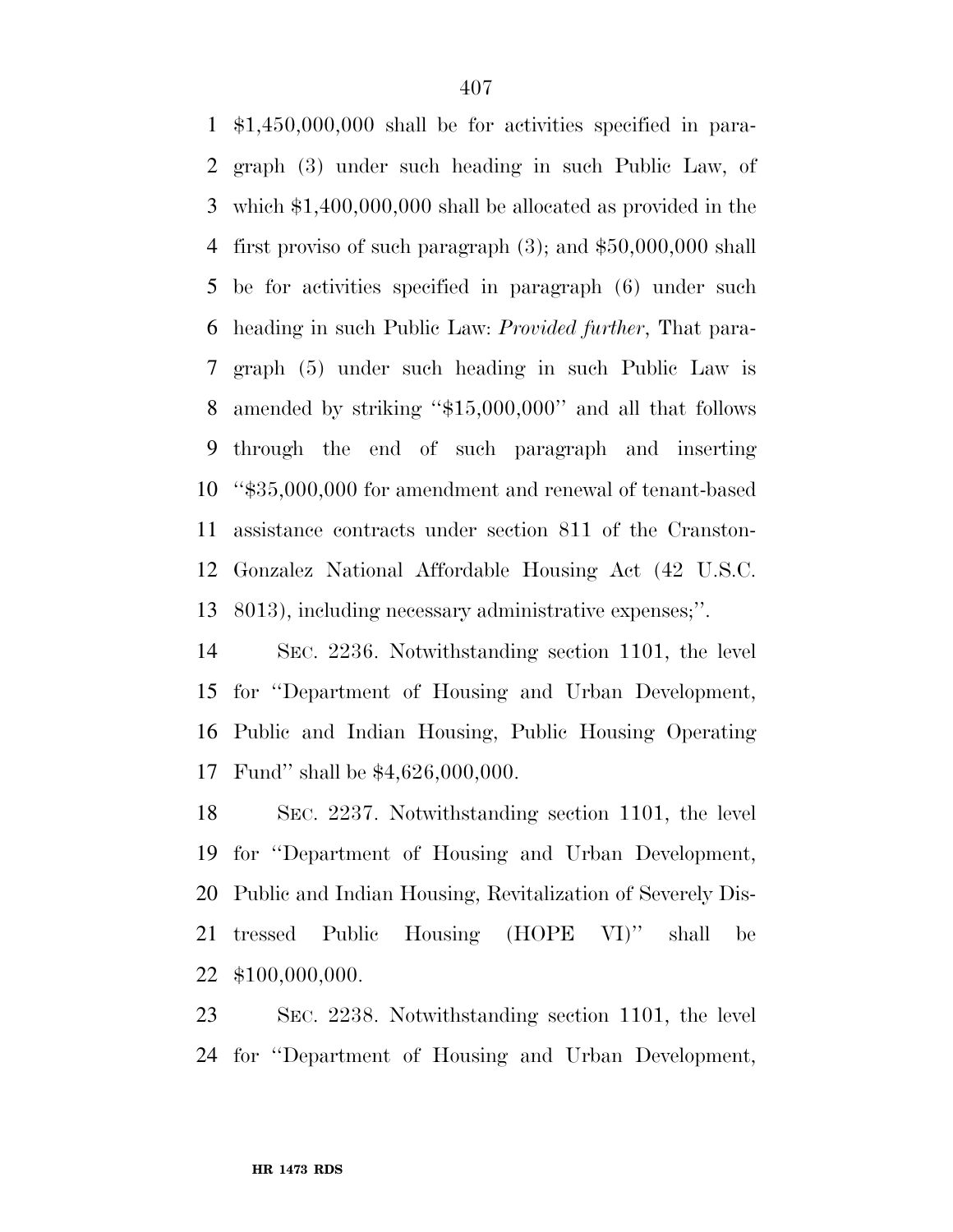Public and Indian Housing, Public Housing Capital Fund'' shall be \$2,044,200,000.

 SEC. 2239. Notwithstanding section 1101, the level for ''Department of Housing and Urban Development, Public and Indian Housing, Native American Housing Block Grants'' shall be \$650,000,000.

 SEC. 2240. Notwithstanding section 1101, the level for ''Department of Housing and Urban Development, Community Planning and Development, Community De- velopment Fund'' shall be \$3,508,000,000, of which \$3,343,000,000 shall be for carrying out the community development block grant program under title I of the Housing and Community Development Act of 1974 (42 U.S.C. 5301 et seq.): *Provided*, That none of the funds made available under such heading by this division may be used for grants for the Economic Development Initia- tive or Neighborhood Initiatives activities, Rural Innova- tion Fund, or for grants pursuant to section 107 of the Housing and Community Development Act of 1974 (42 U.S.C. 5307): *Provided further*, That of the amounts made available under such heading by this division, \$100,000,000 shall be for a Sustainable Communities Ini- tiative, of which \$70,000,000 shall be for Regional Inte- grated Planning Grants and \$30,000,000 shall be for Community Challenge Planning Grants: *Provided further*,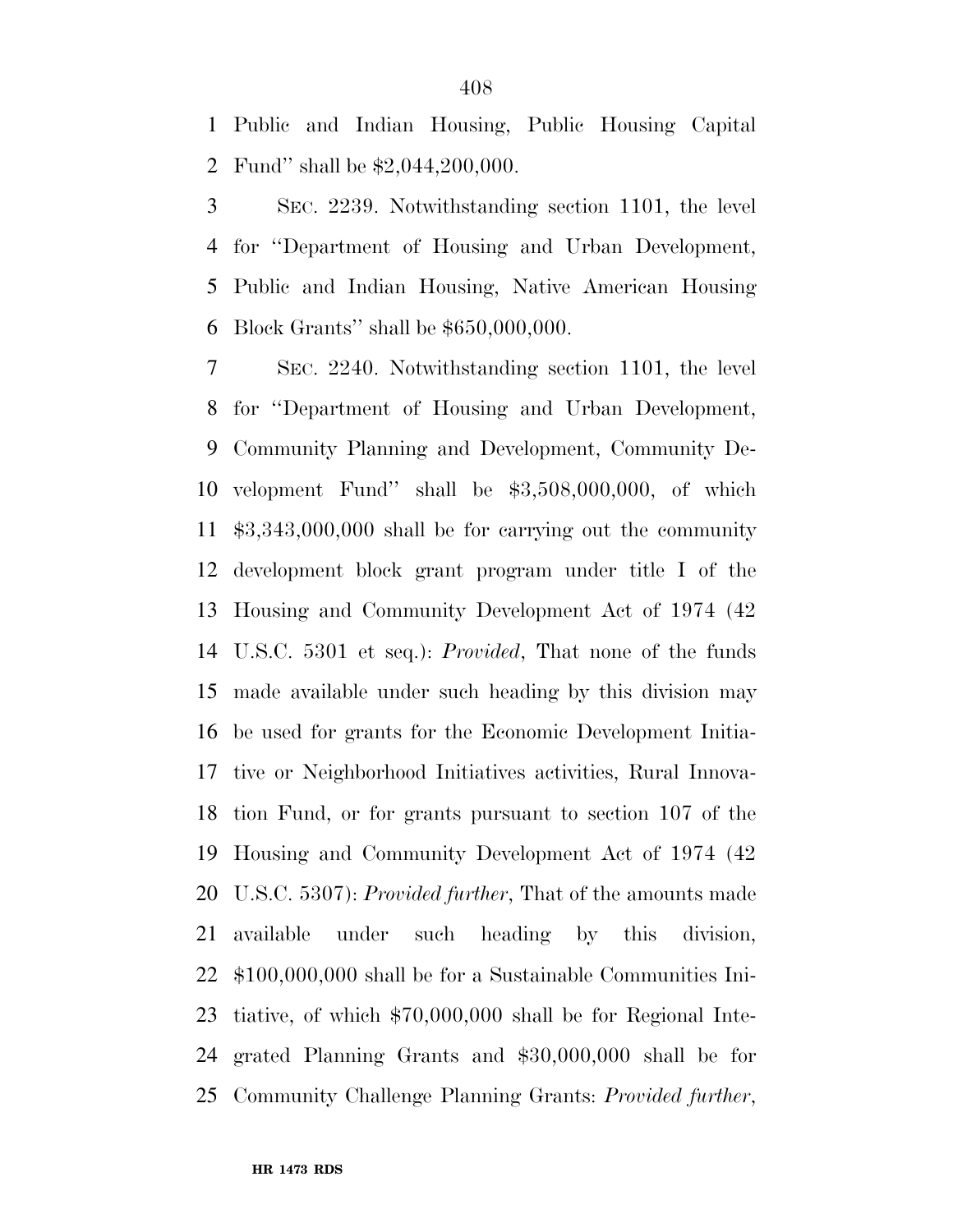That of such amount made available for Regional Inte- grated Planning Grants, \$17,500,000 shall be for activi- ties specified in the second proviso of the last paragraph under such heading in title II of division A of Public Law 111–117 and \$0 shall be for activities specified in the sixth proviso of such paragraph.

 SEC. 2241. Notwithstanding section 1101, the level for ''Department of Housing and Urban Development, Community Planning and Development, Homeless Assist- ance Grants'' shall be \$1,905,000,000, of which at least \$225,000,000 shall be for the Emergency Solutions Grant program.

 SEC. 2242. Notwithstanding section 1101, the level for ''Department of Housing and Urban Development, Community Planning and Development, HOME Invest-ment Partnerships Program'' shall be \$1,610,000,000.

 SEC. 2243. Notwithstanding section 1101, the level for ''Department of Housing and Urban Development, Community Planning and Development, Brownfields Re-development'' shall be \$0.

 SEC. 2244. Notwithstanding section 1101, the level for ''Department of Housing and Urban Development, Housing Programs, Project-Based Rental Assistance'' shall be \$8,882,328,000, to remain available until ex-pended, which shall be available on October 1, 2010 (in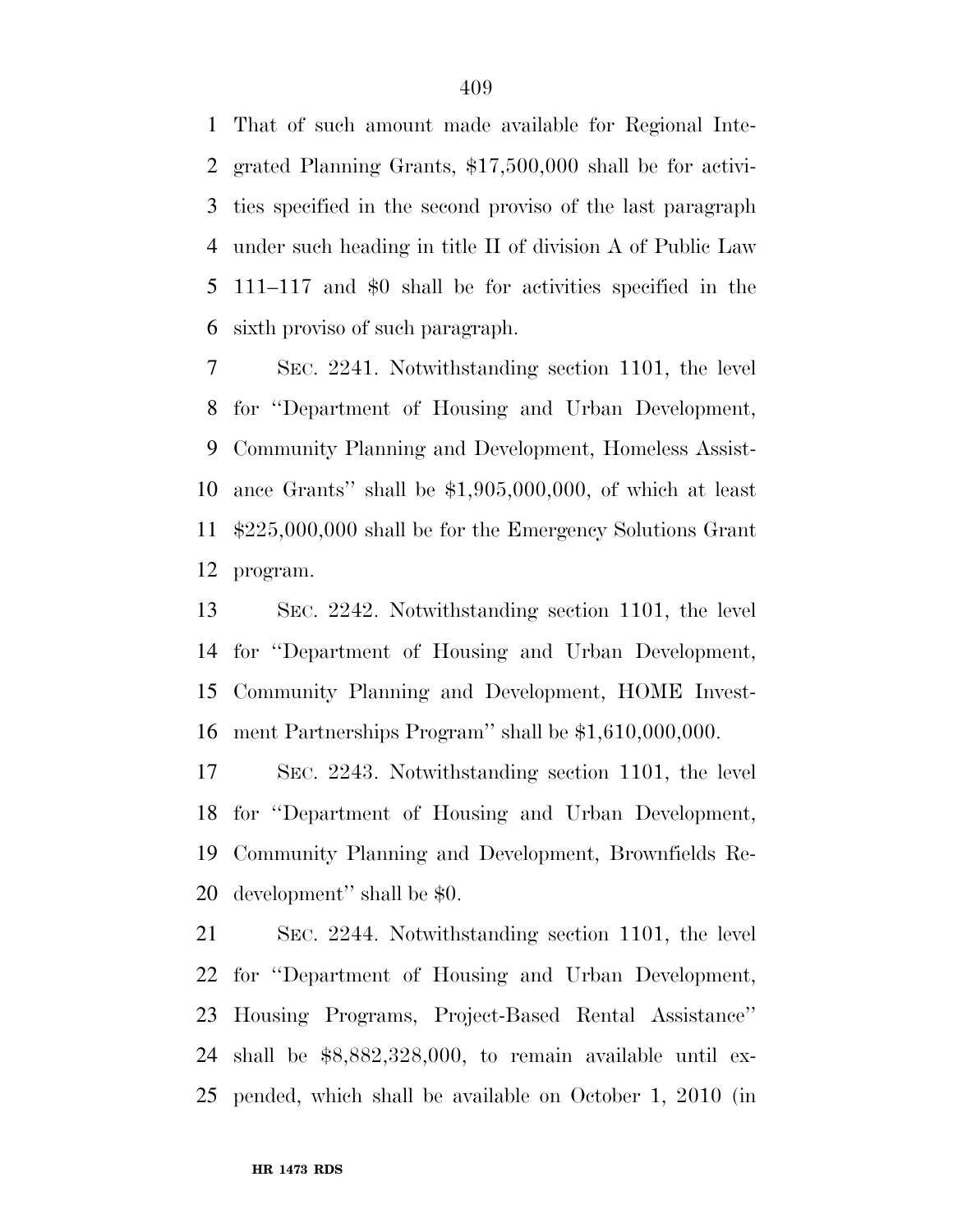addition to \$393,672,000 previously appropriated under such heading that became available on October 1, 2010), and, notwithstanding section 1118, an additional \$400,000,000, to remain available until expended, shall be available on October 1, 2011: *Provided*, That of the amounts available for such heading, \$8,950,000,000 shall be for activities specified in paragraph (1) under such heading of title II of division A of Public Law 111–117 and \$326,000,000 shall be available for activities specified in paragraph (2) under such heading of such Public Law. SEC. 2245. Notwithstanding section 1101, the level for ''Department of Housing and Urban Development, Housing Programs, Housing Counseling Assistance'' shall be \$0.

 SEC. 2246. Notwithstanding section 1101, the level for ''Department of Housing and Urban Development, Housing Programs, Housing for the Elderly'' shall be \$400,000,000: *Provided*, That of such amounts, up to \$100,000,000 shall be available for capital advance and project-based rental assistance awards, and none of such amounts shall be available for activities specified in the third proviso under such heading in title II of division A of Public Law 111–117.

 SEC. 2247. Notwithstanding section 1101, the level for ''Department of Housing and Urban Development,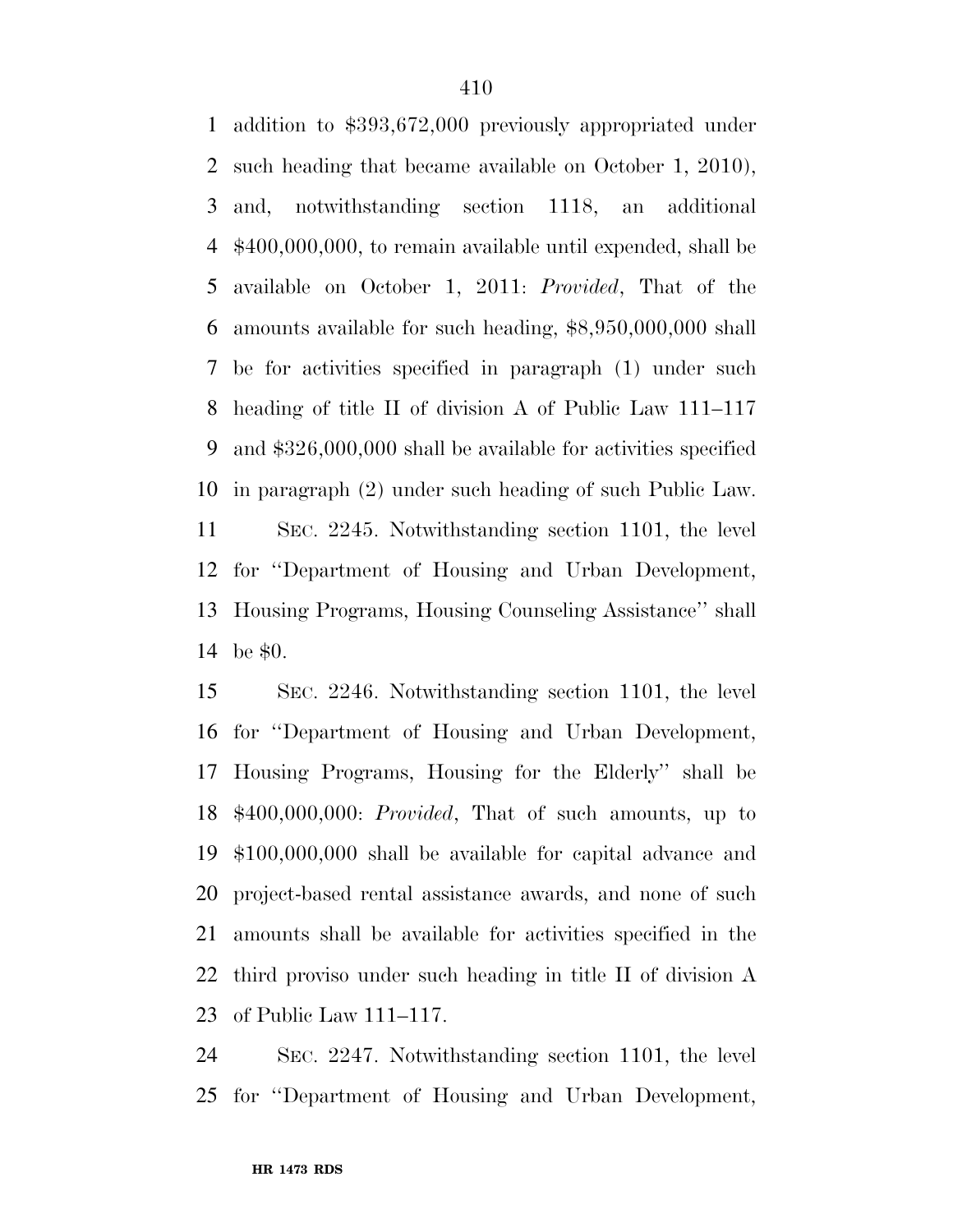Housing Programs, Housing for Persons with Disabil- ities'' shall be \$150,000,000, of which up to \$50,000,000 shall be for capital advances and project-based rental as- sistance contracts and up to \$32,000,000 shall be avail- able for amendments or renewal of tenant-based assist-ance contracts entered into prior to fiscal year 2007.

 SEC. 2248. Notwithstanding section 1101, the level for ''Department of Housing and Urban Development, Housing Programs, Energy Innovation Fund'' shall be \$0. SEC. 2249. The heading ''Department of Housing and Urban Development, Housing Programs, Other As- sisted Housing Programs, Rental Housing Assistance'' shall be applied by also being available for extensions of up to one year for expiring contracts under such sections of law.

 SEC. 2250. Notwithstanding section 1101, the level for ''Department of Housing and Urban Development, Housing Programs, Rent Supplement (Rescission)'' shall be \$40,600,000.

 SEC. 2251. Notwithstanding section 1101, the level for ''Department of Housing and Urban Development, Federal Housing Administration, Mutual Mortgage Insur- ance Program Account'' for administrative contract ex-penses shall be \$207,000,000.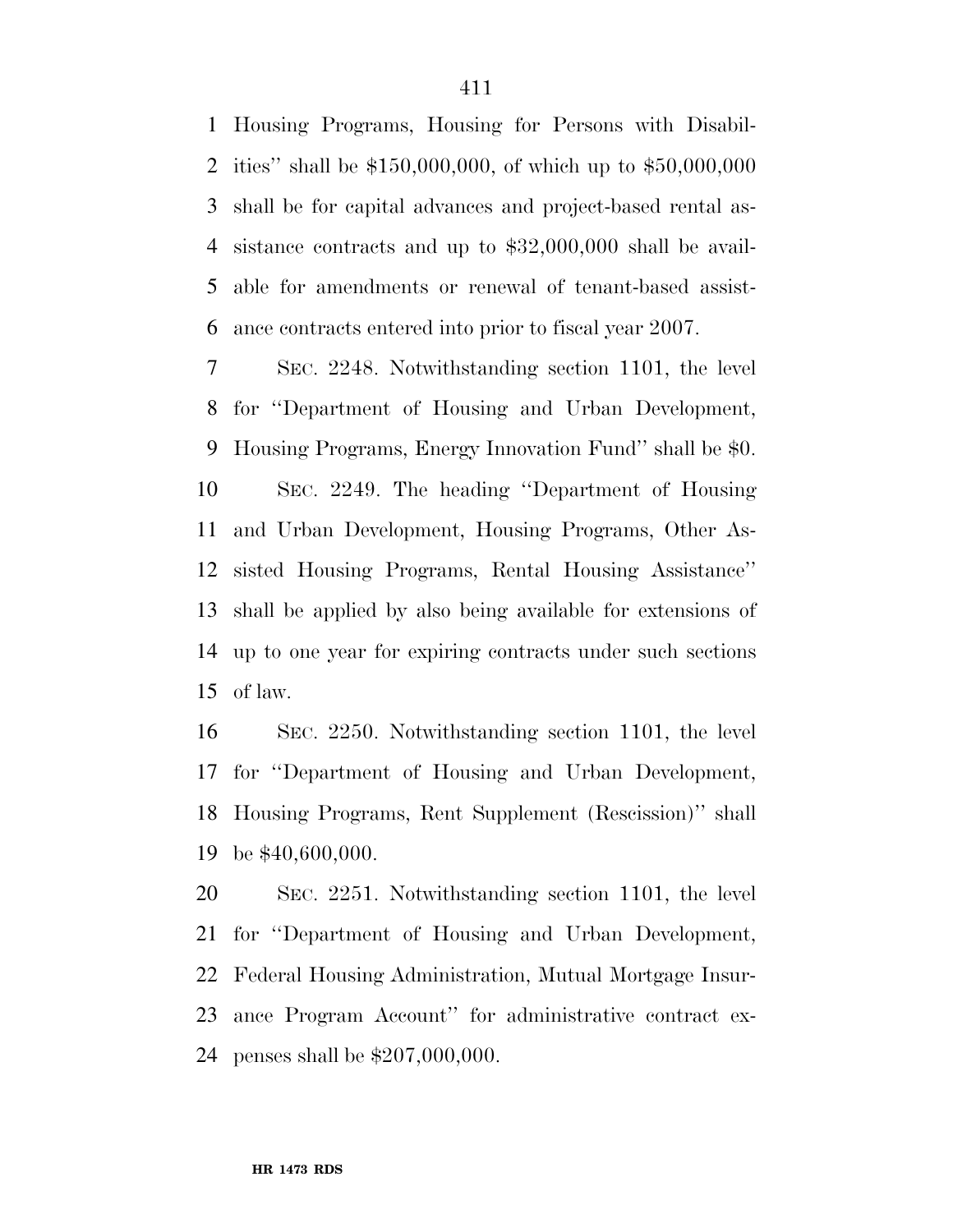SEC. 2252. The first proviso in the first paragraph under the heading ''Department of Housing and Urban Development, Federal Housing Administration, General and Special Risk Program Account'' in division A of Pub- lic Law 111–117 shall be applied in fiscal year 2011 by substituting ''\$20,000,000,000'' for ''\$15,000,000,000''.

 SEC. 2253. Notwithstanding section 1101, the level for ''Department of Housing and Urban Development, Of- fice of Lead Hazard Control and Healthy Homes, Lead Hazard Reduction'' shall be \$120,000,000.

 SEC. 2254. Notwithstanding section 1101, the level under the heading ''Related Agencies, United States Inter- agency Council on Homelessness, Operating Expenses'' shall be \$2,680,000.

 SEC. 2255. Section 209 of the McKinney-Vento Homeless Assistance Act (42 U.S.C. 11319) is amended by striking all that follows ''on'' and inserting ''October 1, 2013.''.

 SEC. 2256. The first proviso under the heading ''Housing for the Elderly'' and under the heading ''Hous- ing for Persons with Disabilities'' in division A of Public Law 111–117 are each amended to read as follows: ''*Pro- vided*, That amounts obligated for initial project rental as- sistance contracts from amounts appropriated in fiscal year 2003 and thereafter shall remain available for the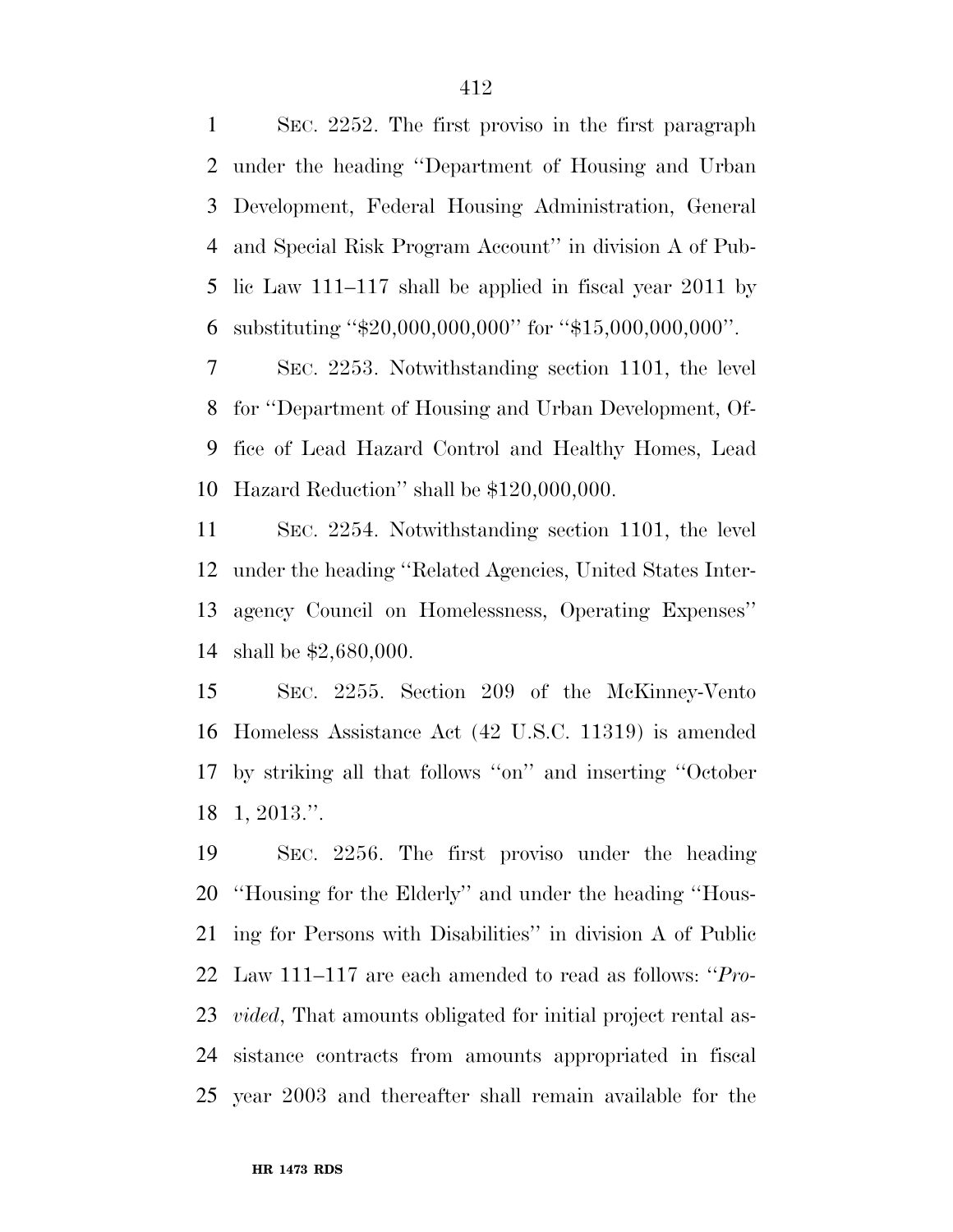purpose of paying such obligations incurred prior to the expiration of such amounts for a 10 year period following such expiration:''.

 SEC. 2257. The amounts provided by section 1101 for ''Department of Housing and Urban Development, Housing Programs, Housing for Persons with Disabil- ities'' shall, in addition to use as provided under such heading in title II of division A of Public Law 111–117, be available for project assistance contracts pursuant to section 202(h) of the Housing Act of 1959 (12 U.S.C. 1701q).

 SEC. 2258. Notwithstanding section 1101, the level under the heading ''Department of Housing and Urban Development, Management and Administration, Trans- formation Initiative'' for combating mortgage fraud shall be \$0.

 SEC. 2259. The heading ''Department of Housing and Urban Development, Management and Administra- tion, Transformation Initiative'' in title II of division A of Public Law 111–117 is amended by striking the second paragraph and inserting the following: ''For necessary ex- penses of information technology modernization, including development and deployment of a Next Generation of Voucher Management System and development and de-ployment of modernized Federal Housing Administration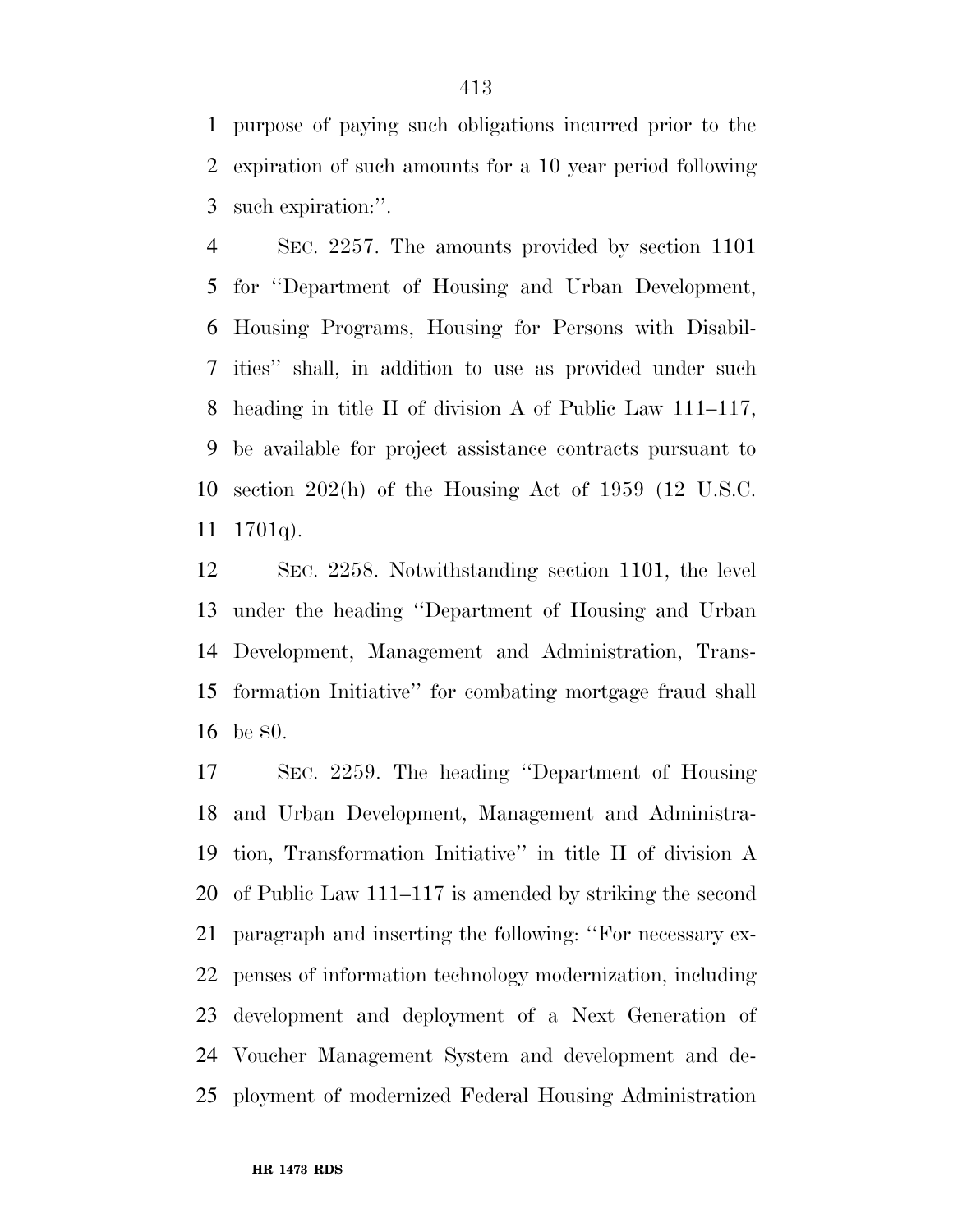systems, \$71,000,000, to remain available until September 30, 2013: *Provided*, That not more than 35 percent of the funds made available for information technology mod- ernization may be obligated until the Secretary submits to the Committees on Appropriations a plan for expendi- ture that: (1) identifies for each modernization project: (A) the functional and performance capabilities to be de- livered and the mission benefits to be realized; (B) the estimated lifecycle cost; and (C) key milestones to be met; (2) demonstrates that each modernization project is: (A) compliant with the Department's enterprise architecture; (B) being managed in accordance with applicable lifecycle management policies and guidance; (C) subject to the De- partment's capital planning and investment control re- quirements; and (D) supported by an adequately staffed project office; and (3) has been reviewed by the Govern- ment Accountability Office. In addition, of the amounts made available in this division under each of the following headings under this title, the Secretary may transfer to, and merge with, this account up to 1 percent from each such account, and such transferred amounts shall be avail- able until September 30, 2013, for: (1) research, evalua- tion, and program metrics; (2) program demonstrations; (3) technical assistance and capacity building; and (4) in-formation technology: 'Revitalization of Severely Dis-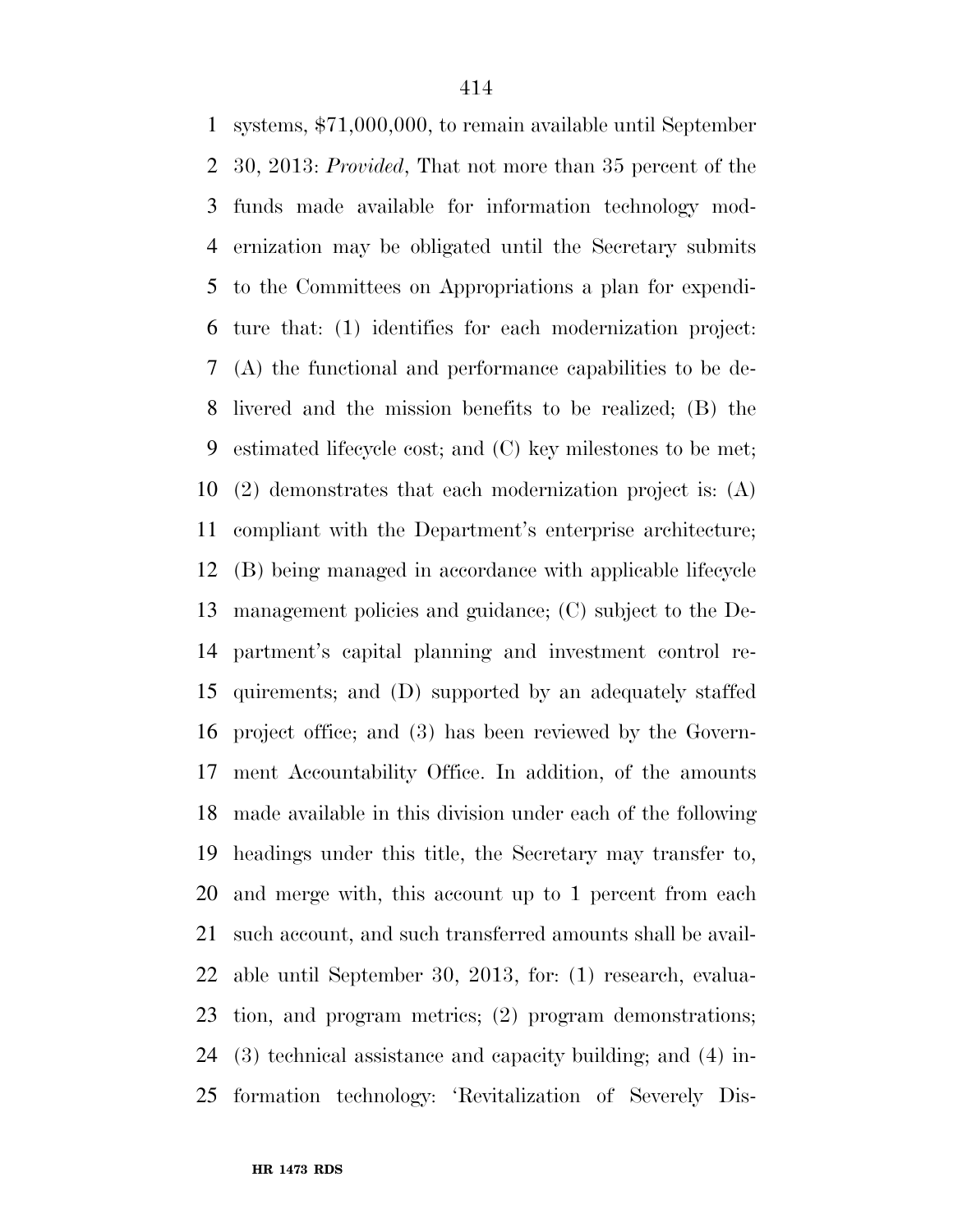tressed Public Housing', 'Section 108 Loan Guarantees', 'Housing Opportunities for Persons With AIDS', 'Com- munity Development Fund', 'HOME Investment Partner- ships Program', 'Self-Help and Assisted Homeownership Opportunity Program', 'Housing for the Elderly', 'Hous- ing for Persons With Disabilities', 'Payment to Manufac- tured Housing Fees Trust Fund', 'Mutual Mortgage In- surance Program Account', 'General and Special Risk Program Account', 'Research and Technology', 'Lead Hazard Reduction', 'Rental Housing Assistance', and 'Fair Housing Activities': *Provided further*, That of the amounts made available under this heading, not less than \$45,000,000 shall be available for technical assistance and capacity building: *Provided further*, That technical assist- ance activities shall include, technical assistance for HUD programs, including HOME, Community Development Block Grant, homeless programs, HOPWA, HOPE VI, Public Housing, the Housing Choice Voucher Program, Fair Housing Initiative Program, Housing Counseling, Healthy Homes, Sustainable Communities, Energy Inno- vation Fund and other technical assistance as determined by the Secretary: *Provided further*, That any amounts available for research, evaluation, and program metrics and program demonstrations shall be used to complete on-going projects, evaluations, and assessments: *Provided fur-*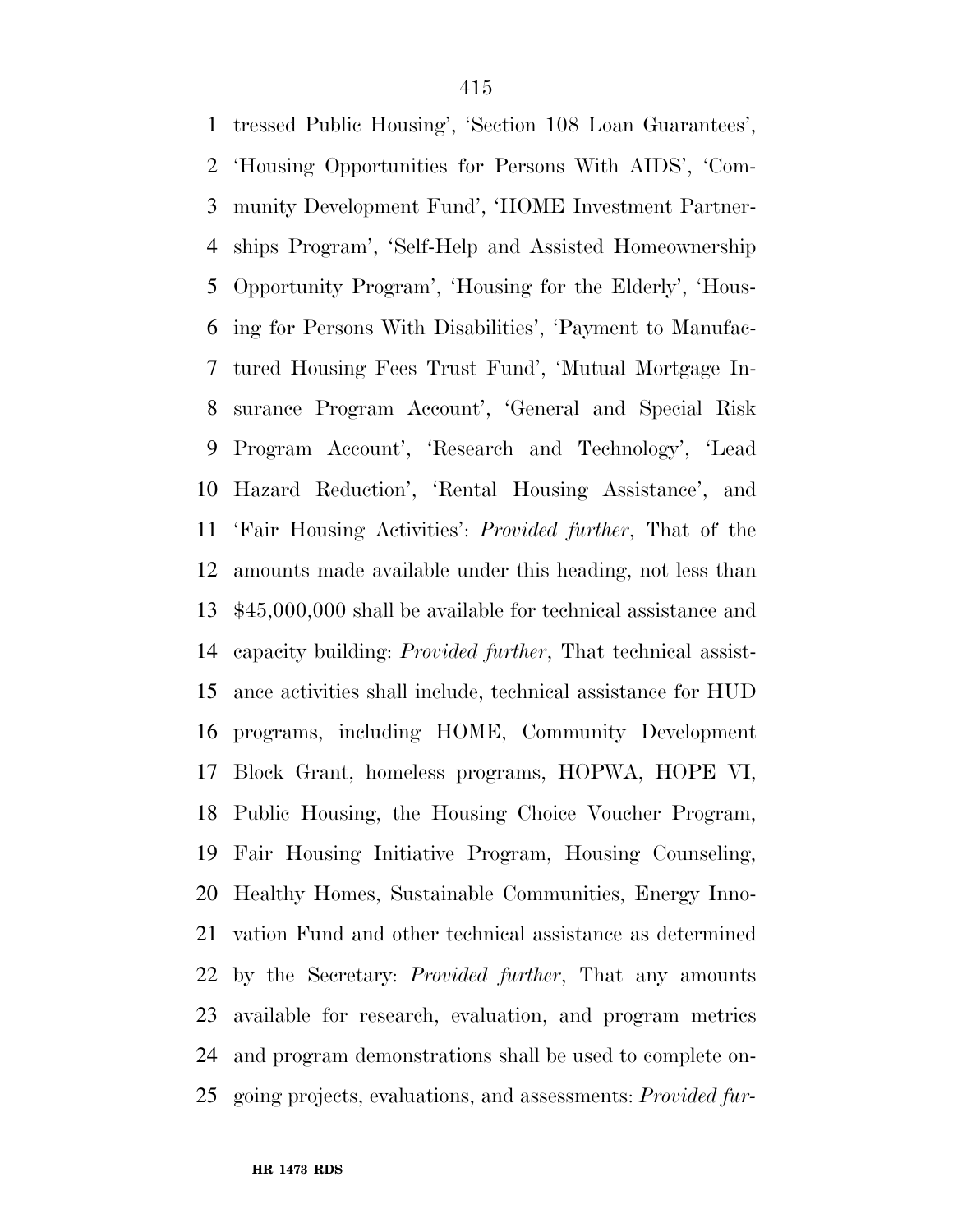*ther*, That the Secretary shall submit a plan to the House and Senate Committees on Appropriations for approval detailing how the funding provided under this section will be allocated to each of the four categories identified under this section and for what projects or activities funding will be used: *Provided further*, That following the initial ap- proval of this plan, the Secretary may amend the plan with the approval of the House and Senate Committees on Ap-propriations.''.

 SEC. 2260. Notwithstanding section 1101, the level for ''National Railroad Passenger Corporation, Office of Inspector General, Salaries and Expenses'' shall be \$19,350,000.

 SEC. 2261. No rescission made in this title shall apply to any amount previously designated by the Con- gress as an emergency requirement pursuant to a concur- rent resolution on the budget or the Balanced Budget and Emergency Deficit Control Act of 1985.

 SEC. 2262. None of the funds made available by this division may be used to pay the salaries and expenses for the following positions:

 (1) Director, White House Office of Health Re-form.

 (2) Assistant to the President for Energy and Climate Change.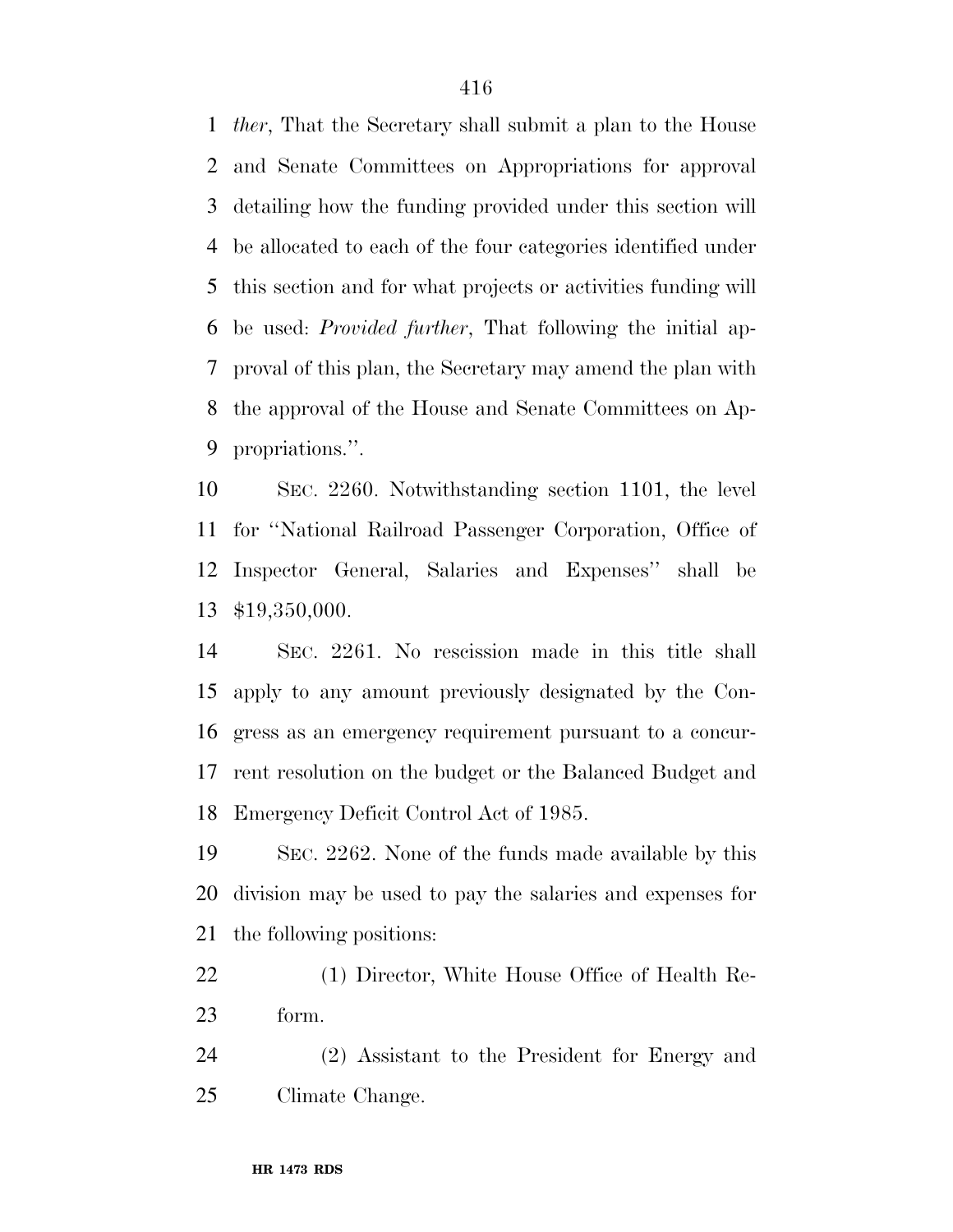(3) Senior Advisor to the Secretary of the Treasury assigned to the Presidential Task Force on the Auto Industry and Senior Counselor for Manu-facturing Policy.

(4) White House Director of Urban Affairs.

 This division may be cited as the ''Full-Year Con-tinuing Appropriations Act, 2011''.

# **DIVISION C—SCHOLARSHIPS FOR OPPORTUNITY AND RE-SULTS ACT**

**SEC. 3001. SHORT TITLE.** 

 This division may be cited as the ''Scholarships for Opportunity and Results Act'' or the ''SOAR Act''.

### **SEC. 3002. FINDINGS.**

Congress finds the following:

 (1) Parents are best equipped to make decisions for their children, including the educational setting that will best serve the interests and educational needs of their child.

 (2) For many parents in the District of Colum- bia, public school choice provided under the Elemen- tary and Secondary Education Act of 1965, as well as under other public school choice programs, is in- adequate. More educational options are needed to ensure all families in the District of Columbia have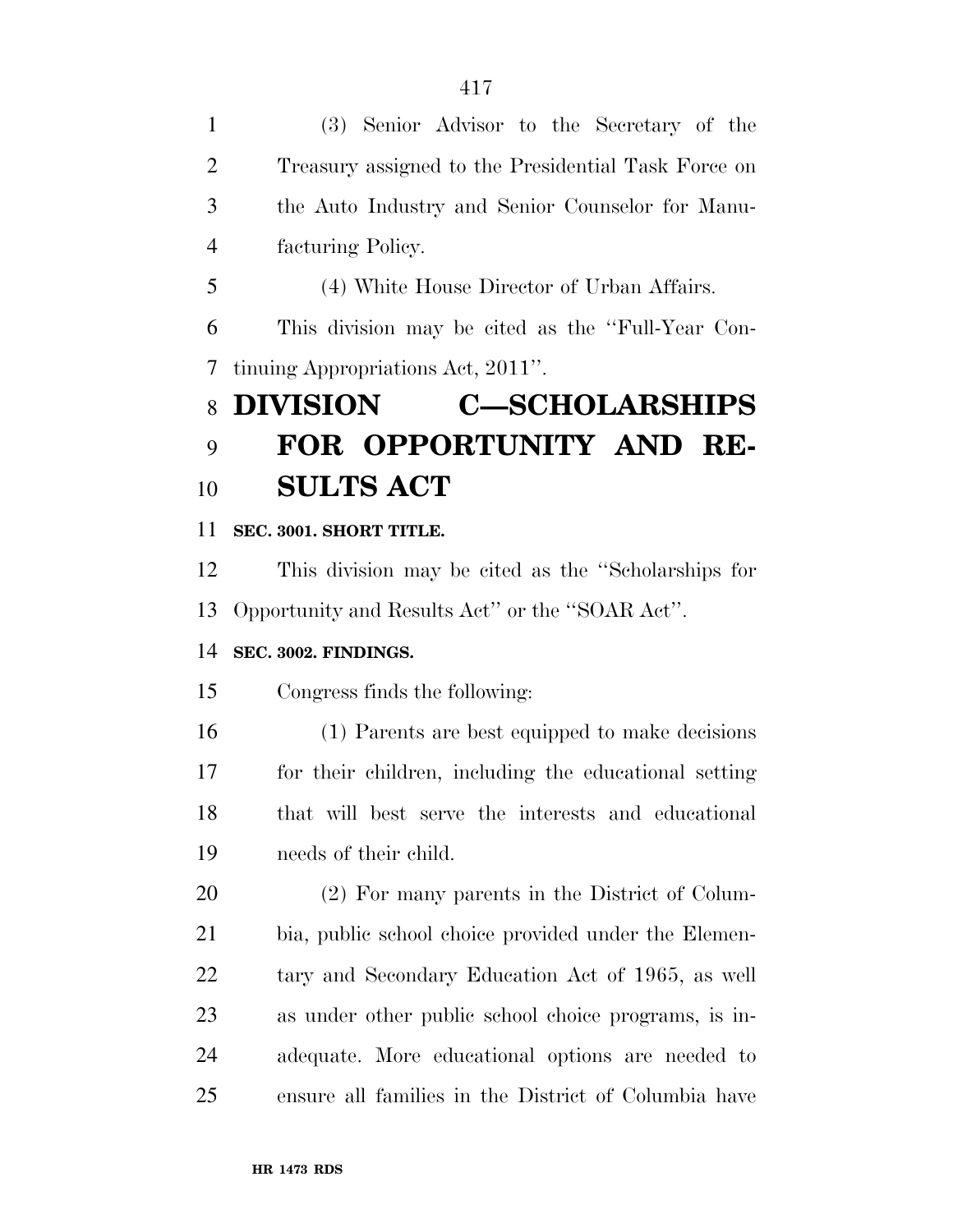access to a quality education. In particular, funds are needed to provide low-income parents with en- hanced public opportunities and private educational environments, regardless of whether such environ-ments are secular or nonsecular.

 (3) While the per student cost for students in the public schools of the District of Columbia is one of the highest in the United States, test scores for such students continue to be among the lowest in the Nation. The National Assessment of Educational Progress (NAEP), an annual report released by the National Center for Education Statistics, reported in its 2009 study that students in the District of Co- lumbia were being outperformed by every State in the Nation. On the 2009 NAEP, 56 percent of fourth grade students scored ''below basic'' in read- ing, and 44 percent scored ''below basic'' in mathe- matics. Among eighth grade students, 49 percent scored ''below basic'' in reading and 60 percent scored ''below basic'' in mathematics. On the 2009 NAEP reading assessment, only 17 percent of the District of Columbia fourth grade students could read proficiently, while only 13 percent of the eighth grade students scored at the proficient or advanced level.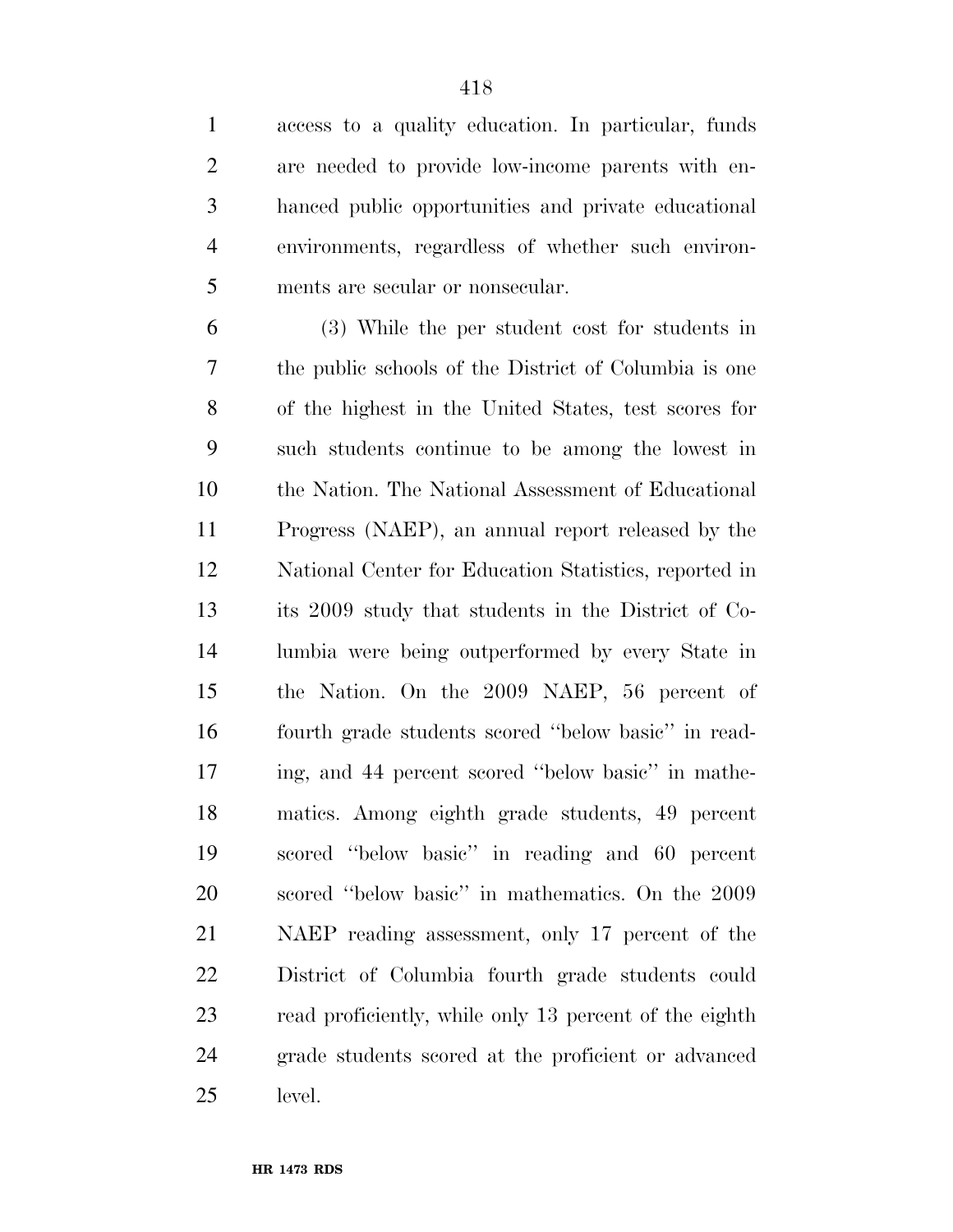| $\mathbf{1}$   | (4) In 2003, Congress passed the DC School            |
|----------------|-------------------------------------------------------|
| $\mathbf{2}$   | Choice Incentive Act of 2003 (Public Law 108–199;     |
| 3              | 118 Stat. 126), to provide opportunity scholarships   |
| $\overline{4}$ | to parents of students in the District of Columbia to |
| 5              | enable them to pursue a high-quality education at a   |
| 6              | public or private elementary or secondary school of   |
| 7              | their choice. The DC Opportunity Scholarship Pro-     |
| 8              | gram (DC OSP) under such Act was part of a com-       |
| 9              | prehensive 3-part funding arrangement that also in-   |
| 10             | cluded additional funds for the District of Columbia  |
| 11             | public schools, and additional funds for public char- |
| 12             | ter schools of the District of Columbia. The intent   |
| 13             | of the approach was to ensure that progress would     |
| 14             | continue to be made to improve public schools and     |
| 15             | public charter schools, and that funding for the op-  |
| 16             | portunity scholarship program would not lead to a     |
| 17             | reduction in funding for the District of Columbia     |
| 18             | public and charter schools. Resources would be avail- |
| 19             | able for a variety of educational options that would  |
| 20             | give families in the District of Columbia a range of  |
| 21             | choices with regard to the education of their chil-   |
| 22             | dren.                                                 |
|                |                                                       |

 (5) The DC OSP was established in accordance with the Supreme Court decision, Zelman v. Sim-mons-Harris, 536 U.S. 639 (2002), which found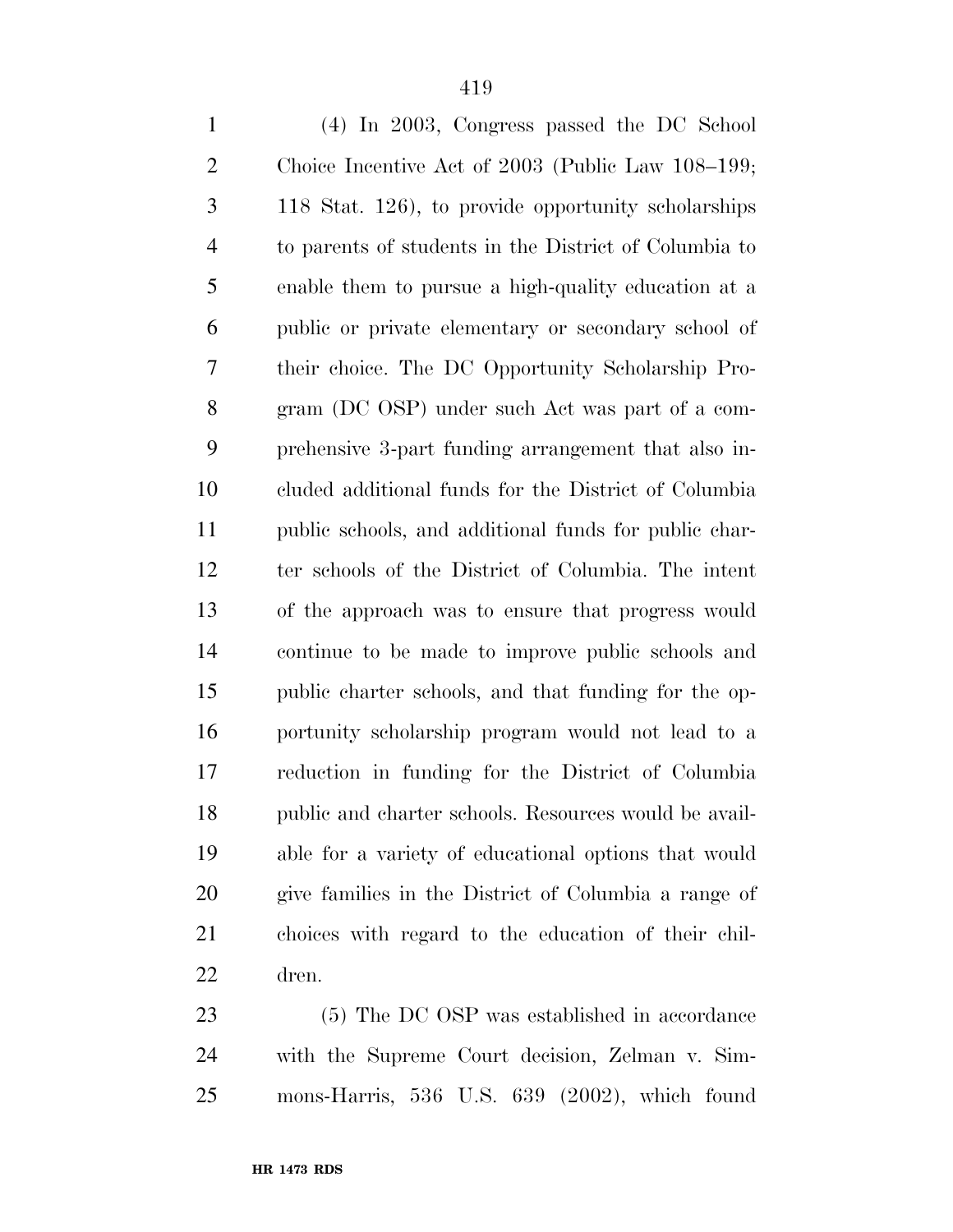that a program enacted for the valid secular purpose of providing educational assistance to low-income children in a demonstrably failing public school sys- tem is constitutional if it is neutral with respect to religion and provides assistance to a broad class of citizens who direct government aid to religious and secular schools solely as a result of their genuine and independent private choices.

 (6) Since the inception of the DC OSP, it has consistently been oversubscribed. Parents express strong support for the opportunity scholarship pro- gram. Rigorous studies of the program by the Insti- tute of Education Sciences have shown significant improvements in parental satisfaction and in reading scores that are more dramatic when only those stu- dents consistently using the scholarships are consid- ered. The program also was found to result in sig- nificantly higher graduation rates for DC OSP stu-dents.

 (7) The DC OSP is a program that offers fami- lies in need, in the District of Columbia, important alternatives while public schools are improved. This program should be reauthorized as 1 of a 3-part comprehensive funding strategy for the District of Columbia school system that provides new and equal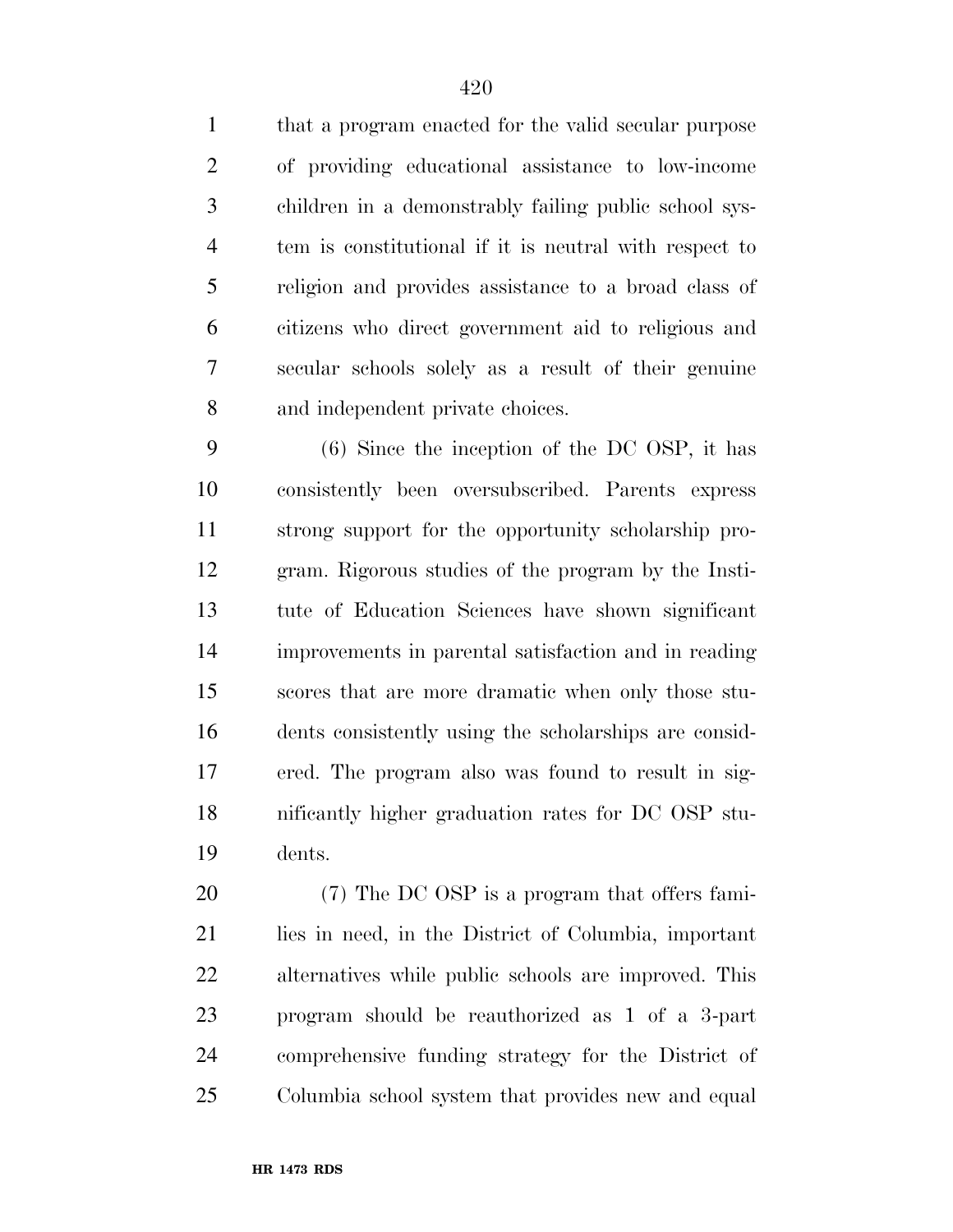funding for public schools, public charter schools, and opportunity scholarships for students to attend private schools.

#### **SEC. 3003. PURPOSE.**

 The purpose of this division is to provide low-income parents residing in the District of Columbia, particularly parents of students who attend elementary schools or sec- ondary schools identified for improvement, corrective ac- tion, or restructuring under section 1116 of the Elemen- tary and Secondary Education Act of 1965 (20 U.S.C. 6316), with expanded opportunities for enrolling their children in other schools in the District of Columbia, at least until the public schools in the District of Columbia have adequately addressed shortfalls in health, safety, and security, and the students in the District of Columbia pub- lic schools are testing in mathematics and reading at or above the national average.

#### **SEC. 3004. GENERAL AUTHORITY.**

(a) OPPORTUNITY SCHOLARSHIPS.—

 (1) IN GENERAL.—From funds appropriated under section 3014(a)(1), the Secretary shall award grants on a competitive basis to eligible entities with approved applications under section 3005 to carry out a program to provide eligible students with ex-panded school choice opportunities. The Secretary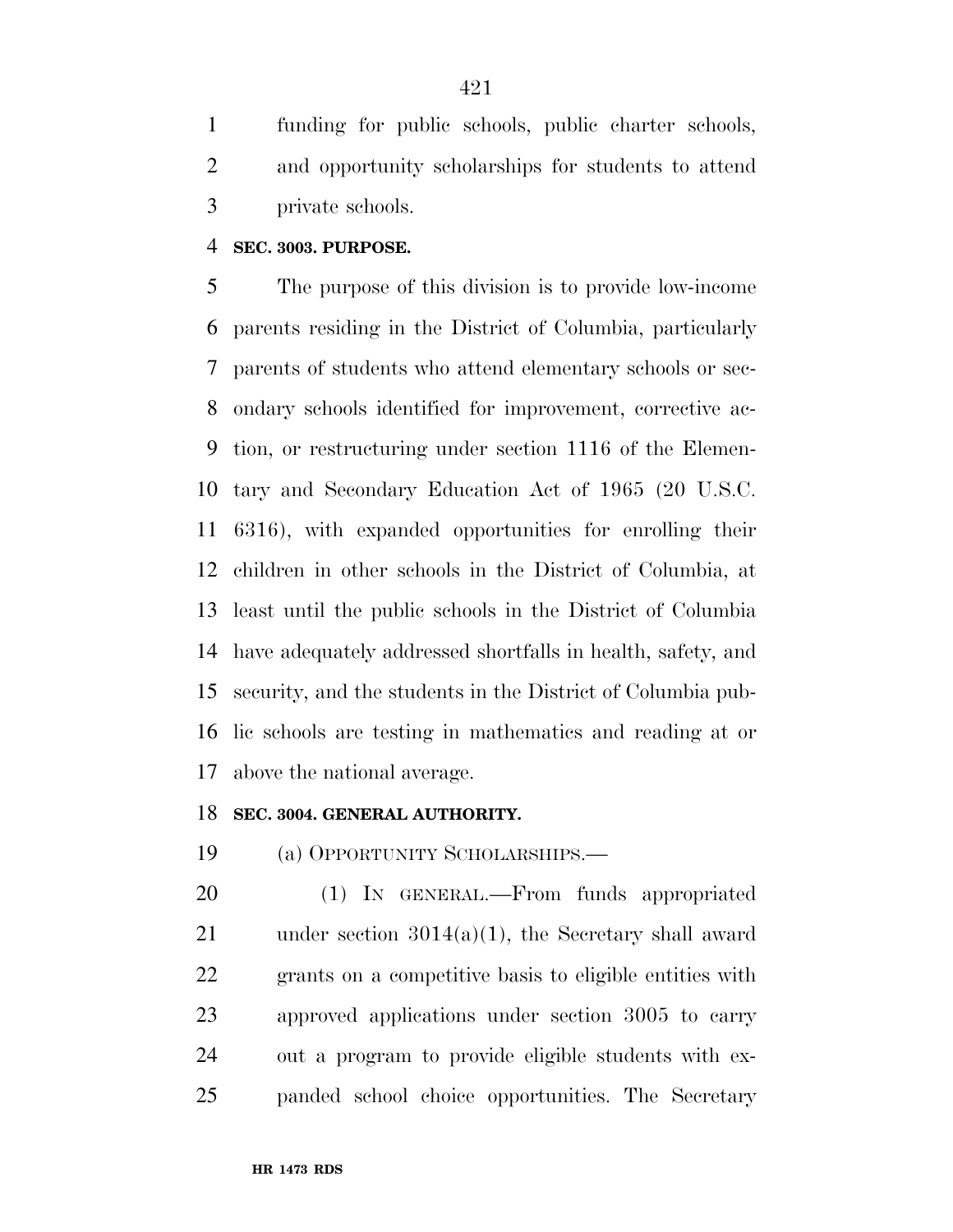may award a single grant or multiple grants, de- pending on the quality of applications submitted and the priorities of this division.

 (2) DURATION OF GRANTS.—The Secretary may make grants under this subsection for a period of not more than 5 years.

 (b) DC PUBLIC SCHOOLS AND CHARTER SCHOOLS.—From funds appropriated under paragraphs (2) and (3) of section 3014(a), the Secretary shall provide funds to the Mayor of the District of Columbia, if the Mayor agrees to the requirements described in section 3011(a), for—

 (1) the District of Columbia public schools to improve public education in the District of Colum-bia; and

 (2) the District of Columbia public charter schools to improve and expand quality public charter schools in the District of Columbia.

#### **SEC. 3005. APPLICATIONS.**

 (a) IN GENERAL.—In order to receive a grant under section 3004(a), an eligible entity shall submit an applica- tion to the Secretary at such time, in such manner, and accompanied by such information as the Secretary may require.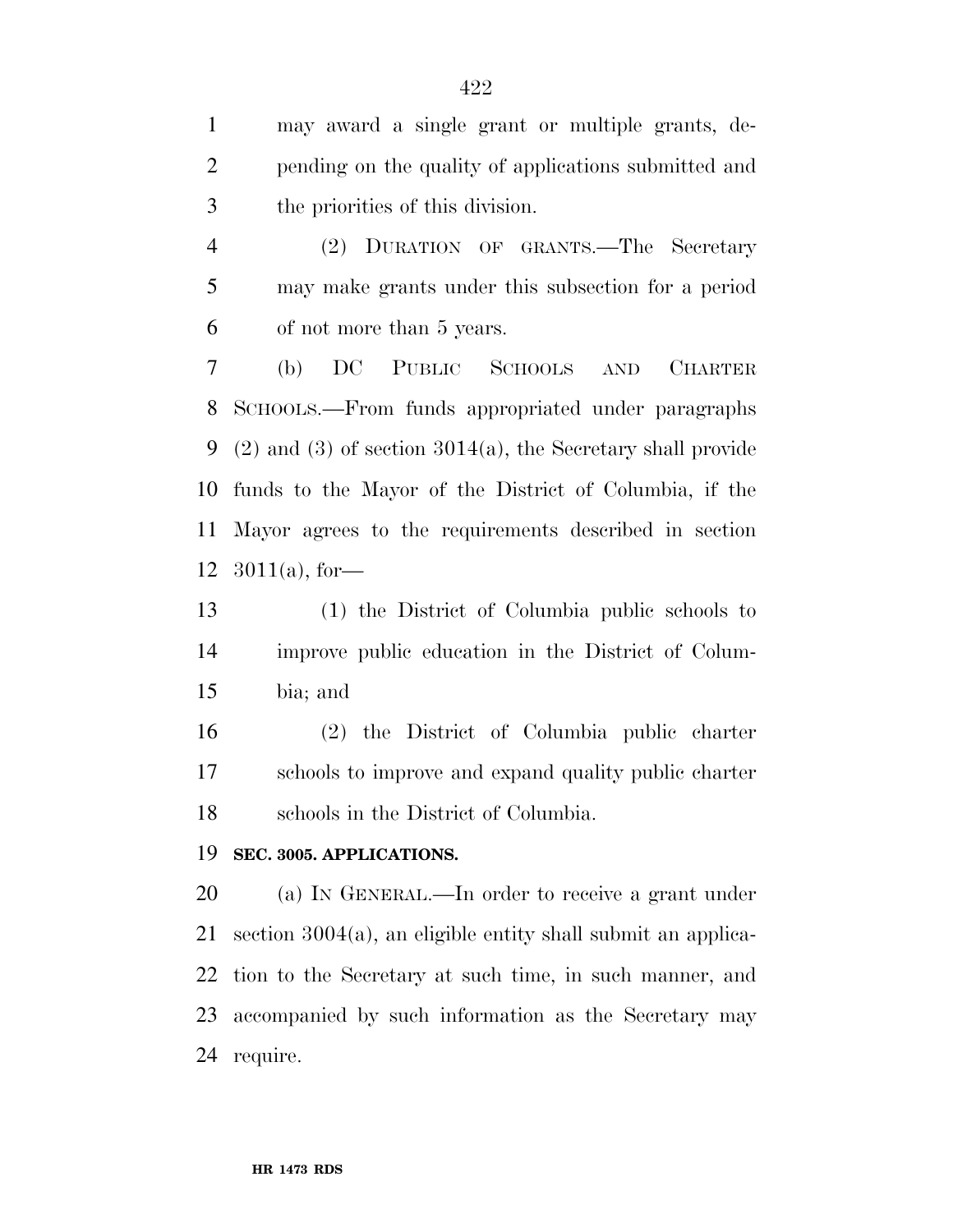| $\mathbf{1}$   | (b) CONTENTS.—The Secretary may not approve the         |
|----------------|---------------------------------------------------------|
| 2              | request of an eligible entity for a grant under section |
| 3              | $3004(a)$ unless the entity's application includes—     |
| $\overline{4}$ | $(1)$ a detailed description of —                       |
| 5              | (A) how the entity will address the prior-              |
| 6              | ities described in section 3006;                        |
| 7              | (B) how the entity will ensure that if more             |
| 8              | eligible students seek admission in the program         |
| 9              | of the entity than the program can accommo-             |
| 10             | date, eligible students are selected for admission      |
| 11             | through a random selection process which gives          |
| 12             | weight to the priorities described in section           |
| 13             | 3006;                                                   |
| 14             | (C) how the entity will ensure that if more             |
| 15             | participating eligible students seek admission to       |
| 16             | a participating school than the school can ac-          |
| 17             | commodate, participating eligible students are          |
| 18             | selected for admission through a random selec-          |
| 19             | tion process;                                           |
| 20             | (D) how the entity will notify parents of el-           |
| 21             | igible students of the expanded choice opportu-         |
| 22             | nities in order to allow the parents to make in-        |
| 23             | formed decisions;                                       |
| 24             | (E) the activities that the entity will carry           |
| 25             | out to provide parents of eligible students with        |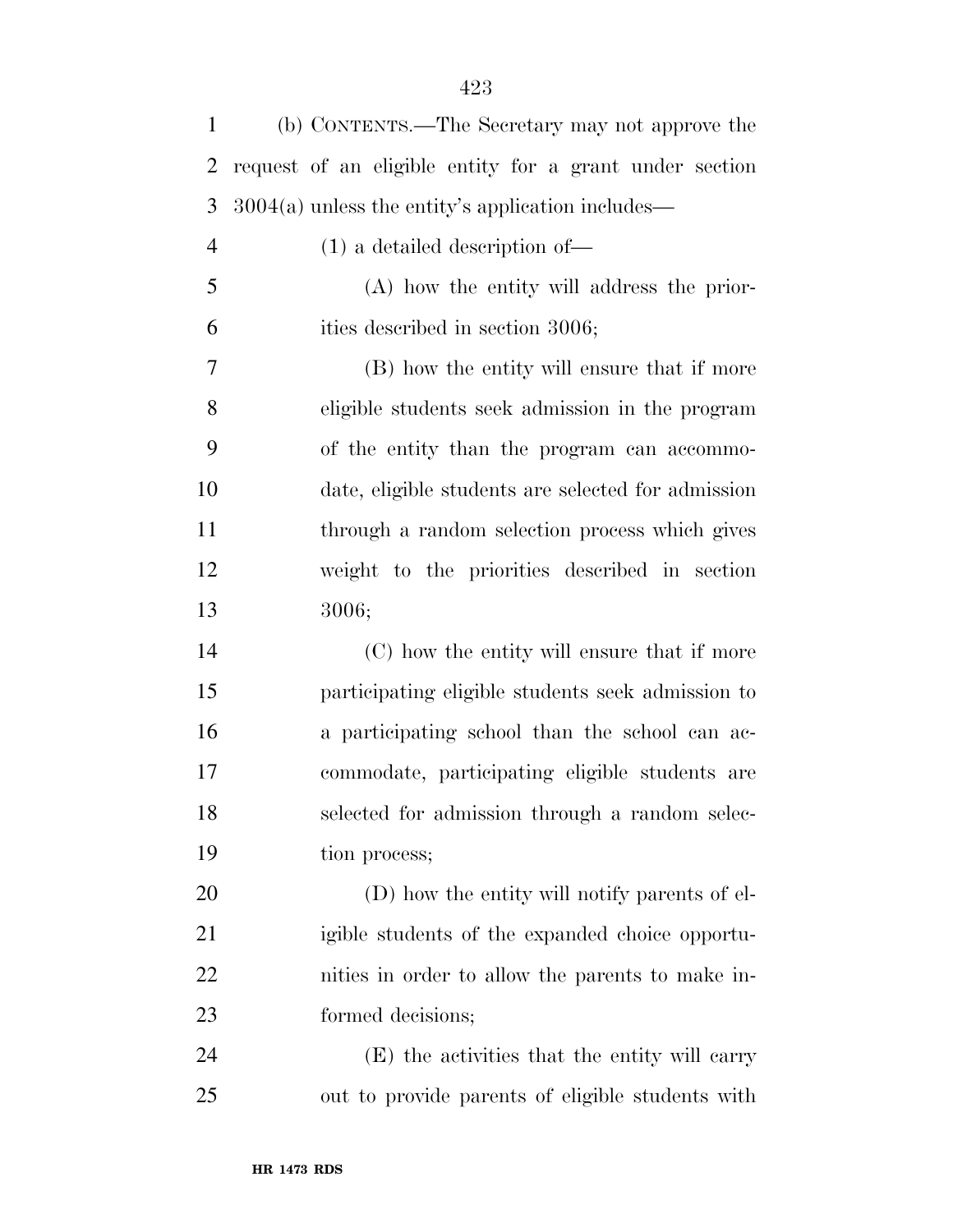| $\mathbf{1}$   | expanded choice opportunities through the          |
|----------------|----------------------------------------------------|
| $\overline{2}$ | awarding of scholarships under section $3007(a)$ ; |
| 3              | (F) how the entity will determine the              |
| $\overline{4}$ | amount that will be provided to parents under      |
| 5              | section $3007(a)(2)$ for the payment of tuition,   |
| 6              | fees, and transportation expenses, if any;         |
| 7              | (G) how the entity will seek out private el-       |
| 8              | ementary schools and secondary schools in the      |
| 9              | District of Columbia to participate in the pro-    |
| 10             | gram;                                              |
| 11             | (H) how the entity will ensure that each           |
| 12             | participating school will meet the reporting and   |
| 13             | other program requirements under this division;    |
| 14             | (I) how the entity will ensure that partici-       |
| 15             | pating schools submit to site visits by the entity |
| 16             | as determined to be necessary by the entity, ex-   |
| 17             | cept that a participating school may not be re-    |
| 18             | quired to submit to more than 1 site visit per     |
| 19             | school year;                                       |
| 20             | (J) how the entity will ensure that partici-       |
| 21             | pating schools are financially responsible and     |
| 22             | will use the funds received under section 3007     |
| 23             | effectively;                                       |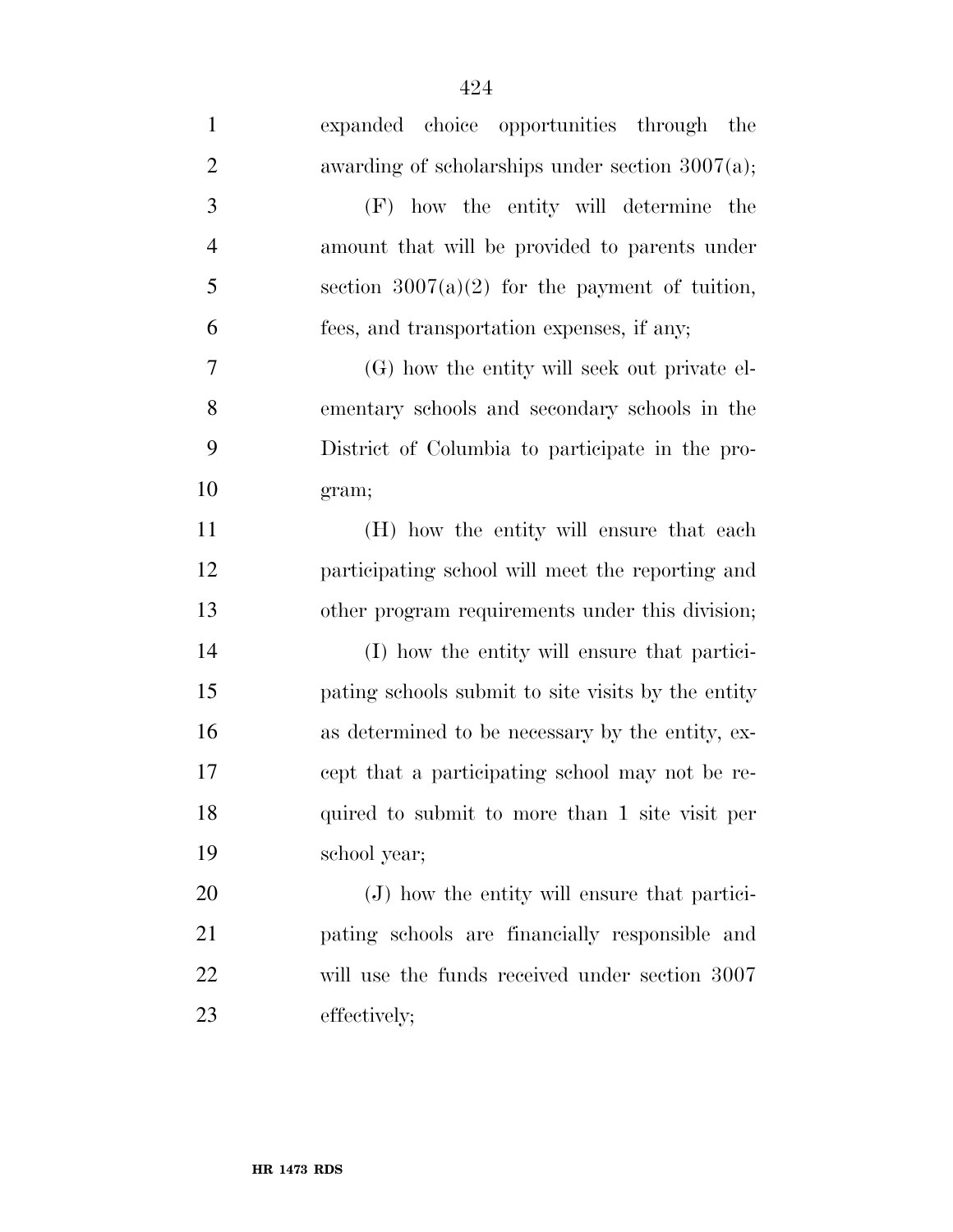| $\mathbf{1}$   | (K) how the entity will address the renewal                    |
|----------------|----------------------------------------------------------------|
| $\overline{2}$ | of scholarships to participating eligible stu-                 |
| 3              | dents, including continued eligibility; and                    |
| $\overline{4}$ | (L) how the entity will ensure that a ma-                      |
| 5              | jority of its voting board members or governing                |
| 6              | organization are residents of the District of Co-              |
| 7              | lumbia; and                                                    |
| 8              | (2) an assurance that the entity will comply                   |
| 9              | with all requests regarding any evaluation carried             |
| 10             | out under section $3009(a)$ .                                  |
| 11             | SEC. 3006. PRIORITIES.                                         |
| 12             | In awarding grants under section $3004(a)$ , the Sec-          |
| 13             | retary shall give priority to applications from eligible enti- |
| 14             | ties that will most effectively—                               |
| 15             | (1) in awarding scholarships under section                     |
| 16             | $3007(a)$ , give priority to-                                  |
| 17             | (A) eligible students who, in the school                       |
| 18             | year preceding the school year for which the eli-              |
| 19             | gible students are seeking a scholarship, at-                  |
| 20             | tended an elementary school or secondary                       |
| 21             | school identified for improvement, corrective ac-              |
| 22             | tion, or restructuring under section 1116 of the               |
| 23             | Elementary and Secondary Education Act of                      |
| 24             | 1965 (20 U.S.C. 6316);                                         |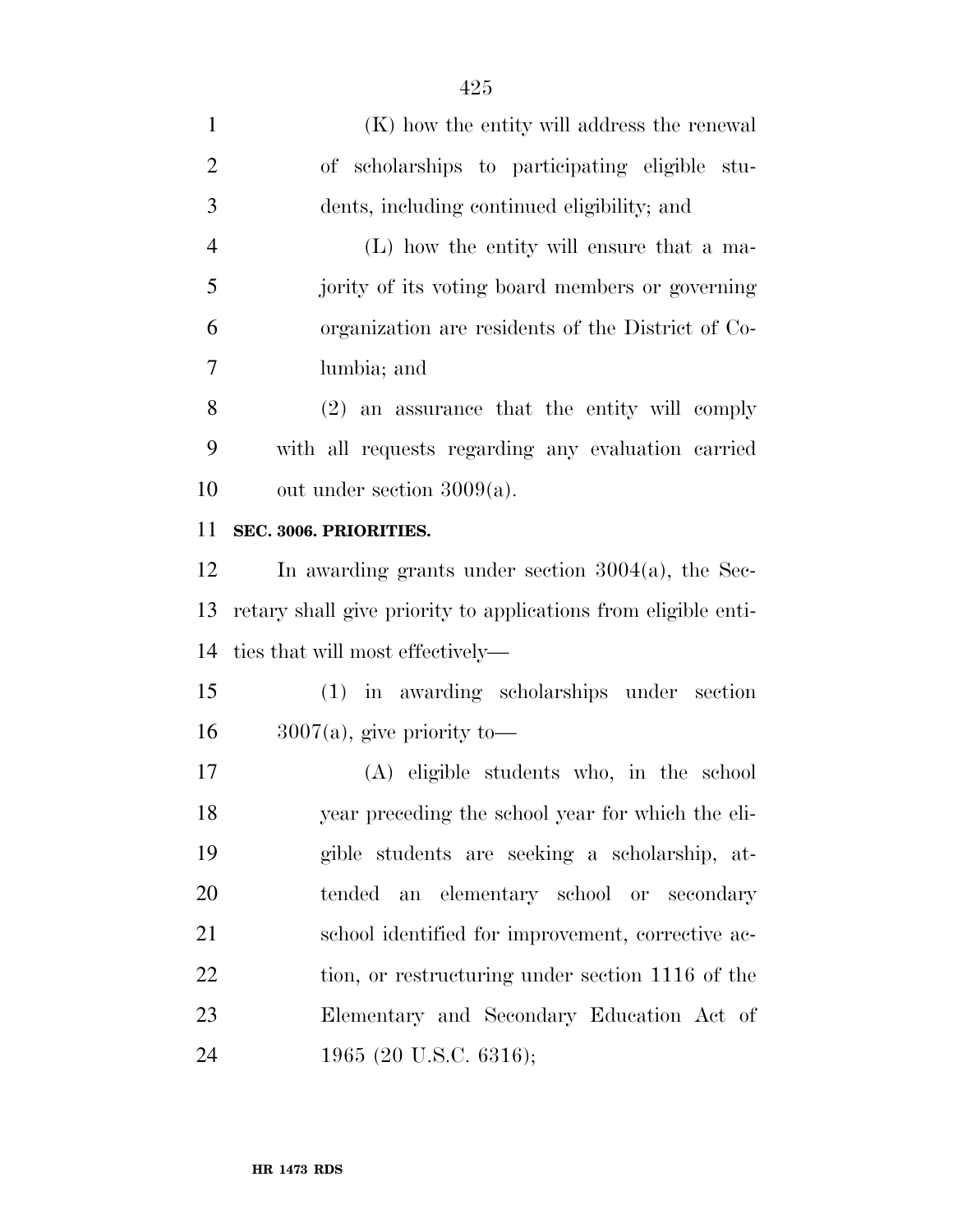(B) students who have been awarded a scholarship in a preceding year under this divi- sion or the DC School Choice Incentive Act of 2003 (sec. 38–1851.01 et seq., D.C. Official Code), as such Act was in effect on the day be- fore the date of the enactment of this division, but who have not used the scholarship, includ- ing eligible students who were provided notifica- tion of selection for a scholarship for school year 2009–2010, which was later rescinded in accordance with direction from the Secretary of Education; and

 (C) students whose household includes a sibling or other child who is already partici- pating in the program of the eligible entity under this division, regardless of whether such students have, in the past, been assigned as members of a control study group for the pur-poses of an evaluation under section 3009(a);

 (2) target resources to students and families 21 that lack the financial resources to take advantage of available educational options; and

 (3) provide students and families with the widest range of educational options.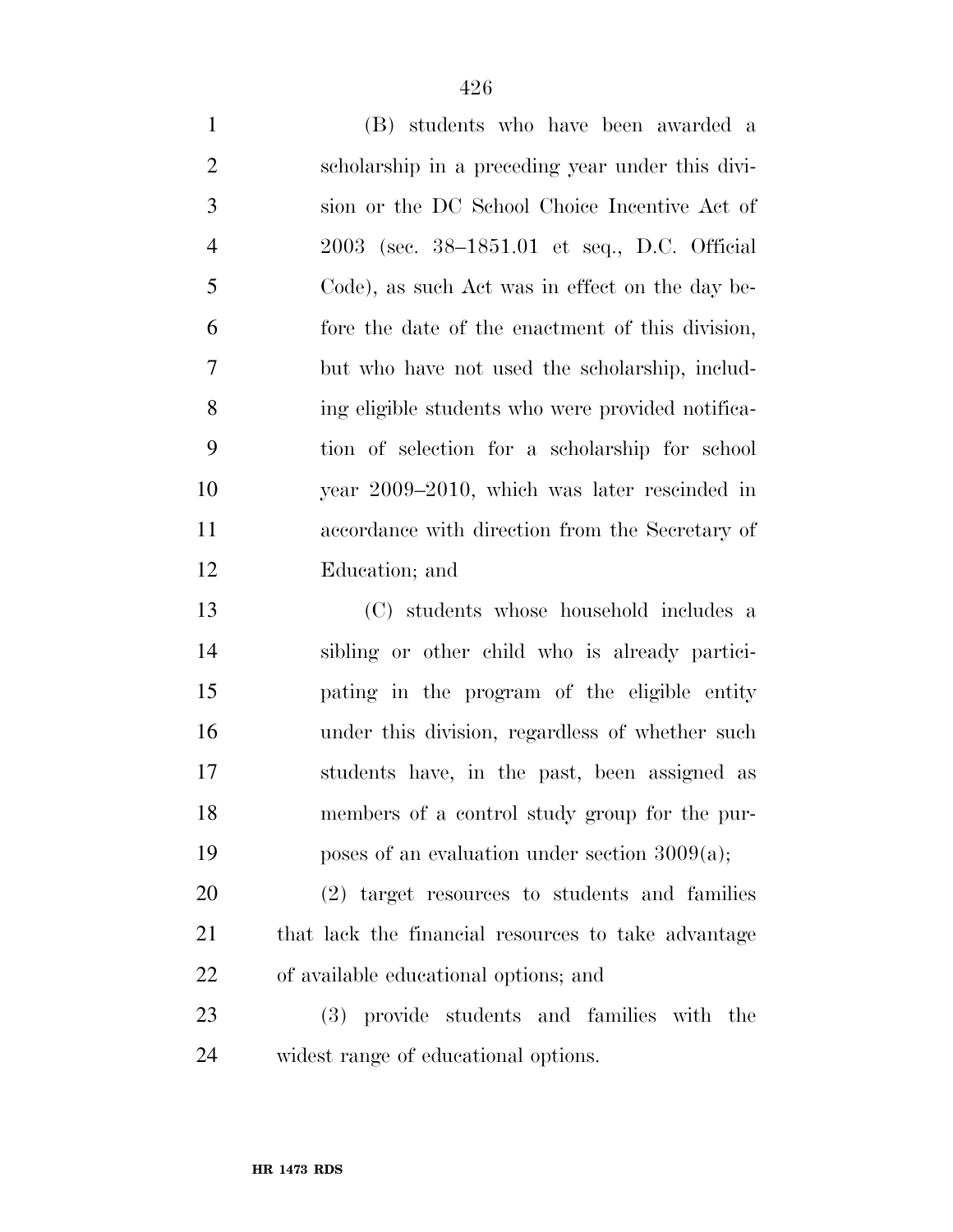**SEC. 3007. USE OF FUNDS.** 

(a) OPPORTUNITY SCHOLARSHIPS.—

 (1) IN GENERAL.—Subject to paragraphs (2) and (3), an eligible entity receiving a grant under section 3004(a) shall use the grant funds to provide eligible students with scholarships to pay the tuition, fees, and transportation expenses, if any, to enable the eligible students to attend the District of Colum- bia private elementary school or secondary school of their choice beginning in school year 2011–2012. Each such eligible entity shall ensure that the amount of any tuition or fees charged by a school participating in such entity's program under this di- vision to an eligible student participating in the pro- gram does not exceed the amount of tuition or fees that the school charges to students who do not par-ticipate in the program.

 (2) PAYMENTS TO PARENTS.—An eligible entity receiving a grant under section 3004(a) shall make scholarship payments under the entity's program under this division to the parent of the eligible stu- dent participating in the program, in a manner which ensures that such payments will be used for the payment of tuition, fees, and transportation ex-penses (if any), in accordance with this division.

26 (3) AMOUNT OF ASSISTANCE.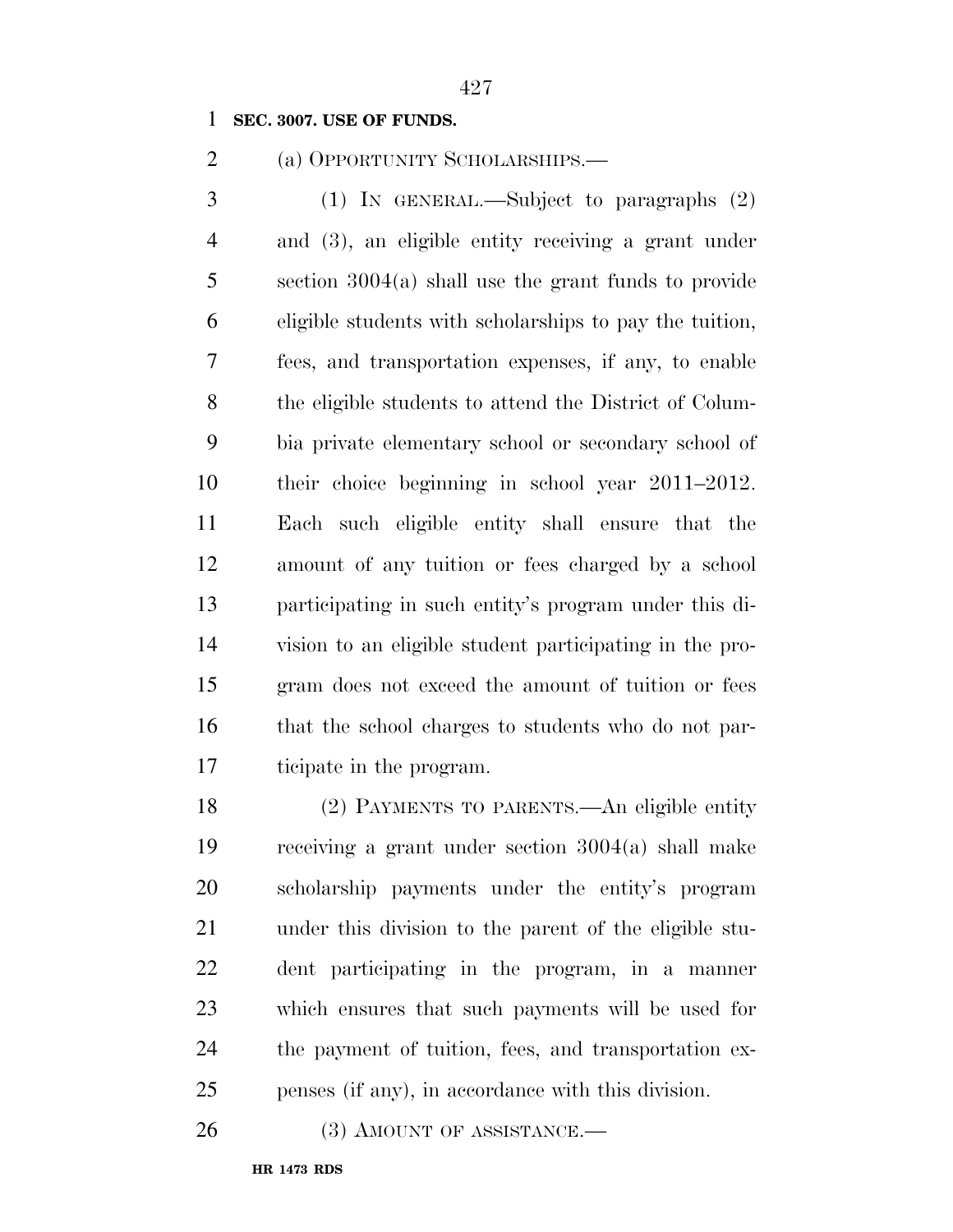| $\mathbf{1}$   | (A) VARYING AMOUNTS PERMITTED.—Sub-             |
|----------------|-------------------------------------------------|
| $\overline{2}$ | ject to the other requirements of this section, |
| 3              | an eligible entity receiving a grant under sec- |
| $\overline{4}$ | tion $3004(a)$ may award scholarships in larger |
| 5              | amounts to those eligible students with the     |
| 6              | greatest need.                                  |
| 7              | (B) ANNUAL LIMIT ON AMOUNT.—                    |
| 8              | (i) LIMIT FOR SCHOOL YEAR $2011-$               |
| 9              | 2012.—The amount of assistance provided         |
| 10             | to any eligible student by an eligible entity   |
| 11             | under the entity's program under this divi-     |
| 12             | sion for school year 2011–2012 may not          |
| 13             | exceed—                                         |
| 14             | $(I)$ \$8,000 for attendance in kin-            |
| 15             | dergarten through grade 8; and                  |
| 16             | $(II)$ \$12,000 for attendance in               |
| 17             | grades 9 through 12.                            |
| 18             | (ii) CUMULATIVE INFLATION ADJUST-               |
| 19             | MENT.—Beginning with school year 2012–          |
| 20             | 2013, the Secretary shall adjust the max-       |
| 21             | imum amounts of assistance described in         |
| 22             | clause (i) for inflation, as measured by the    |
| 23             | percentage increase, if any, from the pre-      |
| 24             | ceding fiscal year in the Consumer Price        |
| 25             | Index for All Urban Consumers, published        |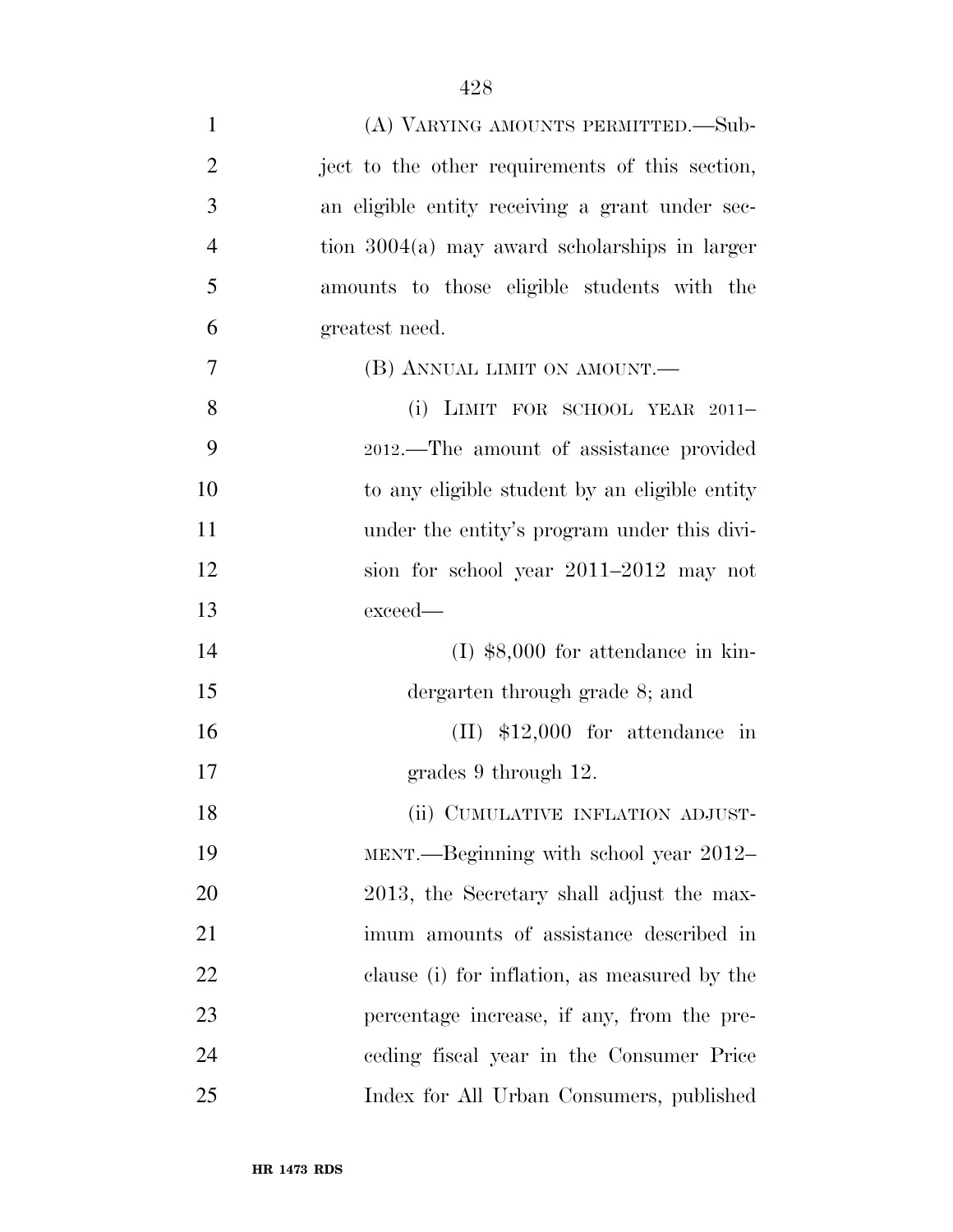| $\mathbf{1}$   | by the Bureau of Labor Statistics of the            |
|----------------|-----------------------------------------------------|
| $\overline{2}$ | Department of Labor.                                |
| 3              | (4) PARTICIPATING SCHOOL REQUIREMENTS.-             |
| $\overline{4}$ | None of the funds provided under this division for  |
| 5              | opportunity scholarships may be used by an eligible |
| 6              | student to enroll in a participating private school |
| 7              | unless the participating school—                    |
| 8              | (A) has and maintains a valid certificate of        |
| 9              | occupancy issued by the District of Columbia;       |
| 10             | (B) makes readily available to all prospec-         |
| 11             | tive students information on its school accredi-    |
| 12             | tation;                                             |
| 13             | (C) in the case of a school that has been           |
| 14             | operating for 5 years or less, submits to the eli-  |
| 15             | gible entity administering the program proof of     |
| 16             | adequate financial resources reflecting the fi-     |
| 17             | nancial sustainability of the school and the        |
| 18             | school's ability to be in operation through the     |
| 19             | school year;                                        |
| 20             | (D) agrees to submit to site visits as deter-       |
| 21             | mined to be necessary by the eligible entity pur-   |
| 22             | suant to section $3005(b)(1)(I);$                   |
| 23             | (E) has financial systems, controls, poli-          |
| 24             | cies, and procedures to ensure that funds are       |
| 25             | used according to this division; and                |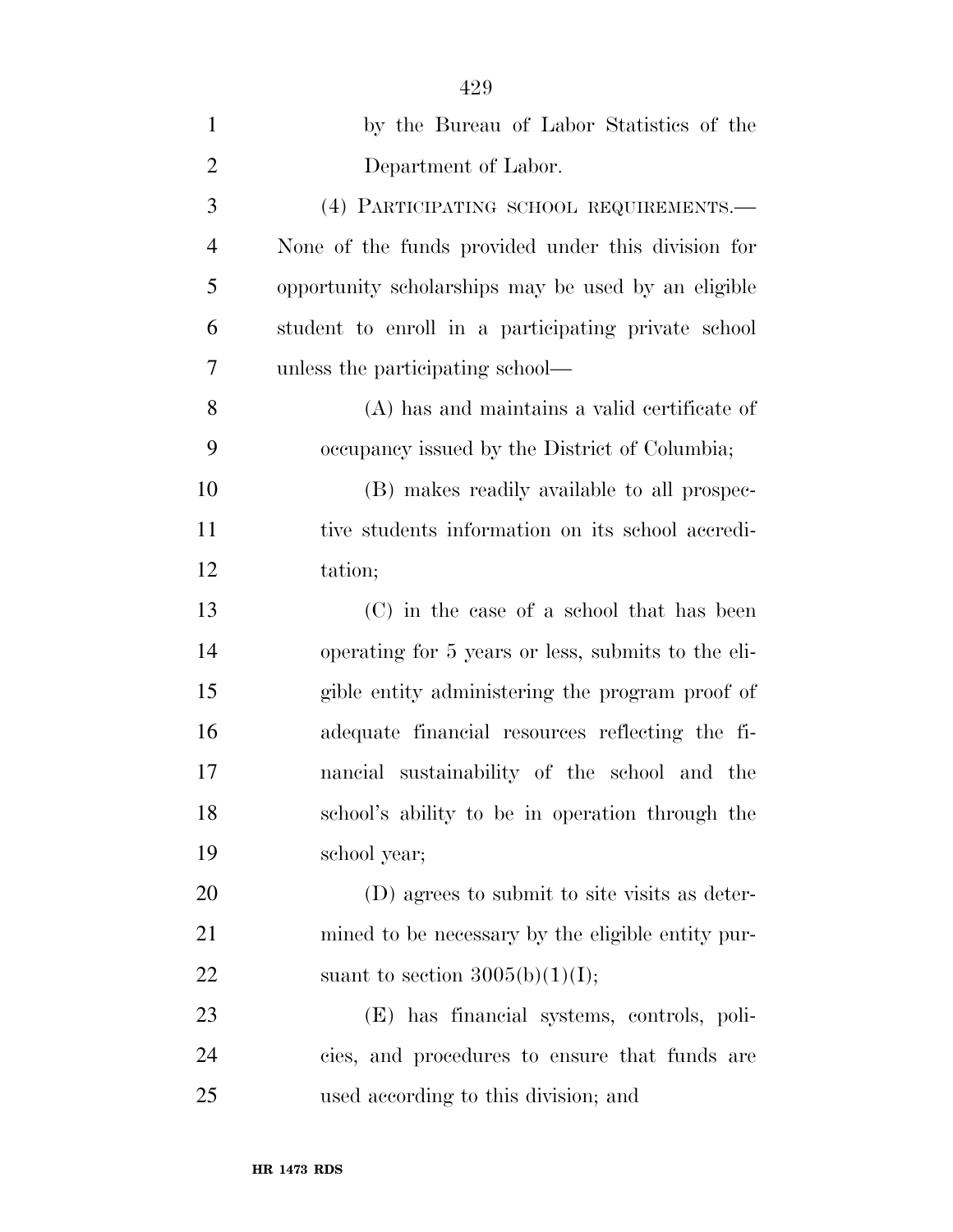(F) ensures that each teacher of core sub- ject matter in the school has a baccalaureate degree or equivalent degree, whether such de- gree was awarded in or outside of the United States. (b) ADMINISTRATIVE EXPENSES.—An eligible entity receiving a grant under section 3004(a) may use not more than 3 percent of the amount provided under the grant each year for the administrative expenses of carrying out its program under this division during the year, includ- ing— (1) determining the eligibility of students to participate; (2) selecting eligible students to receive scholar- ships; (3) determining the amount of scholarships and issuing the scholarships to eligible students; (4) compiling and maintaining financial and programmatic records; and (5) conducting site visits as described in section  $3005(b)(1)(I)$ . (c) PARENTAL ASSISTANCE.—An eligible entity re- ceiving a grant under section 3004(a) may use not more than 2 percent of the amount provided under the grant each year for the expenses of educating parents about the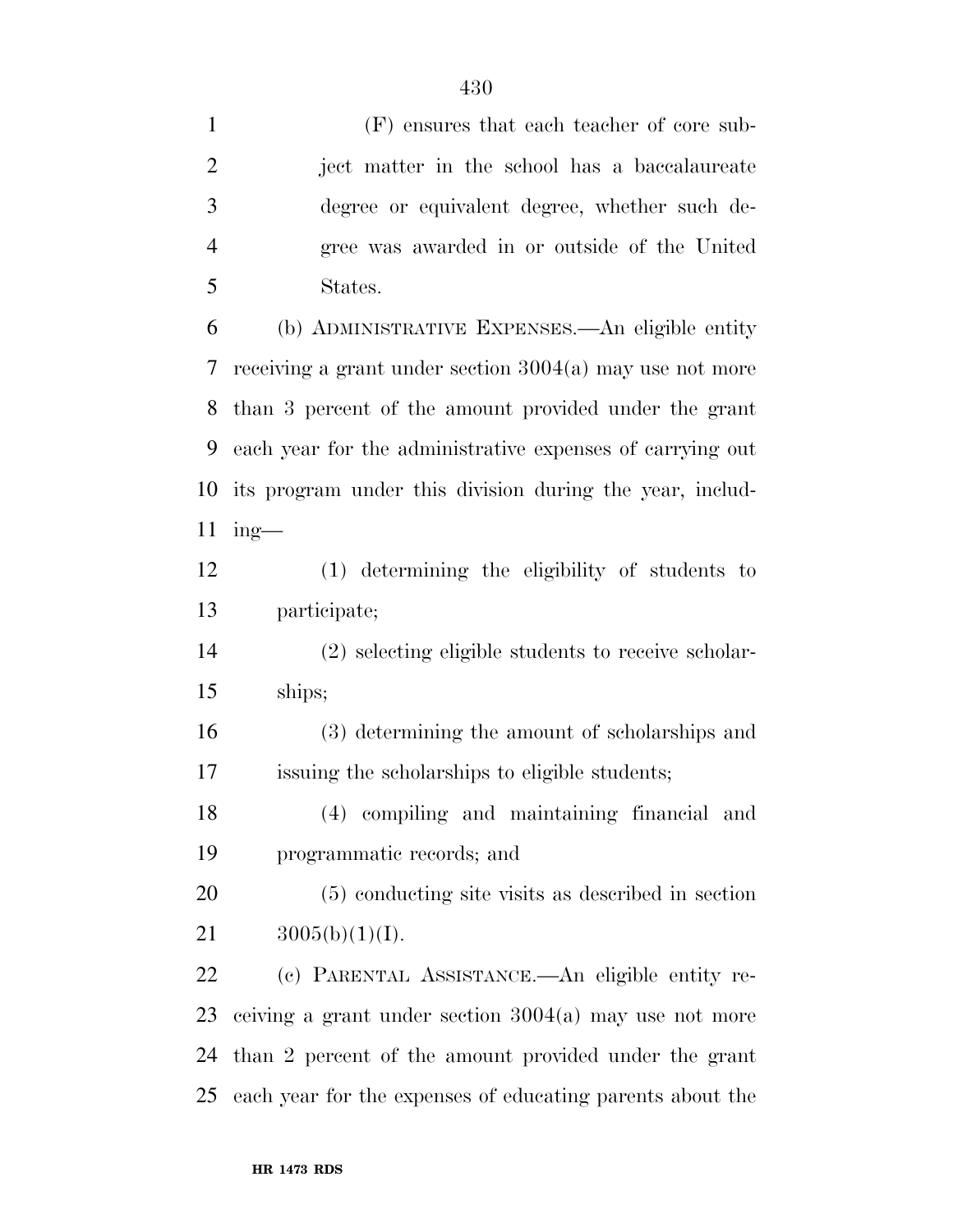entity's program under this division, and assisting parents through the application process, under this division, in-cluding—

 (1) providing information about the program and the participating schools to parents of eligible students;

 (2) providing funds to assist parents of stu- dents in meeting expenses that might otherwise pre- clude the participation of eligible students in the program; and

 (3) streamlining the application process for par-ents.

 (d) STUDENT ACADEMIC ASSISTANCE.—An eligible entity receiving a grant under section 3004(a) may use not more than 1 percent of the amount provided under the grant each year for expenses to provide tutoring serv- ices to participating eligible students that need additional academic assistance. If there are insufficient funds to pro- vide tutoring services to all such students in a year, the eligible entity shall give priority in such year to students who previously attended an elementary school or sec- ondary school that was identified for improvement, correc- tive action, or restructuring under section 1116 of the Ele- mentary and Secondary Education Act of 1965 (20 U.S.C. 6316).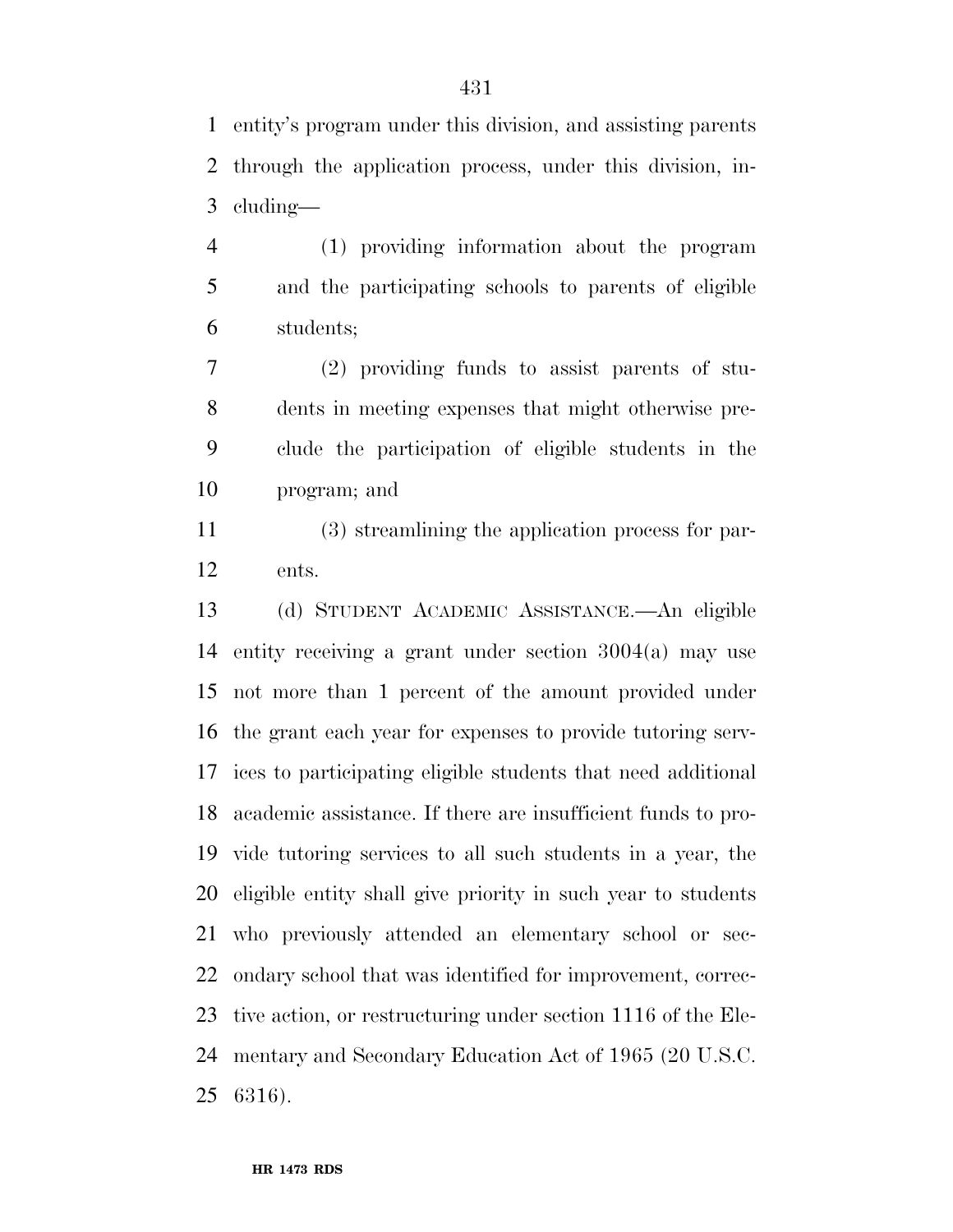## **SEC. 3008. NONDISCRIMINATION AND OTHER REQUIRE-MENTS FOR PARTICIPATING SCHOOLS.**

 (a) IN GENERAL.—An eligible entity or a school par- ticipating in any program under this division shall not dis- criminate against program participants or applicants on the basis of race, color, national origin, religion, or sex. (b) APPLICABILITY AND SINGLE SEX SCHOOLS, CLASSES, OR ACTIVITIES.—

 (1) IN GENERAL.—Notwithstanding any other provision of law, the prohibition of sex discrimina- tion in subsection (a) shall not apply to a partici- pating school that is operated by, supervised by, con- trolled by, or connected to a religious organization to the extent that the application of subsection (a) is inconsistent with the religious tenets or beliefs of the school.

 (2) SINGLE SEX SCHOOLS, CLASSES, OR ACTIVI- TIES.—Notwithstanding subsection (a) or any other provision of law, a parent may choose and a school may offer a single sex school, class, or activity.

 (3) APPLICABILITY.—For purposes of this divi- sion, the provisions of section 909 of the Education Amendments of 1972 (20 U.S.C. 1688) shall apply to this division as if section 909 of the Education Amendments of 1972 (20 U.S.C. 1688) were part of this division.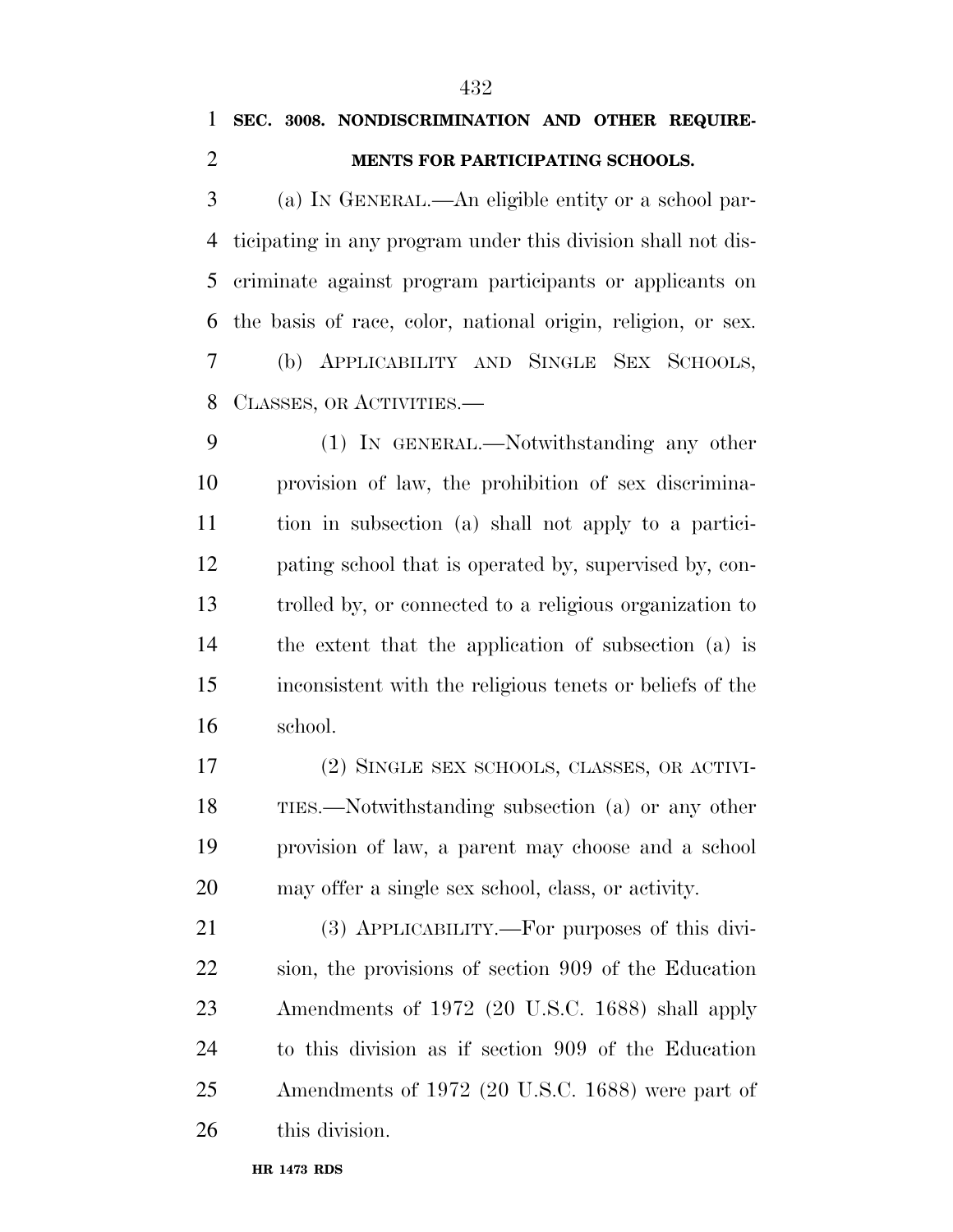(c) CHILDREN WITH DISABILITIES.—Nothing in this division may be construed to alter or modify the provisions of the Individuals with Disabilities Education Act (20 U.S.C. 1400 et seq.).

## (d) RELIGIOUSLY AFFILIATED SCHOOLS.—

 (1) IN GENERAL.—Notwithstanding any other provision of law, a school participating in any pro- gram under this division that is operated by, super- vised by, controlled by, or connected to, a religious organization may exercise its right in matters of em- ployment consistent with title VII of the Civil Rights Act of 1964 (42 U.S.C. 2000e–1 et seq.), including the exemptions in such title.

 (2) MAINTENANCE OF PURPOSE.—Notwith- standing any other provision of law, funds made available under this division to eligible students, which are used at a participating school as a result of their parents' choice, shall not, consistent with the first amendment of the Constitution, necessitate any change in the participating school's teaching mission, require any participating school to remove religious art, icons, scriptures, or other symbols, or preclude any participating school from retaining reli- gious terms in its name, selecting its board members on a religious basis, or including religious references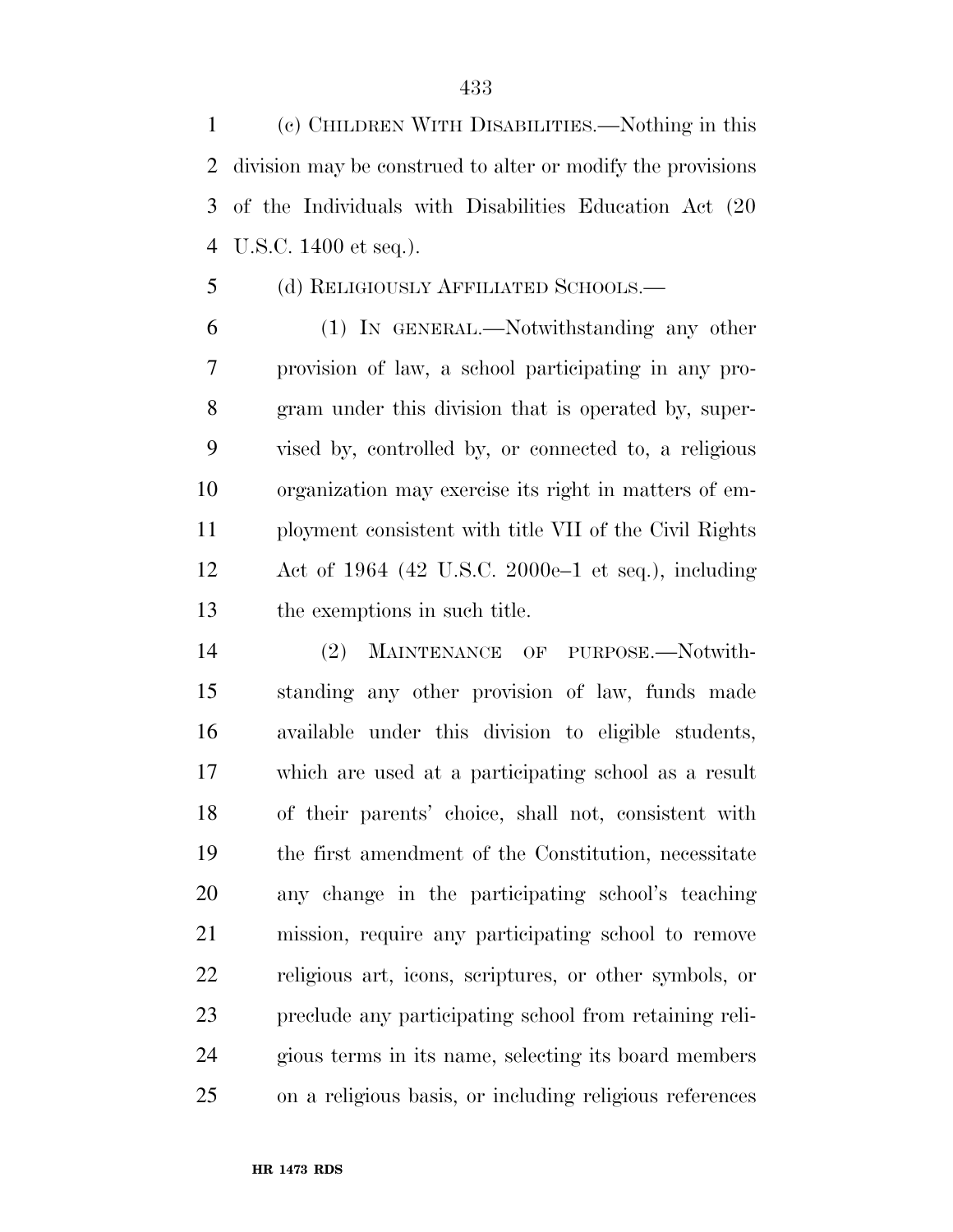in its mission statements and other chartering or governing documents.

 (e) RULE OF CONSTRUCTION.—A scholarship (or any other form of support provided to parents of eligible stu- dents) under this division shall be considered assistance to the student and shall not be considered assistance to the school that enrolls the eligible student. The amount of any scholarship (or other form of support provided to parents of an eligible student) under this division shall not be treated as income of the child or his or her parents for purposes of Federal tax laws or for determining eligi-bility for any other Federal program.

 (f) REQUESTS FOR DATA AND INFORMATION.—Each school participating in a program funded under this divi- sion shall comply with all requests for data and informa- tion regarding evaluations conducted under section 3009(a).

 (g) RULES OF CONDUCT AND OTHER SCHOOL POLI- CIES.—A participating school, including the schools de- scribed in subsection (d), may require eligible students to abide by any rules of conduct and other requirements ap-plicable to all other students at the school.

 (h) NATIONALLY NORM-REFERENCED STANDARD-IZED TESTS.—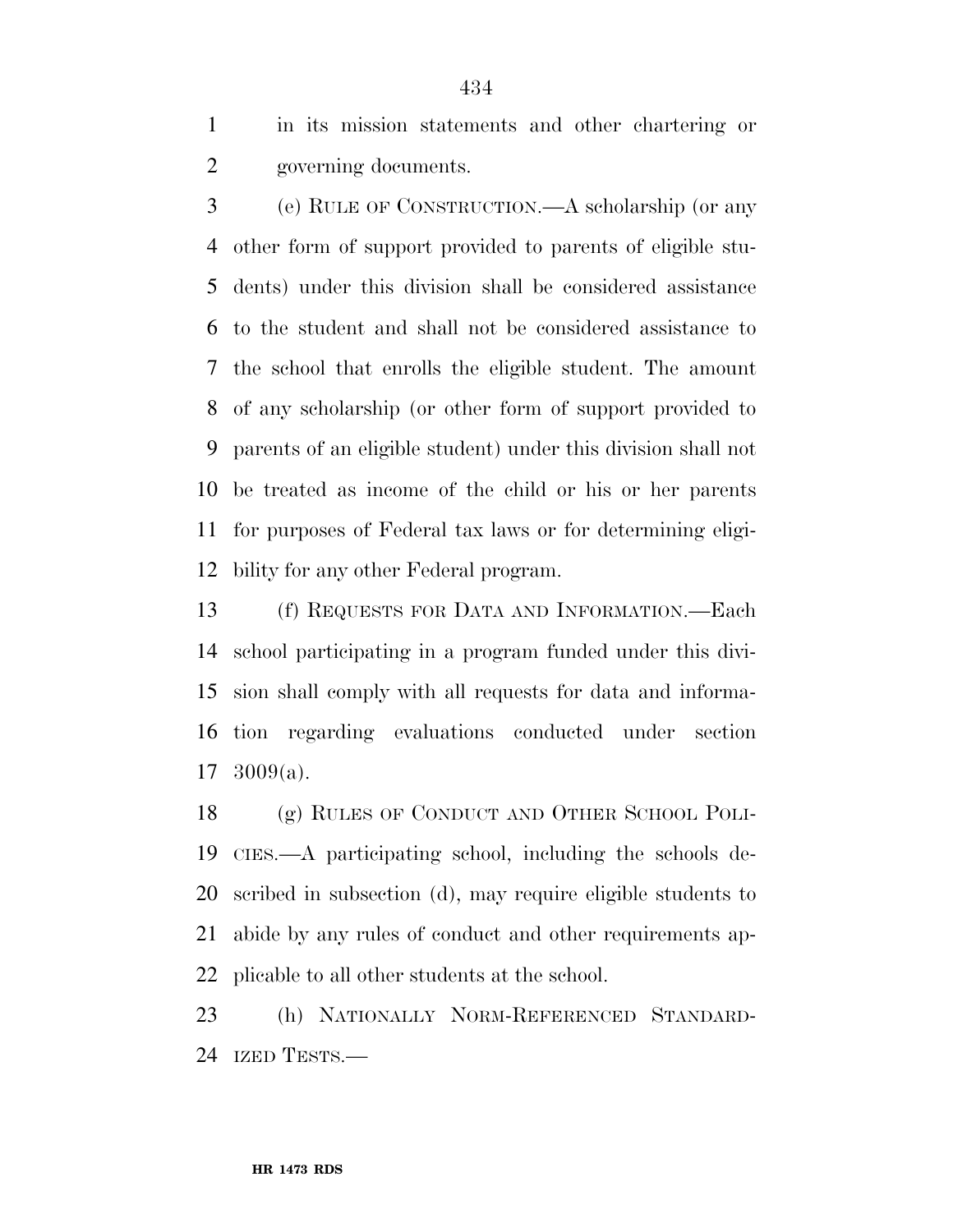(1) IN GENERAL.—Each participating school shall comply with any testing requirements deter- mined to be necessary for evaluation under section  $3009(a)(2)(A)(i)$ .

 (2) MAKE-UP SESSION.—If a participating school does not administer a nationally norm-ref- erenced standardized test or the Institute of Edu- cation Sciences does not receive data on a student who is receiving an opportunity scholarship, then the Secretary (through the Institute of Education Sciences of the Department of Education) shall ad- minister such test at least one time during a school year for each student receiving an opportunity schol-arship.

## **SEC. 3009. EVALUATIONS.**

(a) IN GENERAL.—

 (1) DUTIES OF THE SECRETARY AND THE MAYOR.—The Secretary and the Mayor of the Dis-trict of Columbia shall—

 (A) jointly enter into an agreement with the Institute of Education Sciences of the De- partment of Education to evaluate annually the performance of students who received scholar- ships under the 5-year program under this divi-sion;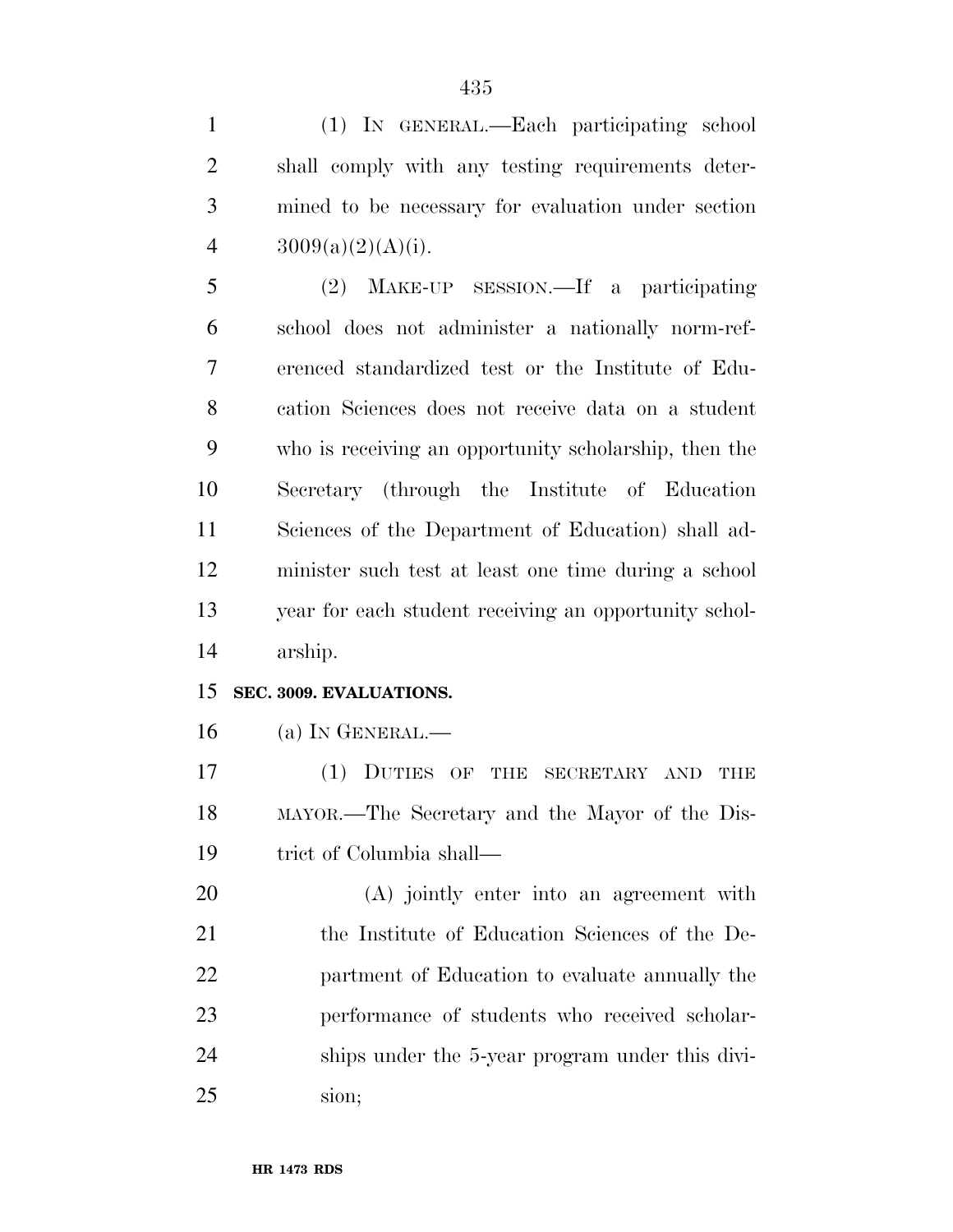| $\mathbf{1}$   | (B) jointly enter into an agreement to            |
|----------------|---------------------------------------------------|
| $\overline{2}$ | monitor and evaluate the use of funds author-     |
| 3              | ized and appropriated for the District of Co-     |
| $\overline{4}$ | lumbia public schools and the District of Co-     |
| 5              | lumbia public charter schools under this divi-    |
| 6              | sion; and                                         |
| 7              | (C) make the evaluations described in sub-        |
| 8              | paragraphs $(A)$ and $(B)$ public in accordance   |
| 9              | with subsection (c).                              |
| 10             | (2) DUTIES OF THE SECRETARY.—The Sec-             |
| 11             | retary, through a grant, contract, or cooperative |
| 12             | agreement, shall—                                 |
| 13             | (A) ensure that the evaluation under para-        |
| 14             | graph $(1)(A)$ —                                  |
| 15             | (i) is conducted using the strongest              |
| 16             | possible research design for determining          |
| 17             | the effectiveness of the opportunity schol-       |
| 18             | arship program under this division; and           |
| 19             | (ii) addresses the issues described in            |
| 20             | paragraph $(4)$ ; and                             |
| 21             | (B) disseminate information on the impact         |
| 22             | of the program—                                   |
| 23             | (i) in increasing the academic growth             |
| 24             | and achievement of participating eligible         |
| 25             | students; and                                     |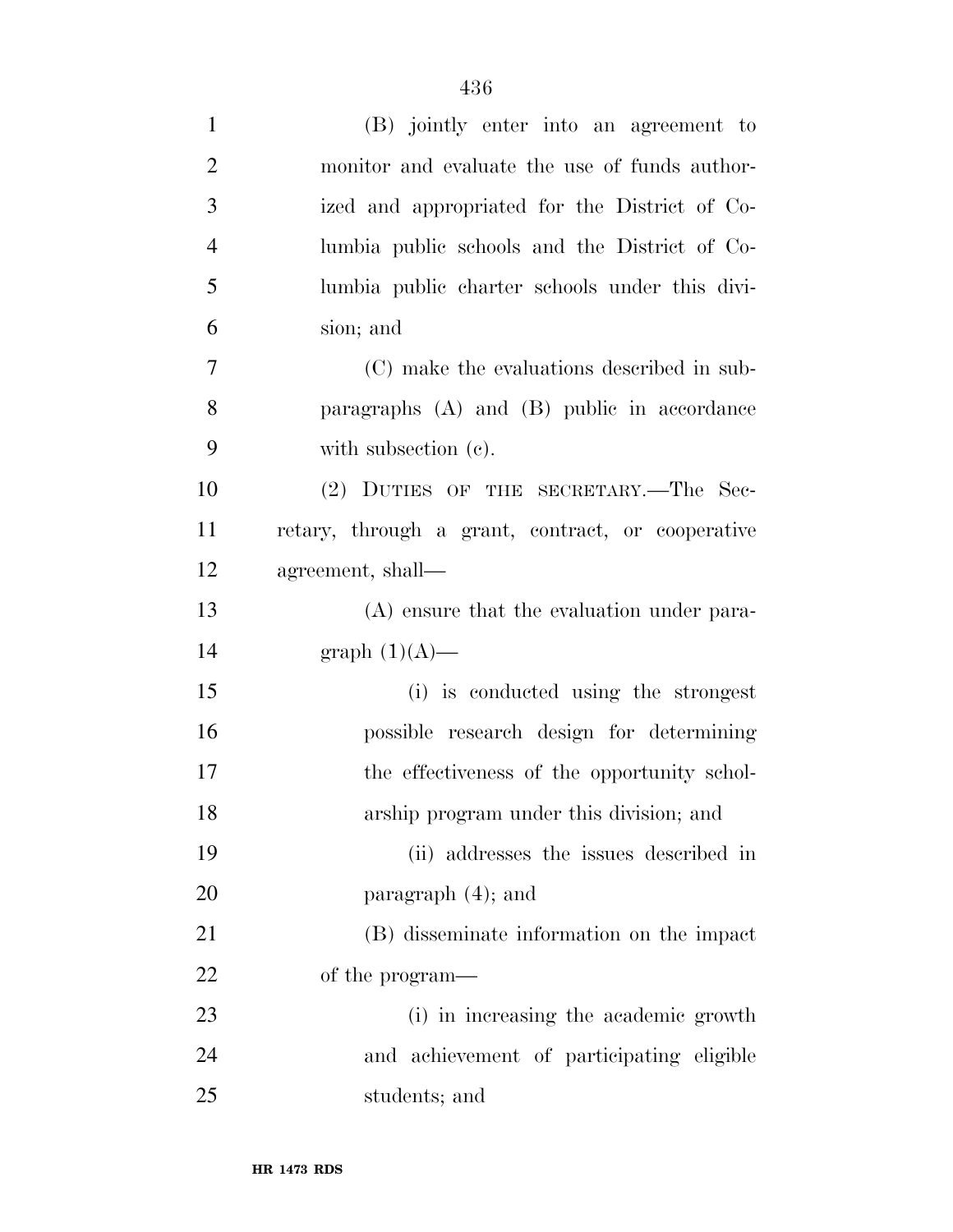| $\mathbf{1}$   | (ii) on students and schools in the                 |
|----------------|-----------------------------------------------------|
| $\overline{2}$ | District of Columbia.                               |
| 3              | (3) DUTIES OF THE INSTITUTE OF EDUCATION            |
| $\overline{4}$ | SCIENCES.—The Institute of Education Sciences of    |
| 5              | the Department of Education shall—                  |
| 6              | (A) use a grade appropriate, nationally             |
| 7              | norm-referenced standardized test each school       |
| 8              | year to assess participating eligible students;     |
| 9              | (B) measure the academic achievement of             |
| 10             | all participating eligible students; and            |
| 11             | (C) work with the eligible entities to en-          |
| 12             | sure that the parents of each student who ap-       |
| 13             | plies for a scholarship under this division (re-    |
| 14             | gardless of whether the student receives the        |
| 15             | scholarship) and the parents of each student        |
| 16             | participating in the scholarship program under      |
| 17             | this division, agree that the student will partici- |
| 18             | pate in the measurements given annually by the      |
| 19             | Institute of Educational Sciences for the period    |
| 20             | for which the student applied for or received the   |
| 21             | scholarship, respectively, except that nothing in   |
| 22             | this subparagraph shall affect a student's pri-     |
| 23             | ority for an opportunity scholarship as provided    |
| 24             | under section 3006.                                 |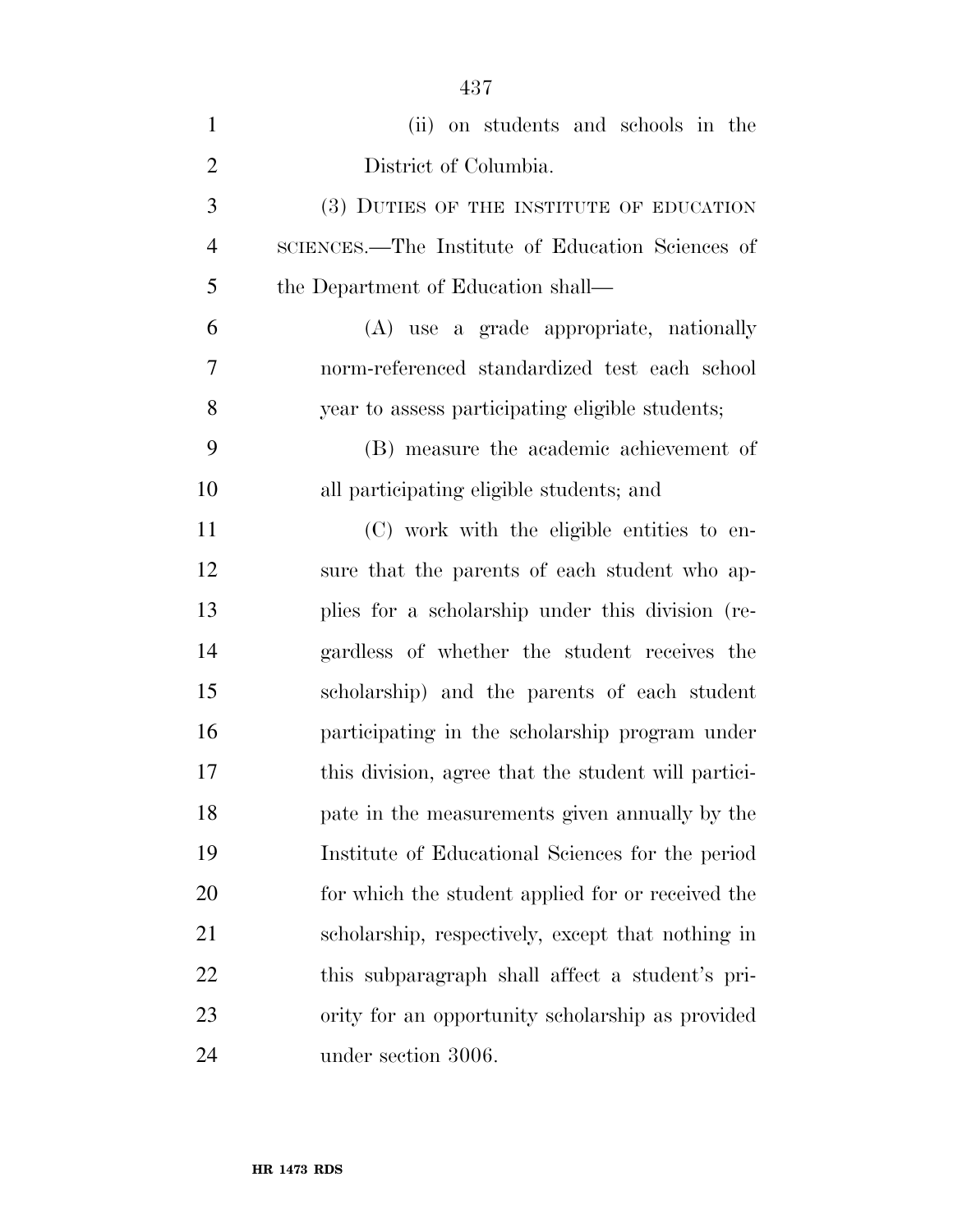(4) ISSUES TO BE EVALUATED.—The issues to 2 be evaluated under paragraph  $(1)(A)$  shall include the following: (A) A comparison of the academic growth and achievement of participating eligible stu- dents in the measurements described in para- graph (3) to the academic growth and achieve- ment of the eligible students in the same grades who sought to participate in the scholarship program under this division but were not se-11 lected. (B) The success of the program in expand- ing choice options for parents of participating eligible students, improving parental and stu- dent satisfaction of such parents and students, respectively, and increasing parental involve-ment of such parents in the education of their

 (C) The reasons parents of participating eligible students choose for their children to participate in the program, including important characteristics for selecting schools.

 (D) A comparison of the retention rates, high school graduation rates, and college admis-sion rates of participating eligible students with

children.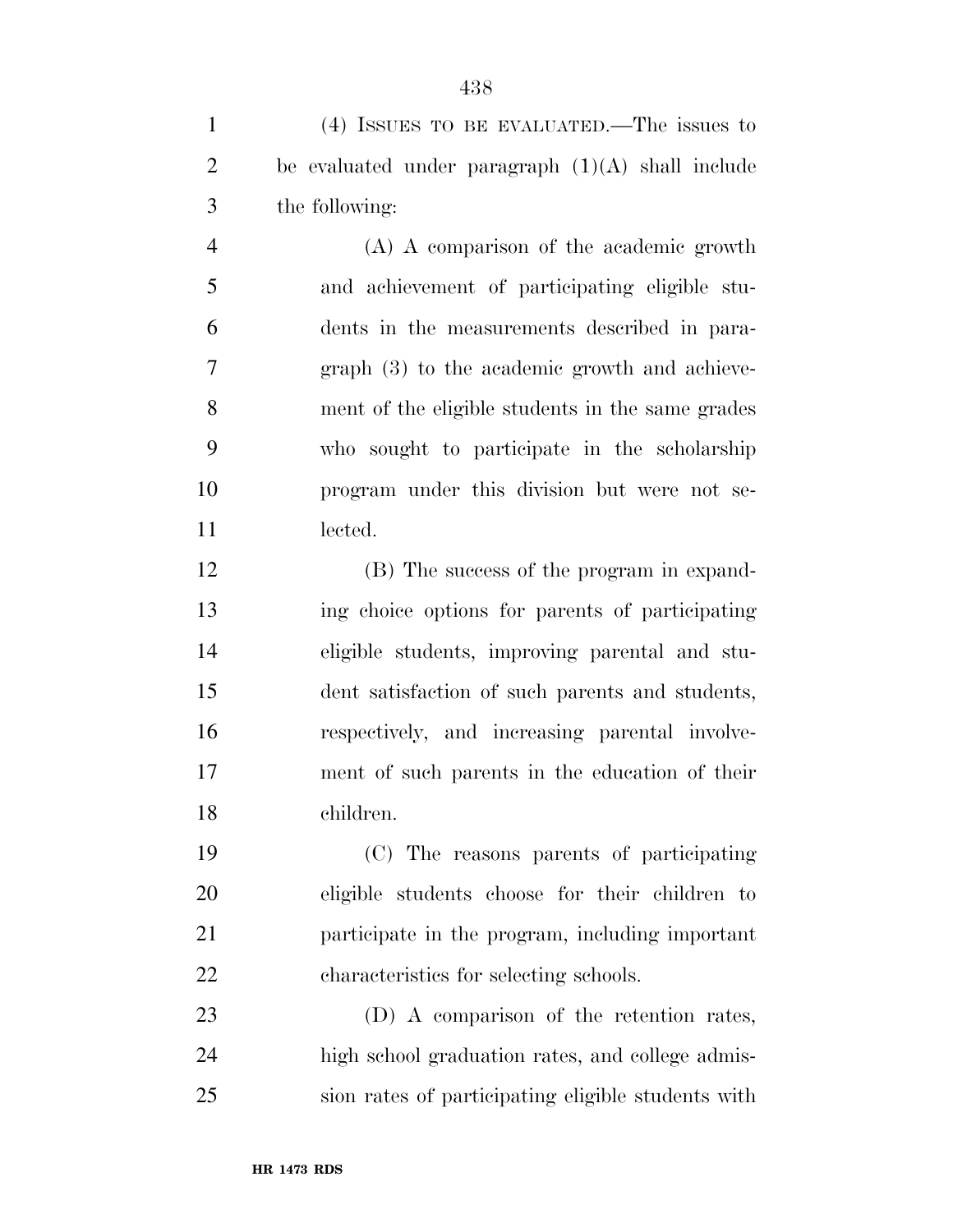| $\mathbf{1}$   | the retention rates, high school graduation        |
|----------------|----------------------------------------------------|
| $\overline{2}$ | rates, and college admission rates of students of  |
| 3              | similar backgrounds who do not participate in      |
| $\overline{4}$ | such program.                                      |
| 5              | (E) A comparison of the safety of the              |
| 6              | schools attended by participating eligible stu-    |
| 7              | dents and the schools in the District of Colum-    |
| 8              | bia attended by students who do not participate    |
| 9              | in the program, based on the perceptions of the    |
| 10             | students and parents.                              |
| 11             | (F) Such other issues with respect to par-         |
| 12             | ticipating eligible students as the Secretary con- |
| 13             | siders appropriate for inclusion in the evalua-    |
| 14             | tion, such as the impact of the program on pub-    |
| 15             | lic elementary schools and secondary schools in    |
| 16             | the District of Columbia.                          |
| 17             | (G) An analysis of the issues described in         |
| 18             | subparagraphs $(A)$ through $(F)$ by applying      |
| 19             | such subparagraphs by substituting "the sub-       |
| 20             | group of participating eligible students who       |
| 21             | have used each opportunity scholarship awarded     |
| 22             | to such students under this division to attend a   |
| 23             | participating school" for "participating eligible  |
| 24             | students" each place such term appears.            |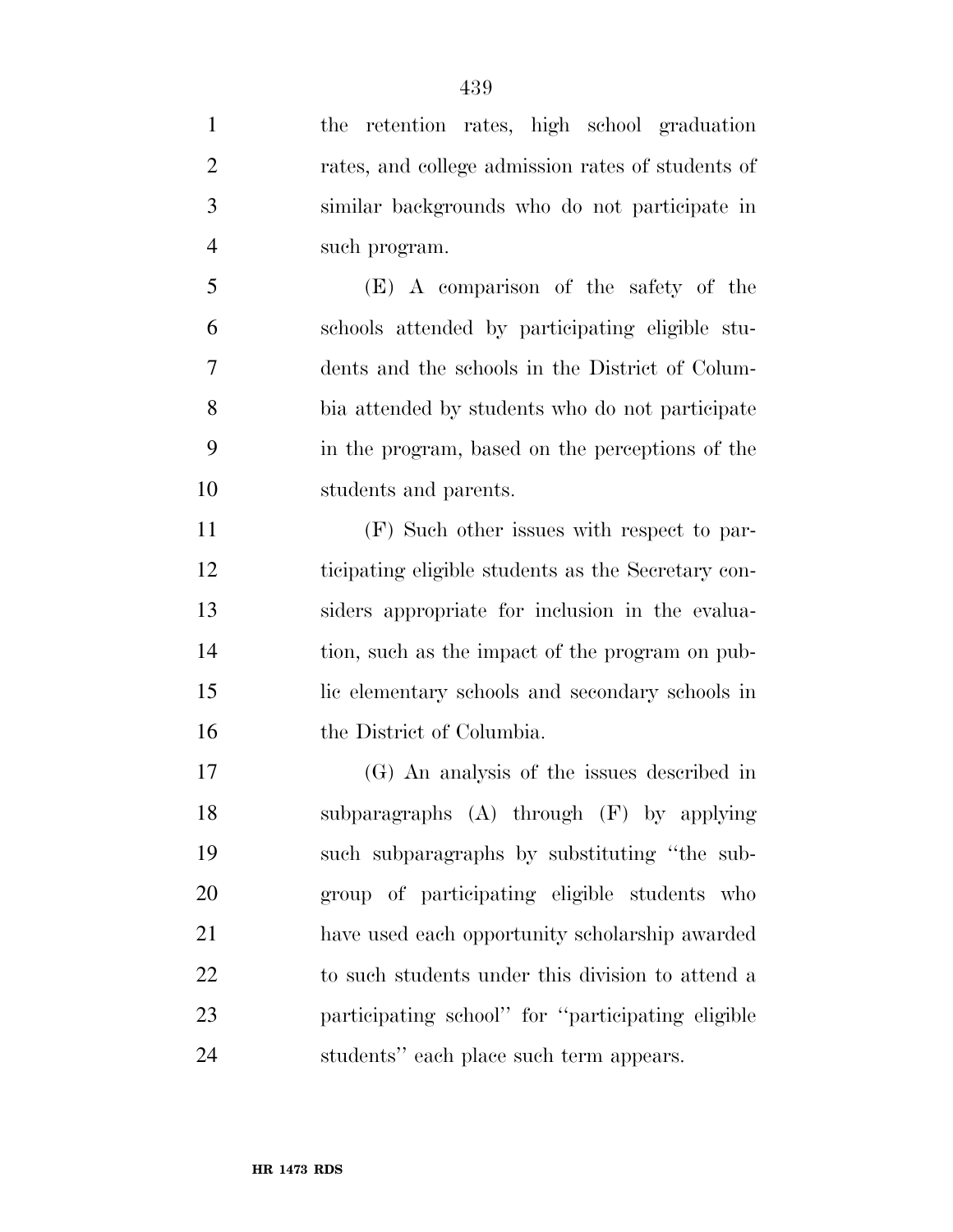(5) PROHIBITION.—Personally identifiable in- formation regarding the results of the measurements used for the evaluations may not be disclosed, except to the parents of the student to whom the informa-tion relates.

 (b) REPORTS.—The Secretary shall submit to the Committees on Appropriations, Education and the Work- force, and Oversight and Government Reform of the House of Representatives and the Committees on Appro- priations, Health, Education, Labor, and Pensions, and Homeland Security and Governmental Affairs of the Sen-ate—

 (1) annual interim reports, not later than April 14 1 of the year following the year of the date of enact- ment of this division, and each subsequent year through the year in which the final report is sub- mitted under paragraph (2), on the progress and preliminary results of the evaluation of the oppor- tunity scholarship program funded under this divi-sion; and

 (2) a final report, not later than 1 year after 22 the final year for which a grant is made under sec- tion 3004(a), on the results of the evaluation of the program.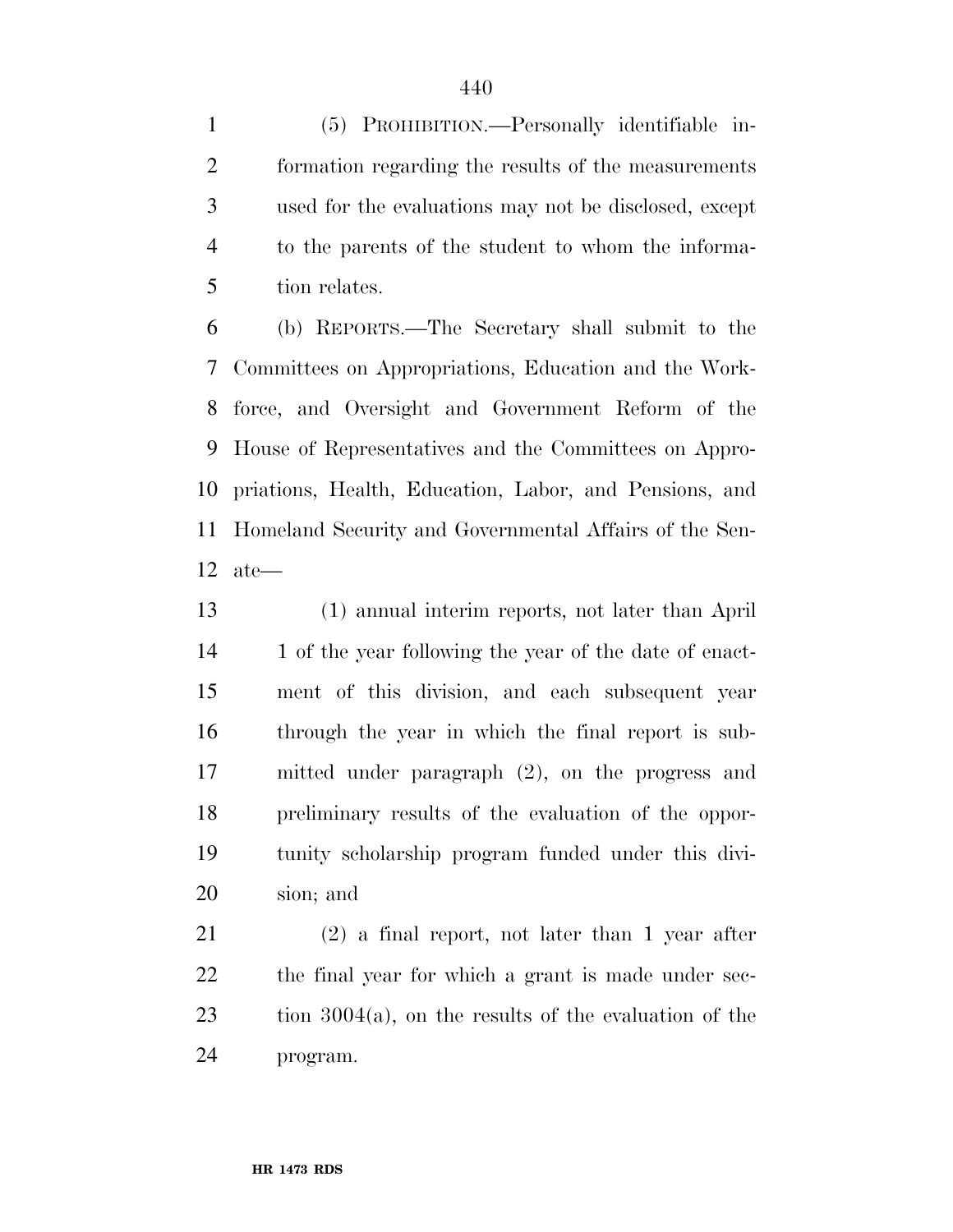(c) PUBLIC AVAILABILITY.—All reports and under- lying data gathered pursuant to this section shall be made available to the public upon request, in a timely manner following submission of the applicable report under sub- section (b), except that personally identifiable information shall not be disclosed or made available to the public.

 (d) LIMIT ON AMOUNT EXPENDED.—The amount ex- pended by the Secretary to carry out this section for any fiscal year may not exceed 5 percent of the total amount 10 appropriated under section  $3014(a)(1)$  for the fiscal year.

# **SEC. 3010. REPORTING REQUIREMENTS.**

 (a) ACTIVITIES REPORTS.—Each eligible entity re- ceiving funds under section 3004(a) during a year shall submit a report to the Secretary not later than July 30 of the following year regarding the activities carried out with the funds during the preceding year.

# (b) ACHIEVEMENT REPORTS.—

 (1) IN GENERAL.—In addition to the reports required under subsection (a), each eligible entity re- ceiving funds under section 3004(a) shall, not later 21 than September 1 of the year during which the sec- ond school year of the entity's program is completed and each of the next 2 years thereafter, submit to the Secretary a report, including any pertinent data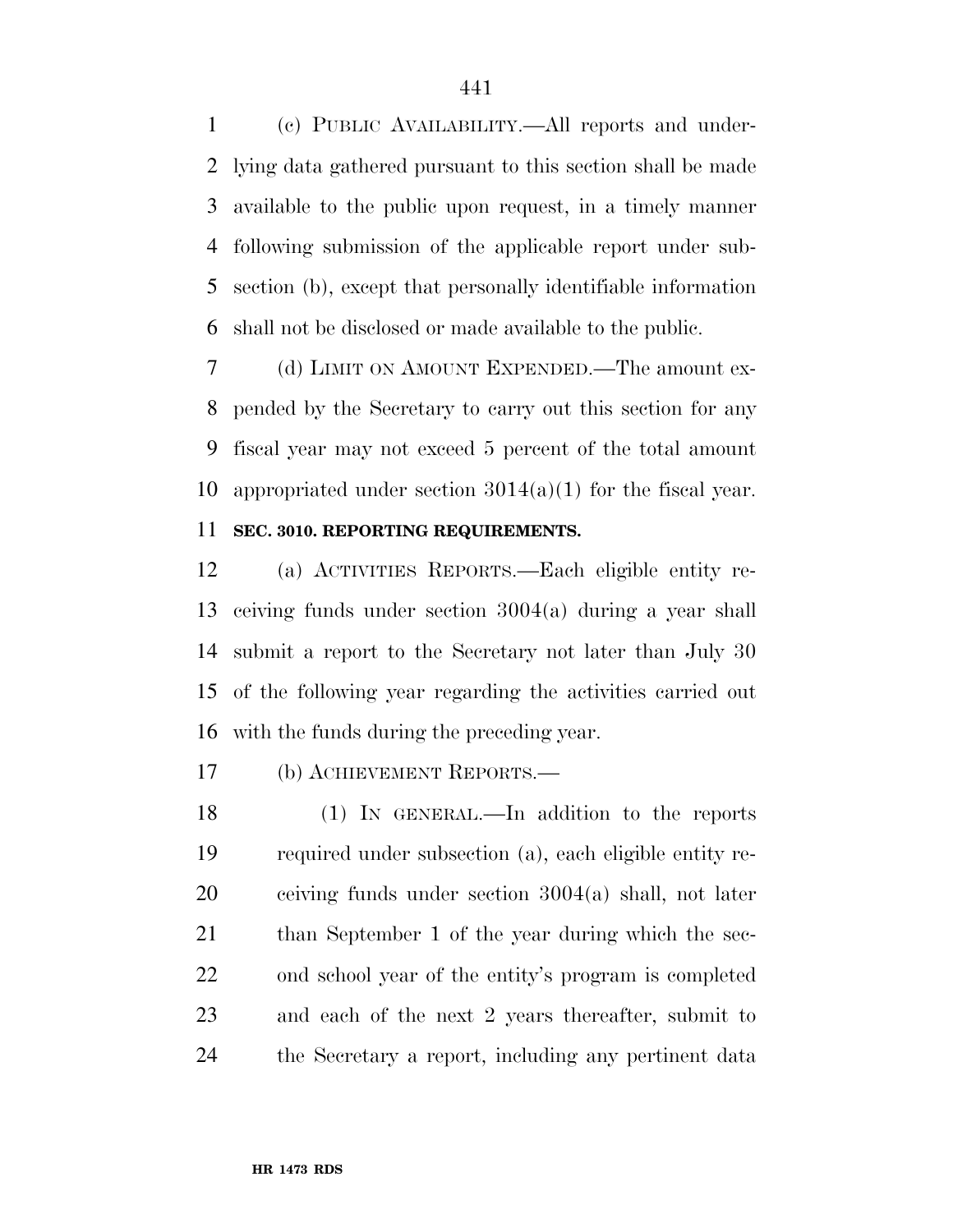| $\mathbf{1}$   | collected in the preceding 2 school years, con-      |
|----------------|------------------------------------------------------|
| $\overline{2}$ | cerning—                                             |
| 3              | (A) the academic growth and achievement              |
| $\overline{4}$ | of students participating in the program;            |
| 5              | (B) the high school graduation and college           |
| 6              | admission rates of students who participate in       |
| 7              | the program, where appropriate; and                  |
| 8              | (C) parental satisfaction with the program.          |
| 9              | (2) PROHIBITING DISCLOSURE OF PERSONAL               |
| 10             | INFORMATION.-No report under this subsection         |
| 11             | may contain any personally identifiable information. |
| 12             | (c) REPORTS TO PARENTS.—                             |
| 13             | (1) IN GENERAL.—Each eligible entity receiving       |
| 14             | funds under section $3004(a)$ shall ensure that each |
| 15             | school participating in the entity's program under   |
| 16             | this division during a school year reports at least  |
| 17             | once during the year to the parents of each of the   |
| 18             | school's students who are participating in the pro-  |
| 19             | gram on-                                             |
| 20             | (A) the student's academic achievement, as           |
| 21             | measured by a comparison with the aggregate          |
| 22             | academic achievement of other participating          |
| 23             | students at the student's school in the same         |
| 24             | grade or level, as appropriate, and the aggre-       |
| 25             | gate academic achievement of the student's           |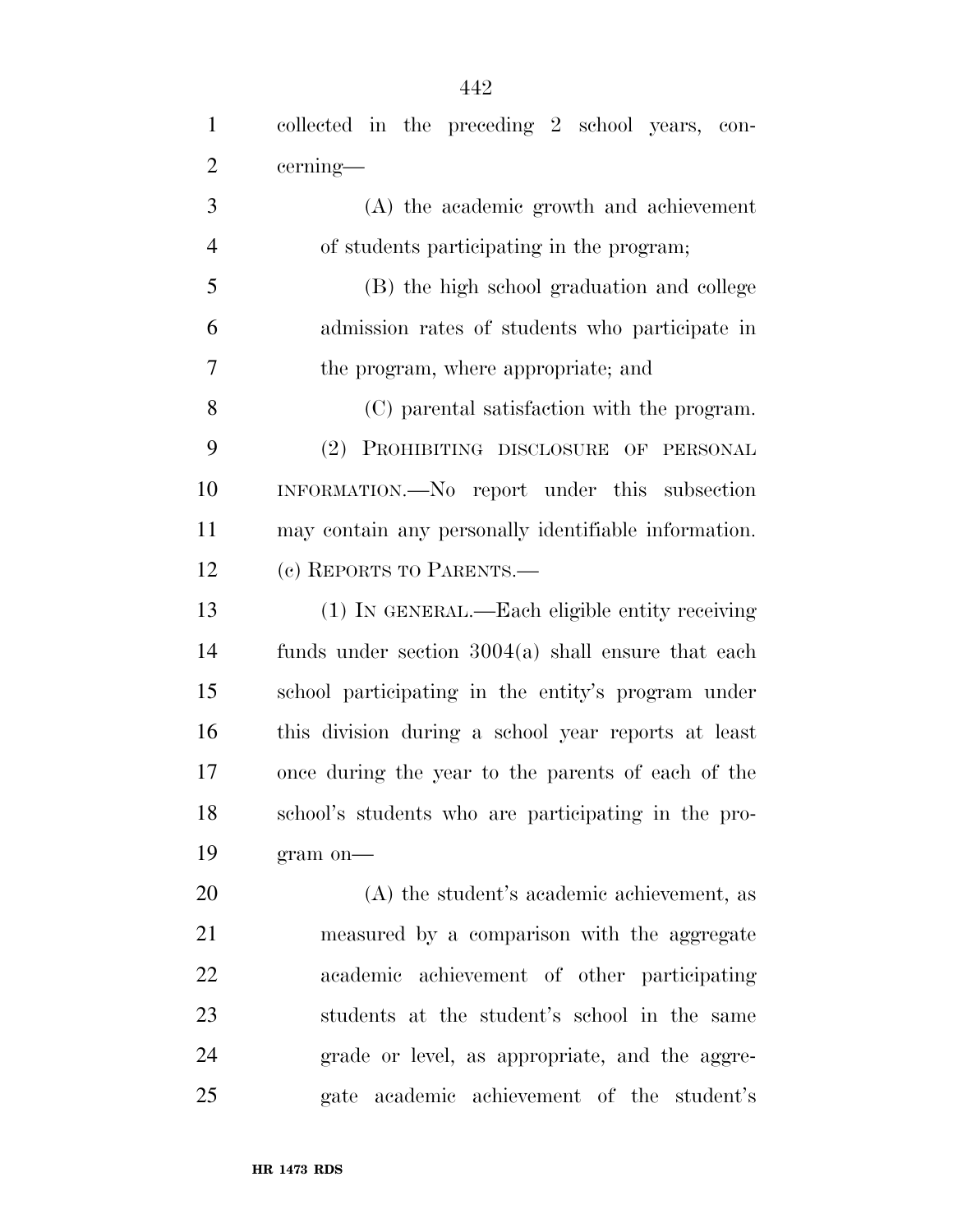| $\mathbf{1}$   | peers at the student's school in the same grade             |
|----------------|-------------------------------------------------------------|
| $\overline{2}$ | or level, as appropriate;                                   |
| 3              | (B) the safety of the school, including the                 |
| $\overline{4}$ | incidence of school violence, student suspen-               |
| 5              | sions, and student expulsions; and                          |
| 6              | (C) the accreditation status of the school.                 |
| 7              | (2) PROHIBITING DISCLOSURE OF PERSONAL                      |
| 8              | INFORMATION.—No report under this subsection                |
| 9              | may contain any personally identifiable information,        |
| 10             | except as to the student who is the subject of the          |
| 11             | report to that student's parent.                            |
| 12             | (d) REPORT TO CONGRESS.—Not later than 6                    |
| 13             | months after the first appropriation of funds under section |
| 14             | 3014, and each succeeding year thereafter, the Secretary    |
| 15             | shall submit to the Committees on Appropriations, Edu-      |
| 16             | cation and the Workforce, and Oversight and Government      |
| 17             | Reform of the House of Representatives and the Commit-      |
|                | 18 tees on Appropriations, Health, Education, Labor, and    |
| 19             | Pensions, and Homeland Security and Governmental Af-        |
| 20             | fairs of the Senate, an annual report on the findings of    |
| 21             | the reports submitted under subsections (a) and (b).        |
| 22             | SEC. 3011. DC PUBLIC SCHOOLS AND DC PUBLIC CHARTER          |

# **SCHOOLS.**

 (a) CONDITION OF RECEIPT OF FUNDS.—As a condi-tion of receiving funds under this division on behalf of the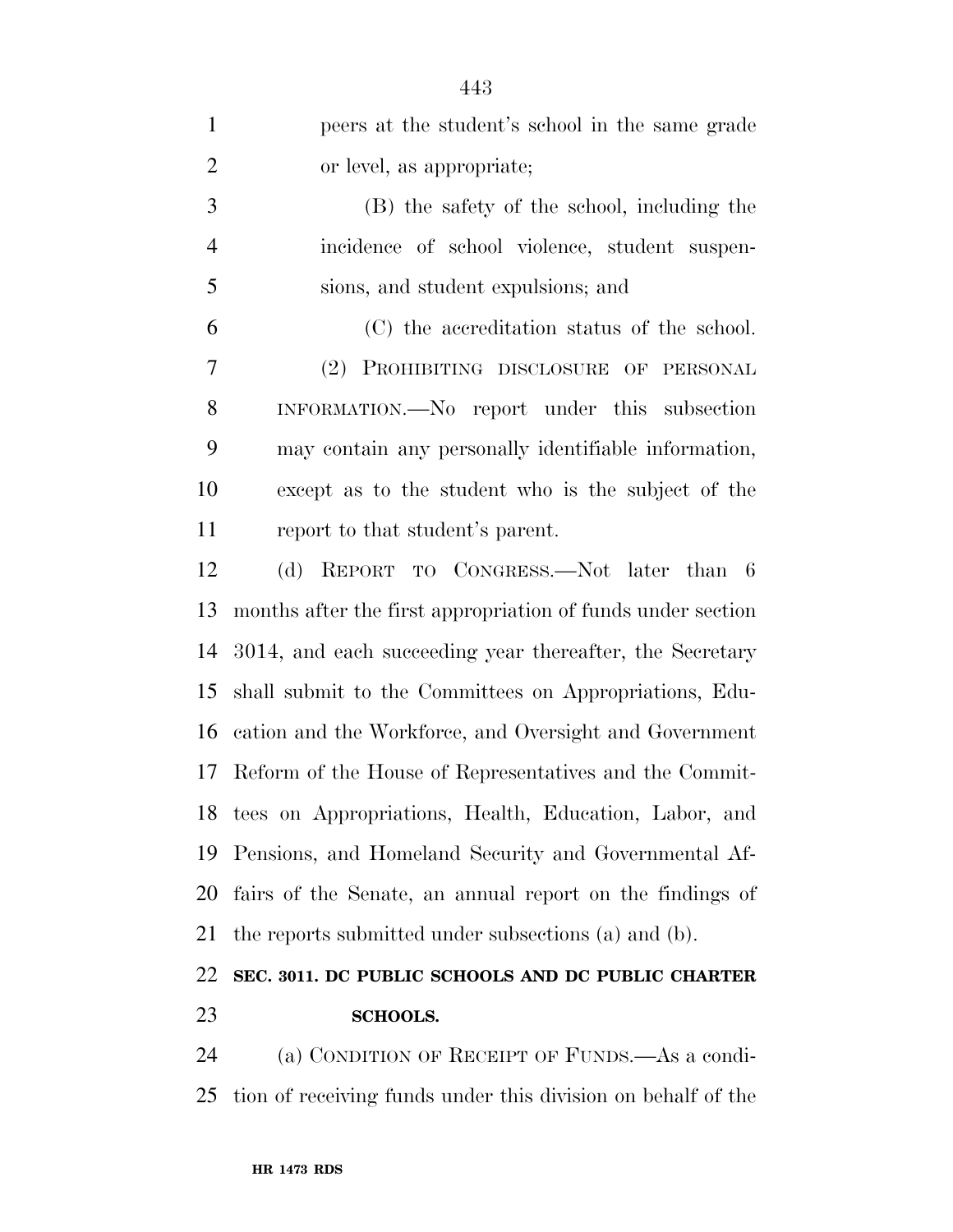District of Columbia public schools and the District of Co- lumbia public charter schools, the Mayor shall agree to carry out the following:

 (1) INFORMATION REQUESTS.—Ensure that all the District of Columbia public schools and the Dis- trict of Columbia public charter schools comply with all reasonable requests for information for purposes of the evaluation under section 3009(a).

 (2) AGREEMENT WITH THE SECRETARY.— Enter into the agreement described in section 3009(a)(1)(B) to monitor and evaluate the use of funds authorized and appropriated for the District of Columbia public schools and the District of Co-lumbia public charter schools under this division.

15 (3) SUBMISSION OF REPORT.—Not later than 6 months after the first appropriation of funds under section 3014, and each succeeding year thereafter, submit to the Committee on Appropriations, the Committee on Education and the Workforce, and the Committee on Oversight and Government Re- form of the House of Representatives, and the Com- mittee on Appropriations, the Committee on Health, Education, Labor, and Pensions, and the Committee on Homeland Security and Governmental Affairs of the Senate, information on—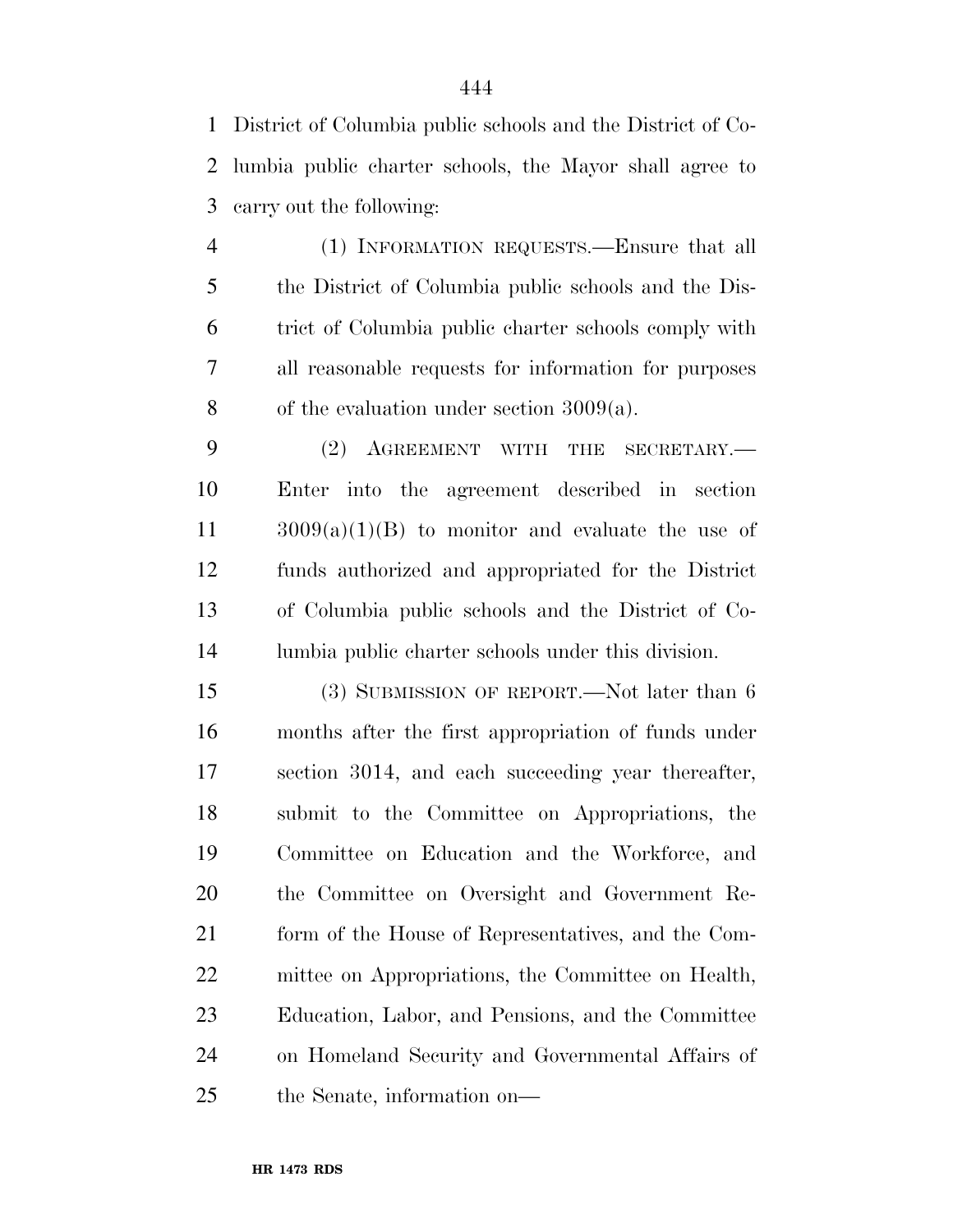| 1 | (A) how the funds authorized and appro-         |
|---|-------------------------------------------------|
| 2 | priated under this division for the District of |
| 3 | Columbia public schools and the District of Co- |
| 4 | lumbia public charter schools were used in the  |
| 5 | preceding school year; and                      |
|   |                                                 |

 (B) how such funds are contributing to student achievement.

 (b) ENFORCEMENT.—If, after reasonable notice and an opportunity for a hearing for the Mayor, the Secretary determines that the Mayor has not been in compliance with 1 or more of the requirements described in subsection (a), the Secretary may withhold from the Mayor, in whole or in part, further funds under this division for the Dis- trict of Columbia public schools and the District of Colum-bia public charter schools.

 (c) RULE OF CONSTRUCTION.—Nothing in this sec- tion shall be construed to reduce, or otherwise affect, funding provided under this division for the opportunity scholarship program under this division.

#### **SEC. 3012. TRANSITION PROVISIONS.**

 (a) REPEAL.—The DC School Choice Incentive Act of 2003 (sec. 38–1851.01 et seq., D.C. Official Code) is repealed.

 (b) SPECIAL RULES.—Notwithstanding any other provision of law—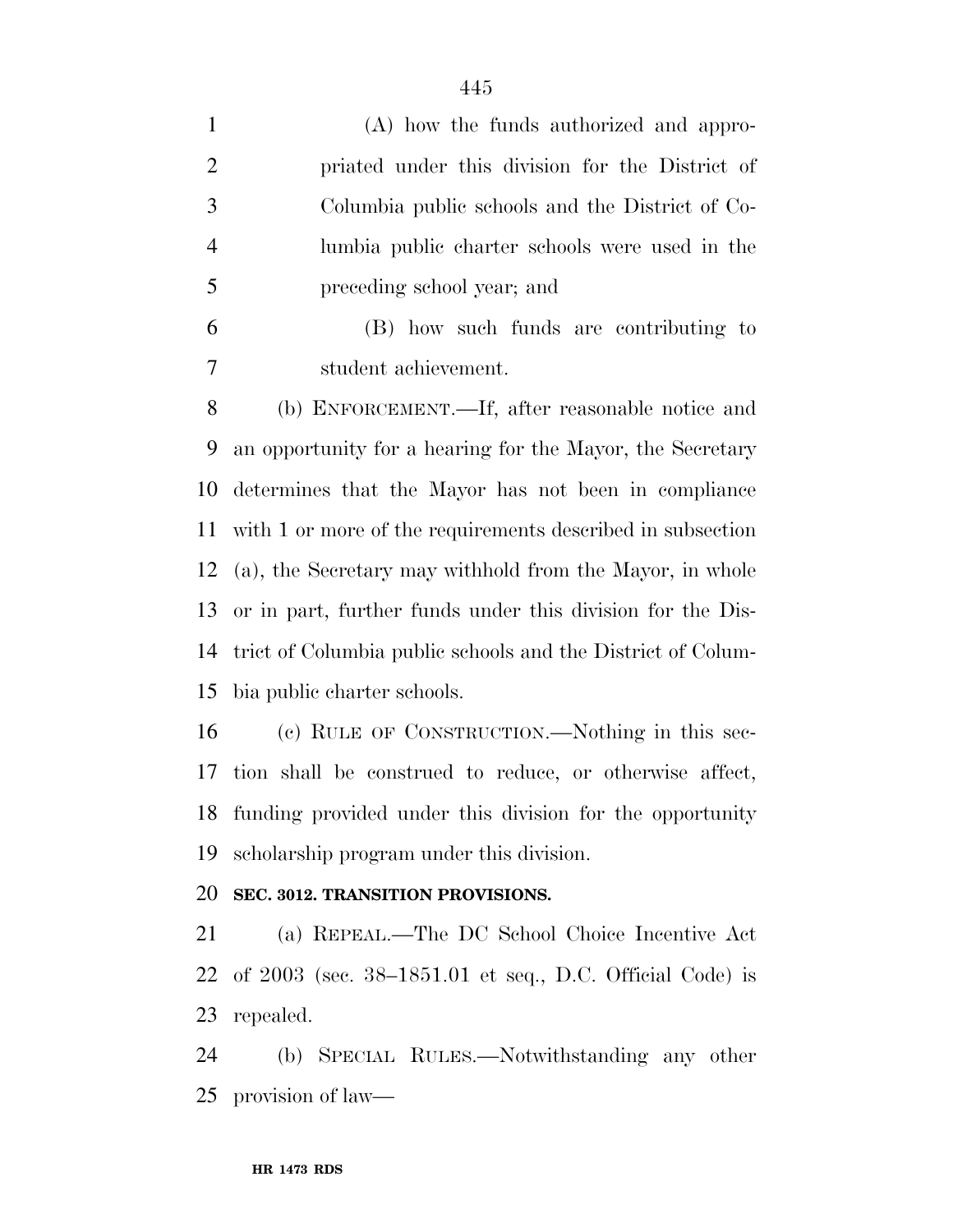| $\mathbf{1}$   | (1) funding appropriated to provide opportunity        |
|----------------|--------------------------------------------------------|
| $\overline{2}$ | scholarships for students in the District of Columbia  |
| 3              | under the heading "Federal Payment for School Im-      |
| $\overline{4}$ | provement" in title IV of division D of the Omnibus    |
| 5              | Appropriations Act, 2009 (Public Law 111–8; 123        |
| 6              | Stat. 653), the heading "Federal Payment for           |
| $\tau$         | School Improvement" in title IV of division C of the   |
| 8              | Consolidated Appropriations Act, 2010 (Public Law      |
| 9              | 111–117; 123 Stat. 3181), or any other Act, may be     |
| 10             | used to provide opportunity scholarships under sec-    |
| 11             | tion 3007(a) for the $2011-2012$ school year to stu-   |
| 12             | dents who have not previously received such scholar-   |
| 13             | ships;                                                 |
| 14             | $(2)$ the fourth and fifth provisos under the          |
| 15             | heading "Federal Payment for School Improvement"       |
| 16             | of title IV of Division C of the Consolidated Appro-   |
| 17             | priations Act, $2010$ (Public Law 111–117; 123 Stat.   |
| 18             | 3181) shall not apply; and                             |
| 19             | (3) any unobligated amounts reserved to carry          |
| 20             | out the provisos described in paragraph (2) shall be   |
| 21             | made available to an eligible entity receiving a grant |
| 22             | under section $3004(a)$ —                              |
| 23             | (A) for administrative expenses described              |
|                |                                                        |

24 in section 3007(b); or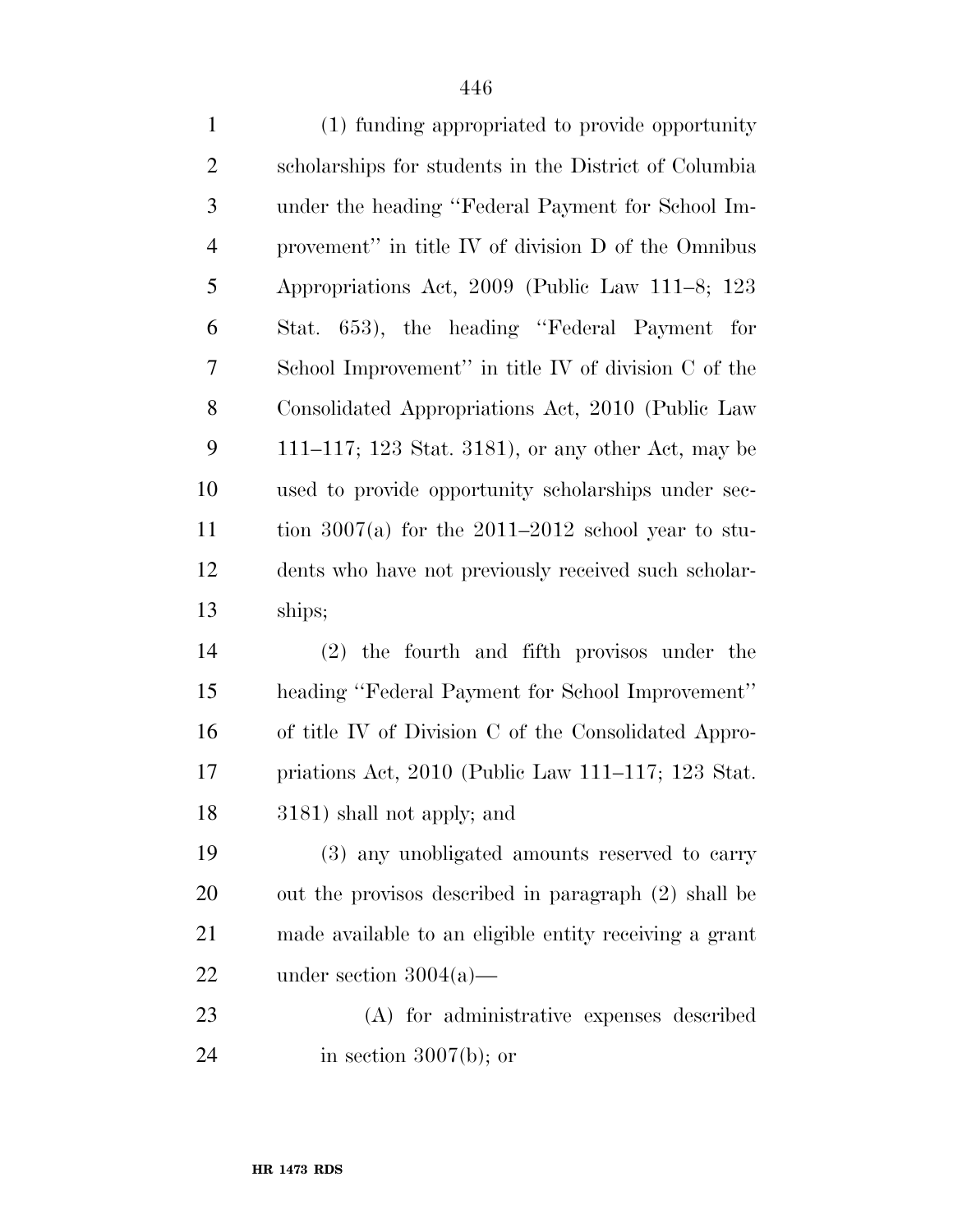(B) to provide opportunity scholarships under section 3007(a), including to provide such scholarships for the 2011–2012 school year to students who have not previously re-ceived such scholarships.

 (c) MULTIYEAR AWARDS.—The recipient of a grant or contract under the DC School Choice Incentive Act of 2003 (sec. 38–1851.01 et seq., D.C. Official Code), as such Act was in effect on the day before the date of the enactment of this division, shall continue to receive funds in accordance with the terms and conditions of such grant or contract, except that—

 (1) the provisos relating to opportunity scholar- ships in the Acts described in subsection (b)(1) shall not apply; and

 (2) the memorandum of understanding de- scribed in subsection (d), including any revision made under such subsection, shall apply.

 (d) MEMORANDUM OF UNDERSTANDING.—The Sec- retary and the Mayor of the District of Columbia shall revise the memorandum of understanding entered into under the DC School Choice Incentive Act of 2003 (sec. 38–1851.01 et seq., D.C. Official Code), as such Act was in effect on the day before the date of the enactment of this division, to address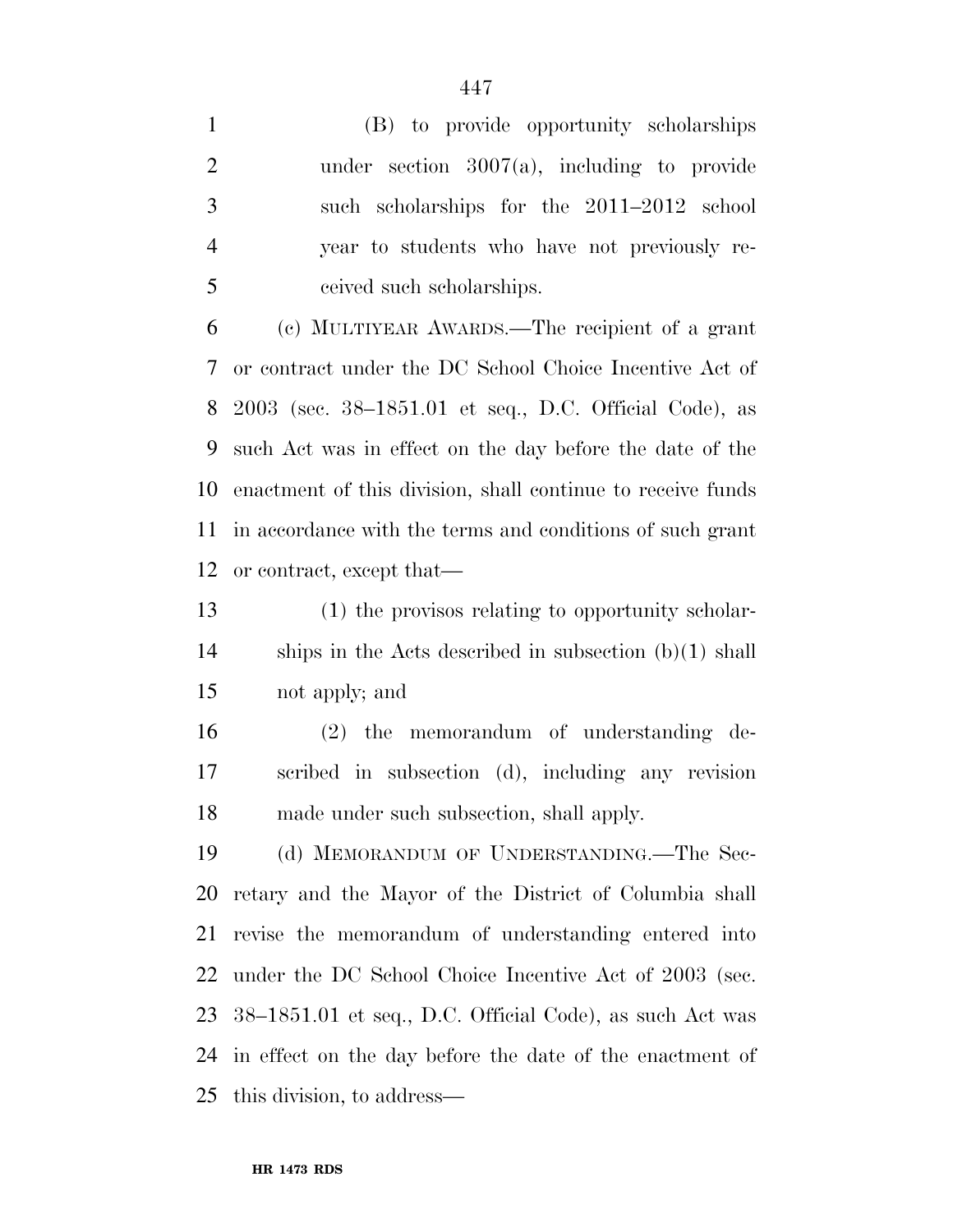(1) the implementation of the opportunity scholarship program under this division; and

 (2) how the Mayor will ensure that the District of Columbia public schools and the District of Co- lumbia public charter schools comply with all the reasonable requests for information as necessary to fulfill the requirements for evaluations conducted under section 3009(a).

 (e) ORDERLY TRANSITION.—Subject to subsections (c) and (d), the Secretary shall take such steps as the Sec- retary determines to be appropriate to provide for the or- derly transition to the authority of this division from any authority under the provisions of the DC School Choice Incentive Act of 2003 (sec. 38–1851.01 et seq., D.C. Offi- cial Code), as such Act was in effect on the day before the date of enactment of this division.

#### **SEC. 3013. DEFINITIONS.**

As used in this division:

 (1) ELEMENTARY SCHOOL.—The term ''elemen- tary school'' means an institutional day or residen- tial school, including a public elementary charter school, that provides elementary education, as deter-mined under District of Columbia law.

 (2) ELIGIBLE ENTITY.—The term ''eligible enti-ty'' means any of the following: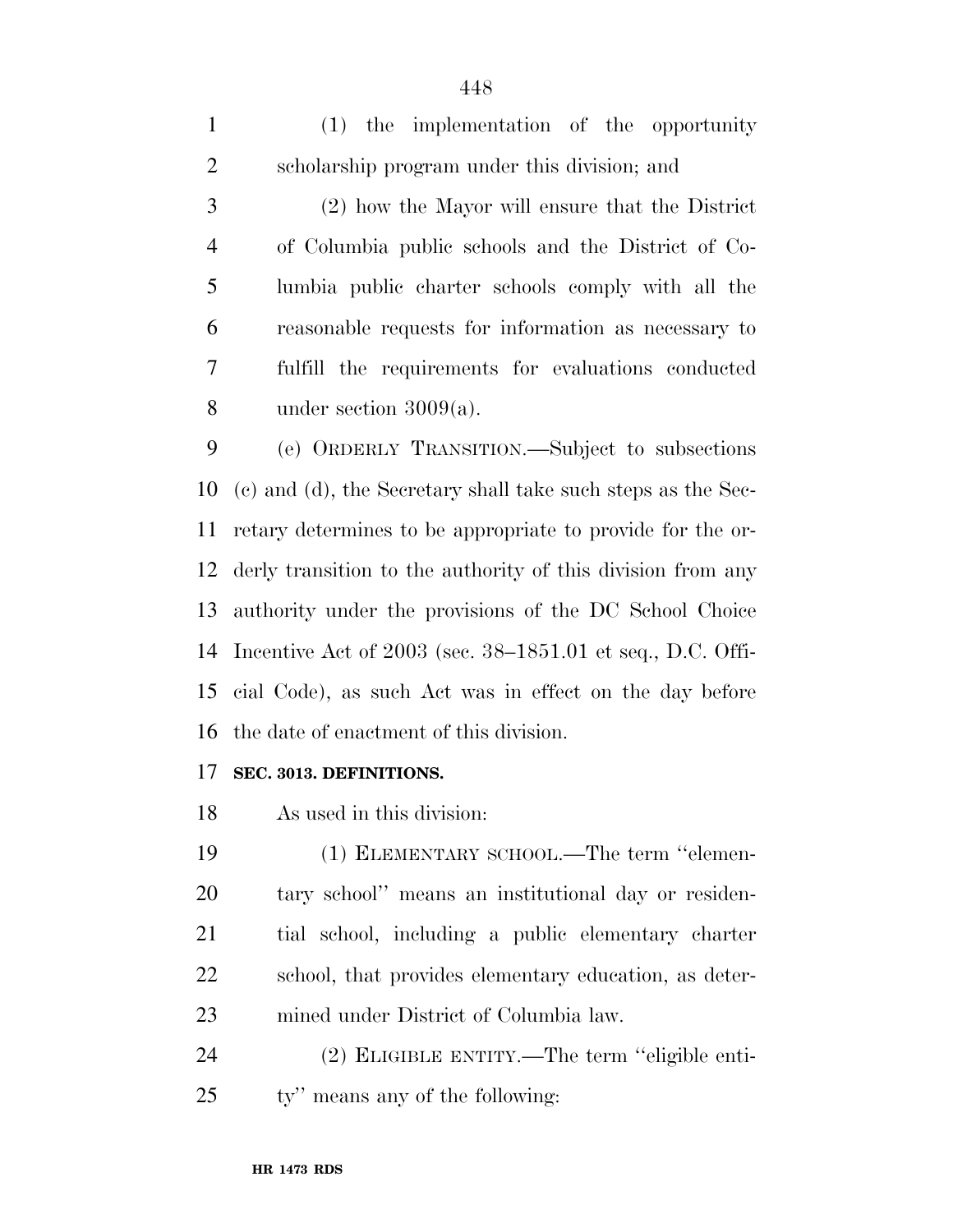| $\mathbf{1}$   | (A) A nonprofit organization.                       |
|----------------|-----------------------------------------------------|
| $\overline{2}$ | (B) A consortium of nonprofit organiza-             |
| 3              | tions.                                              |
| $\overline{4}$ | (3) ELIGIBLE STUDENT.—The term "eligible            |
| 5              | student" means a student who is a resident of the   |
| 6              | District of Columbia and comes from a household—    |
| 7              | (A) receiving assistance under the supple-          |
| 8              | mental nutrition assistance program established     |
| 9              | under the Food and Nutrition Act of 2008 (7)        |
| 10             | U.S.C. $2011$ et seq.); or                          |
| 11             | (B) whose income does not exceed—                   |
| 12             | $(i)$ 185 percent of the poverty line; or           |
| 13             | (ii) in the case of a student partici-              |
| 14             | pating in the opportunity scholarship pro-          |
| 15             | gram in the preceding year under this divi-         |
| 16             | sion or the DC School Choice Incentive Act          |
| 17             | of 2003 (sec. 38-1851.01 et seq., D.C. Of-          |
| 18             | ficial Code), as such Act was in effect on          |
| 19             | the day before the date of enactment of             |
| 20             | this division, 300 percent of the poverty           |
| 21             | line.                                               |
| <u>22</u>      | (4) MAYOR.—The term "Mayor" means the               |
| 23             | Mayor of the District of Columbia.                  |
| 24             | (5) PARENT.—The term "parent" has the               |
| 25             | meaning given that term in section 9101 of the Ele- |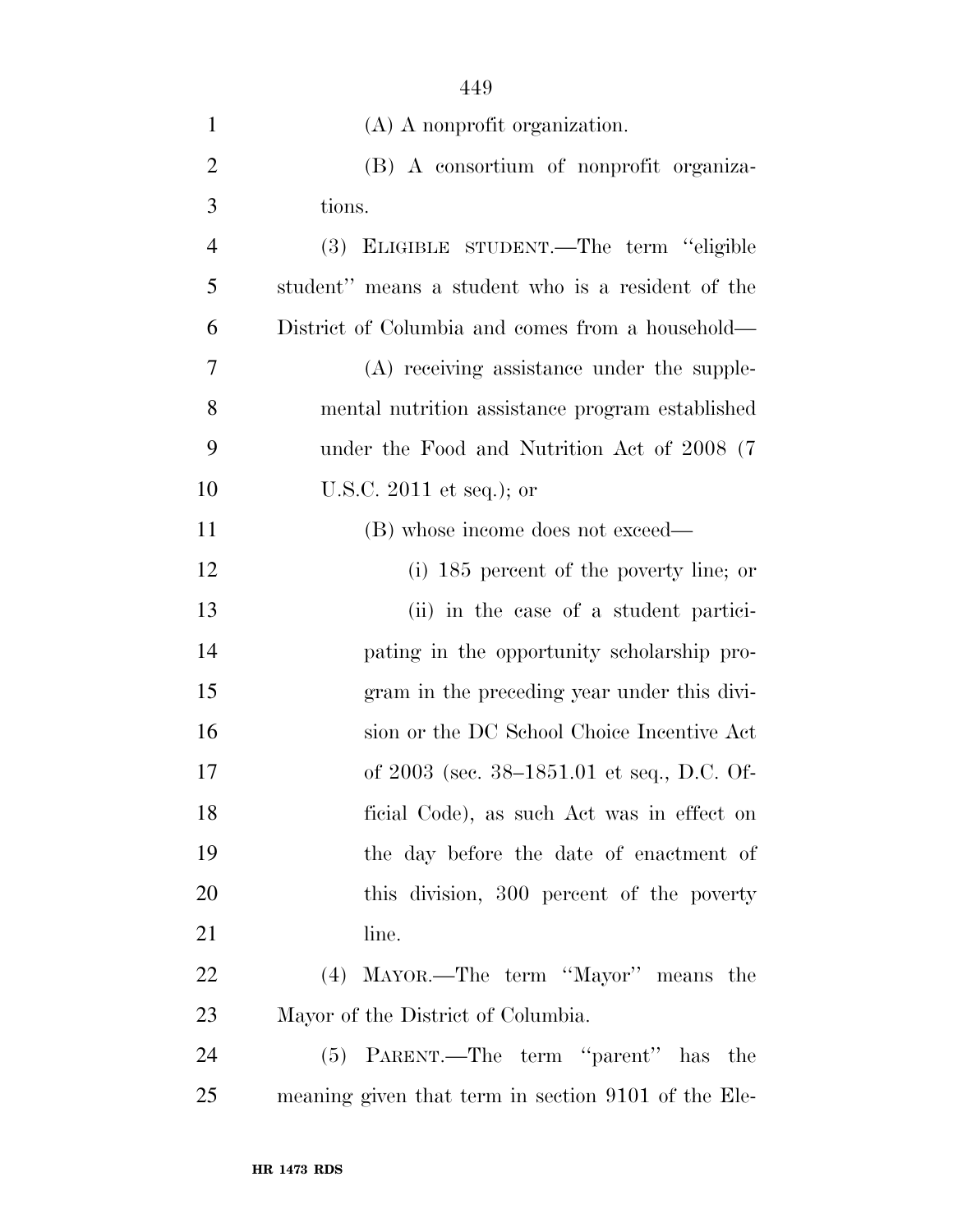mentary and Secondary Education Act of 1965 (20 U.S.C. 7801).

 (6) PARTICIPATING ELIGIBLE STUDENT.—The term ''participating eligible student'' means an eligi- ble student awarded an opportunity scholarship under this division, without regard to whether the student uses the scholarship to attend a partici-pating school.

 (7) PARTICIPATING SCHOOL.—The term ''par- ticipating school'' means a private elementary school or secondary school participating in the opportunity scholarship program of an eligible entity under this division.

 (8) POVERTY LINE.—The term ''poverty line'' has the meaning given that term in section 9101 of the Elementary and Secondary Education Act of 1965 (20 U.S.C. 7801).

 (9) SECONDARY SCHOOL.—The term ''sec- ondary school'' means an institutional day or resi- dential school, including a public secondary charter school, that provides secondary education, as deter- mined under District of Columbia law, except that the term does not include any education beyond grade 12.